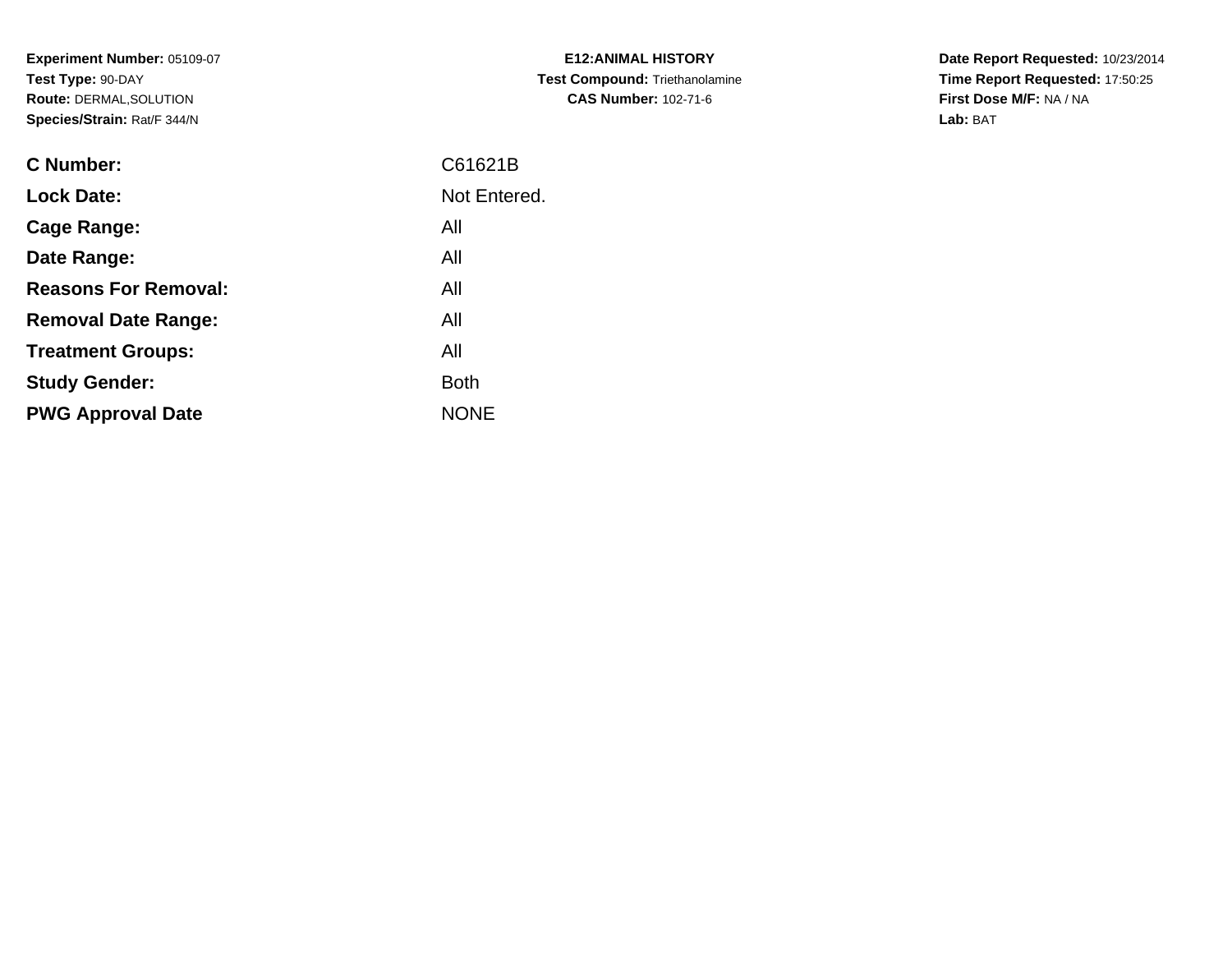| Experiment Number: 05109-07 |                                        |                |                  |                    | <b>E12: ANIMAL HISTORY</b> | Date Report Requested: 10/23/2014 |                 |                                                            |             |  |
|-----------------------------|----------------------------------------|----------------|------------------|--------------------|----------------------------|-----------------------------------|-----------------|------------------------------------------------------------|-------------|--|
|                             | Test Type: 90-DAY                      |                |                  |                    |                            | Test Compound: Triethanolamine    |                 | Time Report Requested: 17:50:25<br>First Dose M/F: NA / NA |             |  |
|                             | Route: DERMAL, SOLUTION                |                |                  |                    |                            | <b>CAS Number: 102-71-6</b>       |                 |                                                            |             |  |
|                             | Species/Strain: Rat/F 344/N            |                |                  |                    |                            |                                   |                 | Lab: BAT                                                   |             |  |
| <b>CAGE: 1</b>              |                                        |                | <b>SEX: Male</b> | <b>TRT#: 1</b>     |                            |                                   |                 |                                                            | TRT: 0 G/KG |  |
|                             | <b>ANIMAL ID: 1</b>                    |                |                  |                    |                            |                                   |                 |                                                            |             |  |
| <b>DAY</b>                  | <b>DATE</b>                            | OP ID          | <b>DOSE TIME</b> | <b>WEIGHT TIME</b> | WT(g)                      | <b>WEIGHT</b><br><b>STATUS</b>    | <b>OBS TIME</b> | <b>OBSERVATIONS</b>                                        |             |  |
| -1                          | 06/29/86                               | $\overline{7}$ |                  | 10:00:00           | 85.0                       |                                   |                 |                                                            |             |  |
| 4                           | 07/03/86                               | 37             |                  | 14:49:20           | 91.8                       |                                   |                 |                                                            |             |  |
| 8                           | 07/07/86                               | 37             |                  | 07:49:26           | 117.8                      |                                   |                 |                                                            |             |  |
| 15                          | 07/14/86                               | 37             |                  | 11:01:12           | 141.9                      |                                   |                 |                                                            |             |  |
| 22                          | 07/21/86                               | 37             |                  | 10:53:04           | 165.7                      |                                   |                 |                                                            |             |  |
| 29                          | 07/28/86                               | 8              |                  | 10:48:42           | 193.8                      |                                   |                 |                                                            |             |  |
| 36                          | 08/04/86                               | 37             |                  | 13:39:06           | 214.6                      |                                   |                 |                                                            |             |  |
| 43                          | 08/11/86                               | 37             |                  | 13:29:34           | 232.5                      |                                   |                 |                                                            |             |  |
| 50                          | 08/18/86                               | 37             |                  | 11:21:22           | 240.6                      |                                   |                 |                                                            |             |  |
| 57                          | 08/25/86                               | 37             |                  | 13:28:08           | 252.9                      |                                   |                 |                                                            |             |  |
| 65                          | 09/02/86                               | 9              |                  | 07:34:10           | 275.6                      |                                   |                 |                                                            |             |  |
| 71                          | 09/08/86                               | 37             |                  | 13:20:14           | 274.1                      |                                   |                 |                                                            |             |  |
| 78                          | 09/15/86                               | 37             |                  | 13:17:22           | 285.1                      |                                   |                 |                                                            |             |  |
| 85                          | 09/22/86                               | 37             |                  | 13:40:34           | 282.9                      |                                   |                 |                                                            |             |  |
| 92                          | 09/29/86                               | 37             |                  | 11:27:00           | 288.0                      |                                   |                 |                                                            |             |  |
|                             | REMOVED ** REASON - TERMINAL SACRIFICE |                |                  |                    |                            |                                   |                 |                                                            |             |  |
| 96                          | 10/03/86                               | 9              |                  | 14:35:04           | 289.9                      |                                   | 14:35:04        | Override                                                   |             |  |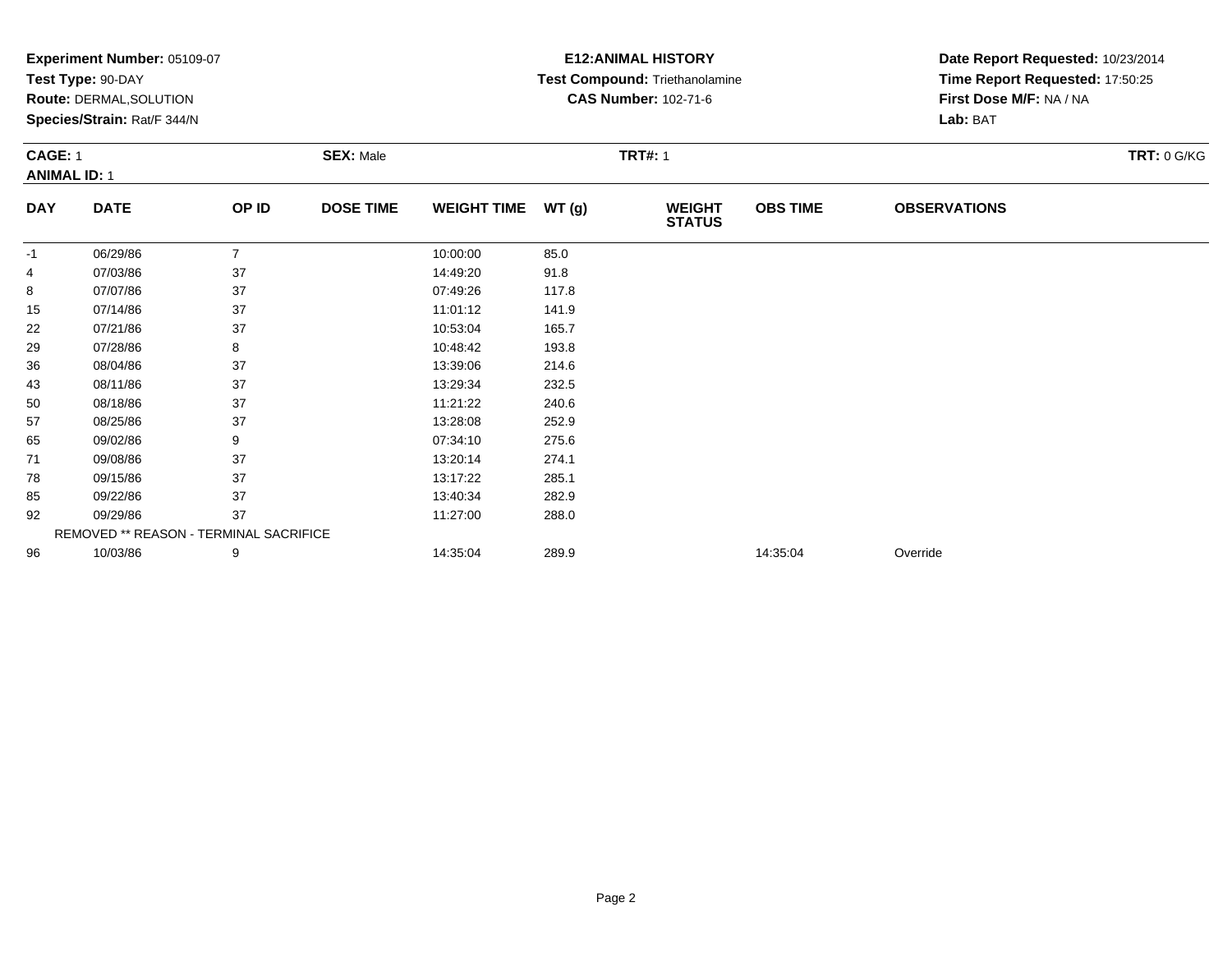| Experiment Number: 05109-07 |                                        |                |                  |                    | <b>E12: ANIMAL HISTORY</b> | Date Report Requested: 10/23/2014 |                 |                                 |  |  |
|-----------------------------|----------------------------------------|----------------|------------------|--------------------|----------------------------|-----------------------------------|-----------------|---------------------------------|--|--|
|                             | Test Type: 90-DAY                      |                |                  |                    |                            | Test Compound: Triethanolamine    |                 | Time Report Requested: 17:50:25 |  |  |
|                             | <b>Route: DERMAL, SOLUTION</b>         |                |                  |                    |                            | <b>CAS Number: 102-71-6</b>       |                 | First Dose M/F: NA / NA         |  |  |
|                             | Species/Strain: Rat/F 344/N            |                |                  |                    |                            |                                   |                 | Lab: BAT                        |  |  |
| <b>CAGE: 2</b>              |                                        |                | <b>SEX: Male</b> |                    |                            | <b>TRT#: 1</b>                    |                 | <b>TRT: 0 G/KG</b>              |  |  |
|                             | <b>ANIMAL ID: 2</b>                    |                |                  |                    |                            |                                   |                 |                                 |  |  |
| <b>DAY</b>                  | <b>DATE</b>                            | OP ID          | <b>DOSE TIME</b> | <b>WEIGHT TIME</b> | WT(g)                      | <b>WEIGHT</b><br><b>STATUS</b>    | <b>OBS TIME</b> | <b>OBSERVATIONS</b>             |  |  |
| -1                          | 06/29/86                               | $\overline{7}$ |                  | 10:00:00           | 73.4                       |                                   |                 |                                 |  |  |
| 4                           | 07/03/86                               | 37             |                  | 14:49:52           | 78.3                       |                                   |                 |                                 |  |  |
| 8                           | 07/07/86                               | 37             |                  | 07:50:44           | 96.2                       |                                   |                 |                                 |  |  |
| 15                          | 07/14/86                               | 37             |                  | 10:59:02           | 121.7                      |                                   |                 |                                 |  |  |
| 22                          | 07/21/86                               | 37             |                  | 10:51:42           | 143.1                      |                                   |                 |                                 |  |  |
| 29                          | 07/28/86                               | 8              |                  | 10:49:00           | 159.6                      |                                   |                 |                                 |  |  |
| 36                          | 08/04/86                               | 37             |                  | 13:39:24           | 174.4                      |                                   |                 |                                 |  |  |
| 43                          | 08/11/86                               | 37             |                  | 13:30:08           | 192.7                      |                                   |                 |                                 |  |  |
| 50                          | 08/18/86                               | 37             |                  | 11:21:36           | 206.5                      |                                   |                 |                                 |  |  |
| 57                          | 08/25/86                               | 37             |                  | 13:28:28           | 219.4                      |                                   |                 |                                 |  |  |
| 65                          | 09/02/86                               | 9              |                  | 07:34:30           | 230.7                      |                                   |                 |                                 |  |  |
| 71                          | 09/08/86                               | 37             |                  | 13:22:06           | 232.4                      |                                   |                 |                                 |  |  |
| 78                          | 09/15/86                               | 37             |                  | 13:17:38           | 239.0                      |                                   |                 |                                 |  |  |
| 85                          | 09/22/86                               | 37             |                  | 13:40:54           | 240.6                      |                                   |                 |                                 |  |  |
| 92                          | 09/29/86                               | 37             |                  | 11:27:22           | 246.8                      |                                   |                 |                                 |  |  |
|                             | REMOVED ** REASON - TERMINAL SACRIFICE |                |                  |                    |                            |                                   |                 |                                 |  |  |
| 96                          | 10/03/86                               | 9              |                  | 14:35:42           | 243.8                      |                                   | 14:35:42        | Override                        |  |  |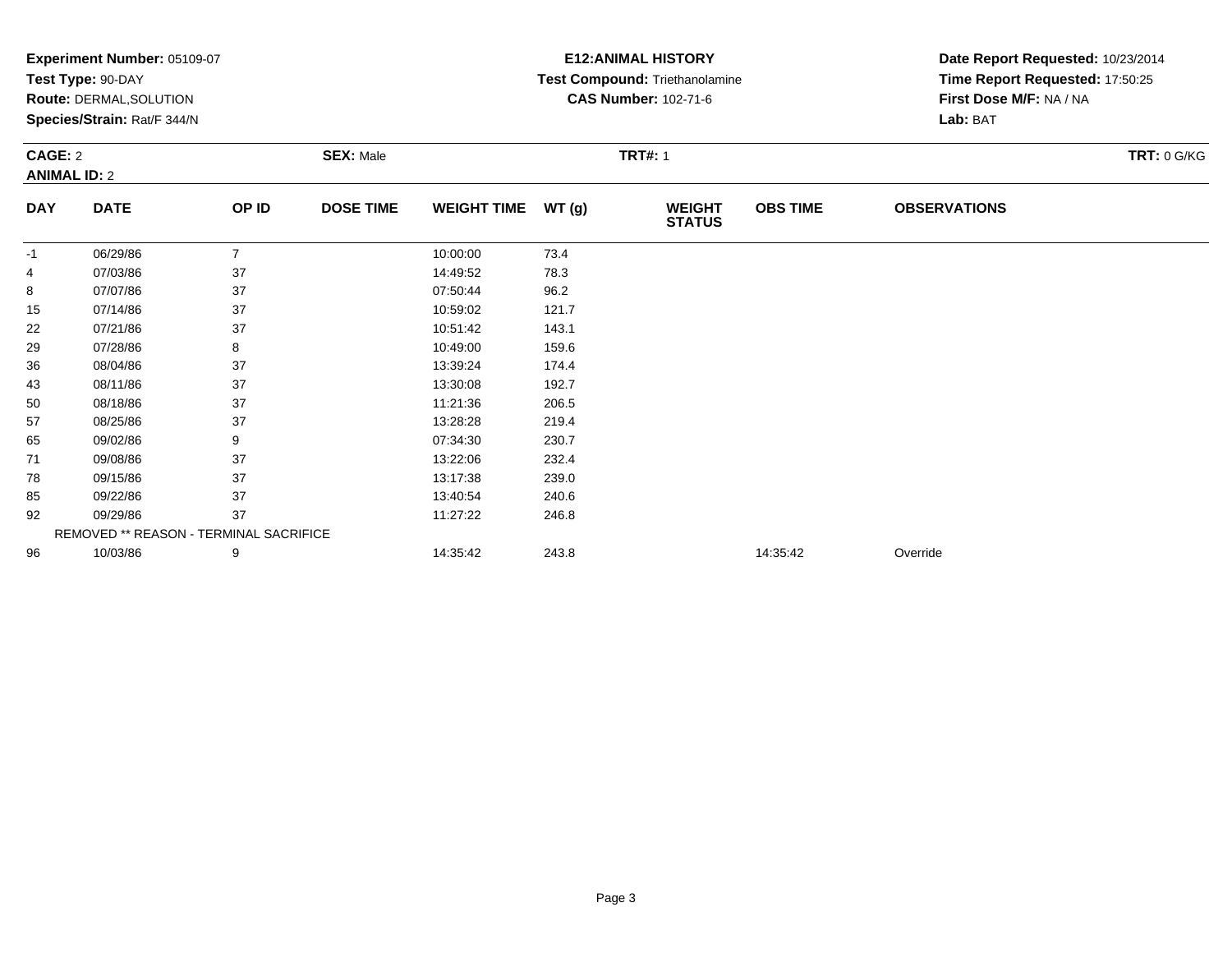| Experiment Number: 05109-07 |                                        |                |                  |                    | <b>E12: ANIMAL HISTORY</b> | Date Report Requested: 10/23/2014 |                 |                                 |  |  |
|-----------------------------|----------------------------------------|----------------|------------------|--------------------|----------------------------|-----------------------------------|-----------------|---------------------------------|--|--|
|                             | Test Type: 90-DAY                      |                |                  |                    |                            | Test Compound: Triethanolamine    |                 | Time Report Requested: 17:50:25 |  |  |
|                             | <b>Route: DERMAL, SOLUTION</b>         |                |                  |                    |                            | <b>CAS Number: 102-71-6</b>       |                 | First Dose M/F: NA / NA         |  |  |
|                             | Species/Strain: Rat/F 344/N            |                |                  |                    |                            |                                   |                 | Lab: BAT                        |  |  |
| <b>CAGE: 3</b>              |                                        |                | <b>SEX: Male</b> |                    |                            | <b>TRT#: 1</b>                    |                 | <b>TRT: 0 G/KG</b>              |  |  |
|                             | <b>ANIMAL ID: 3</b>                    |                |                  |                    |                            |                                   |                 |                                 |  |  |
| <b>DAY</b>                  | <b>DATE</b>                            | OP ID          | <b>DOSE TIME</b> | <b>WEIGHT TIME</b> | WT(g)                      | <b>WEIGHT</b><br><b>STATUS</b>    | <b>OBS TIME</b> | <b>OBSERVATIONS</b>             |  |  |
| -1                          | 06/29/86                               | $\overline{7}$ |                  | 10:00:00           | 95.7                       |                                   |                 |                                 |  |  |
| 4                           | 07/03/86                               | 37             |                  | 14:50:14           | 103.6                      |                                   |                 |                                 |  |  |
| 8                           | 07/07/86                               | 37             |                  | 07:51:14           | 127.1                      |                                   |                 |                                 |  |  |
| 15                          | 07/14/86                               | 37             |                  | 11:00:12           | 150.9                      |                                   |                 |                                 |  |  |
| 22                          | 07/21/86                               | 37             |                  | 10:52:02           | 167.6                      |                                   |                 |                                 |  |  |
| 29                          | 07/28/86                               | 8              |                  | 10:47:34           | 182.9                      |                                   |                 |                                 |  |  |
| 36                          | 08/04/86                               | 37             |                  | 13:37:56           | 203.1                      |                                   |                 |                                 |  |  |
| 43                          | 08/11/86                               | 37             |                  | 13:30:32           | 214.5                      |                                   |                 |                                 |  |  |
| 50                          | 08/18/86                               | 37             |                  | 11:21:50           | 227.8                      |                                   |                 |                                 |  |  |
| 57                          | 08/25/86                               | 37             |                  | 13:29:14           | 239.4                      |                                   |                 |                                 |  |  |
| 65                          | 09/02/86                               | 9              |                  | 07:34:48           | 261.1                      |                                   |                 |                                 |  |  |
| 71                          | 09/08/86                               | 37             |                  | 13:22:28           | 264.8                      |                                   |                 |                                 |  |  |
| 78                          | 09/15/86                               | 37             |                  | 13:17:54           | 268.7                      |                                   |                 |                                 |  |  |
| 85                          | 09/22/86                               | 37             |                  | 13:41:10           | 264.9                      |                                   |                 |                                 |  |  |
| 92                          | 09/29/86                               | 37             |                  | 11:27:38           | 273.4                      |                                   |                 |                                 |  |  |
|                             | REMOVED ** REASON - TERMINAL SACRIFICE |                |                  |                    |                            |                                   |                 |                                 |  |  |
| 96                          | 10/03/86                               | 9              |                  | 14:36:12           | 278.4                      |                                   | 14:36:12        | Override                        |  |  |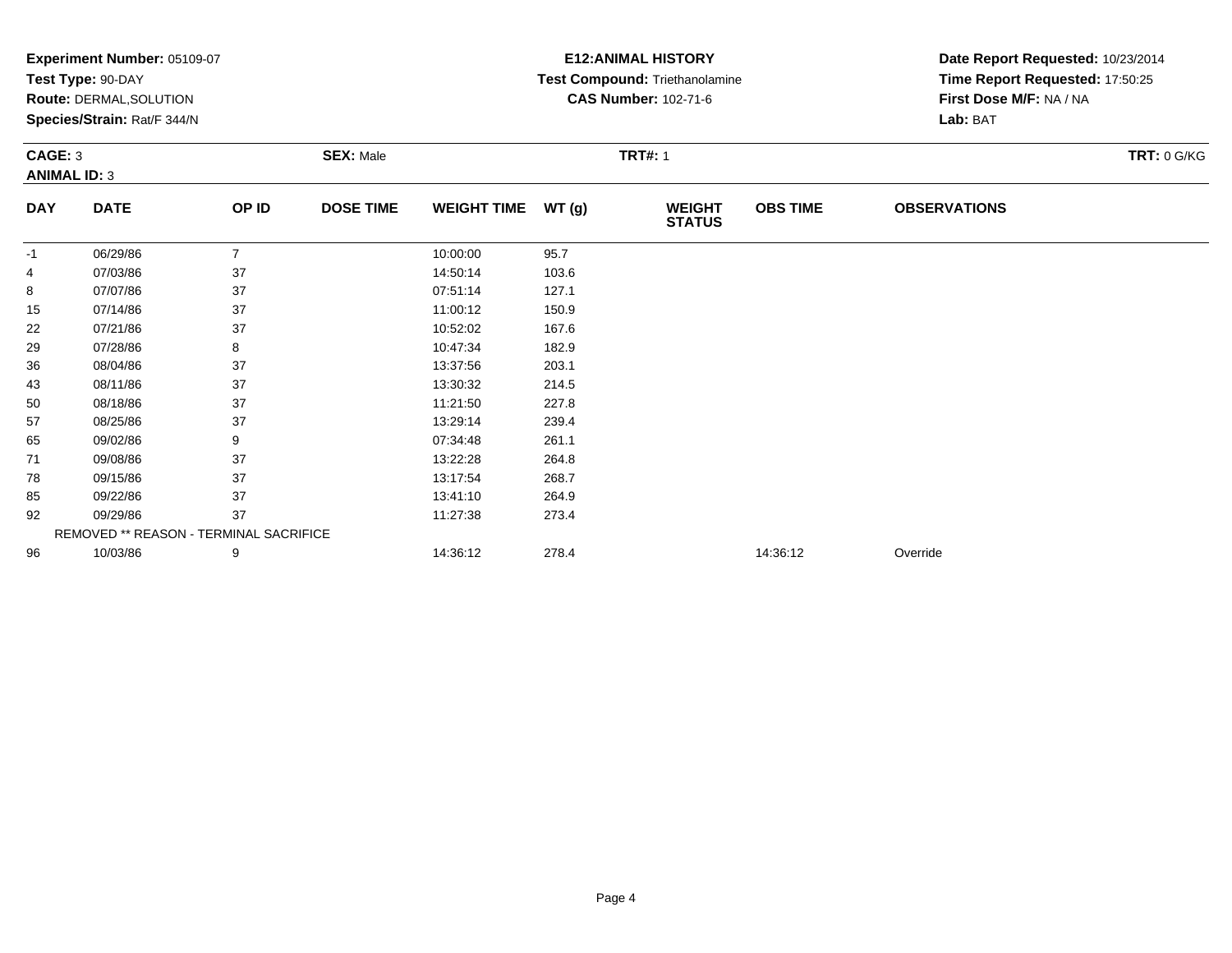|                                       | Experiment Number: 05109-07<br>Test Type: 90-DAY              |                  |                  |                    |       | <b>E12: ANIMAL HISTORY</b><br>Test Compound: Triethanolamine | Date Report Requested: 10/23/2014<br>Time Report Requested: 17:50:25 |                     |  |
|---------------------------------------|---------------------------------------------------------------|------------------|------------------|--------------------|-------|--------------------------------------------------------------|----------------------------------------------------------------------|---------------------|--|
|                                       | <b>Route: DERMAL, SOLUTION</b><br>Species/Strain: Rat/F 344/N |                  |                  |                    |       | <b>CAS Number: 102-71-6</b>                                  | First Dose M/F: NA / NA<br>Lab: BAT                                  |                     |  |
| <b>CAGE: 4</b><br><b>ANIMAL ID: 4</b> |                                                               | <b>SEX: Male</b> | <b>TRT#: 1</b>   |                    |       |                                                              |                                                                      | TRT: 0 G/KG         |  |
| <b>DAY</b>                            | <b>DATE</b>                                                   | OP ID            | <b>DOSE TIME</b> | <b>WEIGHT TIME</b> | WT(g) | <b>WEIGHT</b><br><b>STATUS</b>                               | <b>OBS TIME</b>                                                      | <b>OBSERVATIONS</b> |  |
| -1                                    | 06/29/86                                                      | $\overline{7}$   |                  | 10:00:00           | 79.1  |                                                              |                                                                      |                     |  |
| 4                                     | 07/03/86                                                      | 37               |                  | 14:50:34           | 90.2  |                                                              |                                                                      |                     |  |
| 8                                     | 07/07/86                                                      | 37               |                  | 07:51:36           | 113.3 |                                                              |                                                                      |                     |  |
| 15                                    | 07/14/86                                                      | 37               |                  | 11:00:36           | 137.1 |                                                              |                                                                      |                     |  |
| 22                                    | 07/21/86                                                      | 37               |                  | 10:52:24           | 158.5 |                                                              |                                                                      |                     |  |
| 29                                    | 07/28/86                                                      | 8                |                  | 10:48:08           | 189.5 |                                                              |                                                                      |                     |  |
| 36                                    | 08/04/86                                                      | 37               |                  | 13:38:10           | 206.3 |                                                              |                                                                      |                     |  |
| 43                                    | 08/11/86                                                      | 37               |                  | 13:28:34           | 227.8 |                                                              |                                                                      |                     |  |
| 50                                    | 08/18/86                                                      | 37               |                  | 11:20:50           | 241.0 |                                                              |                                                                      |                     |  |
| 57                                    | 08/25/86                                                      | 37               |                  | 13:29:34           | 252.2 |                                                              |                                                                      |                     |  |
| 65                                    | 09/02/86                                                      | 9                |                  | 07:35:08           | 276.3 |                                                              |                                                                      |                     |  |
| 71                                    | 09/08/86                                                      | 37               |                  | 13:22:46           | 279.3 |                                                              |                                                                      |                     |  |
| 78                                    | 09/15/86                                                      | 37               |                  | 13:18:14           | 288.7 |                                                              |                                                                      |                     |  |
| 85                                    | 09/22/86                                                      | 37               |                  | 13:41:28           | 283.7 |                                                              |                                                                      |                     |  |
| 92                                    | 09/29/86                                                      | 37               |                  | 11:27:54           | 294.0 |                                                              |                                                                      |                     |  |
|                                       | REMOVED ** REASON - TERMINAL SACRIFICE                        |                  |                  |                    |       |                                                              |                                                                      |                     |  |
| 96                                    | 10/03/86                                                      | 9                |                  | 14:36:48           | 292.2 |                                                              | 14:36:48                                                             | Override            |  |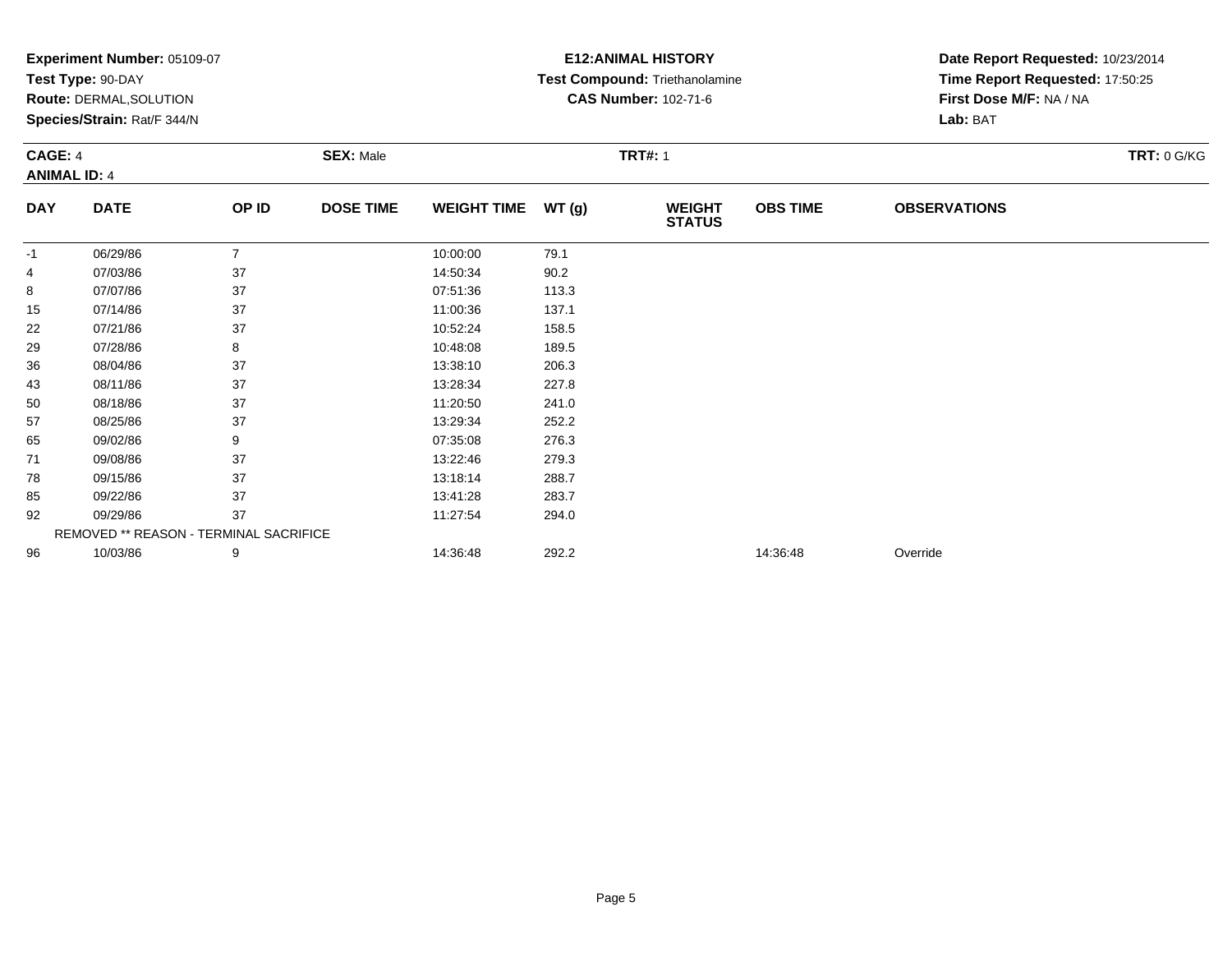|                | Experiment Number: 05109-07            |                |                  |                    |       | <b>E12: ANIMAL HISTORY</b>            | Date Report Requested: 10/23/2014 |                                                            |             |  |
|----------------|----------------------------------------|----------------|------------------|--------------------|-------|---------------------------------------|-----------------------------------|------------------------------------------------------------|-------------|--|
|                | Test Type: 90-DAY                      |                |                  |                    |       | <b>Test Compound: Triethanolamine</b> |                                   | Time Report Requested: 17:50:25<br>First Dose M/F: NA / NA |             |  |
|                | Route: DERMAL, SOLUTION                |                |                  |                    |       | <b>CAS Number: 102-71-6</b>           |                                   |                                                            |             |  |
|                | Species/Strain: Rat/F 344/N            |                |                  |                    |       |                                       |                                   | Lab: BAT                                                   |             |  |
| <b>CAGE: 5</b> |                                        |                | <b>SEX: Male</b> |                    |       | <b>TRT#: 1</b>                        |                                   |                                                            | TRT: 0 G/KG |  |
|                | <b>ANIMAL ID: 5</b>                    |                |                  |                    |       |                                       |                                   |                                                            |             |  |
| <b>DAY</b>     | <b>DATE</b>                            | OP ID          | <b>DOSE TIME</b> | <b>WEIGHT TIME</b> | WT(g) | <b>WEIGHT</b><br><b>STATUS</b>        | <b>OBS TIME</b>                   | <b>OBSERVATIONS</b>                                        |             |  |
| -1             | 06/29/86                               | $\overline{7}$ |                  | 10:00:00           | 73.1  |                                       |                                   |                                                            |             |  |
| 4              | 07/03/86                               | 37             |                  | 14:51:00           | 84.0  |                                       |                                   |                                                            |             |  |
| 8              | 07/07/86                               | 37             |                  | 07:52:08           | 106.5 |                                       |                                   |                                                            |             |  |
| 15             | 07/14/86                               | 37             |                  | 11:00:54           | 130.2 |                                       |                                   |                                                            |             |  |
| 22             | 07/21/86                               | 37             |                  | 10:52:44           | 152.6 |                                       |                                   |                                                            |             |  |
| 29             | 07/28/86                               | 8              |                  | 10:48:24           | 177.3 |                                       |                                   |                                                            |             |  |
| 36             | 08/04/86                               | 37             |                  | 13:38:42           | 193.0 |                                       |                                   |                                                            |             |  |
| 43             | 08/11/86                               | 37             |                  | 13:29:10           | 209.6 |                                       |                                   |                                                            |             |  |
| 50             | 08/18/86                               | 37             |                  | 11:21:08           | 219.7 |                                       |                                   |                                                            |             |  |
| 57             | 08/25/86                               | 37             |                  | 13:27:42           | 233.6 |                                       |                                   |                                                            |             |  |
| 65             | 09/02/86                               | 9              |                  | 07:33:08           | 252.9 |                                       |                                   |                                                            |             |  |
| 71             | 09/08/86                               | 37             |                  | 13:23:06           | 256.2 |                                       |                                   |                                                            |             |  |
| 78             | 09/15/86                               | 37             |                  | 13:18:30           | 263.8 |                                       |                                   |                                                            |             |  |
| 85             | 09/22/86                               | 37             |                  | 13:41:54           | 261.2 |                                       |                                   |                                                            |             |  |
| 92             | 09/29/86                               | 37             |                  | 11:28:12           | 272.1 |                                       |                                   |                                                            |             |  |
|                | REMOVED ** REASON - TERMINAL SACRIFICE |                |                  |                    |       |                                       |                                   |                                                            |             |  |
| 96             | 10/03/86                               | 9              |                  | 14:37:20           | 270.3 |                                       | 14:37:20                          | Override                                                   |             |  |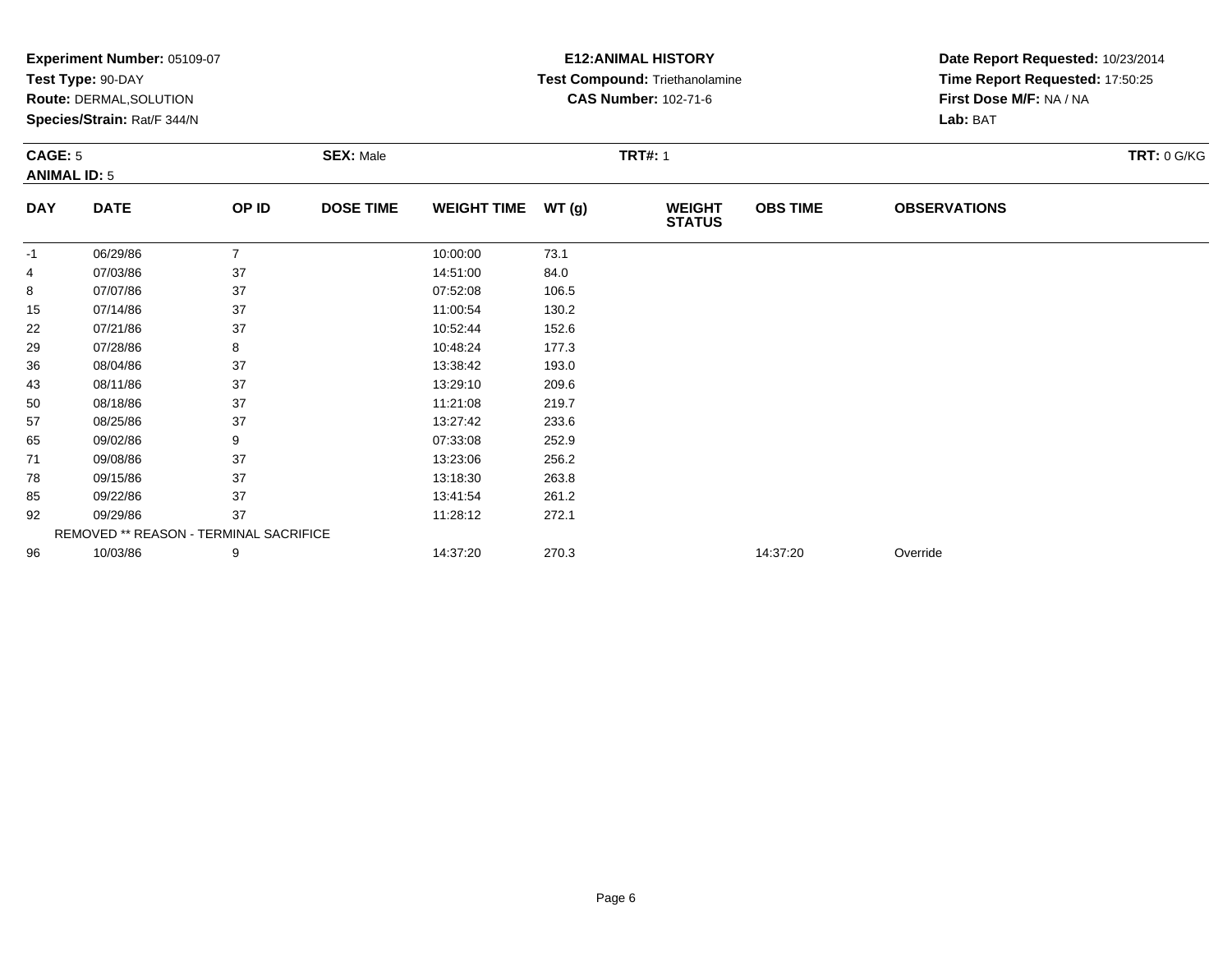| Experiment Number: 05109-07<br>Test Type: 90-DAY<br><b>Route: DERMAL, SOLUTION</b><br>Species/Strain: Rat/F 344/N<br>CAGE: 6<br><b>SEX: Male</b> |                                        |                |                  |                    | <b>E12: ANIMAL HISTORY</b><br>Test Compound: Triethanolamine<br><b>CAS Number: 102-71-6</b><br><b>TRT#: 1</b> | Date Report Requested: 10/23/2014<br>Time Report Requested: 17:50:25<br>First Dose M/F: NA / NA<br>Lab: BAT<br><b>TRT: 0 G/KG</b> |                 |                     |  |
|--------------------------------------------------------------------------------------------------------------------------------------------------|----------------------------------------|----------------|------------------|--------------------|---------------------------------------------------------------------------------------------------------------|-----------------------------------------------------------------------------------------------------------------------------------|-----------------|---------------------|--|
|                                                                                                                                                  | <b>ANIMAL ID: 6</b>                    |                |                  |                    |                                                                                                               |                                                                                                                                   |                 |                     |  |
| <b>DAY</b>                                                                                                                                       | <b>DATE</b>                            | OP ID          | <b>DOSE TIME</b> | <b>WEIGHT TIME</b> | WT(g)                                                                                                         | <b>WEIGHT</b><br><b>STATUS</b>                                                                                                    | <b>OBS TIME</b> | <b>OBSERVATIONS</b> |  |
| -2                                                                                                                                               | 06/29/86                               | $\overline{7}$ |                  | 10:00:00           | 95.8                                                                                                          |                                                                                                                                   |                 |                     |  |
| 3                                                                                                                                                | 07/03/86                               | 37             |                  | 14:45:16           | 103.8                                                                                                         |                                                                                                                                   |                 |                     |  |
| $\overline{7}$                                                                                                                                   | 07/07/86                               | 37             |                  | 07:57:20           | 126.9                                                                                                         |                                                                                                                                   |                 |                     |  |
| 14                                                                                                                                               | 07/14/86                               | 37             |                  | 11:06:42           | 155.3                                                                                                         |                                                                                                                                   |                 |                     |  |
| 21                                                                                                                                               | 07/21/86                               | 37             |                  | 11:02:40           | 183.5                                                                                                         |                                                                                                                                   |                 |                     |  |
| 28                                                                                                                                               | 07/28/86                               | 8              |                  | 10:41:32           | 213.3                                                                                                         |                                                                                                                                   |                 |                     |  |
| 35                                                                                                                                               | 08/04/86                               | 37             |                  | 13:18:40           | 238.3                                                                                                         |                                                                                                                                   |                 |                     |  |
| 42                                                                                                                                               | 08/11/86                               | 37             |                  | 13:23:14           | 253.6                                                                                                         |                                                                                                                                   |                 |                     |  |
| 49                                                                                                                                               | 08/18/86                               | 37             |                  | 13:25:22           | 259.6                                                                                                         |                                                                                                                                   |                 |                     |  |
| 56                                                                                                                                               | 08/25/86                               | 40             |                  | 14:25:24           | 274.6                                                                                                         |                                                                                                                                   |                 |                     |  |
| 64                                                                                                                                               | 09/02/86                               | 9              |                  | 07:46:24           | 293.7                                                                                                         |                                                                                                                                   |                 |                     |  |
| 70                                                                                                                                               | 09/08/86                               | 37             |                  | 13:41:26           | 293.1                                                                                                         |                                                                                                                                   |                 |                     |  |
| 77                                                                                                                                               | 09/15/86                               | 37             |                  | 13:22:52           | 305.0                                                                                                         |                                                                                                                                   |                 |                     |  |
| 84                                                                                                                                               | 09/22/86                               | 37             |                  | 13:36:38           | 312.8                                                                                                         |                                                                                                                                   |                 |                     |  |
| 91                                                                                                                                               | 09/29/86                               | 37             |                  | 11:23:40           | 316.1                                                                                                         |                                                                                                                                   |                 |                     |  |
|                                                                                                                                                  | REMOVED ** REASON - TERMINAL SACRIFICE |                |                  |                    |                                                                                                               |                                                                                                                                   |                 |                     |  |
| 95                                                                                                                                               | 10/03/86                               | 9              |                  | 13:56:32           | 319.1                                                                                                         |                                                                                                                                   | 13:56:32        | Override            |  |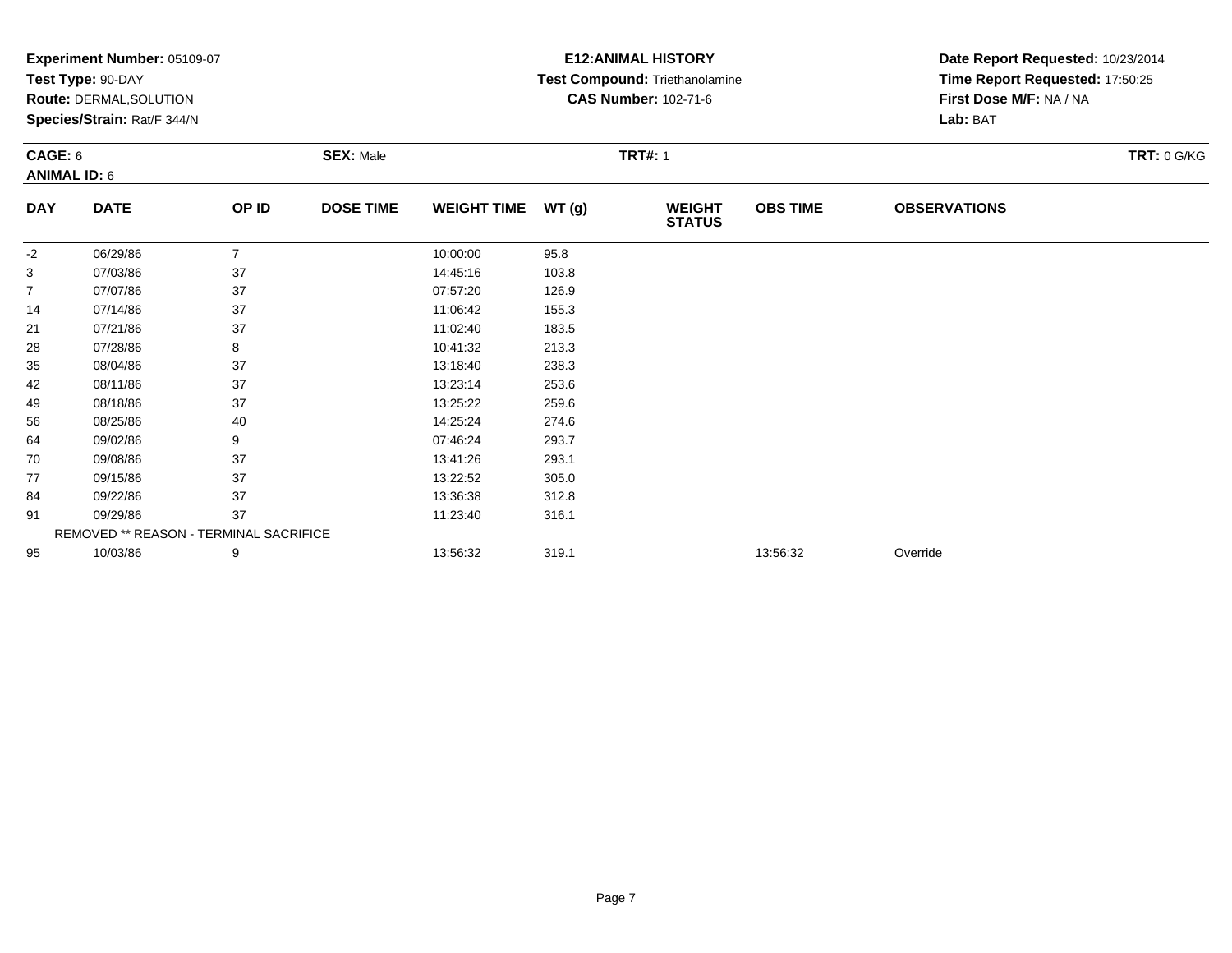|            | Experiment Number: 05109-07<br>Test Type: 90-DAY |                |                  |                    |                | <b>E12: ANIMAL HISTORY</b>            | Date Report Requested: 10/23/2014 |                                                            |             |  |
|------------|--------------------------------------------------|----------------|------------------|--------------------|----------------|---------------------------------------|-----------------------------------|------------------------------------------------------------|-------------|--|
|            |                                                  |                |                  |                    |                | <b>Test Compound: Triethanolamine</b> |                                   | Time Report Requested: 17:50:25<br>First Dose M/F: NA / NA |             |  |
|            | Route: DERMAL, SOLUTION                          |                |                  |                    |                | <b>CAS Number: 102-71-6</b>           |                                   |                                                            |             |  |
|            | Species/Strain: Rat/F 344/N                      |                |                  |                    |                |                                       |                                   | Lab: BAT                                                   |             |  |
| CAGE: 7    |                                                  |                | <b>SEX: Male</b> |                    | <b>TRT#: 1</b> |                                       |                                   |                                                            | TRT: 0 G/KG |  |
|            | <b>ANIMAL ID: 7</b>                              |                |                  |                    |                |                                       |                                   |                                                            |             |  |
| <b>DAY</b> | <b>DATE</b>                                      | OP ID          | <b>DOSE TIME</b> | <b>WEIGHT TIME</b> | WT(g)          | <b>WEIGHT</b><br><b>STATUS</b>        | <b>OBS TIME</b>                   | <b>OBSERVATIONS</b>                                        |             |  |
| -2         | 06/29/86                                         | $\overline{7}$ |                  | 10:00:00           | 90.7           |                                       |                                   |                                                            |             |  |
| 3          | 07/03/86                                         | 37             |                  | 14:45:52           | 97.4           |                                       |                                   |                                                            |             |  |
| 7          | 07/07/86                                         | 37             |                  | 07:57:46           | 120.7          |                                       |                                   |                                                            |             |  |
| 14         | 07/14/86                                         | 37             |                  | 11:05:36           | 143.0          |                                       |                                   |                                                            |             |  |
| 21         | 07/21/86                                         | 37             |                  | 11:01:24           | 172.0          |                                       |                                   |                                                            |             |  |
| 28         | 07/28/86                                         | 8              |                  | 10:41:50           | 189.6          |                                       |                                   |                                                            |             |  |
| 35         | 08/04/86                                         | 37             |                  | 13:19:02           | 207.4          |                                       |                                   |                                                            |             |  |
| 42         | 08/11/86                                         | 37             |                  | 13:23:30           | 222.8          |                                       |                                   |                                                            |             |  |
| 49         | 08/18/86                                         | 37             |                  | 13:25:44           | 231.7          |                                       |                                   |                                                            |             |  |
| 56         | 08/25/86                                         | 40             |                  | 14:26:08           | 249.3          |                                       |                                   |                                                            |             |  |
| 64         | 09/02/86                                         | 9              |                  | 07:46:40           | 266.1          |                                       |                                   |                                                            |             |  |
| 70         | 09/08/86                                         | 37             |                  | 13:41:40           | 273.9          |                                       |                                   |                                                            |             |  |
| 77         | 09/15/86                                         | 37             |                  | 13:23:14           | 288.5          |                                       |                                   |                                                            |             |  |
| 84         | 09/22/86                                         | 37             |                  | 13:37:00           | 298.2          |                                       |                                   |                                                            |             |  |
| 91         | 09/29/86                                         | 37             |                  | 11:23:58           | 301.0          |                                       |                                   |                                                            |             |  |
|            | REMOVED ** REASON - TERMINAL SACRIFICE           |                |                  |                    |                |                                       |                                   |                                                            |             |  |
| 95         | 10/03/86                                         | 9              |                  | 13:56:58           | 304.3          |                                       | 13:56:58                          | Override                                                   |             |  |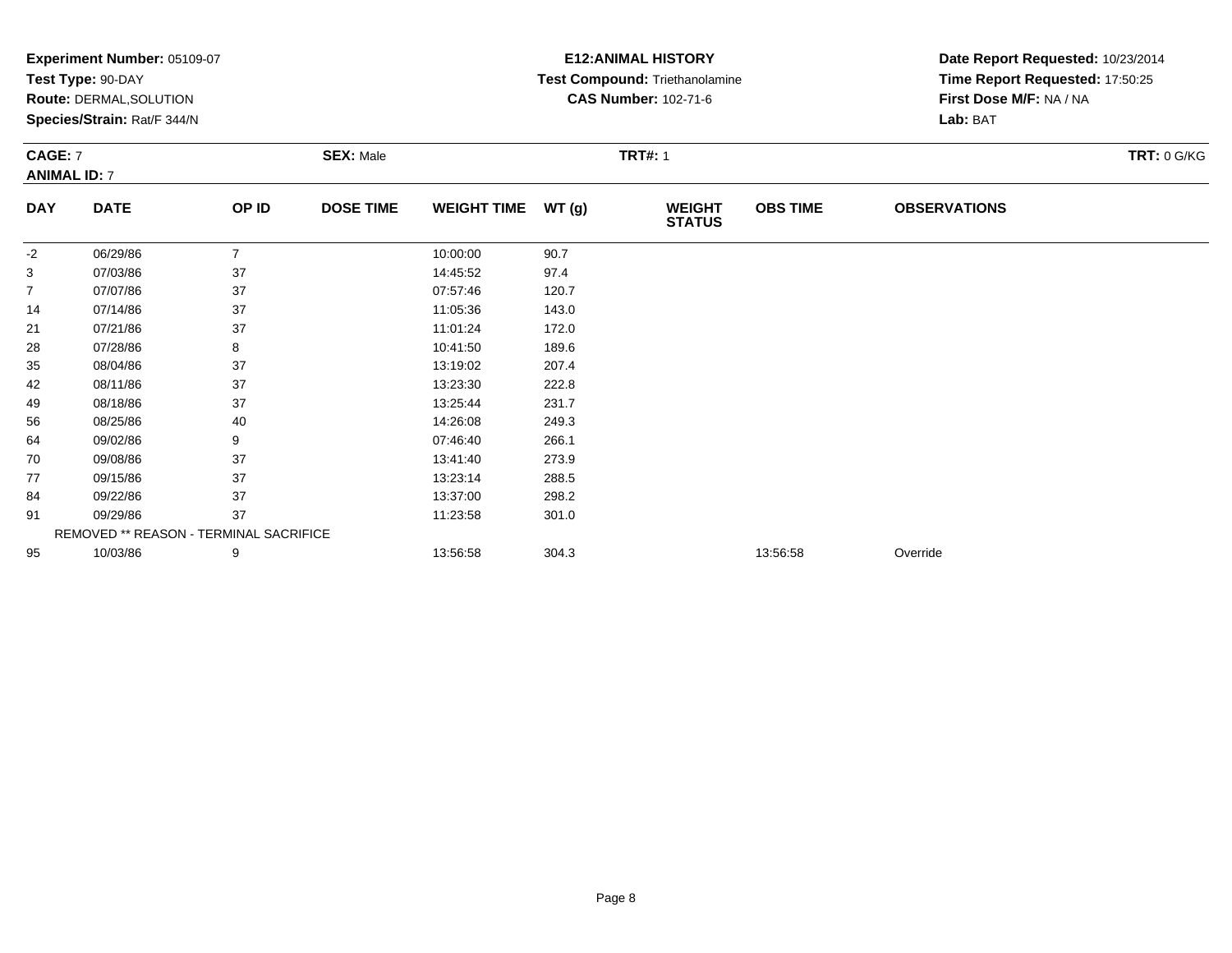|                                | Experiment Number: 05109-07<br>Test Type: 90-DAY<br>Route: DERMAL, SOLUTION<br>Species/Strain: Rat/F 344/N |                  |                  |                    |       | <b>E12: ANIMAL HISTORY</b><br>Test Compound: Triethanolamine<br><b>CAS Number: 102-71-6</b> | Date Report Requested: 10/23/2014<br>Time Report Requested: 17:50:25<br>First Dose M/F: NA / NA<br>Lab: BAT |                     |  |
|--------------------------------|------------------------------------------------------------------------------------------------------------|------------------|------------------|--------------------|-------|---------------------------------------------------------------------------------------------|-------------------------------------------------------------------------------------------------------------|---------------------|--|
| CAGE: 8<br><b>ANIMAL ID: 8</b> |                                                                                                            | <b>SEX: Male</b> | <b>TRT#: 1</b>   |                    |       |                                                                                             |                                                                                                             | TRT: 0 G/KG         |  |
| <b>DAY</b>                     | <b>DATE</b>                                                                                                | OP ID            | <b>DOSE TIME</b> | <b>WEIGHT TIME</b> | WT(g) | <b>WEIGHT</b><br><b>STATUS</b>                                                              | <b>OBS TIME</b>                                                                                             | <b>OBSERVATIONS</b> |  |
| $-2$                           | 06/29/86                                                                                                   | $\overline{7}$   |                  | 10:00:00           | 78.2  |                                                                                             |                                                                                                             |                     |  |
| 3                              | 07/03/86                                                                                                   | 37               |                  | 14:46:08           | 89.5  |                                                                                             |                                                                                                             |                     |  |
| $\overline{7}$                 | 07/07/86                                                                                                   | 37               |                  | 07:58:04           | 108.4 |                                                                                             |                                                                                                             |                     |  |
| 14                             | 07/14/86                                                                                                   | 37               |                  | 11:05:52           | 137.6 |                                                                                             |                                                                                                             |                     |  |
| 21                             | 07/21/86                                                                                                   | 37               |                  | 11:01:46           | 169.8 |                                                                                             |                                                                                                             |                     |  |
| 28                             | 07/28/86                                                                                                   | 8                |                  | 10:38:50           | 199.3 |                                                                                             |                                                                                                             |                     |  |
| 35                             | 08/04/86                                                                                                   | 37               |                  | 13:17:24           | 213.7 |                                                                                             |                                                                                                             |                     |  |
| 42                             | 08/11/86                                                                                                   | 37               |                  | 13:23:48           | 229.3 |                                                                                             |                                                                                                             |                     |  |
| 49                             | 08/18/86                                                                                                   | 37               |                  | 15:22:20           | 225.7 |                                                                                             |                                                                                                             |                     |  |
| 56                             | 08/25/86                                                                                                   | 40               |                  | 14:26:26           | 253.4 |                                                                                             |                                                                                                             |                     |  |
| 64                             | 09/02/86                                                                                                   | 9                |                  | 07:46:56           | 269.3 |                                                                                             |                                                                                                             |                     |  |
| 70                             | 09/08/86                                                                                                   | 37               |                  | 13:41:58           | 275.0 |                                                                                             |                                                                                                             |                     |  |
| 77                             | 09/15/86                                                                                                   | 37               |                  | 13:23:32           | 283.1 |                                                                                             |                                                                                                             |                     |  |
| 84                             | 09/22/86                                                                                                   | 37               |                  | 13:37:20           | 283.3 |                                                                                             |                                                                                                             |                     |  |
| 91                             | 09/29/86                                                                                                   | 37               |                  | 11:24:16           | 290.5 |                                                                                             |                                                                                                             |                     |  |
|                                | REMOVED ** REASON - TERMINAL SACRIFICE                                                                     |                  |                  |                    |       |                                                                                             |                                                                                                             |                     |  |
| 95                             | 10/03/86                                                                                                   | 9                |                  | 13:57:30           | 289.9 |                                                                                             | 13:57:30                                                                                                    | Override            |  |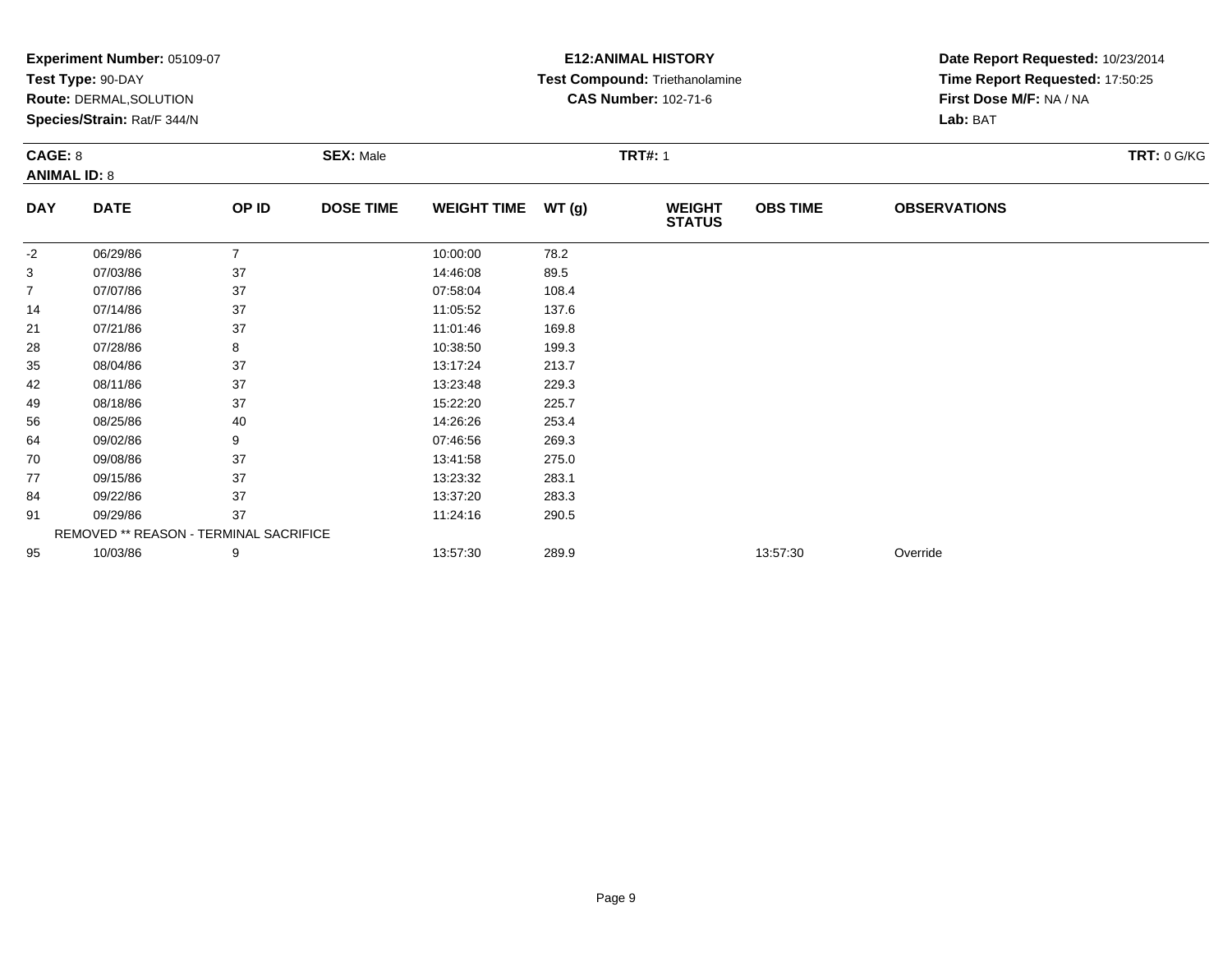| Experiment Number: 05109-07 |                                        |                |                  |                    | <b>E12: ANIMAL HISTORY</b> | Date Report Requested: 10/23/2014 |                 |                                     |             |  |
|-----------------------------|----------------------------------------|----------------|------------------|--------------------|----------------------------|-----------------------------------|-----------------|-------------------------------------|-------------|--|
|                             | Test Type: 90-DAY                      |                |                  |                    |                            | Test Compound: Triethanolamine    |                 | Time Report Requested: 17:50:25     |             |  |
|                             | Route: DERMAL, SOLUTION                |                |                  |                    |                            | <b>CAS Number: 102-71-6</b>       |                 | First Dose M/F: NA / NA<br>Lab: BAT |             |  |
|                             | Species/Strain: Rat/F 344/N            |                |                  |                    |                            |                                   |                 |                                     |             |  |
|                             | <b>CAGE: 9</b><br><b>ANIMAL ID: 9</b>  |                | <b>SEX: Male</b> |                    | <b>TRT#: 1</b>             |                                   |                 |                                     | TRT: 0 G/KG |  |
| <b>DAY</b>                  | <b>DATE</b>                            | OP ID          | <b>DOSE TIME</b> | <b>WEIGHT TIME</b> | WT(g)                      | <b>WEIGHT</b>                     | <b>OBS TIME</b> | <b>OBSERVATIONS</b>                 |             |  |
|                             |                                        |                |                  |                    |                            | <b>STATUS</b>                     |                 |                                     |             |  |
| $-2$                        | 06/29/86                               | $\overline{7}$ |                  | 10:00:00           | 79.0                       |                                   |                 |                                     |             |  |
| 3                           | 07/03/86                               | 37             |                  | 14:46:26           | 87.2                       |                                   |                 |                                     |             |  |
| $\overline{7}$              | 07/07/86                               | 37             |                  | 07:58:20           | 109.9                      |                                   |                 |                                     |             |  |
| 14                          | 07/14/86                               | 37             |                  | 11:06:10           | 132.3                      |                                   |                 |                                     |             |  |
| 21                          | 07/21/86                               | 37             |                  | 11:02:02           | 158.8                      |                                   |                 |                                     |             |  |
| 28                          | 07/28/86                               | 8              |                  | 10:40:58           | 184.6                      |                                   |                 |                                     |             |  |
| 35                          | 08/04/86                               | 37             |                  | 13:18:00           | 198.3                      |                                   |                 |                                     |             |  |
| 42                          | 08/11/86                               | 37             |                  | 13:22:26           | 211.0                      |                                   |                 |                                     |             |  |
| 49                          | 08/18/86                               | 37             |                  | 13:24:44           | 214.3                      |                                   |                 |                                     |             |  |
| 56                          | 08/25/86                               | 40             |                  | 14:26:56           | 231.5                      |                                   |                 |                                     |             |  |
| 64                          | 09/02/86                               | 9              |                  | 07:47:12           | 247.1                      |                                   |                 |                                     |             |  |
| 70                          | 09/08/86                               | 37             |                  | 13:42:12           | 250.1                      |                                   |                 |                                     |             |  |
| 77                          | 09/15/86                               | 37             |                  | 13:23:54           | 261.9                      |                                   |                 |                                     |             |  |
| 84                          | 09/22/86                               | 37             |                  | 13:37:36           | 264.8                      |                                   |                 |                                     |             |  |
| 91                          | 09/29/86                               | 37             |                  | 11:24:34           | 266.1                      |                                   |                 |                                     |             |  |
|                             | REMOVED ** REASON - TERMINAL SACRIFICE |                |                  |                    |                            |                                   |                 |                                     |             |  |
| 95                          | 10/03/86                               | 9              |                  | 13:58:04           | 269.9                      |                                   | 13:58:04        | Override                            |             |  |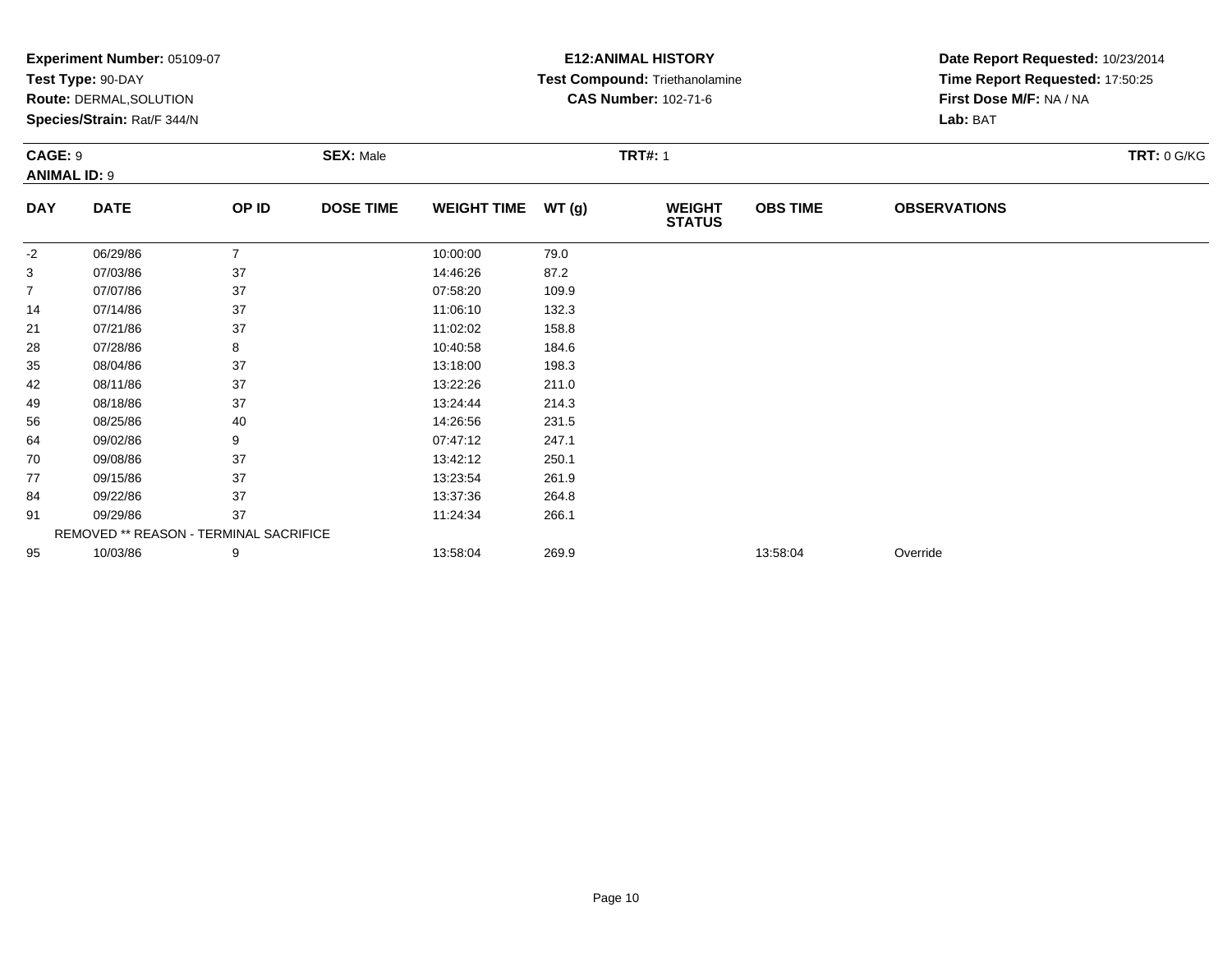| Experiment Number: 05109-07 |                                        |                |                  |                    | <b>E12: ANIMAL HISTORY</b> | Date Report Requested: 10/23/2014 |                 |                                 |                    |  |
|-----------------------------|----------------------------------------|----------------|------------------|--------------------|----------------------------|-----------------------------------|-----------------|---------------------------------|--------------------|--|
|                             | Test Type: 90-DAY                      |                |                  |                    |                            | Test Compound: Triethanolamine    |                 | Time Report Requested: 17:50:25 |                    |  |
|                             | Route: DERMAL, SOLUTION                |                |                  |                    |                            | <b>CAS Number: 102-71-6</b>       |                 | First Dose M/F: NA / NA         |                    |  |
|                             | Species/Strain: Rat/F 344/N            |                |                  |                    |                            |                                   |                 | Lab: BAT                        |                    |  |
| <b>CAGE: 10</b>             |                                        |                | <b>SEX: Male</b> |                    | <b>TRT#: 1</b>             |                                   |                 |                                 | <b>TRT: 0 G/KG</b> |  |
|                             | <b>ANIMAL ID: 10</b>                   |                |                  |                    |                            |                                   |                 |                                 |                    |  |
| <b>DAY</b>                  | <b>DATE</b>                            | OP ID          | <b>DOSE TIME</b> | <b>WEIGHT TIME</b> | WT(g)                      | <b>WEIGHT</b><br><b>STATUS</b>    | <b>OBS TIME</b> | <b>OBSERVATIONS</b>             |                    |  |
| -2                          | 06/29/86                               | $\overline{7}$ |                  | 10:00:00           | 91.2                       |                                   |                 |                                 |                    |  |
| 3                           | 07/03/86                               | 37             |                  | 14:46:44           | 97.5                       |                                   |                 |                                 |                    |  |
| 7                           | 07/07/86                               | 37             |                  | 07:58:38           | 123.4                      |                                   |                 |                                 |                    |  |
| 14                          | 07/14/86                               | 37             |                  | 11:06:24           | 156.0                      |                                   |                 |                                 |                    |  |
| 21                          | 07/21/86                               | 37             |                  | 11:02:20           | 185.2                      |                                   |                 |                                 |                    |  |
| 28                          | 07/28/86                               | 8              |                  | 10:41:16           | 208.6                      |                                   |                 |                                 |                    |  |
| 35                          | 08/04/86                               | 37             |                  | 13:18:20           | 223.0                      |                                   |                 |                                 |                    |  |
| 42                          | 08/11/86                               | 37             |                  | 13:22:52           | 236.8                      |                                   |                 |                                 |                    |  |
| 49                          | 08/18/86                               | 37             |                  | 13:25:02           | 244.0                      |                                   |                 |                                 |                    |  |
| 56                          | 08/25/86                               | 40             |                  | 14:25:04           | 256.3                      |                                   |                 |                                 |                    |  |
| 64                          | 09/02/86                               | 9              |                  | 07:46:06           | 268.4                      |                                   |                 |                                 |                    |  |
| 70                          | 09/08/86                               | 37             |                  | 13:42:32           | 268.2                      |                                   |                 |                                 |                    |  |
| 77                          | 09/15/86                               | 37             |                  | 13:24:08           | 273.8                      |                                   |                 |                                 |                    |  |
| 84                          | 09/22/86                               | 37             |                  | 13:37:52           | 273.3                      |                                   |                 |                                 |                    |  |
| 91                          | 09/29/86                               | 37             |                  | 11:25:00           | 276.9                      |                                   |                 |                                 |                    |  |
|                             | REMOVED ** REASON - TERMINAL SACRIFICE |                |                  |                    |                            |                                   |                 |                                 |                    |  |
| 95                          | 10/03/86                               | 9              |                  | 13:58:38           | 279.0                      |                                   | 13:58:38        | Override                        |                    |  |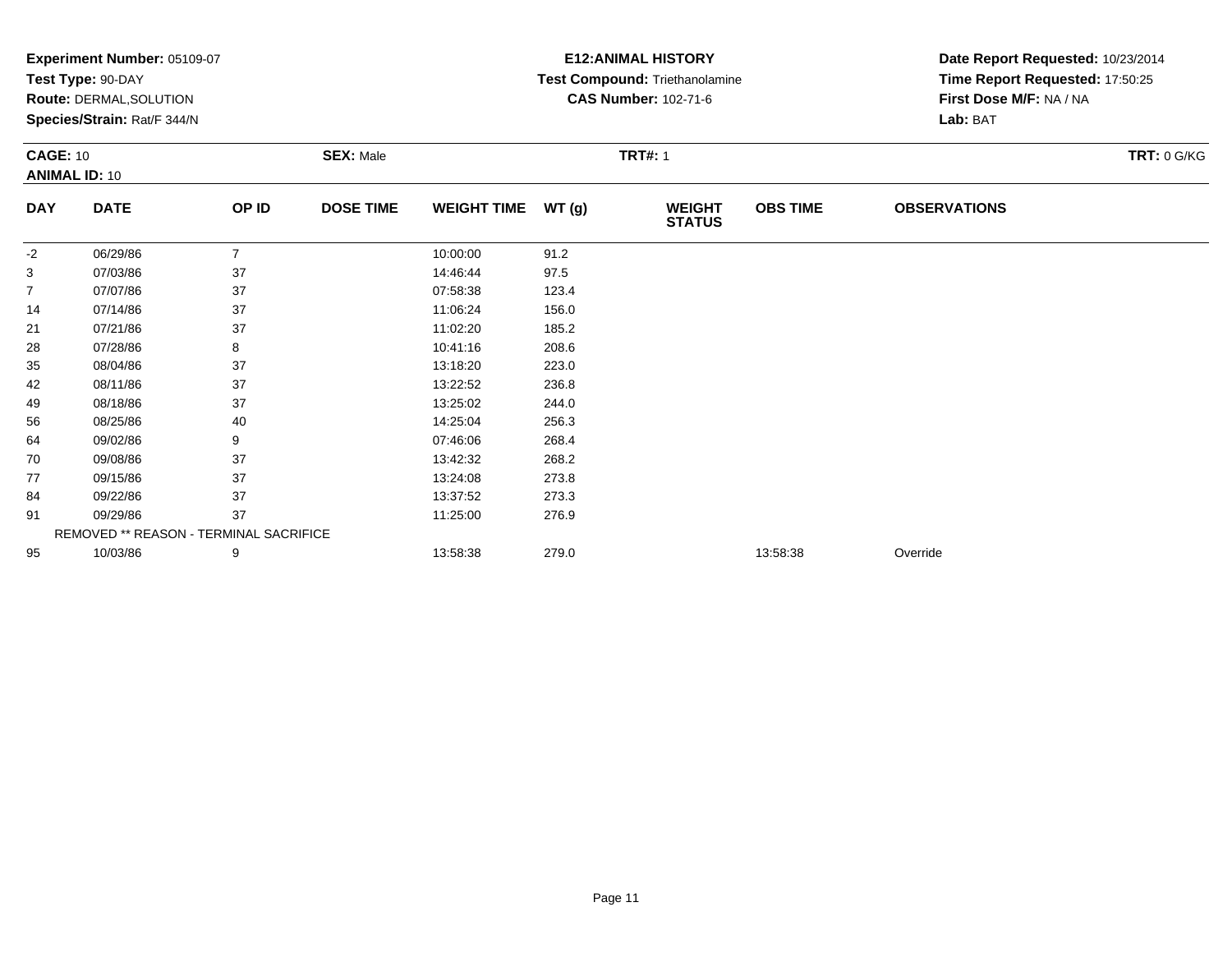**Test Type:** 90-DAY

55

63

69

76

83

90

93

**Route:** DERMAL,SOLUTION

**Species/Strain:** Rat/F 344/N

REMOVED \*\* REASON - TERMINAL SACRIFICE

# **E12:ANIMAL HISTORY Test Compound:** Triethanolamine**CAS Number:** 102-71-6

**Date Report Requested:** 10/23/2014**Time Report Requested:** 17:50:25**First Dose M/F:** NA / NA**Lab:** BAT

| <b>CAGE: 11</b><br><b>ANIMAL ID: 11</b> |             | <b>SEX: Male</b> |                  |                    | <b>TRT#: 1</b> | <b>TRT: 0 G/KG</b>             |                 |                     |  |
|-----------------------------------------|-------------|------------------|------------------|--------------------|----------------|--------------------------------|-----------------|---------------------|--|
| <b>DAY</b>                              | <b>DATE</b> | OP ID            | <b>DOSE TIME</b> | <b>WEIGHT TIME</b> | WT(g)          | <b>WEIGHT</b><br><b>STATUS</b> | <b>OBS TIME</b> | <b>OBSERVATIONS</b> |  |
| $-1$                                    | 07/01/86    | 37               |                  | 09:28:44           | 91.9           |                                |                 |                     |  |
| 2                                       | 07/03/86    | 37               |                  | 13:26:18           | 98.5           |                                | 13:26:18        | Normal              |  |
| 6                                       | 07/07/86    | 9                |                  | 13:45:48           | 111.6          |                                | 13:45:48        | Normal              |  |
| 13                                      | 07/14/86    | 37               |                  | 14:28:54           | 135.8          |                                | 14:28:54        | Normal              |  |
| 20                                      | 07/21/86    | 37               |                  | 13:46:44           | 161.2          |                                | 13:46:44        | Normal              |  |
| 27                                      | 07/28/86    | 8                |                  | 09:19:08           | 183.7          |                                | 09:19:08        | Normal              |  |
| 34                                      | 08/04/86    | 37               |                  | 11:06:16           | 200.2          |                                | 11:06:16        | Normal              |  |
| 41                                      | 08/11/86    | 37               |                  | 11:02:12           | 221.6          |                                | 11:02:12        | Normal              |  |
| 48                                      | 08/18/86    | 37               |                  | 11:09:36           | 238.0          |                                | 11:09:36        | Normal              |  |

09/02/86 9 09:03:18 09:03:18 (Skin Paint Only) Discoloration Yellow<br>09/08/86 37 10:46:00 280.2 10:46:00 Normal

8 08/18/86 37 11:09:36 238.0 11:09:36 Normal

5 08/25/86 37 37 10:35:22 252.4 10:35 10:35 10:35 10:35 10:35:22 Normal

9 09/08/86 37 37 10:46:00 280.2 380.2 10:46:00 10:46:00 10:46:00 10:46:00 10:46:00

6 09/15/86 37 11:07:16 285.6 11:07:16 Normal

3 09/22/86 37 37 10:44:20 291.0 2010 10:44:20 10:44:20 Normal

0 09/29/86 37 11:03:10 296.8 11:03:10 Normal

3 10/02/86 37 37 07:38:38 298.9 208.9 07:38:38 07:38:38 Normal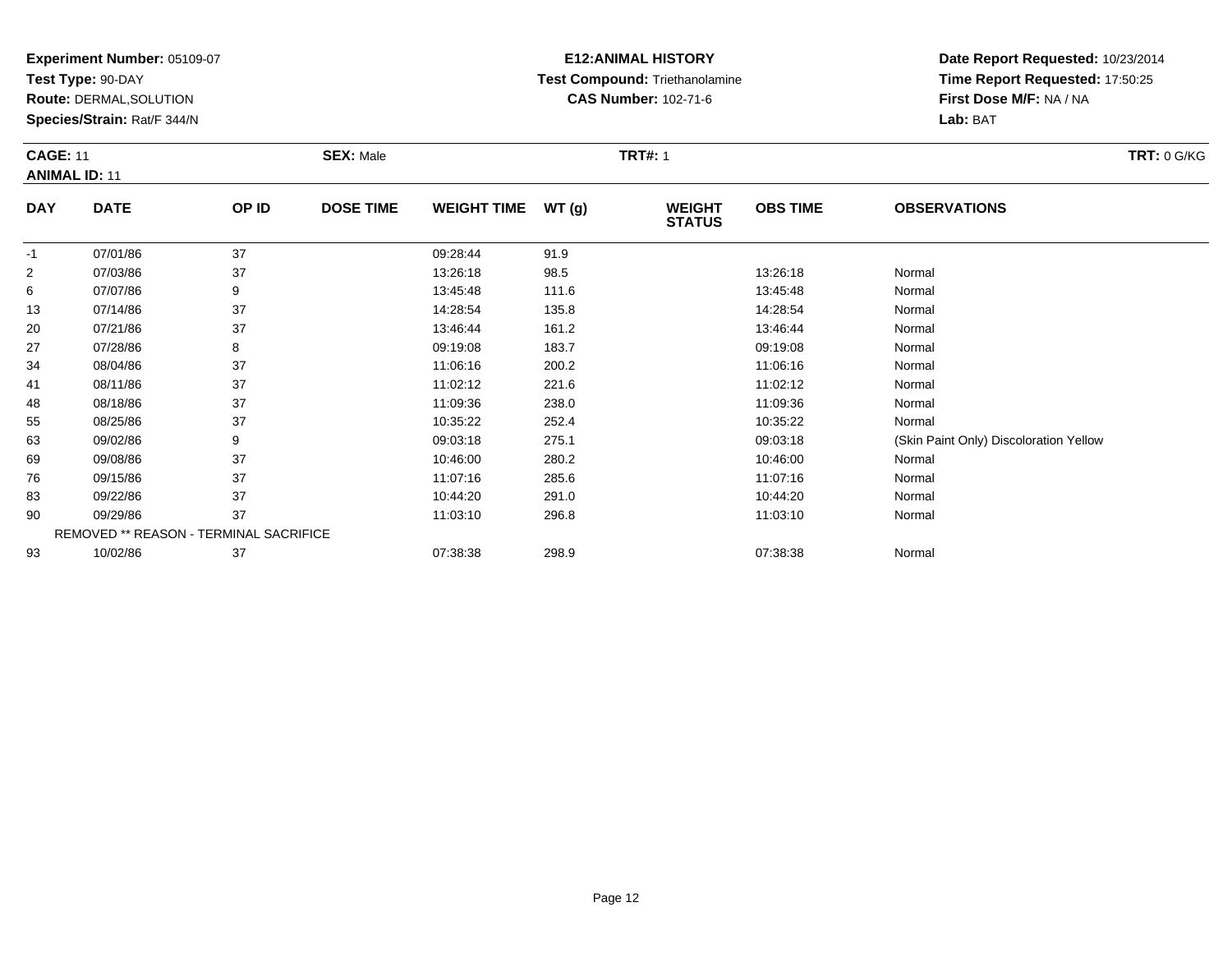**Test Type:** 90-DAY

**Route:** DERMAL,SOLUTION

**Species/Strain:** Rat/F 344/N

# **E12:ANIMAL HISTORY Test Compound:** Triethanolamine**CAS Number:** 102-71-6

| <b>CAGE: 12</b><br><b>ANIMAL ID: 12</b> |             |       | <b>SEX: Male</b> |                    |       | <b>TRT#: 1</b>                 |                 | <b>TRT: 0 G/KG</b>                     |  |
|-----------------------------------------|-------------|-------|------------------|--------------------|-------|--------------------------------|-----------------|----------------------------------------|--|
| <b>DAY</b>                              | <b>DATE</b> | OP ID | <b>DOSE TIME</b> | <b>WEIGHT TIME</b> | WT(g) | <b>WEIGHT</b><br><b>STATUS</b> | <b>OBS TIME</b> | <b>OBSERVATIONS</b>                    |  |
| $-1$                                    | 07/01/86    | 37    |                  | 09:29:10           | 103.7 |                                |                 |                                        |  |
| 2                                       | 07/03/86    | 37    |                  | 13:26:40           | 108.9 |                                | 13:26:40        | Normal                                 |  |
| 6                                       | 07/07/86    | 9     |                  | 13:46:26           | 122.8 |                                | 13:46:26        | Normal                                 |  |
| 13                                      | 07/14/86    | 37    |                  | 14:27:20           | 141.8 |                                | 14:27:20        | Normal                                 |  |
| 20                                      | 07/21/86    | 37    |                  | 13:45:10           | 170.8 |                                | 13:45:10        | Normal                                 |  |
| 27                                      | 07/28/86    | 8     |                  | 09:19:56           | 189.3 |                                | 09:19:56        | Normal                                 |  |
| 34                                      | 08/04/86    | 37    |                  | 11:06:36           | 205.5 |                                | 11:06:36        | Normal                                 |  |
| 41                                      | 08/11/86    | 37    |                  | 11:02:40           | 220.6 |                                | 11:02:40        | Normal                                 |  |
| 48                                      | 08/18/86    | 37    |                  | 11:09:56           | 241.3 |                                | 11:09:56        | Normal                                 |  |
| 55                                      | 08/25/86    | 37    |                  | 10:35:46           | 252.3 |                                | 10:35:46        | Normal                                 |  |
| 63                                      | 09/02/86    | 9     |                  | 09:04:20           | 269.1 |                                | 09:04:20        | (Skin Paint Only) Discoloration Yellow |  |
| 69                                      | 09/08/86    | 37    |                  | 10:46:26           | 271.6 |                                | 10:46:26        | Normal                                 |  |
| 76                                      | 09/15/86    | 37    |                  | 11:08:18           | 278.5 |                                | 11:08:18        | Normal                                 |  |
| 83                                      | 09/22/86    | 37    |                  | 10:44:36           | 290.1 |                                | 10:44:36        | Normal                                 |  |
| 90                                      | 09/29/86    | 37    |                  | 11:03:36           | 294.0 |                                | 11:03:36        | Normal                                 |  |

| -90 | 09/29/86 |                                               | 11.03.36 | 294.0 | 11:03:36 | Normal |
|-----|----------|-----------------------------------------------|----------|-------|----------|--------|
|     |          | <b>REMOVED ** REASON - TERMINAL SACRIFICE</b> |          |       |          |        |
| 93  | 10/02/86 |                                               | 07:39:18 | 279.4 | 07:39:18 | Normal |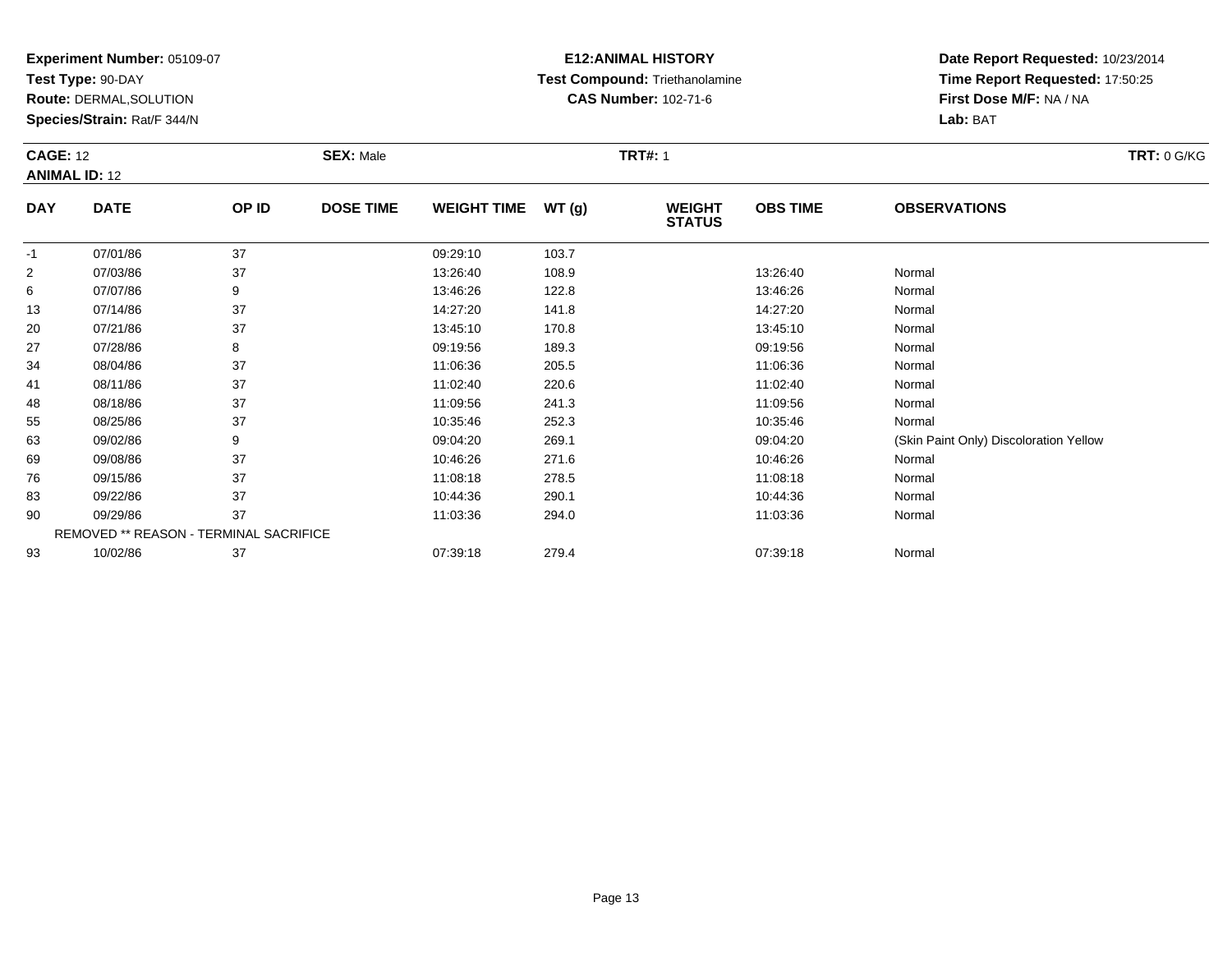**Test Type:** 90-DAY

83

90

93

**Route:** DERMAL,SOLUTION

**Species/Strain:** Rat/F 344/N

REMOVED \*\* REASON - TERMINAL SACRIFICE

# **E12:ANIMAL HISTORY Test Compound:** Triethanolamine**CAS Number:** 102-71-6

**Date Report Requested:** 10/23/2014**Time Report Requested:** 17:50:25**First Dose M/F:** NA / NA**Lab:** BAT

|                | <b>CAGE: 13</b><br><b>ANIMAL ID: 13</b> |       | <b>SEX: Male</b> |                    |       | <b>TRT#: 1</b>                 | <b>TRT: 0 G/KG</b> |                     |  |
|----------------|-----------------------------------------|-------|------------------|--------------------|-------|--------------------------------|--------------------|---------------------|--|
| <b>DAY</b>     | <b>DATE</b>                             | OP ID | <b>DOSE TIME</b> | <b>WEIGHT TIME</b> | WT(g) | <b>WEIGHT</b><br><b>STATUS</b> | <b>OBS TIME</b>    | <b>OBSERVATIONS</b> |  |
| $-1$           | 07/01/86                                | 37    |                  | 09:29:32           | 87.6  |                                |                    |                     |  |
| $\overline{2}$ | 07/03/86                                | 37    |                  | 13:27:04           | 95.2  |                                | 13:27:04           | Normal              |  |
| 6              | 07/07/86                                | 9     |                  | 13:46:48           | 110.2 |                                | 13:46:48           | Normal              |  |
| 13             | 07/14/86                                | 37    |                  | 14:27:52           | 134.7 |                                | 14:27:52           | Normal              |  |
| 20             | 07/21/86                                | 37    |                  | 13:45:36           | 170.2 |                                | 13:45:36           | Normal              |  |
| 27             | 07/28/86                                | 8     |                  | 09:16:38           | 194.5 |                                | 09:16:38           | Normal              |  |
| 34             | 08/04/86                                | 37    |                  | 11:05:08           | 209.9 |                                | 11:05:08           | Normal              |  |
| 41             | 08/11/86                                | 37    |                  | 11:03:14           | 228.9 |                                | 11:03:14           | Normal              |  |
| 48             | 08/18/86                                | 37    |                  | 11:10:18           | 239.9 |                                | 11:10:18           | Normal              |  |
| 55             | 08/25/86                                | 37    |                  | 10:36:12           | 256.8 |                                | 10:36:12           | Normal              |  |
| 63             | 09/02/86                                | 9     |                  | 09:04:48           | 270.5 |                                | 09:04:48           | Normal              |  |
| 69             | 09/08/86                                | 37    |                  | 10:46:46           | 275.9 |                                | 10:46:46           | Normal              |  |
| 76             | 09/15/86                                | 37    |                  | 11:08:38           | 278.4 |                                | 11:08:38           | Normal              |  |

3 09/22/86 37 37 10:44:58 287.1 10:44:59 287.1 10:44:58 Normal

0 09/29/86 37 11:03:58 290.2 11:03:58 Normal

3 10/02/86 37 37 07:39:56 297.0 397.0 07:39:56 3 3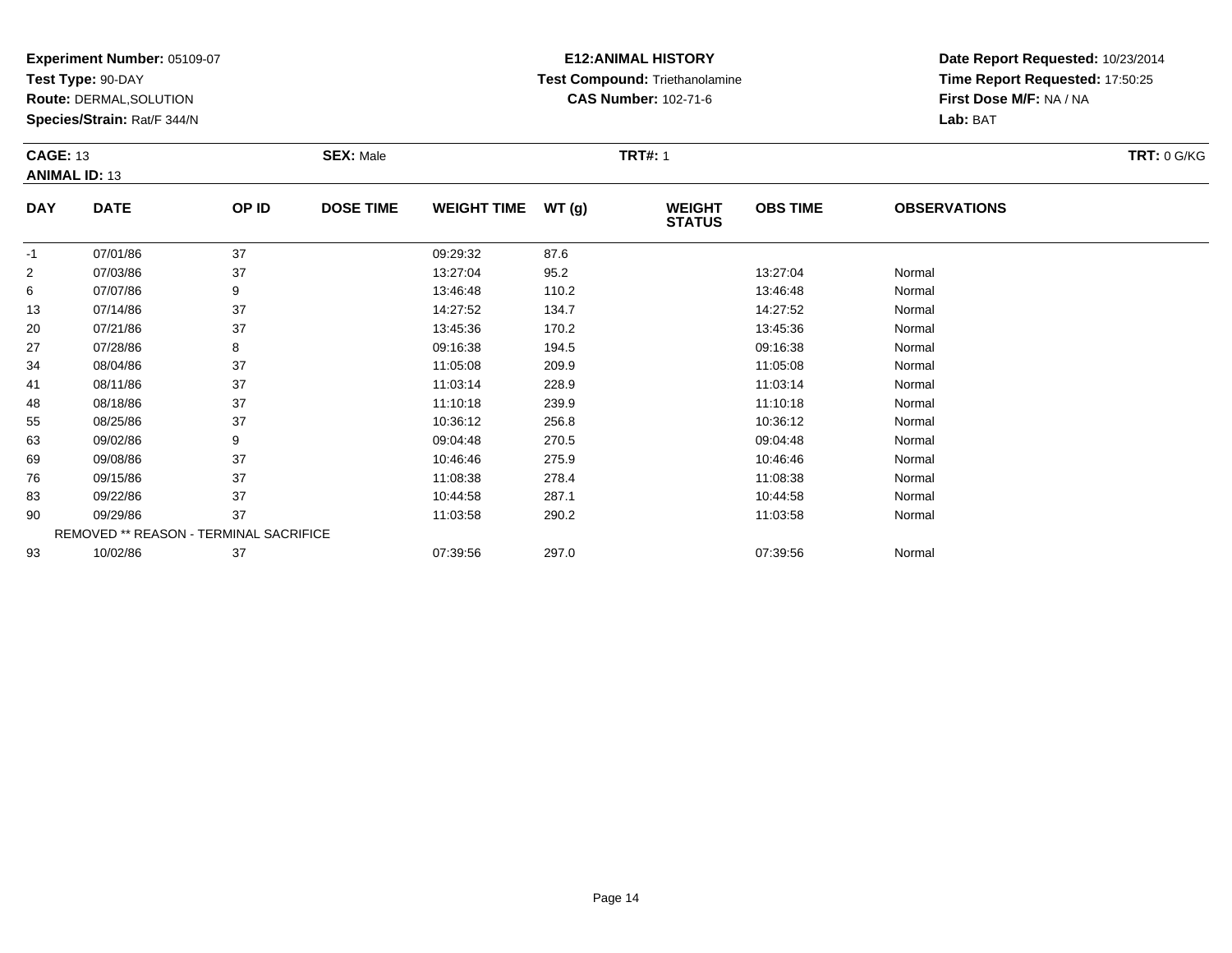**Test Type:** 90-DAY

**Route:** DERMAL,SOLUTION

**Species/Strain:** Rat/F 344/N

# **E12:ANIMAL HISTORY Test Compound:** Triethanolamine**CAS Number:** 102-71-6

**Date Report Requested:** 10/23/2014**Time Report Requested:** 17:50:25**First Dose M/F:** NA / NA**Lab:** BAT

| <b>CAGE: 14</b><br><b>ANIMAL ID: 14</b> |             | <b>SEX: Male</b> |                  |                    | <b>TRT#: 1</b> | <b>TRT: 0 G/KG</b>             |                 |                                        |
|-----------------------------------------|-------------|------------------|------------------|--------------------|----------------|--------------------------------|-----------------|----------------------------------------|
| <b>DAY</b>                              | <b>DATE</b> | OP ID            | <b>DOSE TIME</b> | <b>WEIGHT TIME</b> | WT(g)          | <b>WEIGHT</b><br><b>STATUS</b> | <b>OBS TIME</b> | <b>OBSERVATIONS</b>                    |
| $-1$                                    | 07/01/86    | 37               |                  | 09:29:50           | 110.2          |                                |                 |                                        |
| $\overline{2}$                          | 07/03/86    | 37               |                  | 13:27:22           | 117.2          |                                | 13:27:22        | Normal                                 |
| 6                                       | 07/07/86    | 9                |                  | 13:47:12           | 133.7          |                                | 13:47:12        | Normal                                 |
| 13                                      | 07/14/86    | 37               |                  | 14:28:12           | 157.5          |                                | 14:28:12        | Normal                                 |
| 20                                      | 07/21/86    | 37               |                  | 13:46:06           | 186.4          |                                | 13:46:06        | Normal                                 |
| 27                                      | 07/28/86    | 8                |                  | 09:17:14           | 211.5          |                                | 09:17:14        | Normal                                 |
| 34                                      | 08/04/86    | 37               |                  | 11:05:32           | 235.9          |                                | 11:05:32        | Normal                                 |
| 41                                      | 08/11/86    | 37               |                  | 11:01:22           | 254.0          |                                | 11:01:22        | Normal                                 |
| 48                                      | 08/18/86    | 37               |                  | 11:08:42           | 263.6          |                                | 11:08:42        | Normal                                 |
| 55                                      | 08/25/86    | 37               |                  | 10:36:32           | 274.3          |                                | 10:36:32        | Normal                                 |
| 63                                      | 09/02/86    | 9                |                  | 09:05:12           | 296.5          |                                | 09:05:12        | (Skin Paint Only) Discoloration Yellow |
| 69                                      | 09/08/86    | 37               |                  | 10:47:06           | 299.1          |                                | 10:47:06        | Normal                                 |
| 76                                      | 09/15/86    | 37               |                  | 11:09:42           | 306.0          |                                | 11:09:42        | Normal                                 |
| 83                                      | 09/22/86    | 37               |                  | 10:45:20           | 313.1          |                                | 10:45:20        | Normal                                 |

| 90 | 09/29/86 | $\sim$                                        | '1:04:24 | 320.5 | 11:04:24 | Normal |
|----|----------|-----------------------------------------------|----------|-------|----------|--------|
|    |          | <b>REMOVED ** REASON - TERMINAL SACRIFICE</b> |          |       |          |        |
| 93 | 10/02/86 |                                               | 07:40:28 | 328.  | 07:40:28 | Normal |

Page 15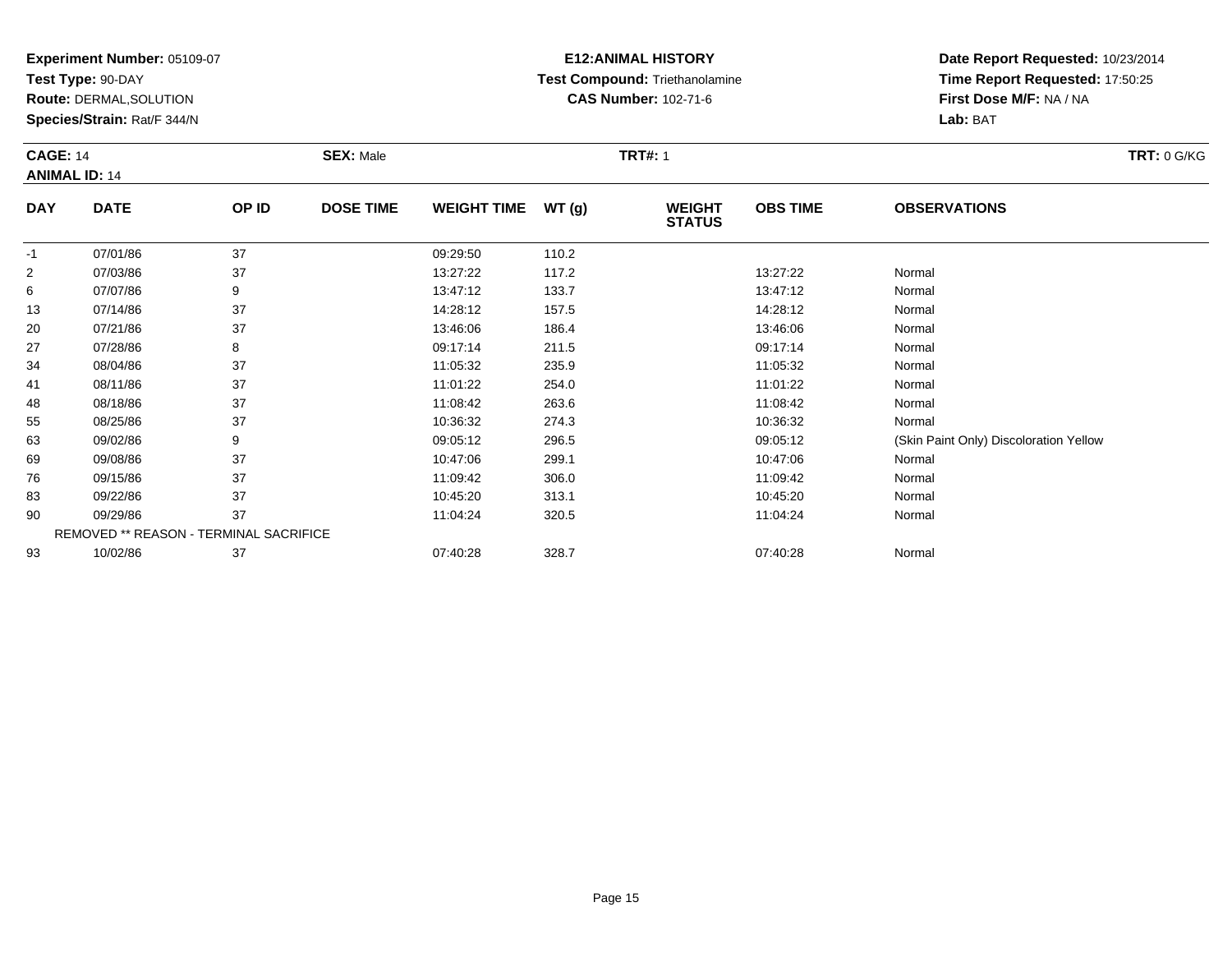**Test Type:** 90-DAY

**Route:** DERMAL,SOLUTION

**Species/Strain:** Rat/F 344/N

# **E12:ANIMAL HISTORY Test Compound:** Triethanolamine**CAS Number:** 102-71-6

| <b>CAGE: 15</b><br><b>ANIMAL ID: 15</b> |             | <b>SEX: Male</b> |                  |                    | <b>TRT#: 1</b> | <b>TRT: 0 G/KG</b>             |                 |                                        |
|-----------------------------------------|-------------|------------------|------------------|--------------------|----------------|--------------------------------|-----------------|----------------------------------------|
| <b>DAY</b>                              | <b>DATE</b> | OP ID            | <b>DOSE TIME</b> | <b>WEIGHT TIME</b> | WT(g)          | <b>WEIGHT</b><br><b>STATUS</b> | <b>OBS TIME</b> | <b>OBSERVATIONS</b>                    |
| $-1$                                    | 07/01/86    | 37               |                  | 09:30:08           | 96.2           |                                |                 |                                        |
| $\overline{2}$                          | 07/03/86    | 37               |                  | 13:27:42           | 103.2          |                                | 13:27:42        | Normal                                 |
| 6                                       | 07/07/86    | 9                |                  | 13:47:42           | 116.9          |                                | 13:47:42        | Normal                                 |
| 13                                      | 07/14/86    | 37               |                  | 14:28:32           | 136.9          |                                | 14:28:32        | Normal                                 |
| 20                                      | 07/21/86    | 37               |                  | 13:46:24           | 163.9          |                                | 13:46:24        | Normal                                 |
| 27                                      | 07/28/86    | 8                |                  | 09:18:06           | 186.3          |                                | 09:18:06        | Normal                                 |
| 34                                      | 08/04/86    | 37               |                  | 11:05:56           | 206.9          |                                | 11:05:56        | Normal                                 |
| 41                                      | 08/11/86    | 37               |                  | 11:01:44           | 218.9          |                                | 11:01:44        | Normal                                 |
| 48                                      | 08/18/86    | 37               |                  | 11:09:12           | 232.1          |                                | 11:09:12        | Normal                                 |
| 55                                      | 08/25/86    | 37               |                  | 10:34:22           | 246.6          |                                | 10:34:22        | Normal                                 |
| 63                                      | 09/02/86    | 9                |                  | 09:02:48           | 260.0          |                                | 09:02:48        | (Skin Paint Only) Discoloration Yellow |
| 69                                      | 09/08/86    | 37               |                  | 10:47:24           | 264.8          |                                | 10:47:24        | Normal                                 |
| 76                                      | 09/15/86    | 37               |                  | 11:10:02           | 270.2          |                                | 11:10:02        | Normal                                 |
| 83                                      | 09/22/86    | 37               |                  | 10:45:38           | 279.0          |                                | 10:45:38        | Normal                                 |
| 90                                      | 09/29/86    | 37               |                  | 11:04:48           | 288.8          |                                | 11:04:48        | Normal                                 |

| 90 | <u>JY/29/86</u> |                                               | 1.04.48  | 288.8 | I 1:04:48 | Norma  |
|----|-----------------|-----------------------------------------------|----------|-------|-----------|--------|
|    |                 | <b>REMOVED ** REASON - TERMINAL SACRIFICE</b> |          |       |           |        |
| 93 | 10/02/86        |                                               | 07:40:54 | 290.7 | 07:40:54  | Normal |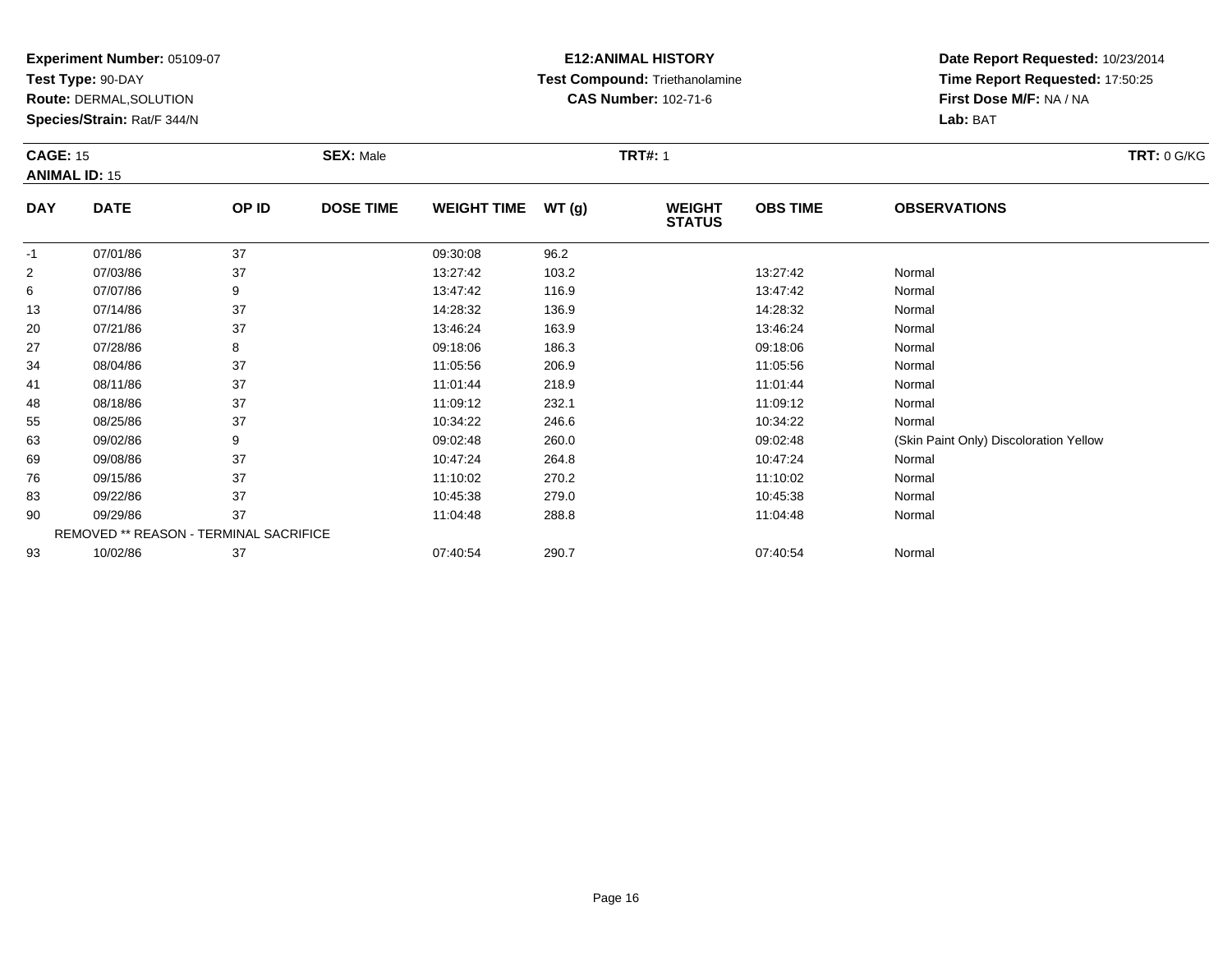**Test Type:** 90-DAY

**Route:** DERMAL,SOLUTION

**Species/Strain:** Rat/F 344/N

# **E12:ANIMAL HISTORY Test Compound:** Triethanolamine**CAS Number:** 102-71-6

**Date Report Requested:** 10/23/2014**Time Report Requested:** 17:50:25**First Dose M/F:** NA / NA**Lab:** BAT

| <b>CAGE: 16</b><br><b>ANIMAL ID: 16</b> |                                               |       | <b>SEX: Male</b> |                    |       | <b>TRT#: 1</b>                 |                 | <b>TRT: 0 G/KG</b>                     |  |
|-----------------------------------------|-----------------------------------------------|-------|------------------|--------------------|-------|--------------------------------|-----------------|----------------------------------------|--|
| <b>DAY</b>                              | <b>DATE</b>                                   | OP ID | <b>DOSE TIME</b> | <b>WEIGHT TIME</b> | WT(g) | <b>WEIGHT</b><br><b>STATUS</b> | <b>OBS TIME</b> | <b>OBSERVATIONS</b>                    |  |
| -2                                      | 07/01/86                                      | 37    |                  | 09:15:18           | 99.4  |                                |                 |                                        |  |
|                                         | 07/03/86                                      | 37    |                  | 13:12:46           | 108.0 |                                | 13:12:46        | Normal                                 |  |
| 5                                       | 07/07/86                                      | 9     |                  | 13:59:44           | 125.2 |                                | 13:59:44        | Discharge Left Eye Red                 |  |
| 12                                      | 07/14/86                                      | 37    |                  | 14:23:04           | 153.1 |                                | 14:23:04        | Normal                                 |  |
| 19                                      | 07/21/86                                      | 37    |                  | 14:08:50           | 189.8 |                                | 14:08:50        | Normal                                 |  |
| 26                                      | 07/28/86                                      | 8     |                  | 08:16:08           | 220.8 |                                | 08:16:08        | Normal                                 |  |
| 33                                      | 08/04/86                                      | 37    |                  | 10:54:16           | 238.1 |                                | 10:54:16        | Normal                                 |  |
| 40                                      | 08/11/86                                      | 37    |                  | 10:51:48           | 253.4 |                                | 10:51:48        | Normal                                 |  |
| 47                                      | 08/18/86                                      | 37    |                  | 10:57:50           | 271.0 |                                | 10:57:50        | Normal                                 |  |
| 54                                      | 08/25/86                                      | 37    |                  | 11:27:24           | 284.4 |                                | 11:27:24        | Normal                                 |  |
| 62                                      | 09/02/86                                      | 9     |                  | 09:17:04           | 302.6 |                                | 09:17:04        | (Skin Paint Only) Discoloration Yellow |  |
| 68                                      | 09/08/86                                      | 37    |                  | 09:29:18           | 306.1 |                                | 09:29:18        | Normal                                 |  |
| 75                                      | 09/15/86                                      | 37    |                  | 10:49:56           | 307.7 |                                | 10:49:56        | Normal                                 |  |
| 82                                      | 09/22/86                                      | 37    |                  | 08:20:08           | 316.5 |                                | 08:20:08        | Normal                                 |  |
| 89                                      | 09/29/86                                      | 37    |                  | 10:47:44           | 326.1 |                                | 10:47:44        | Normal                                 |  |
|                                         | <b>REMOVED ** REASON - TERMINAL SACRIFICE</b> |       |                  |                    |       |                                |                 |                                        |  |
| 93                                      | 10/03/86                                      | 37    |                  | 07:19:24           | 327.1 |                                | 07:19:24        | Normal                                 |  |

10/03/86 <sup>37</sup> 07:19:24 327.1 07:19:24 Normal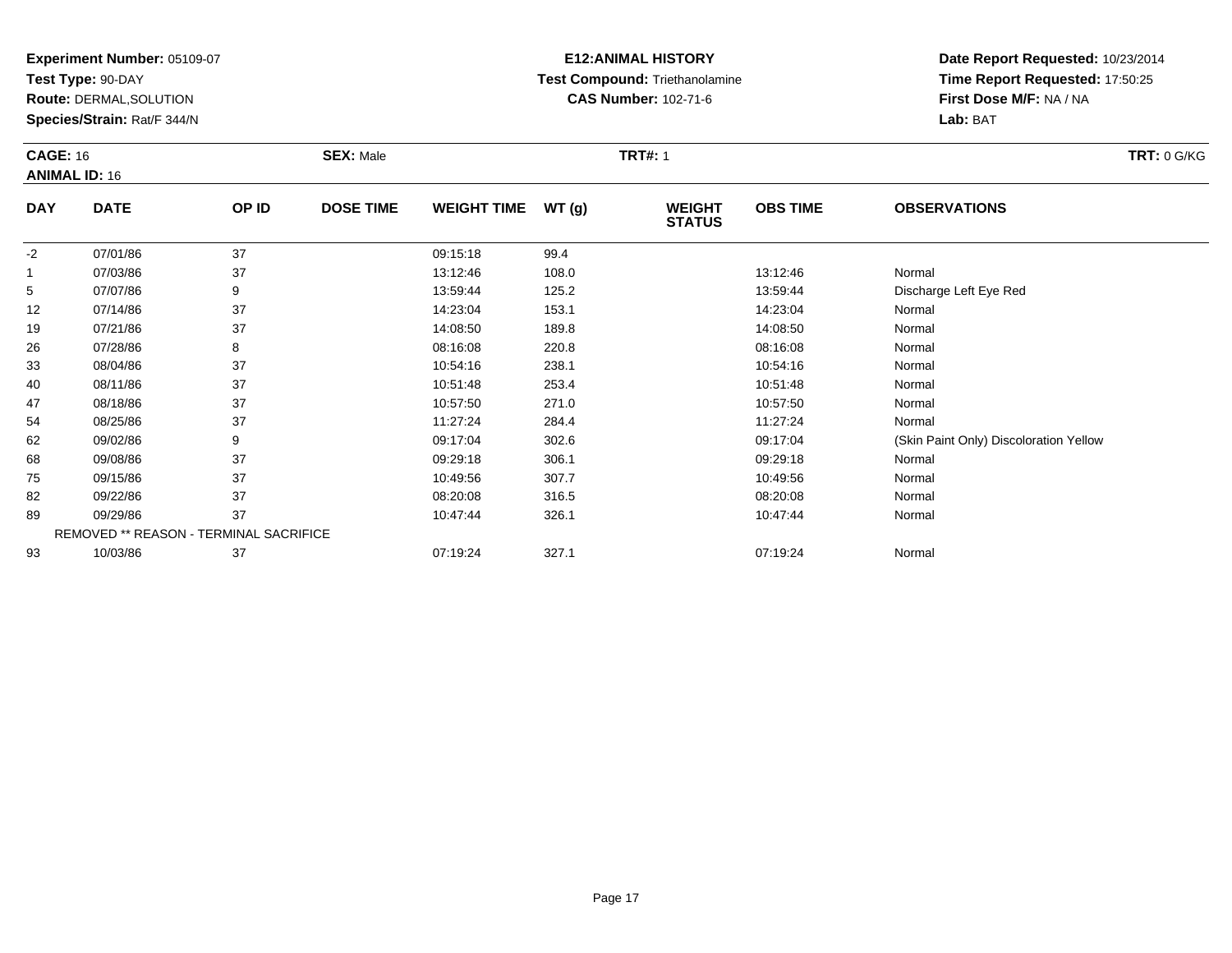**Test Type:** 90-DAY

68

75

82

89

93

**Route:** DERMAL,SOLUTION

**Species/Strain:** Rat/F 344/N

REMOVED \*\* REASON - TERMINAL SACRIFICE

# **E12:ANIMAL HISTORY Test Compound:** Triethanolamine**CAS Number:** 102-71-6

**Date Report Requested:** 10/23/2014**Time Report Requested:** 17:50:25**First Dose M/F:** NA / NA**Lab:** BAT

|            | <b>CAGE: 17</b><br><b>ANIMAL ID: 17</b> |       | <b>SEX: Male</b> |                    |       | <b>TRT#: 1</b>                 | <b>TRT: 0 G/KG</b> |                     |  |
|------------|-----------------------------------------|-------|------------------|--------------------|-------|--------------------------------|--------------------|---------------------|--|
| <b>DAY</b> | <b>DATE</b>                             | OP ID | <b>DOSE TIME</b> | <b>WEIGHT TIME</b> | WT(g) | <b>WEIGHT</b><br><b>STATUS</b> | <b>OBS TIME</b>    | <b>OBSERVATIONS</b> |  |
| $-2$       | 07/01/86                                | 37    |                  | 09:15:40           | 108.3 |                                |                    |                     |  |
| 1          | 07/03/86                                | 37    |                  | 13:13:06           | 115.5 |                                | 13:13:06           | Normal              |  |
| 5          | 07/07/86                                | 9     |                  | 14:00:56           | 134.4 |                                | 14:00:56           | Normal              |  |
| 12         | 07/14/86                                | 37    |                  | 14:21:38           | 161.6 |                                | 14:21:38           | Normal              |  |
| 19         | 07/21/86                                | 37    |                  | 13:55:34           | 183.6 |                                | 13:55:34           | Normal              |  |
| 26         | 07/28/86                                | 8     |                  | 08:16:56           | 202.1 |                                | 08:16:56           | Normal              |  |
| 33         | 08/04/86                                | 37    |                  | 10:54:36           | 213.9 |                                | 10:54:36           | Normal              |  |
| 40         | 08/11/86                                | 37    |                  | 10:52:06           | 228.9 |                                | 10:52:06           | Normal              |  |
| 47         | 08/18/86                                | 37    |                  | 10:58:08           | 243.5 |                                | 10:58:08           | Normal              |  |
| 54         | 08/25/86                                | 37    |                  | 11:27:40           | 251.1 |                                | 11:27:40           | Normal              |  |
| 62         | 09/02/86                                | 9     |                  | 09:17:32           | 267.4 |                                | 09:17:32           | Normal              |  |

2 09/02/86 9 9 09:17:32 267.4 09:17 09:17:32 09:17:32 Normal

8 09/08/86 37 37 09:29:50 273.1 09:29:50 09:29:50 09:29:50

5 09/15/86 37 37 10:50:20 277.8 37 10:50:20 10:50:20 37 Normal

2 09/22/86 37 37 08:20:44 286.8 08:20:44 08:20:44 08:20:44 08:20:44 08:20:44

9 09/29/86 37 37 10:48:10 289.0 10:49 10:49 10:48:10 289.0 10:48:10 10:48:10

10/03/86 <sup>37</sup> 07:20:22 292.7 07:20:22 Normal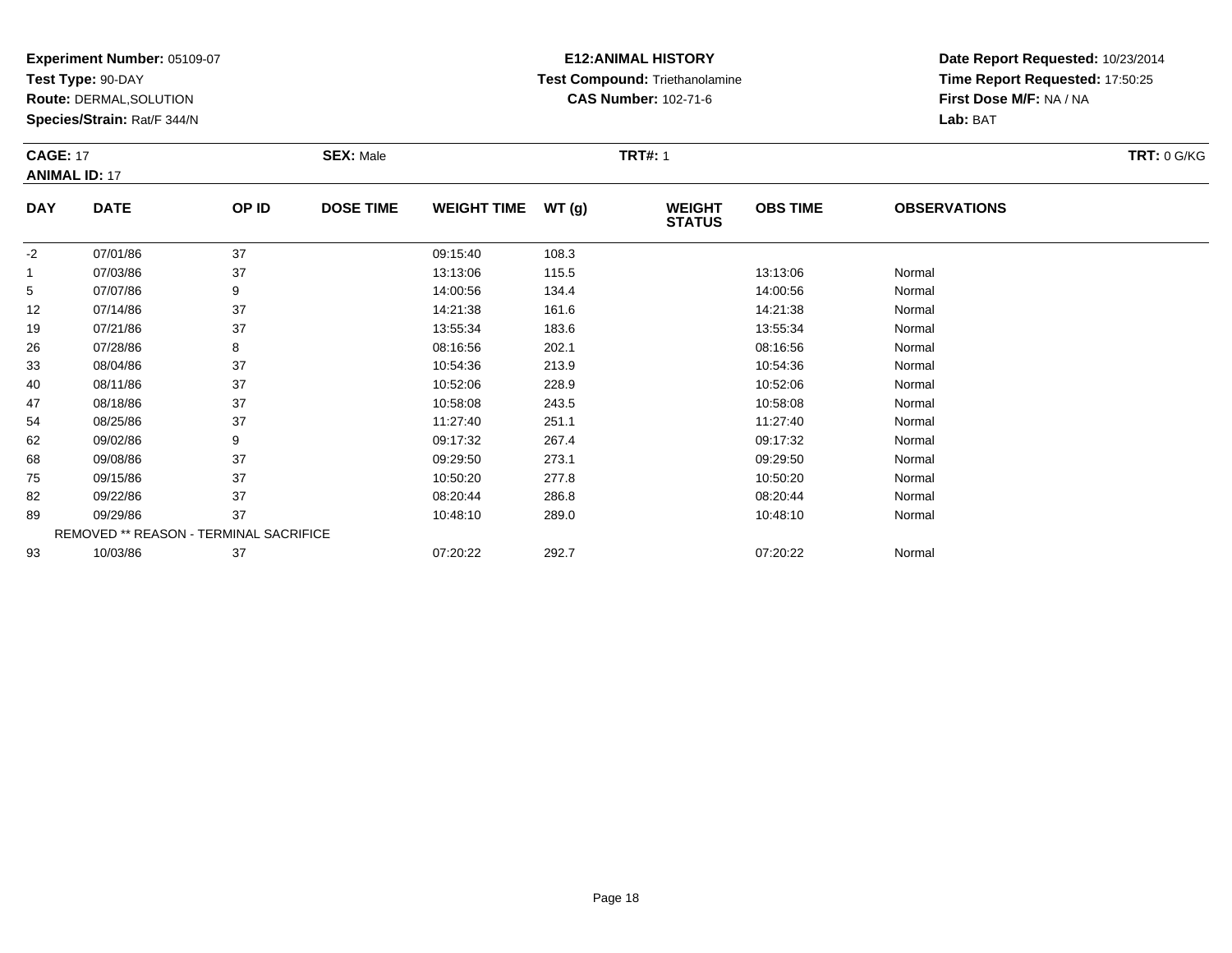**Test Type:** 90-DAY

93

**Route:** DERMAL,SOLUTION

**Species/Strain:** Rat/F 344/N

# **E12:ANIMAL HISTORY Test Compound:** Triethanolamine**CAS Number:** 102-71-6

**Date Report Requested:** 10/23/2014**Time Report Requested:** 17:50:25**First Dose M/F:** NA / NA**Lab:** BAT

| <b>CAGE: 18</b><br><b>ANIMAL ID: 18</b> |                                        | <b>SEX: Male</b> |                  |                    | <b>TRT#: 1</b> | <b>TRT: 0 G/KG</b>             |                 |                                        |
|-----------------------------------------|----------------------------------------|------------------|------------------|--------------------|----------------|--------------------------------|-----------------|----------------------------------------|
| <b>DAY</b>                              | <b>DATE</b>                            | OP ID            | <b>DOSE TIME</b> | <b>WEIGHT TIME</b> | WT(g)          | <b>WEIGHT</b><br><b>STATUS</b> | <b>OBS TIME</b> | <b>OBSERVATIONS</b>                    |
| $-2$                                    | 07/01/86                               | 37               |                  | 09:15:58           | 95.6           |                                |                 |                                        |
| 1                                       | 07/03/86                               | 37               |                  | 13:13:28           | 103.8          |                                | 13:13:28        | Normal                                 |
| 5                                       | 07/07/86                               | 9                |                  | 14:01:20           | 121.2          |                                | 14:01:20        | Normal                                 |
| 12                                      | 07/14/86                               | 37               |                  | 14:22:00           | 144.5          |                                | 14:22:00        | Normal                                 |
| 19                                      | 07/21/86                               | 37               |                  | 13:55:58           | 178.5          |                                | 13:55:58        | Normal                                 |
| 26                                      | 07/28/86                               | 8                |                  | 08:11:18           | 205.6          |                                | 08:11:18        | Normal                                 |
| 33                                      | 08/04/86                               | 37               |                  | 10:53:14           | 217.2          |                                | 10:53:14        | Normal                                 |
| 40                                      | 08/11/86                               | 37               |                  | 10:52:26           | 234.2          |                                | 10:52:26        | Normal                                 |
| 47                                      | 08/18/86                               | 37               |                  | 10:58:28           | 251.4          |                                | 10:58:28        | Normal                                 |
| 54                                      | 08/25/86                               | 37               |                  | 11:28:10           | 265.2          |                                | 11:28:10        | Normal                                 |
| 62                                      | 09/02/86                               | 9                |                  | 09:17:52           | 283.7          |                                | 09:17:52        | (Skin Paint Only) Discoloration Yellow |
| 68                                      | 09/08/86                               | 37               |                  | 09:30:36           | 294.0          |                                | 09:30:36        | Normal                                 |
| 75                                      | 09/15/86                               | 37               |                  | 10:50:38           | 297.7          |                                | 10:50:38        | Normal                                 |
| 82                                      | 09/22/86                               | 37               |                  | 08:21:12           | 309.7          |                                | 08:21:12        | Normal                                 |
| 89                                      | 09/29/86                               | 37               |                  | 10:48:34           | 309.7          |                                | 10:48:34        | Normal                                 |
|                                         | REMOVED ** REASON - TERMINAL SACRIFICE |                  |                  |                    |                |                                |                 |                                        |

10/03/86 <sup>37</sup> 07:21:10 318.7 07:21:10 Normal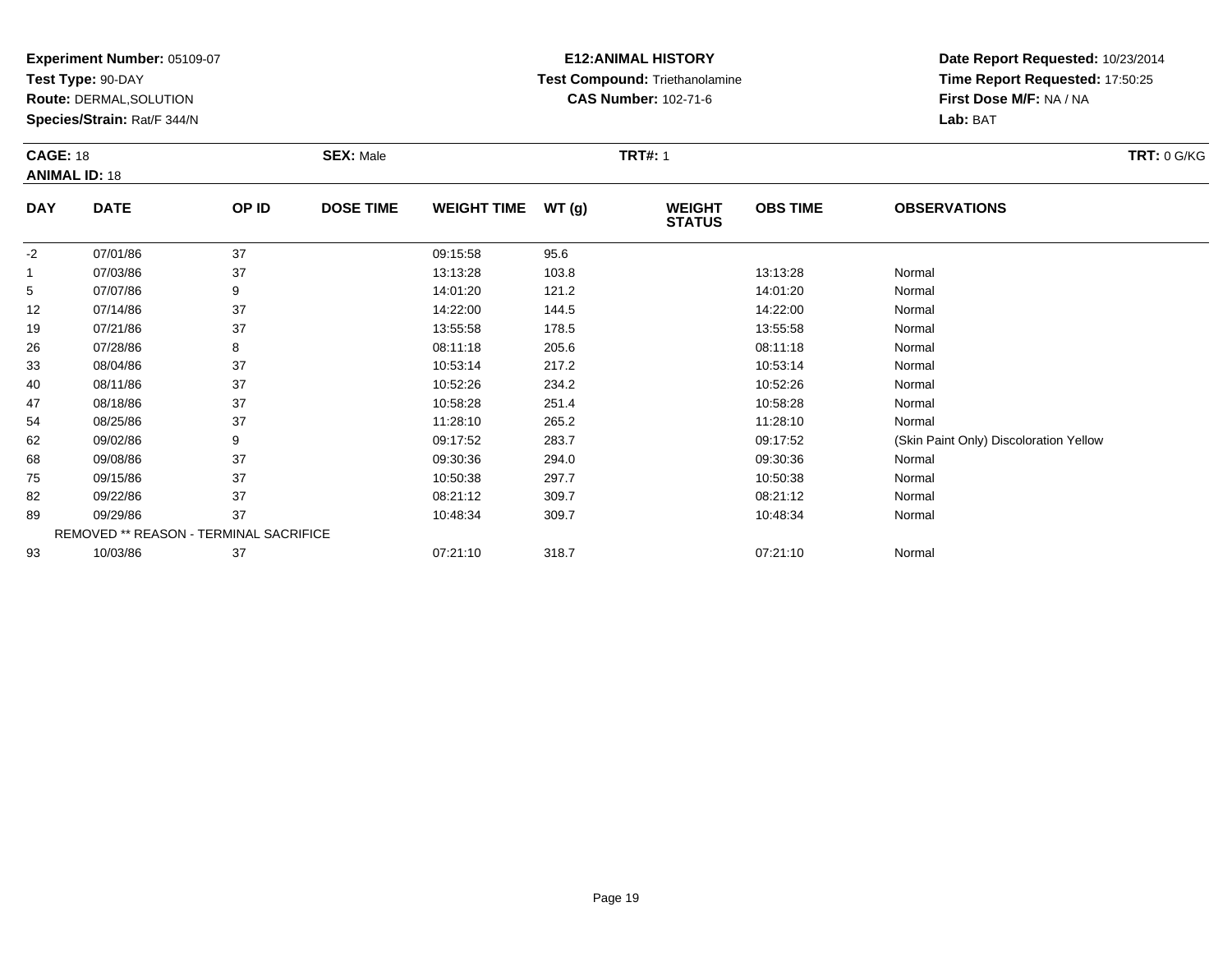**Test Type:** 90-DAY

**Route:** DERMAL,SOLUTION

**Species/Strain:** Rat/F 344/N

# **E12:ANIMAL HISTORY Test Compound:** Triethanolamine**CAS Number:** 102-71-6

|            | <b>CAGE: 19</b><br><b>ANIMAL ID: 19</b> |       | <b>SEX: Male</b> |                    |       |                                | <b>TRT#: 1</b>  |                     |  |  |  |
|------------|-----------------------------------------|-------|------------------|--------------------|-------|--------------------------------|-----------------|---------------------|--|--|--|
| <b>DAY</b> | <b>DATE</b>                             | OP ID | <b>DOSE TIME</b> | <b>WEIGHT TIME</b> | WT(g) | <b>WEIGHT</b><br><b>STATUS</b> | <b>OBS TIME</b> | <b>OBSERVATIONS</b> |  |  |  |
| $-2$       | 07/01/86                                | 37    |                  | 09:16:18           | 91.9  |                                |                 |                     |  |  |  |
| 1          | 07/03/86                                | 37    |                  | 13:13:50           | 99.1  |                                | 13:13:50        | Normal              |  |  |  |
| 5          | 07/07/86                                | 9     |                  | 14:01:40           | 114.6 |                                | 14:01:40        | Normal              |  |  |  |
| 12         | 07/14/86                                | 37    |                  | 14:22:22           | 134.4 |                                | 14:22:22        | Normal              |  |  |  |
| 19         | 07/21/86                                | 37    |                  | 14:07:46           | 156.4 |                                | 14:07:46        | Normal              |  |  |  |
| 26         | 07/28/86                                | 8     |                  | 08:12:14           | 179.8 |                                | 08:12:14        | Normal              |  |  |  |
| 33         | 08/04/86                                | 37    |                  | 10:53:36           | 194.3 |                                | 10:53:36        | Normal              |  |  |  |
| 40         | 08/11/86                                | 37    |                  | 10:51:10           | 209.8 |                                | 10:51:10        | Normal              |  |  |  |
| 47         | 08/18/86                                | 37    |                  | 10:57:10           | 224.9 |                                | 10:57:10        | Normal              |  |  |  |
| 54         | 08/25/86                                | 37    |                  | 11:28:36           | 241.8 |                                | 11:28:36        | Normal              |  |  |  |
| 62         | 09/02/86                                | 9     |                  | 09:18:14           | 256.3 |                                | 09:18:14        | Normal              |  |  |  |
| 68         | 09/08/86                                | 37    |                  | 15:14:18           | 261.0 |                                | 09:31:14        | Normal              |  |  |  |
|            |                                         |       |                  |                    |       |                                |                 | Normal              |  |  |  |
| 75         | 09/15/86                                | 37    |                  | 10:51:04           | 270.1 |                                | 10:51:04        | Normal              |  |  |  |
| 82         | 09/22/86                                | 37    |                  | 08:21:32           | 279.7 |                                | 08:21:32        | Normal              |  |  |  |
| 89         | 09/29/86                                | 37    |                  | 10:48:58           | 285.8 |                                | 10:48:58        | Normal              |  |  |  |
|            | REMOVED ** REASON - TERMINAL SACRIFICE  |       |                  |                    |       |                                |                 |                     |  |  |  |
| 93         | 10/03/86                                | 37    |                  | 07:22:14           | 294.1 |                                | 07:22:14        | Normal              |  |  |  |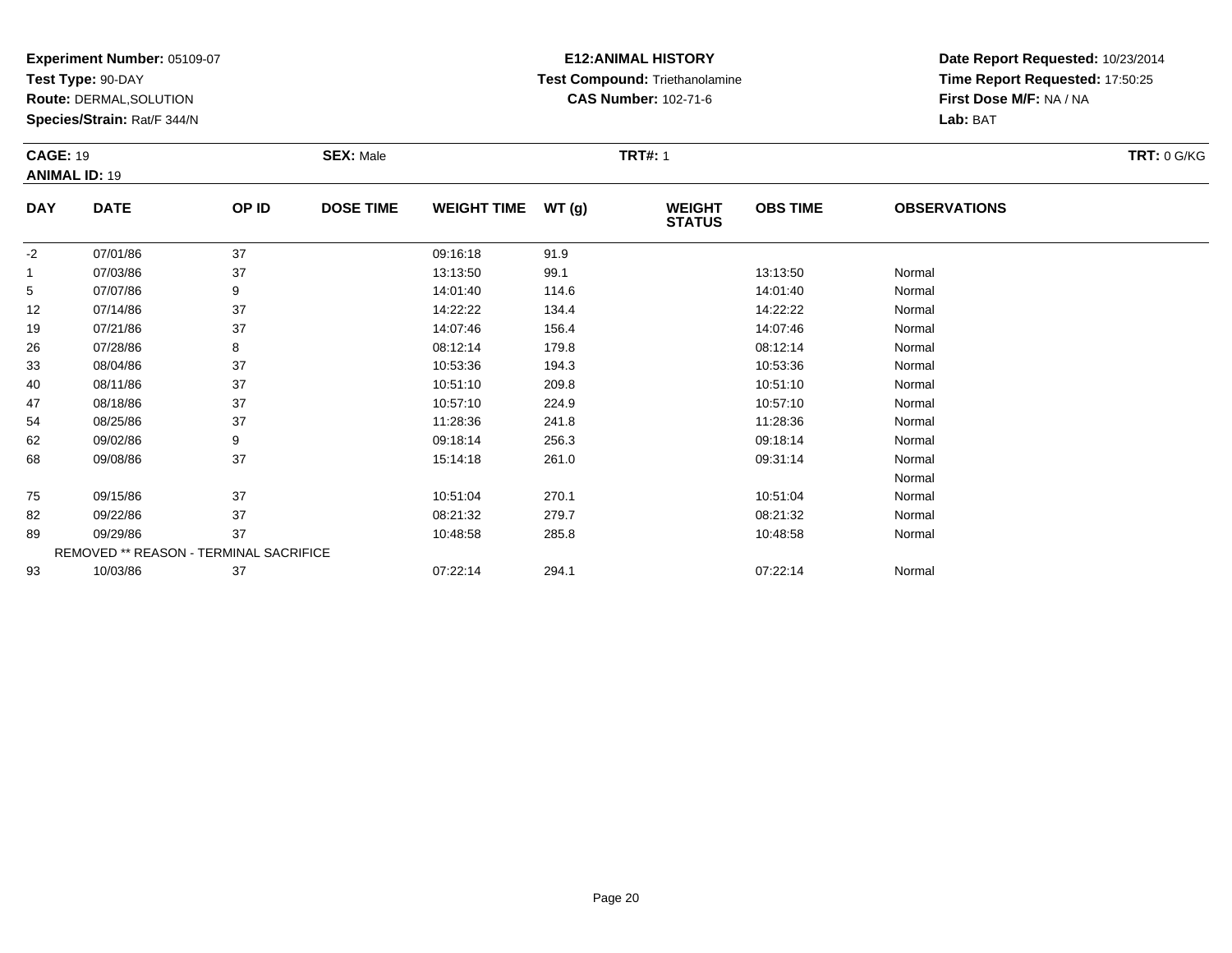**Test Type:** 90-DAY

**Route:** DERMAL,SOLUTION

**Species/Strain:** Rat/F 344/N

# **E12:ANIMAL HISTORY Test Compound:** Triethanolamine**CAS Number:** 102-71-6

**Date Report Requested:** 10/23/2014**Time Report Requested:** 17:50:25**First Dose M/F:** NA / NA**Lab:** BAT

|            | <b>CAGE: 20</b><br><b>ANIMAL ID: 20</b>       |       | <b>SEX: Male</b> |                    |       | <b>TRT#: 1</b>                 |                 |                     |  |  |
|------------|-----------------------------------------------|-------|------------------|--------------------|-------|--------------------------------|-----------------|---------------------|--|--|
|            |                                               |       |                  |                    |       |                                |                 |                     |  |  |
| <b>DAY</b> | <b>DATE</b>                                   | OP ID | <b>DOSE TIME</b> | <b>WEIGHT TIME</b> | WT(g) | <b>WEIGHT</b><br><b>STATUS</b> | <b>OBS TIME</b> | <b>OBSERVATIONS</b> |  |  |
| $-2$       | 07/01/86                                      | 37    |                  | 09:16:36           | 92.5  |                                |                 |                     |  |  |
|            | 07/03/86                                      | 37    |                  | 13:14:14           | 99.9  |                                | 13:14:14        | Normal              |  |  |
| 5          | 07/07/86                                      | 9     |                  | 14:02:02           | 115.2 |                                | 14:02:02        | Normal              |  |  |
| 12         | 07/14/86                                      | 37    |                  | 14:22:42           | 136.6 |                                | 14:22:42        | Normal              |  |  |
| 19         | 07/21/86                                      | 37    |                  | 14:08:04           | 158.9 |                                | 14:08:04        | Normal              |  |  |
| 26         | 07/28/86                                      | 8     |                  | 08:14:46           | 178.1 |                                | 08:14:46        | Normal              |  |  |
| 33         | 08/04/86                                      | 37    |                  | 10:53:58           | 189.3 |                                | 10:53:58        | Normal              |  |  |
| 40         | 08/11/86                                      | 37    |                  | 10:51:30           | 200.4 |                                | 10:51:30        | Normal              |  |  |
| 47         | 08/18/86                                      | 37    |                  | 10:57:32           | 214.5 |                                | 10:57:32        | Normal              |  |  |
| 54         | 08/25/86                                      | 37    |                  | 11:27:06           | 221.5 |                                | 11:27:06        | Normal              |  |  |
| 62         | 09/02/86                                      | 9     |                  | 09:16:40           | 237.9 |                                | 09:16:40        | Normal              |  |  |
| 68         | 09/08/86                                      | 37    |                  | 09:31:40           | 247.2 |                                | 09:31:40        | Normal              |  |  |
| 75         | 09/15/86                                      | 37    |                  | 10:51:22           | 253.7 |                                | 10:51:22        | Normal              |  |  |
| 82         | 09/22/86                                      | 37    |                  | 08:21:52           | 252.8 |                                | 08:21:52        | Normal              |  |  |
| 89         | 09/29/86                                      | 37    |                  | 10:49:18           | 258.6 |                                | 10:49:18        | Normal              |  |  |
|            | <b>REMOVED ** REASON - TERMINAL SACRIFICE</b> |       |                  |                    |       |                                |                 |                     |  |  |
| 93         | 10/03/86                                      | 37    |                  | 07:23:08           | 264.9 |                                | 07:23:08        | Normal              |  |  |

10/03/86 <sup>37</sup> 07:23:08 264.9 07:23:08 Normal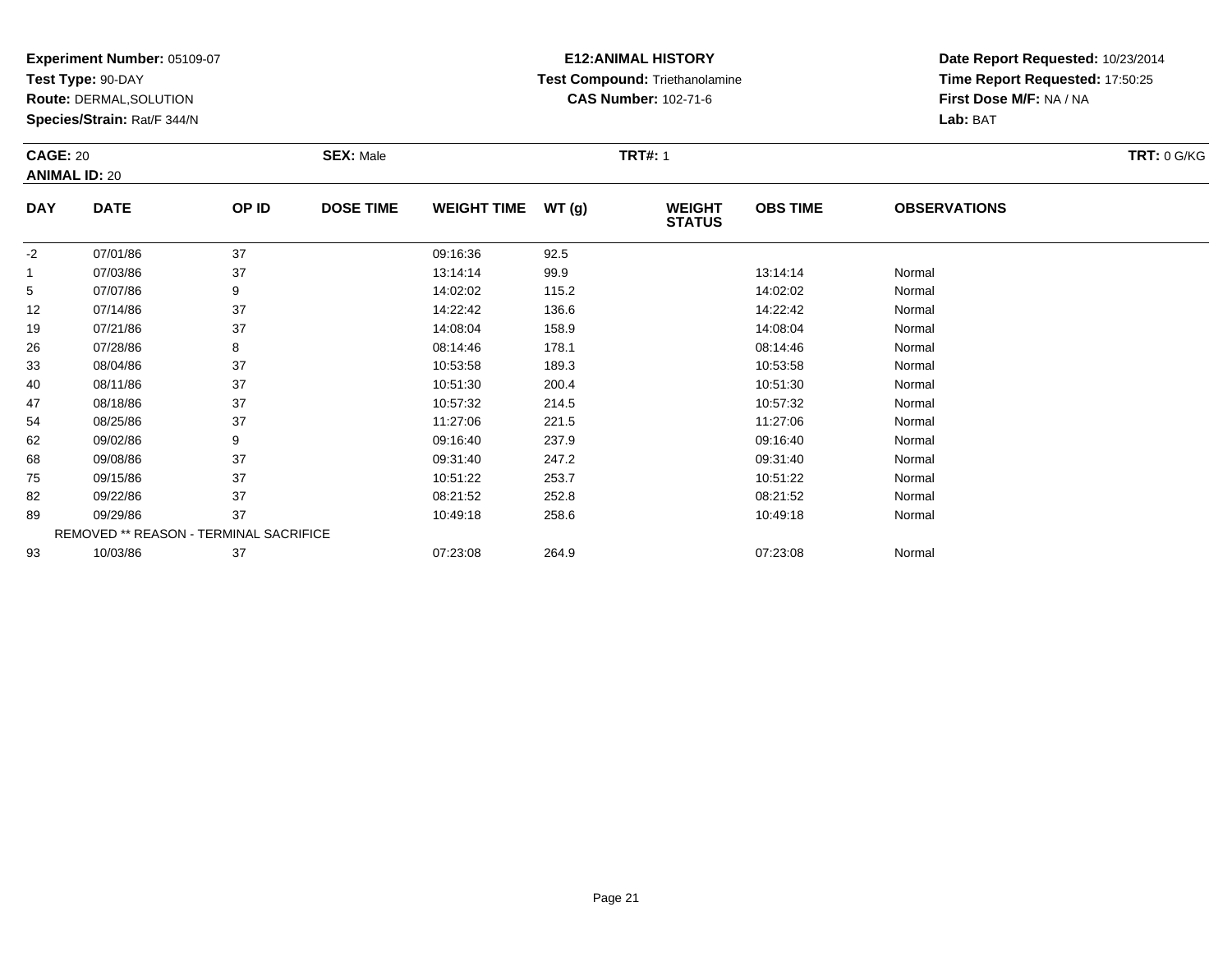|                 | Experiment Number: 05109-07<br>Test Type: 90-DAY       |                |                  |                    |       | <b>E12: ANIMAL HISTORY</b>                                    | Date Report Requested: 10/23/2014<br>Time Report Requested: 17:50:25 |                         |                 |
|-----------------|--------------------------------------------------------|----------------|------------------|--------------------|-------|---------------------------------------------------------------|----------------------------------------------------------------------|-------------------------|-----------------|
|                 |                                                        |                |                  |                    |       | Test Compound: Triethanolamine<br><b>CAS Number: 102-71-6</b> |                                                                      | First Dose M/F: NA / NA |                 |
|                 | Route: DERMAL, SOLUTION<br>Species/Strain: Rat/F 344/N |                |                  |                    |       |                                                               |                                                                      | Lab: BAT                |                 |
|                 |                                                        |                |                  |                    |       |                                                               |                                                                      |                         |                 |
| <b>CAGE: 21</b> |                                                        |                | <b>SEX: Male</b> |                    |       | <b>TRT#: 3</b>                                                |                                                                      |                         | TRT: 0.125 G/KG |
|                 | <b>ANIMAL ID: 21</b>                                   |                |                  |                    |       |                                                               |                                                                      |                         |                 |
| <b>DAY</b>      | <b>DATE</b>                                            | OP ID          | <b>DOSE TIME</b> | <b>WEIGHT TIME</b> | WT(g) | <b>WEIGHT</b><br><b>STATUS</b>                                | <b>OBS TIME</b>                                                      | <b>OBSERVATIONS</b>     |                 |
| -1              | 06/29/86                                               | $\overline{7}$ |                  | 10:00:00           | 92.4  |                                                               |                                                                      |                         |                 |
| 4               | 07/03/86                                               | 37             |                  | 14:31:04           | 98.5  |                                                               |                                                                      |                         |                 |
| 8               | 07/07/86                                               | 37             |                  | 08:10:42           | 119.5 |                                                               |                                                                      |                         |                 |
| 15              | 07/14/86                                               | 37             |                  | 11:18:46           | 137.7 |                                                               |                                                                      |                         |                 |
| 22              | 07/21/86                                               | 37             |                  | 11:14:02           | 154.5 |                                                               |                                                                      |                         |                 |
| 29              | 07/28/86                                               | 8              |                  | 09:37:32           | 170.8 |                                                               |                                                                      |                         |                 |
| 36              | 08/04/86                                               | 37             |                  | 11:17:58           | 179.3 |                                                               |                                                                      |                         |                 |
| 43              | 08/11/86                                               | 37             |                  | 11:17:56           | 195.9 |                                                               |                                                                      |                         |                 |
| 50              | 08/18/86                                               | 37             |                  | 13:50:44           | 201.1 |                                                               |                                                                      |                         |                 |
| 57              | 08/25/86                                               | 37             |                  | 13:39:48           | 212.3 |                                                               |                                                                      |                         |                 |
| 65              | 09/02/86                                               | 9              |                  | 07:57:54           | 238.1 |                                                               |                                                                      |                         |                 |
| 71              | 09/08/86                                               | 37             |                  | 13:52:22           | 242.2 |                                                               |                                                                      |                         |                 |
| 78              | 09/15/86                                               | 37             |                  | 13:34:12           | 250.0 |                                                               |                                                                      |                         |                 |
| 85              | 09/22/86                                               | 37             |                  | 13:22:38           | 257.4 |                                                               |                                                                      |                         |                 |
| 92              | 09/29/86                                               | 37             |                  | 13:08:08           | 253.1 |                                                               |                                                                      |                         |                 |
|                 | <b>REMOVED ** REASON - TERMINAL SACRIFICE</b>          |                |                  |                    |       |                                                               |                                                                      |                         |                 |
| 96              | 10/03/86                                               | 9              |                  | 14:29:34           | 254.8 |                                                               | 14:29:34                                                             | Override                |                 |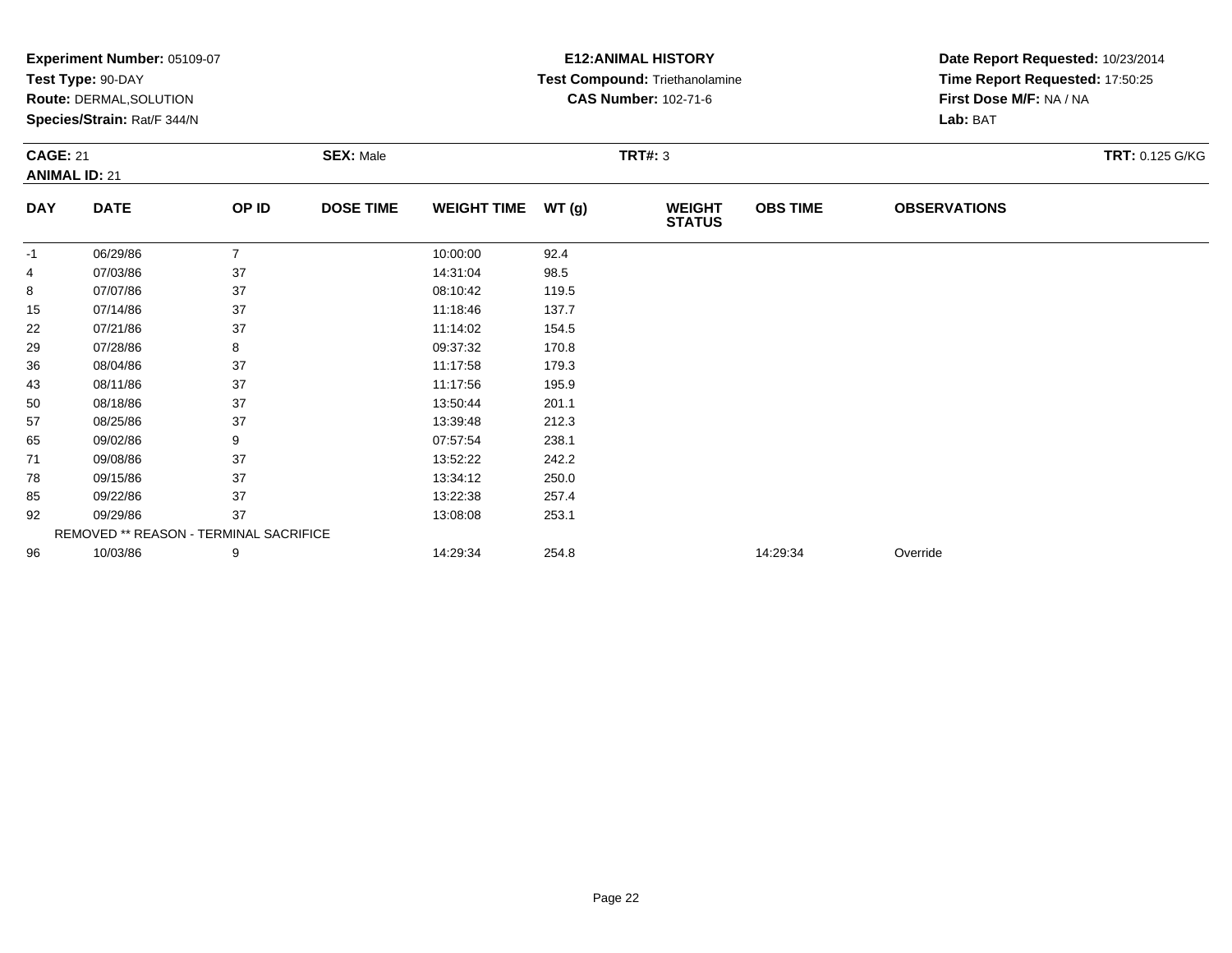|                 | Experiment Number: 05109-07            |                |                  |                    |       | <b>E12: ANIMAL HISTORY</b>     | Date Report Requested: 10/23/2014 |                                 |                        |  |
|-----------------|----------------------------------------|----------------|------------------|--------------------|-------|--------------------------------|-----------------------------------|---------------------------------|------------------------|--|
|                 | Test Type: 90-DAY                      |                |                  |                    |       | Test Compound: Triethanolamine |                                   | Time Report Requested: 17:50:25 |                        |  |
|                 | <b>Route: DERMAL, SOLUTION</b>         |                |                  |                    |       | <b>CAS Number: 102-71-6</b>    |                                   | First Dose M/F: NA / NA         |                        |  |
|                 | Species/Strain: Rat/F 344/N            |                |                  |                    |       |                                |                                   | Lab: BAT                        |                        |  |
| <b>CAGE: 22</b> |                                        |                | <b>SEX: Male</b> |                    |       | <b>TRT#: 3</b>                 |                                   |                                 | <b>TRT: 0.125 G/KG</b> |  |
|                 | <b>ANIMAL ID: 22</b>                   |                |                  |                    |       |                                |                                   |                                 |                        |  |
| <b>DAY</b>      | <b>DATE</b>                            | OP ID          | <b>DOSE TIME</b> | <b>WEIGHT TIME</b> | WT(g) | <b>WEIGHT</b><br><b>STATUS</b> | <b>OBS TIME</b>                   | <b>OBSERVATIONS</b>             |                        |  |
| -1              | 06/29/86                               | $\overline{7}$ |                  | 10:00:00           | 76.0  |                                |                                   |                                 |                        |  |
| 4               | 07/03/86                               | 37             |                  | 14:31:22           | 87.2  |                                |                                   |                                 |                        |  |
| 8               | 07/07/86                               | 37             |                  | 08:11:14           | 102.8 |                                |                                   |                                 |                        |  |
| 15              | 07/14/86                               | 37             |                  | 11:17:42           | 136.9 |                                |                                   |                                 |                        |  |
| 22              | 07/21/86                               | 37             |                  | 11:12:36           | 167.1 |                                |                                   |                                 |                        |  |
| 29              | 07/28/86                               | 8              |                  | 09:37:52           | 183.2 |                                |                                   |                                 |                        |  |
| 36              | 08/04/86                               | 37             |                  | 11:18:18           | 199.5 |                                |                                   |                                 |                        |  |
| 43              | 08/11/86                               | 37             |                  | 11:18:18           | 218.2 |                                |                                   |                                 |                        |  |
| 50              | 08/18/86                               | 37             |                  | 13:51:00           | 226.5 |                                |                                   |                                 |                        |  |
| 57              | 08/25/86                               | 37             |                  | 13:40:12           | 241.3 |                                |                                   |                                 |                        |  |
| 65              | 09/02/86                               | 9              |                  | 07:58:12           | 257.7 |                                |                                   |                                 |                        |  |
| 71              | 09/08/86                               | 37             |                  | 13:52:44           | 262.2 |                                |                                   |                                 |                        |  |
| 78              | 09/15/86                               | 37             |                  | 13:34:28           | 271.1 |                                |                                   |                                 |                        |  |
| 85              | 09/22/86                               | 37             |                  | 13:22:56           | 277.2 |                                |                                   |                                 |                        |  |
| 92              | 09/29/86                               | 37             |                  | 13:08:30           | 278.8 |                                |                                   |                                 |                        |  |
|                 | REMOVED ** REASON - TERMINAL SACRIFICE |                |                  |                    |       |                                |                                   |                                 |                        |  |
| 96              | 10/03/86                               | 9              |                  | 14:30:14           | 280.5 |                                | 14:30:14                          | Override                        |                        |  |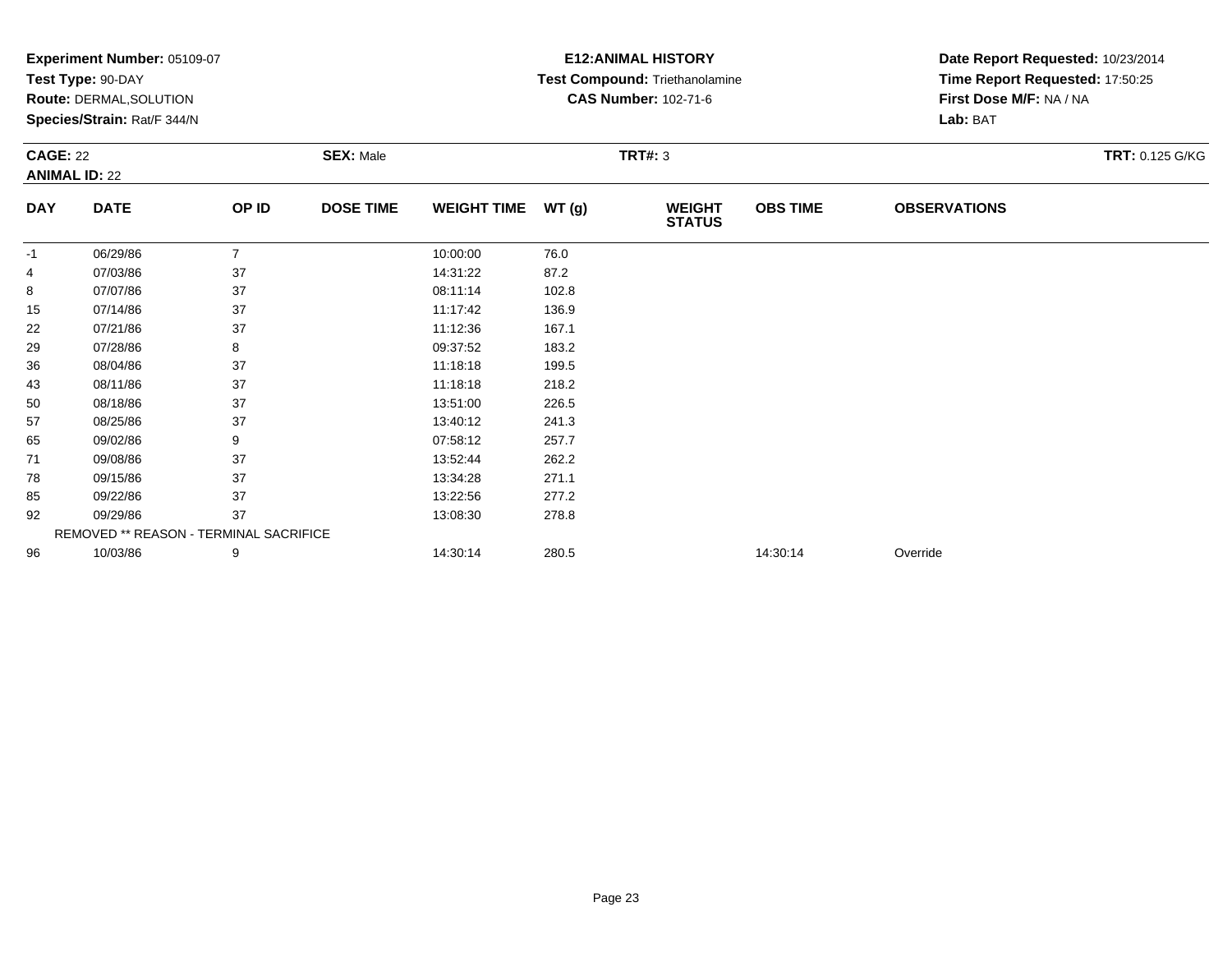|                 | Experiment Number: 05109-07<br>Test Type: 90-DAY              |                |                  |                    |       | <b>E12: ANIMAL HISTORY</b><br>Test Compound: Triethanolamine | Date Report Requested: 10/23/2014<br>Time Report Requested: 17:50:25 |                                     |                 |  |
|-----------------|---------------------------------------------------------------|----------------|------------------|--------------------|-------|--------------------------------------------------------------|----------------------------------------------------------------------|-------------------------------------|-----------------|--|
|                 | <b>Route: DERMAL, SOLUTION</b><br>Species/Strain: Rat/F 344/N |                |                  |                    |       | <b>CAS Number: 102-71-6</b>                                  |                                                                      | First Dose M/F: NA / NA<br>Lab: BAT |                 |  |
| <b>CAGE: 23</b> | <b>ANIMAL ID: 23</b>                                          |                | <b>SEX: Male</b> |                    |       | <b>TRT#: 3</b>                                               |                                                                      |                                     | TRT: 0.125 G/KG |  |
| <b>DAY</b>      | <b>DATE</b>                                                   | OP ID          | <b>DOSE TIME</b> | <b>WEIGHT TIME</b> | WT(g) | <b>WEIGHT</b><br><b>STATUS</b>                               | <b>OBS TIME</b>                                                      | <b>OBSERVATIONS</b>                 |                 |  |
| -1              | 06/29/86                                                      | $\overline{7}$ |                  | 10:00:00           | 80.0  |                                                              |                                                                      |                                     |                 |  |
| 4               | 07/03/86                                                      | 37             |                  | 14:31:38           | 91.5  |                                                              |                                                                      |                                     |                 |  |
| 8               | 07/07/86                                                      | 37             |                  | 08:11:34           | 113.2 |                                                              |                                                                      |                                     |                 |  |
| 15              | 07/14/86                                                      | 37             |                  | 11:18:02           | 136.8 |                                                              |                                                                      |                                     |                 |  |
| 22              | 07/21/86                                                      | 37             |                  | 11:13:08           | 162.9 |                                                              |                                                                      |                                     |                 |  |
| 29              | 07/28/86                                                      | 8              |                  | 09:36:34           | 186.6 |                                                              |                                                                      |                                     |                 |  |
| 36              | 08/04/86                                                      | 37             |                  | 11:17:06           | 207.4 |                                                              |                                                                      |                                     |                 |  |
| 43              | 08/11/86                                                      | 37             |                  | 11:18:38           | 228.4 |                                                              |                                                                      |                                     |                 |  |
| 50              | 08/18/86                                                      | 37             |                  | 13:51:20           | 233.5 |                                                              |                                                                      |                                     |                 |  |
| 57              | 08/25/86                                                      | 37             |                  | 13:40:26           | 252.4 |                                                              |                                                                      |                                     |                 |  |
| 65              | 09/02/86                                                      | 9              |                  | 07:58:34           | 275.2 |                                                              |                                                                      |                                     |                 |  |
| 71              | 09/08/86                                                      | 37             |                  | 13:52:58           | 282.0 |                                                              |                                                                      |                                     |                 |  |
| 78              | 09/15/86                                                      | 37             |                  | 13:34:42           | 291.5 |                                                              |                                                                      |                                     |                 |  |
| 85              | 09/22/86                                                      | 37             |                  | 15:27:32           | 274.5 |                                                              |                                                                      |                                     |                 |  |
| 92              | 09/29/86                                                      | 37             |                  | 13:08:52           | 288.5 |                                                              |                                                                      |                                     |                 |  |
|                 | REMOVED ** REASON - TERMINAL SACRIFICE                        |                |                  |                    |       |                                                              |                                                                      |                                     |                 |  |
| 96              | 10/03/86                                                      | 9              |                  | 14:30:44           | 291.1 |                                                              | 14:30:44                                                             | Override                            |                 |  |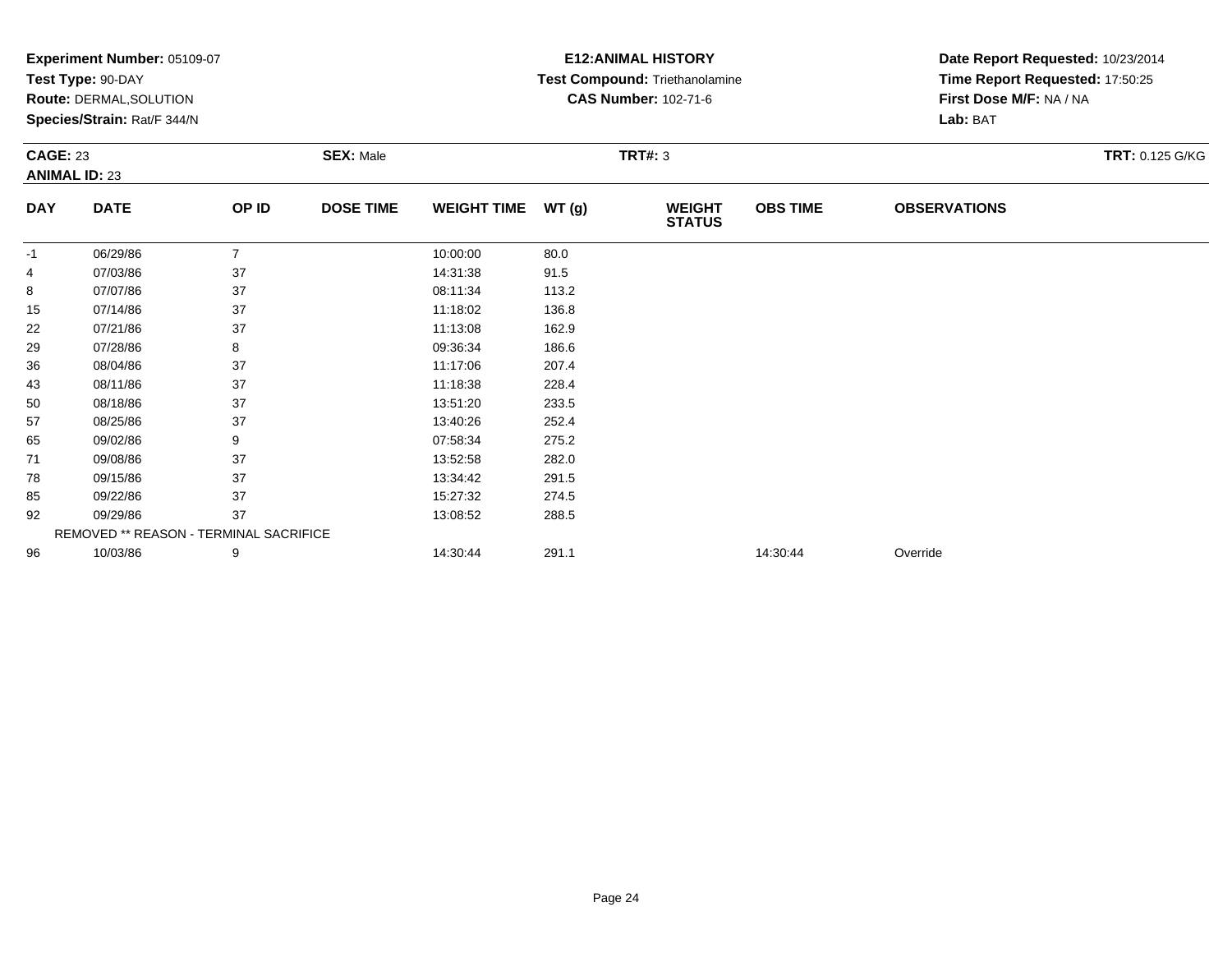|                 | Experiment Number: 05109-07<br>Test Type: 90-DAY |                |                  |                    |       | <b>E12: ANIMAL HISTORY</b><br>Test Compound: Triethanolamine | Date Report Requested: 10/23/2014<br>Time Report Requested: 17:50:25 |                         |  |  |
|-----------------|--------------------------------------------------|----------------|------------------|--------------------|-------|--------------------------------------------------------------|----------------------------------------------------------------------|-------------------------|--|--|
|                 | Route: DERMAL, SOLUTION                          |                |                  |                    |       | <b>CAS Number: 102-71-6</b>                                  |                                                                      | First Dose M/F: NA / NA |  |  |
|                 | Species/Strain: Rat/F 344/N                      |                |                  |                    |       |                                                              |                                                                      | Lab: BAT                |  |  |
| <b>CAGE: 24</b> | <b>ANIMAL ID: 24</b>                             |                | <b>SEX: Male</b> | <b>TRT#: 3</b>     |       |                                                              |                                                                      | <b>TRT: 0.125 G/KG</b>  |  |  |
| <b>DAY</b>      | <b>DATE</b>                                      | OP ID          | <b>DOSE TIME</b> | <b>WEIGHT TIME</b> | WT(g) | <b>WEIGHT</b><br><b>STATUS</b>                               | <b>OBS TIME</b>                                                      | <b>OBSERVATIONS</b>     |  |  |
| -1              | 06/29/86                                         | $\overline{7}$ |                  | 10:00:00           | 79.2  |                                                              |                                                                      |                         |  |  |
| 4               | 07/03/86                                         | 37             |                  | 14:31:58           | 86.5  |                                                              |                                                                      |                         |  |  |
| 8               | 07/07/86                                         | 37             |                  | 08:11:56           | 103.1 |                                                              |                                                                      |                         |  |  |
| 15              | 07/14/86                                         | 37             |                  | 11:18:16           | 130.7 |                                                              |                                                                      |                         |  |  |
| 22              | 07/21/86                                         | 37             |                  | 11:13:26           | 151.9 |                                                              |                                                                      |                         |  |  |
| 29              | 07/28/86                                         | 8              |                  | 09:36:52           | 168.5 |                                                              |                                                                      |                         |  |  |
| 36              | 08/04/86                                         | 37             |                  | 11:17:24           | 184.3 |                                                              |                                                                      |                         |  |  |
| 43              | 08/11/86                                         | 37             |                  | 11:17:20           | 196.0 |                                                              |                                                                      |                         |  |  |
| 50              | 08/18/86                                         | 37             |                  | 13:50:12           | 206.6 |                                                              |                                                                      |                         |  |  |
| 57              | 08/25/86                                         | 37             |                  | 13:40:46           | 213.8 |                                                              |                                                                      |                         |  |  |
| 65              | 09/02/86                                         | 9              |                  | 07:58:50           | 230.5 |                                                              |                                                                      |                         |  |  |
| 71              | 09/08/86                                         | 37             |                  | 13:53:10           | 236.2 |                                                              |                                                                      |                         |  |  |
| 78              | 09/15/86                                         | 37             |                  | 13:35:04           | 244.7 |                                                              |                                                                      |                         |  |  |
| 85              | 09/22/86                                         | 37             |                  | 13:23:32           | 245.4 |                                                              |                                                                      |                         |  |  |
| 92              | 09/29/86                                         | 37             |                  | 13:09:10           | 250.5 |                                                              |                                                                      |                         |  |  |
|                 | REMOVED ** REASON - TERMINAL SACRIFICE           |                |                  |                    |       |                                                              |                                                                      |                         |  |  |
| 96              | 10/03/86                                         | 9              |                  | 14:31:10           | 256.1 |                                                              | 14:31:10                                                             | Override                |  |  |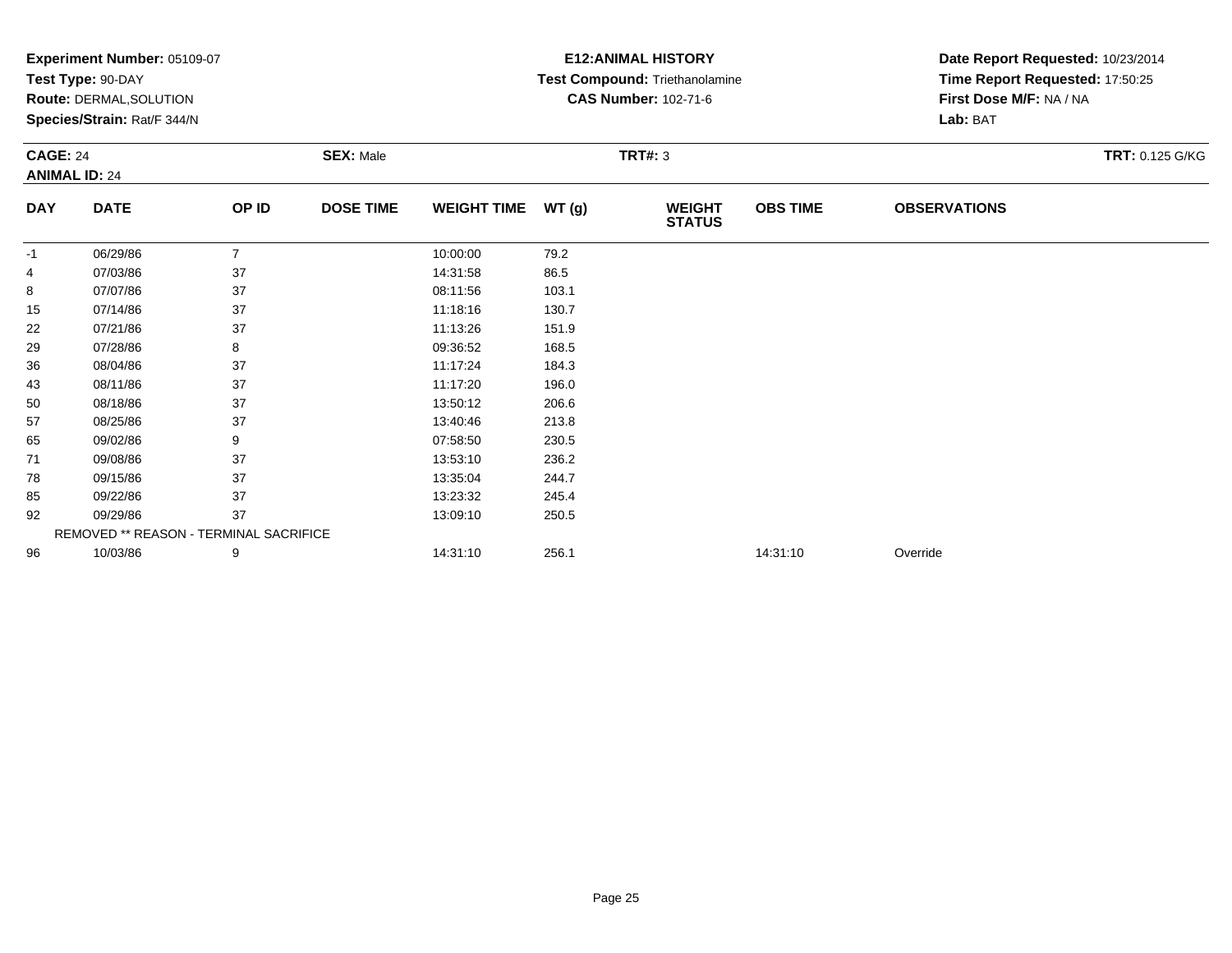|                 | Experiment Number: 05109-07<br>Test Type: 90-DAY |                |                  |                    |       | <b>E12: ANIMAL HISTORY</b>     | Date Report Requested: 10/23/2014<br>Time Report Requested: 17:50:25 |                         |  |  |
|-----------------|--------------------------------------------------|----------------|------------------|--------------------|-------|--------------------------------|----------------------------------------------------------------------|-------------------------|--|--|
|                 |                                                  |                |                  |                    |       | Test Compound: Triethanolamine |                                                                      |                         |  |  |
|                 | Route: DERMAL, SOLUTION                          |                |                  |                    |       | <b>CAS Number: 102-71-6</b>    |                                                                      | First Dose M/F: NA / NA |  |  |
|                 | Species/Strain: Rat/F 344/N                      |                |                  |                    |       |                                |                                                                      | Lab: BAT                |  |  |
| <b>CAGE: 25</b> |                                                  |                | <b>SEX: Male</b> |                    |       | <b>TRT#: 3</b>                 |                                                                      | <b>TRT: 0.125 G/KG</b>  |  |  |
|                 | <b>ANIMAL ID: 25</b>                             |                |                  |                    |       |                                |                                                                      |                         |  |  |
| <b>DAY</b>      | <b>DATE</b>                                      | OP ID          | <b>DOSE TIME</b> | <b>WEIGHT TIME</b> | WT(g) | <b>WEIGHT</b><br><b>STATUS</b> | <b>OBS TIME</b>                                                      | <b>OBSERVATIONS</b>     |  |  |
| -1              | 06/29/86                                         | $\overline{7}$ |                  | 10:00:00           | 88.2  |                                |                                                                      |                         |  |  |
| 4               | 07/03/86                                         | 37             |                  | 14:32:18           | 95.5  |                                |                                                                      |                         |  |  |
| 8               | 07/07/86                                         | 37             |                  | 08:12:20           | 115.0 |                                |                                                                      |                         |  |  |
| 15              | 07/14/86                                         | 37             |                  | 11:18:32           | 138.3 |                                |                                                                      |                         |  |  |
| 22              | 07/21/86                                         | 37             |                  | 11:13:44           | 160.8 |                                |                                                                      |                         |  |  |
| 29              | 07/28/86                                         | 8              |                  | 09:37:10           | 177.6 |                                |                                                                      |                         |  |  |
| 36              | 08/04/86                                         | 37             |                  | 11:17:42           | 197.6 |                                |                                                                      |                         |  |  |
| 43              | 08/11/86                                         | 37             |                  | 11:17:38           | 214.8 |                                |                                                                      |                         |  |  |
| 50              | 08/18/86                                         | 37             |                  | 13:50:28           | 223.3 |                                |                                                                      |                         |  |  |
| 57              | 08/25/86                                         | 37             |                  | 13:39:34           | 237.1 |                                |                                                                      |                         |  |  |
| 65              | 09/02/86                                         | 9              |                  | 07:57:34           | 260.3 |                                |                                                                      |                         |  |  |
| 71              | 09/08/86                                         | 37             |                  | 13:53:28           | 265.5 |                                |                                                                      |                         |  |  |
| 78              | 09/15/86                                         | 37             |                  | 13:35:20           | 272.3 |                                |                                                                      |                         |  |  |
| 85              | 09/22/86                                         | 37             |                  | 13:23:50           | 272.9 |                                |                                                                      |                         |  |  |
| 92              | 09/29/86                                         | 37             |                  | 13:09:30           | 276.5 |                                |                                                                      |                         |  |  |
|                 | REMOVED ** REASON - TERMINAL SACRIFICE           |                |                  |                    |       |                                |                                                                      |                         |  |  |
| 96              | 10/03/86                                         | 9              |                  | 14:29:02           | 283.6 |                                | 14:29:02                                                             | Override                |  |  |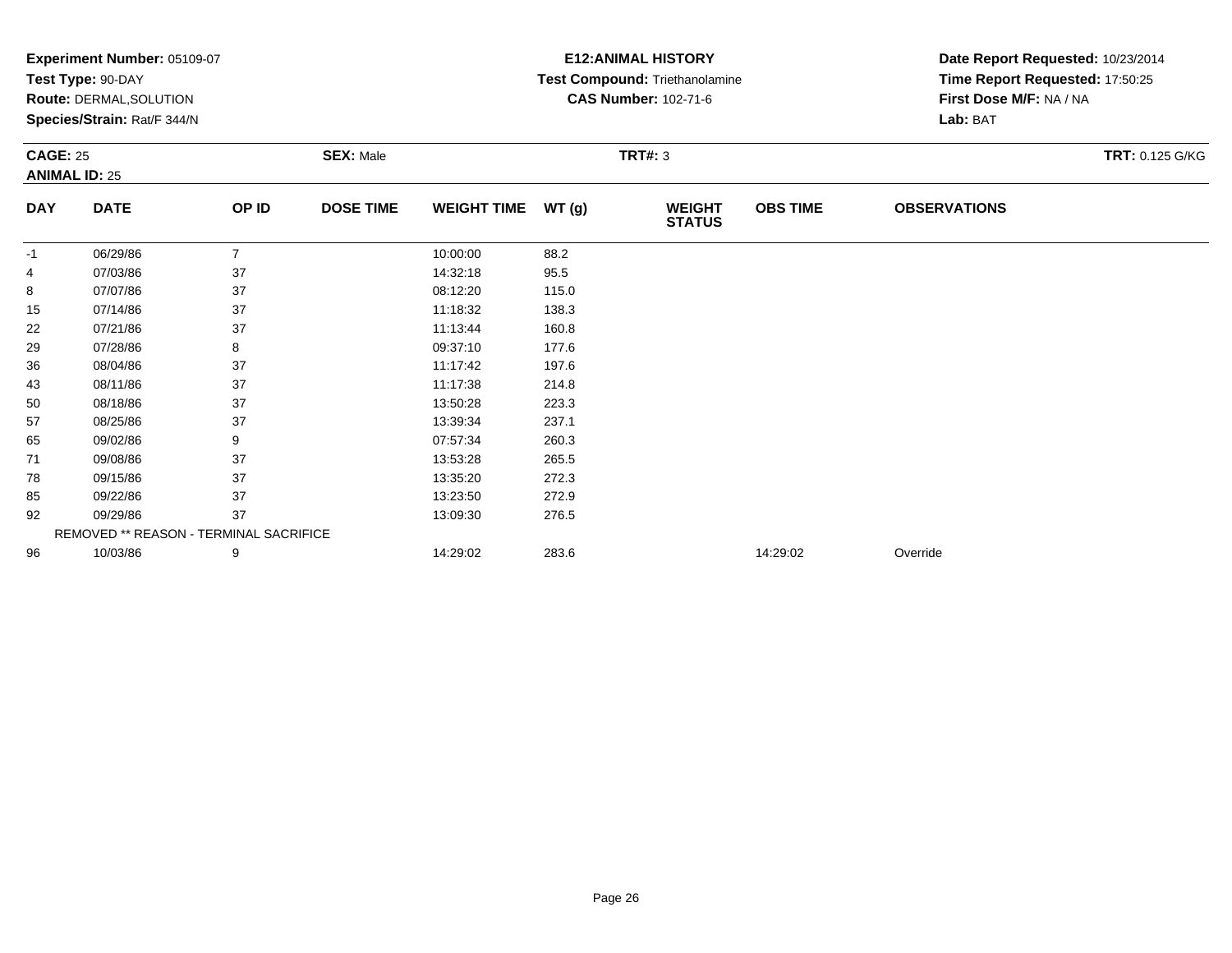|                 | Experiment Number: 05109-07            |                |                  |                    |                | <b>E12: ANIMAL HISTORY</b>     | Date Report Requested: 10/23/2014 |                                 |                        |
|-----------------|----------------------------------------|----------------|------------------|--------------------|----------------|--------------------------------|-----------------------------------|---------------------------------|------------------------|
|                 | Test Type: 90-DAY                      |                |                  |                    |                | Test Compound: Triethanolamine |                                   | Time Report Requested: 17:50:25 |                        |
|                 | Route: DERMAL, SOLUTION                |                |                  |                    |                | <b>CAS Number: 102-71-6</b>    |                                   | First Dose M/F: NA / NA         |                        |
|                 | Species/Strain: Rat/F 344/N            |                |                  |                    |                |                                |                                   | Lab: BAT                        |                        |
| <b>CAGE: 26</b> |                                        |                | <b>SEX: Male</b> |                    | <b>TRT#: 3</b> |                                |                                   |                                 | <b>TRT: 0.125 G/KG</b> |
|                 | <b>ANIMAL ID: 26</b>                   |                |                  |                    |                |                                |                                   |                                 |                        |
| <b>DAY</b>      | <b>DATE</b>                            | OP ID          | <b>DOSE TIME</b> | <b>WEIGHT TIME</b> | WT(g)          | <b>WEIGHT</b><br><b>STATUS</b> | <b>OBS TIME</b>                   | <b>OBSERVATIONS</b>             |                        |
| -2              | 06/29/86                               | $\overline{7}$ |                  | 10:00:00           | 75.4           |                                |                                   |                                 |                        |
| 3               | 07/03/86                               | 37             |                  | 14:28:48           | 83.2           |                                |                                   |                                 |                        |
| $\overline{7}$  | 07/07/86                               | 37             |                  | 09:26:00           | 99.7           |                                |                                   |                                 |                        |
| 14              | 07/14/86                               | 37             |                  | 11:21:50           | 130.4          |                                |                                   |                                 |                        |
| 21              | 07/21/86                               | 37             |                  | 11:17:42           | 152.6          |                                |                                   |                                 |                        |
| 28              | 07/28/86                               | 8              |                  | 09:41:36           | 181.4          |                                |                                   |                                 |                        |
| 35              | 08/04/86                               | 37             |                  | 09:36:52           | 206.7          |                                |                                   |                                 |                        |
| 42              | 08/11/86                               | 37             |                  | 13:14:36           | 218.0          |                                |                                   |                                 |                        |
| 49              | 08/18/86                               | 37             |                  | 13:53:34           | 219.4          |                                |                                   |                                 |                        |
| 56              | 08/25/86                               | 37             |                  | 13:43:32           | 236.3          |                                |                                   |                                 |                        |
| 64              | 09/02/86                               | 9              |                  | 08:02:20           | 247.7          |                                |                                   |                                 |                        |
| 70              | 09/08/86                               | 37             |                  | 13:27:48           | 251.8          |                                |                                   |                                 |                        |
| 77              | 09/15/86                               | 37             |                  | 11:29:58           | 260.0          |                                |                                   |                                 |                        |
| 84              | 09/22/86                               | 37             |                  | 11:15:14           | 264.2          |                                |                                   |                                 |                        |
| 91              | 09/29/86                               | 37             |                  | 13:22:26           | 263.8          |                                |                                   |                                 |                        |
|                 | REMOVED ** REASON - TERMINAL SACRIFICE |                |                  |                    |                |                                |                                   |                                 |                        |
| 95              | 10/03/86                               | 9              |                  | 13:51:32           | 262.1          |                                | 13:51:32                          | Override                        |                        |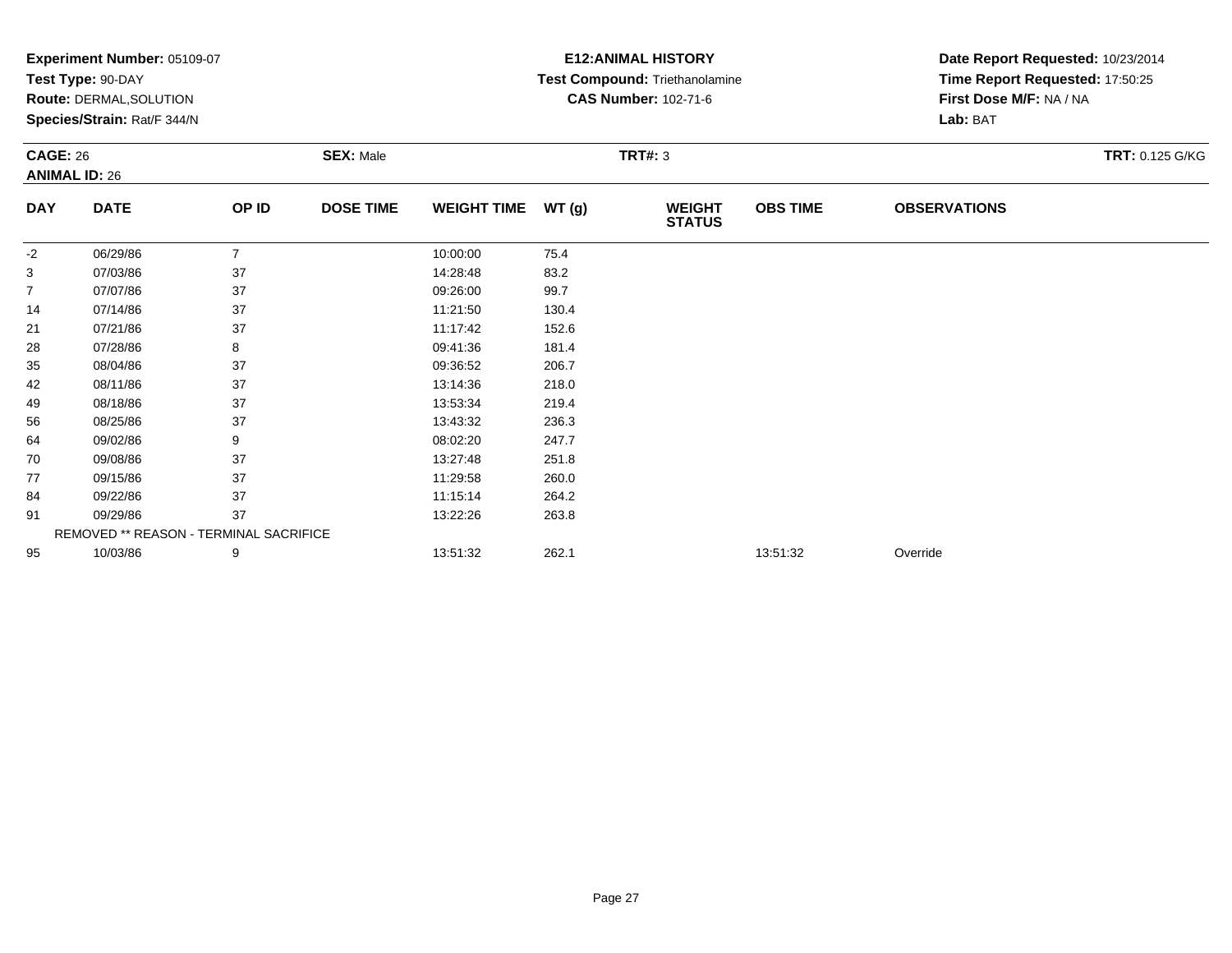|                 | Experiment Number: 05109-07<br>Test Type: 90-DAY |                |                  |                    |       | <b>E12: ANIMAL HISTORY</b>     | Date Report Requested: 10/23/2014 |                                 |                 |  |
|-----------------|--------------------------------------------------|----------------|------------------|--------------------|-------|--------------------------------|-----------------------------------|---------------------------------|-----------------|--|
|                 |                                                  |                |                  |                    |       | Test Compound: Triethanolamine |                                   | Time Report Requested: 17:50:25 |                 |  |
|                 | Route: DERMAL, SOLUTION                          |                |                  |                    |       | <b>CAS Number: 102-71-6</b>    |                                   | First Dose M/F: NA / NA         |                 |  |
|                 | Species/Strain: Rat/F 344/N                      |                |                  |                    |       |                                |                                   | Lab: BAT                        |                 |  |
| <b>CAGE: 27</b> |                                                  |                | <b>SEX: Male</b> |                    |       | <b>TRT#: 3</b>                 |                                   |                                 | TRT: 0.125 G/KG |  |
|                 | <b>ANIMAL ID: 27</b>                             |                |                  |                    |       |                                |                                   |                                 |                 |  |
| <b>DAY</b>      | <b>DATE</b>                                      | OP ID          | <b>DOSE TIME</b> | <b>WEIGHT TIME</b> | WT(g) | <b>WEIGHT</b><br><b>STATUS</b> | <b>OBS TIME</b>                   | <b>OBSERVATIONS</b>             |                 |  |
| -2              | 06/29/86                                         | $\overline{7}$ |                  | 10:00:00           | 86.7  |                                |                                   |                                 |                 |  |
| 3               | 07/03/86                                         | 37             |                  | 14:27:26           | 98.4  |                                |                                   |                                 |                 |  |
| $\overline{7}$  | 07/07/86                                         | 37             |                  | 09:24:26           | 119.3 |                                |                                   |                                 |                 |  |
| 14              | 07/14/86                                         | 37             |                  | 11:20:34           | 148.5 |                                |                                   |                                 |                 |  |
| 21              | 07/21/86                                         | 37             |                  | 11:18:04           | 178.2 |                                |                                   |                                 |                 |  |
| 28              | 07/28/86                                         | 8              |                  | 09:41:56           | 206.8 |                                |                                   |                                 |                 |  |
| 35              | 08/04/86                                         | 37             |                  | 09:37:12           | 229.6 |                                |                                   |                                 |                 |  |
| 42              | 08/11/86                                         | 37             |                  | 13:14:54           | 248.3 |                                |                                   |                                 |                 |  |
| 49              | 08/18/86                                         | 37             |                  | 13:53:54           | 253.8 |                                |                                   |                                 |                 |  |
| 56              | 08/25/86                                         | 37             |                  | 13:43:50           | 270.9 |                                |                                   |                                 |                 |  |
| 64              | 09/02/86                                         | 9              |                  | 08:04:42           | 292.6 |                                |                                   |                                 |                 |  |
| 70              | 09/08/86                                         | 37             |                  | 13:28:14           | 294.7 |                                |                                   |                                 |                 |  |
| 77              | 09/15/86                                         | 37             |                  | 11:30:20           | 302.8 |                                |                                   |                                 |                 |  |
| 84              | 09/22/86                                         | 37             |                  | 11:15:34           | 303.9 |                                |                                   |                                 |                 |  |
| 91              | 09/29/86                                         | 37             |                  | 13:22:50           | 296.6 |                                |                                   |                                 |                 |  |
|                 | REMOVED ** REASON - TERMINAL SACRIFICE           |                |                  |                    |       |                                |                                   |                                 |                 |  |
| 95              | 10/03/86                                         | 9              |                  | 13:52:04           | 302.2 |                                | 13:52:04                          | Override                        |                 |  |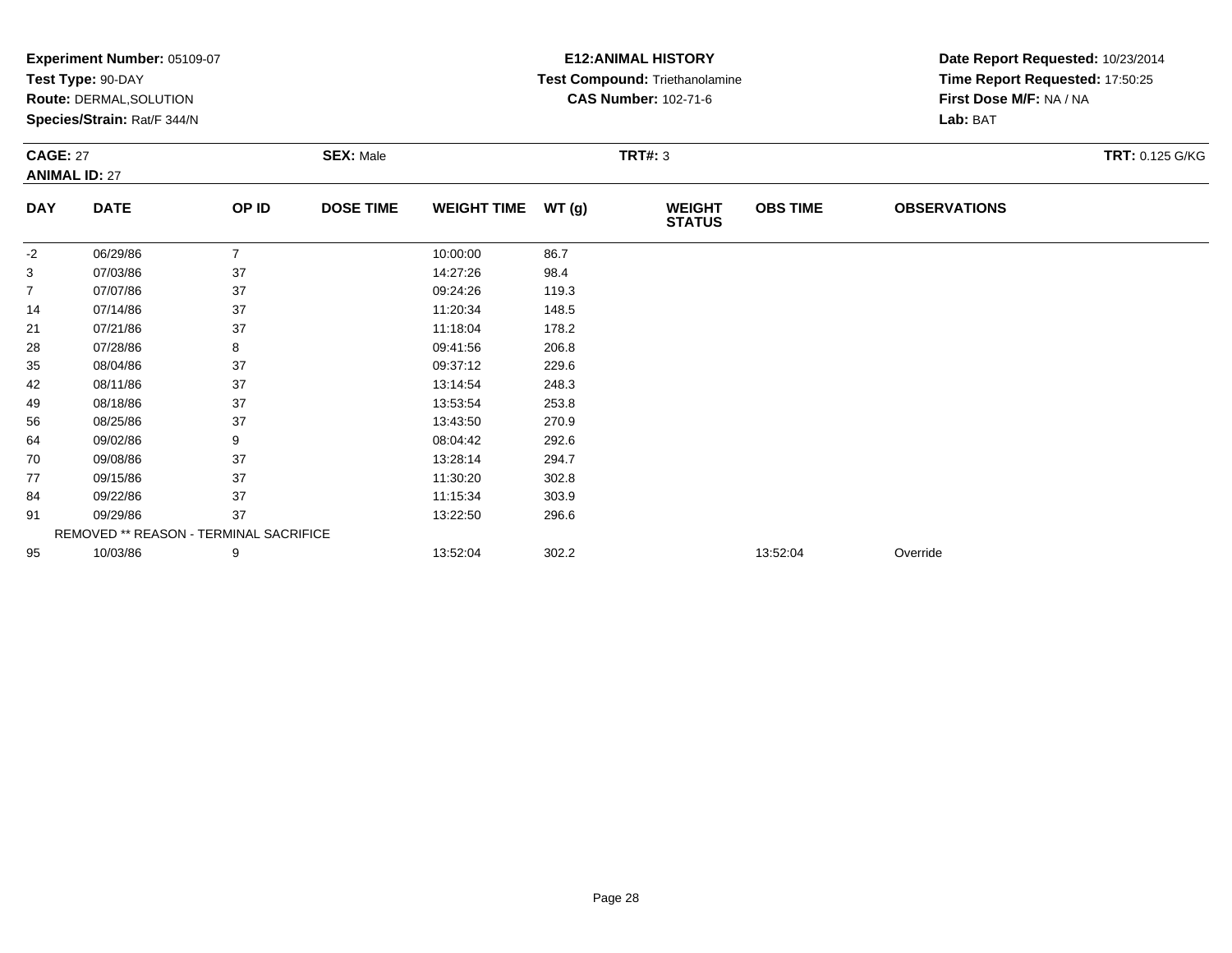|                 | Experiment Number: 05109-07            |                |                  |                    |       | <b>E12: ANIMAL HISTORY</b>     | Date Report Requested: 10/23/2014 |                                 |                        |  |
|-----------------|----------------------------------------|----------------|------------------|--------------------|-------|--------------------------------|-----------------------------------|---------------------------------|------------------------|--|
|                 | Test Type: 90-DAY                      |                |                  |                    |       | Test Compound: Triethanolamine |                                   | Time Report Requested: 17:50:25 |                        |  |
|                 | <b>Route: DERMAL, SOLUTION</b>         |                |                  |                    |       | <b>CAS Number: 102-71-6</b>    |                                   | First Dose M/F: NA / NA         |                        |  |
|                 | Species/Strain: Rat/F 344/N            |                |                  |                    |       |                                |                                   | Lab: BAT                        |                        |  |
| <b>CAGE: 28</b> |                                        |                | <b>SEX: Male</b> |                    |       | <b>TRT#: 3</b>                 |                                   |                                 | <b>TRT: 0.125 G/KG</b> |  |
|                 | <b>ANIMAL ID: 28</b>                   |                |                  |                    |       |                                |                                   |                                 |                        |  |
| <b>DAY</b>      | <b>DATE</b>                            | OP ID          | <b>DOSE TIME</b> | <b>WEIGHT TIME</b> | WT(g) | <b>WEIGHT</b><br><b>STATUS</b> | <b>OBS TIME</b>                   | <b>OBSERVATIONS</b>             |                        |  |
| $-2$            | 06/29/86                               | $\overline{7}$ |                  | 10:00:00           | 90.7  |                                |                                   |                                 |                        |  |
| 3               | 07/03/86                               | 37             |                  | 14:27:52           | 101.0 |                                |                                   |                                 |                        |  |
| $\overline{7}$  | 07/07/86                               | 37             |                  | 09:24:50           | 120.5 |                                |                                   |                                 |                        |  |
| 14              | 07/14/86                               | 37             |                  | 11:20:54           | 155.8 |                                |                                   |                                 |                        |  |
| 21              | 07/21/86                               | 37             |                  | 11:16:36           | 175.5 |                                |                                   |                                 |                        |  |
| 28              | 07/28/86                               | 8              |                  | 09:40:34           | 195.1 |                                |                                   |                                 |                        |  |
| 35              | 08/04/86                               | 37             |                  | 09:37:34           | 212.6 |                                |                                   |                                 |                        |  |
| 42              | 08/11/86                               | 37             |                  | 13:15:10           | 220.9 |                                |                                   |                                 |                        |  |
| 49              | 08/18/86                               | 37             |                  | 13:54:16           | 225.4 |                                |                                   |                                 |                        |  |
| 56              | 08/25/86                               | 37             |                  | 13:44:08           | 239.8 |                                |                                   |                                 |                        |  |
| 64              | 09/02/86                               | 9              |                  | 08:05:00           | 258.6 |                                |                                   |                                 |                        |  |
| 70              | 09/08/86                               | 37             |                  | 13:28:34           | 260.5 |                                |                                   |                                 |                        |  |
| 77              | 09/15/86                               | 37             |                  | 11:30:40           | 269.4 |                                |                                   |                                 |                        |  |
| 84              | 09/22/86                               | 37             |                  | 11:15:50           | 277.7 |                                |                                   |                                 |                        |  |
| 91              | 09/29/86                               | 37             |                  | 13:23:06           | 275.0 |                                |                                   |                                 |                        |  |
|                 | REMOVED ** REASON - TERMINAL SACRIFICE |                |                  |                    |       |                                |                                   |                                 |                        |  |
| 95              | 10/03/86                               | 9              |                  | 13:52:28           | 283.1 |                                | 13:52:28                          | Override                        |                        |  |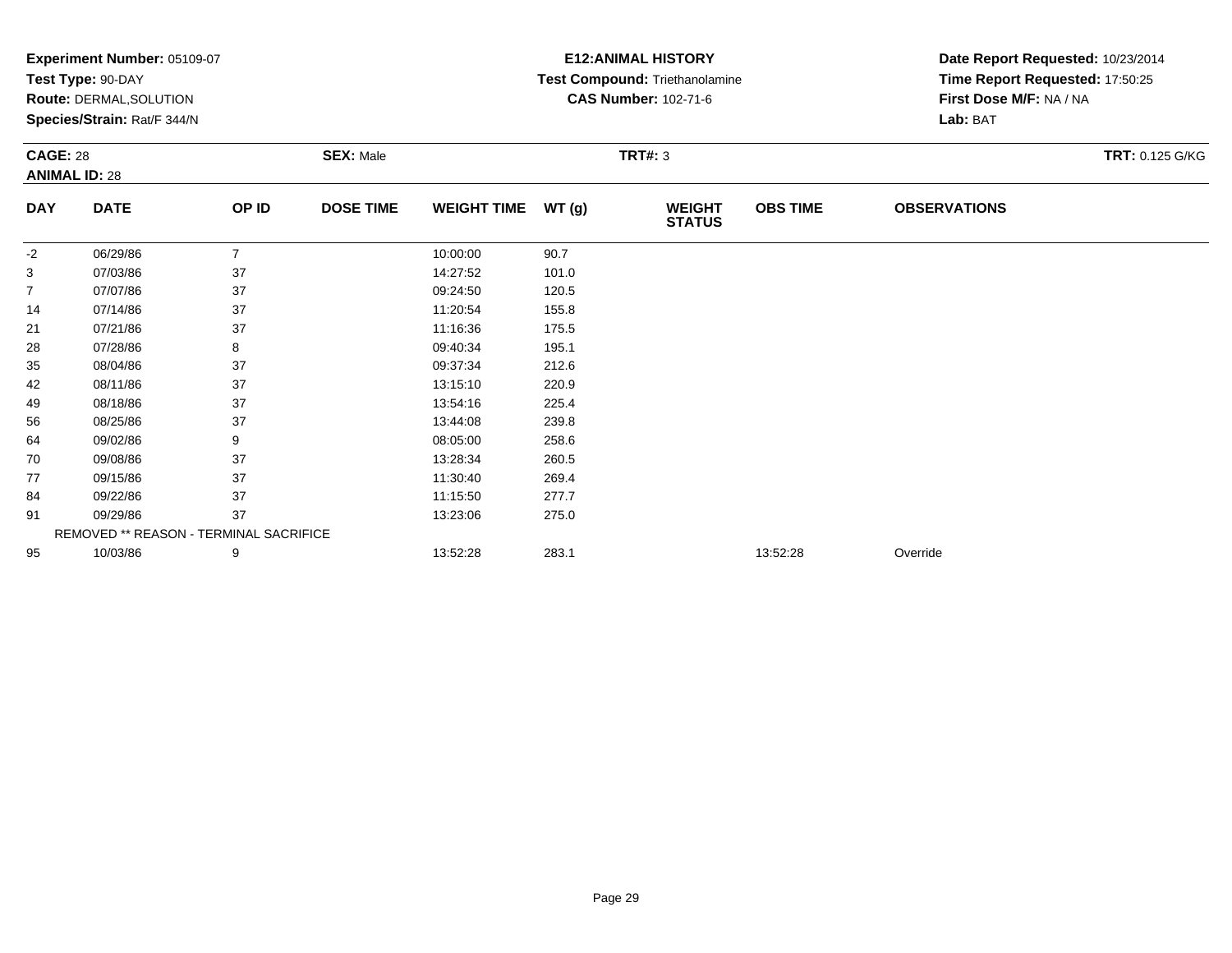|                 | Experiment Number: 05109-07            |                |                  |                    |       | <b>E12: ANIMAL HISTORY</b>     | Date Report Requested: 10/23/2014 |                                 |                        |  |
|-----------------|----------------------------------------|----------------|------------------|--------------------|-------|--------------------------------|-----------------------------------|---------------------------------|------------------------|--|
|                 | Test Type: 90-DAY                      |                |                  |                    |       | Test Compound: Triethanolamine |                                   | Time Report Requested: 17:50:25 |                        |  |
|                 | <b>Route: DERMAL, SOLUTION</b>         |                |                  |                    |       | <b>CAS Number: 102-71-6</b>    |                                   | First Dose M/F: NA / NA         |                        |  |
|                 | Species/Strain: Rat/F 344/N            |                |                  |                    |       |                                |                                   | Lab: BAT                        |                        |  |
| <b>CAGE: 29</b> |                                        |                | <b>SEX: Male</b> |                    |       | <b>TRT#: 3</b>                 |                                   |                                 | <b>TRT: 0.125 G/KG</b> |  |
|                 | <b>ANIMAL ID: 29</b>                   |                |                  |                    |       |                                |                                   |                                 |                        |  |
| <b>DAY</b>      | <b>DATE</b>                            | OP ID          | <b>DOSE TIME</b> | <b>WEIGHT TIME</b> | WT(g) | <b>WEIGHT</b><br><b>STATUS</b> | <b>OBS TIME</b>                   | <b>OBSERVATIONS</b>             |                        |  |
| $-2$            | 06/29/86                               | $\overline{7}$ |                  | 10:00:00           | 101.5 |                                |                                   |                                 |                        |  |
| 3               | 07/03/86                               | 37             |                  | 14:28:12           | 110.8 |                                |                                   |                                 |                        |  |
| $\overline{7}$  | 07/07/86                               | 37             |                  | 09:25:22           | 134.8 |                                |                                   |                                 |                        |  |
| 14              | 07/14/86                               | 37             |                  | 11:21:12           | 163.2 |                                |                                   |                                 |                        |  |
| 21              | 07/21/86                               | 37             |                  | 11:17:04           | 193.2 |                                |                                   |                                 |                        |  |
| 28              | 07/28/86                               | 8              |                  | 09:40:56           | 225.5 |                                |                                   |                                 |                        |  |
| 35              | 08/04/86                               | 37             |                  | 09:35:24           | 249.4 |                                |                                   |                                 |                        |  |
| 42              | 08/11/86                               | 37             |                  | 13:13:56           | 264.6 |                                |                                   |                                 |                        |  |
| 49              | 08/18/86                               | 37             |                  | 13:54:34           | 273.3 |                                |                                   |                                 |                        |  |
| 56              | 08/25/86                               | 37             |                  | 13:44:26           | 292.4 |                                |                                   |                                 |                        |  |
| 64              | 09/02/86                               | 9              |                  | 08:05:18           | 316.1 |                                |                                   |                                 |                        |  |
| 70              | 09/08/86                               | 37             |                  | 13:28:52           | 319.6 |                                |                                   |                                 |                        |  |
| 77              | 09/15/86                               | 37             |                  | 11:30:56           | 334.2 |                                |                                   |                                 |                        |  |
| 84              | 09/22/86                               | 37             |                  | 11:16:08           | 329.3 |                                |                                   |                                 |                        |  |
| 91              | 09/29/86                               | 37             |                  | 13:23:24           | 327.5 |                                |                                   |                                 |                        |  |
|                 | REMOVED ** REASON - TERMINAL SACRIFICE |                |                  |                    |       |                                |                                   |                                 |                        |  |
| 95              | 10/03/86                               | 9              |                  | 13:53:00           | 334.0 |                                | 13:53:00                          | Override                        |                        |  |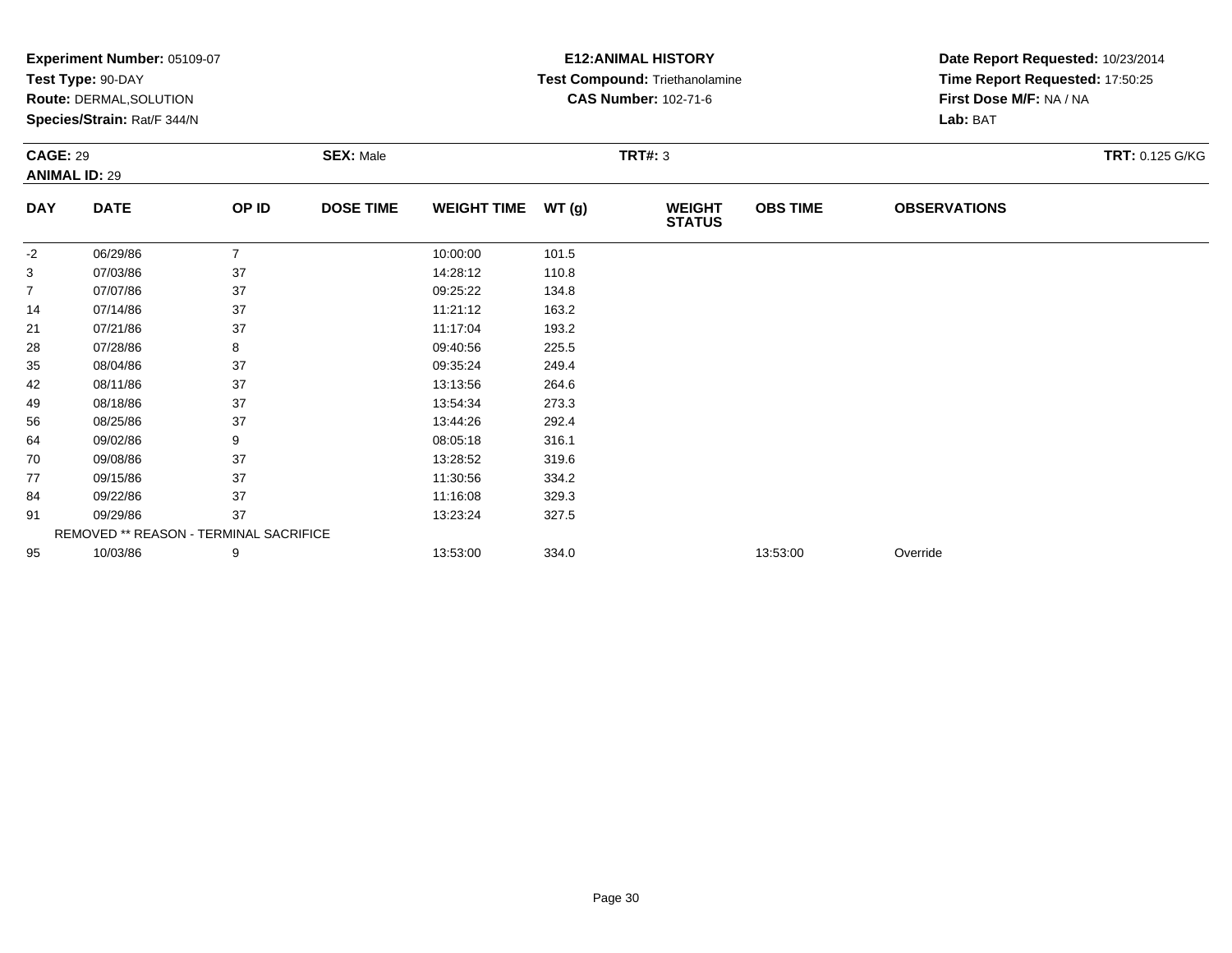|                 | Experiment Number: 05109-07            |                |                  | <b>E12: ANIMAL HISTORY</b> | Date Report Requested: 10/23/2014 |                                |                 |                                 |                        |  |
|-----------------|----------------------------------------|----------------|------------------|----------------------------|-----------------------------------|--------------------------------|-----------------|---------------------------------|------------------------|--|
|                 | Test Type: 90-DAY                      |                |                  |                            |                                   | Test Compound: Triethanolamine |                 | Time Report Requested: 17:50:26 |                        |  |
|                 | <b>Route: DERMAL, SOLUTION</b>         |                |                  |                            |                                   | <b>CAS Number: 102-71-6</b>    |                 | First Dose M/F: NA / NA         |                        |  |
|                 | Species/Strain: Rat/F 344/N            |                |                  |                            |                                   |                                |                 | Lab: BAT                        |                        |  |
| <b>CAGE: 30</b> | <b>ANIMAL ID: 30</b>                   |                | <b>SEX: Male</b> |                            |                                   | <b>TRT#: 3</b>                 |                 |                                 | <b>TRT: 0.125 G/KG</b> |  |
| <b>DAY</b>      | <b>DATE</b>                            | OP ID          | <b>DOSE TIME</b> | <b>WEIGHT TIME</b>         | WT(g)                             | <b>WEIGHT</b><br><b>STATUS</b> | <b>OBS TIME</b> | <b>OBSERVATIONS</b>             |                        |  |
| -2              | 06/29/86                               | $\overline{7}$ |                  | 10:00:00                   | 86.3                              |                                |                 |                                 |                        |  |
| 3               | 07/03/86                               | 37             |                  | 14:28:30                   | 94.5                              |                                |                 |                                 |                        |  |
| $\overline{7}$  | 07/07/86                               | 37             |                  | 09:25:42                   | 115.1                             |                                |                 |                                 |                        |  |
| 14              | 07/14/86                               | 37             |                  | 11:21:32                   | 144.6                             |                                |                 |                                 |                        |  |
| 21              | 07/21/86                               | 37             |                  | 11:17:22                   | 163.0                             |                                |                 |                                 |                        |  |
| 28              | 07/28/86                               | 8              |                  | 09:41:14                   | 179.9                             |                                |                 |                                 |                        |  |
| 35              | 08/04/86                               | 37             |                  | 09:36:34                   | 198.4                             |                                |                 |                                 |                        |  |
| 42              | 08/11/86                               | 37             |                  | 13:14:16                   | 212.1                             |                                |                 |                                 |                        |  |
| 49              | 08/18/86                               | 37             |                  | 13:53:12                   | 216.7                             |                                |                 |                                 |                        |  |
| 56              | 08/25/86                               | 37             |                  | 13:42:54                   | 225.9                             |                                |                 |                                 |                        |  |
| 64              | 09/02/86                               | 9              |                  | 08:05:32                   | 248.3                             |                                |                 |                                 |                        |  |
| 70              | 09/08/86                               | 37             |                  | 13:29:10                   | 256.1                             |                                |                 |                                 |                        |  |
| 77              | 09/15/86                               | 37             |                  | 11:31:16                   | 264.0                             |                                |                 |                                 |                        |  |
| 84              | 09/22/86                               | 37             |                  | 11:16:32                   | 262.7                             |                                |                 |                                 |                        |  |
| 91              | 09/29/86                               | 37             |                  | 13:23:46                   | 265.2                             |                                |                 |                                 |                        |  |
|                 | REMOVED ** REASON - TERMINAL SACRIFICE |                |                  |                            |                                   |                                |                 |                                 |                        |  |
| 95              | 10/03/86                               | 9              |                  | 13:53:34                   | 239.5                             |                                | 13:53:34        | Override                        |                        |  |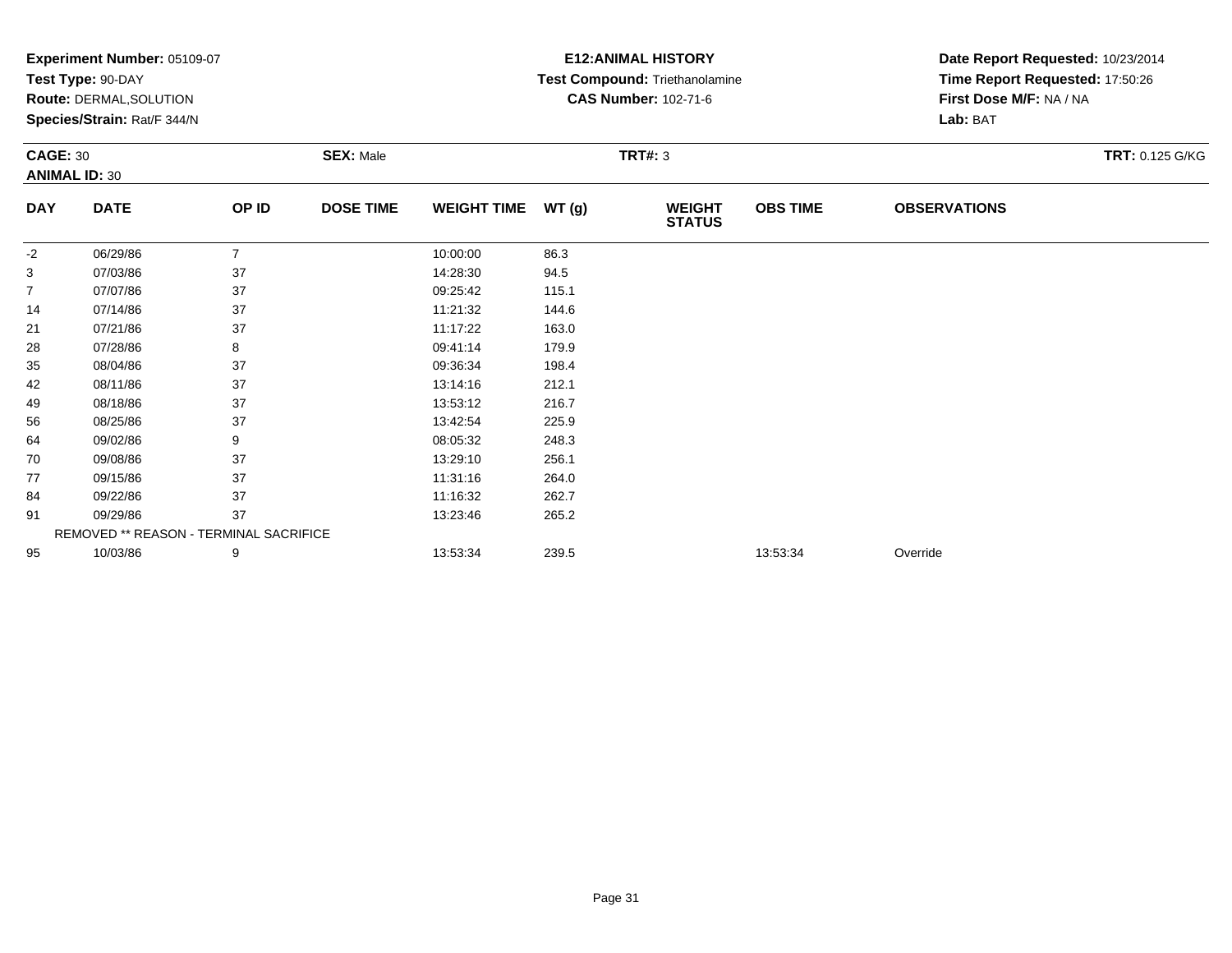**Test Type:** 90-DAY

**Route:** DERMAL,SOLUTION

**Species/Strain:** Rat/F 344/N

#### **E12:ANIMAL HISTORY Test Compound:** Triethanolamine**CAS Number:** 102-71-6

| <b>CAGE: 31</b> |                                        |       | <b>SEX: Male</b> |                    |       | <b>TRT#: 3</b>                 |                 |                                        | TRT: 0.125 G/KG |
|-----------------|----------------------------------------|-------|------------------|--------------------|-------|--------------------------------|-----------------|----------------------------------------|-----------------|
|                 | <b>ANIMAL ID: 31</b>                   |       |                  |                    |       |                                |                 |                                        |                 |
| <b>DAY</b>      | <b>DATE</b>                            | OP ID | <b>DOSE TIME</b> | <b>WEIGHT TIME</b> | WT(g) | <b>WEIGHT</b><br><b>STATUS</b> | <b>OBS TIME</b> | <b>OBSERVATIONS</b>                    |                 |
| $-1$            | 07/01/86                               | 37    |                  | 09:46:14           | 106.2 |                                |                 |                                        |                 |
| $\overline{c}$  | 07/03/86                               | 37    |                  | 13:48:06           | 112.3 |                                | 13:48:06        | Normal                                 |                 |
| 6               | 07/07/86                               | 9     |                  | 13:41:58           | 129.9 |                                | 13:41:58        | Normal                                 |                 |
| 13              | 07/14/86                               | 37    |                  | 14:08:14           | 159.8 |                                | 14:08:14        | Normal                                 |                 |
| 20              | 07/21/86                               | 37    |                  | 13:27:10           | 182.5 |                                | 13:27:10        | <b>Exophthalmos Right Eye</b>          |                 |
| 27              | 07/28/86                               | 8     |                  | 08:51:00           | 205.7 |                                | 08:51:00        | <b>Exophthalmos Right Eye</b>          |                 |
|                 |                                        |       |                  |                    |       |                                |                 | Opacity Right Eye                      |                 |
| 34              | 08/04/86                               | 37    |                  | 09:44:26           | 219.3 |                                | 09:44:26        | Exophthalmos Right Eye                 |                 |
|                 |                                        |       |                  |                    |       |                                |                 | Opacity Right Eye                      |                 |
| 41              | 08/11/86                               | 37    |                  | 09:38:56           | 232.6 |                                | 09:38:56        | Exophthalmos Right Eye                 |                 |
|                 |                                        |       |                  |                    |       |                                |                 | Opacity Right Eye                      |                 |
| 48              | 08/18/86                               | 37    |                  | 09:38:36           | 245.8 |                                | 09:38:36        | Exophthalmos Right Eye                 |                 |
|                 |                                        |       |                  |                    |       |                                |                 | Opacity Right Eye                      |                 |
| 55              | 08/25/86                               | 37    |                  | 10:58:02           | 259.2 |                                | 10:58:02        | (Skin Paint Only) Discoloration Yellow |                 |
|                 |                                        |       |                  |                    |       |                                |                 | Exophthalmos Right Eye                 |                 |
|                 |                                        |       |                  |                    |       |                                |                 | Opacity Right Eye                      |                 |
| 63              | 09/02/86                               | 9     |                  | 08:41:26           | 271.6 |                                | 08:41:26        | Exophthalmos Right Eye                 |                 |
|                 |                                        |       |                  |                    |       |                                |                 | Opacity Right Eye                      |                 |
| 69              | 09/08/86                               | 37    |                  | 11:07:58           | 274.4 |                                | 11:07:58        | Exophthalmos Right Eye                 |                 |
|                 |                                        |       |                  |                    |       |                                |                 | Opacity Right Eye                      |                 |
| 76              | 09/15/86                               | 37    |                  | 09:52:38           | 278.7 |                                | 09:52:38        | (Skin Paint Only) Discoloration Yellow |                 |
|                 |                                        |       |                  |                    |       |                                |                 | Exophthalmos Right Eye                 |                 |
|                 |                                        |       |                  |                    |       |                                |                 | Opacity Right Eye                      |                 |
| 83              | 09/22/86                               | 37    |                  | 10:57:42           | 287.3 |                                | 10:57:42        | (Skin Paint Only) Discoloration Yellow |                 |
|                 |                                        |       |                  |                    |       |                                |                 | Exophthalmos Right Eye                 |                 |
|                 |                                        |       |                  |                    |       |                                |                 | Opacity Right Eye                      |                 |
| $90\,$          | 09/29/86                               | 37    |                  | 09:36:00           | 297.2 |                                | 09:36:00        | (Skin Paint Only) Discoloration Yellow |                 |
|                 |                                        |       |                  |                    |       |                                |                 | Exophthalmos Right Eye                 |                 |
|                 |                                        |       |                  |                    |       |                                |                 | Opacity Right Eye                      |                 |
|                 | REMOVED ** REASON - TERMINAL SACRIFICE |       |                  |                    |       |                                |                 |                                        |                 |
| 93              | 10/02/86                               | 37    |                  | 07:29:10           | 304.6 |                                | 07:29:10        | (Skin Paint Only) Discoloration Yellow |                 |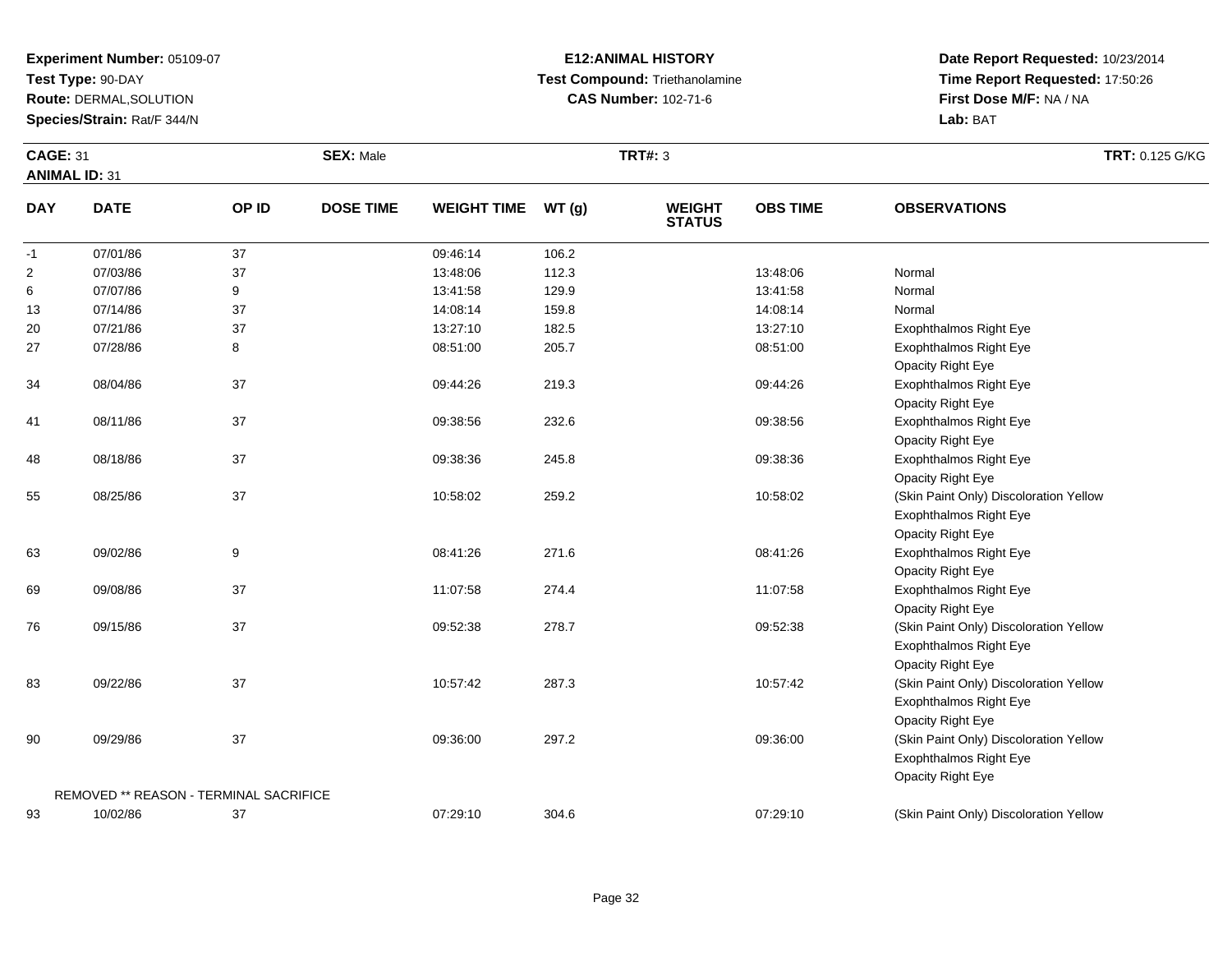|                                         | <b>Experiment Number: 05109-07</b><br>Test Type: 90-DAY<br><b>Route: DERMAL, SOLUTION</b><br>Species/Strain: Rat/F 344/N |  |                  | <b>E12: ANIMAL HISTORY</b><br>Test Compound: Triethanolamine<br><b>CAS Number: 102-71-6</b> |  |                                |                 | Date Report Requested: 10/23/2014<br>Time Report Requested: 17:50:26<br>First Dose M/F: NA / NA<br>Lab: BAT |  |
|-----------------------------------------|--------------------------------------------------------------------------------------------------------------------------|--|------------------|---------------------------------------------------------------------------------------------|--|--------------------------------|-----------------|-------------------------------------------------------------------------------------------------------------|--|
| <b>CAGE: 31</b><br><b>ANIMAL ID: 31</b> |                                                                                                                          |  | <b>SEX: Male</b> |                                                                                             |  | <b>TRT#: 3</b>                 |                 | <b>TRT: 0.125 G/KG</b>                                                                                      |  |
| <b>DAY</b><br><b>DATE</b><br>OP ID      |                                                                                                                          |  | <b>DOSE TIME</b> | WEIGHT TIME $WT(q)$                                                                         |  | <b>WEIGHT</b><br><b>STATUS</b> | <b>OBS TIME</b> | <b>OBSERVATIONS</b>                                                                                         |  |
|                                         |                                                                                                                          |  |                  |                                                                                             |  |                                |                 | <b>Exophthalmos Right Eye</b>                                                                               |  |

Opacity Right Eye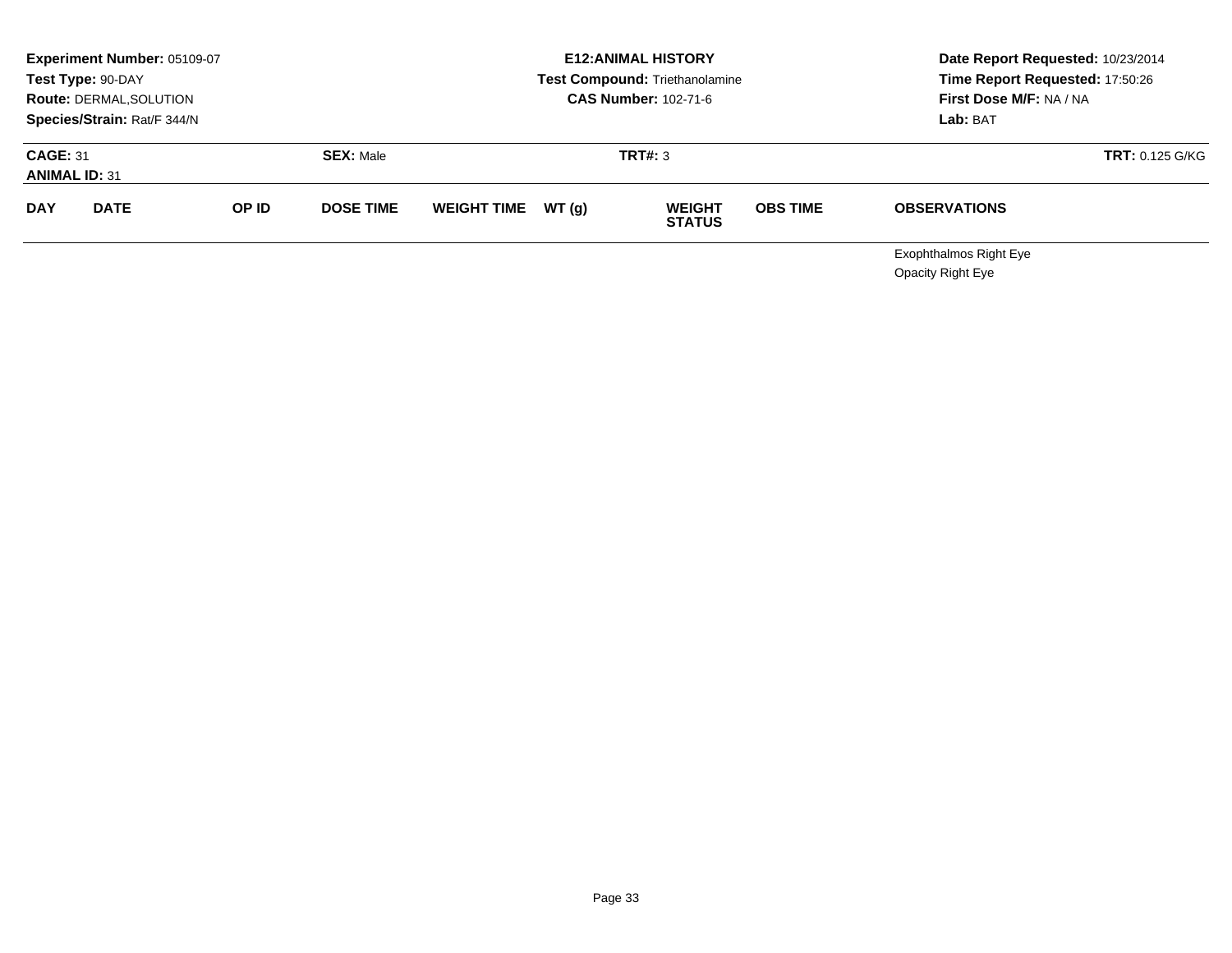**Test Type:** 90-DAY

93

**Route:** DERMAL,SOLUTION

**Species/Strain:** Rat/F 344/N

REMOVED \*\* REASON - TERMINAL SACRIFICE

# **E12:ANIMAL HISTORY Test Compound:** Triethanolamine**CAS Number:** 102-71-6

**Date Report Requested:** 10/23/2014**Time Report Requested:** 17:50:26**First Dose M/F:** NA / NA**Lab:** BAT

| <b>CAGE: 32</b><br><b>ANIMAL ID: 32</b> |             |       | <b>SEX: Male</b> |                    |       | <b>TRT: 0.125 G/KG</b>         |                 |                                        |  |
|-----------------------------------------|-------------|-------|------------------|--------------------|-------|--------------------------------|-----------------|----------------------------------------|--|
| <b>DAY</b>                              | <b>DATE</b> | OP ID | <b>DOSE TIME</b> | <b>WEIGHT TIME</b> | WT(g) | <b>WEIGHT</b><br><b>STATUS</b> | <b>OBS TIME</b> | <b>OBSERVATIONS</b>                    |  |
| $-1$                                    | 07/01/86    | 37    |                  | 09:46:36           | 89.8  |                                |                 |                                        |  |
| $\overline{2}$                          | 07/03/86    | 37    |                  | 13:46:32           | 96.9  |                                | 13:46:32        | Normal                                 |  |
| 6                                       | 07/07/86    | 9     |                  | 13:40:14           | 114.2 |                                | 13:40:14        | Normal                                 |  |
| 13                                      | 07/14/86    | 37    |                  | 14:06:50           | 143.2 |                                | 14:06:50        | Normal                                 |  |
| 20                                      | 07/21/86    | 37    |                  | 13:27:56           | 169.1 |                                | 13:27:56        | Normal                                 |  |
| 27                                      | 07/28/86    | 8     |                  | 08:52:06           | 187.2 |                                | 08:52:06        | Normal                                 |  |
| 34                                      | 08/04/86    | 37    |                  | 09:45:10           | 189.4 |                                | 09:45:10        | Normal                                 |  |
| 41                                      | 08/11/86    | 37    |                  | 09:39:30           | 211.9 |                                | 09:39:30        | Normal                                 |  |
| 48                                      | 08/18/86    | 37    |                  | 09:39:20           | 218.4 |                                | 09:39:20        | Normal                                 |  |
| 55                                      | 08/25/86    | 37    |                  | 10:58:44           | 232.7 |                                | 10:58:44        | Normal                                 |  |
| 63                                      | 09/02/86    | 9     |                  | 08:42:36           | 245.5 |                                | 08:42:36        | Normal                                 |  |
| 69                                      | 09/08/86    | 37    |                  | 11:08:54           | 252.9 |                                | 11:08:54        | Normal                                 |  |
| 76                                      | 09/15/86    | 37    |                  | 09:53:22           | 260.0 |                                | 09:53:22        | Normal                                 |  |
| 83                                      | 09/22/86    | 37    |                  | 10:58:20           | 262.3 |                                | 10:58:20        | (Skin Paint Only) Discoloration Yellow |  |
| 90                                      | 09/29/86    | 37    |                  | 09:36:42           | 273.0 |                                | 09:36:42        | (Skin Paint Only) Discoloration Yellow |  |

09/29/86 <sup>37</sup> 09:36:42 273.0 09:36:42 (Skin Paint Only) Discoloration Yellow

10/02/86 <sup>37</sup> 07:30:36 279.4 07:30:36 (Skin Paint Only) Discoloration Yellow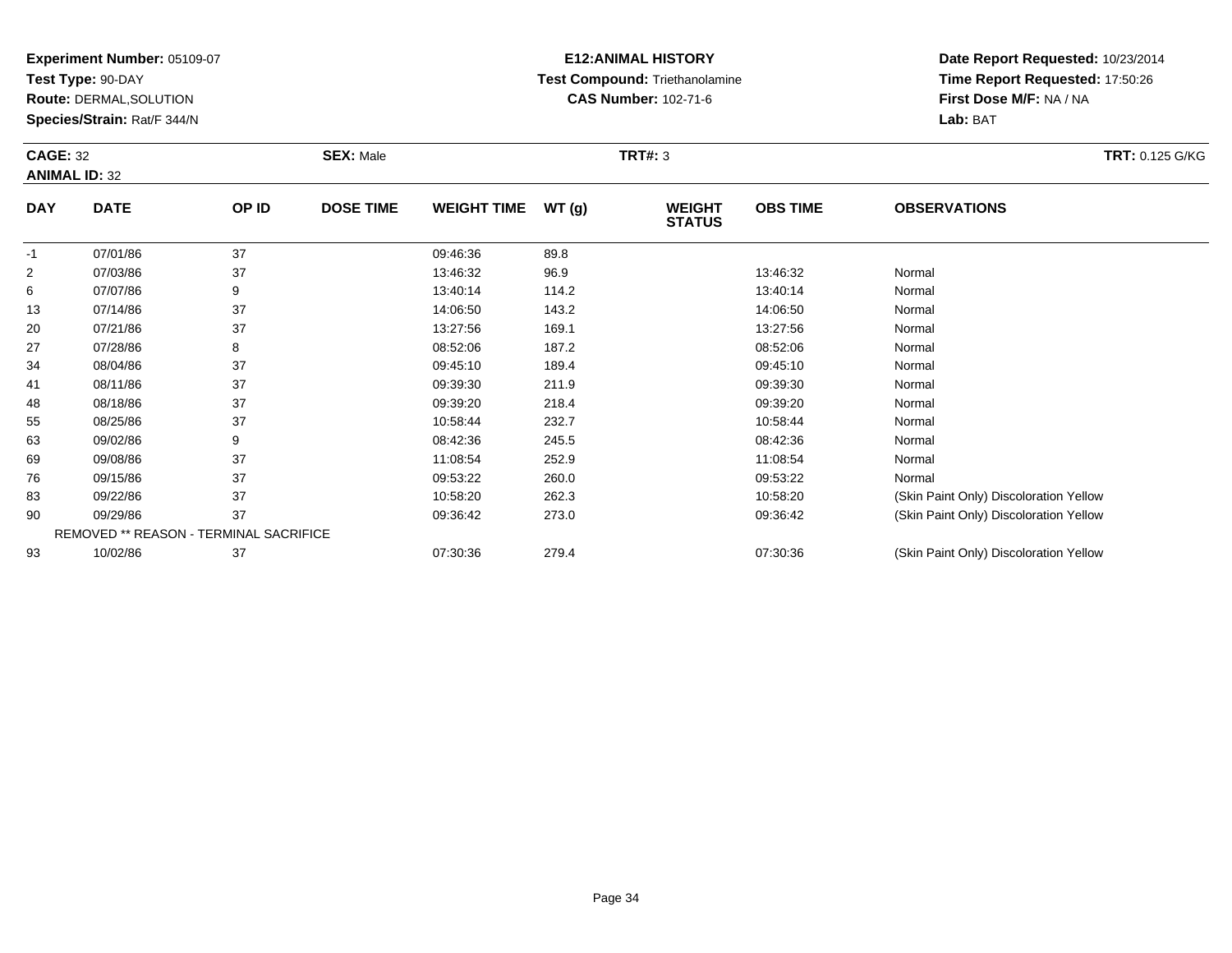**Test Type:** 90-DAY

69

76

83

90

93

**Route:** DERMAL,SOLUTION

**Species/Strain:** Rat/F 344/N

REMOVED \*\* REASON - TERMINAL SACRIFICE

#### **E12:ANIMAL HISTORY Test Compound:** Triethanolamine**CAS Number:** 102-71-6

**Date Report Requested:** 10/23/2014**Time Report Requested:** 17:50:26**First Dose M/F:** NA / NA**Lab:** BAT

| <b>CAGE: 33</b><br><b>ANIMAL ID: 33</b> |             |       | <b>SEX: Male</b> |                    |       | <b>TRT#: 3</b>                 |                 | <b>TRT: 0.125 G/KG</b>                 |  |
|-----------------------------------------|-------------|-------|------------------|--------------------|-------|--------------------------------|-----------------|----------------------------------------|--|
| <b>DAY</b>                              | <b>DATE</b> | OP ID | <b>DOSE TIME</b> | <b>WEIGHT TIME</b> | WT(g) | <b>WEIGHT</b><br><b>STATUS</b> | <b>OBS TIME</b> | <b>OBSERVATIONS</b>                    |  |
| $-1$                                    | 07/01/86    | 37    |                  | 09:46:54           | 88.3  |                                |                 |                                        |  |
| 2                                       | 07/03/86    | 37    |                  | 13:46:56           | 94.8  |                                | 13:46:56        | Normal                                 |  |
| 6                                       | 07/07/86    | 9     |                  | 13:40:50           | 107.2 |                                | 13:40:50        | Normal                                 |  |
| 13                                      | 07/14/86    | 37    |                  | 14:07:14           | 127.5 |                                | 14:07:14        | Normal                                 |  |
| 20                                      | 07/21/86    | 37    |                  | 13:26:04           | 149.2 |                                | 13:26:04        | Normal                                 |  |
| 27                                      | 07/28/86    | 8     |                  | 08:49:06           | 166.7 |                                | 08:49:06        | Normal                                 |  |
| 34                                      | 08/04/86    | 37    |                  | 09:45:30           | 174.6 |                                | 09:45:30        | Normal                                 |  |
| 41                                      | 08/11/86    | 37    |                  | 09:39:50           | 181.1 |                                | 09:39:50        | Normal                                 |  |
| 48                                      | 08/18/86    | 37    |                  | 09:39:44           | 195.5 |                                | 09:39:44        | Normal                                 |  |
| 55                                      | 08/25/86    | 37    |                  | 10:59:10           | 207.1 |                                | 10:59:10        | (Skin Paint Only) Discoloration Yellow |  |
| 63                                      | 09/02/86    | 9     |                  | 08:43:04           | 221.2 |                                | 08:43:04        | (Skin Paint Only) Discoloration Yellow |  |

09/02/86 <sup>9</sup> 08:43:04 221.2 08:43:04 (Skin Paint Only) Discoloration Yellow

09/08/86 <sup>37</sup> 11:09:14 227.3 11:09:14 (Skin Paint Only) Discoloration Yellow

09/15/86 <sup>37</sup> 09:53:52 219.6 09:53:52 (Skin Paint Only) Discoloration Yellow

09/22/86 37 37 10:58:40 221.1 10:58:40 2010 10:58:40 Skin Paint Only) Discoloration Yellow (Skin Paint Only) Discoloration Yellow

09/29/86 <sup>37</sup> 09:37:08 242.7 09:37:08 (Skin Paint Only) Discoloration Yellow

10/02/86 <sup>37</sup> 07:31:10 226.3 07:31:10 (Skin Paint Only) Discoloration Yellow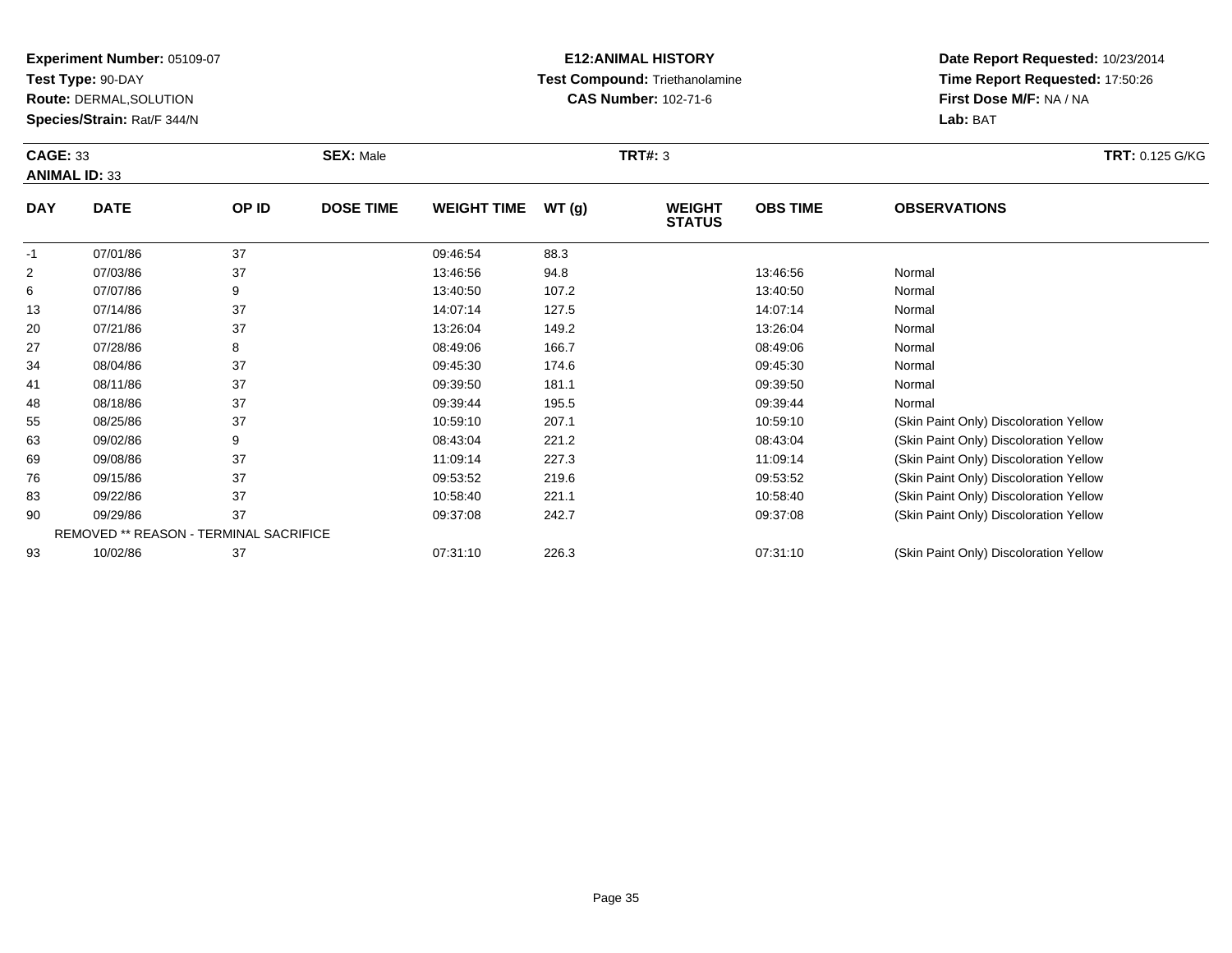**Test Type:** 90-DAY

76

83

90

93

**Route:** DERMAL,SOLUTION

**Species/Strain:** Rat/F 344/N

REMOVED \*\* REASON - TERMINAL SACRIFICE

# **E12:ANIMAL HISTORY Test Compound:** Triethanolamine**CAS Number:** 102-71-6

**Date Report Requested:** 10/23/2014**Time Report Requested:** 17:50:26**First Dose M/F:** NA / NA**Lab:** BAT

| <b>CAGE: 34</b><br><b>ANIMAL ID: 34</b> |             |       | <b>SEX: Male</b> |                    |       | <b>TRT#: 3</b>                 | <b>TRT: 0.125 G/KG</b> |                                        |
|-----------------------------------------|-------------|-------|------------------|--------------------|-------|--------------------------------|------------------------|----------------------------------------|
| <b>DAY</b>                              | <b>DATE</b> | OP ID | <b>DOSE TIME</b> | <b>WEIGHT TIME</b> | WT(g) | <b>WEIGHT</b><br><b>STATUS</b> | <b>OBS TIME</b>        | <b>OBSERVATIONS</b>                    |
| $-1$                                    | 07/01/86    | 37    |                  | 09:47:10           | 91.9  |                                |                        |                                        |
| $\overline{2}$                          | 07/03/86    | 37    |                  | 13:47:18           | 99.1  |                                | 13:47:18               | Normal                                 |
| 6                                       | 07/07/86    | 9     |                  | 13:41:10           | 114.2 |                                | 13:41:10               | Normal                                 |
| 13                                      | 07/14/86    | 37    |                  | 14:07:34           | 135.1 |                                | 14:07:34               | Normal                                 |
| 20                                      | 07/21/86    | 37    |                  | 13:26:26           | 156.2 |                                | 13:26:26               | Normal                                 |
| 27                                      | 07/28/86    | 8     |                  | 08:49:46           | 181.6 |                                | 08:49:46               | Normal                                 |
| 34                                      | 08/04/86    | 37    |                  | 09:43:18           | 199.1 |                                | 09:43:18               | Normal                                 |
| 41                                      | 08/11/86    | 37    |                  | 09:38:10           | 214.6 |                                | 09:38:10               | Normal                                 |
| 48                                      | 08/18/86    | 37    |                  | 09:40:02           | 222.2 |                                | 09:40:02               | (Skin Paint Only) Discoloration Yellow |
| 55                                      | 08/25/86    | 37    |                  | 10:59:48           | 237.1 |                                | 10:59:48               | (Skin Paint Only) Discoloration Yellow |
| 63                                      | 09/02/86    | 9     |                  | 08:43:28           | 253.0 |                                | 08:43:28               | (Skin Paint Only) Discoloration Yellow |
| 69                                      | 09/08/86    | 37    |                  | 11:09:46           | 259.9 |                                | 11:09:46               | (Skin Paint Only) Discoloration Yellow |

6 09/15/86 37 37 09:54:22 271.1 09:54:22 09:54:22 (Skin Paint Only) Discoloration Yellow

09/22/86 <sup>37</sup> 10:59:10 280.8 10:59:10 (Skin Paint Only) Discoloration Yellow

09/29/86 <sup>37</sup> 09:37:36 285.0 09:37:36 (Skin Paint Only) Discoloration Yellow

10/02/86 <sup>37</sup> 07:31:48 291.8 07:31:48 (Skin Paint Only) Discoloration Yellow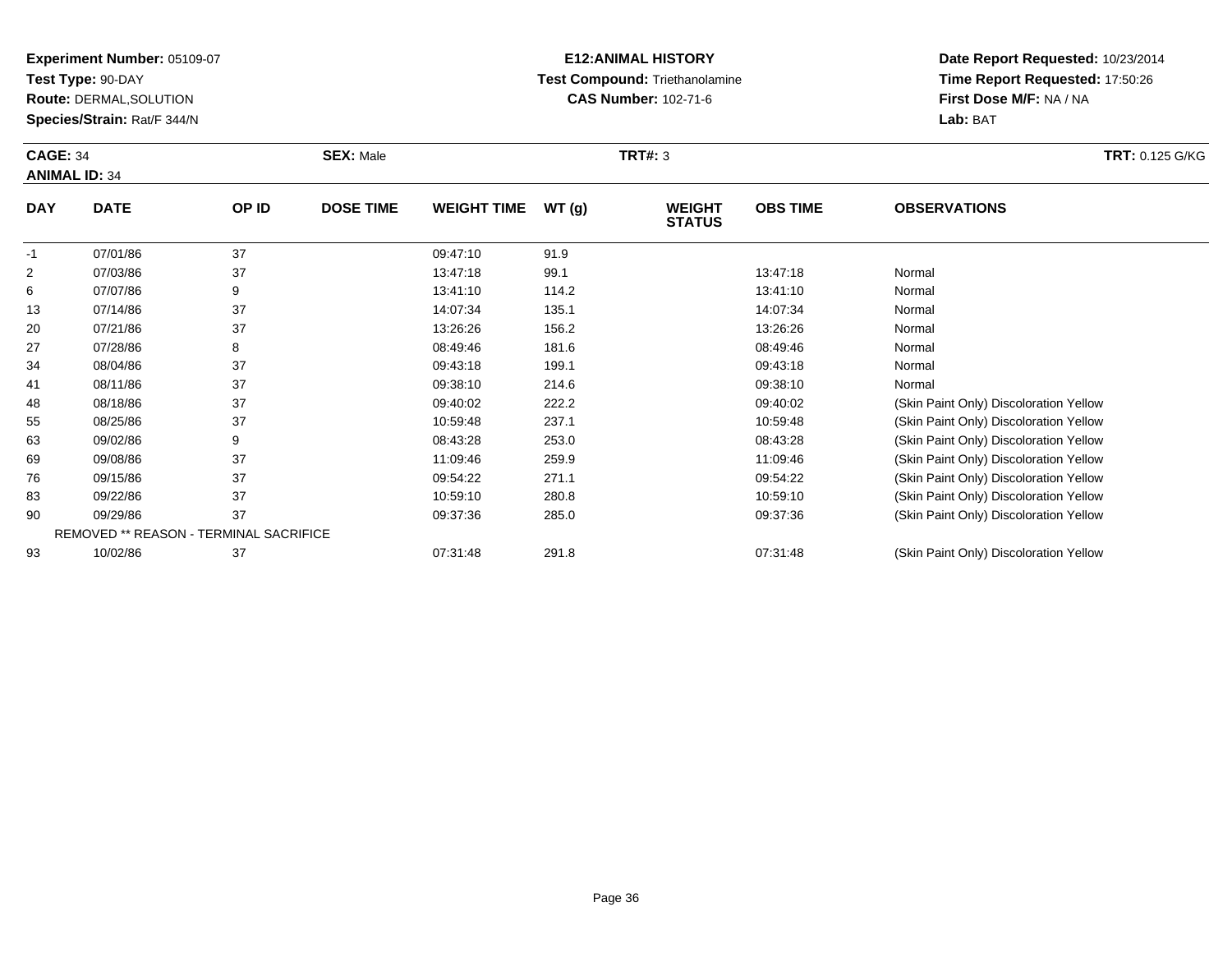**Test Type:** 90-DAY

90

93

**Route:** DERMAL,SOLUTION

**Species/Strain:** Rat/F 344/N

REMOVED \*\* REASON - TERMINAL SACRIFICE

# **E12:ANIMAL HISTORY Test Compound:** Triethanolamine**CAS Number:** 102-71-6

**Date Report Requested:** 10/23/2014**Time Report Requested:** 17:50:26**First Dose M/F:** NA / NA**Lab:** BAT

| <b>CAGE: 35</b><br><b>ANIMAL ID: 35</b> |             | <b>SEX: Male</b> |                  |                    | <b>TRT#: 3</b> | <b>TRT: 0.125 G/KG</b>         |                 |                                        |
|-----------------------------------------|-------------|------------------|------------------|--------------------|----------------|--------------------------------|-----------------|----------------------------------------|
| <b>DAY</b>                              | <b>DATE</b> | OP ID            | <b>DOSE TIME</b> | <b>WEIGHT TIME</b> | WT(g)          | <b>WEIGHT</b><br><b>STATUS</b> | <b>OBS TIME</b> | <b>OBSERVATIONS</b>                    |
| $-1$                                    | 07/01/86    | 37               |                  | 09:47:26           | 99.9           |                                |                 |                                        |
| 2                                       | 07/03/86    | 37               |                  | 13:47:44           | 104.9          |                                | 13:47:44        | Normal                                 |
| 6                                       | 07/07/86    | 9                |                  | 13:41:34           | 123.2          |                                | 13:41:34        | Normal                                 |
| 13                                      | 07/14/86    | 37               |                  | 14:07:54           | 142.3          |                                | 14:07:54        | Normal                                 |
| 20                                      | 07/21/86    | 37               |                  | 13:26:48           | 162.2          |                                | 13:26:48        | Normal                                 |
| 27                                      | 07/28/86    | 8                |                  | 08:50:30           | 188.0          |                                | 08:50:30        | Normal                                 |
| 34                                      | 08/04/86    | 37               |                  | 09:43:58           | 202.8          |                                | 09:43:58        | Normal                                 |
| 41                                      | 08/11/86    | 37               |                  | 09:38:36           | 233.1          |                                | 09:38:36        | Normal                                 |
| 48                                      | 08/18/86    | 37               |                  | 09:38:04           | 228.7          |                                | 09:38:04        | (Skin Paint Only) Discoloration Yellow |
| 55                                      | 08/25/86    | 37               |                  | 10:57:34           | 239.3          |                                | 10:57:34        | (Skin Paint Only) Discoloration Yellow |
| 63                                      | 09/02/86    | 9                |                  | 08:43:54           | 254.9          |                                | 08:43:54        | (Skin Paint Only) Discoloration Yellow |
| 69                                      | 09/08/86    | 37               |                  | 11:10:20           | 260.5          |                                | 11:10:20        | (Skin Paint Only) Discoloration Yellow |
| 76                                      | 09/15/86    | 37               |                  | 09:54:44           | 265.3          |                                | 09:54:44        | (Skin Paint Only) Discoloration Yellow |
| 83                                      | 09/22/86    | 37               |                  | 10:59:36           | 268.2          |                                | 10:59:36        | (Skin Paint Only) Discoloration Yellow |

09/29/86 <sup>37</sup> 09:38:02 273.6 09:38:02 (Skin Paint Only) Discoloration Yellow

10/02/86 <sup>37</sup> 07:32:48 282.9 07:32:48 (Skin Paint Only) Discoloration Yellow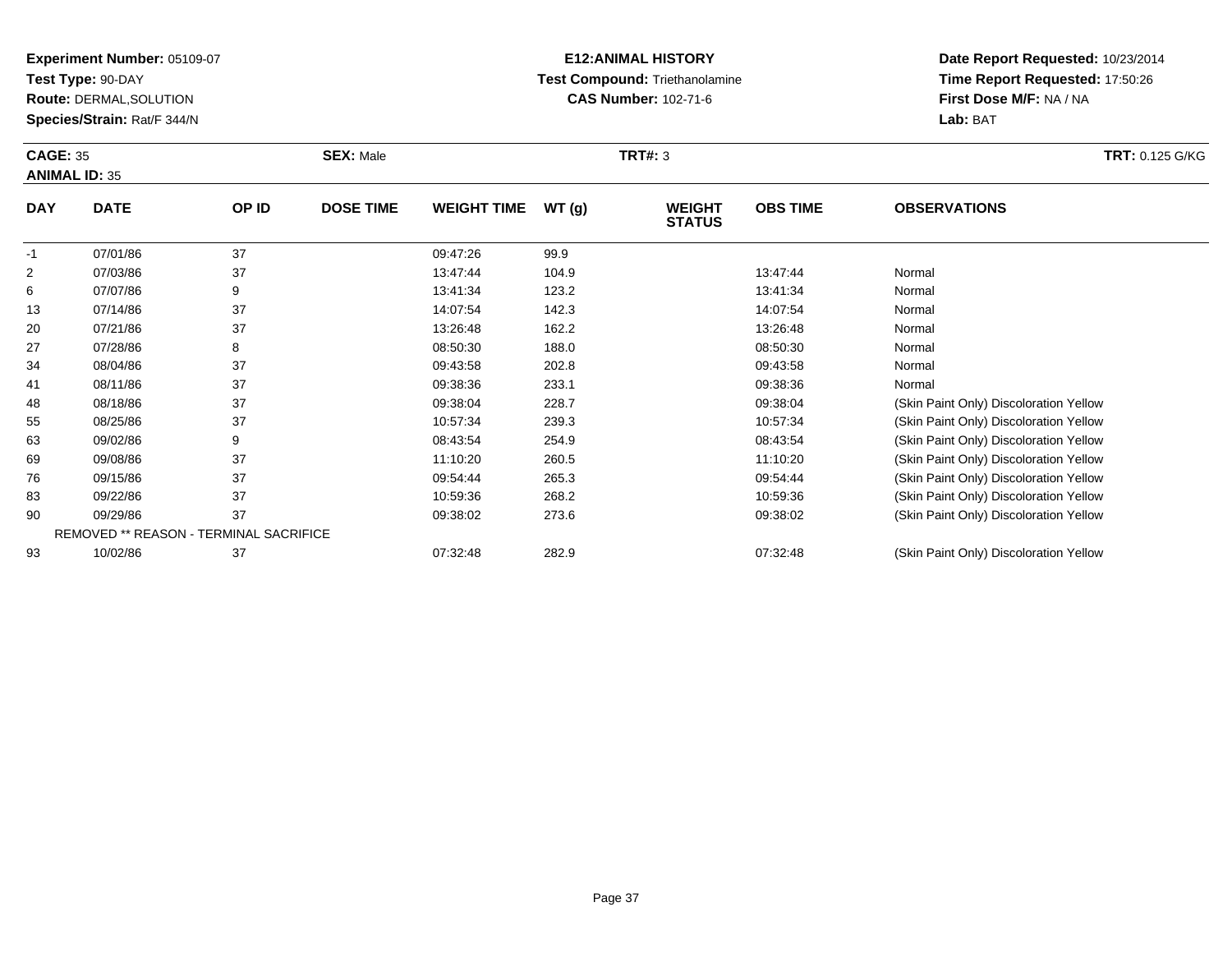**Test Type:** 90-DAY

68

75

82

89

93

**Route:** DERMAL,SOLUTION

**Species/Strain:** Rat/F 344/N

REMOVED \*\* REASON - TERMINAL SACRIFICE

# **E12:ANIMAL HISTORY Test Compound:** Triethanolamine**CAS Number:** 102-71-6

**Date Report Requested:** 10/23/2014**Time Report Requested:** 17:50:26**First Dose M/F:** NA / NA**Lab:** BAT

| <b>CAGE: 36</b><br><b>ANIMAL ID: 36</b> |             |       | <b>SEX: Male</b> |                    |       | <b>TRT#: 3</b>                 |                 | <b>TRT: 0.125 G/KG</b>                 |  |
|-----------------------------------------|-------------|-------|------------------|--------------------|-------|--------------------------------|-----------------|----------------------------------------|--|
| <b>DAY</b>                              | <b>DATE</b> | OP ID | <b>DOSE TIME</b> | <b>WEIGHT TIME</b> | WT(g) | <b>WEIGHT</b><br><b>STATUS</b> | <b>OBS TIME</b> | <b>OBSERVATIONS</b>                    |  |
| $-2$                                    | 07/01/86    | 37    |                  | 09:24:32           | 91.4  |                                |                 |                                        |  |
|                                         | 07/03/86    | 37    |                  | 13:22:20           | 96.5  |                                | 13:22:20        | Normal                                 |  |
| 5                                       | 07/07/86    | 9     |                  | 13:50:36           | 106.8 |                                | 13:50:36        | Normal                                 |  |
| 12                                      | 07/14/86    | 37    |                  | 14:14:44           | 128.5 |                                | 14:14:44        | Normal                                 |  |
| 19                                      | 07/21/86    | 37    |                  | 13:50:48           | 153.5 |                                | 13:50:48        | Normal                                 |  |
| 26                                      | 07/28/86    | 8     |                  | 08:40:26           | 178.1 |                                | 08:40:26        | Normal                                 |  |
| 33                                      | 08/04/86    | 37    |                  | 11:02:26           | 195.9 |                                | 11:02:26        | Normal                                 |  |
| 40                                      | 08/11/86    | 37    |                  | 10:58:08           | 212.4 |                                | 10:58:08        | Normal                                 |  |
| 47                                      | 08/18/86    | 37    |                  | 11:04:54           | 225.0 |                                | 11:04:54        | Normal                                 |  |
| 54                                      | 08/25/86    | 37    |                  | 11:20:32           | 243.9 |                                | 11:20:32        | (Skin Paint Only) Discoloration Yellow |  |
| 62                                      | 09/02/86    | 9     |                  | 09:08:08           | 260.3 |                                | 09:08:08        | (Skin Paint Only) Discoloration Yellow |  |

09/02/86 <sup>9</sup> 09:08:08 260.3 09:08:08 (Skin Paint Only) Discoloration Yellow

09/08/86 <sup>37</sup> 10:41:00 263.8 10:41:00 (Skin Paint Only) Discoloration Yellow

09/15/86 <sup>37</sup> 11:01:52 264.9 11:01:52 (Skin Paint Only) Discoloration Yellow

09/22/86 <sup>37</sup> 10:39:44 271.6 10:39:44 (Skin Paint Only) Discoloration Yellow

09/29/86 <sup>37</sup> 11:18:00 275.8 11:18:00 (Skin Paint Only) Discoloration Yellow

10/03/86 <sup>37</sup> 07:09:44 285.5 07:09:44 (Skin Paint Only) Discoloration Yellow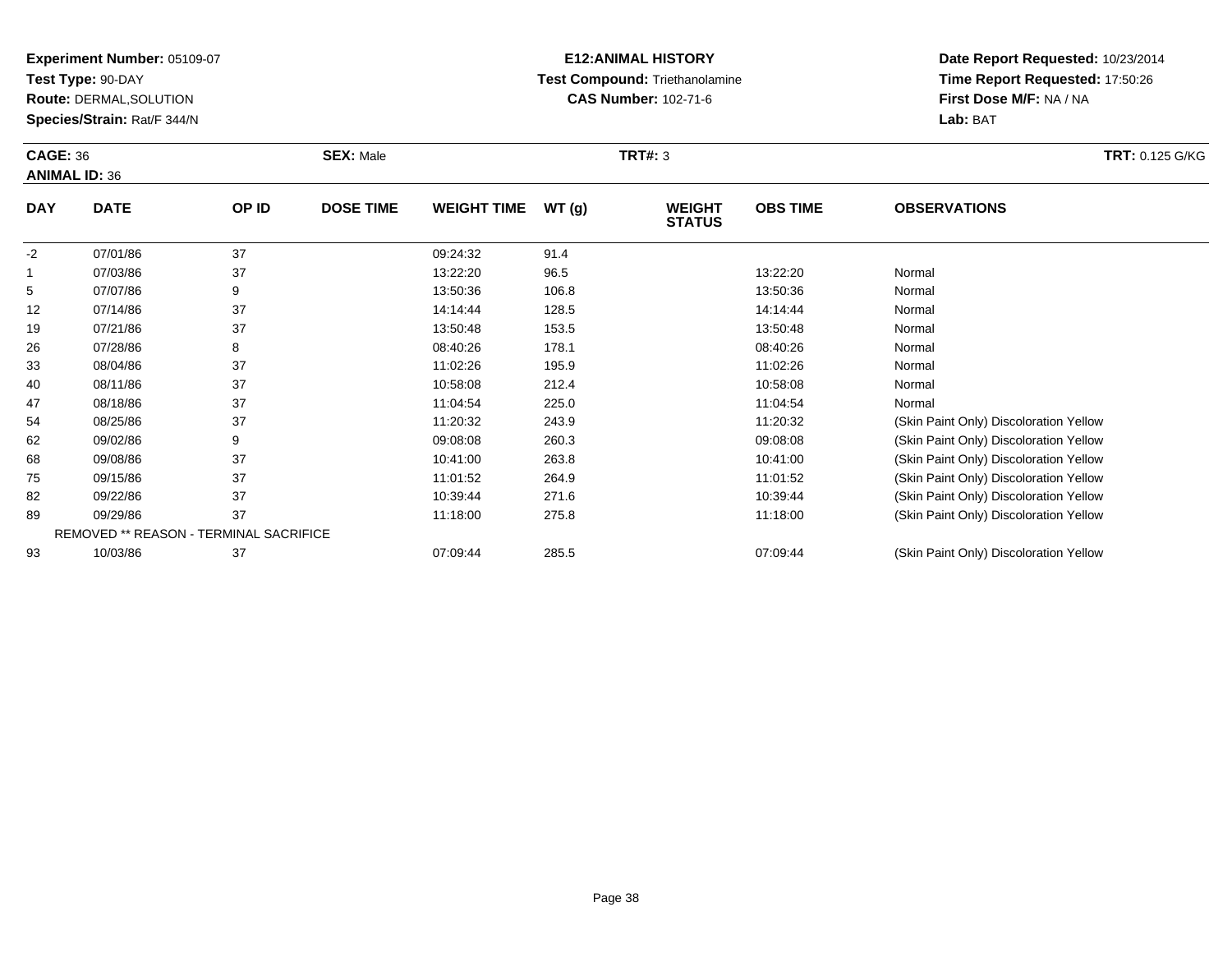**Test Type:** 90-DAY

82

**Route:** DERMAL,SOLUTION

**Species/Strain:** Rat/F 344/N

# **E12:ANIMAL HISTORY Test Compound:** Triethanolamine**CAS Number:** 102-71-6

| <b>CAGE: 37</b><br><b>ANIMAL ID: 37</b> |             | <b>SEX: Male</b> |                  |                    | <b>TRT#: 3</b> | <b>TRT: 0.125 G/KG</b>         |                 |                                        |
|-----------------------------------------|-------------|------------------|------------------|--------------------|----------------|--------------------------------|-----------------|----------------------------------------|
| <b>DAY</b>                              | <b>DATE</b> | OP ID            | <b>DOSE TIME</b> | <b>WEIGHT TIME</b> | WT(g)          | <b>WEIGHT</b><br><b>STATUS</b> | <b>OBS TIME</b> | <b>OBSERVATIONS</b>                    |
| -2                                      | 07/01/86    | 37               |                  | 09:25:00           | 90.1           |                                |                 |                                        |
|                                         | 07/03/86    | 37               |                  | 13:22:42           | 97.0           |                                | 13:22:42        | Normal                                 |
| 5                                       | 07/07/86    | 9                |                  | 13:51:06           | 115.0          |                                | 13:51:06        | Normal                                 |
| 12                                      | 07/14/86    | 37               |                  | 14:13:18           | 137.6          |                                | 14:13:18        | Normal                                 |
| 19                                      | 07/21/86    | 37               |                  | 13:49:16           | 168.1          |                                | 13:49:16        | Normal                                 |
| 26                                      | 07/28/86    | 8                |                  | 08:41:04           | 191.4          |                                | 08:41:04        | Normal                                 |
| 33                                      | 08/04/86    | 37               |                  | 11:02:46           | 204.7          |                                | 11:02:46        | Normal                                 |
| 40                                      | 08/11/86    | 37               |                  | 10:58:28           | 220.3          |                                | 10:58:28        | Normal                                 |
| 47                                      | 08/18/86    | 37               |                  | 11:05:28           | 239.3          |                                | 11:05:28        | Normal                                 |
| 54                                      | 08/25/86    | 37               |                  | 11:20:54           | 251.3          |                                | 11:20:54        | Normal                                 |
| 62                                      | 09/02/86    | 9                |                  | 09:08:34           | 268.7          |                                | 09:08:34        | (Skin Paint Only) Discoloration Yellow |
| 68                                      | 09/08/86    | 37               |                  | 10:41:42           | 273.9          |                                | 10:41:42        | (Skin Paint Only) Discoloration Yellow |
| 75                                      | 09/15/86    | 37               |                  | 11:02:20           | 276.3          |                                | 11:02:20        | (Skin Paint Only) Discoloration Yellow |

| -82 | 09/22/86                               | 10:40:18 | 281.4 | 10:40:18 | (Skin Paint Only) Discoloration Yellow |
|-----|----------------------------------------|----------|-------|----------|----------------------------------------|
| 89  | 09/29/86                               | 11:18:26 | 287.7 | 11:18:26 | (Skin Paint Only) Discoloration Yellow |
|     | REMOVED ** REASON - TERMINAL SACRIFICE |          |       |          |                                        |
| 93  | 10/03/86                               | 07:10:52 | 297.0 | 07:10:52 | (Skin Paint Only) Discoloration Yellow |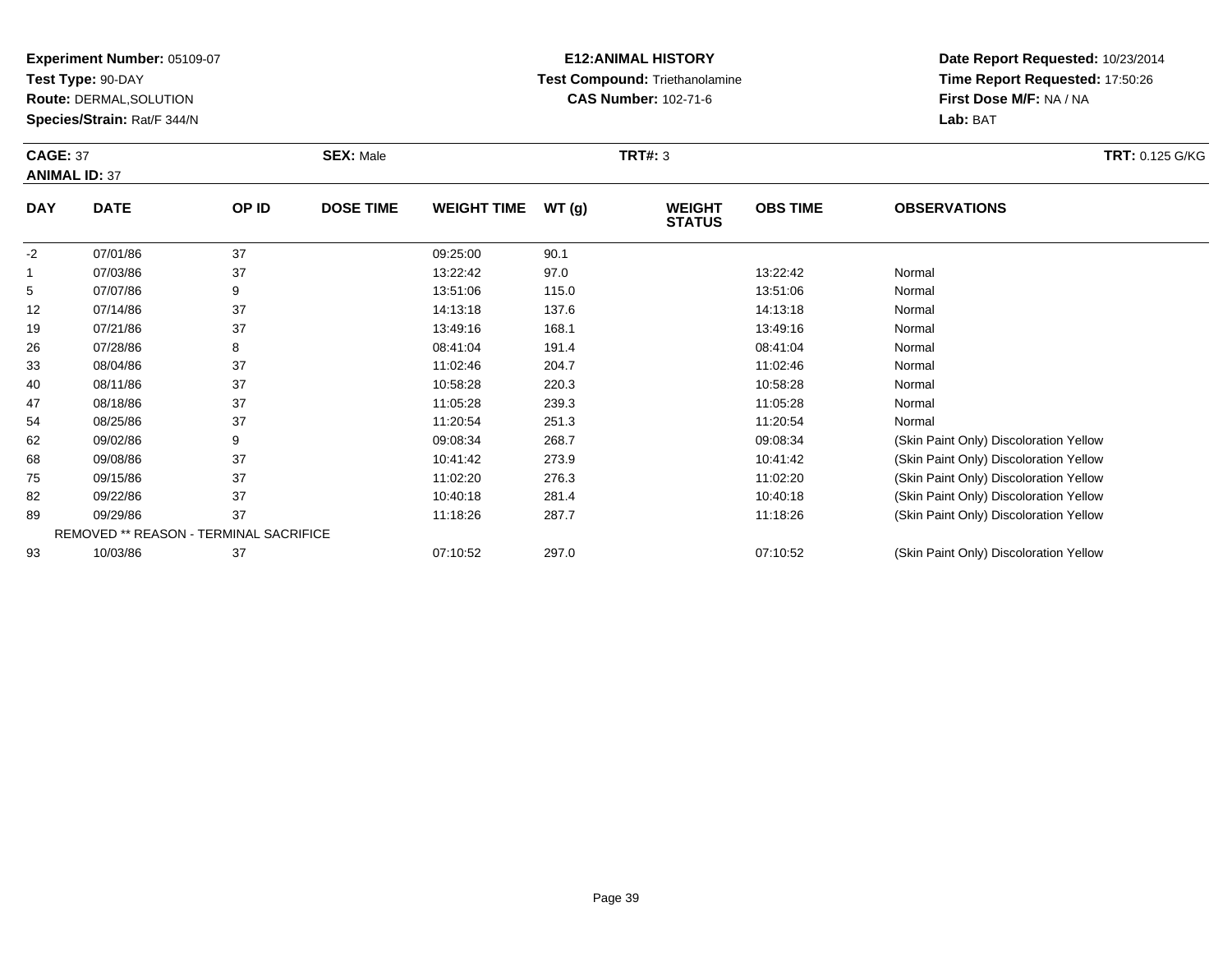**Test Type:** 90-DAY

**Route:** DERMAL,SOLUTION

**Species/Strain:** Rat/F 344/N

# **E12:ANIMAL HISTORY Test Compound:** Triethanolamine**CAS Number:** 102-71-6

| <b>CAGE: 38</b><br><b>ANIMAL ID: 38</b> |             |       | <b>SEX: Male</b> |                    |       | <b>TRT#: 3</b>                 |                 | <b>TRT: 0.125 G/KG</b>                 |
|-----------------------------------------|-------------|-------|------------------|--------------------|-------|--------------------------------|-----------------|----------------------------------------|
| <b>DAY</b>                              | <b>DATE</b> | OP ID | <b>DOSE TIME</b> | <b>WEIGHT TIME</b> | WT(g) | <b>WEIGHT</b><br><b>STATUS</b> | <b>OBS TIME</b> | <b>OBSERVATIONS</b>                    |
| $-2$                                    | 07/01/86    | 37    |                  | 09:25:18           | 96.7  |                                |                 |                                        |
| $\mathbf 1$                             | 07/03/86    | 37    |                  | 13:23:06           | 104.0 |                                | 13:23:06        | Normal                                 |
| 5                                       | 07/07/86    | 9     |                  | 13:51:30           | 120.9 |                                | 13:51:30        | Normal                                 |
| 12                                      | 07/14/86    | 37    |                  | 14:13:44           | 146.9 |                                | 14:13:44        | Normal                                 |
| 19                                      | 07/21/86    | 37    |                  | 13:49:42           | 175.6 |                                | 13:49:42        | Normal                                 |
| 26                                      | 07/28/86    | 8     |                  | 08:37:52           | 202.6 |                                | 08:37:52        | Normal                                 |
| 33                                      | 08/04/86    | 37    |                  | 11:01:22           | 219.0 |                                | 11:01:22        | Normal                                 |
| 40                                      | 08/11/86    | 37    |                  | 10:58:56           | 229.3 |                                | 10:58:56        | Normal                                 |
| 47                                      | 08/18/86    | 37    |                  | 11:05:58           | 237.9 |                                | 11:05:58        | Normal                                 |
| 54                                      | 08/25/86    | 37    |                  | 11:21:16           | 251.5 |                                | 11:21:16        | (Skin Paint Only) Discoloration Yellow |
| 62                                      | 09/02/86    | 9     |                  | 09:08:58           | 264.5 |                                | 09:08:58        | (Skin Paint Only) Discoloration Yellow |
| 68                                      | 09/08/86    | 37    |                  | 10:42:06           | 271.6 |                                | 10:42:06        | (Skin Paint Only) Discoloration Yellow |
| 75                                      | 09/15/86    | 37    |                  | 11:03:04           | 279.6 |                                | 11:03:04        | (Skin Paint Only) Discoloration Yellow |
| 82                                      | 09/22/86    | 37    |                  | 10:40:50           | 283.4 |                                | 10:40:50        | (Skin Paint Only) Discoloration Yellow |

| 89 | 09/29/86                               | 11:19:02 | 292.0 | 11:19:02 | (Skin Paint Only) Discoloration Yellow |
|----|----------------------------------------|----------|-------|----------|----------------------------------------|
|    | REMOVED ** REASON - TERMINAL SACRIFICE |          |       |          |                                        |
| 93 | 10/03/86                               | 07:11:46 | 300.0 | 07:11:46 | (Skin Paint Only) Discoloration Yellow |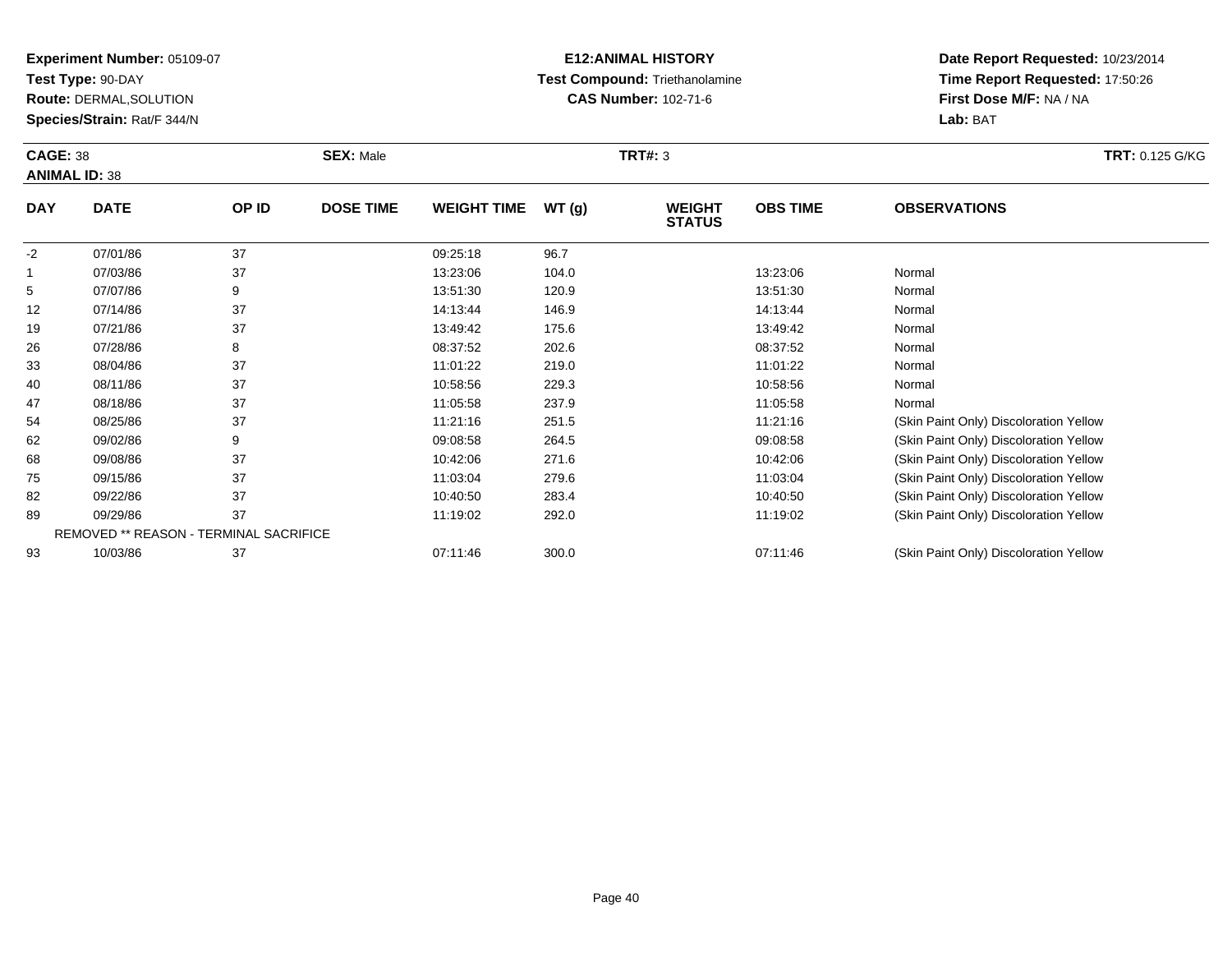**Test Type:** 90-DAY

89

93

**Route:** DERMAL,SOLUTION

**Species/Strain:** Rat/F 344/N

REMOVED \*\* REASON - TERMINAL SACRIFICE

# **E12:ANIMAL HISTORY Test Compound:** Triethanolamine**CAS Number:** 102-71-6

**Date Report Requested:** 10/23/2014**Time Report Requested:** 17:50:26**First Dose M/F:** NA / NA**Lab:** BAT

| <b>CAGE: 39</b><br><b>ANIMAL ID: 39</b> |             |       | <b>SEX: Male</b> |                    |       | <b>TRT#: 3</b>                 | <b>TRT: 0.125 G/KG</b> |                                        |
|-----------------------------------------|-------------|-------|------------------|--------------------|-------|--------------------------------|------------------------|----------------------------------------|
| <b>DAY</b>                              | <b>DATE</b> | OP ID | <b>DOSE TIME</b> | <b>WEIGHT TIME</b> | WT(g) | <b>WEIGHT</b><br><b>STATUS</b> | <b>OBS TIME</b>        | <b>OBSERVATIONS</b>                    |
| $-2$                                    | 07/01/86    | 37    |                  | 09:25:40           | 86.0  |                                |                        |                                        |
| $\mathbf 1$                             | 07/03/86    | 37    |                  | 13:23:26           | 93.7  |                                | 13:23:26               | Normal                                 |
| 5                                       | 07/07/86    | 9     |                  | 13:52:02           | 113.1 |                                | 13:52:02               | Normal                                 |
| 12                                      | 07/14/86    | 37    |                  | 14:14:04           | 139.5 |                                | 14:14:04               | Normal                                 |
| 19                                      | 07/21/86    | 37    |                  | 13:50:06           | 170.6 |                                | 13:50:06               | Normal                                 |
| 26                                      | 07/28/86    | 8     |                  | 08:38:44           | 189.5 |                                | 08:38:44               | Normal                                 |
| 33                                      | 08/04/86    | 37    |                  | 11:01:46           | 201.0 |                                | 11:01:46               | Normal                                 |
| 40                                      | 08/11/86    | 37    |                  | 10:57:10           | 216.1 |                                | 10:57:10               | Normal                                 |
| 47                                      | 08/18/86    | 37    |                  | 11:04:10           | 225.8 |                                | 11:04:10               | Normal                                 |
| 54                                      | 08/25/86    | 37    |                  | 11:21:38           | 240.9 |                                | 11:21:38               | (Skin Paint Only) Discoloration Yellow |
| 62                                      | 09/02/86    | 9     |                  | 09:09:20           | 258.1 |                                | 09:09:20               | (Skin Paint Only) Discoloration Yellow |
| 68                                      | 09/08/86    | 37    |                  | 10:42:48           | 265.3 |                                | 10:42:48               | (Skin Paint Only) Discoloration Yellow |
| 75                                      | 09/15/86    | 37    |                  | 11:03:28           | 273.8 |                                | 11:03:28               | (Skin Paint Only) Discoloration Yellow |
| 82                                      | 09/22/86    | 37    |                  | 10:41:18           | 284.3 |                                | 10:41:18               | (Skin Paint Only) Discoloration Yellow |

10/03/86 <sup>37</sup> 07:12:56 298.6 07:12:56 (Skin Paint Only) Discoloration Yellow

9 09/29/86 37 11:19:26 290.8 11:19:26 Normal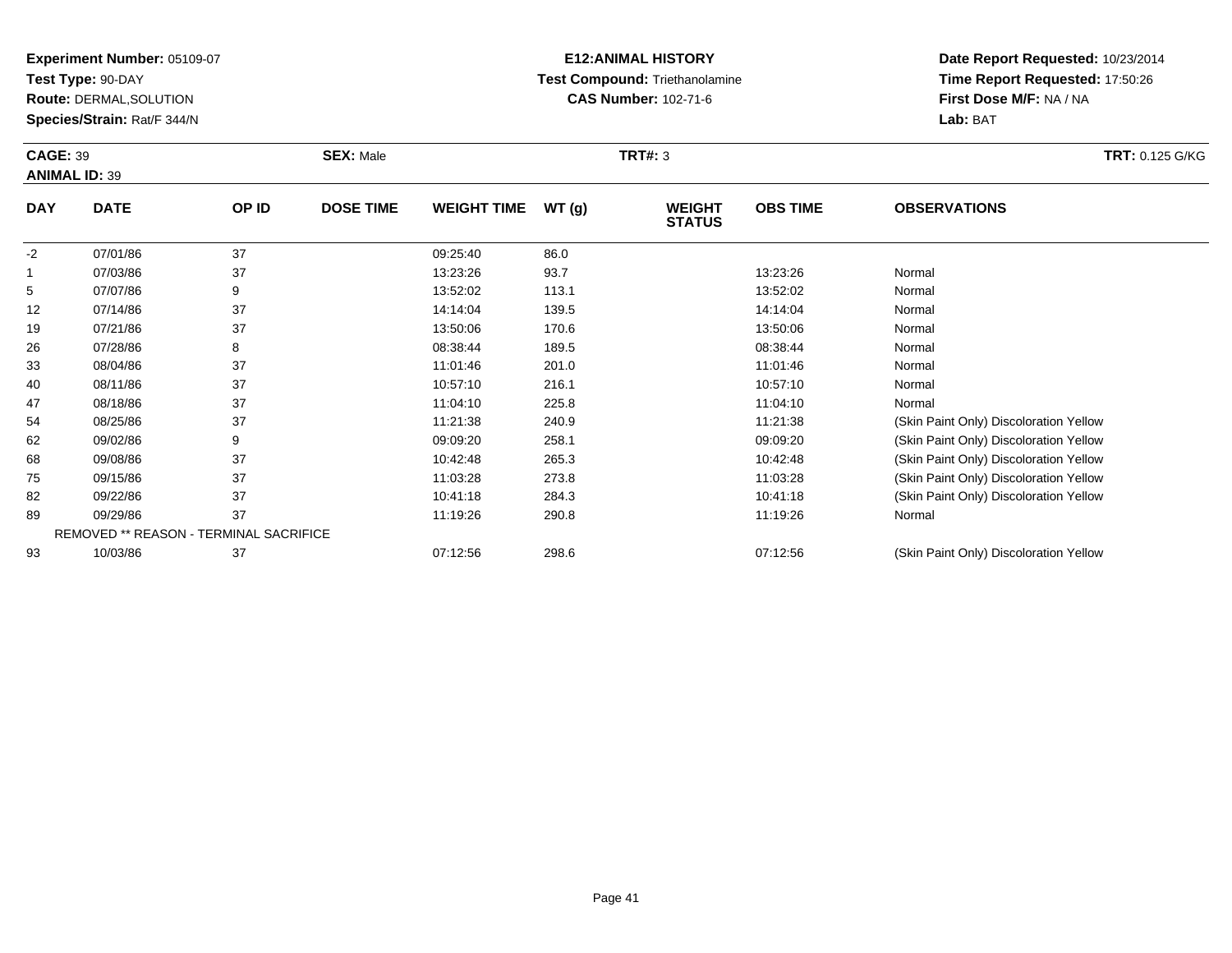**Test Type:** 90-DAY

75

8289

93

**Route:** DERMAL,SOLUTION

**Species/Strain:** Rat/F 344/N

REMOVED \*\* REASON - TERMINAL SACRIFICE

# **E12:ANIMAL HISTORY Test Compound:** Triethanolamine**CAS Number:** 102-71-6

**Date Report Requested:** 10/23/2014**Time Report Requested:** 17:50:26**First Dose M/F:** NA / NA**Lab:** BAT

| <b>CAGE: 40</b><br><b>ANIMAL ID: 40</b> |             |       | <b>SEX: Male</b> |                    |       | <b>TRT#: 3</b>                 | <b>TRT: 0.125 G/KG</b> |                                        |
|-----------------------------------------|-------------|-------|------------------|--------------------|-------|--------------------------------|------------------------|----------------------------------------|
| <b>DAY</b>                              | <b>DATE</b> | OP ID | <b>DOSE TIME</b> | <b>WEIGHT TIME</b> | WT(g) | <b>WEIGHT</b><br><b>STATUS</b> | <b>OBS TIME</b>        | <b>OBSERVATIONS</b>                    |
| $-2$                                    | 07/01/86    | 37    |                  | 09:25:58           | 95.1  |                                |                        |                                        |
|                                         | 07/03/86    | 37    |                  | 13:23:54           | 102.3 |                                | 13:23:54               | Normal                                 |
| 5                                       | 07/07/86    | 9     |                  | 13:52:30           | 115.7 |                                | 13:52:30               | Normal                                 |
| 12                                      | 07/14/86    | 37    |                  | 14:14:24           | 140.9 |                                | 14:14:24               | Normal                                 |
| 19                                      | 07/21/86    | 37    |                  | 13:50:26           | 166.8 |                                | 13:50:26               | Normal                                 |
| 26                                      | 07/28/86    | 8     |                  | 08:39:38           | 186.7 |                                | 08:39:38               | Normal                                 |
| 33                                      | 08/04/86    | 37    |                  | 11:02:06           | 195.9 |                                | 11:02:06               | Normal                                 |
| 40                                      | 08/11/86    | 37    |                  | 10:57:38           | 208.4 |                                | 10:57:38               | Normal                                 |
| 47                                      | 08/18/86    | 37    |                  | 11:04:34           | 220.9 |                                | 11:04:34               | Normal                                 |
| 54                                      | 08/25/86    | 37    |                  | 11:20:02           | 228.8 |                                | 11:20:02               | (Skin Paint Only) Discoloration Yellow |
| 62                                      | 09/02/86    | 9     |                  | 09:07:46           | 245.2 |                                | 09:07:46               | (Skin Paint Only) Discoloration Yellow |
| 68                                      | 09/08/86    | 37    |                  | 10:43:18           | 249.4 |                                | 10:43:18               | (Skin Paint Only) Discoloration Yellow |

09/15/86 <sup>37</sup> 11:04:18 257.4 11:04:18 (Skin Paint Only) Discoloration Yellow

09/22/86 <sup>37</sup> 10:41:44 264.0 10:41:44 (Skin Paint Only) Discoloration Yellow

10/03/86 <sup>37</sup> 07:13:54 274.9 07:13:54 (Skin Paint Only) Discoloration Yellow

9 09/29/86 37 11:19:44 268.6 11:19:44 Normal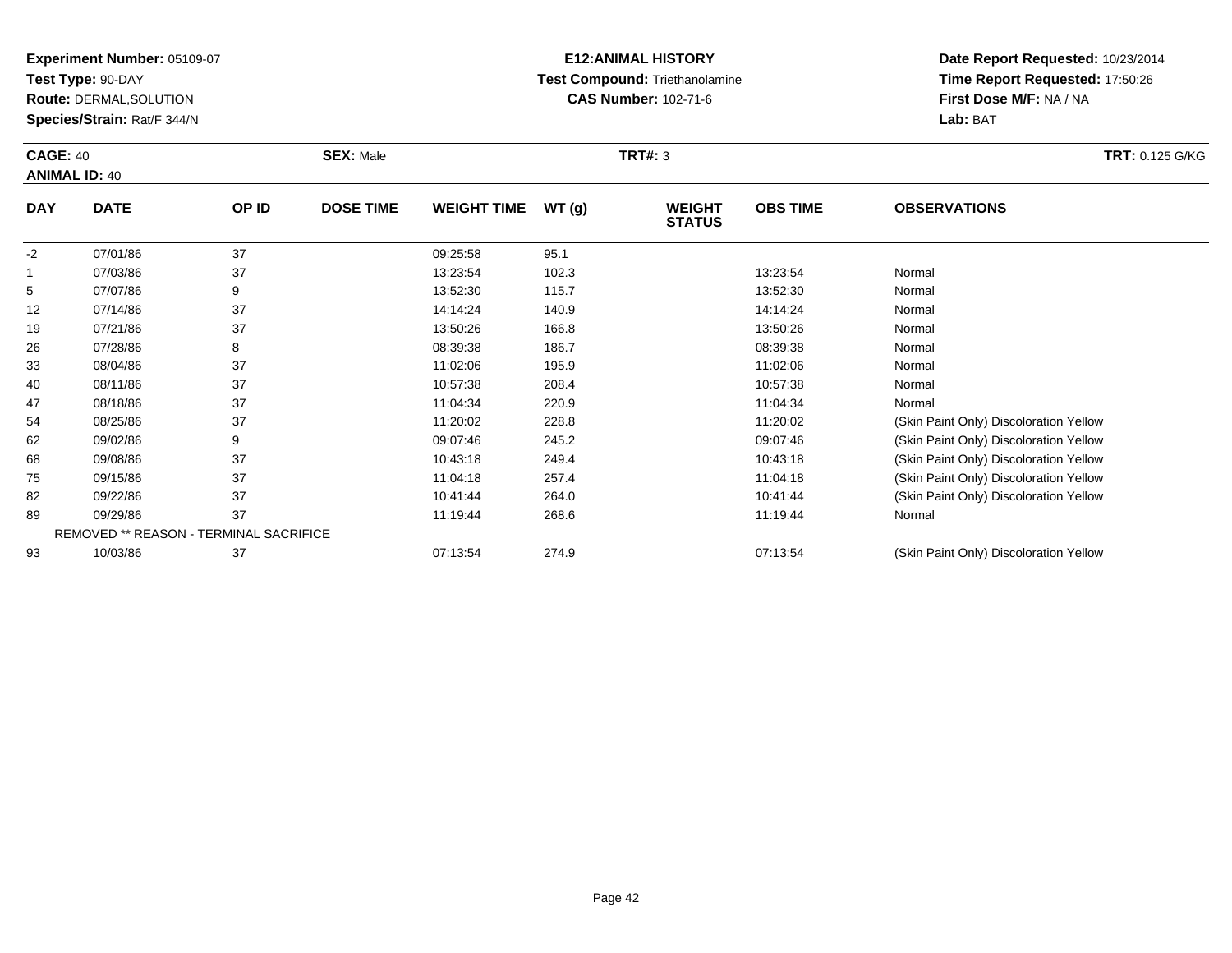|            | Experiment Number: 05109-07                   |                |                  |                                    |       | <b>E12: ANIMAL HISTORY</b>     | Date Report Requested: 10/23/2014<br>Time Report Requested: 17:50:26 |                         |                       |  |
|------------|-----------------------------------------------|----------------|------------------|------------------------------------|-------|--------------------------------|----------------------------------------------------------------------|-------------------------|-----------------------|--|
|            | Test Type: 90-DAY                             |                |                  |                                    |       | Test Compound: Triethanolamine |                                                                      |                         |                       |  |
|            | Route: DERMAL, SOLUTION                       |                |                  |                                    |       | <b>CAS Number: 102-71-6</b>    |                                                                      | First Dose M/F: NA / NA |                       |  |
|            | Species/Strain: Rat/F 344/N                   |                |                  |                                    |       |                                | Lab: BAT                                                             |                         |                       |  |
|            | <b>CAGE: 41</b>                               |                |                  | <b>SEX: Male</b><br><b>TRT#: 5</b> |       |                                |                                                                      |                         | <b>TRT: 0.25 G/KG</b> |  |
|            | <b>ANIMAL ID: 41</b>                          |                |                  |                                    |       |                                |                                                                      |                         |                       |  |
| <b>DAY</b> | <b>DATE</b>                                   | OP ID          | <b>DOSE TIME</b> | <b>WEIGHT TIME</b>                 | WT(g) | <b>WEIGHT</b><br><b>STATUS</b> | <b>OBS TIME</b>                                                      | <b>OBSERVATIONS</b>     |                       |  |
| -1         | 06/29/86                                      | $\overline{7}$ |                  | 10:00:00                           | 74.9  |                                |                                                                      |                         |                       |  |
| 4          | 07/03/86                                      | 37             |                  | 14:17:02                           | 86.1  |                                |                                                                      |                         |                       |  |
| 8          | 07/07/86                                      | 37             |                  | 09:38:02                           | 105.3 |                                |                                                                      |                         |                       |  |
| 15         | 07/14/86                                      | 37             |                  | 13:26:04                           | 129.2 |                                |                                                                      |                         |                       |  |
| 22         | 07/21/86                                      | 37             |                  | 11:28:42                           | 159.8 |                                |                                                                      |                         |                       |  |
| 29         | 07/28/86                                      | 8              |                  | 09:47:34                           | 189.1 |                                |                                                                      |                         |                       |  |
| 36         | 08/04/86                                      | 37             |                  | 13:27:30                           | 202.6 |                                |                                                                      |                         |                       |  |
| 43         | 08/11/86                                      | 37             |                  | 13:38:26                           | 218.5 |                                |                                                                      |                         |                       |  |
| 50         | 08/18/86                                      | 37             |                  | 13:34:00                           | 222.5 |                                |                                                                      |                         |                       |  |
| 57         | 08/25/86                                      | 40             |                  | 14:06:58                           | 244.2 |                                |                                                                      |                         |                       |  |
| 65         | 09/02/86                                      | 9              |                  | 08:14:18                           | 260.9 |                                |                                                                      |                         |                       |  |
| 71         | 09/08/86                                      | 37             |                  | 13:32:46                           | 260.0 |                                |                                                                      |                         |                       |  |
| 78         | 09/15/86                                      | 37             |                  | 13:08:24                           | 264.7 |                                |                                                                      |                         |                       |  |
| 85         | 09/22/86                                      | 37             |                  | 11:20:04                           | 266.5 |                                |                                                                      |                         |                       |  |
| 92         | 37<br>09/29/86                                |                | 13:34:52         | 262.1                              |       |                                |                                                                      |                         |                       |  |
|            | <b>REMOVED ** REASON - TERMINAL SACRIFICE</b> |                |                  |                                    |       |                                |                                                                      |                         |                       |  |
| 96         | 10/03/86                                      | 9              |                  | 14:24:14                           | 263.8 |                                | 14:24:14                                                             | Override                |                       |  |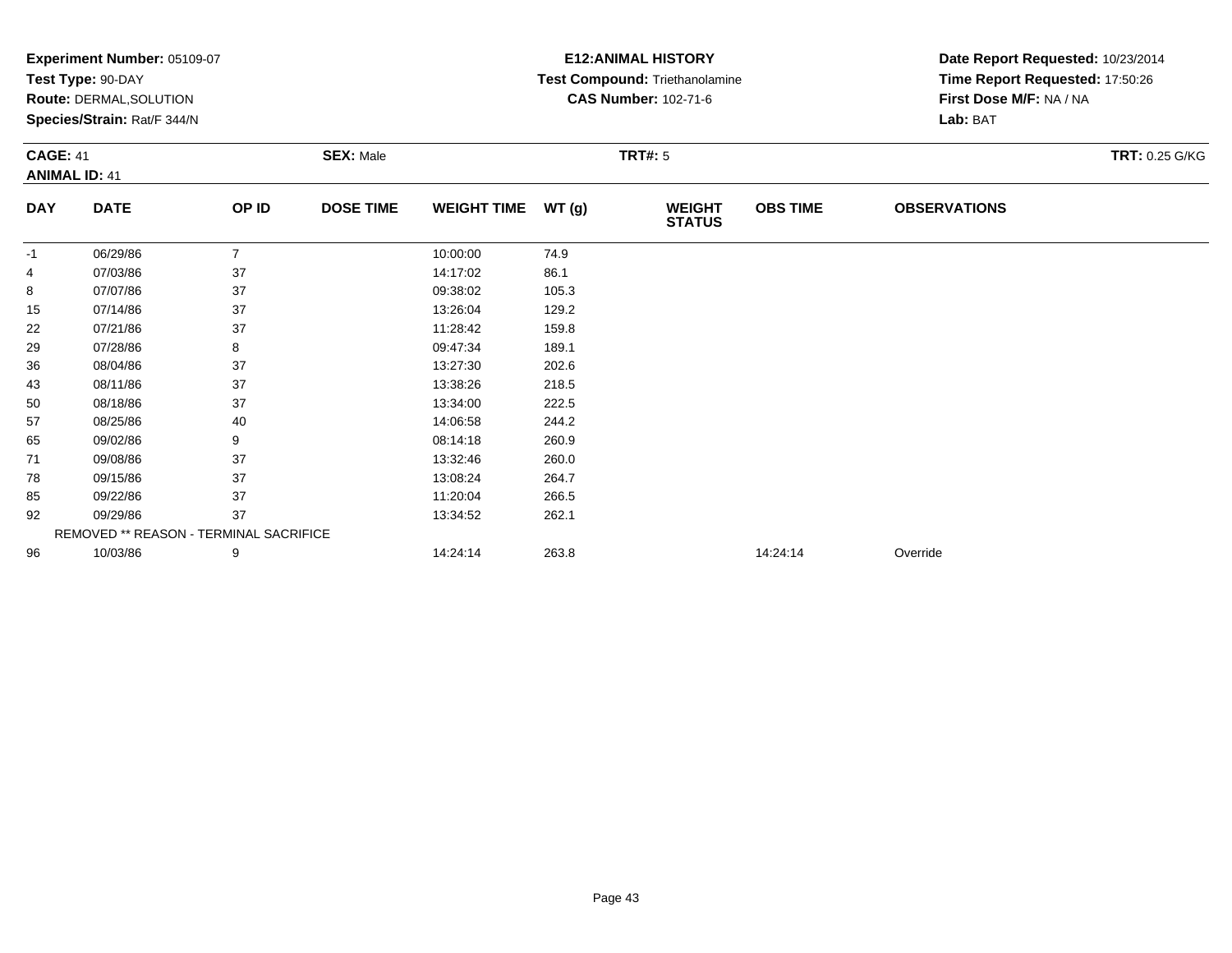|            | Experiment Number: 05109-07            |                |                  |                    | <b>E12: ANIMAL HISTORY</b> | Date Report Requested: 10/23/2014 |                 |                                 |  |  |
|------------|----------------------------------------|----------------|------------------|--------------------|----------------------------|-----------------------------------|-----------------|---------------------------------|--|--|
|            | Test Type: 90-DAY                      |                |                  |                    |                            | Test Compound: Triethanolamine    |                 | Time Report Requested: 17:50:26 |  |  |
|            | Route: DERMAL, SOLUTION                |                |                  |                    |                            | <b>CAS Number: 102-71-6</b>       |                 | First Dose M/F: NA / NA         |  |  |
|            | Species/Strain: Rat/F 344/N            |                |                  |                    |                            |                                   | Lab: BAT        |                                 |  |  |
|            | <b>CAGE: 42</b><br><b>SEX: Male</b>    |                |                  |                    |                            | <b>TRT#: 5</b>                    |                 | <b>TRT: 0.25 G/KG</b>           |  |  |
|            | <b>ANIMAL ID: 42</b>                   |                |                  |                    |                            |                                   |                 |                                 |  |  |
| <b>DAY</b> | <b>DATE</b>                            | OP ID          | <b>DOSE TIME</b> | <b>WEIGHT TIME</b> | WT(g)                      | <b>WEIGHT</b><br><b>STATUS</b>    | <b>OBS TIME</b> | <b>OBSERVATIONS</b>             |  |  |
| -1         | 06/29/86                               | $\overline{7}$ |                  | 10:00:00           | 94.1                       |                                   |                 |                                 |  |  |
| 4          | 07/03/86                               | 37             |                  | 14:15:52           | 106.2                      |                                   |                 |                                 |  |  |
| 8          | 07/07/86                               | 37             |                  | 09:36:20           | 130.8                      |                                   |                 |                                 |  |  |
| 15         | 07/14/86                               | 37             |                  | 13:24:38           | 162.4                      |                                   |                 |                                 |  |  |
| 22         | 07/21/86                               | 37             |                  | 11:29:08           | 184.8                      |                                   |                 |                                 |  |  |
| 29         | 07/28/86                               | 8              |                  | 09:47:56           | 207.6                      |                                   |                 |                                 |  |  |
| 36         | 08/04/86                               | 37             |                  | 13:27:52           | 229.6                      |                                   |                 |                                 |  |  |
| 43         | 08/11/86                               | 37             |                  | 13:38:08           | 248.1                      |                                   |                 |                                 |  |  |
| 50         | 08/18/86                               | 37             |                  | 13:34:30           | 254.0                      |                                   |                 |                                 |  |  |
| 57         | 08/25/86                               | 40             |                  | 14:07:20           | 275.2                      |                                   |                 |                                 |  |  |
| 65         | 09/02/86                               | 9              |                  | 08:14:44           | 302.1                      |                                   |                 |                                 |  |  |
| 71         | 09/08/86                               | 37             |                  | 13:33:06           | 304.8                      |                                   |                 |                                 |  |  |
| 78         | 09/15/86                               | 37             |                  | 13:08:46           | 311.8                      |                                   |                 |                                 |  |  |
| 85         | 09/22/86                               | 37             |                  | 11:20:20           | 313.1                      |                                   |                 |                                 |  |  |
| 92         | 09/29/86                               | 37             |                  | 13:35:22           | 313.8                      |                                   |                 |                                 |  |  |
|            | REMOVED ** REASON - TERMINAL SACRIFICE |                |                  |                    |                            |                                   |                 |                                 |  |  |
| 96         | 10/03/86                               | 9              |                  | 14:25:06           | 315.8                      |                                   | 14:25:06        | Override                        |  |  |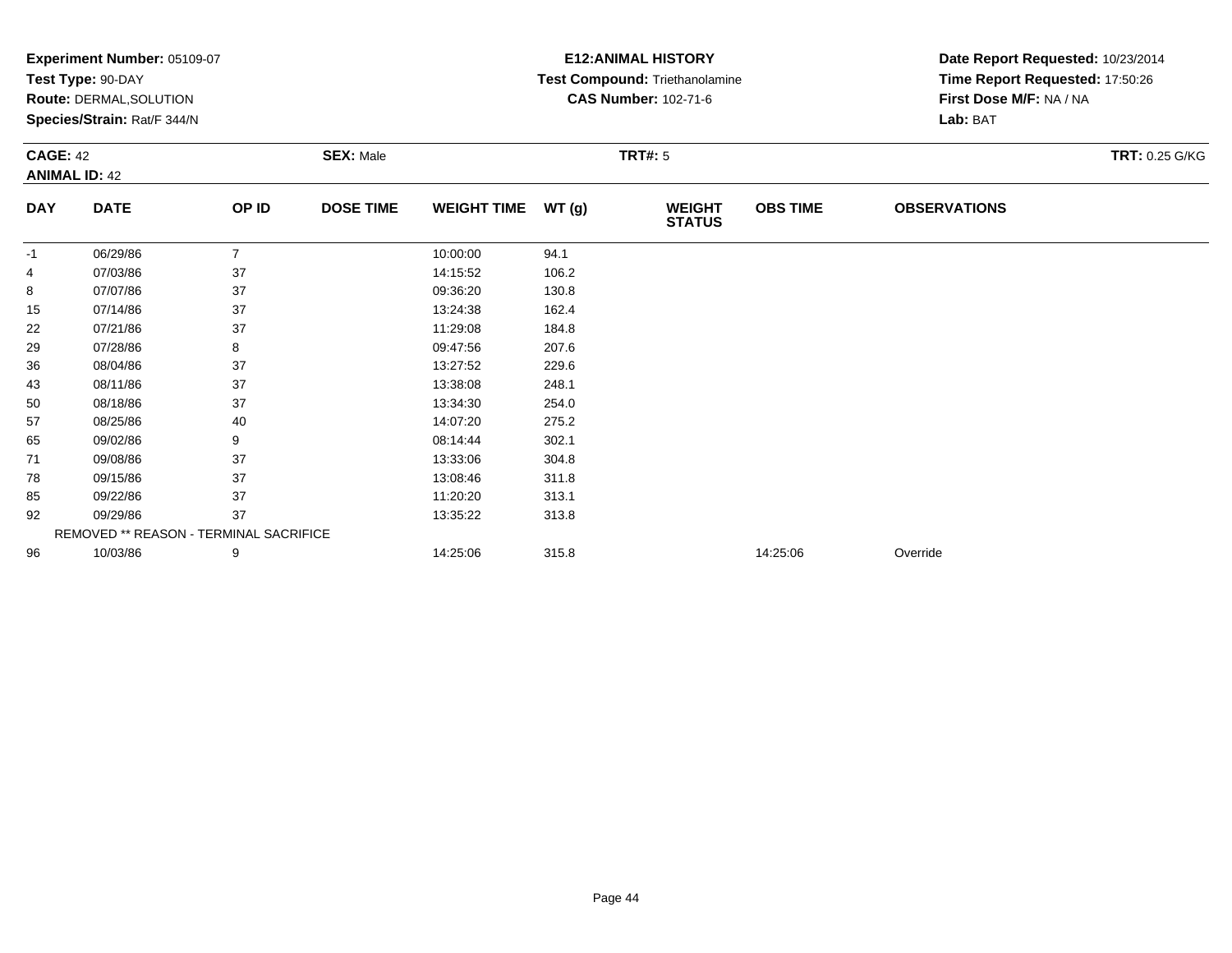|            | Experiment Number: 05109-07            |                |                  |                    | <b>E12: ANIMAL HISTORY</b> | Date Report Requested: 10/23/2014 |                 |                                 |  |  |
|------------|----------------------------------------|----------------|------------------|--------------------|----------------------------|-----------------------------------|-----------------|---------------------------------|--|--|
|            | Test Type: 90-DAY                      |                |                  |                    |                            | Test Compound: Triethanolamine    |                 | Time Report Requested: 17:50:26 |  |  |
|            | <b>Route: DERMAL, SOLUTION</b>         |                |                  |                    |                            | <b>CAS Number: 102-71-6</b>       |                 | First Dose M/F: NA / NA         |  |  |
|            | Species/Strain: Rat/F 344/N            |                |                  |                    |                            |                                   | Lab: BAT        |                                 |  |  |
|            | <b>CAGE: 43</b><br><b>SEX: Male</b>    |                |                  |                    |                            | <b>TRT#: 5</b>                    |                 | <b>TRT: 0.25 G/KG</b>           |  |  |
|            | <b>ANIMAL ID: 43</b>                   |                |                  |                    |                            |                                   |                 |                                 |  |  |
| <b>DAY</b> | <b>DATE</b>                            | OP ID          | <b>DOSE TIME</b> | <b>WEIGHT TIME</b> | WT(g)                      | <b>WEIGHT</b><br><b>STATUS</b>    | <b>OBS TIME</b> | <b>OBSERVATIONS</b>             |  |  |
| -1         | 06/29/86                               | $\overline{7}$ |                  | 10:00:00           | 81.1                       |                                   |                 |                                 |  |  |
| 4          | 07/03/86                               | 37             |                  | 14:16:10           | 91.2                       |                                   |                 |                                 |  |  |
| 8          | 07/07/86                               | 37             |                  | 09:36:54           | 115.9                      |                                   |                 |                                 |  |  |
| 15         | 07/14/86                               | 37             |                  | 13:25:04           | 147.7                      |                                   |                 |                                 |  |  |
| 22         | 07/21/86                               | 37             |                  | 11:27:38           | 174.4                      |                                   |                 |                                 |  |  |
| 29         | 07/28/86                               | 8              |                  | 09:46:38           | 199.0                      |                                   |                 |                                 |  |  |
| 36         | 08/04/86                               | 37             |                  | 13:28:14           | 216.1                      |                                   |                 |                                 |  |  |
| 43         | 08/11/86                               | 37             |                  | 13:37:42           | 230.9                      |                                   |                 |                                 |  |  |
| 50         | 08/18/86                               | 37             |                  | 13:34:56           | 242.2                      |                                   |                 |                                 |  |  |
| 57         | 08/25/86                               | 40             |                  | 14:07:36           | 258.5                      |                                   |                 |                                 |  |  |
| 65         | 09/02/86                               | 9              |                  | 08:15:02           | 277.8                      |                                   |                 |                                 |  |  |
| 71         | 09/08/86                               | 37             |                  | 13:33:24           | 283.7                      |                                   |                 |                                 |  |  |
| 78         | 09/15/86                               | 37             |                  | 13:09:00           | 295.1                      |                                   |                 |                                 |  |  |
| 85         | 09/22/86                               | 37             |                  | 11:20:36           | 291.3                      |                                   |                 |                                 |  |  |
| 92         | 09/29/86                               | 37             |                  | 13:35:40           | 295.6                      |                                   |                 |                                 |  |  |
|            | REMOVED ** REASON - TERMINAL SACRIFICE |                |                  |                    |                            |                                   |                 |                                 |  |  |
| 96         | 10/03/86                               | 9              |                  | 14:25:32           | 301.9                      |                                   | 14:25:32        | Override                        |  |  |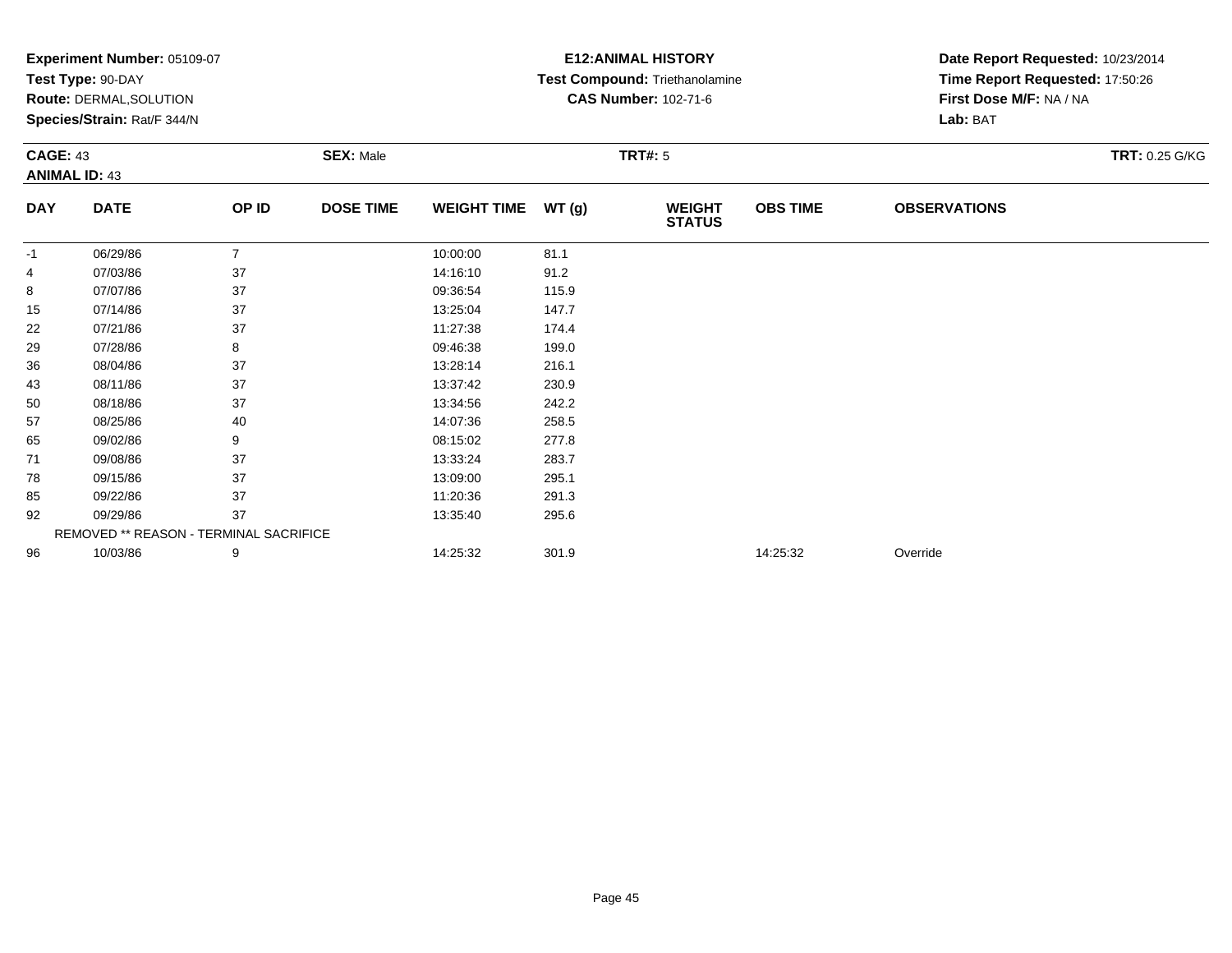|            | Experiment Number: 05109-07            |                |                  |                    |       | <b>E12: ANIMAL HISTORY</b>     | Date Report Requested: 10/23/2014 |                                 |  |  |
|------------|----------------------------------------|----------------|------------------|--------------------|-------|--------------------------------|-----------------------------------|---------------------------------|--|--|
|            | Test Type: 90-DAY                      |                |                  |                    |       | Test Compound: Triethanolamine |                                   | Time Report Requested: 17:50:26 |  |  |
|            | Route: DERMAL, SOLUTION                |                |                  |                    |       | <b>CAS Number: 102-71-6</b>    |                                   | First Dose M/F: NA / NA         |  |  |
|            | Species/Strain: Rat/F 344/N            |                |                  |                    |       |                                | Lab: BAT                          |                                 |  |  |
|            | <b>CAGE: 44</b><br><b>SEX: Male</b>    |                |                  |                    |       | <b>TRT#: 5</b>                 |                                   | <b>TRT: 0.25 G/KG</b>           |  |  |
|            | <b>ANIMAL ID: 44</b>                   |                |                  |                    |       |                                |                                   |                                 |  |  |
| <b>DAY</b> | <b>DATE</b>                            | OP ID          | <b>DOSE TIME</b> | <b>WEIGHT TIME</b> | WT(g) | <b>WEIGHT</b><br><b>STATUS</b> | <b>OBS TIME</b>                   | <b>OBSERVATIONS</b>             |  |  |
| -1         | 06/29/86                               | $\overline{7}$ |                  | 10:00:00           | 99.4  |                                |                                   |                                 |  |  |
| 4          | 07/03/86                               | 37             |                  | 14:16:28           | 111.2 |                                |                                   |                                 |  |  |
| 8          | 07/07/86                               | 37             |                  | 09:37:22           | 135.7 |                                |                                   |                                 |  |  |
| 15         | 07/14/86                               | 37             |                  | 13:25:24           | 173.3 |                                |                                   |                                 |  |  |
| 22         | 07/21/86                               | 37             |                  | 11:28:00           | 192.8 |                                |                                   |                                 |  |  |
| 29         | 07/28/86                               | 8              |                  | 09:46:56           | 225.6 |                                |                                   |                                 |  |  |
| 36         | 08/04/86                               | 37             |                  | 13:26:46           | 240.7 |                                |                                   |                                 |  |  |
| 43         | 08/11/86                               | 37             |                  | 13:39:06           | 247.2 |                                |                                   |                                 |  |  |
| 50         | 08/18/86                               | 37             |                  | 13:35:28           | 250.0 |                                |                                   |                                 |  |  |
| 57         | 08/25/86                               | 40             |                  | 14:08:00           | 260.3 |                                |                                   |                                 |  |  |
| 65         | 09/02/86                               | 9              |                  | 08:15:22           | 284.8 |                                |                                   |                                 |  |  |
| 71         | 09/08/86                               | 37             |                  | 13:33:42           | 288.5 |                                |                                   |                                 |  |  |
| 78         | 09/15/86                               | 37             |                  | 13:09:16           | 298.1 |                                |                                   |                                 |  |  |
| 85         | 09/22/86                               | 37             |                  | 11:20:50           | 292.5 |                                |                                   |                                 |  |  |
| 92         | 09/29/86                               | 37             |                  | 13:36:00           | 296.6 |                                |                                   |                                 |  |  |
|            | REMOVED ** REASON - TERMINAL SACRIFICE |                |                  |                    |       |                                |                                   |                                 |  |  |
| 96         | 10/03/86                               | 9              |                  | 14:25:58           | 297.1 |                                | 14:25:58                          | Override                        |  |  |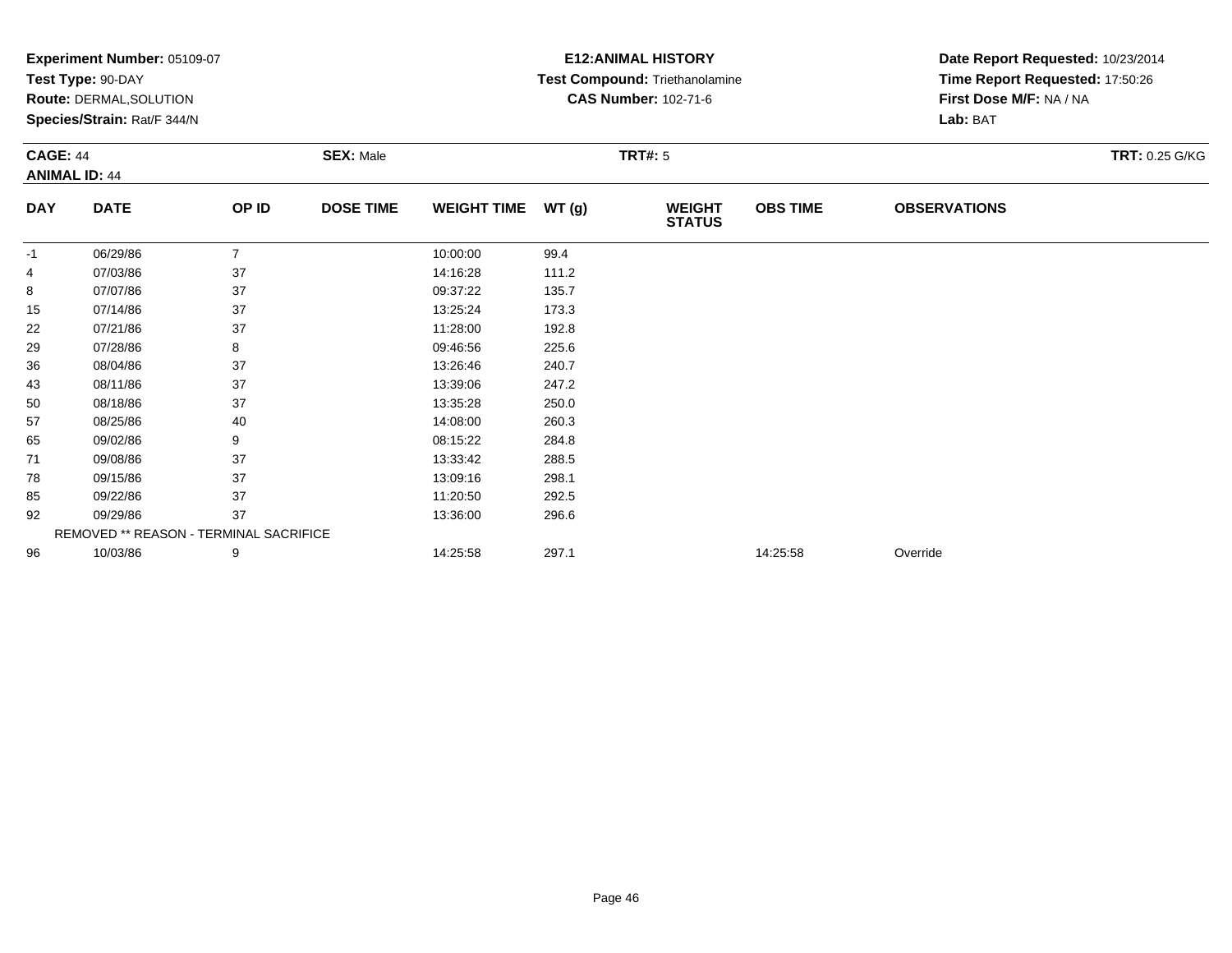|            | Experiment Number: 05109-07            |                |                  |                    |                | <b>E12: ANIMAL HISTORY</b>     | Date Report Requested: 10/23/2014 |                         |  |
|------------|----------------------------------------|----------------|------------------|--------------------|----------------|--------------------------------|-----------------------------------|-------------------------|--|
|            | Test Type: 90-DAY                      |                |                  |                    |                | Test Compound: Triethanolamine | Time Report Requested: 17:50:26   |                         |  |
|            | Route: DERMAL, SOLUTION                |                |                  |                    |                | <b>CAS Number: 102-71-6</b>    |                                   | First Dose M/F: NA / NA |  |
|            | Species/Strain: Rat/F 344/N            |                |                  |                    |                |                                |                                   | Lab: BAT                |  |
|            | <b>CAGE: 45</b><br><b>SEX: Male</b>    |                |                  |                    | <b>TRT#: 5</b> |                                | <b>TRT: 0.25 G/KG</b>             |                         |  |
|            | <b>ANIMAL ID: 45</b>                   |                |                  |                    |                |                                |                                   |                         |  |
| <b>DAY</b> | <b>DATE</b>                            | OP ID          | <b>DOSE TIME</b> | <b>WEIGHT TIME</b> | WT(g)          | <b>WEIGHT</b><br><b>STATUS</b> | <b>OBS TIME</b>                   | <b>OBSERVATIONS</b>     |  |
| -1         | 06/29/86                               | $\overline{7}$ |                  | 10:00:00           | 84.9           |                                |                                   |                         |  |
| 4          | 07/03/86                               | 37             |                  | 14:16:44           | 94.7           |                                |                                   |                         |  |
| 8          | 07/07/86                               | 37             |                  | 09:37:42           | 113.5          |                                |                                   |                         |  |
| 15         | 07/14/86                               | 37             |                  | 13:25:44           | 142.8          |                                |                                   |                         |  |
| 22         | 07/21/86                               | 37             |                  | 11:28:24           | 164.4          |                                |                                   |                         |  |
| 29         | 07/28/86                               | 8              |                  | 09:47:18           | 190.9          |                                |                                   |                         |  |
| 36         | 08/04/86                               | 37             |                  | 13:27:08           | 206.5          |                                |                                   |                         |  |
| 43         | 08/11/86                               | 37             |                  | 13:38:46           | 217.8          |                                |                                   |                         |  |
| 50         | 08/18/86                               | 37             |                  | 13:33:26           | 220.4          |                                |                                   |                         |  |
| 57         | 08/25/86                               | 40             |                  | 14:06:32           | 234.1          |                                |                                   |                         |  |
| 65         | 09/02/86                               | 9              |                  | 08:15:40           | 252.1          |                                |                                   |                         |  |
| 71         | 09/08/86                               | 37             |                  | 13:34:00           | 250.7          |                                |                                   |                         |  |
| 78         | 09/15/86                               | 37             |                  | 13:09:36           | 255.4          |                                |                                   |                         |  |
| 85         | 09/22/86                               | 37             |                  | 11:21:06           | 264.5          |                                |                                   |                         |  |
| 92         | 09/29/86                               | 37             |                  | 13:36:40           | 268.0          |                                |                                   |                         |  |
|            | REMOVED ** REASON - TERMINAL SACRIFICE |                |                  |                    |                |                                |                                   |                         |  |
| 96         | 10/03/86                               | 9              |                  | 14:26:34           | 265.5          |                                | 14:26:34                          | Override                |  |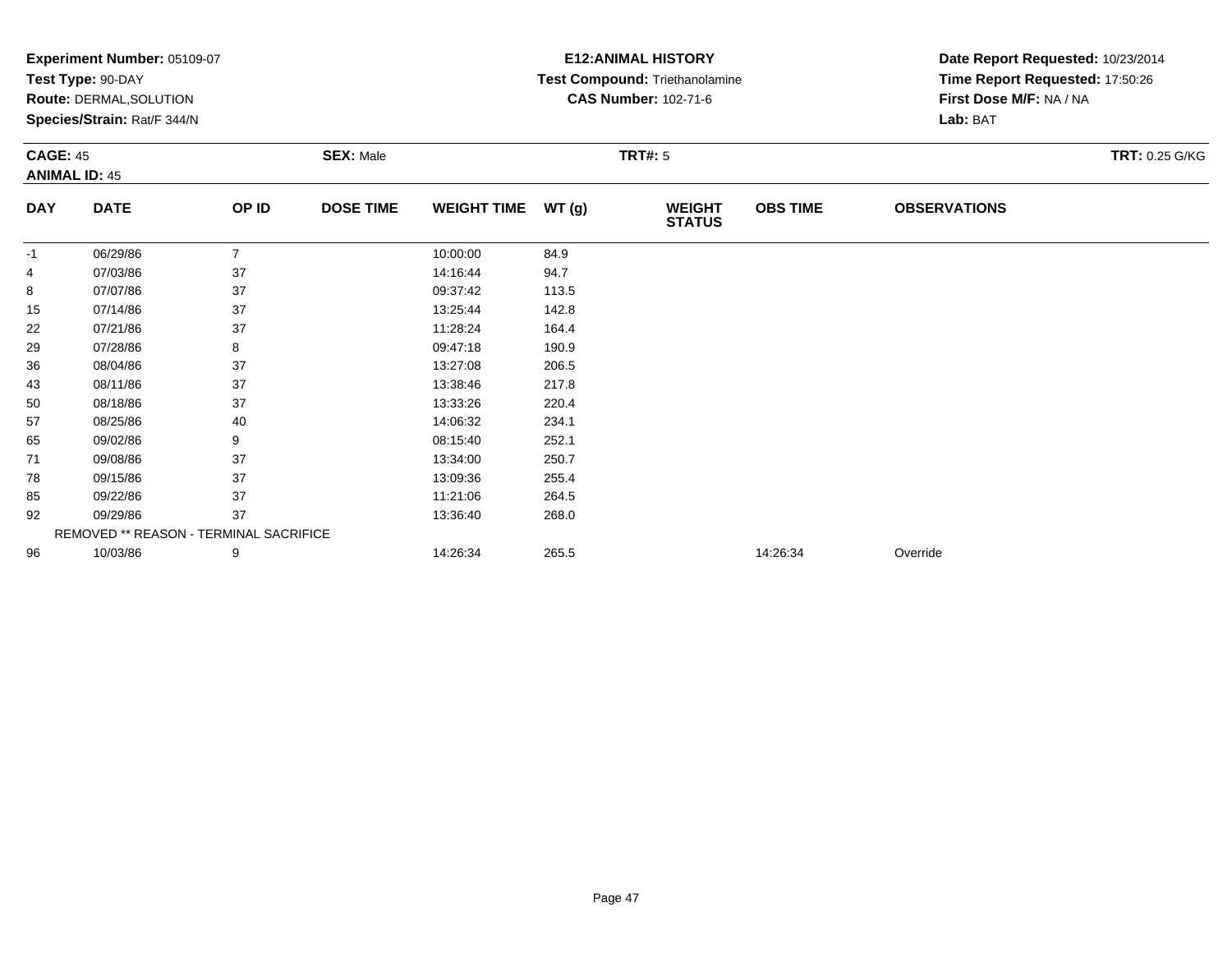|                | Experiment Number: 05109-07            |                |                  |                    |                | <b>E12: ANIMAL HISTORY</b>     | Date Report Requested: 10/23/2014 |                                 |  |  |
|----------------|----------------------------------------|----------------|------------------|--------------------|----------------|--------------------------------|-----------------------------------|---------------------------------|--|--|
|                | Test Type: 90-DAY                      |                |                  |                    |                | Test Compound: Triethanolamine |                                   | Time Report Requested: 17:50:26 |  |  |
|                | <b>Route: DERMAL, SOLUTION</b>         |                |                  |                    |                | <b>CAS Number: 102-71-6</b>    |                                   | First Dose M/F: NA / NA         |  |  |
|                | Species/Strain: Rat/F 344/N            |                |                  |                    |                |                                |                                   | Lab: BAT                        |  |  |
|                | <b>CAGE: 46</b><br><b>SEX: Male</b>    |                |                  |                    | <b>TRT#: 5</b> |                                | <b>TRT: 0.25 G/KG</b>             |                                 |  |  |
|                | <b>ANIMAL ID: 46</b>                   |                |                  |                    |                |                                |                                   |                                 |  |  |
| <b>DAY</b>     | <b>DATE</b>                            | OP ID          | <b>DOSE TIME</b> | <b>WEIGHT TIME</b> | WT(g)          | <b>WEIGHT</b><br><b>STATUS</b> | <b>OBS TIME</b>                   | <b>OBSERVATIONS</b>             |  |  |
| $-2$           | 06/29/86                               | $\overline{7}$ |                  | 10:00:00           | 88.6           |                                |                                   |                                 |  |  |
| 3              | 07/03/86                               | 37             |                  | 14:11:34           | 101.4          |                                |                                   |                                 |  |  |
| $\overline{7}$ | 07/07/86                               | 37             |                  | 09:47:44           | 124.6          |                                |                                   |                                 |  |  |
| 14             | 07/14/86                               | 37             |                  | 13:30:16           | 152.2          |                                |                                   |                                 |  |  |
| 21             | 07/21/86                               | 37             |                  | 10:47:24           | 185.8          |                                |                                   |                                 |  |  |
| 28             | 07/28/86                               | 8              |                  | 10:58:42           | 218.5          |                                |                                   |                                 |  |  |
| 35             | 08/04/86                               | 37             |                  | 13:32:46           | 232.4          |                                |                                   |                                 |  |  |
| 42             | 08/11/86                               | 37             |                  | 13:43:56           | 249.5          |                                |                                   |                                 |  |  |
| 49             | 08/18/86                               | 37             |                  | 13:46:00           | 246.2          |                                |                                   |                                 |  |  |
| 56             | 08/25/86                               | 40             |                  | 14:12:32           | 267.9          |                                |                                   |                                 |  |  |
| 64             | 09/02/86                               | 9              |                  | 08:22:02           | 287.2          |                                |                                   |                                 |  |  |
| 70             | 09/08/86                               | 37             |                  | 11:24:38           | 289.9          |                                |                                   |                                 |  |  |
| 77             | 09/15/86                               | 37             |                  | 13:06:20           | 306.4          |                                |                                   |                                 |  |  |
| 84             | 09/22/86                               | 37             |                  | 13:17:36           | 302.3          |                                |                                   |                                 |  |  |
| 91             | 09/29/86                               | 37             |                  | 13:40:28           | 304.9          |                                |                                   |                                 |  |  |
|                | REMOVED ** REASON - TERMINAL SACRIFICE |                |                  |                    |                |                                |                                   |                                 |  |  |
| 95             | 10/03/86                               | 9              |                  | 13:46:16           | 311.6          |                                | 13:46:16                          | Override                        |  |  |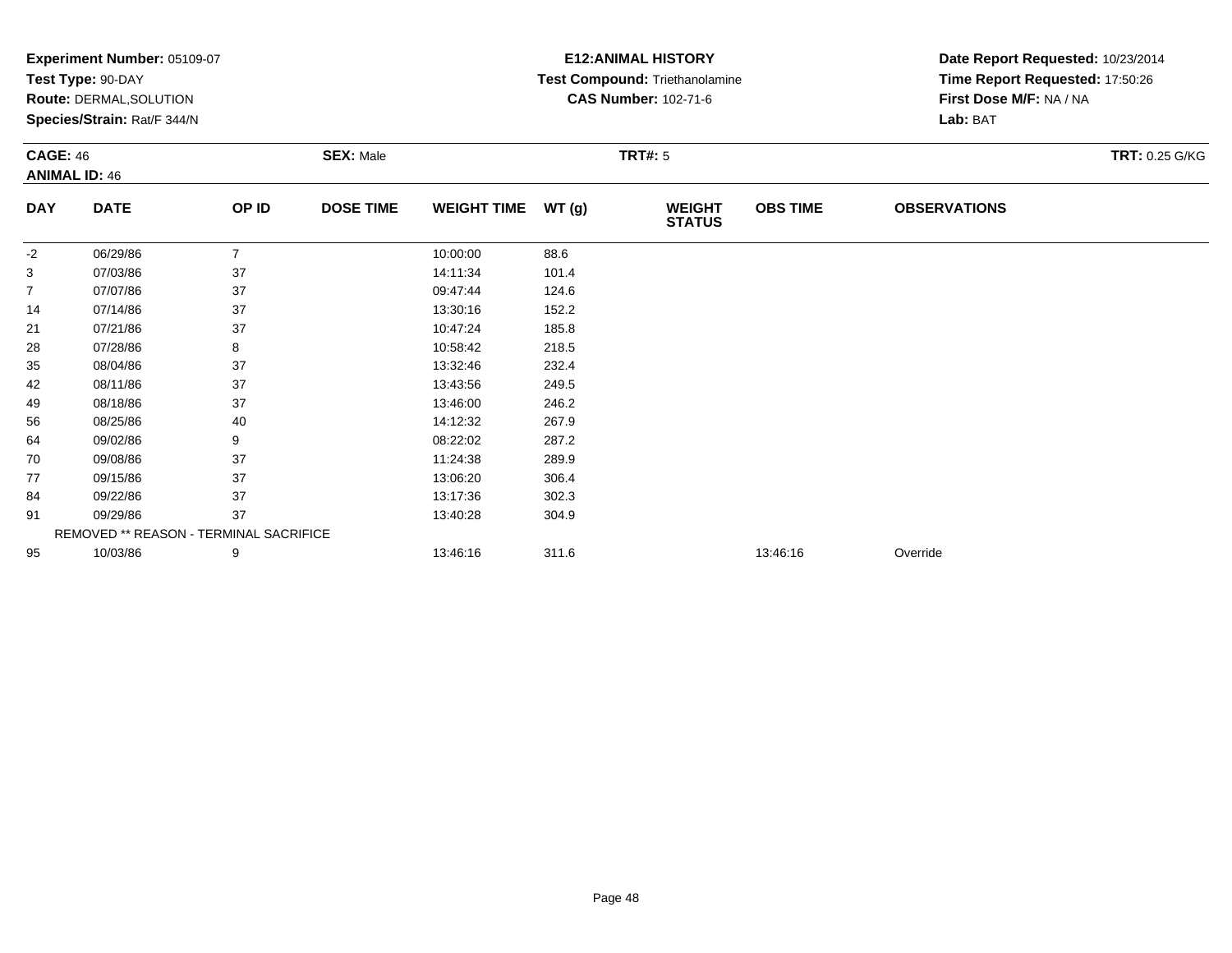|                | Experiment Number: 05109-07            |                |                  |                    |       | <b>E12: ANIMAL HISTORY</b>     | Date Report Requested: 10/23/2014 |                                 |  |  |
|----------------|----------------------------------------|----------------|------------------|--------------------|-------|--------------------------------|-----------------------------------|---------------------------------|--|--|
|                | Test Type: 90-DAY                      |                |                  |                    |       | Test Compound: Triethanolamine |                                   | Time Report Requested: 17:50:26 |  |  |
|                | Route: DERMAL, SOLUTION                |                |                  |                    |       | <b>CAS Number: 102-71-6</b>    |                                   | First Dose M/F: NA / NA         |  |  |
|                | Species/Strain: Rat/F 344/N            |                |                  |                    |       |                                |                                   | Lab: BAT                        |  |  |
|                | <b>CAGE: 47</b><br><b>SEX: Male</b>    |                |                  |                    |       | <b>TRT#: 5</b>                 | TRT: 0.25 G/KG                    |                                 |  |  |
|                | <b>ANIMAL ID: 47</b>                   |                |                  |                    |       |                                |                                   |                                 |  |  |
| <b>DAY</b>     | <b>DATE</b>                            | OP ID          | <b>DOSE TIME</b> | <b>WEIGHT TIME</b> | WT(g) | <b>WEIGHT</b><br><b>STATUS</b> | <b>OBS TIME</b>                   | <b>OBSERVATIONS</b>             |  |  |
| -2             | 06/29/86                               | $\overline{7}$ |                  | 10:00:00           | 76.3  |                                |                                   |                                 |  |  |
| 3              | 07/03/86                               | 37             |                  | 14:10:16           | 90.4  |                                |                                   |                                 |  |  |
| $\overline{7}$ | 07/07/86                               | 37             |                  | 09:46:28           | 110.0 |                                |                                   |                                 |  |  |
| 14             | 07/14/86                               | 37             |                  | 13:28:58           | 136.6 |                                |                                   |                                 |  |  |
| 21             | 07/21/86                               | 37             |                  | 10:47:42           | 159.7 |                                |                                   |                                 |  |  |
| 28             | 07/28/86                               | 8              |                  | 10:59:02           | 178.4 |                                |                                   |                                 |  |  |
| 35             | 08/04/86                               | 37             |                  | 13:33:06           | 193.6 |                                |                                   |                                 |  |  |
| 42             | 08/11/86                               | 37             |                  | 13:44:18           | 206.8 |                                |                                   |                                 |  |  |
| 49             | 08/18/86                               | 37             |                  | 13:46:20           | 213.9 |                                |                                   |                                 |  |  |
| 56             | 08/25/86                               | 20             |                  | 15:26:28           | 190.9 |                                |                                   |                                 |  |  |
| 64             | 09/02/86                               | 9              |                  | 08:22:20           | 219.1 |                                |                                   |                                 |  |  |
| 70             | 09/08/86                               | 37             |                  | 11:25:00           | 239.1 |                                |                                   |                                 |  |  |
| 77             | 09/15/86                               | 37             |                  | 13:06:38           | 246.1 |                                |                                   |                                 |  |  |
| 84             | 09/22/86                               | 37             |                  | 13:17:52           | 245.6 |                                |                                   |                                 |  |  |
| 91             | 09/29/86                               | 37             |                  | 13:40:46           | 245.0 |                                |                                   |                                 |  |  |
|                | REMOVED ** REASON - TERMINAL SACRIFICE |                |                  |                    |       |                                |                                   |                                 |  |  |
| 95             | 10/03/86                               | 9              |                  | 13:46:40           | 246.9 |                                | 13:46:40                          | Override                        |  |  |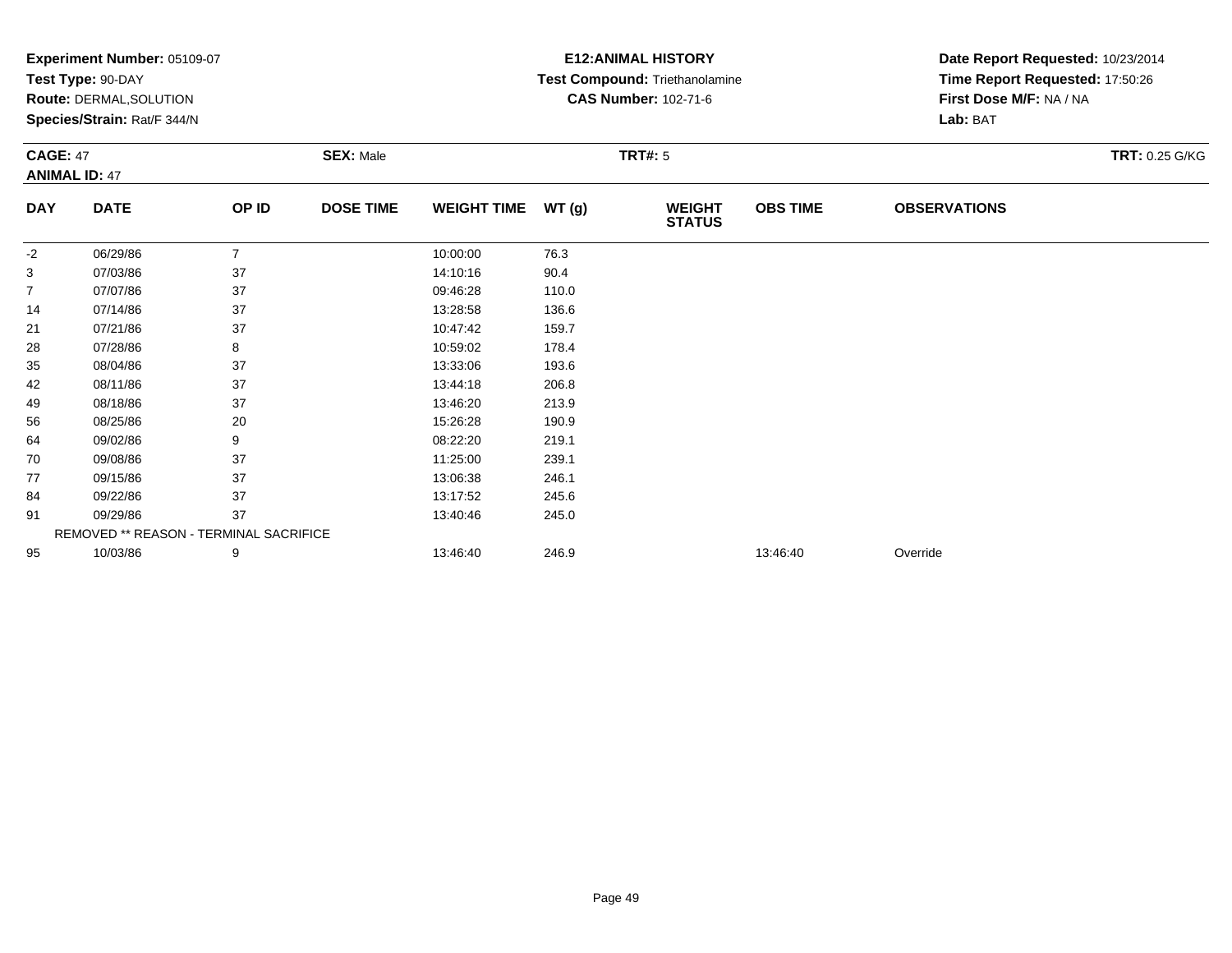|                | Experiment Number: 05109-07            |                |                  |                    |       | <b>E12: ANIMAL HISTORY</b>     | Date Report Requested: 10/23/2014 |                                     |  |  |
|----------------|----------------------------------------|----------------|------------------|--------------------|-------|--------------------------------|-----------------------------------|-------------------------------------|--|--|
|                | Test Type: 90-DAY                      |                |                  |                    |       | Test Compound: Triethanolamine |                                   | Time Report Requested: 17:50:26     |  |  |
|                | Route: DERMAL, SOLUTION                |                |                  |                    |       | <b>CAS Number: 102-71-6</b>    |                                   | First Dose M/F: NA / NA<br>Lab: BAT |  |  |
|                | Species/Strain: Rat/F 344/N            |                |                  |                    |       |                                |                                   |                                     |  |  |
|                | <b>CAGE: 48</b><br><b>SEX: Male</b>    |                |                  |                    |       | <b>TRT#: 5</b>                 | TRT: 0.25 G/KG                    |                                     |  |  |
|                | <b>ANIMAL ID: 48</b>                   |                |                  |                    |       |                                |                                   |                                     |  |  |
| <b>DAY</b>     | <b>DATE</b>                            | OP ID          | <b>DOSE TIME</b> | <b>WEIGHT TIME</b> | WT(g) | <b>WEIGHT</b><br><b>STATUS</b> | <b>OBS TIME</b>                   | <b>OBSERVATIONS</b>                 |  |  |
| -2             | 06/29/86                               | $\overline{7}$ |                  | 10:00:00           | 79.4  |                                |                                   |                                     |  |  |
| 3              | 07/03/86                               | 37             |                  | 14:10:34           | 90.5  |                                |                                   |                                     |  |  |
| $\overline{7}$ | 07/07/86                               | 37             |                  | 09:46:50           | 109.0 |                                |                                   |                                     |  |  |
| 14             | 07/14/86                               | 37             |                  | 13:29:22           | 133.5 |                                |                                   |                                     |  |  |
| 21             | 07/21/86                               | 37             |                  | 10:46:20           | 159.8 |                                |                                   |                                     |  |  |
| 28             | 07/28/86                               | 8              |                  | 10:57:42           | 187.3 |                                |                                   |                                     |  |  |
| 35             | 08/04/86                               | 37             |                  | 13:33:22           | 201.9 |                                |                                   |                                     |  |  |
| 42             | 08/11/86                               | 37             |                  | 13:44:38           | 221.2 |                                |                                   |                                     |  |  |
| 49             | 08/18/86                               | 37             |                  | 13:46:40           | 229.1 |                                |                                   |                                     |  |  |
| 56             | 08/25/86                               | 40             |                  | 14:13:16           | 241.2 |                                |                                   |                                     |  |  |
| 64             | 09/02/86                               | 9              |                  | 08:22:36           | 261.5 |                                |                                   |                                     |  |  |
| 70             | 09/08/86                               | 37             |                  | 11:25:16           | 268.9 |                                |                                   |                                     |  |  |
| 77             | 09/15/86                               | 37             |                  | 13:06:58           | 277.8 |                                |                                   |                                     |  |  |
| 84             | 09/22/86                               | 37             |                  | 13:18:10           | 273.6 |                                |                                   |                                     |  |  |
| 91             | 09/29/86                               | 37             |                  | 13:41:08           | 275.8 |                                |                                   |                                     |  |  |
|                | REMOVED ** REASON - TERMINAL SACRIFICE |                |                  |                    |       |                                |                                   |                                     |  |  |
| 95             | 10/03/86                               | 9              |                  | 13:47:04           | 276.5 |                                | 13:47:04                          | Override                            |  |  |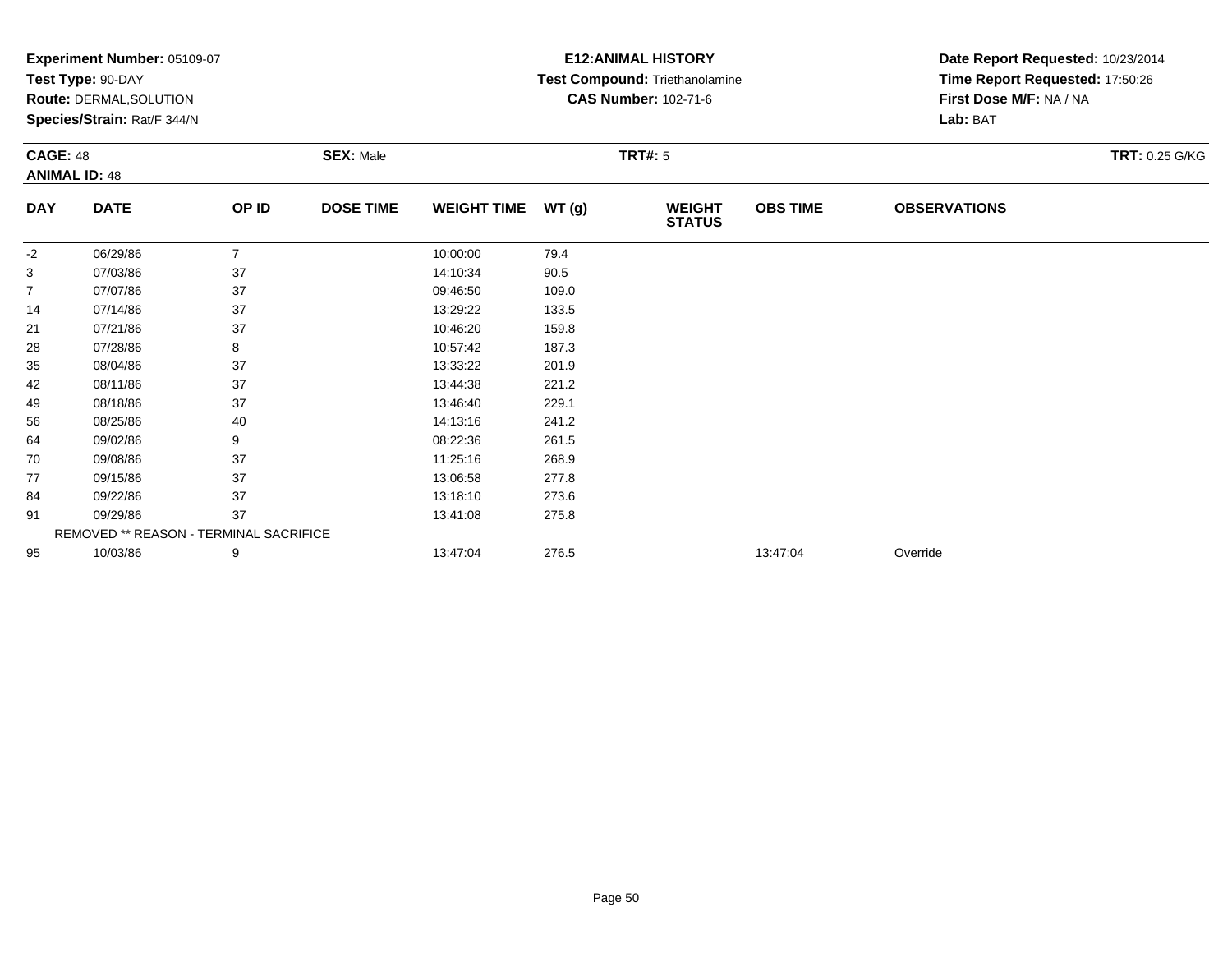|                | Experiment Number: 05109-07            |                |                  | <b>E12: ANIMAL HISTORY</b><br>Date Report Requested: 10/23/2014 |       |                                |                 |                                 |  |
|----------------|----------------------------------------|----------------|------------------|-----------------------------------------------------------------|-------|--------------------------------|-----------------|---------------------------------|--|
|                | Test Type: 90-DAY                      |                |                  |                                                                 |       | Test Compound: Triethanolamine |                 | Time Report Requested: 17:50:26 |  |
|                | Route: DERMAL, SOLUTION                |                |                  |                                                                 |       | <b>CAS Number: 102-71-6</b>    |                 | First Dose M/F: NA / NA         |  |
|                | Species/Strain: Rat/F 344/N            |                |                  |                                                                 |       |                                |                 | Lab: BAT                        |  |
|                | <b>CAGE: 49</b><br><b>SEX: Male</b>    |                |                  |                                                                 |       | <b>TRT#: 5</b>                 |                 | <b>TRT: 0.25 G/KG</b>           |  |
|                | <b>ANIMAL ID: 49</b>                   |                |                  |                                                                 |       |                                |                 |                                 |  |
| <b>DAY</b>     | <b>DATE</b>                            | OP ID          | <b>DOSE TIME</b> | <b>WEIGHT TIME</b>                                              | WT(g) | <b>WEIGHT</b><br><b>STATUS</b> | <b>OBS TIME</b> | <b>OBSERVATIONS</b>             |  |
| -2             | 06/29/86                               | $\overline{7}$ |                  | 10:00:00                                                        | 89.0  |                                |                 |                                 |  |
| 3              | 07/03/86                               | 37             |                  | 14:10:54                                                        | 94.4  |                                |                 |                                 |  |
| $\overline{7}$ | 07/07/86                               | 37             |                  | 09:47:12                                                        | 111.9 |                                |                 |                                 |  |
| 14             | 07/14/86                               | 37             |                  | 13:29:40                                                        | 135.1 |                                |                 |                                 |  |
| 21             | 07/21/86                               | 37             |                  | 10:46:42                                                        | 154.7 |                                |                 |                                 |  |
| 28             | 07/28/86                               | 8              |                  | 10:58:00                                                        | 179.1 |                                |                 |                                 |  |
| 35             | 08/04/86                               | 37             |                  | 13:32:08                                                        | 190.9 |                                |                 |                                 |  |
| 42             | 08/11/86                               | 37             |                  | 13:43:12                                                        | 206.3 |                                |                 |                                 |  |
| 49             | 08/18/86                               | 37             |                  | 13:46:58                                                        | 220.3 |                                |                 |                                 |  |
| 56             | 08/25/86                               | 40             |                  | 14:13:36                                                        | 232.3 |                                |                 |                                 |  |
| 64             | 09/02/86                               | 9              |                  | 08:22:52                                                        | 250.2 |                                |                 |                                 |  |
| 70             | 09/08/86                               | 37             |                  | 11:25:38                                                        | 258.0 |                                |                 |                                 |  |
| 77             | 09/15/86                               | 37             |                  | 13:07:28                                                        | 262.8 |                                |                 |                                 |  |
| 84             | 09/22/86                               | 37             |                  | 13:18:28                                                        | 271.9 |                                |                 |                                 |  |
| 91             | 09/29/86                               | 37             |                  | 13:41:24                                                        | 273.7 |                                |                 |                                 |  |
|                | REMOVED ** REASON - TERMINAL SACRIFICE |                |                  |                                                                 |       |                                |                 |                                 |  |
| 95             | 10/03/86                               | 9              |                  | 13:47:42                                                        | 281.6 |                                | 13:47:42        | Override                        |  |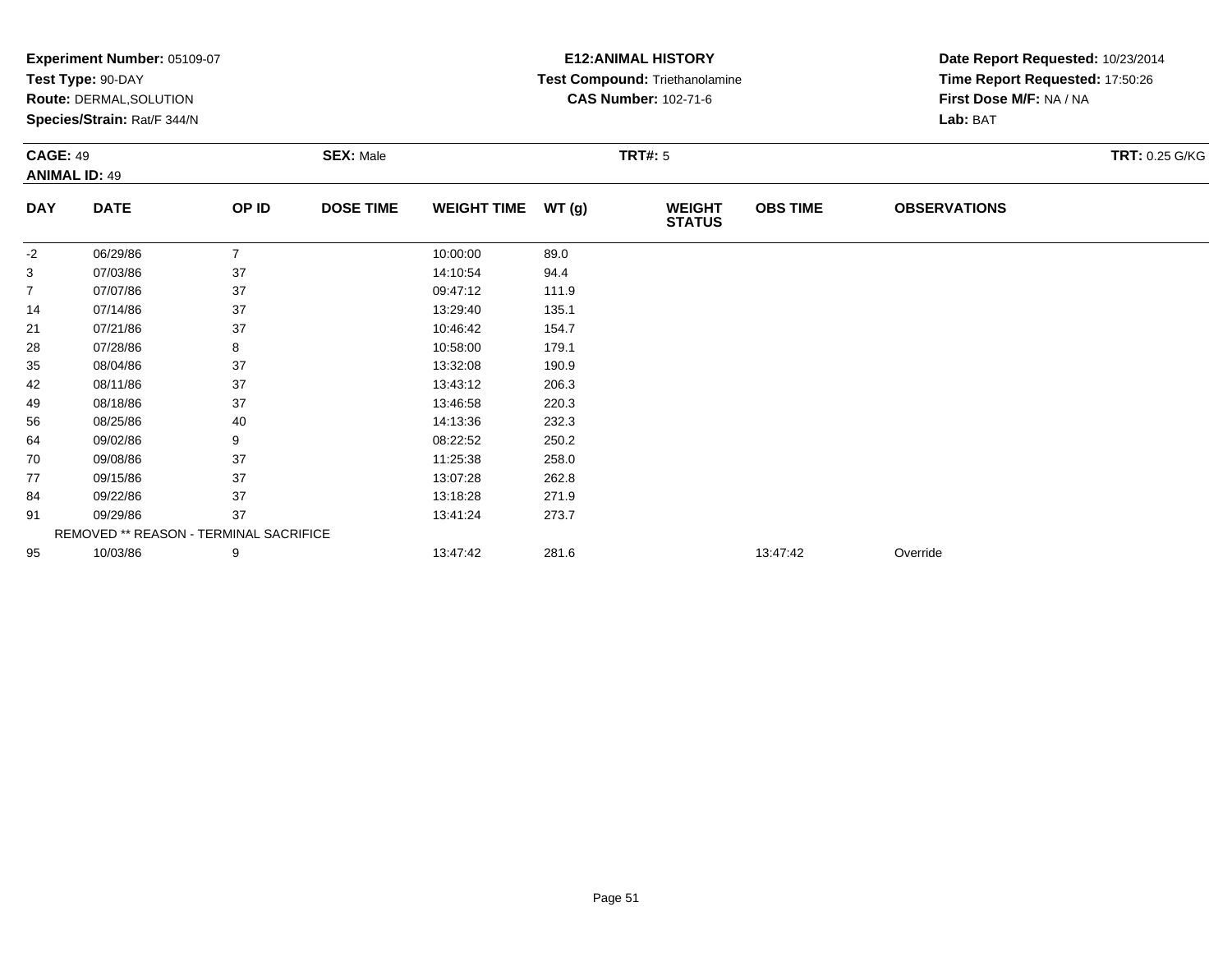|                | Experiment Number: 05109-07            |                |                  |                    |       | <b>E12: ANIMAL HISTORY</b>     |                 | Date Report Requested: 10/23/2014 |  |
|----------------|----------------------------------------|----------------|------------------|--------------------|-------|--------------------------------|-----------------|-----------------------------------|--|
|                | Test Type: 90-DAY                      |                |                  |                    |       | Test Compound: Triethanolamine |                 | Time Report Requested: 17:50:26   |  |
|                | Route: DERMAL, SOLUTION                |                |                  |                    |       | <b>CAS Number: 102-71-6</b>    |                 | First Dose M/F: NA / NA           |  |
|                | Species/Strain: Rat/F 344/N            |                |                  |                    |       |                                |                 | Lab: BAT                          |  |
|                | <b>CAGE: 50</b><br><b>SEX: Male</b>    |                |                  |                    |       | <b>TRT#: 5</b>                 |                 | <b>TRT: 0.25 G/KG</b>             |  |
|                | <b>ANIMAL ID: 50</b>                   |                |                  |                    |       |                                |                 |                                   |  |
| <b>DAY</b>     | <b>DATE</b>                            | OP ID          | <b>DOSE TIME</b> | <b>WEIGHT TIME</b> | WT(g) | <b>WEIGHT</b><br><b>STATUS</b> | <b>OBS TIME</b> | <b>OBSERVATIONS</b>               |  |
| -2             | 06/29/86                               | $\overline{7}$ |                  | 10:00:00           | 81.7  |                                |                 |                                   |  |
| 3              | 07/03/86                               | 37             |                  | 14:11:12           | 91.0  |                                |                 |                                   |  |
| $\overline{7}$ | 07/07/86                               | 37             |                  | 09:47:28           | 112.1 |                                |                 |                                   |  |
| 14             | 07/14/86                               | 37             |                  | 13:30:00           | 136.6 |                                |                 |                                   |  |
| 21             | 07/21/86                               | 37             |                  | 10:47:00           | 167.0 |                                |                 |                                   |  |
| 28             | 07/28/86                               | 8              |                  | 10:58:20           | 191.5 |                                |                 |                                   |  |
| 35             | 08/04/86                               | 37             |                  | 13:32:28           | 204.3 |                                |                 |                                   |  |
| 42             | 08/11/86                               | 37             |                  | 13:43:34           | 222.7 |                                |                 |                                   |  |
| 49             | 08/18/86                               | 37             |                  | 13:45:42           | 225.8 |                                |                 |                                   |  |
| 56             | 08/25/86                               | 40             |                  | 14:12:14           | 245.3 |                                |                 |                                   |  |
| 64             | 09/02/86                               | 9              |                  | 08:23:08           | 265.6 |                                |                 |                                   |  |
| 70             | 09/08/86                               | 37             |                  | 11:25:54           | 273.3 |                                |                 |                                   |  |
| 77             | 09/15/86                               | 37             |                  | 13:07:50           | 282.2 |                                |                 |                                   |  |
| 84             | 09/22/86                               | 37             |                  | 13:18:42           | 276.3 |                                |                 |                                   |  |
| 91             | 09/29/86                               | 37             |                  | 13:41:38           | 285.9 |                                |                 |                                   |  |
|                | REMOVED ** REASON - TERMINAL SACRIFICE |                |                  |                    |       |                                |                 |                                   |  |
| 95             | 10/03/86                               | 9              |                  | 13:48:12           | 289.4 |                                | 13:48:12        | Override                          |  |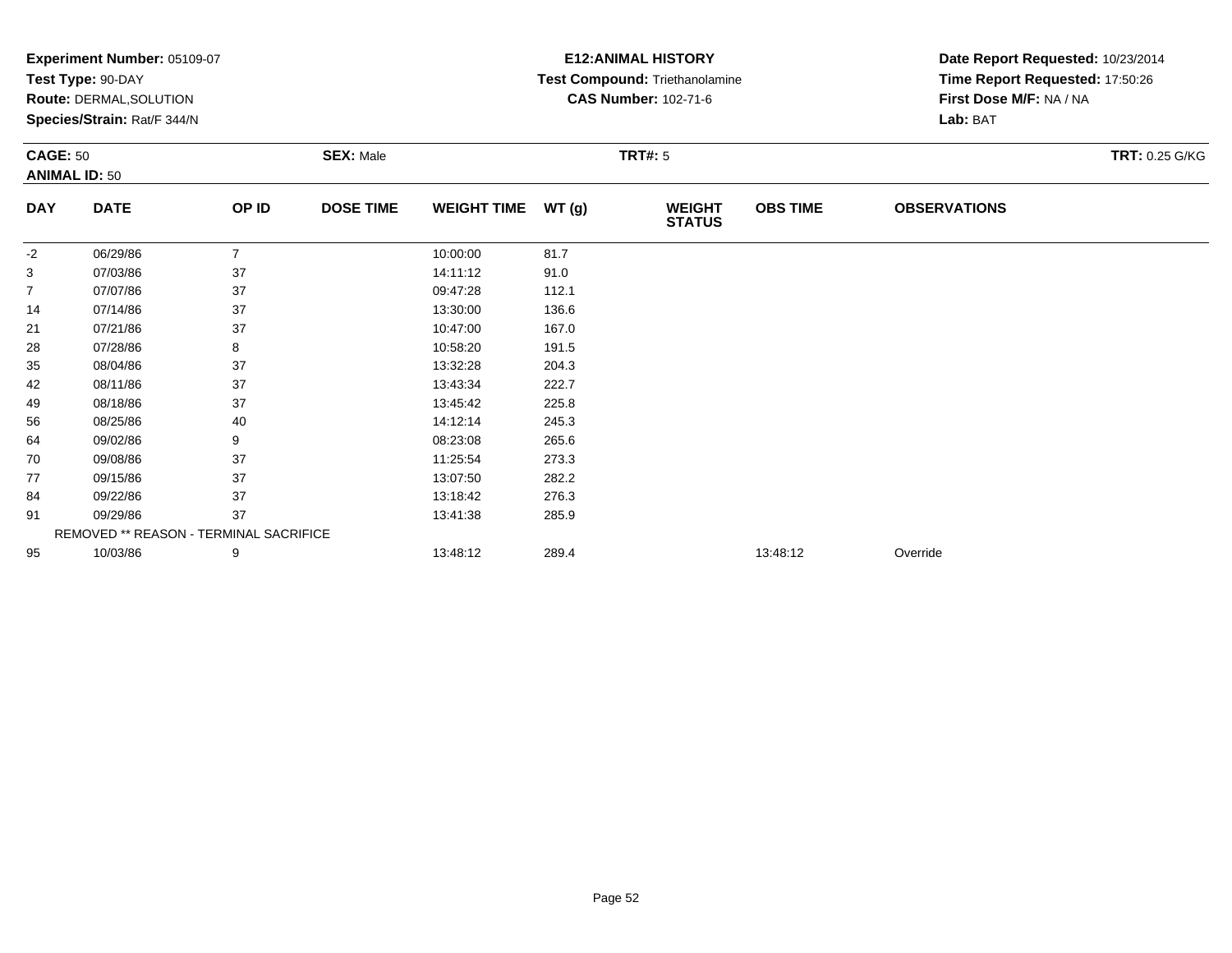**Test Type:** 90-DAY

83

**Route:** DERMAL,SOLUTION

**Species/Strain:** Rat/F 344/N

# **E12:ANIMAL HISTORY Test Compound:** Triethanolamine**CAS Number:** 102-71-6

| <b>CAGE: 51</b><br><b>ANIMAL ID: 51</b> |             | <b>SEX: Male</b> |                  |                    | <b>TRT#: 5</b> | <b>TRT: 0.25 G/KG</b>          |                 |                                        |
|-----------------------------------------|-------------|------------------|------------------|--------------------|----------------|--------------------------------|-----------------|----------------------------------------|
| <b>DAY</b>                              | <b>DATE</b> | OP ID            | <b>DOSE TIME</b> | <b>WEIGHT TIME</b> | WT(g)          | <b>WEIGHT</b><br><b>STATUS</b> | <b>OBS TIME</b> | <b>OBSERVATIONS</b>                    |
| -1                                      | 07/01/86    | 37               |                  | 09:48:24           | 88.7           |                                |                 |                                        |
| $\overline{2}$                          | 07/03/86    | 37               |                  | 13:54:58           | 94.6           |                                | 13:54:58        | Normal                                 |
| 6                                       | 07/07/86    | 9                |                  | 14:06:06           | 110.4          |                                | 14:06:06        | Normal                                 |
| 13                                      | 07/14/86    | 37               |                  | 13:50:14           | 133.3          |                                | 13:50:14        | Normal                                 |
| 20                                      | 07/21/86    | 37               |                  | 14:21:28           | 158.6          |                                | 14:21:28        | Normal                                 |
| 27                                      | 07/28/86    | 8                |                  | 07:53:30           | 185.7          |                                | 07:53:30        | Normal                                 |
| 34                                      | 08/04/86    | 37               |                  | 10:48:18           | 200.9          |                                | 10:48:18        | Normal                                 |
| 41                                      | 08/11/86    | 37               |                  | 10:44:58           | 215.9          |                                | 10:44:58        | Normal                                 |
| 48                                      | 08/18/86    | 37               |                  | 10:51:18           | 229.9          |                                | 10:51:18        | (Skin Paint Only) Discoloration Yellow |
| 55                                      | 08/25/86    | 37               |                  | 11:15:44           | 239.8          |                                | 11:15:44        | (Skin Paint Only) Discoloration Yellow |
| 63                                      | 09/02/86    | 9                |                  | 08:32:06           | 255.4          |                                | 08:32:06        | (Skin Paint Only) Discoloration Yellow |
| 69                                      | 09/08/86    | 37               |                  | 11:11:18           | 263.4          |                                | 11:11:18        | (Skin Paint Only) Discoloration Yellow |
| 76                                      | 09/15/86    | 37               |                  | 10:35:08           | 266.9          |                                | 10:35:08        | (Skin Paint Only) Discoloration Yellow |

| 83 | 09/22/86                               | 08:15:08 | 278.8 | 08:15:08 | (Skin Paint Only) Discoloration Yellow |
|----|----------------------------------------|----------|-------|----------|----------------------------------------|
| 90 | 09/29/86                               | 10:59:26 | 284.1 | 10:59:26 | (Skin Paint Only) Discoloration Yellow |
|    | REMOVED ** REASON - TERMINAL SACRIFICE |          |       |          |                                        |
| 93 | 10/02/86                               | 07:19:26 | 291.5 | 07:19:26 | (Skin Paint Only) Discoloration Yellow |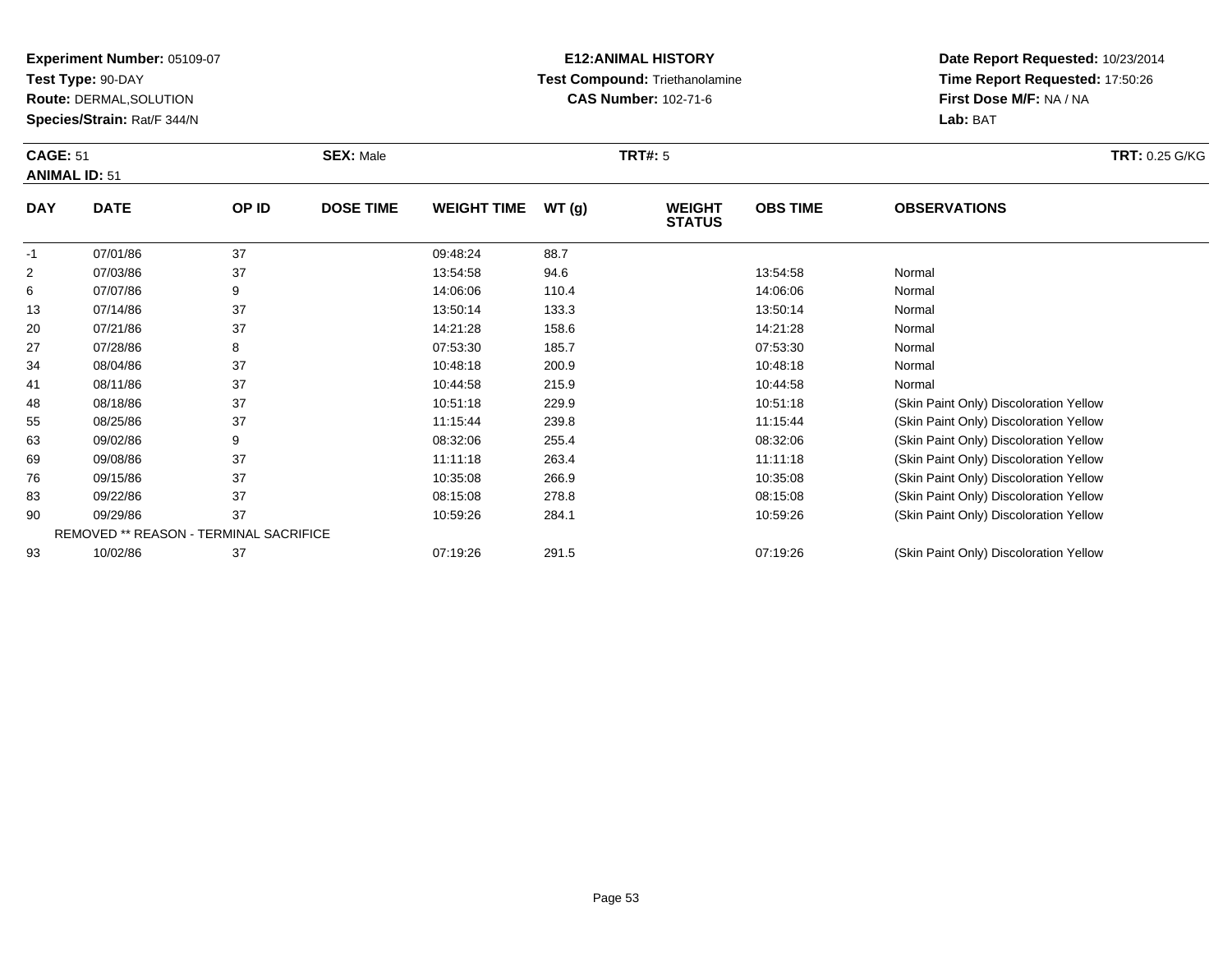**Test Type:** 90-DAY

83

**Route:** DERMAL,SOLUTION

**Species/Strain:** Rat/F 344/N

# **E12:ANIMAL HISTORY Test Compound:** Triethanolamine**CAS Number:** 102-71-6

| <b>CAGE: 52</b><br><b>ANIMAL ID: 52</b> |             | <b>SEX: Male</b> |                  |                    | <b>TRT#: 5</b> | <b>TRT: 0.25 G/KG</b>          |                 |                                        |
|-----------------------------------------|-------------|------------------|------------------|--------------------|----------------|--------------------------------|-----------------|----------------------------------------|
| <b>DAY</b>                              | <b>DATE</b> | OP ID            | <b>DOSE TIME</b> | <b>WEIGHT TIME</b> | WT(g)          | <b>WEIGHT</b><br><b>STATUS</b> | <b>OBS TIME</b> | <b>OBSERVATIONS</b>                    |
| $-1$                                    | 07/01/86    | 37               |                  | 09:48:44           | 94.2           |                                |                 |                                        |
| 2                                       | 07/03/86    | 37               |                  | 13:53:30           | 102.6          |                                | 13:53:30        | Normal                                 |
| 6                                       | 07/07/86    | 9                |                  | 14:04:28           | 114.6          |                                | 14:04:28        | Normal                                 |
| 13                                      | 07/14/86    | 37               |                  | 13:48:30           | 138.2          |                                | 13:48:30        | Normal                                 |
| 20                                      | 07/21/86    | 37               |                  | 14:21:44           | 160.9          |                                | 14:21:44        | Normal                                 |
| 27                                      | 07/28/86    | 8                |                  | 07:57:08           | 183.3          |                                | 07:57:08        | Normal                                 |
| 34                                      | 08/04/86    | 37               |                  | 10:48:38           | 201.7          |                                | 10:48:38        | Normal                                 |
| 41                                      | 08/11/86    | 37               |                  | 10:45:22           | 210.0          |                                | 10:45:22        | Normal                                 |
| 48                                      | 08/18/86    | 37               |                  | 10:51:40           | 221.3          |                                | 10:51:40        | Normal                                 |
| 55                                      | 08/25/86    | 37               |                  | 11:16:08           | 237.2          |                                | 11:16:08        | (Skin Paint Only) Discoloration Yellow |
| 63                                      | 09/02/86    | 9                |                  | 08:32:36           | 251.7          |                                | 08:32:36        | (Skin Paint Only) Discoloration Yellow |
| 69                                      | 09/08/86    | 37               |                  | 11:11:48           | 262.2          |                                | 11:11:48        | (Skin Paint Only) Discoloration Yellow |
| 76                                      | 09/15/86    | 37               |                  | 10:35:30           | 265.0          |                                | 10:35:30        | (Skin Paint Only) Discoloration Yellow |

| 83 | 09/22/86                               | 08:15:32 | 273.4 | 08:15:32 | (Skin Paint Only) Discoloration Yellow |
|----|----------------------------------------|----------|-------|----------|----------------------------------------|
| 90 | 09/29/86                               | 10:59:52 | 277.5 | 10:59:52 | (Skin Paint Only) Discoloration Yellow |
|    | REMOVED ** REASON - TERMINAL SACRIFICE |          |       |          |                                        |
| 93 | 10/02/86                               | 07:20:02 | 283.8 | 07:20:02 | (Skin Paint Only) Discoloration Yellow |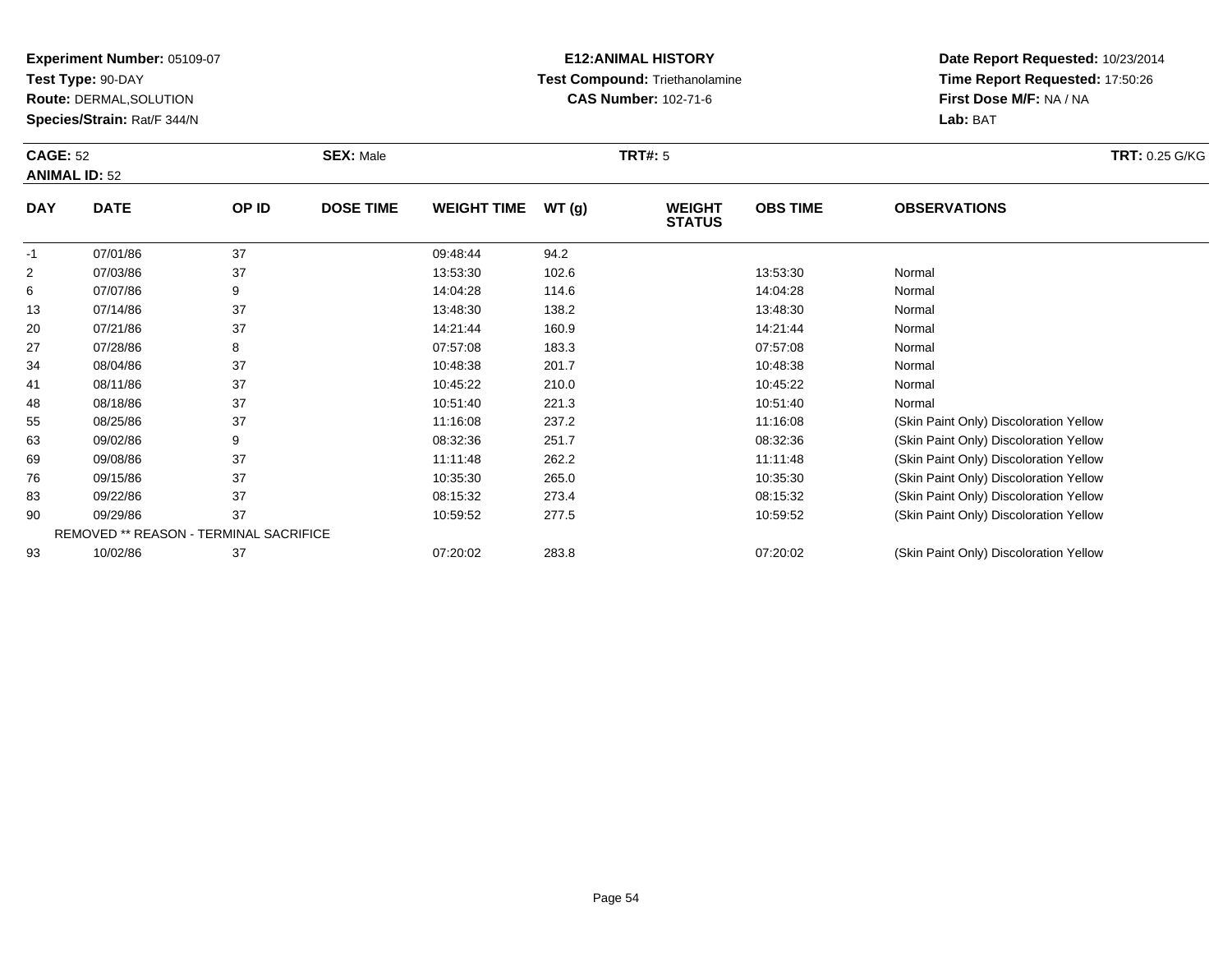**Test Type:** 90-DAY

93

**Route:** DERMAL,SOLUTION

**Species/Strain:** Rat/F 344/N

## **E12:ANIMAL HISTORY Test Compound:** Triethanolamine**CAS Number:** 102-71-6

**Date Report Requested:** 10/23/2014**Time Report Requested:** 17:50:26**First Dose M/F:** NA / NA**Lab:** BAT

|            | <b>CAGE: 53</b><br><b>ANIMAL ID: 53</b>       |       | <b>SEX: Male</b> |                    |        | <b>TRT#: 5</b>                 | <b>TRT: 0.25 G/KG</b> |                                        |
|------------|-----------------------------------------------|-------|------------------|--------------------|--------|--------------------------------|-----------------------|----------------------------------------|
| <b>DAY</b> | <b>DATE</b>                                   | OP ID | <b>DOSE TIME</b> | <b>WEIGHT TIME</b> | WT (g) | <b>WEIGHT</b><br><b>STATUS</b> | <b>OBS TIME</b>       | <b>OBSERVATIONS</b>                    |
| -1         | 07/01/86                                      | 37    |                  | 09:49:02           | 102.9  |                                |                       |                                        |
| 2          | 07/03/86                                      | 37    |                  | 13:53:56           | 108.5  |                                | 13:53:56              | Normal                                 |
| 6          | 07/07/86                                      | 9     |                  | 14:04:56           | 124.0  |                                | 14:04:56              | Normal                                 |
| 13         | 07/14/86                                      | 37    |                  | 13:49:00           | 148.5  |                                | 13:49:00              | Normal                                 |
| 20         | 07/21/86                                      | 37    |                  | 14:20:18           | 168.5  |                                | 14:20:18              | Normal                                 |
| 27         | 07/28/86                                      | 8     |                  | 07:51:46           | 193.5  |                                | 07:51:46              | Normal                                 |
| 34         | 08/04/86                                      | 37    |                  | 10:48:58           | 207.4  |                                | 10:48:58              | Normal                                 |
| 41         | 08/11/86                                      | 37    |                  | 10:45:48           | 216.8  |                                | 10:45:48              | Normal                                 |
| 48         | 08/18/86                                      | 37    |                  | 10:51:58           | 228.8  |                                | 10:51:58              | (Skin Paint Only) Discoloration Yellow |
| 55         | 08/25/86                                      | 37    |                  | 11:16:34           | 236.6  |                                | 11:16:34              | Normal                                 |
| 63         | 09/02/86                                      | 9     |                  | 08:33:12           | 249.4  |                                | 08:33:12              | (Skin Paint Only) Discoloration Yellow |
| 69         | 09/08/86                                      | 37    |                  | 11:12:36           | 257.4  |                                | 11:12:36              | (Skin Paint Only) Discoloration Yellow |
| 76         | 09/15/86                                      | 37    |                  | 10:36:00           | 260.4  |                                | 10:36:00              | (Skin Paint Only) Discoloration Yellow |
| 83         | 09/22/86                                      | 37    |                  | 08:16:00           | 266.6  |                                | 08:16:00              | (Skin Paint Only) Discoloration Yellow |
| 90         | 09/29/86                                      | 37    |                  | 11:00:24           | 268.3  |                                | 11:00:24              | (Skin Paint Only) Discoloration Yellow |
|            | <b>REMOVED ** REASON - TERMINAL SACRIFICE</b> |       |                  |                    |        |                                |                       |                                        |

10/02/86 <sup>37</sup> 07:20:44 274.9 07:20:44 (Skin Paint Only) Discoloration Yellow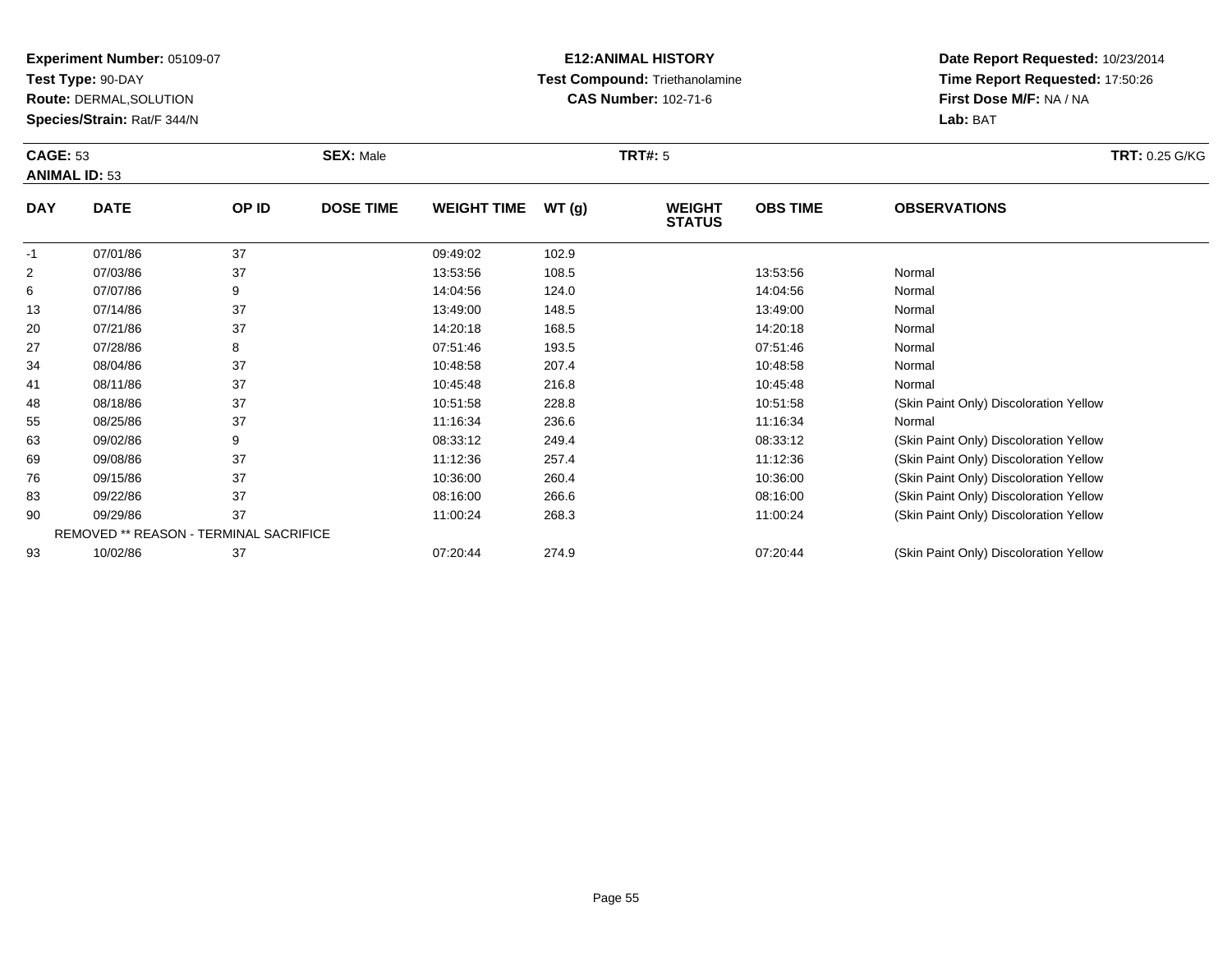**Test Type:** 90-DAY

**Route:** DERMAL,SOLUTION

**Species/Strain:** Rat/F 344/N

# **E12:ANIMAL HISTORY Test Compound:** Triethanolamine**CAS Number:** 102-71-6

**Date Report Requested:** 10/23/2014**Time Report Requested:** 17:50:26**First Dose M/F:** NA / NA**Lab:** BAT

| <b>CAGE: 54</b><br><b>ANIMAL ID: 54</b> |             | <b>SEX: Male</b> |                  |                    | <b>TRT#: 5</b> | <b>TRT: 0.25 G/KG</b>          |                 |                                        |
|-----------------------------------------|-------------|------------------|------------------|--------------------|----------------|--------------------------------|-----------------|----------------------------------------|
| <b>DAY</b>                              | <b>DATE</b> | OP ID            | <b>DOSE TIME</b> | <b>WEIGHT TIME</b> | WT(g)          | <b>WEIGHT</b><br><b>STATUS</b> | <b>OBS TIME</b> | <b>OBSERVATIONS</b>                    |
| $-1$                                    | 07/01/86    | 37               |                  | 09:49:14           | 84.3           |                                |                 |                                        |
| 2                                       | 07/03/86    | 37               |                  | 13:54:16           | 88.6           |                                | 13:54:16        | Normal                                 |
| 6                                       | 07/07/86    | 9                |                  | 14:05:18           | 99.7           |                                | 14:05:18        | Normal                                 |
| 13                                      | 07/14/86    | 37               |                  | 13:49:24           | 117.1          |                                | 13:49:24        | Discharge Left Eye Red                 |
| 20                                      | 07/21/86    | 37               |                  | 14:20:46           | 139.7          |                                | 14:20:46        | Normal                                 |
| 27                                      | 07/28/86    | 8                |                  | 07:52:16           | 161.0          |                                | 07:52:16        | Normal                                 |
| 34                                      | 08/04/86    | 37               |                  | 10:47:32           | 159.3          |                                | 10:47:32        | Normal                                 |
| 41                                      | 08/11/86    | 37               |                  | 10:44:08           | 179.5          |                                | 10:44:08        | Normal                                 |
| 48                                      | 08/18/86    | 37               |                  | 10:52:18           | 188.1          |                                | 10:52:18        | Discharge Right Eye Red                |
| 55                                      | 08/25/86    | 37               |                  | 11:16:52           | 203.1          |                                | 11:16:52        | (Skin Paint Only) Discoloration Yellow |
| 63                                      | 09/02/86    | 9                |                  | 08:33:38           | 213.9          |                                | 08:33:38        | (Skin Paint Only) Discoloration Yellow |
| 69                                      | 09/08/86    | 37               |                  | 11:13:10           | 227.5          |                                | 11:13:10        | (Skin Paint Only) Discoloration Yellow |
| 76                                      | 09/15/86    | 37               |                  | 10:36:24           | 233.2          |                                | 10:36:24        | (Skin Paint Only) Discoloration Yellow |
| 83                                      | 09/22/86    | 37               |                  | 08:16:22           | 246.0          |                                | 08:16:22        | (Skin Paint Only) Discoloration Yellow |
|                                         |             |                  |                  |                    |                |                                |                 |                                        |

0 09/29/86 37 37 11:00:54 249.9 249.9 11:00:54 11:00:54 (Skin Paint Only) Discoloration Yellow 90REMOVED \*\* REASON - TERMINAL SACRIFICE9310/02/86 <sup>37</sup> 07:22:06 253.2 07:22:06 (Skin Paint Only) Discoloration Yellow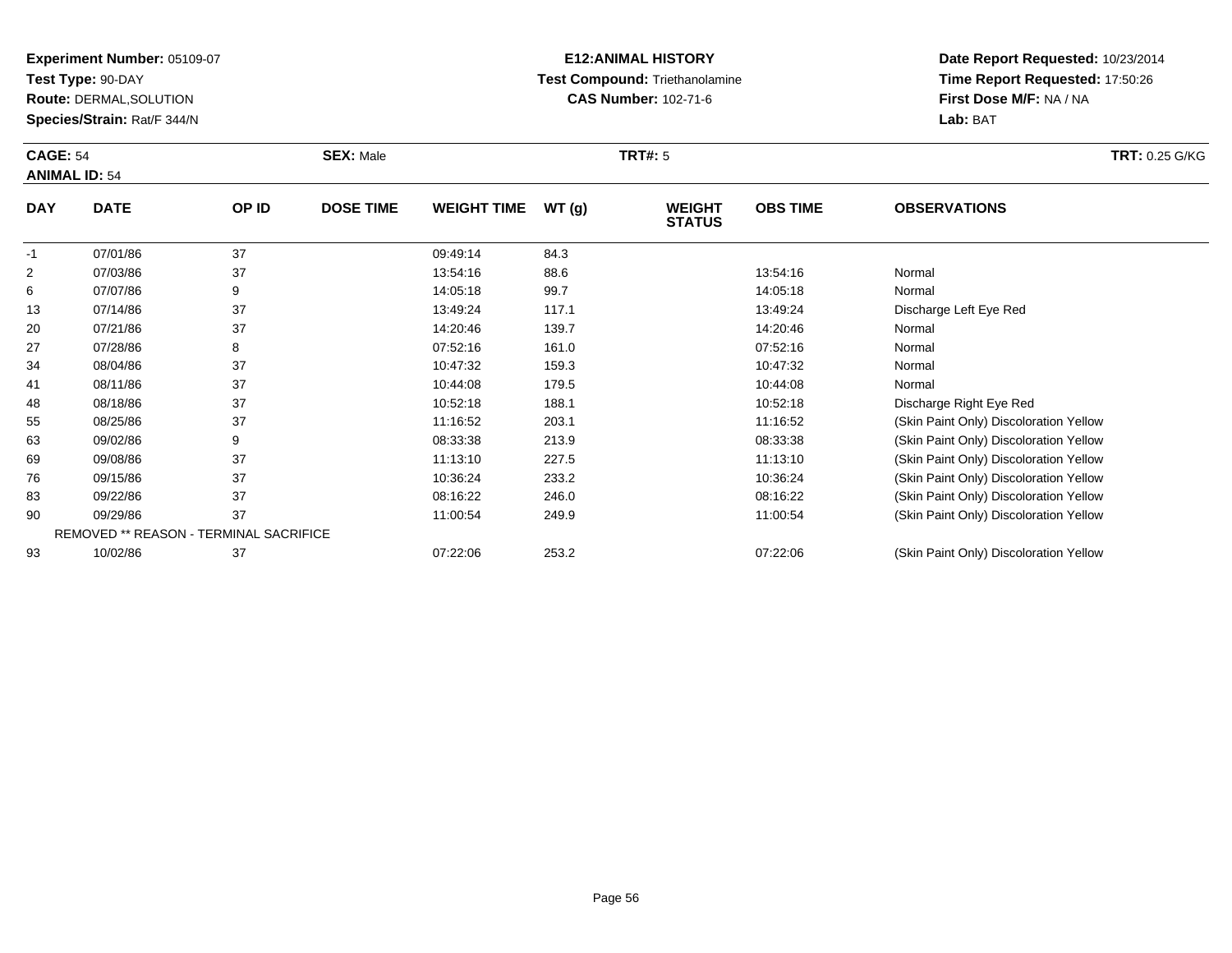**Test Type:** 90-DAY

93

**Route:** DERMAL,SOLUTION

**Species/Strain:** Rat/F 344/N

# **E12:ANIMAL HISTORY Test Compound:** Triethanolamine**CAS Number:** 102-71-6

**Date Report Requested:** 10/23/2014**Time Report Requested:** 17:50:26**First Dose M/F:** NA / NA**Lab:** BAT

|                | <b>CAGE: 55</b><br><b>ANIMAL ID: 55</b> |       | <b>SEX: Male</b> |                    |       | <b>TRT#: 5</b>                 | <b>TRT: 0.25 G/KG</b> |                                        |
|----------------|-----------------------------------------|-------|------------------|--------------------|-------|--------------------------------|-----------------------|----------------------------------------|
| <b>DAY</b>     | <b>DATE</b>                             | OP ID | <b>DOSE TIME</b> | <b>WEIGHT TIME</b> | WT(g) | <b>WEIGHT</b><br><b>STATUS</b> | <b>OBS TIME</b>       | <b>OBSERVATIONS</b>                    |
| $-1$           | 07/01/86                                | 37    |                  | 09:49:34           | 97.1  |                                |                       |                                        |
| $\overline{2}$ | 07/03/86                                | 37    |                  | 13:54:36           | 101.3 |                                | 13:54:36              | Normal                                 |
| 6              | 07/07/86                                | 9     |                  | 14:05:46           | 115.6 |                                | 14:05:46              | Normal                                 |
| 13             | 07/14/86                                | 37    |                  | 13:49:56           | 138.8 |                                | 13:49:56              | Normal                                 |
| 20             | 07/21/86                                | 37    |                  | 14:21:06           | 154.5 |                                | 14:21:06              | Normal                                 |
| 27             | 07/28/86                                | 8     |                  | 07:52:46           | 180.3 |                                | 07.52.46              | Normal                                 |
| 34             | 08/04/86                                | 37    |                  | 10:47:58           | 187.4 |                                | 10:47:58              | Normal                                 |
| 41             | 08/11/86                                | 37    |                  | 10:44:38           | 197.2 |                                | 10:44:38              | Normal                                 |
| 48             | 08/18/86                                | 37    |                  | 10:50:48           | 204.8 |                                | 10:50:48              | Normal                                 |
| 55             | 08/25/86                                | 37    |                  | 11:15:08           | 217.6 |                                | 11:15:08              | (Skin Paint Only) Discoloration Yellow |
| 63             | 09/02/86                                | 9     |                  | 08:34:10           | 231.1 |                                | 08:34:10              | Normal                                 |
| 69             | 09/08/86                                | 37    |                  | 11:13:50           | 237.8 |                                | 11:13:50              | (Skin Paint Only) Discoloration Yellow |
| 76             | 09/15/86                                | 37    |                  | 10:37:02           | 242.2 |                                | 10:37:02              | (Skin Paint Only) Discoloration Yellow |
| 83             | 09/22/86                                | 37    |                  | 08:16:52           | 254.6 |                                | 08:16:52              | (Skin Paint Only) Discoloration Yellow |
| 90             | 09/29/86                                | 37    |                  | 11:01:28           | 258.0 |                                | 11:01:28              | (Skin Paint Only) Discoloration Yellow |
|                | REMOVED ** REASON - TERMINAL SACRIFICE  |       |                  |                    |       |                                |                       |                                        |

10/02/86 <sup>37</sup> 07:23:06 269.2 07:23:06 (Skin Paint Only) Discoloration Yellow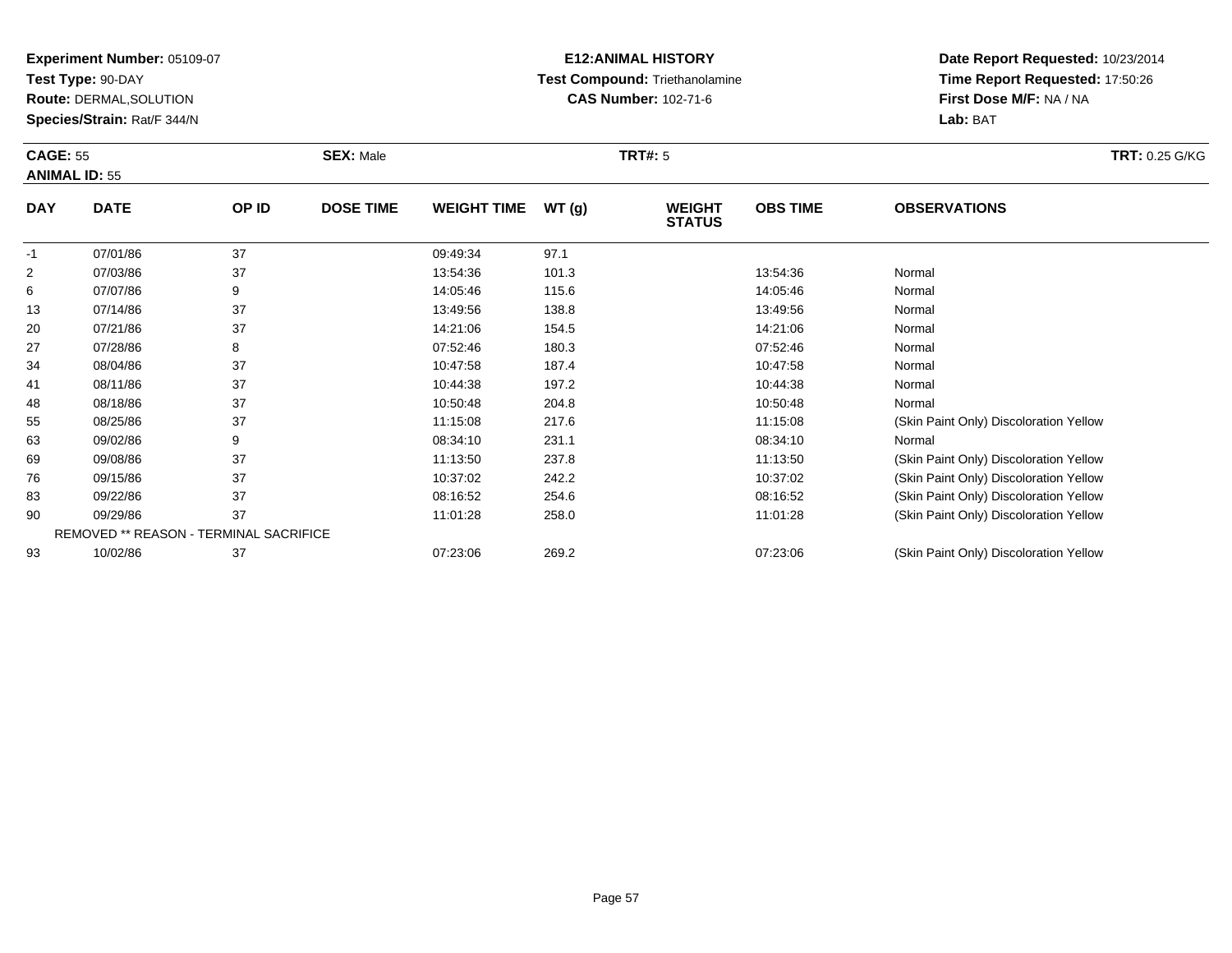**Test Type:** 90-DAY

93

**Route:** DERMAL,SOLUTION

**Species/Strain:** Rat/F 344/N

# **E12:ANIMAL HISTORY Test Compound:** Triethanolamine**CAS Number:** 102-71-6

**Date Report Requested:** 10/23/2014**Time Report Requested:** 17:50:26**First Dose M/F:** NA / NA**Lab:** BAT

|             | <b>CAGE: 56</b><br><b>ANIMAL ID: 56</b>       |       | <b>SEX: Male</b> |                    |       | <b>TRT#: 5</b>                 | <b>TRT: 0.25 G/KG</b> |                                        |
|-------------|-----------------------------------------------|-------|------------------|--------------------|-------|--------------------------------|-----------------------|----------------------------------------|
| <b>DAY</b>  | <b>DATE</b>                                   | OP ID | <b>DOSE TIME</b> | <b>WEIGHT TIME</b> | WT(g) | <b>WEIGHT</b><br><b>STATUS</b> | <b>OBS TIME</b>       | <b>OBSERVATIONS</b>                    |
| $-2$        | 07/01/86                                      | 37    |                  | 09:34:34           | 93.2  |                                |                       |                                        |
| $\mathbf 1$ | 07/03/86                                      | 37    |                  | 13:32:28           | 100.1 |                                | 13:32:28              | Normal                                 |
| 5           | 07/07/86                                      | 9     |                  | 13:25:00           | 116.1 |                                | 13:25:00              | Normal                                 |
| 12          | 07/14/86                                      | 37    |                  | 14:32:42           | 140.0 |                                | 14:32:42              | Normal                                 |
| 19          | 07/21/86                                      | 37    |                  | 13:40:30           | 161.5 |                                | 13:40:30              | Normal                                 |
| 26          | 07/28/86                                      | 8     |                  | 09:10:44           | 179.9 |                                | 09:10:44              | Normal                                 |
| 33          | 08/04/86                                      | 37    |                  | 11:11:56           | 194.1 |                                | 11:11:56              | Normal                                 |
| 40          | 08/11/86                                      | 37    |                  | 11:12:22           | 208.3 |                                | 11:12:22              | Normal                                 |
| 47          | 08/18/86                                      | 37    |                  | 09:25:22           | 218.1 |                                | 09:25:22              | (Skin Paint Only) Discoloration Yellow |
| 54          | 08/25/86                                      | 37    |                  | 10:41:48           | 236.3 |                                | 10:41:48              | (Skin Paint Only) Discoloration Yellow |
| 62          | 09/02/86                                      | 9     |                  | 08:56:20           | 249.3 |                                | 08:56:20              | (Skin Paint Only) Discoloration Yellow |
| 68          | 09/08/86                                      | 37    |                  | 10:53:40           | 253.6 |                                | 10:53:40              | (Skin Paint Only) Discoloration Yellow |
| 75          | 09/15/86                                      | 37    |                  | 11:17:36           | 264.4 |                                | 11:17:36              | (Skin Paint Only) Discoloration Yellow |
| 82          | 09/22/86                                      | 37    |                  | 10:53:12           | 264.5 |                                | 10:53:12              | (Skin Paint Only) Discoloration Yellow |
| 89          | 09/29/86                                      | 37    |                  | 11:10:12           | 271.3 |                                | 11:10:12              | (Skin Paint Only) Discoloration Yellow |
|             | <b>REMOVED ** REASON - TERMINAL SACRIFICE</b> |       |                  |                    |       |                                |                       |                                        |

10/03/86 <sup>37</sup> 07:00:02 276.4 07:00:02 (Skin Paint Only) Discoloration Yellow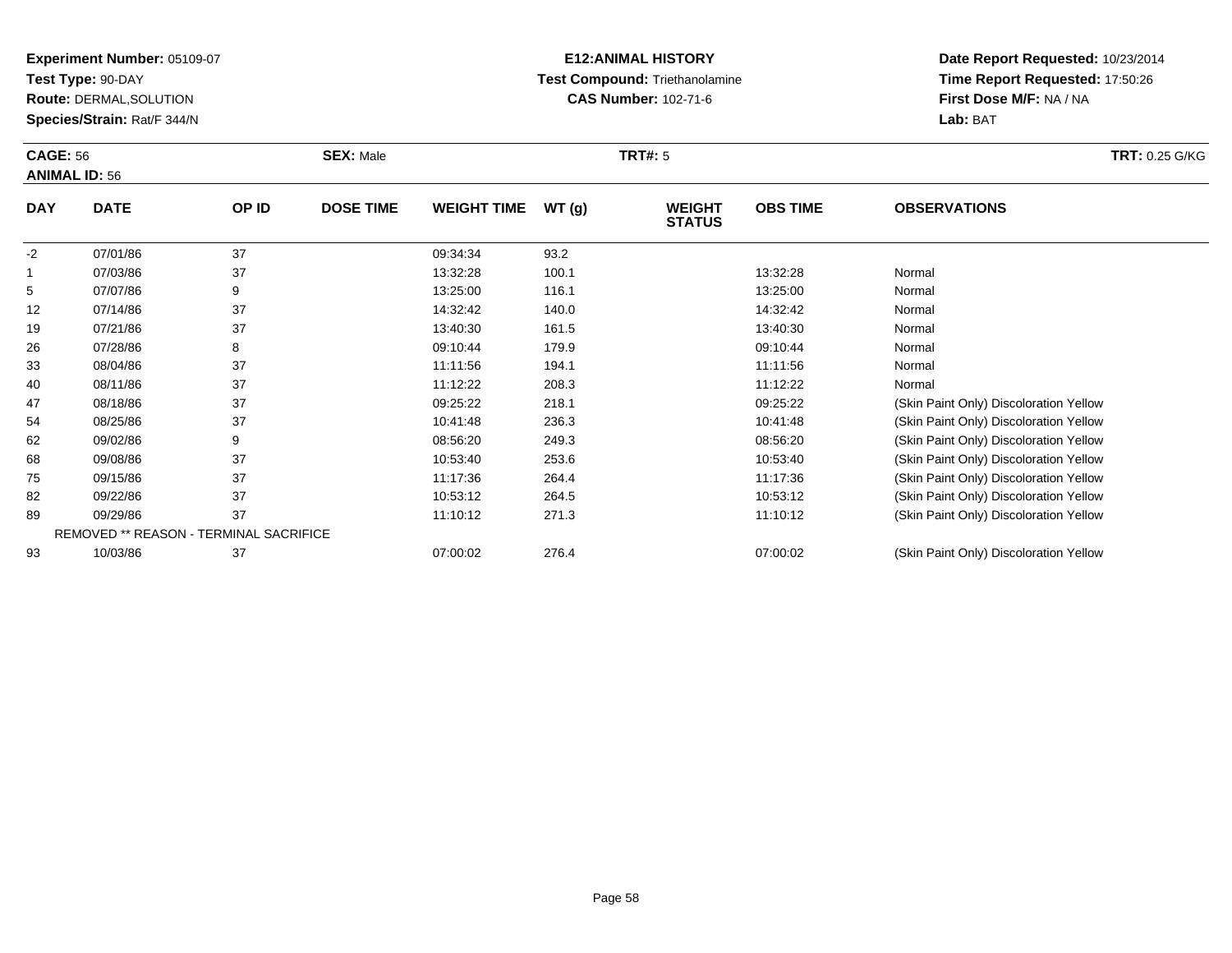**Test Type:** 90-DAY

**Route:** DERMAL,SOLUTION

**Species/Strain:** Rat/F 344/N

# **E12:ANIMAL HISTORY Test Compound:** Triethanolamine**CAS Number:** 102-71-6

**Date Report Requested:** 10/23/2014**Time Report Requested:** 17:50:26**First Dose M/F:** NA / NA**Lab:** BAT

|            | <b>CAGE: 57</b><br><b>ANIMAL ID: 57</b> |       | <b>SEX: Male</b> |                    |       | <b>TRT#: 5</b>                 |                 | <b>TRT: 0.25 G/KG</b>                  |
|------------|-----------------------------------------|-------|------------------|--------------------|-------|--------------------------------|-----------------|----------------------------------------|
| <b>DAY</b> | <b>DATE</b>                             | OP ID | <b>DOSE TIME</b> | <b>WEIGHT TIME</b> | WT(g) | <b>WEIGHT</b><br><b>STATUS</b> | <b>OBS TIME</b> | <b>OBSERVATIONS</b>                    |
| $-2$       | 07/01/86                                | 37    |                  | 09:35:06           | 101.6 |                                |                 |                                        |
|            | 07/03/86                                | 37    |                  | 13:32:50           | 108.4 |                                | 13:32:50        | Normal                                 |
| 5          | 07/07/86                                | 9     |                  | 13:25:32           | 125.8 |                                | 13:25:32        | Normal                                 |
| 12         | 07/14/86                                | 37    |                  | 14:31:12           | 150.4 |                                | 14:31:12        | Normal                                 |
| 19         | 07/21/86                                | 37    |                  | 13:38:48           | 180.3 |                                | 13:38:48        | Normal                                 |
| 26         | 07/28/86                                | 8     |                  | 09:11:20           | 204.1 |                                | 09:11:20        | Normal                                 |
| 33         | 08/04/86                                | 37    |                  | 11:12:14           | 221.8 |                                | 11:12:14        | Normal                                 |
| 40         | 08/11/86                                | 37    |                  | 11:12:40           | 237.0 |                                | 11:12:40        | Normal                                 |
| 47         | 08/18/86                                | 37    |                  | 09:25:56           | 258.2 |                                | 09:25:56        | (Skin Paint Only) Discoloration Yellow |
| 54         | 08/25/86                                | 37    |                  | 10:42:10           | 272.1 |                                | 10:42:10        | (Skin Paint Only) Discoloration Yellow |
| 62         | 09/02/86                                | 9     |                  | 08:56:50           | 288.8 |                                | 08:56:50        | (Skin Paint Only) Discoloration Yellow |
| 68         | 09/08/86                                | 37    |                  | 10:54:10           | 301.1 |                                | 10:54:10        | (Skin Paint Only) Discoloration Yellow |
| 75         | 09/15/86                                | 37    |                  | 11:18:10           | 306.5 |                                | 11:18:10        | (Skin Paint Only) Discoloration Yellow |
| 82         | 09/22/86                                | 37    |                  | 10:53:42           | 313.2 |                                | 10:53:42        | (Skin Paint Only) Discoloration Yellow |

07:00:36 322.7 07:00:36 (Skin Paint Only) Discoloration Yellow

| 82 | 09/22/86                                      | 10:53:42 | 313.2 | 10:53:42 | (Skin Paint Only) Discoloration Yellow |
|----|-----------------------------------------------|----------|-------|----------|----------------------------------------|
| 89 | 09/29/86                                      | 1:10:42  | 318.8 | 11:10:42 | (Skin Paint Only) Discoloration Yellow |
|    | <b>REMOVED ** REASON - TERMINAL SACRIFICE</b> |          |       |          |                                        |
| 93 | 10/03/86                                      | 07:00:36 |       | 07:00:36 | (Skin Paint Only) Discoloration Yellow |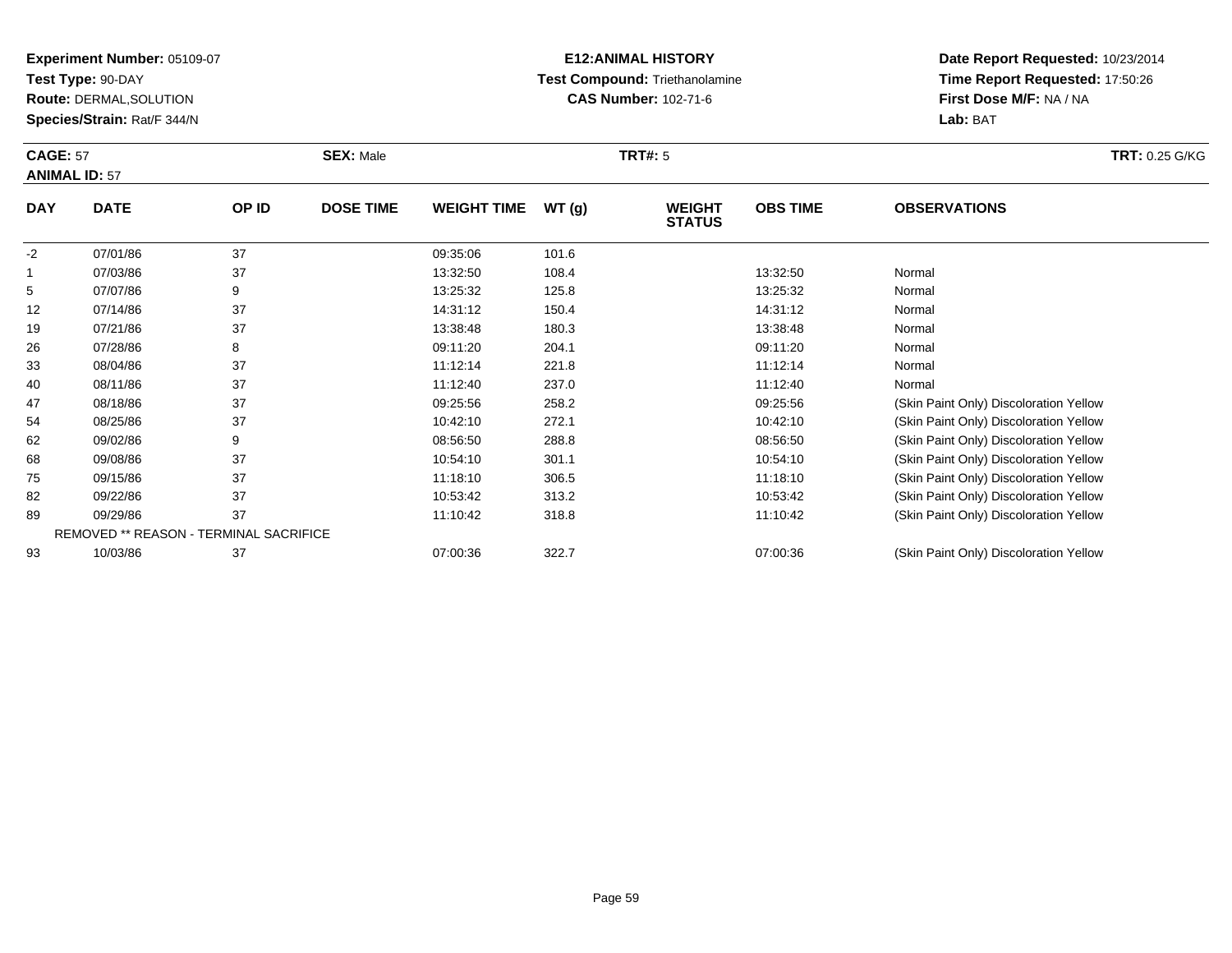**Test Type:** 90-DAY

82

**Route:** DERMAL,SOLUTION

**Species/Strain:** Rat/F 344/N

# **E12:ANIMAL HISTORY Test Compound:** Triethanolamine**CAS Number:** 102-71-6

|            | <b>CAGE: 58</b><br><b>ANIMAL ID: 58</b> |       | <b>SEX: Male</b> |                    |       | <b>TRT#: 5</b>                 | <b>TRT: 0.25 G/KG</b> |                                        |
|------------|-----------------------------------------|-------|------------------|--------------------|-------|--------------------------------|-----------------------|----------------------------------------|
| <b>DAY</b> | <b>DATE</b>                             | OP ID | <b>DOSE TIME</b> | <b>WEIGHT TIME</b> | WT(g) | <b>WEIGHT</b><br><b>STATUS</b> | <b>OBS TIME</b>       | <b>OBSERVATIONS</b>                    |
| $-2$       | 07/01/86                                | 37    |                  | 09:35:24           | 93.9  |                                |                       |                                        |
|            | 07/03/86                                | 37    |                  | 13:33:12           | 100.5 |                                | 13:33:12              | Normal                                 |
| 5          | 07/07/86                                | 9     |                  | 13:25:56           | 116.6 |                                | 13:25:56              | Normal                                 |
| 12         | 07/14/86                                | 37    |                  | 14:31:40           | 142.8 |                                | 14:31:40              | Normal                                 |
| 19         | 07/21/86                                | 37    |                  | 13:39:14           | 172.4 |                                | 13:39:14              | Normal                                 |
| 26         | 07/28/86                                | 8     |                  | 09:08:52           | 195.5 |                                | 09:08:52              | Normal                                 |
| 33         | 08/04/86                                | 37    |                  | 11:10:56           | 207.8 |                                | 11:10:56              | Normal                                 |
| 40         | 08/11/86                                | 37    |                  | 11:13:04           | 222.5 |                                | 11:13:04              | Normal                                 |
| 47         | 08/18/86                                | 37    |                  | 09:26:22           | 234.7 |                                | 09:26:22              | (Skin Paint Only) Discoloration Yellow |
| 54         | 08/25/86                                | 37    |                  | 10:42:36           | 251.2 |                                | 10:42:36              | (Skin Paint Only) Discoloration Yellow |
| 62         | 09/02/86                                | 9     |                  | 08:57:14           | 266.6 |                                | 08:57:14              | (Skin Paint Only) Discoloration Yellow |
| 68         | 09/08/86                                | 37    |                  | 10:54:36           | 273.4 |                                | 10:54:36              | (Skin Paint Only) Discoloration Yellow |
| 75         | 09/15/86                                | 37    |                  | 11:18:34           | 281.5 |                                | 11:18:34              | (Skin Paint Only) Discoloration Yellow |

| -82 | 09/22/86 |                                        | 10:54:08 | 286.8 | 10:54:08 | (Skin Paint Only) Discoloration Yellow |
|-----|----------|----------------------------------------|----------|-------|----------|----------------------------------------|
| 89  | 09/29/86 |                                        | 11:11:36 | 290.2 | 11:11:36 | (Skin Paint Only) Discoloration Yellow |
|     |          | REMOVED ** REASON - TERMINAL SACRIFICE |          |       |          |                                        |
| 93  | 10/03/86 |                                        | 07:01:10 | 297.7 | 07:01:10 | (Skin Paint Only) Discoloration Yellow |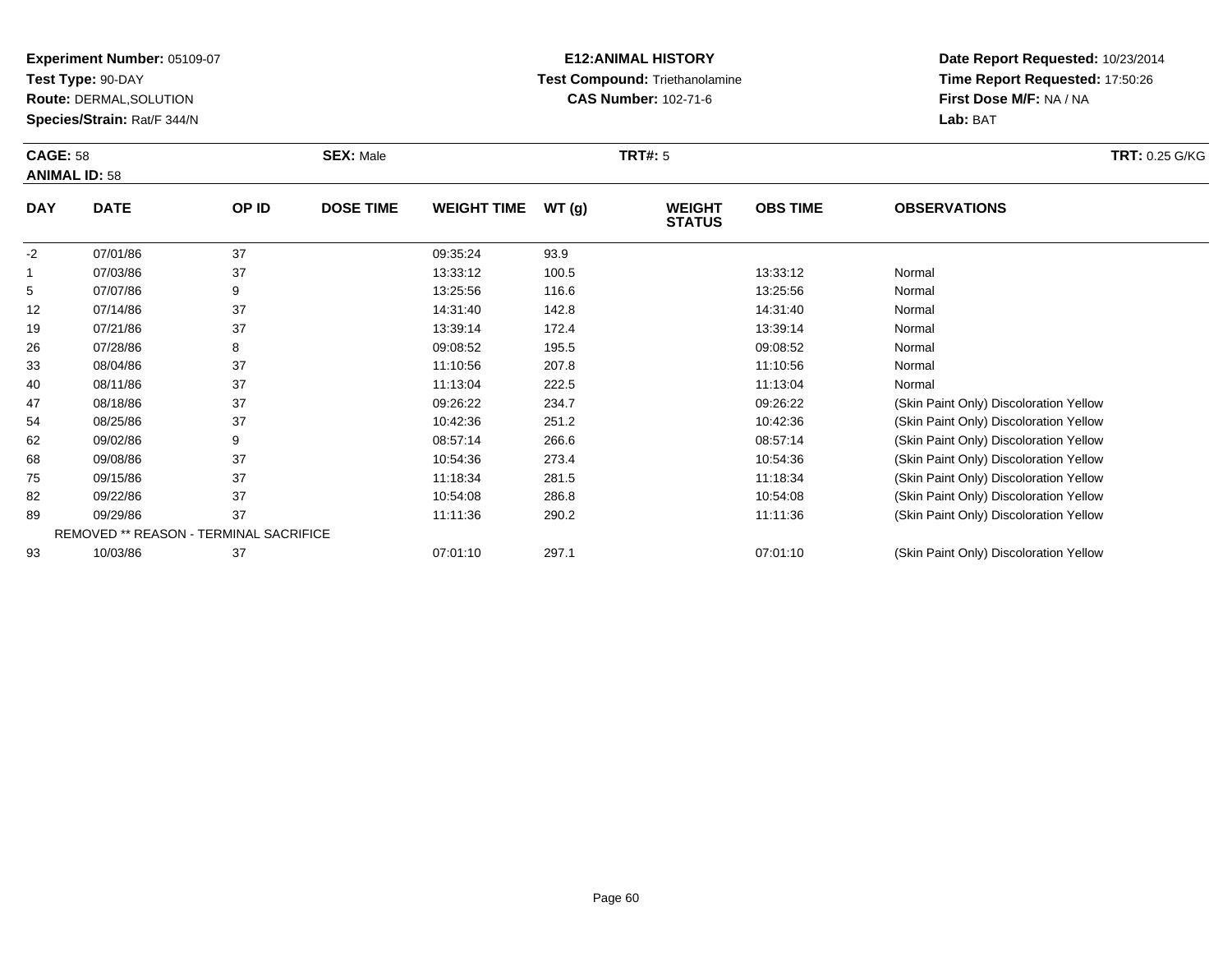**Test Type:** 90-DAY

93

**Route:** DERMAL,SOLUTION

**Species/Strain:** Rat/F 344/N

# **E12:ANIMAL HISTORY Test Compound:** Triethanolamine**CAS Number:** 102-71-6

**Date Report Requested:** 10/23/2014**Time Report Requested:** 17:50:26**First Dose M/F:** NA / NA**Lab:** BAT

|              | <b>CAGE: 59</b><br><b>ANIMAL ID: 59</b>       |       | <b>SEX: Male</b> |                    |       | <b>TRT#: 5</b>                 | <b>TRT: 0.25 G/KG</b> |                                        |
|--------------|-----------------------------------------------|-------|------------------|--------------------|-------|--------------------------------|-----------------------|----------------------------------------|
| <b>DAY</b>   | <b>DATE</b>                                   | OP ID | <b>DOSE TIME</b> | <b>WEIGHT TIME</b> | WT(g) | <b>WEIGHT</b><br><b>STATUS</b> | <b>OBS TIME</b>       | <b>OBSERVATIONS</b>                    |
| $-2$         | 07/01/86                                      | 37    |                  | 09:35:42           | 91.9  |                                |                       |                                        |
| $\mathbf{1}$ | 07/03/86                                      | 37    |                  | 13:33:32           | 100.1 |                                | 13:33:32              | Normal                                 |
| 5            | 07/07/86                                      | 9     |                  | 13:26:22           | 114.7 |                                | 13:26:22              | Normal                                 |
| 12           | 07/14/86                                      | 37    |                  | 14:32:00           | 140.3 |                                | 14:32:00              | Normal                                 |
| 19           | 07/21/86                                      | 37    |                  | 13:39:38           | 168.9 |                                | 13:39:38              | Normal                                 |
| 26           | 07/28/86                                      | 8     |                  | 09:09:26           | 195.0 |                                | 09:09:26              | Normal                                 |
| 33           | 08/04/86                                      | 37    |                  | 11:11:18           | 208.6 |                                | 11:11:18              | Normal                                 |
| 40           | 08/11/86                                      | 37    |                  | 11:09:28           | 218.0 |                                | 11:09:28              | Normal                                 |
| 47           | 08/18/86                                      | 37    |                  | 09:24:08           | 231.2 |                                | 09:24:08              | (Skin Paint Only) Discoloration Yellow |
| 54           | 08/25/86                                      | 37    |                  | 10:43:06           | 247.9 |                                | 10:43:06              | (Skin Paint Only) Discoloration Yellow |
| 62           | 09/02/86                                      | 9     |                  | 08:57:40           | 263.2 |                                | 08:57:40              | (Skin Paint Only) Discoloration Yellow |
| 68           | 09/08/86                                      | 37    |                  | 10:55:00           | 267.5 |                                | 10:55:00              | (Skin Paint Only) Discoloration Yellow |
| 75           | 09/15/86                                      | 37    |                  | 11:18:58           | 270.1 |                                | 11:18:58              | (Skin Paint Only) Discoloration Yellow |
| 82           | 09/22/86                                      | 37    |                  | 10:54:32           | 277.6 |                                | 10:54:32              | Normal                                 |
| 89           | 09/29/86                                      | 37    |                  | 11:11:58           | 281.6 |                                | 11:11:58              | (Skin Paint Only) Discoloration Yellow |
|              | <b>REMOVED ** REASON - TERMINAL SACRIFICE</b> |       |                  |                    |       |                                |                       |                                        |

10/03/86 <sup>37</sup> 07:03:06 286.2 07:03:06 (Skin Paint Only) Discoloration Yellow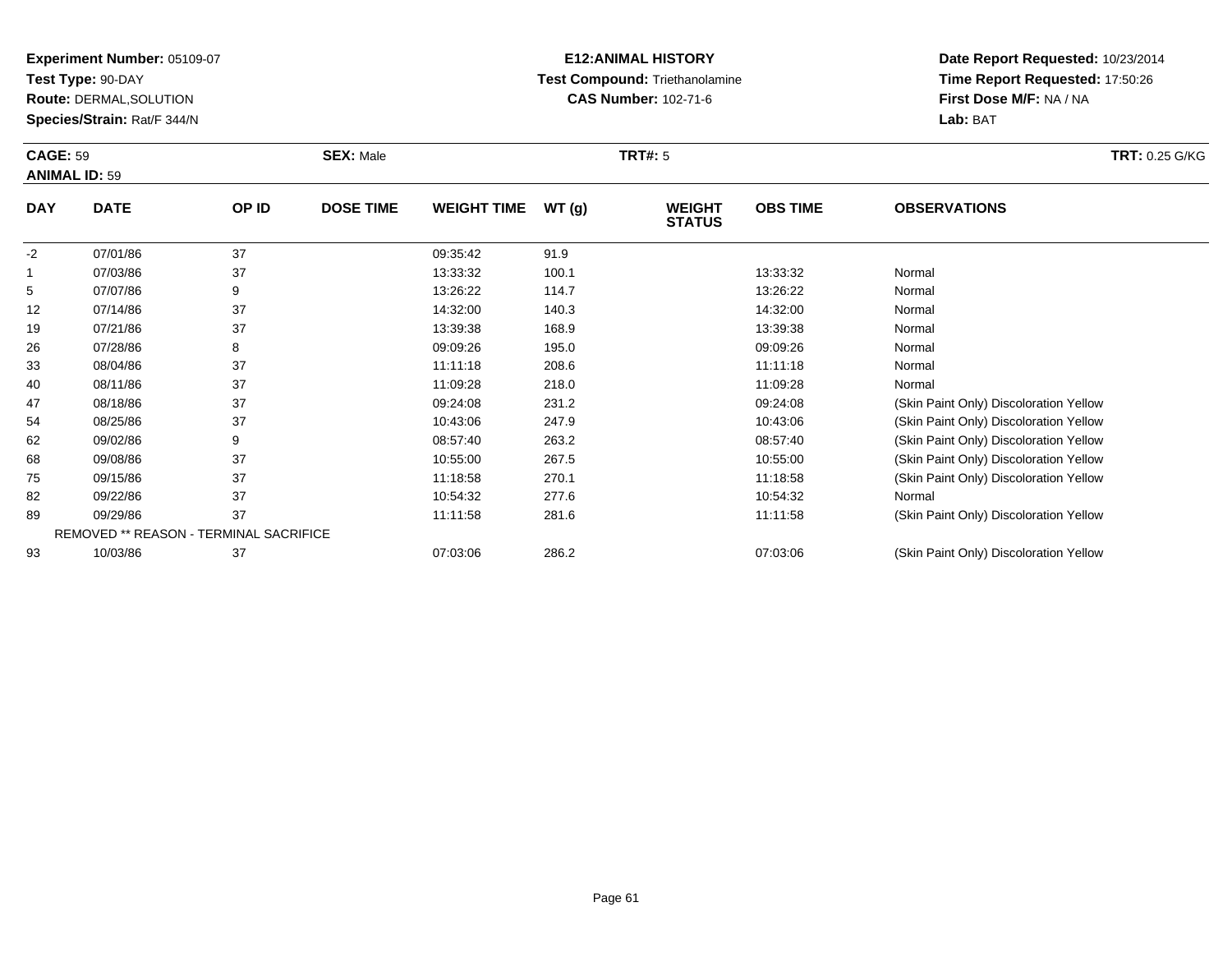**Test Type:** 90-DAY

**Route:** DERMAL,SOLUTION

**Species/Strain:** Rat/F 344/N

# **E12:ANIMAL HISTORY Test Compound:** Triethanolamine**CAS Number:** 102-71-6

| <b>CAGE: 60</b><br><b>ANIMAL ID: 60</b> |                                        | <b>SEX: Male</b> |                  |                    | <b>TRT#: 5</b> |                                | <b>TRT: 0.25 G/KG</b> |                                        |
|-----------------------------------------|----------------------------------------|------------------|------------------|--------------------|----------------|--------------------------------|-----------------------|----------------------------------------|
| <b>DAY</b>                              | <b>DATE</b>                            | OP ID            | <b>DOSE TIME</b> | <b>WEIGHT TIME</b> | WT(g)          | <b>WEIGHT</b><br><b>STATUS</b> | <b>OBS TIME</b>       | <b>OBSERVATIONS</b>                    |
| $-2$                                    | 07/01/86                               | 37               |                  | 09:36:06           | 105.8          |                                |                       |                                        |
|                                         | 07/03/86                               | 37               |                  | 13:33:50           | 112.3          |                                | 13:33:50              | Normal                                 |
| 5                                       | 07/07/86                               | 9                |                  | 13:26:50           | 124.3          |                                | 13:26:50              | Normal                                 |
| 12                                      | 07/14/86                               | 37               |                  | 14:32:22           | 149.0          |                                | 14:32:22              | Normal                                 |
| 19                                      | 07/21/86                               | 37               |                  | 13:40:02           | 178.3          |                                | 13:40:02              | Normal                                 |
| 26                                      | 07/28/86                               | 8                |                  | 09:10:00           | 202.7          |                                | 09:10:00              | Normal                                 |
| 33                                      | 08/04/86                               | 37               |                  | 11:11:38           | 216.5          |                                | 11:11:38              | Normal                                 |
| 40                                      | 08/11/86                               | 37               |                  | 11:11:44           | 227.3          |                                | 11:11:44              | Normal                                 |
| 47                                      | 08/18/86                               | 37               |                  | 09:24:52           | 240.8          |                                | 09:24:52              | (Skin Paint Only) Discoloration Yellow |
| 54                                      | 08/25/86                               | 37               |                  | 10:41:20           | 256.6          |                                | 10:41:20              | (Skin Paint Only) Discoloration Yellow |
| 62                                      | 09/02/86                               | 9                |                  | 08:55:44           | 274.2          |                                | 08:55:44              | (Skin Paint Only) Discoloration Yellow |
| 68                                      | 09/08/86                               | 37               |                  | 10:55:24           | 269.6          |                                | 10:55:24              | Normal                                 |
| 75                                      | 09/15/86                               | 37               |                  | 11:19:22           | 275.5          |                                | 11:19:22              | (Skin Paint Only) Discoloration Yellow |
| 82                                      | 09/22/86                               | 37               |                  | 10:54:54           | 281.3          |                                | 10:54:54              | Normal                                 |
| 89                                      | 09/29/86                               | 37               |                  | 11:12:34           | 288.9          |                                | 11:12:34              | (Skin Paint Only) Discoloration Yellow |
|                                         | REMOVED ** REASON - TERMINAL SACRIFICE |                  |                  |                    |                |                                |                       |                                        |
| 93                                      | 10/03/86                               | 37               |                  | 07:03:58           | 304.1          |                                | 07:03:58              | (Skin Paint Only) Discoloration Yellow |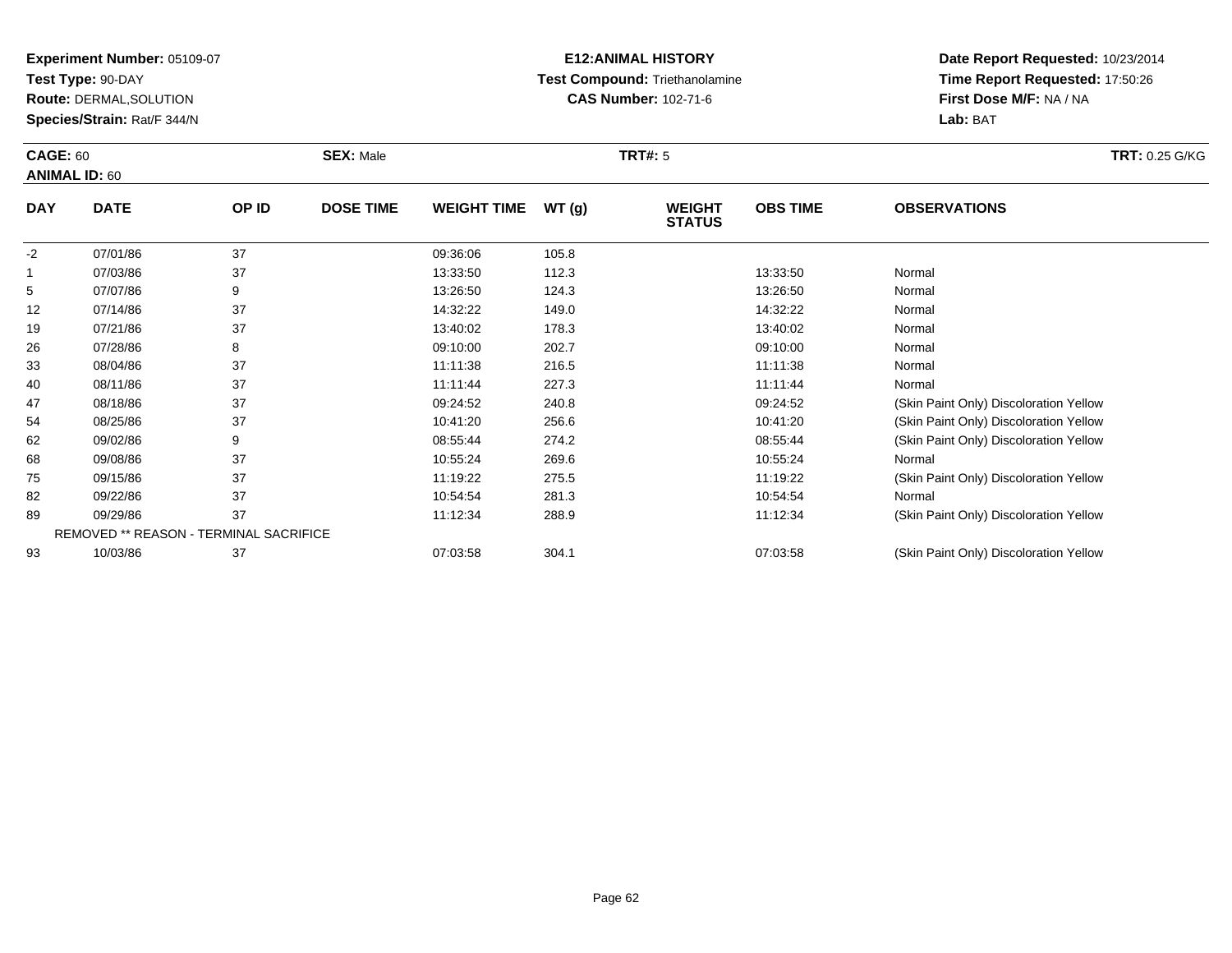|                 | Experiment Number: 05109-07            |                |                  |                    |       | <b>E12: ANIMAL HISTORY</b>     | Date Report Requested: 10/23/2014 |                                 |  |  |
|-----------------|----------------------------------------|----------------|------------------|--------------------|-------|--------------------------------|-----------------------------------|---------------------------------|--|--|
|                 | Test Type: 90-DAY                      |                |                  |                    |       | Test Compound: Triethanolamine |                                   | Time Report Requested: 17:50:26 |  |  |
|                 | Route: DERMAL, SOLUTION                |                |                  |                    |       | <b>CAS Number: 102-71-6</b>    |                                   | First Dose M/F: NA / NA         |  |  |
|                 | Species/Strain: Rat/F 344/N            |                |                  |                    |       |                                |                                   | Lab: BAT                        |  |  |
| <b>CAGE: 61</b> |                                        |                | <b>SEX: Male</b> |                    |       | <b>TRT#: 7</b>                 |                                   | <b>TRT: .5 G/KG</b>             |  |  |
|                 | <b>ANIMAL ID: 61</b>                   |                |                  |                    |       |                                |                                   |                                 |  |  |
| <b>DAY</b>      | <b>DATE</b>                            | OP ID          | <b>DOSE TIME</b> | <b>WEIGHT TIME</b> | WT(g) | <b>WEIGHT</b><br><b>STATUS</b> | <b>OBS TIME</b>                   | <b>OBSERVATIONS</b>             |  |  |
| -1              | 06/29/86                               | $\overline{7}$ |                  | 10:00:00           | 99.4  |                                |                                   |                                 |  |  |
| 4               | 07/03/86                               | 37             |                  | 14:22:02           | 107.4 |                                |                                   |                                 |  |  |
| 8               | 07/07/86                               | 37             |                  | 09:31:18           | 129.5 |                                |                                   |                                 |  |  |
| 15              | 07/14/86                               | 37             |                  | 11:26:14           | 161.3 |                                |                                   |                                 |  |  |
| 22              | 07/21/86                               | 37             |                  | 11:23:16           | 177.5 |                                |                                   |                                 |  |  |
| 29              | 07/28/86                               | 8              |                  | 09:53:40           | 200.4 |                                |                                   |                                 |  |  |
| 36              | 08/04/86                               | 37             |                  | 13:22:14           | 212.4 |                                |                                   |                                 |  |  |
| 43              | 08/11/86                               | 37             |                  | 13:32:10           | 230.4 |                                |                                   |                                 |  |  |
| 50              | 08/18/86                               | 37             |                  | 13:40:54           | 238.8 |                                |                                   |                                 |  |  |
| 57              | 08/25/86                               | 40             |                  | 14:01:04           | 257.9 |                                |                                   |                                 |  |  |
| 65              | 09/02/86                               | 9              |                  | 08:09:42           | 271.6 |                                |                                   |                                 |  |  |
| 71              | 09/08/86                               | 37             |                  | 13:37:36           | 274.7 |                                |                                   |                                 |  |  |
| 78              | 09/15/86                               | 37             |                  | 13:12:56           | 280.4 |                                |                                   |                                 |  |  |
| 85              | 09/22/86                               | 37             |                  | 13:25:54           | 285.4 |                                |                                   |                                 |  |  |
| 92              | 09/29/86                               | 37             |                  | 13:29:18           | 285.4 |                                |                                   |                                 |  |  |
|                 | REMOVED ** REASON - TERMINAL SACRIFICE |                |                  |                    |       |                                |                                   |                                 |  |  |
| 96              | 10/03/86                               | 9              |                  | 14:05:46           | 284.6 |                                | 14:05:46                          | Override                        |  |  |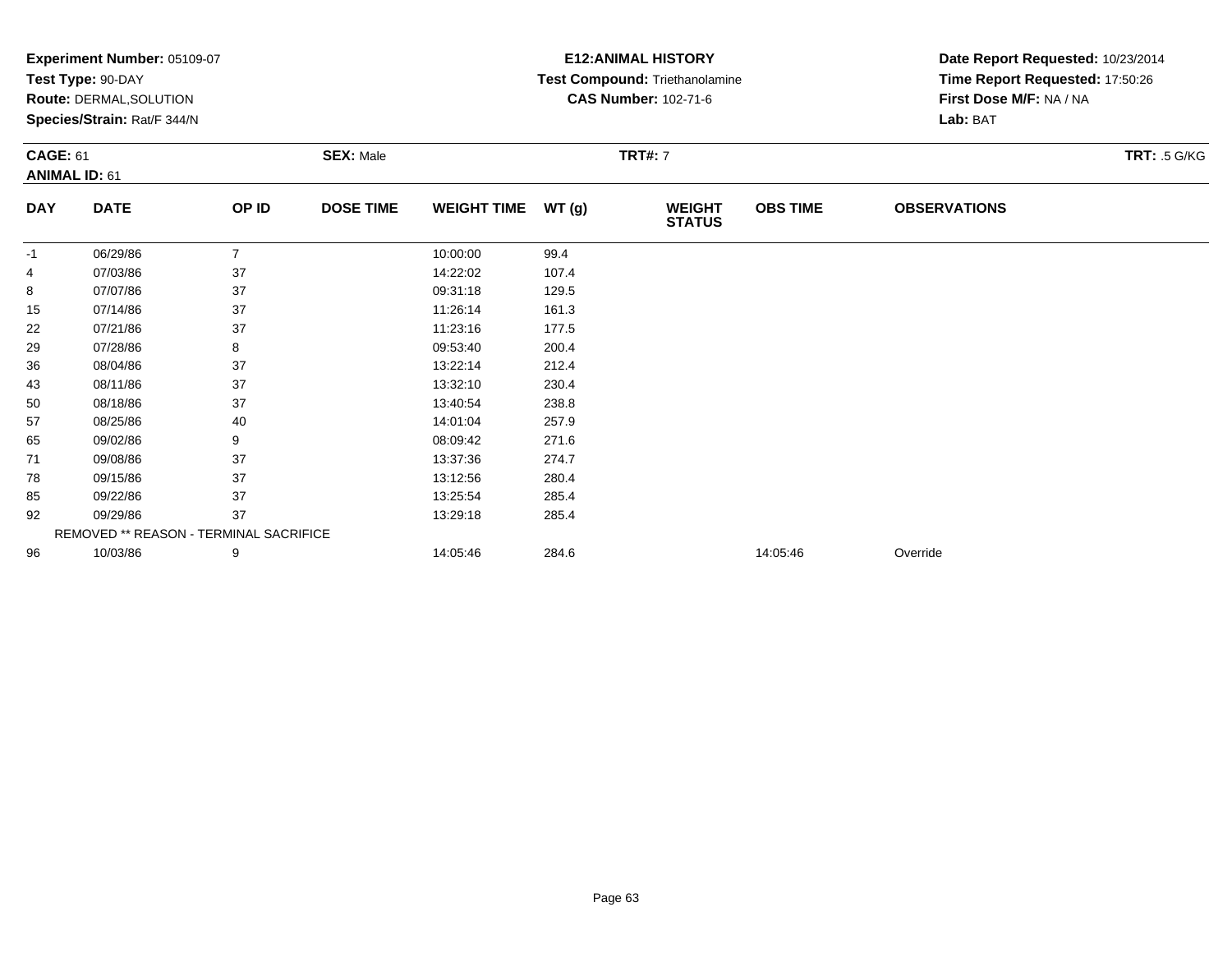|                 | Experiment Number: 05109-07            |                |                  |                    |       | <b>E12: ANIMAL HISTORY</b>            | Date Report Requested: 10/23/2014 |                                 |  |  |
|-----------------|----------------------------------------|----------------|------------------|--------------------|-------|---------------------------------------|-----------------------------------|---------------------------------|--|--|
|                 | Test Type: 90-DAY                      |                |                  |                    |       | <b>Test Compound: Triethanolamine</b> |                                   | Time Report Requested: 17:50:26 |  |  |
|                 | Route: DERMAL, SOLUTION                |                |                  |                    |       | <b>CAS Number: 102-71-6</b>           |                                   | First Dose M/F: NA / NA         |  |  |
|                 | Species/Strain: Rat/F 344/N            |                |                  |                    |       |                                       |                                   | Lab: BAT                        |  |  |
| <b>CAGE: 62</b> |                                        |                | <b>SEX: Male</b> |                    |       | <b>TRT#: 7</b>                        |                                   | <b>TRT: .5 G/KG</b>             |  |  |
|                 | <b>ANIMAL ID: 62</b>                   |                |                  |                    |       |                                       |                                   |                                 |  |  |
| <b>DAY</b>      | <b>DATE</b>                            | OP ID          | <b>DOSE TIME</b> | <b>WEIGHT TIME</b> | WT(g) | <b>WEIGHT</b><br><b>STATUS</b>        | <b>OBS TIME</b>                   | <b>OBSERVATIONS</b>             |  |  |
| -1              | 06/29/86                               | $\overline{7}$ |                  | 10:00:00           | 75.5  |                                       |                                   |                                 |  |  |
| 4               | 07/03/86                               | 37             |                  | 14:20:40           | 87.0  |                                       |                                   |                                 |  |  |
| 8               | 07/07/86                               | 37             |                  | 09:29:56           | 103.9 |                                       |                                   |                                 |  |  |
| 15              | 07/14/86                               | 37             |                  | 11:25:10           | 130.6 |                                       |                                   |                                 |  |  |
| 22              | 07/21/86                               | 37             |                  | 11:23:34           | 157.8 |                                       |                                   |                                 |  |  |
| 29              | 07/28/86                               | 8              |                  | 09:54:02           | 180.5 |                                       |                                   |                                 |  |  |
| 36              | 08/04/86                               | 37             |                  | 13:22:32           | 200.1 |                                       |                                   |                                 |  |  |
| 43              | 08/11/86                               | 37             |                  | 13:32:30           | 214.5 |                                       |                                   |                                 |  |  |
| 50              | 08/18/86                               | 37             |                  | 13:41:16           | 227.6 |                                       |                                   |                                 |  |  |
| 57              | 08/25/86                               | 40             |                  | 14:02:12           | 243.4 |                                       |                                   |                                 |  |  |
| 65              | 09/02/86                               | 9              |                  | 08:10:00           | 264.8 |                                       |                                   |                                 |  |  |
| 71              | 09/08/86                               | 37             |                  | 13:38:00           | 263.9 |                                       |                                   |                                 |  |  |
| 78              | 09/15/86                               | 37             |                  | 13:13:18           | 268.9 |                                       |                                   |                                 |  |  |
| 85              | 09/22/86                               | 37             |                  | 11:24:52           | 270.9 |                                       |                                   |                                 |  |  |
| 92              | 09/29/86                               | 37             |                  | 13:29:40           | 274.7 |                                       |                                   |                                 |  |  |
|                 | REMOVED ** REASON - TERMINAL SACRIFICE |                |                  |                    |       |                                       |                                   |                                 |  |  |
| 96              | 10/03/86                               | 9              |                  | 14:06:28           | 273.9 |                                       | 14:06:28                          | Override                        |  |  |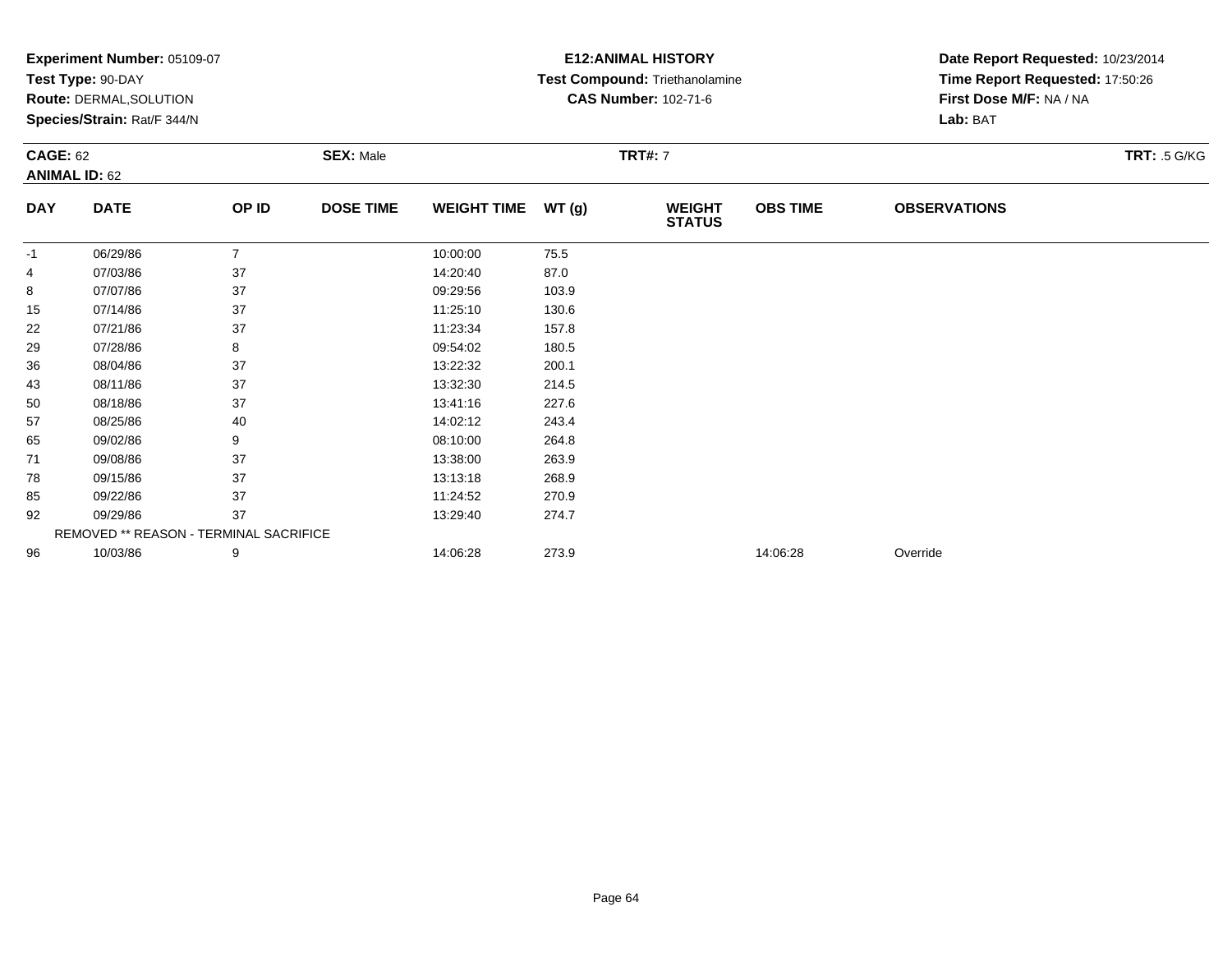|                 | Experiment Number: 05109-07            |                |                  |                    |       | <b>E12: ANIMAL HISTORY</b>     | Date Report Requested: 10/23/2014 |                                 |  |  |
|-----------------|----------------------------------------|----------------|------------------|--------------------|-------|--------------------------------|-----------------------------------|---------------------------------|--|--|
|                 | Test Type: 90-DAY                      |                |                  |                    |       | Test Compound: Triethanolamine |                                   | Time Report Requested: 17:50:26 |  |  |
|                 | Route: DERMAL, SOLUTION                |                |                  |                    |       | <b>CAS Number: 102-71-6</b>    |                                   | First Dose M/F: NA / NA         |  |  |
|                 | Species/Strain: Rat/F 344/N            |                |                  |                    |       |                                |                                   | Lab: BAT                        |  |  |
| <b>CAGE: 63</b> |                                        |                | <b>SEX: Male</b> |                    |       | <b>TRT#: 7</b>                 |                                   | <b>TRT: .5 G/KG</b>             |  |  |
|                 | <b>ANIMAL ID: 63</b>                   |                |                  |                    |       |                                |                                   |                                 |  |  |
| <b>DAY</b>      | <b>DATE</b>                            | OP ID          | <b>DOSE TIME</b> | <b>WEIGHT TIME</b> | WT(g) | <b>WEIGHT</b><br><b>STATUS</b> | <b>OBS TIME</b>                   | <b>OBSERVATIONS</b>             |  |  |
| -1              | 06/29/86                               | $\overline{7}$ |                  | 10:00:00           | 82.9  |                                |                                   |                                 |  |  |
| 4               | 07/03/86                               | 37             |                  | 14:21:06           | 86.8  |                                |                                   |                                 |  |  |
| 8               | 07/07/86                               | 37             |                  | 09:30:16           | 107.8 |                                |                                   |                                 |  |  |
| 15              | 07/14/86                               | 37             |                  | 11:25:24           | 131.0 |                                |                                   |                                 |  |  |
| 22              | 07/21/86                               | 37             |                  | 11:22:26           | 158.3 |                                |                                   |                                 |  |  |
| 29              | 07/28/86                               | 8              |                  | 09:52:02           | 180.3 |                                |                                   |                                 |  |  |
| 36              | 08/04/86                               | 37             |                  | 13:22:50           | 193.2 |                                |                                   |                                 |  |  |
| 43              | 08/11/86                               | 37             |                  | 13:32:52           | 202.6 |                                |                                   |                                 |  |  |
| 50              | 08/18/86                               | 37             |                  | 13:41:34           | 213.5 |                                |                                   |                                 |  |  |
| 57              | 08/25/86                               | 40             |                  | 14:02:30           | 226.3 |                                |                                   |                                 |  |  |
| 65              | 09/02/86                               | 9              |                  | 08:10:18           | 243.9 |                                |                                   |                                 |  |  |
| 71              | 09/08/86                               | 37             |                  | 13:38:14           | 247.0 |                                |                                   |                                 |  |  |
| 78              | 09/15/86                               | 37             |                  | 13:13:36           | 253.4 |                                |                                   |                                 |  |  |
| 85              | 09/22/86                               | 37             |                  | 11:25:18           | 256.5 |                                |                                   |                                 |  |  |
| 92              | 09/29/86<br>37                         |                |                  | 13:30:08           | 260.9 |                                |                                   |                                 |  |  |
|                 | REMOVED ** REASON - TERMINAL SACRIFICE |                |                  |                    |       |                                |                                   |                                 |  |  |
| 96              | 10/03/86                               | 9              |                  | 14:06:58           |       | <b>OMITTED</b>                 | 14:06:58                          | Override                        |  |  |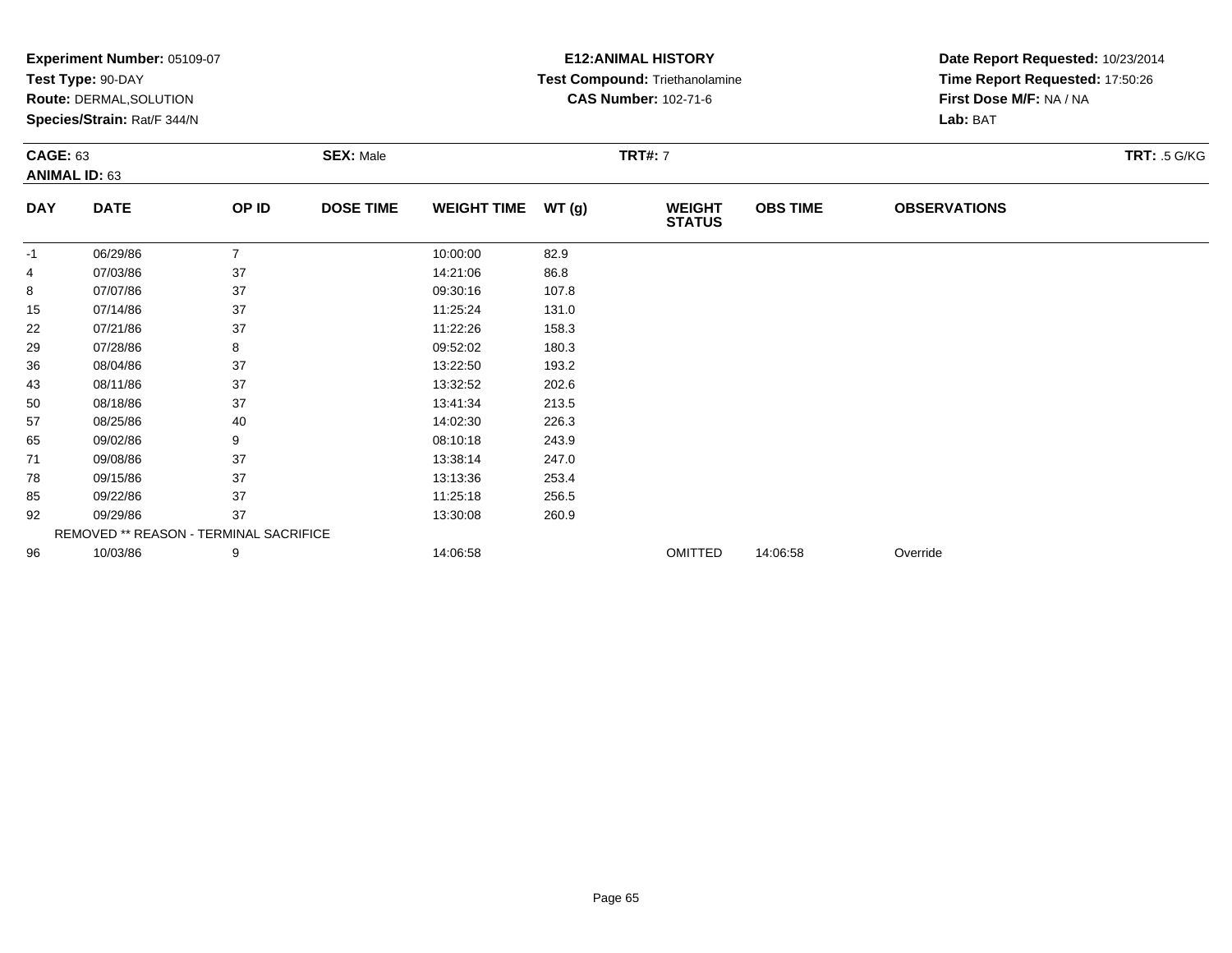|                 | Experiment Number: 05109-07            |                |                  |                    |       | <b>E12: ANIMAL HISTORY</b>     | Date Report Requested: 10/23/2014 |                                 |  |  |
|-----------------|----------------------------------------|----------------|------------------|--------------------|-------|--------------------------------|-----------------------------------|---------------------------------|--|--|
|                 | Test Type: 90-DAY                      |                |                  |                    |       | Test Compound: Triethanolamine |                                   | Time Report Requested: 17:50:26 |  |  |
|                 | Route: DERMAL, SOLUTION                |                |                  |                    |       | <b>CAS Number: 102-71-6</b>    |                                   | First Dose M/F: NA / NA         |  |  |
|                 | Species/Strain: Rat/F 344/N            |                |                  |                    |       |                                |                                   | Lab: BAT                        |  |  |
| <b>CAGE: 64</b> |                                        |                | <b>SEX: Male</b> |                    |       | <b>TRT#: 7</b>                 |                                   | <b>TRT: .5 G/KG</b>             |  |  |
|                 | <b>ANIMAL ID: 64</b>                   |                |                  |                    |       |                                |                                   |                                 |  |  |
| <b>DAY</b>      | <b>DATE</b>                            | OP ID          | <b>DOSE TIME</b> | <b>WEIGHT TIME</b> | WT(g) | <b>WEIGHT</b><br><b>STATUS</b> | <b>OBS TIME</b>                   | <b>OBSERVATIONS</b>             |  |  |
| -1              | 06/29/86                               | $\overline{7}$ |                  | 10:00:00           | 98.6  |                                |                                   |                                 |  |  |
| 4               | 07/03/86                               | 37             |                  | 14:21:26           | 107.8 |                                |                                   |                                 |  |  |
| 8               | 07/07/86                               | 37             |                  | 09:30:34           | 128.6 |                                |                                   |                                 |  |  |
| 15              | 07/14/86                               | 37             |                  | 11:25:42           | 154.8 |                                |                                   |                                 |  |  |
| 22              | 07/21/86                               | 37             |                  | 11:22:42           | 173.9 |                                |                                   |                                 |  |  |
| 29              | 07/28/86                               | 8              |                  | 09:52:34           | 193.6 |                                |                                   |                                 |  |  |
| 36              | 08/04/86                               | 37             |                  | 13:21:26           | 206.1 |                                |                                   |                                 |  |  |
| 43              | 08/11/86                               | 37             |                  | 13:31:22           | 213.8 |                                |                                   |                                 |  |  |
| 50              | 08/18/86                               | 37             |                  | 13:41:54           | 219.9 |                                |                                   |                                 |  |  |
| 57              | 08/25/86                               | 40             |                  | 14:02:48           | 232.9 |                                |                                   |                                 |  |  |
| 65              | 09/02/86                               | 9              |                  | 08:10:34           | 248.7 |                                |                                   |                                 |  |  |
| 71              | 09/08/86                               | 37             |                  | 13:38:32           | 252.5 |                                |                                   |                                 |  |  |
| 78              | 09/15/86                               | 37             |                  | 13:13:52           | 255.0 |                                |                                   |                                 |  |  |
| 85              | 09/22/86                               | 37             |                  | 11:25:30           | 264.4 |                                |                                   |                                 |  |  |
| 92              | 09/29/86                               | 37             |                  | 13:30:54           | 262.2 |                                |                                   |                                 |  |  |
|                 | REMOVED ** REASON - TERMINAL SACRIFICE |                |                  |                    |       |                                |                                   |                                 |  |  |
| 96              | 10/03/86                               | 9              |                  | 14:08:00           | 265.8 |                                | 14:08:00                          | Override                        |  |  |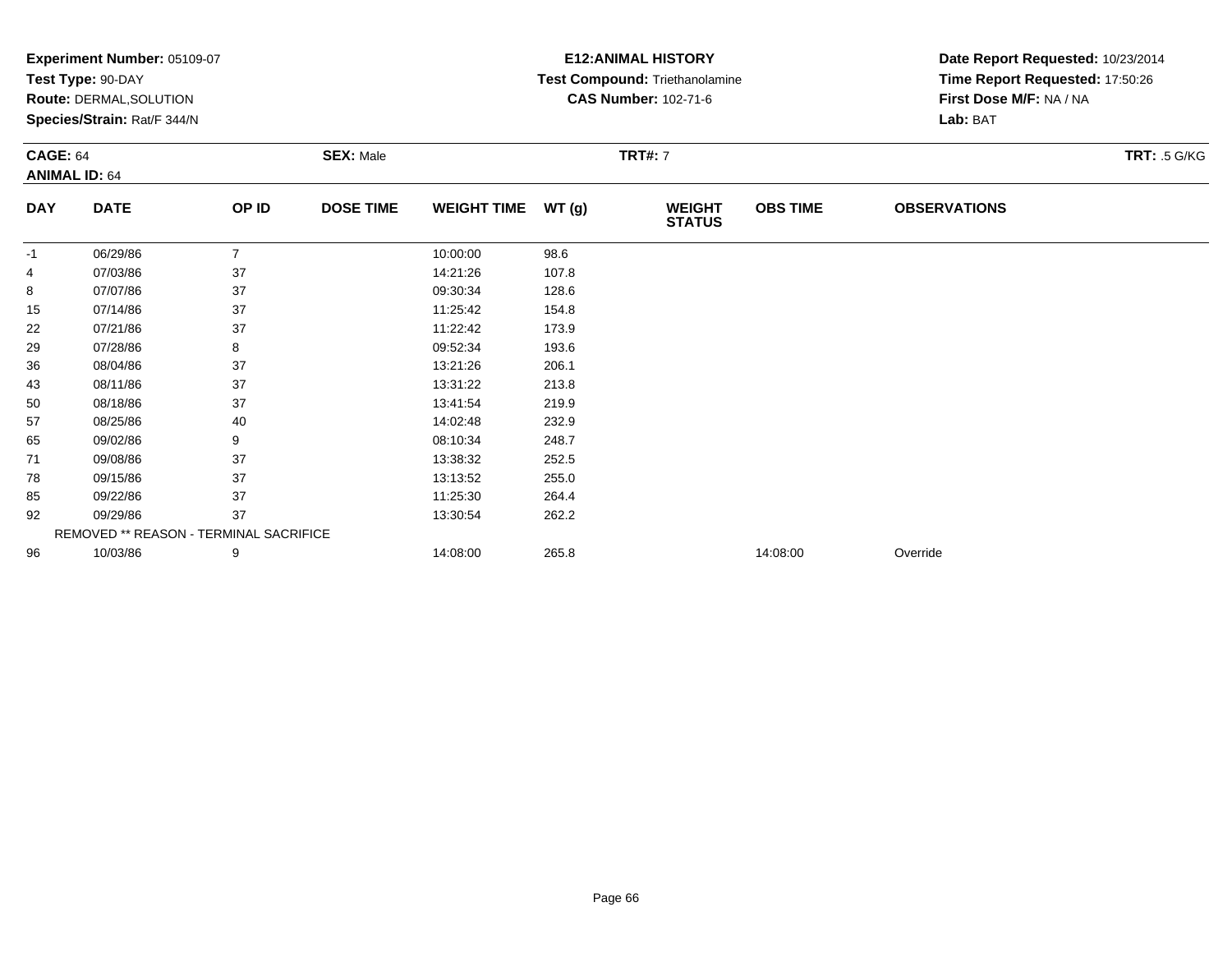|                                         | Experiment Number: 05109-07<br>Test Type: 90-DAY       |                |                  |                    |                | <b>E12: ANIMAL HISTORY</b><br>Test Compound: Triethanolamine | Date Report Requested: 10/23/2014<br>Time Report Requested: 17:50:26<br>First Dose M/F: NA / NA<br>Lab: BAT |                     |                     |  |
|-----------------------------------------|--------------------------------------------------------|----------------|------------------|--------------------|----------------|--------------------------------------------------------------|-------------------------------------------------------------------------------------------------------------|---------------------|---------------------|--|
|                                         | Route: DERMAL, SOLUTION<br>Species/Strain: Rat/F 344/N |                |                  |                    |                | <b>CAS Number: 102-71-6</b>                                  |                                                                                                             |                     |                     |  |
| <b>CAGE: 65</b><br><b>ANIMAL ID: 65</b> |                                                        |                | <b>SEX: Male</b> |                    | <b>TRT#: 7</b> |                                                              |                                                                                                             |                     | <b>TRT: .5 G/KG</b> |  |
| <b>DAY</b>                              | <b>DATE</b>                                            | OP ID          | <b>DOSE TIME</b> | <b>WEIGHT TIME</b> | WT(g)          | <b>WEIGHT</b><br><b>STATUS</b>                               | <b>OBS TIME</b>                                                                                             | <b>OBSERVATIONS</b> |                     |  |
| -1                                      | 06/29/86                                               | $\overline{7}$ |                  | 10:00:00           | 77.1           |                                                              |                                                                                                             |                     |                     |  |
| 4                                       | 07/03/86                                               | 37             |                  | 14:21:44           | 90.6           |                                                              |                                                                                                             |                     |                     |  |
| 8                                       | 07/07/86                                               | 37             |                  | 09:30:54           | 111.8          |                                                              |                                                                                                             |                     |                     |  |
| 15                                      | 07/14/86                                               | 37             |                  | 11:25:56           | 140.2          |                                                              |                                                                                                             |                     |                     |  |
| 22                                      | 07/21/86                                               | 37             |                  | 11:22:58           | 157.9          |                                                              |                                                                                                             |                     |                     |  |
| 29                                      | 07/28/86                                               | 8              |                  | 09:52:54           | 182.2          |                                                              |                                                                                                             |                     |                     |  |
| 36                                      | 08/04/86                                               | 37             |                  | 13:21:54           | 196.2          |                                                              |                                                                                                             |                     |                     |  |
| 43                                      | 08/11/86                                               | 37             |                  | 13:31:44           | 213.0          |                                                              |                                                                                                             |                     |                     |  |
| 50                                      | 08/18/86                                               | 37             |                  | 13:40:26           | 217.6          |                                                              |                                                                                                             |                     |                     |  |
| 57                                      | 08/25/86                                               | 40             |                  | 13:59:20           | 234.8          |                                                              |                                                                                                             |                     |                     |  |
| 65                                      | 09/02/86                                               | 9              |                  | 08:10:48           | 250.3          |                                                              |                                                                                                             |                     |                     |  |
| 71                                      | 09/08/86                                               | 37             |                  | 13:38:52           | 256.1          |                                                              |                                                                                                             |                     |                     |  |
| 78                                      | 09/15/86                                               | 37             |                  | 13:14:06           | 265.7          |                                                              |                                                                                                             |                     |                     |  |
| 85                                      | 09/22/86                                               | 37             |                  | 11:25:44           | 267.9          |                                                              |                                                                                                             |                     |                     |  |
| 92                                      | 09/29/86                                               | 37             |                  | 13:31:18           | 269.1          |                                                              |                                                                                                             |                     |                     |  |
|                                         | REMOVED ** REASON - TERMINAL SACRIFICE                 |                |                  |                    |                |                                                              |                                                                                                             |                     |                     |  |
| 96                                      | 10/03/86                                               | 9              |                  | 14:08:42           | 276.8          |                                                              | 14:08:42                                                                                                    | Override            |                     |  |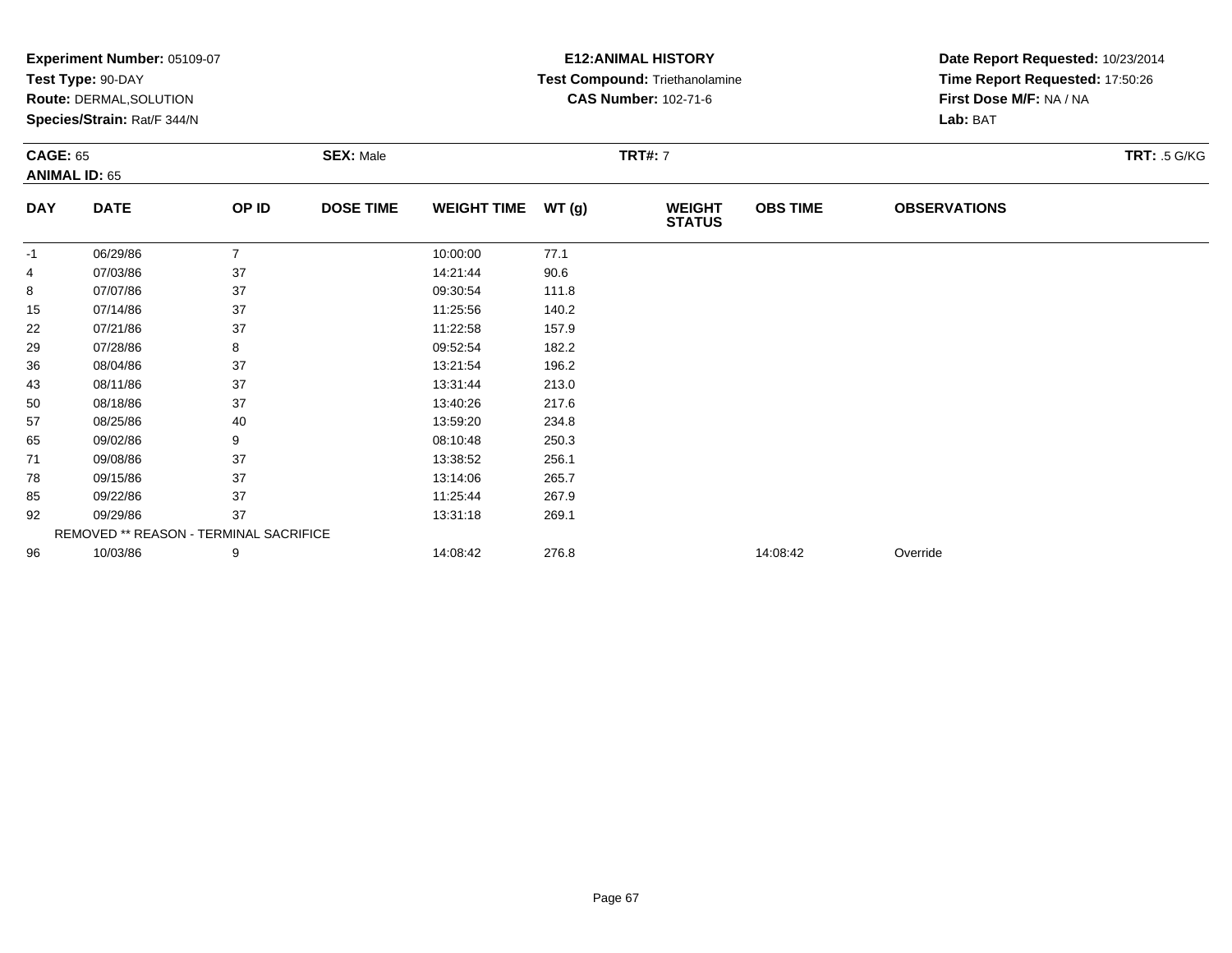|                                         | Experiment Number: 05109-07<br>Test Type: 90-DAY       |                  |                  |                    |       | <b>E12: ANIMAL HISTORY</b><br>Test Compound: Triethanolamine | Date Report Requested: 10/23/2014<br>Time Report Requested: 17:50:26<br>First Dose M/F: NA / NA<br>Lab: BAT |                     |  |
|-----------------------------------------|--------------------------------------------------------|------------------|------------------|--------------------|-------|--------------------------------------------------------------|-------------------------------------------------------------------------------------------------------------|---------------------|--|
|                                         | Route: DERMAL, SOLUTION<br>Species/Strain: Rat/F 344/N |                  |                  |                    |       | <b>CAS Number: 102-71-6</b>                                  |                                                                                                             |                     |  |
| <b>CAGE: 66</b><br><b>ANIMAL ID: 66</b> |                                                        | <b>SEX: Male</b> |                  | <b>TRT#: 7</b>     |       |                                                              |                                                                                                             | <b>TRT: .5 G/KG</b> |  |
| <b>DAY</b>                              | <b>DATE</b>                                            | OP ID            | <b>DOSE TIME</b> | <b>WEIGHT TIME</b> | WT(g) | <b>WEIGHT</b><br><b>STATUS</b>                               | <b>OBS TIME</b>                                                                                             | <b>OBSERVATIONS</b> |  |
| -2                                      | 06/29/86                                               | $\overline{7}$   |                  | 10:00:00           | 79.7  |                                                              |                                                                                                             |                     |  |
| 3                                       | 07/03/86                                               | 37               |                  | 14:09:54           | 89.0  |                                                              |                                                                                                             |                     |  |
| $\overline{7}$                          | 07/07/86                                               | 37               |                  | 09:46:08           | 106.8 |                                                              |                                                                                                             |                     |  |
| 14                                      | 07/14/86                                               | 37               |                  | 13:37:58           | 131.5 |                                                              |                                                                                                             |                     |  |
| 21                                      | 07/21/86                                               | 37               |                  | 10:45:42           | 152.8 |                                                              |                                                                                                             |                     |  |
| 28                                      | 07/28/86                                               | 8                |                  | 10:57:02           | 179.5 |                                                              |                                                                                                             |                     |  |
| 35                                      | 08/04/86                                               | 37               |                  | 13:31:06           | 191.6 |                                                              |                                                                                                             |                     |  |
| 42                                      | 08/11/86                                               | 37               |                  | 13:42:00           | 207.2 |                                                              |                                                                                                             |                     |  |
| 49                                      | 08/18/86                                               | 37               |                  | 13:44:28           | 212.4 |                                                              |                                                                                                             |                     |  |
| 56                                      | 08/25/86                                               | 40               |                  | 14:10:40           | 219.9 |                                                              |                                                                                                             |                     |  |
| 64                                      | 09/02/86                                               | 9                |                  | 08:20:42           | 235.9 |                                                              |                                                                                                             |                     |  |
| 70                                      | 09/08/86                                               | 37               |                  | 11:26:32           | 241.8 |                                                              |                                                                                                             |                     |  |
| 77                                      | 09/15/86                                               | 37               |                  | 13:04:48           | 242.9 |                                                              |                                                                                                             |                     |  |
| 84                                      | 09/22/86                                               | 37               |                  | 13:16:02           | 243.5 |                                                              |                                                                                                             |                     |  |
| 91                                      | 09/29/86                                               | 37               |                  | 13:38:38           | 243.2 |                                                              |                                                                                                             |                     |  |
|                                         | REMOVED ** REASON - TERMINAL SACRIFICE                 |                  |                  |                    |       |                                                              |                                                                                                             |                     |  |
| 95                                      | 10/03/86                                               | 9                |                  | 13:39:40           | 247.5 |                                                              | 13:39:40                                                                                                    | Override            |  |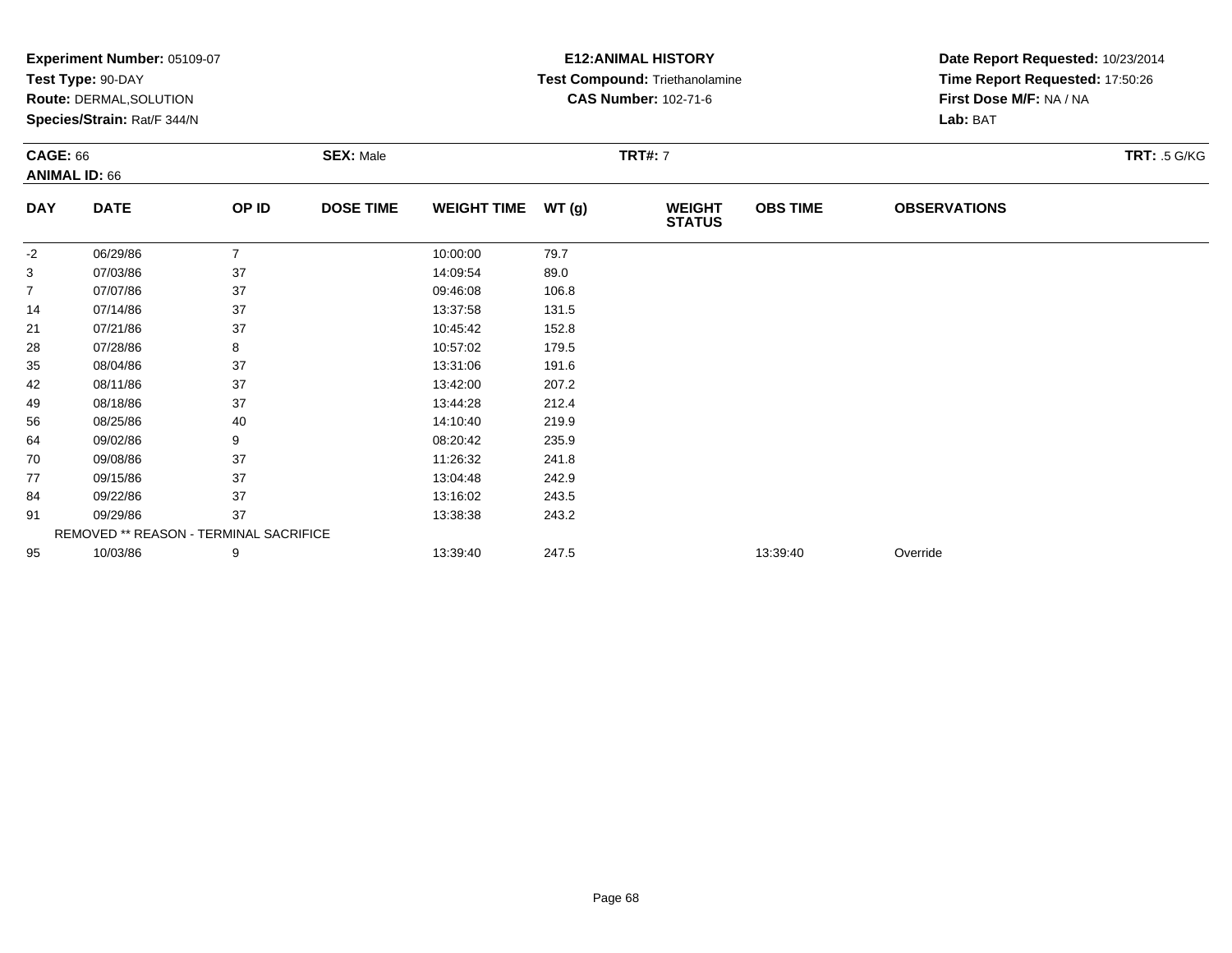|                                         | Experiment Number: 05109-07<br>Test Type: 90-DAY<br><b>Route: DERMAL, SOLUTION</b><br>Species/Strain: Rat/F 344/N |                |                  |                    |                | <b>E12: ANIMAL HISTORY</b><br>Test Compound: Triethanolamine<br><b>CAS Number: 102-71-6</b> | Date Report Requested: 10/23/2014<br>Time Report Requested: 17:50:26<br>First Dose M/F: NA / NA<br>Lab: BAT |                     |                     |
|-----------------------------------------|-------------------------------------------------------------------------------------------------------------------|----------------|------------------|--------------------|----------------|---------------------------------------------------------------------------------------------|-------------------------------------------------------------------------------------------------------------|---------------------|---------------------|
| <b>CAGE: 67</b><br><b>ANIMAL ID: 67</b> |                                                                                                                   |                | <b>SEX: Male</b> |                    | <b>TRT#: 7</b> |                                                                                             |                                                                                                             |                     | <b>TRT: .5 G/KG</b> |
| <b>DAY</b>                              | <b>DATE</b>                                                                                                       | OP ID          | <b>DOSE TIME</b> | <b>WEIGHT TIME</b> | WT(g)          | <b>WEIGHT</b><br><b>STATUS</b>                                                              | <b>OBS TIME</b>                                                                                             | <b>OBSERVATIONS</b> |                     |
| $-2$                                    | 06/29/86                                                                                                          | $\overline{7}$ |                  | 10:00:00           | 78.8           |                                                                                             |                                                                                                             |                     |                     |
| 3                                       | 07/03/86                                                                                                          | 37             |                  | 14:08:44           | 90.0           |                                                                                             |                                                                                                             |                     |                     |
| 7                                       | 07/07/86                                                                                                          | 37             |                  | 09:44:54           | 108.6          |                                                                                             |                                                                                                             |                     |                     |
| 14                                      | 07/14/86                                                                                                          | 37             |                  | 13:36:22           | 129.8          |                                                                                             |                                                                                                             |                     |                     |
| 21                                      | 07/21/86                                                                                                          | 37             |                  | 10:45:58           | 154.8          |                                                                                             |                                                                                                             |                     |                     |
| 28                                      | 07/28/86                                                                                                          | 8              |                  | 10:57:20           | 177.0          |                                                                                             |                                                                                                             |                     |                     |
| 35                                      | 08/04/86                                                                                                          | 37             |                  | 13:31:26           | 188.1          |                                                                                             |                                                                                                             |                     |                     |
| 42                                      | 08/11/86                                                                                                          | 37             |                  | 13:42:20           | 201.6          |                                                                                             |                                                                                                             |                     |                     |
| 49                                      | 08/18/86                                                                                                          | 37             |                  | 13:44:46           | 211.1          |                                                                                             |                                                                                                             |                     |                     |
| 56                                      | 08/25/86                                                                                                          | 40             |                  | 14:10:58           | 221.8          |                                                                                             |                                                                                                             |                     |                     |
| 64                                      | 09/02/86                                                                                                          | 9              |                  | 08:20:56           | 240.1          |                                                                                             |                                                                                                             |                     |                     |
| 70                                      | 09/08/86                                                                                                          | 37             |                  | 11:26:48           | 249.9          |                                                                                             |                                                                                                             |                     |                     |
| 77                                      | 09/15/86                                                                                                          | 37             |                  | 13:05:08           | 255.6          |                                                                                             |                                                                                                             |                     |                     |
| 84                                      | 09/22/86                                                                                                          | 37             |                  | 13:16:20           | 252.4          |                                                                                             |                                                                                                             |                     |                     |
| 91                                      | 09/29/86                                                                                                          | 37             |                  | 13:38:58           | 257.5          |                                                                                             |                                                                                                             |                     |                     |
|                                         | REMOVED ** REASON - TERMINAL SACRIFICE                                                                            |                |                  |                    |                |                                                                                             |                                                                                                             |                     |                     |
| 95                                      | 10/03/86                                                                                                          | 9              |                  | 13:40:14           | 263.3          |                                                                                             | 13:40:14                                                                                                    | Override            |                     |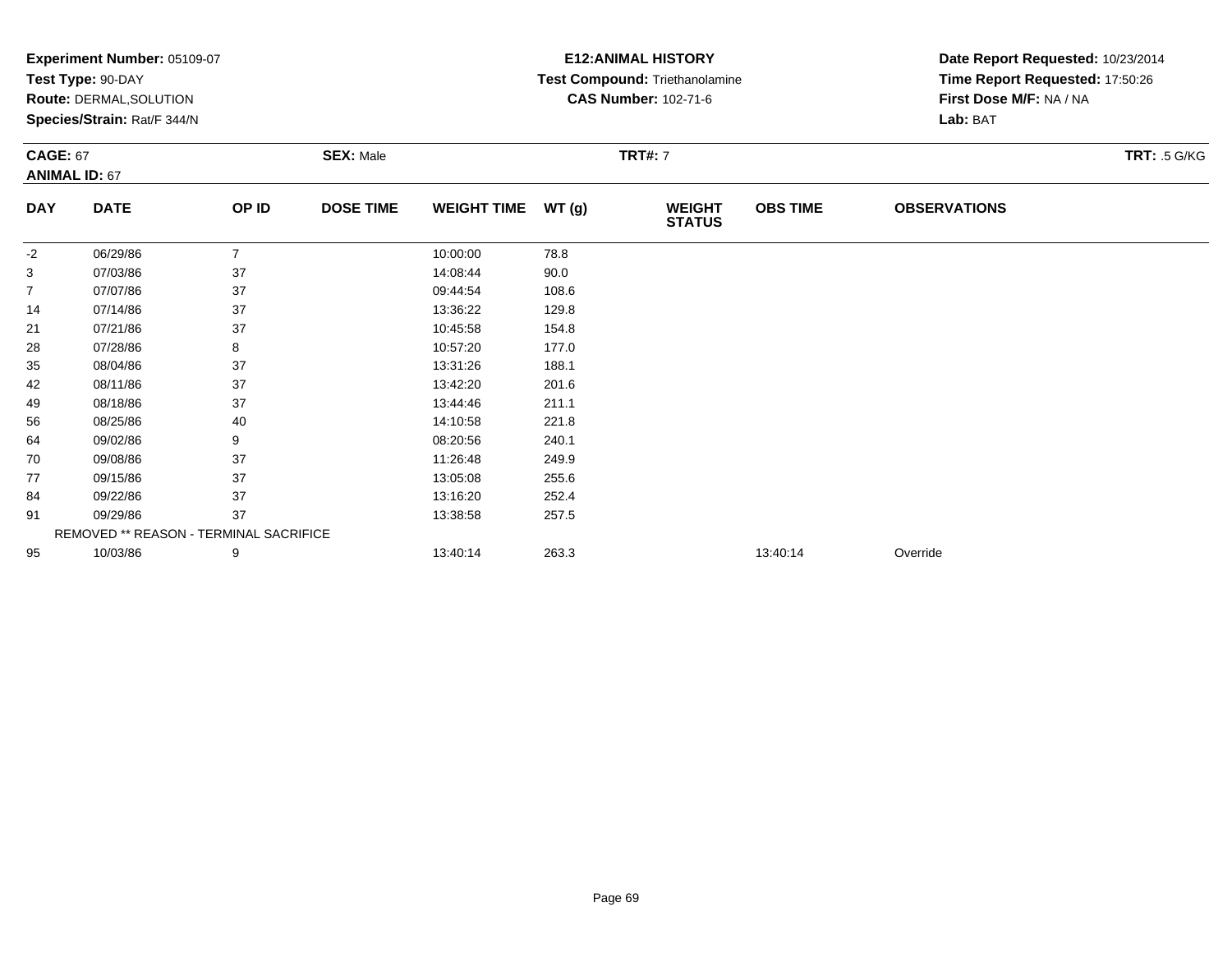|                                         | Experiment Number: 05109-07<br>Test Type: 90-DAY       |                |                  |                    |                | <b>E12: ANIMAL HISTORY</b><br>Test Compound: Triethanolamine | Date Report Requested: 10/23/2014<br>Time Report Requested: 17:50:26<br>First Dose M/F: NA / NA<br>Lab: BAT |                     |                     |  |
|-----------------------------------------|--------------------------------------------------------|----------------|------------------|--------------------|----------------|--------------------------------------------------------------|-------------------------------------------------------------------------------------------------------------|---------------------|---------------------|--|
|                                         | Route: DERMAL, SOLUTION<br>Species/Strain: Rat/F 344/N |                |                  |                    |                | <b>CAS Number: 102-71-6</b>                                  |                                                                                                             |                     |                     |  |
| <b>CAGE: 68</b><br><b>ANIMAL ID: 68</b> |                                                        |                | <b>SEX: Male</b> |                    | <b>TRT#: 7</b> |                                                              |                                                                                                             |                     | <b>TRT: .5 G/KG</b> |  |
| <b>DAY</b>                              | <b>DATE</b>                                            | OP ID          | <b>DOSE TIME</b> | <b>WEIGHT TIME</b> | WT(g)          | <b>WEIGHT</b><br><b>STATUS</b>                               | <b>OBS TIME</b>                                                                                             | <b>OBSERVATIONS</b> |                     |  |
| $-2$                                    | 06/29/86                                               | $\overline{7}$ |                  | 10:00:00           | 86.3           |                                                              |                                                                                                             |                     |                     |  |
| 3                                       | 07/03/86                                               | 37             |                  | 14:09:00           | 100.4          |                                                              |                                                                                                             |                     |                     |  |
| $\overline{7}$                          | 07/07/86                                               | 37             |                  | 09:45:12           | 121.4          |                                                              |                                                                                                             |                     |                     |  |
| 14                                      | 07/14/86                                               | 37             |                  | 13:37:14           | 147.9          |                                                              |                                                                                                             |                     |                     |  |
| 21                                      | 07/21/86                                               | 37             |                  | 10:44:36           | 172.4          |                                                              |                                                                                                             |                     |                     |  |
| 28                                      | 07/28/86                                               | 8              |                  | 10:56:08           | 193.8          |                                                              |                                                                                                             |                     |                     |  |
| 35                                      | 08/04/86                                               | 37             |                  | 13:31:46           | 210.0          |                                                              |                                                                                                             |                     |                     |  |
| 42                                      | 08/11/86                                               | 37             |                  | 13:42:42           | 222.8          |                                                              |                                                                                                             |                     |                     |  |
| 49                                      | 08/18/86                                               | 37             |                  | 13:45:04           | 231.0          |                                                              |                                                                                                             |                     |                     |  |
| 56                                      | 08/25/86                                               | 40             |                  | 14:11:14           | 249.5          |                                                              |                                                                                                             |                     |                     |  |
| 64                                      | 09/02/86                                               | 9              |                  | 08:21:10           | 267.4          |                                                              |                                                                                                             |                     |                     |  |
| 70                                      | 09/08/86                                               | 37             |                  | 11:27:08           | 268.0          |                                                              |                                                                                                             |                     |                     |  |
| 77                                      | 09/15/86                                               | 37             |                  | 13:05:24           | 276.4          |                                                              |                                                                                                             |                     |                     |  |
| 84                                      | 09/22/86                                               | 37             |                  | 13:16:34           | 268.8          |                                                              |                                                                                                             |                     |                     |  |
| 91                                      | 09/29/86                                               | 37             |                  | 13:39:18           | 263.5          |                                                              |                                                                                                             |                     |                     |  |
|                                         | REMOVED ** REASON - TERMINAL SACRIFICE                 |                |                  |                    |                |                                                              |                                                                                                             |                     |                     |  |
| 95                                      | 10/03/86                                               | 9              |                  | 13:40:42           | 275.5          |                                                              | 13:40:42                                                                                                    | Override            |                     |  |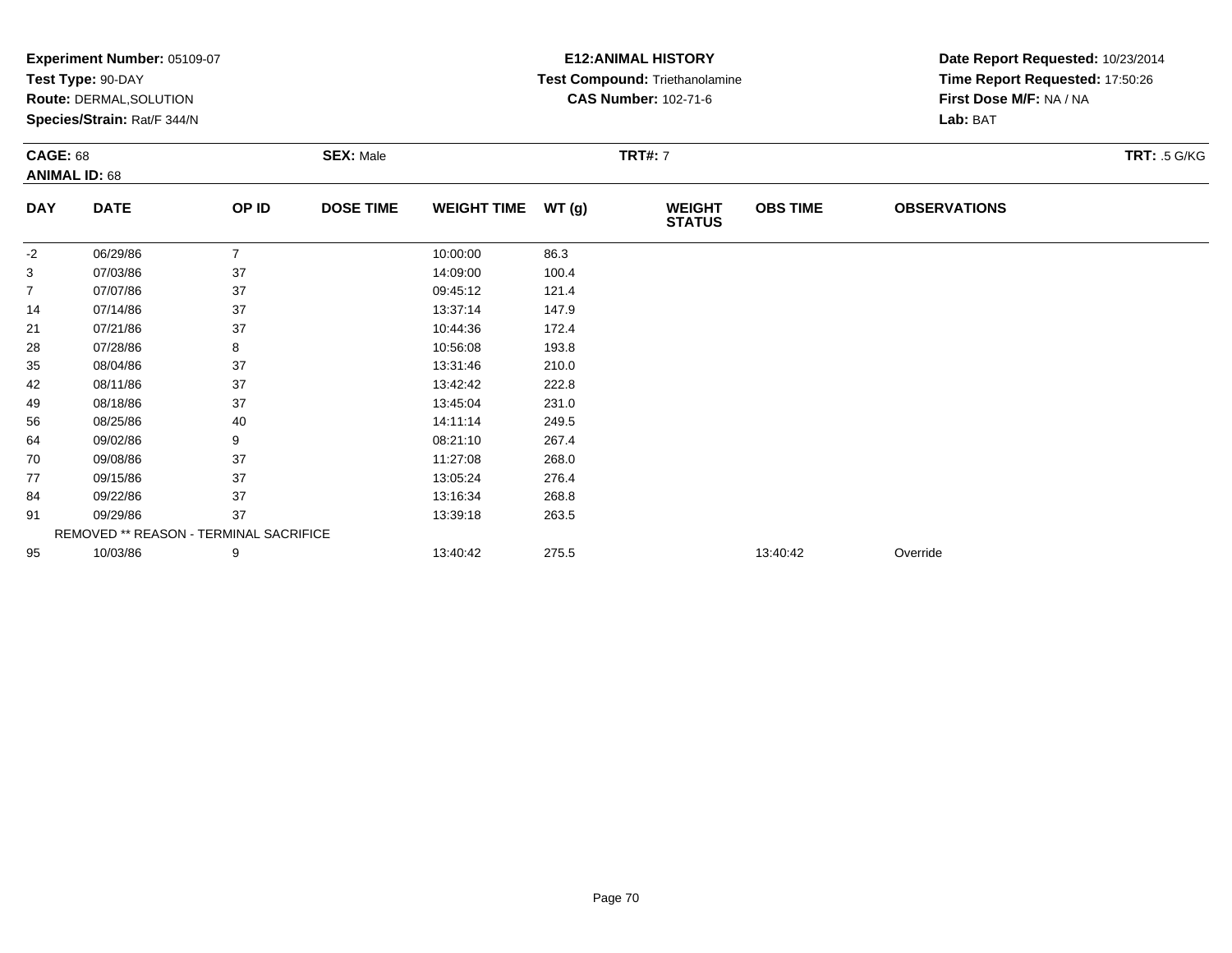|                                         | Experiment Number: 05109-07<br>Test Type: 90-DAY       |                |                  |                    |                | <b>E12: ANIMAL HISTORY</b><br>Test Compound: Triethanolamine | Date Report Requested: 10/23/2014<br>Time Report Requested: 17:50:26<br>First Dose M/F: NA / NA<br>Lab: BAT |                     |                     |
|-----------------------------------------|--------------------------------------------------------|----------------|------------------|--------------------|----------------|--------------------------------------------------------------|-------------------------------------------------------------------------------------------------------------|---------------------|---------------------|
|                                         | Route: DERMAL, SOLUTION<br>Species/Strain: Rat/F 344/N |                |                  |                    |                | <b>CAS Number: 102-71-6</b>                                  |                                                                                                             |                     |                     |
| <b>CAGE: 69</b><br><b>ANIMAL ID: 69</b> |                                                        |                | <b>SEX: Male</b> |                    | <b>TRT#: 7</b> |                                                              |                                                                                                             |                     | <b>TRT: .5 G/KG</b> |
| <b>DAY</b>                              | <b>DATE</b>                                            | OP ID          | <b>DOSE TIME</b> | <b>WEIGHT TIME</b> | WT(g)          | <b>WEIGHT</b><br><b>STATUS</b>                               | <b>OBS TIME</b>                                                                                             | <b>OBSERVATIONS</b> |                     |
| $-2$                                    | 06/29/86                                               | $\overline{7}$ |                  | 10:00:00           | 94.6           |                                                              |                                                                                                             |                     |                     |
| 3                                       | 07/03/86                                               | 37             |                  | 14:09:18           | 103.0          |                                                              |                                                                                                             |                     |                     |
| 7                                       | 07/07/86                                               | 37             |                  | 09:45:30           | 121.4          |                                                              |                                                                                                             |                     |                     |
| 14                                      | 07/14/86                                               | 37             |                  | 13:37:30           | 143.1          |                                                              |                                                                                                             |                     |                     |
| 21                                      | 07/21/86                                               | 37             |                  | 10:45:00           | 162.0          |                                                              |                                                                                                             |                     |                     |
| 28                                      | 07/28/86                                               | 8              |                  | 10:56:28           | 179.2          |                                                              |                                                                                                             |                     |                     |
| 35                                      | 08/04/86                                               | 37             |                  | 13:30:28           | 192.7          |                                                              |                                                                                                             |                     |                     |
| 42                                      | 08/11/86                                               | 37             |                  | 13:41:24           | 202.0          |                                                              |                                                                                                             |                     |                     |
| 49                                      | 08/18/86                                               | 37             |                  | 13:45:22           | 212.5          |                                                              |                                                                                                             |                     |                     |
| 56                                      | 08/25/86                                               | 40             |                  | 14:11:30           | 218.6          |                                                              |                                                                                                             |                     |                     |
| 64                                      | 09/02/86                                               | 9              |                  | 08:21:28           | 236.3          |                                                              |                                                                                                             |                     |                     |
| 70                                      | 09/08/86                                               | 37             |                  | 11:27:24           | 244.9          |                                                              |                                                                                                             |                     |                     |
| 77                                      | 09/15/86                                               | 37             |                  | 13:05:40           | 245.1          |                                                              |                                                                                                             |                     |                     |
| 84                                      | 09/22/86                                               | 37             |                  | 15:24:54           | 233.5          |                                                              |                                                                                                             |                     |                     |
| 91                                      | 09/29/86                                               | 37             |                  | 13:39:42           | 234.7          |                                                              |                                                                                                             |                     |                     |
|                                         | REMOVED ** REASON - TERMINAL SACRIFICE                 |                |                  |                    |                |                                                              |                                                                                                             |                     |                     |
| 95                                      | 10/03/86                                               | 9              |                  | 13:41:28           | 245.7          |                                                              | 13:41:28                                                                                                    | Override            |                     |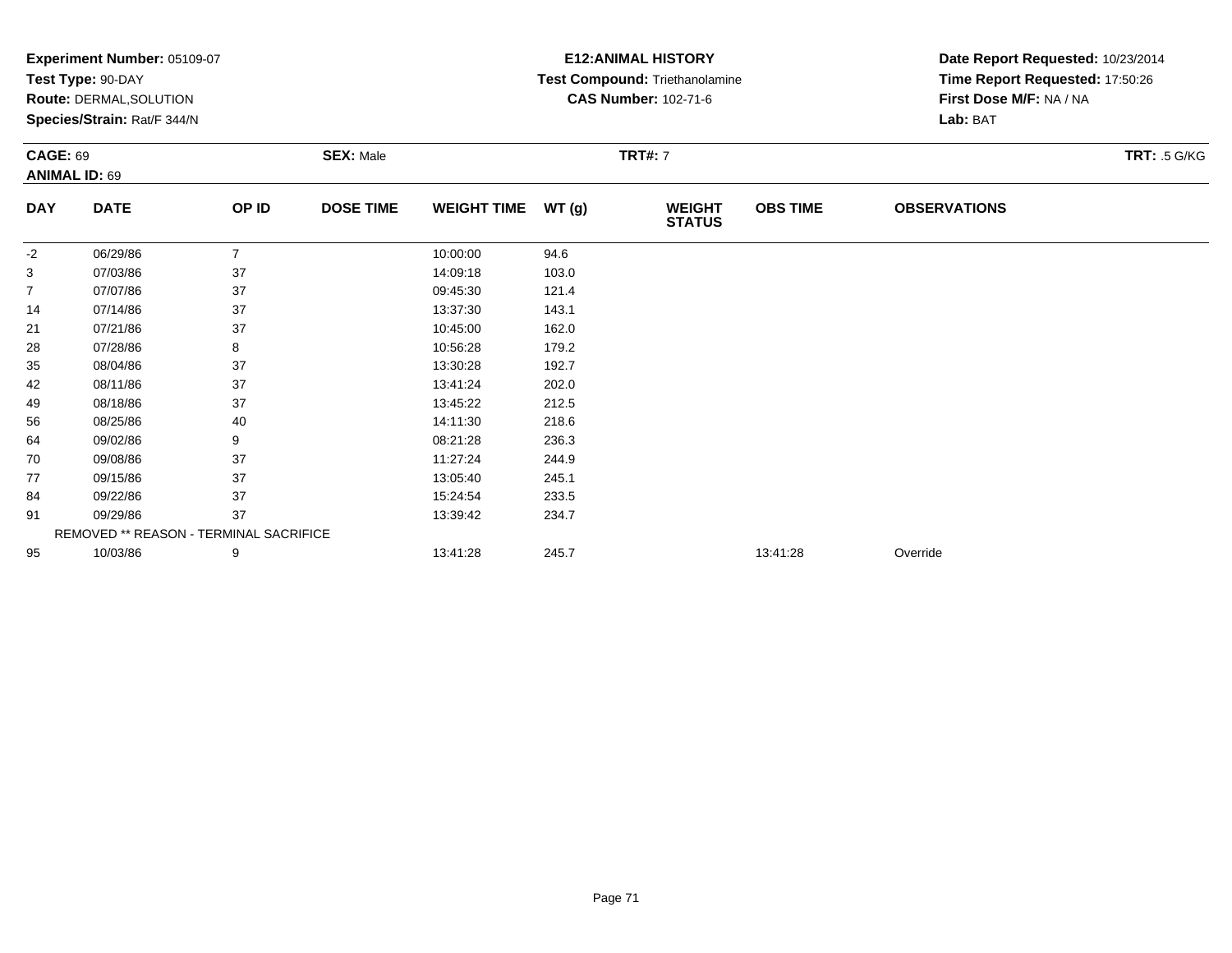|                 | Experiment Number: 05109-07                            |                |                  |                    |       | <b>E12: ANIMAL HISTORY</b>                                           | Date Report Requested: 10/23/2014<br>Time Report Requested: 17:50:26<br>First Dose M/F: NA / NA |                     |                     |
|-----------------|--------------------------------------------------------|----------------|------------------|--------------------|-------|----------------------------------------------------------------------|-------------------------------------------------------------------------------------------------|---------------------|---------------------|
|                 | Test Type: 90-DAY                                      |                |                  |                    |       | <b>Test Compound: Triethanolamine</b><br><b>CAS Number: 102-71-6</b> |                                                                                                 |                     |                     |
|                 | Route: DERMAL, SOLUTION<br>Species/Strain: Rat/F 344/N |                |                  |                    |       |                                                                      |                                                                                                 | Lab: BAT            |                     |
|                 |                                                        |                |                  |                    |       |                                                                      |                                                                                                 |                     |                     |
| <b>CAGE: 70</b> |                                                        |                | <b>SEX: Male</b> |                    |       | <b>TRT#: 7</b>                                                       |                                                                                                 |                     | <b>TRT: .5 G/KG</b> |
|                 | <b>ANIMAL ID: 70</b>                                   |                |                  |                    |       |                                                                      |                                                                                                 |                     |                     |
| <b>DAY</b>      | <b>DATE</b>                                            | OP ID          | <b>DOSE TIME</b> | <b>WEIGHT TIME</b> | WT(g) | <b>WEIGHT</b><br><b>STATUS</b>                                       | <b>OBS TIME</b>                                                                                 | <b>OBSERVATIONS</b> |                     |
| -2              | 06/29/86                                               | $\overline{7}$ |                  | 10:00:00           | 84.6  |                                                                      |                                                                                                 |                     |                     |
| 3               | 07/03/86                                               | 37             |                  | 14:09:36           | 91.5  |                                                                      |                                                                                                 |                     |                     |
| 7               | 07/07/86                                               | 37             |                  | 09:45:50           | 113.0 |                                                                      |                                                                                                 |                     |                     |
| 14              | 07/14/86                                               | 37             |                  | 13:37:44           | 127.5 |                                                                      |                                                                                                 |                     |                     |
| 21              | 07/21/86                                               | 37             |                  | 10:45:16           | 149.3 |                                                                      |                                                                                                 |                     |                     |
| 28              | 07/28/86                                               | 8              |                  | 10:56:44           | 164.1 |                                                                      |                                                                                                 |                     |                     |
| 35              | 08/04/86                                               | 37             |                  | 13:30:50           | 176.4 |                                                                      |                                                                                                 |                     |                     |
| 42              | 08/11/86                                               | 37             |                  | 13:41:42           | 186.3 |                                                                      |                                                                                                 |                     |                     |
| 49              | 08/18/86                                               | 37             |                  | 13:44:10           | 189.1 |                                                                      |                                                                                                 |                     |                     |
| 56              | 08/25/86                                               | 40             |                  | 14:10:24           | 198.6 |                                                                      |                                                                                                 |                     |                     |
| 64              | 09/02/86                                               | 9              |                  | 08:21:44           | 219.5 |                                                                      |                                                                                                 |                     |                     |
| 70              | 09/08/86                                               | 37             |                  | 11:27:38           | 226.4 |                                                                      |                                                                                                 |                     |                     |
| 77              | 09/15/86                                               | 37             |                  | 13:05:56           | 226.3 |                                                                      |                                                                                                 |                     |                     |
| 84              | 09/22/86                                               | 37             |                  | 13:17:10           | 228.7 |                                                                      |                                                                                                 |                     |                     |
| 91              | 09/29/86                                               | 37             |                  | 13:40:02           | 234.3 |                                                                      |                                                                                                 |                     |                     |
|                 | REMOVED ** REASON - TERMINAL SACRIFICE                 |                |                  |                    |       |                                                                      |                                                                                                 |                     |                     |
| 95              | 10/03/86                                               | 9              |                  | 13:41:52           | 243.4 |                                                                      | 13:41:52                                                                                        | Override            |                     |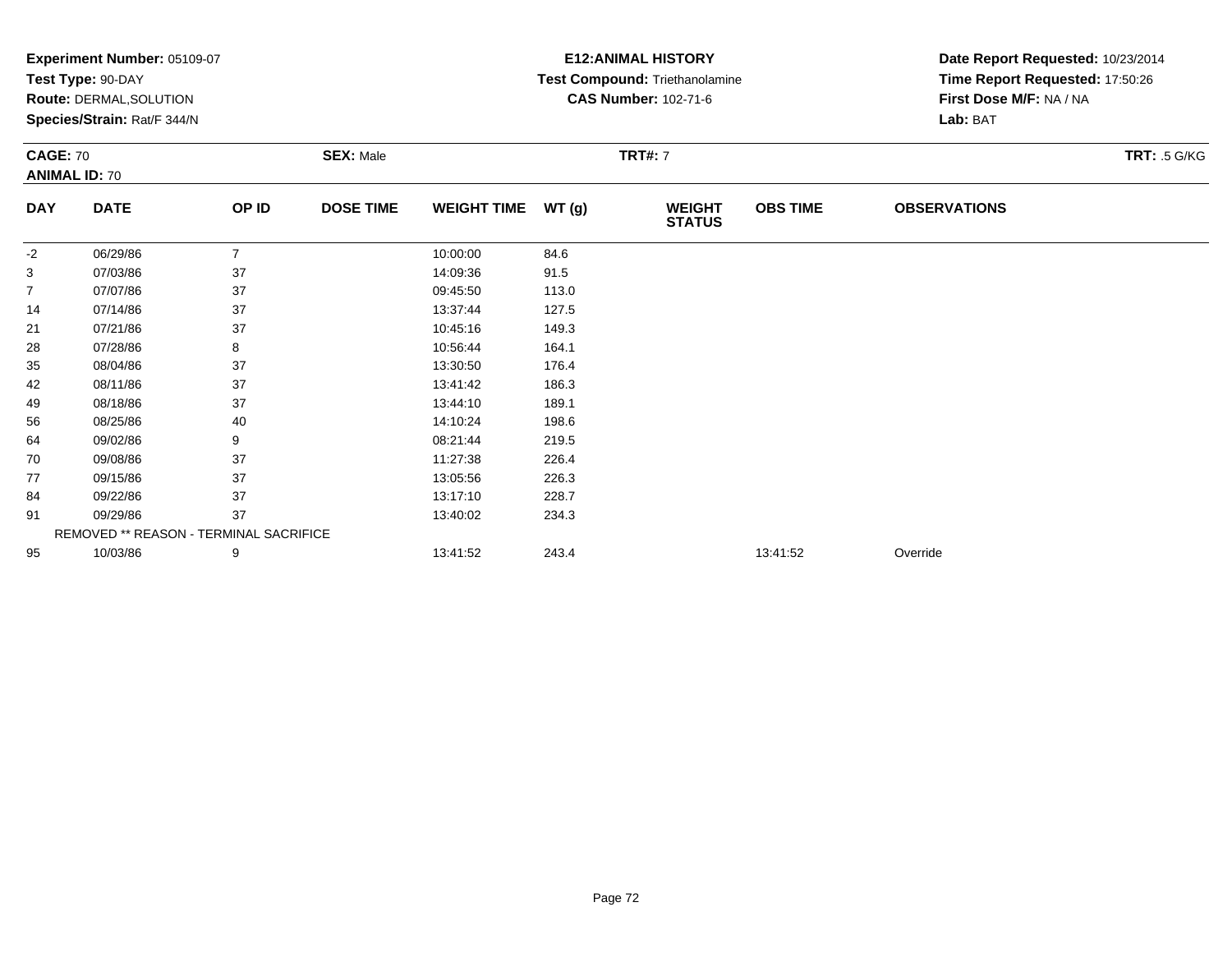**Test Type:** 90-DAY

**Route:** DERMAL,SOLUTION

**Species/Strain:** Rat/F 344/N

### **E12:ANIMAL HISTORY Test Compound:** Triethanolamine**CAS Number:** 102-71-6

**Date Report Requested:** 10/23/2014 **Time Report Requested:** 17:50:26**First Dose M/F:** NA / NA**Lab:** BAT

#### **CAGE:** 71 **SEX:** Male **TRT#:** <sup>7</sup> **TRT:** .5 G/KG**ANIMAL ID:** 71**DAY DATE OP IDDOSE TIME WEIGHT TIME WT** (g) **WEIGHT<br>STATUS OBS TIMEOBSERVATIONS**

|          |    |          |                                               | <b>PIAIVP</b> |                                        |
|----------|----|----------|-----------------------------------------------|---------------|----------------------------------------|
| 07/01/86 | 37 | 10:01:34 | 98.8                                          |               |                                        |
| 07/03/86 | 37 | 14:06:28 | 105.9                                         | 14:06:28      | Normal                                 |
| 07/07/86 | 9  | 14:16:02 | 125.7                                         | 14:16:02      | Normal                                 |
| 07/14/86 | 37 | 13:44:14 | 152.5                                         | 13:44:14      | Normal                                 |
| 07/21/86 | 37 | 14:27:26 | 179.8                                         | 14:27:26      | Normal                                 |
| 07/28/86 | 8  | 07:49:22 | 203.4                                         | 07:49:22      | Normal                                 |
| 08/04/86 | 37 | 10:39:10 | 214.6                                         |               |                                        |
| 08/05/86 | 37 |          |                                               | 08:24:32      | (Skin Paint Only) Discoloration Yellow |
| 08/11/86 | 37 | 10:34:50 | 232.2                                         | 10:34:50      | (Skin Paint Only) Discoloration Yellow |
| 08/18/86 | 37 | 10:41:58 | 240.7                                         | 10:41:58      | (Skin Paint Only) Discoloration Yellow |
| 08/25/86 | 37 | 11:06:06 | 257.3                                         | 11:06:06      | (Skin Paint Only) Discoloration Yellow |
| 09/02/86 | 9  | 08:23:54 | 266.8                                         | 08:23:54      | Normal                                 |
| 09/08/86 | 37 | 09:39:44 | 276.7                                         | 09:39:44      | Normal                                 |
| 09/15/86 | 37 | 09:41:10 | 280.5                                         | 09:41:10      | (Skin Paint Only) Discoloration Yellow |
| 09/22/86 | 37 | 08:08:20 | 284.8                                         | 08:08:20      | (Skin Paint Only) Discoloration Yellow |
| 09/29/86 | 37 | 10:36:50 | 292.5                                         | 10:36:50      | (Skin Paint Only) Discoloration Yellow |
|          |    |          |                                               |               |                                        |
| 10/02/86 | 37 | 07:05:54 | 303.8                                         | 07:05:54      | (Skin Paint Only) Discoloration Yellow |
|          |    |          | <b>REMOVED ** REASON - TERMINAL SACRIFICE</b> |               |                                        |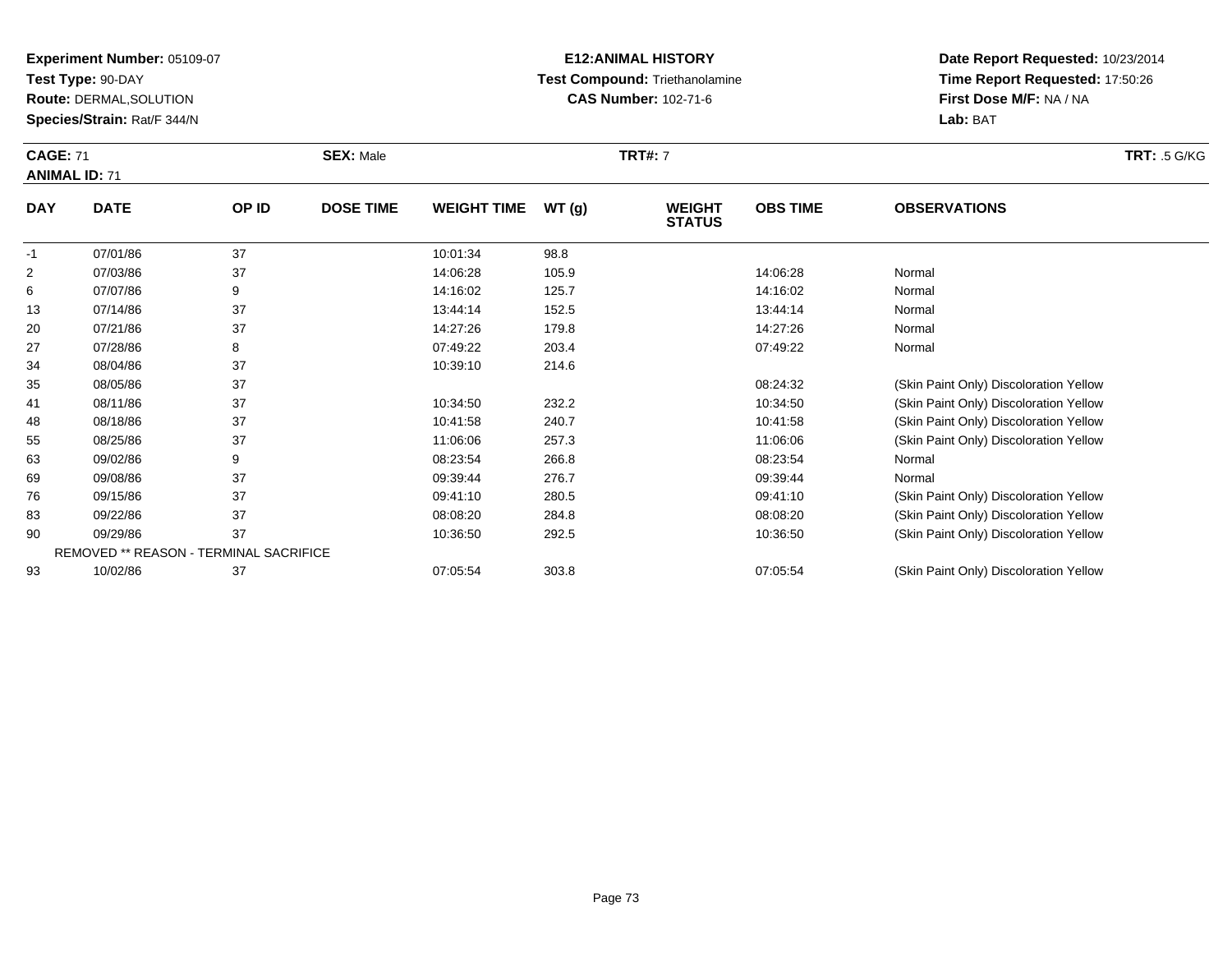**Test Type:** 90-DAY

**Route:** DERMAL,SOLUTION

**Species/Strain:** Rat/F 344/N

## **E12:ANIMAL HISTORY Test Compound:** Triethanolamine**CAS Number:** 102-71-6

| <b>CAGE: 72</b><br><b>ANIMAL ID: 72</b> |             |       | <b>SEX: Male</b> |                    |       | <b>TRT#: 7</b>                 | <b>TRT:</b> .5 G/KG |                     |  |
|-----------------------------------------|-------------|-------|------------------|--------------------|-------|--------------------------------|---------------------|---------------------|--|
| <b>DAY</b>                              | <b>DATE</b> | OP ID | <b>DOSE TIME</b> | <b>WEIGHT TIME</b> | WT(g) | <b>WEIGHT</b><br><b>STATUS</b> | <b>OBS TIME</b>     | <b>OBSERVATIONS</b> |  |
| $-1$                                    | 07/01/86    | 37    |                  | 10:01:50           | 102.6 |                                |                     |                     |  |
| 2                                       | 07/03/86    | 37    |                  | 14:05:04           | 111.4 |                                | 14:05:04            | Normal              |  |
| 6                                       | 07/07/86    |       |                  | 14:14:26           | 126.0 |                                | 14:14:26            | Normal              |  |

| 13 | 07/14/86 | 37                                            | 13:42:54 | 154.0 | 13:42:54 | Normal                                 |
|----|----------|-----------------------------------------------|----------|-------|----------|----------------------------------------|
| 20 | 07/21/86 | 37                                            | 14:27:46 | 184.4 | 14:27:46 | Normal                                 |
| 27 | 07/28/86 | 8                                             | 07:50:08 | 207.4 | 07:50:08 | Normal                                 |
| 34 | 08/04/86 | 37                                            | 10:39:36 | 222.5 |          |                                        |
| 35 | 08/05/86 | 37                                            |          |       | 08:25:00 | (Skin Paint Only) Discoloration Yellow |
| 41 | 08/11/86 | 37                                            | 10:35:18 | 241.7 | 10:35:18 | (Skin Paint Only) Discoloration Yellow |
| 48 | 08/18/86 | 37                                            | 10:42:20 | 255.3 | 10:42:20 | (Skin Paint Only) Discoloration Yellow |
| 55 | 08/25/86 | 37                                            | 11:06:30 | 267.9 | 11:06:30 | (Skin Paint Only) Discoloration Yellow |
| 63 | 09/02/86 | 9                                             | 08:25:18 | 284.6 | 08:25:18 | (Skin Paint Only) Discoloration Yellow |
| 69 | 09/08/86 | 37                                            | 09:40:16 | 289.2 | 09:40:16 | (Skin Paint Only) Discoloration Yellow |
| 76 | 09/15/86 | 37                                            | 09:41:38 | 298.5 | 09:41:38 | (Skin Paint Only) Discoloration Yellow |
| 83 | 09/22/86 | 37                                            | 08:08:48 | 313.1 | 08:08:48 | (Skin Paint Only) Discoloration Yellow |
| 90 | 09/29/86 | 37                                            | 10:37:34 | 319.2 | 10:37:34 | (Skin Paint Only) Discoloration Yellow |
|    |          | <b>REMOVED ** REASON - TERMINAL SACRIFICE</b> |          |       |          |                                        |
| 93 | 10/02/86 | 37                                            | 07:06:40 | 279.4 | 07:06:40 | (Skin Paint Only) Discoloration Yellow |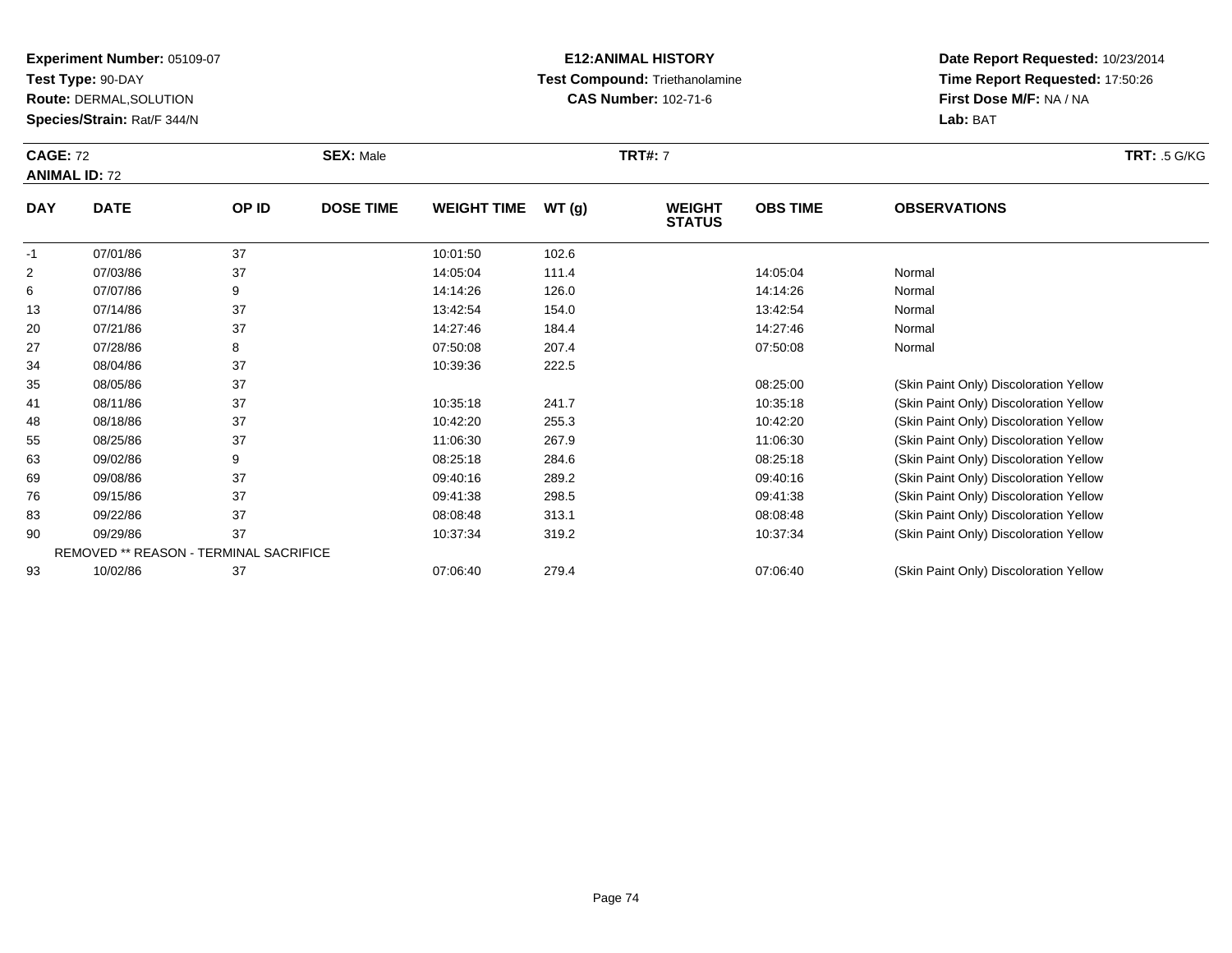**Test Type:** 90-DAY

**Route:** DERMAL,SOLUTION

**Species/Strain:** Rat/F 344/N

## **E12:ANIMAL HISTORY Test Compound:** Triethanolamine**CAS Number:** 102-71-6

|            | <b>CAGE: 73</b><br><b>SEX: Male</b><br><b>ANIMAL ID: 73</b> |       |                  | <b>TRT#: 7</b>     |       |                                |                 |                     | <b>TRT:</b> .5 G/KG |
|------------|-------------------------------------------------------------|-------|------------------|--------------------|-------|--------------------------------|-----------------|---------------------|---------------------|
| <b>DAY</b> | <b>DATE</b>                                                 | OP ID | <b>DOSE TIME</b> | <b>WEIGHT TIME</b> | WT(g) | <b>WEIGHT</b><br><b>STATUS</b> | <b>OBS TIME</b> | <b>OBSERVATIONS</b> |                     |
| -1         | 07/01/86                                                    | 37    |                  | 10:02:06           | 92.9  |                                |                 |                     |                     |

| -1             |    | 07/01/86                                      | 37 | 10:02:06 | 92.9  |          |                                        |
|----------------|----|-----------------------------------------------|----|----------|-------|----------|----------------------------------------|
| $\overline{2}$ |    | 07/03/86                                      | 37 | 14:05:22 | 98.5  | 14:05:22 | Normal                                 |
| 6              |    | 07/07/86                                      | 9  | 14:14:52 | 111.1 | 14:14:52 | Normal                                 |
|                | 13 | 07/14/86                                      | 37 | 13:43:14 | 135.3 | 13:43:14 | Normal                                 |
|                | 20 | 07/21/86                                      | 37 | 14:26:22 | 161.3 | 14:26:22 | Normal                                 |
|                | 27 | 07/28/86                                      | 8  | 07:47:56 | 188.3 | 07:47:56 | Normal                                 |
|                | 34 | 08/04/86                                      | 37 | 10:40:02 | 201.9 |          |                                        |
|                | 35 | 08/05/86                                      | 37 |          |       | 08:25:14 | (Skin Paint Only) Discoloration Yellow |
|                | 41 | 08/11/86                                      | 37 | 10:36:02 | 219.8 | 10:36:02 | (Skin Paint Only) Discoloration Yellow |
|                | 48 | 08/18/86                                      | 37 | 10:42:46 | 232.1 | 10:42:46 | (Skin Paint Only) Discoloration Yellow |
|                | 55 | 08/25/86                                      | 37 | 11:08:02 | 247.9 | 11:08:02 | (Skin Paint Only) Discoloration Yellow |
|                | 63 | 09/02/86                                      | 9  | 08:26:00 | 262.4 | 08:26:00 | (Skin Paint Only) Discoloration Yellow |
|                | 69 | 09/08/86                                      | 37 | 09:40:46 | 271.0 | 09:40:46 | (Skin Paint Only) Discoloration Yellow |
|                | 76 | 09/15/86                                      | 37 | 09:42:06 | 274.2 | 09:42:06 | (Skin Paint Only) Discoloration Yellow |
|                | 83 | 09/22/86                                      | 37 | 08:09:10 | 287.2 | 08:09:10 | (Skin Paint Only) Discoloration Yellow |
|                | 90 | 09/29/86                                      | 37 | 10:38:02 | 290.7 | 10:38:02 | (Skin Paint Only) Discoloration Yellow |
|                |    | <b>REMOVED ** REASON - TERMINAL SACRIFICE</b> |    |          |       |          |                                        |
|                | 93 | 10/02/86                                      | 37 | 07:07:24 | 299.3 | 07:07:24 | (Skin Paint Only) Discoloration Yellow |
|                |    |                                               |    |          |       |          |                                        |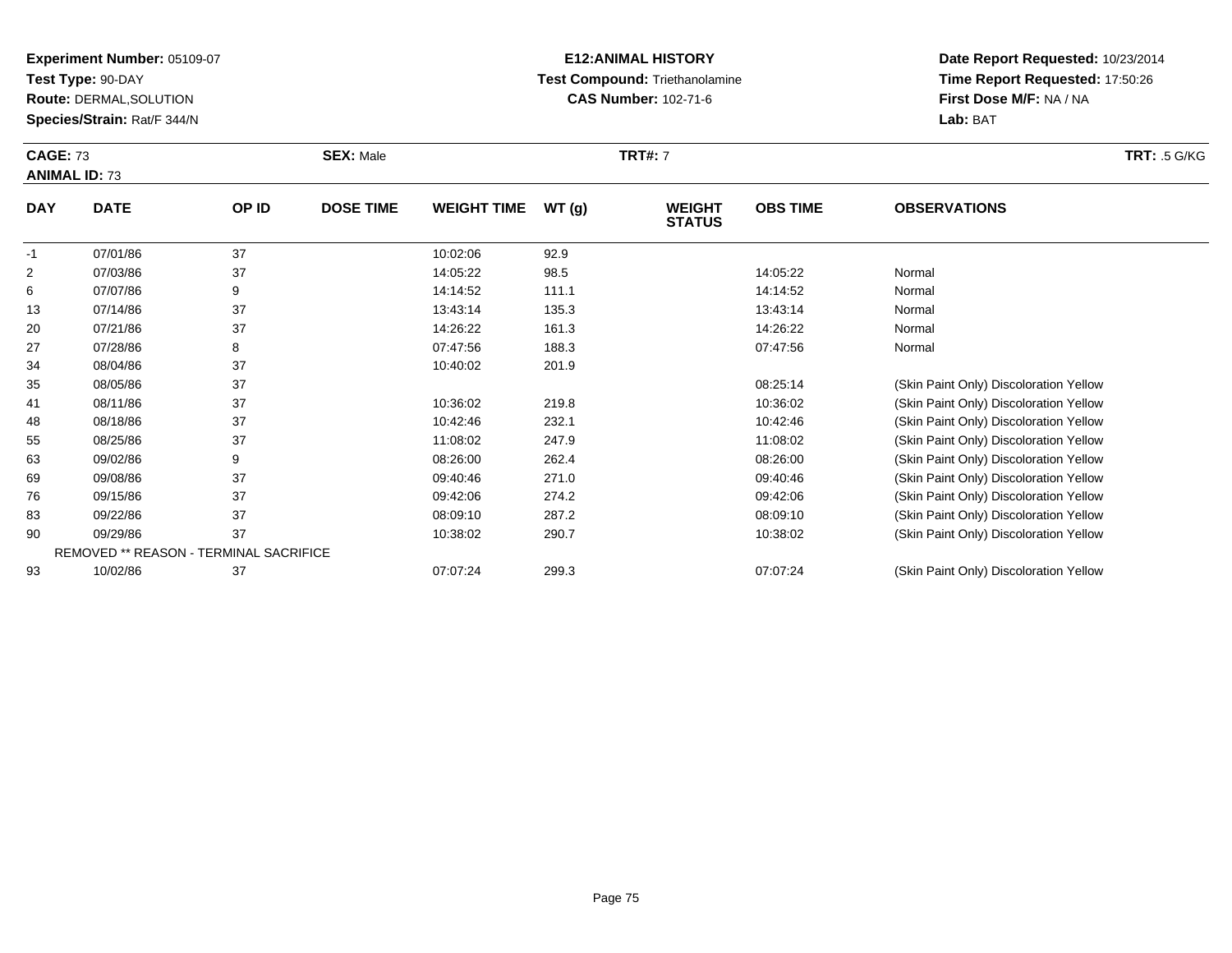**Test Type:** 90-DAY

76

83

90

93

**Route:** DERMAL,SOLUTION

**Species/Strain:** Rat/F 344/N

REMOVED \*\* REASON - TERMINAL SACRIFICE

### **E12:ANIMAL HISTORY Test Compound:** Triethanolamine**CAS Number:** 102-71-6

**Date Report Requested:** 10/23/2014**Time Report Requested:** 17:50:26**First Dose M/F:** NA / NA**Lab:** BAT

|                | <b>CAGE: 74</b><br><b>ANIMAL ID: 74</b> |       | <b>SEX: Male</b> |                    |       | <b>TRT#: 7</b>                 |                 | <b>TRT: .5 G/KG</b>                    |  |
|----------------|-----------------------------------------|-------|------------------|--------------------|-------|--------------------------------|-----------------|----------------------------------------|--|
| <b>DAY</b>     | <b>DATE</b>                             | OP ID | <b>DOSE TIME</b> | <b>WEIGHT TIME</b> | WT(g) | <b>WEIGHT</b><br><b>STATUS</b> | <b>OBS TIME</b> | <b>OBSERVATIONS</b>                    |  |
| $-1$           | 07/01/86                                | 37    |                  | 10:02:22           | 101.6 |                                |                 |                                        |  |
| $\overline{2}$ | 07/03/86                                | 37    |                  | 14:05:44           | 109.2 |                                | 14:05:44        | Normal                                 |  |
| 6              | 07/07/86                                | 9     |                  | 14:15:16           | 124.4 |                                | 14:15:16        | Normal                                 |  |
| 13             | 07/14/86                                | 37    |                  | 13:43:34           | 151.8 |                                | 13:43:34        | Normal                                 |  |
| 20             | 07/21/86                                | 37    |                  | 14:26:48           | 179.7 |                                | 14:26:48        | Normal                                 |  |
| 27             | 07/28/86                                | 8     |                  | 07:48:16           | 206.2 |                                | 07:48:16        | Normal                                 |  |
| 34             | 08/04/86                                | 37    |                  | 10:38:10           | 217.2 |                                | 10:38:10        | Normal                                 |  |
| 41             | 08/11/86                                | 37    |                  | 10:34:04           | 239.7 |                                | 10:34:04        | (Skin Paint Only) Discoloration Yellow |  |
| 48             | 08/18/86                                | 37    |                  | 15:19:22           | 239.6 |                                | 10:43:10        | (Skin Paint Only) Discoloration Yellow |  |
| 55             | 08/25/86                                | 37    |                  | 11:08:28           | 251.4 |                                | 11:08:28        | (Skin Paint Only) Discoloration Yellow |  |
| 63             | 09/02/86                                | 9     |                  | 08:26:26           | 266.0 |                                | 08:26:26        | (Skin Paint Only) Discoloration Yellow |  |
| 69             | 09/08/86                                | 37    |                  | 09:41:50           | 271.9 |                                | 09:41:50        | (Skin Paint Only) Discoloration Yellow |  |

09/08/86 <sup>37</sup> 09:41:50 271.9 09:41:50 (Skin Paint Only) Discoloration Yellow

09/15/86 <sup>37</sup> 09:42:30 276.9 09:42:30 (Skin Paint Only) Discoloration Yellow

09/22/86 <sup>37</sup> 08:09:40 282.8 08:09:40 (Skin Paint Only) Discoloration Yellow

0 09/29/86 37 37 10:38:44 284.8 284.8 10:38:44 3 10:38:44 CSkin Paint Only) Discoloration Yellow

10/02/86 <sup>37</sup> 07:08:54 294.1 07:08:54 (Skin Paint Only) Discoloration Yellow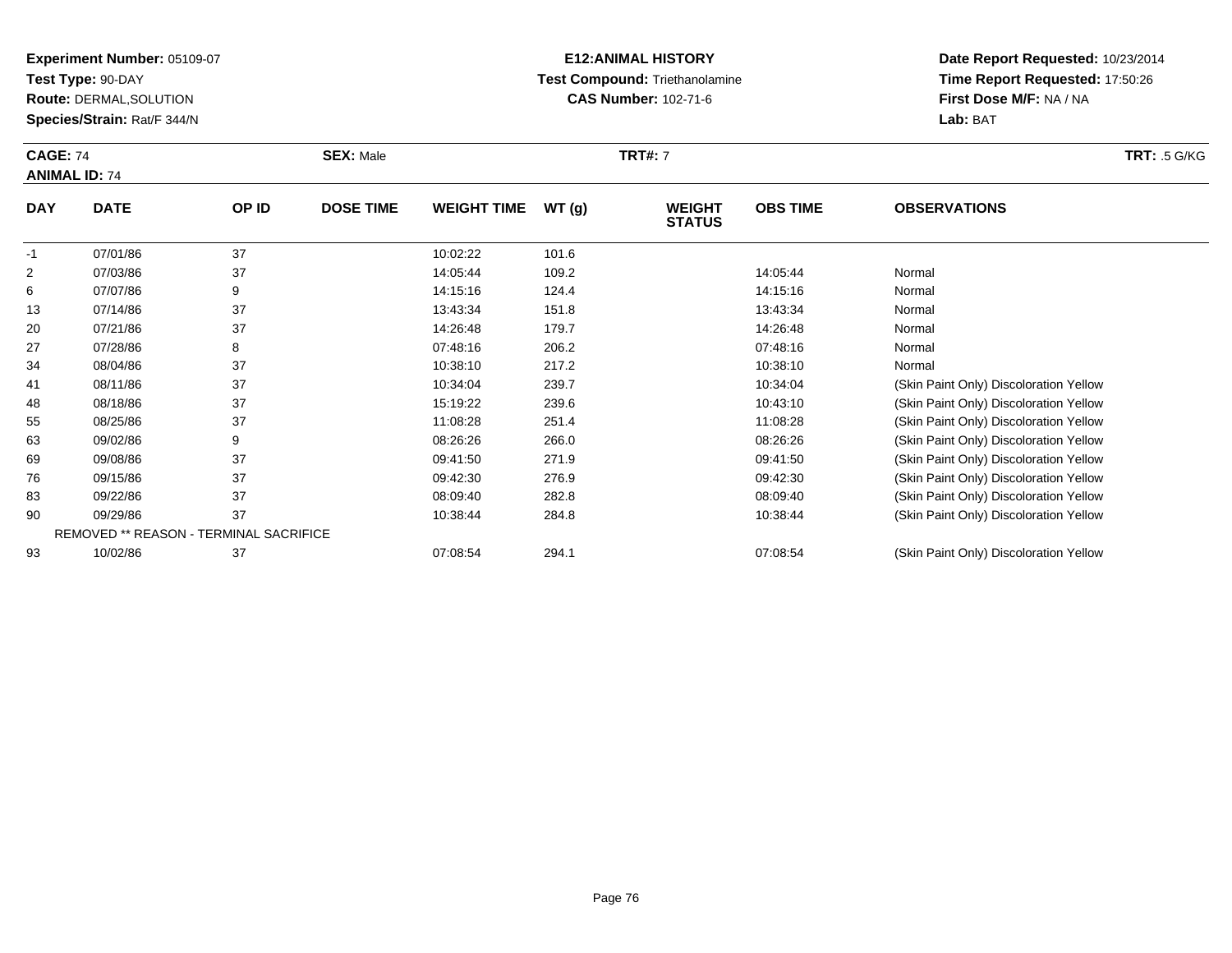**Test Type:** 90-DAY

**Route:** DERMAL,SOLUTION

**Species/Strain:** Rat/F 344/N

### **E12:ANIMAL HISTORY Test Compound:** Triethanolamine**CAS Number:** 102-71-6

| <b>CAGE: 75</b><br><b>ANIMAL ID: 75</b> |              |        | <b>SEX: Male</b> |                    |       | <b>TRT#: 7</b>                 | <b>TRT:</b> .5 G/KG |                     |  |
|-----------------------------------------|--------------|--------|------------------|--------------------|-------|--------------------------------|---------------------|---------------------|--|
| <b>DAY</b>                              | <b>DATE</b>  | OP ID  | <b>DOSE TIME</b> | <b>WEIGHT TIME</b> | WT(g) | <b>WEIGHT</b><br><b>STATUS</b> | <b>OBS TIME</b>     | <b>OBSERVATIONS</b> |  |
| -1                                      | 07/01/86     | 37     |                  | 10:02:38           | 90.7  |                                |                     |                     |  |
| 2                                       | 07/03/86     | 37     |                  | 14:06:08           | 98.0  |                                | 14:06:08            | Normal              |  |
| 6                                       | 07/07/86     | 9      |                  | 14:15:38           | 112.2 |                                | 14:15:38            | Normal              |  |
| $\sqrt{2}$                              | $07/4$ $100$ | $\sim$ |                  | 40.40.54           | 4077  |                                | 40.40.54            | No man all          |  |

| 13 | 07/14/86 | 37                                            | 13:43:54 | 137.7 | 13:43:54 | Normal                                 |
|----|----------|-----------------------------------------------|----------|-------|----------|----------------------------------------|
| 20 | 07/21/86 | 37                                            | 14:27:10 | 166.6 | 14:27:10 | Normal                                 |
| 27 | 07/28/86 | 8                                             | 07:48:56 | 192.4 | 07:48:56 | Normal                                 |
| 34 | 08/04/86 | 37                                            | 10:38:28 | 208.1 |          |                                        |
| 35 | 08/05/86 | 37                                            |          |       | 08:25:42 | (Skin Paint Only) Discoloration Yellow |
| 41 | 08/11/86 | 37                                            | 10:34:28 | 223.1 | 10:34:28 | (Skin Paint Only) Discoloration Yellow |
| 48 | 08/18/86 | 37                                            | 10:41:28 | 231.7 | 10:41:28 | (Skin Paint Only) Discoloration Yellow |
| 55 | 08/25/86 | 37                                            | 11:05:38 | 246.4 | 11:05:38 | (Skin Paint Only) Discoloration Yellow |
| 63 | 09/02/86 | 9                                             | 08:26:54 | 261.4 | 08:26:54 | (Skin Paint Only) Discoloration Yellow |
| 69 | 09/08/86 | 37                                            | 09:42:38 | 260.4 | 09:42:38 | (Skin Paint Only) Discoloration Yellow |
| 76 | 09/15/86 | 37                                            | 09:42:58 | 274.5 | 09:42:58 | (Skin Paint Only) Discoloration Yellow |
|    |          |                                               |          |       |          | Irritation                             |
| 83 | 09/22/86 | 37                                            | 08:10:02 | 282.7 | 08:10:02 | (Skin Paint Only) Discoloration Yellow |
|    |          |                                               |          |       |          | Irritation                             |
| 90 | 09/29/86 | 37                                            | 10:39:06 | 286.7 | 10:39:06 | (Skin Paint Only) Discoloration Yellow |
|    |          | <b>REMOVED ** REASON - TERMINAL SACRIFICE</b> |          |       |          |                                        |
| 93 | 10/02/86 | 37                                            | 07:10:36 | 290.1 | 07:10:36 | (Skin Paint Only) Discoloration Yellow |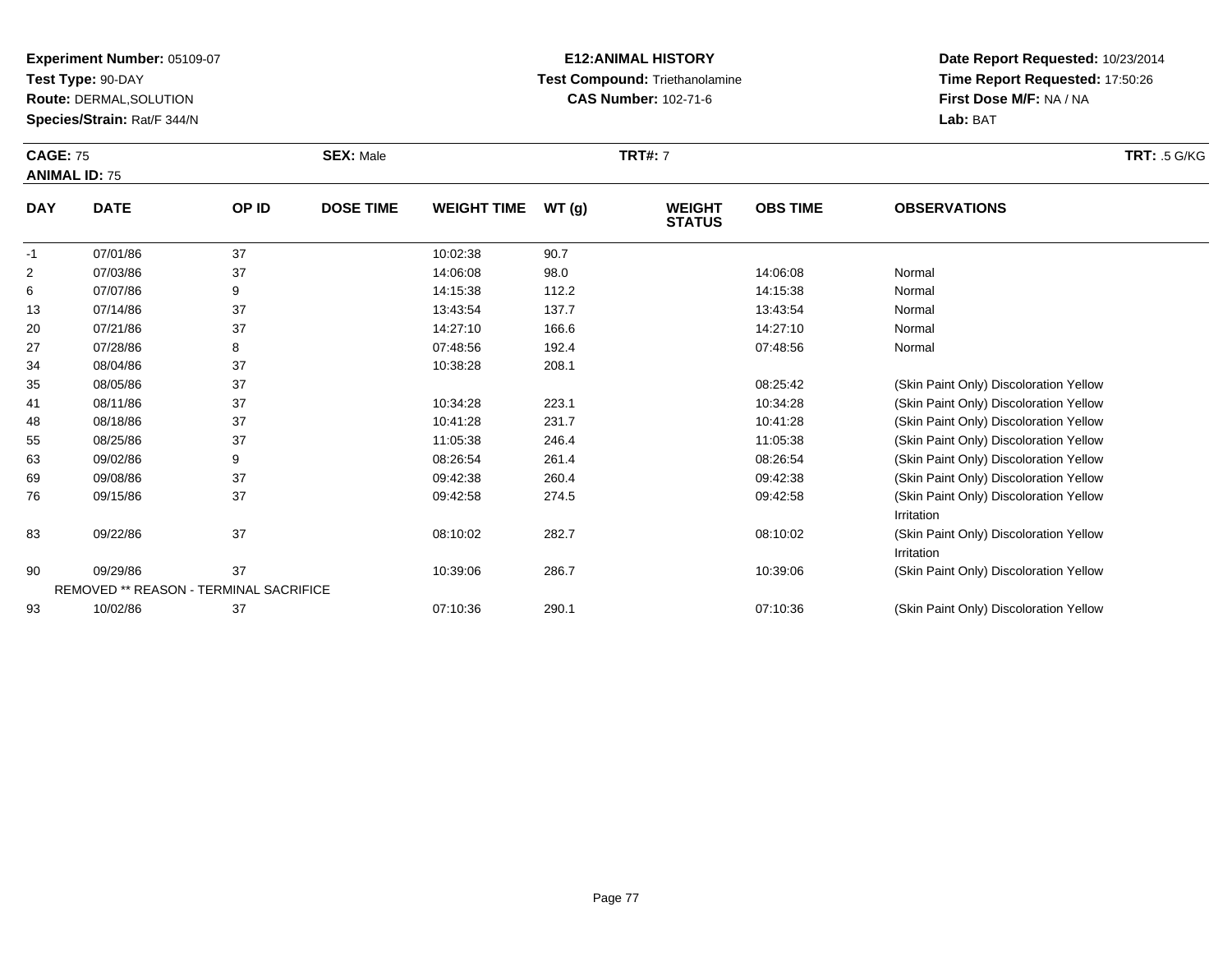**Test Type:** 90-DAY

**Route:** DERMAL,SOLUTION

**Species/Strain:** Rat/F 344/N

### **E12:ANIMAL HISTORY Test Compound:** Triethanolamine**CAS Number:** 102-71-6

**Date Report Requested:** 10/23/2014**Time Report Requested:** 17:50:26**First Dose M/F:** NA / NA**Lab:** BAT

Irritation

|            | <b>CAGE: 76</b><br><b>ANIMAL ID: 76</b> |       | <b>SEX: Male</b> |                    |       | <b>TRT#: 7</b>                 | <b>TRT: .5 G/KG</b> |                                                      |  |
|------------|-----------------------------------------|-------|------------------|--------------------|-------|--------------------------------|---------------------|------------------------------------------------------|--|
| <b>DAY</b> | <b>DATE</b>                             | OP ID | <b>DOSE TIME</b> | <b>WEIGHT TIME</b> | WT(g) | <b>WEIGHT</b><br><b>STATUS</b> | <b>OBS TIME</b>     | <b>OBSERVATIONS</b>                                  |  |
| $-2$       | 07/01/86                                | 37    |                  | 09:42:46           | 95.4  |                                |                     |                                                      |  |
|            | 07/03/86                                | 37    |                  | 13:45:58           | 100.9 |                                | 13:45:58            | Normal                                               |  |
| 5          | 07/07/86                                | 9     |                  | 13:36:50           | 114.8 |                                | 13:36:50            | Normal                                               |  |
| 12         | 07/14/86                                | 37    |                  | 14:04:18           | 142.6 |                                | 14:04:18            | Normal                                               |  |
| 19         | 07/21/86                                | 37    |                  | 13:34:18           | 161.0 |                                | 13:34:18            | Normal                                               |  |
| 26         | 07/28/86                                | 8     |                  | 08:56:10           | 189.6 |                                | 08:56:10            | Normal                                               |  |
| 33         | 08/04/86                                | 37    |                  | 09:41:16           | 203.6 |                                | 09:41:16            | Normal                                               |  |
| 40         | 08/11/86                                | 37    |                  | 09:36:26           | 220.0 |                                | 09:36:26            | (Skin Paint Only) Discoloration Yellow               |  |
| 47         | 08/18/86                                | 37    |                  | 09:35:58           | 235.7 |                                | 09:35:58            | (Skin Paint Only) Discoloration Yellow               |  |
| 54         | 08/25/86                                | 37    |                  | 10:51:32           | 247.2 |                                | 10:51:32            | (Skin Paint Only) Discoloration Yellow               |  |
| 62         | 09/02/86                                | 9     |                  | 08:46:30           | 256.9 |                                | 08:46:30            | (Skin Paint Only) Discoloration Yellow               |  |
| 68         | 09/08/86                                | 37    |                  | 11:02:44           | 259.5 |                                | 11:02:44            | (Skin Paint Only) Discoloration Yellow               |  |
| 75         | 09/15/86                                | 37    |                  | 11:27:32           | 263.6 |                                | 11:27:32            | (Skin Paint Only) Discoloration Yellow               |  |
| 82         | 09/22/86                                | 37    |                  | 11:12:54           | 269.3 |                                | 11:12:54            | (Skin Paint Only) Discoloration Yellow               |  |
|            |                                         |       |                  |                    |       |                                |                     | Irritation                                           |  |
| 89         | 09/29/86                                | 37    |                  | 09:33:06           | 270.1 |                                | 09:33:06            | (Skin Paint Only) Discoloration Yellow<br>Irritation |  |

REMOVED \*\* REASON - TERMINAL SACRIFICE

93

10/03/86 <sup>37</sup> 06:52:06 277.5 06:52:06 (Skin Paint Only) Discoloration Yellow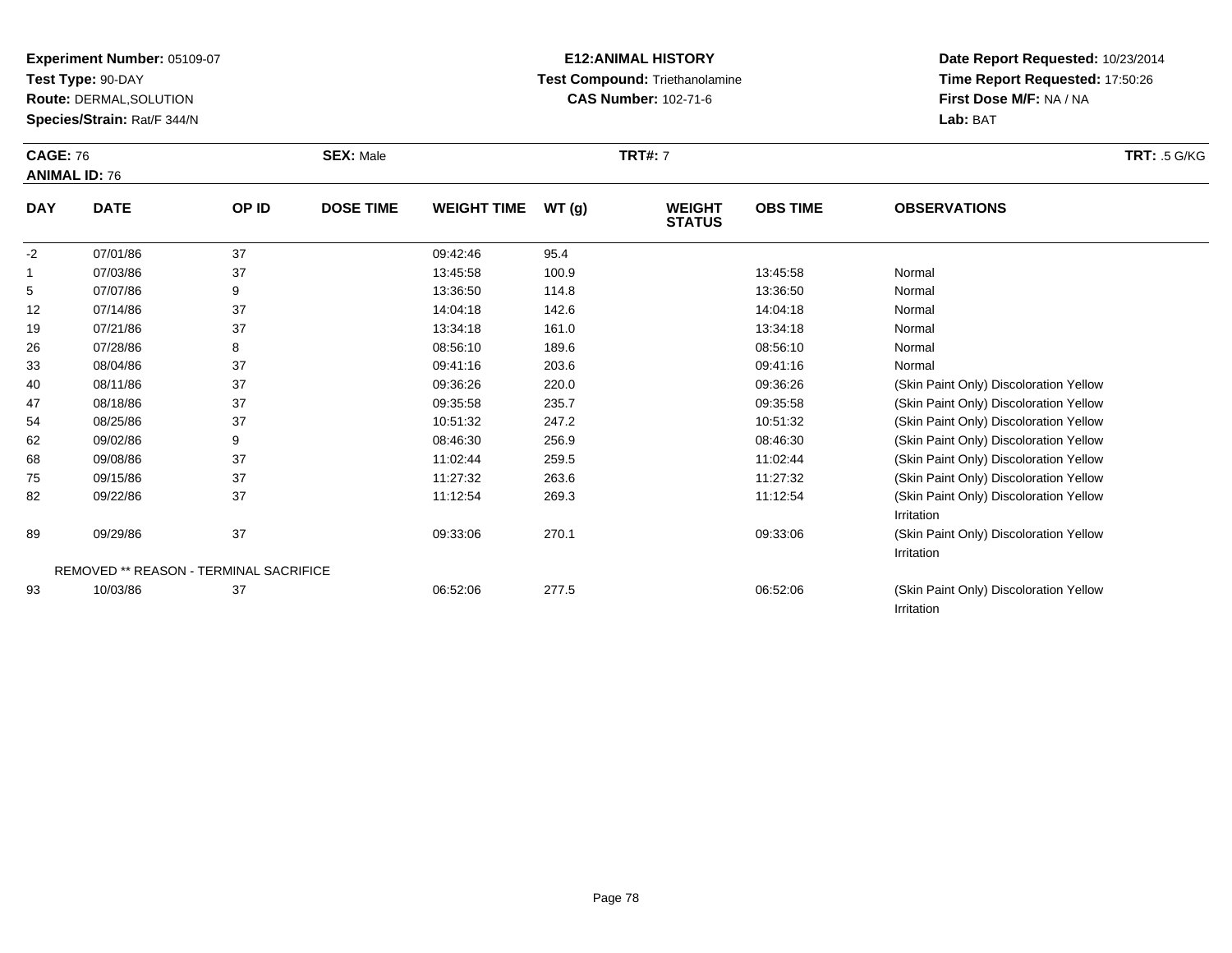**Test Type:** 90-DAY

68

75

82

89

93

**Route:** DERMAL,SOLUTION

**Species/Strain:** Rat/F 344/N

REMOVED \*\* REASON - TERMINAL SACRIFICE

### **E12:ANIMAL HISTORY Test Compound:** Triethanolamine**CAS Number:** 102-71-6

**Date Report Requested:** 10/23/2014**Time Report Requested:** 17:50:26**First Dose M/F:** NA / NA**Lab:** BAT

Irritation

Irritation

|            | <b>CAGE: 77</b><br><b>ANIMAL ID: 77</b> |       | <b>SEX: Male</b> |                    |       | <b>TRT#: 7</b>                 | <b>TRT: .5 G/KG</b> |                                        |
|------------|-----------------------------------------|-------|------------------|--------------------|-------|--------------------------------|---------------------|----------------------------------------|
| <b>DAY</b> | <b>DATE</b>                             | OP ID | <b>DOSE TIME</b> | <b>WEIGHT TIME</b> | WT(g) | <b>WEIGHT</b><br><b>STATUS</b> | <b>OBS TIME</b>     | <b>OBSERVATIONS</b>                    |
| -2         | 07/01/86                                | 37    |                  | 09:43:08           | 84.6  |                                |                     |                                        |
| 1          | 07/03/86                                | 37    |                  | 13:44:28           | 90.4  |                                | 13:44:28            | Normal                                 |
| 5          | 07/07/86                                | 9     |                  | 13:34:56           | 105.5 |                                | 13:34:56            | Normal                                 |
| 12         | 07/14/86                                | 37    |                  | 14:02:50           | 127.6 |                                | 14:02:50            | Normal                                 |
| 19         | 07/21/86                                | 37    |                  | 13:34:36           | 156.9 |                                | 13:34:36            | Normal                                 |
| 26         | 07/28/86                                | 8     |                  | 08:57:04           | 174.4 |                                | 08:57:04            | Normal                                 |
| 33         | 08/04/86                                | 37    |                  | 09:41:44           | 190.7 |                                | 09:41:44            | Normal                                 |
| 40         | 08/11/86                                | 37    |                  | 09:36:50           | 204.8 |                                | 09:36:50            | (Skin Paint Only) Discoloration Yellow |
| 47         | 08/18/86                                | 37    |                  | 09:36:26           | 216.2 |                                | 09:36:26            | (Skin Paint Only) Discoloration Yellow |
| 54         | 08/25/86                                | 37    |                  | 10:52:00           | 226.2 |                                | 10:52:00            | (Skin Paint Only) Discoloration Yellow |
| 62         | 09/02/86                                | 9     |                  | 08:47:04           | 242.9 |                                | 08:47:04            | (Skin Paint Only) Discoloration Yellow |

09/02/86 <sup>9</sup> 08:47:04 242.9 08:47:04 (Skin Paint Only) Discoloration Yellow

09/08/86 <sup>37</sup> 11:03:16 248.9 11:03:16 (Skin Paint Only) Discoloration Yellow

5 09/15/86 37 37 11:28:12 256.6 11:28:12 11:28:12 158.0 11:28:12 (Skin Paint Only) Discoloration Yellow

09/22/86 <sup>37</sup> 11:13:26 260.5 11:13:26 (Skin Paint Only) Discoloration Yellow

09/29/86 <sup>37</sup> 09:33:36 265.6 09:33:36 (Skin Paint Only) Discoloration Yellow

10/03/86 <sup>37</sup> 06:52:44 238.1 06:52:44 (Skin Paint Only) Discoloration Yellow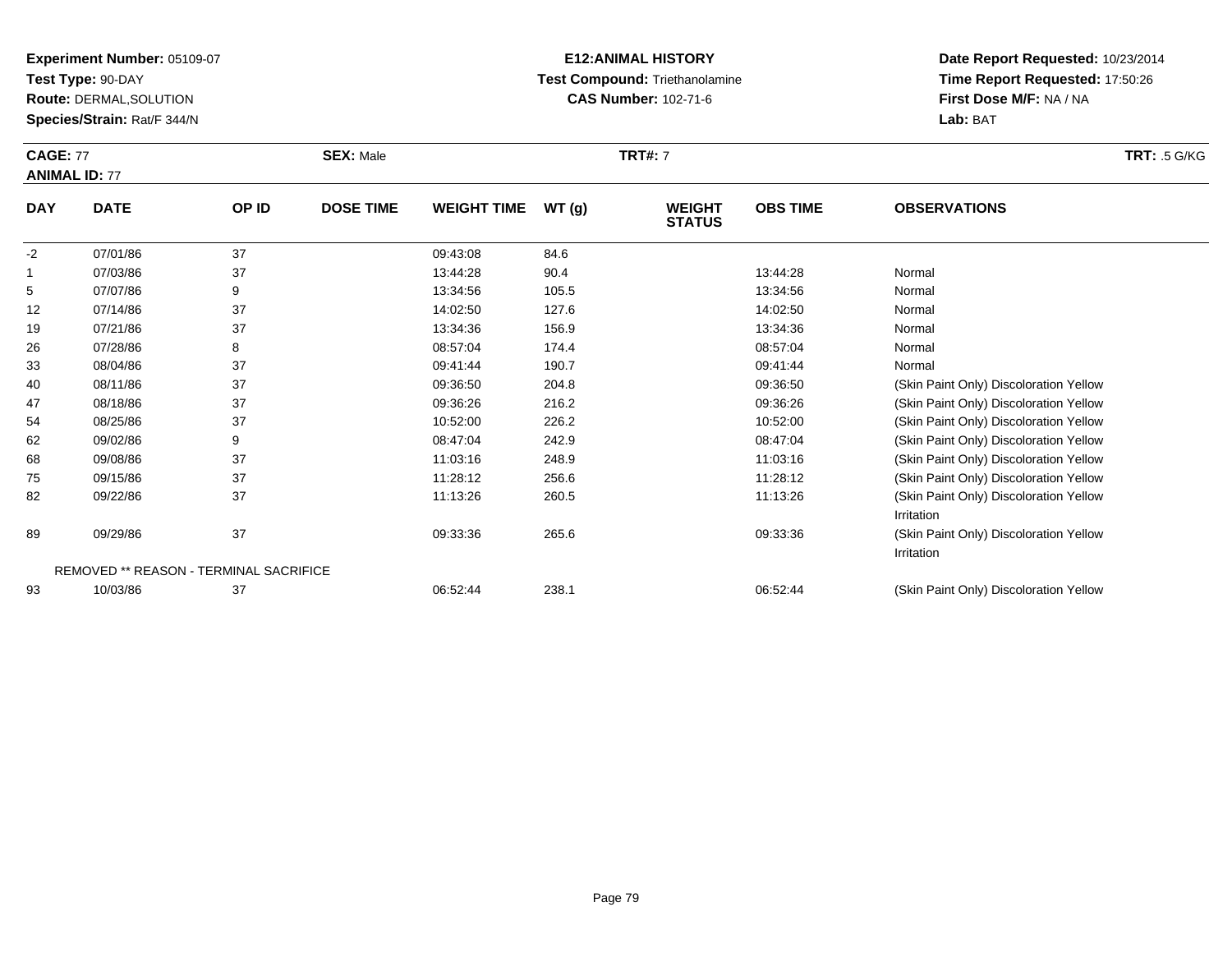**Test Type:** 90-DAY

93

**Route:** DERMAL,SOLUTION

**Species/Strain:** Rat/F 344/N

REMOVED \*\* REASON - TERMINAL SACRIFICE

### **E12:ANIMAL HISTORY Test Compound:** Triethanolamine**CAS Number:** 102-71-6

**Date Report Requested:** 10/23/2014**Time Report Requested:** 17:50:26**First Dose M/F:** NA / NA**Lab:** BAT

|            | <b>CAGE: 78</b><br><b>ANIMAL ID: 78</b> |       | <b>SEX: Male</b> |                    |        | <b>TRT#: 7</b>                 | <b>TRT: .5 G/KG</b> |                                                      |  |
|------------|-----------------------------------------|-------|------------------|--------------------|--------|--------------------------------|---------------------|------------------------------------------------------|--|
| <b>DAY</b> | <b>DATE</b>                             | OP ID | <b>DOSE TIME</b> | <b>WEIGHT TIME</b> | WT (g) | <b>WEIGHT</b><br><b>STATUS</b> | <b>OBS TIME</b>     | <b>OBSERVATIONS</b>                                  |  |
| $-2$       | 07/01/86                                | 37    |                  | 09:43:24           | 92.4   |                                |                     |                                                      |  |
|            | 07/03/86                                | 37    |                  | 13:44:54           | 98.6   |                                | 13:44:54            | Normal                                               |  |
| 5          | 07/07/86                                | 9     |                  | 13:35:28           | 117.7  |                                | 13:35:28            | Normal                                               |  |
| 12         | 07/14/86                                | 37    |                  | 14:03:16           | 143.3  |                                | 14:03:16            | Normal                                               |  |
| 19         | 07/21/86                                | 37    |                  | 13:33:10           | 168.4  |                                | 13:33:10            | Normal                                               |  |
| 26         | 07/28/86                                | 8     |                  | 08:53:40           | 195.3  |                                | 08:53:40            | Normal                                               |  |
| 33         | 08/04/86                                | 37    |                  | 09:42:06           | 208.6  |                                | 09:42:06            | Normal                                               |  |
| 40         | 08/11/86                                | 37    |                  | 09:37:12           | 216.5  |                                | 09:37:12            | (Skin Paint Only) Discoloration Yellow               |  |
| 47         | 08/18/86                                | 37    |                  | 09:36:56           | 240.4  |                                | 09:36:56            | (Skin Paint Only) Discoloration Yellow               |  |
| 54         | 08/25/86                                | 37    |                  | 10:52:24           | 255.9  |                                | 10:52:24            | (Skin Paint Only) Discoloration Yellow               |  |
| 62         | 09/02/86                                | 9     |                  | 08:47:28           | 270.6  |                                | 08:47:28            | (Skin Paint Only) Discoloration Yellow               |  |
| 68         | 09/08/86                                | 37    |                  | 11:03:44           | 280.1  |                                | 11:03:44            | (Skin Paint Only) Discoloration Yellow               |  |
| 75         | 09/15/86                                | 37    |                  | 11:28:40           | 288.7  |                                | 11:28:40            | (Skin Paint Only) Discoloration Yellow               |  |
| 82         | 09/22/86                                | 37    |                  | 11:13:52           | 295.1  |                                | 11:13:52            | (Skin Paint Only) Discoloration Yellow<br>Irritation |  |
| 89         | 09/29/86                                | 37    |                  | 09:34:08           | 308.5  |                                | 09:34:08            | (Skin Paint Only) Discoloration Yellow               |  |

09/29/86 <sup>37</sup> 09:34:08 308.5 09:34:08 (Skin Paint Only) Discoloration Yellow

10/03/86 <sup>37</sup> 06:53:28 314.2 06:53:28 (Skin Paint Only) Discoloration Yellow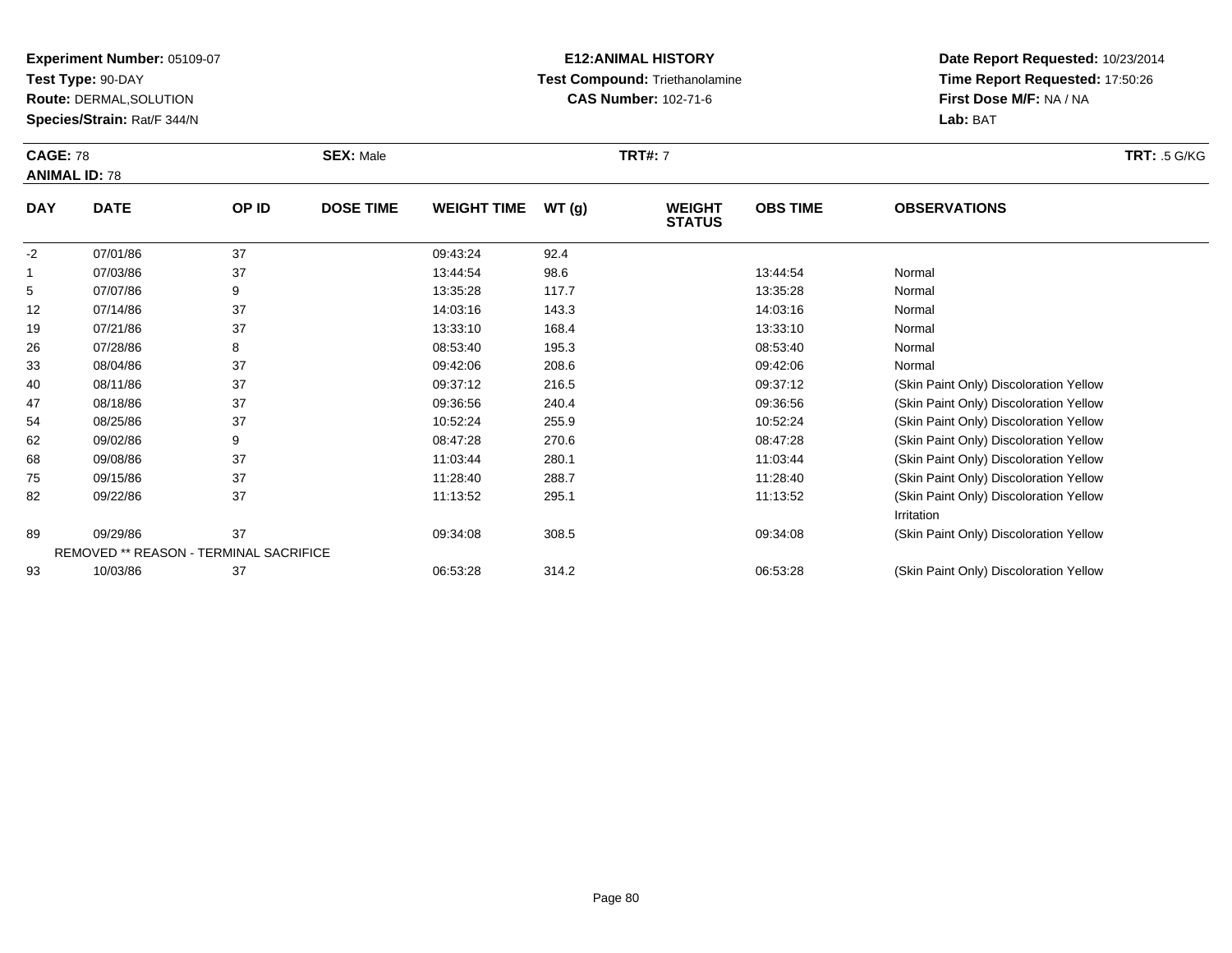**Test Type:** 90-DAY

**Route:** DERMAL,SOLUTION

**Species/Strain:** Rat/F 344/N

### **E12:ANIMAL HISTORY Test Compound:** Triethanolamine**CAS Number:** 102-71-6

**Date Report Requested:** 10/23/2014**Time Report Requested:** 17:50:26**First Dose M/F:** NA / NA**Lab:** BAT

|              | <b>CAGE: 79</b><br><b>ANIMAL ID: 79</b> |       | <b>SEX: Male</b> |                    |       | <b>TRT#: 7</b>                 | <b>TRT: .5 G/KG</b> |                                        |  |
|--------------|-----------------------------------------|-------|------------------|--------------------|-------|--------------------------------|---------------------|----------------------------------------|--|
| <b>DAY</b>   | <b>DATE</b>                             | OP ID | <b>DOSE TIME</b> | <b>WEIGHT TIME</b> | WT(g) | <b>WEIGHT</b><br><b>STATUS</b> | <b>OBS TIME</b>     | <b>OBSERVATIONS</b>                    |  |
| $-2$         | 07/01/86                                | 37    |                  | 09:43:48           | 101.2 |                                |                     |                                        |  |
| $\mathbf{1}$ | 07/03/86                                | 37    |                  | 13:45:12           | 105.6 |                                | 13:45:12            | Normal                                 |  |
| 5            | 07/07/86                                | 9     |                  | 13:35:56           | 120.7 |                                | 13:35:56            | Normal                                 |  |
| 12           | 07/14/86                                | 37    |                  | 14:03:40           | 144.3 |                                | 14:03:40            | Normal                                 |  |
| 19           | 07/21/86                                | 37    |                  | 13:33:36           | 166.9 |                                | 13:33:36            | Normal                                 |  |
| 26           | 07/28/86                                | 8     |                  | 08:54:50           | 186.4 |                                | 08:54:50            | Normal                                 |  |
| 33           | 08/04/86                                | 37    |                  | 09:40:16           | 203.9 |                                | 09:40:16            | Normal                                 |  |
| 40           | 08/11/86                                | 37    |                  | 09:35:24           | 207.2 |                                | 09:35:24            | (Skin Paint Only) Discoloration Yellow |  |
| 47           | 08/18/86                                | 37    |                  | 09:37:22           | 226.5 |                                | 09:37:22            | (Skin Paint Only) Discoloration Yellow |  |
| 54           | 08/25/86                                | 37    |                  | 10:53:00           | 238.7 |                                | 10:53:00            | (Skin Paint Only) Discoloration Yellow |  |
| 62           | 09/02/86                                | 9     |                  | 08:47:50           | 249.3 |                                | 08:47:50            | (Skin Paint Only) Discoloration Yellow |  |
| 68           | 09/08/86                                | 37    |                  | 11:04:08           | 255.9 |                                | 11:04:08            | (Skin Paint Only) Discoloration Yellow |  |
| 75           | 09/15/86                                | 37    |                  | 11:29:04           | 265.4 |                                | 11:29:04            | (Skin Paint Only) Discoloration Yellow |  |
| 82           | 09/22/86                                | 37    |                  | 11:14:20           | 269.4 |                                | 11:14:20            | (Skin Paint Only) Discoloration Yellow |  |
| 89           | 09/29/86                                | 37    |                  | 09:34:42           | 280.0 |                                | 09:34:42            | (Skin Paint Only) Discoloration Yellow |  |

| -89 | 09/29/86                                      | UY 34.42 | <b>280.0</b> | 09.34.42 | (Skin Paint Only) Discoloration Yellow |
|-----|-----------------------------------------------|----------|--------------|----------|----------------------------------------|
|     | <b>REMOVED ** REASON - TERMINAL SACRIFICE</b> |          |              |          |                                        |
| 93  | 10/03/86                                      | 06:54:06 | 293.6        | 06:54:06 | (Skin Paint Only) Discoloration Yellow |

Page 81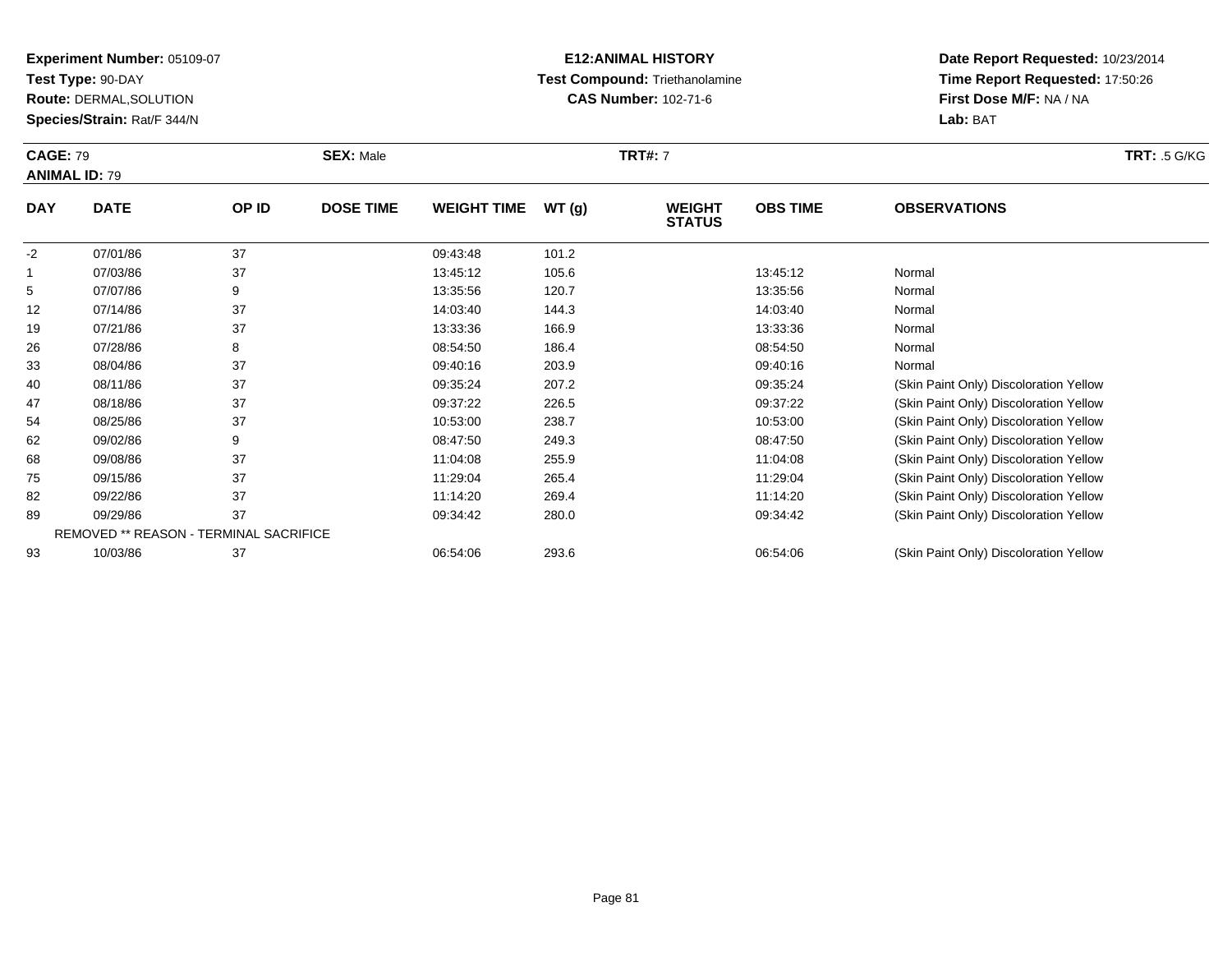**Test Type:** 90-DAY

**Route:** DERMAL,SOLUTION

**Species/Strain:** Rat/F 344/N

### **E12:ANIMAL HISTORY Test Compound:** Triethanolamine**CAS Number:** 102-71-6

**Date Report Requested:** 10/23/2014**Time Report Requested:** 17:50:26**First Dose M/F:** NA / NA**Lab:** BAT

| <b>CAGE: 80</b><br><b>ANIMAL ID: 80</b> |             | <b>SEX: Male</b> |                  |                    | <b>TRT#: 7</b> |                                |                 |                                        |  |  |
|-----------------------------------------|-------------|------------------|------------------|--------------------|----------------|--------------------------------|-----------------|----------------------------------------|--|--|
| <b>DAY</b>                              | <b>DATE</b> | OP ID            | <b>DOSE TIME</b> | <b>WEIGHT TIME</b> | WT(g)          | <b>WEIGHT</b><br><b>STATUS</b> | <b>OBS TIME</b> | <b>OBSERVATIONS</b>                    |  |  |
| $-2$                                    | 07/01/86    | 37               |                  | 09:44:04           | 94.9           |                                |                 |                                        |  |  |
|                                         | 07/03/86    | 37               |                  | 13:45:32           | 101.9          |                                | 13:45:32        | Normal                                 |  |  |
| 5                                       | 07/07/86    | 9                |                  | 13:36:22           | 112.6          |                                | 13:36:22        | Normal                                 |  |  |
| 12                                      | 07/14/86    | 37               |                  | 14:03:58           | 142.1          |                                | 14:03:58        | Normal                                 |  |  |
| 19                                      | 07/21/86    | 37               |                  | 13:33:56           | 164.7          |                                | 13:33:56        | Normal                                 |  |  |
| 26                                      | 07/28/86    | 8                |                  | 08:55:24           | 186.5          |                                | 08:55:24        | Normal                                 |  |  |
| 33                                      | 08/04/86    | 37               |                  | 09:40:50           | 203.1          |                                | 09:40:50        | Normal                                 |  |  |
| 40                                      | 08/11/86    | 37               |                  | 09:35:58           | 230.7          |                                | 09:35:58        | (Skin Paint Only) Discoloration Yellow |  |  |
| 47                                      | 08/18/86    | 37               |                  | 09:35:12           | 231.1          |                                | 09:35:12        | (Skin Paint Only) Discoloration Yellow |  |  |
| 54                                      | 08/25/86    | 37               |                  | 10:51:02           | 240.5          |                                | 10:51:02        | (Skin Paint Only) Discoloration Yellow |  |  |
| 62                                      | 09/02/86    | 9                |                  | 08:48:16           | 256.9          |                                | 08:48:16        | (Skin Paint Only) Discoloration Yellow |  |  |
| 68                                      | 09/08/86    | 37               |                  | 11:04:34           | 262.7          |                                | 11:04:34        | (Skin Paint Only) Discoloration Yellow |  |  |
| 75                                      | 09/15/86    | 37               |                  | 11:29:28           | 266.6          |                                | 11:29:28        | (Skin Paint Only) Discoloration Yellow |  |  |
| 82                                      | 09/22/86    | 37               |                  | 11:14:48           | 274.7          |                                | 11:14:48        | (Skin Paint Only) Discoloration Yellow |  |  |
| 89                                      | 09/29/86    | 37               |                  | 09:35:12           | 283.4          |                                | 09:35:12        | (Skin Paint Only) Discoloration Yellow |  |  |

| $\tilde{\phantom{a}}$ | -------                                       | . | -------- | ----  | ------   | $\sum_{i=1}^{n}$                       |
|-----------------------|-----------------------------------------------|---|----------|-------|----------|----------------------------------------|
|                       | <b>REMOVED ** REASON - TERMINAL SACRIFICE</b> |   |          |       |          |                                        |
| 93                    | 10/03/86                                      |   | 06:54:48 | 281.0 | 06:54:48 | (Skin Paint Only) Discoloration Yellow |

Page 82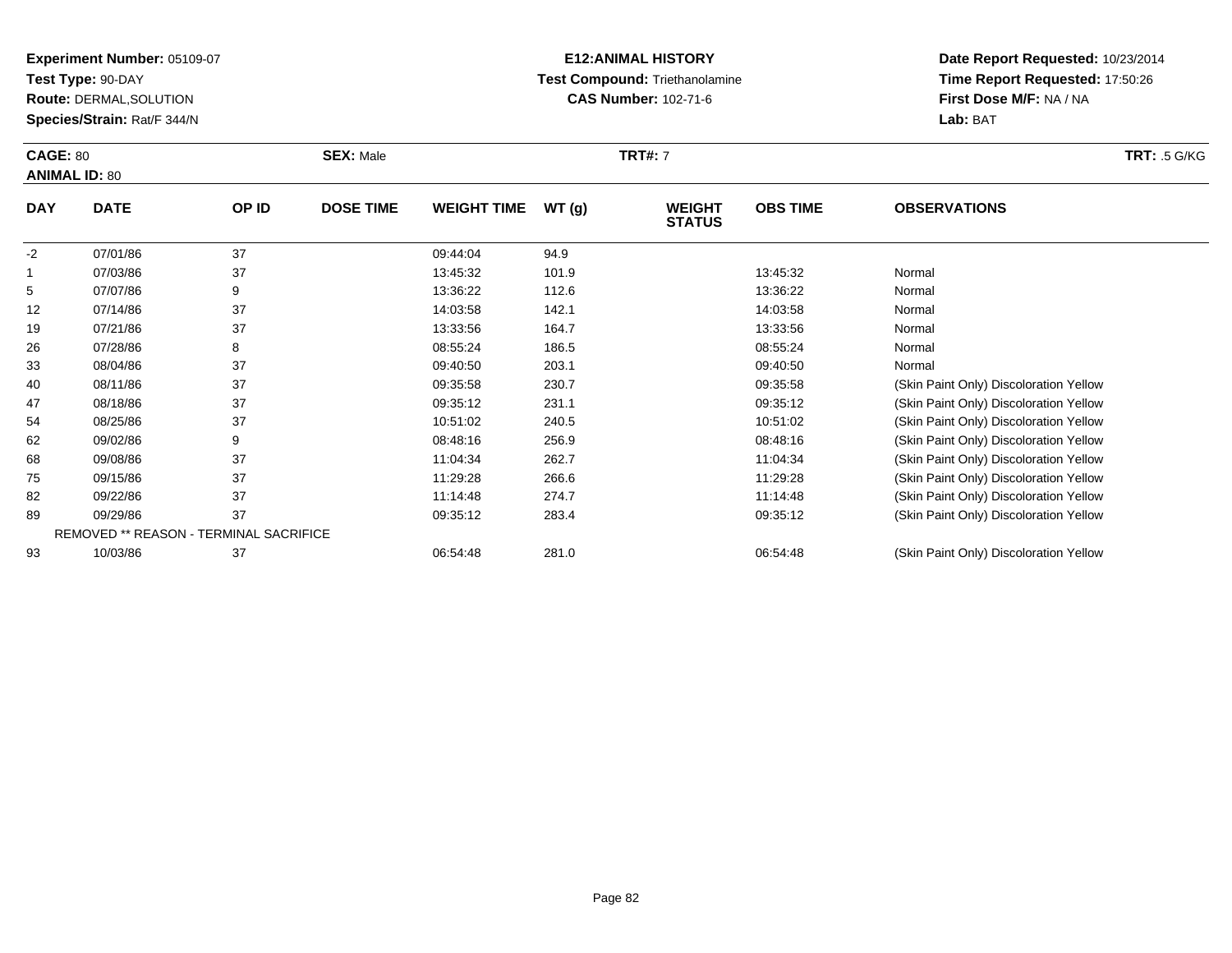|            | Experiment Number: 05109-07            |                |                  |                    |                | <b>E12: ANIMAL HISTORY</b>     | Date Report Requested: 10/23/2014 |                                 |                      |  |
|------------|----------------------------------------|----------------|------------------|--------------------|----------------|--------------------------------|-----------------------------------|---------------------------------|----------------------|--|
|            | Test Type: 90-DAY                      |                |                  |                    |                | Test Compound: Triethanolamine |                                   | Time Report Requested: 17:50:26 |                      |  |
|            | Route: DERMAL, SOLUTION                |                |                  |                    |                | <b>CAS Number: 102-71-6</b>    |                                   | First Dose M/F: NA / NA         |                      |  |
|            | Species/Strain: Rat/F 344/N            |                |                  |                    |                |                                |                                   | Lab: BAT                        |                      |  |
|            | <b>CAGE: 81</b>                        |                | <b>SEX: Male</b> |                    | <b>TRT#: 9</b> |                                |                                   |                                 | <b>TRT: 1.0 G/KG</b> |  |
|            | <b>ANIMAL ID: 81</b>                   |                |                  |                    |                |                                |                                   |                                 |                      |  |
| <b>DAY</b> | <b>DATE</b>                            | OP ID          | <b>DOSE TIME</b> | <b>WEIGHT TIME</b> | WT(g)          | <b>WEIGHT</b><br><b>STATUS</b> | <b>OBS TIME</b>                   | <b>OBSERVATIONS</b>             |                      |  |
| -1         | 06/29/86                               | $\overline{7}$ |                  | 10:00:00           | 88.8           |                                |                                   |                                 |                      |  |
| 4          | 07/03/86                               | 37             |                  | 14:25:30           | 103.2          |                                |                                   |                                 |                      |  |
| 8          | 07/07/86                               | 37             |                  | 09:29:20           | 122.3          |                                |                                   |                                 |                      |  |
| 15         | 07/14/86                               | 37             |                  | 11:24:40           | 156.1          |                                |                                   |                                 |                      |  |
| 22         | 07/21/86                               | 37             |                  | 11:21:04           | 181.9          |                                |                                   |                                 |                      |  |
| 29         | 07/28/86                               | 8              |                  | 09:45:10           | 208.2          |                                |                                   |                                 |                      |  |
| 36         | 08/04/86                               | 37             |                  | 11:22:54           | 223.5          |                                |                                   |                                 |                      |  |
| 43         | 08/11/86                               | 37             |                  | 13:17:54           | 242.8          |                                |                                   |                                 |                      |  |
| 50         | 08/18/86                               | 37             |                  | 13:56:40           | 246.7          |                                |                                   |                                 |                      |  |
| 57         | 08/25/86                               | 37             |                  | 13:46:40           | 262.8          |                                |                                   |                                 |                      |  |
| 65         | 09/02/86                               | 9              |                  | 08:07:42           | 285.2          |                                |                                   |                                 |                      |  |
| 71         | 09/08/86                               | 37             |                  | 13:31:08           | 289.9          |                                |                                   |                                 |                      |  |
| 78         | 09/15/86                               | 37             |                  | 11:33:06           | 294.8          |                                |                                   |                                 |                      |  |
| 85         | 09/22/86                               | 37             |                  | 11:18:18           | 299.5          |                                |                                   |                                 |                      |  |
| 92         | 09/29/86                               | 37             |                  | 13:19:10           | 301.3          |                                |                                   |                                 |                      |  |
|            | REMOVED ** REASON - TERMINAL SACRIFICE |                |                  |                    |                |                                |                                   |                                 |                      |  |
| 96         | 10/03/86                               | 9              |                  | 14:15:26           | 304.9          |                                | 14:15:26                          | Override                        |                      |  |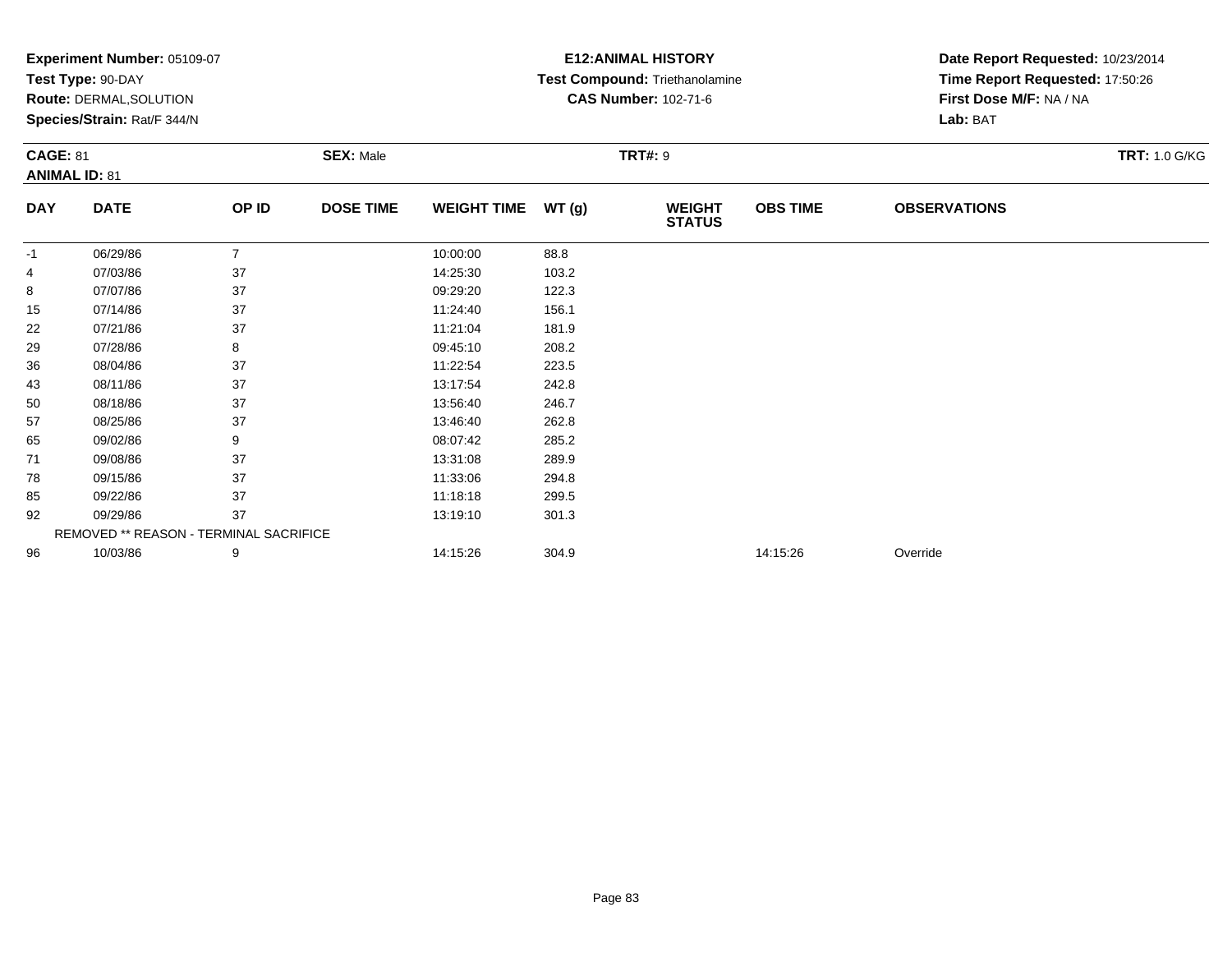|                 | Experiment Number: 05109-07            |                |                  |                    |       | <b>E12: ANIMAL HISTORY</b>     | Date Report Requested: 10/23/2014 |                                 |                      |
|-----------------|----------------------------------------|----------------|------------------|--------------------|-------|--------------------------------|-----------------------------------|---------------------------------|----------------------|
|                 | Test Type: 90-DAY                      |                |                  |                    |       | Test Compound: Triethanolamine |                                   | Time Report Requested: 17:50:26 |                      |
|                 | Route: DERMAL, SOLUTION                |                |                  |                    |       | <b>CAS Number: 102-71-6</b>    | First Dose M/F: NA / NA           |                                 |                      |
|                 | Species/Strain: Rat/F 344/N            |                |                  |                    |       |                                |                                   | Lab: BAT                        |                      |
| <b>CAGE: 82</b> |                                        |                | <b>SEX: Male</b> |                    |       | <b>TRT#: 9</b>                 |                                   |                                 | <b>TRT: 1.0 G/KG</b> |
|                 | <b>ANIMAL ID: 82</b>                   |                |                  |                    |       |                                |                                   |                                 |                      |
| <b>DAY</b>      | <b>DATE</b>                            | OP ID          | <b>DOSE TIME</b> | <b>WEIGHT TIME</b> | WT(g) | <b>WEIGHT</b><br><b>STATUS</b> | <b>OBS TIME</b>                   | <b>OBSERVATIONS</b>             |                      |
| -1              | 06/29/86                               | $\overline{7}$ |                  | 10:00:00           | 77.5  |                                |                                   |                                 |                      |
| 4               | 07/03/86                               | 37             |                  | 14:24:20           | 86.1  |                                |                                   |                                 |                      |
| 8               | 07/07/86                               | 37             |                  | 09:28:12           | 102.6 |                                |                                   |                                 |                      |
| 15              | 07/14/86                               | 37             |                  | 11:23:34           | 127.6 |                                |                                   |                                 |                      |
| 22              | 07/21/86                               | 37             |                  | 11:21:22           | 143.4 |                                |                                   |                                 |                      |
| 29              | 07/28/86                               | 8              |                  | 09:45:54           | 156.2 |                                |                                   |                                 |                      |
| 36              | 08/04/86                               | 37             |                  | 11:23:22           | 172.4 |                                |                                   |                                 |                      |
| 43              | 08/11/86                               | 37             |                  | 13:18:12           | 184.6 |                                |                                   |                                 |                      |
| 50              | 08/18/86                               | 37             |                  | 13:56:56           | 192.1 |                                |                                   |                                 |                      |
| 57              | 08/25/86                               | 37             |                  | 13:47:16           | 210.8 |                                |                                   |                                 |                      |
| 65              | 09/02/86                               | 9              |                  | 08:08:06           | 223.6 |                                |                                   |                                 |                      |
| 71              | 09/08/86                               | 37             |                  | 13:31:22           | 230.5 |                                |                                   |                                 |                      |
| 78              | 09/15/86                               | 37             |                  | 11:33:22           | 240.8 |                                |                                   |                                 |                      |
| 85              | 09/22/86                               | 37             |                  | 11:18:34           | 237.7 |                                |                                   |                                 |                      |
| 92              | 09/29/86                               | 37             |                  | 13:19:26           | 231.2 |                                |                                   |                                 |                      |
|                 | REMOVED ** REASON - TERMINAL SACRIFICE |                |                  |                    |       |                                |                                   |                                 |                      |
| 96              | 10/03/86                               | 9              |                  | 14:15:52           | 237.8 |                                | 14:15:52                          | Override                        |                      |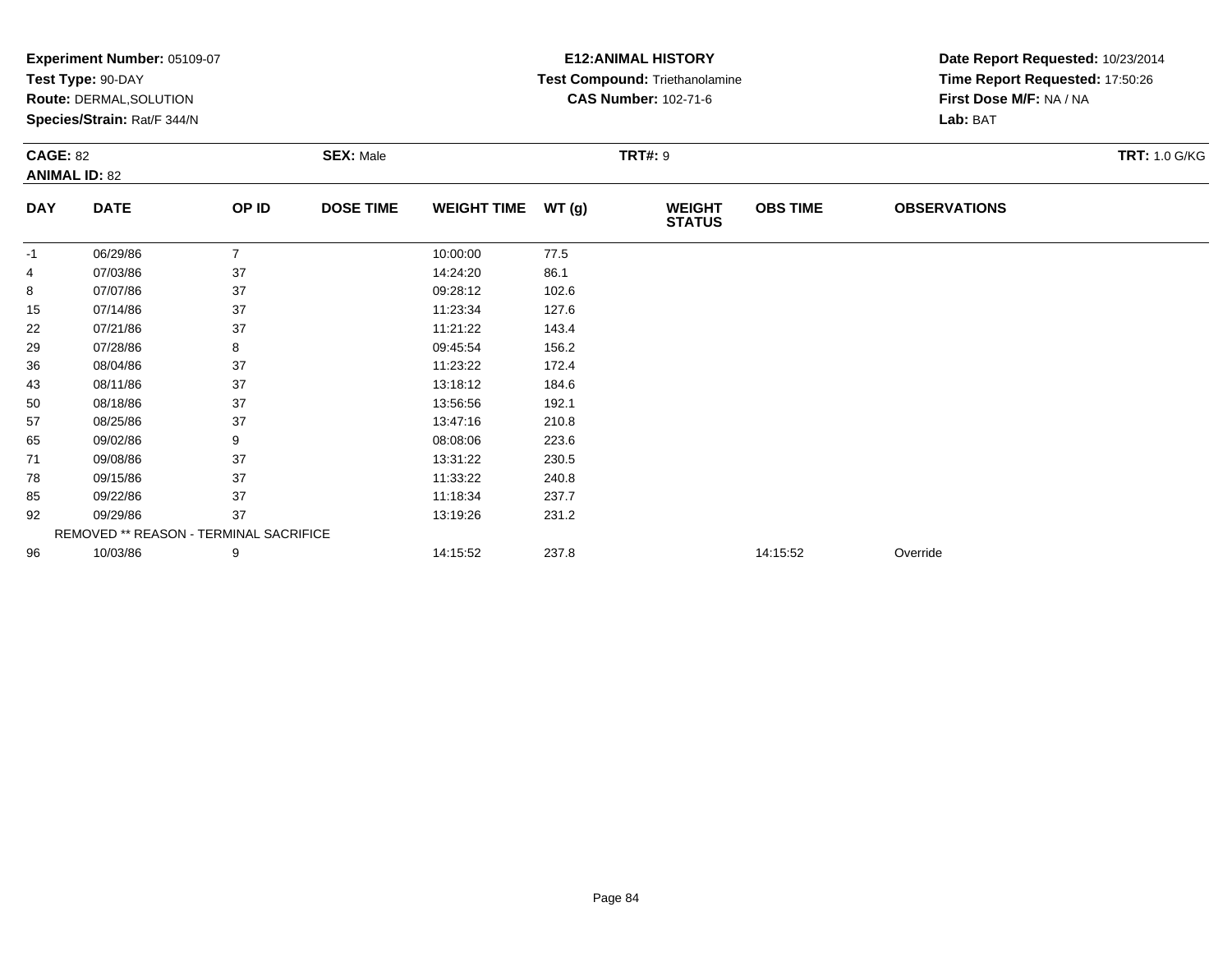|            | Experiment Number: 05109-07            |                |                  |                    |       | <b>E12: ANIMAL HISTORY</b>     | Date Report Requested: 10/23/2014 |                                 |  |  |
|------------|----------------------------------------|----------------|------------------|--------------------|-------|--------------------------------|-----------------------------------|---------------------------------|--|--|
|            | Test Type: 90-DAY                      |                |                  |                    |       | Test Compound: Triethanolamine |                                   | Time Report Requested: 17:50:26 |  |  |
|            | <b>Route: DERMAL, SOLUTION</b>         |                |                  |                    |       | <b>CAS Number: 102-71-6</b>    |                                   | First Dose M/F: NA / NA         |  |  |
|            | Species/Strain: Rat/F 344/N            |                |                  |                    |       |                                |                                   | Lab: BAT                        |  |  |
|            | <b>CAGE: 83</b>                        |                | <b>SEX: Male</b> |                    |       | <b>TRT#: 9</b>                 |                                   | <b>TRT: 1.0 G/KG</b>            |  |  |
|            | <b>ANIMAL ID: 83</b>                   |                |                  |                    |       |                                |                                   |                                 |  |  |
| <b>DAY</b> | <b>DATE</b>                            | OP ID          | <b>DOSE TIME</b> | <b>WEIGHT TIME</b> | WT(g) | <b>WEIGHT</b><br><b>STATUS</b> | <b>OBS TIME</b>                   | <b>OBSERVATIONS</b>             |  |  |
| -1         | 06/29/86                               | $\overline{7}$ |                  | 10:00:00           | 82.0  |                                |                                   |                                 |  |  |
| 4          | 07/03/86                               | 37             |                  | 14:24:36           | 93.4  |                                |                                   |                                 |  |  |
| 8          | 07/07/86                               | 37             |                  | 09:28:30           | 111.0 |                                |                                   |                                 |  |  |
| 15         | 07/14/86                               | 37             |                  | 11:23:52           | 135.2 |                                |                                   |                                 |  |  |
| 22         | 07/21/86                               | 37             |                  | 11:20:00           | 157.4 |                                |                                   |                                 |  |  |
| 29         | 07/28/86                               | 8              |                  | 09:44:08           | 177.1 |                                |                                   |                                 |  |  |
| 36         | 08/04/86                               | 37             |                  | 11:23:46           | 190.4 |                                |                                   |                                 |  |  |
| 43         | 08/11/86                               | 37             |                  | 13:18:30           | 204.6 |                                |                                   |                                 |  |  |
| 50         | 08/18/86                               | 37             |                  | 13:57:10           | 209.7 |                                |                                   |                                 |  |  |
| 57         | 08/25/86                               | 37             |                  | 13:47:32           | 224.7 |                                |                                   |                                 |  |  |
| 65         | 09/02/86                               | 9              |                  | 08:08:20           | 244.4 |                                |                                   |                                 |  |  |
| 71         | 09/08/86                               | 37             |                  | 13:31:38           | 250.4 |                                |                                   |                                 |  |  |
| 78         | 09/15/86                               | 37             |                  | 11:33:58           | 258.4 |                                |                                   |                                 |  |  |
| 85         | 09/22/86                               | 37             |                  | 11:18:54           | 260.1 |                                |                                   |                                 |  |  |
| 92         | 09/29/86                               | 37             |                  | 13:19:42           | 263.3 |                                |                                   |                                 |  |  |
|            | REMOVED ** REASON - TERMINAL SACRIFICE |                |                  |                    |       |                                |                                   |                                 |  |  |
| 96         | 10/03/86                               | 9              |                  | 14:16:26           | 262.4 |                                | 14:16:26                          | Override                        |  |  |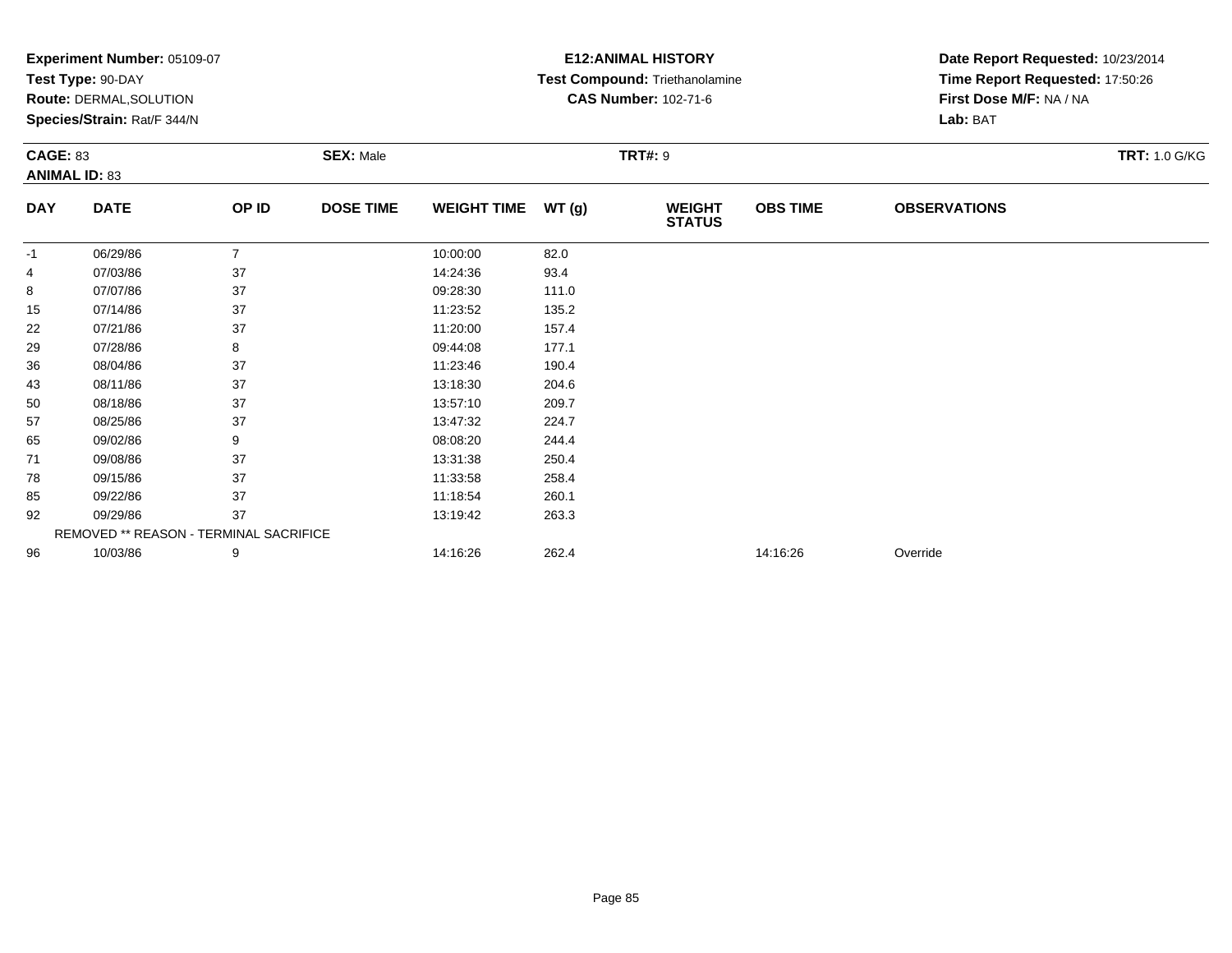|                                         | Experiment Number: 05109-07<br>Test Type: 90-DAY              |                  |                  |                    |       | <b>E12: ANIMAL HISTORY</b><br>Test Compound: Triethanolamine | Date Report Requested: 10/23/2014<br>Time Report Requested: 17:50:26 |                      |  |
|-----------------------------------------|---------------------------------------------------------------|------------------|------------------|--------------------|-------|--------------------------------------------------------------|----------------------------------------------------------------------|----------------------|--|
|                                         | <b>Route: DERMAL, SOLUTION</b><br>Species/Strain: Rat/F 344/N |                  |                  |                    |       | <b>CAS Number: 102-71-6</b>                                  | First Dose M/F: NA / NA<br>Lab: BAT                                  |                      |  |
| <b>CAGE: 84</b><br><b>ANIMAL ID: 84</b> |                                                               | <b>SEX: Male</b> |                  | <b>TRT#: 9</b>     |       |                                                              |                                                                      | <b>TRT: 1.0 G/KG</b> |  |
| <b>DAY</b>                              | <b>DATE</b>                                                   | OP ID            | <b>DOSE TIME</b> | <b>WEIGHT TIME</b> | WT(g) | <b>WEIGHT</b><br><b>STATUS</b>                               | <b>OBS TIME</b>                                                      | <b>OBSERVATIONS</b>  |  |
| -1                                      | 06/29/86                                                      | $\overline{7}$   |                  | 10:00:00           | 80.4  |                                                              |                                                                      |                      |  |
| 4                                       | 07/03/86                                                      | 37               |                  | 14:24:52           | 88.6  |                                                              |                                                                      |                      |  |
| 8                                       | 07/07/86                                                      | 37               |                  | 09:28:46           | 108.2 |                                                              |                                                                      |                      |  |
| 15                                      | 07/14/86                                                      | 37               |                  | 11:24:08           | 133.2 |                                                              |                                                                      |                      |  |
| 22                                      | 07/21/86                                                      | 37               |                  | 11:20:24           | 155.8 |                                                              |                                                                      |                      |  |
| 29                                      | 07/28/86                                                      | 8                |                  | 09:44:26           | 180.3 |                                                              |                                                                      |                      |  |
| 36                                      | 08/04/86                                                      | 37               |                  | 11:21:54           | 202.2 |                                                              |                                                                      |                      |  |
| 43                                      | 08/11/86                                                      | 37               |                  | 13:17:16           | 219.9 |                                                              |                                                                      |                      |  |
| 50                                      | 08/18/86                                                      | 37               |                  | 13:57:28           | 226.7 |                                                              |                                                                      |                      |  |
| 57                                      | 08/25/86                                                      | 40               |                  | 14:30:50           | 239.4 |                                                              |                                                                      |                      |  |
| 65                                      | 09/02/86                                                      | 9                |                  | 08:08:36           | 259.0 |                                                              |                                                                      |                      |  |
| 71                                      | 09/08/86                                                      | 37               |                  | 13:31:56           | 265.8 |                                                              |                                                                      |                      |  |
| 78                                      | 09/15/86                                                      | 37               |                  | 11:34:16           | 275.6 |                                                              |                                                                      |                      |  |
| 85                                      | 09/22/86                                                      | 37               |                  | 11:19:12           | 274.8 |                                                              |                                                                      |                      |  |
| 92                                      | 09/29/86                                                      | 37               |                  | 13:20:02           | 278.0 |                                                              |                                                                      |                      |  |
|                                         | REMOVED ** REASON - TERMINAL SACRIFICE                        |                  |                  |                    |       |                                                              |                                                                      |                      |  |
| 96                                      | 10/03/86                                                      | 9                |                  | 14:16:56           | 280.8 |                                                              | 14:16:56                                                             | Override             |  |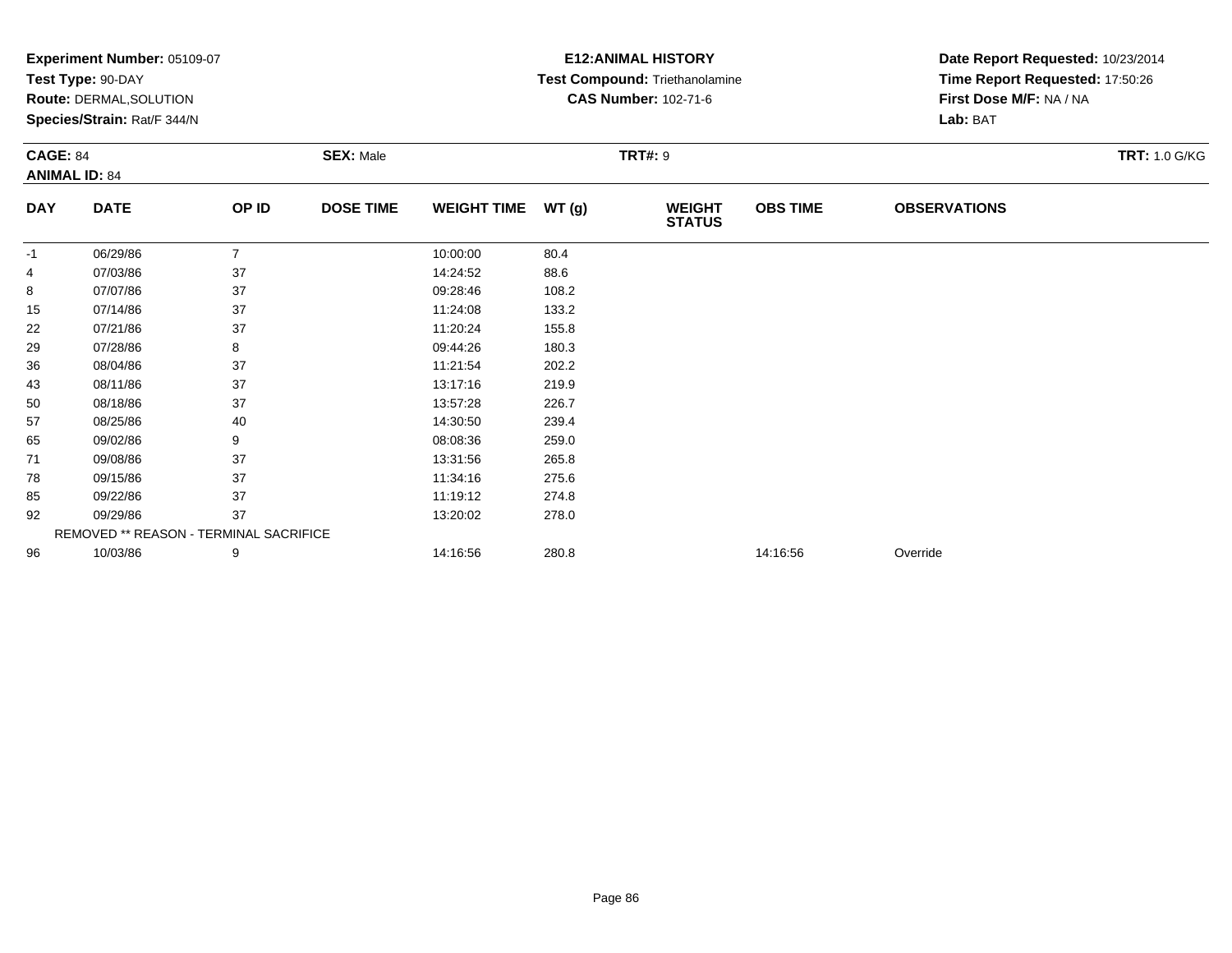|                 | Experiment Number: 05109-07            |                |                  |                    |                | <b>E12: ANIMAL HISTORY</b>            | Date Report Requested: 10/23/2014 |                                                            |                      |  |
|-----------------|----------------------------------------|----------------|------------------|--------------------|----------------|---------------------------------------|-----------------------------------|------------------------------------------------------------|----------------------|--|
|                 | Test Type: 90-DAY                      |                |                  |                    |                | <b>Test Compound: Triethanolamine</b> |                                   | Time Report Requested: 17:50:26<br>First Dose M/F: NA / NA |                      |  |
|                 | Route: DERMAL, SOLUTION                |                |                  |                    |                | <b>CAS Number: 102-71-6</b>           |                                   |                                                            |                      |  |
|                 | Species/Strain: Rat/F 344/N            |                |                  |                    |                |                                       |                                   | Lab: BAT                                                   |                      |  |
| <b>CAGE: 85</b> |                                        |                | <b>SEX: Male</b> |                    | <b>TRT#: 9</b> |                                       |                                   |                                                            | <b>TRT: 1.0 G/KG</b> |  |
|                 | <b>ANIMAL ID: 85</b>                   |                |                  |                    |                |                                       |                                   |                                                            |                      |  |
| <b>DAY</b>      | <b>DATE</b>                            | OP ID          | <b>DOSE TIME</b> | <b>WEIGHT TIME</b> | WT(g)          | <b>WEIGHT</b><br><b>STATUS</b>        | <b>OBS TIME</b>                   | <b>OBSERVATIONS</b>                                        |                      |  |
| -1              | 06/29/86                               | $\overline{7}$ |                  | 10:00:00           | 85.2           |                                       |                                   |                                                            |                      |  |
| 4               | 07/03/86                               | 37             |                  | 14:25:12           | 87.8           |                                       |                                   |                                                            |                      |  |
| 8               | 07/07/86                               | 37             |                  | 09:29:04           | 108.8          |                                       |                                   |                                                            |                      |  |
| 15              | 07/14/86                               | 37             |                  | 11:24:24           | 134.6          |                                       |                                   |                                                            |                      |  |
| 22              | 07/21/86                               | 37             |                  | 11:20:46           | 154.4          |                                       |                                   |                                                            |                      |  |
| 29              | 07/28/86                               | 8              |                  | 09:44:48           | 180.1          |                                       |                                   |                                                            |                      |  |
| 36              | 08/04/86                               | 37             |                  | 11:22:26           | 198.0          |                                       |                                   |                                                            |                      |  |
| 43              | 08/11/86                               | 37             |                  | 13:17:32           | 213.4          |                                       |                                   |                                                            |                      |  |
| 50              | 08/18/86                               | 37             |                  | 13:56:24           | 217.7          |                                       |                                   |                                                            |                      |  |
| 57              | 08/25/86                               | 37             |                  | 13:46:10           | 233.0          |                                       |                                   |                                                            |                      |  |
| 65              | 09/02/86                               | 9              |                  | 08:08:52           | 250.8          |                                       |                                   |                                                            |                      |  |
| 71              | 09/08/86                               | 37             |                  | 13:32:12           | 257.8          |                                       |                                   |                                                            |                      |  |
| 78              | 09/15/86                               | 37             |                  | 11:34:30           | 261.5          |                                       |                                   |                                                            |                      |  |
| 85              | 09/22/86                               | 37             |                  | 11:19:28           | 256.5          |                                       |                                   |                                                            |                      |  |
| 92              | 09/29/86                               | 37             |                  | 13:20:20           | 262.6          |                                       |                                   |                                                            |                      |  |
|                 | REMOVED ** REASON - TERMINAL SACRIFICE |                |                  |                    |                |                                       |                                   |                                                            |                      |  |
| 96              | 10/03/86                               | 9              |                  | 14:17:30           | 265.4          |                                       | 14:17:30                          | Override                                                   |                      |  |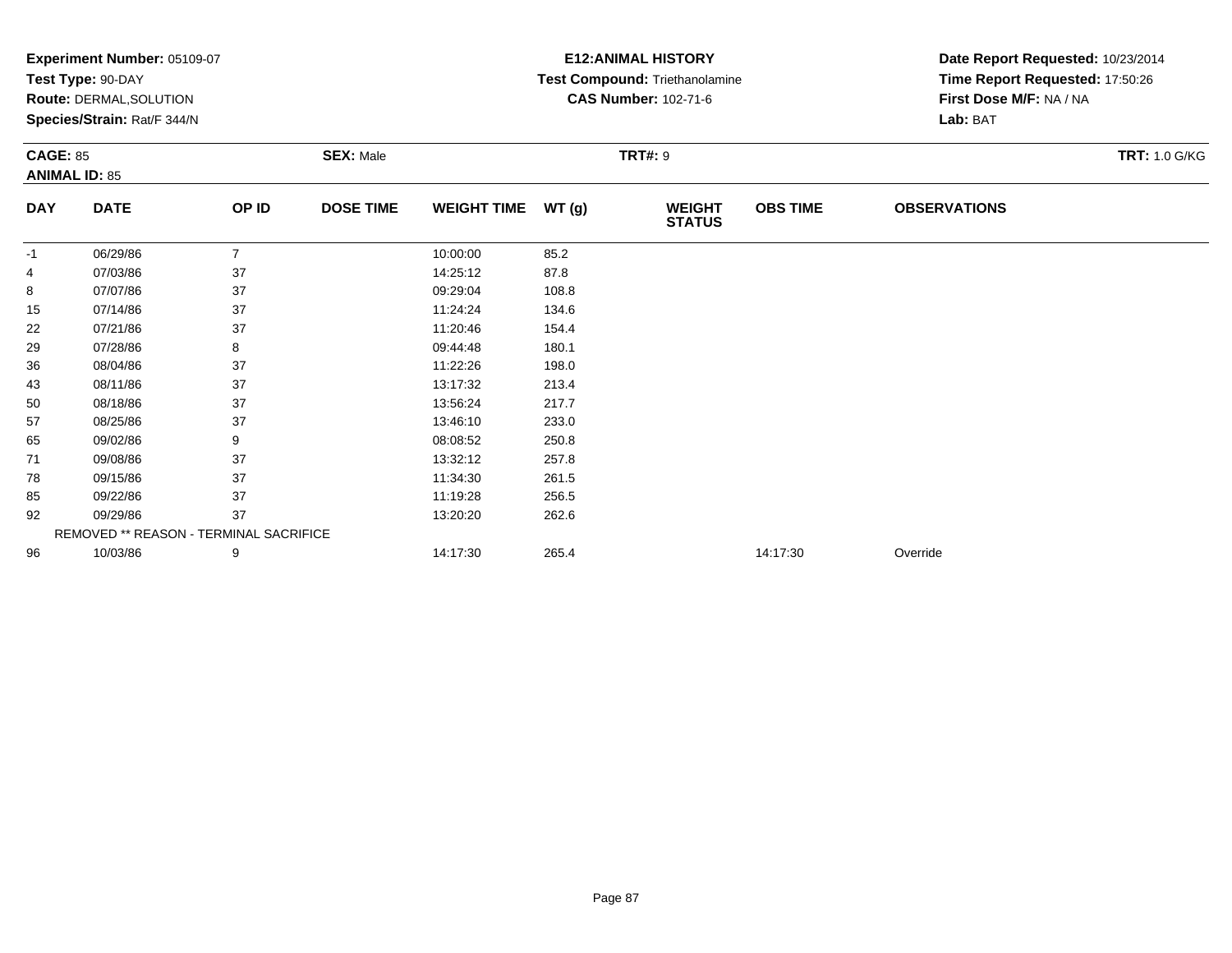|                | Experiment Number: 05109-07            |                |                  |                    |                | <b>E12: ANIMAL HISTORY</b>     | Date Report Requested: 10/23/2014 |                                                            |                      |  |
|----------------|----------------------------------------|----------------|------------------|--------------------|----------------|--------------------------------|-----------------------------------|------------------------------------------------------------|----------------------|--|
|                | Test Type: 90-DAY                      |                |                  |                    |                | Test Compound: Triethanolamine |                                   | Time Report Requested: 17:50:26<br>First Dose M/F: NA / NA |                      |  |
|                | Route: DERMAL, SOLUTION                |                |                  |                    |                | <b>CAS Number: 102-71-6</b>    |                                   |                                                            |                      |  |
|                | Species/Strain: Rat/F 344/N            |                |                  |                    |                |                                |                                   | Lab: BAT                                                   |                      |  |
|                | <b>CAGE: 86</b>                        |                | <b>SEX: Male</b> |                    | <b>TRT#: 9</b> |                                |                                   |                                                            | <b>TRT: 1.0 G/KG</b> |  |
|                | <b>ANIMAL ID: 86</b>                   |                |                  |                    |                |                                |                                   |                                                            |                      |  |
| <b>DAY</b>     | <b>DATE</b>                            | OP ID          | <b>DOSE TIME</b> | <b>WEIGHT TIME</b> | WT(g)          | <b>WEIGHT</b><br><b>STATUS</b> | <b>OBS TIME</b>                   | <b>OBSERVATIONS</b>                                        |                      |  |
| $-2$           | 06/29/86                               | $\overline{7}$ |                  | 10:00:00           | 96.6           |                                |                                   |                                                            |                      |  |
| 3              | 07/03/86                               | 37             |                  | 14:51:26           | 109.4          |                                |                                   |                                                            |                      |  |
| $\overline{7}$ | 07/07/86                               | 37             |                  | 07:52:34           | 133.5          |                                |                                   |                                                            |                      |  |
| 14             | 07/14/86                               | 37             |                  | 11:03:06           | 161.3          |                                |                                   |                                                            |                      |  |
| 21             | 07/21/86                               | 37             |                  | 10:54:52           | 186.7          |                                |                                   |                                                            |                      |  |
| 28             | 07/28/86                               | 8              |                  | 10:46:42           | 214.2          |                                |                                   |                                                            |                      |  |
| 35             | 08/04/86                               | 37             |                  | 13:41:02           | 229.6          |                                |                                   |                                                            |                      |  |
| 42             | 08/11/86                               | 37             |                  | 13:26:44           | 223.7          |                                |                                   |                                                            |                      |  |
| 49             | 08/18/86                               | 37             |                  | 11:20:00           | 254.0          |                                |                                   |                                                            |                      |  |
| 56             | 08/25/86                               | 37             |                  | 13:25:54           | 275.2          |                                |                                   |                                                            |                      |  |
| 64             | 09/02/86                               | 9              |                  | 07:42:54           | 295.8          |                                |                                   |                                                            |                      |  |
| 70             | 09/08/86                               | 37             |                  | 13:25:46           | 293.4          |                                |                                   |                                                            |                      |  |
| 77             | 09/15/86                               | 37             |                  | 13:18:56           | 298.7          |                                |                                   |                                                            |                      |  |
| 84             | 09/22/86                               | 37             |                  | 13:42:16           | 296.8          |                                |                                   |                                                            |                      |  |
| 91             | 09/29/86                               | 37             |                  | 11:28:54           | 301.5          |                                |                                   |                                                            |                      |  |
|                | REMOVED ** REASON - TERMINAL SACRIFICE |                |                  |                    |                |                                |                                   |                                                            |                      |  |
| 95             | 10/03/86                               | 9              |                  | 13:34:20           | 305.3          |                                | 13:34:20                          | Override                                                   |                      |  |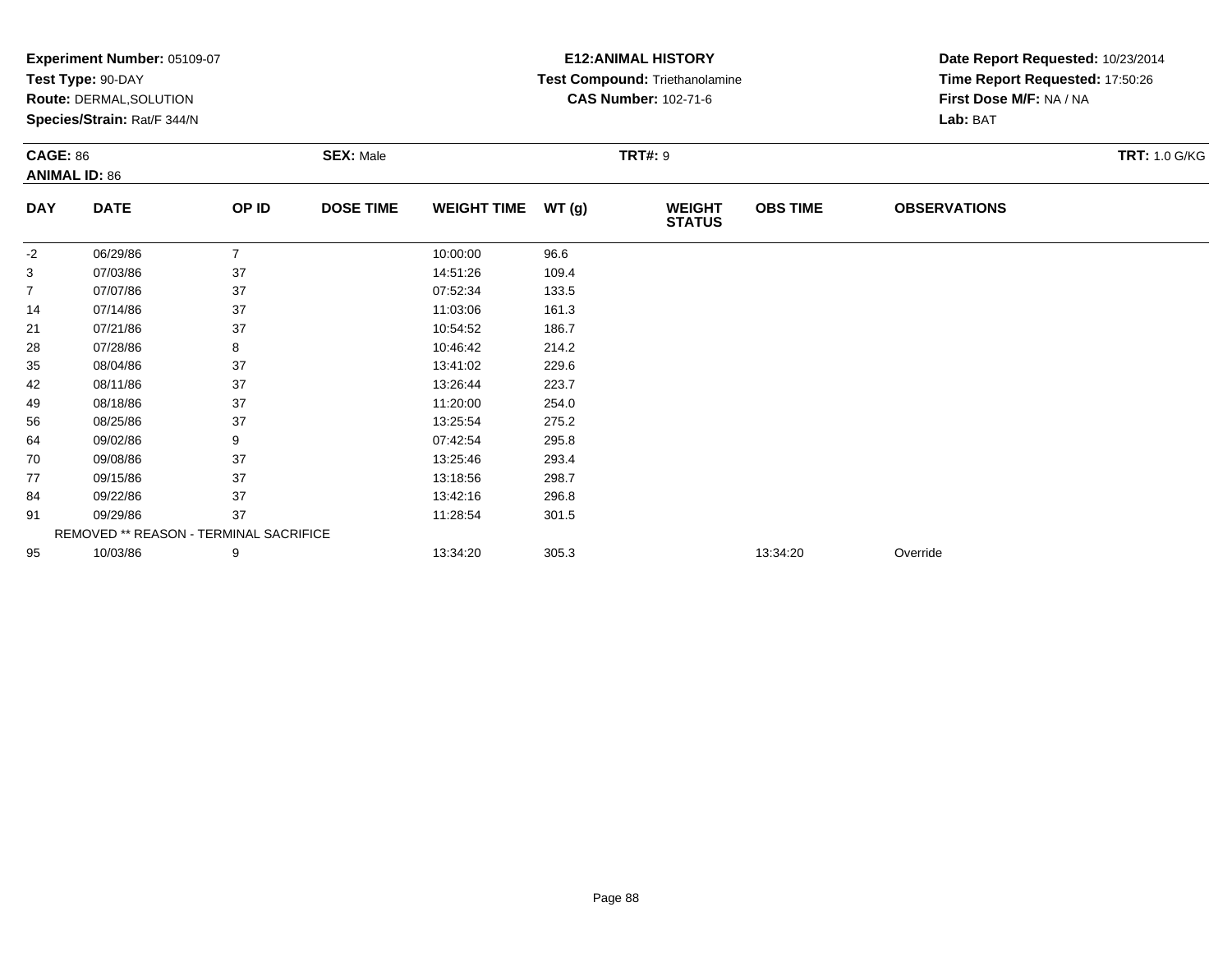|            | Experiment Number: 05109-07            |                |                  |                    |                | <b>E12: ANIMAL HISTORY</b>            | Date Report Requested: 10/23/2014 |                                 |                      |  |
|------------|----------------------------------------|----------------|------------------|--------------------|----------------|---------------------------------------|-----------------------------------|---------------------------------|----------------------|--|
|            | Test Type: 90-DAY                      |                |                  |                    |                | <b>Test Compound: Triethanolamine</b> |                                   | Time Report Requested: 17:50:26 |                      |  |
|            | Route: DERMAL, SOLUTION                |                |                  |                    |                | <b>CAS Number: 102-71-6</b>           |                                   | First Dose M/F: NA / NA         |                      |  |
|            | Species/Strain: Rat/F 344/N            |                |                  |                    |                |                                       |                                   | Lab: BAT                        |                      |  |
|            | <b>CAGE: 87</b>                        |                | <b>SEX: Male</b> |                    | <b>TRT#: 9</b> |                                       |                                   |                                 | <b>TRT: 1.0 G/KG</b> |  |
|            | <b>ANIMAL ID: 87</b>                   |                |                  |                    |                |                                       |                                   |                                 |                      |  |
| <b>DAY</b> | <b>DATE</b>                            | OP ID          | <b>DOSE TIME</b> | <b>WEIGHT TIME</b> | WT(g)          | <b>WEIGHT</b><br><b>STATUS</b>        | <b>OBS TIME</b>                   | <b>OBSERVATIONS</b>             |                      |  |
| -2         | 06/29/86                               | $\overline{7}$ |                  | 10:00:00           | 80.5           |                                       |                                   |                                 |                      |  |
| 3          | 07/03/86                               | 37             |                  | 14:51:46           | 92.8           |                                       |                                   |                                 |                      |  |
| 7          | 07/07/86                               | 37             |                  | 07:53:00           | 118.6          |                                       |                                   |                                 |                      |  |
| 14         | 07/14/86                               | 37             |                  | 11:01:38           | 145.2          |                                       |                                   |                                 |                      |  |
| 21         | 07/21/86                               | 37             |                  | 10:53:28           | 167.5          |                                       |                                   |                                 |                      |  |
| 28         | 07/28/86                               | 8              |                  | 10:47:06           | 181.0          |                                       |                                   |                                 |                      |  |
| 35         | 08/04/86                               | 37             |                  | 13:41:20           | 195.0          |                                       |                                   |                                 |                      |  |
| 42         | 08/11/86                               | 37             |                  | 13:27:26           | 205.3          |                                       |                                   |                                 |                      |  |
| 49         | 08/18/86                               | 37             |                  | 11:20:14           | 216.4          |                                       |                                   |                                 |                      |  |
| 56         | 08/25/86                               | 37             |                  | 13:26:10           | 221.2          |                                       |                                   |                                 |                      |  |
| 64         | 09/02/86                               | 9              |                  | 07:43:10           | 239.8          |                                       |                                   |                                 |                      |  |
| 70         | 09/08/86                               | 37             |                  | 13:26:06           | 243.4          |                                       |                                   |                                 |                      |  |
| 77         | 09/15/86                               | 37             |                  | 13:19:16           | 248.8          |                                       |                                   |                                 |                      |  |
| 84         | 09/22/86                               | 37             |                  | 13:42:46           | 244.0          |                                       |                                   |                                 |                      |  |
| 91         | 09/29/86                               | 37             |                  | 11:29:16           | 253.2          |                                       |                                   |                                 |                      |  |
|            | REMOVED ** REASON - TERMINAL SACRIFICE |                |                  |                    |                |                                       |                                   |                                 |                      |  |
| 95         | 10/03/86                               | 9              |                  | 13:34:56           | 251.8          |                                       | 13:34:56                          | Override                        |                      |  |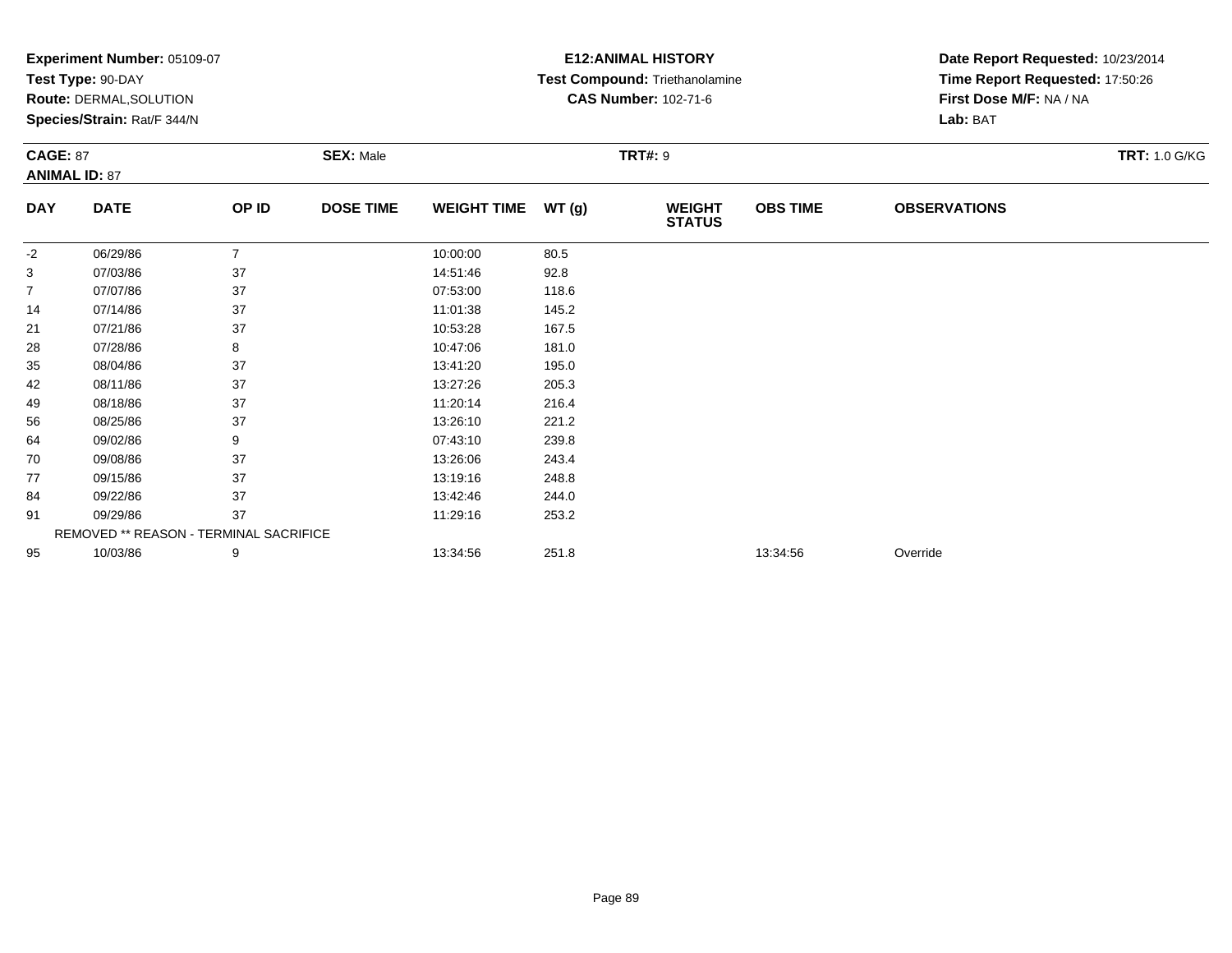| Experiment Number: 05109-07             |                                        |                  |                  |                    | <b>E12: ANIMAL HISTORY</b> | Date Report Requested: 10/23/2014 |                 |                                 |  |  |
|-----------------------------------------|----------------------------------------|------------------|------------------|--------------------|----------------------------|-----------------------------------|-----------------|---------------------------------|--|--|
|                                         | Test Type: 90-DAY                      |                  |                  |                    |                            | Test Compound: Triethanolamine    |                 | Time Report Requested: 17:50:26 |  |  |
|                                         | Route: DERMAL, SOLUTION                |                  |                  |                    |                            | <b>CAS Number: 102-71-6</b>       |                 | First Dose M/F: NA / NA         |  |  |
|                                         | Species/Strain: Rat/F 344/N            |                  |                  |                    |                            |                                   |                 | Lab: BAT                        |  |  |
| <b>CAGE: 88</b><br><b>ANIMAL ID: 88</b> |                                        | <b>SEX: Male</b> |                  | <b>TRT#: 9</b>     |                            |                                   |                 | <b>TRT: 1.0 G/KG</b>            |  |  |
|                                         |                                        |                  |                  |                    |                            |                                   |                 |                                 |  |  |
| <b>DAY</b>                              | <b>DATE</b>                            | OP ID            | <b>DOSE TIME</b> | <b>WEIGHT TIME</b> | WT(g)                      | <b>WEIGHT</b><br><b>STATUS</b>    | <b>OBS TIME</b> | <b>OBSERVATIONS</b>             |  |  |
| $-2$                                    | 06/29/86                               | $\overline{7}$   |                  | 10:00:00           | 68.1                       |                                   |                 |                                 |  |  |
| 3                                       | 07/03/86                               | 37               |                  | 14:52:06           | 76.8                       |                                   |                 |                                 |  |  |
| $\overline{7}$                          | 07/07/86                               | 37               |                  | 07:53:20           | 96.9                       |                                   |                 |                                 |  |  |
| 14                                      | 07/14/86                               | 37               |                  | 11:02:02           | 121.3                      |                                   |                 |                                 |  |  |
| 21                                      | 07/21/86                               | 37               |                  | 10:53:50           | 146.6                      |                                   |                 |                                 |  |  |
| 28                                      | 07/28/86                               | 8                |                  | 10:44:10           | 166.1                      |                                   |                 |                                 |  |  |
| 35                                      | 08/04/86                               | 37               |                  | 13:40:04           | 181.0                      |                                   |                 |                                 |  |  |
| 42                                      | 08/11/86                               | 37               |                  | 13:28:04           | 195.2                      |                                   |                 |                                 |  |  |
| 49                                      | 08/18/86                               | 37               |                  | 15:21:40           | 207.5                      |                                   |                 |                                 |  |  |
| 56                                      | 08/25/86                               | 37               |                  | 13:26:30           | 220.2                      |                                   |                 |                                 |  |  |
| 64                                      | 09/02/86                               | 9                |                  | 07:43:24           | 242.7                      |                                   |                 |                                 |  |  |
| 70                                      | 09/08/86                               | 37               |                  | 13:26:24           | 239.6                      |                                   |                 |                                 |  |  |
| 77                                      | 09/15/86                               | 37               |                  | 13:19:36           | 244.6                      |                                   |                 |                                 |  |  |
| 84                                      | 09/22/86                               | 37               |                  | 13:43:12           | 250.1                      |                                   |                 |                                 |  |  |
| 91                                      | 09/29/86                               | 37               |                  | 11:29:46           | 258.2                      |                                   |                 |                                 |  |  |
|                                         | REMOVED ** REASON - TERMINAL SACRIFICE |                  |                  |                    |                            |                                   |                 |                                 |  |  |
| 95                                      | 10/03/86                               | 9                |                  | 13:35:24           | 258.2                      |                                   | 13:35:24        | Override                        |  |  |
|                                         |                                        |                  |                  |                    |                            |                                   |                 |                                 |  |  |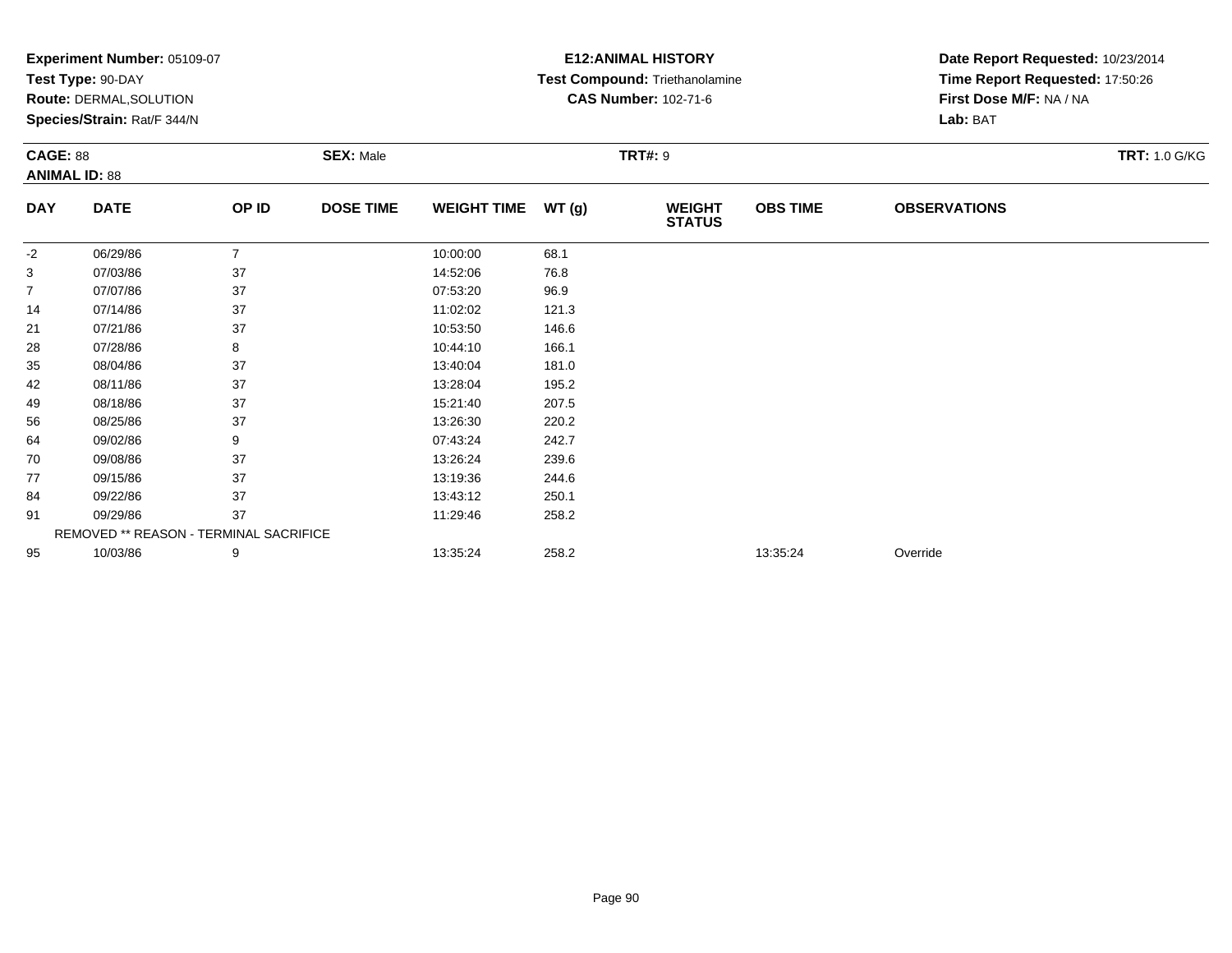|            | Experiment Number: 05109-07            |                |                  |                    |                | <b>E12: ANIMAL HISTORY</b>     | Date Report Requested: 10/23/2014 |                         |                      |  |
|------------|----------------------------------------|----------------|------------------|--------------------|----------------|--------------------------------|-----------------------------------|-------------------------|----------------------|--|
|            | Test Type: 90-DAY                      |                |                  |                    |                | Test Compound: Triethanolamine | Time Report Requested: 17:50:26   |                         |                      |  |
|            | Route: DERMAL, SOLUTION                |                |                  |                    |                | <b>CAS Number: 102-71-6</b>    |                                   | First Dose M/F: NA / NA |                      |  |
|            | Species/Strain: Rat/F 344/N            |                |                  |                    |                |                                |                                   | Lab: BAT                |                      |  |
|            | <b>CAGE: 89</b>                        |                | <b>SEX: Male</b> |                    | <b>TRT#: 9</b> |                                |                                   |                         | <b>TRT: 1.0 G/KG</b> |  |
|            | <b>ANIMAL ID: 89</b>                   |                |                  |                    |                |                                |                                   |                         |                      |  |
| <b>DAY</b> | <b>DATE</b>                            | OP ID          | <b>DOSE TIME</b> | <b>WEIGHT TIME</b> | WT(g)          | <b>WEIGHT</b><br><b>STATUS</b> | <b>OBS TIME</b>                   | <b>OBSERVATIONS</b>     |                      |  |
| -2         | 06/29/86                               | $\overline{7}$ |                  | 10:00:00           | 74.7           |                                |                                   |                         |                      |  |
| 3          | 07/03/86                               | 37             |                  | 14:52:20           | 85.0           |                                |                                   |                         |                      |  |
| 7          | 07/07/86                               | 37             |                  | 07:53:44           | 107.0          |                                |                                   |                         |                      |  |
| 14         | 07/14/86                               | 37             |                  | 11:02:24           | 128.2          |                                |                                   |                         |                      |  |
| 21         | 07/21/86                               | 37             |                  | 10:54:14           | 151.8          |                                |                                   |                         |                      |  |
| 28         | 07/28/86                               | 8              |                  | 10:44:36           | 171.4          |                                |                                   |                         |                      |  |
| 35         | 08/04/86                               | 37             |                  | 13:40:28           | 183.1          |                                |                                   |                         |                      |  |
| 42         | 08/11/86                               | 37             |                  | 13:25:54           | 198.7          |                                |                                   |                         |                      |  |
| 49         | 08/18/86                               | 37             |                  | 11:19:32           | 210.6          |                                |                                   |                         |                      |  |
| 56         | 08/25/86                               | 37             |                  | 13:26:52           | 220.9          |                                |                                   |                         |                      |  |
| 64         | 09/02/86                               | 9              |                  | 07:43:40           | 235.8          |                                |                                   |                         |                      |  |
| 70         | 09/08/86                               | 37             |                  | 13:26:42           | 240.6          |                                |                                   |                         |                      |  |
| 77         | 09/15/86                               | 37             |                  | 13:19:54           | 252.6          |                                |                                   |                         |                      |  |
| 84         | 09/22/86                               | 37             |                  | 13:43:44           | 248.1          |                                |                                   |                         |                      |  |
| 91         | 09/29/86                               | 37             |                  | 11:30:02           | 254.3          |                                |                                   |                         |                      |  |
|            | REMOVED ** REASON - TERMINAL SACRIFICE |                |                  |                    |                |                                |                                   |                         |                      |  |
| 95         | 10/03/86                               | 9              |                  | 13:35:52           | 255.0          |                                | 13:35:52                          | Override                |                      |  |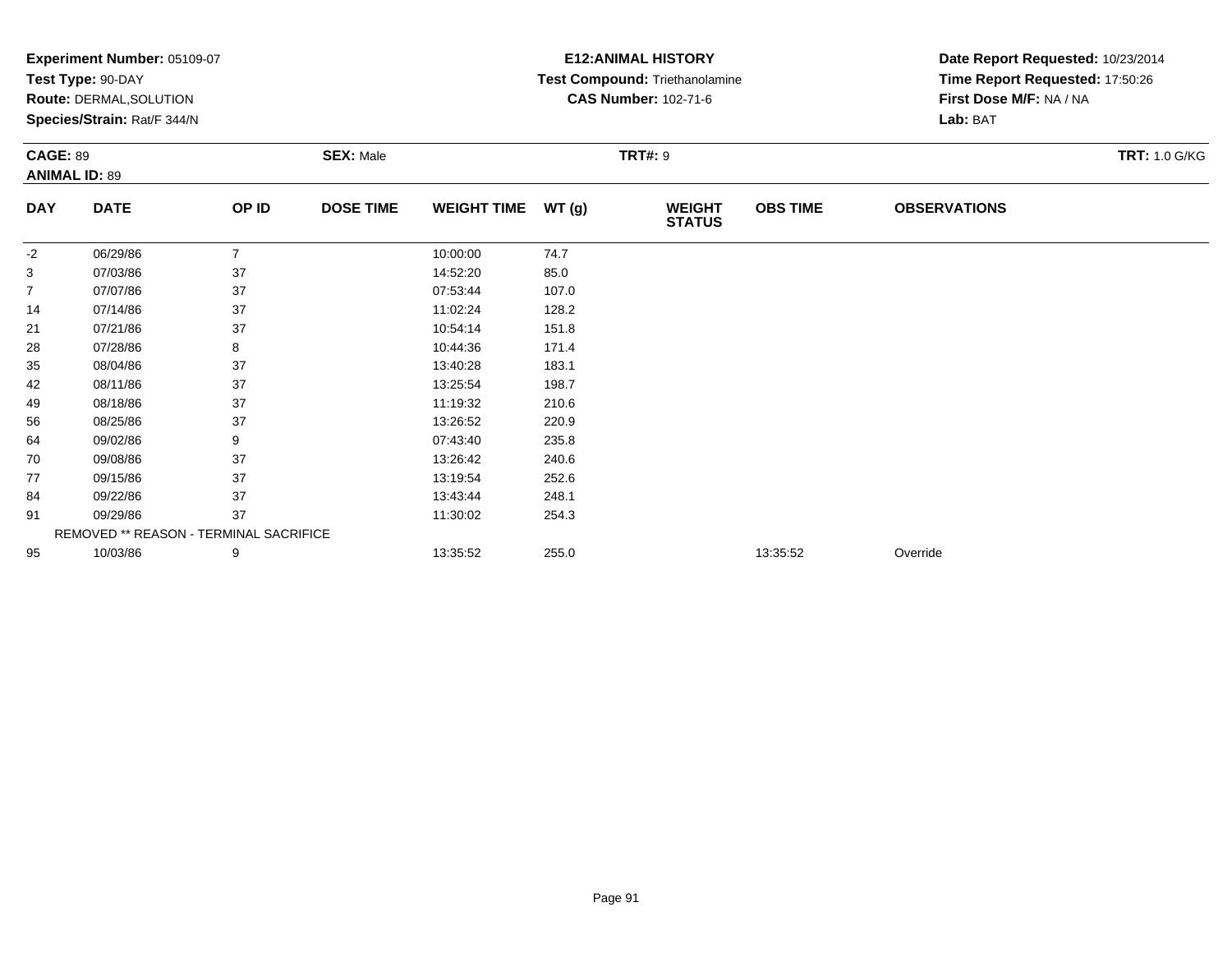|                 | Experiment Number: 05109-07            |                |                  |                    |                | <b>E12: ANIMAL HISTORY</b>            | Date Report Requested: 10/23/2014 |                                 |                      |  |
|-----------------|----------------------------------------|----------------|------------------|--------------------|----------------|---------------------------------------|-----------------------------------|---------------------------------|----------------------|--|
|                 | Test Type: 90-DAY                      |                |                  |                    |                | <b>Test Compound: Triethanolamine</b> |                                   | Time Report Requested: 17:50:26 |                      |  |
|                 | Route: DERMAL, SOLUTION                |                |                  |                    |                | <b>CAS Number: 102-71-6</b>           |                                   | First Dose M/F: NA / NA         |                      |  |
|                 | Species/Strain: Rat/F 344/N            |                |                  |                    |                |                                       |                                   | Lab: BAT                        |                      |  |
| <b>CAGE: 90</b> |                                        |                | <b>SEX: Male</b> |                    | <b>TRT#: 9</b> |                                       |                                   |                                 | <b>TRT: 1.0 G/KG</b> |  |
|                 | <b>ANIMAL ID: 90</b>                   |                |                  |                    |                |                                       |                                   |                                 |                      |  |
| <b>DAY</b>      | <b>DATE</b>                            | OP ID          | <b>DOSE TIME</b> | <b>WEIGHT TIME</b> | WT(g)          | <b>WEIGHT</b><br><b>STATUS</b>        | <b>OBS TIME</b>                   | <b>OBSERVATIONS</b>             |                      |  |
| -2              | 06/29/86                               | $\overline{7}$ |                  | 10:00:00           | 88.2           |                                       |                                   |                                 |                      |  |
| 3               | 07/03/86                               | 37             |                  | 14:52:34           | 95.4           |                                       |                                   |                                 |                      |  |
| 7               | 07/07/86                               | 37             |                  | 07:54:08           | 113.6          |                                       |                                   |                                 |                      |  |
| 14              | 07/14/86                               | 37             |                  | 11:02:46           | 139.5          |                                       |                                   |                                 |                      |  |
| 21              | 07/21/86                               | 37             |                  | 10:54:32           | 160.6          |                                       |                                   |                                 |                      |  |
| 28              | 07/28/86                               | 8              |                  | 10:46:26           | 180.9          |                                       |                                   |                                 |                      |  |
| 35              | 08/04/86                               | 37             |                  | 13:40:44           | 196.0          |                                       |                                   |                                 |                      |  |
| 42              | 08/11/86                               | 37             |                  | 13:26:20           | 206.0          |                                       |                                   |                                 |                      |  |
| 49              | 08/18/86                               | 37             |                  | 11:19:46           | 214.0          |                                       |                                   |                                 |                      |  |
| 56              | 08/25/86                               | 37             |                  | 13:24:24           | 228.9          |                                       |                                   |                                 |                      |  |
| 64              | 09/02/86                               | 9              |                  | 07:42:30           | 242.4          |                                       |                                   |                                 |                      |  |
| 70              | 09/08/86                               | 37             |                  | 13:27:00           | 239.3          |                                       |                                   |                                 |                      |  |
| 77              | 09/15/86                               | 37             |                  | 13:20:12           | 247.0          |                                       |                                   |                                 |                      |  |
| 84              | 09/22/86                               | 37             |                  | 15:22:26           | 248.0          |                                       |                                   |                                 |                      |  |
| 91              | 09/29/86                               | 37             |                  | 11:30:16           | 253.4          |                                       |                                   |                                 |                      |  |
|                 | REMOVED ** REASON - TERMINAL SACRIFICE |                |                  |                    |                |                                       |                                   |                                 |                      |  |
| 95              | 10/03/86                               | 9              |                  | 13:36:20           | 257.7          |                                       | 13:36:20                          | Override                        |                      |  |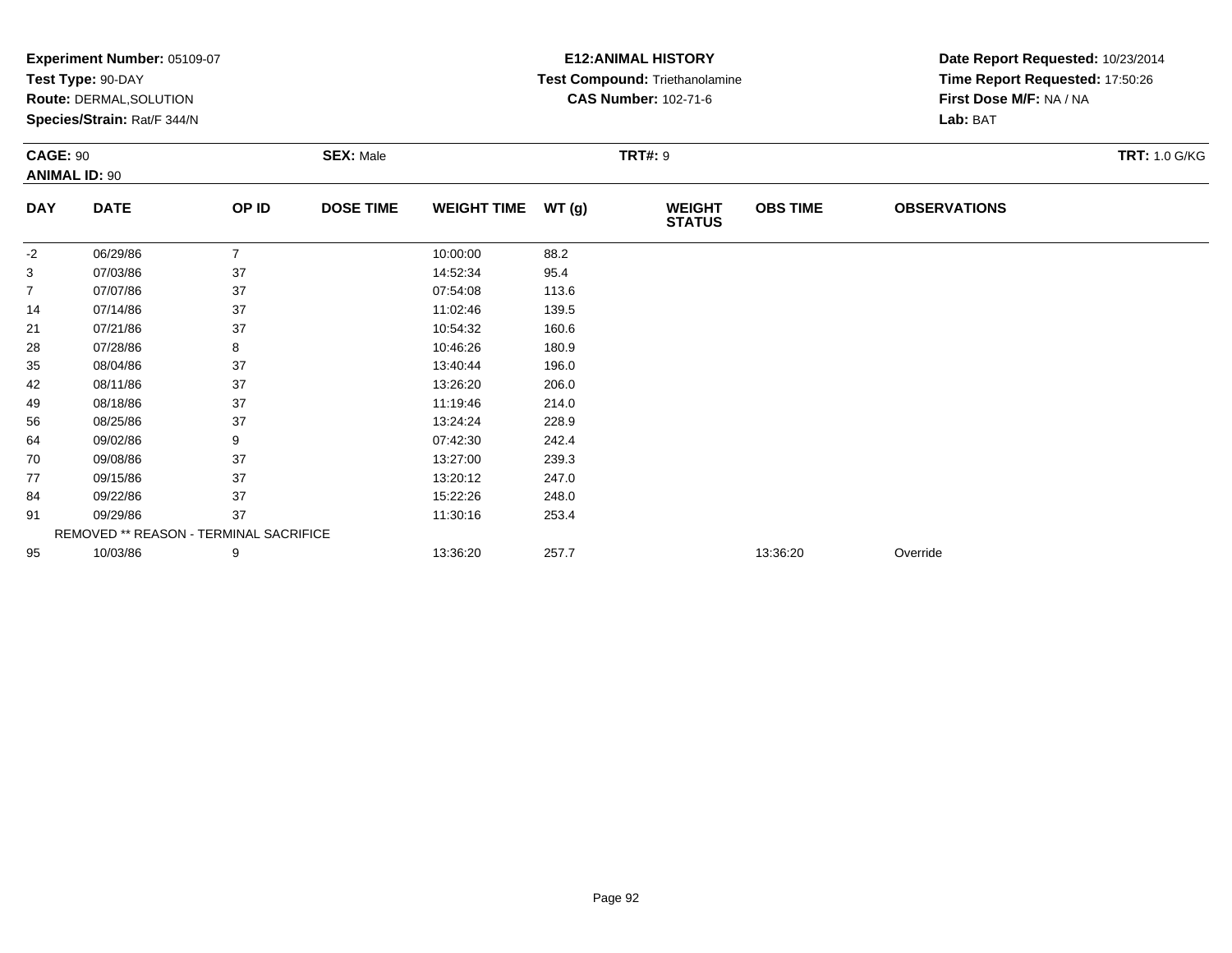**Test Type:** 90-DAY

**Route:** DERMAL,SOLUTION

**Species/Strain:** Rat/F 344/N

### **E12:ANIMAL HISTORY Test Compound:** Triethanolamine**CAS Number:** 102-71-6

**Date Report Requested:** 10/23/2014**Time Report Requested:** 17:50:26**First Dose M/F:** NA / NA**Lab:** BAT

Irritation

| <b>CAGE: 91</b>      |                                        |       | <b>SEX: Male</b> |                    |       | <b>TRT#: 9</b>                 |                 | <b>TRT: 1.0 G/KG</b>                                 |  |
|----------------------|----------------------------------------|-------|------------------|--------------------|-------|--------------------------------|-----------------|------------------------------------------------------|--|
| <b>ANIMAL ID: 91</b> |                                        |       |                  |                    |       |                                |                 |                                                      |  |
| <b>DAY</b>           | <b>DATE</b>                            | OP ID | <b>DOSE TIME</b> | <b>WEIGHT TIME</b> | WT(g) | <b>WEIGHT</b><br><b>STATUS</b> | <b>OBS TIME</b> | <b>OBSERVATIONS</b>                                  |  |
| -1                   | 07/01/86                               | 37    |                  | 09:36:34           | 94.5  |                                |                 |                                                      |  |
| 2                    | 07/03/86                               | 37    |                  | 13:34:16           | 101.7 |                                | 13:34:16        | Normal                                               |  |
| 6                    | 07/07/86                               | 9     |                  | 13:20:58           | 113.7 |                                | 13:20:58        | Normal                                               |  |
| 13                   | 07/14/86                               | 37    |                  | 14:34:36           | 136.0 |                                | 14:34:36        | Normal                                               |  |
| 20                   | 07/21/86                               | 37    |                  | 13:38:16           | 163.3 |                                | 13:38:16        | Normal                                               |  |
| 27                   | 07/28/86                               | 8     |                  | 09:14:24           | 178.2 |                                | 09:14:24        | Normal                                               |  |
| 34                   | 08/04/86                               | 37    |                  | 11:14:20           | 189.6 |                                |                 |                                                      |  |
| 35                   | 08/05/86                               | 37    |                  |                    |       |                                | 08:29:14        | (Skin Paint Only) Discoloration Yellow<br>Irritation |  |
| 41                   | 08/11/86                               | 37    |                  | 11:14:18           | 202.4 |                                | 11:14:18        | (Skin Paint Only) Discoloration Yellow<br>Irritation |  |
| 48                   | 08/18/86                               | 37    |                  | 09:28:32           | 212.1 |                                | 09:28:32        | (Skin Paint Only) Discoloration Yellow<br>Irritation |  |
| 55                   | 08/25/86                               | 37    |                  | 10:44:18           | 225.0 |                                | 10:44:18        | (Skin Paint Only) Discoloration Yellow<br>Irritation |  |
| 63                   | 09/02/86                               | 9     |                  | 08:53:52           | 235.5 |                                | 08:53:52        | (Skin Paint Only) Discoloration Yellow<br>Irritation |  |
| 69                   | 09/08/86                               | 37    |                  | 10:50:56           | 243.8 |                                | 10:50:56        | (Skin Paint Only) Discoloration Yellow<br>Irritation |  |
| 76                   | 09/15/86                               | 37    |                  | 11:20:02           | 248.0 |                                | 11:20:02        | (Skin Paint Only) Discoloration Yellow<br>Irritation |  |
| 83                   | 09/22/86                               | 37    |                  | 10:50:40           | 254.8 |                                | 10:50:40        | (Skin Paint Only) Discoloration Yellow<br>Irritation |  |
| 90                   | 09/29/86                               | 37    |                  | 11:12:58           | 260.7 |                                | 11:12:58        | (Skin Paint Only) Discoloration Yellow<br>Irritation |  |
|                      | REMOVED ** REASON - TERMINAL SACRIFICE |       |                  |                    |       |                                |                 |                                                      |  |
| 93                   | 10/02/86                               | 37    |                  | 06:55:12           | 260.6 |                                | 06:55:12        | (Skin Paint Only) Discoloration Yellow               |  |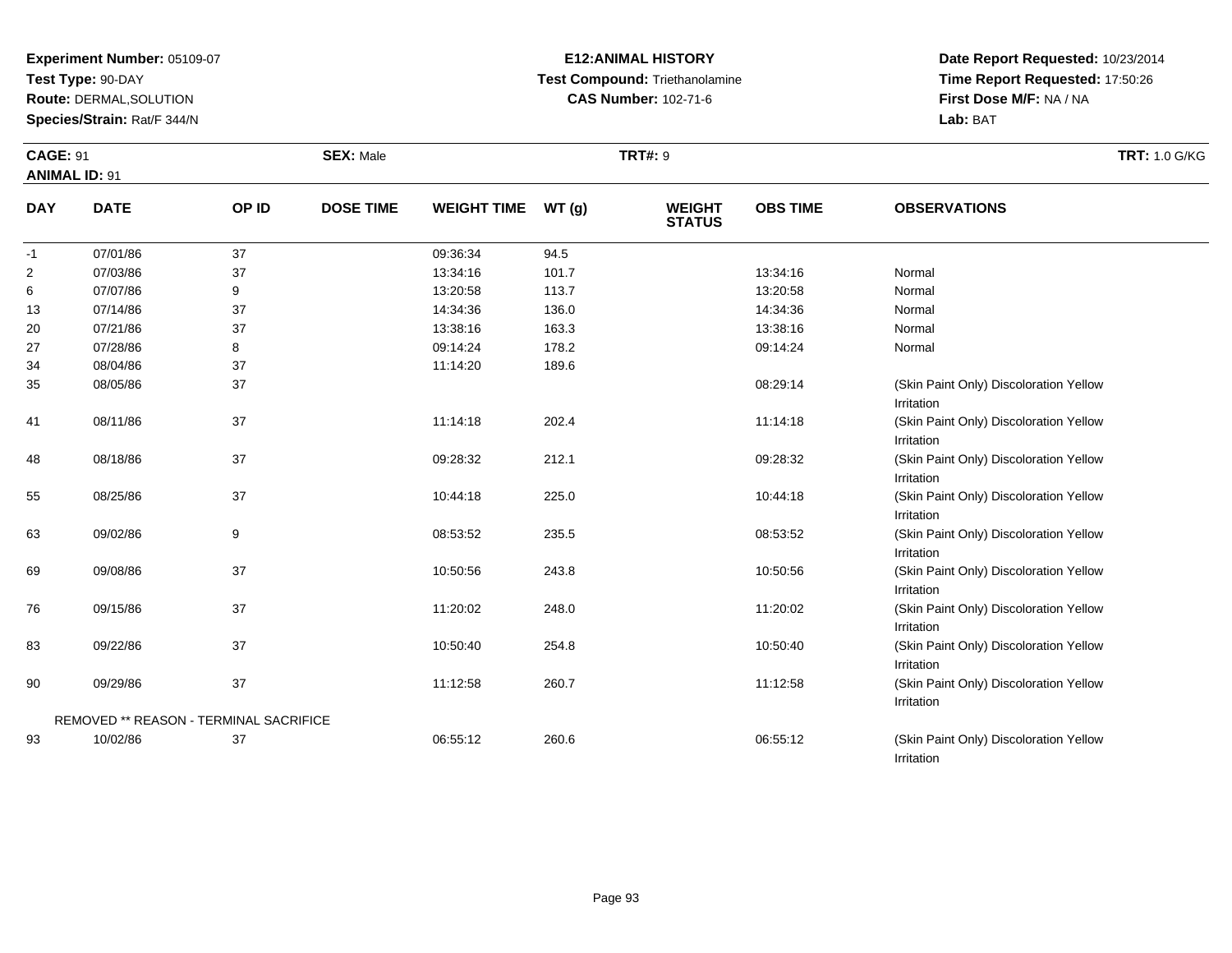**Test Type:** 90-DAY

**Route:** DERMAL,SOLUTION

**Species/Strain:** Rat/F 344/N

## **E12:ANIMAL HISTORY Test Compound:** Triethanolamine**CAS Number:** 102-71-6

**Date Report Requested:** 10/23/2014 **Time Report Requested:** 17:50:26**First Dose M/F:** NA / NA**Lab:** BAT

Irritation

| <b>CAGE: 92</b><br><b>ANIMAL ID: 92</b> |             |       | <b>SEX: Male</b> |                    |       | <b>TRT#: 9</b>                 | <b>TRT:</b> 1.0 G/KG |                     |  |
|-----------------------------------------|-------------|-------|------------------|--------------------|-------|--------------------------------|----------------------|---------------------|--|
| <b>DAY</b>                              | <b>DATE</b> | OP ID | <b>DOSE TIME</b> | <b>WEIGHT TIME</b> | WT(g) | <b>WEIGHT</b><br><b>STATUS</b> | <b>OBS TIME</b>      | <b>OBSERVATIONS</b> |  |
| $-1$                                    | 07/01/86    | 37    |                  | 09:37:04           | 108.6 |                                |                      |                     |  |
| 2                                       | 07/03/86    | 37    |                  | 13:35:30           | 119.3 |                                | 13:35:30             | Normal              |  |
| 6                                       | 07/07/86    | 9     |                  | 13:23:04           | 140.2 |                                | 13:23:04             | Normal              |  |
| 13                                      | 07/14/86    | 37    |                  | 14:33:06           | 176.6 |                                | 14:33:06             | Normal              |  |
| 20                                      | 07/21/86    | 37    |                  | 13:35:58           | 204.5 |                                | 13:35:58             | Normal              |  |
| 27                                      | 07/28/86    | 8     |                  | 09:15:26           | 222.0 |                                | 09:15:26             | Normal              |  |

| 27 | 07/28/86                                      | ၓ  | 09:15:26 | 222.0 | 09.15.26 | Normal                                 |
|----|-----------------------------------------------|----|----------|-------|----------|----------------------------------------|
| 34 | 08/04/86                                      | 37 | 11:14:52 | 243.0 |          |                                        |
| 35 | 08/05/86                                      | 37 |          |       | 08:29:32 | (Skin Paint Only) Discoloration Yellow |
| 41 | 08/11/86                                      | 37 | 11:14:46 | 264.1 | 11:14:46 | (Skin Paint Only) Discoloration Yellow |
| 48 | 08/18/86                                      | 37 | 09:29:00 | 273.8 | 09:29:00 | (Skin Paint Only) Discoloration Yellow |
| 55 | 08/25/86                                      | 37 | 10:44:46 | 293.7 | 10:44:46 | (Skin Paint Only) Discoloration Yellow |
| 63 | 09/02/86                                      | 9  | 08:54:24 | 309.3 | 08:54:24 | (Skin Paint Only) Discoloration Yellow |
| 69 | 09/08/86                                      | 37 | 10:51:32 | 313.4 | 10:51:32 | (Skin Paint Only) Discoloration Yellow |
|    |                                               |    |          |       |          | Irritation                             |
| 76 | 09/15/86                                      | 37 | 11:20:36 | 318.6 | 11:20:36 | (Skin Paint Only) Discoloration Yellow |
|    |                                               |    |          |       |          | Irritation                             |
| 83 | 09/22/86                                      | 37 | 10:51:08 | 327.2 | 10:51:08 | (Skin Paint Only) Discoloration Yellow |
|    |                                               |    |          |       |          | Irritation                             |
| 90 | 09/29/86                                      | 37 | 11:13:26 | 336.0 | 11:13:26 | (Skin Paint Only) Discoloration Yellow |
|    |                                               |    |          |       |          | Irritation                             |
|    | <b>REMOVED ** REASON - TERMINAL SACRIFICE</b> |    |          |       |          |                                        |
| 93 | 10/02/86                                      | 37 | 06:56:26 | 346.2 | 06:56:26 | (Skin Paint Only) Discoloration Yellow |
|    |                                               |    |          |       |          |                                        |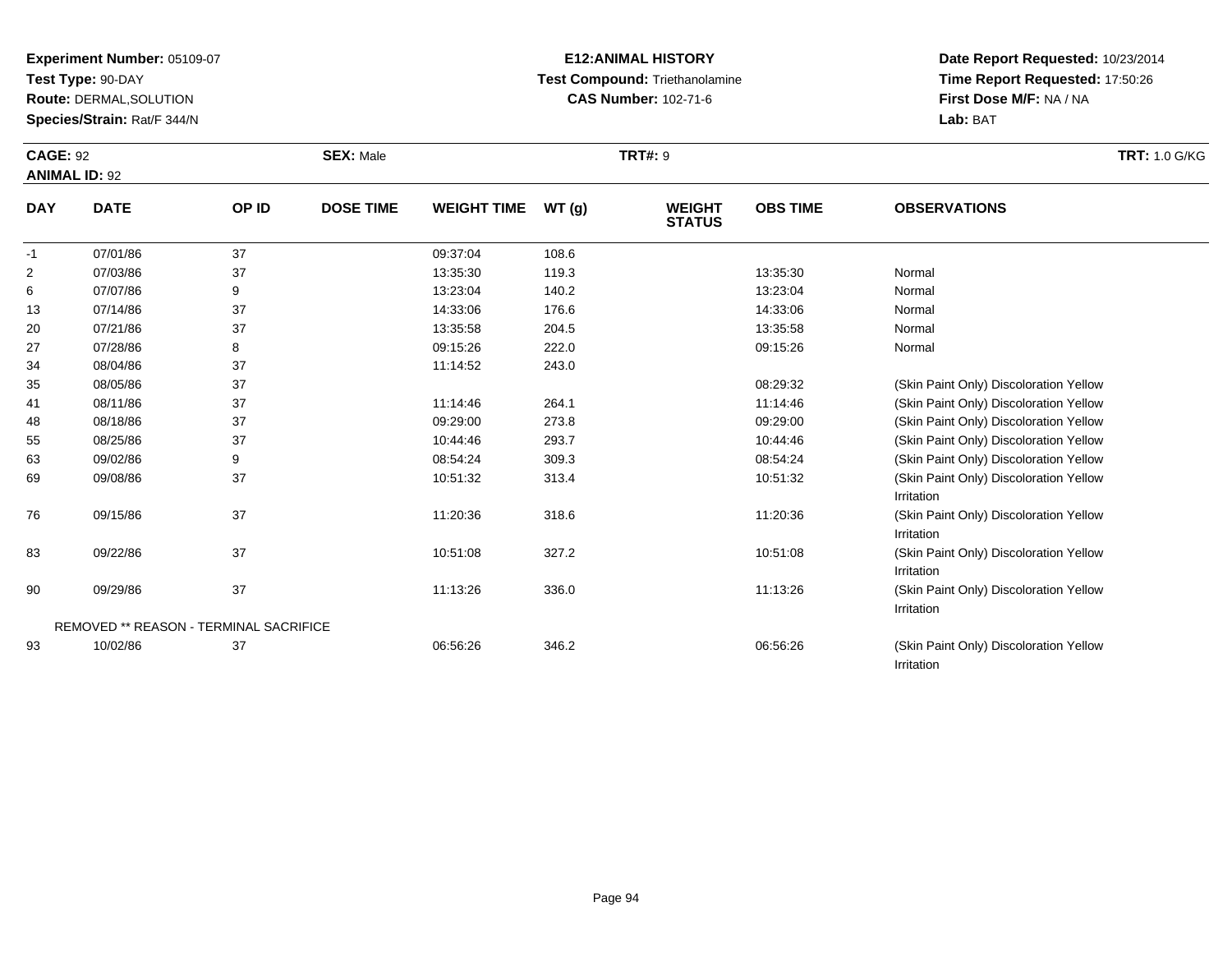**Test Type:** 90-DAY

83

90

93

REMOVED \*\* REASON - TERMINAL SACRIFICE

**Route:** DERMAL,SOLUTION

**Species/Strain:** Rat/F 344/N

### **E12:ANIMAL HISTORY Test Compound:** Triethanolamine**CAS Number:** 102-71-6

**Date Report Requested:** 10/23/2014**Time Report Requested:** 17:50:26**First Dose M/F:** NA / NA**Lab:** BAT

Irritation

Irritation

Irritation

| <b>CAGE: 93</b><br><b>ANIMAL ID: 93</b> |             |       | <b>SEX: Male</b> |                    |       | <b>TRT#: 9</b>                 | <b>TRT: 1.0 G/KG</b> |                                                      |  |
|-----------------------------------------|-------------|-------|------------------|--------------------|-------|--------------------------------|----------------------|------------------------------------------------------|--|
| <b>DAY</b>                              | <b>DATE</b> | OP ID | <b>DOSE TIME</b> | <b>WEIGHT TIME</b> | WT(g) | <b>WEIGHT</b><br><b>STATUS</b> | <b>OBS TIME</b>      | <b>OBSERVATIONS</b>                                  |  |
| $-1$                                    | 07/01/86    | 37    |                  | 09:37:24           | 108.3 |                                |                      |                                                      |  |
| $\overline{2}$                          | 07/03/86    | 37    |                  | 13:35:52           | 115.6 |                                | 13:35:52             | Normal                                               |  |
| 6                                       | 07/07/86    | 9     |                  | 13:23:40           | 136.9 |                                | 13:23:40             | Normal                                               |  |
| 13                                      | 07/14/86    | 37    |                  | 14:33:34           | 172.8 |                                | 14:33:34             | Normal                                               |  |
| 20                                      | 07/21/86    | 37    |                  | 13:37:04           | 210.3 |                                | 13:37:04             | Normal                                               |  |
| 27                                      | 07/28/86    | 8     |                  | 09:12:00           | 239.0 |                                | 09:12:00             | Normal                                               |  |
| 34                                      | 08/04/86    | 37    |                  | 11:12:38           | 252.4 |                                |                      |                                                      |  |
| 35                                      | 08/05/86    | 37    |                  |                    |       |                                | 08:29:50             | (Skin Paint Only) Discoloration Yellow               |  |
| 41                                      | 08/11/86    | 37    |                  | 11:15:08           | 265.8 |                                | 11:15:08             | (Skin Paint Only) Discoloration Yellow<br>Irritation |  |
| 48                                      | 08/18/86    | 37    |                  | 09:29:26           | 283.7 |                                | 09:29:26             | (Skin Paint Only) Discoloration Yellow<br>Irritation |  |
| 55                                      | 08/25/86    | 37    |                  | 10:45:38           | 296.4 |                                | 10:45:38             | (Skin Paint Only) Discoloration Yellow<br>Irritation |  |
| 63                                      | 09/02/86    | 9     |                  | 08:54:50           | 315.2 |                                | 08:54:50             | (Skin Paint Only) Discoloration Yellow               |  |
| 69                                      | 09/08/86    | 37    |                  | 10:52:12           | 319.1 |                                | 10:52:12             | (Skin Paint Only) Discoloration Yellow               |  |
| 76                                      | 09/15/86    | 37    |                  | 11:21:12           | 332.6 |                                | 11:21:12             | (Skin Paint Only) Discoloration Yellow               |  |

09/15/86 <sup>37</sup> 11:21:12 332.6 11:21:12 (Skin Paint Only) Discoloration Yellow

09/22/86 <sup>37</sup> 10:51:34 340.8 10:51:34 (Skin Paint Only) Discoloration Yellow

09/29/86 37 37 11:13:54 347.8 11:13:54 347.8 11:13:54 Stkin Paint Only) Discoloration Yellow

10/02/86 <sup>37</sup> 06:57:20 348.0 06:57:20 (Skin Paint Only) Discoloration Yellow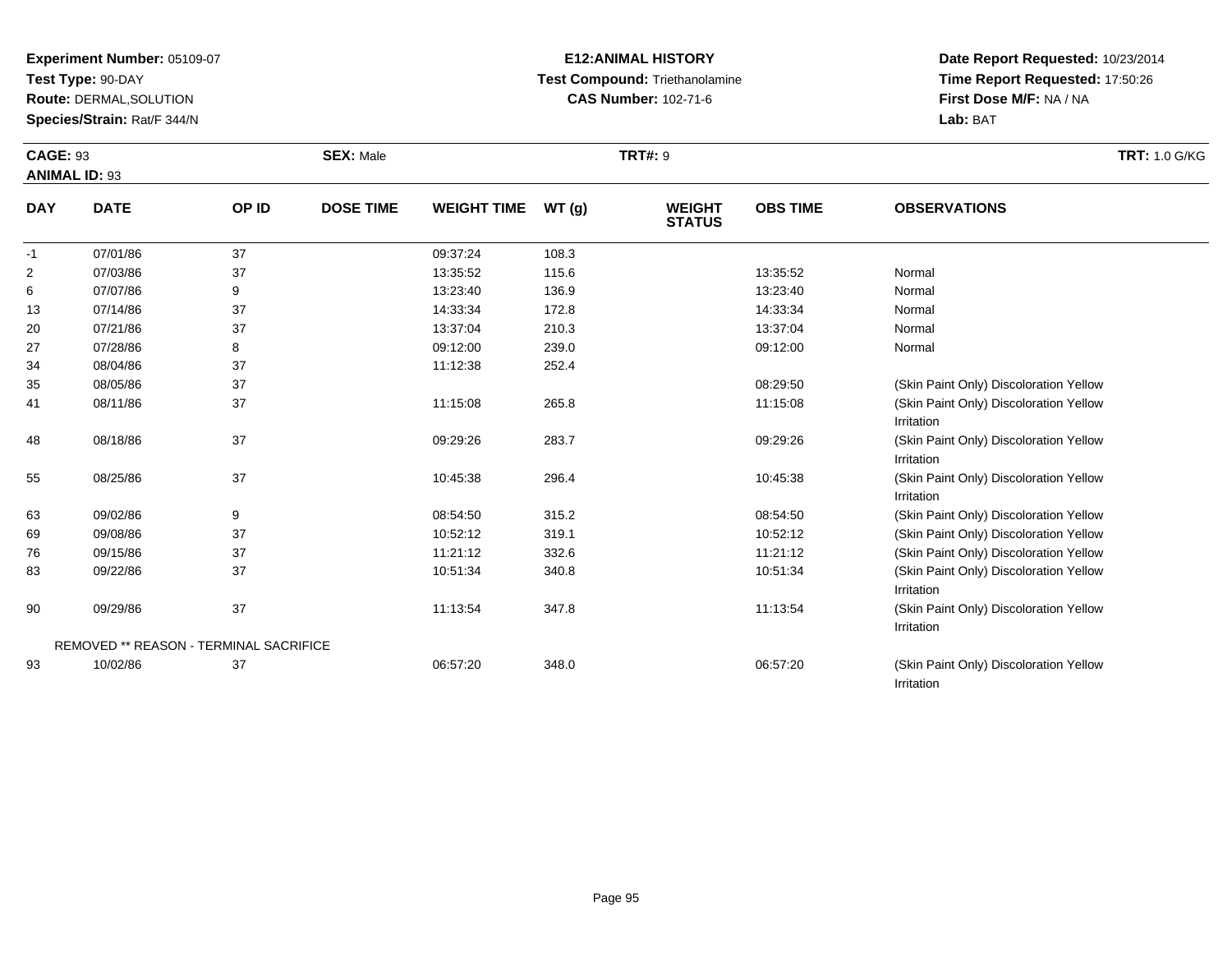**Test Type:** 90-DAY

**Route:** DERMAL,SOLUTION

**Species/Strain:** Rat/F 344/N

## **E12:ANIMAL HISTORY Test Compound:** Triethanolamine**CAS Number:** 102-71-6

**Date Report Requested:** 10/23/2014 **Time Report Requested:** 17:50:26**First Dose M/F:** NA / NA**Lab:** BAT

Irritation

| <b>CAGE: 94</b> |                                        |       | <b>SEX: Male</b> |                    |       | <b>TRT#: 9</b>                 |                 | <b>TRT: 1.0 G/KG</b>                                 |
|-----------------|----------------------------------------|-------|------------------|--------------------|-------|--------------------------------|-----------------|------------------------------------------------------|
|                 | <b>ANIMAL ID: 94</b>                   |       |                  |                    |       |                                |                 |                                                      |
| <b>DAY</b>      | <b>DATE</b>                            | OP ID | <b>DOSE TIME</b> | <b>WEIGHT TIME</b> | WT(g) | <b>WEIGHT</b><br><b>STATUS</b> | <b>OBS TIME</b> | <b>OBSERVATIONS</b>                                  |
| $-1$            | 07/01/86                               | 37    |                  | 09:37:58           | 88.9  |                                |                 |                                                      |
| $\overline{2}$  | 07/03/86                               | 37    |                  | 13:36:10           | 99.0  |                                | 13:36:10        | Normal                                               |
| 6               | 07/07/86                               | 9     |                  | 13:24:02           | 114.9 |                                | 13:24:02        | Normal                                               |
| 13              | 07/14/86                               | 37    |                  | 14:33:54           | 146.6 |                                | 14:33:54        | (Skin Paint Only) Scaly                              |
| 20              | 07/21/86                               | 37    |                  | 13:37:30           | 175.2 |                                | 13:37:30        | Normal                                               |
| 27              | 07/28/86                               | 8     |                  | 09:12:56           | 199.9 |                                | 09:12:56        | Normal                                               |
| 34              | 08/04/86                               | 37    |                  | 11:13:06           | 217.0 |                                |                 |                                                      |
| 35              | 08/05/86                               | 37    |                  |                    |       |                                | 08:30:08        | (Skin Paint Only) Discoloration Yellow<br>Irritation |
| 41              | 08/11/86                               | 37    |                  | 11:13:24           | 224.9 |                                | 11:13:24        | (Skin Paint Only) Discoloration Yellow<br>Irritation |
| 48              | 08/18/86                               | 37    |                  | 09:26:54           | 232.1 |                                | 09:26:54        | (Skin Paint Only) Discoloration Yellow<br>Irritation |
| 55              | 08/25/86                               | 37    |                  | 10:46:06           | 241.5 |                                | 10:46:06        | (Skin Paint Only) Discoloration Yellow<br>Irritation |
| 63              | 09/02/86                               | 9     |                  | 08:55:18           | 256.5 |                                | 08:55:18        | (Skin Paint Only) Discoloration Yellow<br>Irritation |
| 69              | 09/08/86                               | 37    |                  | 10:52:38           | 261.4 |                                | 10:52:38        | (Skin Paint Only) Discoloration Yellow<br>Irritation |
| 76              | 09/15/86                               | 37    |                  | 11:21:38           | 264.6 |                                | 11:21:38        | (Skin Paint Only) Discoloration Yellow<br>Irritation |
| 83              | 09/22/86                               | 37    |                  | 10:52:08           | 271.5 |                                | 10:52:08        | (Skin Paint Only) Discoloration Yellow<br>Irritation |
| 90              | 09/29/86                               | 37    |                  | 11:14:14           | 276.9 |                                | 11:14:14        | (Skin Paint Only) Discoloration Yellow<br>Irritation |
|                 | REMOVED ** REASON - TERMINAL SACRIFICE |       |                  |                    |       |                                |                 |                                                      |
| 93              | 10/02/86                               | 37    |                  | 06:58:36           | 280.6 |                                | 06:58:36        | (Skin Paint Only) Discoloration Yellow               |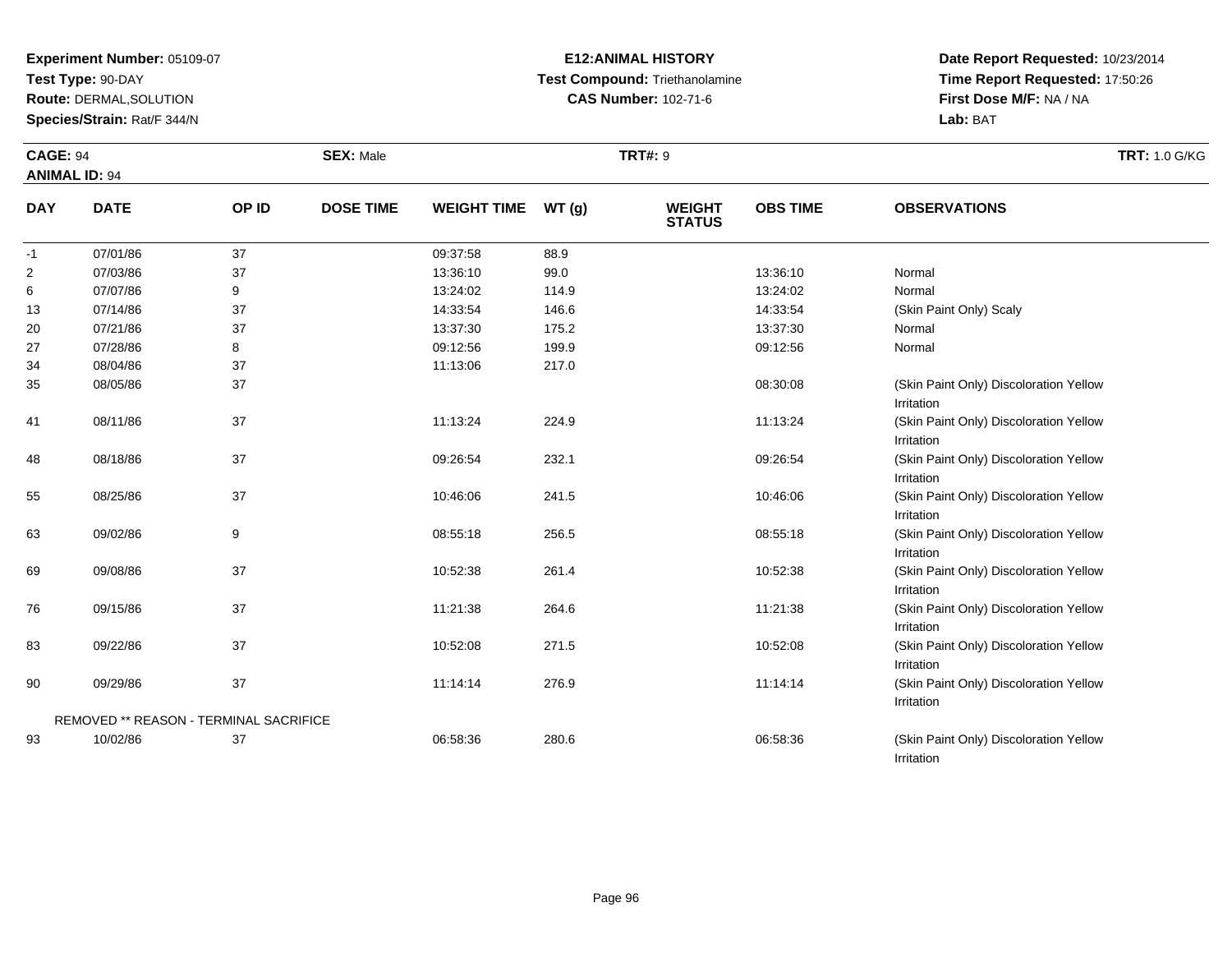**Test Type:** 90-DAY

93

**Route:** DERMAL,SOLUTION

**Species/Strain:** Rat/F 344/N

### **E12:ANIMAL HISTORY Test Compound:** Triethanolamine**CAS Number:** 102-71-6

**Date Report Requested:** 10/23/2014**Time Report Requested:** 17:50:26**First Dose M/F:** NA / NA**Lab:** BAT

Irritation

| <b>CAGE: 95</b><br><b>ANIMAL ID: 95</b> |                                               |       | <b>SEX: Male</b> |                    |       | <b>TRT#: 9</b>                 |                 | <b>TRT: 1.0 G/KG</b>                                 |
|-----------------------------------------|-----------------------------------------------|-------|------------------|--------------------|-------|--------------------------------|-----------------|------------------------------------------------------|
| <b>DAY</b>                              | <b>DATE</b>                                   | OP ID | <b>DOSE TIME</b> | <b>WEIGHT TIME</b> | WT(g) | <b>WEIGHT</b><br><b>STATUS</b> | <b>OBS TIME</b> | <b>OBSERVATIONS</b>                                  |
| $-1$                                    | 07/01/86                                      | 37    |                  | 09:38:20           | 106.6 |                                |                 |                                                      |
| $\overline{c}$                          | 07/03/86                                      | 37    |                  | 13:36:42           | 114.3 |                                | 13:36:42        | Normal                                               |
| 6                                       | 07/07/86                                      | 9     |                  | 13:24:28           | 131.7 |                                | 13:24:28        | Normal                                               |
| 13                                      | 07/14/86                                      | 37    |                  | 14:34:14           | 161.0 |                                | 14:34:14        | Normal                                               |
| 20                                      | 07/21/86                                      | 37    |                  | 13:37:54           | 194.9 |                                | 13:37:54        | Normal                                               |
| 27                                      | 07/28/86                                      | 8     |                  | 09:13:32           | 222.7 |                                | 09:13:32        | Irritation                                           |
| 34                                      | 08/04/86                                      | 37    |                  | 11:13:44           | 238.0 |                                |                 |                                                      |
| 35                                      | 08/05/86                                      | 37    |                  |                    |       |                                | 08:30:26        | (Skin Paint Only) Discoloration Yellow<br>Irritation |
| 41                                      | 08/11/86                                      | 37    |                  | 11:13:52           | 254.0 |                                | 11:13:52        | (Skin Paint Only) Discoloration Yellow<br>Irritation |
| 48                                      | 08/18/86                                      | 37    |                  | 09:27:48           | 266.6 |                                | 09:27:48        | (Skin Paint Only) Discoloration Yellow<br>Irritation |
| 55                                      | 08/25/86                                      | 37    |                  | 10:43:32           | 279.5 |                                | 10:43:32        | (Skin Paint Only) Discoloration Yellow<br>Irritation |
| 63                                      | 09/02/86                                      | 9     |                  | 08:53:16           | 294.0 |                                | 08:53:16        | (Skin Paint Only) Discoloration Yellow               |
| 69                                      | 09/08/86                                      | 37    |                  | 10:53:06           | 300.8 |                                | 10:53:06        | (Skin Paint Only) Discoloration Yellow<br>Irritation |
| 76                                      | 09/15/86                                      | 37    |                  | 11:22:12           | 306.9 |                                | 11:22:12        | (Skin Paint Only) Discoloration Yellow<br>Irritation |
| 83                                      | 09/22/86                                      | 37    |                  | 10:52:40           | 310.4 |                                | 10:52:40        | (Skin Paint Only) Discoloration Yellow<br>Irritation |
| 90                                      | 09/29/86                                      | 37    |                  | 11:14:48           | 313.4 |                                | 11:14:48        | (Skin Paint Only) Discoloration Yellow<br>Irritation |
|                                         | <b>REMOVED ** REASON - TERMINAL SACRIFICE</b> |       |                  |                    |       |                                |                 |                                                      |

10/02/86 <sup>37</sup> 06:59:34 319.8 06:59:34 (Skin Paint Only) Discoloration Yellow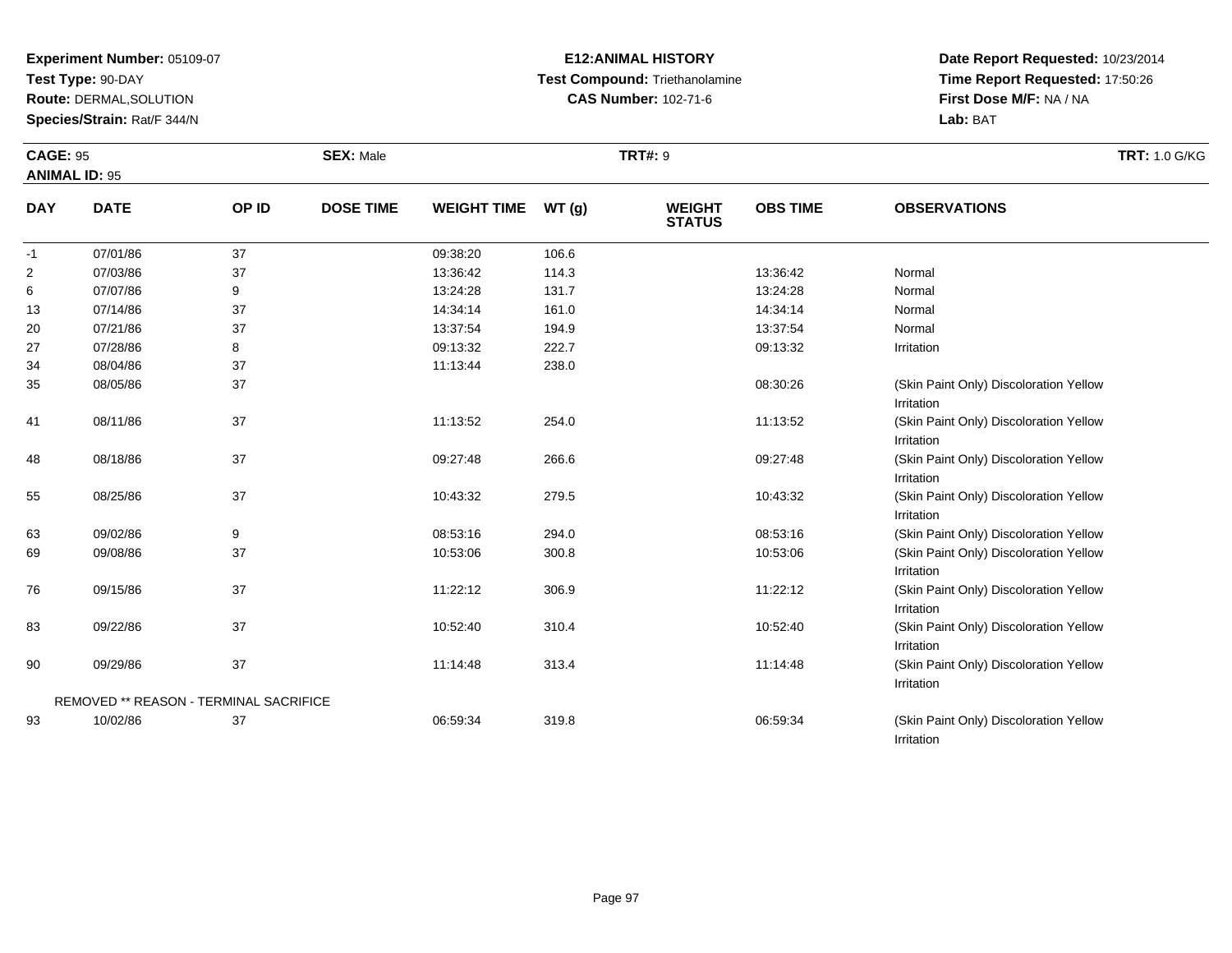**Test Type:** 90-DAY

**Route:** DERMAL,SOLUTION

**Species/Strain:** Rat/F 344/N

### **E12:ANIMAL HISTORY Test Compound:** Triethanolamine**CAS Number:** 102-71-6

**Date Report Requested:** 10/23/2014**Time Report Requested:** 17:50:26**First Dose M/F:** NA / NA**Lab:** BAT

|            | <b>CAGE: 96</b><br><b>ANIMAL ID: 96</b> |       | <b>SEX: Male</b> |                    |       | <b>TRT#: 9</b>                 | <b>TRT: 1.0 G/KG</b> |                                                      |  |
|------------|-----------------------------------------|-------|------------------|--------------------|-------|--------------------------------|----------------------|------------------------------------------------------|--|
| <b>DAY</b> | <b>DATE</b>                             | OP ID | <b>DOSE TIME</b> | <b>WEIGHT TIME</b> | WT(g) | <b>WEIGHT</b><br><b>STATUS</b> | <b>OBS TIME</b>      | <b>OBSERVATIONS</b>                                  |  |
| $-2$       | 07/01/86                                | 37    |                  | 09:08:02           | 94.2  |                                |                      |                                                      |  |
| 1          | 07/03/86                                | 37    |                  | 13:09:24           | 102.6 |                                | 13:09:24             | Normal                                               |  |
| 5          | 07/07/86                                | 9     |                  | 14:02:32           | 121.1 |                                | 14:02:32             | Normal                                               |  |
| 12         | 07/14/86                                | 37    |                  | 14:24:46           | 151.8 |                                | 14:24:46             | Normal                                               |  |
| 19         | 07/21/86                                | 37    |                  | 13:55:12           | 185.1 |                                | 13:55:12             | Normal                                               |  |
| 26         | 07/28/86                                | 8     |                  | 08:10:14           | 207.6 |                                | 08:10:14             | Normal                                               |  |
| 33         | 08/04/86                                | 37    |                  | 10:52:10           | 220.9 |                                |                      |                                                      |  |
| 34         | 08/05/86                                | 37    |                  |                    |       |                                | 08:26:34             | (Skin Paint Only) Discoloration Yellow               |  |
|            |                                         |       |                  |                    |       |                                |                      | Irritation                                           |  |
| 40         | 08/11/86                                | 37    |                  | 10:53:44           | 235.1 |                                | 10:53:44             | (Skin Paint Only) Discoloration Yellow               |  |
|            |                                         |       |                  |                    |       |                                |                      | Irritation                                           |  |
| 47         | 08/18/86                                | 37    |                  | 10:59:46           | 243.4 |                                | 10:59:46             | (Skin Paint Only) Discoloration Yellow               |  |
|            |                                         |       |                  |                    |       |                                |                      | Irritation                                           |  |
| 54         | 08/25/86                                | 37    |                  | 11:24:50           | 257.8 |                                | 11:24:50             | (Skin Paint Only) Discoloration Yellow               |  |
| 62         | 09/02/86                                | 9     |                  | 09:19:06           | 279.1 |                                | 09:19:06             | (Skin Paint Only) Discoloration Yellow               |  |
| 68         | 09/08/86                                | 37    |                  | 09:20:28           | 285.3 |                                | 09:20:28             | (Skin Paint Only) Discoloration Yellow               |  |
| 75         | 09/15/86                                | 37    |                  | 10:47:24           | 282.1 |                                | 10:47:24             | (Skin Paint Only) Discoloration Yellow               |  |
|            |                                         |       |                  |                    |       |                                |                      | Irritation                                           |  |
| 82         | 09/22/86                                | 37    |                  | 08:17:30           | 291.2 |                                | 08:17:30             | (Skin Paint Only) Discoloration Yellow<br>Irritation |  |
| 89         | 09/29/86                                | 37    |                  | 10:49:42           | 292.2 |                                | 10:49:42             | (Skin Paint Only) Discoloration Yellow               |  |

REMOVED \*\* REASON - TERMINAL SACRIFICE93

 10/03/86 <sup>37</sup> 06:45:54 304.3 06:45:54 (Skin Paint Only) Discoloration YellowIrritation

Irritation

09/29/86 <sup>37</sup> 10:49:42 292.2 10:49:42 (Skin Paint Only) Discoloration Yellow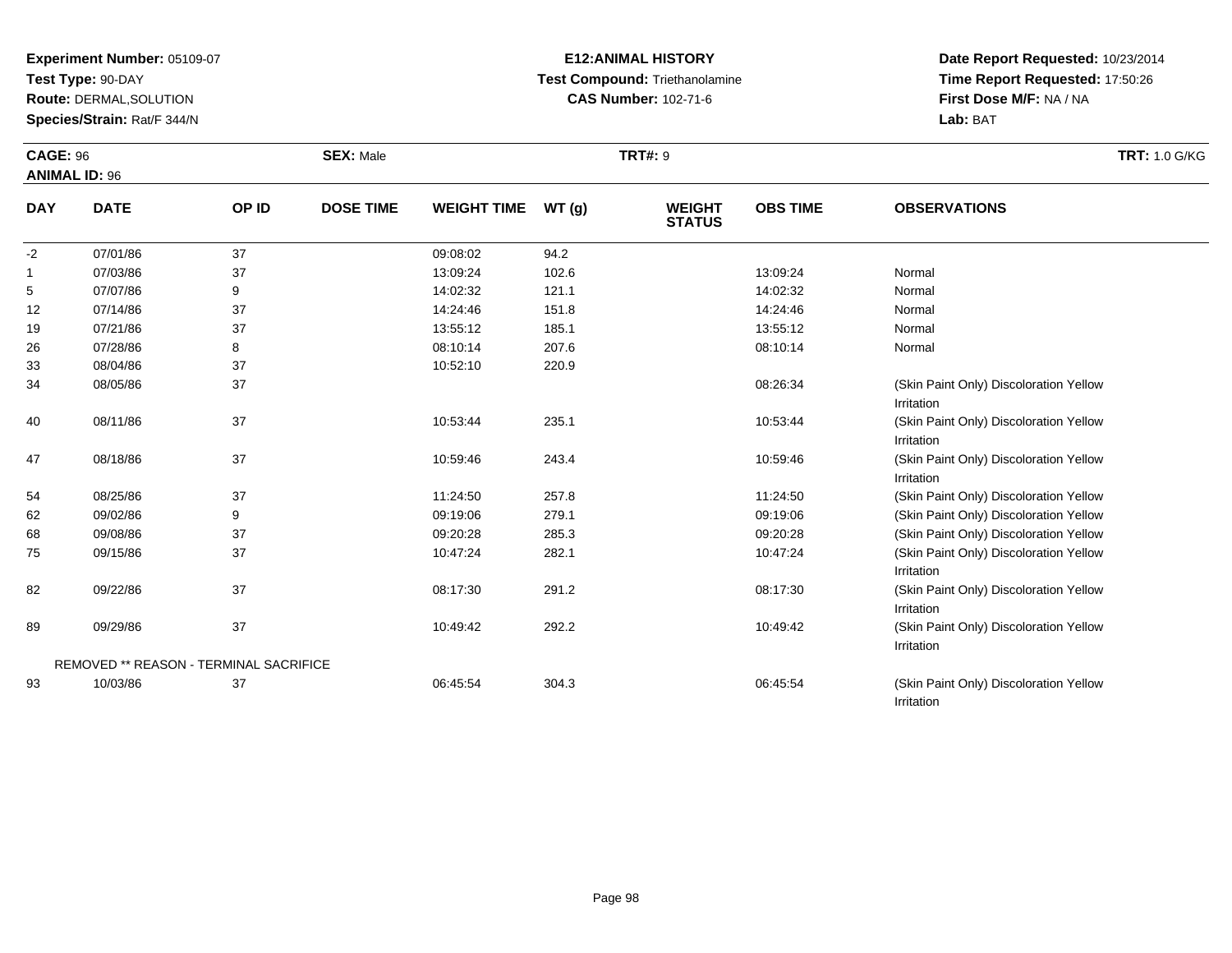**Test Type:** 90-DAY

**Route:** DERMAL,SOLUTION

**Species/Strain:** Rat/F 344/N

## **E12:ANIMAL HISTORY Test Compound:** Triethanolamine**CAS Number:** 102-71-6

| <b>CAGE: 97</b><br><b>ANIMAL ID: 97</b> |                      |          | <b>SEX: Male</b> |                      |                | <b>TRT#: 9</b>                 | <b>TRT:</b> 1.0 G/KG |                     |  |
|-----------------------------------------|----------------------|----------|------------------|----------------------|----------------|--------------------------------|----------------------|---------------------|--|
| <b>DAY</b>                              | <b>DATE</b>          | OP ID    | <b>DOSE TIME</b> | <b>WEIGHT TIME</b>   | WT(g)          | <b>WEIGHT</b><br><b>STATUS</b> | <b>OBS TIME</b>      | <b>OBSERVATIONS</b> |  |
| $-2$                                    | 07/01/86<br>07/03/86 | 37<br>37 |                  | 09:13:26<br>13:10:48 | 105.0<br>113.5 |                                | 13:10:48             | Normal              |  |

|    | 07/03/86 | 37                                            | 13:10:48 | 113.5 | 13:10:48 | Normal                                 |  |
|----|----------|-----------------------------------------------|----------|-------|----------|----------------------------------------|--|
| 5  | 07/07/86 | 9                                             | 14:02:56 | 131.3 | 14:02:56 | Normal                                 |  |
| 12 | 07/14/86 | 37                                            | 14:23:24 | 155.7 | 14:23:24 | Normal                                 |  |
| 19 | 07/21/86 | 37                                            | 13:53:30 | 181.1 | 13:53:30 | Normal                                 |  |
| 26 | 07/28/86 | 8                                             | 08:10:36 | 196.8 | 08:10:36 | Normal                                 |  |
| 33 | 08/04/86 | 37                                            | 10:52:42 | 205.8 |          |                                        |  |
| 34 | 08/05/86 | 37                                            |          |       | 08:27:06 | (Skin Paint Only) Discoloration Yellow |  |
| 40 | 08/11/86 | 37                                            | 10:54:06 | 216.0 | 10:54:06 | (Skin Paint Only) Discoloration Yellow |  |
| 47 | 08/18/86 | 37                                            | 11:00:10 | 225.8 | 11:00:10 | (Skin Paint Only) Discoloration Yellow |  |
| 54 | 08/25/86 | 37                                            | 11:25:18 | 234.3 | 11:25:18 | (Skin Paint Only) Discoloration Yellow |  |
| 62 | 09/02/86 | 9                                             | 09:19:32 | 250.7 | 09:19:32 | (Skin Paint Only) Discoloration Yellow |  |
| 68 | 09/08/86 | 37                                            | 09:25:18 | 255.9 | 09:25:18 | (Skin Paint Only) Discoloration Yellow |  |
| 75 | 09/15/86 | 37                                            | 10:48:04 | 264.7 | 10:48:04 | (Skin Paint Only) Discoloration Yellow |  |
|    |          |                                               |          |       |          | Irritation                             |  |
| 82 | 09/22/86 | 37                                            | 08:18:22 | 272.3 | 08:18:22 | (Skin Paint Only) Discoloration Yellow |  |
|    |          |                                               |          |       |          | Irritation                             |  |
| 89 | 09/29/86 | 37                                            | 10:50:10 | 276.3 | 10:50:10 | (Skin Paint Only) Discoloration Yellow |  |
|    |          |                                               |          |       |          | Irritation                             |  |
|    |          | <b>REMOVED ** REASON - TERMINAL SACRIFICE</b> |          |       |          |                                        |  |
| 93 | 10/03/86 | 37                                            | 06:46:36 | 278.5 | 06:46:36 | (Skin Paint Only) Discoloration Yellow |  |
|    |          |                                               |          |       |          | Irritation                             |  |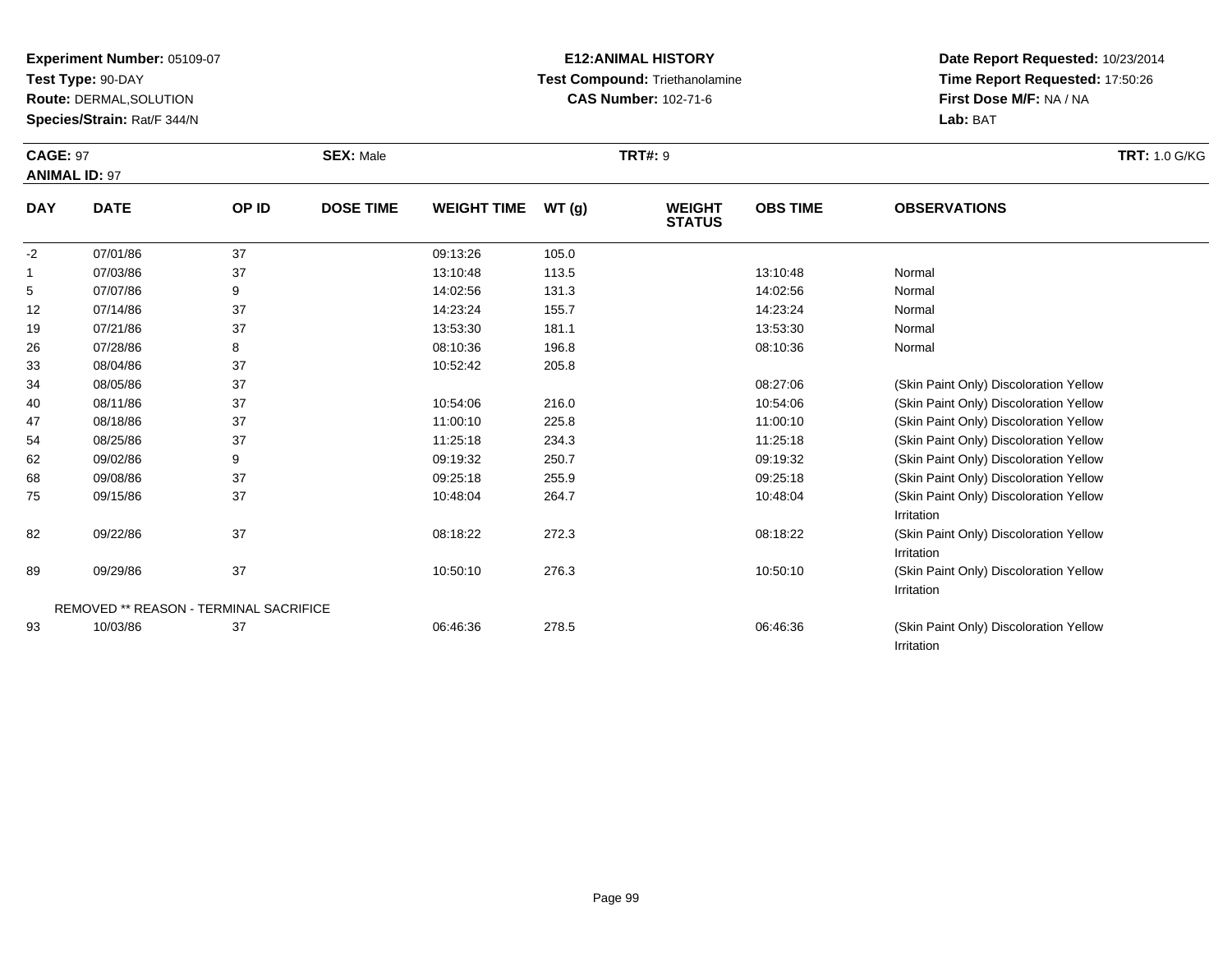**Test Type:** 90-DAY

**Route:** DERMAL,SOLUTION

**Species/Strain:** Rat/F 344/N

## **E12:ANIMAL HISTORY Test Compound:** Triethanolamine**CAS Number:** 102-71-6

| <b>CAGE: 98</b><br><b>ANIMAL ID: 98</b> |                                               |       | <b>SEX: Male</b> |                    |       | <b>TRT#: 9</b>                 |                 |                                                      | <b>TRT: 1.0 G/KG</b> |
|-----------------------------------------|-----------------------------------------------|-------|------------------|--------------------|-------|--------------------------------|-----------------|------------------------------------------------------|----------------------|
| <b>DAY</b>                              | <b>DATE</b>                                   | OP ID | <b>DOSE TIME</b> | <b>WEIGHT TIME</b> | WT(g) | <b>WEIGHT</b><br><b>STATUS</b> | <b>OBS TIME</b> | <b>OBSERVATIONS</b>                                  |                      |
| $-2$                                    | 07/01/86                                      | 37    |                  | 09:14:12           | 100.5 |                                |                 |                                                      |                      |
| 1                                       | 07/03/86                                      | 37    |                  | 13:11:12           | 106.4 |                                | 13:11:12        | Normal                                               |                      |
| 5                                       | 07/07/86                                      | 9     |                  | 14:03:14           | 123.6 |                                | 14:03:14        | Normal                                               |                      |
| 12                                      | 07/14/86                                      | 37    |                  | 14:23:46           | 142.0 |                                | 14:23:46        | Normal                                               |                      |
| 19                                      | 07/21/86                                      | 37    |                  | 13:54:02           | 160.5 |                                | 13:54:02        | Normal                                               |                      |
| 26                                      | 07/28/86                                      | 8     |                  | 08:08:14           | 170.9 |                                | 08:08:14        | Normal                                               |                      |
| 33                                      | 08/04/86                                      | 37    |                  | 10:50:06           | 179.3 |                                | 10:50:06        | Irritation                                           |                      |
| 40                                      | 08/11/86                                      | 37    |                  | 10:54:30           | 190.2 |                                | 10:54:30        | Irritation                                           |                      |
| 47                                      | 08/18/86                                      | 37    |                  | 11:00:42           | 202.0 |                                | 11:00:42        | (Skin Paint Only) Discoloration Yellow<br>Irritation |                      |
| 54                                      | 08/25/86                                      | 37    |                  | 11:26:02           | 213.7 |                                | 11:26:02        | (Skin Paint Only) Discoloration Yellow<br>Irritation |                      |
| 62                                      | 09/02/86                                      | 9     |                  | 09:20:00           | 228.9 |                                | 09:20:00        | (Skin Paint Only) Discoloration Yellow<br>Irritation |                      |
| 68                                      | 09/08/86                                      | 37    |                  | 09:26:44           | 233.2 |                                | 09:26:44        | (Skin Paint Only) Discoloration Yellow<br>Irritation |                      |
| 75                                      | 09/15/86                                      | 37    |                  | 10:48:30           | 236.9 |                                | 10:48:30        | (Skin Paint Only) Discoloration Yellow<br>Irritation |                      |
| 82                                      | 09/22/86                                      | 37    |                  | 08:18:46           | 244.5 |                                | 08:18:46        | (Skin Paint Only) Discoloration Yellow<br>Irritation |                      |
| 89                                      | 09/29/86                                      | 37    |                  | 10:50:42           | 249.8 |                                | 10:50:42        | (Skin Paint Only) Discoloration Yellow<br>Irritation |                      |
|                                         | <b>REMOVED ** REASON - TERMINAL SACRIFICE</b> |       |                  |                    |       |                                |                 |                                                      |                      |
| 93                                      | 10/03/86                                      | 37    |                  | 06:47:12           | 262.8 |                                | 06:47:12        | (Skin Paint Only) Discoloration Yellow<br>Irritation |                      |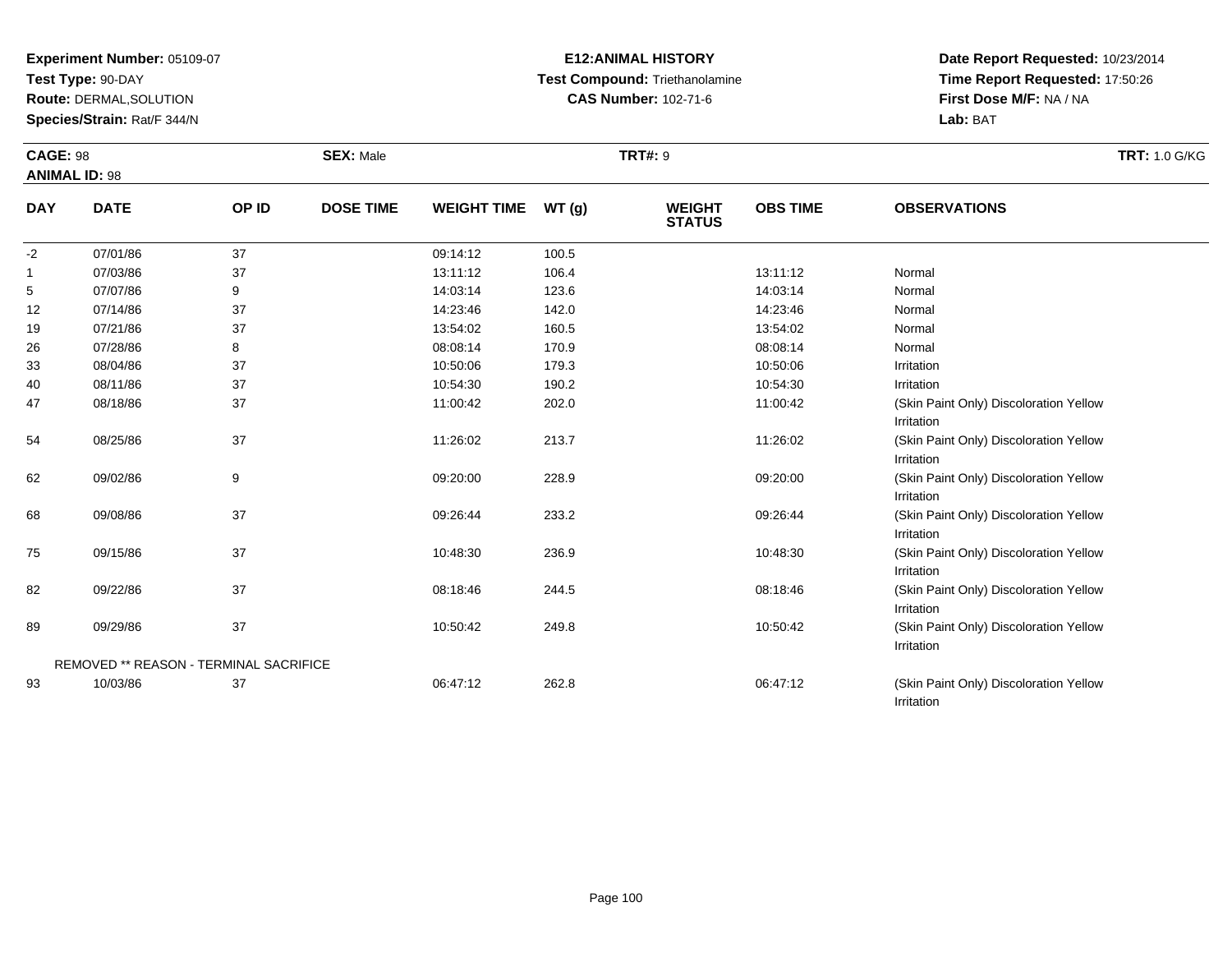**Test Type:** 90-DAY

47

54

62

68

75

82

89

93

REMOVED \*\* REASON - TERMINAL SACRIFICE

**Route:** DERMAL,SOLUTION

**Species/Strain:** Rat/F 344/N

### **E12:ANIMAL HISTORY Test Compound:** Triethanolamine**CAS Number:** 102-71-6

**Date Report Requested:** 10/23/2014**Time Report Requested:** 17:50:26**First Dose M/F:** NA / NA**Lab:** BAT

Irritation

Irritation

Irritation

Irritation

Irritation

| <b>CAGE: 99</b><br><b>ANIMAL ID: 99</b> |             | <b>SEX: Male</b> | <b>TRT: 1.0 G/KG</b> |                    |       |                                |                 |                                                      |
|-----------------------------------------|-------------|------------------|----------------------|--------------------|-------|--------------------------------|-----------------|------------------------------------------------------|
| <b>DAY</b>                              | <b>DATE</b> | OP ID            | <b>DOSE TIME</b>     | <b>WEIGHT TIME</b> | WT(g) | <b>WEIGHT</b><br><b>STATUS</b> | <b>OBS TIME</b> | <b>OBSERVATIONS</b>                                  |
| $-2$                                    | 07/01/86    | 37               |                      | 09:14:32           | 86.8  |                                |                 |                                                      |
| 1                                       | 07/03/86    | 37               |                      | 13:11:46           | 95.7  |                                | 13:11:46        | Normal                                               |
| 5                                       | 07/07/86    | 9                |                      | 14:03:34           | 112.2 |                                | 14:03:34        | Normal                                               |
| 12                                      | 07/14/86    | 37               |                      | 14:24:06           | 135.2 |                                | 14:24:06        | Normal                                               |
| 19                                      | 07/21/86    | 37               |                      | 13:54:24           | 168.0 |                                | 13:54:24        | Normal                                               |
| 26                                      | 07/28/86    | 8                |                      | 08:08:58           | 190.3 |                                | 08:08:58        | Normal                                               |
| 33                                      | 08/04/86    | 37               |                      | 10:50:44           | 206.6 |                                |                 |                                                      |
| 34                                      | 08/05/86    | 37               |                      |                    |       |                                | 08:27:28        | (Skin Paint Only) Discoloration Yellow<br>Irritation |
| 40                                      | 08/11/86    | 37               |                      | 10:52:48           | 219.0 |                                | 10:52:48        | (Skin Paint Only) Discoloration Yellow               |

08/18/86 <sup>37</sup> 10:58:48 231.6 10:58:48 (Skin Paint Only) Discoloration Yellow

08/25/86 <sup>37</sup> 11:26:32 246.3 11:26:32 (Skin Paint Only) Discoloration Yellow

09/02/86 <sup>9</sup> 09:20:32 260.3 09:20:32 (Skin Paint Only) Discoloration Yellow

09/08/86 <sup>37</sup> 09:27:34 267.1 09:27:34 (Skin Paint Only) Discoloration Yellow

09/15/86 <sup>37</sup> 10:48:50 267.5 10:48:50 (Skin Paint Only) Discoloration Yellow

09/22/86 <sup>37</sup> 08:19:08 280.2 08:19:08 (Skin Paint Only) Discoloration Yellow

09/29/86 <sup>37</sup> 10:51:06 283.2 10:51:06 (Skin Paint Only) Discoloration Yellow

10/03/86 <sup>37</sup> 06:47:48 290.2 06:47:48 (Skin Paint Only) Discoloration Yellow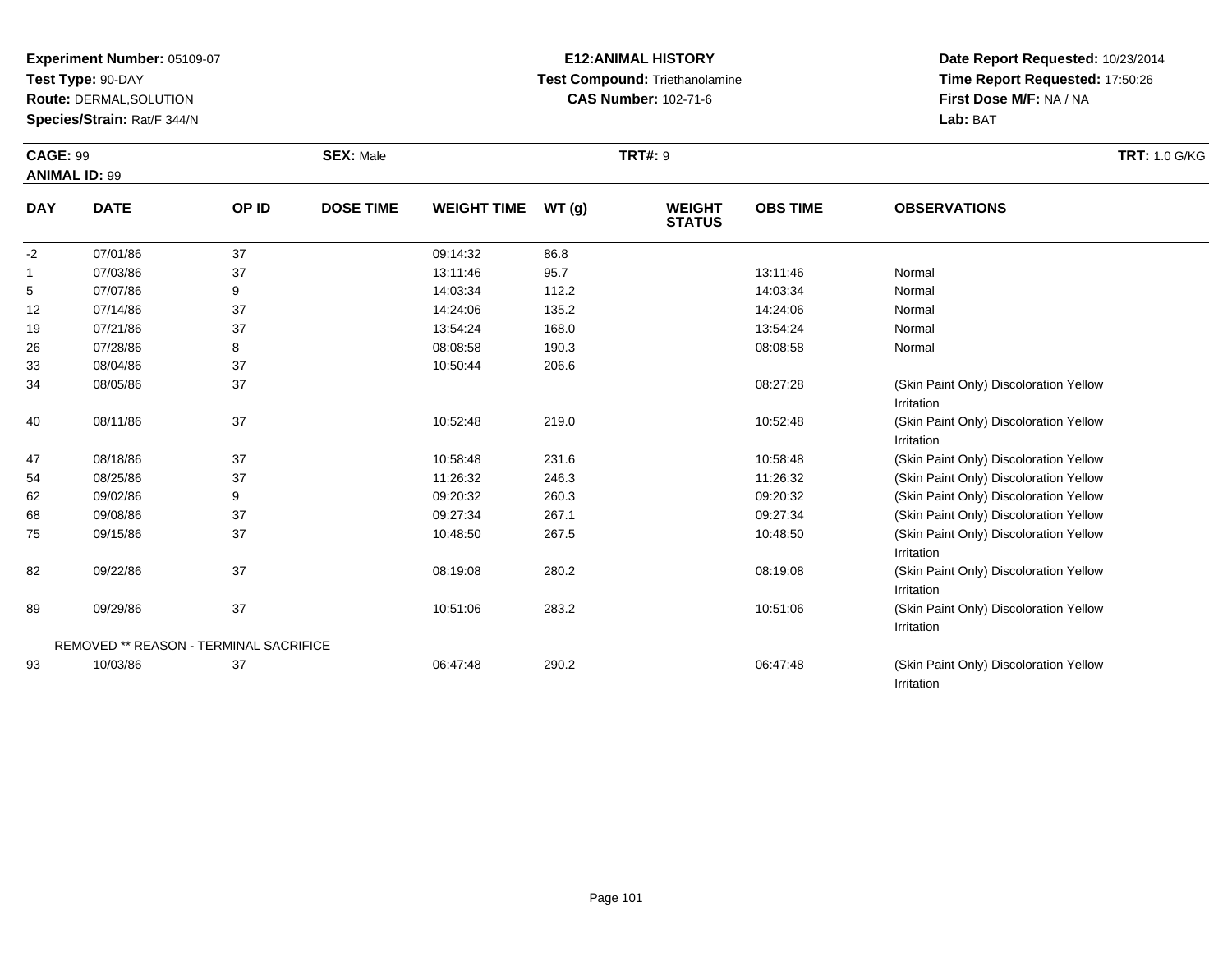**Test Type:** 90-DAY

47

54

62

68

75

82

89

93

REMOVED \*\* REASON - TERMINAL SACRIFICE

**Route:** DERMAL,SOLUTION

**Species/Strain:** Rat/F 344/N

### **E12:ANIMAL HISTORY Test Compound:** Triethanolamine**CAS Number:** 102-71-6

**Date Report Requested:** 10/23/2014**Time Report Requested:** 17:50:26**First Dose M/F:** NA / NA**Lab:** BAT

Irritation

| <b>CAGE: 100</b><br><b>ANIMAL ID: 100</b> |             |       | <b>SEX: Male</b> |                    |       | <b>TRT#: 9</b>                 |                 | <b>TRT: 1.0 G/KG</b>                                 |
|-------------------------------------------|-------------|-------|------------------|--------------------|-------|--------------------------------|-----------------|------------------------------------------------------|
| <b>DAY</b>                                | <b>DATE</b> | OP ID | <b>DOSE TIME</b> | <b>WEIGHT TIME</b> | WT(g) | <b>WEIGHT</b><br><b>STATUS</b> | <b>OBS TIME</b> | <b>OBSERVATIONS</b>                                  |
| $-2$                                      | 07/01/86    | 37    |                  | 09:14:54           | 84.6  |                                |                 |                                                      |
|                                           | 07/03/86    | 37    |                  | 13:12:12           | 92.0  |                                | 13:12:12        | Normal                                               |
| 5                                         | 07/07/86    | 9     |                  | 14:03:54           | 105.4 |                                | 14:03:54        | Normal                                               |
| 12                                        | 07/14/86    | 37    |                  | 14:24:26           | 127.0 |                                | 14:24:26        | Normal                                               |
| 19                                        | 07/21/86    | 37    |                  | 13:54:48           | 150.4 |                                | 13:54:48        | Normal                                               |
| 26                                        | 07/28/86    | 8     |                  | 08:09:36           | 171.9 |                                | 08:09:36        | Normal                                               |
| 33                                        | 08/04/86    | 37    |                  | 10:51:20           | 181.5 |                                |                 |                                                      |
| 34                                        | 08/05/86    | 37    |                  |                    |       |                                | 08:27:52        | (Skin Paint Only) Discoloration Yellow               |
| 40                                        | 08/11/86    | 37    |                  | 10:53:16           | 193.4 |                                | 10:53:16        | (Skin Paint Only) Discoloration Yellow<br>Irritation |

08/18/86 <sup>37</sup> 10:59:16 205.8 10:59:16 (Skin Paint Only) Discoloration Yellow

08/25/86 <sup>37</sup> 11:24:28 218.6 11:24:28 (Skin Paint Only) Discoloration Yellow

09/02/86 <sup>9</sup> 09:18:40 232.1 09:18:40 (Skin Paint Only) Discoloration Yellow

09/08/86 <sup>37</sup> 09:28:14 240.8 09:28:14 (Skin Paint Only) Discoloration Yellow

09/15/86 <sup>37</sup> 10:49:22 245.4 10:49:22 (Skin Paint Only) Discoloration Yellow

09/22/86 <sup>37</sup> 08:19:30 258.8 08:19:30 (Skin Paint Only) Discoloration Yellow

09/29/86 <sup>37</sup> 10:51:30 260.4 10:51:30 (Skin Paint Only) Discoloration Yellow

10/03/86 <sup>37</sup> 06:48:28 254.2 06:48:28 (Skin Paint Only) Discoloration Yellow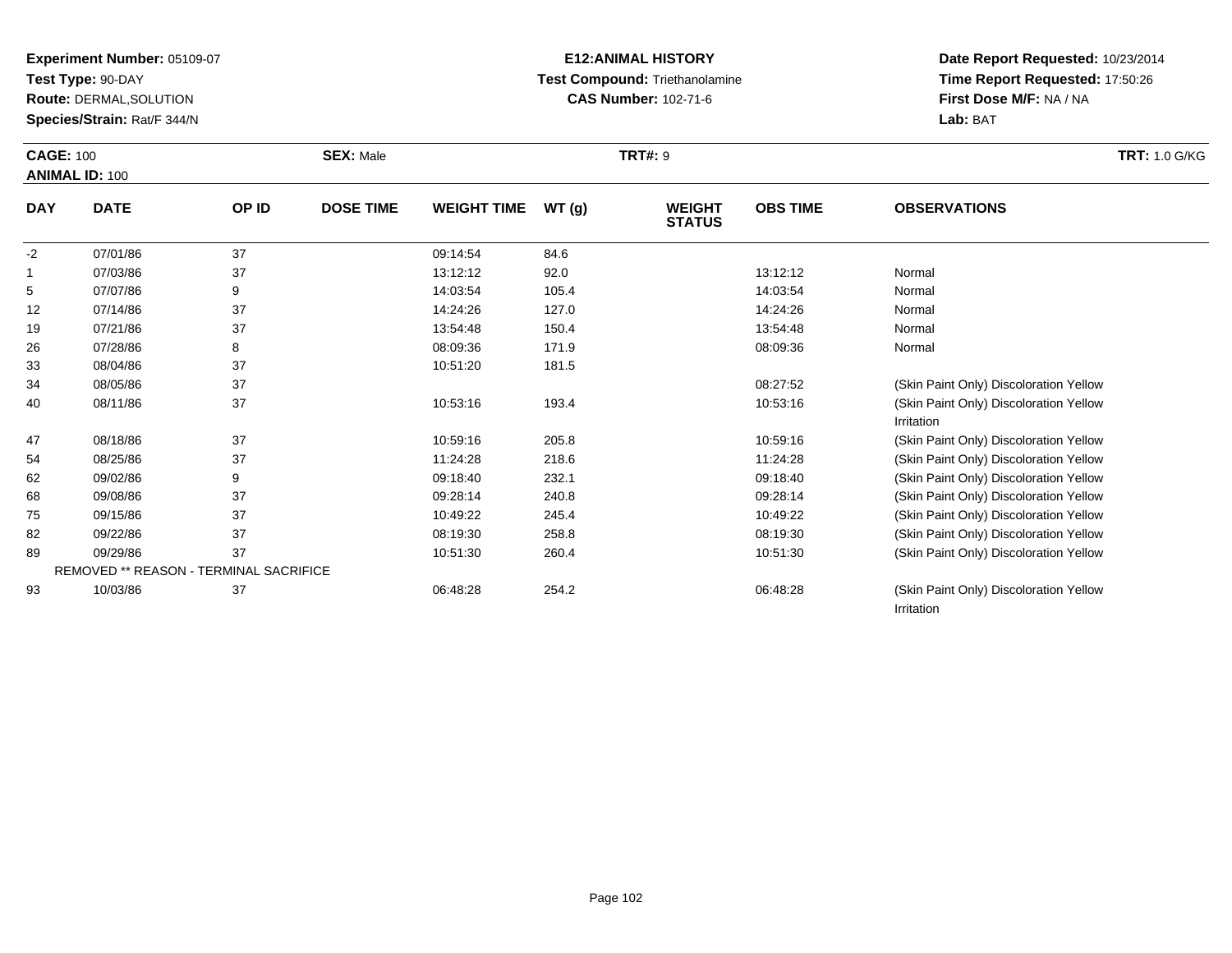|                  | Experiment Number: 05109-07            |                |                  |                    |                 | <b>E12: ANIMAL HISTORY</b>     | Date Report Requested: 10/23/2014<br>Time Report Requested: 17:50:26 |                         |                      |  |
|------------------|----------------------------------------|----------------|------------------|--------------------|-----------------|--------------------------------|----------------------------------------------------------------------|-------------------------|----------------------|--|
|                  | Test Type: 90-DAY                      |                |                  |                    |                 | Test Compound: Triethanolamine |                                                                      |                         |                      |  |
|                  | Route: DERMAL, SOLUTION                |                |                  |                    |                 | <b>CAS Number: 102-71-6</b>    |                                                                      | First Dose M/F: NA / NA |                      |  |
|                  | Species/Strain: Rat/F 344/N            |                |                  |                    |                 |                                |                                                                      | Lab: BAT                |                      |  |
| <b>CAGE: 101</b> |                                        |                | <b>SEX: Male</b> |                    | <b>TRT#: 11</b> |                                |                                                                      |                         | <b>TRT: 2.0 G/KG</b> |  |
|                  | <b>ANIMAL ID: 101</b>                  |                |                  |                    |                 |                                |                                                                      |                         |                      |  |
| <b>DAY</b>       | <b>DATE</b>                            | OP ID          | <b>DOSE TIME</b> | <b>WEIGHT TIME</b> | WT(g)           | <b>WEIGHT</b><br><b>STATUS</b> | <b>OBS TIME</b>                                                      | <b>OBSERVATIONS</b>     |                      |  |
| -1               | 06/29/86                               | $\overline{7}$ |                  | 10:00:00           | 85.0            |                                |                                                                      |                         |                      |  |
| 4                | 07/03/86                               | 37             |                  | 14:32:36           | 93.9            |                                |                                                                      |                         |                      |  |
| 8                | 07/07/86                               | 37             |                  | 09:21:38           | 114.5           |                                |                                                                      |                         |                      |  |
| 15               | 07/14/86                               | 37             |                  | 11:17:22           | 140.2           |                                |                                                                      |                         |                      |  |
| 22               | 07/21/86                               | 37             |                  | 11:12:08           | 158.0           |                                |                                                                      |                         |                      |  |
| 29               | 07/28/86                               | 8              |                  | 09:35:52           | 170.0           |                                |                                                                      |                         |                      |  |
| 36               | 08/04/86                               | 37             |                  | 11:16:26           | 186.8           |                                |                                                                      |                         |                      |  |
| 43               | 08/11/86                               | 37             |                  | 11:16:20           | 197.7           |                                |                                                                      |                         |                      |  |
| 50               | 08/18/86                               | 37             |                  | 13:52:16           | 204.1           |                                |                                                                      |                         |                      |  |
| 57               | 08/25/86                               | 37             |                  | 13:38:28           | 219.8           |                                |                                                                      |                         |                      |  |
| 65               | 09/02/86                               | 9              |                  | 07:56:06           | 234.7           |                                |                                                                      |                         |                      |  |
| 71               | 09/08/86                               | 37             |                  | 13:53:46           | 233.5           |                                |                                                                      |                         |                      |  |
| 78               | 09/15/86                               | 37             |                  | 13:35:42           | 236.4           |                                |                                                                      |                         |                      |  |
| 85               | 09/22/86                               | 37             |                  | 13:20:08           | 230.7           |                                |                                                                      |                         |                      |  |
| 92               | 09/29/86                               | 37             |                  | 13:05:42           | 225.7           |                                |                                                                      |                         |                      |  |
|                  | REMOVED ** REASON - TERMINAL SACRIFICE |                |                  |                    |                 |                                |                                                                      |                         |                      |  |
| 96               | 10/03/86                               | 9              |                  | 14:20:54           | 228.6           |                                | 14:20:54                                                             | Override                |                      |  |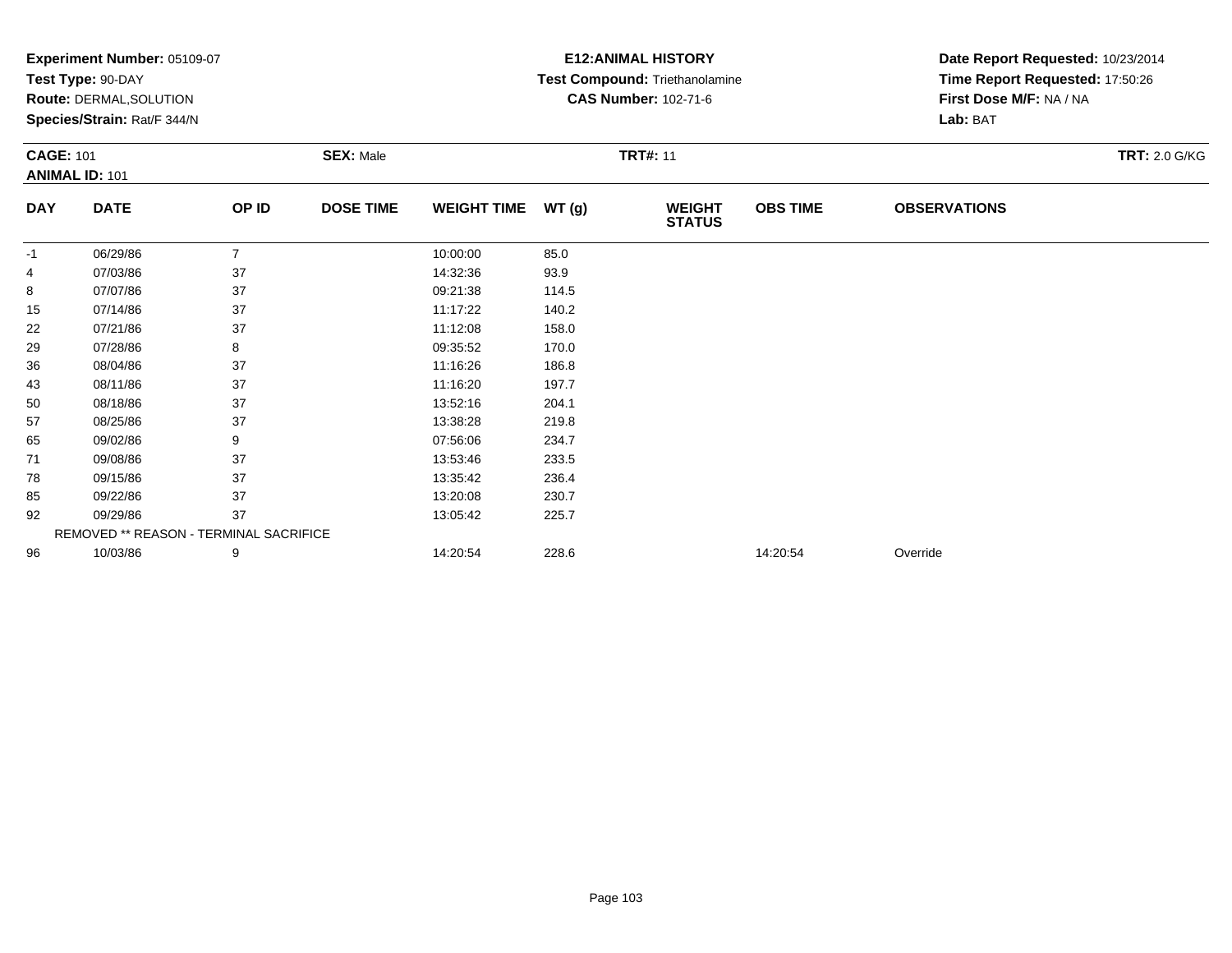|                             | Experiment Number: 05109-07            |                |                  |                    |                 | <b>E12: ANIMAL HISTORY</b>            | Date Report Requested: 10/23/2014<br>Time Report Requested: 17:50:26 |                         |                      |  |
|-----------------------------|----------------------------------------|----------------|------------------|--------------------|-----------------|---------------------------------------|----------------------------------------------------------------------|-------------------------|----------------------|--|
|                             | Test Type: 90-DAY                      |                |                  |                    |                 | <b>Test Compound: Triethanolamine</b> |                                                                      |                         |                      |  |
|                             | Route: DERMAL, SOLUTION                |                |                  |                    |                 | <b>CAS Number: 102-71-6</b>           |                                                                      | First Dose M/F: NA / NA |                      |  |
| Species/Strain: Rat/F 344/N |                                        |                |                  |                    |                 |                                       | Lab: BAT                                                             |                         |                      |  |
| <b>CAGE: 102</b>            |                                        |                | <b>SEX: Male</b> |                    | <b>TRT#: 11</b> |                                       |                                                                      |                         | <b>TRT: 2.0 G/KG</b> |  |
|                             | <b>ANIMAL ID: 102</b>                  |                |                  |                    |                 |                                       |                                                                      |                         |                      |  |
| <b>DAY</b>                  | <b>DATE</b>                            | OP ID          | <b>DOSE TIME</b> | <b>WEIGHT TIME</b> | WT(g)           | <b>WEIGHT</b><br><b>STATUS</b>        | <b>OBS TIME</b>                                                      | <b>OBSERVATIONS</b>     |                      |  |
| -1                          | 06/29/86                               | $\overline{7}$ |                  | 10:00:00           | 93.5            |                                       |                                                                      |                         |                      |  |
| 4                           | 07/03/86                               | 37             |                  | 14:32:56           | 101.4           |                                       |                                                                      |                         |                      |  |
| 8                           | 07/07/86                               | 37             |                  | 09:23:02           | 119.6           |                                       |                                                                      |                         |                      |  |
| 15                          | 07/14/86                               | 37             |                  | 11:16:02           | 143.8           |                                       |                                                                      |                         |                      |  |
| 22                          | 07/21/86                               | 37             |                  | 11:10:36           | 158.1           |                                       |                                                                      |                         |                      |  |
| 29                          | 07/28/86                               | 8              |                  | 09:36:10           | 170.3           |                                       |                                                                      |                         |                      |  |
| 36                          | 08/04/86                               | 37             |                  | 11:16:46           | 175.6           |                                       |                                                                      |                         |                      |  |
| 43                          | 08/11/86                               | 37             |                  | 11:16:40           | 184.5           |                                       |                                                                      |                         |                      |  |
| 50                          | 08/18/86                               | 37             |                  | 13:51:56           | 182.7           |                                       |                                                                      |                         |                      |  |
| 57                          | 08/25/86                               | 37             |                  | 13:38:46           | 192.3           |                                       |                                                                      |                         |                      |  |
| 65                          | 09/02/86                               | 9              |                  | 07:56:22           | 207.2           |                                       |                                                                      |                         |                      |  |
| 71                          | 09/08/86                               | 37             |                  | 13:54:00           | 208.9           |                                       |                                                                      |                         |                      |  |
| 78                          | 09/15/86                               | 37             |                  | 13:35:58           | 213.7           |                                       |                                                                      |                         |                      |  |
| 85                          | 09/22/86                               | 37             |                  | 13:20:32           | 208.7           |                                       |                                                                      |                         |                      |  |
| 92                          | 09/29/86                               | 37             |                  | 13:06:44           | 201.9           |                                       |                                                                      |                         |                      |  |
|                             | REMOVED ** REASON - TERMINAL SACRIFICE |                |                  |                    |                 |                                       |                                                                      |                         |                      |  |
| 96                          | 10/03/86                               | 9              |                  | 14:21:26           | 208.3           |                                       | 14:21:26                                                             | Override                |                      |  |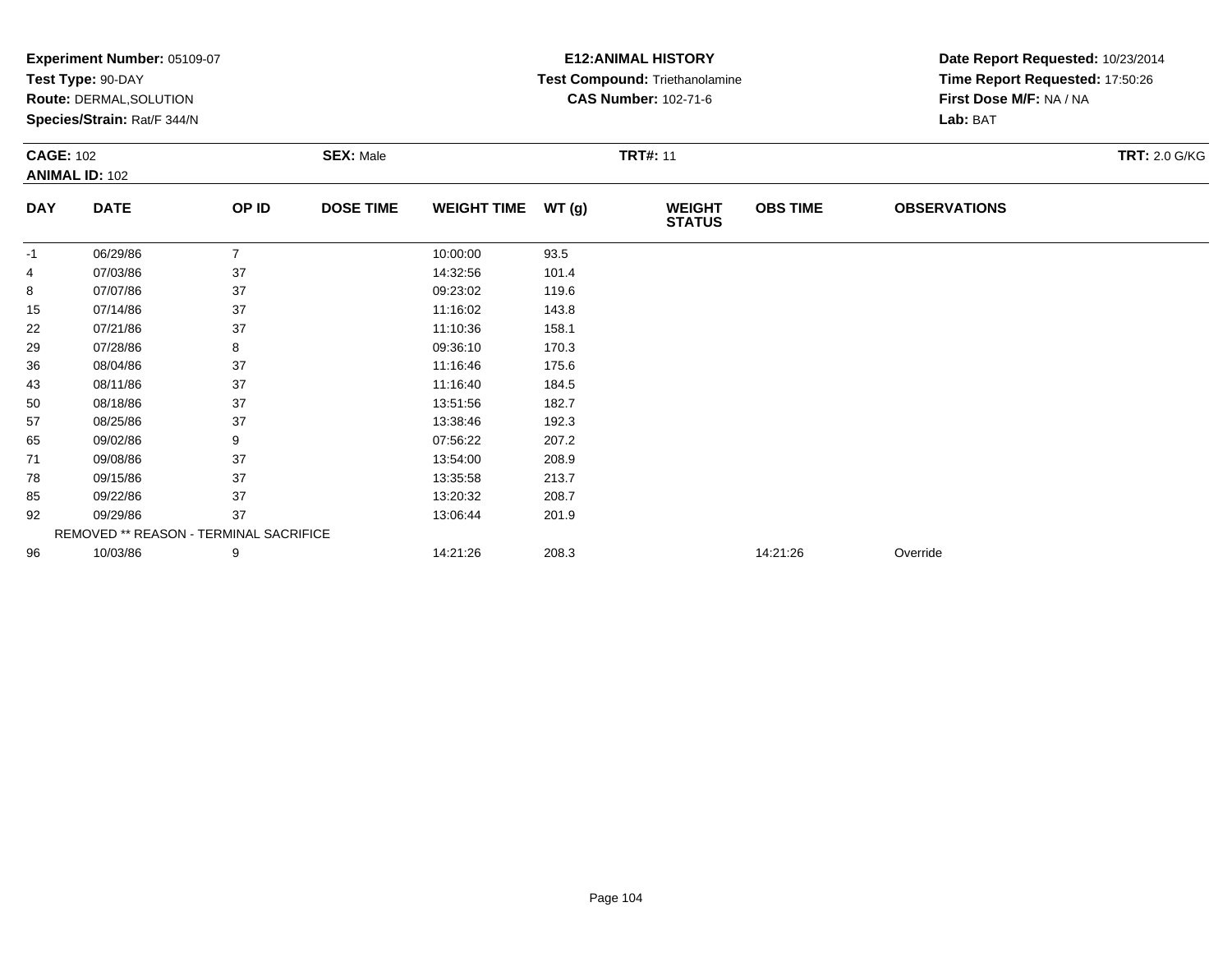|                  | Experiment Number: 05109-07            |                |                  |                    |       | <b>E12: ANIMAL HISTORY</b>     | Date Report Requested: 10/23/2014<br>Time Report Requested: 17:50:26 |                         |                      |  |
|------------------|----------------------------------------|----------------|------------------|--------------------|-------|--------------------------------|----------------------------------------------------------------------|-------------------------|----------------------|--|
|                  | Test Type: 90-DAY                      |                |                  |                    |       | Test Compound: Triethanolamine |                                                                      |                         |                      |  |
|                  | Route: DERMAL, SOLUTION                |                |                  |                    |       | <b>CAS Number: 102-71-6</b>    |                                                                      | First Dose M/F: NA / NA |                      |  |
|                  | Species/Strain: Rat/F 344/N            |                |                  |                    |       |                                |                                                                      | Lab: BAT                |                      |  |
| <b>CAGE: 103</b> |                                        |                | <b>SEX: Male</b> |                    |       | <b>TRT#: 11</b>                |                                                                      |                         | <b>TRT: 2.0 G/KG</b> |  |
|                  | <b>ANIMAL ID: 103</b>                  |                |                  |                    |       |                                |                                                                      |                         |                      |  |
| <b>DAY</b>       | <b>DATE</b>                            | OP ID          | <b>DOSE TIME</b> | <b>WEIGHT TIME</b> | WT(g) | <b>WEIGHT</b><br><b>STATUS</b> | <b>OBS TIME</b>                                                      | <b>OBSERVATIONS</b>     |                      |  |
| -1               | 06/29/86                               | $\overline{7}$ |                  | 10:00:00           | 89.1  |                                |                                                                      |                         |                      |  |
| 4                | 07/03/86                               | 37             |                  | 14:33:10           | 103.0 |                                |                                                                      |                         |                      |  |
| 8                | 07/07/86                               | 37             |                  | 09:23:20           | 123.1 |                                |                                                                      |                         |                      |  |
| 15               | 07/14/86                               | 37             |                  | 11:16:26           | 150.6 |                                |                                                                      |                         |                      |  |
| 22               | 07/21/86                               | 37             |                  | 11:10:54           | 168.0 |                                |                                                                      |                         |                      |  |
| 29               | 07/28/86                               | 8              |                  | 09:34:32           | 186.2 |                                |                                                                      |                         |                      |  |
| 36               | 08/04/86                               | 37             |                  | 11:15:24           | 190.2 |                                |                                                                      |                         |                      |  |
| 43               | 08/11/86                               | 37             |                  | 11:17:00           | 194.5 |                                |                                                                      |                         |                      |  |
| 50               | 08/18/86                               | 37             |                  | 13:51:36           | 194.8 |                                |                                                                      |                         |                      |  |
| 57               | 08/25/86                               | 37             |                  | 13:39:00           | 210.3 |                                |                                                                      |                         |                      |  |
| 65               | 09/02/86                               | 9              |                  | 07:56:44           | 228.4 |                                |                                                                      |                         |                      |  |
| 71               | 09/08/86                               | 37             |                  | 13:54:14           | 225.4 |                                |                                                                      |                         |                      |  |
| 78               | 09/15/86                               | 37             |                  | 13:36:12           | 224.9 |                                |                                                                      |                         |                      |  |
| 85               | 09/22/86                               | 37             |                  | 13:21:32           | 219.7 |                                |                                                                      |                         |                      |  |
| 92               | 09/29/86                               | 37             |                  | 13:07:04           | 216.1 |                                |                                                                      |                         |                      |  |
|                  | REMOVED ** REASON - TERMINAL SACRIFICE |                |                  |                    |       |                                |                                                                      |                         |                      |  |
| 96               | 10/03/86                               | 9              |                  | 14:22:12           | 216.9 |                                | 14:22:12                                                             | Override                |                      |  |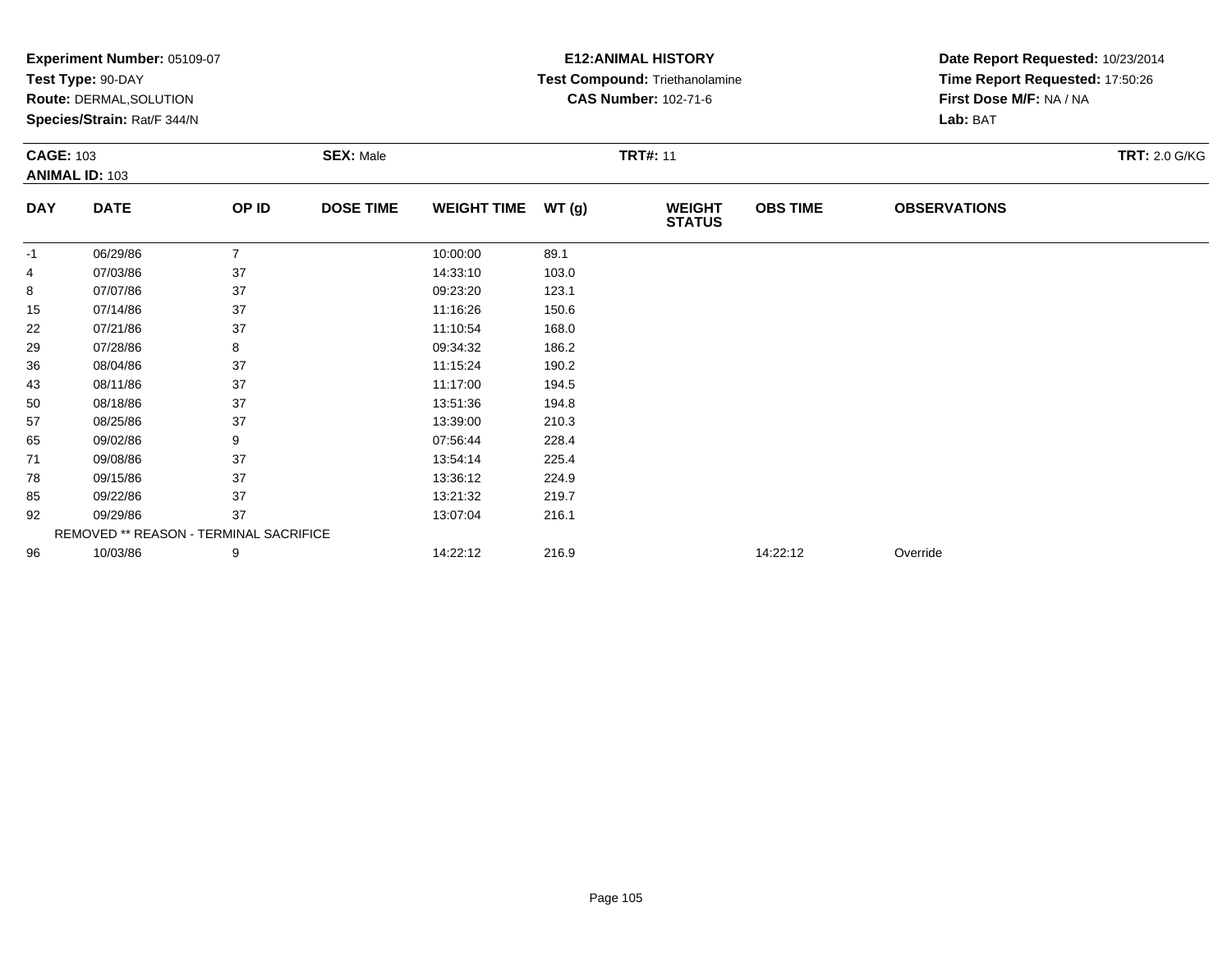|                  | Experiment Number: 05109-07            |                |                  |                    |       | <b>E12: ANIMAL HISTORY</b>     | Date Report Requested: 10/23/2014<br>Time Report Requested: 17:50:26 |                         |                      |  |
|------------------|----------------------------------------|----------------|------------------|--------------------|-------|--------------------------------|----------------------------------------------------------------------|-------------------------|----------------------|--|
|                  | Test Type: 90-DAY                      |                |                  |                    |       | Test Compound: Triethanolamine |                                                                      |                         |                      |  |
|                  | Route: DERMAL, SOLUTION                |                |                  |                    |       | <b>CAS Number: 102-71-6</b>    |                                                                      | First Dose M/F: NA / NA |                      |  |
|                  | Species/Strain: Rat/F 344/N            |                |                  |                    |       |                                |                                                                      | Lab: BAT                |                      |  |
| <b>CAGE: 104</b> |                                        |                | <b>SEX: Male</b> |                    |       | <b>TRT#: 11</b>                |                                                                      |                         | <b>TRT: 2.0 G/KG</b> |  |
|                  | <b>ANIMAL ID: 104</b>                  |                |                  |                    |       |                                |                                                                      |                         |                      |  |
| <b>DAY</b>       | <b>DATE</b>                            | OP ID          | <b>DOSE TIME</b> | <b>WEIGHT TIME</b> | WT(g) | <b>WEIGHT</b><br><b>STATUS</b> | <b>OBS TIME</b>                                                      | <b>OBSERVATIONS</b>     |                      |  |
| -1               | 06/29/86                               | $\overline{7}$ |                  | 10:00:00           | 75.3  |                                |                                                                      |                         |                      |  |
| 4                | 07/03/86                               | 37             |                  | 14:33:26           | 81.7  |                                |                                                                      |                         |                      |  |
| 8                | 07/07/86                               | 37             |                  | 09:23:42           | 104.8 |                                |                                                                      |                         |                      |  |
| 15               | 07/14/86                               | 37             |                  | 11:16:44           | 130.4 |                                |                                                                      |                         |                      |  |
| 22               | 07/21/86                               | 37             |                  | 11:11:22           | 153.7 |                                |                                                                      |                         |                      |  |
| 29               | 07/28/86                               | 8              |                  | 09:35:06           | 171.4 |                                |                                                                      |                         |                      |  |
| 36               | 08/04/86                               | 37             |                  | 11:15:48           | 175.3 |                                |                                                                      |                         |                      |  |
| 43               | 08/11/86                               | 37             |                  | 11:15:42           | 184.8 |                                |                                                                      |                         |                      |  |
| 50               | 08/18/86                               | 37             |                  | 13:52:52           | 188.1 |                                |                                                                      |                         |                      |  |
| 57               | 08/25/86                               | 37             |                  | 13:39:16           | 202.2 |                                |                                                                      |                         |                      |  |
| 65               | 09/02/86                               | 9              |                  | 07:57:02           | 220.2 |                                |                                                                      |                         |                      |  |
| 71               | 09/08/86                               | 37             |                  | 13:54:28           | 216.5 |                                |                                                                      |                         |                      |  |
| 78               | 09/15/86                               | 37             |                  | 13:36:26           | 219.5 |                                |                                                                      |                         |                      |  |
| 85               | 09/22/86                               | 37             |                  | 13:21:52           | 216.6 |                                |                                                                      |                         |                      |  |
| 92               | 09/29/86                               | 37             |                  | 13:07:26           | 216.0 |                                |                                                                      |                         |                      |  |
|                  | REMOVED ** REASON - TERMINAL SACRIFICE |                |                  |                    |       |                                |                                                                      |                         |                      |  |
| 96               | 10/03/86                               | 9              |                  | 14:22:46           | 214.7 |                                | 14:22:46                                                             | Override                |                      |  |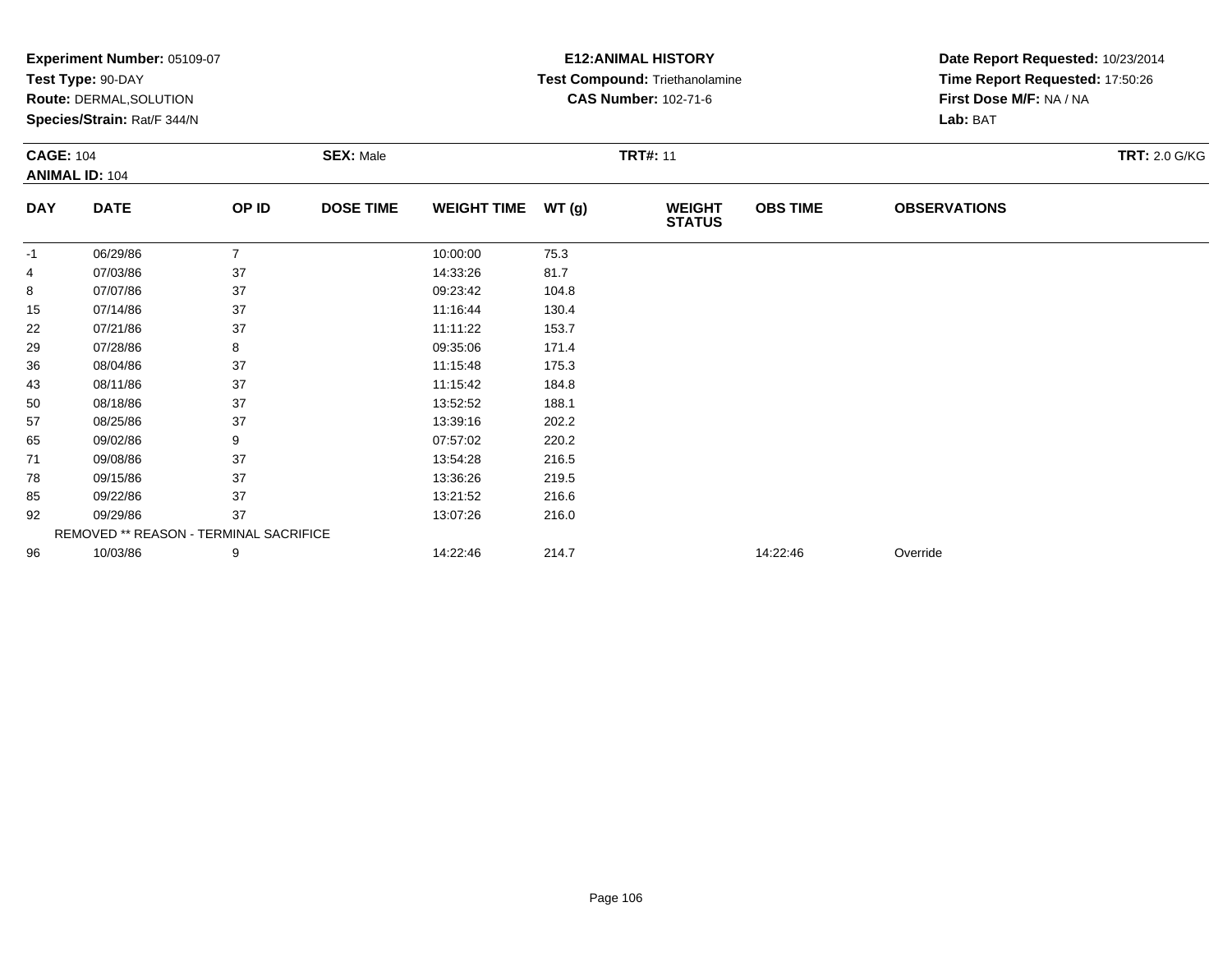|                  | Experiment Number: 05109-07            |                |                  |                    |                 | <b>E12: ANIMAL HISTORY</b>     | Date Report Requested: 10/23/2014<br>Time Report Requested: 17:50:27 |                         |                      |  |
|------------------|----------------------------------------|----------------|------------------|--------------------|-----------------|--------------------------------|----------------------------------------------------------------------|-------------------------|----------------------|--|
|                  | Test Type: 90-DAY                      |                |                  |                    |                 | Test Compound: Triethanolamine |                                                                      |                         |                      |  |
|                  | Route: DERMAL, SOLUTION                |                |                  |                    |                 | <b>CAS Number: 102-71-6</b>    |                                                                      | First Dose M/F: NA / NA |                      |  |
|                  | Species/Strain: Rat/F 344/N            |                |                  |                    |                 |                                |                                                                      | Lab: BAT                |                      |  |
| <b>CAGE: 105</b> |                                        |                | <b>SEX: Male</b> |                    | <b>TRT#: 11</b> |                                |                                                                      |                         | <b>TRT: 2.0 G/KG</b> |  |
|                  | <b>ANIMAL ID: 105</b>                  |                |                  |                    |                 |                                |                                                                      |                         |                      |  |
| <b>DAY</b>       | <b>DATE</b>                            | OP ID          | <b>DOSE TIME</b> | <b>WEIGHT TIME</b> | WT(g)           | <b>WEIGHT</b><br><b>STATUS</b> | <b>OBS TIME</b>                                                      | <b>OBSERVATIONS</b>     |                      |  |
| -1               | 06/29/86                               | $\overline{7}$ |                  | 10:00:00           | 78.5            |                                |                                                                      |                         |                      |  |
| 4                | 07/03/86                               | 37             |                  | 14:33:42           | 87.0            |                                |                                                                      |                         |                      |  |
| 8                | 07/07/86                               | 37             |                  | 09:23:58           | 105.7           |                                |                                                                      |                         |                      |  |
| 15               | 07/14/86                               | 37             |                  | 11:17:02           | 125.2           |                                |                                                                      |                         |                      |  |
| 22               | 07/21/86                               | 37             |                  | 11:11:50           | 144.2           |                                |                                                                      |                         |                      |  |
| 29               | 07/28/86                               | 8              |                  | 09:35:26           | 157.3           |                                |                                                                      |                         |                      |  |
| 36               | 08/04/86                               | 37             |                  | 11:16:06           | 165.7           |                                |                                                                      |                         |                      |  |
| 43               | 08/11/86                               | 37             |                  | 11:16:04           | 184.7           |                                |                                                                      |                         |                      |  |
| 50               | 08/18/86                               | 37             |                  | 13:52:36           | 193.9           |                                |                                                                      |                         |                      |  |
| 57               | 08/25/86                               | 37             |                  | 13:37:36           | 208.1           |                                |                                                                      |                         |                      |  |
| 65               | 09/02/86                               | 9              |                  | 07:55:36           | 227.5           |                                |                                                                      |                         |                      |  |
| 71               | 09/08/86                               | 37             |                  | 13:54:50           | 225.2           |                                |                                                                      |                         |                      |  |
| 78               | 09/15/86                               | 37             |                  | 13:36:42           | 230.5           |                                |                                                                      |                         |                      |  |
| 85               | 09/22/86                               | 37             |                  | 13:22:14           | 233.5           |                                |                                                                      |                         |                      |  |
| 92               | 09/29/86                               | 37             |                  | 13:07:44           | 237.0           |                                |                                                                      |                         |                      |  |
|                  | REMOVED ** REASON - TERMINAL SACRIFICE |                |                  |                    |                 |                                |                                                                      |                         |                      |  |
| 96               | 10/03/86                               | 9              |                  | 14:23:14           | 243.7           |                                | 14:23:14                                                             | Override                |                      |  |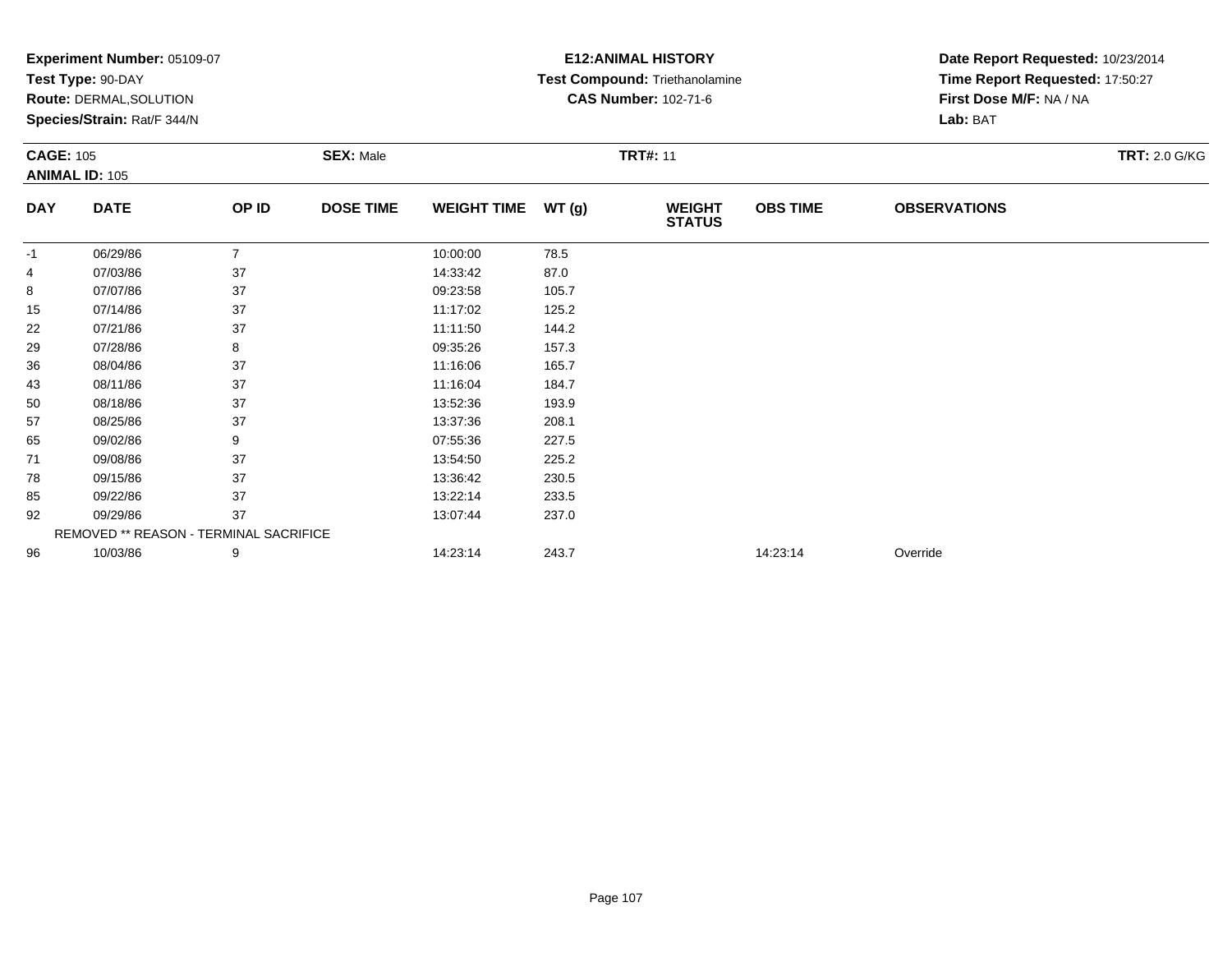|                   | Experiment Number: 05109-07            |                |                  |                    |                 | <b>E12: ANIMAL HISTORY</b>     | Date Report Requested: 10/23/2014 |                         |  |  |
|-------------------|----------------------------------------|----------------|------------------|--------------------|-----------------|--------------------------------|-----------------------------------|-------------------------|--|--|
| Test Type: 90-DAY |                                        |                |                  |                    |                 | Test Compound: Triethanolamine | Time Report Requested: 17:50:27   |                         |  |  |
|                   | Route: DERMAL, SOLUTION                |                |                  |                    |                 | <b>CAS Number: 102-71-6</b>    |                                   | First Dose M/F: NA / NA |  |  |
|                   | Species/Strain: Rat/F 344/N            |                |                  |                    |                 |                                |                                   | Lab: BAT                |  |  |
| <b>CAGE: 106</b>  |                                        |                | <b>SEX: Male</b> |                    | <b>TRT#: 11</b> |                                | <b>TRT: 2.0 G/KG</b>              |                         |  |  |
|                   | <b>ANIMAL ID: 106</b>                  |                |                  |                    |                 |                                |                                   |                         |  |  |
| <b>DAY</b>        | <b>DATE</b>                            | OP ID          | <b>DOSE TIME</b> | <b>WEIGHT TIME</b> | WT(g)           | <b>WEIGHT</b><br><b>STATUS</b> | <b>OBS TIME</b>                   | <b>OBSERVATIONS</b>     |  |  |
| -2                | 06/29/86                               | $\overline{7}$ |                  | 10:00:00           | 79.3            |                                |                                   |                         |  |  |
| 3                 | 07/03/86                               | 37             |                  | 14:08:22           | 89.6            |                                |                                   |                         |  |  |
| $\overline{7}$    | 07/07/86                               | 37             |                  | 09:44:32           | 110.2           |                                |                                   |                         |  |  |
| 14                | 07/14/86                               | 37             |                  | 13:28:34           | 136.8           |                                |                                   |                         |  |  |
| 21                | 07/21/86                               | 37             |                  | 10:43:40           | 157.5           |                                |                                   |                         |  |  |
| 28                | 07/28/86                               | 8              |                  | 10:55:24           | 181.0           |                                |                                   |                         |  |  |
| 35                | 08/04/86                               | 37             |                  | 13:29:36           | 191.6           |                                |                                   |                         |  |  |
| 42                | 08/11/86                               | 37             |                  | 13:40:16           | 200.0           |                                |                                   |                         |  |  |
| 49                | 08/18/86                               | 37             |                  | 13:42:44           | 207.9           |                                |                                   |                         |  |  |
| 56                | 08/25/86                               | 40             |                  | 14:09:02           | 219.3           |                                |                                   |                         |  |  |
| 64                | 09/02/86                               | 9              |                  | 08:19:18           | 237.2           |                                |                                   |                         |  |  |
| 70                | 09/08/86                               | 37             |                  | 11:27:58           | 237.2           |                                |                                   |                         |  |  |
| 77                | 09/15/86                               | 37             |                  | 13:02:24           | 235.1           |                                |                                   |                         |  |  |
| 84                | 09/22/86                               | 37             |                  | 13:13:34           | 230.7           |                                |                                   |                         |  |  |
| 91                | 09/29/86                               | 37             |                  | 13:36:58           | 224.2           |                                |                                   |                         |  |  |
|                   | REMOVED ** REASON - TERMINAL SACRIFICE |                |                  |                    |                 |                                |                                   |                         |  |  |
| 95                | 10/03/86                               | 9              |                  | 13:27:10           | 237.2           |                                | 13:27:10                          | Override                |  |  |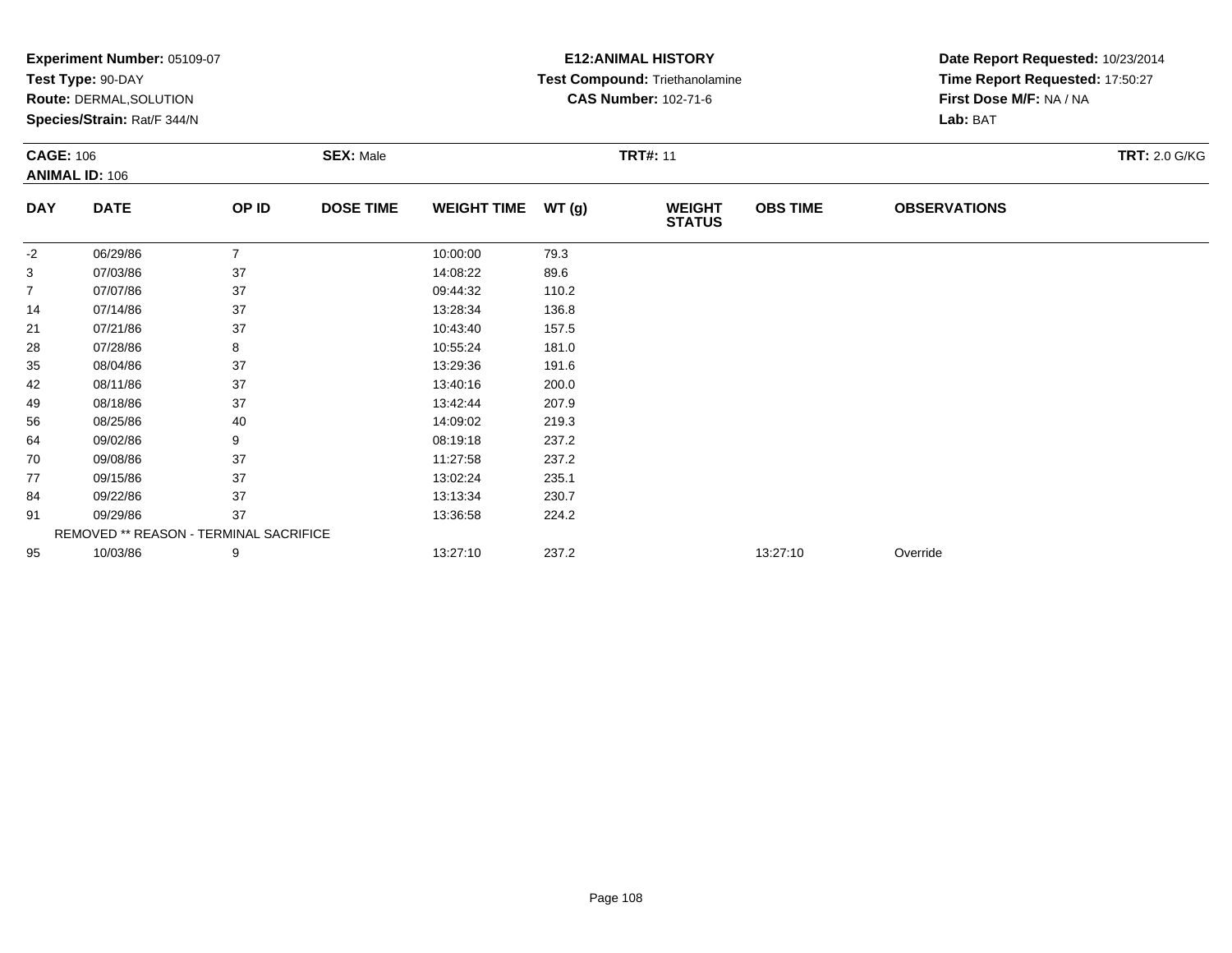|                  | Experiment Number: 05109-07                            |                |                  |                    |       | <b>E12: ANIMAL HISTORY</b>                                    |                 | Date Report Requested: 10/23/2014<br>Time Report Requested: 17:50:27 |                      |
|------------------|--------------------------------------------------------|----------------|------------------|--------------------|-------|---------------------------------------------------------------|-----------------|----------------------------------------------------------------------|----------------------|
|                  | Test Type: 90-DAY                                      |                |                  |                    |       | Test Compound: Triethanolamine<br><b>CAS Number: 102-71-6</b> |                 | First Dose M/F: NA / NA                                              |                      |
|                  | Route: DERMAL, SOLUTION<br>Species/Strain: Rat/F 344/N |                |                  |                    |       |                                                               |                 | Lab: BAT                                                             |                      |
|                  |                                                        |                |                  |                    |       |                                                               |                 |                                                                      |                      |
| <b>CAGE: 107</b> |                                                        |                | <b>SEX: Male</b> |                    |       | <b>TRT#: 11</b>                                               |                 |                                                                      | <b>TRT: 2.0 G/KG</b> |
|                  | <b>ANIMAL ID: 107</b>                                  |                |                  |                    |       |                                                               |                 |                                                                      |                      |
| <b>DAY</b>       | <b>DATE</b>                                            | OP ID          | <b>DOSE TIME</b> | <b>WEIGHT TIME</b> | WT(g) | <b>WEIGHT</b><br><b>STATUS</b>                                | <b>OBS TIME</b> | <b>OBSERVATIONS</b>                                                  |                      |
| -2               | 06/29/86                                               | $\overline{7}$ |                  | 10:00:00           | 88.5  |                                                               |                 |                                                                      |                      |
| 3                | 07/03/86                                               | 37             |                  | 14:06:50           | 97.3  |                                                               |                 |                                                                      |                      |
| $\overline{7}$   | 07/07/86                                               | 37             |                  | 09:43:02           | 117.2 |                                                               |                 |                                                                      |                      |
| 14               | 07/14/86                                               | 37             |                  | 13:27:06           | 142.5 |                                                               |                 |                                                                      |                      |
| 21               | 07/21/86                                               | 37             |                  | 10:44:04           | 165.1 |                                                               |                 |                                                                      |                      |
| 28               | 07/28/86                                               | 8              |                  | 10:55:46           | 188.0 |                                                               |                 |                                                                      |                      |
| 35               | 08/04/86                                               | 37             |                  | 13:29:52           | 200.0 |                                                               |                 |                                                                      |                      |
| 42               | 08/11/86                                               | 37             |                  | 13:40:36           | 213.4 |                                                               |                 |                                                                      |                      |
| 49               | 08/18/86                                               | 37             |                  | 13:43:02           | 215.0 |                                                               |                 |                                                                      |                      |
| 56               | 08/25/86                                               | 40             |                  | 14:09:24           | 228.3 |                                                               |                 |                                                                      |                      |
| 64               | 09/02/86                                               | 9              |                  | 08:19:40           | 245.8 |                                                               |                 |                                                                      |                      |
| 70               | 09/08/86                                               | 37             |                  | 11:28:14           | 252.4 |                                                               |                 |                                                                      |                      |
| 77               | 09/15/86                                               | 37             |                  | 13:03:30           | 245.7 |                                                               |                 |                                                                      |                      |
| 84               | 09/22/86                                               | 37             |                  | 13:14:52           | 244.7 |                                                               |                 |                                                                      |                      |
| 91               | 09/29/86                                               | 37             |                  | 13:37:24           | 246.2 |                                                               |                 |                                                                      |                      |
|                  | <b>REMOVED ** REASON - TERMINAL SACRIFICE</b>          |                |                  |                    |       |                                                               |                 |                                                                      |                      |
| 95               | 10/03/86                                               | 9              |                  | 13:28:58           | 285.4 |                                                               | 13:28:58        | Override                                                             |                      |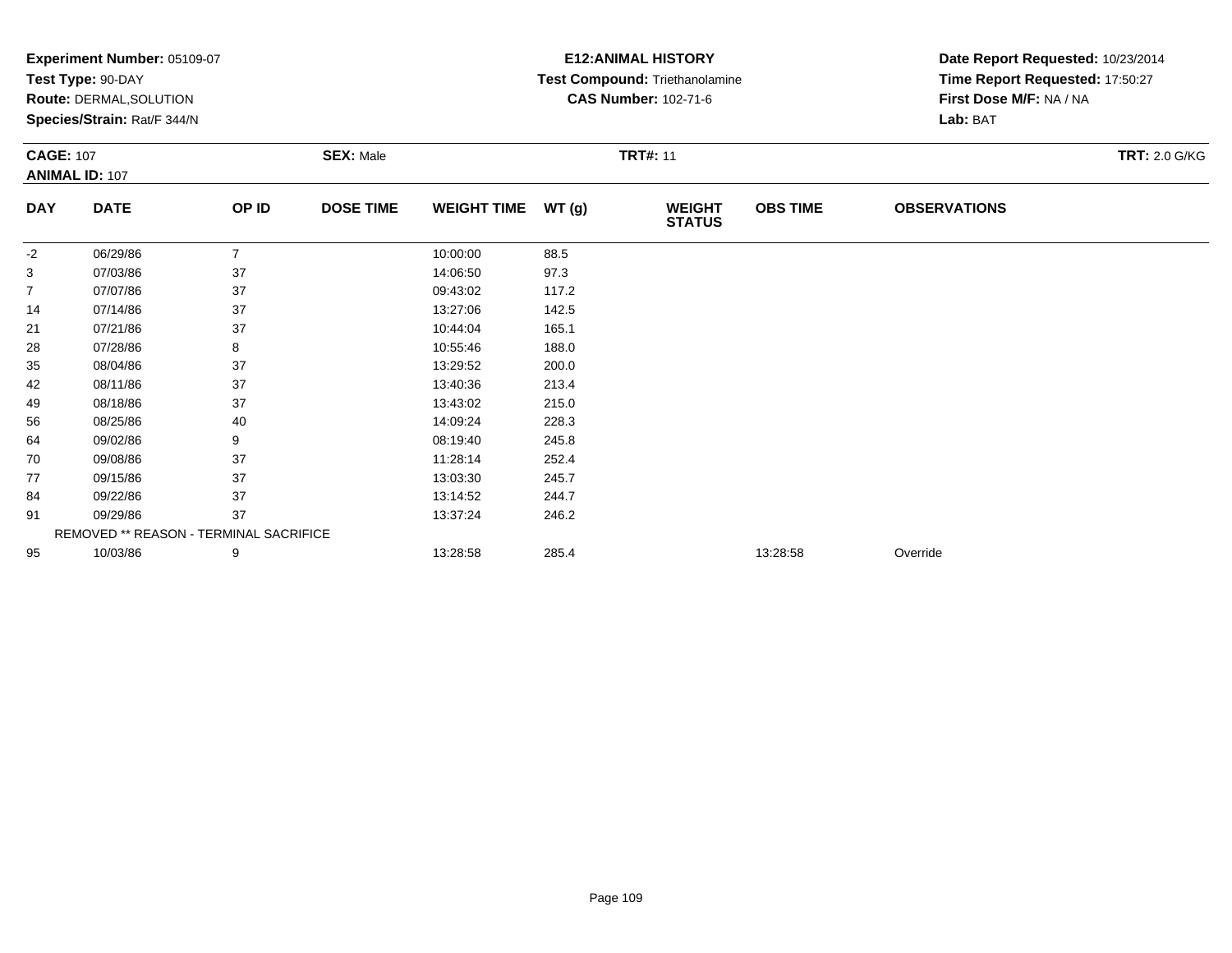|                  | Experiment Number: 05109-07                   |                |                  |                    |       | <b>E12: ANIMAL HISTORY</b>     |                 | Date Report Requested: 10/23/2014 |                      |
|------------------|-----------------------------------------------|----------------|------------------|--------------------|-------|--------------------------------|-----------------|-----------------------------------|----------------------|
|                  | Test Type: 90-DAY                             |                |                  |                    |       | Test Compound: Triethanolamine |                 | Time Report Requested: 17:50:27   |                      |
|                  | Route: DERMAL, SOLUTION                       |                |                  |                    |       | <b>CAS Number: 102-71-6</b>    |                 | First Dose M/F: NA / NA           |                      |
|                  | Species/Strain: Rat/F 344/N                   |                |                  |                    |       |                                |                 | Lab: BAT                          |                      |
| <b>CAGE: 108</b> |                                               |                | <b>SEX: Male</b> |                    |       | <b>TRT#: 11</b>                |                 |                                   | <b>TRT: 2.0 G/KG</b> |
|                  | <b>ANIMAL ID: 108</b>                         |                |                  |                    |       |                                |                 |                                   |                      |
| <b>DAY</b>       | <b>DATE</b>                                   | OP ID          | <b>DOSE TIME</b> | <b>WEIGHT TIME</b> | WT(g) | <b>WEIGHT</b><br><b>STATUS</b> | <b>OBS TIME</b> | <b>OBSERVATIONS</b>               |                      |
| -2               | 06/29/86                                      | $\overline{7}$ |                  | 10:00:00           | 76.7  |                                |                 |                                   |                      |
| 3                | 07/03/86                                      | 37             |                  | 14:07:18           | 87.0  |                                |                 |                                   |                      |
| $\overline{7}$   | 07/07/86                                      | 37             |                  | 09:43:28           | 106.5 |                                |                 |                                   |                      |
| 14               | 07/14/86                                      | 37             |                  | 13:27:30           | 136.2 |                                |                 |                                   |                      |
| 21               | 07/21/86                                      | 37             |                  | 10:41:48           | 159.6 |                                |                 |                                   |                      |
| 28               | 07/28/86                                      | 8              |                  | 10:53:56           | 174.9 |                                |                 |                                   |                      |
| 35               | 08/04/86                                      | 37             |                  | 13:30:10           | 177.3 |                                |                 |                                   |                      |
| 42               | 08/11/86                                      | 37             |                  | 13:40:58           | 182.1 |                                |                 |                                   |                      |
| 49               | 08/18/86                                      | 37             |                  | 13:43:22           | 184.3 |                                |                 |                                   |                      |
| 56               | 08/25/86                                      | 40             |                  | 14:09:38           | 195.2 |                                |                 |                                   |                      |
| 64               | 09/02/86                                      | 9              |                  | 08:19:54           | 205.6 |                                |                 |                                   |                      |
| 70               | 09/08/86                                      | 37             |                  | 11:28:28           | 215.0 |                                |                 |                                   |                      |
| 77               | 09/15/86                                      | 37             |                  | 13:03:52           | 214.8 |                                |                 |                                   |                      |
| 84               | 09/22/86                                      | 37             |                  | 13:15:10           | 204.3 |                                |                 |                                   |                      |
| 91               | 09/29/86                                      | 37             |                  | 13:37:40           | 200.9 |                                |                 |                                   |                      |
|                  | <b>REMOVED ** REASON - TERMINAL SACRIFICE</b> |                |                  |                    |       |                                |                 |                                   |                      |
| 95               | 10/03/86                                      | 9              |                  | 13:29:36           | 200.8 |                                | 13:29:36        | Override                          |                      |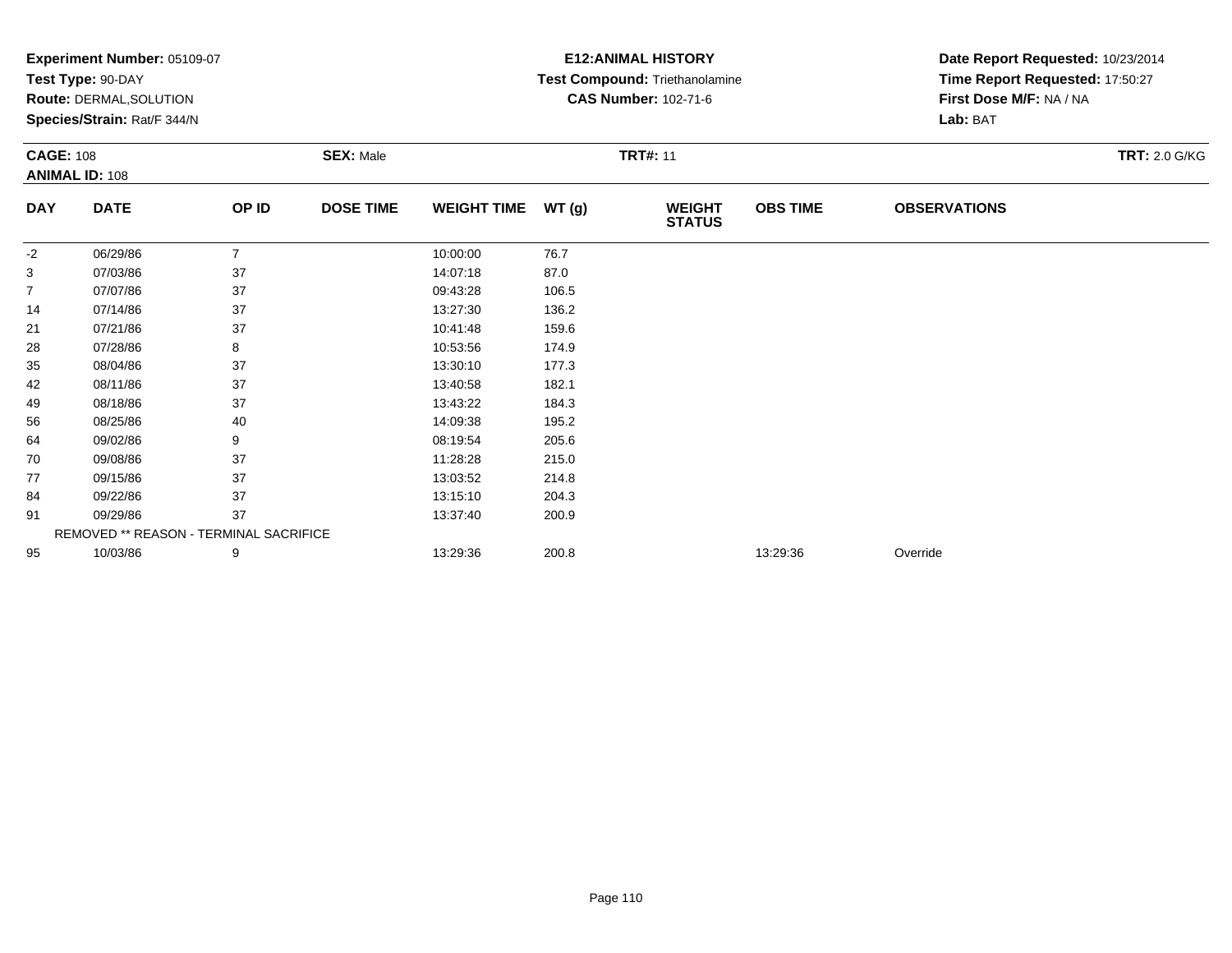|                  | Experiment Number: 05109-07                   |                |                  |                    |       | <b>E12: ANIMAL HISTORY</b>     |                 | Date Report Requested: 10/23/2014 |                      |
|------------------|-----------------------------------------------|----------------|------------------|--------------------|-------|--------------------------------|-----------------|-----------------------------------|----------------------|
|                  | Test Type: 90-DAY                             |                |                  |                    |       | Test Compound: Triethanolamine |                 | Time Report Requested: 17:50:27   |                      |
|                  | Route: DERMAL, SOLUTION                       |                |                  |                    |       | <b>CAS Number: 102-71-6</b>    |                 | First Dose M/F: NA / NA           |                      |
|                  | Species/Strain: Rat/F 344/N                   |                |                  |                    |       |                                |                 | Lab: BAT                          |                      |
| <b>CAGE: 109</b> |                                               |                | <b>SEX: Male</b> |                    |       | <b>TRT#: 11</b>                |                 |                                   | <b>TRT: 2.0 G/KG</b> |
|                  | <b>ANIMAL ID: 109</b>                         |                |                  |                    |       |                                |                 |                                   |                      |
| <b>DAY</b>       | <b>DATE</b>                                   | OP ID          | <b>DOSE TIME</b> | <b>WEIGHT TIME</b> | WT(g) | <b>WEIGHT</b><br><b>STATUS</b> | <b>OBS TIME</b> | <b>OBSERVATIONS</b>               |                      |
| -2               | 06/29/86                                      | $\overline{7}$ |                  | 10:00:00           | 86.0  |                                |                 |                                   |                      |
| 3                | 07/03/86                                      | 37             |                  | 14:07:40           | 96.2  |                                |                 |                                   |                      |
| $\overline{7}$   | 07/07/86                                      | 37             |                  | 09:43:50           | 117.9 |                                |                 |                                   |                      |
| 14               | 07/14/86                                      | 37             |                  | 13:27:56           | 141.1 |                                |                 |                                   |                      |
| 21               | 07/21/86                                      | 37             |                  | 10:43:00           | 164.6 |                                |                 |                                   |                      |
| 28               | 07/28/86                                      | 8              |                  | 10:54:42           | 191.6 |                                |                 |                                   |                      |
| 35               | 08/04/86                                      | 37             |                  | 13:28:40           | 201.5 |                                |                 |                                   |                      |
| 42               | 08/11/86                                      | 37             |                  | 13:39:30           | 206.7 |                                |                 |                                   |                      |
| 49               | 08/18/86                                      | 37             |                  | 13:43:46           | 212.9 |                                |                 |                                   |                      |
| 56               | 08/25/86                                      | 40             |                  | 14:10:00           | 227.5 |                                |                 |                                   |                      |
| 64               | 09/02/86                                      | 9              |                  | 08:20:08           | 245.0 |                                |                 |                                   |                      |
| 70               | 09/08/86                                      | 37             |                  | 11:28:44           | 249.6 |                                |                 |                                   |                      |
| 77               | 09/15/86                                      | 37             |                  | 13:04:10           | 248.6 |                                |                 |                                   |                      |
| 84               | 09/22/86                                      | 37             |                  | 15:25:24           | 233.3 |                                |                 |                                   |                      |
| 91               | 09/29/86                                      | 37             |                  | 13:38:02           | 233.9 |                                |                 |                                   |                      |
|                  | <b>REMOVED ** REASON - TERMINAL SACRIFICE</b> |                |                  |                    |       |                                |                 |                                   |                      |
| 95               | 10/03/86                                      | 9              |                  | 13:30:12           | 237.7 |                                | 13:30:12        | Override                          |                      |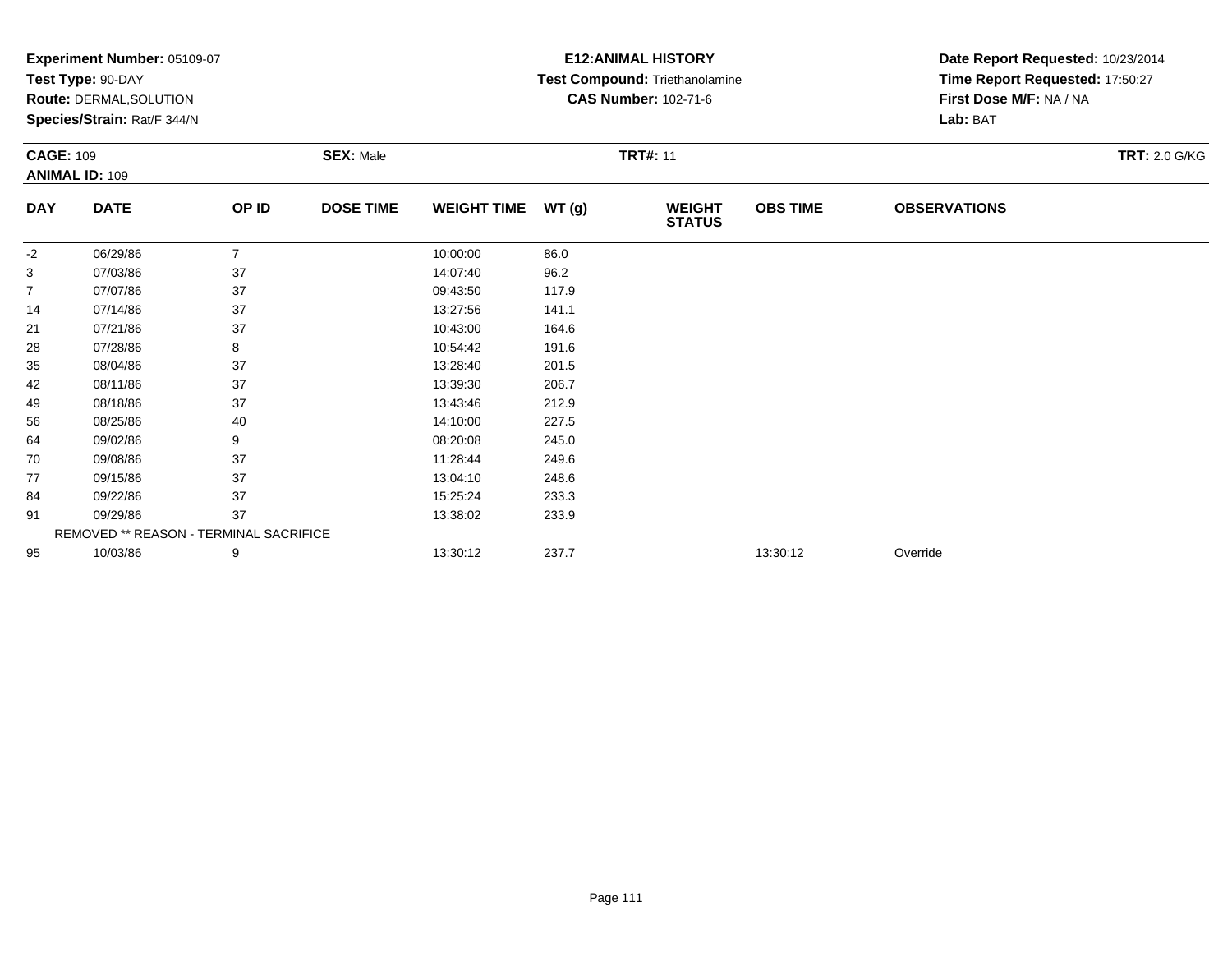|                  | Experiment Number: 05109-07<br>Test Type: 90-DAY<br><b>Route: DERMAL, SOLUTION</b><br>Species/Strain: Rat/F 344/N |                |                  |                    |       | <b>E12: ANIMAL HISTORY</b><br>Test Compound: Triethanolamine<br><b>CAS Number: 102-71-6</b> |                 | Date Report Requested: 10/23/2014<br>Time Report Requested: 17:50:27<br>First Dose M/F: NA / NA<br>Lab: BAT |                      |
|------------------|-------------------------------------------------------------------------------------------------------------------|----------------|------------------|--------------------|-------|---------------------------------------------------------------------------------------------|-----------------|-------------------------------------------------------------------------------------------------------------|----------------------|
| <b>CAGE: 110</b> | <b>ANIMAL ID: 110</b>                                                                                             |                | <b>SEX: Male</b> |                    |       | <b>TRT#: 11</b>                                                                             |                 |                                                                                                             | <b>TRT: 2.0 G/KG</b> |
| <b>DAY</b>       | <b>DATE</b>                                                                                                       | OP ID          | <b>DOSE TIME</b> | <b>WEIGHT TIME</b> | WT(g) | <b>WEIGHT</b><br><b>STATUS</b>                                                              | <b>OBS TIME</b> | <b>OBSERVATIONS</b>                                                                                         |                      |
| $-2$             | 06/29/86                                                                                                          | $\overline{7}$ |                  | 10:00:00           | 98.8  |                                                                                             |                 |                                                                                                             |                      |
| 3                | 07/03/86                                                                                                          | 37             |                  | 14:08:02           | 110.7 |                                                                                             |                 |                                                                                                             |                      |
| $\overline{7}$   | 07/07/86                                                                                                          | 37             |                  | 09:44:10           | 129.6 |                                                                                             |                 |                                                                                                             |                      |
| 14               | 07/14/86                                                                                                          | 37             |                  | 13:28:16           | 153.3 |                                                                                             |                 |                                                                                                             |                      |
| 21               | 07/21/86                                                                                                          | 37             |                  | 10:43:22           | 174.2 |                                                                                             |                 |                                                                                                             |                      |
| 28               | 07/28/86                                                                                                          | 8              |                  | 10:55:02           | 199.4 |                                                                                             |                 |                                                                                                             |                      |
| 35               | 08/04/86                                                                                                          | 37             |                  | 13:29:14           | 217.3 |                                                                                             |                 |                                                                                                             |                      |
| 42               | 08/11/86                                                                                                          | 37             |                  | 13:39:54           | 230.9 |                                                                                             |                 |                                                                                                             |                      |
| 49               | 08/18/86                                                                                                          | 37             |                  | 13:42:18           | 237.1 |                                                                                             |                 |                                                                                                             |                      |
| 56               | 08/25/86                                                                                                          | 40             |                  | 14:08:40           | 253.1 |                                                                                             |                 |                                                                                                             |                      |
| 64               | 09/02/86                                                                                                          | 9              |                  | 08:20:22           | 269.2 |                                                                                             |                 |                                                                                                             |                      |
| 70               | 09/08/86                                                                                                          | 37             |                  | 11:29:04           | 271.9 |                                                                                             |                 |                                                                                                             |                      |
| 77               | 09/15/86                                                                                                          | 37             |                  | 13:04:28           | 273.9 |                                                                                             |                 |                                                                                                             |                      |
| 84               | 09/22/86                                                                                                          | 37             |                  | 13:15:44           | 269.1 |                                                                                             |                 |                                                                                                             |                      |
| 91               | 09/29/86                                                                                                          | 37             |                  | 13:38:16           | 262.7 |                                                                                             |                 |                                                                                                             |                      |
|                  | REMOVED ** REASON - TERMINAL SACRIFICE                                                                            |                |                  |                    |       |                                                                                             |                 |                                                                                                             |                      |
| 95               | 10/03/86                                                                                                          | 9              |                  | 13:30:42           | 263.5 |                                                                                             | 13:30:42        | Override                                                                                                    |                      |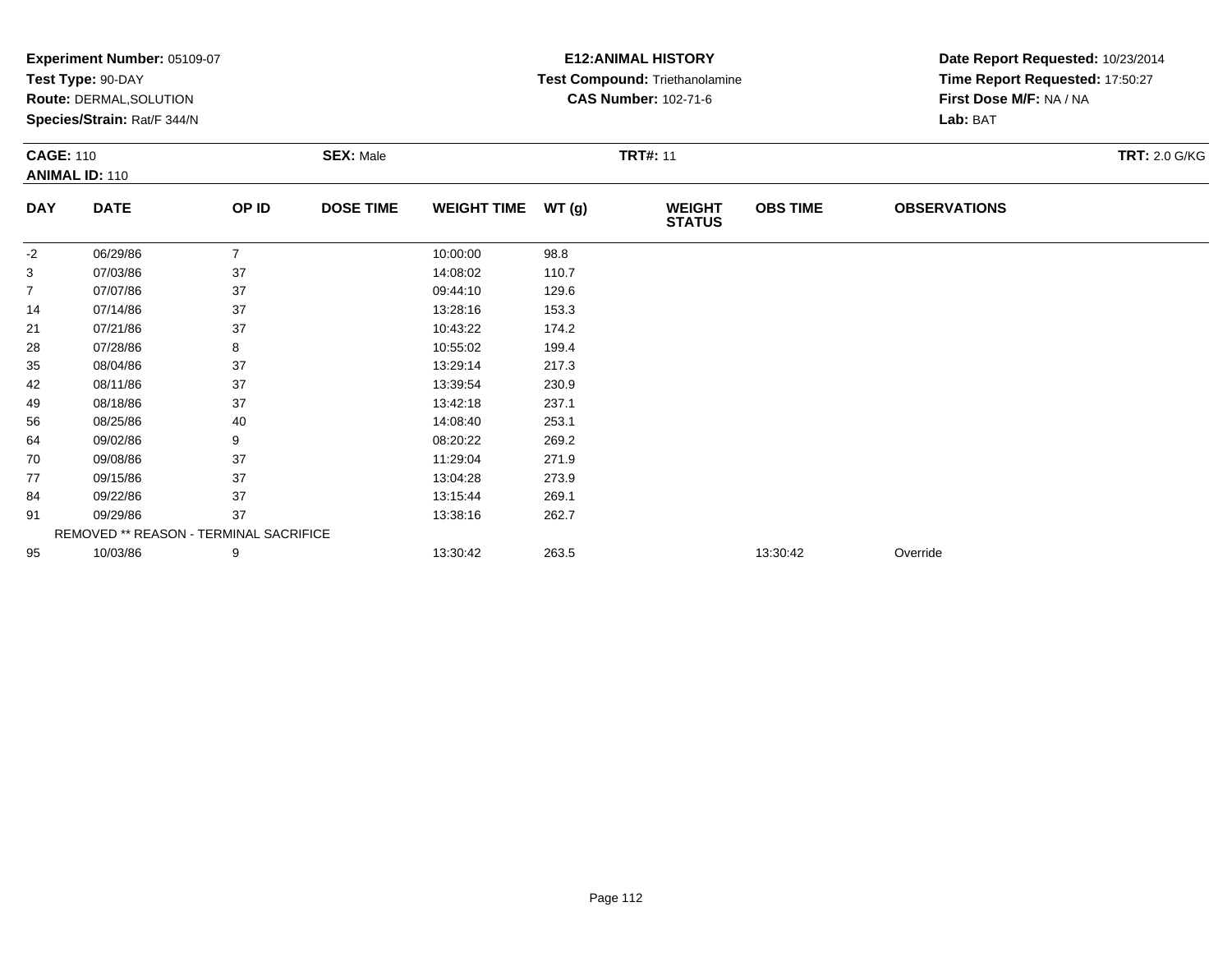**Test Type:** 90-DAY

34

35

41

48

55

63

69

76

83

90

93

REMOVED \*\* REASON - TERMINAL SACRIFICE

**Route:** DERMAL,SOLUTION

**Species/Strain:** Rat/F 344/N

#### **E12:ANIMAL HISTORY Test Compound:** Triethanolamine**CAS Number:** 102-71-6

**Date Report Requested:** 10/23/2014**Time Report Requested:** 17:50:27**First Dose M/F:** NA / NA**Lab:** BAT

Irritation

Irritation

Irritation

IrritationIrritation

Irritation

Irritation

Irritation

Irritation

Irritation

(Skin Paint Only) Crusty

(Skin Paint Only) Crusty

(Skin Paint Only) Crusty

| <b>CAGE: 111</b> | <b>ANIMAL ID: 111</b> |              | <b>SEX: Male</b> |                    |       | <b>TRT#: 11</b>                | <b>TRT: 2.0 G/KG</b> |                         |  |
|------------------|-----------------------|--------------|------------------|--------------------|-------|--------------------------------|----------------------|-------------------------|--|
| <b>DAY</b>       | <b>DATE</b>           | <b>OP ID</b> | <b>DOSE TIME</b> | <b>WEIGHT TIME</b> | WT(g) | <b>WEIGHT</b><br><b>STATUS</b> | <b>OBS TIME</b>      | <b>OBSERVATIONS</b>     |  |
| $-1$             | 07/01/86              | 37           |                  | 09:19:08           | 106.3 |                                |                      |                         |  |
| $\overline{2}$   | 07/03/86              | 37           |                  | 13:17:02           | 114.7 |                                | 13:17:02             | Normal                  |  |
| 6                | 07/07/86              | 9            |                  | 13:55:30           | 129.0 |                                | 13:55:30             | Normal                  |  |
| 13               | 07/14/86              | 37           |                  | 14:19:32           | 156.4 |                                | 14:19:32             | (Skin Paint Only) Scaly |  |
| 20               | 07/21/86              | 37           |                  | 14:12:44           | 181.4 |                                | 14:12:44             | Irritation              |  |
| 27               | 07/28/86              | 8            |                  | 08:26:34           | 205.8 |                                | 08:26:34             | Irritation              |  |

08/05/86 <sup>37</sup> 08:28:18 (Skin Paint Only) Discoloration Yellow

09/08/86 <sup>37</sup> 09:35:54 271.8 09:35:54 (Skin Paint Only) Discoloration Yellow

08/11/86 <sup>37</sup> 10:47:54 230.9 10:47:54 (Skin Paint Only) Discoloration Yellow

08/18/86 37 37 10:54:04 243.8 10:54:04 2005 10:54:04 10:54:04 10:54:04 10:54:04

08/25/86 <sup>37</sup> 11:31:00 256.3 11:31:00 (Skin Paint Only) Discoloration Yellow

07/28/86 <sup>8</sup> 08:26:34 205.8 08:26:34 Irritation

3 09/02/86 9 9 09:13:08 271.1 09:13:08 09:13:08 DHT 09:13:08 Irritation

6 09/15/86 37 37 10:53:26 274.7 10:53:26 35 10:53:26 10:53:26 5 10:53:26 10:53:26 10:53:26 10:53:26 10:53:26 10

09/22/86 <sup>37</sup> 08:24:12 279.9 08:24:12 (Skin Paint Only) Crusty

0 09/29/86 37 37 10:39:50 282.1 10:39:50 10:39:50 10:39:50 (Skin Paint Only) Crusty

10/02/86 <sup>37</sup> 06:42:28 289.0 06:42:28 (Skin Paint Only) Crusty

08/04/86 <sup>37</sup> 10:58:20 220.0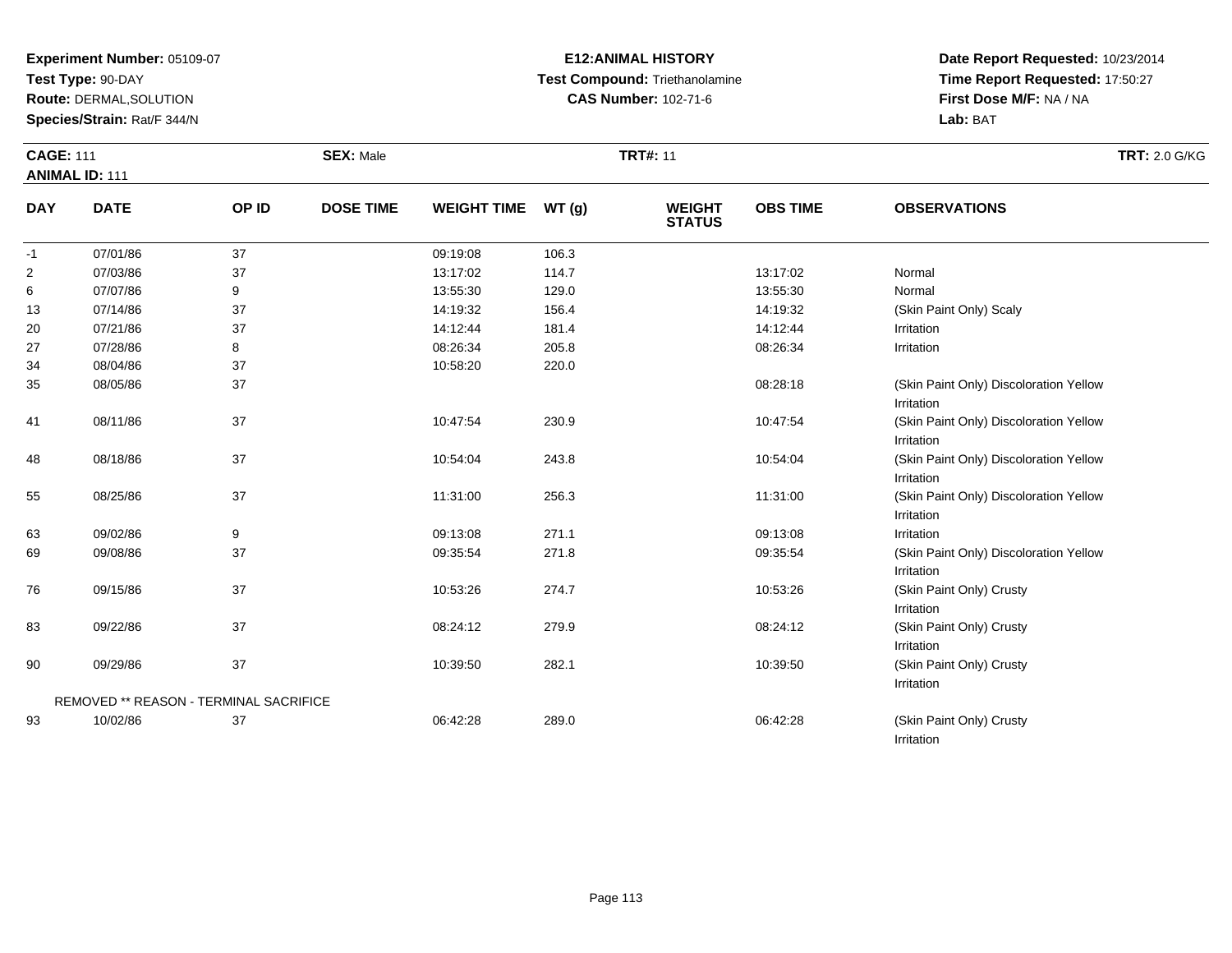**Test Type:** 90-DAY

90

93

**Route:** DERMAL,SOLUTION

**Species/Strain:** Rat/F 344/N

### **E12:ANIMAL HISTORY Test Compound:** Triethanolamine**CAS Number:** 102-71-6

**Date Report Requested:** 10/23/2014**Time Report Requested:** 17:50:27**First Dose M/F:** NA / NA**Lab:** BAT

(Skin Paint Only) Crusty

Irritation

Irritation

|                | <b>CAGE: 112</b><br><b>ANIMAL ID: 112</b> |       | <b>SEX: Male</b> |                    |       | <b>TRT#: 11</b>                |                 | <b>TRT: 2.0 G/KG</b>     |  |
|----------------|-------------------------------------------|-------|------------------|--------------------|-------|--------------------------------|-----------------|--------------------------|--|
| <b>DAY</b>     | <b>DATE</b>                               | OP ID | <b>DOSE TIME</b> | <b>WEIGHT TIME</b> | WT(g) | <b>WEIGHT</b><br><b>STATUS</b> | <b>OBS TIME</b> | <b>OBSERVATIONS</b>      |  |
| $-1$           | 07/01/86                                  | 37    |                  | 09:20:04           | 91.5  |                                |                 |                          |  |
| $\overline{2}$ | 07/03/86                                  | 37    |                  | 13:17:40           | 99.6  |                                | 13:17:40        | Normal                   |  |
| 6              | 07/07/86                                  | 9     |                  | 13:55:52           | 114.2 |                                | 13:55:52        | Normal                   |  |
| 13             | 07/14/86                                  | 37    |                  | 14:17:58           | 135.4 |                                | 14:17:58        | Irritation               |  |
| 20             | 07/21/86                                  | 37    |                  | 14:11:02           | 156.4 |                                | 14:11:02        | Irritation               |  |
| 27             | 07/28/86                                  | 8     |                  | 08:28:52           | 175.3 |                                | 08:28:52        | Irritation               |  |
| 34             | 08/04/86                                  | 37    |                  | 10:58:56           | 187.8 |                                | 10:58:56        | Irritation               |  |
| 41             | 08/11/86                                  | 37    |                  | 10:48:26           | 198.9 |                                | 10:48:26        | Irritation               |  |
| 48             | 08/18/86                                  | 37    |                  | 10:54:36           | 212.5 |                                | 10:54:36        | Irritation               |  |
| 55             | 08/25/86                                  | 37    |                  | 11:31:30           | 226.7 |                                | 11:31:30        | Irritation               |  |
| 63             | 09/02/86                                  | 9     |                  | 09:13:34           | 242.2 |                                | 09:13:34        | Irritation               |  |
| 69             | 09/08/86                                  | 37    |                  | 15:05:38           | 242.3 |                                | 09:37:08        | Irritation               |  |
|                |                                           |       |                  |                    |       |                                |                 | Irritation               |  |
| 76             | 09/15/86                                  | 37    |                  | 10:54:46           | 245.9 |                                | 10:54:46        | (Skin Paint Only) Crusty |  |
|                |                                           |       |                  |                    |       |                                |                 | Irritation               |  |
| 83             | 09/22/86                                  | 37    |                  | 08:25:16           | 254.2 |                                | 08:25:16        | (Skin Paint Only) Crusty |  |
|                |                                           |       |                  |                    |       |                                |                 | Irritation               |  |

0 09/29/86 37 37 10:40:44 259.0 10:00 10:00 10:40:44 259.0 10:40:44 10:40:44 (Skin Paint Only) Crusty

10/02/86 <sup>37</sup> 06:44:34 259.6 06:44:34 (Skin Paint Only) Crusty

|  | <b>REMOVED ** REASON - TERMINAL SACRIFICE</b> |  |
|--|-----------------------------------------------|--|
|  |                                               |  |

Page 114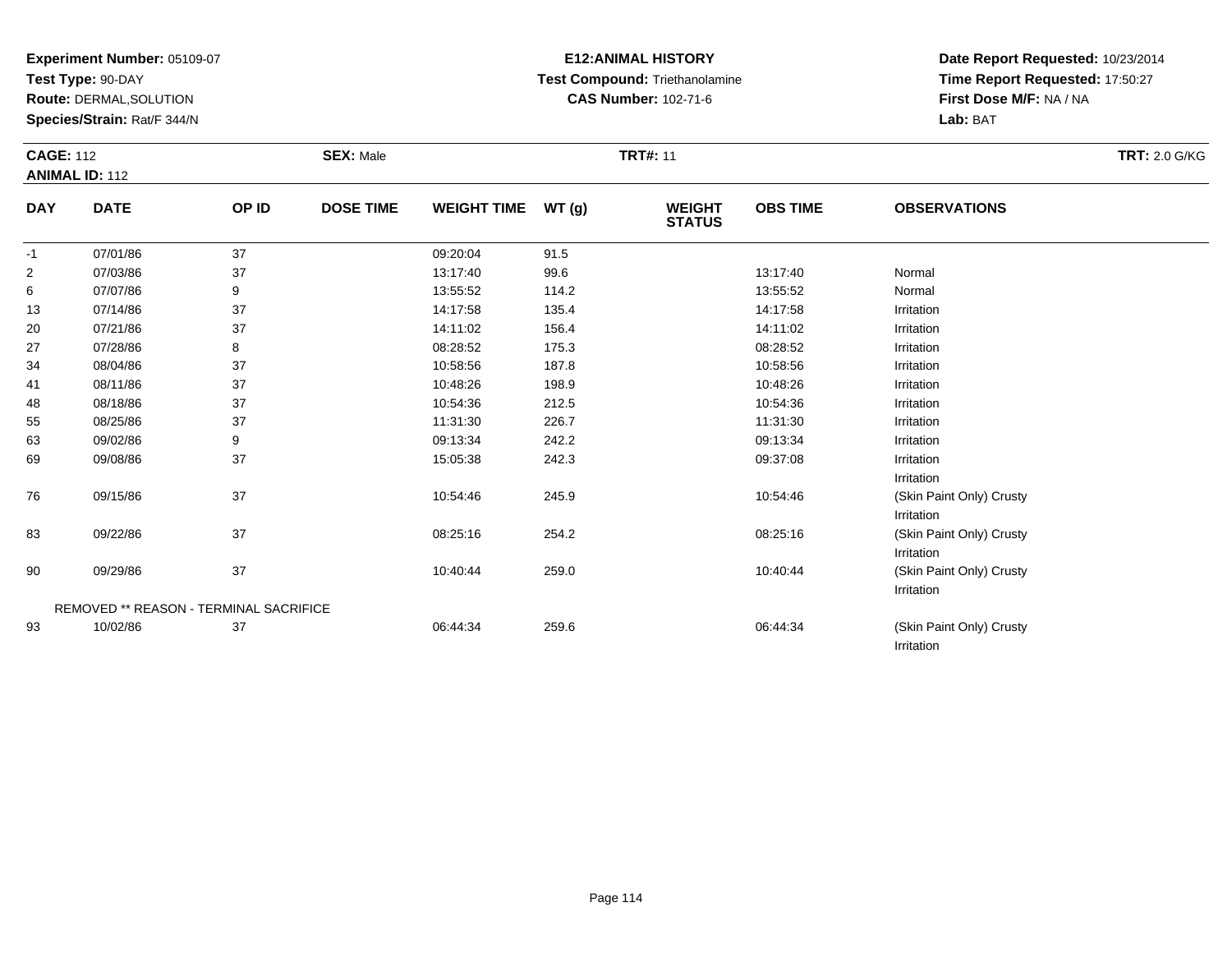**Test Type:** 90-DAY

93

**Route:** DERMAL,SOLUTION

**Species/Strain:** Rat/F 344/N

### **E12:ANIMAL HISTORY Test Compound:** Triethanolamine**CAS Number:** 102-71-6

**Date Report Requested:** 10/23/2014**Time Report Requested:** 17:50:27**First Dose M/F:** NA / NA**Lab:** BAT

Ulcer

|                | <b>CAGE: 113</b><br><b>ANIMAL ID: 113</b> |       | <b>SEX: Male</b> |                    |       | <b>TRT#: 11</b>                | <b>TRT: 2.0 G/KG</b> |                                        |  |
|----------------|-------------------------------------------|-------|------------------|--------------------|-------|--------------------------------|----------------------|----------------------------------------|--|
| <b>DAY</b>     | <b>DATE</b>                               | OP ID | <b>DOSE TIME</b> | <b>WEIGHT TIME</b> | WT(g) | <b>WEIGHT</b><br><b>STATUS</b> | <b>OBS TIME</b>      | <b>OBSERVATIONS</b>                    |  |
| $-1$           | 07/01/86                                  | 37    |                  | 09:20:24           | 108.8 |                                |                      |                                        |  |
| $\overline{c}$ | 07/03/86                                  | 37    |                  | 13:18:20           | 117.3 |                                | 13:18:20             | Normal                                 |  |
| 6              | 07/07/86                                  | 9     |                  | 13:56:12           | 133.2 |                                | 13:56:12             | Normal                                 |  |
| 13             | 07/14/86                                  | 37    |                  | 14:18:22           | 159.8 |                                | 14:18:22             | Normal                                 |  |
| 20             | 07/21/86                                  | 37    |                  | 14:11:28           | 190.8 |                                | 14:11:28             | Normal                                 |  |
| 27             | 07/28/86                                  | 8     |                  | 08:22:36           | 213.7 |                                | 08:22:36             | Irritation                             |  |
| 34             | 08/04/86                                  | 37    |                  | 10:57:06           | 225.5 |                                | 10:57:06             | Irritation                             |  |
| 41             | 08/11/86                                  | 37    |                  | 10:48:54           | 235.8 |                                | 10:48:54             | Irritation                             |  |
| 48             | 08/18/86                                  | 37    |                  | 10:55:14           | 245.1 |                                | 10:55:14             | Irritation                             |  |
| 55             | 08/25/86                                  | 37    |                  | 11:31:56           | 253.1 |                                | 11:31:56             | Irritation                             |  |
| 63             | 09/02/86                                  | 9     |                  | 09:14:02           | 264.0 |                                | 09:14:02             | Irritation                             |  |
| 69             | 09/08/86                                  | 37    |                  | 09:37:42           | 270.9 |                                | 09:37:42             | Irritation                             |  |
| 76             | 09/15/86                                  | 37    |                  | 10:56:18           | 269.1 |                                | 10:56:18             | (Skin Paint Only) Crusty<br>Irritation |  |
| 83             | 09/22/86                                  | 37    |                  | 08:26:12           | 270.9 |                                | 08:26:12             | (Skin Paint Only) Crusty<br>Irritation |  |
| 90             | 09/29/86                                  | 37    |                  | 10:42:06           | 268.0 |                                | 10:42:06             | (Skin Paint Only) Crusty<br>Irritation |  |

10/02/86 <sup>37</sup> 06:46:44 256.8 06:46:44 Irritation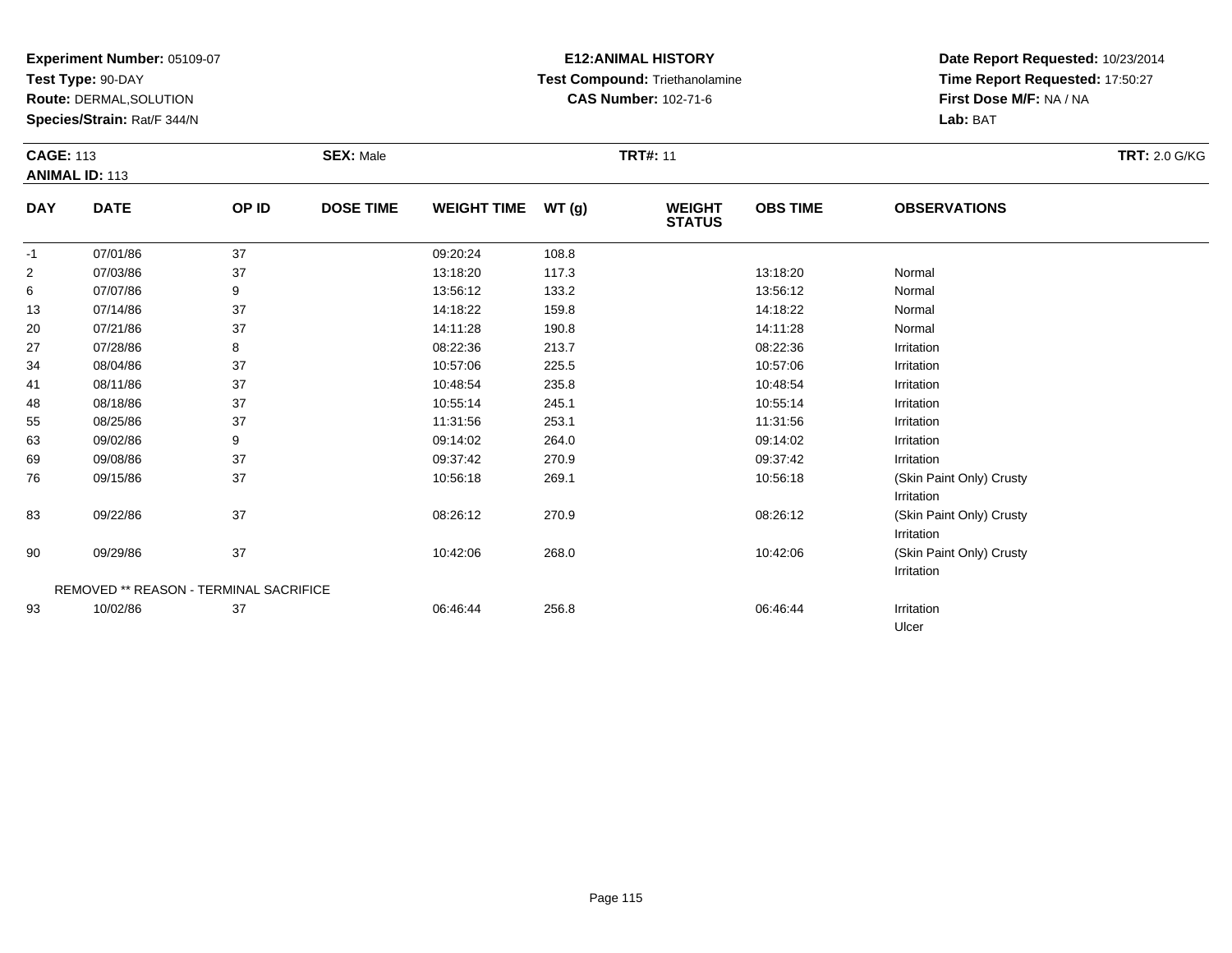**Test Type:** 90-DAY

**Route:** DERMAL,SOLUTION

**Species/Strain:** Rat/F 344/N

## **E12:ANIMAL HISTORY Test Compound:** Triethanolamine**CAS Number:** 102-71-6

**Date Report Requested:** 10/23/2014**Time Report Requested:** 17:50:27**First Dose M/F:** NA / NA**Lab:** BAT

Irritation

|                | <b>CAGE: 114</b><br><b>ANIMAL ID: 114</b>     |       | <b>SEX: Male</b> |                    |        | <b>TRT#: 11</b>                |                 | <b>TRT: 2.0 G/KG</b>             |  |
|----------------|-----------------------------------------------|-------|------------------|--------------------|--------|--------------------------------|-----------------|----------------------------------|--|
| <b>DAY</b>     | <b>DATE</b>                                   | OP ID | <b>DOSE TIME</b> | <b>WEIGHT TIME</b> | WT (g) | <b>WEIGHT</b><br><b>STATUS</b> | <b>OBS TIME</b> | <b>OBSERVATIONS</b>              |  |
| $-1$           | 07/01/86                                      | 37    |                  | 09:20:38           | 101.4  |                                |                 |                                  |  |
| $\overline{2}$ | 07/03/86                                      | 37    |                  | 13:18:42           | 110.1  |                                | 13:18:42        | (Skin Paint Only) Clipper Injury |  |
| 6              | 07/07/86                                      | 9     |                  | 13:56:36           | 124.1  |                                | 13:56:36        | (Skin Paint Only) Scaly          |  |
| 13             | 07/14/86                                      | 37    |                  | 14:18:46           | 144.8  |                                | 14:18:46        | Irritation                       |  |
| 20             | 07/21/86                                      | 37    |                  | 14:11:54           | 170.4  |                                | 14:11:54        | Irritation                       |  |
| 27             | 07/28/86                                      | 8     |                  | 08:24:28           | 195.5  |                                | 08:24:28        | Irritation                       |  |
| 34             | 08/04/86                                      | 37    |                  | 10:57:34           | 209.9  |                                | 10:57:34        | Irritation                       |  |
| 41             | 08/11/86                                      | 37    |                  | 10:46:48           | 223.4  |                                | 10:46:48        | Irritation                       |  |
| 48             | 08/18/86                                      | 37    |                  | 10:53:18           | 234.7  |                                | 10:53:18        | Irritation                       |  |
| 55             | 08/25/86                                      | 37    |                  | 11:32:20           | 245.4  |                                | 11:32:20        | Irritation                       |  |
| 63             | 09/02/86                                      | 9     |                  | 09:14:20           | 258.9  |                                | 09:14:20        | Irritation                       |  |
| 69             | 09/08/86                                      | 37    |                  | 09:38:12           | 265.3  |                                | 09:38:12        | Irritation                       |  |
| 76             | 09/15/86                                      | 37    |                  | 10:58:16           | 268.0  |                                | 10:58:16        | Irritation                       |  |
| 83             | 09/22/86                                      | 37    |                  | 08:27:10           | 273.8  |                                | 08:27:10        | (Skin Paint Only) Crusty         |  |
|                |                                               |       |                  |                    |        |                                |                 | Irritation                       |  |
| 90             | 09/29/86                                      | 37    |                  | 10:43:06           | 278.4  |                                | 10:43:06        | (Skin Paint Only) Crusty         |  |
|                |                                               |       |                  |                    |        |                                |                 | Irritation                       |  |
|                | <b>REMOVED ** REASON - TERMINAL SACRIFICE</b> |       |                  |                    |        |                                |                 |                                  |  |
| 93             | 10/02/86                                      | 37    |                  | 06:48:30           | 282.1  |                                | 06:48:30        | (Skin Paint Only) Crusty         |  |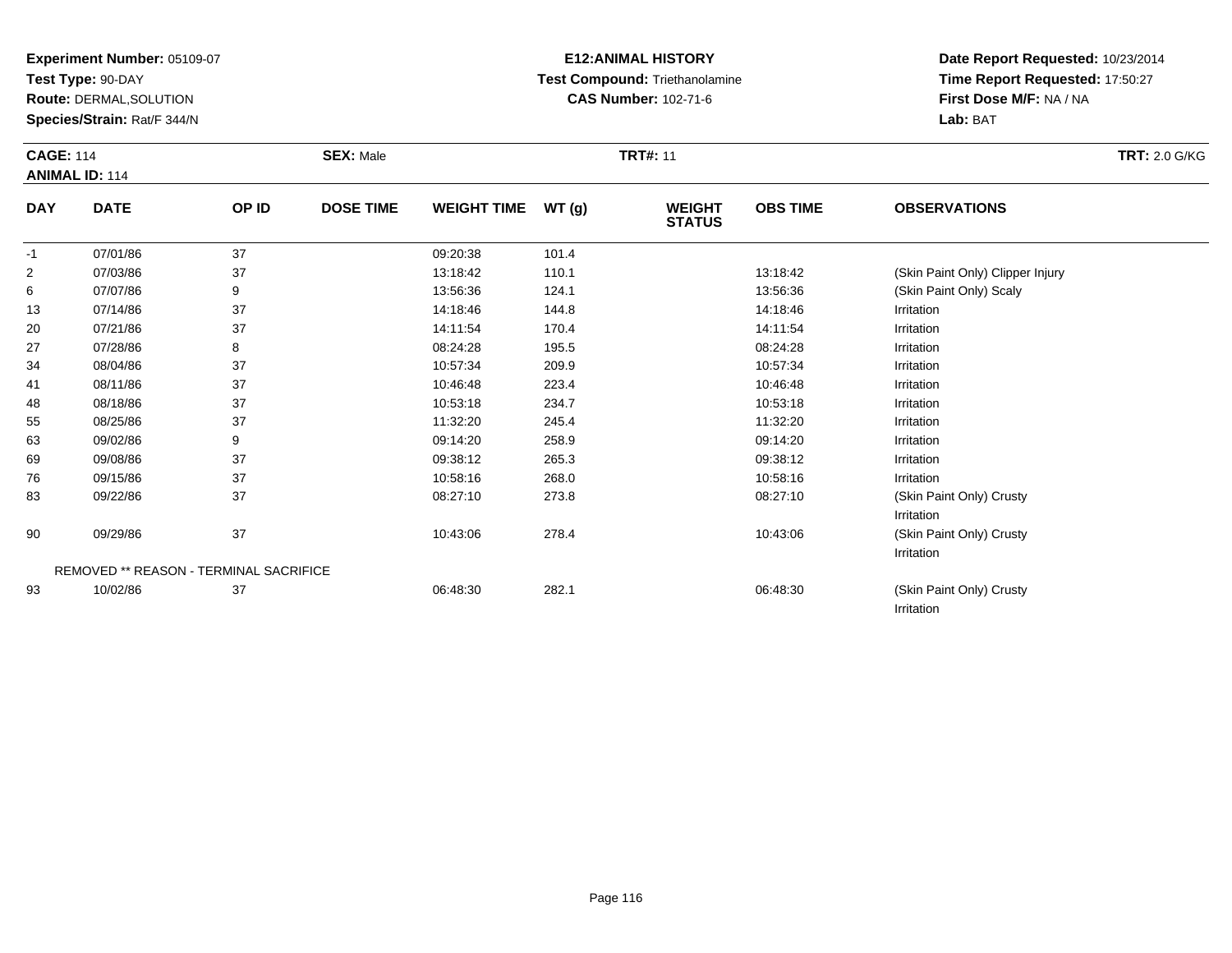**Test Type:** 90-DAY

69

76

83

90

93

**Route:** DERMAL,SOLUTION

**Species/Strain:** Rat/F 344/N

REMOVED \*\* REASON - TERMINAL SACRIFICE

### **E12:ANIMAL HISTORY Test Compound:** Triethanolamine**CAS Number:** 102-71-6

**Date Report Requested:** 10/23/2014**Time Report Requested:** 17:50:27**First Dose M/F:** NA / NA**Lab:** BAT

Irritation

Irritation

| <b>CAGE: 115</b><br><b>ANIMAL ID: 115</b> |             | <b>SEX: Male</b> |                  |                    |       |                                | <b>TRT: 2.0 G/KG</b> |                         |  |
|-------------------------------------------|-------------|------------------|------------------|--------------------|-------|--------------------------------|----------------------|-------------------------|--|
| <b>DAY</b>                                | <b>DATE</b> | OP ID            | <b>DOSE TIME</b> | <b>WEIGHT TIME</b> | WT(g) | <b>WEIGHT</b><br><b>STATUS</b> | <b>OBS TIME</b>      | <b>OBSERVATIONS</b>     |  |
| $-1$                                      | 07/01/86    | 37               |                  | 09:21:02           | 93.1  |                                |                      |                         |  |
| $\overline{2}$                            | 07/03/86    | 37               |                  | 13:19:20           | 100.6 |                                | 13:19:20             | Normal                  |  |
| 6                                         | 07/07/86    | 9                |                  | 13:57:00           | 119.2 |                                | 13:57:00             | (Skin Paint Only) Scaly |  |
| 13                                        | 07/14/86    | 37               |                  | 14:19:10           | 141.8 |                                | 14:19:10             | Irritation              |  |
| 20                                        | 07/21/86    | 37               |                  | 14:12:18           | 167.3 |                                | 14:12:18             | Normal                  |  |
| 27                                        | 07/28/86    | 8                |                  | 08:25:36           | 186.8 |                                | 08:25:36             | Irritation              |  |
| 34                                        | 08/04/86    | 37               |                  | 10:57:56           | 204.6 |                                | 10:57:56             | Irritation              |  |
| 41                                        | 08/11/86    | 37               |                  | 10:47:28           | 221.0 |                                | 10:47:28             | Irritation              |  |
| 48                                        | 08/18/86    | 37               |                  | 10:53:40           | 232.3 |                                | 10:53:40             | Irritation              |  |
| 55                                        | 08/25/86    | 37               |                  | 11:30:36           | 251.7 |                                | 11:30:36             | Irritation              |  |
| 63                                        | 09/02/86    | 9                |                  | 09:12:38           | 263.5 |                                | 09:12:38             | Irritation              |  |

09/08/86 <sup>37</sup> 09:38:50 266.7 09:38:50 Irritation

6 09/15/86 37 37 10:58:44 269.6 10:58 10:58 10:58:44 176:58:44 16:58:44 16:58:44

09/22/86 <sup>37</sup> 08:28:56 274.9 08:28:56 Irritation

0 09/29/86 37 37 10:44:00 270.1 10:44:00 10:44:00 10:44:00 (Skin Paint Only) Crusty

10/02/86 <sup>37</sup> 06:49:58 284.2 06:49:58 (Skin Paint Only) Crusty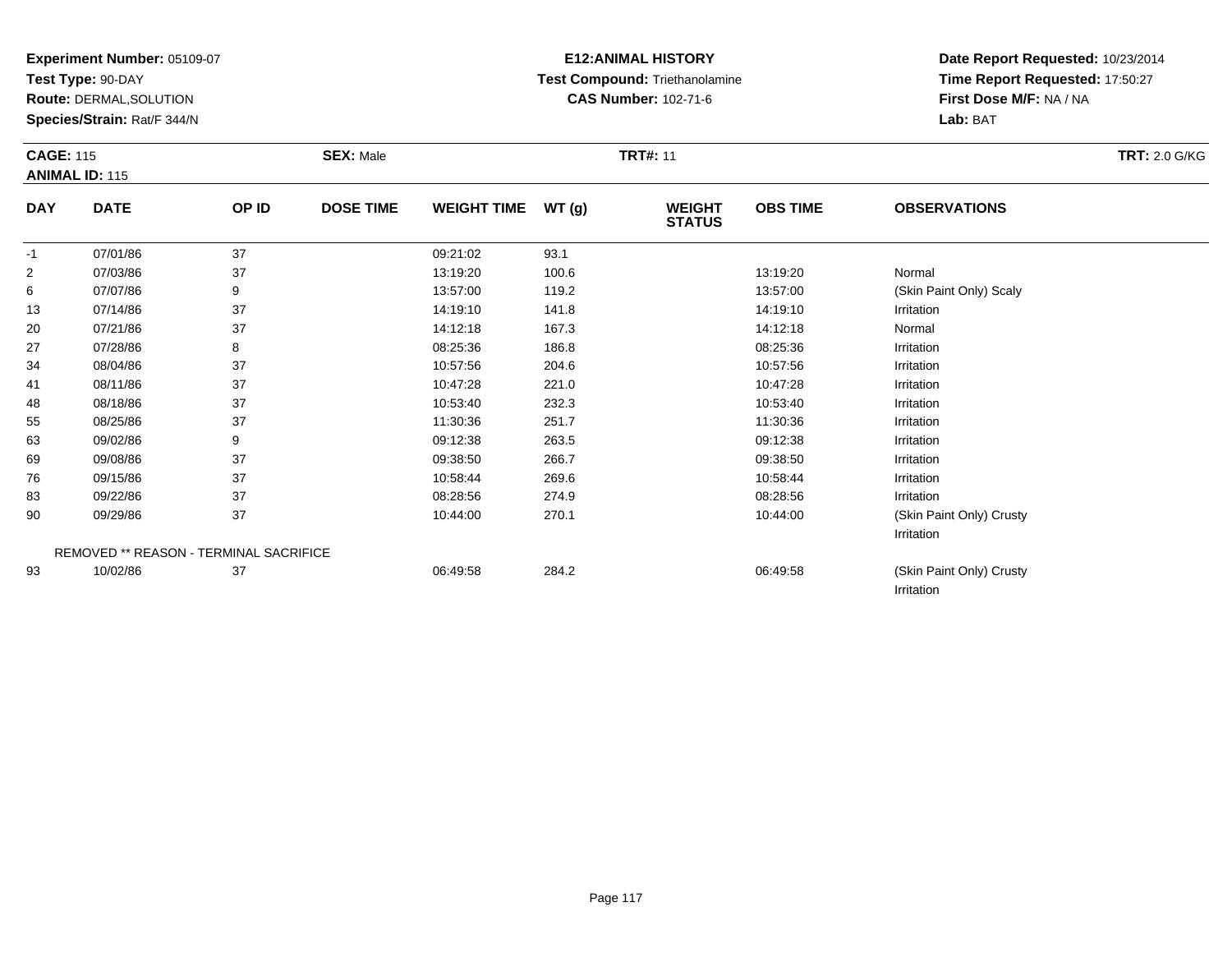**Test Type:** 90-DAY

**Route:** DERMAL,SOLUTION

**Species/Strain:** Rat/F 344/N

### **E12:ANIMAL HISTORY Test Compound:** Triethanolamine**CAS Number:** 102-71-6

**Date Report Requested:** 10/23/2014**Time Report Requested:** 17:50:27**First Dose M/F:** NA / NA**Lab:** BAT

|            | <b>CAGE: 116</b><br><b>ANIMAL ID: 116</b> |       | <b>SEX: Male</b> |                    | <b>TRT: 2.0 G/KG</b> |                                |                 |                                                                    |  |
|------------|-------------------------------------------|-------|------------------|--------------------|----------------------|--------------------------------|-----------------|--------------------------------------------------------------------|--|
| <b>DAY</b> | <b>DATE</b>                               | OP ID | <b>DOSE TIME</b> | <b>WEIGHT TIME</b> | WT(g)                | <b>WEIGHT</b><br><b>STATUS</b> | <b>OBS TIME</b> | <b>OBSERVATIONS</b>                                                |  |
| $-2$       | 07/01/86                                  | 37    |                  | 09:44:46           | 91.1                 |                                |                 |                                                                    |  |
| 1          | 07/03/86                                  | 37    |                  | 13:52:34           | 96.0                 |                                | 13:52:34        | Normal                                                             |  |
| 5          | 07/07/86                                  | 9     |                  | 13:39:42           | 105.9                |                                | 13:39:42        | Normal                                                             |  |
| 12         | 07/14/86                                  | 37    |                  | 14:10:38           | 123.6                |                                | 14:10:38        | Irritation                                                         |  |
| 19         | 07/21/86                                  | 37    |                  | 13:25:04           | 137.2                |                                | 13:25:04        | Irritation                                                         |  |
| 26         | 07/28/86                                  | 8     |                  | 08:47:30           | 154.7                |                                | 08:47:30        | Irritation                                                         |  |
| 33         | 08/04/86                                  | 37    |                  | 09:47:26           | 161.5                |                                | 09:47:26        | Irritation                                                         |  |
| 40         | 08/11/86                                  | 37    |                  | 09:40:58           | 178.7                |                                | 09:40:58        | Irritation                                                         |  |
| 47         | 08/18/86                                  | 37    |                  | 09:41:12           | 174.0                |                                | 09:41:12        | Irritation                                                         |  |
| 54         | 08/25/86                                  | 37    |                  | 10:54:50           | 183.4                |                                | 10:54:50        | Irritation                                                         |  |
| 62         | 09/02/86                                  | 9     |                  | 08:44:20           | 194.1                |                                | 08:44:20        | Irritation                                                         |  |
| 68         | 09/08/86                                  | 37    |                  | 11:05:12           | 192.9                |                                | 11:05:12        | Irritation                                                         |  |
| 75         | 09/15/86                                  | 37    |                  | 09:44:26           | 190.5                |                                | 09:44:26        | (Skin Paint Only) Crusty<br>Fractured Appendage Tail<br>Irritation |  |
| 82         | 09/22/86                                  | 37    |                  | 10:59:58           | 191.3                |                                | 10:59:58        | (Skin Paint Only) Crusty<br>Fractured Appendage Tail<br>Irritation |  |
| 89         | 09/29/86                                  | 37    |                  | 09:38:36           | 187.7                |                                | 09:38:36        | (Skin Paint Only) Crusty<br>Fractured Appendage Tail<br>Irritation |  |
|            | REMOVED ** REASON - TERMINAL SACRIFICE    |       |                  |                    |                      |                                |                 |                                                                    |  |
| 93         | 10/03/86                                  | 37    |                  | 06:32:48           | 191.1                |                                | 06:32:48        | (Skin Paint Only) Crusty                                           |  |

Fractured Appendage TailIrritation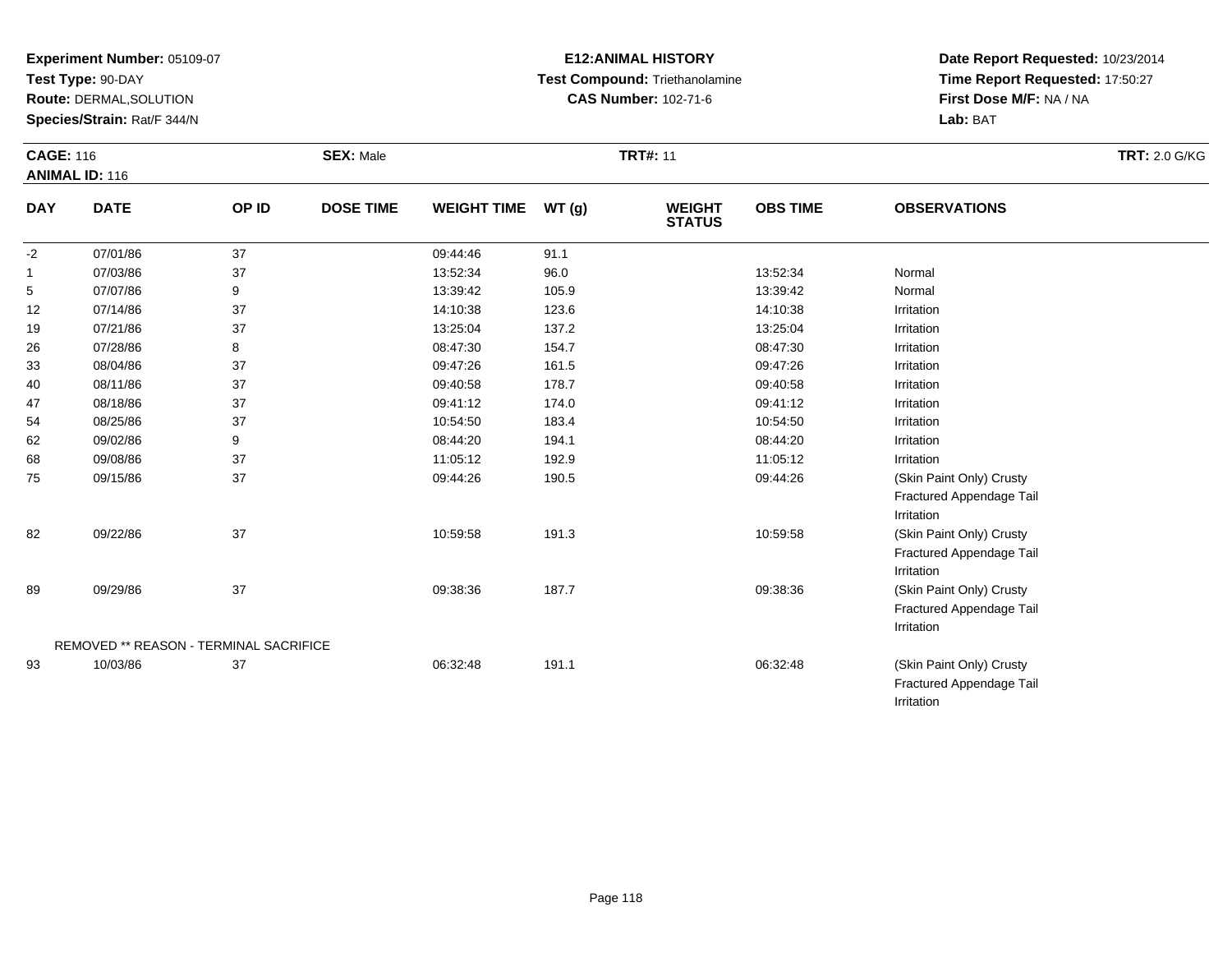**Test Type:** 90-DAY

89

93

REMOVED \*\* REASON - TERMINAL SACRIFICE

**Route:** DERMAL,SOLUTION

**Species/Strain:** Rat/F 344/N

### **E12:ANIMAL HISTORY Test Compound:** Triethanolamine**CAS Number:** 102-71-6

**Date Report Requested:** 10/23/2014**Time Report Requested:** 17:50:27**First Dose M/F:** NA / NA**Lab:** BAT

Irritation

Irritation

|            | <b>CAGE: 117</b><br><b>ANIMAL ID: 117</b> |       | <b>SEX: Male</b> |                    |       | <b>TRT#: 11</b>                |                 |                                        | <b>TRT: 2.0 G/KG</b> |
|------------|-------------------------------------------|-------|------------------|--------------------|-------|--------------------------------|-----------------|----------------------------------------|----------------------|
| <b>DAY</b> | <b>DATE</b>                               | OP ID | <b>DOSE TIME</b> | <b>WEIGHT TIME</b> | WT(g) | <b>WEIGHT</b><br><b>STATUS</b> | <b>OBS TIME</b> | <b>OBSERVATIONS</b>                    |                      |
| $-2$       | 07/01/86                                  | 37    |                  | 09:45:06           | 86.1  |                                |                 |                                        |                      |
|            | 07/03/86                                  | 37    |                  | 13:48:42           | 96.1  |                                | 13:48:42        | Normal                                 |                      |
| 5          | 07/07/86                                  | 9     |                  | 13:37:52           | 109.6 |                                | 13:37:52        | Normal                                 |                      |
| 12         | 07/14/86                                  | 37    |                  | 14:09:06           | 134.4 |                                | 14:09:06        | Irritation                             |                      |
| 19         | 07/21/86                                  | 37    |                  | 13:25:34           | 157.4 |                                | 13:25:34        | Irritation                             |                      |
| 26         | 07/28/86                                  | 8     |                  | 08:48:24           | 173.6 |                                | 08:48:24        | Irritation                             |                      |
| 33         | 08/04/86                                  | 37    |                  | 09:47:52           | 180.8 |                                | 09:47:52        | Irritation                             |                      |
| 40         | 08/11/86                                  | 37    |                  | 09:41:22           | 194.0 |                                | 09:41:22        | Irritation                             |                      |
| 47         | 08/18/86                                  | 37    |                  | 09:41:38           | 203.2 |                                | 09:41:38        | Irritation                             |                      |
| 54         | 08/25/86                                  | 37    |                  | 10:55:14           | 220.4 |                                | 10:55:14        | Irritation                             |                      |
| 62         | 09/02/86                                  | 9     |                  | 08:44:46           | 233.4 |                                | 08:44:46        | Irritation                             |                      |
| 68         | 09/08/86                                  | 37    |                  | 11:05:54           | 240.0 |                                | 11:05:54        | Irritation                             |                      |
| 75         | 09/15/86                                  | 37    |                  | 09:46:58           | 238.7 |                                | 09:46:58        | (Skin Paint Only) Crusty               |                      |
|            |                                           |       |                  |                    |       |                                |                 | Irritation                             |                      |
| 82         | 09/22/86                                  | 37    |                  | 11:01:02           | 241.4 |                                | 11:01:02        | (Skin Paint Only) Crusty<br>Irritation |                      |

09/29/86 <sup>37</sup> 09:41:00 241.1 09:41:00 (Skin Paint Only) Crusty

10/03/86 <sup>37</sup> 06:36:02 187.2 06:36:02 (Skin Paint Only) Crusty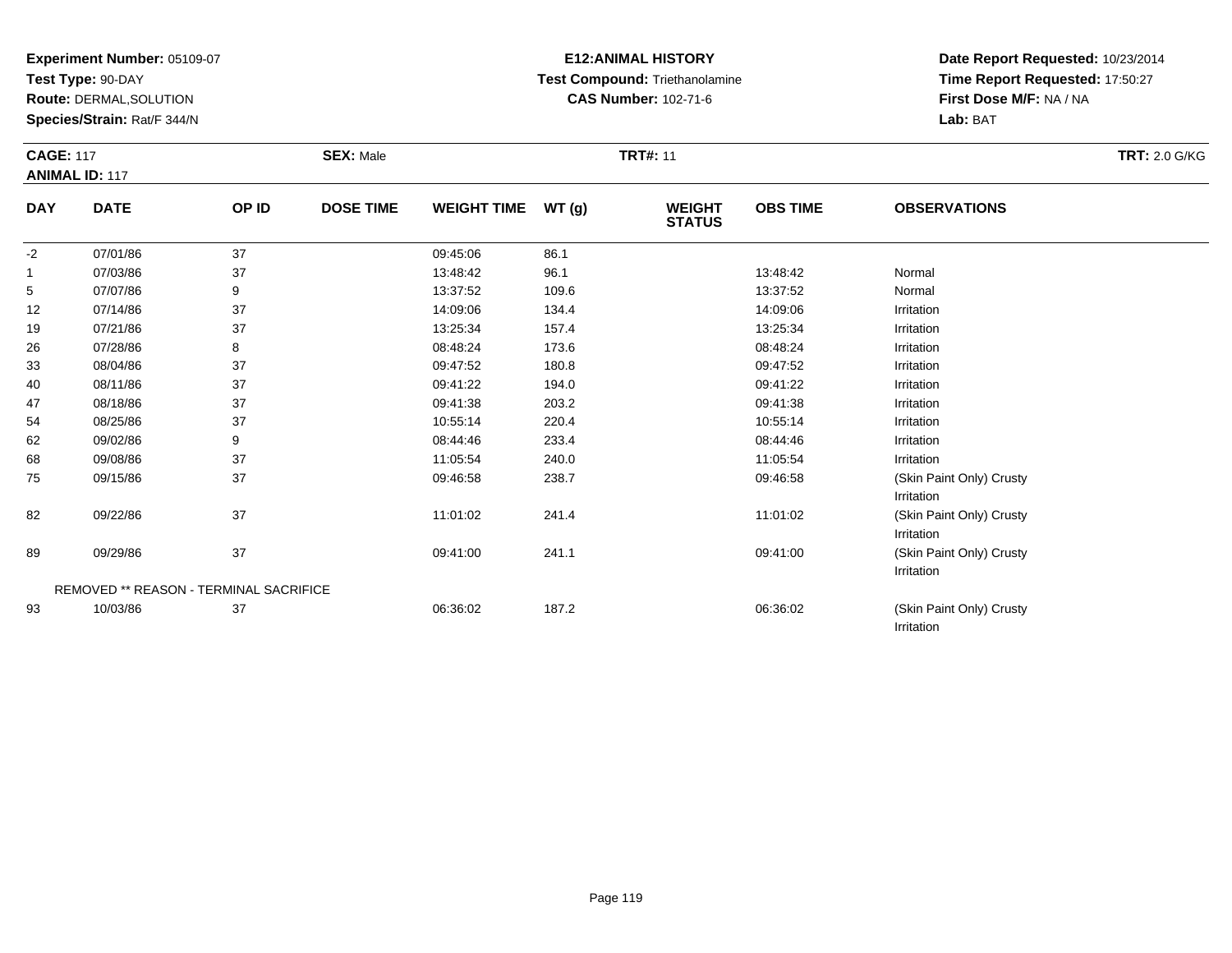**Test Type:** 90-DAY

89

93

REMOVED \*\* REASON - TERMINAL SACRIFICE

**Route:** DERMAL,SOLUTION

**Species/Strain:** Rat/F 344/N

### **E12:ANIMAL HISTORY Test Compound:** Triethanolamine**CAS Number:** 102-71-6

**Date Report Requested:** 10/23/2014**Time Report Requested:** 17:50:27**First Dose M/F:** NA / NA**Lab:** BAT

Irritation

Irritation

Irritation

(Skin Paint Only) Crusty

| <b>CAGE: 118</b> | <b>ANIMAL ID: 118</b> |       | <b>SEX: Male</b> |                    |        | <b>TRT#: 11</b>                |                 |                                        | <b>TRT: 2.0 G/KG</b> |
|------------------|-----------------------|-------|------------------|--------------------|--------|--------------------------------|-----------------|----------------------------------------|----------------------|
| <b>DAY</b>       | <b>DATE</b>           | OP ID | <b>DOSE TIME</b> | <b>WEIGHT TIME</b> | WT (g) | <b>WEIGHT</b><br><b>STATUS</b> | <b>OBS TIME</b> | <b>OBSERVATIONS</b>                    |                      |
| $-2$             | 07/01/86              | 37    |                  | 09:45:22           | 83.8   |                                |                 |                                        |                      |
|                  | 07/03/86              | 37    |                  | 13:49:12           | 90.9   |                                | 13:49:12        | Normal                                 |                      |
| 5                | 07/07/86              | 9     |                  | 13:38:22           | 106.2  |                                | 13:38:22        | Normal                                 |                      |
| 12               | 07/14/86              | 37    |                  | 14:09:34           | 129.7  |                                | 14:09:34        | (Skin Paint Only) Scaly                |                      |
| 19               | 07/21/86              | 37    |                  | 13:22:52           | 151.6  |                                | 13:22:52        | Irritation                             |                      |
| 26               | 07/28/86              | 8     |                  | 08:45:24           | 170.1  |                                | 08:45:24        | Irritation                             |                      |
| 33               | 08/04/86              | 37    |                  | 09:48:18           | 179.7  |                                | 09:48:18        | Irritation                             |                      |
| 40               | 08/11/86              | 37    |                  | 09:41:56           | 203.0  |                                | 09:41:56        | Irritation                             |                      |
| 47               | 08/18/86              | 37    |                  | 09:42:00           | 206.4  |                                | 09:42:00        | Irritation                             |                      |
| 54               | 08/25/86              | 37    |                  | 10:55:40           | 223.9  |                                | 10:55:40        | Irritation                             |                      |
| 62               | 09/02/86              | 9     |                  | 08:45:10           | 233.7  |                                | 08:45:10        | Irritation                             |                      |
| 68               | 09/08/86              | 37    |                  | 11:06:32           | 240.0  |                                | 11:06:32        | Irritation                             |                      |
| 75               | 09/15/86              | 37    |                  | 09:48:42           | 244.3  |                                | 09:48:42        | (Skin Paint Only) Crusty<br>Irritation |                      |
| 82               | 09/22/86              | 37    |                  | 11:01:54           | 251.8  |                                | 11:01:54        | (Skin Paint Only) Crusty               |                      |

09/29/86 <sup>37</sup> 09:41:34 261.0 09:41:34 (Skin Paint Only) Crusty

10/03/86 <sup>37</sup> 06:37:24 255.5 06:37:24 (Skin Paint Only) Crusty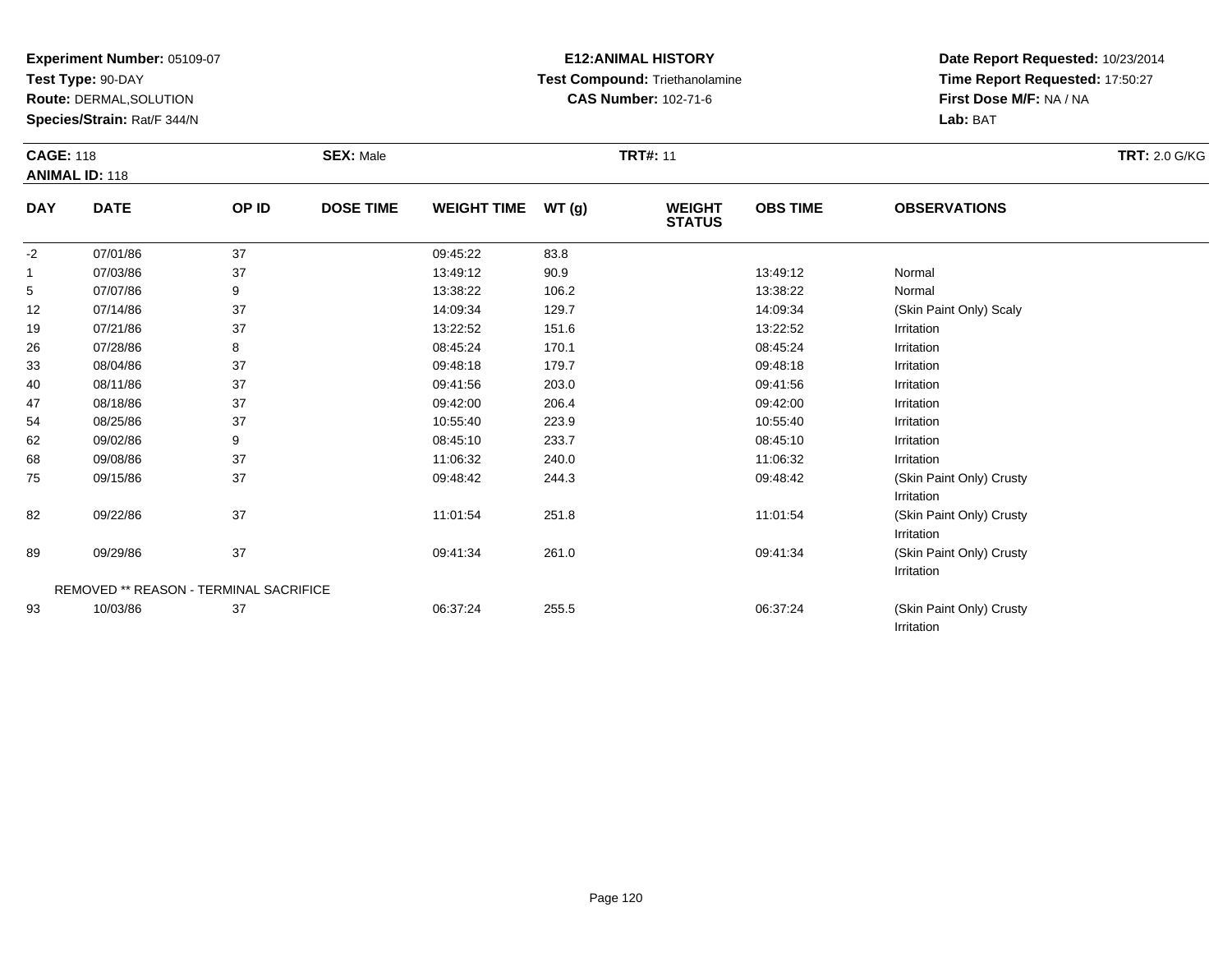**Test Type:** 90-DAY

**Route:** DERMAL,SOLUTION

**Species/Strain:** Rat/F 344/N

### **E12:ANIMAL HISTORY Test Compound:** Triethanolamine**CAS Number:** 102-71-6

**Date Report Requested:** 10/23/2014**Time Report Requested:** 17:50:27**First Dose M/F:** NA / NA**Lab:** BAT

Irritation

| <b>CAGE: 119</b> | <b>ANIMAL ID: 119</b> |       | <b>SEX: Male</b> |                    |       | <b>TRT#: 11</b>                |                 |                     | <b>TRT: 2.0 G/KG</b> |
|------------------|-----------------------|-------|------------------|--------------------|-------|--------------------------------|-----------------|---------------------|----------------------|
| <b>DAY</b>       | <b>DATE</b>           | OP ID | <b>DOSE TIME</b> | <b>WEIGHT TIME</b> | WT(g) | <b>WEIGHT</b><br><b>STATUS</b> | <b>OBS TIME</b> | <b>OBSERVATIONS</b> |                      |
| $-2$             | 07/01/86              | 37    |                  | 09:45:38           | 98.7  |                                |                 |                     |                      |
|                  | 07/03/86              | 37    |                  | 13:51:56           | 105.7 |                                | 13.51.56        | Normal              |                      |
| 5                | 07/07/86              | 9     |                  | 13:38:46           | 119.4 |                                | 13:38:46        | Normal              |                      |
| 12               | 07/14/86              | 37    |                  | 14:09:54           | 141.0 |                                | 14:09:54        | Irritation          |                      |
| 19               | 07/21/86              | 37    |                  | 13:24:10           | 155.9 |                                | 13:24:10        | Irritation          |                      |
| 26               | 07/28/86              | 8     |                  | 08:46:10           | 173.3 |                                | 08:46:10        | Irritation          |                      |
| 33               | 08/04/86              | 37    |                  | 09:46:12           | 178.5 |                                | 09:46:12        | Irritation          |                      |
| 40               | 08/11/86              | 37    |                  | 09:40:08           | 185.4 |                                | 09:40:08        | Irritation          |                      |
| 47               | 08/18/86              | 37    |                  | 09:42:30           | 191.7 |                                | 09:42:30        | Irritation          |                      |
| 54               | 08/25/86              | 37    |                  | 10:56:06           | 203.9 |                                | 10:56:06        | Irritation          |                      |
| 62               | 09/02/86              | 9     |                  | 08:45:30           | 213.8 |                                | 08:45:30        | Irritation          |                      |
| 68               | 09/08/86              | 37    |                  | 11:07:00           | 212.4 |                                | 11:07:00        | Irritation          |                      |
| 75               | 09/15/86              | 37    |                  | 09:50:18           | 216.7 |                                | 09:50:18        | Irritation          |                      |
| 82               | 09/22/86              | 37    |                  | 11:02:58           | 223.5 |                                | 11:02:58        | Irritation          |                      |
| 89               | 09/29/86              | 37    |                  | 09:42:28           | 227.9 |                                | 09:42:28        | Irritation          |                      |

REMOVED \*\* REASON - TERMINAL SACRIFICE9310/03/86 <sup>37</sup> 06:38:20 232.8 06:38:20 (Skin Paint Only) Crusty

Page 121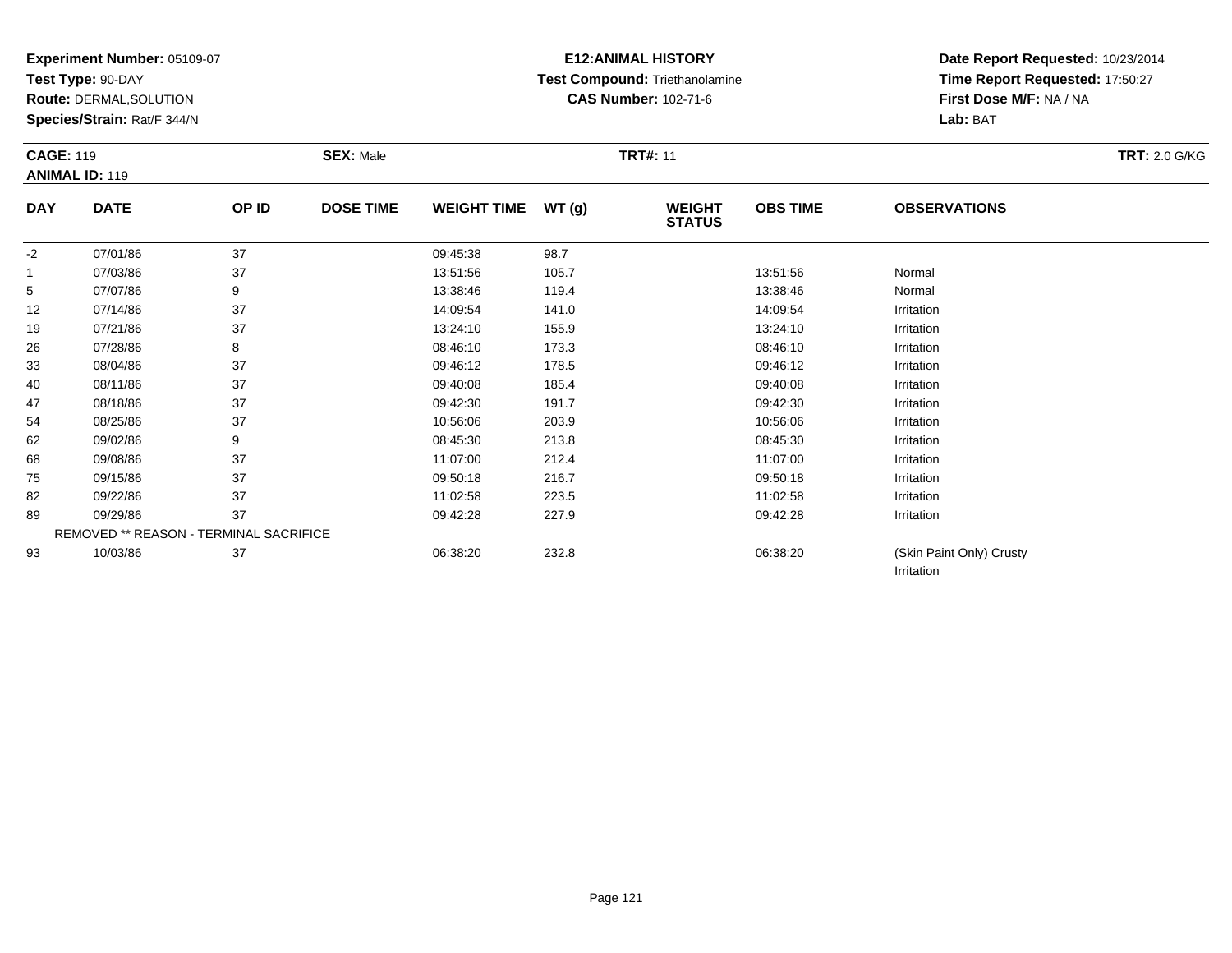**Test Type:** 90-DAY

93

**Route:** DERMAL,SOLUTION

**Species/Strain:** Rat/F 344/N

### **E12:ANIMAL HISTORY Test Compound:** Triethanolamine**CAS Number:** 102-71-6

**Date Report Requested:** 10/23/2014**Time Report Requested:** 17:50:27**First Dose M/F:** NA / NA**Lab:** BAT

Ulcer

| <b>CAGE: 120</b> | <b>ANIMAL ID: 120</b>                         |       | <b>SEX: Male</b> |                    |       | <b>TRT#: 11</b>                |                 |                          | <b>TRT: 2.0 G/KG</b> |
|------------------|-----------------------------------------------|-------|------------------|--------------------|-------|--------------------------------|-----------------|--------------------------|----------------------|
| <b>DAY</b>       | <b>DATE</b>                                   | OP ID | <b>DOSE TIME</b> | <b>WEIGHT TIME</b> | WT(g) | <b>WEIGHT</b><br><b>STATUS</b> | <b>OBS TIME</b> | <b>OBSERVATIONS</b>      |                      |
| $-2$             | 07/01/86                                      | 37    |                  | 09:45:56           | 92.3  |                                |                 |                          |                      |
| $\overline{1}$   | 07/03/86                                      | 37    |                  | 13:52:14           | 100.2 |                                | 13:52:14        | Normal                   |                      |
| 5                | 07/07/86                                      | 9     |                  | 13:39:14           | 116.8 |                                | 13:39:14        | Normal                   |                      |
| 12               | 07/14/86                                      | 37    |                  | 14:10:16           | 138.4 |                                | 14:10:16        | (Skin Paint Only) Scaly  |                      |
| 19               | 07/21/86                                      | 37    |                  | 13:24:38           | 155.4 |                                | 13:24:38        | Irritation               |                      |
| 26               | 07/28/86                                      | 8     |                  | 08:46:40           | 176.8 |                                | 08:46:40        | Irritation               |                      |
| 33               | 08/04/86                                      | 37    |                  | 09:46:52           | 189.7 |                                | 09:46:52        | Irritation               |                      |
| 40               | 08/11/86                                      | 37    |                  | 09:40:36           | 217.6 |                                | 09:40:36        | Irritation               |                      |
| 47               | 08/18/86                                      | 37    |                  | 09:40:30           | 212.7 |                                | 09:40:30        | Irritation               |                      |
| 54               | 08/25/86                                      | 37    |                  | 10:54:20           | 225.5 |                                | 10:54:20        | Irritation               |                      |
| 62               | 09/02/86                                      | 9     |                  | 08:45:56           | 234.2 |                                | 08:45:56        | Irritation               |                      |
| 68               | 09/08/86                                      | 37    |                  | 11:07:26           | 238.0 |                                | 11:07:26        | Irritation               |                      |
| 75               | 09/15/86                                      | 37    |                  | 09:50:46           | 240.8 |                                | 09:50:46        | (Skin Paint Only) Crusty |                      |
|                  |                                               |       |                  |                    |       |                                |                 | Irritation               |                      |
| 82               | 09/22/86                                      | 37    |                  | 11:03:22           | 245.9 |                                | 11:03:22        | Irritation               |                      |
|                  |                                               |       |                  |                    |       |                                |                 | Ulcer                    |                      |
| 89               | 09/29/86                                      | 37    |                  | 09:42:58           | 241.3 |                                | 09:42:58        | Irritation               |                      |
|                  |                                               |       |                  |                    |       |                                |                 | Ulcer                    |                      |
|                  | <b>REMOVED ** REASON - TERMINAL SACRIFICE</b> |       |                  |                    |       |                                |                 |                          |                      |

10/03/86 <sup>37</sup> 06:40:34 238.2 06:40:34 Irritation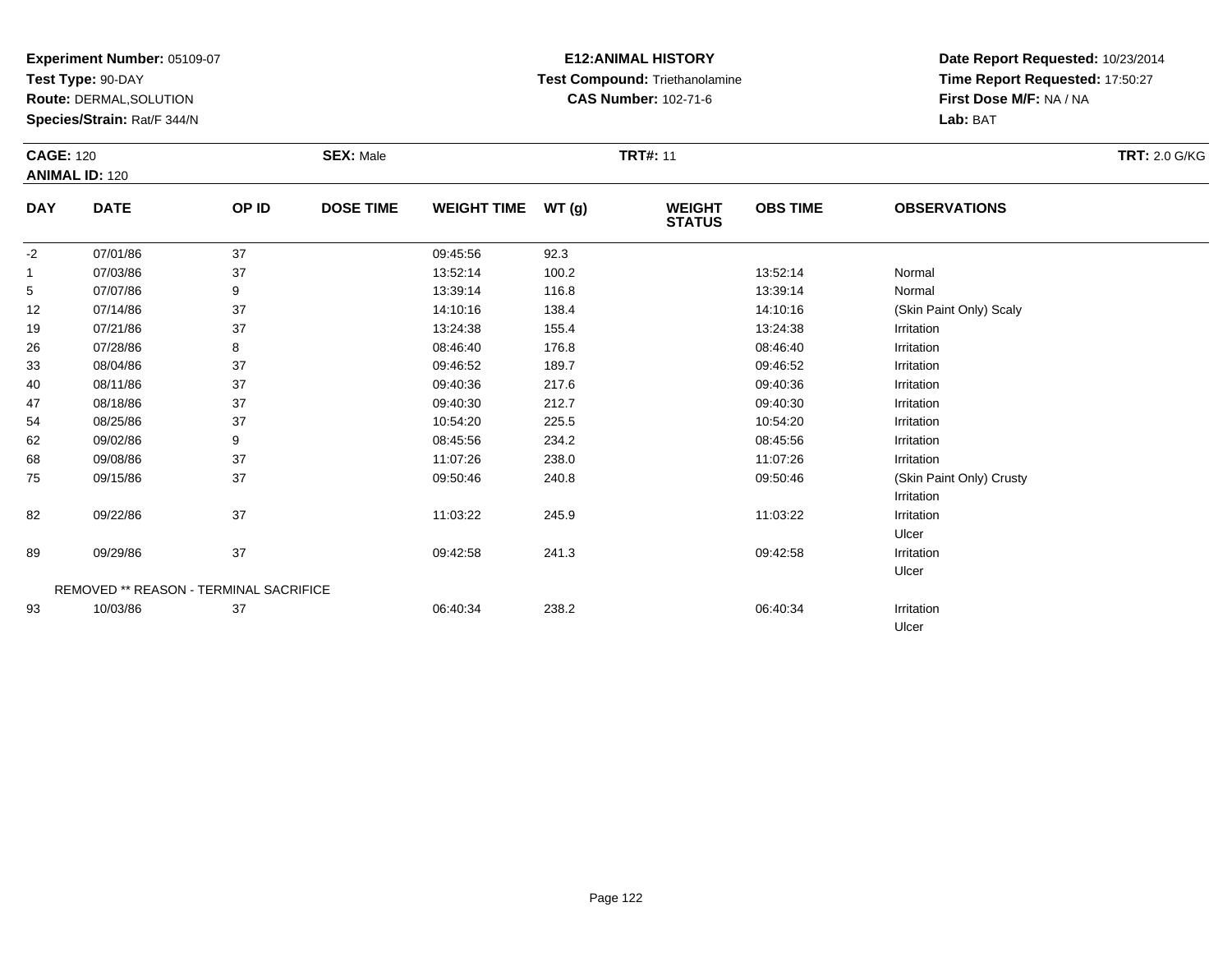|                  | Experiment Number: 05109-07<br>Test Type: 90-DAY |                |                    |                    | <b>E12: ANIMAL HISTORY</b><br>Test Compound: Triethanolamine | Date Report Requested: 10/23/2014<br>Time Report Requested: 17:50:27 |                 |                         |                    |
|------------------|--------------------------------------------------|----------------|--------------------|--------------------|--------------------------------------------------------------|----------------------------------------------------------------------|-----------------|-------------------------|--------------------|
|                  | Route: DERMAL, SOLUTION                          |                |                    |                    |                                                              | <b>CAS Number: 102-71-6</b>                                          |                 | First Dose M/F: NA / NA |                    |
|                  | Species/Strain: Rat/F 344/N                      |                |                    |                    |                                                              |                                                                      |                 | Lab: BAT                |                    |
| <b>CAGE: 121</b> | <b>ANIMAL ID: 121</b>                            |                | <b>SEX: Female</b> |                    |                                                              | <b>TRT#: 2</b>                                                       |                 |                         | <b>TRT: 0 G/KG</b> |
| <b>DAY</b>       | <b>DATE</b>                                      | OP ID          | <b>DOSE TIME</b>   | <b>WEIGHT TIME</b> | WT(g)                                                        | <b>WEIGHT</b><br><b>STATUS</b>                                       | <b>OBS TIME</b> | <b>OBSERVATIONS</b>     |                    |
| -1               | 06/29/86                                         | $\overline{7}$ |                    | 10:00:00           | 75.3                                                         |                                                                      |                 |                         |                    |
| 4                | 07/03/86                                         | 37             |                    | 14:27:04           | 81.8                                                         |                                                                      |                 |                         |                    |
| 8                | 07/07/86                                         | 37             |                    | 09:27:54           | 93.3                                                         |                                                                      |                 |                         |                    |
| 15               | 07/14/86                                         | 37             |                    | 11:23:16           | 109.3                                                        |                                                                      |                 |                         |                    |
| 22               | 07/21/86                                         | 37             |                    | 11:19:22           | 118.1                                                        |                                                                      |                 |                         |                    |
| 29               | 07/28/86                                         | 8              |                    | 09:43:28           | 123.9                                                        |                                                                      |                 |                         |                    |
| 36               | 08/04/86                                         | 37             |                    | 11:21:02           | 134.7                                                        |                                                                      |                 |                         |                    |
| 43               | 08/11/86                                         | 37             |                    | 13:16:24           | 140.1                                                        |                                                                      |                 |                         |                    |
| 50               | 08/18/86                                         | 37             |                    | 13:55:44           | 139.8                                                        |                                                                      |                 |                         |                    |
| 57               | 08/25/86                                         | 37             |                    | 13:45:02           | 148.9                                                        |                                                                      |                 |                         |                    |
| 65               | 09/02/86                                         | 9              |                    | 08:05:58           | 152.9                                                        |                                                                      |                 |                         |                    |
| 71               | 09/08/86                                         | 37             |                    | 13:29:32           | 153.4                                                        |                                                                      |                 |                         |                    |
| 78               | 09/15/86                                         | 37             |                    | 11:31:32           | 161.9                                                        |                                                                      |                 |                         |                    |
| 85               | 09/22/86                                         | 37             |                    | 11:16:52           | 159.9                                                        |                                                                      |                 |                         |                    |
| 92               | 09/29/86                                         | 37             |                    | 13:20:42           | 155.8                                                        |                                                                      |                 |                         |                    |
|                  | <b>REMOVED ** REASON - TERMINAL SACRIFICE</b>    |                |                    |                    |                                                              |                                                                      |                 |                         |                    |
| 96               | 10/03/86                                         | 9              |                    | 14:37:50           | 157.1                                                        |                                                                      | 14:37:50        | Override                |                    |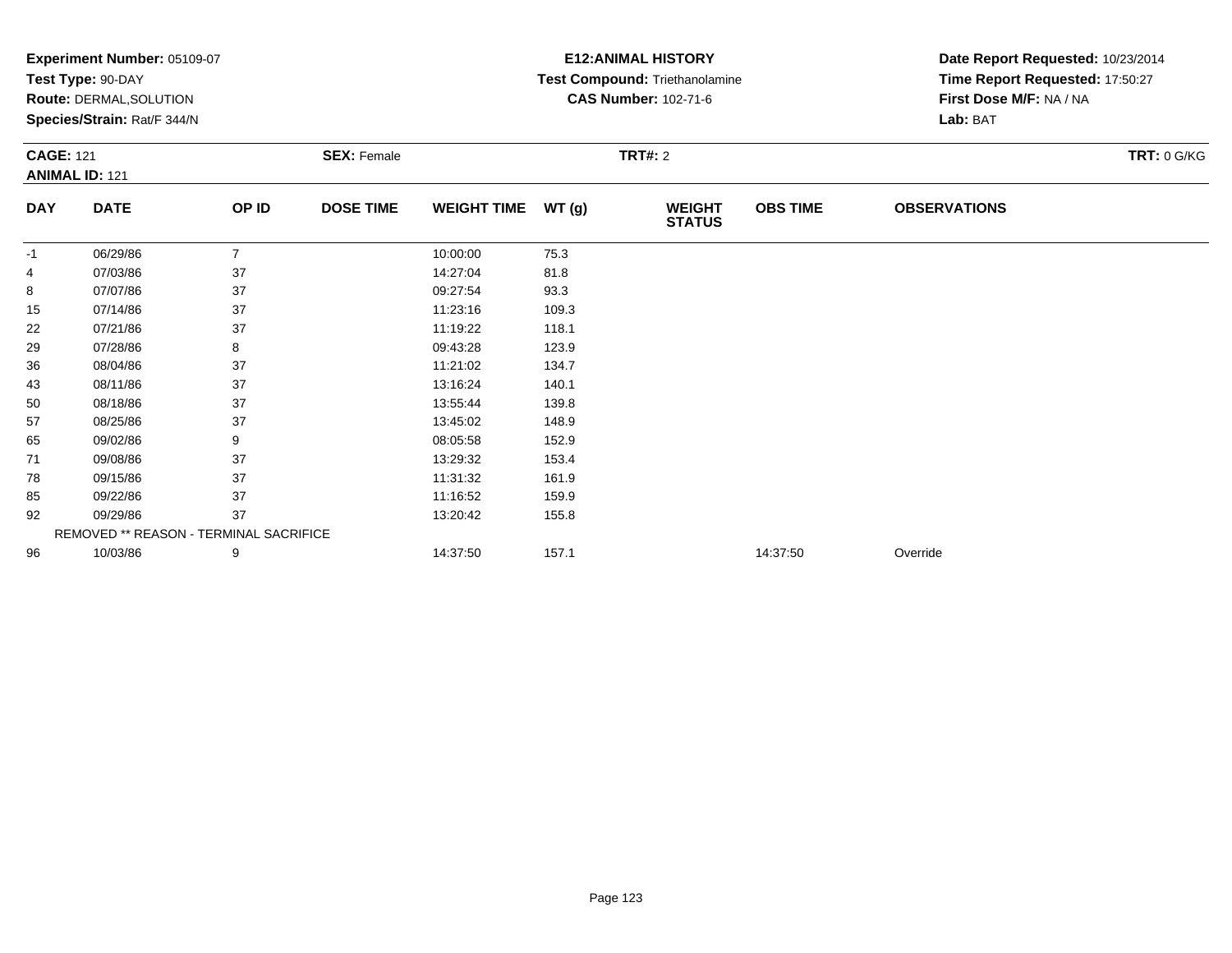|                  | <b>Experiment Number: 05109-07</b>     |                |                    |                    | <b>E12:ANIMAL HISTORY</b> | Date Report Requested: 10/23/2014 |                 |                                 |                    |
|------------------|----------------------------------------|----------------|--------------------|--------------------|---------------------------|-----------------------------------|-----------------|---------------------------------|--------------------|
|                  | Test Type: 90-DAY                      |                |                    |                    |                           | Test Compound: Triethanolamine    |                 | Time Report Requested: 17:50:27 |                    |
|                  | Route: DERMAL, SOLUTION                |                |                    |                    |                           | <b>CAS Number: 102-71-6</b>       |                 | First Dose M/F: NA / NA         |                    |
|                  | Species/Strain: Rat/F 344/N            |                |                    |                    |                           |                                   |                 | Lab: BAT                        |                    |
| <b>CAGE: 122</b> |                                        |                | <b>SEX: Female</b> |                    |                           | <b>TRT#: 2</b>                    |                 |                                 | <b>TRT: 0 G/KG</b> |
|                  | <b>ANIMAL ID: 122</b>                  |                |                    |                    |                           |                                   |                 |                                 |                    |
| <b>DAY</b>       | <b>DATE</b>                            | OP ID          | <b>DOSE TIME</b>   | <b>WEIGHT TIME</b> | WT(g)                     | <b>WEIGHT</b><br><b>STATUS</b>    | <b>OBS TIME</b> | <b>OBSERVATIONS</b>             |                    |
| -1               | 06/29/86                               | $\overline{7}$ |                    | 10:00:00           | 80.5                      |                                   |                 |                                 |                    |
| 4                | 07/03/86                               | 37             |                    | 14:25:48           | 89.6                      |                                   |                 |                                 |                    |
| 8                | 07/07/86                               | 37             |                    | 09:26:26           | 103.7                     |                                   |                 |                                 |                    |
| 15               | 07/14/86                               | 37             |                    | 11:22:10           | 119.4                     |                                   |                 |                                 |                    |
| 22               | 07/21/86                               | 37             |                    | 11:19:38           | 134.3                     |                                   |                 |                                 |                    |
| 29               | 07/28/86                               | 8              |                    | 09:43:48           | 147.4                     |                                   |                 |                                 |                    |
| 36               | 08/04/86                               | 37             |                    | 11:21:22           | 159.8                     |                                   |                 |                                 |                    |
| 43               | 08/11/86                               | 37             |                    | 13:16:40           | 164.1                     |                                   |                 |                                 |                    |
| 50               | 08/18/86                               | 37             |                    | 13:55:26           | 168.4                     |                                   |                 |                                 |                    |
| 57               | 08/25/86                               | 37             |                    | 13:45:18           | 174.6                     |                                   |                 |                                 |                    |
| 65               | 09/02/86                               | 9              |                    | 08:06:18           | 178.4                     |                                   |                 |                                 |                    |
| 71               | 09/08/86                               | 37             |                    | 13:29:58           | 183.4                     |                                   |                 |                                 |                    |
| 78               | 09/15/86                               | 37             |                    | 11:31:52           | 187.1                     |                                   |                 |                                 |                    |
| 85               | 09/22/86                               | 37             |                    | 11:17:10           | 188.6                     |                                   |                 |                                 |                    |
| 92               | 09/29/86                               | 37             |                    | 13:21:04           | 185.2                     |                                   |                 |                                 |                    |
|                  | REMOVED ** REASON - TERMINAL SACRIFICE |                |                    |                    |                           |                                   |                 |                                 |                    |
| 96               | 10/03/86                               | 9              |                    | 14:38:18           | 186.3                     |                                   | 14:38:18        | Override                        |                    |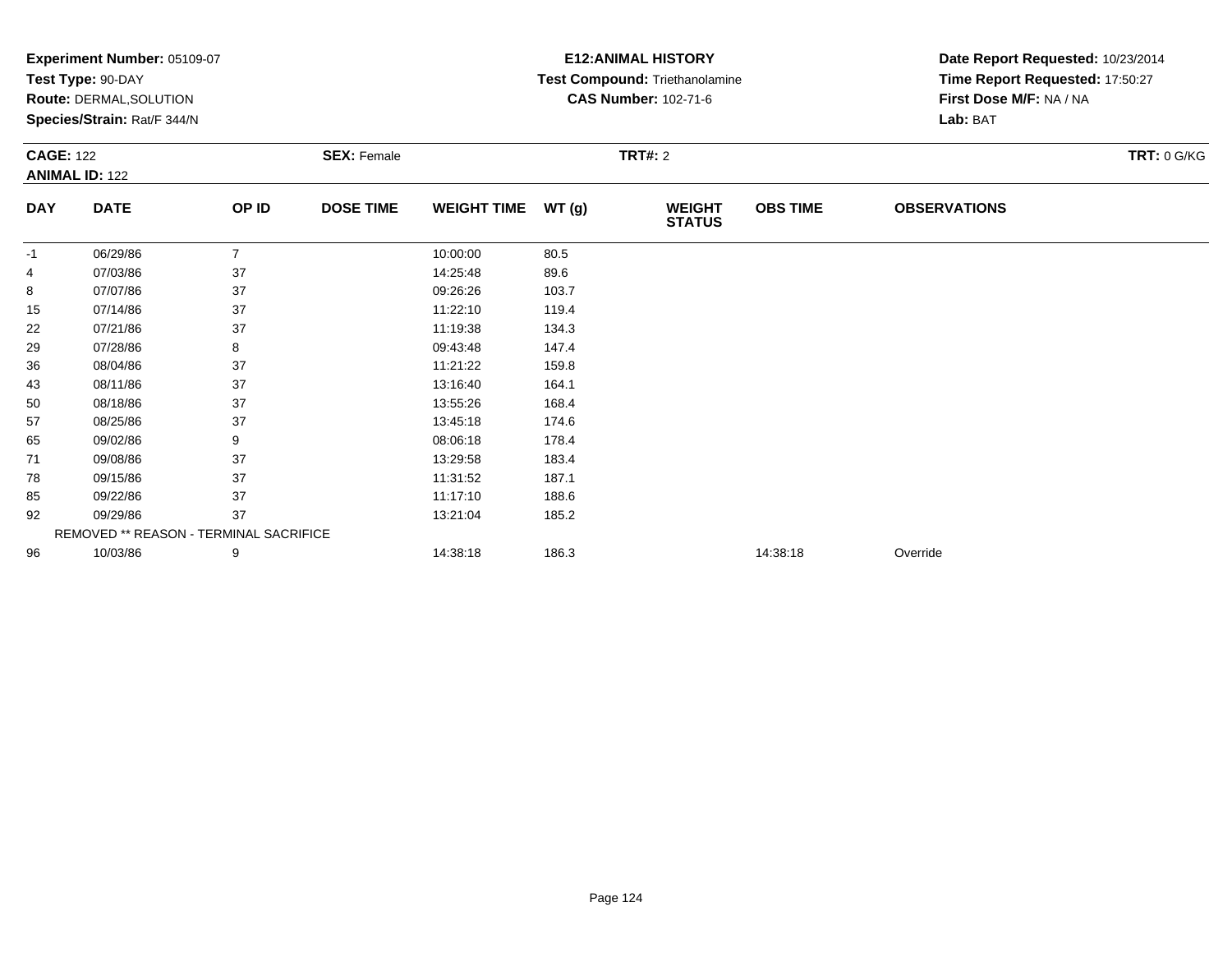|                  | <b>Experiment Number: 05109-07</b>     |                |                    |                    | <b>E12:ANIMAL HISTORY</b> | Date Report Requested: 10/23/2014 |                 |                                 |                    |
|------------------|----------------------------------------|----------------|--------------------|--------------------|---------------------------|-----------------------------------|-----------------|---------------------------------|--------------------|
|                  | Test Type: 90-DAY                      |                |                    |                    |                           | Test Compound: Triethanolamine    |                 | Time Report Requested: 17:50:27 |                    |
|                  | Route: DERMAL, SOLUTION                |                |                    |                    |                           | <b>CAS Number: 102-71-6</b>       |                 | First Dose M/F: NA / NA         |                    |
|                  | Species/Strain: Rat/F 344/N            |                |                    |                    |                           |                                   |                 | Lab: BAT                        |                    |
| <b>CAGE: 123</b> |                                        |                | <b>SEX: Female</b> |                    |                           | <b>TRT#: 2</b>                    |                 |                                 | <b>TRT: 0 G/KG</b> |
|                  | <b>ANIMAL ID: 123</b>                  |                |                    |                    |                           |                                   |                 |                                 |                    |
| <b>DAY</b>       | <b>DATE</b>                            | OP ID          | <b>DOSE TIME</b>   | <b>WEIGHT TIME</b> | WT(g)                     | <b>WEIGHT</b><br><b>STATUS</b>    | <b>OBS TIME</b> | <b>OBSERVATIONS</b>             |                    |
| -1               | 06/29/86                               | $\overline{7}$ |                    | 10:00:00           | 77.7                      |                                   |                 |                                 |                    |
| 4                | 07/03/86                               | 37             |                    | 14:26:06           | 81.7                      |                                   |                 |                                 |                    |
| 8                | 07/07/86                               | 37             |                    | 09:26:54           | 96.5                      |                                   |                 |                                 |                    |
| 15               | 07/14/86                               | 37             |                    | 11:22:30           | 113.0                     |                                   |                 |                                 |                    |
| 22               | 07/21/86                               | 37             |                    | 11:18:22           | 125.2                     |                                   |                 |                                 |                    |
| 29               | 07/28/86                               | 8              |                    | 09:42:22           | 139.6                     |                                   |                 |                                 |                    |
| 36               | 08/04/86                               | 37             |                    | 11:21:36           | 148.1                     |                                   |                 |                                 |                    |
| 43               | 08/11/86                               | 37             |                    | 13:16:56           | 154.2                     |                                   |                 |                                 |                    |
| 50               | 08/18/86                               | 37             |                    | 13:55:12           | 157.5                     |                                   |                 |                                 |                    |
| 57               | 08/25/86                               | 37             |                    | 13:45:36           | 161.8                     |                                   |                 |                                 |                    |
| 65               | 09/02/86                               | 9              |                    | 08:06:38           | 168.1                     |                                   |                 |                                 |                    |
| 71               | 09/08/86                               | 37             |                    | 13:30:12           | 168.6                     |                                   |                 |                                 |                    |
| 78               | 09/15/86                               | 37             |                    | 11:32:08           | 178.1                     |                                   |                 |                                 |                    |
| 85               | 09/22/86                               | 37             |                    | 11:17:30           | 179.4                     |                                   |                 |                                 |                    |
| 92               | 09/29/86                               | 37             |                    | 13:21:24           | 173.9                     |                                   |                 |                                 |                    |
|                  | REMOVED ** REASON - TERMINAL SACRIFICE |                |                    |                    |                           |                                   |                 |                                 |                    |
| 96               | 10/03/86                               | 9              |                    | 14:38:44           | 173.2                     |                                   | 14:38:44        | Override                        |                    |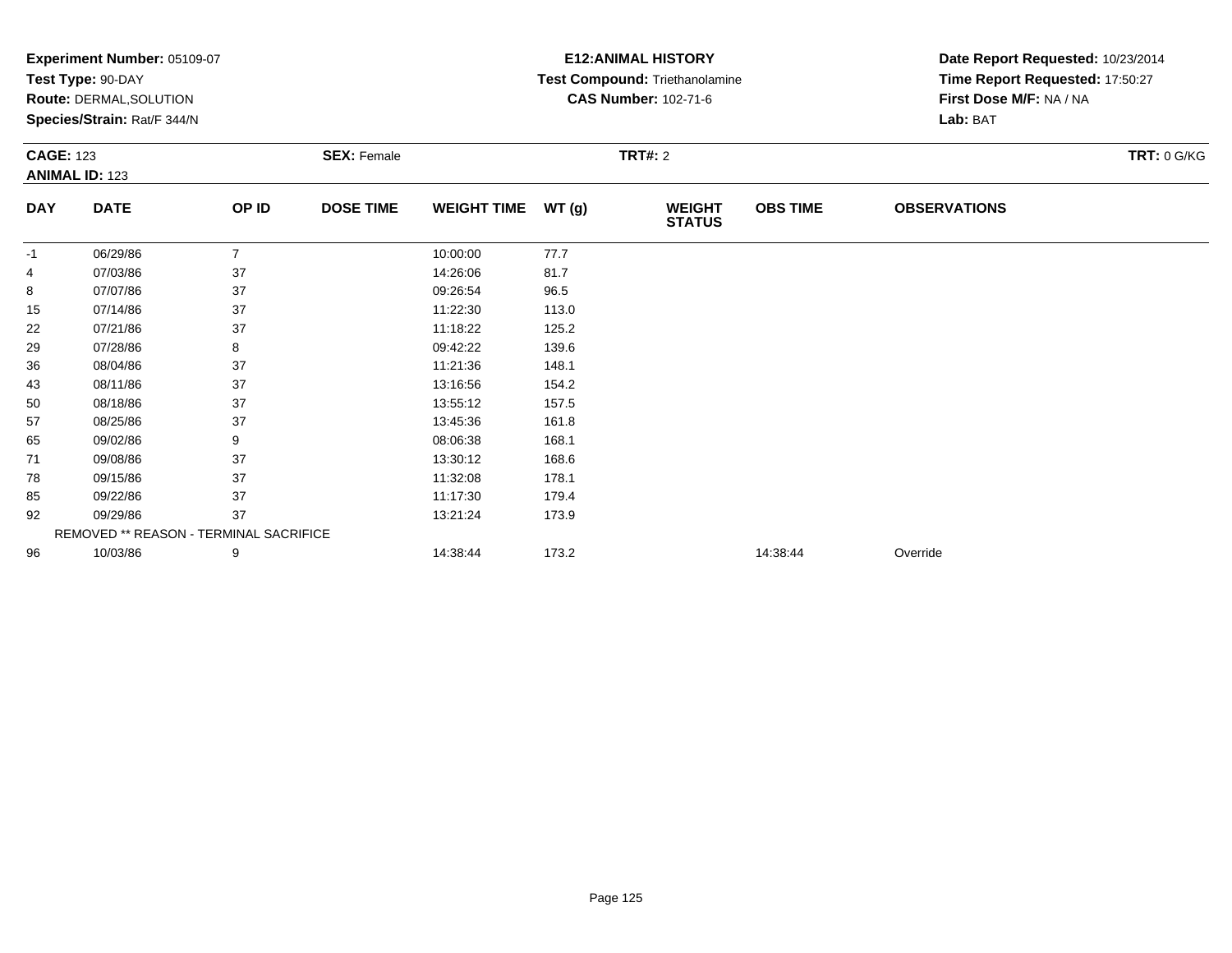|                  |                                               |                |                    |                    | Date Report Requested: 10/23/2014 |                                |                 |                                 |                    |
|------------------|-----------------------------------------------|----------------|--------------------|--------------------|-----------------------------------|--------------------------------|-----------------|---------------------------------|--------------------|
|                  | Test Type: 90-DAY                             |                |                    |                    |                                   | Test Compound: Triethanolamine |                 | Time Report Requested: 17:50:27 |                    |
|                  | Route: DERMAL, SOLUTION                       |                |                    |                    |                                   | <b>CAS Number: 102-71-6</b>    |                 | First Dose M/F: NA / NA         |                    |
|                  | Species/Strain: Rat/F 344/N                   |                |                    |                    |                                   |                                |                 | Lab: BAT                        |                    |
| <b>CAGE: 124</b> |                                               |                | <b>SEX: Female</b> |                    |                                   | <b>TRT#: 2</b>                 |                 |                                 | <b>TRT: 0 G/KG</b> |
|                  | <b>ANIMAL ID: 124</b>                         |                |                    |                    |                                   |                                |                 |                                 |                    |
| <b>DAY</b>       | <b>DATE</b>                                   | OP ID          | <b>DOSE TIME</b>   | <b>WEIGHT TIME</b> | WT(g)                             | <b>WEIGHT</b><br><b>STATUS</b> | <b>OBS TIME</b> | <b>OBSERVATIONS</b>             |                    |
| -1               | 06/29/86                                      | $\overline{7}$ |                    | 10:00:00           | 86.9                              |                                |                 |                                 |                    |
| 4                | 07/03/86                                      | 37             |                    | 14:26:22           | 94.1                              |                                |                 |                                 |                    |
| 8                | 07/07/86                                      | 37             |                    | 09:27:16           | 107.5                             |                                |                 |                                 |                    |
| 15               | 07/14/86                                      | 37             |                    | 11:22:46           | 119.6                             |                                |                 |                                 |                    |
| 22               | 07/21/86                                      | 37             |                    | 11:18:44           | 135.5                             |                                |                 |                                 |                    |
| 29               | 07/28/86                                      | 8              |                    | 09:42:48           | 149.4                             |                                |                 |                                 |                    |
| 36               | 08/04/86                                      | 37             |                    | 11:20:24           | 158.6                             |                                |                 |                                 |                    |
| 43               | 08/11/86                                      | 37             |                    | 13:15:42           | 163.5                             |                                |                 |                                 |                    |
| 50               | 08/18/86                                      | 37             |                    | 13:54:52           | 165.6                             |                                |                 |                                 |                    |
| 57               | 08/25/86                                      | 37             |                    | 13:45:50           | 172.7                             |                                |                 |                                 |                    |
| 65               | 09/02/86                                      | 9              |                    | 08:07:06           | 182.5                             |                                |                 |                                 |                    |
| 71               | 09/08/86                                      | 37             |                    | 13:30:30           | 181.5                             |                                |                 |                                 |                    |
| 78               | 09/15/86                                      | 37             |                    | 11:32:36           | 193.5                             |                                |                 |                                 |                    |
| 85               | 09/22/86                                      | 37             |                    | 11:17:44           | 189.5                             |                                |                 |                                 |                    |
| 92               | 09/29/86                                      | 37             |                    | 13:21:50           | 186.1                             |                                |                 |                                 |                    |
|                  | <b>REMOVED ** REASON - TERMINAL SACRIFICE</b> |                |                    |                    |                                   |                                |                 |                                 |                    |
| 96               | 10/03/86                                      | 9              |                    | 14:39:12           | 188.2                             |                                | 14:39:12        | Override                        |                    |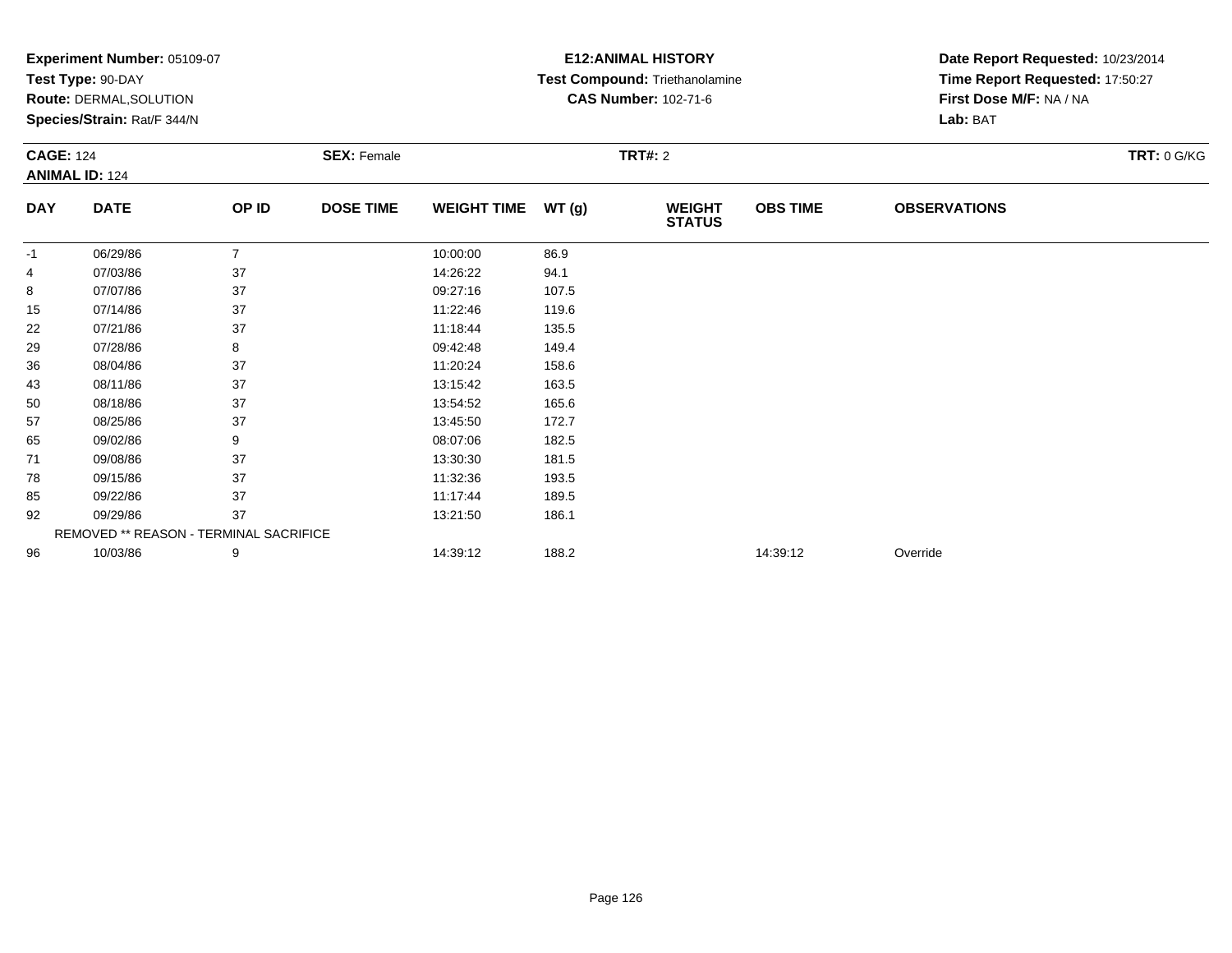|                  | Test Type: 90-DAY<br>Route: DERMAL, SOLUTION |                |                    |                    |       |                                |                 |                                 |                    |  |
|------------------|----------------------------------------------|----------------|--------------------|--------------------|-------|--------------------------------|-----------------|---------------------------------|--------------------|--|
|                  |                                              |                |                    |                    |       | Test Compound: Triethanolamine |                 | Time Report Requested: 17:50:27 |                    |  |
|                  |                                              |                |                    |                    |       | <b>CAS Number: 102-71-6</b>    |                 | First Dose M/F: NA / NA         |                    |  |
|                  | Species/Strain: Rat/F 344/N                  |                |                    |                    |       |                                |                 | Lab: BAT                        |                    |  |
| <b>CAGE: 125</b> |                                              |                | <b>SEX: Female</b> |                    |       | <b>TRT#: 2</b>                 |                 |                                 | <b>TRT: 0 G/KG</b> |  |
|                  | <b>ANIMAL ID: 125</b>                        |                |                    |                    |       |                                |                 |                                 |                    |  |
| <b>DAY</b>       | <b>DATE</b>                                  | OP ID          | <b>DOSE TIME</b>   | <b>WEIGHT TIME</b> | WT(g) | <b>WEIGHT</b><br><b>STATUS</b> | <b>OBS TIME</b> | <b>OBSERVATIONS</b>             |                    |  |
| -1               | 06/29/86                                     | $\overline{7}$ |                    | 10:00:00           | 70.1  |                                |                 |                                 |                    |  |
| 4                | 07/03/86                                     | 37             |                    | 14:26:40           | 77.4  |                                |                 |                                 |                    |  |
| 8                | 07/07/86                                     | 37             |                    | 09:27:30           | 89.0  |                                |                 |                                 |                    |  |
| 15               | 07/14/86                                     | 37             |                    | 11:23:00           | 108.7 |                                |                 |                                 |                    |  |
| 22               | 07/21/86                                     | 37             |                    | 11:19:02           | 113.9 |                                |                 |                                 |                    |  |
| 29               | 07/28/86                                     | 8              |                    | 09:43:08           | 133.9 |                                |                 |                                 |                    |  |
| 36               | 08/04/86                                     | 37             |                    | 11:20:44           | 137.6 |                                |                 |                                 |                    |  |
| 43               | 08/11/86                                     | 37             |                    | 13:16:08           | 141.7 |                                |                 |                                 |                    |  |
| 50               | 08/18/86                                     | 37             |                    | 13:56:04           | 146.1 |                                |                 |                                 |                    |  |
| 57               | 08/25/86                                     | 37             |                    | 13:44:44           | 153.6 |                                |                 |                                 |                    |  |
| 65               | 09/02/86                                     | 9              |                    | 08:07:22           | 159.7 |                                |                 |                                 |                    |  |
| 71               | 09/08/86                                     | 37             |                    | 13:30:48           | 159.7 |                                |                 |                                 |                    |  |
| 78               | 09/15/86                                     | 37             |                    | 11:32:50           | 166.8 |                                |                 |                                 |                    |  |
| 85               | 09/22/86                                     | 37             |                    | 11:18:00           | 165.5 |                                |                 |                                 |                    |  |
| 92               | 09/29/86                                     | 37             |                    | 13:22:06           | 165.0 |                                |                 |                                 |                    |  |
|                  | REMOVED ** REASON - TERMINAL SACRIFICE       |                |                    |                    |       |                                |                 |                                 |                    |  |
| 96               | 10/03/86                                     | 9              |                    | 14:39:42           | 166.0 |                                | 14:39:42        | Override                        |                    |  |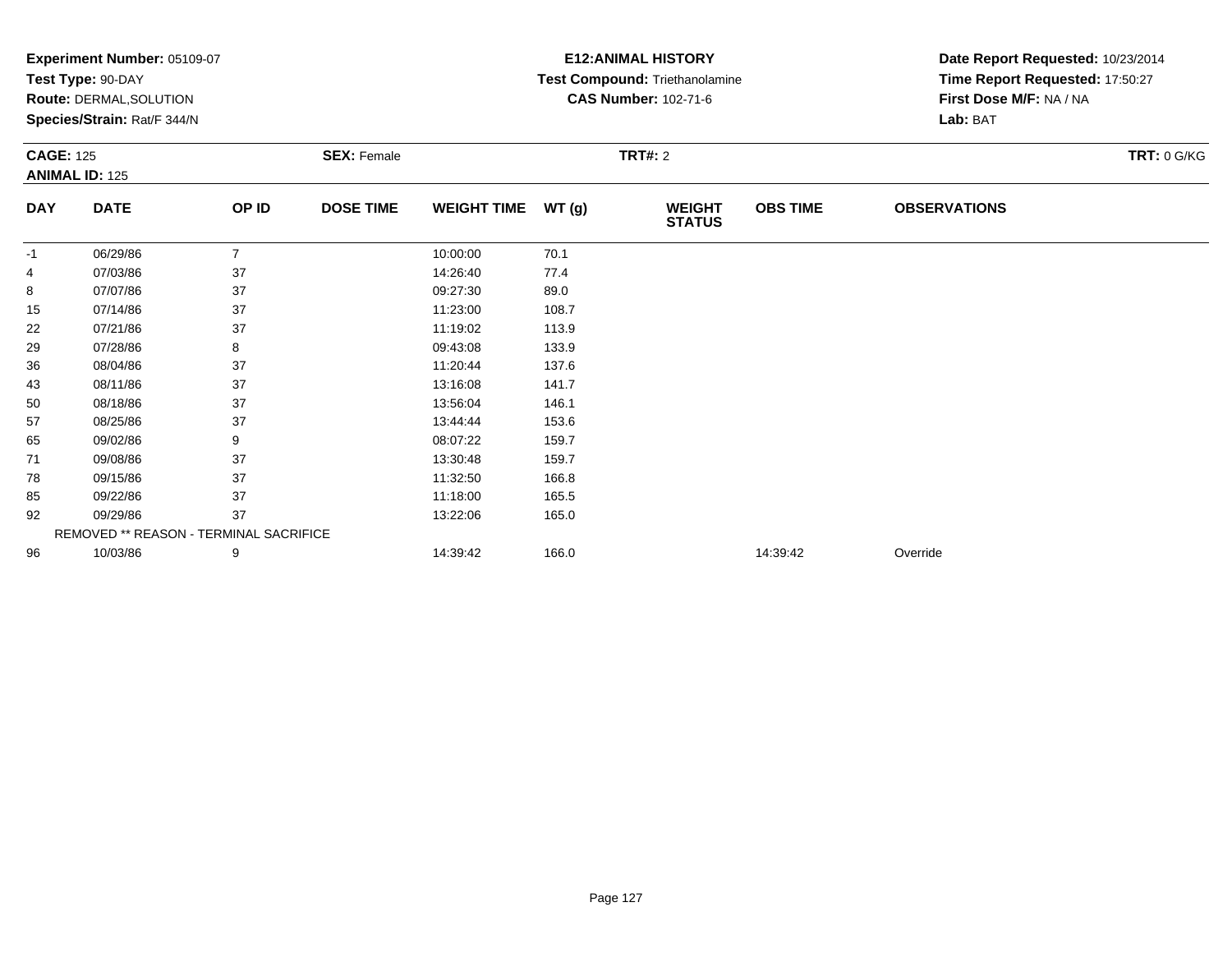|                  | <b>Experiment Number: 05109-07</b>     |                |                    | <b>E12: ANIMAL HISTORY</b> | Date Report Requested: 10/23/2014 |                                |                 |                                 |             |
|------------------|----------------------------------------|----------------|--------------------|----------------------------|-----------------------------------|--------------------------------|-----------------|---------------------------------|-------------|
|                  | Test Type: 90-DAY                      |                |                    |                            |                                   | Test Compound: Triethanolamine |                 | Time Report Requested: 17:50:27 |             |
|                  | <b>Route: DERMAL, SOLUTION</b>         |                |                    |                            |                                   | <b>CAS Number: 102-71-6</b>    |                 | First Dose M/F: NA / NA         |             |
|                  | Species/Strain: Rat/F 344/N            |                |                    |                            |                                   |                                |                 | Lab: BAT                        |             |
| <b>CAGE: 126</b> |                                        |                | <b>SEX: Female</b> |                            |                                   | <b>TRT#: 2</b>                 |                 |                                 | TRT: 0 G/KG |
|                  | <b>ANIMAL ID: 126</b>                  |                |                    |                            |                                   |                                |                 |                                 |             |
| <b>DAY</b>       | <b>DATE</b>                            | OP ID          | <b>DOSE TIME</b>   | <b>WEIGHT TIME</b>         | WT(g)                             | <b>WEIGHT</b><br><b>STATUS</b> | <b>OBS TIME</b> | <b>OBSERVATIONS</b>             |             |
| $-2$             | 06/29/86                               | $\overline{7}$ |                    | 10:00:00                   | 76.8                              |                                |                 |                                 |             |
| 3                | 07/03/86                               | 37             |                    | 14:37:40                   | 79.8                              |                                |                 |                                 |             |
| 7                | 07/07/86                               | 37             |                    | 08:04:44                   | 98.0                              |                                |                 |                                 |             |
| 14               | 07/14/86                               | 37             |                    | 11:13:16                   | 105.4                             |                                |                 |                                 |             |
| 21               | 07/21/86                               | 37             |                    | 11:08:02                   | 115.7                             |                                |                 |                                 |             |
| 28               | 07/28/86                               | 8              |                    | 09:29:40                   | 126.6                             |                                |                 |                                 |             |
| 35               | 08/04/86                               | 37             |                    | 13:11:42                   | 132.4                             |                                |                 |                                 |             |
| 42               | 08/11/86                               | 37             |                    | 13:11:32                   | 140.3                             |                                |                 |                                 |             |
| 49               | 08/18/86                               | 37             |                    | 11:16:36                   | 141.6                             |                                |                 |                                 |             |
| 56               | 08/25/86                               | 37             |                    | 13:33:24                   | 144.5                             |                                |                 |                                 |             |
| 64               | 09/02/86                               | 9              |                    | 07:52:38                   | 153.7                             |                                |                 |                                 |             |
| 70               | 09/08/86                               | 37             |                    | 13:47:46                   | 152.5                             |                                |                 |                                 |             |
| 77               | 09/15/86                               | 37             |                    | 13:29:44                   | 157.0                             |                                |                 |                                 |             |
| 84               | 09/22/86                               | 37             |                    | 13:28:34                   | 155.8                             |                                |                 |                                 |             |
| 91               | 09/29/86                               | 37             |                    | 13:15:20                   | 152.3                             |                                |                 |                                 |             |
|                  | REMOVED ** REASON - TERMINAL SACRIFICE |                |                    |                            |                                   |                                |                 |                                 |             |
| 95               | 10/03/86                               | 9              |                    | 13:59:18                   | 155.1                             |                                | 13:59:18        | Override                        |             |
|                  |                                        |                |                    |                            |                                   |                                |                 |                                 |             |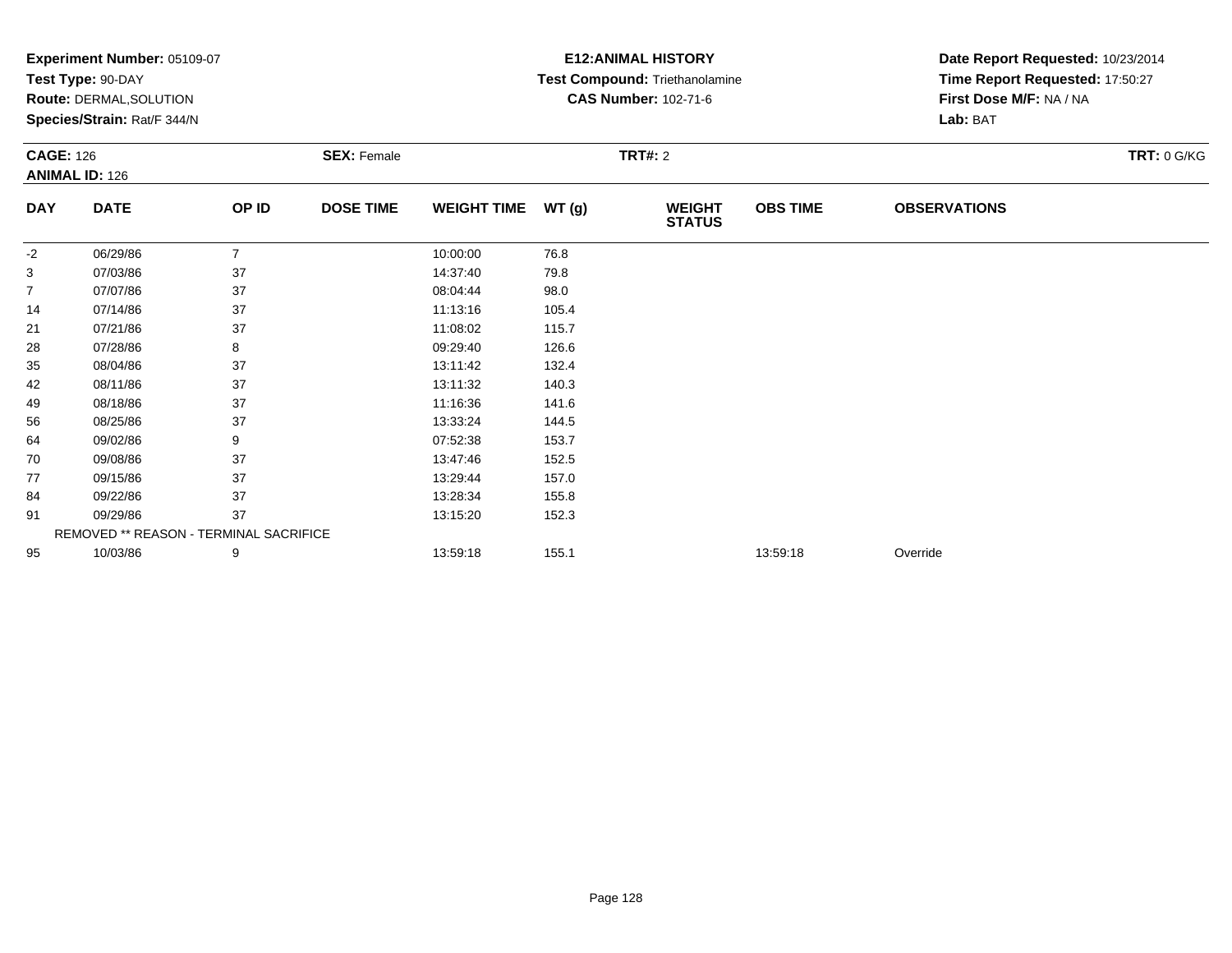|                  | <b>Experiment Number: 05109-07</b>     |                |                    | <b>E12: ANIMAL HISTORY</b> | Date Report Requested: 10/23/2014 |                                |                 |                                 |                    |
|------------------|----------------------------------------|----------------|--------------------|----------------------------|-----------------------------------|--------------------------------|-----------------|---------------------------------|--------------------|
|                  | Test Type: 90-DAY                      |                |                    |                            |                                   | Test Compound: Triethanolamine |                 | Time Report Requested: 17:50:27 |                    |
|                  | <b>Route: DERMAL, SOLUTION</b>         |                |                    |                            |                                   | <b>CAS Number: 102-71-6</b>    |                 | First Dose M/F: NA / NA         |                    |
|                  | Species/Strain: Rat/F 344/N            |                |                    |                            |                                   |                                |                 | Lab: BAT                        |                    |
| <b>CAGE: 127</b> |                                        |                | <b>SEX: Female</b> |                            |                                   | <b>TRT#: 2</b>                 |                 |                                 | <b>TRT: 0 G/KG</b> |
|                  | <b>ANIMAL ID: 127</b>                  |                |                    |                            |                                   |                                |                 |                                 |                    |
| <b>DAY</b>       | <b>DATE</b>                            | OP ID          | <b>DOSE TIME</b>   | <b>WEIGHT TIME</b>         | WT(g)                             | <b>WEIGHT</b><br><b>STATUS</b> | <b>OBS TIME</b> | <b>OBSERVATIONS</b>             |                    |
| -2               | 06/29/86                               | $\overline{7}$ |                    | 10:00:00                   | 69.6                              |                                |                 |                                 |                    |
| 3                | 07/03/86                               | 37             |                    | 14:37:56                   | 72.3                              |                                |                 |                                 |                    |
| 7                | 07/07/86                               | 37             |                    | 08:05:04                   | 89.5                              |                                |                 |                                 |                    |
| 14               | 07/14/86                               | 37             |                    | 11:12:02                   | 103.0                             |                                |                 |                                 |                    |
| 21               | 07/21/86                               | 37             |                    | 11:06:48                   | 114.1                             |                                |                 |                                 |                    |
| 28               | 07/28/86                               | 8              |                    | 09:30:02                   | 127.2                             |                                |                 |                                 |                    |
| 35               | 08/04/86                               | 37             |                    | 13:12:00                   | 135.2                             |                                |                 |                                 |                    |
| 42               | 08/11/86                               | 37             |                    | 13:11:46                   | 140.6                             |                                |                 |                                 |                    |
| 49               | 08/18/86                               | 37             |                    | 11:16:50                   | 150.9                             |                                |                 |                                 |                    |
| 56               | 08/25/86                               | 37             |                    | 13:33:40                   | 152.9                             |                                |                 |                                 |                    |
| 64               | 09/02/86                               | 9              |                    | 07:52:54                   | 160.7                             |                                |                 |                                 |                    |
| 70               | 09/08/86                               | 37             |                    | 13:48:04                   | 159.0                             |                                |                 |                                 |                    |
| 77               | 09/15/86                               | 37             |                    | 13:29:58                   | 162.0                             |                                |                 |                                 |                    |
| 84               | 09/22/86                               | 37             |                    | 13:28:56                   | 158.7                             |                                |                 |                                 |                    |
| 91               | 09/29/86                               | 37             |                    | 13:15:38                   | 158.7                             |                                |                 |                                 |                    |
|                  | REMOVED ** REASON - TERMINAL SACRIFICE |                |                    |                            |                                   |                                |                 |                                 |                    |
| 95               | 10/03/86                               | 9              |                    | 13:59:52                   | 162.4                             |                                | 13:59:52        | Override                        |                    |
|                  |                                        |                |                    |                            |                                   |                                |                 |                                 |                    |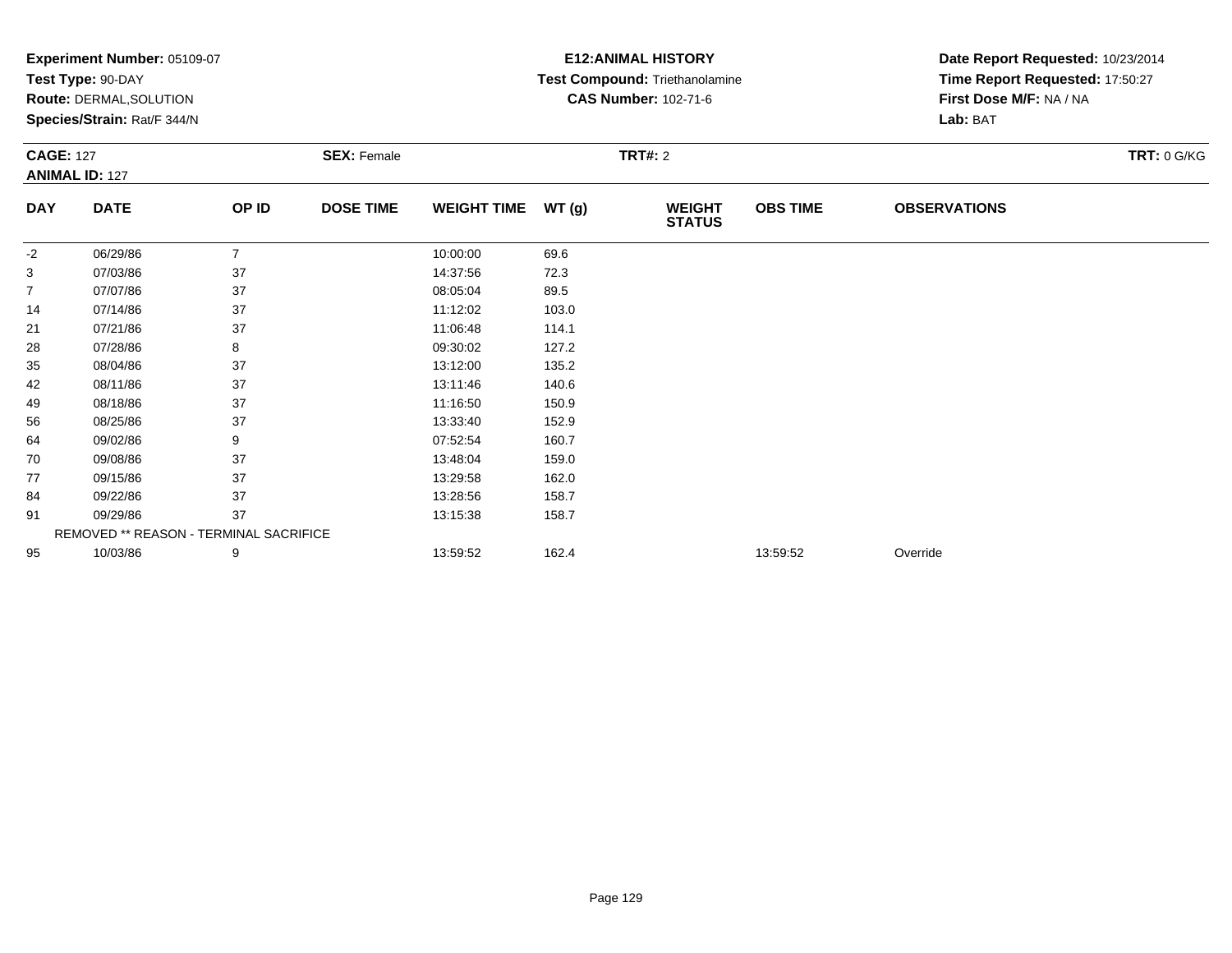|                  | <b>Experiment Number: 05109-07</b>     |                |                    |                    | <b>E12:ANIMAL HISTORY</b> | Date Report Requested: 10/23/2014 |                 |                                 |                    |
|------------------|----------------------------------------|----------------|--------------------|--------------------|---------------------------|-----------------------------------|-----------------|---------------------------------|--------------------|
|                  | Test Type: 90-DAY                      |                |                    |                    |                           | Test Compound: Triethanolamine    |                 | Time Report Requested: 17:50:27 |                    |
|                  | Route: DERMAL, SOLUTION                |                |                    |                    |                           | <b>CAS Number: 102-71-6</b>       |                 | First Dose M/F: NA / NA         |                    |
|                  | Species/Strain: Rat/F 344/N            |                |                    |                    |                           |                                   |                 | Lab: BAT                        |                    |
| <b>CAGE: 128</b> |                                        |                | <b>SEX: Female</b> |                    |                           | <b>TRT#: 2</b>                    |                 |                                 | <b>TRT: 0 G/KG</b> |
|                  | <b>ANIMAL ID: 128</b>                  |                |                    |                    |                           |                                   |                 |                                 |                    |
| <b>DAY</b>       | <b>DATE</b>                            | OP ID          | <b>DOSE TIME</b>   | <b>WEIGHT TIME</b> | WT(g)                     | <b>WEIGHT</b><br><b>STATUS</b>    | <b>OBS TIME</b> | <b>OBSERVATIONS</b>             |                    |
| $-2$             | 06/29/86                               | $\overline{7}$ |                    | 10:00:00           | 78.7                      |                                   |                 |                                 |                    |
| 3                | 07/03/86                               | 37             |                    | 14:38:16           | 82.1                      |                                   |                 |                                 |                    |
| 7                | 07/07/86                               | 37             |                    | 08:05:30           | 96.3                      |                                   |                 |                                 |                    |
| 14               | 07/14/86                               | 37             |                    | 11:12:18           | 108.5                     |                                   |                 |                                 |                    |
| 21               | 07/21/86                               | 37             |                    | 11:07:08           | 119.6                     |                                   |                 |                                 |                    |
| 28               | 07/28/86                               | 8              |                    | 09:28:10           | 128.5                     |                                   |                 |                                 |                    |
| 35               | 08/04/86                               | 37             |                    | 13:10:38           | 137.3                     |                                   |                 |                                 |                    |
| 42               | 08/11/86                               | 37             |                    | 13:12:00           | 144.2                     |                                   |                 |                                 |                    |
| 49               | 08/18/86                               | 37             |                    | 11:17:06           | 149.9                     |                                   |                 |                                 |                    |
| 56               | 08/25/86                               | 37             |                    | 13:34:00           | 157.7                     |                                   |                 |                                 |                    |
| 64               | 09/02/86                               | 9              |                    | 07:53:12           | 168.5                     |                                   |                 |                                 |                    |
| 70               | 09/08/86                               | 37             |                    | 13:48:20           | 165.0                     |                                   |                 |                                 |                    |
| 77               | 09/15/86                               | 37             |                    | 13:30:14           | 171.2                     |                                   |                 |                                 |                    |
| 84               | 09/22/86                               | 37             |                    | 13:29:12           | 172.0                     |                                   |                 |                                 |                    |
| 91               | 09/29/86                               | 37             |                    | 13:15:54           | 169.9                     |                                   |                 |                                 |                    |
|                  | REMOVED ** REASON - TERMINAL SACRIFICE |                |                    |                    |                           |                                   |                 |                                 |                    |
| 95               | 10/03/86                               | 9              |                    | 14:00:28           | 169.8                     |                                   | 14:00:28        | Override                        |                    |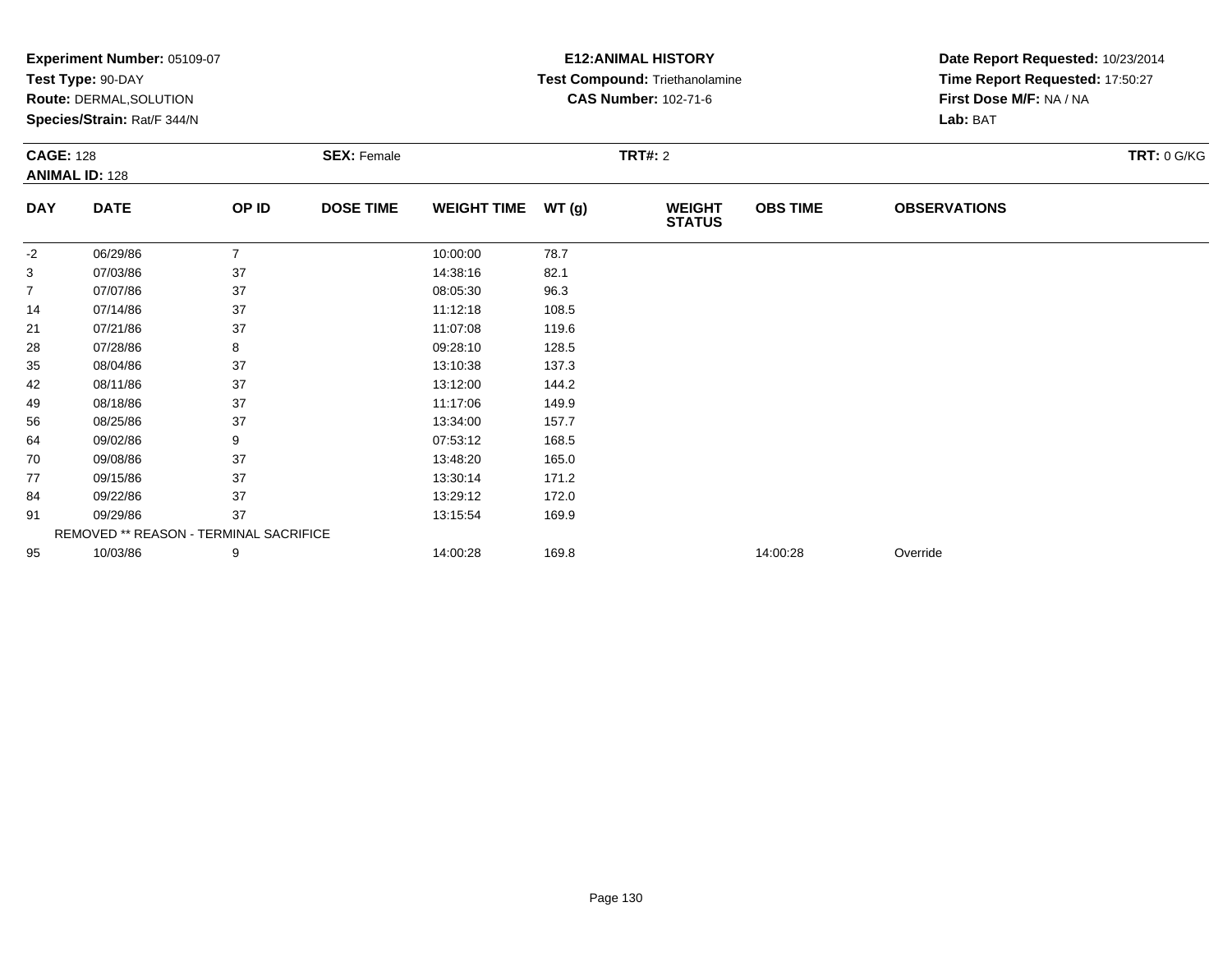|                  | <b>Experiment Number: 05109-07</b>     |                |                    |                    | <b>E12:ANIMAL HISTORY</b> |                                | Date Report Requested: 10/23/2014 |                                 |                    |
|------------------|----------------------------------------|----------------|--------------------|--------------------|---------------------------|--------------------------------|-----------------------------------|---------------------------------|--------------------|
|                  | Test Type: 90-DAY                      |                |                    |                    |                           | Test Compound: Triethanolamine |                                   | Time Report Requested: 17:50:27 |                    |
|                  | Route: DERMAL, SOLUTION                |                |                    |                    |                           | <b>CAS Number: 102-71-6</b>    |                                   | First Dose M/F: NA / NA         |                    |
|                  | Species/Strain: Rat/F 344/N            |                |                    |                    |                           |                                |                                   | Lab: BAT                        |                    |
| <b>CAGE: 129</b> |                                        |                | <b>SEX: Female</b> |                    |                           | <b>TRT#: 2</b>                 |                                   |                                 | <b>TRT: 0 G/KG</b> |
|                  | <b>ANIMAL ID: 129</b>                  |                |                    |                    |                           |                                |                                   |                                 |                    |
| <b>DAY</b>       | <b>DATE</b>                            | OP ID          | <b>DOSE TIME</b>   | <b>WEIGHT TIME</b> | WT(g)                     | <b>WEIGHT</b><br><b>STATUS</b> | <b>OBS TIME</b>                   | <b>OBSERVATIONS</b>             |                    |
| $-2$             | 06/29/86                               | $\overline{7}$ |                    | 10:00:00           | 77.0                      |                                |                                   |                                 |                    |
| 3                | 07/03/86                               | 37             |                    | 14:38:36           | 82.5                      |                                |                                   |                                 |                    |
| 7                | 07/07/86                               | 37             |                    | 08:05:48           | 100.2                     |                                |                                   |                                 |                    |
| 14               | 07/14/86                               | 37             |                    | 11:12:32           | 111.7                     |                                |                                   |                                 |                    |
| 21               | 07/21/86                               | 37             |                    | 11:07:26           | 122.9                     |                                |                                   |                                 |                    |
| 28               | 07/28/86                               | 8              |                    | 09:28:38           | 137.2                     |                                |                                   |                                 |                    |
| 35               | 08/04/86                               | 37             |                    | 13:11:08           | 143.9                     |                                |                                   |                                 |                    |
| 42               | 08/11/86                               | 37             |                    | 13:10:14           | 150.5                     |                                |                                   |                                 |                    |
| 49               | 08/18/86                               | 37             |                    | 11:16:02           | 157.5                     |                                |                                   |                                 |                    |
| 56               | 08/25/86                               | 37             |                    | 13:34:20           | 156.8                     |                                |                                   |                                 |                    |
| 64               | 09/02/86                               | 9              |                    | 07:53:30           | 164.3                     |                                |                                   |                                 |                    |
| 70               | 09/08/86                               | 37             |                    | 13:48:34           | 163.3                     |                                |                                   |                                 |                    |
| 77               | 09/15/86                               | 37             |                    | 13:30:30           | 165.7                     |                                |                                   |                                 |                    |
| 84               | 09/22/86                               | 37             |                    | 13:29:30           | 164.5                     |                                |                                   |                                 |                    |
| 91               | 09/29/86                               | 37             |                    | 13:16:12           | 164.8                     |                                |                                   |                                 |                    |
|                  | REMOVED ** REASON - TERMINAL SACRIFICE |                |                    |                    |                           |                                |                                   |                                 |                    |
| 95               | 10/03/86                               | 9              |                    | 14:01:14           | 165.1                     |                                | 14:01:14                          | Override                        |                    |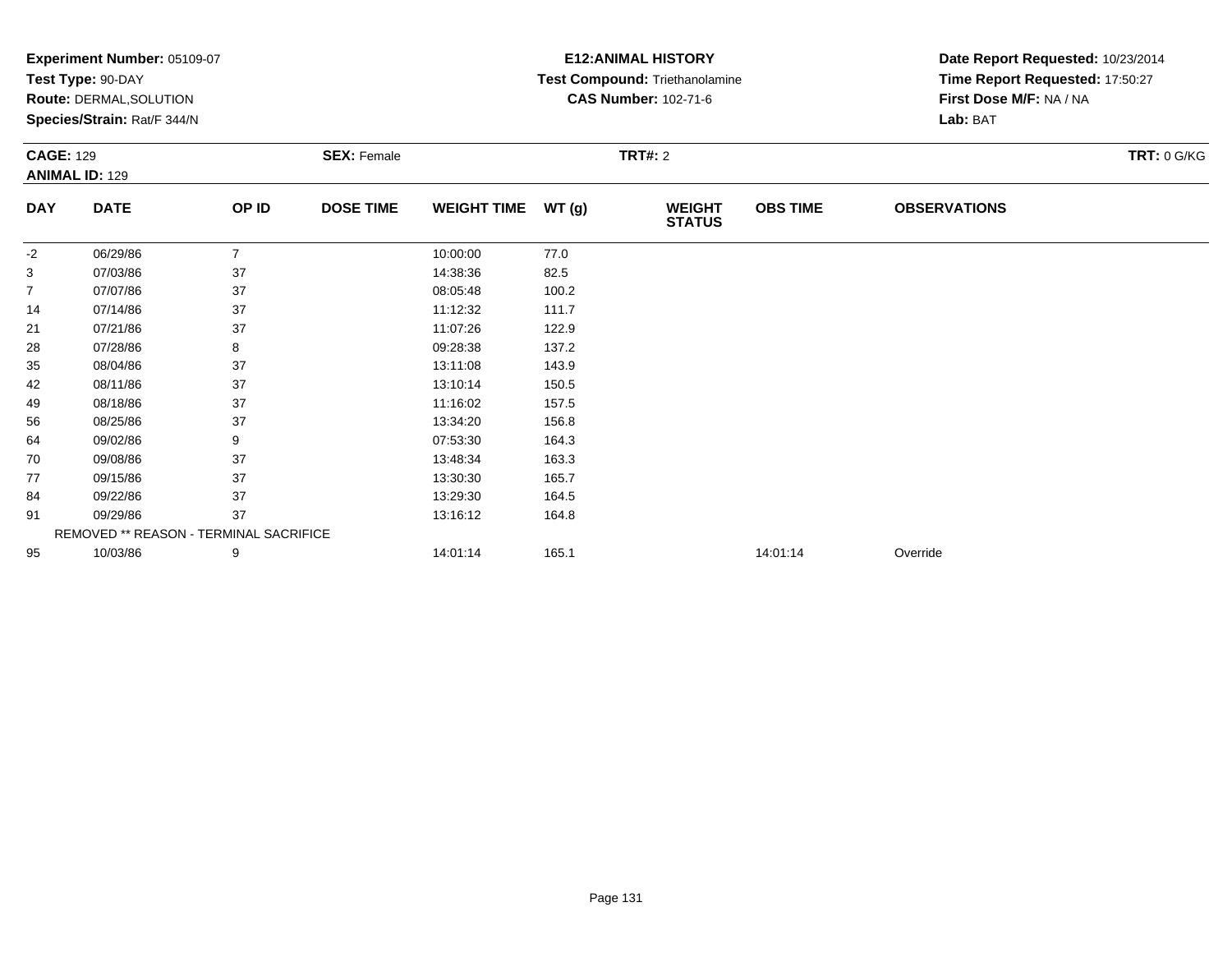|                  | <b>Experiment Number: 05109-07</b>     |                |                    |                    | <b>E12:ANIMAL HISTORY</b> | Date Report Requested: 10/23/2014 |                 |                                     |                    |  |
|------------------|----------------------------------------|----------------|--------------------|--------------------|---------------------------|-----------------------------------|-----------------|-------------------------------------|--------------------|--|
|                  | Test Type: 90-DAY                      |                |                    |                    |                           | Test Compound: Triethanolamine    |                 | Time Report Requested: 17:50:27     |                    |  |
|                  | Route: DERMAL, SOLUTION                |                |                    |                    |                           | <b>CAS Number: 102-71-6</b>       |                 | First Dose M/F: NA / NA<br>Lab: BAT |                    |  |
|                  | Species/Strain: Rat/F 344/N            |                |                    |                    |                           |                                   |                 |                                     |                    |  |
| <b>CAGE: 130</b> |                                        |                | <b>SEX: Female</b> |                    |                           | <b>TRT#: 2</b>                    |                 |                                     | <b>TRT: 0 G/KG</b> |  |
|                  | <b>ANIMAL ID: 130</b>                  |                |                    |                    |                           |                                   |                 |                                     |                    |  |
| <b>DAY</b>       | <b>DATE</b>                            | OP ID          | <b>DOSE TIME</b>   | <b>WEIGHT TIME</b> | WT(g)                     | <b>WEIGHT</b><br><b>STATUS</b>    | <b>OBS TIME</b> | <b>OBSERVATIONS</b>                 |                    |  |
| $-2$             | 06/29/86                               | $\overline{7}$ |                    | 10:00:00           | 80.5                      |                                   |                 |                                     |                    |  |
| 3                | 07/03/86                               | 37             |                    | 14:39:02           | 85.2                      |                                   |                 |                                     |                    |  |
| 7                | 07/07/86                               | 37             |                    | 08:06:14           | 100.9                     |                                   |                 |                                     |                    |  |
| 14               | 07/14/86                               | 37             |                    | 11:12:50           | 113.5                     |                                   |                 |                                     |                    |  |
| 21               | 07/21/86                               | 37             |                    | 11:07:46           | 123.5                     |                                   |                 |                                     |                    |  |
| 28               | 07/28/86                               | 8              |                    | 09:29:14           | 135.3                     |                                   |                 |                                     |                    |  |
| 35               | 08/04/86                               | 37             |                    | 13:11:28           | 143.1                     |                                   |                 |                                     |                    |  |
| 42               | 08/11/86                               | 37             |                    | 13:11:16           | 151.3                     |                                   |                 |                                     |                    |  |
| 49               | 08/18/86                               | 37             |                    | 11:16:18           | 151.8                     |                                   |                 |                                     |                    |  |
| 56               | 08/25/86                               | 37             |                    | 13:33:08           | 157.0                     |                                   |                 |                                     |                    |  |
| 64               | 09/02/86                               | 9              |                    | 07:52:20           | 166.1                     |                                   |                 |                                     |                    |  |
| 70               | 09/08/86                               | 37             |                    | 13:48:52           | 164.6                     |                                   |                 |                                     |                    |  |
| 77               | 09/15/86                               | 37             |                    | 13:30:44           | 169.5                     |                                   |                 |                                     |                    |  |
| 84               | 09/22/86                               | 37             |                    | 13:29:54           | 169.4                     |                                   |                 |                                     |                    |  |
| 91               | 09/29/86                               | 37             |                    | 13:16:32           | 169.8                     |                                   |                 |                                     |                    |  |
|                  | REMOVED ** REASON - TERMINAL SACRIFICE |                |                    |                    |                           |                                   |                 |                                     |                    |  |
| 95               | 10/03/86                               | 9              |                    | 14:01:46           | 170.2                     |                                   | 14:01:46        | Override                            |                    |  |
|                  |                                        |                |                    |                    |                           |                                   |                 |                                     |                    |  |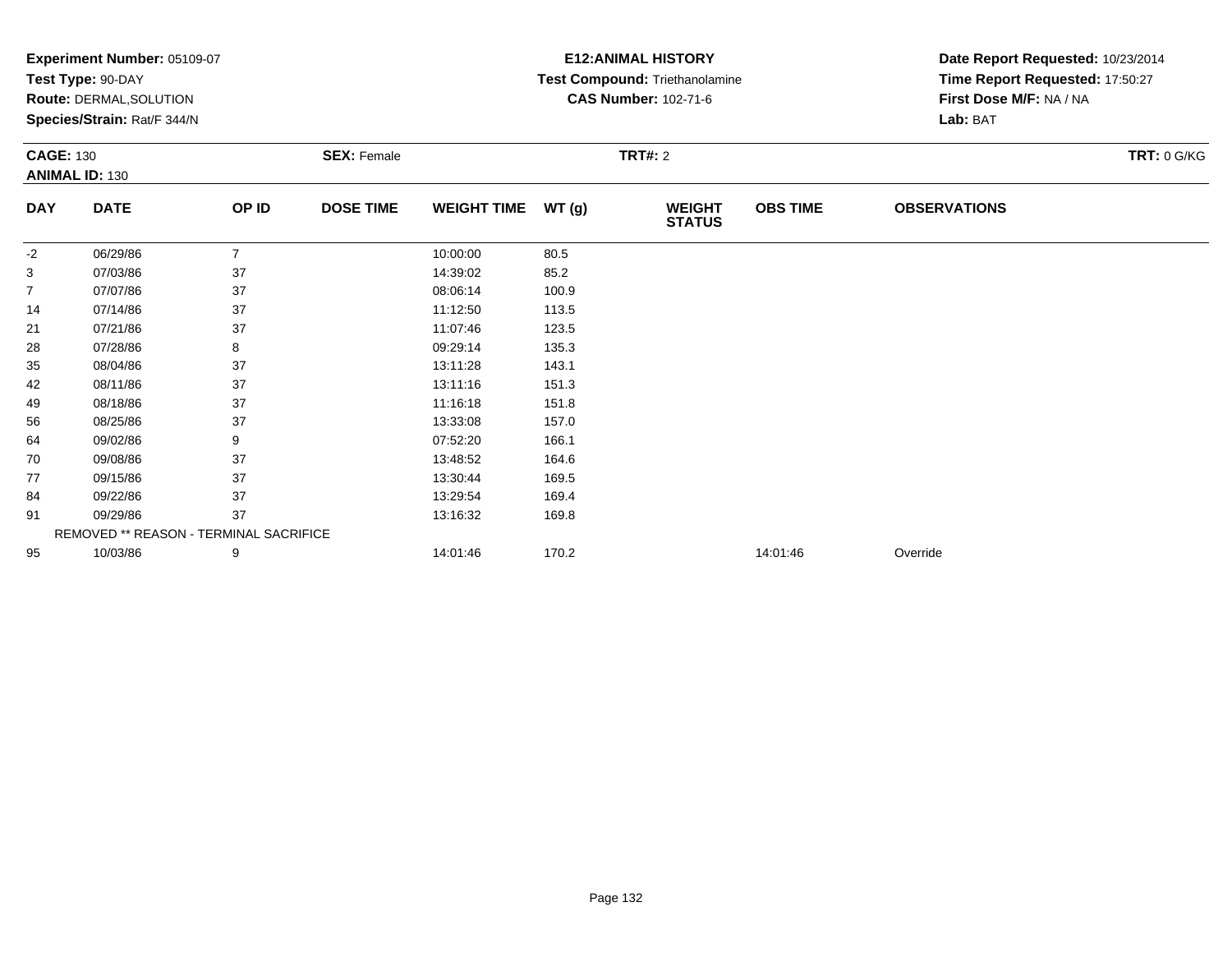**Test Type:** 90-DAY

**Route:** DERMAL,SOLUTION

**Species/Strain:** Rat/F 344/N

### **E12:ANIMAL HISTORY Test Compound:** Triethanolamine**CAS Number:** 102-71-6

| <b>CAGE: 131</b><br><b>ANIMAL ID: 131</b> |                                        |       | <b>SEX: Female</b> |                    |        | <b>TRT#: 2</b>                 |                 |                     | <b>TRT: 0 G/KG</b> |
|-------------------------------------------|----------------------------------------|-------|--------------------|--------------------|--------|--------------------------------|-----------------|---------------------|--------------------|
| <b>DAY</b>                                | <b>DATE</b>                            | OP ID | <b>DOSE TIME</b>   | <b>WEIGHT TIME</b> | WT (g) | <b>WEIGHT</b><br><b>STATUS</b> | <b>OBS TIME</b> | <b>OBSERVATIONS</b> |                    |
| $-1$                                      | 07/01/86                               | 37    |                    | 09:32:44           | 88.9   |                                |                 |                     |                    |
| $\overline{2}$                            | 07/03/86                               | 37    |                    | 13:30:34           | 95.2   |                                | 13:30:34        | Normal              |                    |
| 6                                         | 07/07/86                               | 9     |                    | 13:27:26           | 103.7  |                                | 13:27:26        | Normal              |                    |
| 13                                        | 07/14/86                               | 37    |                    | 14:30:54           | 112.1  |                                | 14:30:54        | Normal              |                    |
| 20                                        | 07/21/86                               | 37    |                    | 13:42:32           | 126.1  |                                | 13:42:32        | Normal              |                    |
| 27                                        | 07/28/86                               | 8     |                    | 09:07:38           | 136.6  |                                | 09:07:38        | Normal              |                    |
| 34                                        | 08/04/86                               | 37    |                    | 11:10:10           | 147.7  |                                | 11:10:10        | Normal              |                    |
| 41                                        | 08/11/86                               | 37    |                    | 11:06:44           | 155.1  |                                | 11:06:44        | Normal              |                    |
| 48                                        | 08/18/86                               | 37    |                    | 09:23:00           | 158.0  |                                | 09:23:00        | Normal              |                    |
| 55                                        | 08/25/86                               | 37    |                    | 10:40:00           | 163.4  |                                | 10:40:00        | Normal              |                    |
| 63                                        | 09/02/86                               | 9     |                    | 08:58:34           | 164.8  |                                | 08:58:34        | Normal              |                    |
| 69                                        | 09/08/86                               | 37    |                    | 10:55:54           | 166.3  |                                | 10:55:54        | Normal              |                    |
| 76                                        | 09/15/86                               | 37    |                    | 11:15:38           | 173.5  |                                | 11:15:38        | Normal              |                    |
| 83                                        | 09/22/86                               | 37    |                    | 10:55:14           | 175.3  |                                | 10:55:14        | Normal              |                    |
| 90                                        | 09/29/86                               | 37    |                    | 11:08:16           | 181.0  |                                | 11:08:16        | Normal              |                    |
|                                           | REMOVED ** REASON - TERMINAL SACRIFICE |       |                    |                    |        |                                |                 |                     |                    |
| 93                                        | 10/02/86                               | 37    |                    | 07:42:06           | 140.1  |                                | 07:42:06        | Normal              |                    |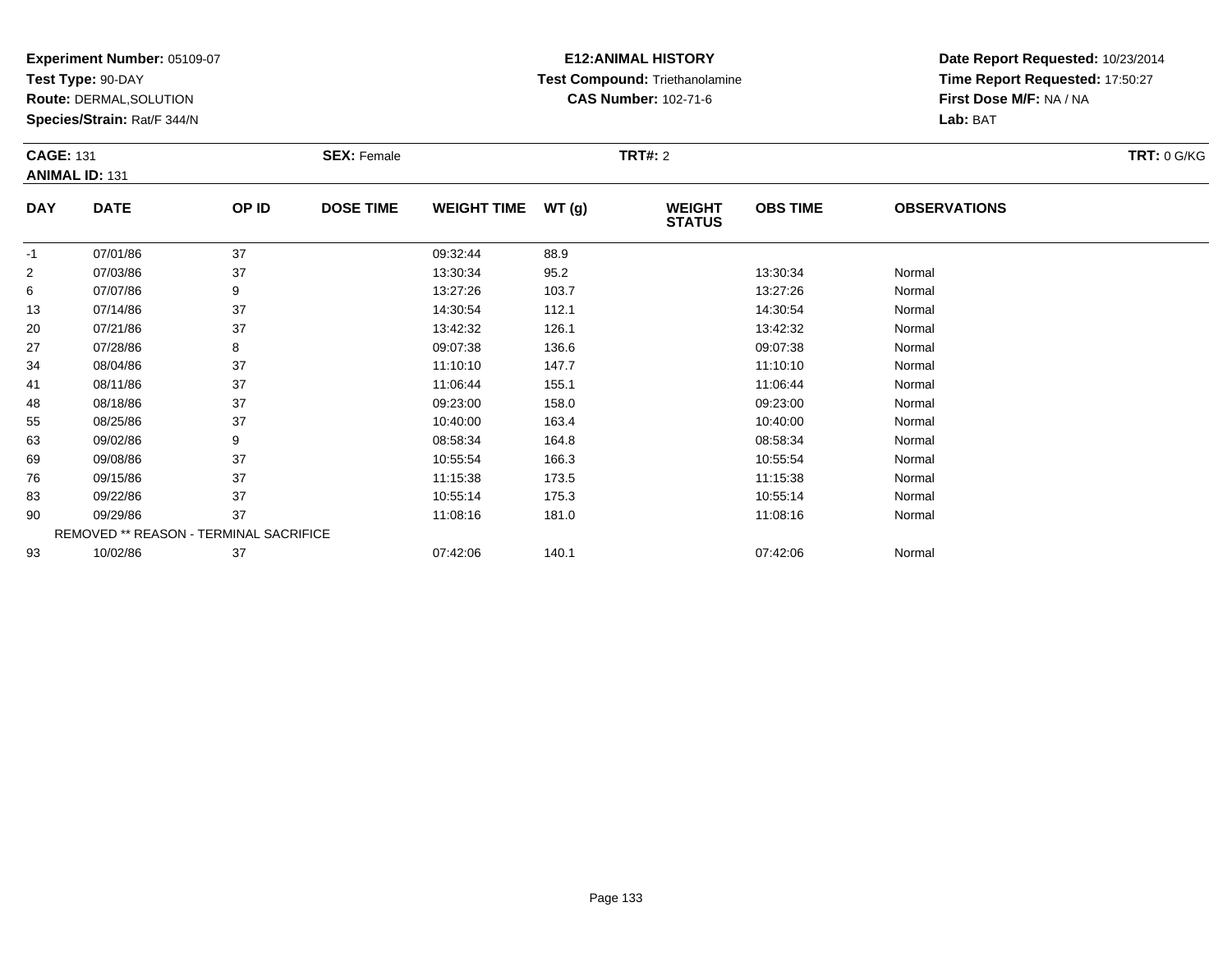**Test Type:** 90-DAY

**Route:** DERMAL,SOLUTION

**Species/Strain:** Rat/F 344/N

### **E12:ANIMAL HISTORY Test Compound:** Triethanolamine**CAS Number:** 102-71-6

| <b>CAGE: 132</b> | <b>ANIMAL ID: 132</b>                  |       | <b>SEX: Female</b> |                    |       | <b>TRT#: 2</b>                 |                 |                     | <b>TRT: 0 G/KG</b> |
|------------------|----------------------------------------|-------|--------------------|--------------------|-------|--------------------------------|-----------------|---------------------|--------------------|
| <b>DAY</b>       | <b>DATE</b>                            | OP ID | <b>DOSE TIME</b>   | <b>WEIGHT TIME</b> | WT(g) | <b>WEIGHT</b><br><b>STATUS</b> | <b>OBS TIME</b> | <b>OBSERVATIONS</b> |                    |
| $-1$             | 07/01/86                               | 37    |                    | 09:33:12           | 77.6  |                                |                 |                     |                    |
| 2                | 07/03/86                               | 37    |                    | 13:30:58           | 82.5  |                                | 13:30:58        | Normal              |                    |
| 6                | 07/07/86                               | 9     |                    | 13:27:52           | 88.5  |                                | 13:27:52        | Normal              |                    |
| 13               | 07/14/86                               | 37    |                    | 14:29:40           | 102.4 |                                | 14:29:40        | Normal              |                    |
| 20               | 07/21/86                               | 37    |                    | 13:40:54           | 116.8 |                                | 13:40:54        | Normal              |                    |
| 27               | 07/28/86                               | 8     |                    | 09:08:18           | 132.2 |                                | 09:08:18        | Normal              |                    |
| 34               | 08/04/86                               | 37    |                    | 11:10:34           | 139.6 |                                | 11:10:34        | Normal              |                    |
| 41               | 08/11/86                               | 37    |                    | 11:07:06           | 150.3 |                                | 11:07:06        | Normal              |                    |
| 48               | 08/18/86                               | 37    |                    | 09:23:26           | 153.4 |                                | 09:23:26        | Normal              |                    |
| 55               | 08/25/86                               | 37    |                    | 10:40:18           | 160.3 |                                | 10:40:18        | Normal              |                    |
| 63               | 09/02/86                               | 9     |                    | 08:58:58           | 166.0 |                                | 08:58:58        | Normal              |                    |
| 69               | 09/08/86                               | 37    |                    | 10:56:24           | 169.2 |                                | 10:56:24        | Normal              |                    |
| 76               | 09/15/86                               | 37    |                    | 11:16:00           | 171.0 |                                | 11:16:00        | Normal              |                    |
| 83               | 09/22/86                               | 37    |                    | 10:55:36           | 181.3 |                                | 10:55:36        | Normal              |                    |
| 90               | 09/29/86                               | 37    |                    | 11:08:48           | 188.5 |                                | 11:08:48        | Normal              |                    |
|                  | REMOVED ** REASON - TERMINAL SACRIFICE |       |                    |                    |       |                                |                 |                     |                    |
| 93               | 10/02/86                               | 37    |                    | 07:42:36           | 185.7 |                                | 07:42:36        | Normal              |                    |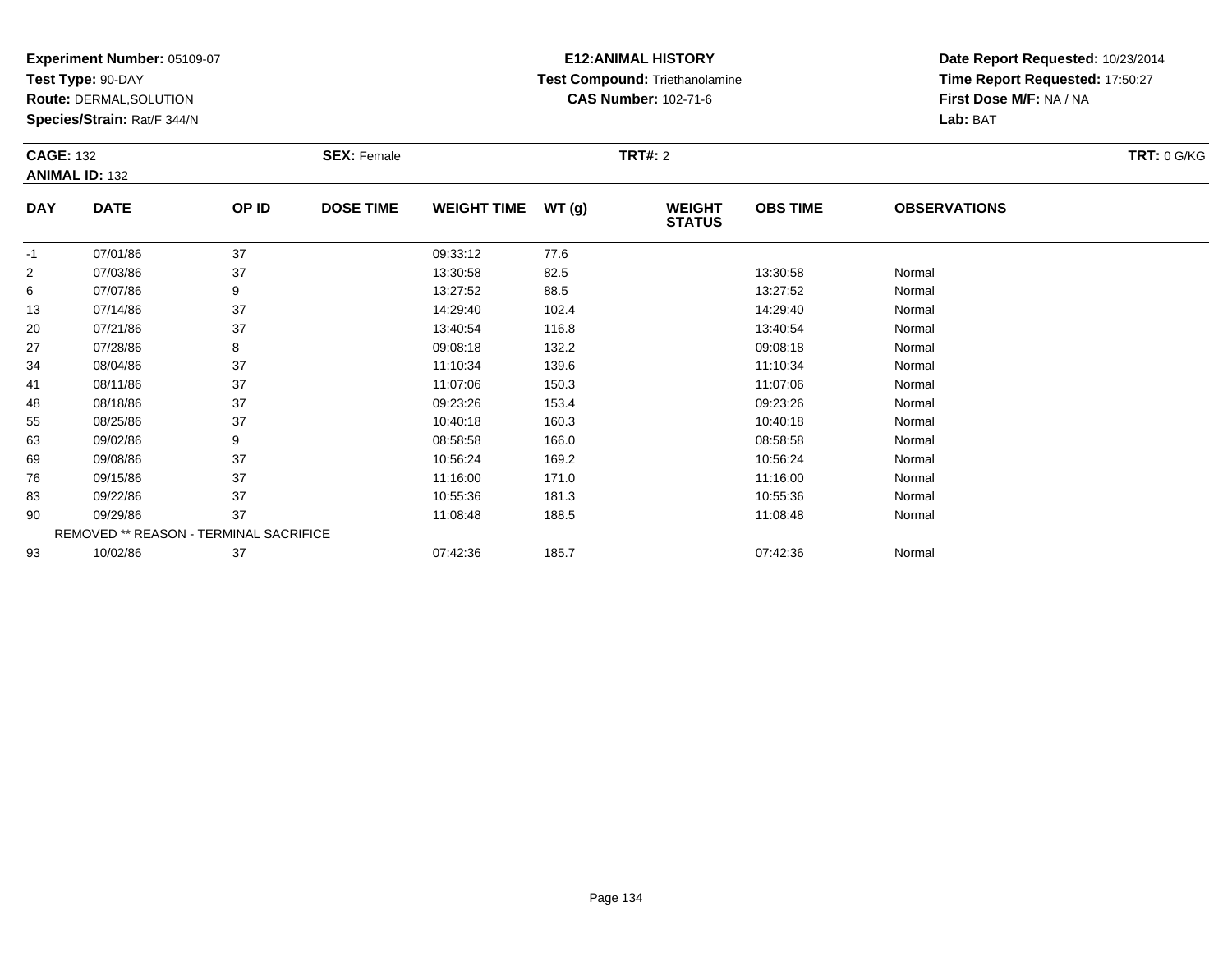**Test Type:** 90-DAY

**Route:** DERMAL,SOLUTION

**Species/Strain:** Rat/F 344/N

### **E12:ANIMAL HISTORY Test Compound:** Triethanolamine**CAS Number:** 102-71-6

| <b>CAGE: 133</b><br><b>ANIMAL ID: 133</b> |                                        |       | <b>SEX: Female</b> |                    |       | <b>TRT#: 2</b>                 |                 |                     | <b>TRT: 0 G/KG</b> |
|-------------------------------------------|----------------------------------------|-------|--------------------|--------------------|-------|--------------------------------|-----------------|---------------------|--------------------|
| <b>DAY</b>                                | <b>DATE</b>                            | OP ID | <b>DOSE TIME</b>   | <b>WEIGHT TIME</b> | WT(g) | <b>WEIGHT</b><br><b>STATUS</b> | <b>OBS TIME</b> | <b>OBSERVATIONS</b> |                    |
| $-1$                                      | 07/01/86                               | 37    |                    | 09:33:32           | 78.1  |                                |                 |                     |                    |
| $\overline{2}$                            | 07/03/86                               | 37    |                    | 13:31:24           | 82.0  |                                | 13:31:24        | Normal              |                    |
| 6                                         | 07/07/86                               | 9     |                    | 13:28:18           | 89.9  |                                | 13:28:18        | Normal              |                    |
| 13                                        | 07/14/86                               | 37    |                    | 14:30:02           | 102.4 |                                | 14:30:02        | Normal              |                    |
| 20                                        | 07/21/86                               | 37    |                    | 13:41:24           | 119.7 |                                | 13:41:24        | Normal              |                    |
| 27                                        | 07/28/86                               | 8     |                    | 09:05:54           | 128.4 |                                | 09:05:54        | Normal              |                    |
| 34                                        | 08/04/86                               | 37    |                    | 11:09:04           | 132.7 |                                | 11:09:04        | Normal              |                    |
| 41                                        | 08/11/86                               | 37    |                    | 11:07:46           | 141.7 |                                | 11:07:46        | Normal              |                    |
| 48                                        | 08/18/86                               | 37    |                    | 09:23:46           | 144.5 |                                | 09:23:46        | Normal              |                    |
| 55                                        | 08/25/86                               | 37    |                    | 10:40:38           | 146.7 |                                | 10:40:38        | Normal              |                    |
| 63                                        | 09/02/86                               | 9     |                    | 08:59:20           | 152.6 |                                | 08:59:20        | Normal              |                    |
| 69                                        | 09/08/86                               | 37    |                    | 10:56:46           | 151.9 |                                | 10:56:46        | Normal              |                    |
| 76                                        | 09/15/86                               | 37    |                    | 11:16:20           | 159.7 |                                | 11:16:20        | Normal              |                    |
| 83                                        | 09/22/86                               | 37    |                    | 10:55:52           | 161.5 |                                | 10:55:52        | Normal              |                    |
| 90                                        | 09/29/86                               | 37    |                    | 11:09:14           | 166.1 |                                | 11:09:14        | Normal              |                    |
|                                           | REMOVED ** REASON - TERMINAL SACRIFICE |       |                    |                    |       |                                |                 |                     |                    |
| 93                                        | 10/02/86                               | 37    |                    | 07:43:52           | 169.5 |                                | 07:43:52        | Normal              |                    |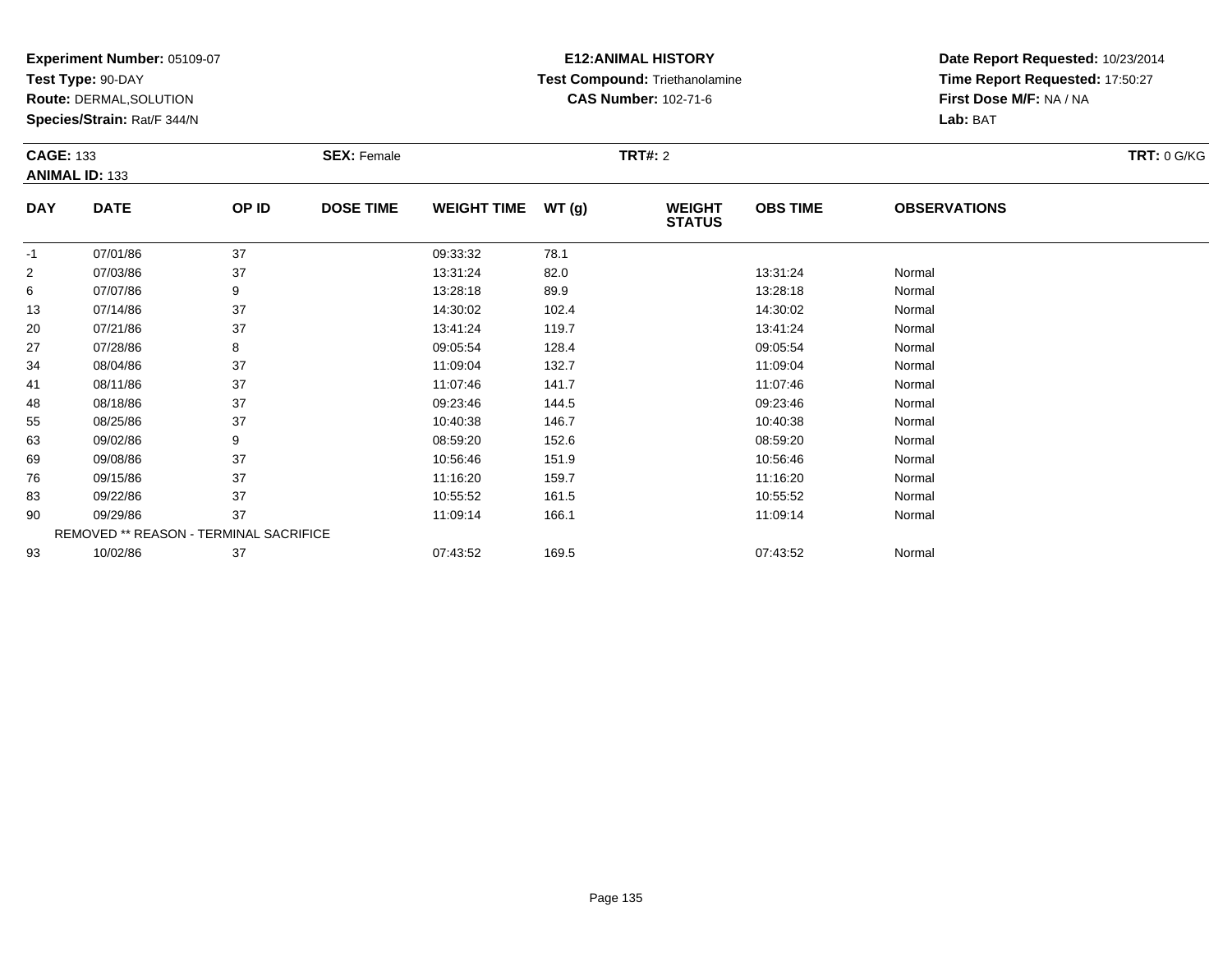**Test Type:** 90-DAY

**Route:** DERMAL,SOLUTION

**Species/Strain:** Rat/F 344/N

### **E12:ANIMAL HISTORY Test Compound:** Triethanolamine**CAS Number:** 102-71-6

| <b>CAGE: 134</b> |                                        |       | <b>SEX: Female</b> |                    |       | <b>TRT#: 2</b>                 |                 |                     | <b>TRT: 0 G/KG</b> |
|------------------|----------------------------------------|-------|--------------------|--------------------|-------|--------------------------------|-----------------|---------------------|--------------------|
|                  | <b>ANIMAL ID: 134</b>                  |       |                    |                    |       |                                |                 |                     |                    |
| <b>DAY</b>       | <b>DATE</b>                            | OP ID | <b>DOSE TIME</b>   | <b>WEIGHT TIME</b> | WT(g) | <b>WEIGHT</b><br><b>STATUS</b> | <b>OBS TIME</b> | <b>OBSERVATIONS</b> |                    |
| $-1$             | 07/01/86                               | 37    |                    | 09:33:54           | 83.8  |                                |                 |                     |                    |
| $\overline{2}$   | 07/03/86                               | 37    |                    | 13:31:44           | 88.6  |                                | 13:31:44        | Normal              |                    |
| 6                | 07/07/86                               | 9     |                    | 13:28:42           | 99.6  |                                | 13:28:42        | Normal              |                    |
| 13               | 07/14/86                               | 37    |                    | 14:30:20           | 113.9 |                                | 14:30:20        | Normal              |                    |
| 20               | 07/21/86                               | 37    |                    | 13:41:42           | 130.6 |                                | 13:41:42        | Normal              |                    |
| 27               | 07/28/86                               | 8     |                    | 09:06:32           | 145.8 |                                | 09:06:32        | Normal              |                    |
| 34               | 08/04/86                               | 37    |                    | 11:09:28           | 149.8 |                                | 11:09:28        | Normal              |                    |
| 41               | 08/11/86                               | 37    |                    | 11:05:52           | 155.4 |                                | 11:05:52        | Normal              |                    |
| 48               | 08/18/86                               | 37    |                    | 09:21:08           | 163.3 |                                | 09:21:08        | Normal              |                    |
| 55               | 08/25/86                               | 37    |                    | 10:40:56           | 171.1 |                                | 10:40:56        | Normal              |                    |
| 63               | 09/02/86                               | 9     |                    | 08:59:40           | 174.4 |                                | 08:59:40        | Normal              |                    |
| 69               | 09/08/86                               | 37    |                    | 10:57:06           | 178.3 |                                | 10:57:06        | Normal              |                    |
| 76               | 09/15/86                               | 37    |                    | 11:16:40           | 181.1 |                                | 11:16:40        | Normal              |                    |
| 83               | 09/22/86                               | 37    |                    | 10:56:08           | 183.8 |                                | 10:56:08        | Normal              |                    |
| 90               | 09/29/86                               | 37    |                    | 11:09:34           | 183.3 |                                | 11:09:34        | Normal              |                    |
|                  | REMOVED ** REASON - TERMINAL SACRIFICE |       |                    |                    |       |                                |                 |                     |                    |
| 93               | 10/02/86                               | 37    |                    | 07:44:40           | 185.4 |                                | 07:44:40        | Normal              |                    |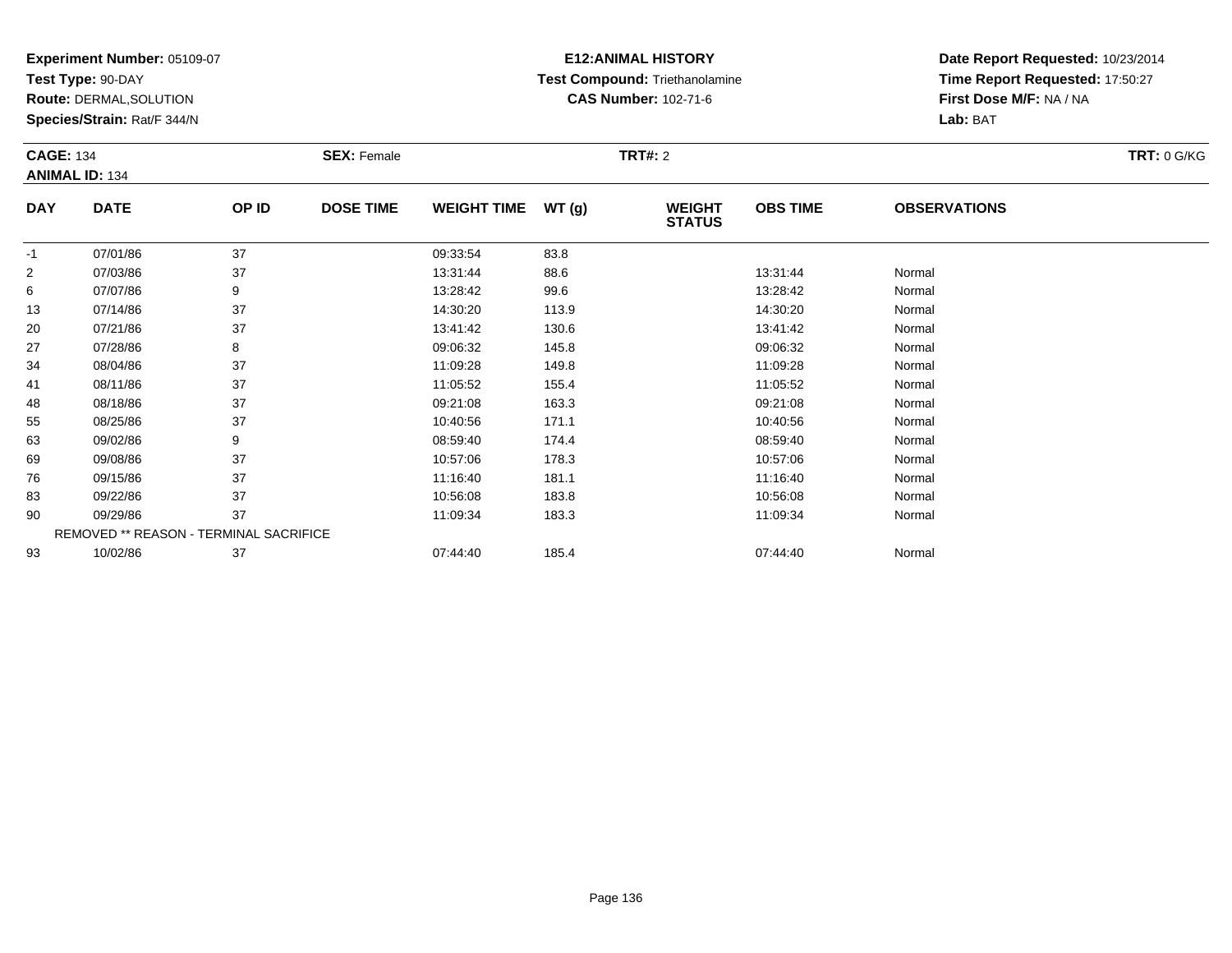**Test Type:** 90-DAY

**Route:** DERMAL,SOLUTION

**Species/Strain:** Rat/F 344/N

## **E12:ANIMAL HISTORY Test Compound:** Triethanolamine**CAS Number:** 102-71-6

| <b>CAGE: 135</b> |                                        |       | <b>SEX: Female</b> |                    |       | <b>TRT#: 2</b>                 |                 |                     | <b>TRT: 0 G/KG</b> |
|------------------|----------------------------------------|-------|--------------------|--------------------|-------|--------------------------------|-----------------|---------------------|--------------------|
|                  | <b>ANIMAL ID: 135</b>                  |       |                    |                    |       |                                |                 |                     |                    |
| <b>DAY</b>       | <b>DATE</b>                            | OP ID | <b>DOSE TIME</b>   | <b>WEIGHT TIME</b> | WT(g) | <b>WEIGHT</b><br><b>STATUS</b> | <b>OBS TIME</b> | <b>OBSERVATIONS</b> |                    |
| $-1$             | 07/01/86                               | 37    |                    | 09:34:12           | 92.5  |                                |                 |                     |                    |
| $\overline{2}$   | 07/03/86                               | 37    |                    | 13:32:04           | 96.8  |                                | 13:32:04        | Normal              |                    |
| 6                | 07/07/86                               | 9     |                    | 13:29:04           | 103.0 |                                | 13:29:04        | Normal              |                    |
| 13               | 07/14/86                               | 37    |                    | 14:30:38           | 115.4 |                                | 14:30:38        | Normal              |                    |
| 20               | 07/21/86                               | 37    |                    | 13:42:02           | 127.7 |                                | 13:42:02        | Normal              |                    |
| 27               | 07/28/86                               | 8     |                    | 09:07:04           | 136.4 |                                | 09:07:04        | Normal              |                    |
| 34               | 08/04/86                               | 37    |                    | 11:09:52           | 142.3 |                                | 11:09:52        | Normal              |                    |
| 41               | 08/11/86                               | 37    |                    | 11:06:20           | 146.5 |                                | 11:06:20        | Normal              |                    |
| 48               | 08/18/86                               | 37    |                    | 09:22:32           | 151.5 |                                | 09:22:32        | Normal              |                    |
| 55               | 08/25/86                               | 37    |                    | 10:39:32           | 150.2 |                                | 10:39:32        | Normal              |                    |
| 63               | 09/02/86                               | 9     |                    | 08:58:06           | 154.7 |                                | 08:58:06        | Normal              |                    |
| 69               | 09/08/86                               | 37    |                    | 10:57:28           | 161.6 |                                | 10:57:28        | Normal              |                    |
| 76               | 09/15/86                               | 37    |                    | 11:17:08           | 167.1 |                                | 11:17:08        | Normal              |                    |
| 83               | 09/22/86                               | 37    |                    | 10:56:28           | 165.1 |                                | 10:56:28        | Normal              |                    |
| 90               | 09/29/86                               | 37    |                    | 11:09:50           | 164.9 |                                | 11:09:50        | Normal              |                    |
|                  | REMOVED ** REASON - TERMINAL SACRIFICE |       |                    |                    |       |                                |                 |                     |                    |
| 93               | 10/02/86                               | 37    |                    | 07:45:26           | 166.0 |                                | 07:45:26        | Normal              |                    |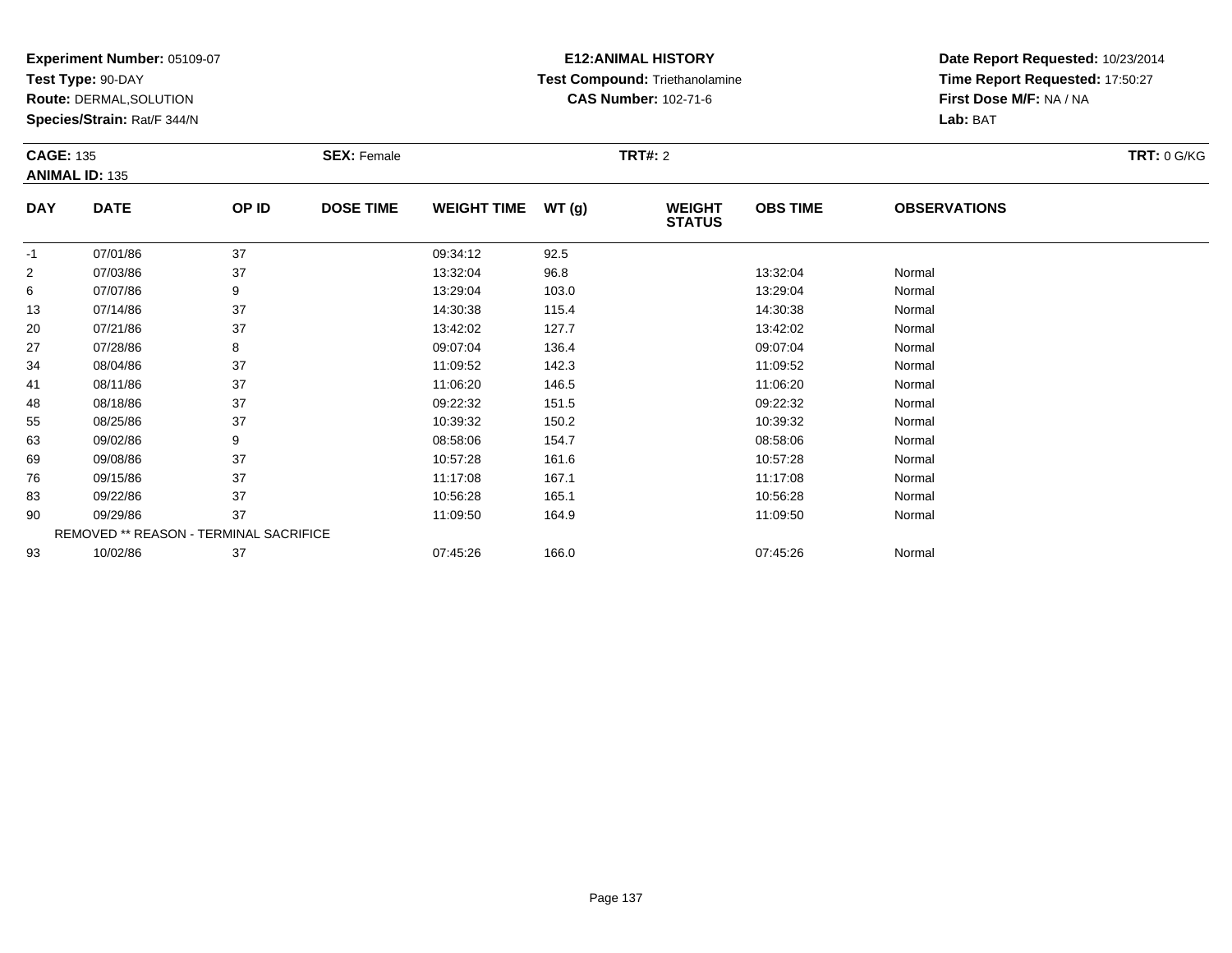**Test Type:** 90-DAY

**Route:** DERMAL,SOLUTION

**Species/Strain:** Rat/F 344/N

## **E12:ANIMAL HISTORY Test Compound:** Triethanolamine**CAS Number:** 102-71-6

| <b>CAGE: 136</b> |                                        |       | <b>SEX: Female</b> |                    |       | <b>TRT#:</b> 2                 |                 |                     | <b>TRT: 0 G/KG</b> |
|------------------|----------------------------------------|-------|--------------------|--------------------|-------|--------------------------------|-----------------|---------------------|--------------------|
|                  | <b>ANIMAL ID: 136</b>                  |       |                    |                    |       |                                |                 |                     |                    |
| <b>DAY</b>       | <b>DATE</b>                            | OP ID | <b>DOSE TIME</b>   | <b>WEIGHT TIME</b> | WT(g) | <b>WEIGHT</b><br><b>STATUS</b> | <b>OBS TIME</b> | <b>OBSERVATIONS</b> |                    |
| $-2$             | 07/01/86                               | 37    |                    | 09:26:20           | 87.8  |                                |                 |                     |                    |
|                  | 07/03/86                               | 37    |                    | 13:20:08           | 90.8  |                                | 13:20:08        | Normal              |                    |
| 5                | 07/07/86                               | 9     |                    | 13:48:10           | 96.0  |                                | 13:48:10        | Normal              |                    |
| 12               | 07/14/86                               | 37    |                    | 14:16:54           | 108.2 |                                | 14:16:54        | Normal              |                    |
| 19               | 07/21/86                               | 37    |                    | 13:52:42           | 123.0 |                                | 13:52:42        | Normal              |                    |
| 26               | 07/28/86                               | 8     |                    | 08:43:46           | 133.5 |                                | 08:43:46        | Normal              |                    |
| 33               | 08/04/86                               | 37    |                    | 11:04:10           | 141.3 |                                | 11:04:10        | Normal              |                    |
| 40               | 08/11/86                               | 37    |                    | 10:56:10           | 150.1 |                                | 10:56:10        | Normal              |                    |
| 47               | 08/18/86                               | 37    |                    | 11:07:02           | 154.8 |                                | 11:07:02        | Normal              |                    |
| 54               | 08/25/86                               | 37    |                    | 11:22:30           | 156.8 |                                | 11:22:30        | Normal              |                    |
| 62               | 09/02/86                               | 9     |                    | 09:06:12           | 163.0 |                                | 09:06:12        | Normal              |                    |
| 68               | 09/08/86                               | 37    |                    | 10:44:00           | 165.9 |                                | 10:44:00        | Normal              |                    |
| 75               | 09/15/86                               | 37    |                    | 11:05:20           | 169.4 |                                | 11:05:20        | Normal              |                    |
| 82               | 09/22/86                               | 37    |                    | 10:37:32           | 175.2 |                                | 10:37:32        | Normal              |                    |
| 89               | 09/29/86                               | 37    |                    | 11:16:08           | 175.9 |                                | 11:16:08        | Normal              |                    |
|                  | REMOVED ** REASON - TERMINAL SACRIFICE |       |                    |                    |       |                                |                 |                     |                    |
| 93               | 10/03/86                               | 37    |                    | 07:24:54           | 179.9 |                                | 07:24:54        | Normal              |                    |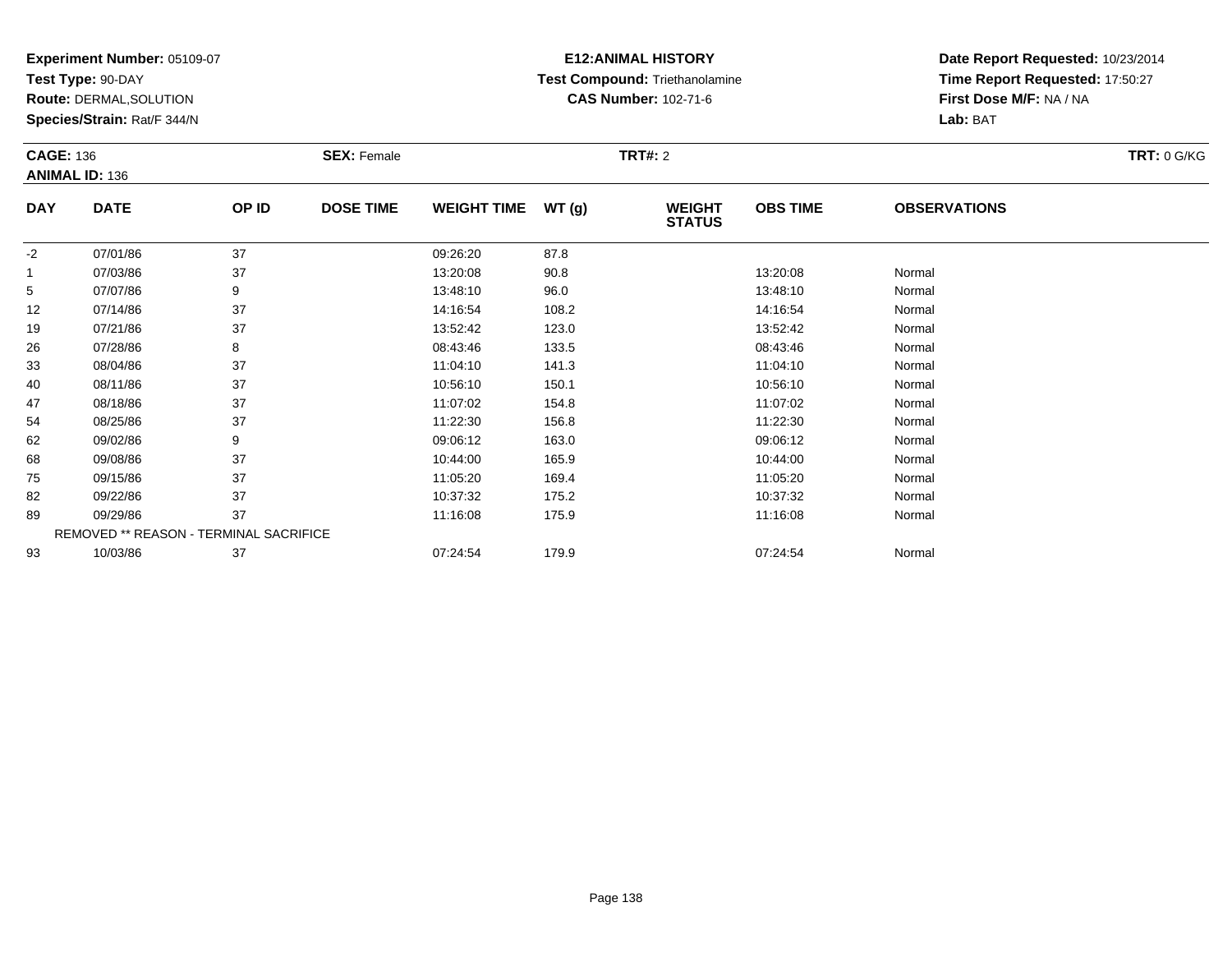**Test Type:** 90-DAY

**Route:** DERMAL,SOLUTION

**Species/Strain:** Rat/F 344/N

## **E12:ANIMAL HISTORY Test Compound:** Triethanolamine**CAS Number:** 102-71-6

| <b>CAGE: 137</b><br><b>ANIMAL ID: 137</b> |                                        |       | <b>SEX: Female</b> |                    |               | <b>TRT#: 2</b>                 |                 |                     | <b>TRT: 0 G/KG</b> |
|-------------------------------------------|----------------------------------------|-------|--------------------|--------------------|---------------|--------------------------------|-----------------|---------------------|--------------------|
| <b>DAY</b>                                | <b>DATE</b>                            | OP ID | <b>DOSE TIME</b>   | <b>WEIGHT TIME</b> | <b>WT (g)</b> | <b>WEIGHT</b><br><b>STATUS</b> | <b>OBS TIME</b> | <b>OBSERVATIONS</b> |                    |
| $-2$                                      | 07/01/86                               | 37    |                    | 09:26:48           | 81.8          |                                |                 |                     |                    |
| $\mathbf{1}$                              | 07/03/86                               | 37    |                    | 13:20:38           | 86.6          |                                | 13:20:38        | Normal              |                    |
| 5                                         | 07/07/86                               | 9     |                    | 13:48:38           | 96.9          |                                | 13:48:38        | Normal              |                    |
| 12                                        | 07/14/86                               | 37    |                    | 14:15:10           | 109.2         |                                | 14:15:10        | Normal              |                    |
| 19                                        | 07/21/86                               | 37    |                    | 13:51:16           | 121.2         |                                | 13:51:16        | Normal              |                    |
| 26                                        | 07/28/86                               | 8     |                    | 08:44:22           | 131.1         |                                | 08:44:22        | Normal              |                    |
| 33                                        | 08/04/86                               | 37    |                    | 11:04:30           | 140.0         |                                | 11:04:30        | Normal              |                    |
| 40                                        | 08/11/86                               | 37    |                    | 10:56:30           | 148.3         |                                | 10:56:30        | Normal              |                    |
| 47                                        | 08/18/86                               | 37    |                    | 11:07:20           | 157.4         |                                | 11:07:20        | Normal              |                    |
| 54                                        | 08/25/86                               | 37    |                    | 11:22:50           | 161.6         |                                | 11:22:50        | Normal              |                    |
| 62                                        | 09/02/86                               | 9     |                    | 09:06:40           | 167.7         |                                | 09:06:40        | Normal              |                    |
| 68                                        | 09/08/86                               | 37    |                    | 10:44:18           | 167.9         |                                | 10:44:18        | Normal              |                    |
| 75                                        | 09/15/86                               | 37    |                    | 11:05:36           | 171.8         |                                | 11:05:36        | Normal              |                    |
| 82                                        | 09/22/86                               | 37    |                    | 10:38:26           | 177.4         |                                | 10:38:26        | Normal              |                    |
| 89                                        | 09/29/86                               | 37    |                    | 11:16:36           | 178.2         |                                | 11:16:36        | Normal              |                    |
|                                           | REMOVED ** REASON - TERMINAL SACRIFICE |       |                    |                    |               |                                |                 |                     |                    |
| 93                                        | 10/03/86                               | 37    |                    | 07:25:46           | 180.5         |                                | 07:25:46        | Normal              |                    |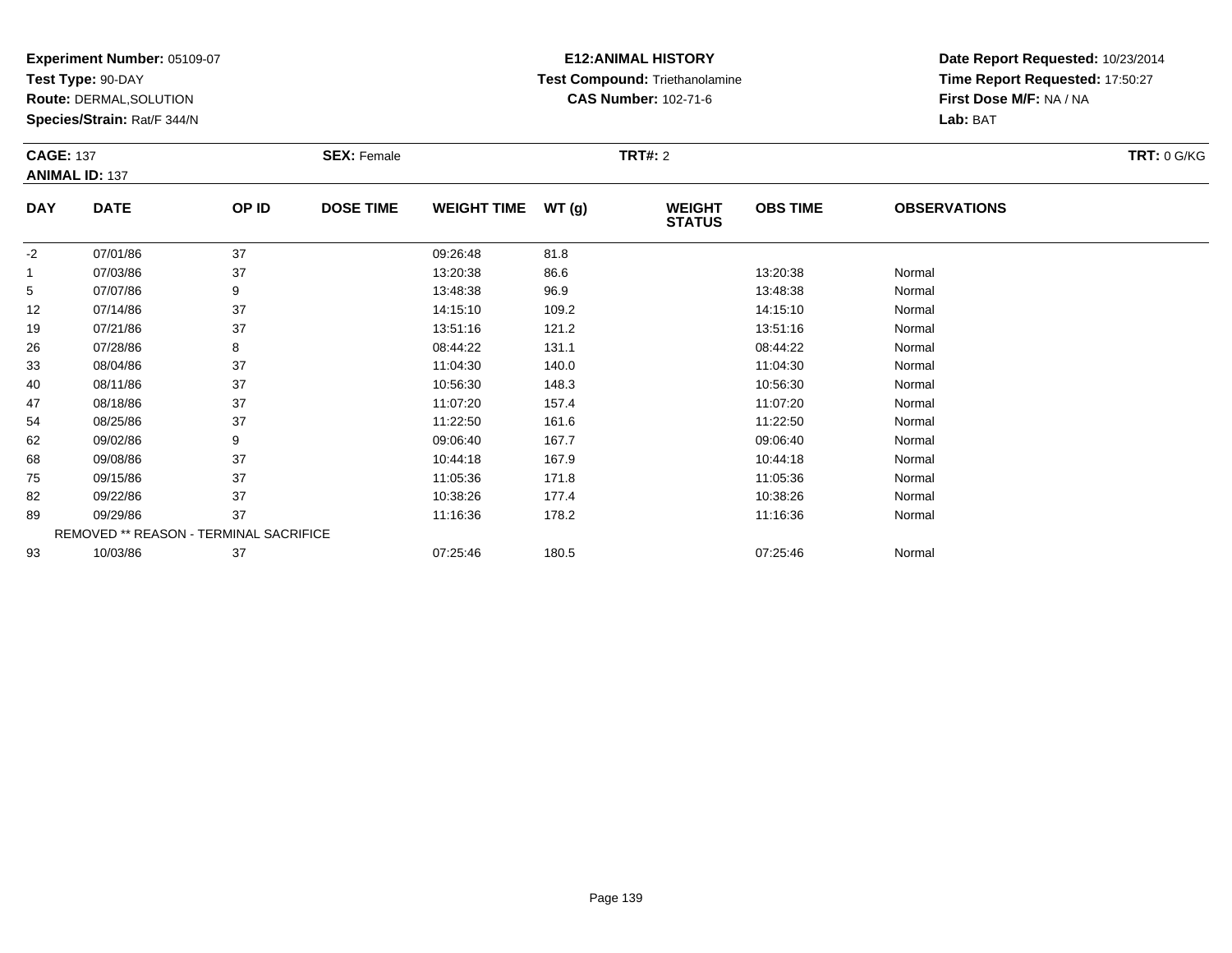**Test Type:** 90-DAY

**Route:** DERMAL,SOLUTION

**Species/Strain:** Rat/F 344/N

## **E12:ANIMAL HISTORY Test Compound:** Triethanolamine**CAS Number:** 102-71-6

| <b>CAGE: 138</b> |                                        |       | <b>SEX: Female</b> |                    |       | <b>TRT#: 2</b>                 |                 |                     | <b>TRT: 0 G/KG</b> |
|------------------|----------------------------------------|-------|--------------------|--------------------|-------|--------------------------------|-----------------|---------------------|--------------------|
|                  | <b>ANIMAL ID: 138</b>                  |       |                    |                    |       |                                |                 |                     |                    |
| <b>DAY</b>       | <b>DATE</b>                            | OP ID | <b>DOSE TIME</b>   | <b>WEIGHT TIME</b> | WT(g) | <b>WEIGHT</b><br><b>STATUS</b> | <b>OBS TIME</b> | <b>OBSERVATIONS</b> |                    |
| $-2$             | 07/01/86                               | 37    |                    | 09:27:06           | 78.5  |                                |                 |                     |                    |
|                  | 07/03/86                               | 37    |                    | 13:21:00           | 82.6  |                                | 13:21:00        | Normal              |                    |
| 5                | 07/07/86                               | 9     |                    | 13:49:02           | 88.6  |                                | 13:49:02        | Normal              |                    |
| 12               | 07/14/86                               | 37    |                    | 14:15:36           | 102.5 |                                | 14:15:36        | Normal              |                    |
| 19               | 07/21/86                               | 37    |                    | 13:51:38           | 119.5 |                                | 13:51:38        | Normal              |                    |
| 26               | 07/28/86                               | 8     |                    | 08:42:02           | 128.9 |                                | 08:42:02        | Normal              |                    |
| 33               | 08/04/86                               | 37    |                    | 11:03:10           | 134.4 |                                | 11:03:10        | Normal              |                    |
| 40               | 08/11/86                               | 37    |                    | 10:56:50           | 141.8 |                                | 10:56:50        | Normal              |                    |
| 47               | 08/18/86                               | 37    |                    | 11:07:36           | 147.3 |                                | 11:07:36        | Normal              |                    |
| 54               | 08/25/86                               | 37    |                    | 11:23:22           | 148.0 |                                | 11:23:22        | Normal              |                    |
| 62               | 09/02/86                               | 9     |                    | 09:06:58           | 148.6 |                                | 09:06:58        | Normal              |                    |
| 68               | 09/08/86                               | 37    |                    | 10:44:42           | 154.6 |                                | 10:44:42        | Normal              |                    |
| 75               | 09/15/86                               | 37    |                    | 11:05:56           | 159.2 |                                | 11:05:56        | Normal              |                    |
| 82               | 09/22/86                               | 37    |                    | 10:38:48           | 165.0 |                                | 10:38:48        | Normal              |                    |
| 89               | 09/29/86                               | 37    |                    | 11:16:56           | 163.8 |                                | 11:16:56        | Normal              |                    |
|                  | REMOVED ** REASON - TERMINAL SACRIFICE |       |                    |                    |       |                                |                 |                     |                    |
| 93               | 10/03/86                               | 37    |                    | 07:26:36           | 167.8 |                                | 07:26:36        | Normal              |                    |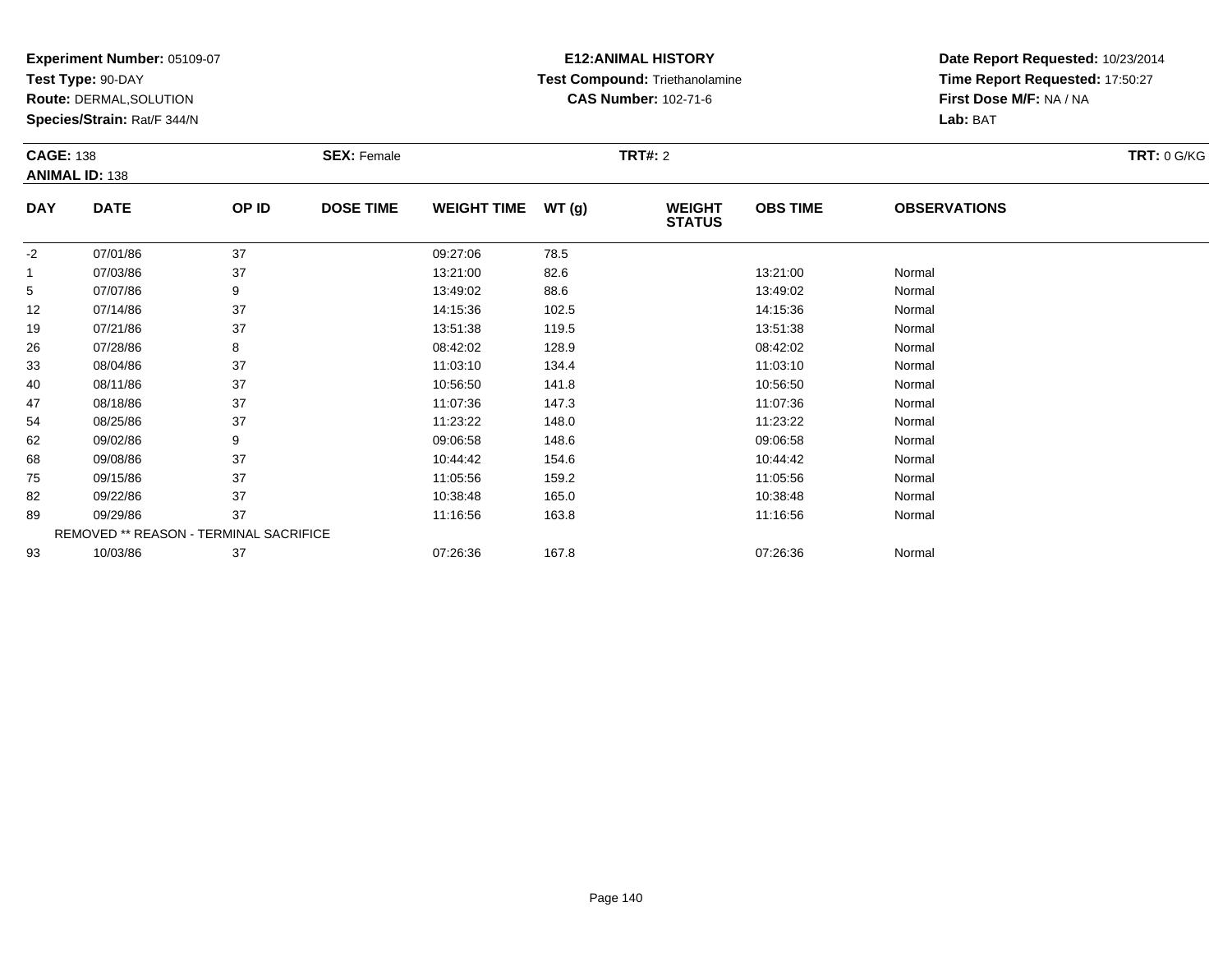**Test Type:** 90-DAY

**Route:** DERMAL,SOLUTION

**Species/Strain:** Rat/F 344/N

## **E12:ANIMAL HISTORY Test Compound:** Triethanolamine**CAS Number:** 102-71-6

| <b>CAGE: 139</b> |                                        |       | <b>SEX: Female</b> |                    |       | <b>TRT#: 2</b>                 |                 |                     | <b>TRT: 0 G/KG</b> |
|------------------|----------------------------------------|-------|--------------------|--------------------|-------|--------------------------------|-----------------|---------------------|--------------------|
|                  | <b>ANIMAL ID: 139</b>                  |       |                    |                    |       |                                |                 |                     |                    |
| <b>DAY</b>       | <b>DATE</b>                            | OP ID | <b>DOSE TIME</b>   | WEIGHT TIME WT (g) |       | <b>WEIGHT</b><br><b>STATUS</b> | <b>OBS TIME</b> | <b>OBSERVATIONS</b> |                    |
| $-2$             | 07/01/86                               | 37    |                    | 09:27:26           | 87.6  |                                |                 |                     |                    |
| $\mathbf{1}$     | 07/03/86                               | 37    |                    | 13:21:30           | 90.8  |                                | 13:21:30        | Normal              |                    |
| 5                | 07/07/86                               | 9     |                    | 13:49:28           | 89.5  |                                | 13:49:28        | Normal              |                    |
| 12               | 07/14/86                               | 37    |                    | 14:16:04           | 109.0 |                                | 14:16:04        | Normal              |                    |
| 19               | 07/21/86                               | 37    |                    | 13:51:58           | 123.7 |                                | 13:51:58        | Normal              |                    |
| 26               | 07/28/86                               | 8     |                    | 08:42:42           | 134.4 |                                | 08:42:42        | Normal              |                    |
| 33               | 08/04/86                               | 37    |                    | 11:03:30           | 144.9 |                                | 11:03:30        | Normal              |                    |
| 40               | 08/11/86                               | 37    |                    | 10:55:28           | 151.6 |                                | 10:55:28        | Normal              |                    |
| 47               | 08/18/86                               | 37    |                    | 11:06:24           | 152.9 |                                | 11:06:24        | Normal              |                    |
| 54               | 08/25/86                               | 37    |                    | 11:23:42           | 159.4 |                                | 11:23:42        | Normal              |                    |
| 62               | 09/02/86                               | 9     |                    | 09:07:22           | 160.2 |                                | 09:07:22        | Normal              |                    |
| 68               | 09/08/86                               | 37    |                    | 10:45:10           | 164.4 |                                | 10:45:10        | Normal              |                    |
| 75               | 09/15/86                               | 37    |                    | 11:06:20           | 171.0 |                                | 11:06:20        | Normal              |                    |
| 82               | 09/22/86                               | 37    |                    | 10:39:04           | 174.2 |                                | 10:39:04        | Normal              |                    |
| 89               | 09/29/86                               | 37    |                    | 11:17:22           | 175.5 |                                | 11:17:22        | Normal              |                    |
|                  | REMOVED ** REASON - TERMINAL SACRIFICE |       |                    |                    |       |                                |                 |                     |                    |
| 93               | 10/03/86                               | 37    |                    | 07:27:28           | 178.1 |                                | 07:27:28        | Normal              |                    |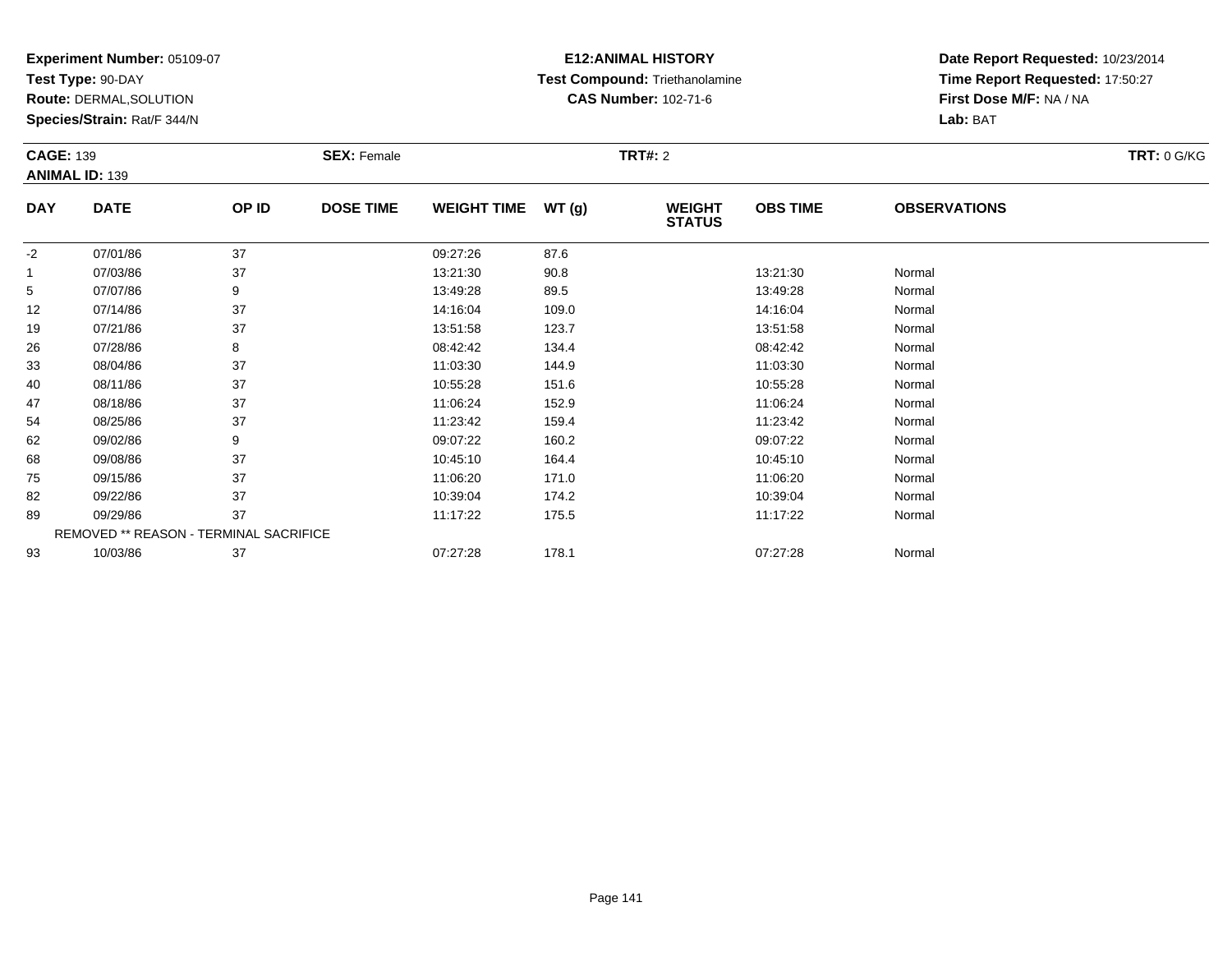**Test Type:** 90-DAY

**Route:** DERMAL,SOLUTION

**Species/Strain:** Rat/F 344/N

## **E12:ANIMAL HISTORY Test Compound:** Triethanolamine**CAS Number:** 102-71-6

| <b>CAGE: 140</b> |                                        |       | <b>SEX: Female</b> |                    |        | <b>TRT#:</b> 2                 |                 |                     | <b>TRT: 0 G/KG</b> |
|------------------|----------------------------------------|-------|--------------------|--------------------|--------|--------------------------------|-----------------|---------------------|--------------------|
|                  | <b>ANIMAL ID: 140</b>                  |       |                    |                    |        |                                |                 |                     |                    |
| <b>DAY</b>       | <b>DATE</b>                            | OP ID | <b>DOSE TIME</b>   | <b>WEIGHT TIME</b> | WT (g) | <b>WEIGHT</b><br><b>STATUS</b> | <b>OBS TIME</b> | <b>OBSERVATIONS</b> |                    |
| $-2$             | 07/01/86                               | 37    |                    | 09:28:12           | 83.1   |                                |                 |                     |                    |
|                  | 07/03/86                               | 37    |                    | 13:21:56           | 89.3   |                                | 13:21:56        | Normal              |                    |
| 5                | 07/07/86                               | 9     |                    | 13:50:02           | 97.6   |                                | 13:50:02        | Normal              |                    |
| 12               | 07/14/86                               | 37    |                    | 14:16:32           | 111.3  |                                | 14:16:32        | Normal              |                    |
| 19               | 07/21/86                               | 37    |                    | 13:52:18           | 126.1  |                                | 13:52:18        | Normal              |                    |
| 26               | 07/28/86                               | 8     |                    | 08:43:14           | 139.3  |                                | 08:43:14        | Normal              |                    |
| 33               | 08/04/86                               | 37    |                    | 11:03:50           | 145.9  |                                | 11:03:50        | Normal              |                    |
| 40               | 08/11/86                               | 37    |                    | 10:55:50           | 154.3  |                                | 10:55:50        | Normal              |                    |
| 47               | 08/18/86                               | 37    |                    | 11:06:46           | 154.6  |                                | 11:06:46        | Normal              |                    |
| 54               | 08/25/86                               | 37    |                    | 11:22:12           | 163.6  |                                | 11:22:12        | Normal              |                    |
| 62               | 09/02/86                               | 9     |                    | 09:05:48           | 169.7  |                                | 09:05:48        | Normal              |                    |
| 68               | 09/08/86                               | 37    |                    | 10:45:30           | 171.4  |                                | 10:45:30        | Normal              |                    |
| 75               | 09/15/86                               | 37    |                    | 11:06:44           | 178.7  |                                | 11:06:44        | Normal              |                    |
| 82               | 09/22/86                               | 37    |                    | 10:39:24           | 179.9  |                                | 10:39:24        | Normal              |                    |
| 89               | 09/29/86                               | 37    |                    | 11:17:40           | 177.8  |                                | 11:17:40        | Normal              |                    |
|                  | REMOVED ** REASON - TERMINAL SACRIFICE |       |                    |                    |        |                                |                 |                     |                    |
| 93               | 10/03/86                               | 37    |                    | 07:28:26           | 184.1  |                                | 07:28:26        | Normal              |                    |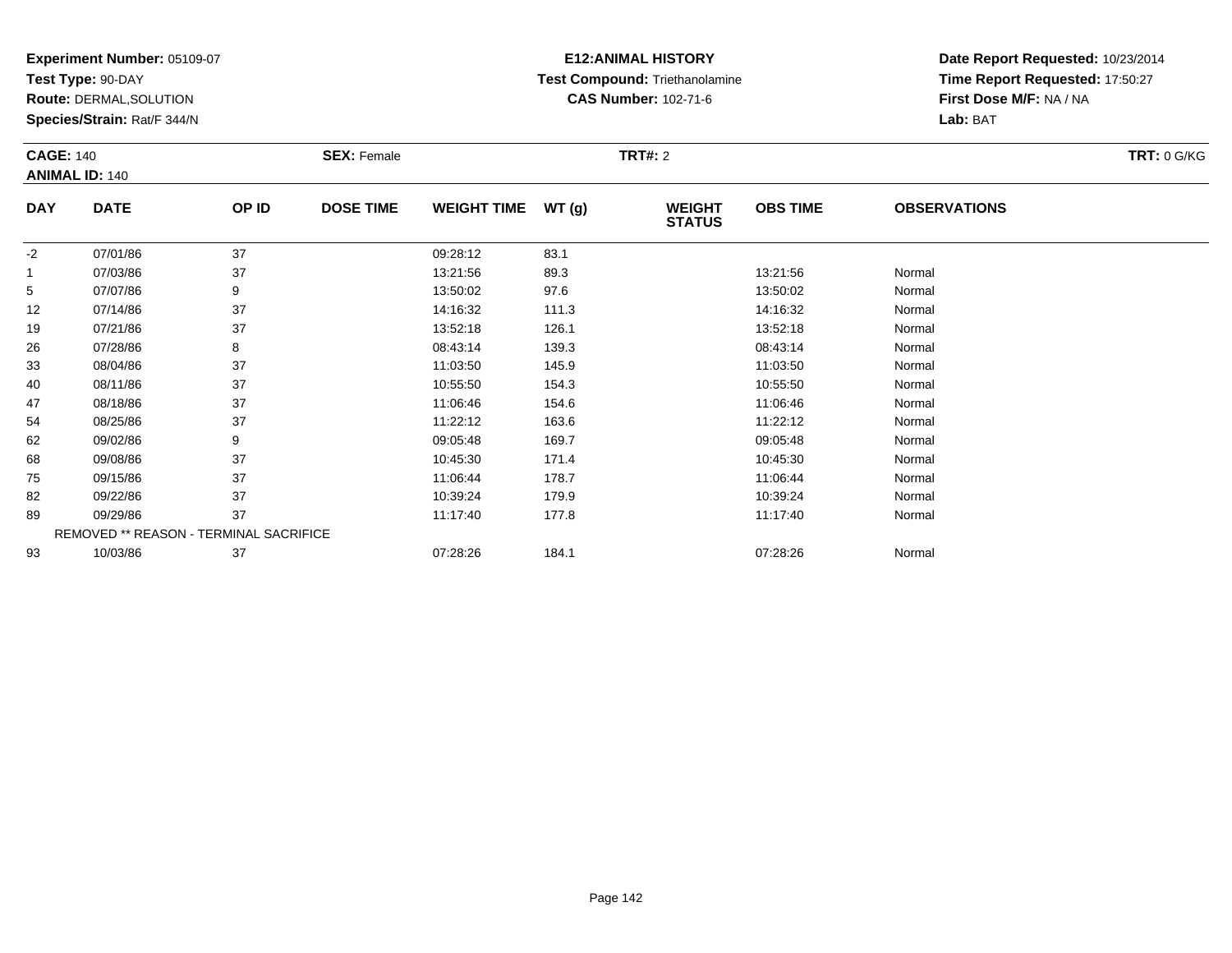|                  | Experiment Number: 05109-07            |                |                    | <b>E12: ANIMAL HISTORY</b> | Date Report Requested: 10/23/2014 |                                |                 |                                 |                        |  |
|------------------|----------------------------------------|----------------|--------------------|----------------------------|-----------------------------------|--------------------------------|-----------------|---------------------------------|------------------------|--|
|                  | Test Type: 90-DAY                      |                |                    |                            |                                   | Test Compound: Triethanolamine |                 | Time Report Requested: 17:50:27 |                        |  |
|                  | Route: DERMAL, SOLUTION                |                |                    |                            |                                   | <b>CAS Number: 102-71-6</b>    |                 | First Dose M/F: NA / NA         |                        |  |
|                  | Species/Strain: Rat/F 344/N            |                |                    |                            |                                   |                                |                 | Lab: BAT                        |                        |  |
| <b>CAGE: 141</b> |                                        |                | <b>SEX: Female</b> |                            |                                   | <b>TRT#: 4</b>                 |                 |                                 | <b>TRT: 0.125 G/KG</b> |  |
|                  | <b>ANIMAL ID: 141</b>                  |                |                    |                            |                                   |                                |                 |                                 |                        |  |
| <b>DAY</b>       | <b>DATE</b>                            | OP ID          | <b>DOSE TIME</b>   | <b>WEIGHT TIME</b>         | WT(g)                             | <b>WEIGHT</b><br><b>STATUS</b> | <b>OBS TIME</b> | <b>OBSERVATIONS</b>             |                        |  |
| -1               | 06/29/86                               | $\overline{7}$ |                    | 10:00:00                   | 84.6                              |                                |                 |                                 |                        |  |
| 4                | 07/03/86                               | 37             |                    | 14:15:12                   | 91.4                              |                                |                 |                                 |                        |  |
| 8                | 07/07/86                               | 37             |                    | 09:42:22                   | 106.3                             |                                |                 |                                 |                        |  |
| 15               | 07/14/86                               | 37             |                    | 13:33:52                   | 115.5                             |                                |                 |                                 |                        |  |
| 22               | 07/21/86                               | 37             |                    | 10:51:06                   | 128.5                             |                                |                 |                                 |                        |  |
| 29               | 07/28/86                               | 8              |                    | 10:52:58                   | 138.0                             |                                |                 |                                 |                        |  |
| 36               | 08/04/86                               | 37             |                    | 13:35:16                   | 145.2                             |                                |                 |                                 |                        |  |
| 43               | 08/11/86                               | 37             |                    | 13:47:46                   | 154.3                             |                                |                 |                                 |                        |  |
| 50               | 08/18/86                               | 37             |                    | 13:31:20                   | 158.3                             |                                |                 |                                 |                        |  |
| 57               | 08/25/86                               | 40             |                    | 14:16:12                   | 162.1                             |                                |                 |                                 |                        |  |
| 65               | 09/02/86                               | 9              |                    | 08:16:22                   | 174.2                             |                                |                 |                                 |                        |  |
| 71               | 09/08/86                               | 37             |                    | 11:22:52                   | 176.3                             |                                |                 |                                 |                        |  |
| 78               | 09/15/86                               | 37             |                    | 13:15:58                   | 176.2                             |                                |                 |                                 |                        |  |
| 85               | 09/22/86                               | 37             |                    | 13:47:54                   | 178.2                             |                                |                 |                                 |                        |  |
| 92               | 09/29/86                               | 37             |                    | 13:26:08                   | 177.8                             |                                |                 |                                 |                        |  |
|                  | REMOVED ** REASON - TERMINAL SACRIFICE |                |                    |                            |                                   |                                |                 |                                 |                        |  |
| 96               | 10/03/86                               | 9              |                    | 14:32:22                   | 180.1                             |                                | 14:32:22        | Override                        |                        |  |
|                  |                                        |                |                    |                            |                                   |                                |                 |                                 |                        |  |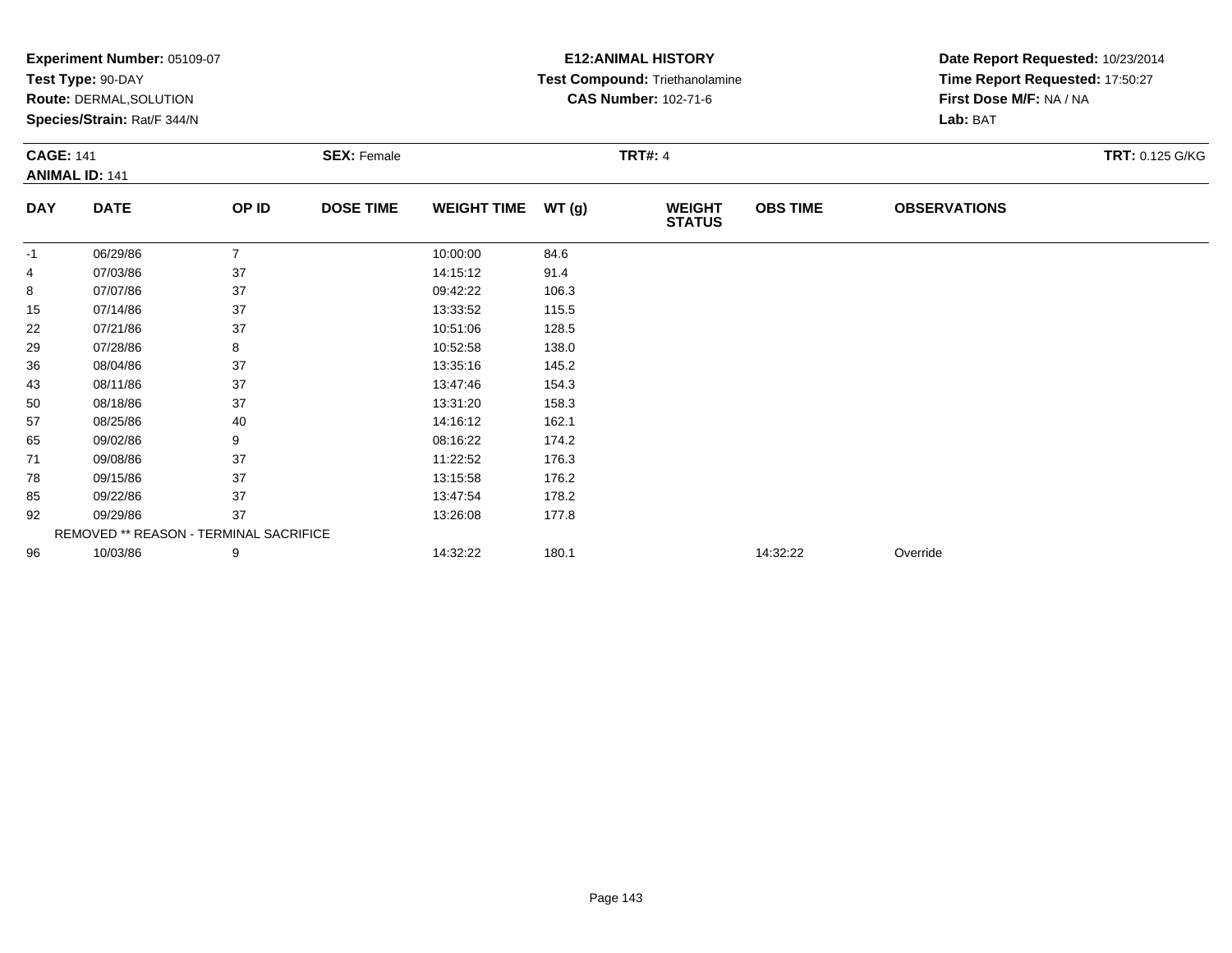| Experiment Number: 05109-07<br>Test Type: 90-DAY<br>Route: DERMAL, SOLUTION<br>Species/Strain: Rat/F 344/N |                                        |                |                  | <b>E12: ANIMAL HISTORY</b><br>Test Compound: Triethanolamine<br><b>CAS Number: 102-71-6</b><br><b>TRT#: 4</b> |       |                                |                 | Date Report Requested: 10/23/2014   |  |                                        |
|------------------------------------------------------------------------------------------------------------|----------------------------------------|----------------|------------------|---------------------------------------------------------------------------------------------------------------|-------|--------------------------------|-----------------|-------------------------------------|--|----------------------------------------|
|                                                                                                            |                                        |                |                  |                                                                                                               |       |                                |                 | Time Report Requested: 17:50:27     |  |                                        |
|                                                                                                            |                                        |                |                  |                                                                                                               |       |                                |                 | First Dose M/F: NA / NA<br>Lab: BAT |  |                                        |
|                                                                                                            |                                        |                |                  |                                                                                                               |       |                                |                 |                                     |  | <b>CAGE: 142</b><br><b>SEX: Female</b> |
|                                                                                                            | <b>ANIMAL ID: 142</b>                  |                |                  |                                                                                                               |       |                                |                 |                                     |  |                                        |
| <b>DAY</b>                                                                                                 | <b>DATE</b>                            | OP ID          | <b>DOSE TIME</b> | <b>WEIGHT TIME</b>                                                                                            | WT(g) | <b>WEIGHT</b><br><b>STATUS</b> | <b>OBS TIME</b> | <b>OBSERVATIONS</b>                 |  |                                        |
| -1                                                                                                         | 06/29/86                               | $\overline{7}$ |                  | 10:00:00                                                                                                      | 77.3  |                                |                 |                                     |  |                                        |
| 4                                                                                                          | 07/03/86                               | 37             |                  | 14:13:54                                                                                                      | 80.8  |                                |                 |                                     |  |                                        |
| 8                                                                                                          | 07/07/86                               | 37             |                  | 09:41:02                                                                                                      | 95.3  |                                |                 |                                     |  |                                        |
| 15                                                                                                         | 07/14/86                               | 37             |                  | 13:32:32                                                                                                      | 106.4 |                                |                 |                                     |  |                                        |
| 22                                                                                                         | 07/21/86                               | 37             |                  | 10:51:22                                                                                                      | 113.4 |                                |                 |                                     |  |                                        |
| 29                                                                                                         | 07/28/86                               | 8              |                  | 10:53:16                                                                                                      | 115.5 |                                |                 |                                     |  |                                        |
| 36                                                                                                         | 08/04/86                               | 37             |                  | 13:35:46                                                                                                      | 122.4 |                                |                 |                                     |  |                                        |
| 43                                                                                                         | 08/11/86                               | 37             |                  | 13:47:22                                                                                                      | 129.2 |                                |                 |                                     |  |                                        |
| 50                                                                                                         | 08/18/86                               | 37             |                  | 13:30:56                                                                                                      | 130.9 |                                |                 |                                     |  |                                        |
| 57                                                                                                         | 08/25/86                               | 40             |                  | 14:16:28                                                                                                      | 136.8 |                                |                 |                                     |  |                                        |
| 65                                                                                                         | 09/02/86                               | 9              |                  | 08:16:36                                                                                                      | 142.8 |                                |                 |                                     |  |                                        |
| 71                                                                                                         | 09/08/86                               | 37             |                  | 11:23:08                                                                                                      | 145.2 |                                |                 |                                     |  |                                        |
| 78                                                                                                         | 09/15/86                               | 37             |                  | 13:16:14                                                                                                      | 146.4 |                                |                 |                                     |  |                                        |
| 85                                                                                                         | 09/22/86                               | 37             |                  | 13:48:14                                                                                                      | 140.4 |                                |                 |                                     |  |                                        |
| 92                                                                                                         | 09/29/86                               | 37             |                  | 13:26:28                                                                                                      | 145.0 |                                |                 |                                     |  |                                        |
|                                                                                                            | REMOVED ** REASON - TERMINAL SACRIFICE |                |                  |                                                                                                               |       |                                |                 |                                     |  |                                        |
| 96                                                                                                         | 10/03/86                               | 9              |                  | 14:32:58                                                                                                      | 147.2 |                                | 14:32:58        | Override                            |  |                                        |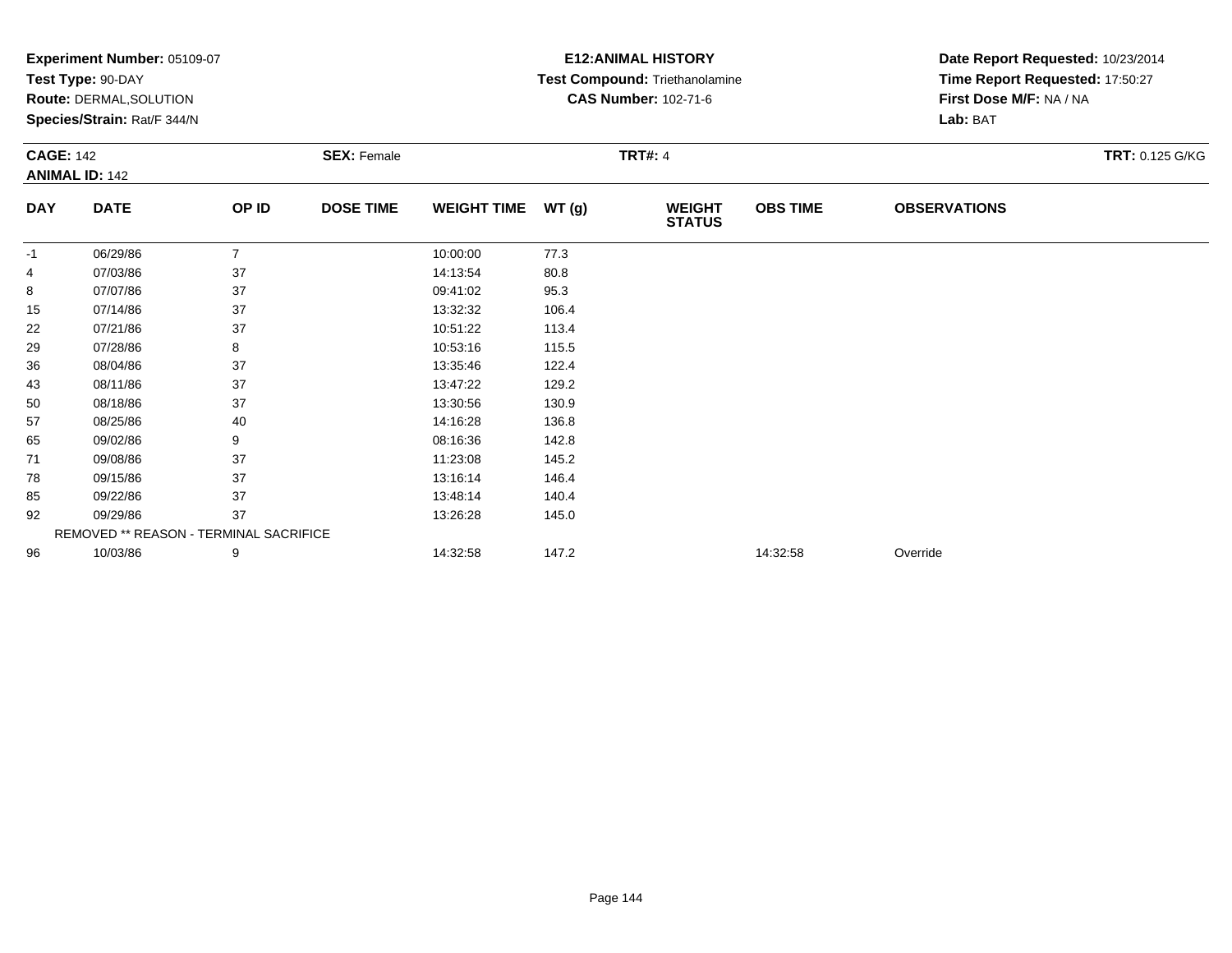|                  | Experiment Number: 05109-07            |                |                    |                    |       | <b>E12: ANIMAL HISTORY</b>     | Date Report Requested: 10/23/2014 |                                 |                 |  |
|------------------|----------------------------------------|----------------|--------------------|--------------------|-------|--------------------------------|-----------------------------------|---------------------------------|-----------------|--|
|                  | Test Type: 90-DAY                      |                |                    |                    |       | Test Compound: Triethanolamine |                                   | Time Report Requested: 17:50:27 |                 |  |
|                  | Route: DERMAL, SOLUTION                |                |                    |                    |       | <b>CAS Number: 102-71-6</b>    |                                   | First Dose M/F: NA / NA         |                 |  |
|                  | Species/Strain: Rat/F 344/N            |                |                    |                    |       |                                |                                   | Lab: BAT                        |                 |  |
| <b>CAGE: 143</b> |                                        |                | <b>SEX: Female</b> |                    |       | <b>TRT#: 4</b>                 |                                   |                                 | TRT: 0.125 G/KG |  |
|                  | <b>ANIMAL ID: 143</b>                  |                |                    |                    |       |                                |                                   |                                 |                 |  |
| <b>DAY</b>       | <b>DATE</b>                            | OP ID          | <b>DOSE TIME</b>   | <b>WEIGHT TIME</b> | WT(g) | <b>WEIGHT</b><br><b>STATUS</b> | <b>OBS TIME</b>                   | <b>OBSERVATIONS</b>             |                 |  |
| -1               | 06/29/86                               | $\overline{7}$ |                    | 10:00:00           | 73.2  |                                |                                   |                                 |                 |  |
| 4                | 07/03/86                               | 37             |                    | 14:14:16           | 83.1  |                                |                                   |                                 |                 |  |
| 8                | 07/07/86                               | 37             |                    | 09:41:20           | 98.1  |                                |                                   |                                 |                 |  |
| 15               | 07/14/86                               | 37             |                    | 13:32:52           | 108.4 |                                |                                   |                                 |                 |  |
| 22               | 07/21/86                               | 37             |                    | 10:50:14           | 120.9 |                                |                                   |                                 |                 |  |
| 29               | 07/28/86                               | 8              |                    | 10:52:02           | 130.9 |                                |                                   |                                 |                 |  |
| 36               | 08/04/86                               | 37             |                    | 13:36:04           | 137.3 |                                |                                   |                                 |                 |  |
| 43               | 08/11/86                               | 37             |                    | 13:47:00           | 145.7 |                                |                                   |                                 |                 |  |
| 50               | 08/18/86                               | 37             |                    | 13:32:30           | 138.6 |                                |                                   |                                 |                 |  |
| 57               | 08/25/86                               | 40             |                    | 14:14:54           | 153.2 |                                |                                   |                                 |                 |  |
| 65               | 09/02/86                               | 9              |                    | 08:16:50           | 161.3 |                                |                                   |                                 |                 |  |
| 71               | 09/08/86                               | 37             |                    | 11:23:22           | 162.0 |                                |                                   |                                 |                 |  |
| 78               | 09/15/86                               | 37             |                    | 13:16:32           | 166.0 |                                |                                   |                                 |                 |  |
| 85               | 09/22/86                               | 37             |                    | 13:48:34           | 161.8 |                                |                                   |                                 |                 |  |
| 92               | 09/29/86                               | 37             |                    | 13:26:46           | 163.8 |                                |                                   |                                 |                 |  |
|                  | REMOVED ** REASON - TERMINAL SACRIFICE |                |                    |                    |       |                                |                                   |                                 |                 |  |
| 96               | 10/03/86                               | 9              |                    | 14:33:28           | 167.1 |                                | 14:33:28                          | Override                        |                 |  |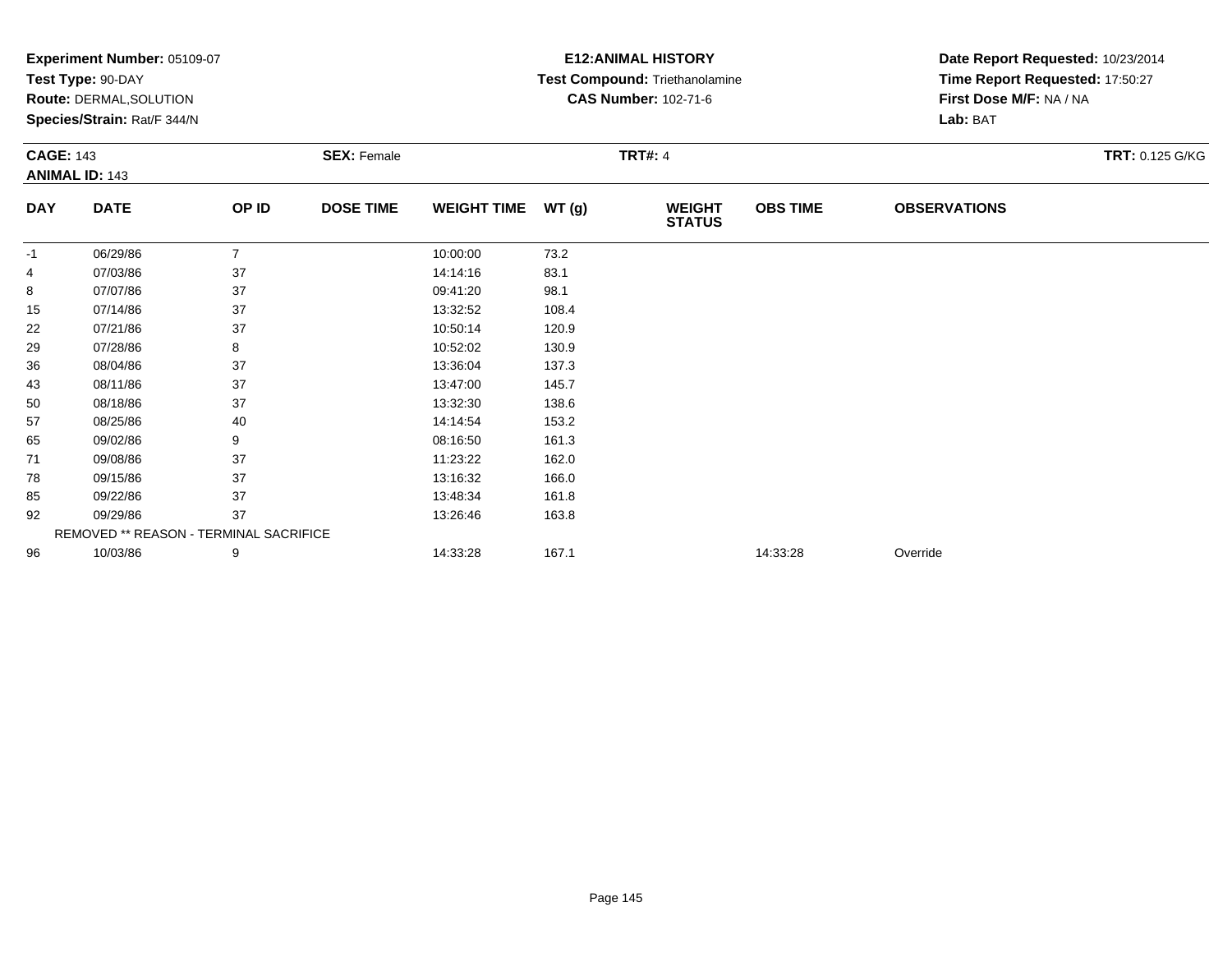|                  | Experiment Number: 05109-07            |                |                    | <b>E12: ANIMAL HISTORY</b> | Date Report Requested: 10/23/2014 |                                |                 |                                 |                 |  |
|------------------|----------------------------------------|----------------|--------------------|----------------------------|-----------------------------------|--------------------------------|-----------------|---------------------------------|-----------------|--|
|                  | Test Type: 90-DAY                      |                |                    |                            |                                   | Test Compound: Triethanolamine |                 | Time Report Requested: 17:50:27 |                 |  |
|                  | Route: DERMAL, SOLUTION                |                |                    |                            |                                   | <b>CAS Number: 102-71-6</b>    |                 | First Dose M/F: NA / NA         |                 |  |
|                  | Species/Strain: Rat/F 344/N            |                |                    |                            |                                   |                                |                 | Lab: BAT                        |                 |  |
| <b>CAGE: 144</b> |                                        |                | <b>SEX: Female</b> |                            | <b>TRT#: 4</b>                    |                                |                 |                                 | TRT: 0.125 G/KG |  |
|                  | <b>ANIMAL ID: 144</b>                  |                |                    |                            |                                   |                                |                 |                                 |                 |  |
| <b>DAY</b>       | <b>DATE</b>                            | OP ID          | <b>DOSE TIME</b>   | <b>WEIGHT TIME</b>         | WT(g)                             | <b>WEIGHT</b><br><b>STATUS</b> | <b>OBS TIME</b> | <b>OBSERVATIONS</b>             |                 |  |
| -1               | 06/29/86                               | $\overline{7}$ |                    | 10:00:00                   | 73.4                              |                                |                 |                                 |                 |  |
| 4                | 07/03/86                               | 37             |                    | 14:14:36                   | 81.5                              |                                |                 |                                 |                 |  |
| 8                | 07/07/86                               | 37             |                    | 09:41:40                   | 98.4                              |                                |                 |                                 |                 |  |
| 15               | 07/14/86                               | 37             |                    | 13:33:20                   | 108.0                             |                                |                 |                                 |                 |  |
| 22               | 07/21/86                               | 37             |                    | 10:50:30                   | 118.7                             |                                |                 |                                 |                 |  |
| 29               | 07/28/86                               | 8              |                    | 10:52:20                   | 126.8                             |                                |                 |                                 |                 |  |
| 36               | 08/04/86                               | 37             |                    | 13:34:34                   | 132.7                             |                                |                 |                                 |                 |  |
| 43               | 08/11/86                               | 37             |                    | 13:48:22                   | 139.6                             |                                |                 |                                 |                 |  |
| 50               | 08/18/86                               | 37             |                    | 13:32:10                   | 147.5                             |                                |                 |                                 |                 |  |
| 57               | 08/25/86                               | 40             |                    | 14:15:24                   | 145.7                             |                                |                 |                                 |                 |  |
| 65               | 09/02/86                               | 9              |                    | 08:17:10                   | 155.5                             |                                |                 |                                 |                 |  |
| 71               | 09/08/86                               | 37             |                    | 11:23:38                   | 158.3                             |                                |                 |                                 |                 |  |
| 78               | 09/15/86                               | 37             |                    | 13:16:48                   | 163.2                             |                                |                 |                                 |                 |  |
| 85               | 09/22/86                               | 37             |                    | 13:48:58                   | 161.8                             |                                |                 |                                 |                 |  |
| 92               | 09/29/86                               | 37             |                    | 13:27:06                   | 160.6                             |                                |                 |                                 |                 |  |
|                  | REMOVED ** REASON - TERMINAL SACRIFICE |                |                    |                            |                                   |                                |                 |                                 |                 |  |
| 96               | 10/03/86                               | 9              |                    | 14:34:04                   | 166.8                             |                                | 14:34:04        | Override                        |                 |  |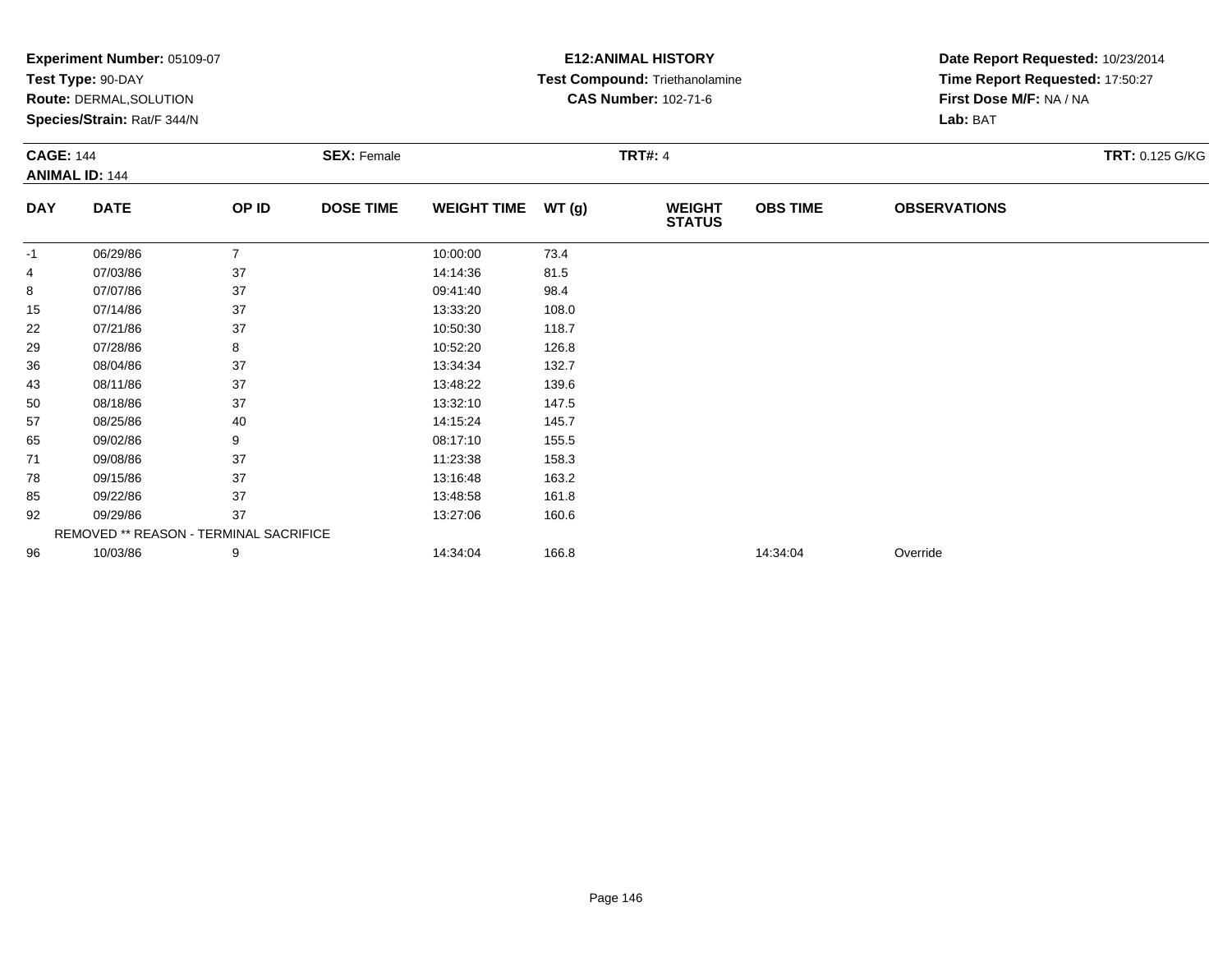|                  | Experiment Number: 05109-07            |                |                    |                    |       | <b>E12: ANIMAL HISTORY</b>     | Date Report Requested: 10/23/2014 |                                 |                 |  |
|------------------|----------------------------------------|----------------|--------------------|--------------------|-------|--------------------------------|-----------------------------------|---------------------------------|-----------------|--|
|                  | Test Type: 90-DAY                      |                |                    |                    |       | Test Compound: Triethanolamine |                                   | Time Report Requested: 17:50:27 |                 |  |
|                  | Route: DERMAL, SOLUTION                |                |                    |                    |       | <b>CAS Number: 102-71-6</b>    |                                   | First Dose M/F: NA / NA         |                 |  |
|                  | Species/Strain: Rat/F 344/N            |                |                    |                    |       |                                |                                   | Lab: BAT                        |                 |  |
| <b>CAGE: 145</b> |                                        |                | <b>SEX: Female</b> |                    |       | <b>TRT#: 4</b>                 |                                   |                                 | TRT: 0.125 G/KG |  |
|                  | <b>ANIMAL ID: 145</b>                  |                |                    |                    |       |                                |                                   |                                 |                 |  |
| <b>DAY</b>       | <b>DATE</b>                            | OP ID          | <b>DOSE TIME</b>   | <b>WEIGHT TIME</b> | WT(g) | <b>WEIGHT</b><br><b>STATUS</b> | <b>OBS TIME</b>                   | <b>OBSERVATIONS</b>             |                 |  |
| -1               | 06/29/86                               | $\overline{7}$ |                    | 10:00:00           | 61.3  |                                |                                   |                                 |                 |  |
| 4                | 07/03/86                               | 37             |                    | 14:14:52           | 69.8  |                                |                                   |                                 |                 |  |
| 8                | 07/07/86                               | 37             |                    | 09:42:00           | 84.7  |                                |                                   |                                 |                 |  |
| 15               | 07/14/86                               | 37             |                    | 13:33:34           | 100.5 |                                |                                   |                                 |                 |  |
| 22               | 07/21/86                               | 37             |                    | 10:50:48           | 116.8 |                                |                                   |                                 |                 |  |
| 29               | 07/28/86                               | 8              |                    | 10:52:40           | 128.0 |                                |                                   |                                 |                 |  |
| 36               | 08/04/86                               | 37             |                    | 13:35:00           | 133.5 |                                |                                   |                                 |                 |  |
| 43               | 08/11/86                               | 37             |                    | 13:48:04           | 141.0 |                                |                                   |                                 |                 |  |
| 50               | 08/18/86                               | 37             |                    | 13:31:44           | 145.8 |                                |                                   |                                 |                 |  |
| 57               | 08/25/86                               | 40             |                    | 14:15:58           | 151.8 |                                |                                   |                                 |                 |  |
| 65               | 09/02/86                               | 9              |                    | 08:17:24           | 160.8 |                                |                                   |                                 |                 |  |
| 71               | 09/08/86                               | 37             |                    | 11:24:04           | 163.0 |                                |                                   |                                 |                 |  |
| 78               | 09/15/86                               | 37             |                    | 13:17:04           | 168.2 |                                |                                   |                                 |                 |  |
| 85               | 09/22/86                               | 37             |                    | 13:49:24           | 168.1 |                                |                                   |                                 |                 |  |
| 92               | 09/29/86                               | 37             |                    | 13:27:42           | 171.1 |                                |                                   |                                 |                 |  |
|                  | REMOVED ** REASON - TERMINAL SACRIFICE |                |                    |                    |       |                                |                                   |                                 |                 |  |
| 96               | 10/03/86                               | 9              |                    | 14:34:32           | 171.5 |                                | 14:34:32                          | Override                        |                 |  |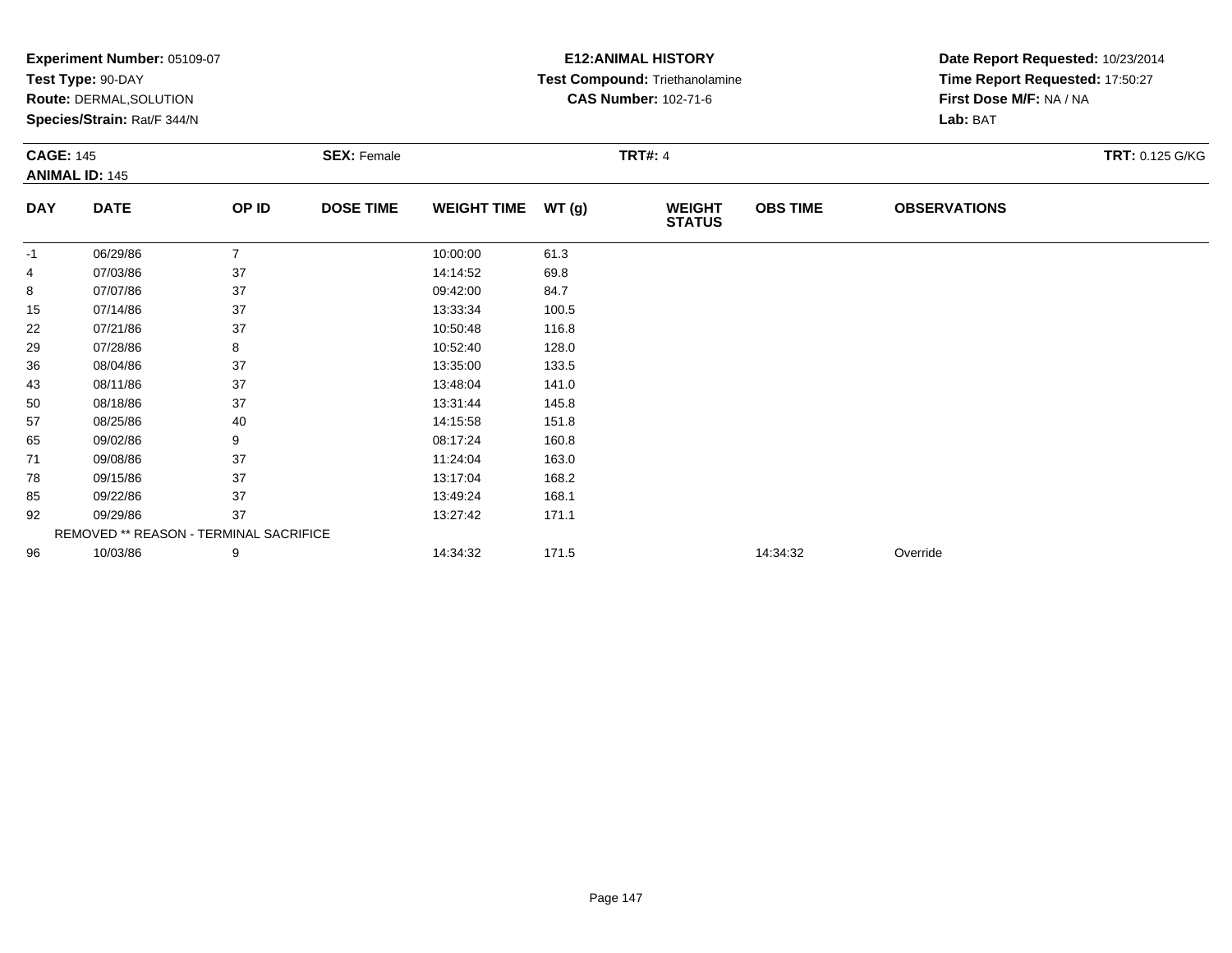|                  | Experiment Number: 05109-07            |                |                    |                    |       | <b>E12: ANIMAL HISTORY</b>     | Date Report Requested: 10/23/2014 |                                 |                 |  |
|------------------|----------------------------------------|----------------|--------------------|--------------------|-------|--------------------------------|-----------------------------------|---------------------------------|-----------------|--|
|                  | Test Type: 90-DAY                      |                |                    |                    |       | Test Compound: Triethanolamine |                                   | Time Report Requested: 17:50:27 |                 |  |
|                  | Route: DERMAL, SOLUTION                |                |                    |                    |       | <b>CAS Number: 102-71-6</b>    |                                   | First Dose M/F: NA / NA         |                 |  |
|                  | Species/Strain: Rat/F 344/N            |                |                    |                    |       |                                |                                   | Lab: BAT                        |                 |  |
| <b>CAGE: 146</b> |                                        |                | <b>SEX: Female</b> |                    |       | <b>TRT#: 4</b>                 |                                   |                                 | TRT: 0.125 G/KG |  |
|                  | <b>ANIMAL ID: 146</b>                  |                |                    |                    |       |                                |                                   |                                 |                 |  |
| <b>DAY</b>       | <b>DATE</b>                            | OP ID          | <b>DOSE TIME</b>   | <b>WEIGHT TIME</b> | WT(g) | <b>WEIGHT</b><br><b>STATUS</b> | <b>OBS TIME</b>                   | <b>OBSERVATIONS</b>             |                 |  |
| -2               | 06/29/86                               | $\overline{7}$ |                    | 10:00:00           | 85.9  |                                |                                   |                                 |                 |  |
| 3                | 07/03/86                               | 37             |                    | 14:34:30           | 96.0  |                                |                                   |                                 |                 |  |
| 7                | 07/07/86                               | 37             |                    | 08:00:54           | 110.0 |                                |                                   |                                 |                 |  |
| 14               | 07/14/86                               | 37             |                    | 11:10:14           | 123.9 |                                |                                   |                                 |                 |  |
| 21               | 07/21/86                               | 37             |                    | 11:04:38           | 137.4 |                                |                                   |                                 |                 |  |
| 28               | 07/28/86                               | 8              |                    | 09:33:34           | 149.1 |                                |                                   |                                 |                 |  |
| 35               | 08/04/86                               | 37             |                    | 13:14:30           | 151.5 |                                |                                   |                                 |                 |  |
| 42               | 08/11/86                               | 37             |                    | 11:21:26           | 161.6 |                                |                                   |                                 |                 |  |
| 49               | 08/18/86                               | 37             |                    | 11:13:24           | 156.7 |                                |                                   |                                 |                 |  |
| 56               | 08/25/86                               | 37             |                    | 13:30:20           | 164.2 |                                |                                   |                                 |                 |  |
| 64               | 09/02/86                               | 9              |                    | 07:49:34           | 168.2 |                                |                                   |                                 |                 |  |
| 70               | 09/08/86                               | 37             |                    | 13:44:54           | 171.7 |                                |                                   |                                 |                 |  |
| 77               | 09/15/86                               | 37             |                    | 13:26:28           | 175.2 |                                |                                   |                                 |                 |  |
| 84               | 09/22/86                               | 37             |                    | 13:32:22           | 174.8 |                                |                                   |                                 |                 |  |
| 91               | 09/29/86                               | 37             |                    | 13:11:54           | 179.1 |                                |                                   |                                 |                 |  |
|                  | REMOVED ** REASON - TERMINAL SACRIFICE |                |                    |                    |       |                                |                                   |                                 |                 |  |
| 95               | 10/03/86                               | 9              |                    | 13:53:58           | 178.5 |                                | 13:53:58                          | Override                        |                 |  |
|                  |                                        |                |                    |                    |       |                                |                                   |                                 |                 |  |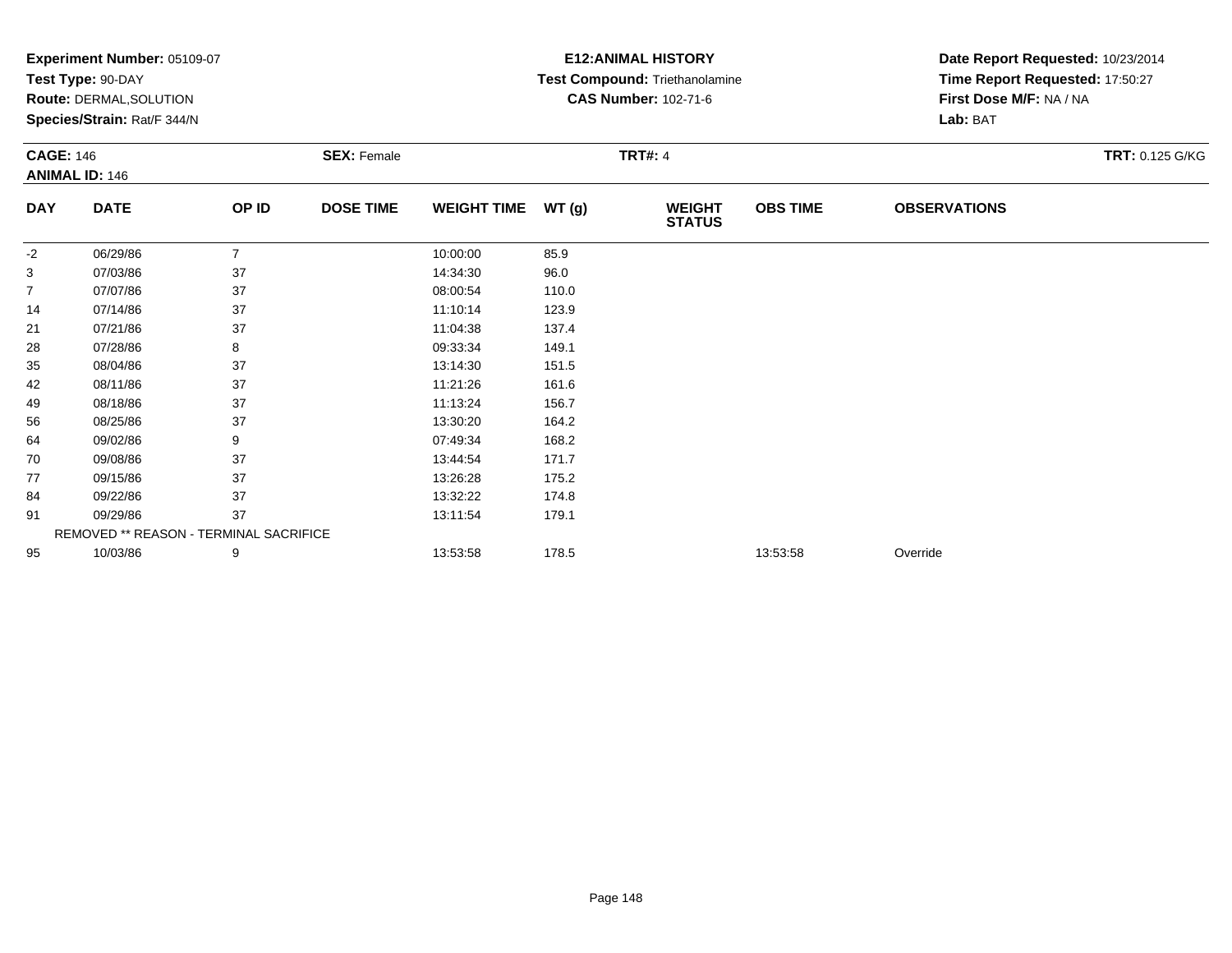|                  | Experiment Number: 05109-07            |                |                    | <b>E12: ANIMAL HISTORY</b> | Date Report Requested: 10/23/2014 |                                |                 |                                 |                 |  |
|------------------|----------------------------------------|----------------|--------------------|----------------------------|-----------------------------------|--------------------------------|-----------------|---------------------------------|-----------------|--|
|                  | Test Type: 90-DAY                      |                |                    |                            |                                   | Test Compound: Triethanolamine |                 | Time Report Requested: 17:50:27 |                 |  |
|                  | Route: DERMAL, SOLUTION                |                |                    |                            |                                   | <b>CAS Number: 102-71-6</b>    |                 | First Dose M/F: NA / NA         |                 |  |
|                  | Species/Strain: Rat/F 344/N            |                |                    |                            |                                   |                                |                 | Lab: BAT                        |                 |  |
| <b>CAGE: 147</b> |                                        |                | <b>SEX: Female</b> |                            |                                   | <b>TRT#: 4</b>                 |                 |                                 | TRT: 0.125 G/KG |  |
|                  | <b>ANIMAL ID: 147</b>                  |                |                    |                            |                                   |                                |                 |                                 |                 |  |
| <b>DAY</b>       | <b>DATE</b>                            | OP ID          | <b>DOSE TIME</b>   | <b>WEIGHT TIME</b>         | WT(g)                             | <b>WEIGHT</b><br><b>STATUS</b> | <b>OBS TIME</b> | <b>OBSERVATIONS</b>             |                 |  |
| -2               | 06/29/86                               | $\overline{7}$ |                    | 10:00:00                   | 71.6                              |                                |                 |                                 |                 |  |
| 3                | 07/03/86                               | 37             |                    | 14:34:50                   | 77.2                              |                                |                 |                                 |                 |  |
| $\overline{7}$   | 07/07/86                               | 37             |                    | 08:01:14                   | 92.1                              |                                |                 |                                 |                 |  |
| 14               | 07/14/86                               | 37             |                    | 11:09:02                   | 104.6                             |                                |                 |                                 |                 |  |
| 21               | 07/21/86                               | 37             |                    | 11:03:22                   | 119.6                             |                                |                 |                                 |                 |  |
| 28               | 07/28/86                               | 8              |                    | 09:33:58                   | 130.3                             |                                |                 |                                 |                 |  |
| 35               | 08/04/86                               | 37             |                    | 13:14:52                   | 137.7                             |                                |                 |                                 |                 |  |
| 42               | 08/11/86                               | 37             |                    | 11:21:40                   | 144.7                             |                                |                 |                                 |                 |  |
| 49               | 08/18/86                               | 37             |                    | 11:13:54                   | 147.0                             |                                |                 |                                 |                 |  |
| 56               | 08/25/86                               | 37             |                    | 13:30:42                   | 153.7                             |                                |                 |                                 |                 |  |
| 64               | 09/02/86                               | 9              |                    | 07:49:54                   | 162.0                             |                                |                 |                                 |                 |  |
| 70               | 09/08/86                               | 37             |                    | 13:45:14                   | 164.2                             |                                |                 |                                 |                 |  |
| 77               | 09/15/86                               | 37             |                    | 13:26:42                   | 162.7                             |                                |                 |                                 |                 |  |
| 84               | 09/22/86                               | 37             |                    | 13:32:46                   | 163.3                             |                                |                 |                                 |                 |  |
| 91               | 09/29/86                               | 37             |                    | 13:12:16                   | 166.6                             |                                |                 |                                 |                 |  |
|                  | REMOVED ** REASON - TERMINAL SACRIFICE |                |                    |                            |                                   |                                |                 |                                 |                 |  |
| 95               | 10/03/86                               | 9              |                    | 13:54:30                   | 165.6                             |                                | 13:54:30        | Override                        |                 |  |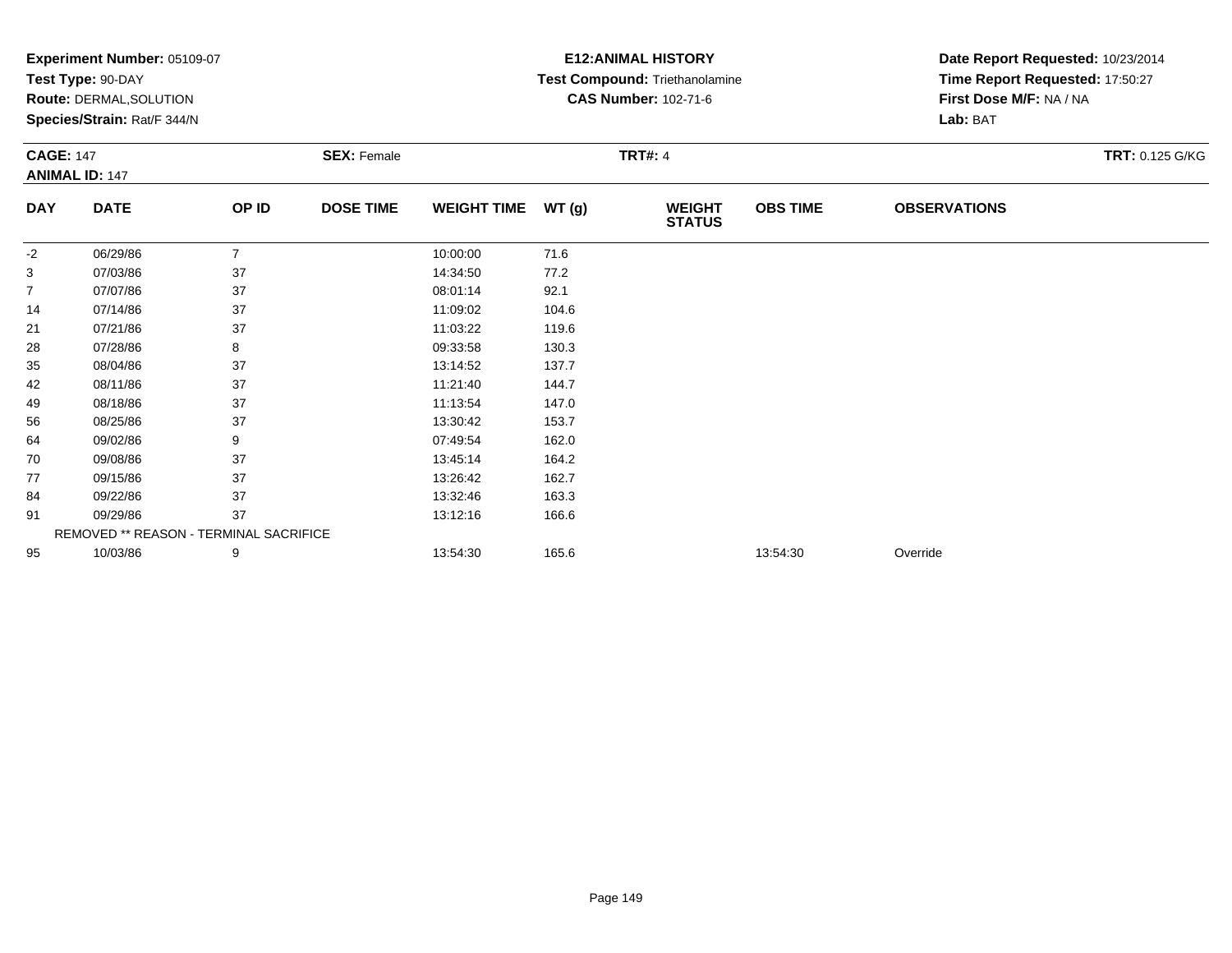|                  | Experiment Number: 05109-07            |                |                    |                    |       | <b>E12: ANIMAL HISTORY</b>     | Date Report Requested: 10/23/2014 |                                 |                 |  |
|------------------|----------------------------------------|----------------|--------------------|--------------------|-------|--------------------------------|-----------------------------------|---------------------------------|-----------------|--|
|                  | Test Type: 90-DAY                      |                |                    |                    |       | Test Compound: Triethanolamine |                                   | Time Report Requested: 17:50:27 |                 |  |
|                  | Route: DERMAL, SOLUTION                |                |                    |                    |       | <b>CAS Number: 102-71-6</b>    |                                   | First Dose M/F: NA / NA         |                 |  |
|                  | Species/Strain: Rat/F 344/N            |                |                    |                    |       |                                |                                   | Lab: BAT                        |                 |  |
| <b>CAGE: 148</b> |                                        |                | <b>SEX: Female</b> |                    |       | <b>TRT#: 4</b>                 |                                   |                                 | TRT: 0.125 G/KG |  |
|                  | <b>ANIMAL ID: 148</b>                  |                |                    |                    |       |                                |                                   |                                 |                 |  |
| <b>DAY</b>       | <b>DATE</b>                            | OP ID          | <b>DOSE TIME</b>   | <b>WEIGHT TIME</b> | WT(g) | <b>WEIGHT</b><br><b>STATUS</b> | <b>OBS TIME</b>                   | <b>OBSERVATIONS</b>             |                 |  |
| -2               | 06/29/86                               | $\overline{7}$ |                    | 10:00:00           | 85.8  |                                |                                   |                                 |                 |  |
| 3                | 07/03/86                               | 37             |                    | 14:35:06           | 94.5  |                                |                                   |                                 |                 |  |
| 7                | 07/07/86                               | 37             |                    | 08:01:36           | 113.1 |                                |                                   |                                 |                 |  |
| 14               | 07/14/86                               | 37             |                    | 11:09:22           | 127.6 |                                |                                   |                                 |                 |  |
| 21               | 07/21/86                               | 37             |                    | 11:03:42           | 144.7 |                                |                                   |                                 |                 |  |
| 28               | 07/28/86                               | 8              |                    | 09:32:14           | 153.8 |                                |                                   |                                 |                 |  |
| 35               | 08/04/86                               | 37             |                    | 13:13:44           | 161.1 |                                |                                   |                                 |                 |  |
| 42               | 08/11/86                               | 37             |                    | 11:21:56           | 166.9 |                                |                                   |                                 |                 |  |
| 49               | 08/18/86                               | 37             |                    | 11:14:14           | 170.7 |                                |                                   |                                 |                 |  |
| 56               | 08/25/86                               | 37             |                    | 13:31:00           | 172.8 |                                |                                   |                                 |                 |  |
| 64               | 09/02/86                               | 9              |                    | 07:50:10           | 181.2 |                                |                                   |                                 |                 |  |
| 70               | 09/08/86                               | 37             |                    | 13:45:30           | 176.7 |                                |                                   |                                 |                 |  |
| 77               | 09/15/86                               | 37             |                    | 13:27:00           | 185.1 |                                |                                   |                                 |                 |  |
| 84               | 09/22/86                               | 37             |                    | 13:33:04           | 187.3 |                                |                                   |                                 |                 |  |
| 91               | 09/29/86                               | 37             |                    | 13:12:34           | 188.8 |                                |                                   |                                 |                 |  |
|                  | REMOVED ** REASON - TERMINAL SACRIFICE |                |                    |                    |       |                                |                                   |                                 |                 |  |
| 95               | 10/03/86                               | 9              |                    | 13:55:12           | 188.6 |                                | 13:55:12                          | Override                        |                 |  |
|                  |                                        |                |                    |                    |       |                                |                                   |                                 |                 |  |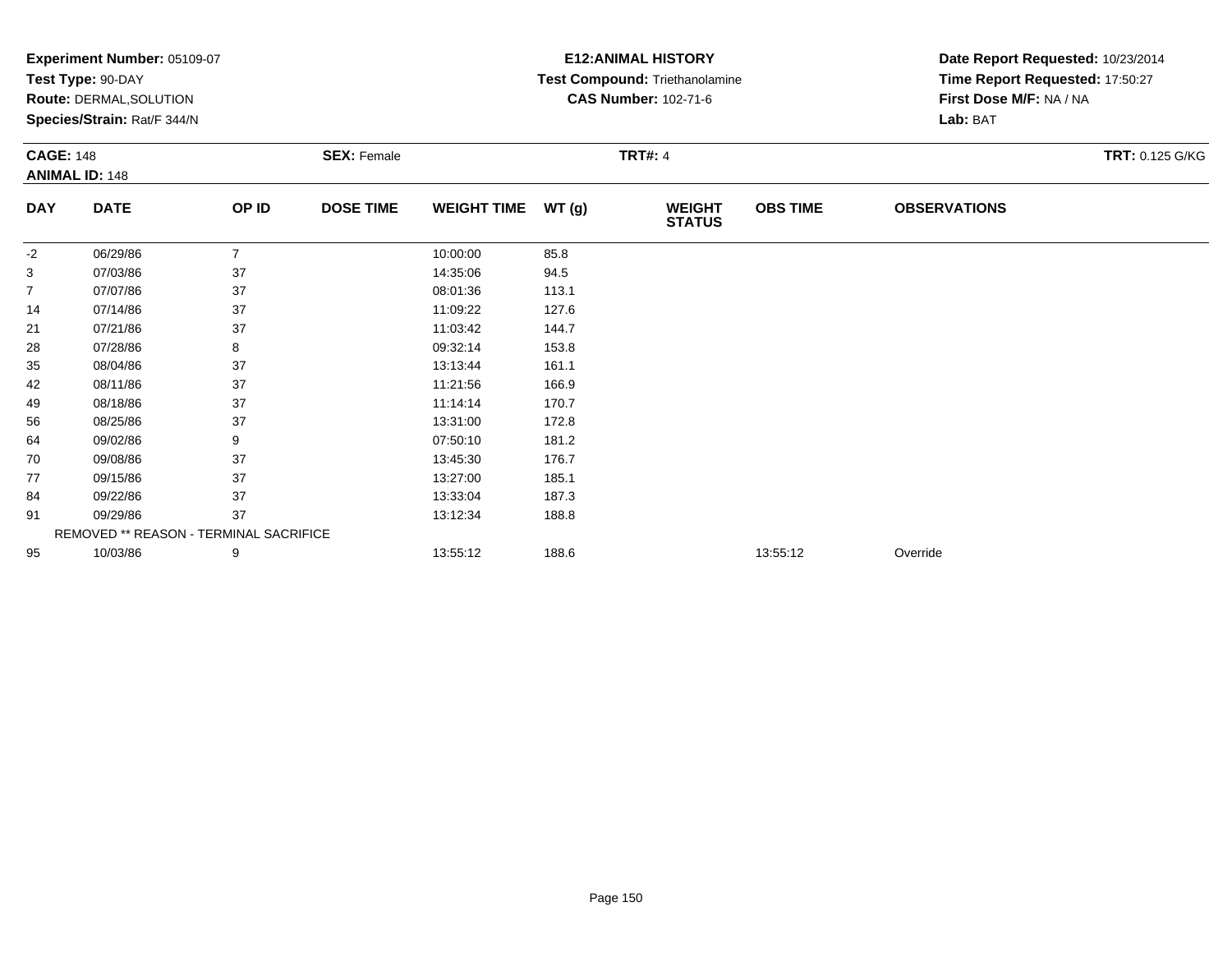|                  | Experiment Number: 05109-07            |                |                    |                    |       | <b>E12: ANIMAL HISTORY</b>     | Date Report Requested: 10/23/2014 |                                 |                 |  |
|------------------|----------------------------------------|----------------|--------------------|--------------------|-------|--------------------------------|-----------------------------------|---------------------------------|-----------------|--|
|                  | Test Type: 90-DAY                      |                |                    |                    |       | Test Compound: Triethanolamine |                                   | Time Report Requested: 17:50:27 |                 |  |
|                  | Route: DERMAL, SOLUTION                |                |                    |                    |       | <b>CAS Number: 102-71-6</b>    |                                   | First Dose M/F: NA / NA         |                 |  |
|                  | Species/Strain: Rat/F 344/N            |                |                    |                    |       |                                |                                   | Lab: BAT                        |                 |  |
| <b>CAGE: 149</b> |                                        |                | <b>SEX: Female</b> |                    |       | <b>TRT#: 4</b>                 |                                   |                                 | TRT: 0.125 G/KG |  |
|                  | <b>ANIMAL ID: 149</b>                  |                |                    |                    |       |                                |                                   |                                 |                 |  |
| <b>DAY</b>       | <b>DATE</b>                            | OP ID          | <b>DOSE TIME</b>   | <b>WEIGHT TIME</b> | WT(g) | <b>WEIGHT</b><br><b>STATUS</b> | <b>OBS TIME</b>                   | <b>OBSERVATIONS</b>             |                 |  |
| -2               | 06/29/86                               | $\overline{7}$ |                    | 10:00:00           | 75.5  |                                |                                   |                                 |                 |  |
| 3                | 07/03/86                               | 37             |                    | 14:35:24           | 81.2  |                                |                                   |                                 |                 |  |
| $\overline{7}$   | 07/07/86                               | 37             |                    | 08:02:00           | 95.6  |                                |                                   |                                 |                 |  |
| 14               | 07/14/86                               | 37             |                    | 11:09:40           | 111.1 |                                |                                   |                                 |                 |  |
| 21               | 07/21/86                               | 37             |                    | 11:04:02           | 126.3 |                                |                                   |                                 |                 |  |
| 28               | 07/28/86                               | 8              |                    | 09:32:42           | 136.2 |                                |                                   |                                 |                 |  |
| 35               | 08/04/86                               | 37             |                    | 13:14:00           | 145.6 |                                |                                   |                                 |                 |  |
| 42               | 08/11/86                               | 37             |                    | 11:20:50           | 154.5 |                                |                                   |                                 |                 |  |
| 49               | 08/18/86                               | 37             |                    | 11:12:36           | 157.5 |                                |                                   |                                 |                 |  |
| 56               | 08/25/86                               | 37             |                    | 13:31:16           | 161.1 |                                |                                   |                                 |                 |  |
| 64               | 09/02/86                               | 9              |                    | 07:50:30           | 165.4 |                                |                                   |                                 |                 |  |
| 70               | 09/08/86                               | 37             |                    | 13:45:46           | 167.4 |                                |                                   |                                 |                 |  |
| 77               | 09/15/86                               | 37             |                    | 13:27:14           | 171.0 |                                |                                   |                                 |                 |  |
| 84               | 09/22/86                               | 37             |                    | 13:33:24           | 170.6 |                                |                                   |                                 |                 |  |
| 91               | 09/29/86                               | 37             |                    | 13:12:58           | 172.1 |                                |                                   |                                 |                 |  |
|                  | REMOVED ** REASON - TERMINAL SACRIFICE |                |                    |                    |       |                                |                                   |                                 |                 |  |
| 95               | 10/03/86                               | 9              |                    | 13:55:36           | 170.0 |                                | 13:55:36                          | Override                        |                 |  |
|                  |                                        |                |                    |                    |       |                                |                                   |                                 |                 |  |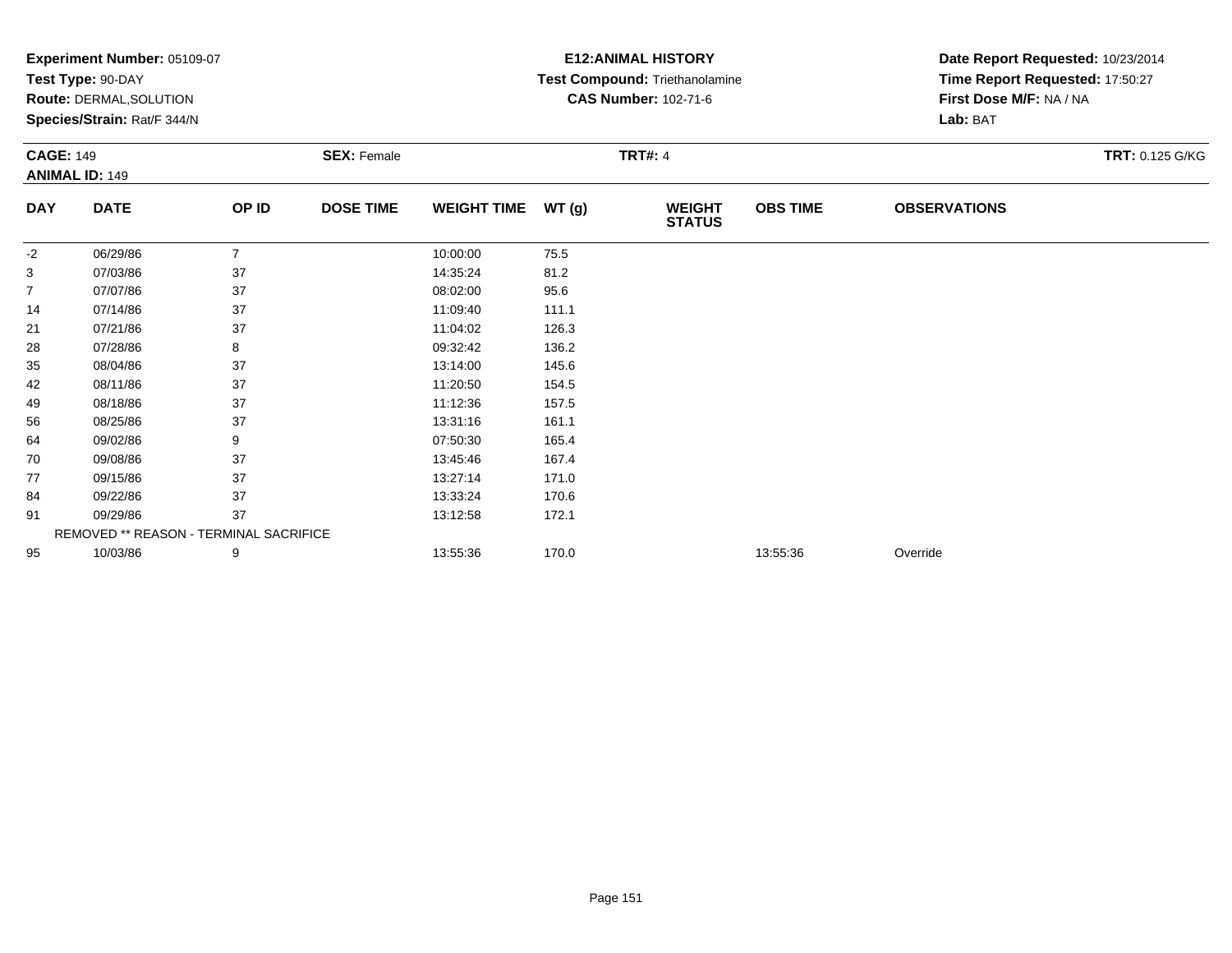|                  | Experiment Number: 05109-07            |                |                    |                    |       | <b>E12: ANIMAL HISTORY</b>     | Date Report Requested: 10/23/2014 |                                 |                 |  |
|------------------|----------------------------------------|----------------|--------------------|--------------------|-------|--------------------------------|-----------------------------------|---------------------------------|-----------------|--|
|                  | Test Type: 90-DAY                      |                |                    |                    |       | Test Compound: Triethanolamine |                                   | Time Report Requested: 17:50:27 |                 |  |
|                  | Route: DERMAL, SOLUTION                |                |                    |                    |       | <b>CAS Number: 102-71-6</b>    |                                   | First Dose M/F: NA / NA         |                 |  |
|                  | Species/Strain: Rat/F 344/N            |                |                    |                    |       |                                |                                   | Lab: BAT                        |                 |  |
| <b>CAGE: 150</b> |                                        |                | <b>SEX: Female</b> |                    |       | <b>TRT#: 4</b>                 |                                   |                                 | TRT: 0.125 G/KG |  |
|                  | <b>ANIMAL ID: 150</b>                  |                |                    |                    |       |                                |                                   |                                 |                 |  |
| <b>DAY</b>       | <b>DATE</b>                            | OP ID          | <b>DOSE TIME</b>   | <b>WEIGHT TIME</b> | WT(g) | <b>WEIGHT</b><br><b>STATUS</b> | <b>OBS TIME</b>                   | <b>OBSERVATIONS</b>             |                 |  |
| -2               | 06/29/86                               | $\overline{7}$ |                    | 10:00:00           | 77.3  |                                |                                   |                                 |                 |  |
| 3                | 07/03/86                               | 37             |                    | 14:35:42           | 81.3  |                                |                                   |                                 |                 |  |
| $\overline{7}$   | 07/07/86                               | 37             |                    | 08:02:20           | 98.0  |                                |                                   |                                 |                 |  |
| 14               | 07/14/86                               | 37             |                    | 11:09:58           | 109.0 |                                |                                   |                                 |                 |  |
| 21               | 07/21/86                               | 37             |                    | 11:04:18           | 120.3 |                                |                                   |                                 |                 |  |
| 28               | 07/28/86                               | 8              |                    | 09:33:08           | 130.9 |                                |                                   |                                 |                 |  |
| 35               | 08/04/86                               | 37             |                    | 13:14:14           | 140.0 |                                |                                   |                                 |                 |  |
| 42               | 08/11/86                               | 37             |                    | 11:21:08           | 146.8 |                                |                                   |                                 |                 |  |
| 49               | 08/18/86                               | 37             |                    | 11:13:02           | 143.5 |                                |                                   |                                 |                 |  |
| 56               | 08/25/86                               | 37             |                    | 13:30:00           | 150.2 |                                |                                   |                                 |                 |  |
| 64               | 09/02/86                               | 9              |                    | 07:49:10           | 155.9 |                                |                                   |                                 |                 |  |
| 70               | 09/08/86                               | 37             |                    | 13:46:02           | 162.0 |                                |                                   |                                 |                 |  |
| 77               | 09/15/86                               | 37             |                    | 13:27:30           | 163.1 |                                |                                   |                                 |                 |  |
| 84               | 09/22/86                               | 37             |                    | 13:33:42           | 161.4 |                                |                                   |                                 |                 |  |
| 91               | 09/29/86                               | 37             |                    | 13:13:12           | 158.4 |                                |                                   |                                 |                 |  |
|                  | REMOVED ** REASON - TERMINAL SACRIFICE |                |                    |                    |       |                                |                                   |                                 |                 |  |
| 95               | 10/03/86                               | 9              |                    | 13:56:00           | 157.7 |                                | 13:56:00                          | Override                        |                 |  |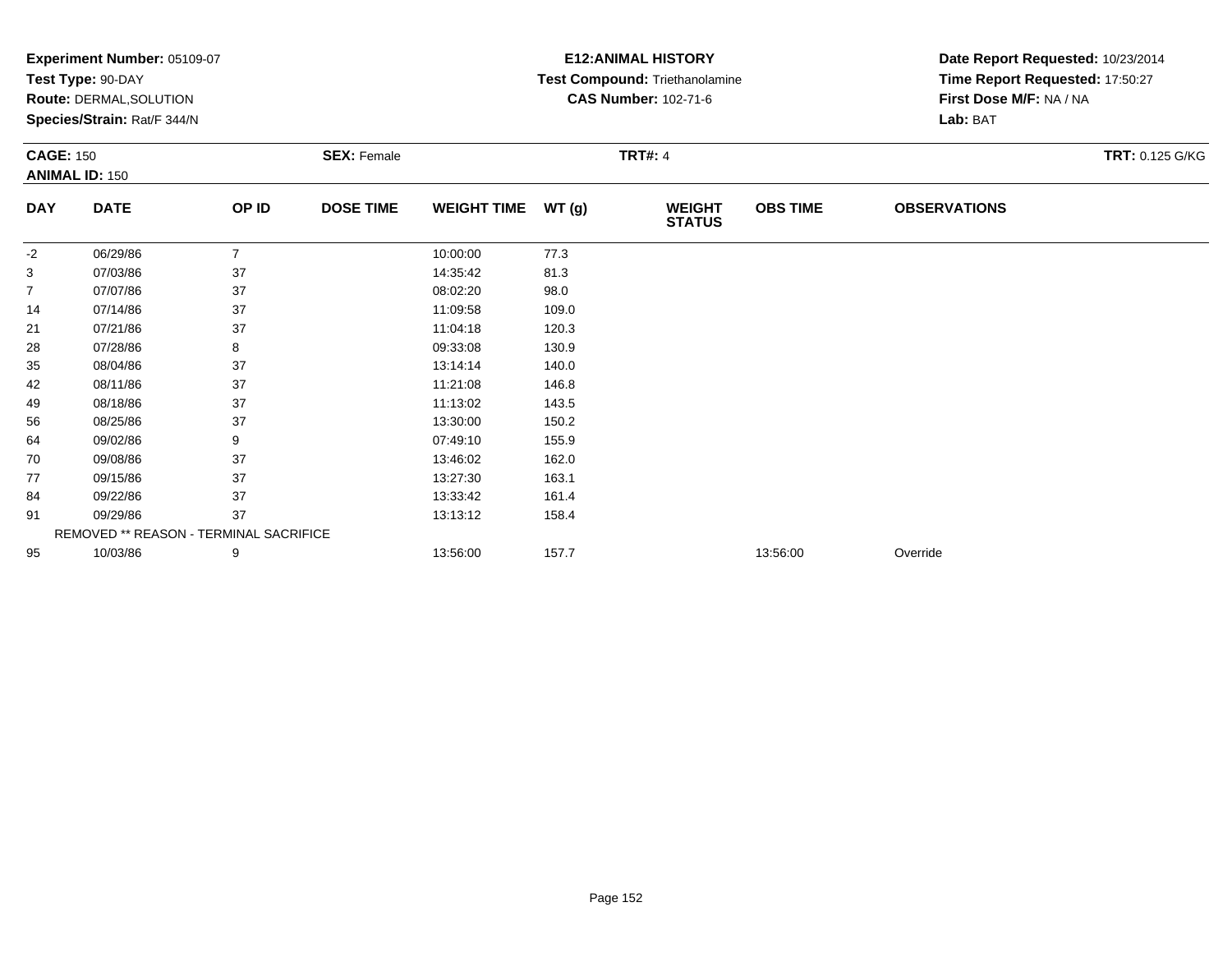**Test Type:** 90-DAY

**Route:** DERMAL,SOLUTION

**Species/Strain:** Rat/F 344/N

# **E12:ANIMAL HISTORY Test Compound:** Triethanolamine**CAS Number:** 102-71-6

|                | <b>CAGE: 151</b><br><b>ANIMAL ID: 151</b> |       | <b>SEX: Female</b> |                    | <b>TRT: 0.125 G/KG</b> |                                |                 |                     |  |
|----------------|-------------------------------------------|-------|--------------------|--------------------|------------------------|--------------------------------|-----------------|---------------------|--|
| <b>DAY</b>     | <b>DATE</b>                               | OP ID | <b>DOSE TIME</b>   | <b>WEIGHT TIME</b> | WT(g)                  | <b>WEIGHT</b><br><b>STATUS</b> | <b>OBS TIME</b> | <b>OBSERVATIONS</b> |  |
| $-1$           | 07/01/86                                  | 37    |                    | 09:54:22           | 84.4                   |                                |                 |                     |  |
| $\overline{2}$ | 07/03/86                                  | 37    |                    | 14:00:34           | 90.5                   |                                | 14:00:34        | Normal              |  |
| 6              | 07/07/86                                  | 9     |                    | 14:12:48           | 98.1                   |                                | 14:12:48        | Normal              |  |
| 13             | 07/14/86                                  | 37    |                    | 13:58:08           | 112.0                  |                                | 13:58:08        | Normal              |  |
| 20             | 07/21/86                                  | 37    |                    | 14:14:26           | 126.3                  |                                | 14:14:26        | Normal              |  |
| 27             | 07/28/86                                  | 8     |                    | 08:05:58           | 137.7                  |                                | 08:05:58        | Normal              |  |
| 34             | 08/04/86                                  | 37    |                    | 10:42:12           | 145.0                  |                                | 10:42:12        | Normal              |  |
| 41             | 08/11/86                                  | 37    |                    | 10:38:52           | 152.0                  |                                | 10:38:52        | Normal              |  |
| 48             | 08/18/86                                  | 37    |                    | 10:44:30           | 159.9                  |                                | 10:44:30        | Normal              |  |
| 55             | 08/25/86                                  | 37    |                    | 11:09:30           | 161.7                  |                                | 11:09:30        | Normal              |  |
| 63             | 09/02/86                                  | 9     |                    | 08:39:06           | 162.4                  |                                | 08:39:06        | Normal              |  |
| 69             | 09/08/86                                  | 37    |                    | 11:19:14           | 163.6                  |                                | 11:19:14        | Normal              |  |
| 76             | 09/15/86                                  | 37    |                    | 10:45:26           | 166.2                  |                                | 10:45:26        | Normal              |  |
| 83             | 09/22/86                                  | 37    |                    | 08:10:50           | 165.9                  |                                | 08:10:50        | Normal              |  |
| 90             | 09/29/86                                  | 37    |                    | 10:52:08           | 166.7                  |                                | 10:52:08        | Normal              |  |
|                | REMOVED ** REASON - TERMINAL SACRIFICE    |       |                    |                    |                        |                                |                 |                     |  |
| 93             | 10/02/86                                  | 37    |                    | 07:34:04           | 138.7                  |                                | 07:34:04        | Normal              |  |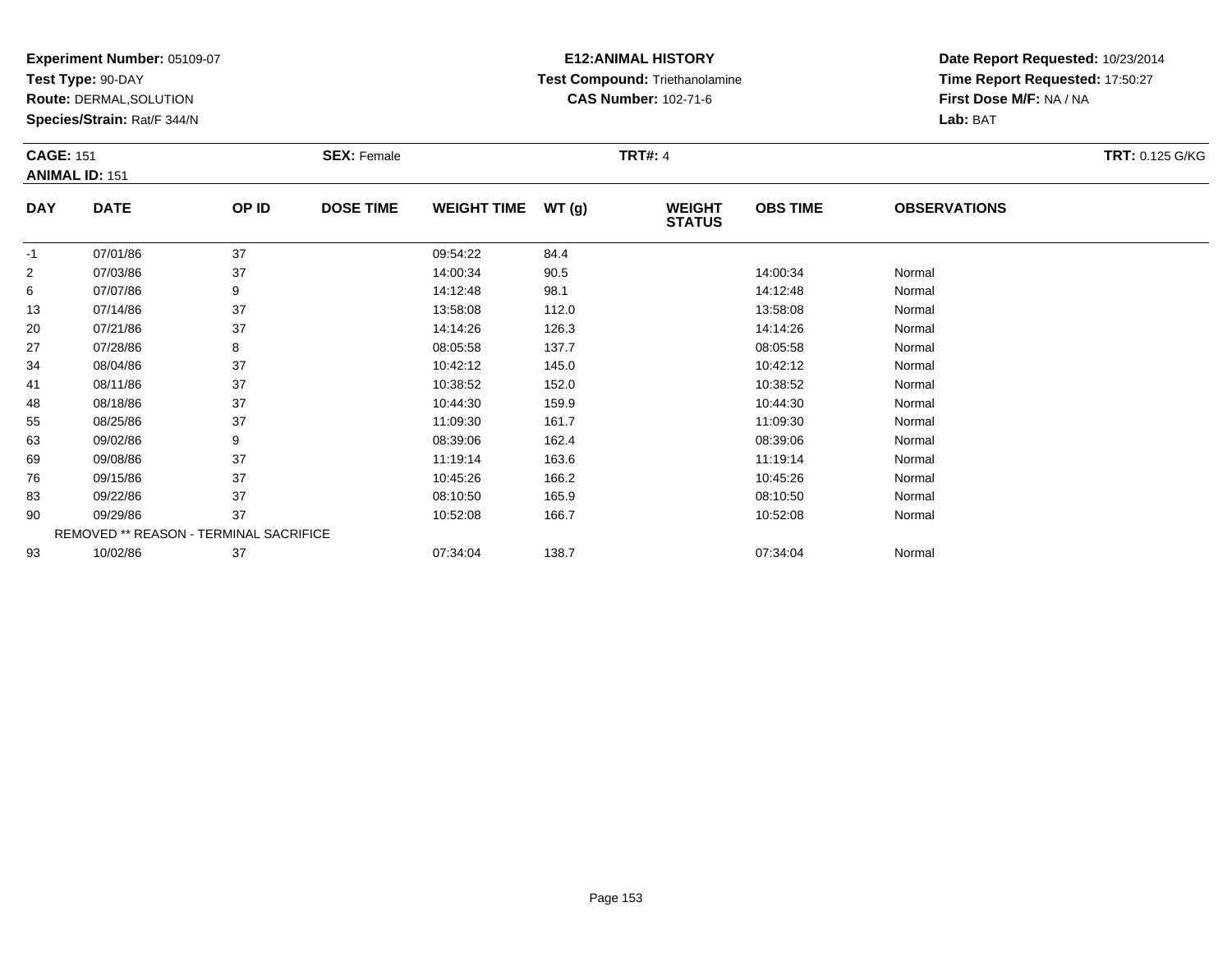**Test Type:** 90-DAY

**Route:** DERMAL,SOLUTION

**Species/Strain:** Rat/F 344/N

# **E12:ANIMAL HISTORY Test Compound:** Triethanolamine**CAS Number:** 102-71-6

|            | <b>CAGE: 152</b>                       |       | <b>SEX: Female</b> |                    |       | <b>TRT: 0.125 G/KG</b>         |                 |                     |  |
|------------|----------------------------------------|-------|--------------------|--------------------|-------|--------------------------------|-----------------|---------------------|--|
|            | <b>ANIMAL ID: 152</b>                  |       |                    |                    |       |                                |                 |                     |  |
| <b>DAY</b> | <b>DATE</b>                            | OP ID | <b>DOSE TIME</b>   | <b>WEIGHT TIME</b> | WT(g) | <b>WEIGHT</b><br><b>STATUS</b> | <b>OBS TIME</b> | <b>OBSERVATIONS</b> |  |
| $-1$       | 07/01/86                               | 37    |                    | 09:54:48           | 84.7  |                                |                 |                     |  |
| 2          | 07/03/86                               | 37    |                    | 13:58:56           | 87.4  |                                | 13:58:56        | Normal              |  |
| 6          | 07/07/86                               | 9     |                    | 14:11:14           | 95.9  |                                | 14:11:14        | Normal              |  |
| 13         | 07/14/86                               | 37    |                    | 13:56:02           | 109.1 |                                | 13:56:02        | Normal              |  |
| 20         | 07/21/86                               | 37    |                    | 14:14:46           | 121.1 |                                | 14:14:46        | Normal              |  |
| 27         | 07/28/86                               | 8     |                    | 08:06:40           | 131.7 |                                | 08:06:40        | Normal              |  |
| 34         | 08/04/86                               | 37    |                    | 10:42:32           | 137.4 |                                | 10:42:32        | Normal              |  |
| 41         | 08/11/86                               | 37    |                    | 10:39:16           | 146.9 |                                | 10:39:16        | Normal              |  |
| 48         | 08/18/86                               | 37    |                    | 10:44:52           | 158.3 |                                | 10:44:52        | Normal              |  |
| 55         | 08/25/86                               | 37    |                    | 11:09:50           | 161.6 |                                | 11:09:50        | Normal              |  |
| 63         | 09/02/86                               | 9     |                    | 08:39:40           | 165.5 |                                | 08:39:40        | Normal              |  |
| 69         | 09/08/86                               | 37    |                    | 11:19:42           | 167.4 |                                | 11:19:42        | Normal              |  |
| 76         | 09/15/86                               | 37    |                    | 10:46:02           | 170.9 |                                | 10:46:02        | Normal              |  |
| 83         | 09/22/86                               | 37    |                    | 08:11:08           | 171.8 |                                | 08:11:08        | Normal              |  |
| 90         | 09/29/86                               | 37    |                    | 10:52:38           | 171.2 |                                | 10:52:38        | Normal              |  |
|            | REMOVED ** REASON - TERMINAL SACRIFICE |       |                    |                    |       |                                |                 |                     |  |
| 93         | 10/02/86                               | 37    |                    | 07:34:48           | 174.7 |                                | 07:34:48        | Normal              |  |
|            |                                        |       |                    |                    |       |                                |                 |                     |  |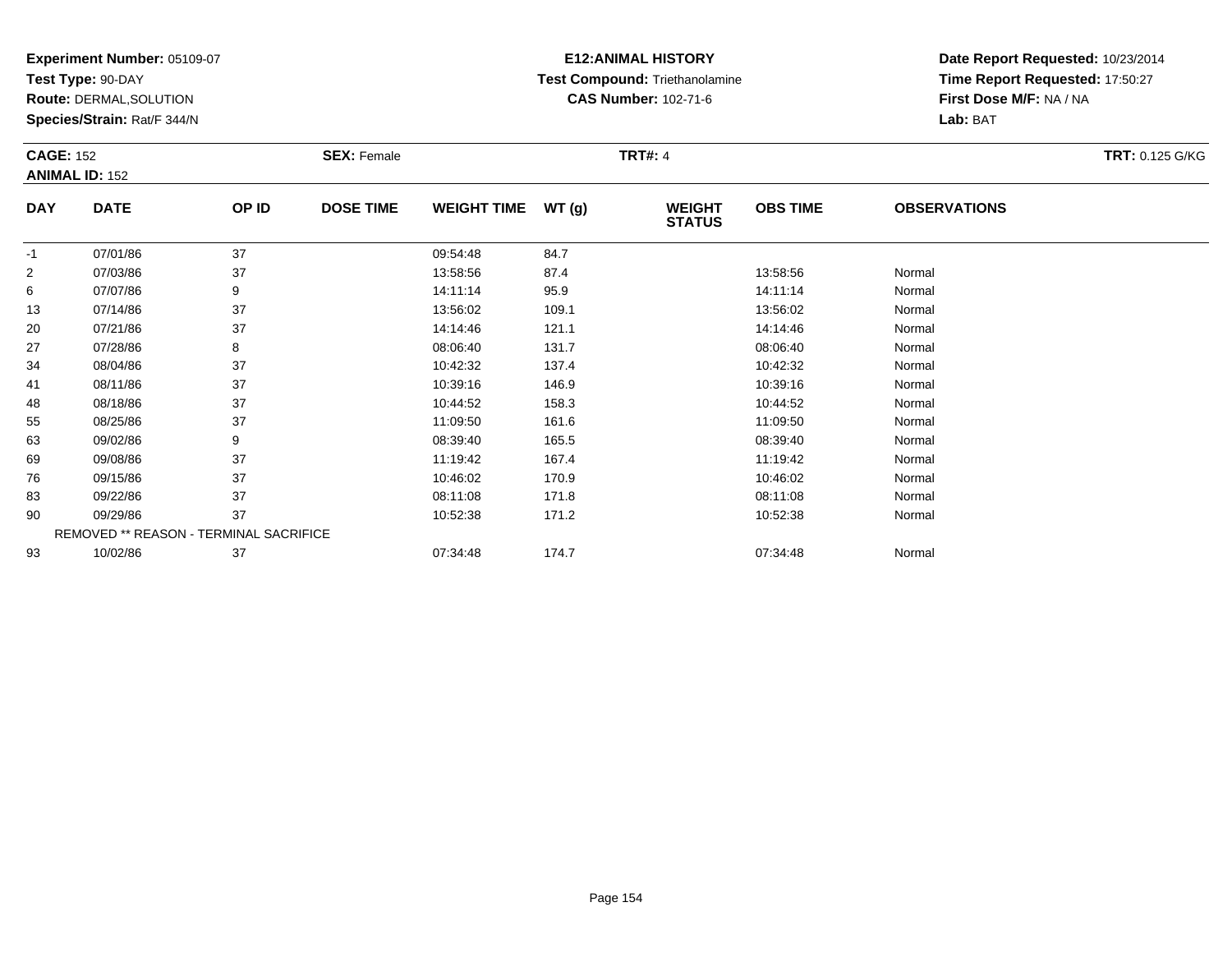**Test Type:** 90-DAY

**Route:** DERMAL,SOLUTION

**Species/Strain:** Rat/F 344/N

# **E12:ANIMAL HISTORY Test Compound:** Triethanolamine**CAS Number:** 102-71-6

| <b>CAGE: 153</b> |                                        |       | <b>SEX: Female</b> |                    |       | <b>TRT#: 4</b>                 |                 |                     | <b>TRT: 0.125 G/KG</b> |
|------------------|----------------------------------------|-------|--------------------|--------------------|-------|--------------------------------|-----------------|---------------------|------------------------|
|                  | <b>ANIMAL ID: 153</b>                  |       |                    |                    |       |                                |                 |                     |                        |
| <b>DAY</b>       | <b>DATE</b>                            | OP ID | <b>DOSE TIME</b>   | <b>WEIGHT TIME</b> | WT(g) | <b>WEIGHT</b><br><b>STATUS</b> | <b>OBS TIME</b> | <b>OBSERVATIONS</b> |                        |
| $-1$             | 07/01/86                               | 37    |                    | 09:55:30           | 91.9  |                                |                 |                     |                        |
| $\overline{2}$   | 07/03/86                               | 37    |                    | 13:59:28           | 99.7  |                                | 13:59:28        | Normal              |                        |
| 6                | 07/07/86                               | 9     |                    | 14:11:42           | 110.7 |                                | 14:11:42        | Normal              |                        |
| 13               | 07/14/86                               | 37    |                    | 13:56:54           | 126.5 |                                | 13:56:54        | Normal              |                        |
| 20               | 07/21/86                               | 37    |                    | 14:13:22           | 139.8 |                                | 14:13:22        | Normal              |                        |
| 27               | 07/28/86                               | 8     |                    | 08:04:18           | 154.9 |                                | 08:04:18        | Normal              |                        |
| 34               | 08/04/86                               | 37    |                    | 10:42:56           | 161.0 |                                | 10:42:56        | Normal              |                        |
| 41               | 08/11/86                               | 37    |                    | 10:39:36           | 163.5 |                                | 10:39:36        | Normal              |                        |
| 48               | 08/18/86                               | 37    |                    | 10:45:16           | 168.5 |                                | 10:45:16        | Normal              |                        |
| 55               | 08/25/86                               | 37    |                    | 11:10:14           | 173.8 |                                | 11:10:14        | Normal              |                        |
| 63               | 09/02/86                               | 9     |                    | 08:40:00           | 177.4 |                                | 08:40:00        | Normal              |                        |
| 69               | 09/08/86                               | 37    |                    | 11:20:10           | 181.2 |                                | 11:20:10        | Normal              |                        |
| 76               | 09/15/86                               | 37    |                    | 10:46:26           | 180.5 |                                | 10:46:26        | Normal              |                        |
| 83               | 09/22/86                               | 37    |                    | 08:11:30           | 185.7 |                                | 08:11:30        | Normal              |                        |
| 90               | 09/29/86                               | 37    |                    | 10:53:02           | 190.2 |                                | 10:53:02        | Normal              |                        |
|                  | REMOVED ** REASON - TERMINAL SACRIFICE |       |                    |                    |       |                                |                 |                     |                        |
| 93               | 10/02/86                               | 37    |                    | 07:35:40           | 190.5 |                                | 07:35:40        | Normal              |                        |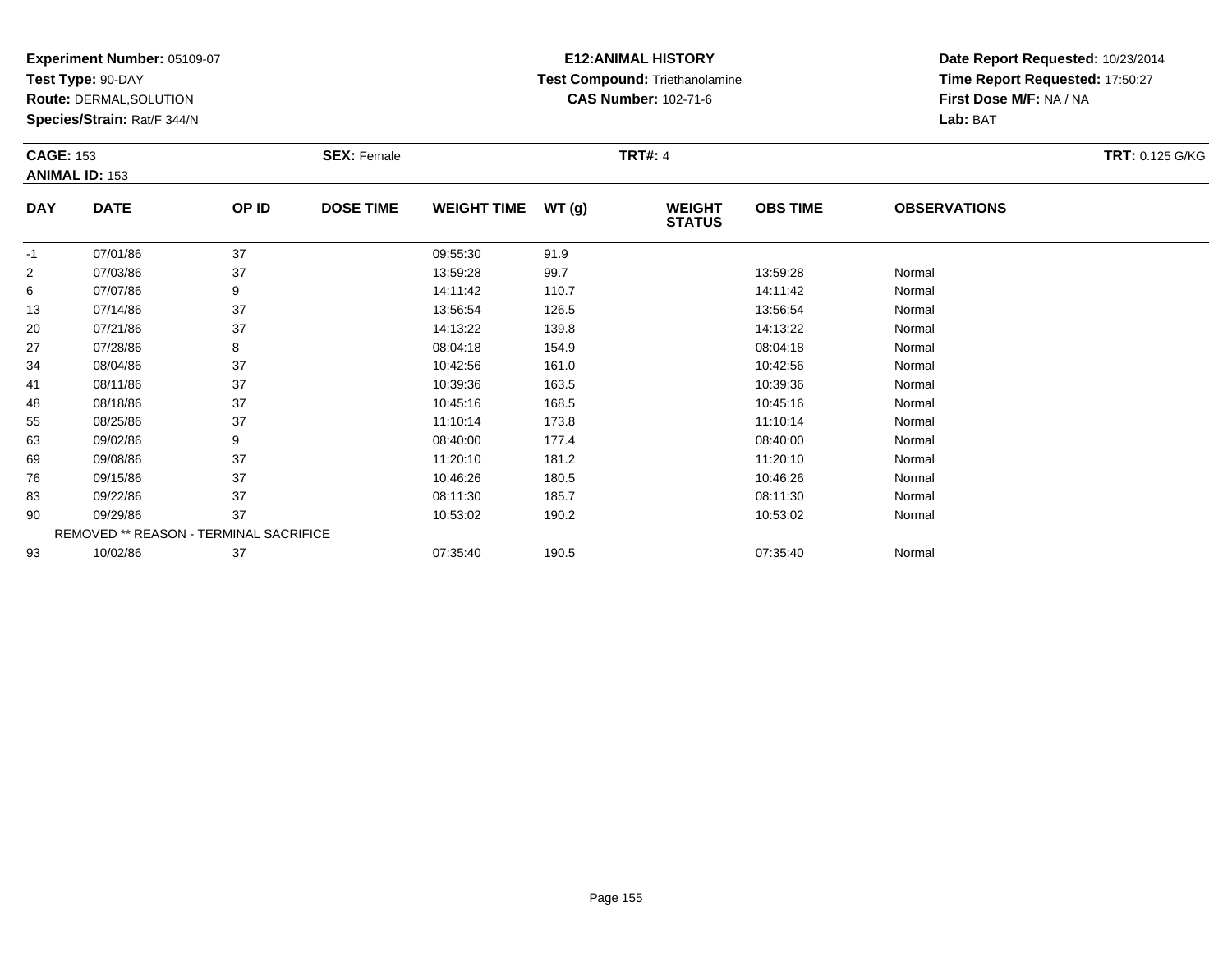**Test Type:** 90-DAY

**Route:** DERMAL,SOLUTION

**Species/Strain:** Rat/F 344/N

# **E12:ANIMAL HISTORY Test Compound:** Triethanolamine**CAS Number:** 102-71-6

|                | <b>CAGE: 154</b><br><b>SEX: Female</b> |       |                  | <b>TRT#: 4</b>     |       | <b>TRT: 0.125 G/KG</b>         |                 |                     |  |  |  |
|----------------|----------------------------------------|-------|------------------|--------------------|-------|--------------------------------|-----------------|---------------------|--|--|--|
|                | <b>ANIMAL ID: 154</b>                  |       |                  |                    |       |                                |                 |                     |  |  |  |
| <b>DAY</b>     | <b>DATE</b>                            | OP ID | <b>DOSE TIME</b> | <b>WEIGHT TIME</b> | WT(g) | <b>WEIGHT</b><br><b>STATUS</b> | <b>OBS TIME</b> | <b>OBSERVATIONS</b> |  |  |  |
| $-1$           | 07/01/86                               | 37    |                  | 09:55:46           | 83.7  |                                |                 |                     |  |  |  |
| $\overline{2}$ | 07/03/86                               | 37    |                  | 13:59:48           | 86.0  |                                | 13:59:48        | Normal              |  |  |  |
| 6              | 07/07/86                               | 9     |                  | 14:12:02           | 93.9  |                                | 14:12:02        | Normal              |  |  |  |
| 13             | 07/14/86                               | 37    |                  | 13:57:14           | 112.1 |                                | 13:57:14        | Normal              |  |  |  |
| 20             | 07/21/86                               | 37    |                  | 14:13:44           | 122.3 |                                | 14:13:44        | Normal              |  |  |  |
| 27             | 07/28/86                               | 8     |                  | 08:04:54           | 134.8 |                                | 08:04:54        | Normal              |  |  |  |
| 34             | 08/04/86                               | 37    |                  | 10:41:24           | 138.7 |                                | 10:41:24        | Normal              |  |  |  |
| 41             | 08/11/86                               | 37    |                  | 10:37:16           | 148.6 |                                | 10:37:16        | Normal              |  |  |  |
| 48             | 08/18/86                               | 37    |                  | 10:45:38           | 151.8 |                                | 10:45:38        | Normal              |  |  |  |
| 55             | 08/25/86                               | 37    |                  | 11:10:36           | 152.2 |                                | 11:10:36        | Normal              |  |  |  |
| 63             | 09/02/86                               | 9     |                  | 08:40:20           | 154.8 |                                | 08:40:20        | Normal              |  |  |  |
| 69             | 09/08/86                               | 37    |                  | 11:20:40           | 158.9 |                                | 11:20:40        | Normal              |  |  |  |
| 76             | 09/15/86                               | 37    |                  | 10:46:42           | 161.9 |                                | 10:46:42        | Normal              |  |  |  |
| 83             | 09/22/86                               | 37    |                  | 08:11:44           | 164.0 |                                | 08:11:44        | Normal              |  |  |  |
| 90             | 09/29/86                               | 37    |                  | 10:53:30           | 163.8 |                                | 10:53:30        | Normal              |  |  |  |
|                | REMOVED ** REASON - TERMINAL SACRIFICE |       |                  |                    |       |                                |                 |                     |  |  |  |
| 93             | 10/02/86                               | 37    |                  | 07:36:34           | 166.2 |                                | 07:36:34        | Normal              |  |  |  |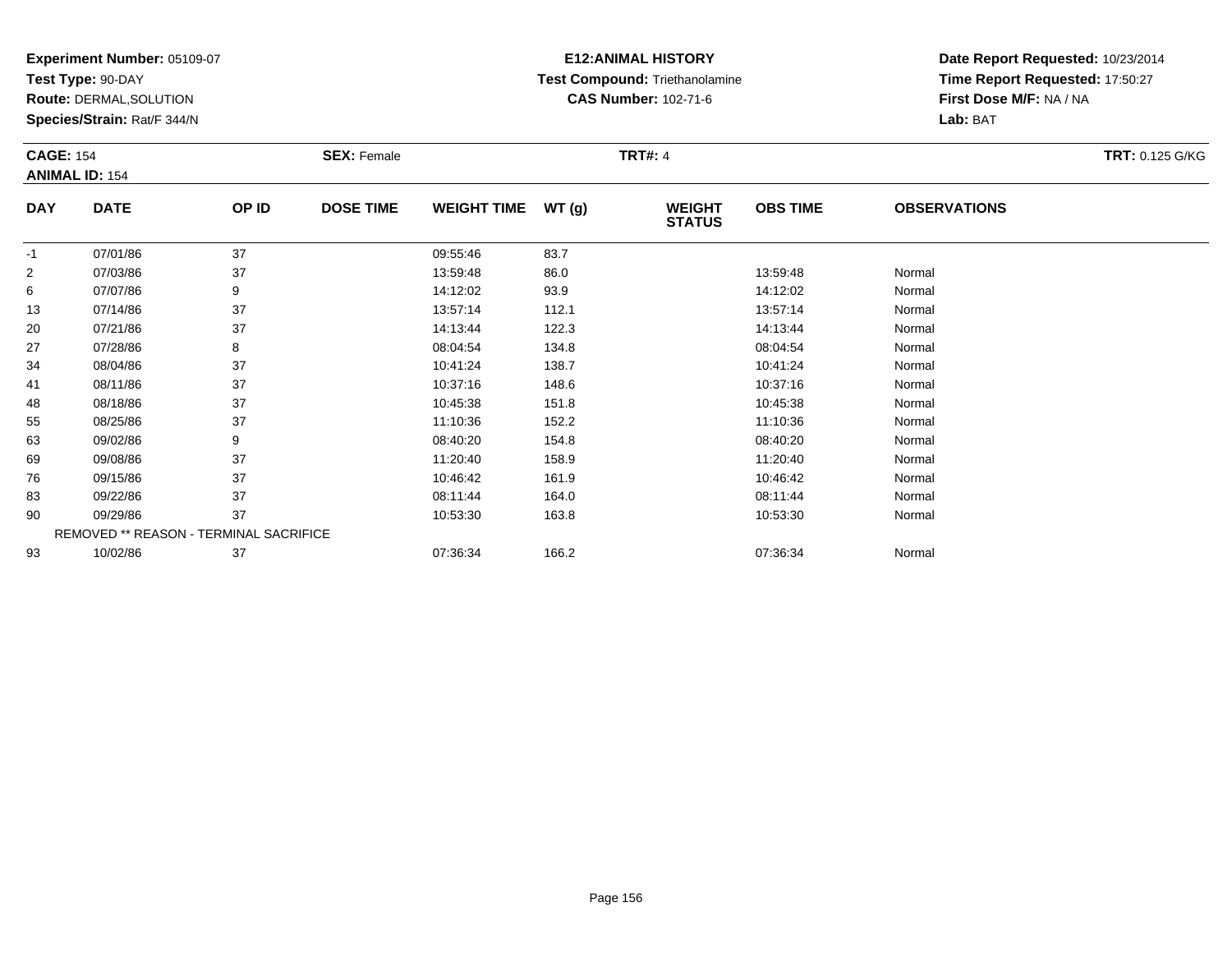**Test Type:** 90-DAY

**Route:** DERMAL,SOLUTION

**Species/Strain:** Rat/F 344/N

# **E12:ANIMAL HISTORY Test Compound:** Triethanolamine**CAS Number:** 102-71-6

| <b>CAGE: 155</b> | <b>ANIMAL ID: 155</b>                  |       | <b>SEX: Female</b> |                    |       | <b>TRT#: 4</b>                 |                 |                     | <b>TRT: 0.125 G/KG</b> |
|------------------|----------------------------------------|-------|--------------------|--------------------|-------|--------------------------------|-----------------|---------------------|------------------------|
| <b>DAY</b>       | <b>DATE</b>                            | OP ID | <b>DOSE TIME</b>   | <b>WEIGHT TIME</b> | WT(g) | <b>WEIGHT</b><br><b>STATUS</b> | <b>OBS TIME</b> | <b>OBSERVATIONS</b> |                        |
| $-1$             | 07/01/86                               | 37    |                    | 09:56:10           | 89.9  |                                |                 |                     |                        |
| $\overline{2}$   | 07/03/86                               | 37    |                    | 14:00:10           | 95.9  |                                | 14:00:10        | Normal              |                        |
| 6                | 07/07/86                               | 9     |                    | 14:12:24           | 103.1 |                                | 14:12:24        | Normal              |                        |
| 13               | 07/14/86                               | 37    |                    | 13:57:42           | 117.6 |                                | 13:57:42        | Normal              |                        |
| 20               | 07/21/86                               | 37    |                    | 14:14:06           | 133.2 |                                | 14:14:06        | Normal              |                        |
| 27               | 07/28/86                               | 8     |                    | 08:05:26           | 147.3 |                                | 08:05:26        | Normal              |                        |
| 34               | 08/04/86                               | 37    |                    | 10:41:50           | 156.9 |                                | 10:41:50        | Normal              |                        |
| 41               | 08/11/86                               | 37    |                    | 10:38:08           | 162.6 |                                | 10:38:08        | Normal              |                        |
| 48               | 08/18/86                               | 37    |                    | 10:44:08           | 167.5 |                                | 10:44:08        | Normal              |                        |
| 55               | 08/25/86                               | 37    |                    | 11:09:06           | 174.8 |                                | 11:09:06        | Normal              |                        |
| 63               | 09/02/86                               | 9     |                    | 08:40:46           | 178.5 |                                | 08:40:46        | Normal              |                        |
| 69               | 09/08/86                               | 37    |                    | 11:21:02           | 179.2 |                                | 11:21:02        | Normal              |                        |
| 76               | 09/15/86                               | 37    |                    | 10:47:04           | 181.1 |                                | 10:47:04        | Normal              |                        |
| 83               | 09/22/86                               | 37    |                    | 08:12:02           | 185.5 |                                | 08:12:02        | Normal              |                        |
| 90               | 09/29/86                               | 37    |                    | 10:53:56           | 182.3 |                                | 10:53:56        | Normal              |                        |
|                  | REMOVED ** REASON - TERMINAL SACRIFICE |       |                    |                    |       |                                |                 |                     |                        |
| 93               | 10/02/86                               | 37    |                    | 07:37:22           | 177.6 |                                | 07:37:22        | Normal              |                        |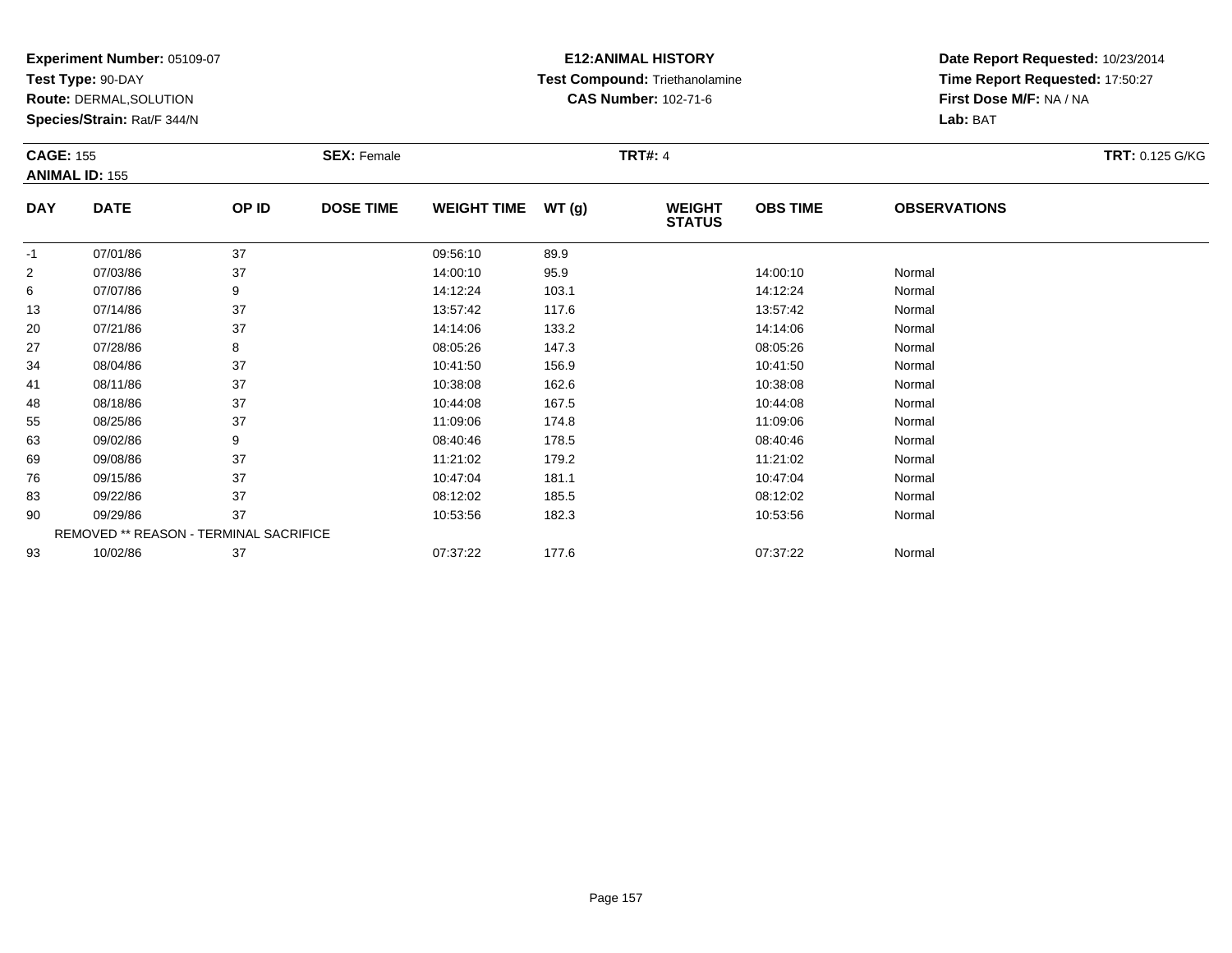**Test Type:** 90-DAY

**Route:** DERMAL,SOLUTION

**Species/Strain:** Rat/F 344/N

# **E12:ANIMAL HISTORY Test Compound:** Triethanolamine**CAS Number:** 102-71-6

| <b>CAGE: 156</b> |                                        |       | <b>SEX: Female</b> |                    |       | <b>TRT#: 4</b>                 |                 |                     | <b>TRT: 0.125 G/KG</b> |
|------------------|----------------------------------------|-------|--------------------|--------------------|-------|--------------------------------|-----------------|---------------------|------------------------|
|                  | <b>ANIMAL ID: 156</b>                  |       |                    |                    |       |                                |                 |                     |                        |
| <b>DAY</b>       | <b>DATE</b>                            | OP ID | <b>DOSE TIME</b>   | <b>WEIGHT TIME</b> | WT(g) | <b>WEIGHT</b><br><b>STATUS</b> | <b>OBS TIME</b> | <b>OBSERVATIONS</b> |                        |
| $-2$             | 07/01/86                               | 37    |                    | 09:38:44           | 77.0  |                                |                 |                     |                        |
| $\mathbf{1}$     | 07/03/86                               | 37    |                    | 13:41:58           | 81.7  |                                | 13:41:58        | Normal              |                        |
| 5                | 07/07/86                               | 9     |                    | 13:32:12           | 88.6  |                                | 13:32:12        | Normal              |                        |
| 12               | 07/14/86                               | 37    |                    | 14:00:30           | 99.7  |                                | 14:00:30        | Normal              |                        |
| 19               | 07/21/86                               | 37    |                    | 13:30:22           | 112.0 |                                | 13:30:22        | Normal              |                        |
| 26               | 07/28/86                               | 8     |                    | 09:03:42           | 122.2 |                                | 09:03:42        | Normal              |                        |
| 33               | 08/04/86                               | 37    |                    | 09:33:44           | 127.6 |                                | 09:33:44        | Normal              |                        |
| 40               | 08/11/86                               | 37    |                    | 09:31:52           | 135.4 |                                | 09:31:52        | Normal              |                        |
| 47               | 08/18/86                               | 37    |                    | 09:30:52           | 138.8 |                                | 09:30:52        | Normal              |                        |
| 54               | 08/25/86                               | 37    |                    | 10:47:02           | 143.5 |                                | 10:47:02        | Normal              |                        |
| 62               | 09/02/86                               | 9     |                    | 08:51:14           | 146.4 |                                | 08:51:14        | Normal              |                        |
| 68               | 09/08/86                               | 37    |                    | 10:58:14           | 149.4 |                                | 10:58:14        | Normal              |                        |
| 75               | 09/15/86                               | 37    |                    | 11:23:42           | 154.3 |                                | 11:23:42        | Normal              |                        |
| 82               | 09/22/86                               | 37    |                    | 11:09:16           | 156.3 |                                | 11:09:16        | Normal              |                        |
| 89               | 09/29/86                               | 37    |                    | 09:26:04           | 157.7 |                                | 09:26:04        | Normal              |                        |
|                  | REMOVED ** REASON - TERMINAL SACRIFICE |       |                    |                    |       |                                |                 |                     |                        |
| 93               | 10/03/86                               | 37    |                    | 07:15:32           | 160.7 |                                | 07:15:32        | Normal              |                        |
|                  |                                        |       |                    |                    |       |                                |                 |                     |                        |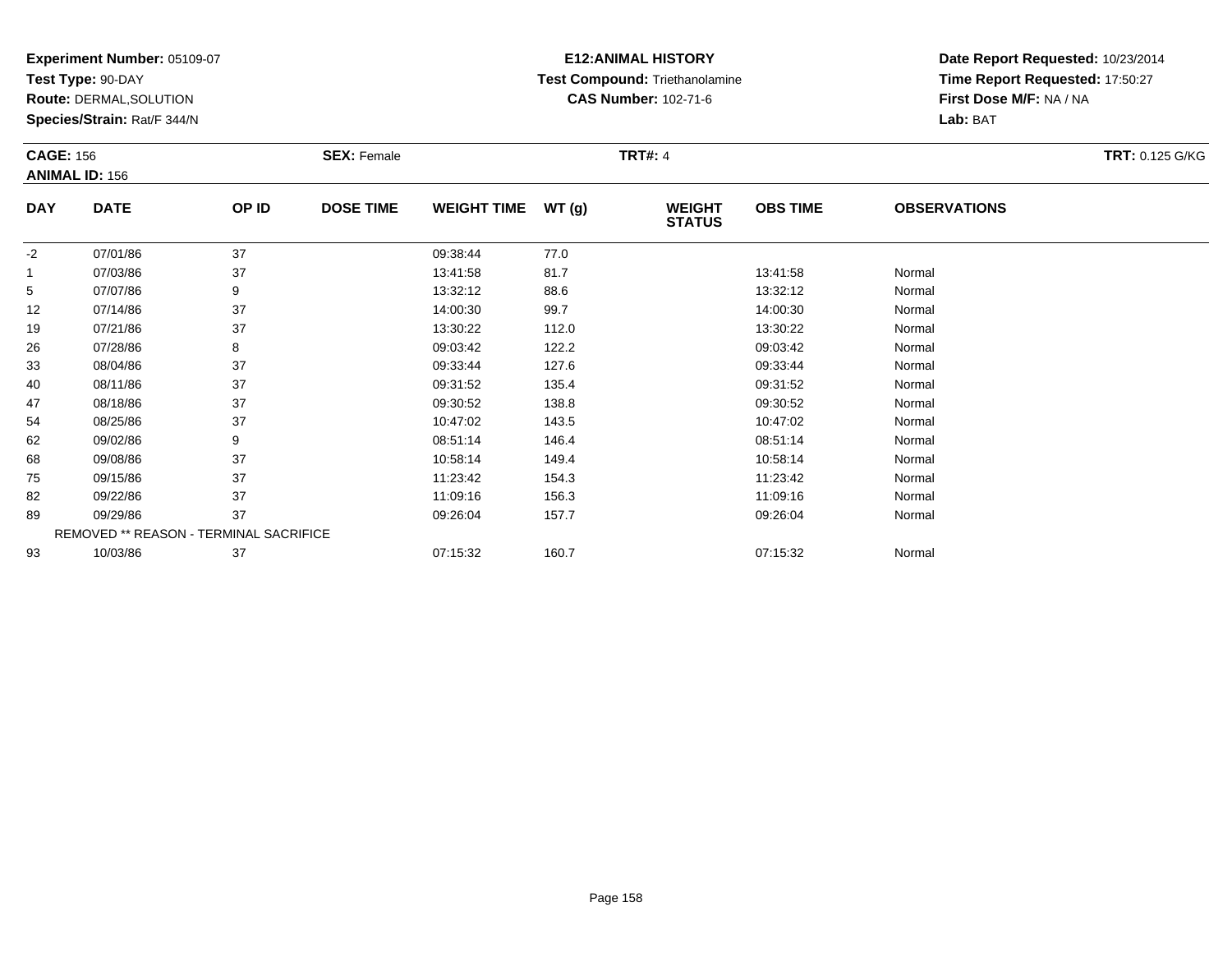**Test Type:** 90-DAY

**Route:** DERMAL,SOLUTION

**Species/Strain:** Rat/F 344/N

# **E12:ANIMAL HISTORY Test Compound:** Triethanolamine**CAS Number:** 102-71-6

| <b>CAGE: 157</b> |                                        |       | <b>SEX: Female</b> |                    |       | <b>TRT#: 4</b>                 |                 |                     | TRT: 0.125 G/KG |
|------------------|----------------------------------------|-------|--------------------|--------------------|-------|--------------------------------|-----------------|---------------------|-----------------|
|                  | <b>ANIMAL ID: 157</b>                  |       |                    |                    |       |                                |                 |                     |                 |
| <b>DAY</b>       | <b>DATE</b>                            | OP ID | <b>DOSE TIME</b>   | <b>WEIGHT TIME</b> | WT(g) | <b>WEIGHT</b><br><b>STATUS</b> | <b>OBS TIME</b> | <b>OBSERVATIONS</b> |                 |
| $-2$             | 07/01/86                               | 37    |                    | 09:39:12           | 87.0  |                                |                 |                     |                 |
| $\mathbf{1}$     | 07/03/86                               | 37    |                    | 13:37:08           | 89.3  |                                | 13:37:08        | Normal              |                 |
| 5                | 07/07/86                               | 9     |                    | 13:29:48           | 100.8 |                                | 13:29:48        | Normal              |                 |
| 12               | 07/14/86                               | 37    |                    | 13:59:02           | 113.9 |                                | 13:59:02        | Normal              |                 |
| 19               | 07/21/86                               | 37    |                    | 13:30:46           | 126.7 |                                | 13:30:46        | Normal              |                 |
| 26               | 07/28/86                               | 8     |                    | 09:04:08           | 133.6 |                                | 09:04:08        | Normal              |                 |
| 33               | 08/04/86                               | 37    |                    | 09:34:22           | 139.6 |                                | 09:34:22        | Normal              |                 |
| 40               | 08/11/86                               | 37    |                    | 09:32:12           | 144.8 |                                | 09:32:12        | Normal              |                 |
| 47               | 08/18/86                               | 37    |                    | 09:31:22           | 150.8 |                                | 09:31:22        | Normal              |                 |
| 54               | 08/25/86                               | 37    |                    | 10:47:28           | 155.1 |                                | 10:47:28        | Normal              |                 |
| 62               | 09/02/86                               | 9     |                    | 08:51:36           | 158.9 |                                | 08:51:36        | Normal              |                 |
| 68               | 09/08/86                               | 37    |                    | 10:58:40           | 162.6 |                                | 10:58:40        | Normal              |                 |
| 75               | 09/15/86                               | 37    |                    | 11:24:08           | 169.0 |                                | 11:24:08        | Normal              |                 |
| 82               | 09/22/86                               | 37    |                    | 11:09:38           | 172.1 |                                | 11:09:38        | Normal              |                 |
| 89               | 09/29/86                               | 37    |                    | 09:28:16           | 173.2 |                                | 09:28:16        | Normal              |                 |
|                  | REMOVED ** REASON - TERMINAL SACRIFICE |       |                    |                    |       |                                |                 |                     |                 |
| 93               | 10/03/86                               | 37    |                    | 07:16:06           | 173.7 |                                | 07:16:06        | Normal              |                 |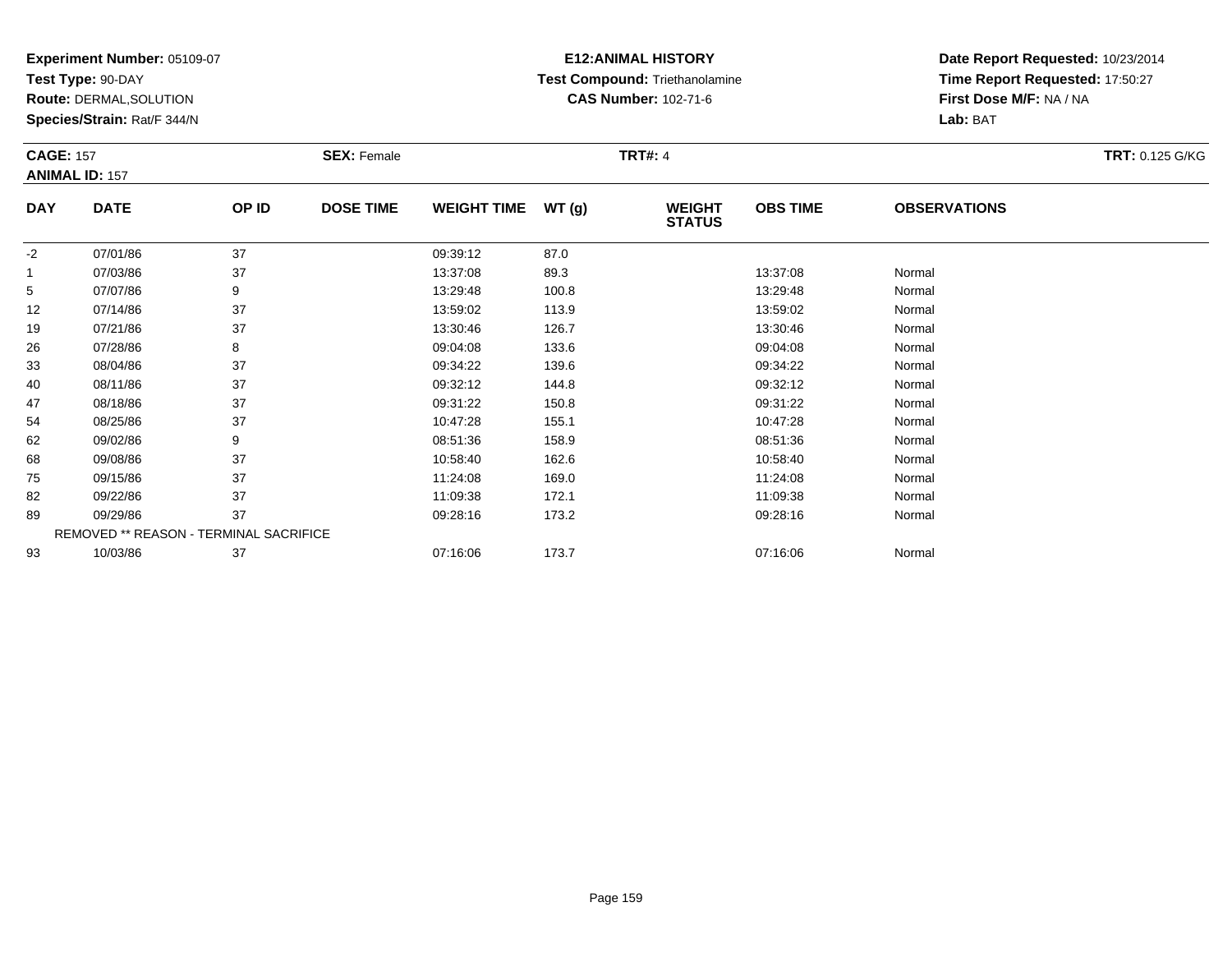**Test Type:** 90-DAY

**Route:** DERMAL,SOLUTION

**Species/Strain:** Rat/F 344/N

# **E12:ANIMAL HISTORY Test Compound:** Triethanolamine**CAS Number:** 102-71-6

| <b>CAGE: 158</b> |                                        |       | <b>SEX: Female</b> |                    |       | <b>TRT#: 4</b>                 |                 |                     | <b>TRT: 0.125 G/KG</b> |
|------------------|----------------------------------------|-------|--------------------|--------------------|-------|--------------------------------|-----------------|---------------------|------------------------|
|                  | <b>ANIMAL ID: 158</b>                  |       |                    |                    |       |                                |                 |                     |                        |
| <b>DAY</b>       | <b>DATE</b>                            | OP ID | <b>DOSE TIME</b>   | <b>WEIGHT TIME</b> | WT(g) | <b>WEIGHT</b><br><b>STATUS</b> | <b>OBS TIME</b> | <b>OBSERVATIONS</b> |                        |
| $-2$             | 07/01/86                               | 37    |                    | 09:39:36           | 77.3  |                                |                 |                     |                        |
| $\mathbf{1}$     | 07/03/86                               | 37    |                    | 13:40:34           | 83.6  |                                | 13:40:34        | Normal              |                        |
| 5                | 07/07/86                               | 9     |                    | 13:30:26           | 88.7  |                                | 13:30:26        | Normal              |                        |
| 12               | 07/14/86                               | 37    |                    | 13:59:34           | 98.8  |                                | 13:59:34        | Normal              |                        |
| 19               | 07/21/86                               | 37    |                    | 13:29:06           | 116.9 |                                | 13:29:06        | Normal              |                        |
| 26               | 07/28/86                               | 8     |                    | 09:01:04           | 127.8 |                                | 09:01:04        | Normal              |                        |
| 33               | 08/04/86                               | 37    |                    | 09:34:52           | 130.7 |                                | 09:34:52        | Normal              |                        |
| 40               | 08/11/86                               | 37    |                    | 09:32:52           | 139.9 |                                | 09:32:52        | Normal              |                        |
| 47               | 08/18/86                               | 37    |                    | 09:31:42           | 142.4 |                                | 09:31:42        | Normal              |                        |
| 54               | 08/25/86                               | 37    |                    | 10:47:44           | 149.2 |                                | 10:47:44        | Normal              |                        |
| 62               | 09/02/86                               | 9     |                    | 08:52:02           | 149.2 |                                | 08:52:02        | Normal              |                        |
| 68               | 09/08/86                               | 37    |                    | 10:58:58           | 156.1 |                                | 10:58:58        | Normal              |                        |
| 75               | 09/15/86                               | 37    |                    | 11:24:26           | 157.7 |                                | 11:24:26        | Normal              |                        |
| 82               | 09/22/86                               | 37    |                    | 11:09:56           | 158.0 |                                | 11:09:56        | Normal              |                        |
| 89               | 09/29/86                               | 37    |                    | 09:28:36           | 161.6 |                                | 09:28:36        | Normal              |                        |
|                  | REMOVED ** REASON - TERMINAL SACRIFICE |       |                    |                    |       |                                |                 |                     |                        |
| 93               | 10/03/86                               | 37    |                    | 07:16:58           | 164.4 |                                | 07:16:58        | Normal              |                        |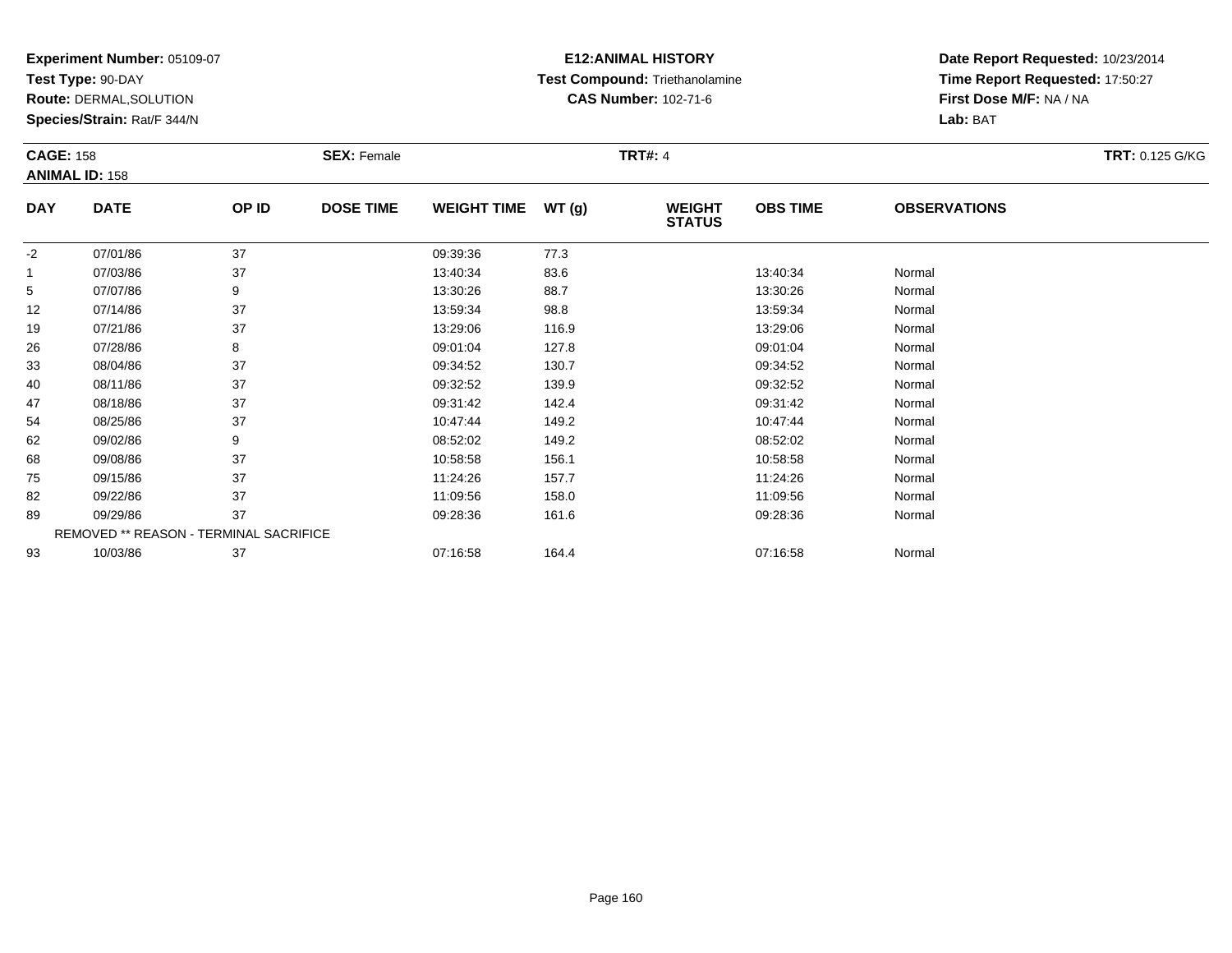**Test Type:** 90-DAY

**Route:** DERMAL,SOLUTION

**Species/Strain:** Rat/F 344/N

# **E12:ANIMAL HISTORY Test Compound:** Triethanolamine**CAS Number:** 102-71-6

| <b>CAGE: 159</b>      |                                        |       | <b>SEX: Female</b> |                    |       | <b>TRT#: 4</b>                 |                 |                     | <b>TRT: 0.125 G/KG</b> |
|-----------------------|----------------------------------------|-------|--------------------|--------------------|-------|--------------------------------|-----------------|---------------------|------------------------|
| <b>ANIMAL ID: 159</b> |                                        |       |                    |                    |       |                                |                 |                     |                        |
| <b>DAY</b>            | <b>DATE</b>                            | OP ID | <b>DOSE TIME</b>   | <b>WEIGHT TIME</b> | WT(g) | <b>WEIGHT</b><br><b>STATUS</b> | <b>OBS TIME</b> | <b>OBSERVATIONS</b> |                        |
| $-2$                  | 07/01/86                               | 37    |                    | 09:40:00           | 86.8  |                                |                 |                     |                        |
| 1                     | 07/03/86                               | 37    |                    | 13:40:56           | 89.9  |                                | 13:40:56        | Normal              |                        |
| 5                     | 07/07/86                               | 9     |                    | 13:31:02           | 97.5  |                                | 13:31:02        | Normal              |                        |
| 12                    | 07/14/86                               | 37    |                    | 13:59:54           | 109.1 |                                | 13:59:54        | Normal              |                        |
| 19                    | 07/21/86                               | 37    |                    | 13:29:36           | 120.3 |                                | 13:29:36        | Normal              |                        |
| 26                    | 07/28/86                               | 8     |                    | 09:02:20           | 134.7 |                                | 09:02:20        | Normal              |                        |
| 33                    | 08/04/86                               | 37    |                    | 09:31:52           | 142.0 |                                | 09:31:52        | Normal              |                        |
| 40                    | 08/11/86                               | 37    |                    | 09:29:46           | 149.4 |                                | 09:29:46        | Normal              |                        |
| 47                    | 08/18/86                               | 37    |                    | 09:32:02           | 153.9 |                                | 09:32:02        | Normal              |                        |
| 54                    | 08/25/86                               | 37    |                    | 10:48:06           | 156.6 |                                | 10:48:06        | Normal              |                        |
| 62                    | 09/02/86                               | 9     |                    | 08:52:22           | 160.9 |                                | 08:52:22        | Normal              |                        |
| 68                    | 09/08/86                               | 37    |                    | 10:59:20           | 160.6 |                                | 10:59:20        | Normal              |                        |
| 75                    | 09/15/86                               | 37    |                    | 11:24:54           | 165.4 |                                | 11:24:54        | Normal              |                        |
| 82                    | 09/22/86                               | 37    |                    | 11:10:16           | 164.4 |                                | 11:10:16        | Normal              |                        |
| 89                    | 09/29/86                               | 37    |                    | 09:29:26           | 165.8 |                                | 09:29:26        | Normal              |                        |
|                       | REMOVED ** REASON - TERMINAL SACRIFICE |       |                    |                    |       |                                |                 |                     |                        |
| 93                    | 10/03/86                               | 37    |                    | 07:17:50           | 168.9 |                                | 07:17:50        | Normal              |                        |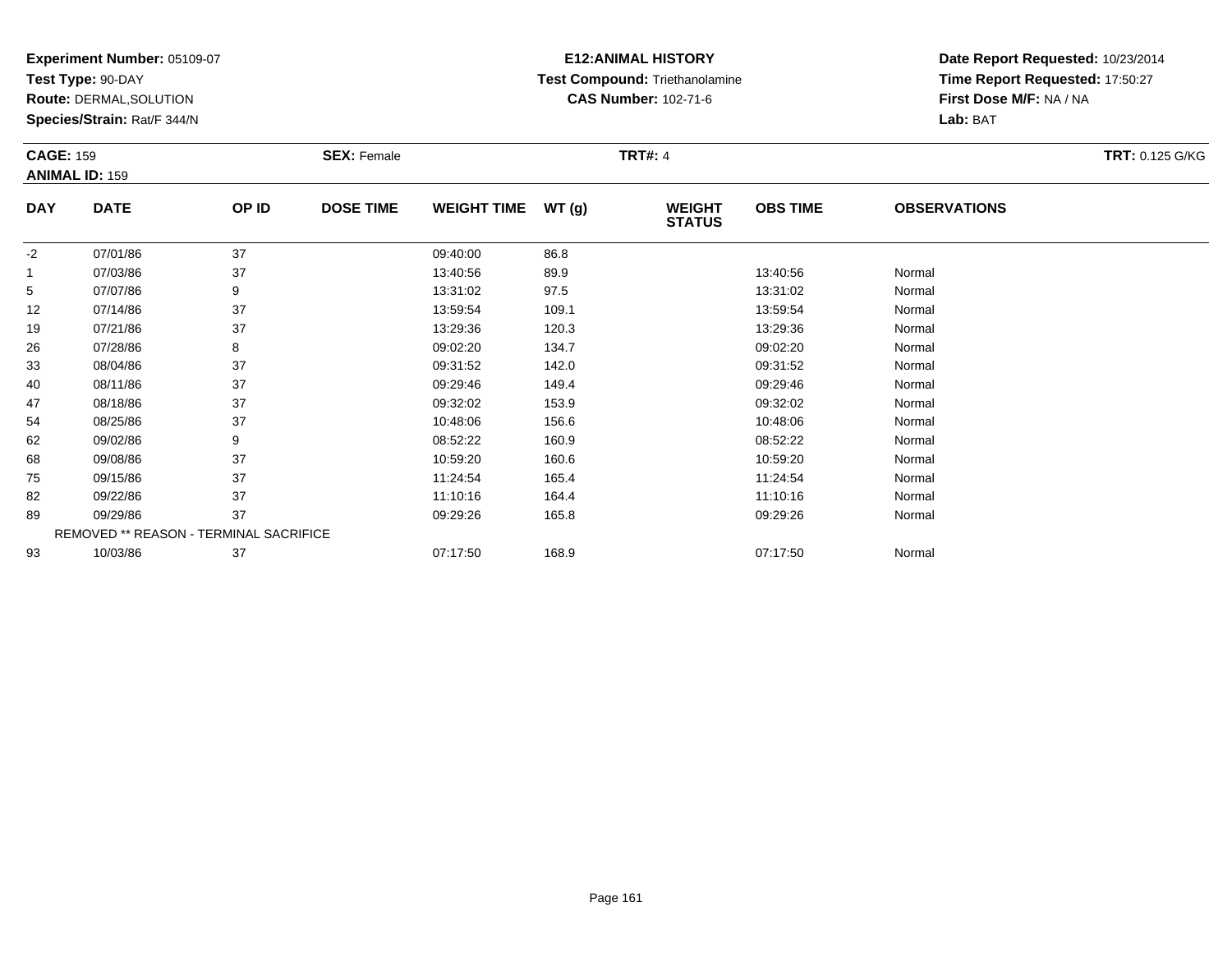**Test Type:** 90-DAY

**Route:** DERMAL,SOLUTION

**Species/Strain:** Rat/F 344/N

# **E12:ANIMAL HISTORY Test Compound:** Triethanolamine**CAS Number:** 102-71-6

| <b>CAGE: 160</b> | <b>ANIMAL ID: 160</b>                  |       | <b>SEX: Female</b> |                    |       | <b>TRT#: 4</b>                 |                 |                     | <b>TRT: 0.125 G/KG</b> |
|------------------|----------------------------------------|-------|--------------------|--------------------|-------|--------------------------------|-----------------|---------------------|------------------------|
| <b>DAY</b>       | <b>DATE</b>                            | OP ID | <b>DOSE TIME</b>   | <b>WEIGHT TIME</b> | WT(g) | <b>WEIGHT</b><br><b>STATUS</b> | <b>OBS TIME</b> | <b>OBSERVATIONS</b> |                        |
| $-2$             | 07/01/86                               | 37    |                    | 09:40:30           | 76.9  |                                |                 |                     |                        |
|                  | 07/03/86                               | 37    |                    | 13:41:38           | 81.3  |                                | 13:41:38        | Normal              |                        |
| 5                | 07/07/86                               | 9     |                    | 13:31:34           | 91.3  |                                | 13:31:34        | Normal              |                        |
| 12               | 07/14/86                               | 37    |                    | 14:00:10           | 104.8 |                                | 14:00:10        | Normal              |                        |
| 19               | 07/21/86                               | 37    |                    | 13:29:56           | 118.9 |                                | 13:29:56        | Normal              |                        |
| 26               | 07/28/86                               | 8     |                    | 09:03:04           | 133.2 |                                | 09:03:04        | Normal              |                        |
| 33               | 08/04/86                               | 37    |                    | 09:33:18           | 143.3 |                                | 09:33:18        | Normal              |                        |
| 40               | 08/11/86                               | 37    |                    | 09:31:26           | 152.1 |                                | 09:31:26        | Normal              |                        |
| 47               | 08/18/86                               | 37    |                    | 09:30:18           | 156.4 |                                | 09:30:18        | Normal              |                        |
| 54               | 08/25/86                               | 37    |                    | 10:46:36           | 156.8 |                                | 10:46:36        | Normal              |                        |
| 62               | 09/02/86                               | 9     |                    | 08:52:42           | 159.9 |                                | 08:52:42        | Normal              |                        |
| 68               | 09/08/86                               | 37    |                    | 10:59:46           | 161.0 |                                | 10:59:46        | Normal              |                        |
| 75               | 09/15/86                               | 37    |                    | 11:25:20           | 169.9 |                                | 11:25:20        | Normal              |                        |
| 82               | 09/22/86                               | 37    |                    | 11:10:38           | 174.2 |                                | 11:10:38        | Normal              |                        |
| 89               | 09/29/86                               | 37    |                    | 09:29:50           | 174.2 |                                | 09:29:50        | Normal              |                        |
|                  | REMOVED ** REASON - TERMINAL SACRIFICE |       |                    |                    |       |                                |                 |                     |                        |
| 93               | 10/03/86                               | 37    |                    | 07:18:34           | 179.7 |                                | 07:18:34        | Normal              |                        |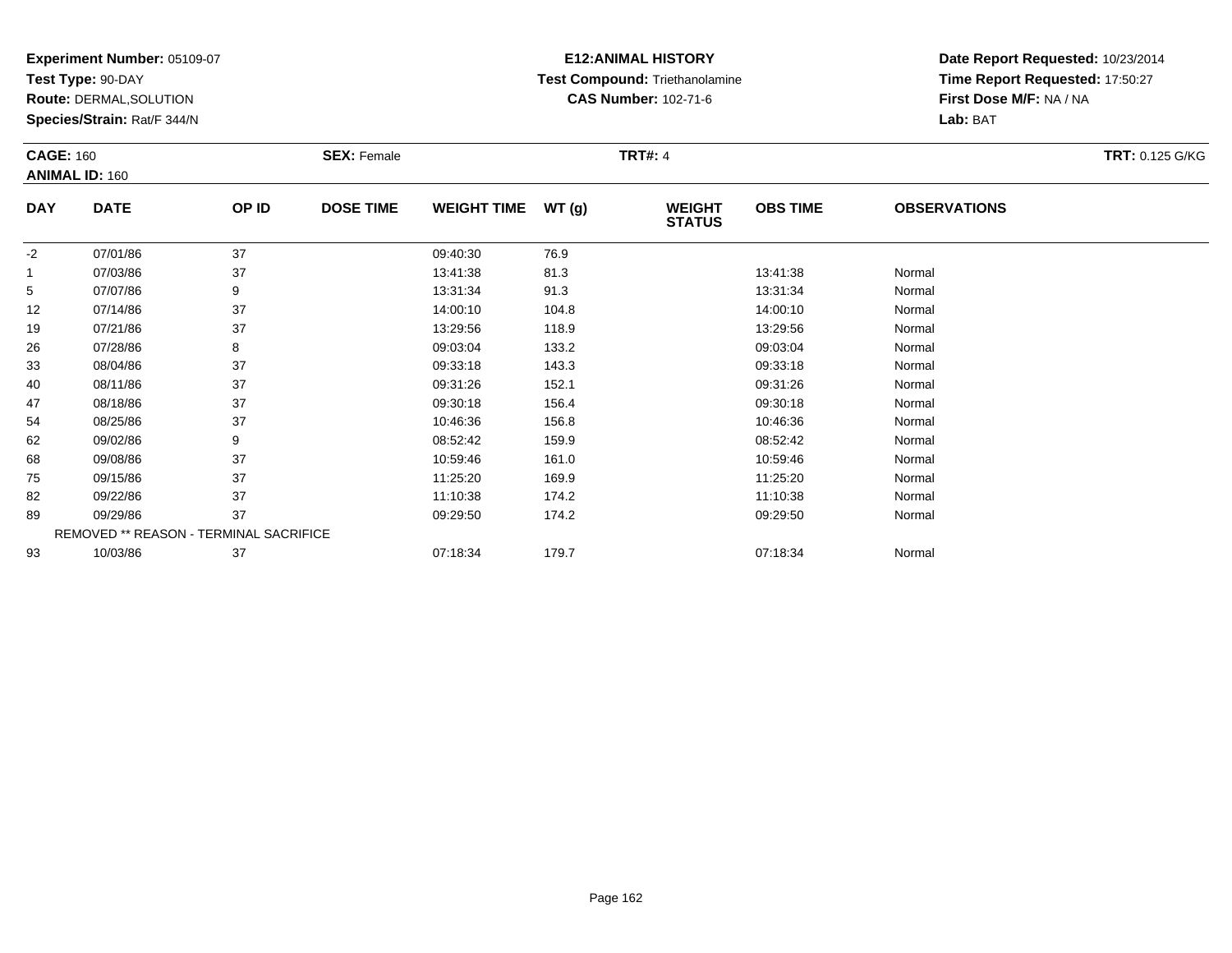|                  | <b>Experiment Number: 05109-07</b>     |                |                    |                    |       | <b>E12: ANIMAL HISTORY</b>     | Date Report Requested: 10/23/2014 |                                 |                |
|------------------|----------------------------------------|----------------|--------------------|--------------------|-------|--------------------------------|-----------------------------------|---------------------------------|----------------|
|                  | Test Type: 90-DAY                      |                |                    |                    |       | Test Compound: Triethanolamine |                                   | Time Report Requested: 17:50:27 |                |
|                  | <b>Route: DERMAL, SOLUTION</b>         |                |                    |                    |       | <b>CAS Number: 102-71-6</b>    |                                   | First Dose M/F: NA / NA         |                |
|                  | Species/Strain: Rat/F 344/N            |                |                    |                    |       |                                |                                   | Lab: BAT                        |                |
| <b>CAGE: 161</b> |                                        |                | <b>SEX: Female</b> |                    |       | <b>TRT#: 6</b>                 |                                   |                                 | TRT: 0.25 G/KG |
|                  | <b>ANIMAL ID: 161</b>                  |                |                    |                    |       |                                |                                   |                                 |                |
| <b>DAY</b>       | <b>DATE</b>                            | OP ID          | <b>DOSE TIME</b>   | <b>WEIGHT TIME</b> | WT(g) | <b>WEIGHT</b><br><b>STATUS</b> | <b>OBS TIME</b>                   | <b>OBSERVATIONS</b>             |                |
| -1               | 06/29/86                               | $\overline{7}$ |                    | 10:00:00           | 74.7  |                                |                                   |                                 |                |
| 4                | 07/03/86                               | 37             |                    | 14:29:26           | 82.3  |                                |                                   |                                 |                |
| 8                | 07/07/86                               | 37             |                    | 08:08:46           | 90.5  |                                |                                   |                                 |                |
| 15               | 07/14/86                               | 37             |                    | 11:20:10           | 105.1 |                                |                                   |                                 |                |
| 22               | 07/21/86                               | 37             |                    | 11:15:36           | 115.4 |                                |                                   |                                 |                |
| 29               | 07/28/86                               | 8              |                    | 09:39:18           | 123.2 |                                |                                   |                                 |                |
| 36               | 08/04/86                               | 37             |                    | 11:19:32           | 130.2 |                                |                                   |                                 |                |
| 43               | 08/11/86                               | 37             |                    | 11:19:30           | 137.9 |                                |                                   |                                 |                |
| 50               | 08/18/86                               | 37             |                    | 13:49:24           | 136.8 |                                |                                   |                                 |                |
| 57               | 08/25/86                               | 37             |                    | 13:41:22           | 140.7 |                                |                                   |                                 |                |
| 65               | 09/02/86                               | 9              |                    | 07:59:30           | 148.2 |                                |                                   |                                 |                |
| 71               | 09/08/86                               | 37             |                    | 13:50:58           | 148.1 |                                |                                   |                                 |                |
| 78               | 09/15/86                               | 37             |                    | 13:32:50           | 153.4 |                                |                                   |                                 |                |
| 85               | 09/22/86                               | 37             |                    | 13:24:08           | 155.8 |                                |                                   |                                 |                |
| 92               | 09/29/86                               | 37             |                    | 13:09:50           | 154.3 |                                |                                   |                                 |                |
|                  | REMOVED ** REASON - TERMINAL SACRIFICE |                |                    |                    |       |                                |                                   |                                 |                |
| 96               | 10/03/86                               | 9              |                    | 14:27:06           | 152.9 |                                | 14:27:06                          | Override                        |                |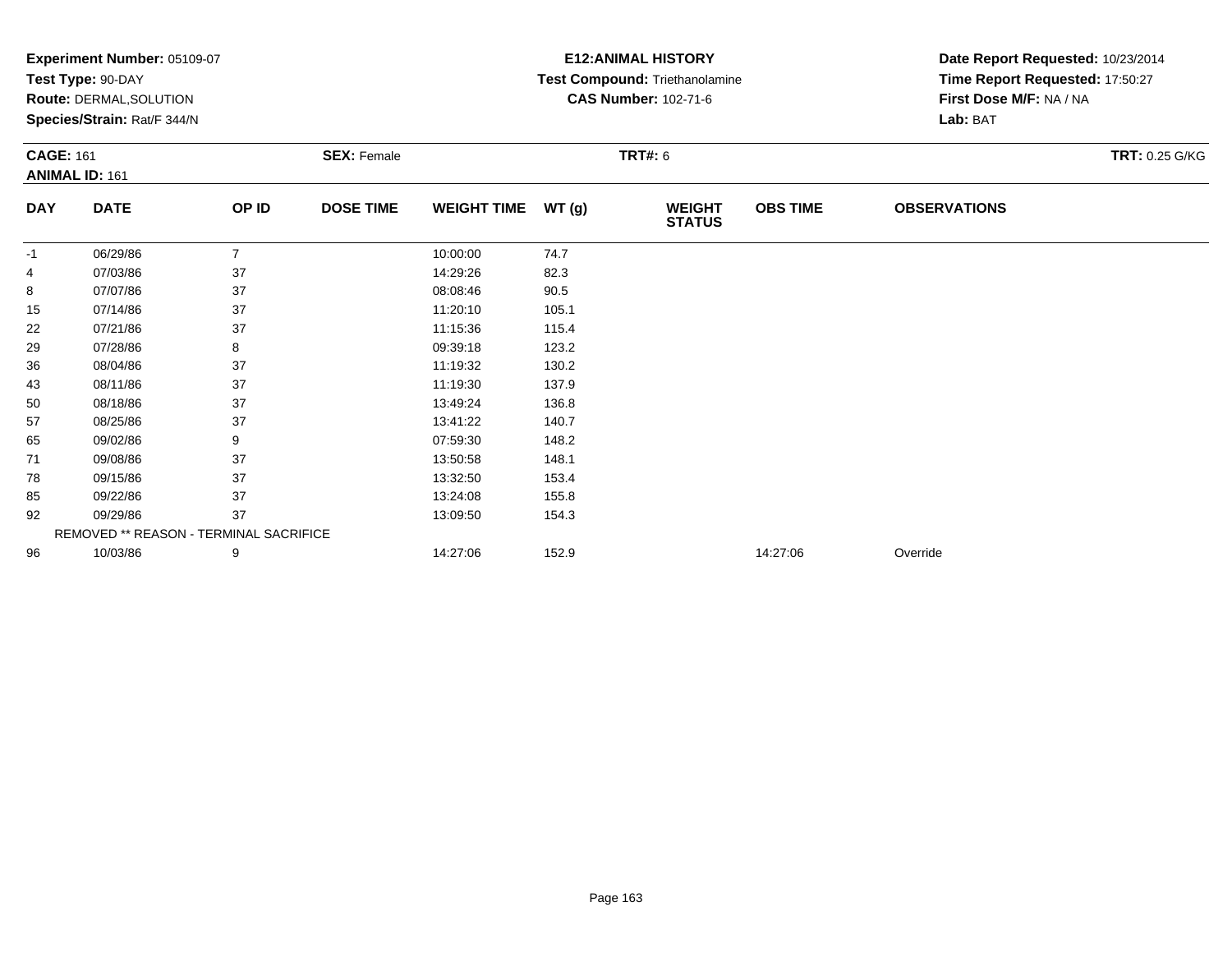|                  | Experiment Number: 05109-07            |                |                    | <b>E12: ANIMAL HISTORY</b> | Date Report Requested: 10/23/2014 |                                |                 |                                 |                       |
|------------------|----------------------------------------|----------------|--------------------|----------------------------|-----------------------------------|--------------------------------|-----------------|---------------------------------|-----------------------|
|                  | Test Type: 90-DAY                      |                |                    |                            |                                   | Test Compound: Triethanolamine |                 | Time Report Requested: 17:50:27 |                       |
|                  | Route: DERMAL, SOLUTION                |                |                    |                            |                                   | <b>CAS Number: 102-71-6</b>    |                 | First Dose M/F: NA / NA         |                       |
|                  | Species/Strain: Rat/F 344/N            |                |                    |                            |                                   |                                |                 | Lab: BAT                        |                       |
| <b>CAGE: 162</b> |                                        |                | <b>SEX: Female</b> |                            |                                   | <b>TRT#: 6</b>                 |                 |                                 | <b>TRT: 0.25 G/KG</b> |
|                  | <b>ANIMAL ID: 162</b>                  |                |                    |                            |                                   |                                |                 |                                 |                       |
| <b>DAY</b>       | <b>DATE</b>                            | OP ID          | <b>DOSE TIME</b>   | <b>WEIGHT TIME</b>         | WT(g)                             | <b>WEIGHT</b><br><b>STATUS</b> | <b>OBS TIME</b> | <b>OBSERVATIONS</b>             |                       |
| -1               | 06/29/86                               | $\overline{7}$ |                    | 10:00:00                   | 84.3                              |                                |                 |                                 |                       |
| 4                | 07/03/86                               | 37             |                    | 14:29:48                   | 91.9                              |                                |                 |                                 |                       |
| 8                | 07/07/86                               | 37             |                    | 08:09:10                   | 98.7                              |                                |                 |                                 |                       |
| 15               | 07/14/86                               | 37             |                    | 11:19:04                   | 117.3                             |                                |                 |                                 |                       |
| 22               | 07/21/86                               | 37             |                    | 11:14:20                   | 129.4                             |                                |                 |                                 |                       |
| 29               | 07/28/86                               | 8              |                    | 09:39:40                   | 135.3                             |                                |                 |                                 |                       |
| 36               | 08/04/86                               | 37             |                    | 11:19:48                   | 144.3                             |                                |                 |                                 |                       |
| 43               | 08/11/86                               | 37             |                    | 11:19:44                   | 152.9                             |                                |                 |                                 |                       |
| 50               | 08/18/86                               | 37             |                    | 13:49:40                   | 154.0                             |                                |                 |                                 |                       |
| 57               | 08/25/86                               | 37             |                    | 13:41:36                   | 159.6                             |                                |                 |                                 |                       |
| 65               | 09/02/86                               | 9              |                    | 07:59:46                   | 164.7                             |                                |                 |                                 |                       |
| 71               | 09/08/86                               | 37             |                    | 13:51:14                   | 175.3                             |                                |                 |                                 |                       |
| 78               | 09/15/86                               | 37             |                    | 13:33:06                   | 176.0                             |                                |                 |                                 |                       |
| 85               | 09/22/86                               | 37             |                    | 13:24:26                   | 173.8                             |                                |                 |                                 |                       |
| 92               | 09/29/86                               | 37             |                    | 13:10:08                   | 175.3                             |                                |                 |                                 |                       |
|                  | REMOVED ** REASON - TERMINAL SACRIFICE |                |                    |                            |                                   |                                |                 |                                 |                       |
| 96               | 10/03/86                               | 9              |                    | 14:27:32                   | 175.4                             |                                | 14:27:32        | Override                        |                       |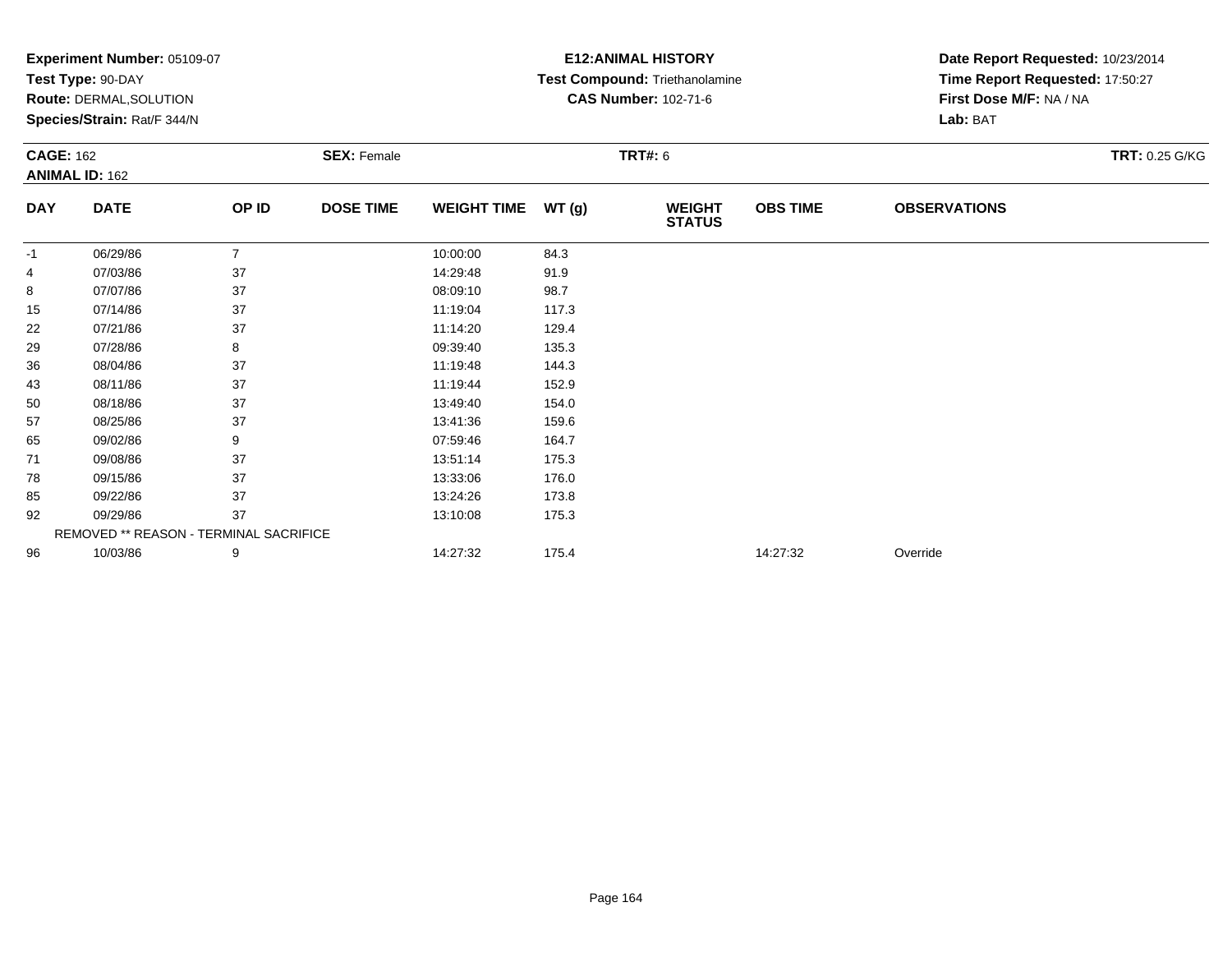|                  | Experiment Number: 05109-07            |                |                    | <b>E12: ANIMAL HISTORY</b> | Date Report Requested: 10/23/2014 |                                |                 |                                 |                       |
|------------------|----------------------------------------|----------------|--------------------|----------------------------|-----------------------------------|--------------------------------|-----------------|---------------------------------|-----------------------|
|                  | Test Type: 90-DAY                      |                |                    |                            |                                   | Test Compound: Triethanolamine |                 | Time Report Requested: 17:50:27 |                       |
|                  | Route: DERMAL, SOLUTION                |                |                    |                            |                                   | <b>CAS Number: 102-71-6</b>    |                 | First Dose M/F: NA / NA         |                       |
|                  | Species/Strain: Rat/F 344/N            |                |                    |                            |                                   |                                |                 | Lab: BAT                        |                       |
| <b>CAGE: 163</b> |                                        |                | <b>SEX: Female</b> |                            | <b>TRT#: 6</b>                    |                                |                 |                                 | <b>TRT: 0.25 G/KG</b> |
|                  | <b>ANIMAL ID: 163</b>                  |                |                    |                            |                                   |                                |                 |                                 |                       |
| <b>DAY</b>       | <b>DATE</b>                            | OP ID          | <b>DOSE TIME</b>   | <b>WEIGHT TIME</b>         | WT(g)                             | <b>WEIGHT</b><br><b>STATUS</b> | <b>OBS TIME</b> | <b>OBSERVATIONS</b>             |                       |
| -1               | 06/29/86                               | $\overline{7}$ |                    | 10:00:00                   | 72.2                              |                                |                 |                                 |                       |
| 4                | 07/03/86                               | 37             |                    | 14:30:06                   | 82.5                              |                                |                 |                                 |                       |
| 8                | 07/07/86                               | 37             |                    | 08:09:32                   | 92.5                              |                                |                 |                                 |                       |
| 15               | 07/14/86                               | 37             |                    | 11:19:18                   | 112.0                             |                                |                 |                                 |                       |
| 22               | 07/21/86                               | 37             |                    | 11:14:40                   | 125.8                             |                                |                 |                                 |                       |
| 29               | 07/28/86                               | 8              |                    | 09:38:20                   | 136.0                             |                                |                 |                                 |                       |
| 36               | 08/04/86                               | 37             |                    | 11:18:36                   | 141.9                             |                                |                 |                                 |                       |
| 43               | 08/11/86                               | 37             |                    | 11:20:04                   | 148.2                             |                                |                 |                                 |                       |
| 50               | 08/18/86                               | 37             |                    | 13:49:54                   | 146.5                             |                                |                 |                                 |                       |
| 57               | 08/25/86                               | 37             |                    | 13:41:54                   | 150.2                             |                                |                 |                                 |                       |
| 65               | 09/02/86                               | 9              |                    | 08:00:04                   | 160.2                             |                                |                 |                                 |                       |
| 71               | 09/08/86                               | 37             |                    | 13:51:26                   | 158.5                             |                                |                 |                                 |                       |
| 78               | 09/15/86                               | 37             |                    | 13:33:22                   | 161.6                             |                                |                 |                                 |                       |
| 85               | 09/22/86                               | 37             |                    | 13:24:48                   | 162.9                             |                                |                 |                                 |                       |
| 92               | 09/29/86                               | 37             |                    | 13:10:26                   | 165.1                             |                                |                 |                                 |                       |
|                  | REMOVED ** REASON - TERMINAL SACRIFICE |                |                    |                            |                                   |                                |                 |                                 |                       |
| 96               | 10/03/86                               | 9              |                    | 14:28:08                   | 162.1                             |                                | 14:28:08        | Override                        |                       |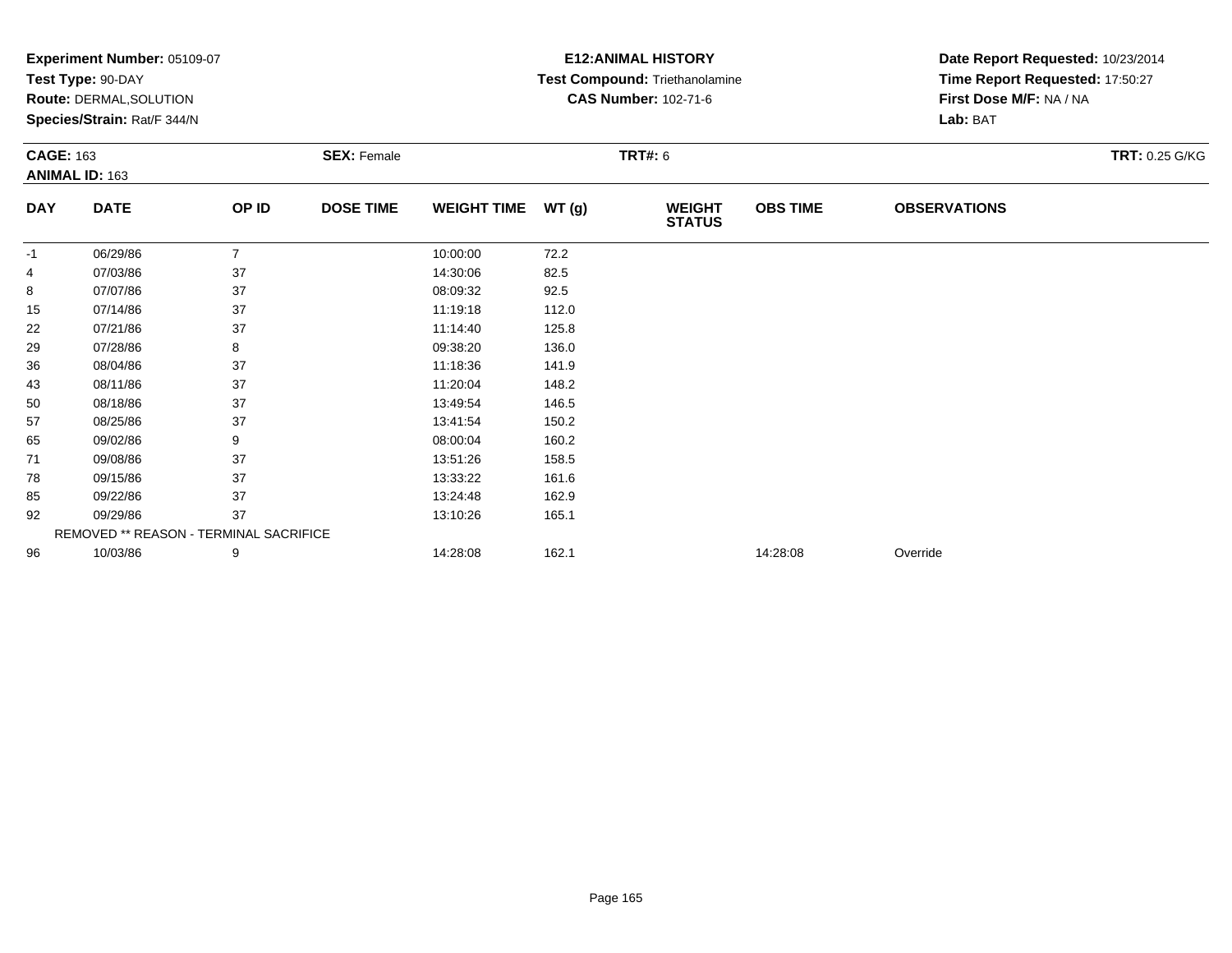|                  | Experiment Number: 05109-07            |                |                    | <b>E12: ANIMAL HISTORY</b> | Date Report Requested: 10/23/2014 |                                |                 |                                 |                       |
|------------------|----------------------------------------|----------------|--------------------|----------------------------|-----------------------------------|--------------------------------|-----------------|---------------------------------|-----------------------|
|                  | Test Type: 90-DAY                      |                |                    |                            |                                   | Test Compound: Triethanolamine |                 | Time Report Requested: 17:50:27 |                       |
|                  | Route: DERMAL, SOLUTION                |                |                    |                            |                                   | <b>CAS Number: 102-71-6</b>    |                 | First Dose M/F: NA / NA         |                       |
|                  | Species/Strain: Rat/F 344/N            |                |                    |                            |                                   |                                |                 | Lab: BAT                        |                       |
| <b>CAGE: 164</b> |                                        |                | <b>SEX: Female</b> |                            |                                   | <b>TRT#: 6</b>                 |                 |                                 | <b>TRT: 0.25 G/KG</b> |
|                  | <b>ANIMAL ID: 164</b>                  |                |                    |                            |                                   |                                |                 |                                 |                       |
| <b>DAY</b>       | <b>DATE</b>                            | OP ID          | <b>DOSE TIME</b>   | <b>WEIGHT TIME</b>         | WT(g)                             | <b>WEIGHT</b><br><b>STATUS</b> | <b>OBS TIME</b> | <b>OBSERVATIONS</b>             |                       |
| -1               | 06/29/86                               | $\overline{7}$ |                    | 10:00:00                   | 74.9                              |                                |                 |                                 |                       |
| 4                | 07/03/86                               | 37             |                    | 14:30:22                   | 84.6                              |                                |                 |                                 |                       |
| 8                | 07/07/86                               | 37             |                    | 08:09:54                   | 95.4                              |                                |                 |                                 |                       |
| 15               | 07/14/86                               | 37             |                    | 11:19:38                   | 110.8                             |                                |                 |                                 |                       |
| 22               | 07/21/86                               | 37             |                    | 11:14:58                   | 125.0                             |                                |                 |                                 |                       |
| 29               | 07/28/86                               | 8              |                    | 09:38:36                   | 137.6                             |                                |                 |                                 |                       |
| 36               | 08/04/86                               | 37             |                    | 11:18:52                   | 144.4                             |                                |                 |                                 |                       |
| 43               | 08/11/86                               | 37             |                    | 11:18:56                   | 151.2                             |                                |                 |                                 |                       |
| 50               | 08/18/86                               | 37             |                    | 13:48:24                   | 153.0                             |                                |                 |                                 |                       |
| 57               | 08/25/86                               | 37             |                    | 13:42:36                   | 155.4                             |                                |                 |                                 |                       |
| 65               | 09/02/86                               | 9              |                    | 08:00:20                   | 168.4                             |                                |                 |                                 |                       |
| 71               | 09/08/86                               | 40             |                    | 15:17:14                   | 158.0                             |                                |                 |                                 |                       |
| 78               | 09/15/86                               | 37             |                    | 13:33:40                   | 166.1                             |                                |                 |                                 |                       |
| 85               | 09/22/86                               | 37             |                    | 13:25:06                   | 163.1                             |                                |                 |                                 |                       |
| 92               | 09/29/86                               | 37             |                    | 13:10:42                   | 165.2                             |                                |                 |                                 |                       |
|                  | REMOVED ** REASON - TERMINAL SACRIFICE |                |                    |                            |                                   |                                |                 |                                 |                       |
| 96               | 10/03/86                               | 9              |                    | 14:28:38                   | 160.2                             |                                | 14:28:38        | Override                        |                       |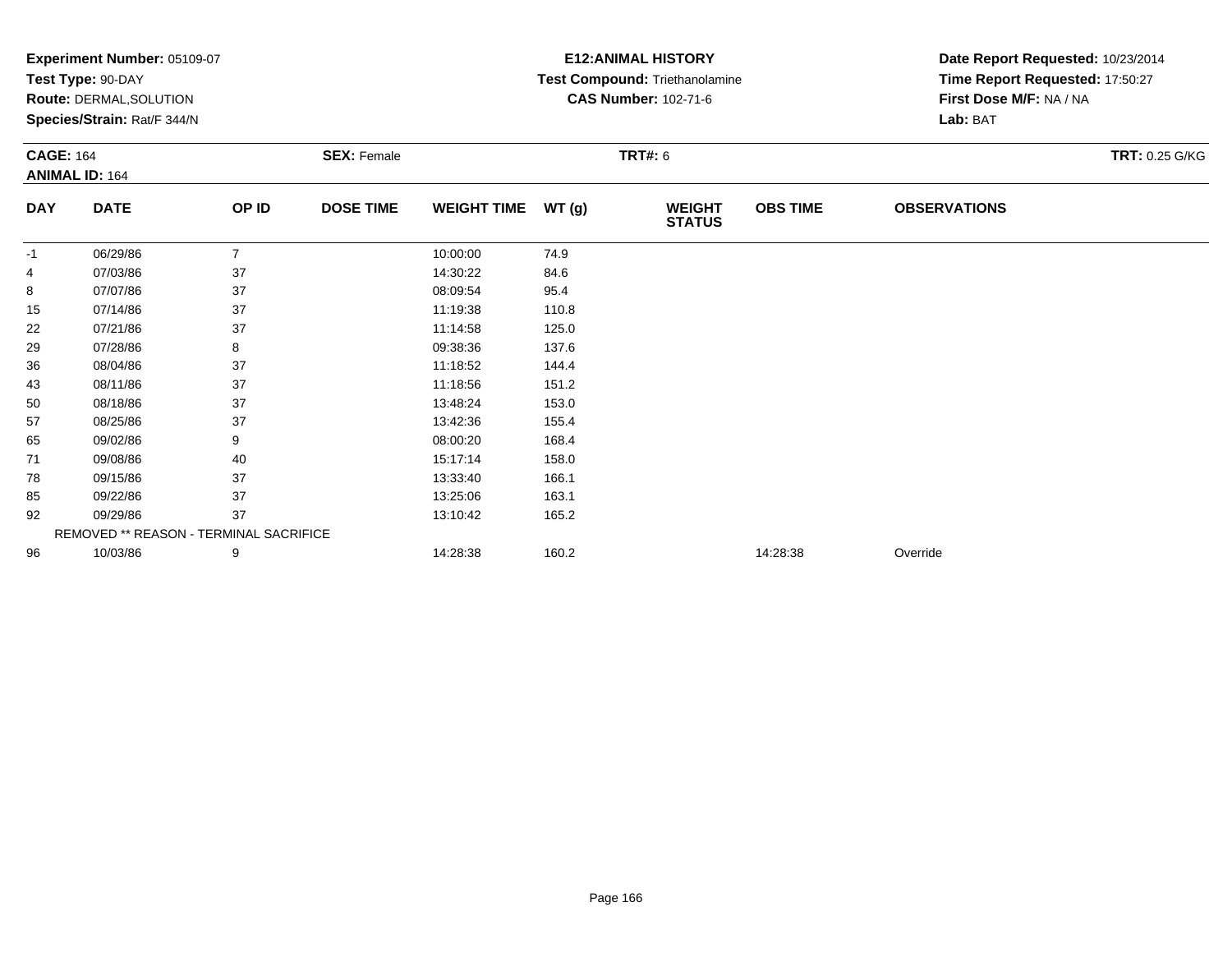|                  | Experiment Number: 05109-07            |                |                    | <b>E12: ANIMAL HISTORY</b> | Date Report Requested: 10/23/2014 |                                |                 |                                 |                       |
|------------------|----------------------------------------|----------------|--------------------|----------------------------|-----------------------------------|--------------------------------|-----------------|---------------------------------|-----------------------|
|                  | Test Type: 90-DAY                      |                |                    |                            |                                   | Test Compound: Triethanolamine |                 | Time Report Requested: 17:50:27 |                       |
|                  | Route: DERMAL, SOLUTION                |                |                    |                            |                                   | <b>CAS Number: 102-71-6</b>    |                 | First Dose M/F: NA / NA         |                       |
|                  | Species/Strain: Rat/F 344/N            |                |                    |                            |                                   |                                |                 | Lab: BAT                        |                       |
| <b>CAGE: 165</b> |                                        |                | <b>SEX: Female</b> | <b>TRT#: 6</b>             |                                   |                                |                 |                                 | <b>TRT: 0.25 G/KG</b> |
|                  | <b>ANIMAL ID: 165</b>                  |                |                    |                            |                                   |                                |                 |                                 |                       |
| <b>DAY</b>       | <b>DATE</b>                            | OP ID          | <b>DOSE TIME</b>   | <b>WEIGHT TIME</b>         | WT(g)                             | <b>WEIGHT</b><br><b>STATUS</b> | <b>OBS TIME</b> | <b>OBSERVATIONS</b>             |                       |
| -1               | 06/29/86                               | $\overline{7}$ |                    | 10:00:00                   | 77.7                              |                                |                 |                                 |                       |
| 4                | 07/03/86                               | 37             |                    | 14:30:42                   | 84.4                              |                                |                 |                                 |                       |
| 8                | 07/07/86                               | 37             |                    | 08:10:14                   | 91.9                              |                                |                 |                                 |                       |
| 15               | 07/14/86                               | 37             |                    | 11:19:56                   | 111.6                             |                                |                 |                                 |                       |
| 22               | 07/21/86                               | 37             |                    | 11:15:18                   | 120.8                             |                                |                 |                                 |                       |
| 29               | 07/28/86                               | 8              |                    | 09:39:00                   | 130.8                             |                                |                 |                                 |                       |
| 36               | 08/04/86                               | 37             |                    | 11:19:10                   | 138.5                             |                                |                 |                                 |                       |
| 43               | 08/11/86                               | 37             |                    | 11:19:12                   | 145.6                             |                                |                 |                                 |                       |
| 50               | 08/18/86                               | 37             |                    | 13:49:04                   | 143.3                             |                                |                 |                                 |                       |
| 57               | 08/25/86                               | 37             |                    | 13:41:06                   | 149.3                             |                                |                 |                                 |                       |
| 65               | 09/02/86                               | 9              |                    | 07:59:10                   | 157.9                             |                                |                 |                                 |                       |
| 71               | 09/08/86                               | 37             |                    | 13:51:56                   | 161.9                             |                                |                 |                                 |                       |
| 78               | 09/15/86                               | 37             |                    | 13:33:54                   | 168.7                             |                                |                 |                                 |                       |
| 85               | 09/22/86                               | 37             |                    | 13:25:24                   | 162.2                             |                                |                 |                                 |                       |
| 92               | 09/29/86                               | 37             |                    | 13:11:02                   | 165.1                             |                                |                 |                                 |                       |
|                  | REMOVED ** REASON - TERMINAL SACRIFICE |                |                    |                            |                                   |                                |                 |                                 |                       |
| 96               | 10/03/86                               | 9              |                    | 14:31:54                   | 165.3                             |                                | 14:31:54        | Override                        |                       |
|                  |                                        |                |                    |                            |                                   |                                |                 |                                 |                       |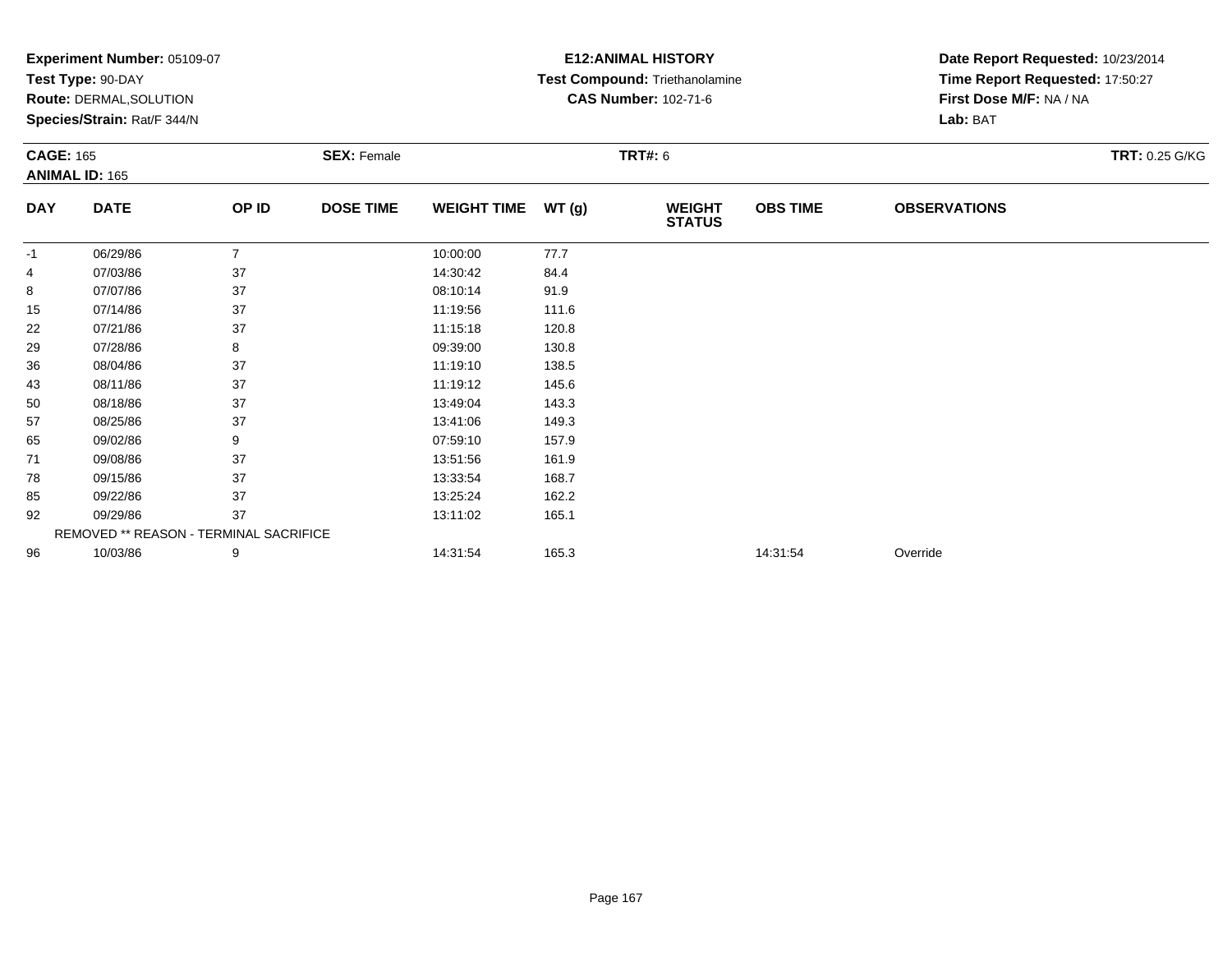|                  | Experiment Number: 05109-07            |                |                    | <b>E12: ANIMAL HISTORY</b> | Date Report Requested: 10/23/2014 |                                       |                 |                                 |                       |
|------------------|----------------------------------------|----------------|--------------------|----------------------------|-----------------------------------|---------------------------------------|-----------------|---------------------------------|-----------------------|
|                  | Test Type: 90-DAY                      |                |                    |                            |                                   | <b>Test Compound: Triethanolamine</b> |                 | Time Report Requested: 17:50:27 |                       |
|                  | Route: DERMAL, SOLUTION                |                |                    |                            |                                   | <b>CAS Number: 102-71-6</b>           |                 | First Dose M/F: NA / NA         |                       |
|                  | Species/Strain: Rat/F 344/N            |                |                    |                            |                                   |                                       |                 | Lab: BAT                        |                       |
| <b>CAGE: 166</b> |                                        |                | <b>SEX: Female</b> | <b>TRT#: 6</b>             |                                   |                                       |                 |                                 | <b>TRT: 0.25 G/KG</b> |
|                  | <b>ANIMAL ID: 166</b>                  |                |                    |                            |                                   |                                       |                 |                                 |                       |
| <b>DAY</b>       | <b>DATE</b>                            | OP ID          | <b>DOSE TIME</b>   | <b>WEIGHT TIME</b>         | WT(g)                             | <b>WEIGHT</b><br><b>STATUS</b>        | <b>OBS TIME</b> | <b>OBSERVATIONS</b>             |                       |
| -2               | 06/29/86                               | $\overline{7}$ |                    | 10:00:00                   | 79.3                              |                                       |                 |                                 |                       |
| 3                | 07/03/86                               | 37             |                    | 14:36:00                   | 85.3                              |                                       |                 |                                 |                       |
| 7                | 07/07/86                               | 37             |                    | 08:02:46                   | 101.9                             |                                       |                 |                                 |                       |
| 14               | 07/14/86                               | 37             |                    | 11:11:40                   | 111.0                             |                                       |                 |                                 |                       |
| 21               | 07/21/86                               | 37             |                    | 11:06:12                   | 126.4                             |                                       |                 |                                 |                       |
| 28               | 07/28/86                               | 8              |                    | 09:31:30                   | 133.5                             |                                       |                 |                                 |                       |
| 35               | 08/04/86                               | 37             |                    | 13:13:08                   | 137.9                             |                                       |                 |                                 |                       |
| 43               | 08/12/86                               | 30             |                    | 09:10:00                   | 129.4                             |                                       |                 |                                 |                       |
| 49               | 08/18/86                               | 37             |                    | 11:15:08                   | 144.8                             |                                       |                 |                                 |                       |
| 56               | 08/25/86                               | 37             |                    | 13:31:52                   | 155.9                             |                                       |                 |                                 |                       |
| 64               | 09/02/86                               | 9              |                    | 07:51:12                   | 164.8                             |                                       |                 |                                 |                       |
| 70               | 09/08/86                               | 37             |                    | 13:46:20                   | 161.7                             |                                       |                 |                                 |                       |
| 77               | 09/15/86                               | 37             |                    | 13:27:52                   | 166.9                             |                                       |                 |                                 |                       |
| 84               | 09/22/86                               | 37             |                    | 13:30:20                   | 166.1                             |                                       |                 |                                 |                       |
| 91               | 09/29/86                               | 37             |                    | 13:13:32                   | 166.9                             |                                       |                 |                                 |                       |
|                  | REMOVED ** REASON - TERMINAL SACRIFICE |                |                    |                            |                                   |                                       |                 |                                 |                       |
| 95               | 10/03/86                               | 9              |                    | 13:48:42                   | 166.8                             |                                       | 13:48:42        | Override                        |                       |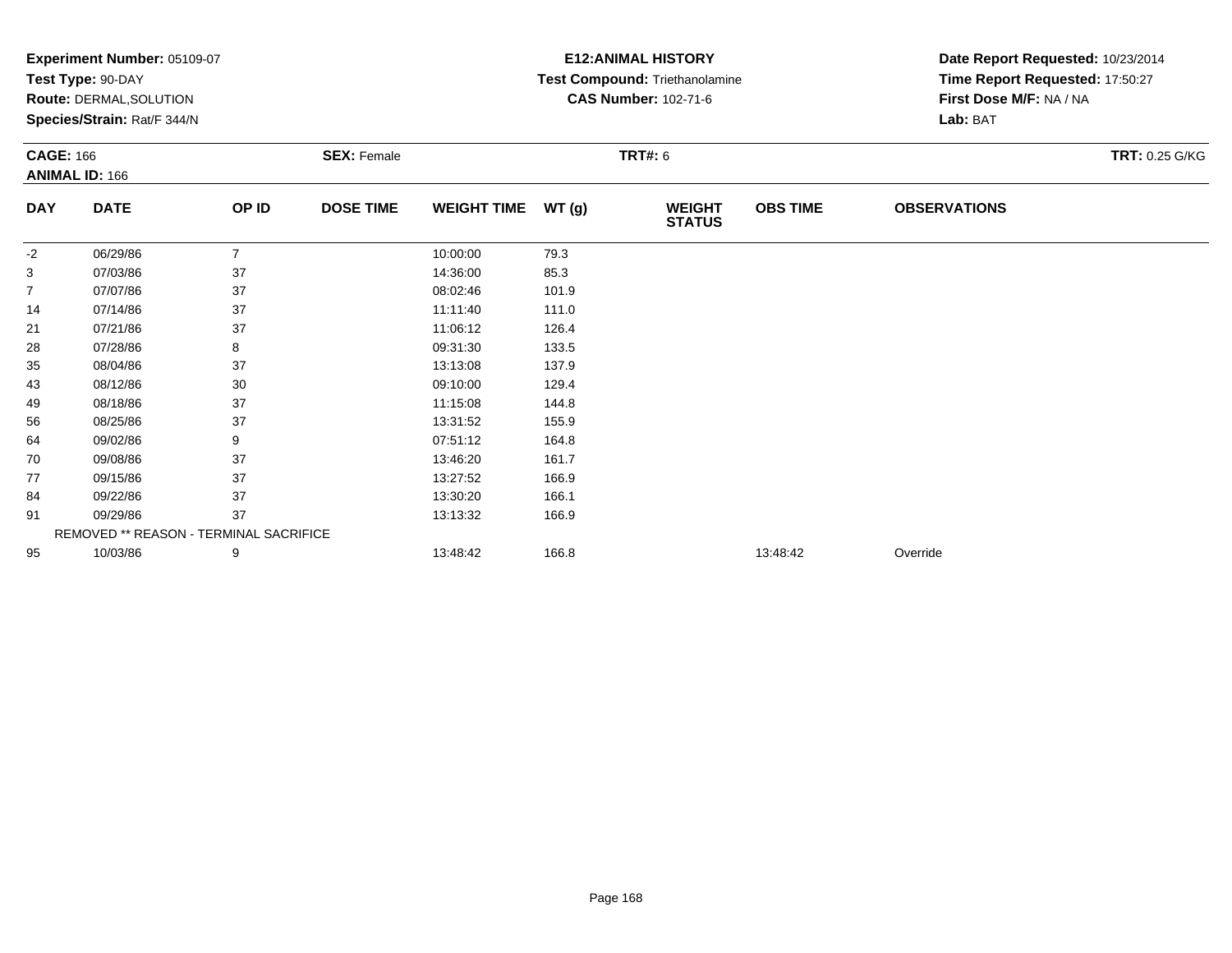|                  | Experiment Number: 05109-07            |                |                    |                    |       | <b>E12: ANIMAL HISTORY</b>     | Date Report Requested: 10/23/2014 |                                 |                       |  |
|------------------|----------------------------------------|----------------|--------------------|--------------------|-------|--------------------------------|-----------------------------------|---------------------------------|-----------------------|--|
|                  | Test Type: 90-DAY                      |                |                    |                    |       | Test Compound: Triethanolamine |                                   | Time Report Requested: 17:50:27 |                       |  |
|                  | Route: DERMAL, SOLUTION                |                |                    |                    |       | <b>CAS Number: 102-71-6</b>    |                                   | First Dose M/F: NA / NA         |                       |  |
|                  | Species/Strain: Rat/F 344/N            |                |                    |                    |       |                                |                                   | Lab: BAT                        |                       |  |
| <b>CAGE: 167</b> |                                        |                | <b>SEX: Female</b> |                    |       | <b>TRT#: 6</b>                 |                                   |                                 | <b>TRT: 0.25 G/KG</b> |  |
|                  | <b>ANIMAL ID: 167</b>                  |                |                    |                    |       |                                |                                   |                                 |                       |  |
| <b>DAY</b>       | <b>DATE</b>                            | OP ID          | <b>DOSE TIME</b>   | <b>WEIGHT TIME</b> | WT(g) | <b>WEIGHT</b><br><b>STATUS</b> | <b>OBS TIME</b>                   | <b>OBSERVATIONS</b>             |                       |  |
| -2               | 06/29/86                               | $\overline{7}$ |                    | 10:00:00           | 73.4  |                                |                                   |                                 |                       |  |
| 3                | 07/03/86                               | 37             |                    | 14:36:16           | 78.2  |                                |                                   |                                 |                       |  |
| 7                | 07/07/86                               | 37             |                    | 08:03:08           | 94.8  |                                |                                   |                                 |                       |  |
| 14               | 07/14/86                               | 37             |                    | 11:10:32           | 108.9 |                                |                                   |                                 |                       |  |
| 21               | 07/21/86                               | 37             |                    | 11:04:56           | 122.9 |                                |                                   |                                 |                       |  |
| 28               | 07/28/86                               | 8              |                    | 09:31:50           | 128.1 |                                |                                   |                                 |                       |  |
| 35               | 08/04/86                               | 37             |                    | 13:13:24           | 136.5 |                                |                                   |                                 |                       |  |
| 42               | 08/11/86                               | 37             |                    | 11:23:00           | 142.3 |                                |                                   |                                 |                       |  |
| 49               | 08/18/86                               | 37             |                    | 11:15:24           | 137.6 |                                |                                   |                                 |                       |  |
| 56               | 08/25/86                               | 37             |                    | 13:32:10           | 150.5 |                                |                                   |                                 |                       |  |
| 64               | 09/02/86                               | 9              |                    | 07:51:28           | 153.0 |                                |                                   |                                 |                       |  |
| 70               | 09/08/86                               | 37             |                    | 13:46:38           | 156.4 |                                |                                   |                                 |                       |  |
| 77               | 09/15/86                               | 37             |                    | 13:28:10           | 159.5 |                                |                                   |                                 |                       |  |
| 84               | 09/22/86                               | 37             |                    | 13:30:38           | 153.8 |                                |                                   |                                 |                       |  |
| 91               | 09/29/86                               | 37             |                    | 13:14:02           | 150.3 |                                |                                   |                                 |                       |  |
|                  | REMOVED ** REASON - TERMINAL SACRIFICE |                |                    |                    |       |                                |                                   |                                 |                       |  |
| 95               | 10/03/86                               | 9              |                    | 13:49:16           | 155.5 |                                | 13:49:16                          | Override                        |                       |  |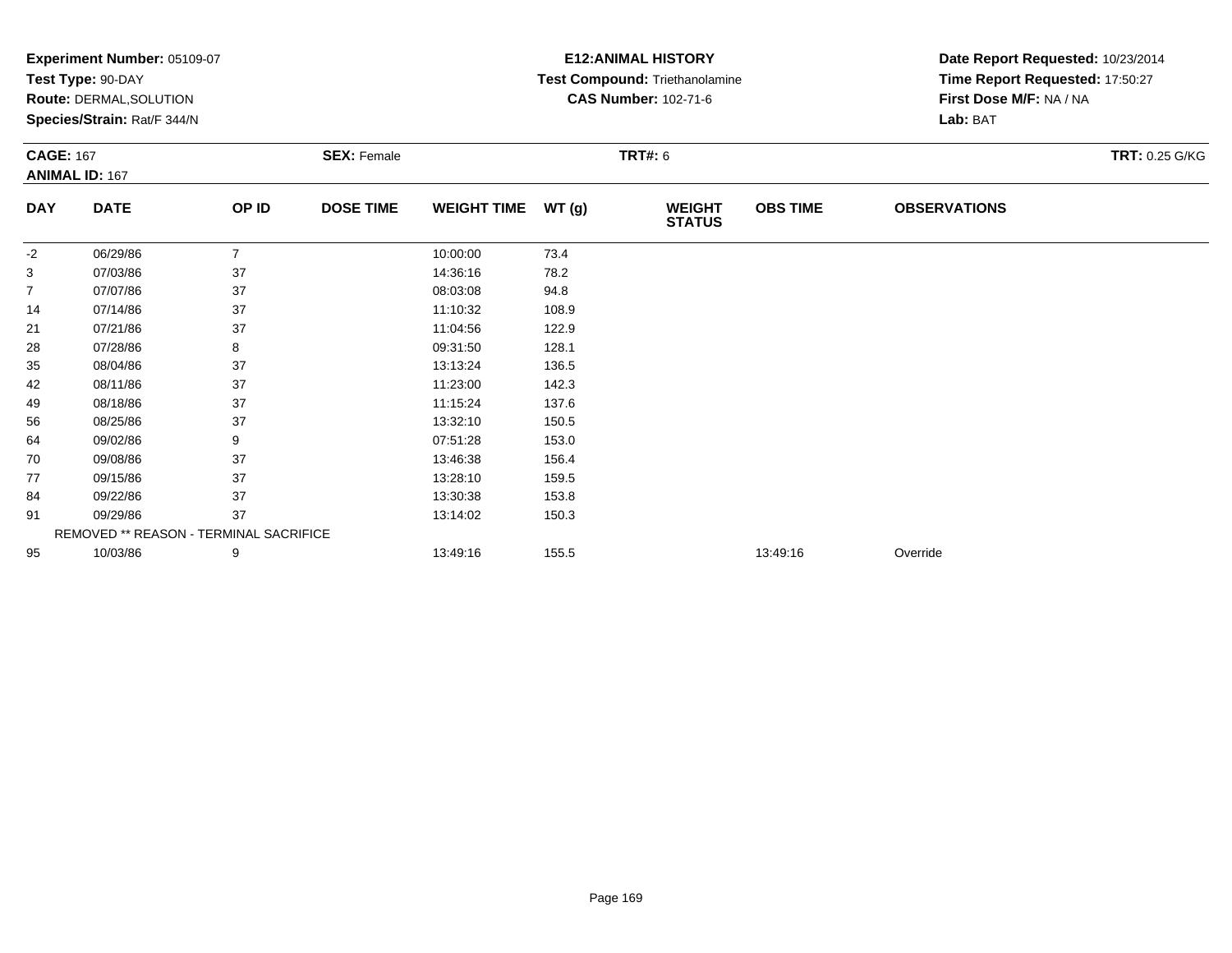|                  | Experiment Number: 05109-07            |                |                    |                    |       | <b>E12: ANIMAL HISTORY</b>     | Date Report Requested: 10/23/2014 |                                 |                       |  |
|------------------|----------------------------------------|----------------|--------------------|--------------------|-------|--------------------------------|-----------------------------------|---------------------------------|-----------------------|--|
|                  | Test Type: 90-DAY                      |                |                    |                    |       | Test Compound: Triethanolamine |                                   | Time Report Requested: 17:50:27 |                       |  |
|                  | Route: DERMAL, SOLUTION                |                |                    |                    |       | <b>CAS Number: 102-71-6</b>    |                                   | First Dose M/F: NA / NA         |                       |  |
|                  | Species/Strain: Rat/F 344/N            |                |                    |                    |       |                                |                                   | Lab: BAT                        |                       |  |
| <b>CAGE: 168</b> |                                        |                | <b>SEX: Female</b> |                    |       | <b>TRT#: 6</b>                 |                                   |                                 | <b>TRT: 0.25 G/KG</b> |  |
|                  | <b>ANIMAL ID: 168</b>                  |                |                    |                    |       |                                |                                   |                                 |                       |  |
| <b>DAY</b>       | <b>DATE</b>                            | OP ID          | <b>DOSE TIME</b>   | <b>WEIGHT TIME</b> | WT(g) | <b>WEIGHT</b><br><b>STATUS</b> | <b>OBS TIME</b>                   | <b>OBSERVATIONS</b>             |                       |  |
| $-2$             | 06/29/86                               | $\overline{7}$ |                    | 10:00:00           | 67.0  |                                |                                   |                                 |                       |  |
| 3                | 07/03/86                               | 37             |                    | 14:36:34           | 73.3  |                                |                                   |                                 |                       |  |
| 7                | 07/07/86                               | 37             |                    | 08:03:28           | 89.6  |                                |                                   |                                 |                       |  |
| 14               | 07/14/86                               | 37             |                    | 11:10:50           | 103.2 |                                |                                   |                                 |                       |  |
| 21               | 07/21/86                               | 37             |                    | 11:05:16           | 115.0 |                                |                                   |                                 |                       |  |
| 28               | 07/28/86                               | 8              |                    | 09:30:26           | 125.2 |                                |                                   |                                 |                       |  |
| 35               | 08/04/86                               | 37             |                    | 13:12:22           | 129.2 |                                |                                   |                                 |                       |  |
| 42               | 08/11/86                               | 37             |                    | 11:23:16           | 139.4 |                                |                                   |                                 |                       |  |
| 49               | 08/18/86                               | 37             |                    | 11:15:44           | 141.8 |                                |                                   |                                 |                       |  |
| 56               | 08/25/86                               | 37             |                    | 13:32:30           | 147.5 |                                |                                   |                                 |                       |  |
| 64               | 09/02/86                               | 9              |                    | 07:51:44           | 158.5 |                                |                                   |                                 |                       |  |
| 70               | 09/08/86                               | 37             |                    | 13:46:52           | 155.3 |                                |                                   |                                 |                       |  |
| 77               | 09/15/86                               | 37             |                    | 13:28:34           | 158.3 |                                |                                   |                                 |                       |  |
| 84               | 09/22/86                               | 37             |                    | 13:31:04           | 160.6 |                                |                                   |                                 |                       |  |
| 91               | 09/29/86                               | 37             |                    | 13:14:16           | 158.5 |                                |                                   |                                 |                       |  |
|                  | REMOVED ** REASON - TERMINAL SACRIFICE |                |                    |                    |       |                                |                                   |                                 |                       |  |
| 95               | 10/03/86                               | 9              |                    | 13:49:48           | 156.1 |                                | 13:49:48                          | Override                        |                       |  |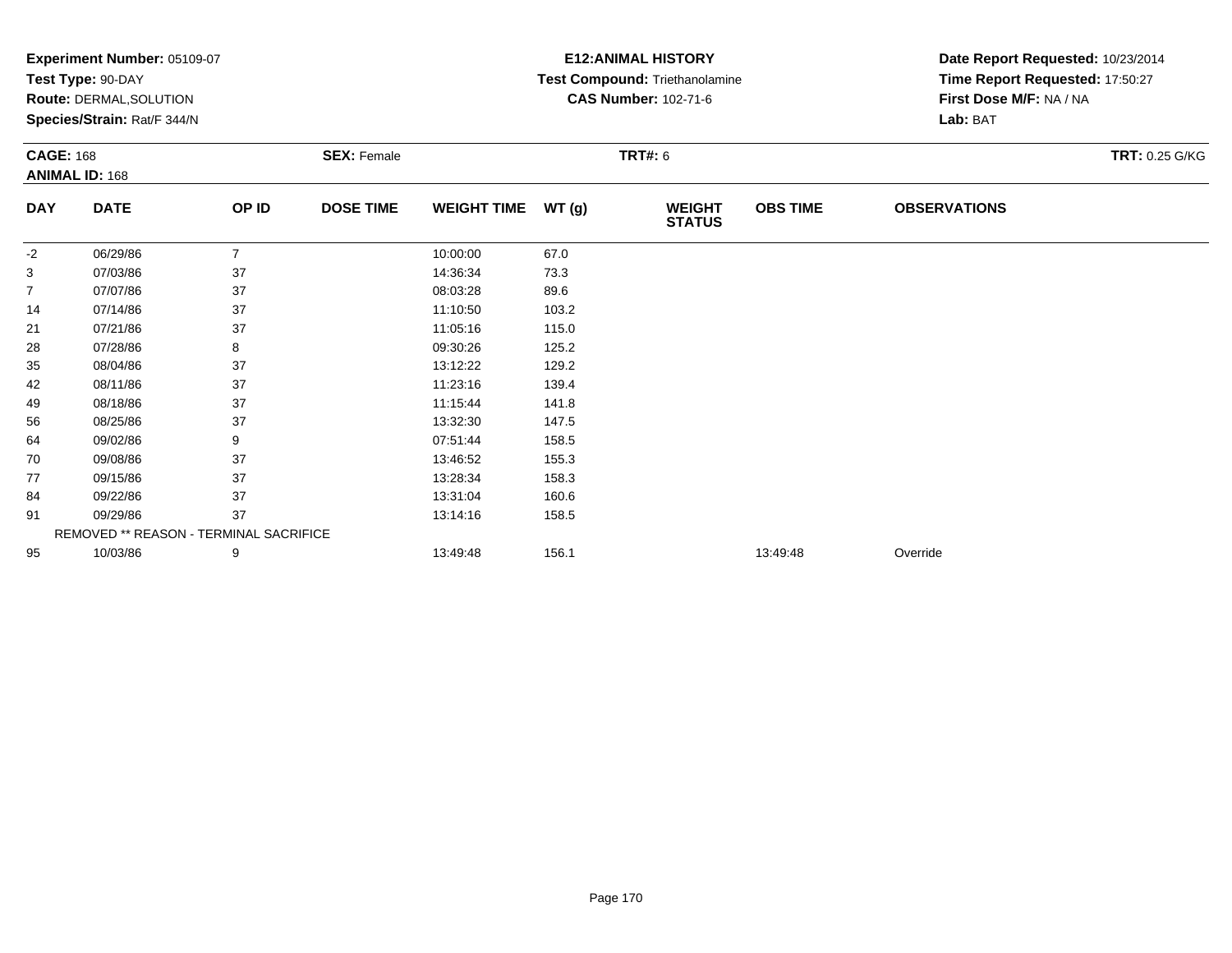|                  | Experiment Number: 05109-07            |                |                    |                    |       | <b>E12: ANIMAL HISTORY</b>     | Date Report Requested: 10/23/2014 |                                 |                |  |
|------------------|----------------------------------------|----------------|--------------------|--------------------|-------|--------------------------------|-----------------------------------|---------------------------------|----------------|--|
|                  | Test Type: 90-DAY                      |                |                    |                    |       | Test Compound: Triethanolamine |                                   | Time Report Requested: 17:50:27 |                |  |
|                  | Route: DERMAL, SOLUTION                |                |                    |                    |       | <b>CAS Number: 102-71-6</b>    |                                   | First Dose M/F: NA / NA         |                |  |
|                  | Species/Strain: Rat/F 344/N            |                |                    |                    |       |                                |                                   | Lab: BAT                        |                |  |
| <b>CAGE: 169</b> |                                        |                | <b>SEX: Female</b> |                    |       | <b>TRT#: 6</b>                 |                                   |                                 | TRT: 0.25 G/KG |  |
|                  | <b>ANIMAL ID: 169</b>                  |                |                    |                    |       |                                |                                   |                                 |                |  |
| <b>DAY</b>       | <b>DATE</b>                            | OP ID          | <b>DOSE TIME</b>   | <b>WEIGHT TIME</b> | WT(g) | <b>WEIGHT</b><br><b>STATUS</b> | <b>OBS TIME</b>                   | <b>OBSERVATIONS</b>             |                |  |
| -2               | 06/29/86                               | $\overline{7}$ |                    | 10:00:00           | 82.5  |                                |                                   |                                 |                |  |
| 3                | 07/03/86                               | 37             |                    | 14:37:04           | 88.9  |                                |                                   |                                 |                |  |
| $\overline{7}$   | 07/07/86                               | 37             |                    | 08:03:54           | 99.7  |                                |                                   |                                 |                |  |
| 14               | 07/14/86                               | 37             |                    | 11:11:08           | 115.0 |                                |                                   |                                 |                |  |
| 21               | 07/21/86                               | 37             |                    | 11:05:34           | 127.2 |                                |                                   |                                 |                |  |
| 28               | 07/28/86                               | 8              |                    | 09:30:48           | 138.4 |                                |                                   |                                 |                |  |
| 35               | 08/04/86                               | 37             |                    | 13:12:36           | 145.2 |                                |                                   |                                 |                |  |
| 42               | 08/11/86                               | 37             |                    | 11:22:12           | 151.6 |                                |                                   |                                 |                |  |
| 49               | 08/18/86                               | 37             |                    | 11:14:32           | 153.2 |                                |                                   |                                 |                |  |
| 56               | 08/25/86                               | 37             |                    | 13:32:46           | 156.4 |                                |                                   |                                 |                |  |
| 64               | 09/02/86                               | 9              |                    | 07:52:02           | 164.3 |                                |                                   |                                 |                |  |
| 70               | 09/08/86                               | 37             |                    | 13:47:06           | 163.7 |                                |                                   |                                 |                |  |
| 77               | 09/15/86                               | 37             |                    | 13:28:48           | 167.2 |                                |                                   |                                 |                |  |
| 84               | 09/22/86                               | 37             |                    | 13:31:24           | 165.4 |                                |                                   |                                 |                |  |
| 91               | 09/29/86                               | 37             |                    | 13:14:34           | 165.6 |                                |                                   |                                 |                |  |
|                  | REMOVED ** REASON - TERMINAL SACRIFICE |                |                    |                    |       |                                |                                   |                                 |                |  |
| 95               | 10/03/86                               | 9              |                    | 13:50:18           | 164.8 |                                | 13:50:18                          | Override                        |                |  |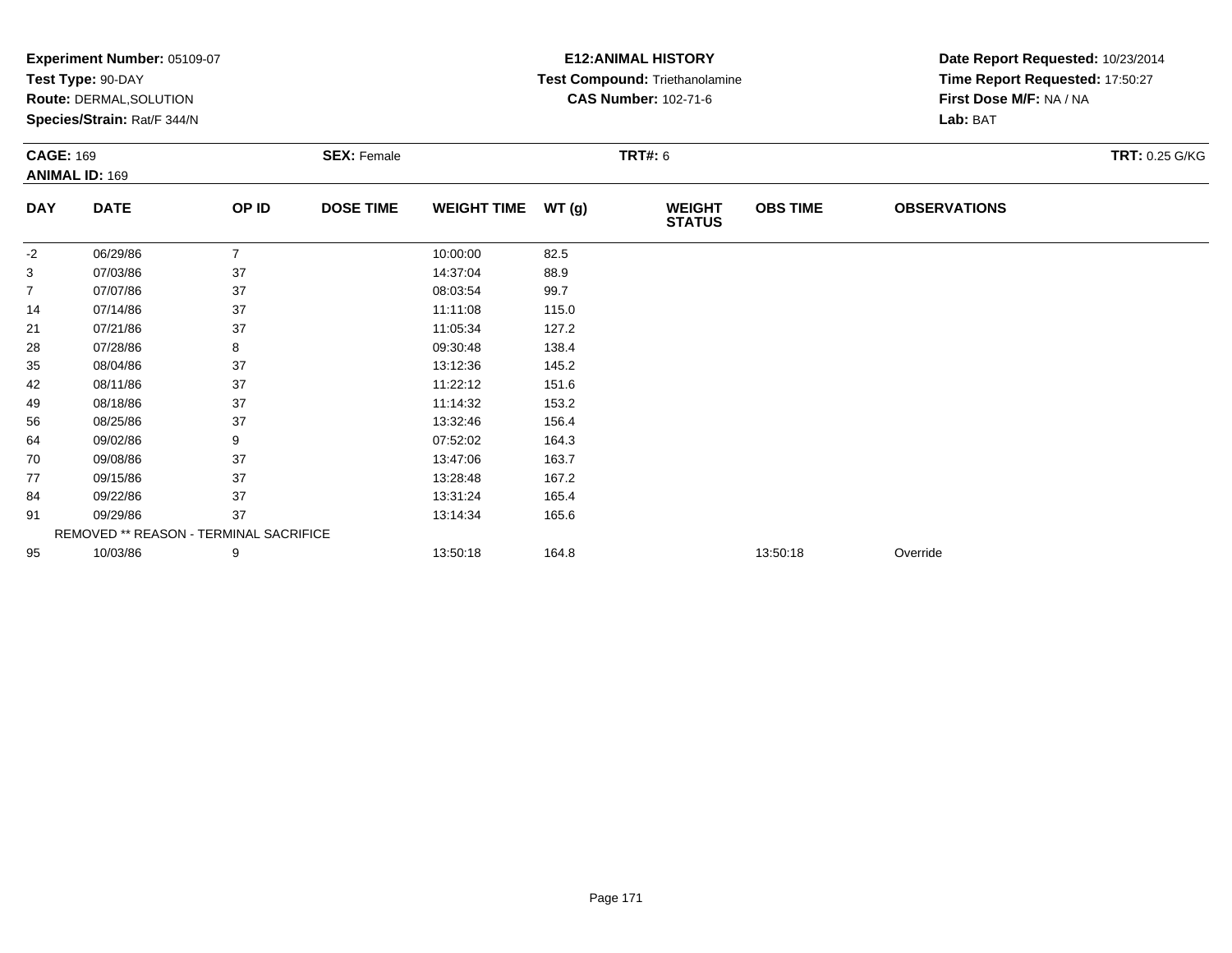|                  | Experiment Number: 05109-07<br>Test Type: 90-DAY |                |                    |                    |       | <b>E12: ANIMAL HISTORY</b>     | Date Report Requested: 10/23/2014 |                                 |                       |
|------------------|--------------------------------------------------|----------------|--------------------|--------------------|-------|--------------------------------|-----------------------------------|---------------------------------|-----------------------|
|                  |                                                  |                |                    |                    |       | Test Compound: Triethanolamine |                                   | Time Report Requested: 17:50:27 |                       |
|                  | Route: DERMAL, SOLUTION                          |                |                    |                    |       | <b>CAS Number: 102-71-6</b>    |                                   | First Dose M/F: NA / NA         |                       |
|                  | Species/Strain: Rat/F 344/N                      |                |                    |                    |       |                                |                                   | Lab: BAT                        |                       |
| <b>CAGE: 170</b> |                                                  |                | <b>SEX: Female</b> |                    |       | <b>TRT#: 6</b>                 |                                   |                                 | <b>TRT: 0.25 G/KG</b> |
|                  | <b>ANIMAL ID: 170</b>                            |                |                    |                    |       |                                |                                   |                                 |                       |
| <b>DAY</b>       | <b>DATE</b>                                      | OP ID          | <b>DOSE TIME</b>   | <b>WEIGHT TIME</b> | WT(g) | <b>WEIGHT</b><br><b>STATUS</b> | <b>OBS TIME</b>                   | <b>OBSERVATIONS</b>             |                       |
| -2               | 06/29/86                                         | $\overline{7}$ |                    | 10:00:00           | 69.1  |                                |                                   |                                 |                       |
| 3                | 07/03/86                                         | 37             |                    | 14:37:20           | 70.4  |                                |                                   |                                 |                       |
| 7                | 07/07/86                                         | 37             |                    | 08:04:16           | 85.6  |                                |                                   |                                 |                       |
| 14               | 07/14/86                                         | 37             |                    | 11:11:22           | 96.7  |                                |                                   |                                 |                       |
| 21               | 07/21/86                                         | 37             |                    | 11:05:54           | 104.7 |                                |                                   |                                 |                       |
| 28               | 07/28/86                                         | 8              |                    | 09:31:08           | 114.0 |                                |                                   |                                 |                       |
| 35               | 08/04/86                                         | 37             |                    | 13:12:52           | 121.6 |                                |                                   |                                 |                       |
| 42               | 08/11/86                                         | 37             |                    | 11:22:30           | 127.3 |                                |                                   |                                 |                       |
| 49               | 08/18/86                                         | 37             |                    | 11:14:52           | 126.8 |                                |                                   |                                 |                       |
| 56               | 08/25/86                                         | 37             |                    | 13:31:36           | 128.0 |                                |                                   |                                 |                       |
| 64               | 09/02/86                                         | 9              |                    | 07:50:50           | 136.0 |                                |                                   |                                 |                       |
| 70               | 09/08/86                                         | 37             |                    | 13:47:22           | 133.0 |                                |                                   |                                 |                       |
| 77               | 09/15/86                                         | 37             |                    | 13:29:06           | 138.2 |                                |                                   |                                 |                       |
| 84               | 09/22/86                                         | 37             |                    | 13:31:58           | 136.5 |                                |                                   |                                 |                       |
| 91               | 09/29/86                                         | 37             |                    | 13:14:54           | 138.3 |                                |                                   |                                 |                       |
|                  | REMOVED ** REASON - TERMINAL SACRIFICE           |                |                    |                    |       |                                |                                   |                                 |                       |
| 95               | 10/03/86                                         | 9              |                    | 13:50:48           | 141.9 |                                | 13:50:48                          | Override                        |                       |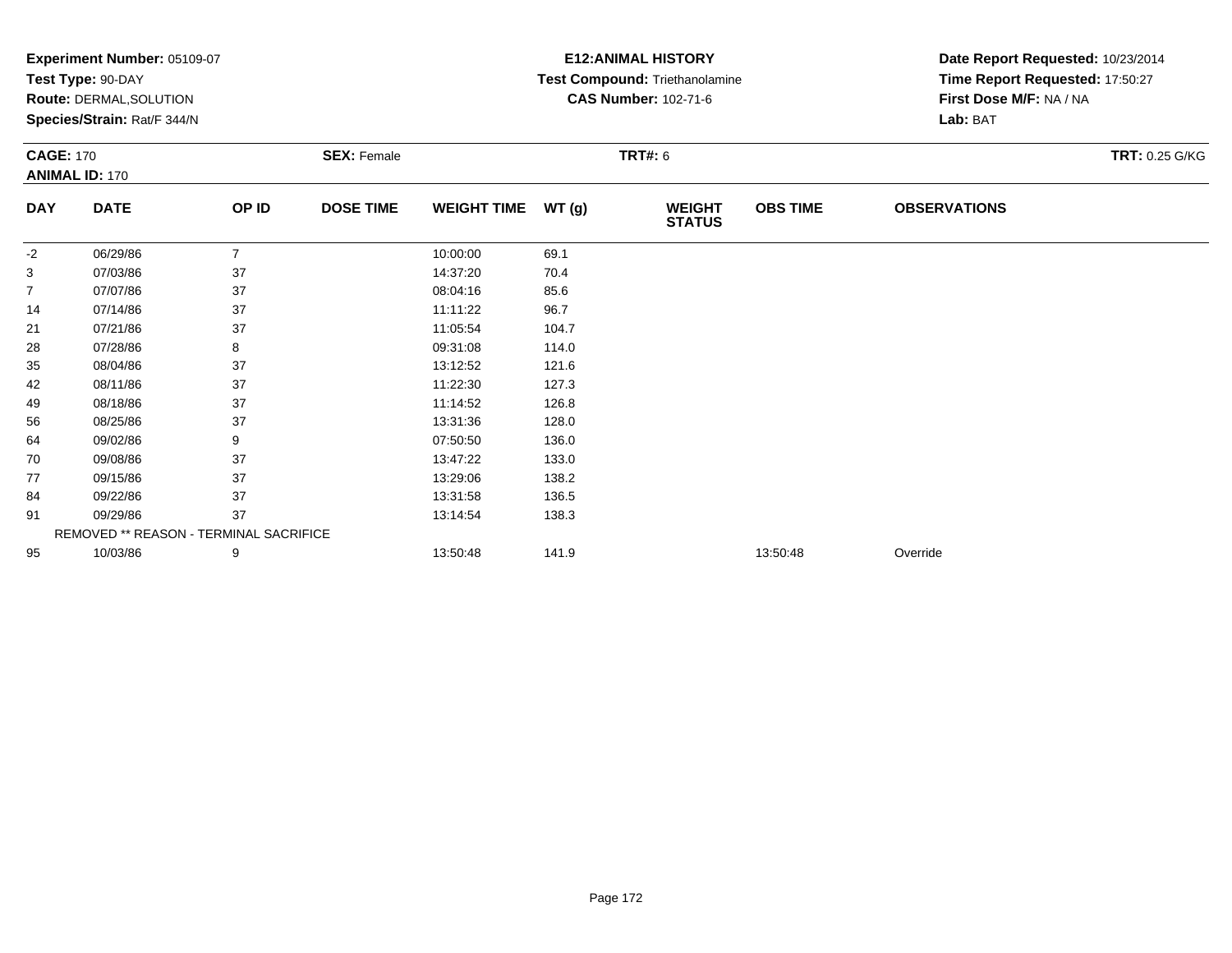**Test Type:** 90-DAY

**Route:** DERMAL,SOLUTION

**Species/Strain:** Rat/F 344/N

# **E12:ANIMAL HISTORY Test Compound:** Triethanolamine**CAS Number:** 102-71-6

| <b>CAGE: 171</b> | <b>ANIMAL ID: 171</b>                  |       | <b>SEX: Female</b> |                    |       | <b>TRT#: 6</b>                 |                 |                     | <b>TRT: 0.25 G/KG</b> |
|------------------|----------------------------------------|-------|--------------------|--------------------|-------|--------------------------------|-----------------|---------------------|-----------------------|
| <b>DAY</b>       | <b>DATE</b>                            | OP ID | <b>DOSE TIME</b>   | <b>WEIGHT TIME</b> | WT(g) | <b>WEIGHT</b><br><b>STATUS</b> | <b>OBS TIME</b> | <b>OBSERVATIONS</b> |                       |
| $-1$             | 07/01/86                               | 37    |                    | 09:17:04           | 79.7  |                                |                 |                     |                       |
| $\overline{2}$   | 07/03/86                               | 37    |                    | 13:15:04           | 85.7  |                                | 13:15:04        | Normal              |                       |
| 6                | 07/07/86                               | 9     |                    | 13:57:22           | 93.2  |                                | 13:57:22        | Normal              |                       |
| 13               | 07/14/86                               | 37    |                    | 14:21:18           | 107.9 |                                | 14:21:18        | Normal              |                       |
| 20               | 07/21/86                               | 37    |                    | 14:10:34           | 121.7 |                                | 14:10:34        | Normal              |                       |
| 27               | 07/28/86                               | 8     |                    | 08:21:16           | 132.7 |                                | 08:21:16        | Normal              |                       |
| 34               | 08/04/86                               | 37    |                    | 10:56:16           | 140.5 |                                | 10:56:16        | Normal              |                       |
| 41               | 08/11/86                               | 37    |                    | 10:50:06           | 144.8 |                                | 10:50:06        | Normal              |                       |
| 48               | 08/18/86                               | 37    |                    | 10:56:16           | 153.9 |                                | 10:56:16        | Normal              |                       |
| 55               | 08/25/86                               | 37    |                    | 11:29:24           | 154.5 |                                | 11:29:24        | Normal              |                       |
| 63               | 09/02/86                               | 9     |                    | 09:15:14           | 159.2 |                                | 09:15:14        | Normal              |                       |
| 69               | 09/08/86                               | 37    |                    | 09:32:20           | 164.3 |                                | 09:32:20        | Normal              |                       |
| 76               | 09/15/86                               | 37    |                    | 10:51:44           | 165.4 |                                | 10:51:44        | Normal              |                       |
| 83               | 09/22/86                               | 37    |                    | 08:22:14           | 167.4 |                                | 08:22:14        | Normal              |                       |
| 90               | 09/29/86                               | 37    |                    | 10:45:34           | 166.6 |                                | 10:45:34        | Normal              |                       |
|                  | REMOVED ** REASON - TERMINAL SACRIFICE |       |                    |                    |       |                                |                 |                     |                       |
| 93               | 10/02/86                               | 37    |                    | 07:24:52           | 169.3 |                                | 07:24:52        | Normal              |                       |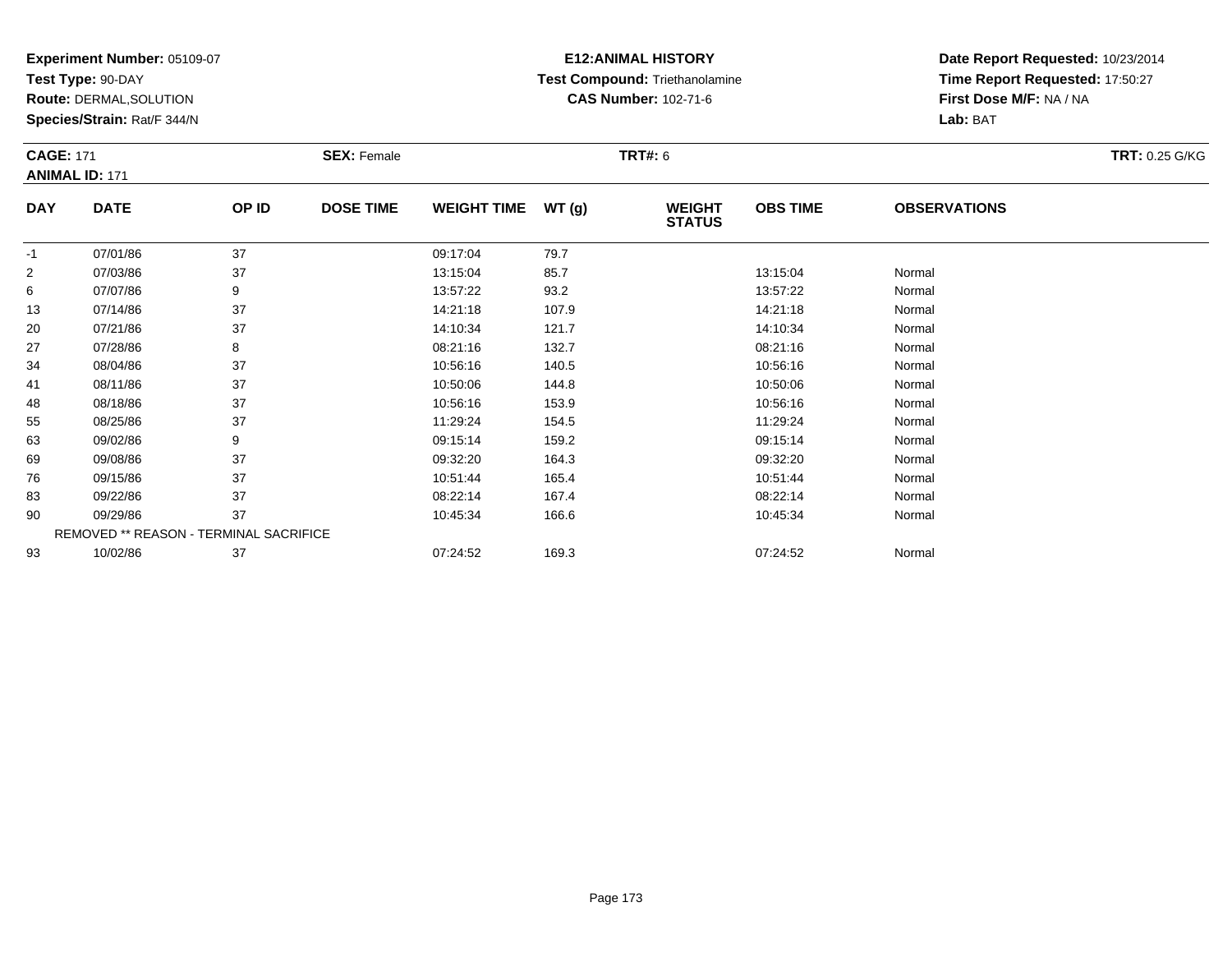**Test Type:** 90-DAY

**Route:** DERMAL,SOLUTION

**Species/Strain:** Rat/F 344/N

# **E12:ANIMAL HISTORY Test Compound:** Triethanolamine**CAS Number:** 102-71-6

| <b>CAGE: 172</b><br><b>ANIMAL ID: 172</b> |                                        |       | <b>SEX: Female</b> |                    |       | <b>TRT#: 6</b>                 |                 |                     | <b>TRT: 0.25 G/KG</b> |
|-------------------------------------------|----------------------------------------|-------|--------------------|--------------------|-------|--------------------------------|-----------------|---------------------|-----------------------|
| <b>DAY</b>                                | <b>DATE</b>                            | OP ID | <b>DOSE TIME</b>   | <b>WEIGHT TIME</b> | WT(g) | <b>WEIGHT</b><br><b>STATUS</b> | <b>OBS TIME</b> | <b>OBSERVATIONS</b> |                       |
| $-1$                                      | 07/01/86                               | 37    |                    | 09:17:42           | 83.6  |                                |                 |                     |                       |
| $\overline{2}$                            | 07/03/86                               | 37    |                    | 13:15:34           | 87.0  |                                | 13:15:34        | Normal              |                       |
| 6                                         | 07/07/86                               | 9     |                    | 13:57:50           | 92.0  |                                | 13:57:50        | Normal              |                       |
| 13                                        | 07/14/86                               | 37    |                    | 14:20:00           | 100.8 |                                | 14:20:00        | Normal              |                       |
| 20                                        | 07/21/86                               | 37    |                    | 14:09:10           | 113.2 |                                | 14:09:10        | Normal              |                       |
| 27                                        | 07/28/86                               | 8     |                    | 08:21:54           | 123.1 |                                | 08:21:54        | Normal              |                       |
| 34                                        | 08/04/86                               | 37    |                    | 10:56:40           | 129.8 |                                | 10:56:40        | Normal              |                       |
| 41                                        | 08/11/86                               | 37    |                    | 10:50:30           | 134.5 |                                | 10:50:30        | Normal              |                       |
| 48                                        | 08/18/86                               | 37    |                    | 10:56:32           | 143.5 |                                | 10:56:32        | Normal              |                       |
| 55                                        | 08/25/86                               | 37    |                    | 11:29:40           | 148.4 |                                | 11:29:40        | Normal              |                       |
| 63                                        | 09/02/86                               | 9     |                    | 09:15:32           | 151.5 |                                | 09:15:32        | Normal              |                       |
| 69                                        | 09/08/86                               | 37    |                    | 09:33:16           | 150.7 |                                | 09:33:16        | Normal              |                       |
| 76                                        | 09/15/86                               | 37    |                    | 10:52:10           | 157.2 |                                | 10:52:10        | Normal              |                       |
| 83                                        | 09/22/86                               | 37    |                    | 08:22:36           | 159.7 |                                | 08:22:36        | Normal              |                       |
| 90                                        | 09/29/86                               | 37    |                    | 10:45:52           | 160.1 |                                | 10:45:52        | Normal              |                       |
|                                           | REMOVED ** REASON - TERMINAL SACRIFICE |       |                    |                    |       |                                |                 |                     |                       |
| 93                                        | 10/02/86                               | 37    |                    | 07:25:34           | 161.0 |                                | 07:25:34        | Normal              |                       |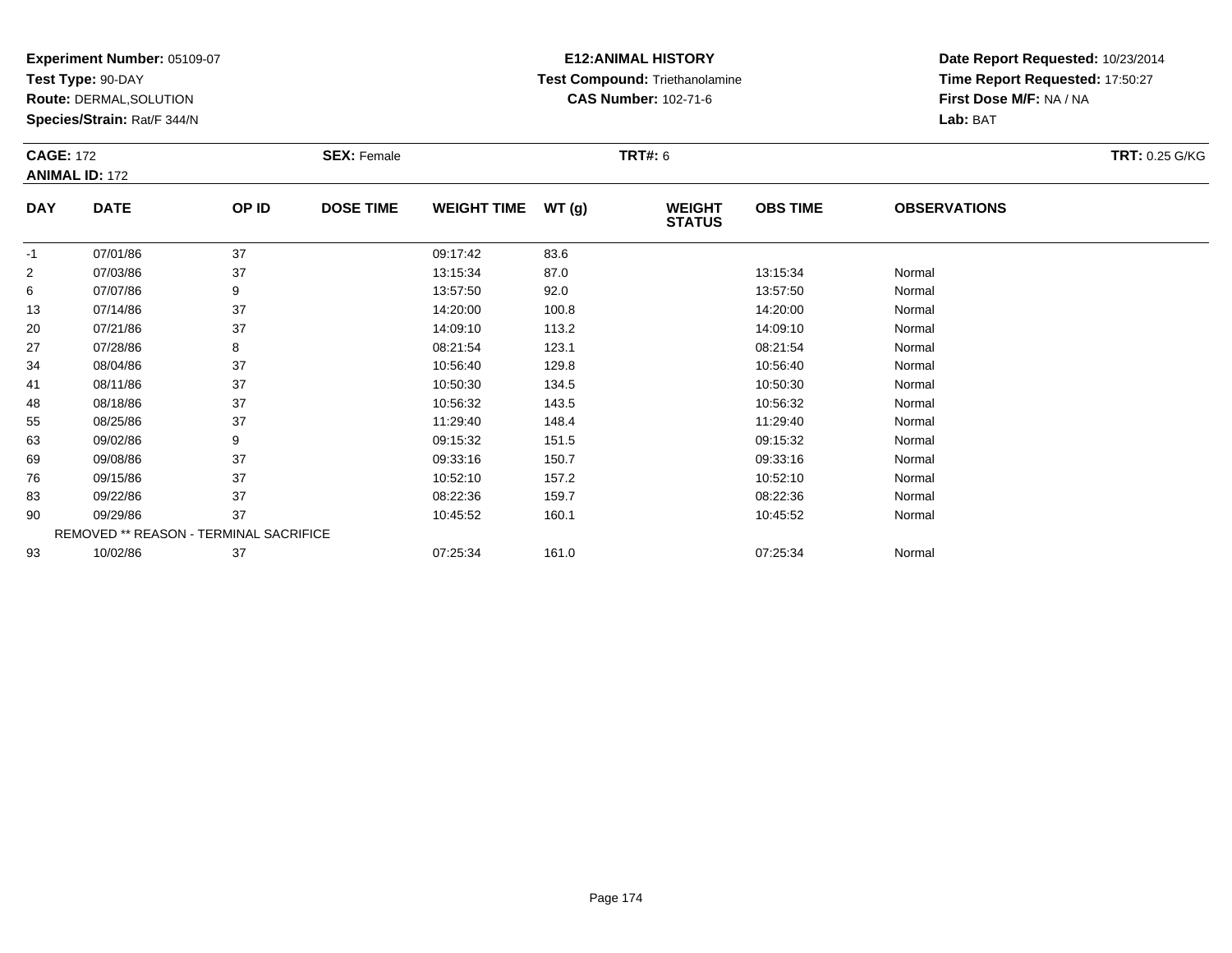**Test Type:** 90-DAY

**Route:** DERMAL,SOLUTION

**Species/Strain:** Rat/F 344/N

# **E12:ANIMAL HISTORY Test Compound:** Triethanolamine**CAS Number:** 102-71-6

| <b>CAGE: 173</b> | <b>ANIMAL ID: 173</b>                  |       | <b>SEX: Female</b> |                    |       | <b>TRT#: 6</b>                 |                 |                     | <b>TRT: 0.25 G/KG</b> |
|------------------|----------------------------------------|-------|--------------------|--------------------|-------|--------------------------------|-----------------|---------------------|-----------------------|
| <b>DAY</b>       | <b>DATE</b>                            | OP ID | <b>DOSE TIME</b>   | <b>WEIGHT TIME</b> | WT(g) | <b>WEIGHT</b><br><b>STATUS</b> | <b>OBS TIME</b> | <b>OBSERVATIONS</b> |                       |
| $-1$             | 07/01/86                               | 37    |                    | 09:18:04           | 79.9  |                                |                 |                     |                       |
| $\overline{2}$   | 07/03/86                               | 37    |                    | 13:15:54           | 83.3  |                                | 13:15:54        | Normal              |                       |
| 6                | 07/07/86                               | 9     |                    | 13:58:14           | 90.8  |                                | 13:58:14        | Normal              |                       |
| 13               | 07/14/86                               | 37    |                    | 14:20:20           | 104.7 |                                | 14:20:20        | Normal              |                       |
| 20               | 07/21/86                               | 37    |                    | 14:09:36           | 116.2 |                                | 14:09:36        | Normal              |                       |
| 27               | 07/28/86                               | 8     |                    | 08:18:16           | 129.7 |                                | 08:18:16        | Normal              |                       |
| 34               | 08/04/86                               | 37    |                    | 10:55:08           | 137.6 |                                | 10:55:08        | Normal              |                       |
| 41               | 08/11/86                               | 37    |                    | 10:50:50           | 141.6 |                                | 10:50:50        | Normal              |                       |
| 48               | 08/18/86                               | 37    |                    | 10:56:50           | 148.1 |                                | 10:56:50        | Normal              |                       |
| 55               | 08/25/86                               | 37    |                    | 11:29:58           | 151.4 |                                | 11:29:58        | Normal              |                       |
| 63               | 09/02/86                               | 9     |                    | 09:15:52           | 163.4 |                                | 09:15:52        | Normal              |                       |
| 69               | 09/08/86                               | 37    |                    | 09:33:50           | 163.6 |                                | 09:33:50        | Normal              |                       |
| 76               | 09/15/86                               | 37    |                    | 10:52:28           | 168.7 |                                | 10:52:28        | Normal              |                       |
| 83               | 09/22/86                               | 37    |                    | 08:22:52           | 169.3 |                                | 08:22:52        | Normal              |                       |
| 90               | 09/29/86                               | 37    |                    | 10:46:12           | 170.6 |                                | 10:46:12        | Normal              |                       |
|                  | REMOVED ** REASON - TERMINAL SACRIFICE |       |                    |                    |       |                                |                 |                     |                       |
| 93               | 10/02/86                               | 37    |                    | 07:26:22           | 152.8 |                                | 07:26:22        | Normal              |                       |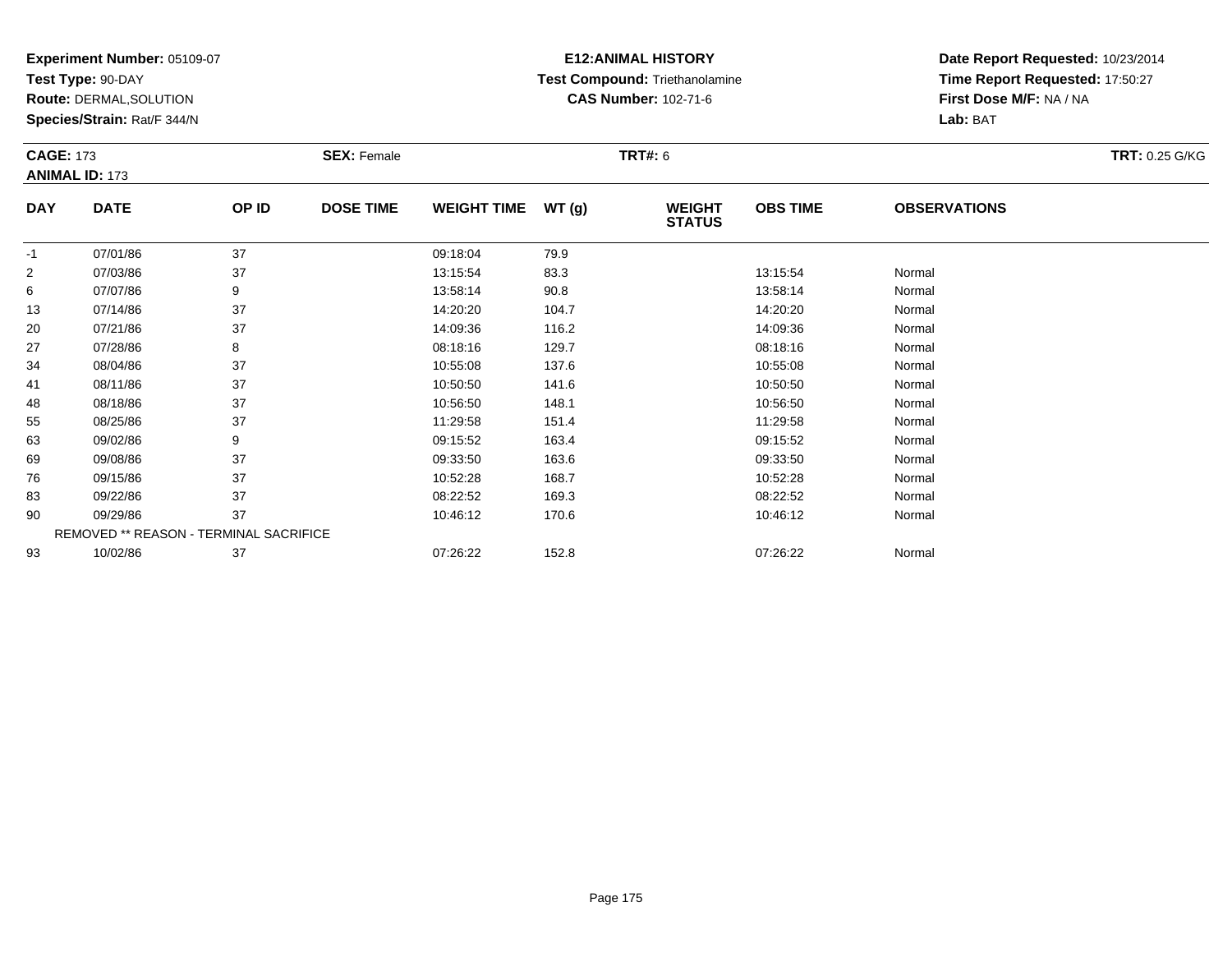**Test Type:** 90-DAY

**Route:** DERMAL,SOLUTION

**Species/Strain:** Rat/F 344/N

# **E12:ANIMAL HISTORY Test Compound:** Triethanolamine**CAS Number:** 102-71-6

| <b>CAGE: 174</b> | <b>ANIMAL ID: 174</b>                  |       | <b>SEX: Female</b> |                    |       | <b>TRT#: 6</b>                 |                 |                     | <b>TRT: 0.25 G/KG</b> |
|------------------|----------------------------------------|-------|--------------------|--------------------|-------|--------------------------------|-----------------|---------------------|-----------------------|
| <b>DAY</b>       | <b>DATE</b>                            | OP ID | <b>DOSE TIME</b>   | <b>WEIGHT TIME</b> | WT(g) | <b>WEIGHT</b><br><b>STATUS</b> | <b>OBS TIME</b> | <b>OBSERVATIONS</b> |                       |
| $-1$             | 07/01/86                               | 37    |                    | 09:18:22           | 90.7  |                                |                 |                     |                       |
| $\overline{c}$   | 07/03/86                               | 37    |                    | 13:16:18           | 97.3  |                                | 13:16:18        | Normal              |                       |
| 6                | 07/07/86                               | 9     |                    | 13:58:54           | 103.6 |                                | 13:58:54        | Normal              |                       |
| 13               | 07/14/86                               | 37    |                    | 14:20:44           | 115.5 |                                | 14:20:44        | Normal              |                       |
| 20               | 07/21/86                               | 37    |                    | 14:09:56           | 125.9 |                                | 14:09:56        | Normal              |                       |
| 27               | 07/28/86                               | 8     |                    | 08:19:52           | 133.6 |                                | 08:19:52        | Normal              |                       |
| 34               | 08/04/86                               | 37    |                    | 10:55:38           | 139.9 |                                | 10:55:38        | Normal              |                       |
| 41               | 08/11/86                               | 37    |                    | 10:49:26           | 149.9 |                                | 10:49:26        | Normal              |                       |
| 48               | 08/18/86                               | 37    |                    | 10:55:42           | 154.8 |                                | 10:55:42        | Normal              |                       |
| 55               | 08/25/86                               | 37    |                    | 11:30:16           | 158.3 |                                | 11:30:16        | Normal              |                       |
| 63               | 09/02/86                               | 9     |                    | 09:16:12           | 165.9 |                                | 09:16:12        | Normal              |                       |
| 69               | 09/08/86                               | 37    |                    | 09:34:30           | 168.6 |                                | 09:34:30        | Normal              |                       |
| 76               | 09/15/86                               | 37    |                    | 10:52:44           | 169.0 |                                | 10:52:44        | Normal              |                       |
| 83               | 09/22/86                               | 37    |                    | 08:23:14           | 172.1 |                                | 08:23:14        | Normal              |                       |
| 90               | 09/29/86                               | 37    |                    | 10:46:28           | 172.9 |                                | 10:46:28        | Normal              |                       |
|                  | REMOVED ** REASON - TERMINAL SACRIFICE |       |                    |                    |       |                                |                 |                     |                       |
| 93               | 10/02/86                               | 37    |                    | 07:27:12           | 175.1 |                                | 07:27:12        | Normal              |                       |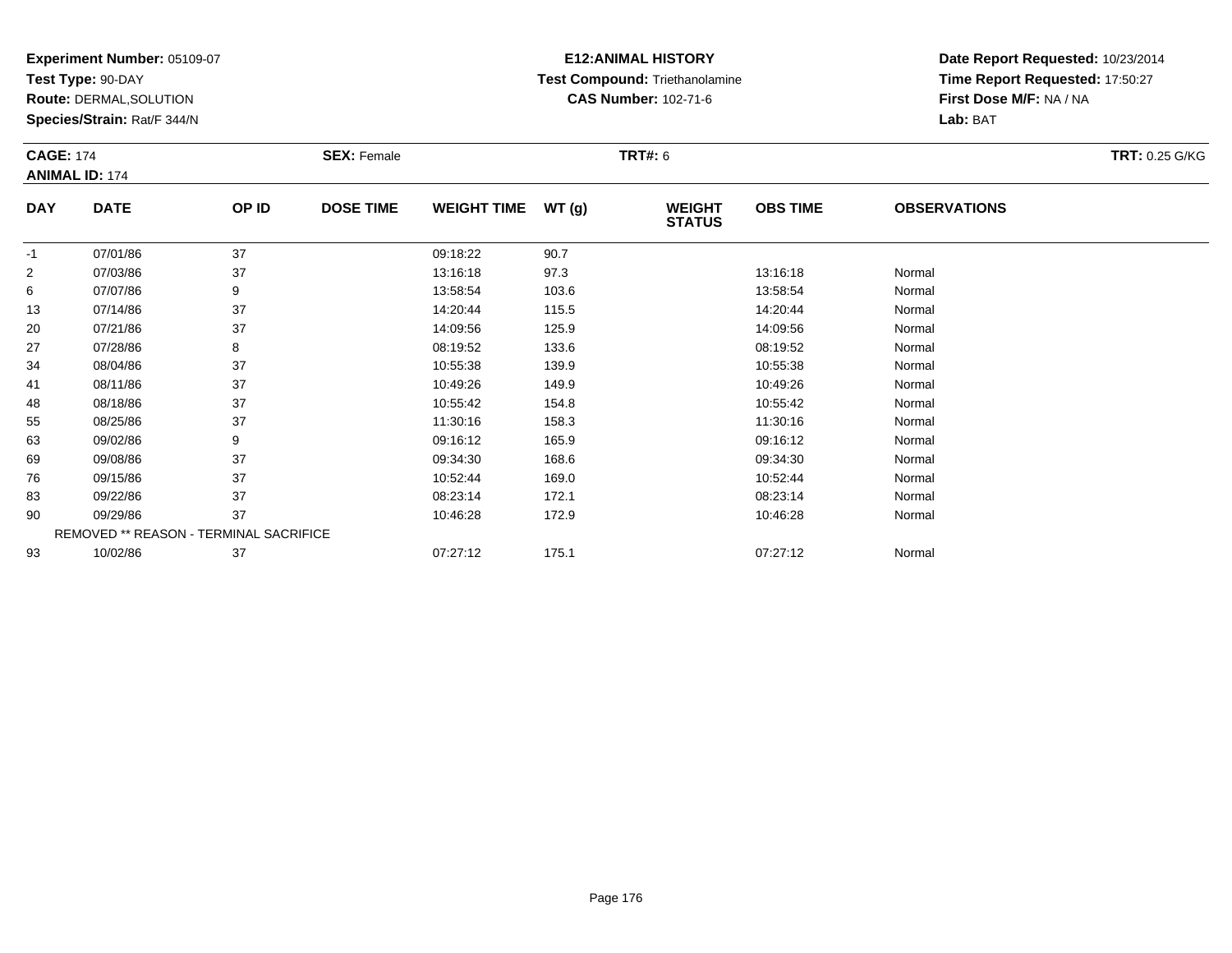**Test Type:** 90-DAY

**Route:** DERMAL,SOLUTION

**Species/Strain:** Rat/F 344/N

# **E12:ANIMAL HISTORY Test Compound:** Triethanolamine**CAS Number:** 102-71-6

| <b>CAGE: 175</b> | <b>ANIMAL ID: 175</b>                  |       | <b>SEX: Female</b> |                    |       | <b>TRT#: 6</b>                 |                 |                     | TRT: 0.25 G/KG |
|------------------|----------------------------------------|-------|--------------------|--------------------|-------|--------------------------------|-----------------|---------------------|----------------|
| DAY              | <b>DATE</b>                            | OP ID | <b>DOSE TIME</b>   | <b>WEIGHT TIME</b> | WT(g) | <b>WEIGHT</b><br><b>STATUS</b> | <b>OBS TIME</b> | <b>OBSERVATIONS</b> |                |
| $-1$             | 07/01/86                               | 37    |                    | 09:18:42           | 89.5  |                                |                 |                     |                |
| $\overline{c}$   | 07/03/86                               | 37    |                    | 13:16:40           | 95.3  |                                | 13:16:40        | Normal              |                |
| 6                | 07/07/86                               | 9     |                    | 13:59:12           | 101.0 |                                | 13:59:12        | Normal              |                |
| 13               | 07/14/86                               | 37    |                    | 14:21:00           | 112.8 |                                | 14:21:00        | Normal              |                |
| 20               | 07/21/86                               | 37    |                    | 14:10:12           | 126.5 |                                | 14:10:12        | Normal              |                |
| 27               | 07/28/86                               | 8     |                    | 08:20:28           | 136.4 |                                | 08:20:28        | Normal              |                |
| 34               | 08/04/86                               | 37    |                    | 10:55:58           | 144.3 |                                | 10:55:58        | Normal              |                |
| 41               | 08/11/86                               | 37    |                    | 10:49:46           | 151.8 |                                | 10:49:46        | Normal              |                |
| 48               | 08/18/86                               | 37    |                    | 10:55:58           | 158.6 |                                | 10:55:58        | Normal              |                |
| 55               | 08/25/86                               | 37    |                    | 11:29:00           | 161.6 |                                | 11:29:00        | Normal              |                |
| 63               | 09/02/86                               | 9     |                    | 09:14:50           | 166.9 |                                | 09:14:50        | Normal              |                |
| 69               | 09/08/86                               | 37    |                    | 09:35:16           | 169.1 |                                | 09:35:16        | Normal              |                |
| 76               | 09/15/86                               | 37    |                    | 10:53:00           | 164.8 |                                | 10:53:00        | Normal              |                |
| 83               | 09/22/86                               | 37    |                    | 08:23:32           | 177.3 |                                | 08:23:32        | Normal              |                |
| 90               | 09/29/86                               | 37    |                    | 10:46:48           | 176.0 |                                | 10:46:48        | Normal              |                |
|                  | REMOVED ** REASON - TERMINAL SACRIFICE |       |                    |                    |       |                                |                 |                     |                |
| 93               | 10/02/86                               | 37    |                    | 07:27:54           | 171.3 |                                | 07:27:54        | Normal              |                |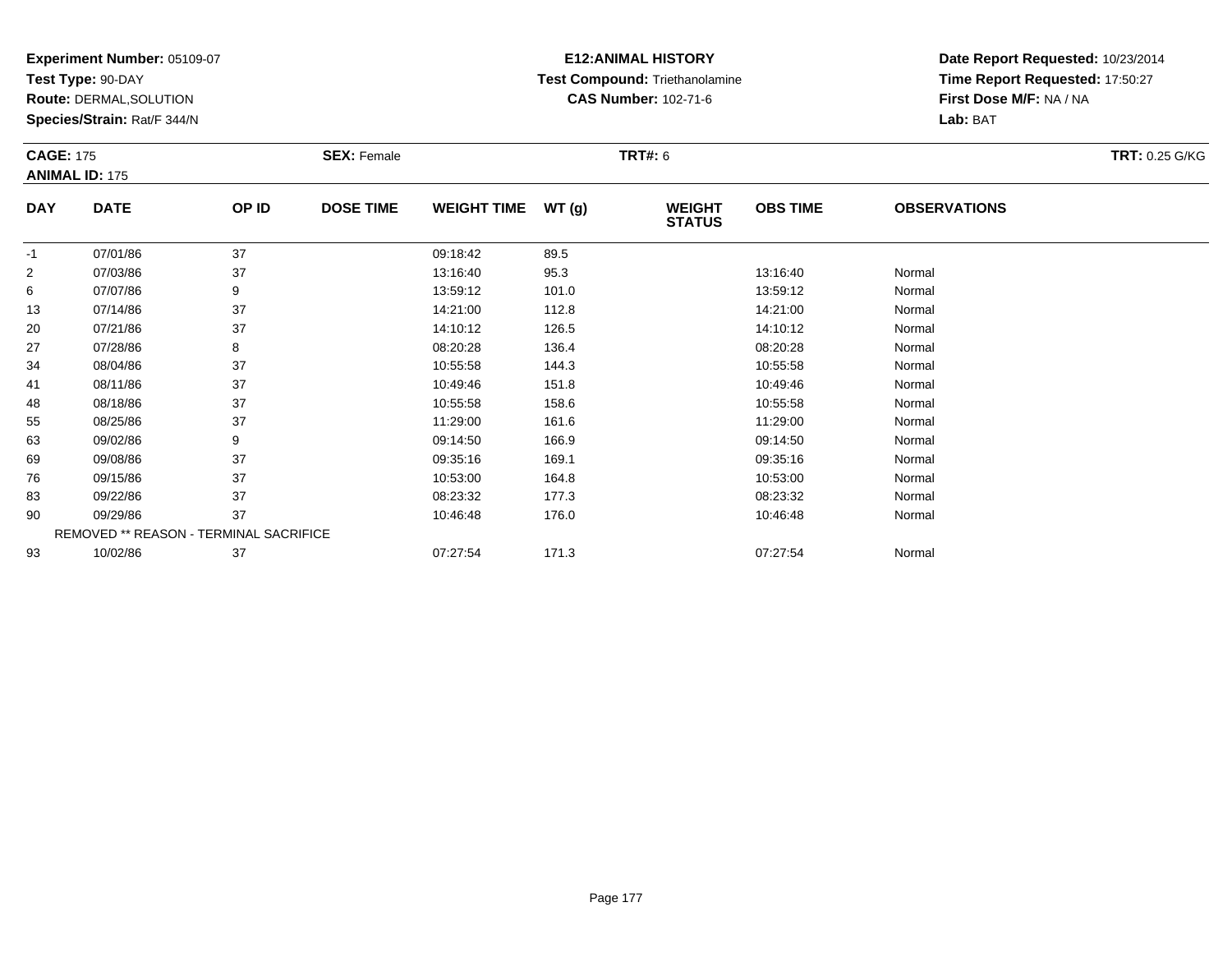**Test Type:** 90-DAY

**Route:** DERMAL,SOLUTION

**Species/Strain:** Rat/F 344/N

# **E12:ANIMAL HISTORY Test Compound:** Triethanolamine**CAS Number:** 102-71-6

|              | <b>CAGE: 176</b><br><b>ANIMAL ID: 176</b> |       | <b>SEX: Female</b> |                    |       |                                | <b>TRT#: 6</b>  |                       |  |  |
|--------------|-------------------------------------------|-------|--------------------|--------------------|-------|--------------------------------|-----------------|-----------------------|--|--|
| <b>DAY</b>   | <b>DATE</b>                               | OP ID | <b>DOSE TIME</b>   | <b>WEIGHT TIME</b> | WT(g) | <b>WEIGHT</b><br><b>STATUS</b> | <b>OBS TIME</b> | <b>OBSERVATIONS</b>   |  |  |
| $-2$         | 07/01/86                                  | 37    |                    | 09:52:16           | 81.2  |                                |                 |                       |  |  |
| $\mathbf{1}$ | 07/03/86                                  | 37    |                    | 13:58:34           | 84.1  |                                | 13:58:34        | Normal                |  |  |
| 5            | 07/07/86                                  | 9     |                    | 14:10:46           | 95.1  |                                | 14:10:46        | Normal                |  |  |
| 12           | 07/14/86                                  | 37    |                    | 13:55:32           | 107.8 |                                | 13:55:32        | Normal                |  |  |
| 19           | 07/21/86                                  | 37    |                    | 14:16:24           | 121.4 |                                | 14:16:24        | Normal                |  |  |
| 26           | 07/28/86                                  | 8     |                    | 08:01:36           | 130.6 |                                | 08:01:36        | Normal                |  |  |
| 33           | 08/04/86                                  | 37    |                    | 10:44:12           | 137.8 |                                | 10:44:12        | Normal                |  |  |
| 40           | 08/11/86                                  | 37    |                    | 10:40:50           | 143.5 |                                | 10:40:50        | Normal                |  |  |
| 47           | 08/18/86                                  | 37    |                    | 10:46:30           | 148.4 |                                | 10:46:30        | Exophthalmos Left Eye |  |  |
|              |                                           |       |                    |                    |       |                                |                 | Opacity Left Eye      |  |  |
| 54           | 08/25/86                                  | 37    |                    | 11:11:30           | 152.9 |                                | 11:11:30        | Exophthalmos Left Eye |  |  |
|              |                                           |       |                    |                    |       |                                |                 | Opacity Left Eye      |  |  |
| 62           | 09/02/86                                  | 9     |                    | 08:36:36           | 155.6 |                                | 08:36:36        | Exophthalmos Left Eye |  |  |
|              |                                           |       |                    |                    |       |                                |                 | Opacity Left Eye      |  |  |
| 68           | 09/08/86                                  | 37    |                    | 11:16:50           | 159.7 |                                | 11:16:50        | Exophthalmos Left Eye |  |  |
|              |                                           |       |                    |                    |       |                                |                 | Opacity Left Eye      |  |  |
| 75           | 09/15/86                                  | 37    |                    | 10:42:50           | 163.3 |                                | 10:42:50        | Exophthalmos Left Eye |  |  |
|              |                                           |       |                    |                    |       |                                |                 | Opacity Left Eye      |  |  |
| 82           | 09/22/86                                  | 37    |                    | 08:12:26           | 160.9 |                                | 08:12:26        | Exophthalmos Left Eye |  |  |
|              |                                           |       |                    |                    |       |                                |                 | Opacity Left Eye      |  |  |
| 89           | 09/29/86                                  | 37    |                    | 10:54:24           | 164.5 |                                | 10:54:24        | Exophthalmos Left Eye |  |  |
|              |                                           |       |                    |                    |       |                                |                 | Opacity Left Eye      |  |  |
|              | REMOVED ** REASON - TERMINAL SACRIFICE    |       |                    |                    |       |                                |                 |                       |  |  |
| 93           | 10/03/86                                  | 37    |                    | 07:04:52           | 165.1 |                                | 07:04:52        | Exophthalmos Left Eye |  |  |
|              |                                           |       |                    |                    |       |                                |                 | Opacity Left Eye      |  |  |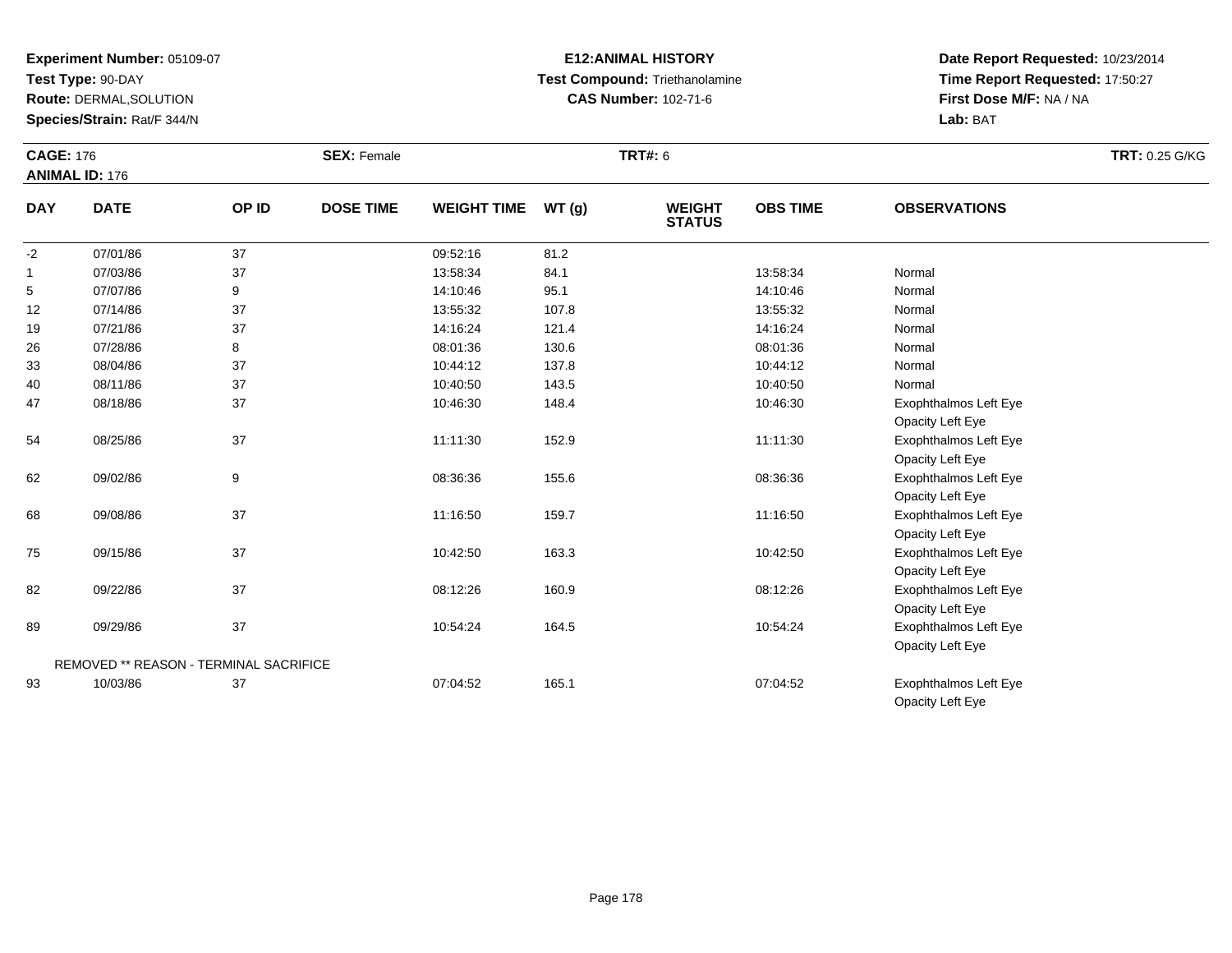**Test Type:** 90-DAY

**Route:** DERMAL,SOLUTION

**Species/Strain:** Rat/F 344/N

# **E12:ANIMAL HISTORY Test Compound:** Triethanolamine**CAS Number:** 102-71-6

| <b>CAGE: 177</b> |                                        |       | <b>SEX: Female</b> |                    |       | <b>TRT#: 6</b>                 |                 |                     | <b>TRT: 0.25 G/KG</b> |
|------------------|----------------------------------------|-------|--------------------|--------------------|-------|--------------------------------|-----------------|---------------------|-----------------------|
|                  | <b>ANIMAL ID: 177</b>                  |       |                    |                    |       |                                |                 |                     |                       |
| <b>DAY</b>       | <b>DATE</b>                            | OP ID | <b>DOSE TIME</b>   | <b>WEIGHT TIME</b> | WT(g) | <b>WEIGHT</b><br><b>STATUS</b> | <b>OBS TIME</b> | <b>OBSERVATIONS</b> |                       |
| $-2$             | 07/01/86                               | 37    |                    | 09:52:36           | 97.8  |                                |                 |                     |                       |
|                  | 07/03/86                               | 37    |                    | 13:57:18           | 97.6  |                                | 13:57:18        | Normal              |                       |
| 5                | 07/07/86                               | 9     |                    | 14:09:10           | 107.4 |                                | 14:09:10        | Normal              |                       |
| 12               | 07/14/86                               | 37    |                    | 13:53:34           | 121.1 |                                | 13:53:34        | Normal              |                       |
| 19               | 07/21/86                               | 37    |                    | 14:16:46           | 131.3 |                                | 14:16:46        | Normal              |                       |
| 26               | 07/28/86                               | 8     |                    | 08:03:38           | 144.6 |                                | 08:03:38        | Normal              |                       |
| 33               | 08/04/86                               | 37    |                    | 10:44:32           | 154.0 |                                | 10:44:32        | Normal              |                       |
| 40               | 08/11/86                               | 37    |                    | 10:41:10           | 161.1 |                                | 10:41:10        | Normal              |                       |
| 47               | 08/18/86                               | 37    |                    | 10:47:08           | 168.7 |                                | 10:47:08        | Normal              |                       |
| 54               | 08/25/86                               | 37    |                    | 11:12:02           | 179.7 |                                | 11:12:02        | Normal              |                       |
| 62               | 09/02/86                               | 9     |                    | 08:37:30           | 182.4 |                                | 08:37:30        | Normal              |                       |
| 68               | 09/08/86                               | 37    |                    | 11:17:24           | 190.3 |                                | 11:17:24        | Normal              |                       |
| 75               | 09/15/86                               | 37    |                    | 10:43:58           | 191.4 |                                | 10:43:58        | Normal              |                       |
| 82               | 09/22/86                               | 37    |                    | 08:13:02           | 193.6 |                                | 08:13:02        | Normal              |                       |
| 89               | 09/29/86                               | 37    |                    | 10:54:52           | 191.8 |                                | 10:54:52        | Normal              |                       |
|                  | REMOVED ** REASON - TERMINAL SACRIFICE |       |                    |                    |       |                                |                 |                     |                       |
| 93               | 10/03/86                               | 37    |                    | 07:05:38           | 194.9 |                                | 07:05:38        | Normal              |                       |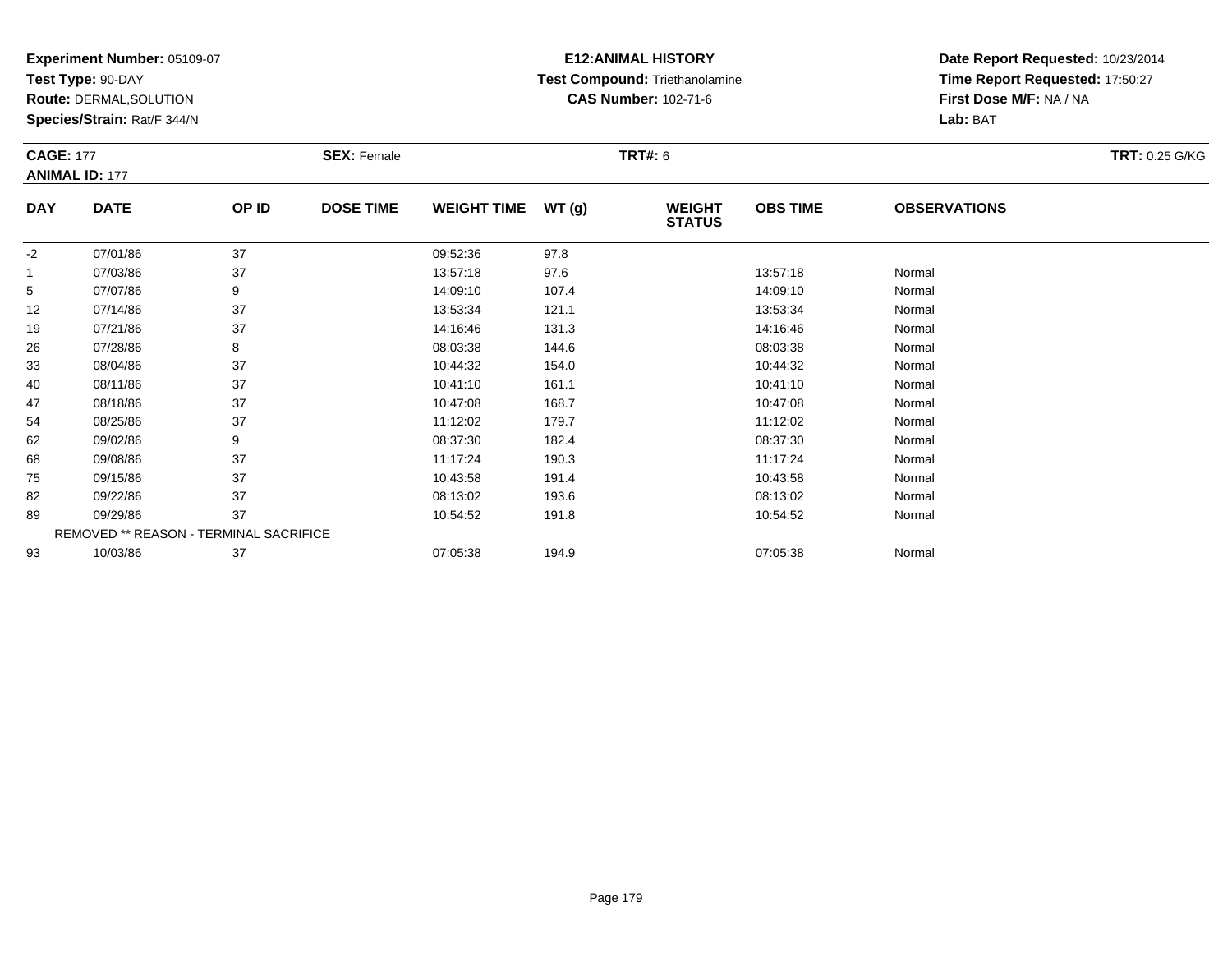**Test Type:** 90-DAY

**Route:** DERMAL,SOLUTION

**Species/Strain:** Rat/F 344/N

# **E12:ANIMAL HISTORY Test Compound:** Triethanolamine**CAS Number:** 102-71-6

| <b>CAGE: 178</b> |                                        |       | <b>SEX: Female</b> |                    |       | <b>TRT#: 6</b>                 |                 |                     | <b>TRT: 0.25 G/KG</b> |
|------------------|----------------------------------------|-------|--------------------|--------------------|-------|--------------------------------|-----------------|---------------------|-----------------------|
|                  | <b>ANIMAL ID: 178</b>                  |       |                    |                    |       |                                |                 |                     |                       |
| <b>DAY</b>       | <b>DATE</b>                            | OP ID | <b>DOSE TIME</b>   | <b>WEIGHT TIME</b> | WT(g) | <b>WEIGHT</b><br><b>STATUS</b> | <b>OBS TIME</b> | <b>OBSERVATIONS</b> |                       |
| $-2$             | 07/01/86                               | 37    |                    | 09:53:02           | 84.8  |                                |                 |                     |                       |
|                  | 07/03/86                               | 37    |                    | 13:57:34           | 90.0  |                                | 13:57:34        | Normal              |                       |
| 5                | 07/07/86                               | 9     |                    | 14:09:34           | 99.9  |                                | 14:09:34        | Normal              |                       |
| 12               | 07/14/86                               | 37    |                    | 13:54:02           | 110.5 |                                | 13:54:02        | Normal              |                       |
| 19               | 07/21/86                               | 37    |                    | 14:15:08           | 123.6 |                                | 14:15:08        | Normal              |                       |
| 26               | 07/28/86                               | 8     |                    | 08:00:08           | 133.5 |                                | 08:00:08        | Normal              |                       |
| 33               | 08/04/86                               | 37    |                    | 10:44:52           | 141.4 |                                | 10:44:52        | Normal              |                       |
| 40               | 08/11/86                               | 37    |                    | 10:41:28           | 150.8 |                                | 10:41:28        | Normal              |                       |
| 47               | 08/18/86                               | 37    |                    | 10:47:28           | 148.2 |                                | 10:47:28        | Normal              |                       |
| 54               | 08/25/86                               | 37    |                    | 11:12:18           | 162.9 |                                | 11:12:18        | Normal              |                       |
| 62               | 09/02/86                               | 9     |                    | 08:37:52           | 166.4 |                                | 08:37:52        | Normal              |                       |
| 68               | 09/08/86                               | 37    |                    | 11:18:02           | 171.1 |                                | 11:18:02        | Normal              |                       |
| 75               | 09/15/86                               | 37    |                    | 10:44:22           | 172.4 |                                | 10:44:22        | Normal              |                       |
| 82               | 09/22/86                               | 37    |                    | 08:13:22           | 174.3 |                                | 08:13:22        | Normal              |                       |
| 89               | 09/29/86                               | 37    |                    | 10:55:24           | 177.2 |                                | 10:55:24        | Normal              |                       |
|                  | REMOVED ** REASON - TERMINAL SACRIFICE |       |                    |                    |       |                                |                 |                     |                       |
| 93               | 10/03/86                               | 37    |                    | 07:06:26           | 180.9 |                                | 07:06:26        | Normal              |                       |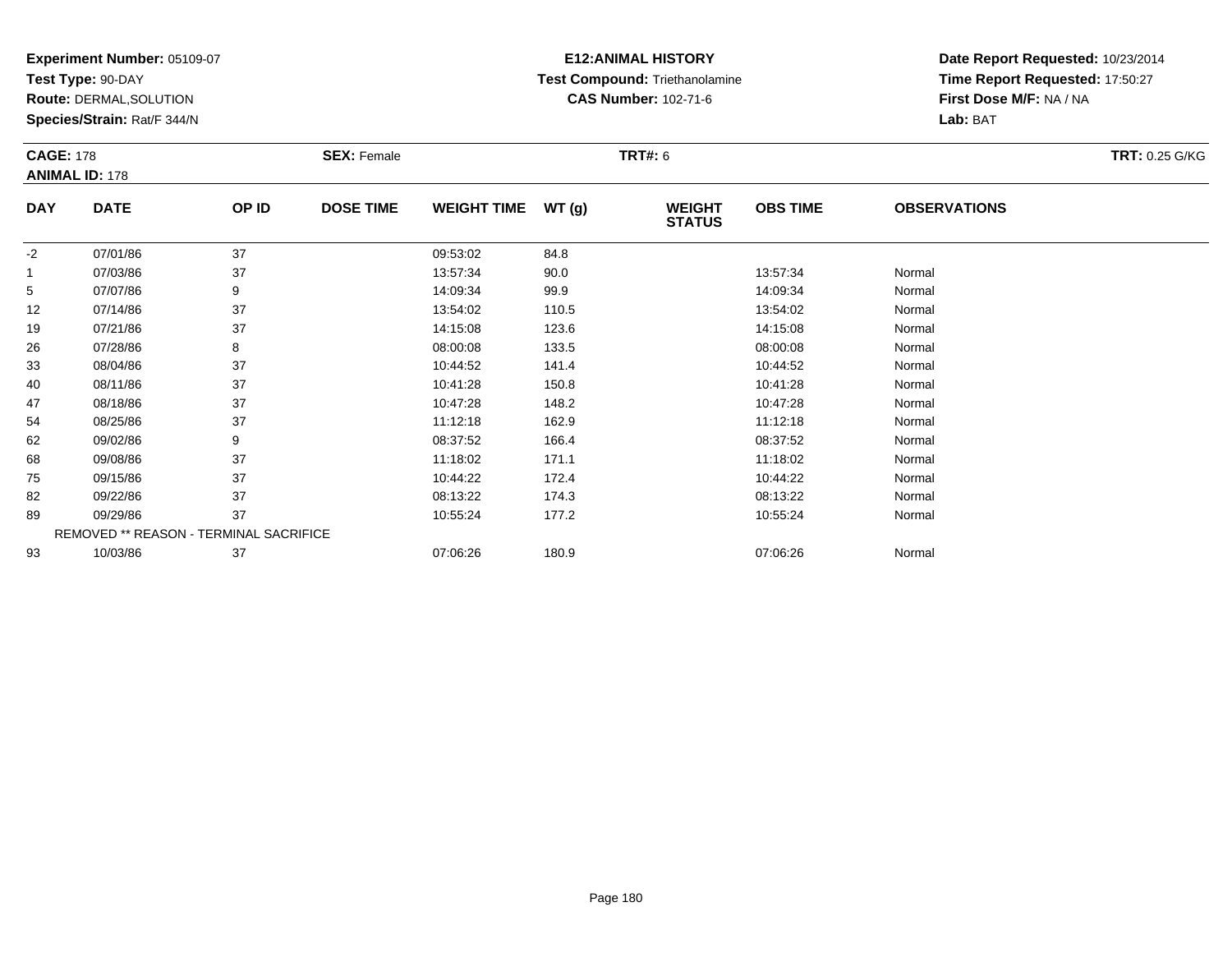**Test Type:** 90-DAY

**Route:** DERMAL,SOLUTION

**Species/Strain:** Rat/F 344/N

# **E12:ANIMAL HISTORY Test Compound:** Triethanolamine**CAS Number:** 102-71-6

| <b>CAGE: 179</b> |                                        |       | <b>SEX: Female</b> |                    |       | <b>TRT#: 6</b>                 |                 |                     | <b>TRT: 0.25 G/KG</b> |  |
|------------------|----------------------------------------|-------|--------------------|--------------------|-------|--------------------------------|-----------------|---------------------|-----------------------|--|
|                  | <b>ANIMAL ID: 179</b>                  |       |                    |                    |       |                                |                 |                     |                       |  |
| <b>DAY</b>       | <b>DATE</b>                            | OP ID | <b>DOSE TIME</b>   | <b>WEIGHT TIME</b> | WT(g) | <b>WEIGHT</b><br><b>STATUS</b> | <b>OBS TIME</b> | <b>OBSERVATIONS</b> |                       |  |
| $-2$             | 07/01/86                               | 37    |                    | 09:53:30           | 94.1  |                                |                 |                     |                       |  |
|                  | 07/03/86                               | 37    |                    | 13:57:56           | 96.9  |                                | 13:57:56        | Normal              |                       |  |
| 5                | 07/07/86                               | 9     |                    | 14:10:00           | 104.8 |                                | 14:10:00        | Normal              |                       |  |
| 12               | 07/14/86                               | 37    |                    | 13:54:34           | 122.1 |                                | 13:54:34        | Normal              |                       |  |
| 19               | 07/21/86                               | 37    |                    | 14:15:34           | 132.7 |                                | 14:15:34        | Normal              |                       |  |
| 26               | 07/28/86                               | 8     |                    | 08:00:38           | 144.6 |                                | 08:00:38        | Normal              |                       |  |
| 33               | 08/04/86                               | 37    |                    | 10:43:24           | 152.6 |                                | 10:43:24        | Normal              |                       |  |
| 40               | 08/11/86                               | 37    |                    | 10:40:02           | 162.3 |                                | 10:40:02        | Normal              |                       |  |
| 47               | 08/18/86                               | 37    |                    | 10:47:46           | 168.1 |                                | 10:47:46        | Normal              |                       |  |
| 54               | 08/25/86                               | 37    |                    | 11:12:50           | 175.6 |                                | 11:12:50        | Normal              |                       |  |
| 62               | 09/02/86                               | 9     |                    | 08:38:12           | 180.1 |                                | 08:38:12        | Normal              |                       |  |
| 68               | 09/08/86                               | 37    |                    | 11:18:28           | 185.0 |                                | 11:18:28        | Normal              |                       |  |
| 75               | 09/15/86                               | 37    |                    | 10:44:40           | 186.6 |                                | 10:44:40        | Normal              |                       |  |
| 82               | 09/22/86                               | 37    |                    | 08:14:14           | 188.2 |                                | 08:14:14        | Normal              |                       |  |
| 89               | 09/29/86                               | 37    |                    | 10:55:44           | 191.2 |                                | 10:55:44        | Normal              |                       |  |
|                  | REMOVED ** REASON - TERMINAL SACRIFICE |       |                    |                    |       |                                |                 |                     |                       |  |
| 93               | 10/03/86                               | 37    |                    | 07:07:00           | 190.6 |                                | 07:07:00        | Normal              |                       |  |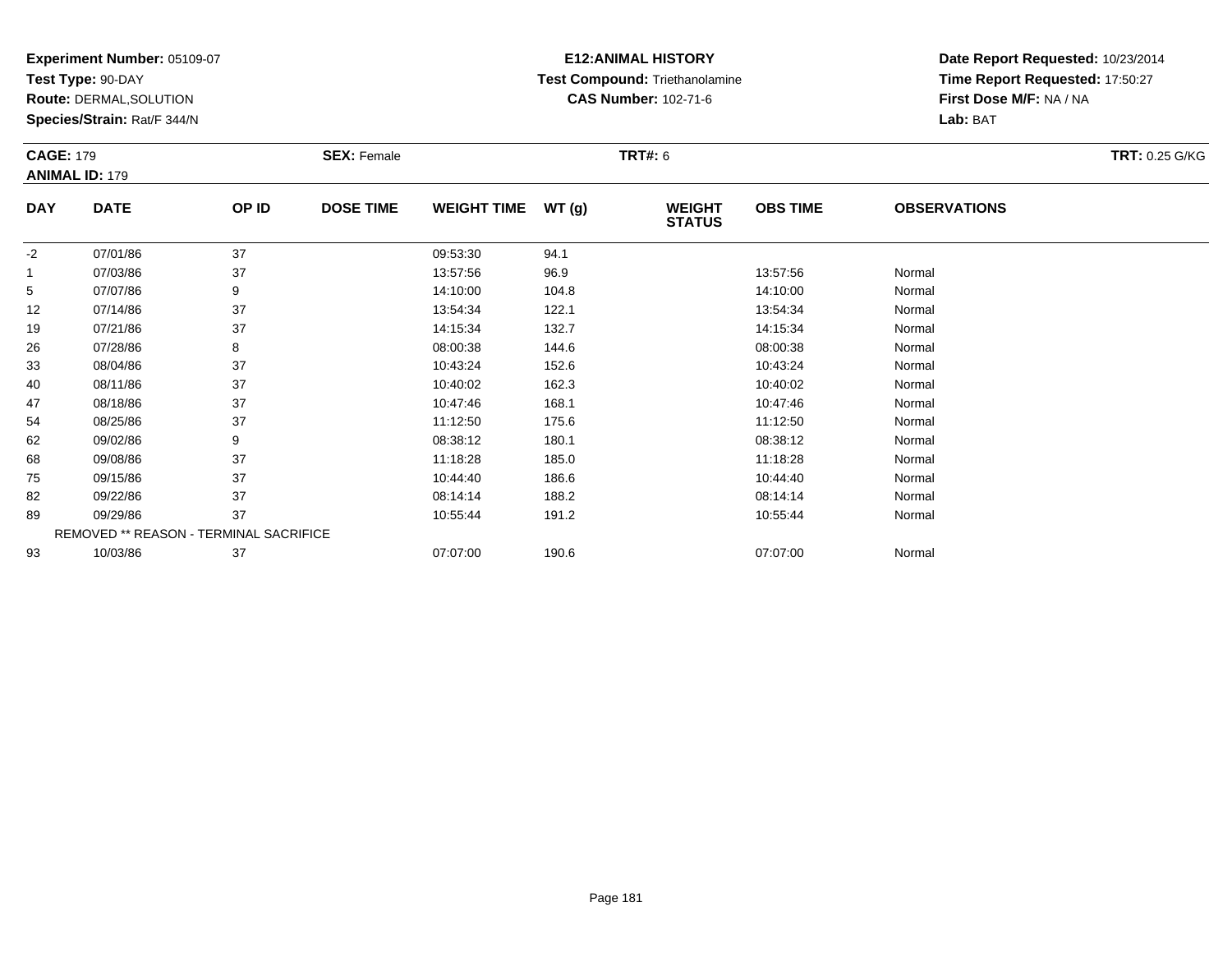**Test Type:** 90-DAY

**Route:** DERMAL,SOLUTION

**Species/Strain:** Rat/F 344/N

# **E12:ANIMAL HISTORY Test Compound:** Triethanolamine**CAS Number:** 102-71-6

| <b>CAGE: 180</b> |                                        |       | <b>SEX: Female</b> |                    |       | <b>TRT#: 6</b>                 |                 |                     | TRT: 0.25 G/KG |
|------------------|----------------------------------------|-------|--------------------|--------------------|-------|--------------------------------|-----------------|---------------------|----------------|
|                  | <b>ANIMAL ID: 180</b>                  |       |                    |                    |       |                                |                 |                     |                |
| <b>DAY</b>       | <b>DATE</b>                            | OP ID | <b>DOSE TIME</b>   | <b>WEIGHT TIME</b> | WT(g) | <b>WEIGHT</b><br><b>STATUS</b> | <b>OBS TIME</b> | <b>OBSERVATIONS</b> |                |
| $-2$             | 07/01/86                               | 37    |                    | 09:53:46           | 77.4  |                                |                 |                     |                |
|                  | 07/03/86                               | 37    |                    | 13:58:14           | 83.3  |                                | 13:58:14        | Normal              |                |
| 5                | 07/07/86                               | 9     |                    | 14:10:26           | 89.0  |                                | 14:10:26        | Normal              |                |
| 12               | 07/14/86                               | 37    |                    | 13:55:04           | 102.1 |                                | 13:55:04        | Normal              |                |
| 19               | 07/21/86                               | 37    |                    | 14:16:02           | 112.5 |                                | 14:16:02        | Normal              |                |
| 26               | 07/28/86                               | 8     |                    | 08:01:08           | 129.3 |                                | 08:01:08        | Normal              |                |
| 33               | 08/04/86                               | 37    |                    | 10:43:48           | 137.0 |                                | 10:43:48        | Normal              |                |
| 40               | 08/11/86                               | 37    |                    | 10:40:26           | 146.5 |                                | 10:40:26        | Normal              |                |
| 47               | 08/18/86                               | 37    |                    | 10:46:02           | 154.4 |                                | 10:46:02        | Normal              |                |
| 54               | 08/25/86                               | 37    |                    | 11:11:04           | 157.3 |                                | 11:11:04        | Normal              |                |
| 62               | 09/02/86                               | 9     |                    | 08:38:36           | 161.7 |                                | 08:38:36        | Normal              |                |
| 68               | 09/08/86                               | 37    |                    | 11:18:52           | 166.2 |                                | 11:18:52        | Normal              |                |
| 75               | 09/15/86                               | 37    |                    | 10:45:00           | 169.3 |                                | 10:45:00        | Normal              |                |
| 82               | 09/22/86                               | 37    |                    | 08:14:34           | 173.7 |                                | 08:14:34        | Normal              |                |
| 89               | 09/29/86                               | 37    |                    | 10:56:10           | 177.0 |                                | 10:56:10        | Normal              |                |
|                  | REMOVED ** REASON - TERMINAL SACRIFICE |       |                    |                    |       |                                |                 |                     |                |
| 93               | 10/03/86                               | 37    |                    | 07:07:32           | 176.5 |                                | 07:07:32        | Normal              |                |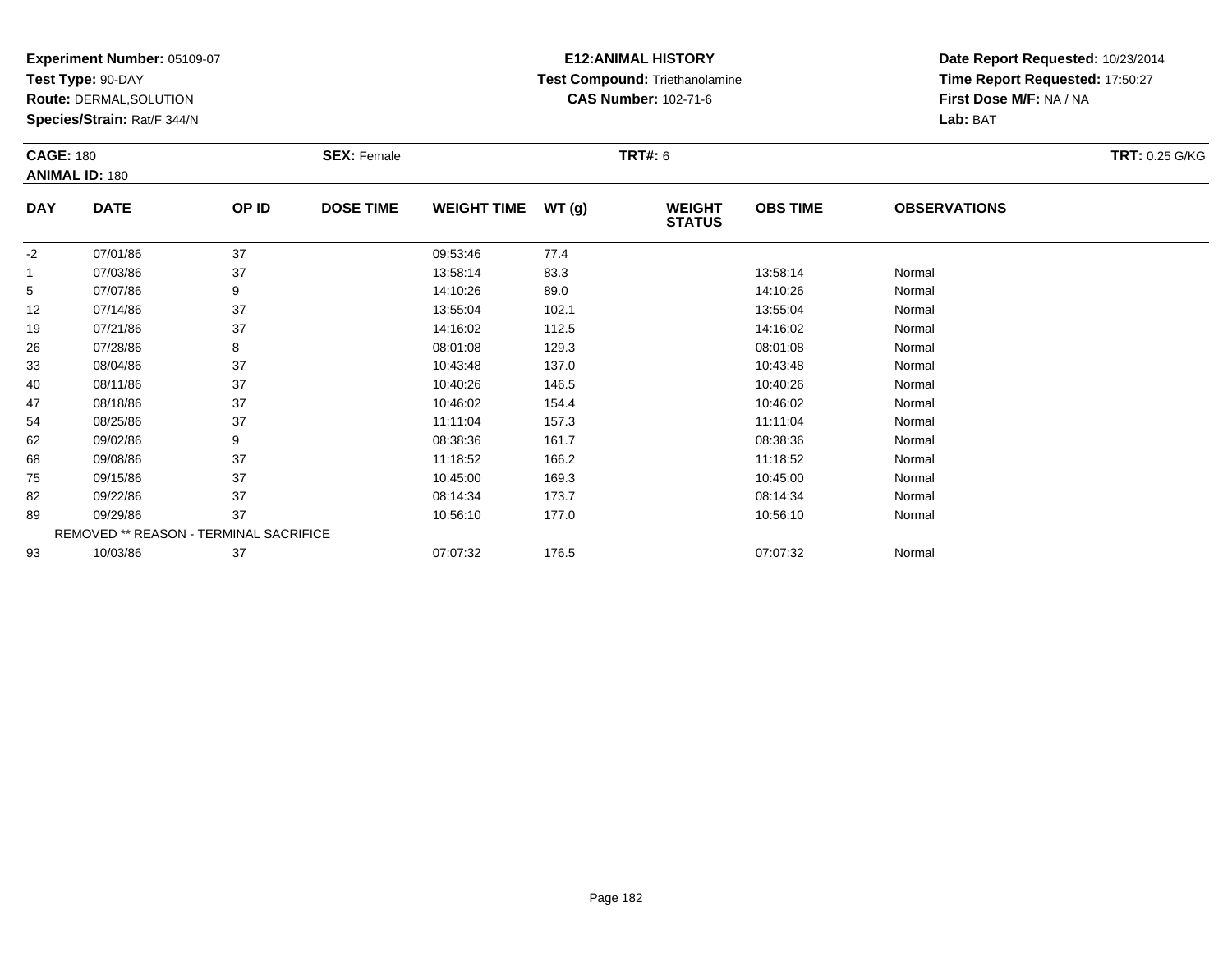|                  | Experiment Number: 05109-07            |                |                    |                    | <b>E12: ANIMAL HISTORY</b> | Date Report Requested: 10/23/2014 |                 |                                 |                     |  |
|------------------|----------------------------------------|----------------|--------------------|--------------------|----------------------------|-----------------------------------|-----------------|---------------------------------|---------------------|--|
|                  | Test Type: 90-DAY                      |                |                    |                    |                            | Test Compound: Triethanolamine    |                 | Time Report Requested: 17:50:27 |                     |  |
|                  | Route: DERMAL, SOLUTION                |                |                    |                    |                            | <b>CAS Number: 102-71-6</b>       |                 | First Dose M/F: NA / NA         |                     |  |
|                  | Species/Strain: Rat/F 344/N            |                |                    |                    |                            |                                   |                 | Lab: BAT                        |                     |  |
| <b>CAGE: 181</b> |                                        |                | <b>SEX: Female</b> |                    |                            | <b>TRT#: 8</b>                    |                 |                                 | <b>TRT: .5 G/KG</b> |  |
|                  | <b>ANIMAL ID: 181</b>                  |                |                    |                    |                            |                                   |                 |                                 |                     |  |
| <b>DAY</b>       | <b>DATE</b>                            | OP ID          | <b>DOSE TIME</b>   | <b>WEIGHT TIME</b> | WT(g)                      | <b>WEIGHT</b><br><b>STATUS</b>    | <b>OBS TIME</b> | <b>OBSERVATIONS</b>             |                     |  |
| $-1$             | 06/29/86                               | $\overline{7}$ |                    | 10:00:00           | 79.3                       |                                   |                 |                                 |                     |  |
| 4                | 07/03/86                               | 37             |                    | 14:39:46           | 81.5                       |                                   |                 |                                 |                     |  |
| 8                | 07/07/86                               | 37             |                    | 08:06:34           | 95.9                       |                                   |                 |                                 |                     |  |
| 15               | 07/14/86                               | 37             |                    | 11:15:16           | 111.4                      |                                   |                 |                                 |                     |  |
| 22               | 07/21/86                               | 37             |                    | 11:09:48           | 125.5                      |                                   |                 |                                 |                     |  |
| 29               | 07/28/86                               | 8              |                    | 09:27:26           | 138.7                      |                                   |                 |                                 |                     |  |
| 36               | 08/04/86                               | 37             |                    | 13:10:06           | 145.9                      |                                   |                 |                                 |                     |  |
| 43               | 08/11/86                               | 37             |                    | 13:12:56           | 153.1                      |                                   |                 |                                 |                     |  |
| 50               | 08/18/86                               | 37             |                    | 11:18:18           | 156.7                      |                                   |                 |                                 |                     |  |
| 57               | 08/25/86                               | 37             |                    | 13:35:08           | 160.9                      |                                   |                 |                                 |                     |  |
| 65               | 09/02/86                               | 9              |                    | 07:54:20           | 169.2                      |                                   |                 |                                 |                     |  |
| 71               | 09/08/86                               | 37             |                    | 13:49:10           | 170.5                      |                                   |                 |                                 |                     |  |
| 78               | 09/15/86                               | 37             |                    | 13:31:10           | 173.5                      |                                   |                 |                                 |                     |  |
| 85               | 09/22/86                               | 37             |                    | 13:26:48           | 174.7                      |                                   |                 |                                 |                     |  |
| 92               | 09/29/86                               | 37             |                    | 13:16:50           | 174.6                      |                                   |                 |                                 |                     |  |
|                  | REMOVED ** REASON - TERMINAL SACRIFICE |                |                    |                    |                            |                                   |                 |                                 |                     |  |
| 96               | 10/03/86                               | 9              |                    | 14:02:36           | 172.0                      |                                   | 14:02:36        | Override                        |                     |  |
|                  |                                        |                |                    |                    |                            |                                   |                 |                                 |                     |  |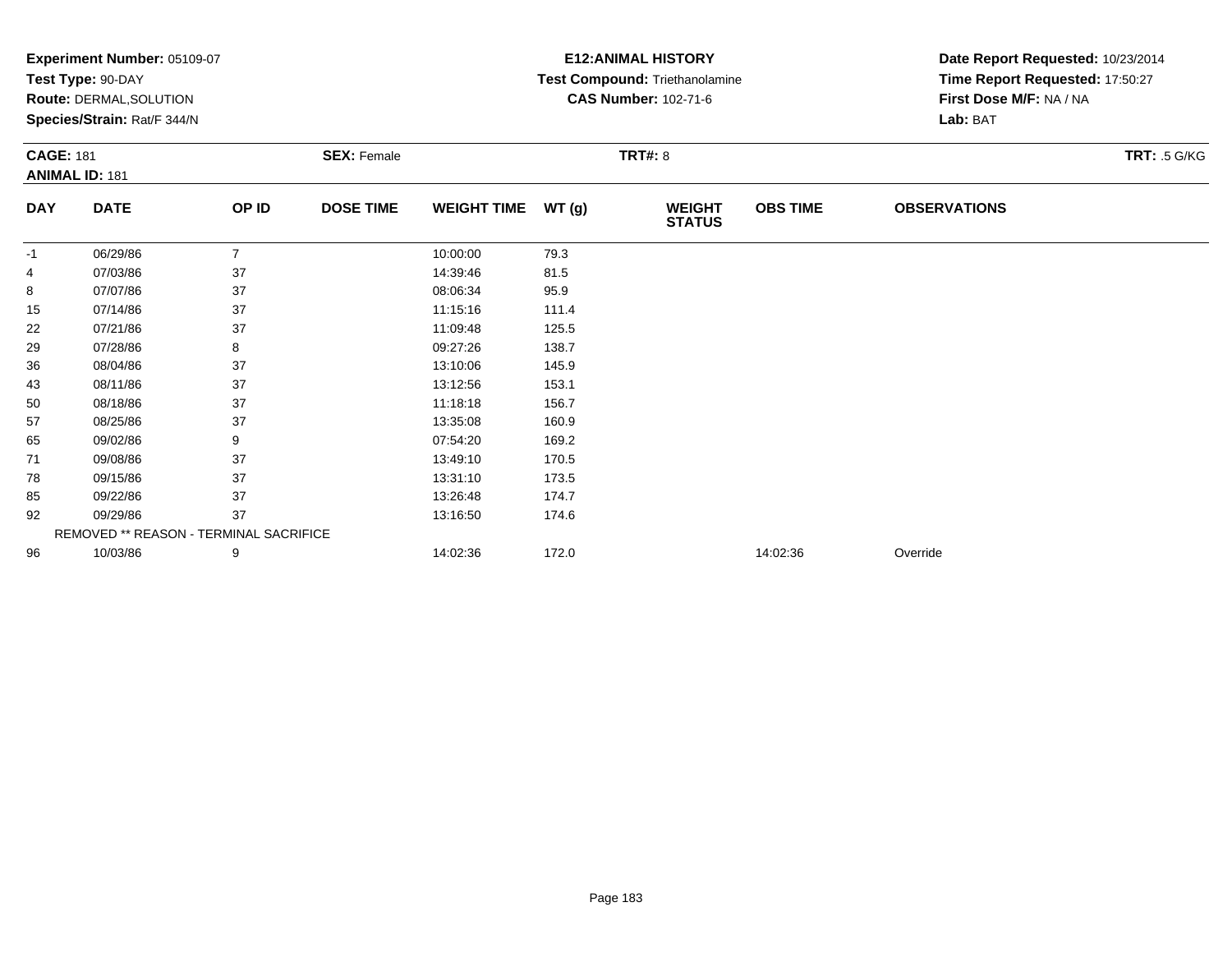|                  | <b>Experiment Number: 05109-07</b>            |                |                    |                    |       | <b>E12:ANIMAL HISTORY</b>      | Date Report Requested: 10/23/2014 |                                 |                     |
|------------------|-----------------------------------------------|----------------|--------------------|--------------------|-------|--------------------------------|-----------------------------------|---------------------------------|---------------------|
|                  | Test Type: 90-DAY                             |                |                    |                    |       | Test Compound: Triethanolamine |                                   | Time Report Requested: 17:50:27 |                     |
|                  | Route: DERMAL, SOLUTION                       |                |                    |                    |       | <b>CAS Number: 102-71-6</b>    |                                   | First Dose M/F: NA / NA         |                     |
|                  | Species/Strain: Rat/F 344/N                   |                |                    |                    |       |                                |                                   | Lab: BAT                        |                     |
| <b>CAGE: 182</b> |                                               |                | <b>SEX: Female</b> |                    |       | <b>TRT#: 8</b>                 |                                   |                                 | <b>TRT: .5 G/KG</b> |
|                  | <b>ANIMAL ID: 182</b>                         |                |                    |                    |       |                                |                                   |                                 |                     |
| <b>DAY</b>       | <b>DATE</b>                                   | OP ID          | <b>DOSE TIME</b>   | <b>WEIGHT TIME</b> | WT(g) | <b>WEIGHT</b><br><b>STATUS</b> | <b>OBS TIME</b>                   | <b>OBSERVATIONS</b>             |                     |
| -1               | 06/29/86                                      | $\overline{7}$ |                    | 10:00:00           | 80.4  |                                |                                   |                                 |                     |
| 4                | 07/03/86                                      | 37             |                    | 14:40:10           | 79.6  |                                |                                   |                                 |                     |
| 8                | 07/07/86                                      | 37             |                    | 08:07:00           | 94.8  |                                |                                   |                                 |                     |
| 15               | 07/14/86                                      | 37             |                    | 11:13:54           | 109.6 |                                |                                   |                                 |                     |
| 22               | 07/21/86                                      | 37             |                    | 11:08:24           | 116.7 |                                |                                   |                                 |                     |
| 29               | 07/28/86                                      | 8              |                    | 09:27:46           | 124.2 |                                |                                   |                                 |                     |
| 36               | 08/04/86                                      | 37             |                    | 13:10:20           | 129.7 |                                |                                   |                                 |                     |
| 43               | 08/11/86                                      | 37             |                    | 13:13:14           | 138.6 |                                |                                   |                                 |                     |
| 50               | 08/18/86                                      | 37             |                    | 11:18:36           | 140.1 |                                |                                   |                                 |                     |
| 57               | 08/25/86                                      | 37             |                    | 13:35:24           | 145.0 |                                |                                   |                                 |                     |
| 65               | 09/02/86                                      | 9              |                    | 07:54:34           | 153.6 |                                |                                   |                                 |                     |
| 71               | 09/08/86                                      | 37             |                    | 13:49:30           | 150.2 |                                |                                   |                                 |                     |
| 78               | 09/15/86                                      | 37             |                    | 13:31:36           | 156.7 |                                |                                   |                                 |                     |
| 85               | 09/22/86                                      | 37             |                    | 13:27:04           | 155.9 |                                |                                   |                                 |                     |
| 92               | 09/29/86                                      | 37             |                    | 13:17:10           | 156.2 |                                |                                   |                                 |                     |
|                  | <b>REMOVED ** REASON - TERMINAL SACRIFICE</b> |                |                    |                    |       |                                |                                   |                                 |                     |
| 96               | 10/03/86                                      | 9              |                    | 14:03:04           | 154.4 |                                | 14:03:04                          | Override                        |                     |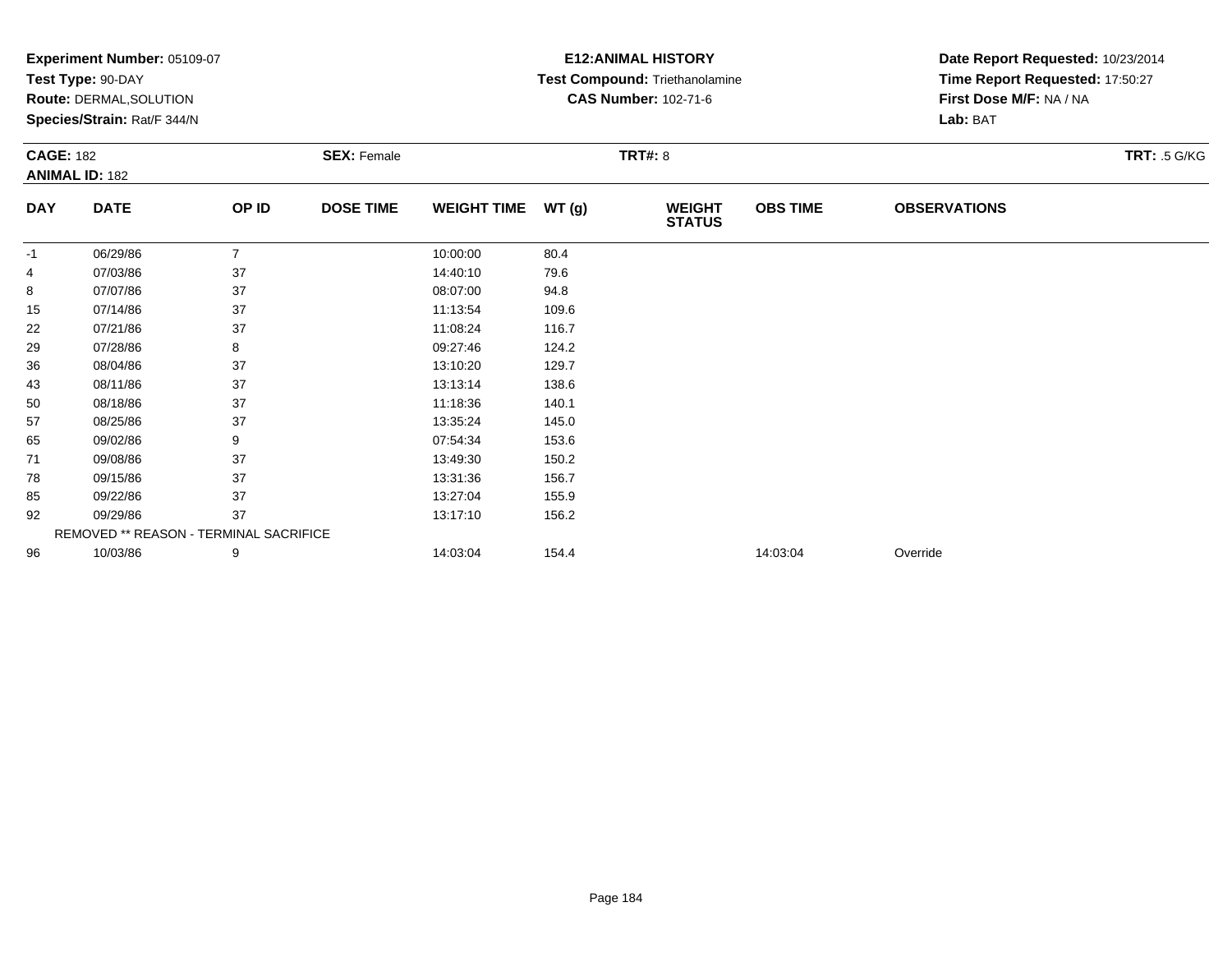|                  | <b>Experiment Number: 05109-07</b>     |                |                    |                    |       | <b>E12:ANIMAL HISTORY</b>      | Date Report Requested: 10/23/2014 |                                 |                     |
|------------------|----------------------------------------|----------------|--------------------|--------------------|-------|--------------------------------|-----------------------------------|---------------------------------|---------------------|
|                  | Test Type: 90-DAY                      |                |                    |                    |       | Test Compound: Triethanolamine |                                   | Time Report Requested: 17:50:28 |                     |
|                  | Route: DERMAL, SOLUTION                |                |                    |                    |       | <b>CAS Number: 102-71-6</b>    |                                   | First Dose M/F: NA / NA         |                     |
|                  | Species/Strain: Rat/F 344/N            |                |                    |                    |       |                                |                                   | Lab: BAT                        |                     |
| <b>CAGE: 183</b> |                                        |                | <b>SEX: Female</b> |                    |       | TRT#: 8                        |                                   |                                 | <b>TRT: .5 G/KG</b> |
|                  | <b>ANIMAL ID: 183</b>                  |                |                    |                    |       |                                |                                   |                                 |                     |
| <b>DAY</b>       | <b>DATE</b>                            | OP ID          | <b>DOSE TIME</b>   | <b>WEIGHT TIME</b> | WT(g) | <b>WEIGHT</b><br><b>STATUS</b> | <b>OBS TIME</b>                   | <b>OBSERVATIONS</b>             |                     |
| -1               | 06/29/86                               | $\overline{7}$ |                    | 10:00:00           | 93.7  |                                |                                   |                                 |                     |
| 4                | 07/03/86                               | 37             |                    | 14:40:26           | 94.7  |                                |                                   |                                 |                     |
| 8                | 07/07/86                               | 37             |                    | 08:07:16           | 108.5 |                                |                                   |                                 |                     |
| 15               | 07/14/86                               | 37             |                    | 11:14:24           | 118.9 |                                |                                   |                                 |                     |
| 22               | 07/21/86                               | 37             |                    | 11:08:50           | 133.3 |                                |                                   |                                 |                     |
| 29               | 07/28/86                               | 8              |                    | 09:26:04           | 142.2 |                                |                                   |                                 |                     |
| 36               | 08/04/86                               | 37             |                    | 13:07:56           | 155.0 |                                |                                   |                                 |                     |
| 43               | 08/11/86                               | 37             |                    | 13:13:30           | 165.2 |                                |                                   |                                 |                     |
| 50               | 08/18/86                               | 37             |                    | 11:18:56           | 170.2 |                                |                                   |                                 |                     |
| 57               | 08/25/86                               | 37             |                    | 13:35:42           | 175.4 |                                |                                   |                                 |                     |
| 65               | 09/02/86                               | 9              |                    | 07:54:48           | 179.1 |                                |                                   |                                 |                     |
| 71               | 09/08/86                               | 37             |                    | 13:49:46           | 182.9 |                                |                                   |                                 |                     |
| 78               | 09/15/86                               | 37             |                    | 13:31:52           | 189.6 |                                |                                   |                                 |                     |
| 85               | 09/22/86                               | 37             |                    | 13:27:20           | 186.5 |                                |                                   |                                 |                     |
| 92               | 09/29/86                               | 37             |                    | 13:17:36           | 185.0 |                                |                                   |                                 |                     |
|                  | REMOVED ** REASON - TERMINAL SACRIFICE |                |                    |                    |       |                                |                                   |                                 |                     |
| 96               | 10/03/86                               | 9              |                    | 14:04:00           | 184.1 |                                | 14:04:00                          | Override                        |                     |
|                  |                                        |                |                    |                    |       |                                |                                   |                                 |                     |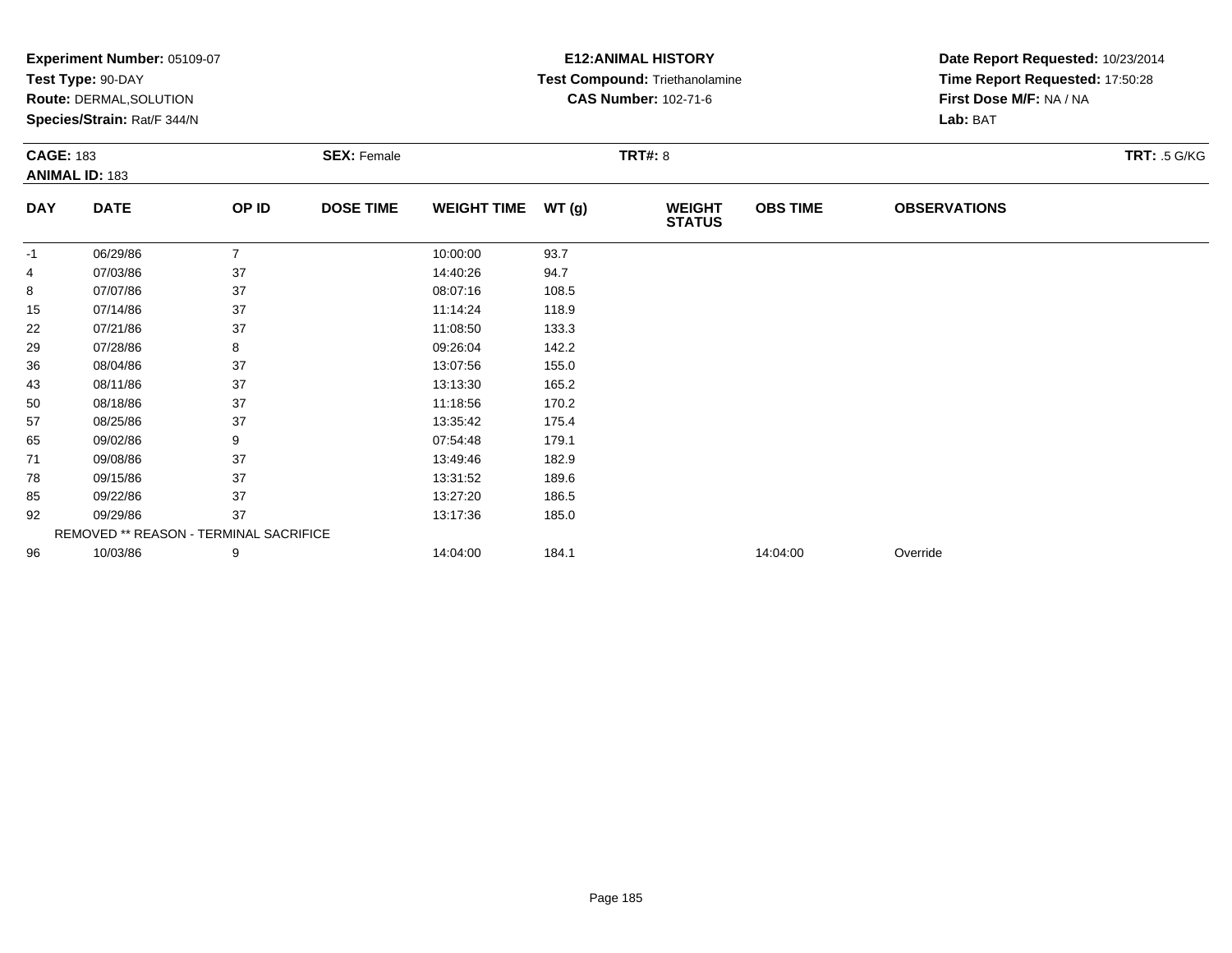|                  | <b>Experiment Number: 05109-07</b>            |                |                    |                    |       | <b>E12:ANIMAL HISTORY</b>      | Date Report Requested: 10/23/2014 |                                 |                     |  |
|------------------|-----------------------------------------------|----------------|--------------------|--------------------|-------|--------------------------------|-----------------------------------|---------------------------------|---------------------|--|
|                  | Test Type: 90-DAY                             |                |                    |                    |       | Test Compound: Triethanolamine |                                   | Time Report Requested: 17:50:28 |                     |  |
|                  | Route: DERMAL, SOLUTION                       |                |                    |                    |       | <b>CAS Number: 102-71-6</b>    |                                   | First Dose M/F: NA / NA         |                     |  |
|                  | Species/Strain: Rat/F 344/N                   |                |                    |                    |       |                                |                                   | Lab: BAT                        |                     |  |
| <b>CAGE: 184</b> |                                               |                | <b>SEX: Female</b> |                    |       | <b>TRT#: 8</b>                 |                                   |                                 | <b>TRT: .5 G/KG</b> |  |
|                  | <b>ANIMAL ID: 184</b>                         |                |                    |                    |       |                                |                                   |                                 |                     |  |
| <b>DAY</b>       | <b>DATE</b>                                   | OP ID          | <b>DOSE TIME</b>   | <b>WEIGHT TIME</b> | WT(g) | <b>WEIGHT</b><br><b>STATUS</b> | <b>OBS TIME</b>                   | <b>OBSERVATIONS</b>             |                     |  |
| -1               | 06/29/86                                      | $\overline{7}$ |                    | 10:00:00           | 76.4  |                                |                                   |                                 |                     |  |
| 4                | 07/03/86                                      | 37             |                    | 14:40:42           | 77.7  |                                |                                   |                                 |                     |  |
| 8                | 07/07/86                                      | 37             |                    | 08:07:36           | 86.5  |                                |                                   |                                 |                     |  |
| 15               | 07/14/86                                      | 37             |                    | 11:14:40           | 104.5 |                                |                                   |                                 |                     |  |
| 22               | 07/21/86                                      | 37             |                    | 11:09:12           | 117.3 |                                |                                   |                                 |                     |  |
| 29               | 07/28/86                                      | 8              |                    | 09:26:36           | 119.7 |                                |                                   |                                 |                     |  |
| 36               | 08/04/86                                      | 37             |                    | 13:09:36           | 132.0 |                                |                                   |                                 |                     |  |
| 43               | 08/11/86                                      | 37             |                    | 13:12:16           | 138.2 |                                |                                   |                                 |                     |  |
| 50               | 08/18/86                                      | 37             |                    | 11:17:40           | 140.0 |                                |                                   |                                 |                     |  |
| 57               | 08/25/86                                      | 37             |                    | 13:36:28           | 144.3 |                                |                                   |                                 |                     |  |
| 65               | 09/02/86                                      | 9              |                    | 07:55:08           | 148.5 |                                |                                   |                                 |                     |  |
| 71               | 09/08/86                                      | 37             |                    | 13:50:04           | 152.1 |                                |                                   |                                 |                     |  |
| 78               | 09/15/86                                      | 37             |                    | 13:32:08           | 151.4 |                                |                                   |                                 |                     |  |
| 85               | 09/22/86                                      | 37             |                    | 13:27:42           | 150.4 |                                |                                   |                                 |                     |  |
| 92               | 09/29/86                                      | 37             |                    | 13:17:52           | 152.7 |                                |                                   |                                 |                     |  |
|                  | <b>REMOVED ** REASON - TERMINAL SACRIFICE</b> |                |                    |                    |       |                                |                                   |                                 |                     |  |
| 96               | 10/03/86                                      | 9              |                    | 14:04:40           | 150.6 |                                | 14:04:40                          | Override                        |                     |  |
|                  |                                               |                |                    |                    |       |                                |                                   |                                 |                     |  |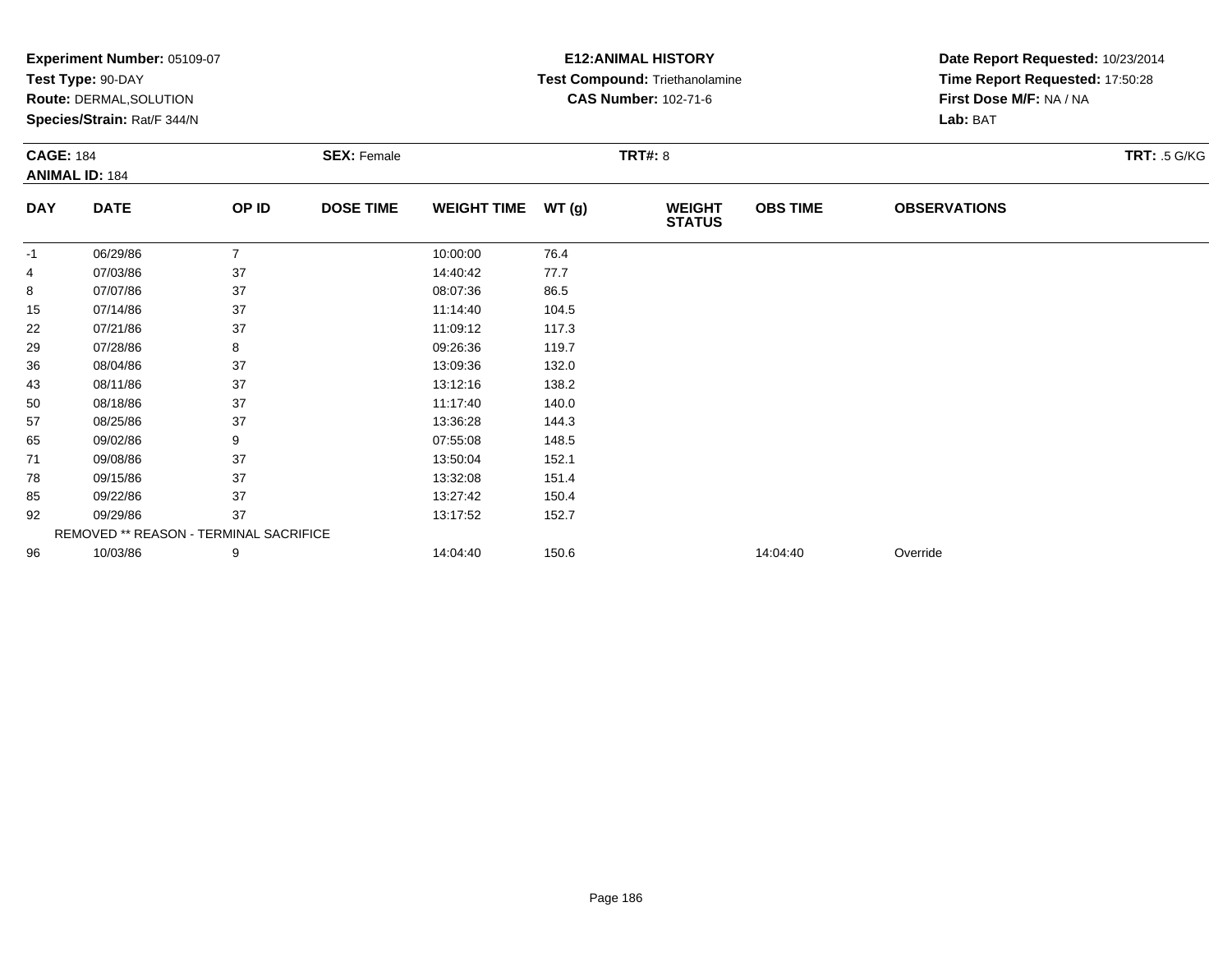|                  | <b>Experiment Number: 05109-07</b>     |                |                    |                    |       | <b>E12:ANIMAL HISTORY</b>      | Date Report Requested: 10/23/2014 |                                 |                     |  |
|------------------|----------------------------------------|----------------|--------------------|--------------------|-------|--------------------------------|-----------------------------------|---------------------------------|---------------------|--|
|                  | Test Type: 90-DAY                      |                |                    |                    |       | Test Compound: Triethanolamine |                                   | Time Report Requested: 17:50:28 |                     |  |
|                  | Route: DERMAL, SOLUTION                |                |                    |                    |       | <b>CAS Number: 102-71-6</b>    |                                   | First Dose M/F: NA / NA         |                     |  |
|                  | Species/Strain: Rat/F 344/N            |                |                    |                    |       |                                |                                   | Lab: BAT                        |                     |  |
| <b>CAGE: 185</b> |                                        |                | <b>SEX: Female</b> |                    |       | TRT#: 8                        |                                   |                                 | <b>TRT: .5 G/KG</b> |  |
|                  | <b>ANIMAL ID: 185</b>                  |                |                    |                    |       |                                |                                   |                                 |                     |  |
| <b>DAY</b>       | <b>DATE</b>                            | OP ID          | <b>DOSE TIME</b>   | <b>WEIGHT TIME</b> | WT(g) | <b>WEIGHT</b><br><b>STATUS</b> | <b>OBS TIME</b>                   | <b>OBSERVATIONS</b>             |                     |  |
| -1               | 06/29/86                               | $\overline{7}$ |                    | 10:00:00           | 87.2  |                                |                                   |                                 |                     |  |
| 4                | 07/03/86                               | 37             |                    | 14:41:00           | 90.8  |                                |                                   |                                 |                     |  |
| 8                | 07/07/86                               | 37             |                    | 08:07:58           | 105.9 |                                |                                   |                                 |                     |  |
| 15               | 07/14/86                               | 37             |                    | 11:15:00           | 116.5 |                                |                                   |                                 |                     |  |
| 22               | 07/21/86                               | 37             |                    | 11:09:30           | 128.9 |                                |                                   |                                 |                     |  |
| 29               | 07/28/86                               | 8              |                    | 09:27:10           | 140.4 |                                |                                   |                                 |                     |  |
| 36               | 08/04/86                               | 37             |                    | 13:09:52           | 151.2 |                                |                                   |                                 |                     |  |
| 43               | 08/11/86                               | 37             |                    | 13:12:40           | 160.0 |                                |                                   |                                 |                     |  |
| 50               | 08/18/86                               | 37             |                    | 11:18:04           | 165.4 |                                |                                   |                                 |                     |  |
| 57               | 08/25/86                               | 37             |                    | 13:34:44           | 165.5 |                                |                                   |                                 |                     |  |
| 65               | 09/02/86                               | 9              |                    | 07:53:58           | 170.3 |                                |                                   |                                 |                     |  |
| 71               | 09/08/86                               | 37             |                    | 13:50:24           | 173.9 |                                |                                   |                                 |                     |  |
| 78               | 09/15/86                               | 37             |                    | 13:32:24           | 179.2 |                                |                                   |                                 |                     |  |
| 85               | 09/22/86                               | 37             |                    | 13:28:12           | 179.9 |                                |                                   |                                 |                     |  |
| 92               | 09/29/86                               | 37             |                    | 13:18:08           | 177.0 |                                |                                   |                                 |                     |  |
|                  | REMOVED ** REASON - TERMINAL SACRIFICE |                |                    |                    |       |                                |                                   |                                 |                     |  |
| 96               | 10/03/86                               | 9              |                    | 14:05:10           | 175.5 |                                | 14:05:10                          | Override                        |                     |  |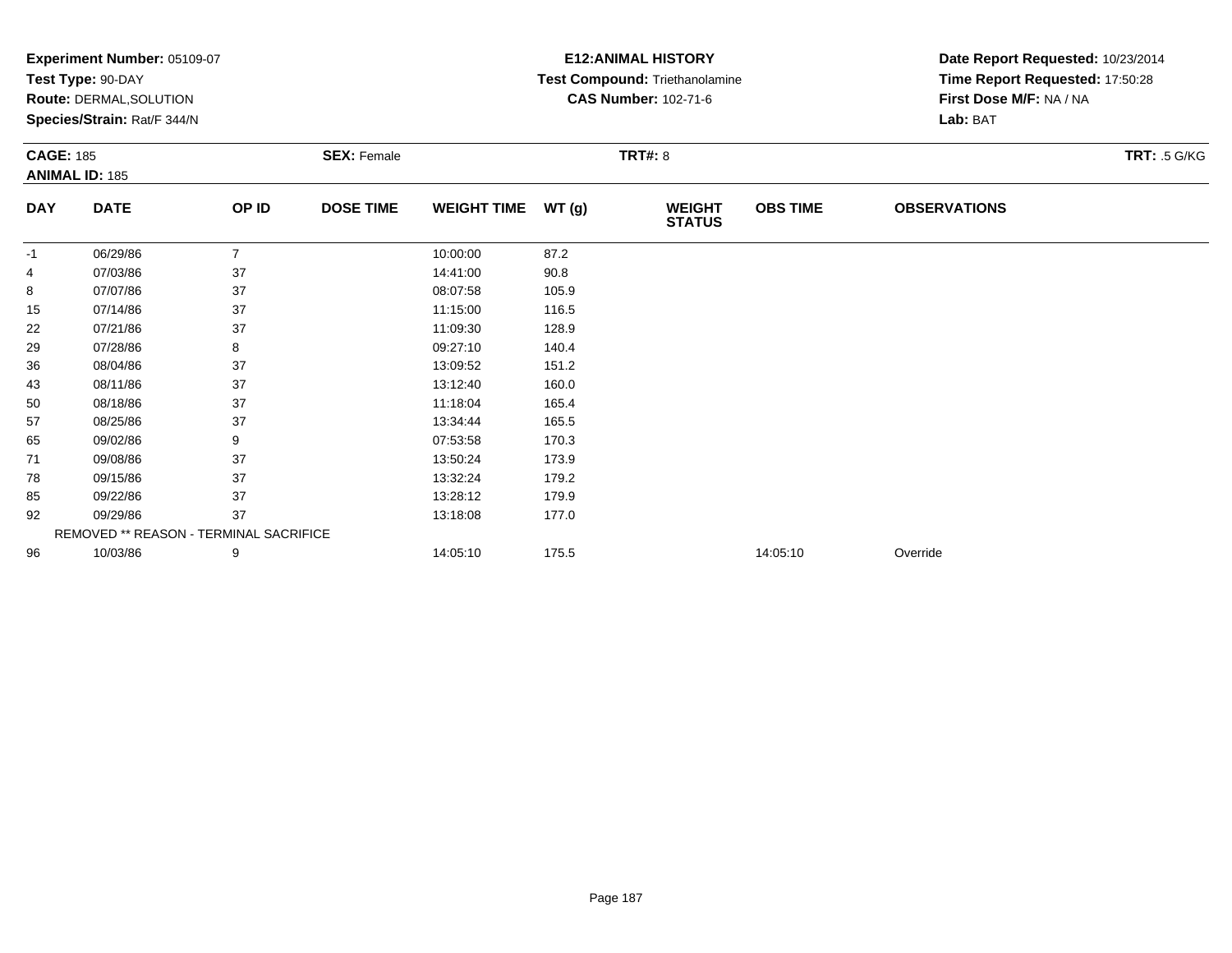|                  | Experiment Number: 05109-07            |                |                    |                    | <b>E12: ANIMAL HISTORY</b> | Date Report Requested: 10/23/2014 |                 |                                 |                     |  |
|------------------|----------------------------------------|----------------|--------------------|--------------------|----------------------------|-----------------------------------|-----------------|---------------------------------|---------------------|--|
|                  | Test Type: 90-DAY                      |                |                    |                    |                            | Test Compound: Triethanolamine    |                 | Time Report Requested: 17:50:28 |                     |  |
|                  | Route: DERMAL, SOLUTION                |                |                    |                    |                            | <b>CAS Number: 102-71-6</b>       |                 | First Dose M/F: NA / NA         |                     |  |
|                  | Species/Strain: Rat/F 344/N            |                |                    |                    |                            |                                   |                 | Lab: BAT                        |                     |  |
| <b>CAGE: 186</b> | <b>ANIMAL ID: 186</b>                  |                | <b>SEX: Female</b> |                    | <b>TRT#: 8</b>             |                                   |                 |                                 | <b>TRT: .5 G/KG</b> |  |
| <b>DAY</b>       | <b>DATE</b>                            | OP ID          | <b>DOSE TIME</b>   | <b>WEIGHT TIME</b> | WT(g)                      | <b>WEIGHT</b><br><b>STATUS</b>    | <b>OBS TIME</b> | <b>OBSERVATIONS</b>             |                     |  |
| -2               | 06/29/86                               | $\overline{7}$ |                    | 10:00:00           | 70.0                       |                                   |                 |                                 |                     |  |
| 3                | 07/03/86                               | 37             |                    | 14:18:38           | 79.3                       |                                   |                 |                                 |                     |  |
| 7                | 07/07/86                               | 37             |                    | 09:35:52           | 91.3                       |                                   |                 |                                 |                     |  |
| 14               | 07/14/86                               | 37             |                    | 13:24:14           | 106.1                      |                                   |                 |                                 |                     |  |
| 21               | 07/21/86                               | 37             |                    | 11:26:58           | 117.7                      |                                   |                 |                                 |                     |  |
| 28               | 07/28/86                               | 8              |                    | 09:49:14           | 131.1                      |                                   |                 |                                 |                     |  |
| 35               | 08/04/86                               | 37             |                    | 13:25:48           | 128.3                      |                                   |                 |                                 |                     |  |
| 42               | 08/11/86                               | 37             |                    | 13:36:36           | 142.5                      |                                   |                 |                                 |                     |  |
| 49               | 08/18/86                               | 37             |                    | 13:36:24           | 145.9                      |                                   |                 |                                 |                     |  |
| 56               | 08/25/86                               | 40             |                    | 14:05:04           | 155.3                      |                                   |                 |                                 |                     |  |
| 64               | 09/02/86                               | 9              |                    | 08:12:48           | 160.4                      |                                   |                 |                                 |                     |  |
| 70               | 09/08/86                               | 37             |                    | 13:34:26           | 166.9                      |                                   |                 |                                 |                     |  |
| 77               | 09/15/86                               | 37             |                    | 13:09:54           | 167.0                      |                                   |                 |                                 |                     |  |
| 84               | 09/22/86                               | 37             |                    | 11:21:28           | 172.5                      |                                   |                 |                                 |                     |  |
| 91               | 09/29/86                               | 37             |                    | 13:33:24           | 171.0                      |                                   |                 |                                 |                     |  |
|                  | REMOVED ** REASON - TERMINAL SACRIFICE |                |                    |                    |                            |                                   |                 |                                 |                     |  |
| 95               | 10/03/86                               | 9              |                    | 13:42:24           | 170.5                      |                                   | 13:42:24        | Override                        |                     |  |
|                  |                                        |                |                    |                    |                            |                                   |                 |                                 |                     |  |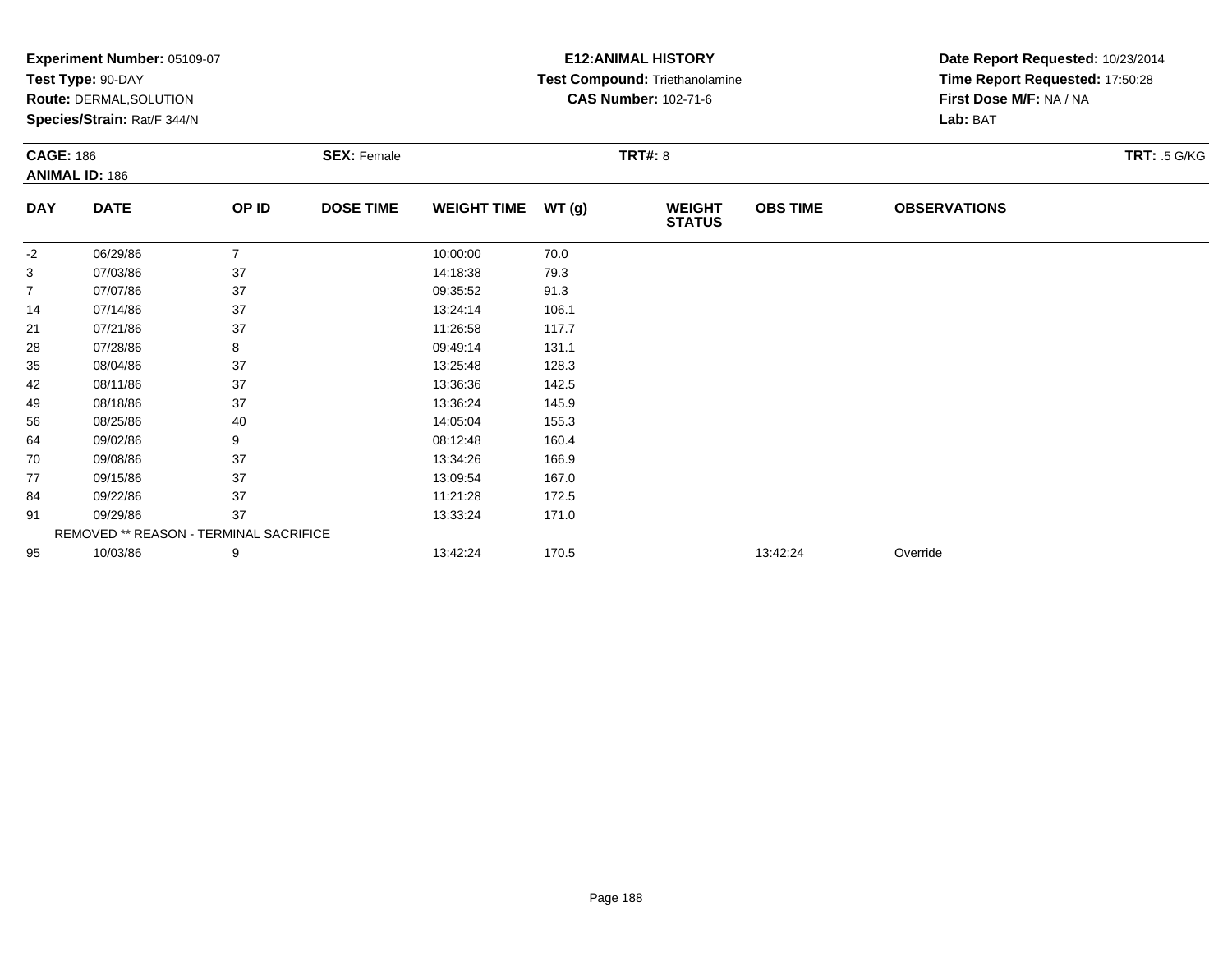|                  | <b>Experiment Number: 05109-07</b>     |                |                    |                    | <b>E12: ANIMAL HISTORY</b> | Date Report Requested: 10/23/2014 |                 |                                 |                     |  |
|------------------|----------------------------------------|----------------|--------------------|--------------------|----------------------------|-----------------------------------|-----------------|---------------------------------|---------------------|--|
|                  | Test Type: 90-DAY                      |                |                    |                    |                            | Test Compound: Triethanolamine    |                 | Time Report Requested: 17:50:28 |                     |  |
|                  | <b>Route: DERMAL, SOLUTION</b>         |                |                    |                    |                            | <b>CAS Number: 102-71-6</b>       |                 | First Dose M/F: NA / NA         |                     |  |
|                  | Species/Strain: Rat/F 344/N            |                |                    |                    |                            |                                   |                 | Lab: BAT                        |                     |  |
| <b>CAGE: 187</b> |                                        |                | <b>SEX: Female</b> |                    |                            | <b>TRT#: 8</b>                    |                 |                                 | <b>TRT: .5 G/KG</b> |  |
|                  | <b>ANIMAL ID: 187</b>                  |                |                    |                    |                            |                                   |                 |                                 |                     |  |
| <b>DAY</b>       | <b>DATE</b>                            | OP ID          | <b>DOSE TIME</b>   | <b>WEIGHT TIME</b> | WT(g)                      | <b>WEIGHT</b><br><b>STATUS</b>    | <b>OBS TIME</b> | <b>OBSERVATIONS</b>             |                     |  |
| $-2$             | 06/29/86                               | $\overline{7}$ |                    | 10:00:00           | 77.3                       |                                   |                 |                                 |                     |  |
| 3                | 07/03/86                               | 37             |                    | 14:17:22           | 87.0                       |                                   |                 |                                 |                     |  |
| 7                | 07/07/86                               | 37             |                    | 09:34:22           | 106.3                      |                                   |                 |                                 |                     |  |
| 14               | 07/14/86                               | 37             |                    | 13:22:22           | 120.2                      |                                   |                 |                                 |                     |  |
| 21               | 07/21/86                               | 37             |                    | 11:27:16           | 130.3                      |                                   |                 |                                 |                     |  |
| 28               | 07/28/86                               | 8              |                    | 09:49:32           | 144.9                      |                                   |                 |                                 |                     |  |
| 35               | 08/04/86                               | 37             |                    | 13:26:08           | 150.8                      |                                   |                 |                                 |                     |  |
| 42               | 08/11/86                               | 37             |                    | 13:36:56           | 156.9                      |                                   |                 |                                 |                     |  |
| 49               | 08/18/86                               | 37             |                    | 13:36:46           | 156.5                      |                                   |                 |                                 |                     |  |
| 56               | 08/25/86                               | 40             |                    | 14:05:32           | 163.9                      |                                   |                 |                                 |                     |  |
| 64               | 09/02/86                               | 9              |                    | 08:13:10           | 173.7                      |                                   |                 |                                 |                     |  |
| 70               | 09/08/86                               | 37             |                    | 13:34:50           | 172.7                      |                                   |                 |                                 |                     |  |
| 77               | 09/15/86                               | 37             |                    | 13:10:14           | 176.6                      |                                   |                 |                                 |                     |  |
| 84               | 09/22/86                               | 37             |                    | 11:21:44           | 173.0                      |                                   |                 |                                 |                     |  |
| 91               | 09/29/86                               | 37             |                    | 13:33:38           | 172.3                      |                                   |                 |                                 |                     |  |
|                  | REMOVED ** REASON - TERMINAL SACRIFICE |                |                    |                    |                            |                                   |                 |                                 |                     |  |
| 95               | 10/03/86                               | 9              |                    | 13:43:08           | 170.9                      |                                   | 13:43:08        | Override                        |                     |  |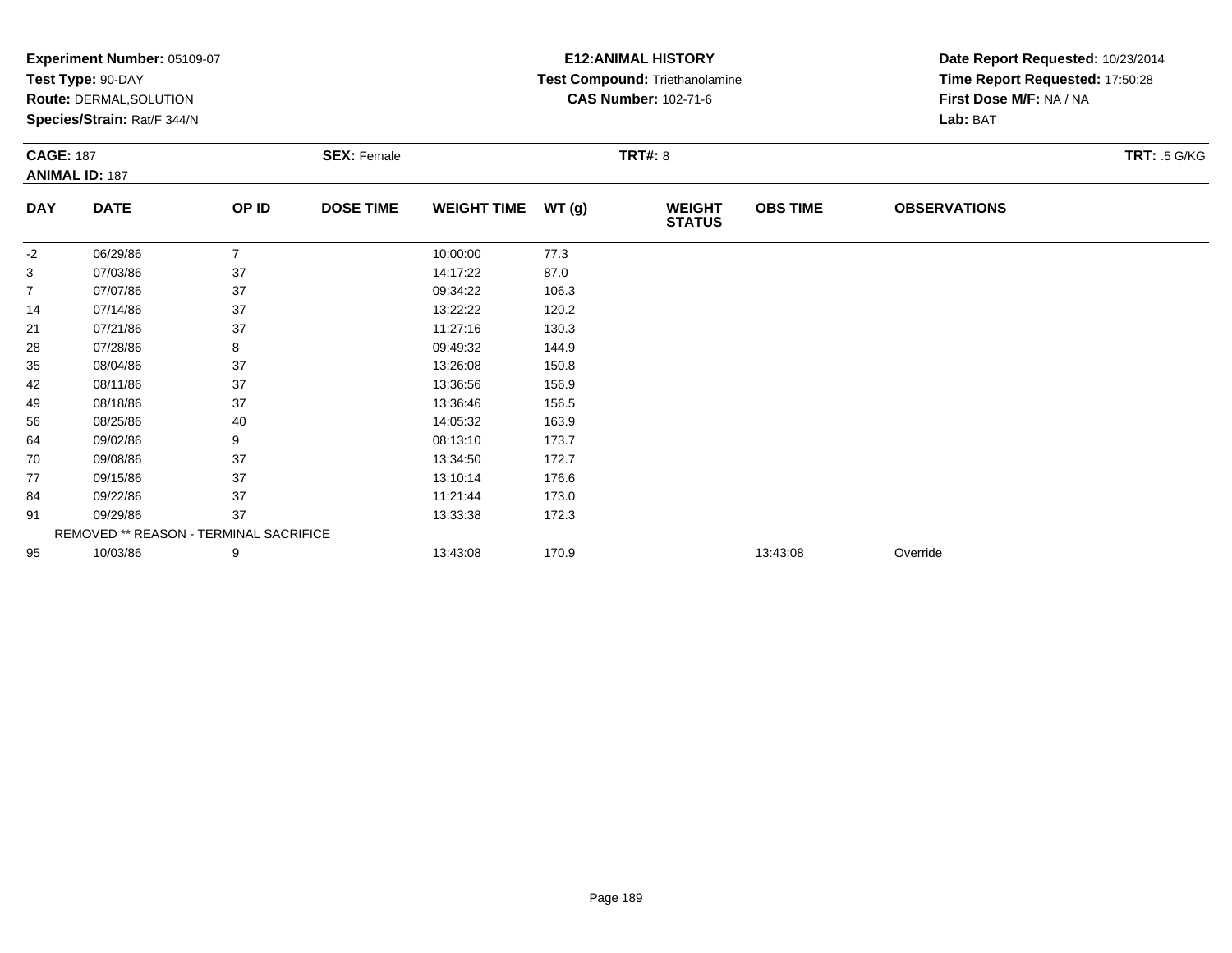|                  | Experiment Number: 05109-07            |                |                    |                    |       | <b>E12: ANIMAL HISTORY</b>     | Date Report Requested: 10/23/2014 |                                 |                     |  |
|------------------|----------------------------------------|----------------|--------------------|--------------------|-------|--------------------------------|-----------------------------------|---------------------------------|---------------------|--|
|                  | Test Type: 90-DAY                      |                |                    |                    |       | Test Compound: Triethanolamine |                                   | Time Report Requested: 17:50:28 |                     |  |
|                  | Route: DERMAL, SOLUTION                |                |                    |                    |       | <b>CAS Number: 102-71-6</b>    |                                   | First Dose M/F: NA / NA         |                     |  |
|                  | Species/Strain: Rat/F 344/N            |                |                    |                    |       |                                |                                   | Lab: BAT                        |                     |  |
| <b>CAGE: 188</b> |                                        |                | <b>SEX: Female</b> |                    |       | <b>TRT#: 8</b>                 |                                   |                                 | <b>TRT: .5 G/KG</b> |  |
|                  | <b>ANIMAL ID: 188</b>                  |                |                    |                    |       |                                |                                   |                                 |                     |  |
| <b>DAY</b>       | <b>DATE</b>                            | OP ID          | <b>DOSE TIME</b>   | <b>WEIGHT TIME</b> | WT(g) | <b>WEIGHT</b><br><b>STATUS</b> | <b>OBS TIME</b>                   | <b>OBSERVATIONS</b>             |                     |  |
| -2               | 06/29/86                               | $\overline{7}$ |                    | 10:00:00           | 76.5  |                                |                                   |                                 |                     |  |
| 3                | 07/03/86                               | 37             |                    | 14:17:44           | 83.3  |                                |                                   |                                 |                     |  |
| 7                | 07/07/86                               | 37             |                    | 09:34:42           | 98.2  |                                |                                   |                                 |                     |  |
| 14               | 07/14/86                               | 37             |                    | 13:23:20           | 113.2 |                                |                                   |                                 |                     |  |
| 21               | 07/21/86                               | 37             |                    | 11:26:00           | 129.3 |                                |                                   |                                 |                     |  |
| 28               | 07/28/86                               | 8              |                    | 09:48:16           | 144.4 |                                |                                   |                                 |                     |  |
| 35               | 08/04/86                               | 37             |                    | 13:26:28           | 151.5 |                                |                                   |                                 |                     |  |
| 42               | 08/11/86                               | 37             |                    | 13:37:20           | 158.1 |                                |                                   |                                 |                     |  |
| 49               | 08/18/86                               | 37             |                    | 13:37:10           | 157.9 |                                |                                   |                                 |                     |  |
| 56               | 08/25/86                               | 40             |                    | 14:05:50           | 162.4 |                                |                                   |                                 |                     |  |
| 64               | 09/02/86                               | 9              |                    | 08:13:26           | 164.4 |                                |                                   |                                 |                     |  |
| 70               | 09/08/86                               | 37             |                    | 13:35:08           | 164.5 |                                |                                   |                                 |                     |  |
| 77               | 09/15/86                               | 37             |                    | 13:10:34           | 168.6 |                                |                                   |                                 |                     |  |
| 84               | 09/22/86                               | 37             |                    | 11:21:58           | 173.3 |                                |                                   |                                 |                     |  |
| 91               | 09/29/86                               | 37             |                    | 13:33:54           | 171.0 |                                |                                   |                                 |                     |  |
|                  | REMOVED ** REASON - TERMINAL SACRIFICE |                |                    |                    |       |                                |                                   |                                 |                     |  |
| 95               | 10/03/86                               | 9              |                    | 13:43:52           | 172.3 |                                | 13:43:52                          | Override                        |                     |  |
|                  |                                        |                |                    |                    |       |                                |                                   |                                 |                     |  |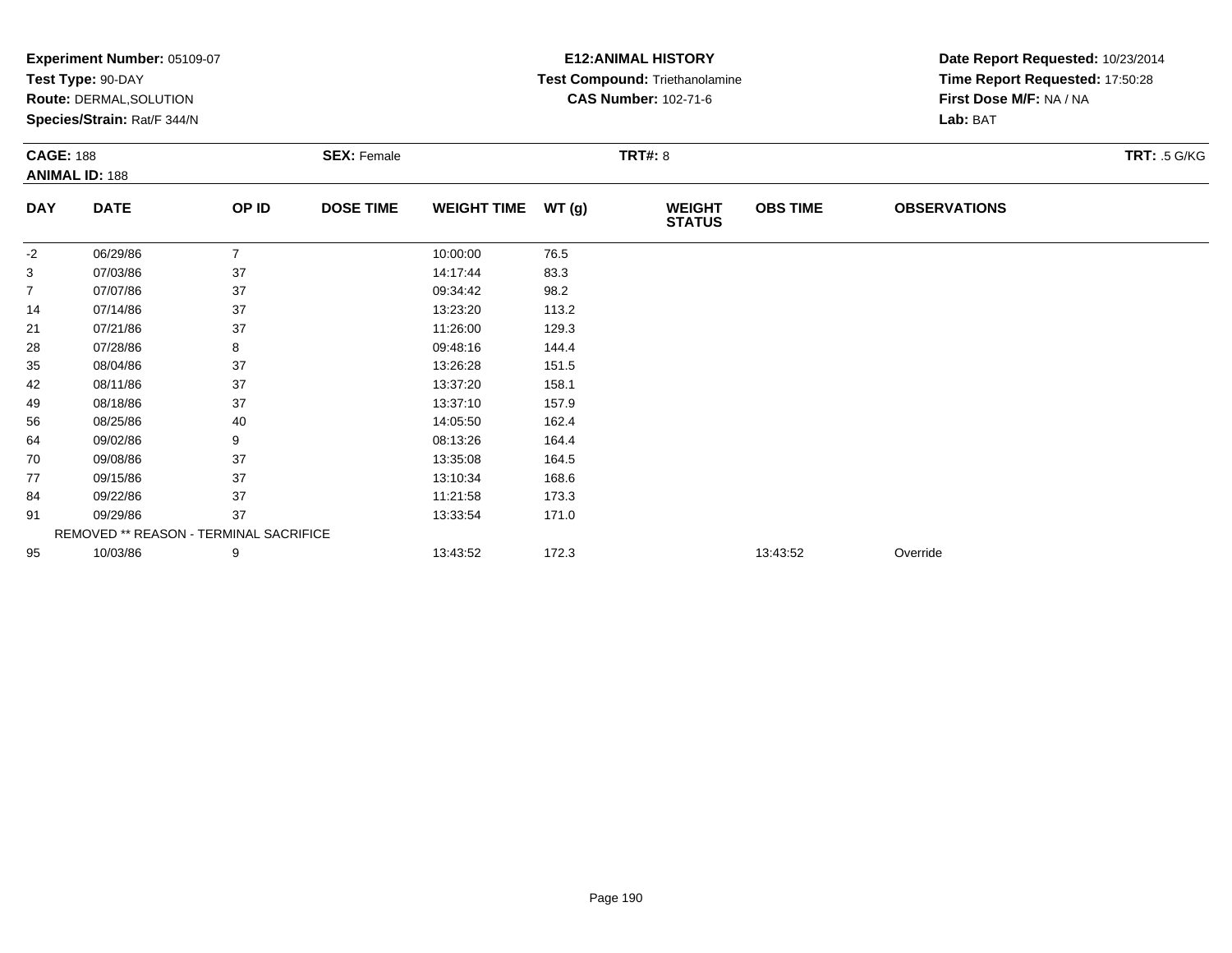|                  | <b>Experiment Number: 05109-07</b>     |                |                    |                    | <b>E12: ANIMAL HISTORY</b> | Date Report Requested: 10/23/2014 |                 |                                 |                     |  |
|------------------|----------------------------------------|----------------|--------------------|--------------------|----------------------------|-----------------------------------|-----------------|---------------------------------|---------------------|--|
|                  | Test Type: 90-DAY                      |                |                    |                    |                            | Test Compound: Triethanolamine    |                 | Time Report Requested: 17:50:28 |                     |  |
|                  | <b>Route: DERMAL, SOLUTION</b>         |                |                    |                    |                            | <b>CAS Number: 102-71-6</b>       |                 | First Dose M/F: NA / NA         |                     |  |
|                  | Species/Strain: Rat/F 344/N            |                |                    |                    |                            |                                   |                 | Lab: BAT                        |                     |  |
| <b>CAGE: 189</b> |                                        |                | <b>SEX: Female</b> |                    |                            | <b>TRT#: 8</b>                    |                 |                                 | <b>TRT: .5 G/KG</b> |  |
|                  | <b>ANIMAL ID: 189</b>                  |                |                    |                    |                            |                                   |                 |                                 |                     |  |
| <b>DAY</b>       | <b>DATE</b>                            | OP ID          | <b>DOSE TIME</b>   | <b>WEIGHT TIME</b> | WT(g)                      | <b>WEIGHT</b><br><b>STATUS</b>    | <b>OBS TIME</b> | <b>OBSERVATIONS</b>             |                     |  |
| -2               | 06/29/86                               | $\overline{7}$ |                    | 10:00:00           | 66.9                       |                                   |                 |                                 |                     |  |
| 3                | 07/03/86                               | 37             |                    | 14:18:02           | 72.7                       |                                   |                 |                                 |                     |  |
| 7                | 07/07/86                               | 37             |                    | 09:35:12           | 89.3                       |                                   |                 |                                 |                     |  |
| 14               | 07/14/86                               | 37             |                    | 13:23:36           | 103.7                      |                                   |                 |                                 |                     |  |
| 21               | 07/21/86                               | 37             |                    | 11:26:26           | 113.6                      |                                   |                 |                                 |                     |  |
| 28               | 07/28/86                               | 8              |                    | 09:48:38           | 126.1                      |                                   |                 |                                 |                     |  |
| 35               | 08/04/86                               | 37             |                    | 13:25:06           | 131.9                      |                                   |                 |                                 |                     |  |
| 42               | 08/11/86                               | 37             |                    | 13:35:50           | 137.9                      |                                   |                 |                                 |                     |  |
| 49               | 08/18/86                               | 37             |                    | 13:37:40           | 136.5                      |                                   |                 |                                 |                     |  |
| 56               | 08/25/86                               | 40             |                    | 14:06:10           | 144.8                      |                                   |                 |                                 |                     |  |
| 64               | 09/02/86                               | 9              |                    | 08:13:42           | 151.6                      |                                   |                 |                                 |                     |  |
| 70               | 09/08/86                               | 40             |                    | 15:09:12           | 152.9                      |                                   |                 |                                 |                     |  |
| 77               | 09/15/86                               | 37             |                    | 13:10:48           | 154.0                      |                                   |                 |                                 |                     |  |
| 84               | 09/22/86                               | 37             |                    | 11:22:12           | 157.4                      |                                   |                 |                                 |                     |  |
| 91               | 09/29/86                               | 37             |                    | 13:34:10           | 155.3                      |                                   |                 |                                 |                     |  |
|                  | REMOVED ** REASON - TERMINAL SACRIFICE |                |                    |                    |                            |                                   |                 |                                 |                     |  |
| 95               | 10/03/86                               | 9              |                    | 13:44:28           | 157.4                      |                                   | 13:44:28        | Override                        |                     |  |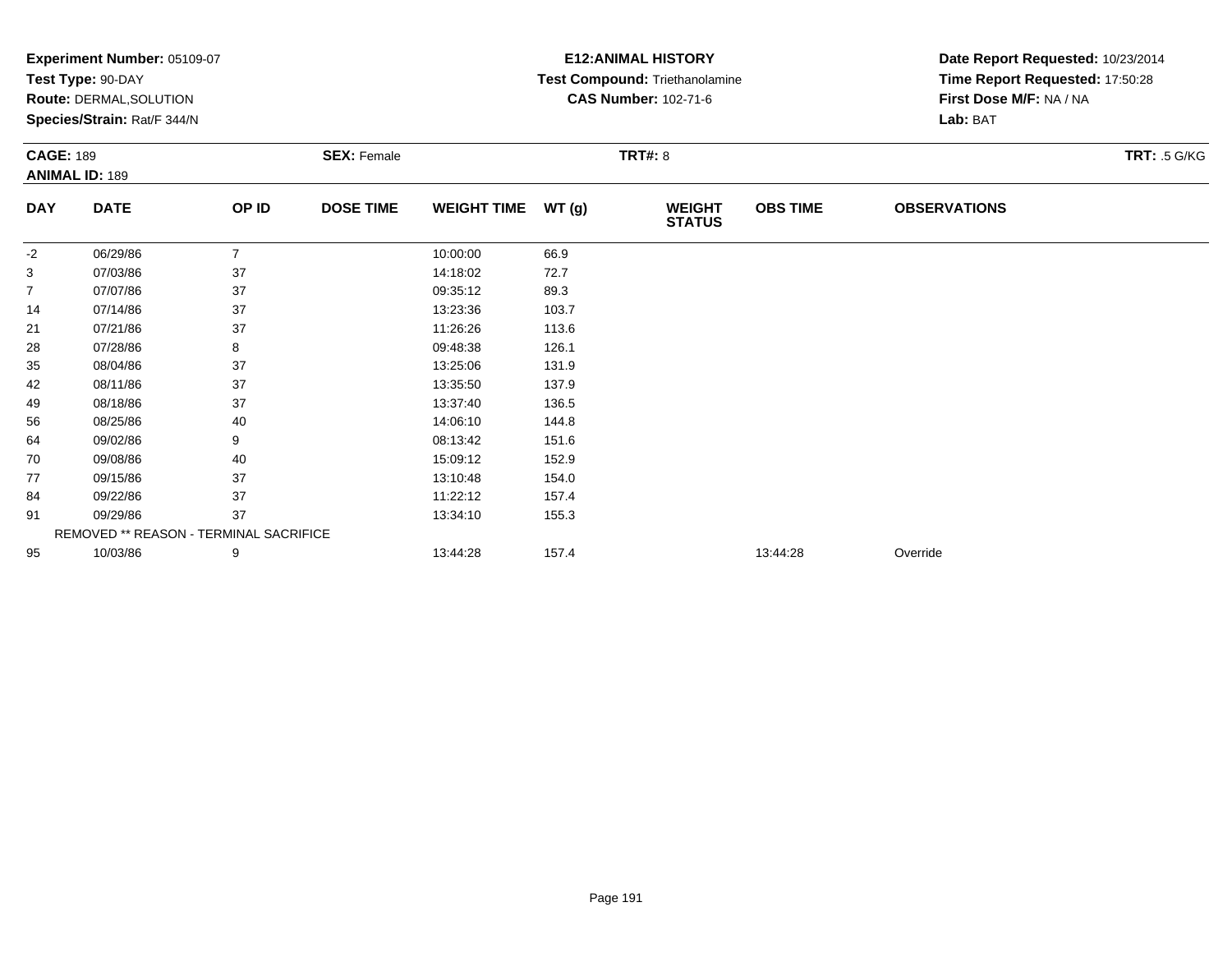|                  | Experiment Number: 05109-07<br>Test Type: 90-DAY |                |                    |                    |       | <b>E12: ANIMAL HISTORY</b>     | Date Report Requested: 10/23/2014 |                                 |                     |
|------------------|--------------------------------------------------|----------------|--------------------|--------------------|-------|--------------------------------|-----------------------------------|---------------------------------|---------------------|
|                  |                                                  |                |                    |                    |       | Test Compound: Triethanolamine |                                   | Time Report Requested: 17:50:28 |                     |
|                  | Route: DERMAL, SOLUTION                          |                |                    |                    |       | <b>CAS Number: 102-71-6</b>    |                                   | First Dose M/F: NA / NA         |                     |
|                  | Species/Strain: Rat/F 344/N                      |                |                    |                    |       |                                |                                   | Lab: BAT                        |                     |
| <b>CAGE: 190</b> |                                                  |                | <b>SEX: Female</b> |                    |       | <b>TRT#: 8</b>                 |                                   |                                 | <b>TRT: .5 G/KG</b> |
|                  | <b>ANIMAL ID: 190</b>                            |                |                    |                    |       |                                |                                   |                                 |                     |
| <b>DAY</b>       | <b>DATE</b>                                      | OP ID          | <b>DOSE TIME</b>   | <b>WEIGHT TIME</b> | WT(g) | <b>WEIGHT</b><br><b>STATUS</b> | <b>OBS TIME</b>                   | <b>OBSERVATIONS</b>             |                     |
| $-2$             | 06/29/86                                         | $\overline{7}$ |                    | 10:00:00           | 83.9  |                                |                                   |                                 |                     |
| 3                | 07/03/86                                         | 37             |                    | 14:18:22           | 91.3  |                                |                                   |                                 |                     |
| 7                | 07/07/86                                         | 37             |                    | 09:35:34           | 106.6 |                                |                                   |                                 |                     |
| 14               | 07/14/86                                         | 37             |                    | 13:23:58           | 119.5 |                                |                                   |                                 |                     |
| 21               | 07/21/86                                         | 37             |                    | 11:26:42           | 132.2 |                                |                                   |                                 |                     |
| 28               | 07/28/86                                         | 8              |                    | 09:48:54           | 152.1 |                                |                                   |                                 |                     |
| 35               | 08/04/86                                         | 37             |                    | 13:25:32           | 152.9 |                                |                                   |                                 |                     |
| 42               | 08/11/86                                         | 37             |                    | 13:36:10           | 161.1 |                                |                                   |                                 |                     |
| 49               | 08/18/86                                         | 37             |                    | 13:35:54           | 162.9 |                                |                                   |                                 |                     |
| 56               | 08/25/86                                         | 40             |                    | 14:04:48           | 170.2 |                                |                                   |                                 |                     |
| 64               | 09/02/86                                         | 9              |                    | 08:13:58           | 178.4 |                                |                                   |                                 |                     |
| 70               | 09/08/86                                         | 37             |                    | 13:35:46           | 178.6 |                                |                                   |                                 |                     |
| 77               | 09/15/86                                         | 37             |                    | 13:11:02           | 181.4 |                                |                                   |                                 |                     |
| 84               | 09/22/86                                         | 37             |                    | 15:25:54           | 169.5 |                                |                                   |                                 |                     |
| 91               | 09/29/86                                         | 37             |                    | 13:34:28           | 164.1 |                                |                                   |                                 |                     |
|                  | REMOVED ** REASON - TERMINAL SACRIFICE           |                |                    |                    |       |                                |                                   |                                 |                     |
| 95               | 10/03/86                                         | 9              |                    | 13:45:08           | 164.5 |                                | 13:45:08                          | Override                        |                     |
|                  |                                                  |                |                    |                    |       |                                |                                   |                                 |                     |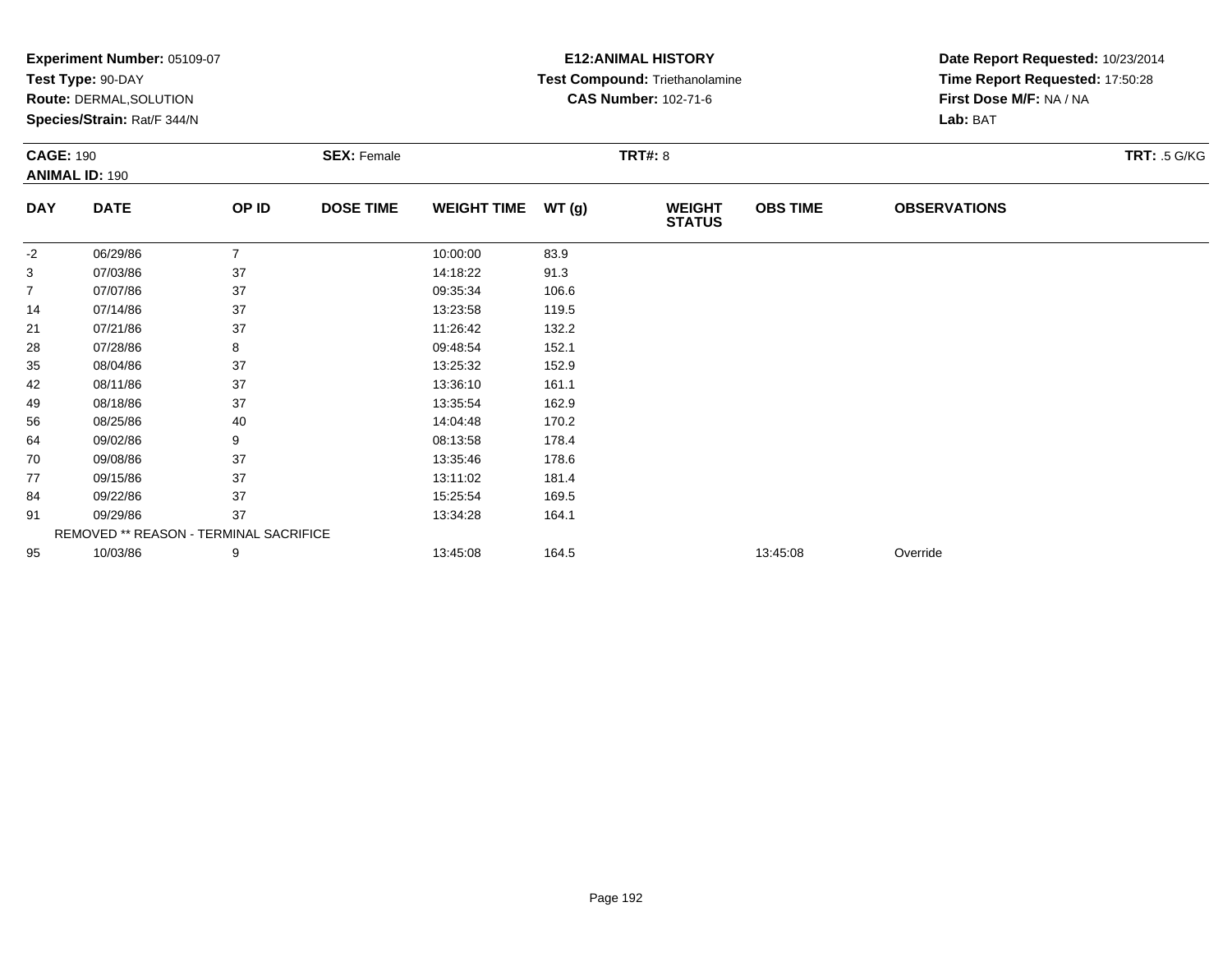**Test Type:** 90-DAY

**Route:** DERMAL,SOLUTION

**Species/Strain:** Rat/F 344/N

# **E12:ANIMAL HISTORY Test Compound:** Triethanolamine**CAS Number:** 102-71-6

| <b>CAGE: 191</b> | <b>ANIMAL ID: 191</b>                  |       | <b>SEX: Female</b> |                    |       | <b>TRT#: 8</b>                 |                 |                     | <b>TRT: .5 G/KG</b> |
|------------------|----------------------------------------|-------|--------------------|--------------------|-------|--------------------------------|-----------------|---------------------|---------------------|
| <b>DAY</b>       | <b>DATE</b>                            | OP ID | <b>DOSE TIME</b>   | <b>WEIGHT TIME</b> | WT(g) | <b>WEIGHT</b><br><b>STATUS</b> | <b>OBS TIME</b> | <b>OBSERVATIONS</b> |                     |
| $-1$             | 07/01/86                               | 37    |                    | 09:22:22           | 83.2  |                                |                 |                     |                     |
| $\overline{2}$   | 07/03/86                               | 37    |                    | 13:24:18           | 86.7  |                                | 13:24:18        | Normal              |                     |
| 6                | 07/07/86                               | 9     |                    | 13:52:58           | 95.0  |                                | 13:52:58        | Normal              |                     |
| 13               | 07/14/86                               | 37    |                    | 14:12:54           | 109.3 |                                | 14:12:54        | Normal              |                     |
| 20               | 07/21/86                               | 37    |                    | 13:48:56           | 122.5 |                                | 13:48:56        | Normal              |                     |
| 27               | 07/28/86                               | 8     |                    | 08:35:50           | 135.1 |                                | 08:35:50        | Normal              |                     |
| 34               | 08/04/86                               | 37    |                    | 11:00:40           | 141.3 |                                | 11:00:40        | Normal              |                     |
| 41               | 08/11/86                               | 37    |                    | 11:00:08           | 146.2 |                                | 11:00:08        | Normal              |                     |
| 48               | 08/18/86                               | 37    |                    | 11:02:34           | 155.8 |                                | 11:02:34        | Normal              |                     |
| 55               | 08/25/86                               | 37    |                    | 11:18:20           | 161.1 |                                | 11:18:20        | Normal              |                     |
| 63               | 09/02/86                               | 9     |                    | 09:10:38           | 165.1 |                                | 09:10:38        | Normal              |                     |
| 69               | 09/08/86                               | 37    |                    | 10:38:08           | 164.6 |                                | 10:38:08        | Normal              |                     |
| 76               | 09/15/86                               | 37    |                    | 11:00:14           | 168.7 |                                | 11:00:14        | Normal              |                     |
| 83               | 09/22/86                               | 37    |                    | 10:42:16           | 172.6 |                                | 10:42:16        | Normal              |                     |
| 90               | 09/29/86                               | 37    |                    | 11:20:08           | 175.8 |                                | 11:20:08        | Normal              |                     |
|                  | REMOVED ** REASON - TERMINAL SACRIFICE |       |                    |                    |       |                                |                 |                     |                     |
| 93               | 10/02/86                               | 37    |                    | 07:11:36           | 176.8 |                                | 07:11:36        | Normal              |                     |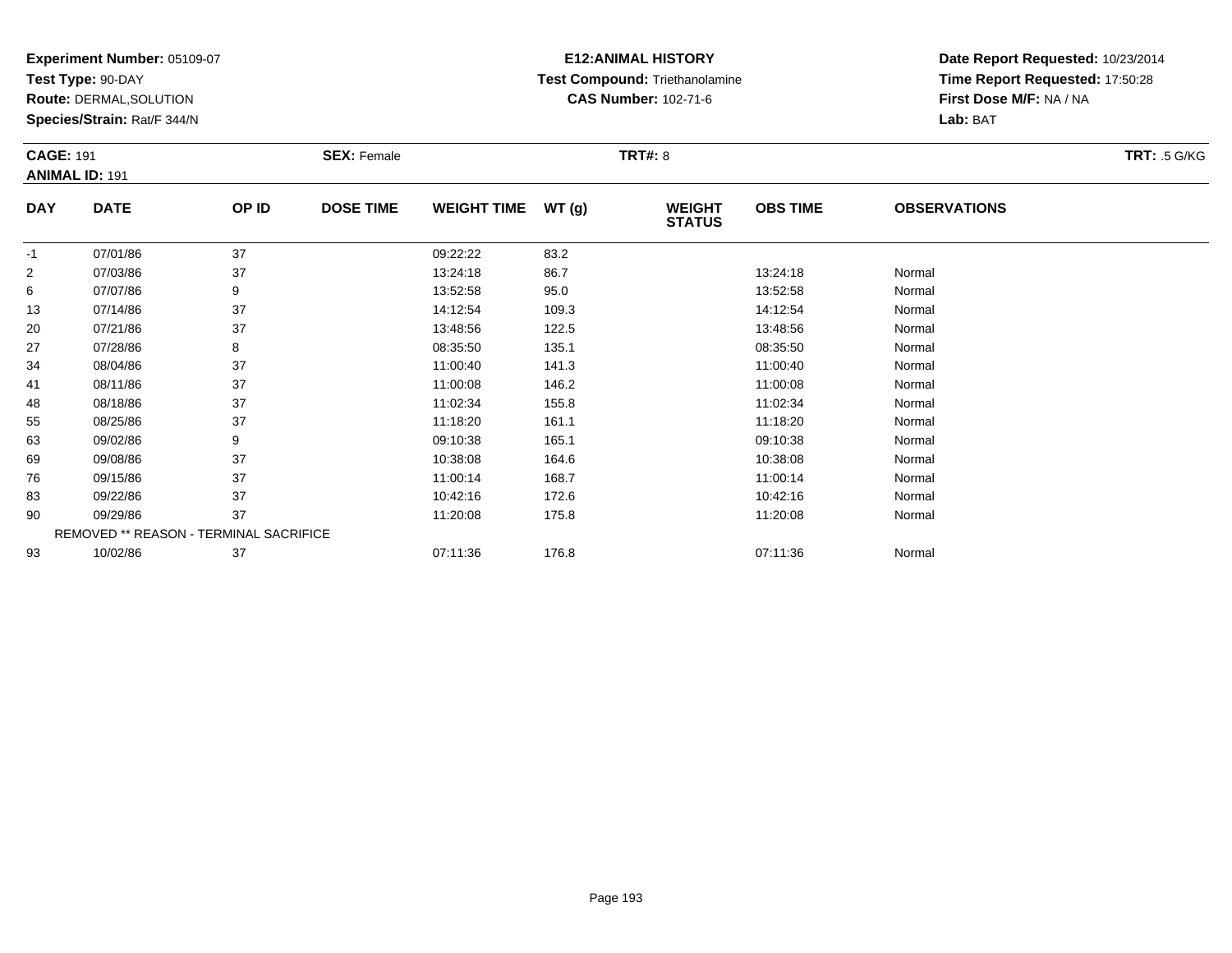**Test Type:** 90-DAY

**Route:** DERMAL,SOLUTION

**Species/Strain:** Rat/F 344/N

# **E12:ANIMAL HISTORY Test Compound:** Triethanolamine**CAS Number:** 102-71-6

| <b>CAGE: 192</b> |                                        | <b>SEX: Female</b> |                  |                    | <b>TRT: .5 G/KG</b> |                                |                 |                     |  |
|------------------|----------------------------------------|--------------------|------------------|--------------------|---------------------|--------------------------------|-----------------|---------------------|--|
|                  | <b>ANIMAL ID: 192</b>                  |                    |                  |                    |                     |                                |                 |                     |  |
| <b>DAY</b>       | <b>DATE</b>                            | OP ID              | <b>DOSE TIME</b> | <b>WEIGHT TIME</b> | WT(g)               | <b>WEIGHT</b><br><b>STATUS</b> | <b>OBS TIME</b> | <b>OBSERVATIONS</b> |  |
| $-1$             | 07/01/86                               | 37                 |                  | 09:22:46           | 86.6                |                                |                 |                     |  |
| $\overline{c}$   | 07/03/86                               | 37                 |                  | 13:24:50           | 91.6                |                                | 13:24:50        | Normal              |  |
| 6                | 07/07/86                               | 9                  |                  | 13:53:28           | 97.4                |                                | 13:53:28        | Normal              |  |
| 13               | 07/14/86                               | 37                 |                  | 14:11:34           | 104.9               |                                | 14:11:34        | Normal              |  |
| 20               | 07/21/86                               | 37                 |                  | 13:47:26           | 127.7               |                                | 13:47:26        | Normal              |  |
| 27               | 07/28/86                               | 8                  |                  | 08:36:36           | 137.0               |                                | 08:36:36        | Normal              |  |
| 34               | 08/04/86                               | 37                 |                  | 11:01:00           | 143.9               |                                | 11:01:00        | Normal              |  |
| 41               | 08/11/86                               | 37                 |                  | 11:00:32           | 153.4               |                                | 11:00:32        | Normal              |  |
| 48               | 08/18/86                               | 37                 |                  | 11:03:28           | 157.6               |                                | 11:03:28        | Normal              |  |
| 55               | 08/25/86                               | 37                 |                  | 11:18:42           | 159.7               |                                | 11:18:42        | Normal              |  |
| 63               | 09/02/86                               | 9                  |                  | 09:10:54           | 163.3               |                                | 09:10:54        | Normal              |  |
| 69               | 09/08/86                               | 37                 |                  | 10:38:40           | 164.1               |                                | 10:38:40        | Normal              |  |
| 76               | 09/15/86                               | 37                 |                  | 11:00:32           | 168.6               |                                | 11:00:32        | Normal              |  |
| 83               | 09/22/86                               | 37                 |                  | 10:42:36           | 175.1               |                                | 10:42:36        | Normal              |  |
| 90               | 09/29/86                               | 37                 |                  | 11:20:34           | 174.3               |                                | 11:20:34        | Normal              |  |
|                  | REMOVED ** REASON - TERMINAL SACRIFICE |                    |                  |                    |                     |                                |                 |                     |  |
| 93               | 10/02/86                               | 37                 |                  | 07:12:16           | 176.6               |                                | 07:12:16        | Normal              |  |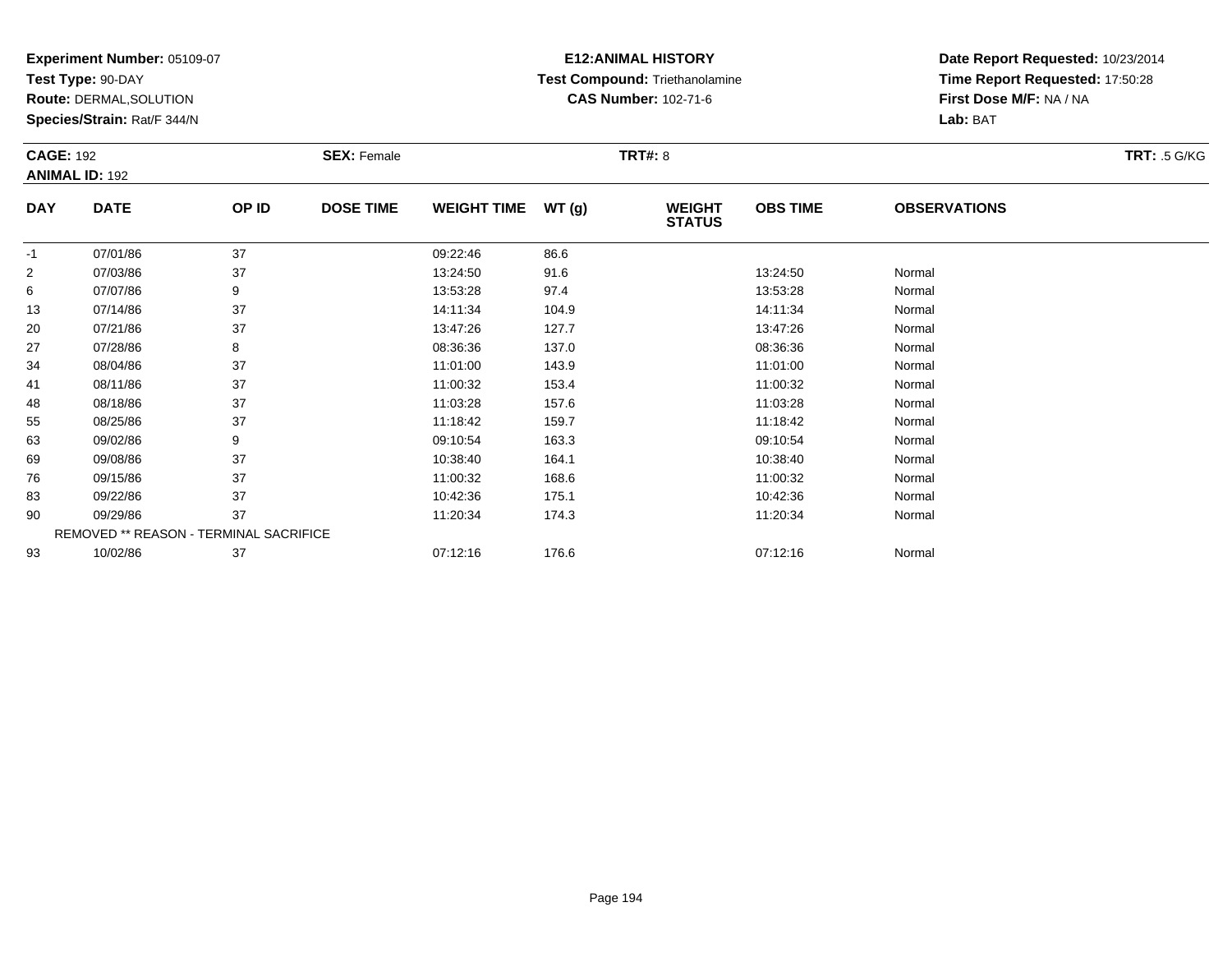**Test Type:** 90-DAY

**Route:** DERMAL,SOLUTION

**Species/Strain:** Rat/F 344/N

# **E12:ANIMAL HISTORY Test Compound:** Triethanolamine**CAS Number:** 102-71-6

| <b>SEX: Female</b><br><b>CAGE: 193</b> |                                        |       |                  | <b>TRT#: 8</b>     |       |                                |                 |                     |  |  |
|----------------------------------------|----------------------------------------|-------|------------------|--------------------|-------|--------------------------------|-----------------|---------------------|--|--|
|                                        | <b>ANIMAL ID: 193</b>                  |       |                  |                    |       |                                |                 |                     |  |  |
| <b>DAY</b>                             | <b>DATE</b>                            | OP ID | <b>DOSE TIME</b> | <b>WEIGHT TIME</b> | WT(g) | <b>WEIGHT</b><br><b>STATUS</b> | <b>OBS TIME</b> | <b>OBSERVATIONS</b> |  |  |
| $-1$                                   | 07/01/86                               | 37    |                  | 09:23:18           | 74.6  |                                |                 |                     |  |  |
| $\overline{2}$                         | 07/03/86                               | 37    |                  | 13:25:10           | 80.9  |                                | 13:25:10        | Normal              |  |  |
| 6                                      | 07/07/86                               | 9     |                  | 13:53:50           | 88.1  |                                | 13:53:50        | Normal              |  |  |
| 13                                     | 07/14/86                               | 37    |                  | 14:11:56           | 100.1 |                                | 14:11:56        | Normal              |  |  |
| 20                                     | 07/21/86                               | 37    |                  | 13:47:58           | 114.8 |                                | 13:47:58        | Normal              |  |  |
| 27                                     | 07/28/86                               | 8     |                  | 08:33:26           | 128.4 |                                | 08:33:26        | Normal              |  |  |
| 34                                     | 08/04/86                               | 37    |                  | 10:59:42           | 135.4 |                                | 10:59:42        | Normal              |  |  |
| 41                                     | 08/11/86                               | 37    |                  | 11:00:52           | 141.8 |                                | 11:00:52        | Normal              |  |  |
| 48                                     | 08/18/86                               | 37    |                  | 11:03:48           | 146.7 |                                | 11:03:48        | Normal              |  |  |
| 55                                     | 08/25/86                               | 37    |                  | 11:19:10           | 148.6 |                                | 11:19:10        | Normal              |  |  |
| 63                                     | 09/02/86                               | 9     |                  | 09:11:24           | 154.8 |                                | 09:11:24        | Normal              |  |  |
| 69                                     | 09/08/86                               | 37    |                  | 10:39:02           | 160.0 |                                | 10:39:02        | Normal              |  |  |
| 76                                     | 09/15/86                               | 37    |                  | 11:00:50           | 160.8 |                                | 11:00:50        | Normal              |  |  |
| 83                                     | 09/22/86                               | 37    |                  | 10:42:54           | 165.4 |                                | 10:42:54        | Normal              |  |  |
| 90                                     | 09/29/86                               | 37    |                  | 11:20:58           | 167.1 |                                | 11:20:58        | Normal              |  |  |
|                                        | REMOVED ** REASON - TERMINAL SACRIFICE |       |                  |                    |       |                                |                 |                     |  |  |
| 93                                     | 10/02/86                               | 37    |                  | 07:12:56           | 177.5 |                                | 07:12:56        | Normal              |  |  |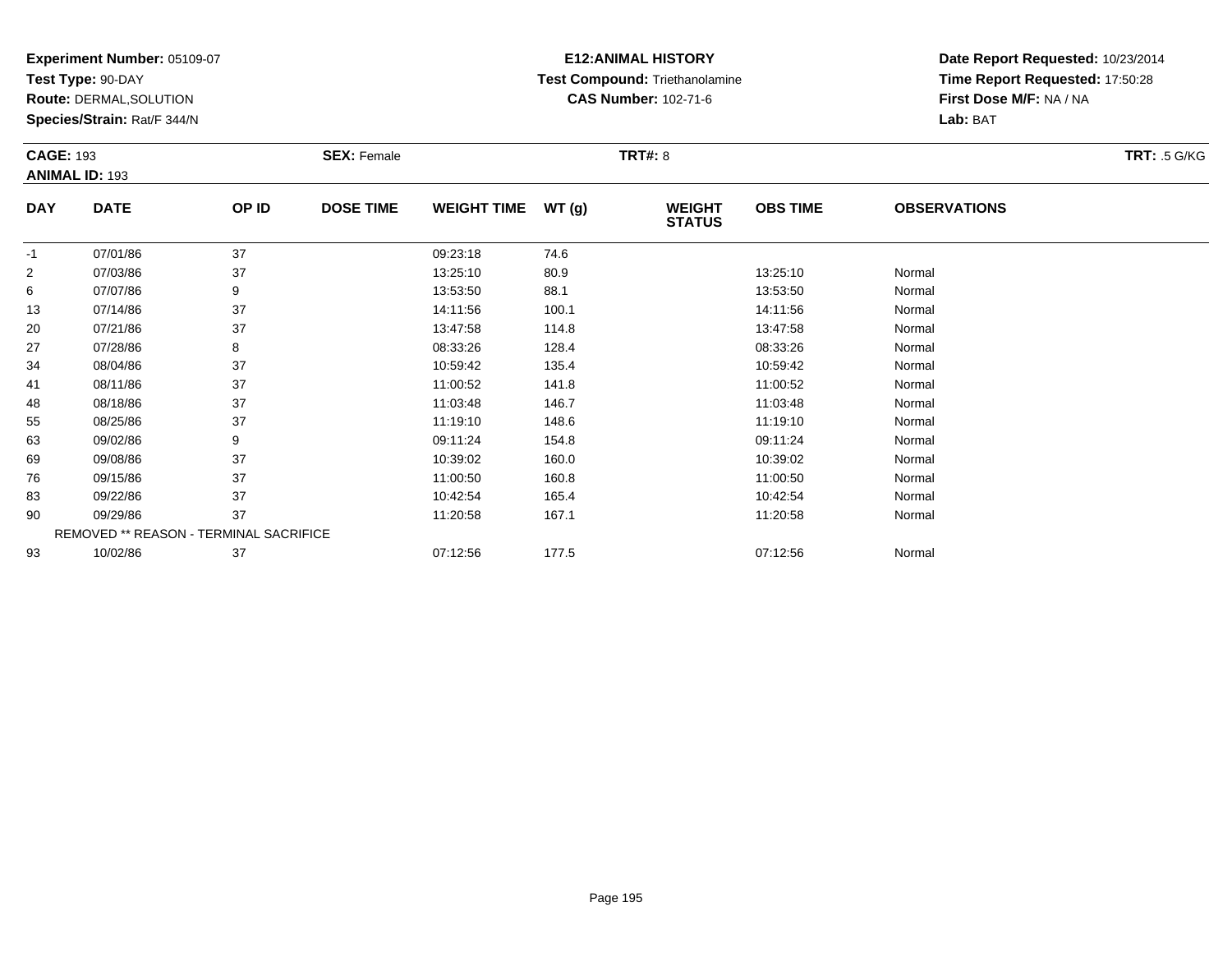**Test Type:** 90-DAY

**Route:** DERMAL,SOLUTION

**Species/Strain:** Rat/F 344/N

# **E12:ANIMAL HISTORY Test Compound:** Triethanolamine**CAS Number:** 102-71-6

| <b>CAGE: 194</b> |                                        |       | <b>SEX: Female</b> |                    |       | <b>TRT: .5 G/KG</b>            |                 |                     |  |
|------------------|----------------------------------------|-------|--------------------|--------------------|-------|--------------------------------|-----------------|---------------------|--|
|                  | <b>ANIMAL ID: 194</b>                  |       |                    |                    |       |                                |                 |                     |  |
| <b>DAY</b>       | <b>DATE</b>                            | OP ID | <b>DOSE TIME</b>   | <b>WEIGHT TIME</b> | WT(g) | <b>WEIGHT</b><br><b>STATUS</b> | <b>OBS TIME</b> | <b>OBSERVATIONS</b> |  |
| $-1$             | 07/01/86                               | 37    |                    | 09:23:44           | 81.2  |                                |                 |                     |  |
| 2                | 07/03/86                               | 37    |                    | 13:25:32           | 91.0  |                                | 13:25:32        | Normal              |  |
| 6                | 07/07/86                               | 9     |                    | 13:54:18           | 97.5  |                                | 13:54:18        | Normal              |  |
| 13               | 07/14/86                               | 37    |                    | 14:12:14           | 111.8 |                                | 14:12:14        | Normal              |  |
| 20               | 07/21/86                               | 37    |                    | 13:48:20           | 127.1 |                                | 13:48:20        | Normal              |  |
| 27               | 07/28/86                               | 8     |                    | 08:34:06           | 136.3 |                                | 08:34:06        | Normal              |  |
| 34               | 08/04/86                               | 37    |                    | 11:00:02           | 149.5 |                                | 11:00:02        | Normal              |  |
| 41               | 08/11/86                               | 37    |                    | 10:59:22           | 153.6 |                                | 10:59:22        | Normal              |  |
| 48               | 08/18/86                               | 37    |                    | 11:01:34           | 160.3 |                                | 11:01:34        | Normal              |  |
| 55               | 08/25/86                               | 37    |                    | 11:19:34           | 163.8 |                                | 11:19:34        | Normal              |  |
| 63               | 09/02/86                               | 9     |                    | 09:11:50           | 171.8 |                                | 09:11:50        | Normal              |  |
| 69               | 09/08/86                               | 37    |                    | 10:39:28           | 171.5 |                                | 10:39:28        | Normal              |  |
| 76               | 09/15/86                               | 37    |                    | 11:01:10           | 176.3 |                                | 11:01:10        | Normal              |  |
| 83               | 09/22/86                               | 37    |                    | 10:43:10           | 180.5 |                                | 10:43:10        | Normal              |  |
| 90               | 09/29/86                               | 37    |                    | 11:21:14           | 179.1 |                                | 11:21:14        | Normal              |  |
|                  | REMOVED ** REASON - TERMINAL SACRIFICE |       |                    |                    |       |                                |                 |                     |  |
| 93               | 10/02/86                               | 37    |                    | 07:13:38           | 181.9 |                                | 07:13:38        | Normal              |  |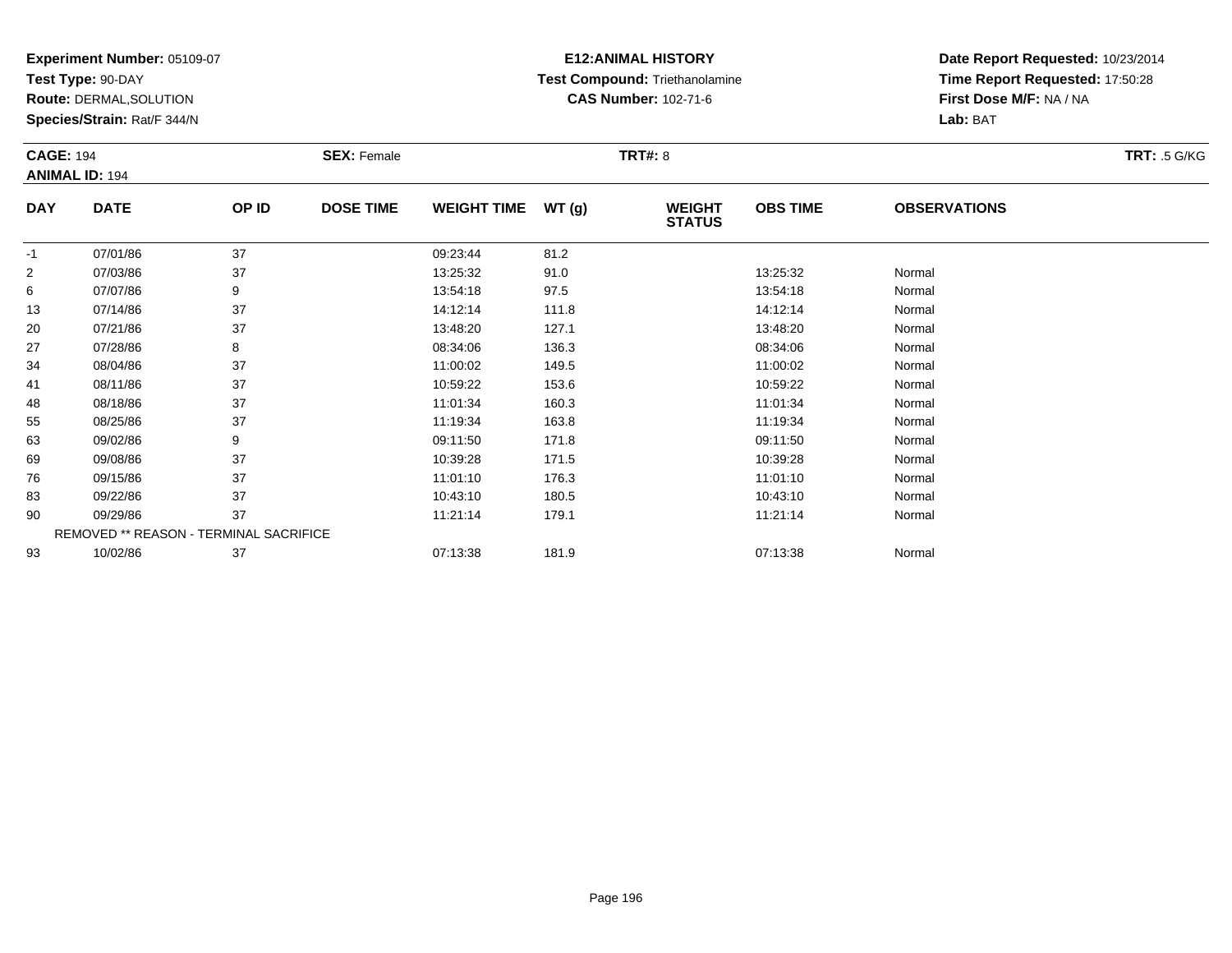**Test Type:** 90-DAY

**Route:** DERMAL,SOLUTION

**Species/Strain:** Rat/F 344/N

# **E12:ANIMAL HISTORY Test Compound:** Triethanolamine**CAS Number:** 102-71-6

|                | <b>CAGE: 195</b><br><b>SEX: Female</b> |       |                  | <b>TRT#: 8</b>     |       |                                |                 |                     |  |  |
|----------------|----------------------------------------|-------|------------------|--------------------|-------|--------------------------------|-----------------|---------------------|--|--|
|                | <b>ANIMAL ID: 195</b>                  |       |                  |                    |       |                                |                 |                     |  |  |
| <b>DAY</b>     | <b>DATE</b>                            | OP ID | <b>DOSE TIME</b> | <b>WEIGHT TIME</b> | WT(g) | <b>WEIGHT</b><br><b>STATUS</b> | <b>OBS TIME</b> | <b>OBSERVATIONS</b> |  |  |
| $-1$           | 07/01/86                               | 37    |                  | 09:24:08           | 82.5  |                                |                 |                     |  |  |
| $\overline{c}$ | 07/03/86                               | 37    |                  | 13:25:54           | 85.8  |                                | 13:25:54        | Normal              |  |  |
| 6              | 07/07/86                               | 9     |                  | 13:54:38           | 95.5  |                                | 13:54:38        | Normal              |  |  |
| 13             | 07/14/86                               | 37    |                  | 14:12:34           | 106.0 |                                | 14:12:34        | Normal              |  |  |
| 20             | 07/21/86                               | 37    |                  | 13:48:38           | 123.0 |                                | 13:48:38        | Normal              |  |  |
| 27             | 07/28/86                               | 8     |                  | 08:35:12           | 134.3 |                                | 08:35:12        | Normal              |  |  |
| 34             | 08/04/86                               | 37    |                  | 11:00:22           | 143.9 |                                | 11:00:22        | Normal              |  |  |
| 41             | 08/11/86                               | 37    |                  | 10:59:50           | 151.0 |                                | 10:59:50        | Normal              |  |  |
| 48             | 08/18/86                               | 37    |                  | 11:02:12           | 157.5 |                                | 11:02:12        | Normal              |  |  |
| 55             | 08/25/86                               | 37    |                  | 11:17:58           | 160.7 |                                | 11:17:58        | Normal              |  |  |
| 63             | 09/02/86                               | 9     |                  | 09:09:52           | 163.4 |                                | 09:09:52        | Normal              |  |  |
| 69             | 09/08/86                               | 37    |                  | 10:39:56           | 167.1 |                                | 10:39:56        | Normal              |  |  |
| 76             | 09/15/86                               | 37    |                  | 11:01:28           | 167.7 |                                | 11:01:28        | Normal              |  |  |
| 83             | 09/22/86                               | 37    |                  | 10:43:30           | 170.7 |                                | 10:43:30        | Normal              |  |  |
| 90             | 09/29/86                               | 37    |                  | 11:21:32           | 173.6 |                                | 11:21:32        | Normal              |  |  |
|                | REMOVED ** REASON - TERMINAL SACRIFICE |       |                  |                    |       |                                |                 |                     |  |  |
| 93             | 10/02/86                               | 37    |                  | 07:15:06           | 174.1 |                                | 07:15:06        | Normal              |  |  |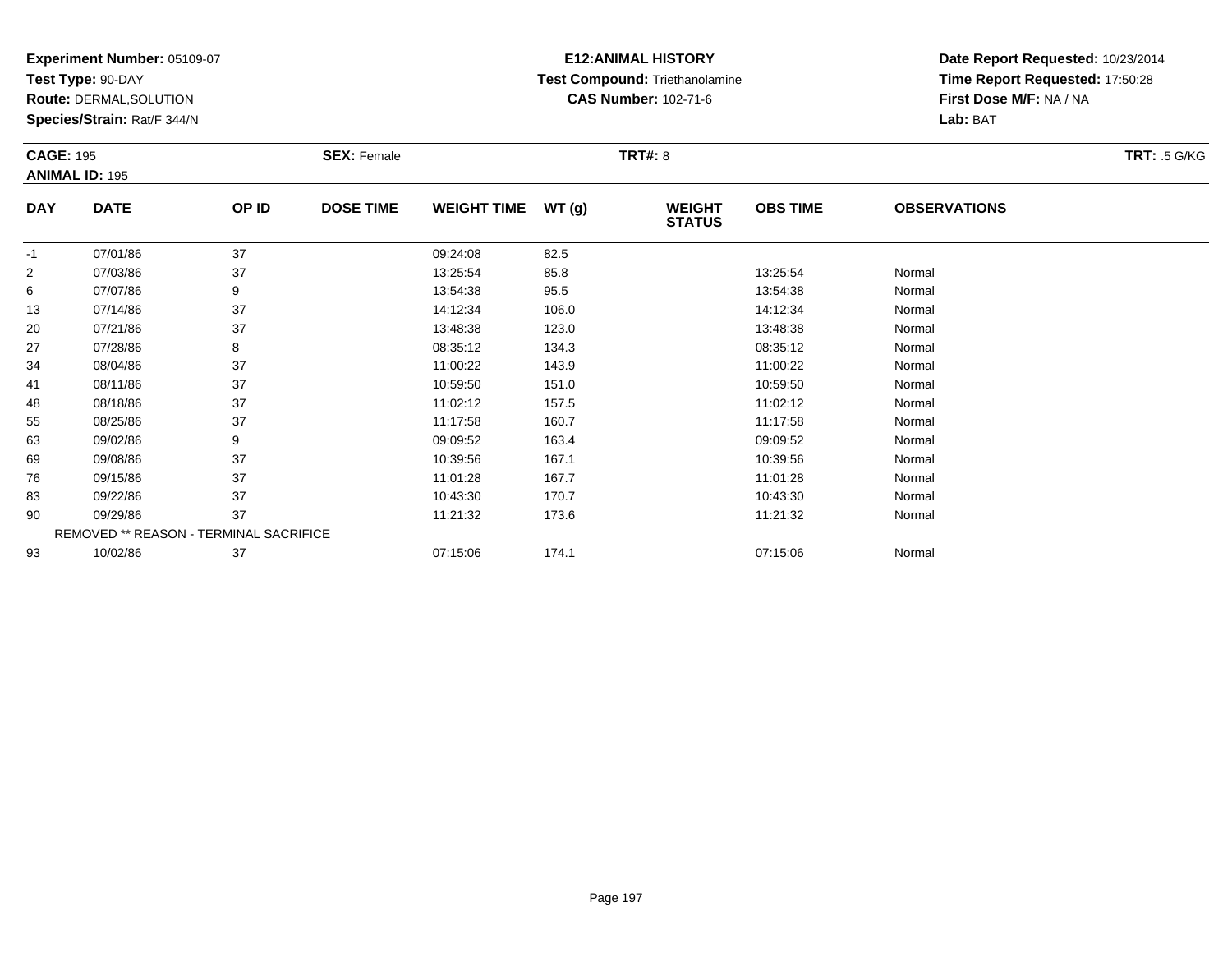**Test Type:** 90-DAY

**Route:** DERMAL,SOLUTION

**Species/Strain:** Rat/F 344/N

# **E12:ANIMAL HISTORY Test Compound:** Triethanolamine**CAS Number:** 102-71-6

| <b>CAGE: 196</b> | <b>ANIMAL ID: 196</b>                  |       | <b>SEX: Female</b> |                    |       | <b>TRT#: 8</b>                 |                 |                     | <b>TRT: .5 G/KG</b> |
|------------------|----------------------------------------|-------|--------------------|--------------------|-------|--------------------------------|-----------------|---------------------|---------------------|
| <b>DAY</b>       | <b>DATE</b>                            | OP ID | <b>DOSE TIME</b>   | <b>WEIGHT TIME</b> | WT(g) | <b>WEIGHT</b><br><b>STATUS</b> | <b>OBS TIME</b> | <b>OBSERVATIONS</b> |                     |
| $-2$             | 07/01/86                               | 37    |                    | 09:30:36           | 88.0  |                                |                 |                     |                     |
|                  | 07/03/86                               | 37    |                    | 13:28:12           | 93.7  |                                | 13:28:12        | Normal              |                     |
| 5                | 07/07/86                               | 9     |                    | 13:43:24           | 100.6 |                                | 13:43:24        | Normal              |                     |
| 12               | 07/14/86                               | 37    |                    | 14:26:54           | 114.3 |                                | 14:26:54        | Normal              |                     |
| 19               | 07/21/86                               | 37    |                    | 13:44:44           | 124.7 |                                | 13:44:44        | Normal              |                     |
| 26               | 07/28/86                               | 8     |                    | 09:22:50           | 133.3 |                                | 09:22:50        | Normal              |                     |
| 33               | 08/04/86                               | 37    |                    | 11:07:56           | 143.1 |                                | 11:07:56        | Normal              |                     |
| 40               | 08/11/86                               | 37    |                    | 11:04:24           | 150.8 |                                | 11:04:24        | Normal              |                     |
| 47               | 08/18/86                               | 37    |                    | 11:11:34           | 154.1 |                                | 11:11:34        | Normal              |                     |
| 54               | 08/25/86                               | 37    |                    | 10:37:32           | 156.7 |                                | 10:37:32        | Normal              |                     |
| 62               | 09/02/86                               | 9     |                    | 09:01:10           | 164.5 |                                | 09:01:10        | Normal              |                     |
| 68               | 09/08/86                               | 37    |                    | 10:47:56           | 164.5 |                                | 10:47:56        | Normal              |                     |
| 75               | 09/15/86                               | 37    |                    | 11:10:22           | 161.7 |                                | 11:10:22        | Normal              |                     |
| 82               | 09/22/86                               | 37    |                    | 10:46:06           | 166.8 |                                | 10:46:06        | Normal              |                     |
| 89               | 09/29/86                               | 37    |                    | 11:05:10           | 166.8 |                                | 11:05:10        | Normal              |                     |
|                  | REMOVED ** REASON - TERMINAL SACRIFICE |       |                    |                    |       |                                |                 |                     |                     |
| 93               | 10/03/86                               | 37    |                    | 06:55:46           | 163.5 |                                | 06:55:46        | Normal              |                     |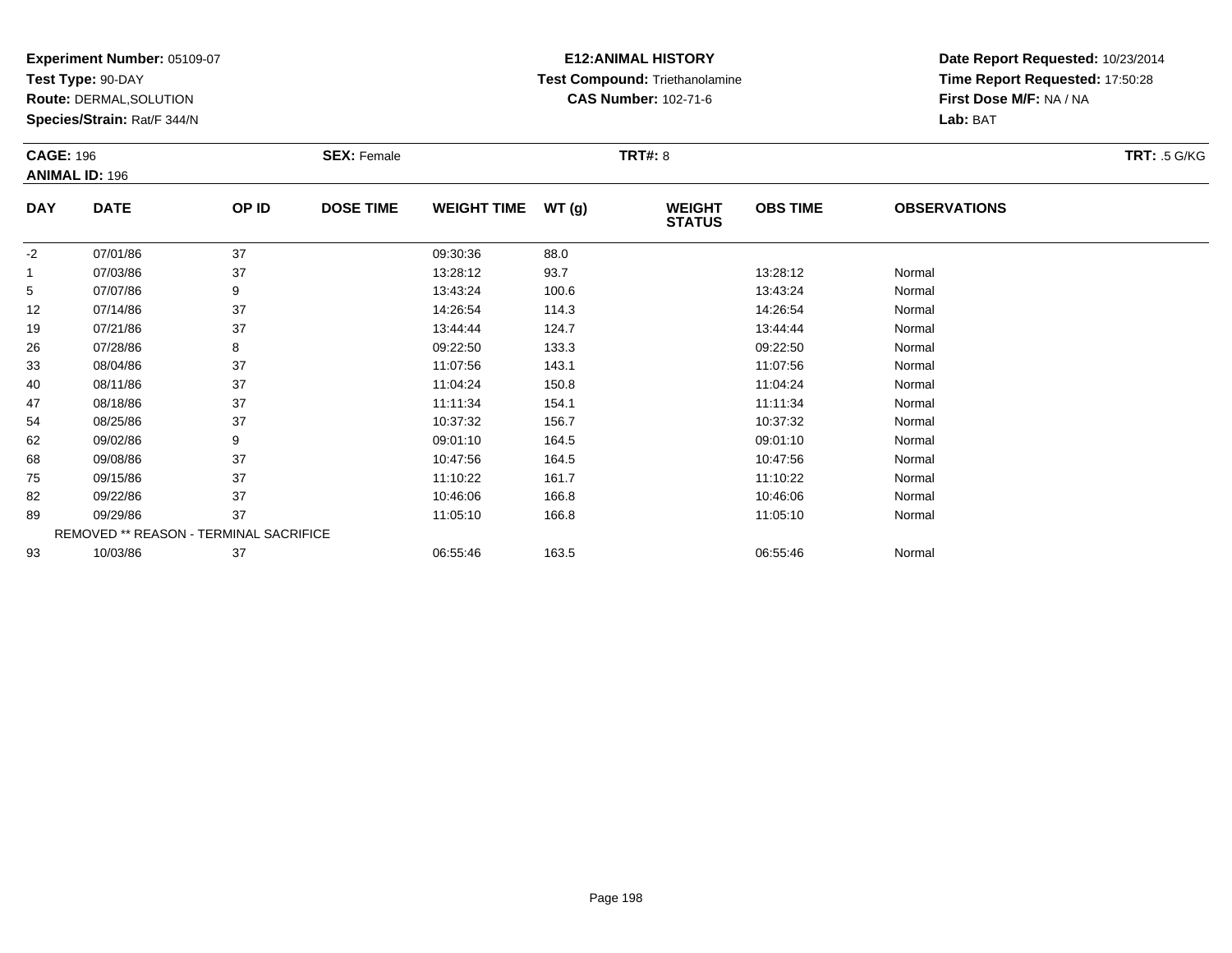**Test Type:** 90-DAY

**Route:** DERMAL,SOLUTION

**Species/Strain:** Rat/F 344/N

# **E12:ANIMAL HISTORY Test Compound:** Triethanolamine**CAS Number:** 102-71-6

|            | <b>CAGE: 197</b><br><b>ANIMAL ID: 197</b> |       | <b>SEX: Female</b> |                    |       | <b>TRT: .5 G/KG</b>            |                 |                     |  |
|------------|-------------------------------------------|-------|--------------------|--------------------|-------|--------------------------------|-----------------|---------------------|--|
| <b>DAY</b> | <b>DATE</b>                               | OP ID | <b>DOSE TIME</b>   | <b>WEIGHT TIME</b> | WT(g) | <b>WEIGHT</b><br><b>STATUS</b> | <b>OBS TIME</b> | <b>OBSERVATIONS</b> |  |
| $-2$       | 07/01/86                                  | 37    |                    | 09:31:00           | 84.1  |                                |                 |                     |  |
|            | 07/03/86                                  | 37    |                    | 13:28:42           | 89.3  |                                | 13:28:42        | Normal              |  |
| 5          | 07/07/86                                  | 9     |                    | 13:44:02           | 95.3  |                                | 13:44:02        | Normal              |  |
| 12         | 07/14/86                                  | 37    |                    | 14:25:28           | 106.8 |                                | 14:25:28        | Normal              |  |
| 19         | 07/21/86                                  | 37    |                    | 13:43:18           | 120.8 |                                | 13:43:18        | Normal              |  |
| 26         | 07/28/86                                  | 8     |                    | 09:23:24           | 128.9 |                                | 09:23:24        | Normal              |  |
| 33         | 08/04/86                                  | 37    |                    | 11:08:14           | 137.9 |                                | 11:08:14        | Normal              |  |
| 40         | 08/11/86                                  | 37    |                    | 11:04:44           | 142.1 |                                | 11:04:44        | Normal              |  |
| 47         | 08/18/86                                  | 37    |                    | 11:11:52           | 152.1 |                                | 11:11:52        | Normal              |  |
| 54         | 08/25/86                                  | 37    |                    | 10:37:56           | 154.6 |                                | 10:37:56        | Normal              |  |
| 62         | 09/02/86                                  | 9     |                    | 09:01:32           | 159.6 |                                | 09:01:32        | Normal              |  |
| 68         | 09/08/86                                  | 37    |                    | 10:48:42           | 158.5 |                                | 10:48:42        | Normal              |  |
| 75         | 09/15/86                                  | 37    |                    | 11:11:28           | 158.9 |                                | 11:11:28        | Normal              |  |
| 82         | 09/22/86                                  | 37    |                    | 10:46:32           | 163.3 |                                | 10:46:32        | Normal              |  |
| 89         | 09/29/86                                  | 37    |                    | 11:06:16           | 165.5 |                                | 11:06:16        | Normal              |  |
|            | REMOVED ** REASON - TERMINAL SACRIFICE    |       |                    |                    |       |                                |                 |                     |  |
| 93         | 10/03/86                                  | 37    |                    | 06:56:26           | 171.7 |                                | 06:56:26        | Normal              |  |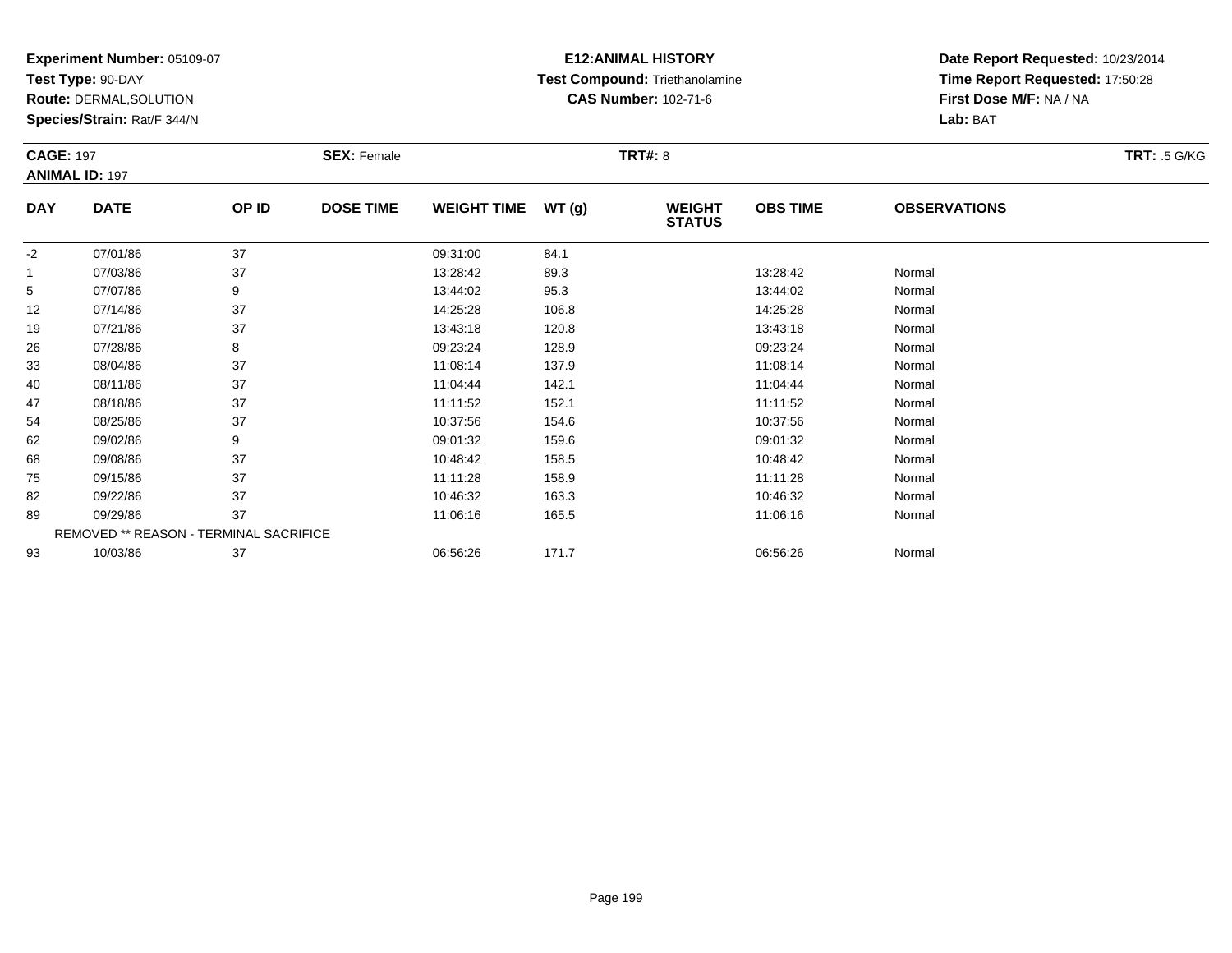**Test Type:** 90-DAY

**Route:** DERMAL,SOLUTION

**Species/Strain:** Rat/F 344/N

# **E12:ANIMAL HISTORY Test Compound:** Triethanolamine**CAS Number:** 102-71-6

| <b>CAGE: 198</b> | <b>ANIMAL ID: 198</b>                  |       | <b>SEX: Female</b> |                    |       | <b>TRT#: 8</b>                 |                 |                     | <b>TRT: .5 G/KG</b> |
|------------------|----------------------------------------|-------|--------------------|--------------------|-------|--------------------------------|-----------------|---------------------|---------------------|
| <b>DAY</b>       | <b>DATE</b>                            | OP ID | <b>DOSE TIME</b>   | <b>WEIGHT TIME</b> | WT(g) | <b>WEIGHT</b><br><b>STATUS</b> | <b>OBS TIME</b> | <b>OBSERVATIONS</b> |                     |
| $-2$             | 07/01/86                               | 37    |                    | 09:31:26           | 88.0  |                                |                 |                     |                     |
| $\mathbf{1}$     | 07/03/86                               | 37    |                    | 13:29:04           | 89.1  |                                | 13:29:04        | Normal              |                     |
| 5                | 07/07/86                               | 9     |                    | 13:44:26           | 96.0  |                                | 13:44:26        | Normal              |                     |
| 12               | 07/14/86                               | 37    |                    | 14:25:50           | 110.4 |                                | 14:25:50        | Normal              |                     |
| 19               | 07/21/86                               | 37    |                    | 13:43:44           | 122.3 |                                | 13:43:44        | Normal              |                     |
| 26               | 07/28/86                               | 8     |                    | 09:20:30           | 132.9 |                                | 09:20:30        | Normal              |                     |
| 33               | 08/04/86                               | 37    |                    | 11:06:56           | 138.7 |                                | 11:06:56        | Normal              |                     |
| 40               | 08/11/86                               | 37    |                    | 11:05:04           | 145.7 |                                | 11:05:04        | Normal              |                     |
| 47               | 08/18/86                               | 37    |                    | 11:12:14           | 150.8 |                                | 11:12:14        | Normal              |                     |
| 54               | 08/25/86                               | 37    |                    | 10:38:16           | 153.2 |                                | 10:38:16        | Normal              |                     |
| 62               | 09/02/86                               | 9     |                    | 09:01:58           | 163.9 |                                | 09:01:58        | Normal              |                     |
| 68               | 09/08/86                               | 37    |                    | 10:49:04           | 166.1 |                                | 10:49:04        | Normal              |                     |
| 75               | 09/15/86                               | 37    |                    | 11:12:00           | 166.1 |                                | 11:12:00        | Normal              |                     |
| 82               | 09/22/86                               | 37    |                    | 10:47:12           | 164.9 |                                | 10:47:12        | Normal              |                     |
| 89               | 09/29/86                               | 37    |                    | 11:06:34           | 166.9 |                                | 11:06:34        | Normal              |                     |
|                  | REMOVED ** REASON - TERMINAL SACRIFICE |       |                    |                    |       |                                |                 |                     |                     |
| 93               | 10/03/86                               | 37    |                    | 06:57:06           | 169.2 |                                | 06:57:06        | Normal              |                     |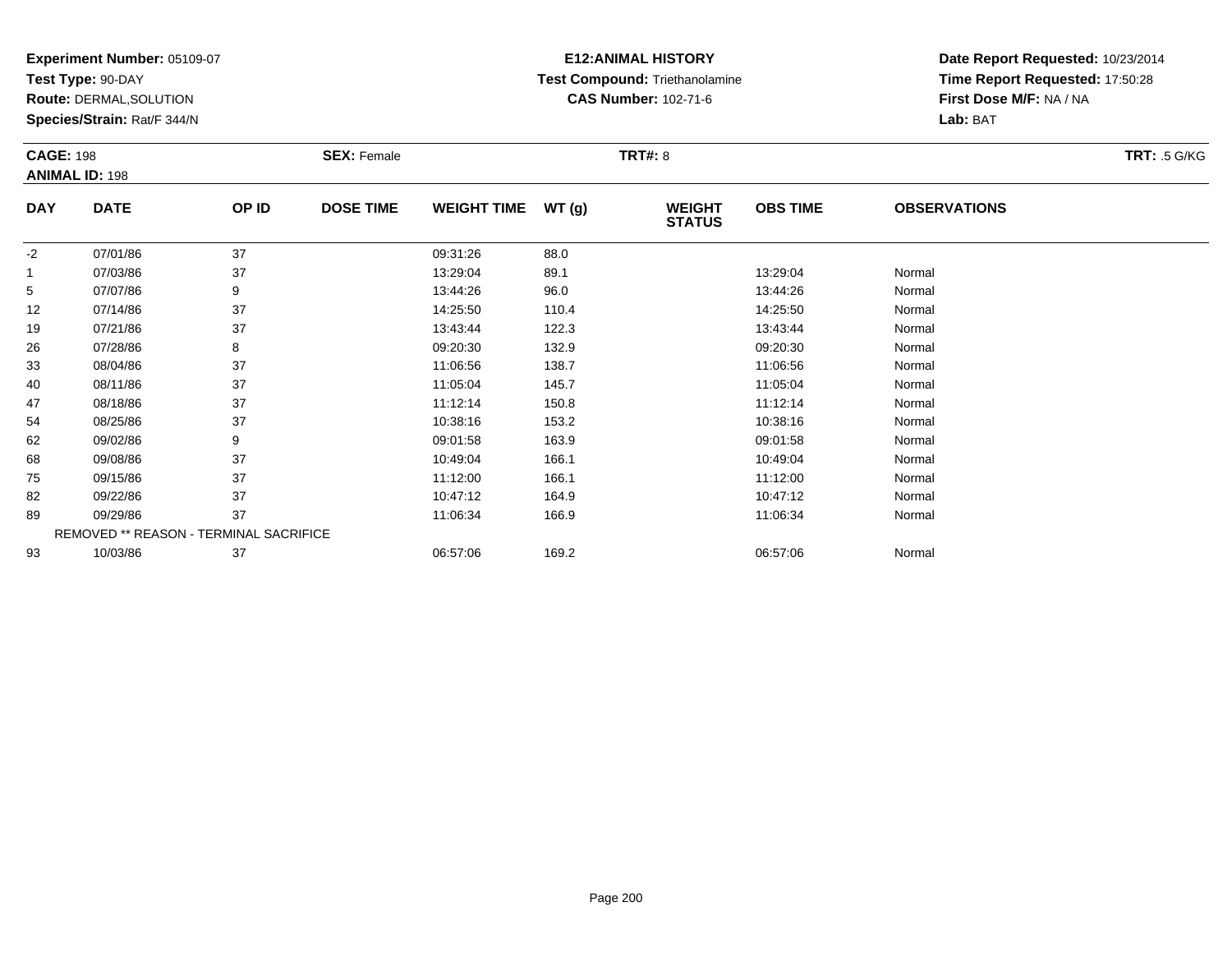**Test Type:** 90-DAY

**Route:** DERMAL,SOLUTION

**Species/Strain:** Rat/F 344/N

# **E12:ANIMAL HISTORY Test Compound:** Triethanolamine**CAS Number:** 102-71-6

|            | <b>CAGE: 199</b>                       |       | <b>SEX: Female</b> |                    |       | <b>TRT: .5 G/KG</b>            |                 |                     |  |
|------------|----------------------------------------|-------|--------------------|--------------------|-------|--------------------------------|-----------------|---------------------|--|
|            | <b>ANIMAL ID: 199</b>                  |       |                    |                    |       |                                |                 |                     |  |
| <b>DAY</b> | <b>DATE</b>                            | OP ID | <b>DOSE TIME</b>   | <b>WEIGHT TIME</b> | WT(g) | <b>WEIGHT</b><br><b>STATUS</b> | <b>OBS TIME</b> | <b>OBSERVATIONS</b> |  |
| $-2$       | 07/01/86                               | 37    |                    | 09:31:44           | 94.0  |                                |                 |                     |  |
|            | 07/03/86                               | 37    |                    | 13:29:30           | 99.1  |                                | 13:29:30        | Normal              |  |
| 5          | 07/07/86                               | 9     |                    | 13:44:54           | 109.6 |                                | 13:44:54        | Normal              |  |
| 12         | 07/14/86                               | 37    |                    | 14:26:10           | 121.2 |                                | 14:26:10        | Normal              |  |
| 19         | 07/21/86                               | 37    |                    | 13:44:06           | 134.3 |                                | 13:44:06        | Normal              |  |
| 26         | 07/28/86                               | 8     |                    | 09:21:12           | 149.4 |                                | 09:21:12        | Normal              |  |
| 33         | 08/04/86                               | 37    |                    | 11:07:20           | 158.1 |                                | 11:07:20        | Normal              |  |
| 40         | 08/11/86                               | 37    |                    | 11:03:34           | 165.7 |                                | 11:03:34        | Normal              |  |
| 47         | 08/18/86                               | 37    |                    | 11:10:40           | 175.8 |                                | 11:10:40        | Normal              |  |
| 54         | 08/25/86                               | 37    |                    | 10:38:34           | 176.7 |                                | 10:38:34        | Normal              |  |
| 62         | 09/02/86                               | 9     |                    | 09:02:20           | 179.8 |                                | 09:02:20        | Normal              |  |
| 68         | 09/08/86                               | 37    |                    | 10:49:26           | 182.3 |                                | 10:49:26        | Normal              |  |
| 75         | 09/15/86                               | 37    |                    | 11:12:18           | 185.9 |                                | 11:12:18        | Normal              |  |
| 82         | 09/22/86                               | 37    |                    | 10:48:52           | 187.3 |                                | 10:48:52        | Normal              |  |
| 89         | 09/29/86                               | 37    |                    | 11:06:52           | 192.9 |                                | 11:06:52        | Normal              |  |
|            | REMOVED ** REASON - TERMINAL SACRIFICE |       |                    |                    |       |                                |                 |                     |  |
| 93         | 10/03/86                               | 37    |                    | 06:57:44           | 189.3 |                                | 06:57:44        | Normal              |  |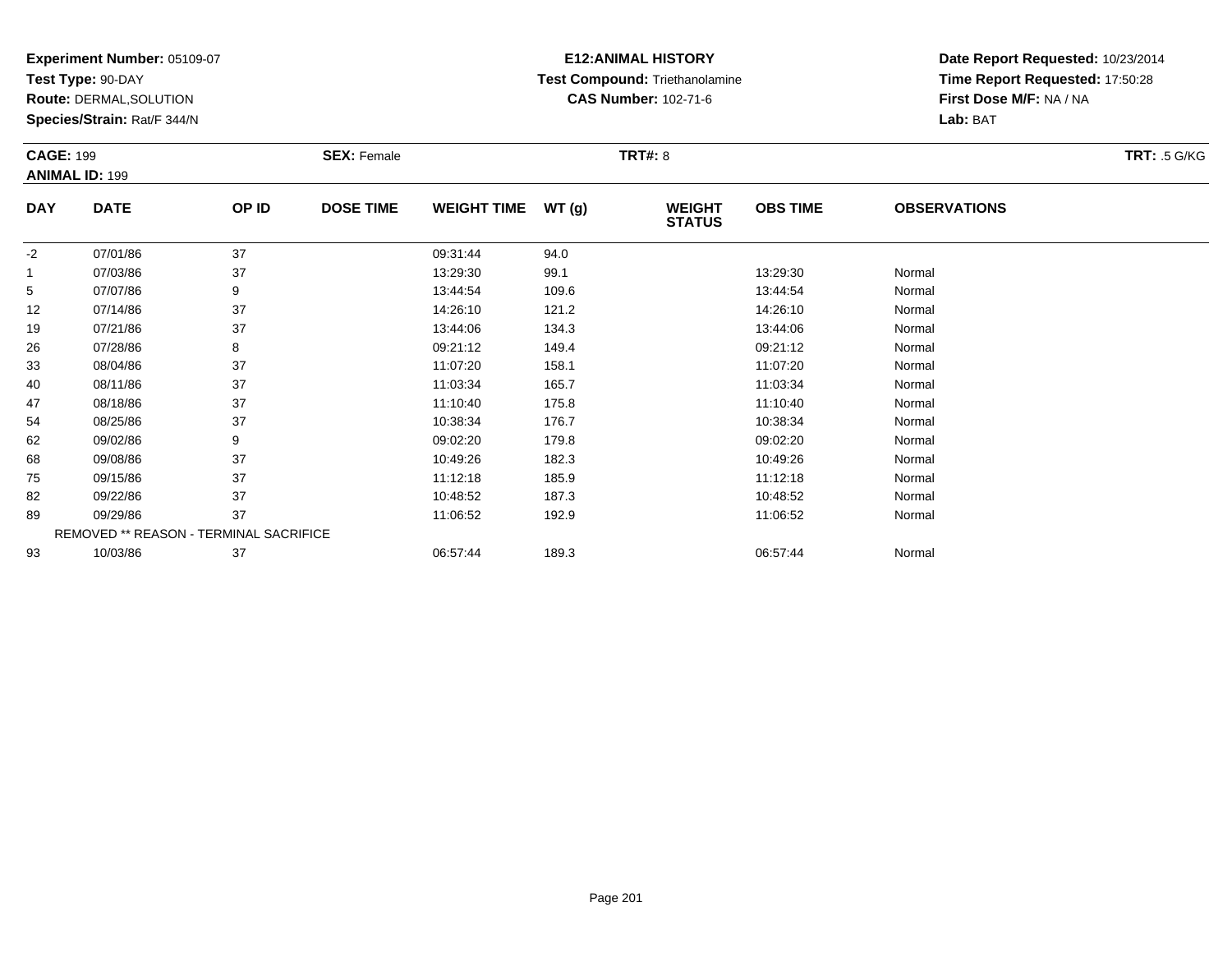**Test Type:** 90-DAY

**Route:** DERMAL,SOLUTION

**Species/Strain:** Rat/F 344/N

# **E12:ANIMAL HISTORY Test Compound:** Triethanolamine**CAS Number:** 102-71-6

|            | <b>CAGE: 200</b><br><b>SEX: Female</b> |       |                  |                    |       | <b>TRT: .5 G/KG</b>            |                 |                     |  |
|------------|----------------------------------------|-------|------------------|--------------------|-------|--------------------------------|-----------------|---------------------|--|
|            | <b>ANIMAL ID: 200</b>                  |       |                  |                    |       |                                |                 |                     |  |
| <b>DAY</b> | <b>DATE</b>                            | OP ID | <b>DOSE TIME</b> | <b>WEIGHT TIME</b> | WT(g) | <b>WEIGHT</b><br><b>STATUS</b> | <b>OBS TIME</b> | <b>OBSERVATIONS</b> |  |
| $-2$       | 07/01/86                               | 37    |                  | 09:32:02           | 87.5  |                                |                 |                     |  |
|            | 07/03/86                               | 37    |                  | 13:29:52           | 88.7  |                                | 13:29:52        | Normal              |  |
| 5          | 07/07/86                               | 9     |                  | 13:45:16           | 95.9  |                                | 13:45:16        | Normal              |  |
| 12         | 07/14/86                               | 37    |                  | 14:26:32           | 106.2 |                                | 14:26:32        | Normal              |  |
| 19         | 07/21/86                               | 37    |                  | 13:44:26           | 122.4 |                                | 13:44:26        | Normal              |  |
| 26         | 07/28/86                               | 8     |                  | 09:21:58           | 133.6 |                                | 09:21:58        | Normal              |  |
| 33         | 08/04/86                               | 37    |                  | 11:07:38           | 137.0 |                                | 11:07:38        | Normal              |  |
| 40         | 08/11/86                               | 37    |                  | 11:04:00           | 141.4 |                                | 11:04:00        | Normal              |  |
| 47         | 08/18/86                               | 37    |                  | 11:11:08           | 148.5 |                                | 11:11:08        | Normal              |  |
| 54         | 08/25/86                               | 37    |                  | 10:37:00           | 151.6 |                                | 10:37:00        | Normal              |  |
| 62         | 09/02/86                               | 9     |                  | 09:00:40           | 154.4 |                                | 09:00:40        | Normal              |  |
| 68         | 09/08/86                               | 37    |                  | 10:49:56           | 154.5 |                                | 10:49:56        | Normal              |  |
| 75         | 09/15/86                               | 37    |                  | 11:12:42           | 156.2 |                                | 11:12:42        | Normal              |  |
| 82         | 09/22/86                               | 37    |                  | 10:49:44           | 157.8 |                                | 10:49:44        | Normal              |  |
| 89         | 09/29/86                               | 37    |                  | 11:07:26           | 165.2 |                                | 11:07:26        | Normal              |  |
|            | REMOVED ** REASON - TERMINAL SACRIFICE |       |                  |                    |       |                                |                 |                     |  |
| 93         | 10/03/86                               | 37    |                  | 06:58:20           | 161.2 |                                | 06:58:20        | Normal              |  |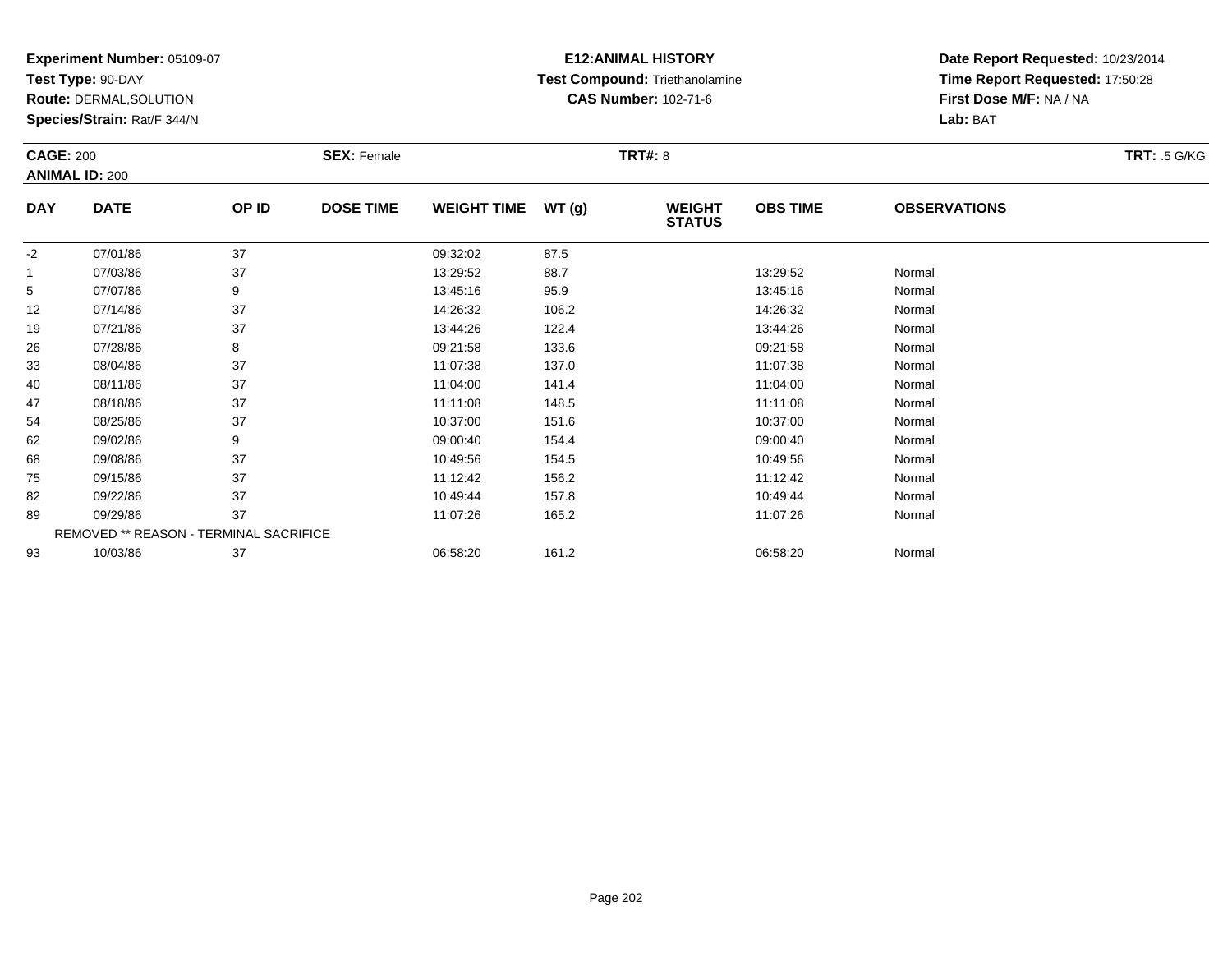|                  |                                               |                |                    |                    | Date Report Requested: 10/23/2014 |                                |                 |                                 |                      |
|------------------|-----------------------------------------------|----------------|--------------------|--------------------|-----------------------------------|--------------------------------|-----------------|---------------------------------|----------------------|
|                  | Test Type: 90-DAY                             |                |                    |                    |                                   | Test Compound: Triethanolamine |                 | Time Report Requested: 17:50:28 |                      |
|                  | <b>Route: DERMAL, SOLUTION</b>                |                |                    |                    |                                   | <b>CAS Number: 102-71-6</b>    |                 | First Dose M/F: NA / NA         |                      |
|                  | Species/Strain: Rat/F 344/N                   |                |                    |                    |                                   |                                |                 | Lab: BAT                        |                      |
| <b>CAGE: 201</b> |                                               |                | <b>SEX: Female</b> |                    |                                   | <b>TRT#: 10</b>                |                 |                                 | <b>TRT: 1.0 G/KG</b> |
|                  | <b>ANIMAL ID: 201</b>                         |                |                    |                    |                                   |                                |                 |                                 |                      |
| <b>DAY</b>       | <b>DATE</b>                                   | OP ID          | <b>DOSE TIME</b>   | <b>WEIGHT TIME</b> | WT(g)                             | <b>WEIGHT</b><br><b>STATUS</b> | <b>OBS TIME</b> | <b>OBSERVATIONS</b>             |                      |
| -1               | 06/29/86                                      | $\overline{7}$ |                    | 10:00:00           | 68.1                              |                                |                 |                                 |                      |
| 4                | 07/03/86                                      | 37             |                    | 14:13:34           | 78.8                              |                                |                 |                                 |                      |
| 8                | 07/07/86                                      | 37             |                    | 09:40:42           | 89.4                              |                                |                 |                                 |                      |
| 15               | 07/14/86                                      | 37             |                    | 13:32:12           | 98.0                              |                                |                 |                                 |                      |
| 22               | 07/21/86                                      | 37             |                    | 10:49:32           | 113.4                             |                                |                 |                                 |                      |
| 29               | 07/28/86                                      | 8              |                    | 10:51:16           | 122.7                             |                                |                 |                                 |                      |
| 36               | 08/04/86                                      | 37             |                    | 13:36:58           | 129.4                             |                                |                 |                                 |                      |
| 43               | 08/11/86                                      | 37             |                    | 13:46:02           | 140.7                             |                                |                 |                                 |                      |
| 50               | 08/18/86                                      | 37             |                    | 13:30:08           | 141.0                             |                                |                 |                                 |                      |
| 57               | 08/25/86                                      | 40             |                    | 14:17:32           | 144.3                             |                                |                 |                                 |                      |
| 65               | 09/02/86                                      | 9              |                    | 08:17:44           | 151.2                             |                                |                 |                                 |                      |
| 71               | 09/08/86                                      | 37             |                    | 11:21:24           | 156.5                             |                                |                 |                                 |                      |
| 78               | 09/15/86                                      | 37             |                    | 13:14:44           | 157.8                             |                                |                 |                                 |                      |
| 85               | 09/22/86                                      | 37             |                    | 13:46:16           | 161.1                             |                                |                 |                                 |                      |
| 92               | 09/29/86                                      | 37             |                    | 13:24:30           | 159.0                             |                                |                 |                                 |                      |
|                  | <b>REMOVED ** REASON - TERMINAL SACRIFICE</b> |                |                    |                    |                                   |                                |                 |                                 |                      |
| 96               | 10/03/86                                      | 9              |                    | 14:09:24           | 159.4                             |                                | 14:09:24        | Override                        |                      |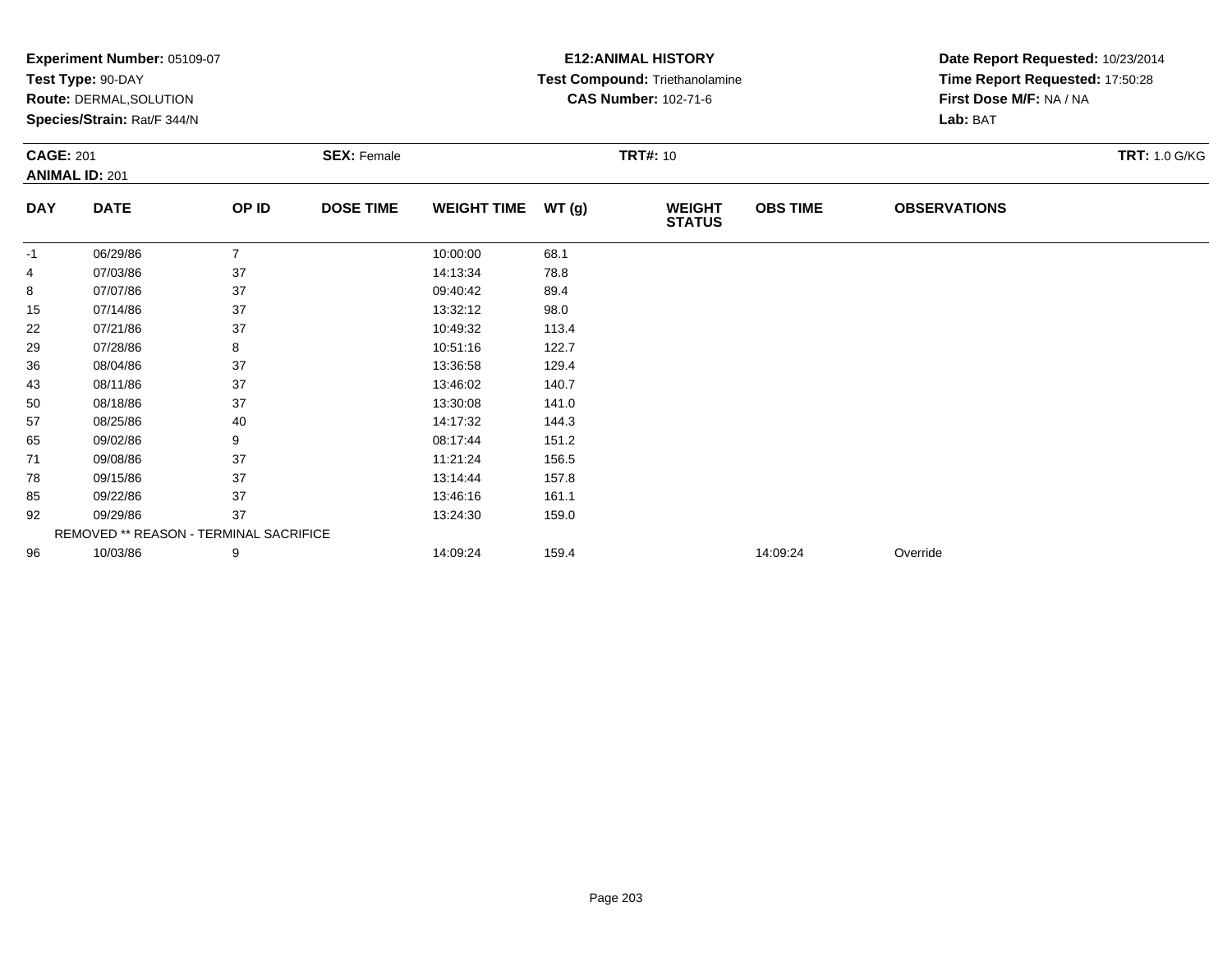| Test Type: 90-DAY                      |                | <b>Experiment Number: 05109-07</b> |                    |       |                                | <b>E12:ANIMAL HISTORY</b>     |                                 |                      |  |  |
|----------------------------------------|----------------|------------------------------------|--------------------|-------|--------------------------------|-------------------------------|---------------------------------|----------------------|--|--|
|                                        |                |                                    |                    |       | Test Compound: Triethanolamine |                               | Time Report Requested: 17:50:28 |                      |  |  |
| Route: DERMAL, SOLUTION                |                |                                    |                    |       | <b>CAS Number: 102-71-6</b>    |                               | First Dose M/F: NA / NA         |                      |  |  |
| Species/Strain: Rat/F 344/N            |                |                                    |                    |       |                                |                               | Lab: BAT                        |                      |  |  |
| <b>CAGE: 202</b>                       |                | <b>SEX: Female</b>                 |                    |       | <b>TRT#: 10</b>                |                               |                                 | <b>TRT: 1.0 G/KG</b> |  |  |
| <b>ANIMAL ID: 202</b>                  |                |                                    |                    |       |                                |                               |                                 |                      |  |  |
| <b>DATE</b>                            | OP ID          | <b>DOSE TIME</b>                   | <b>WEIGHT TIME</b> | WT(g) | <b>WEIGHT</b><br><b>STATUS</b> | <b>OBS TIME</b>               | <b>OBSERVATIONS</b>             |                      |  |  |
| 06/29/86                               | $\overline{7}$ |                                    | 10:00:00           | 85.0  |                                |                               |                                 |                      |  |  |
| 07/03/86                               | 37             |                                    | 14:12:18           | 91.9  |                                |                               |                                 |                      |  |  |
| 07/07/86                               | 37             |                                    | 09:39:06           | 104.1 |                                |                               |                                 |                      |  |  |
| 07/14/86                               | 37             |                                    | 13:31:04           | 119.7 |                                |                               |                                 |                      |  |  |
| 07/21/86                               | 37             |                                    | 10:49:54           | 136.1 |                                |                               |                                 |                      |  |  |
| 07/28/86                               | 8              |                                    | 10:51:34           | 142.2 |                                |                               |                                 |                      |  |  |
| 08/04/86                               | 37             |                                    | 13:37:12           | 150.5 |                                |                               |                                 |                      |  |  |
| 08/11/86                               | 37             |                                    | 13:46:18           | 159.9 |                                |                               |                                 |                      |  |  |
| 08/18/86                               | 37             |                                    | 15:20:42           | 160.7 |                                |                               |                                 |                      |  |  |
| 08/25/86                               | 40             |                                    | 14:17:46           | 164.8 |                                |                               |                                 |                      |  |  |
| 09/02/86                               | 9              |                                    | 08:18:00           | 172.5 |                                |                               |                                 |                      |  |  |
| 09/08/86                               | 37             |                                    | 11:21:44           | 178.2 |                                |                               |                                 |                      |  |  |
| 09/15/86                               | 37             |                                    | 13:15:00           | 181.2 |                                |                               |                                 |                      |  |  |
| 09/22/86                               | 37             |                                    | 13:46:40           | 178.3 |                                |                               |                                 |                      |  |  |
| 09/29/86                               | 37             |                                    | 13:24:54           | 176.4 |                                |                               |                                 |                      |  |  |
| REMOVED ** REASON - TERMINAL SACRIFICE |                |                                    |                    |       |                                |                               |                                 |                      |  |  |
|                                        |                |                                    |                    |       |                                | 14:10:00                      | Override                        |                      |  |  |
|                                        |                |                                    |                    |       |                                | 175.2<br>10/03/86<br>14:10:00 |                                 |                      |  |  |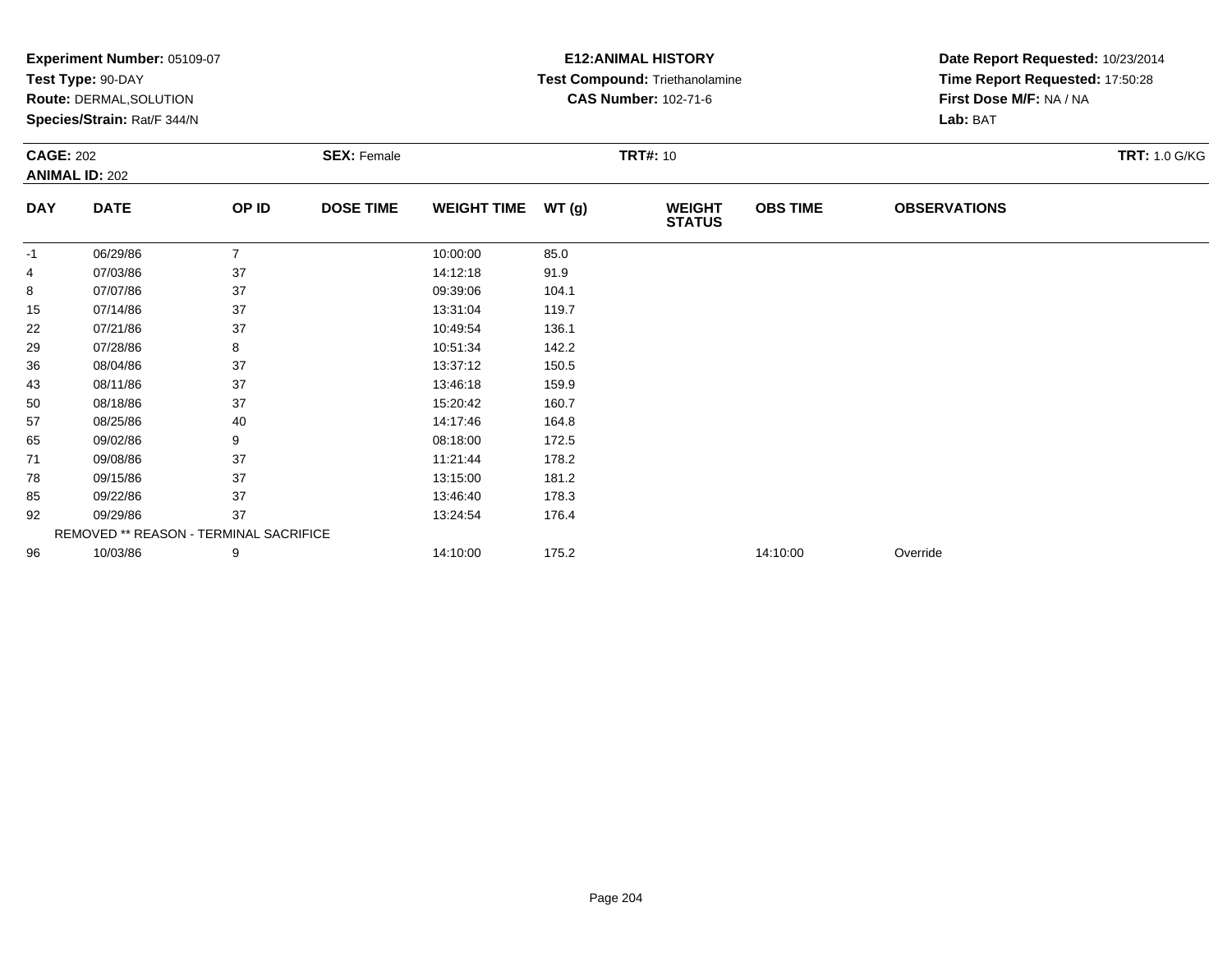|                  | <b>Experiment Number: 05109-07</b>     |                |                    |                    |       | <b>E12: ANIMAL HISTORY</b>     |                 | Date Report Requested: 10/23/2014 |                      |  |
|------------------|----------------------------------------|----------------|--------------------|--------------------|-------|--------------------------------|-----------------|-----------------------------------|----------------------|--|
|                  | Test Type: 90-DAY                      |                |                    |                    |       | Test Compound: Triethanolamine |                 | Time Report Requested: 17:50:28   |                      |  |
|                  | <b>Route: DERMAL, SOLUTION</b>         |                |                    |                    |       | <b>CAS Number: 102-71-6</b>    |                 | First Dose M/F: NA / NA           |                      |  |
|                  | Species/Strain: Rat/F 344/N            |                |                    |                    |       |                                |                 | Lab: BAT                          |                      |  |
| <b>CAGE: 203</b> |                                        |                | <b>SEX: Female</b> |                    |       | <b>TRT#: 10</b>                |                 |                                   | <b>TRT: 1.0 G/KG</b> |  |
|                  | <b>ANIMAL ID: 203</b>                  |                |                    |                    |       |                                |                 |                                   |                      |  |
| <b>DAY</b>       | <b>DATE</b>                            | OP ID          | <b>DOSE TIME</b>   | <b>WEIGHT TIME</b> | WT(g) | <b>WEIGHT</b><br><b>STATUS</b> | <b>OBS TIME</b> | <b>OBSERVATIONS</b>               |                      |  |
| -1               | 06/29/86                               | $\overline{7}$ |                    | 10:00:00           | 79.0  |                                |                 |                                   |                      |  |
| 4                | 07/03/86                               | 37             |                    | 14:12:38           | 83.6  |                                |                 |                                   |                      |  |
| 8                | 07/07/86                               | 37             |                    | 09:39:24           | 94.3  |                                |                 |                                   |                      |  |
| 15               | 07/14/86                               | 37             |                    | 13:31:22           | 106.0 |                                |                 |                                   |                      |  |
| 22               | 07/21/86                               | 37             |                    | 10:48:22           | 117.4 |                                |                 |                                   |                      |  |
| 29               | 07/28/86                               | 8              |                    | 10:50:16           | 125.1 |                                |                 |                                   |                      |  |
| 36               | 08/04/86                               | 37             |                    | 13:37:30           | 133.1 |                                |                 |                                   |                      |  |
| 43               | 08/11/86                               | 37             |                    | 13:46:40           | 138.2 |                                |                 |                                   |                      |  |
| 50               | 08/18/86                               | 37             |                    | 13:29:02           | 141.2 |                                |                 |                                   |                      |  |
| 57               | 08/25/86                               | 40             |                    | 14:16:46           | 143.4 |                                |                 |                                   |                      |  |
| 65               | 09/02/86                               | 9              |                    | 08:18:12           | 150.8 |                                |                 |                                   |                      |  |
| 71               | 09/08/86                               | 37             |                    | 11:22:02           | 153.2 |                                |                 |                                   |                      |  |
| 78               | 09/15/86                               | 37             |                    | 13:15:14           | 152.0 |                                |                 |                                   |                      |  |
| 85               | 09/22/86                               | 37             |                    | 13:46:58           | 150.8 |                                |                 |                                   |                      |  |
| 92               | 09/29/86                               | 37             |                    | 13:25:12           | 151.8 |                                |                 |                                   |                      |  |
|                  | REMOVED ** REASON - TERMINAL SACRIFICE |                |                    |                    |       |                                |                 |                                   |                      |  |
| 96               | 10/03/86                               | 9              |                    | 14:10:42           | 157.1 |                                | 14:10:42        | Override                          |                      |  |
|                  |                                        |                |                    |                    |       |                                |                 |                                   |                      |  |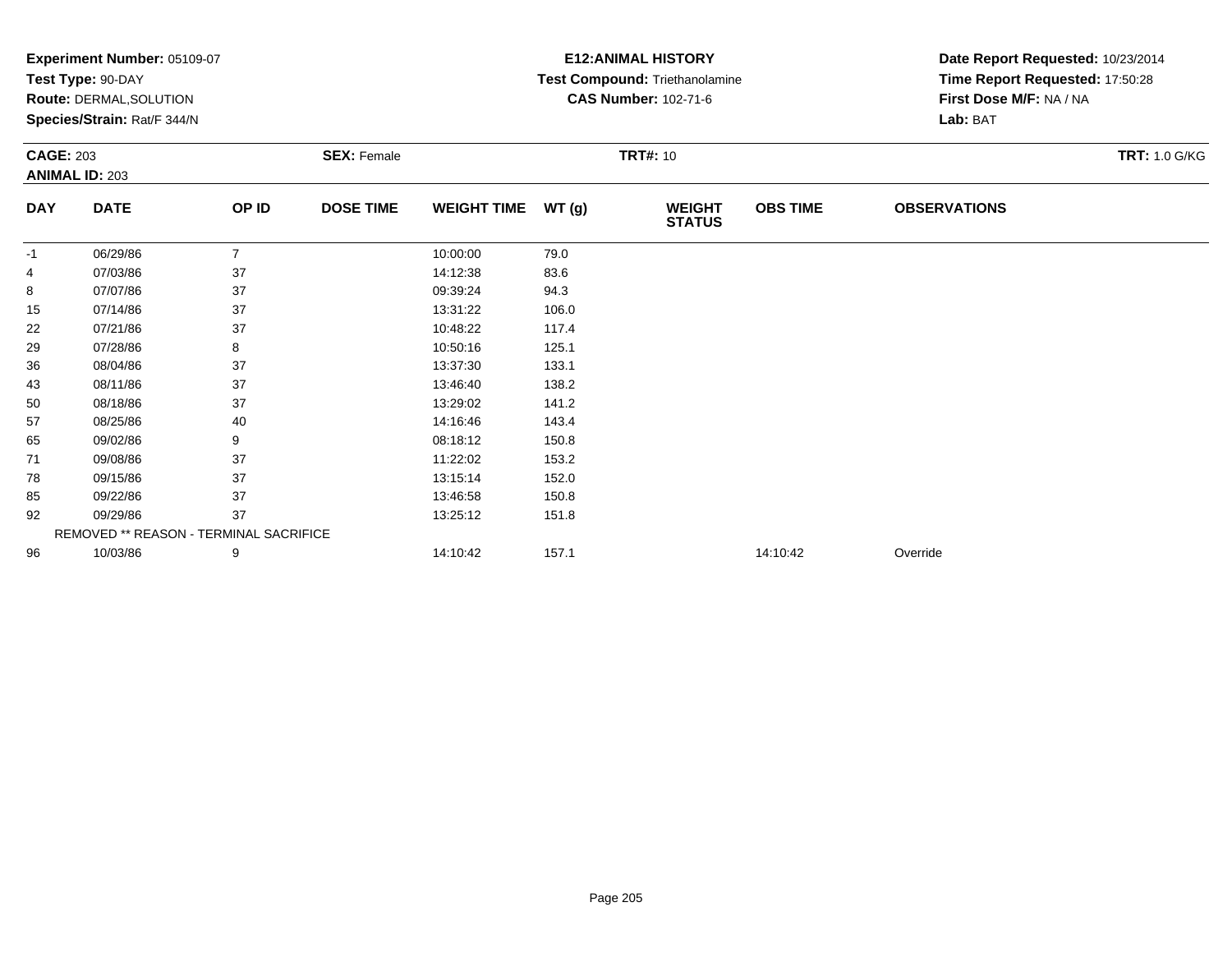|                  | <b>Experiment Number: 05109-07</b>     |                |                    |                    |       | <b>E12: ANIMAL HISTORY</b>     | Date Report Requested: 10/23/2014 |                                 |                      |
|------------------|----------------------------------------|----------------|--------------------|--------------------|-------|--------------------------------|-----------------------------------|---------------------------------|----------------------|
|                  | Test Type: 90-DAY                      |                |                    |                    |       | Test Compound: Triethanolamine |                                   | Time Report Requested: 17:50:28 |                      |
|                  | <b>Route: DERMAL, SOLUTION</b>         |                |                    |                    |       | <b>CAS Number: 102-71-6</b>    |                                   | First Dose M/F: NA / NA         |                      |
|                  | Species/Strain: Rat/F 344/N            |                |                    |                    |       |                                |                                   | Lab: BAT                        |                      |
| <b>CAGE: 204</b> |                                        |                | <b>SEX: Female</b> |                    |       | <b>TRT#: 10</b>                |                                   |                                 | <b>TRT: 1.0 G/KG</b> |
|                  | <b>ANIMAL ID: 204</b>                  |                |                    |                    |       |                                |                                   |                                 |                      |
| <b>DAY</b>       | <b>DATE</b>                            | OP ID          | <b>DOSE TIME</b>   | <b>WEIGHT TIME</b> | WT(g) | <b>WEIGHT</b><br><b>STATUS</b> | <b>OBS TIME</b>                   | <b>OBSERVATIONS</b>             |                      |
| -1               | 06/29/86                               | $\overline{7}$ |                    | 10:00:00           | 70.5  |                                |                                   |                                 |                      |
| 4                | 07/03/86                               | 37             |                    | 14:12:58           | 80.1  |                                |                                   |                                 |                      |
| 8                | 07/07/86                               | 37             |                    | 09:39:58           | 89.5  |                                |                                   |                                 |                      |
| 15               | 07/14/86                               | 37             |                    | 13:31:40           | 100.6 |                                |                                   |                                 |                      |
| 22               | 07/21/86                               | 37             |                    | 10:48:50           | 116.3 |                                |                                   |                                 |                      |
| 29               | 07/28/86                               | 8              |                    | 10:50:34           | 123.5 |                                |                                   |                                 |                      |
| 36               | 08/04/86                               | 37             |                    | 13:36:24           | 128.1 |                                |                                   |                                 |                      |
| 43               | 08/11/86                               | 37             |                    | 13:45:14           | 135.5 |                                |                                   |                                 |                      |
| 50               | 08/18/86                               | 37             |                    | 13:29:26           | 140.9 |                                |                                   |                                 |                      |
| 57               | 08/25/86                               | 40             |                    | 14:17:02           | 143.5 |                                |                                   |                                 |                      |
| 65               | 09/02/86                               | 9              |                    | 08:18:32           | 151.9 |                                |                                   |                                 |                      |
| 71               | 09/08/86                               | 37             |                    | 11:22:20           | 153.1 |                                |                                   |                                 |                      |
| 78               | 09/15/86                               | 37             |                    | 13:15:28           | 153.4 |                                |                                   |                                 |                      |
| 85               | 09/22/86                               | 37             |                    | 13:47:16           | 156.1 |                                |                                   |                                 |                      |
| 92               | 09/29/86                               | 37             |                    | 13:25:28           | 157.2 |                                |                                   |                                 |                      |
|                  | REMOVED ** REASON - TERMINAL SACRIFICE |                |                    |                    |       |                                |                                   |                                 |                      |
| 96               | 10/03/86                               | 9              |                    | 14:11:08           | 157.9 |                                | 14:11:08                          | Override                        |                      |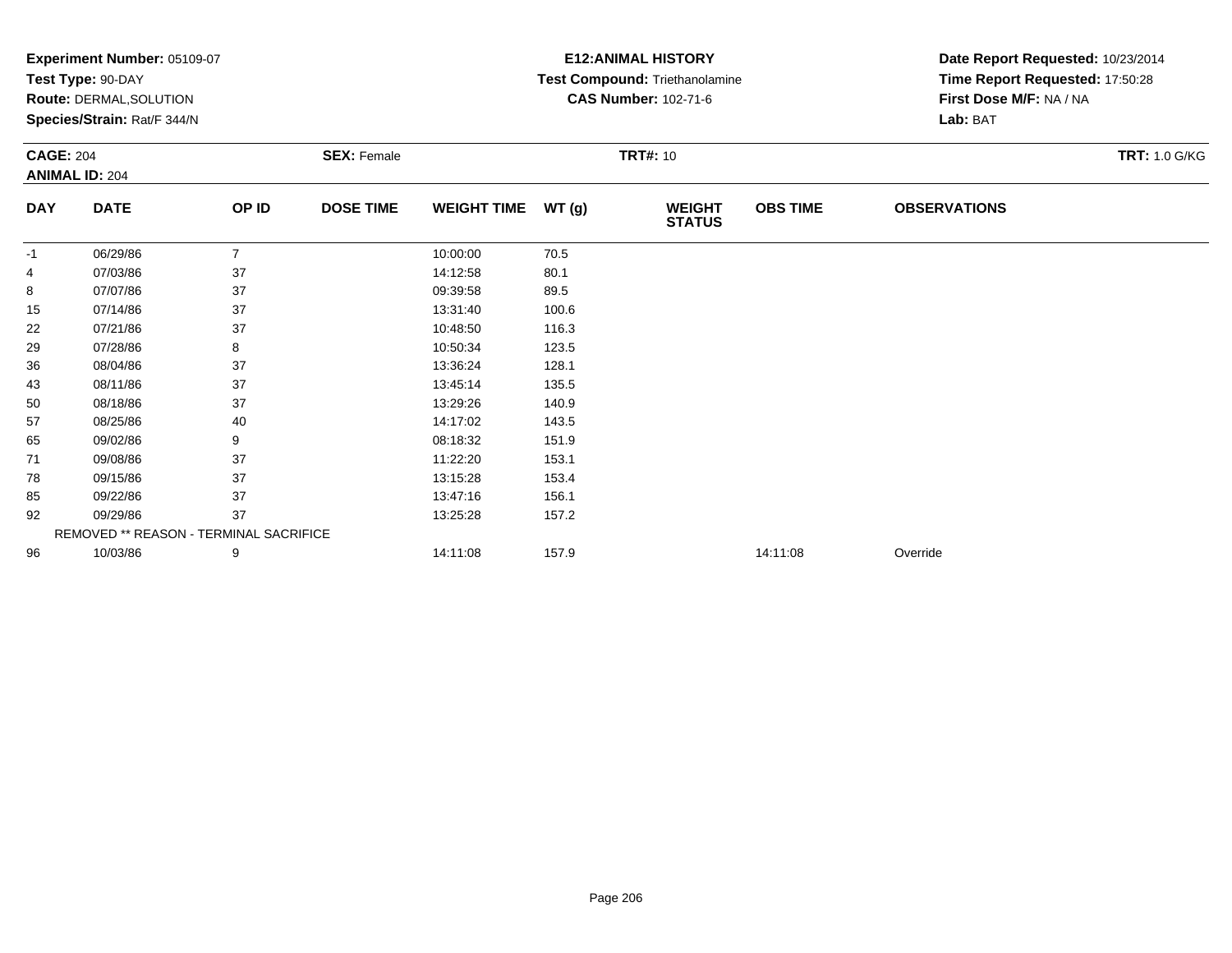|                  | <b>Experiment Number: 05109-07</b>     |                |                    |                    |       | <b>E12: ANIMAL HISTORY</b>     | Date Report Requested: 10/23/2014 |                                 |                      |  |
|------------------|----------------------------------------|----------------|--------------------|--------------------|-------|--------------------------------|-----------------------------------|---------------------------------|----------------------|--|
|                  | Test Type: 90-DAY                      |                |                    |                    |       | Test Compound: Triethanolamine |                                   | Time Report Requested: 17:50:28 |                      |  |
|                  | <b>Route: DERMAL, SOLUTION</b>         |                |                    |                    |       | <b>CAS Number: 102-71-6</b>    |                                   | First Dose M/F: NA / NA         |                      |  |
|                  | Species/Strain: Rat/F 344/N            |                |                    |                    |       |                                |                                   | Lab: BAT                        |                      |  |
| <b>CAGE: 205</b> |                                        |                | <b>SEX: Female</b> |                    |       | <b>TRT#: 10</b>                |                                   |                                 | <b>TRT: 1.0 G/KG</b> |  |
|                  | <b>ANIMAL ID: 205</b>                  |                |                    |                    |       |                                |                                   |                                 |                      |  |
| <b>DAY</b>       | <b>DATE</b>                            | OP ID          | <b>DOSE TIME</b>   | <b>WEIGHT TIME</b> | WT(g) | <b>WEIGHT</b><br><b>STATUS</b> | <b>OBS TIME</b>                   | <b>OBSERVATIONS</b>             |                      |  |
| -1               | 06/29/86                               | $\overline{7}$ |                    | 10:00:00           | 72.6  |                                |                                   |                                 |                      |  |
| 4                | 07/03/86                               | 37             |                    | 14:13:18           | 81.3  |                                |                                   |                                 |                      |  |
| 8                | 07/07/86                               | 37             |                    | 09:40:22           | 88.5  |                                |                                   |                                 |                      |  |
| 15               | 07/14/86                               | 37             |                    | 13:31:56           | 104.4 |                                |                                   |                                 |                      |  |
| 22               | 07/21/86                               | 37             |                    | 10:49:12           | 116.3 |                                |                                   |                                 |                      |  |
| 29               | 07/28/86                               | 8              |                    | 10:50:58           | 123.0 |                                |                                   |                                 |                      |  |
| 36               | 08/04/86                               | 37             |                    | 13:36:42           | 129.5 |                                |                                   |                                 |                      |  |
| 43               | 08/11/86                               | 37             |                    | 13:45:42           | 131.8 |                                |                                   |                                 |                      |  |
| 50               | 08/18/86                               | 37             |                    | 13:29:48           | 133.5 |                                |                                   |                                 |                      |  |
| 57               | 08/25/86                               | 40             |                    | 14:17:18           | 135.6 |                                |                                   |                                 |                      |  |
| 65               | 09/02/86                               | 9              |                    | 08:18:48           | 140.6 |                                |                                   |                                 |                      |  |
| 71               | 09/08/86                               | 37             |                    | 11:22:36           | 143.5 |                                |                                   |                                 |                      |  |
| 78               | 09/15/86                               | 37             |                    | 13:15:42           | 146.6 |                                |                                   |                                 |                      |  |
| 85               | 09/22/86                               | 37             |                    | 13:47:36           | 141.8 |                                |                                   |                                 |                      |  |
| 92               | 09/29/86                               | 37             |                    | 13:25:46           | 143.4 |                                |                                   |                                 |                      |  |
|                  | REMOVED ** REASON - TERMINAL SACRIFICE |                |                    |                    |       |                                |                                   |                                 |                      |  |
| 96               | 10/03/86                               | 9              |                    | 14:11:40           | 143.9 |                                | 14:11:40                          | Override                        |                      |  |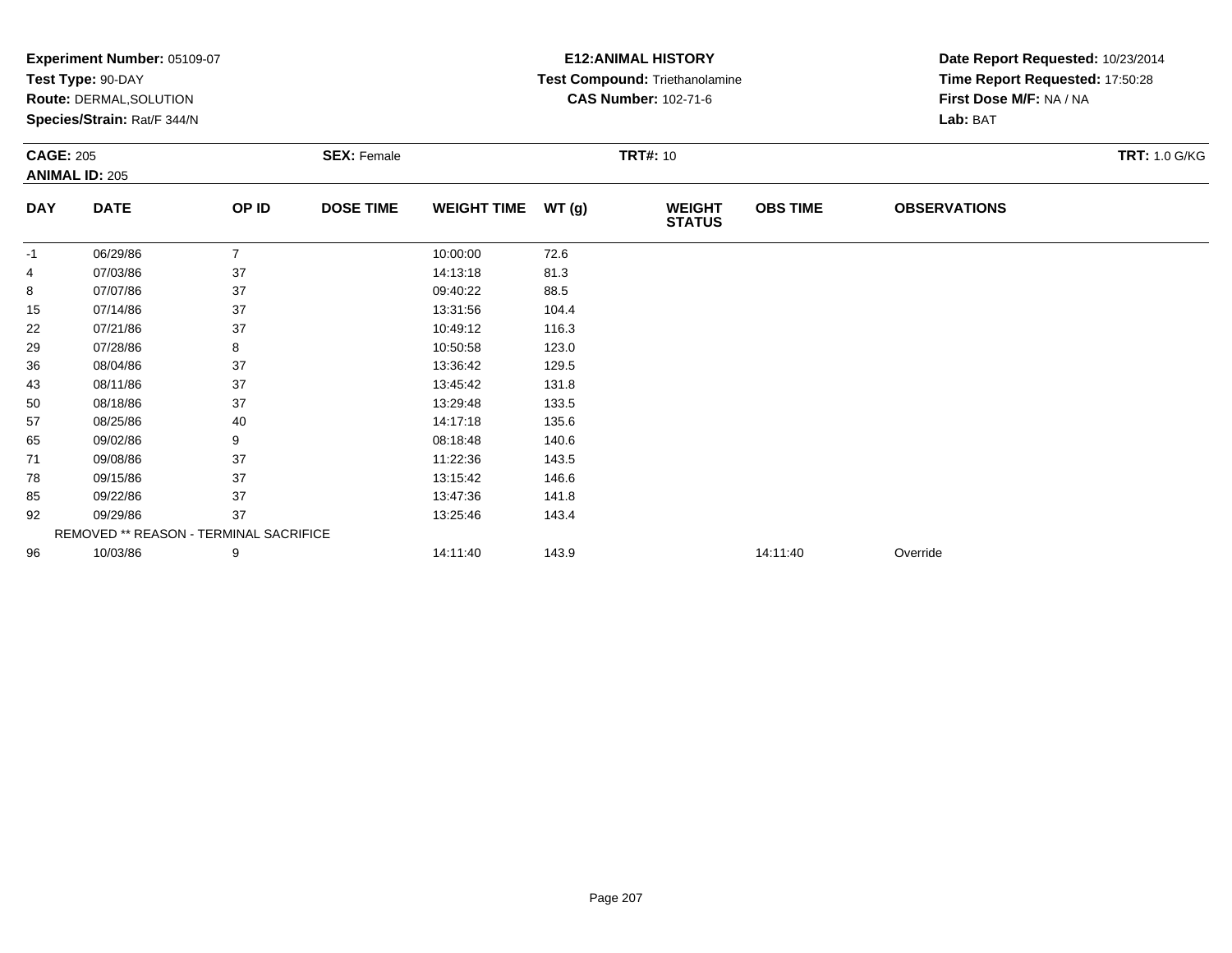| <b>Experiment Number: 05109-07</b> |                |                    |                                        |       | <b>E12:ANIMAL HISTORY</b>      | Date Report Requested: 10/23/2014 |                                 |                      |
|------------------------------------|----------------|--------------------|----------------------------------------|-------|--------------------------------|-----------------------------------|---------------------------------|----------------------|
| Test Type: 90-DAY                  |                |                    |                                        |       | Test Compound: Triethanolamine |                                   | Time Report Requested: 17:50:28 |                      |
| Route: DERMAL, SOLUTION            |                |                    |                                        |       | <b>CAS Number: 102-71-6</b>    |                                   | First Dose M/F: NA / NA         |                      |
| Species/Strain: Rat/F 344/N        |                |                    |                                        |       |                                |                                   | Lab: BAT                        |                      |
| <b>CAGE: 206</b>                   |                | <b>SEX: Female</b> |                                        |       | <b>TRT#: 10</b>                |                                   |                                 | <b>TRT: 1.0 G/KG</b> |
| <b>ANIMAL ID: 206</b>              |                |                    |                                        |       |                                |                                   |                                 |                      |
| <b>DATE</b>                        | OP ID          | <b>DOSE TIME</b>   | <b>WEIGHT TIME</b>                     | WT(g) | <b>WEIGHT</b><br><b>STATUS</b> | <b>OBS TIME</b>                   | <b>OBSERVATIONS</b>             |                      |
| 06/29/86                           | $\overline{7}$ |                    | 10:00:00                               | 84.5  |                                |                                   |                                 |                      |
| 07/03/86                           | 37             |                    | 14:20:20                               | 90.0  |                                |                                   |                                 |                      |
| 07/07/86                           | 37             |                    | 09:33:54                               | 96.6  |                                |                                   |                                 |                      |
| 07/14/86                           | 37             |                    | 11:27:44                               | 118.6 |                                |                                   |                                 |                      |
| 07/21/86                           | 37             |                    | 11:25:16                               | 129.4 |                                |                                   |                                 |                      |
| 07/28/86                           | 8              |                    | 09:51:12                               | 142.4 |                                |                                   |                                 |                      |
| 08/04/86                           | 37             |                    | 13:24:02                               | 146.0 |                                |                                   |                                 |                      |
| 08/11/86                           | 37             |                    | 13:34:38                               | 152.8 |                                |                                   |                                 |                      |
| 08/18/86                           | 37             |                    | 13:38:34                               | 149.2 |                                |                                   |                                 |                      |
| 08/25/86                           | 40             |                    | 14:03:34                               | 156.5 |                                |                                   |                                 |                      |
| 09/02/86                           | 9              |                    | 08:11:08                               | 165.1 |                                |                                   |                                 |                      |
| 09/08/86                           | 37             |                    | 13:36:06                               | 164.7 |                                |                                   |                                 |                      |
| 09/15/86                           | 37             |                    | 13:11:26                               | 163.7 |                                |                                   |                                 |                      |
| 09/22/86                           | 37             |                    | 11:22:50                               | 160.3 |                                |                                   |                                 |                      |
| 09/29/86                           | 37             |                    | 13:31:52                               | 162.6 |                                |                                   |                                 |                      |
|                                    |                |                    |                                        |       |                                |                                   |                                 |                      |
|                                    |                |                    |                                        |       |                                |                                   |                                 |                      |
|                                    |                |                    | REMOVED ** REASON - TERMINAL SACRIFICE |       |                                |                                   |                                 |                      |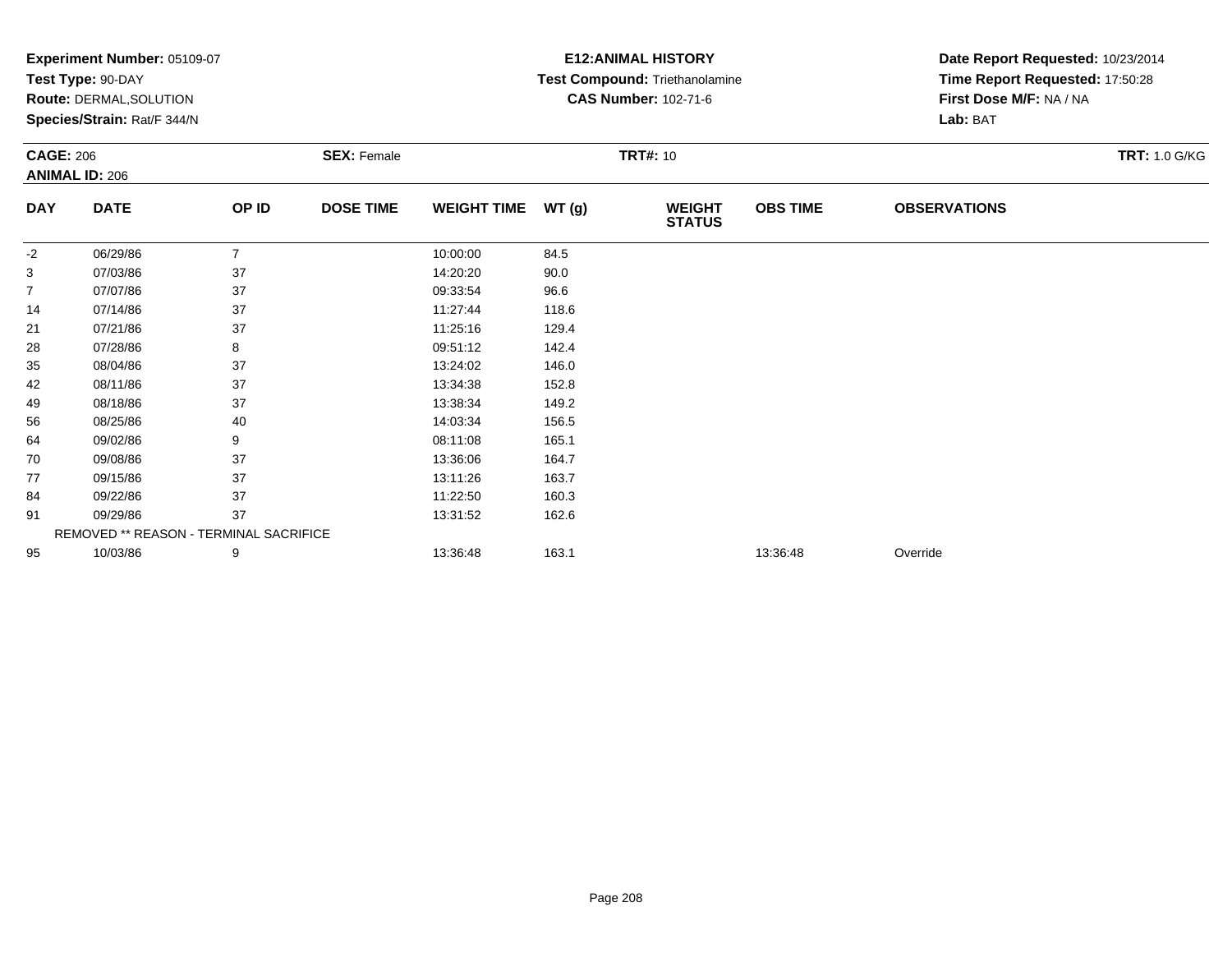|                  | <b>Experiment Number: 05109-07</b>     |                |                    |                    |       | <b>E12:ANIMAL HISTORY</b>      |                 | Date Report Requested: 10/23/2014 |                      |  |
|------------------|----------------------------------------|----------------|--------------------|--------------------|-------|--------------------------------|-----------------|-----------------------------------|----------------------|--|
|                  | Test Type: 90-DAY                      |                |                    |                    |       | Test Compound: Triethanolamine |                 | Time Report Requested: 17:50:28   |                      |  |
|                  | Route: DERMAL, SOLUTION                |                |                    |                    |       | <b>CAS Number: 102-71-6</b>    |                 | First Dose M/F: NA / NA           |                      |  |
|                  | Species/Strain: Rat/F 344/N            |                |                    |                    |       |                                |                 | Lab: BAT                          |                      |  |
| <b>CAGE: 207</b> |                                        |                | <b>SEX: Female</b> |                    |       | <b>TRT#: 10</b>                |                 |                                   | <b>TRT: 1.0 G/KG</b> |  |
|                  | <b>ANIMAL ID: 207</b>                  |                |                    |                    |       |                                |                 |                                   |                      |  |
| <b>DAY</b>       | <b>DATE</b>                            | OP ID          | <b>DOSE TIME</b>   | <b>WEIGHT TIME</b> | WT(g) | <b>WEIGHT</b><br><b>STATUS</b> | <b>OBS TIME</b> | <b>OBSERVATIONS</b>               |                      |  |
| $-2$             | 06/29/86                               | $\overline{7}$ |                    | 10:00:00           | 72.0  |                                |                 |                                   |                      |  |
| 3                | 07/03/86                               | 37             |                    | 14:18:58           | 79.5  |                                |                 |                                   |                      |  |
| 7                | 07/07/86                               | 37             |                    | 09:32:02           | 94.4  |                                |                 |                                   |                      |  |
| 14               | 07/14/86                               | 37             |                    | 11:26:32           | 105.3 |                                |                 |                                   |                      |  |
| 21               | 07/21/86                               | 37             |                    | 11:25:32           | 114.7 |                                |                 |                                   |                      |  |
| 28               | 07/28/86                               | 8              |                    | 09:51:34           | 124.7 |                                |                 |                                   |                      |  |
| 35               | 08/04/86                               | 37             |                    | 13:24:20           | 133.0 |                                |                 |                                   |                      |  |
| 42               | 08/11/86                               | 37             |                    | 13:34:56           | 136.3 |                                |                 |                                   |                      |  |
| 49               | 08/18/86                               | 37             |                    | 13:38:54           | 138.7 |                                |                 |                                   |                      |  |
| 56               | 08/25/86                               | 40             |                    | 14:03:48           | 145.4 |                                |                 |                                   |                      |  |
| 64               | 09/02/86                               | 9              |                    | 08:11:32           | 150.8 |                                |                 |                                   |                      |  |
| 70               | 09/08/86                               | 37             |                    | 13:36:20           | 152.7 |                                |                 |                                   |                      |  |
| 77               | 09/15/86                               | 37             |                    | 13:11:50           | 156.2 |                                |                 |                                   |                      |  |
| 84               | 09/22/86                               | 37             |                    | 11:23:04           | 159.7 |                                |                 |                                   |                      |  |
| 91               | 09/29/86                               | 37             |                    | 13:32:14           | 158.2 |                                |                 |                                   |                      |  |
|                  | REMOVED ** REASON - TERMINAL SACRIFICE |                |                    |                    |       |                                |                 |                                   |                      |  |
| 95               | 10/03/86                               | 9              |                    | 13:37:22           | 158.4 |                                | 13:37:22        | Override                          |                      |  |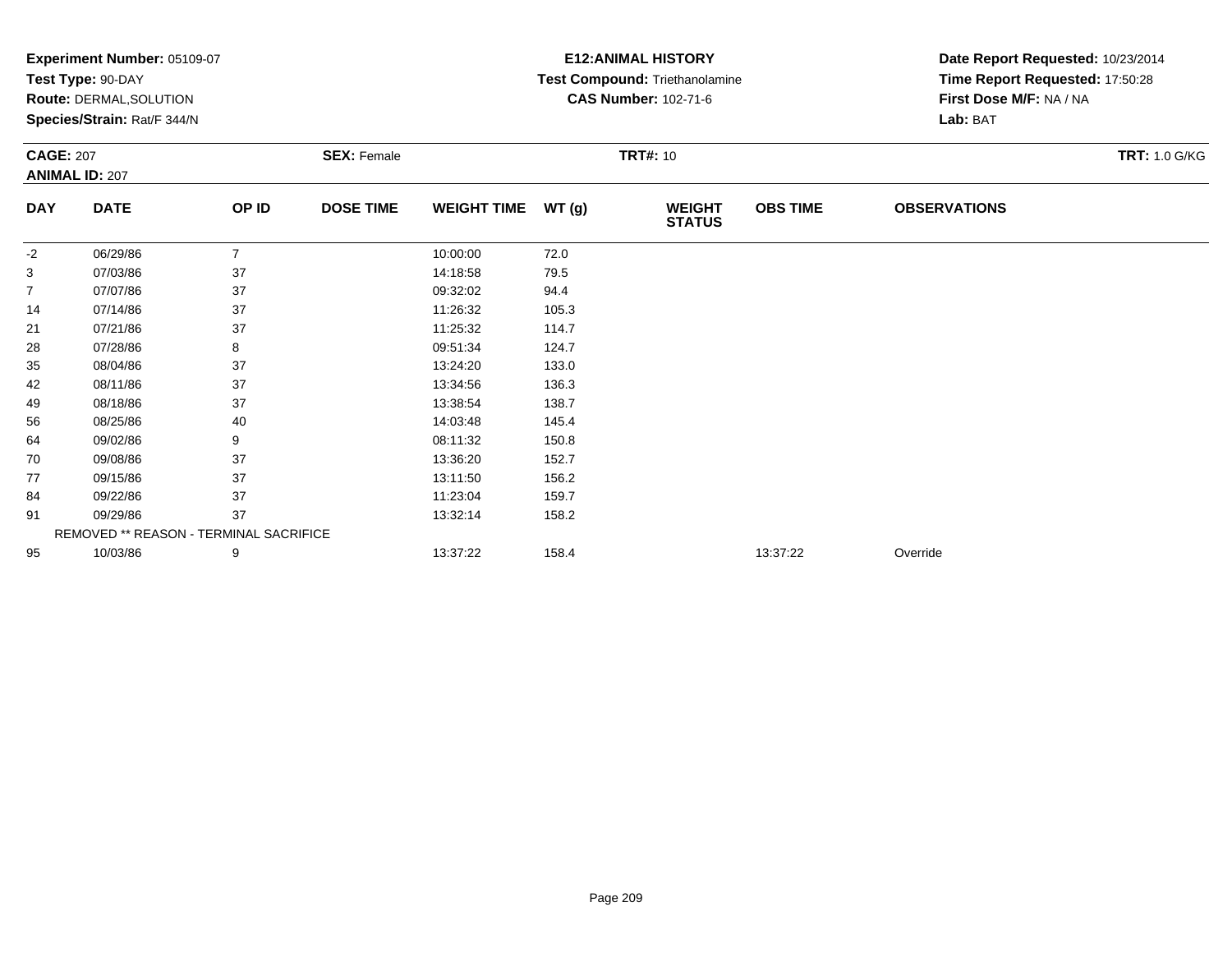|                  | <b>Experiment Number: 05109-07</b>            |                |                    |                    |       | <b>E12:ANIMAL HISTORY</b>      | Date Report Requested: 10/23/2014 |                                 |                      |
|------------------|-----------------------------------------------|----------------|--------------------|--------------------|-------|--------------------------------|-----------------------------------|---------------------------------|----------------------|
|                  | Test Type: 90-DAY                             |                |                    |                    |       | Test Compound: Triethanolamine |                                   | Time Report Requested: 17:50:28 |                      |
|                  | <b>Route: DERMAL, SOLUTION</b>                |                |                    |                    |       | <b>CAS Number: 102-71-6</b>    |                                   | First Dose M/F: NA / NA         |                      |
|                  | Species/Strain: Rat/F 344/N                   |                |                    |                    |       |                                |                                   | Lab: BAT                        |                      |
| <b>CAGE: 208</b> |                                               |                | <b>SEX: Female</b> |                    |       | <b>TRT#: 10</b>                |                                   |                                 | <b>TRT: 1.0 G/KG</b> |
|                  | <b>ANIMAL ID: 208</b>                         |                |                    |                    |       |                                |                                   |                                 |                      |
| <b>DAY</b>       | <b>DATE</b>                                   | OP ID          | <b>DOSE TIME</b>   | <b>WEIGHT TIME</b> | WT(g) | <b>WEIGHT</b><br><b>STATUS</b> | <b>OBS TIME</b>                   | <b>OBSERVATIONS</b>             |                      |
| -2               | 06/29/86                                      | $\overline{7}$ |                    | 10:00:00           | 85.0  |                                |                                   |                                 |                      |
| 3                | 07/03/86                                      | 37             |                    | 14:19:18           | 89.3  |                                |                                   |                                 |                      |
| 7                | 07/07/86                                      | 37             |                    | 09:32:34           | 101.7 |                                |                                   |                                 |                      |
| 14               | 07/14/86                                      | 37             |                    | 11:26:56           | 110.6 |                                |                                   |                                 |                      |
| 21               | 07/21/86                                      | 37             |                    | 11:24:16           | 119.0 |                                |                                   |                                 |                      |
| 28               | 07/28/86                                      | 8              |                    | 09:50:12           | 135.6 |                                |                                   |                                 |                      |
| 35               | 08/04/86                                      | 37             |                    | 13:24:38           | 144.6 |                                |                                   |                                 |                      |
| 42               | 08/11/86                                      | 37             |                    | 13:35:14           | 152.8 |                                |                                   |                                 |                      |
| 49               | 08/18/86                                      | 37             |                    | 13:39:14           | 155.5 |                                |                                   |                                 |                      |
| 56               | 08/25/86                                      | 40             |                    | 14:04:06           | 162.0 |                                |                                   |                                 |                      |
| 64               | 09/02/86                                      | 9              |                    | 08:11:46           | 169.5 |                                |                                   |                                 |                      |
| 70               | 09/08/86                                      | 37             |                    | 13:36:36           | 172.1 |                                |                                   |                                 |                      |
| 77               | 09/15/86                                      | 37             |                    | 13:12:06           | 174.3 |                                |                                   |                                 |                      |
| 84               | 09/22/86                                      | 37             |                    | 11:23:18           | 178.5 |                                |                                   |                                 |                      |
| 91               | 09/29/86                                      | 37             |                    | 13:32:28           | 180.9 |                                |                                   |                                 |                      |
|                  | <b>REMOVED ** REASON - TERMINAL SACRIFICE</b> |                |                    |                    |       |                                |                                   |                                 |                      |
| 95               | 10/03/86                                      | 9              |                    | 13:37:52           | 178.5 |                                | 13:37:52                          | Override                        |                      |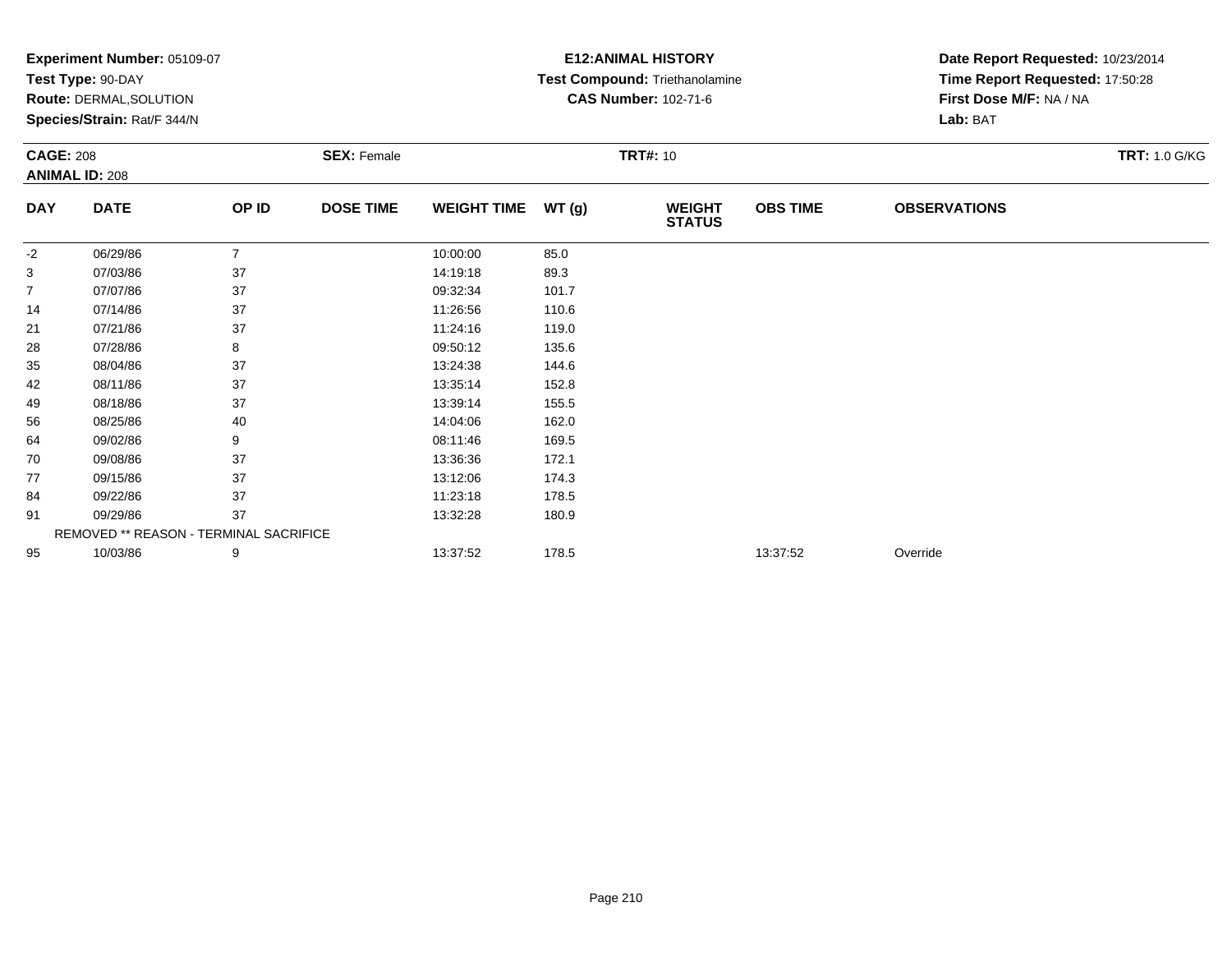|                  | <b>Experiment Number: 05109-07</b>     |                |                    |                    |       | <b>E12: ANIMAL HISTORY</b>     | Date Report Requested: 10/23/2014 |                                 |                      |
|------------------|----------------------------------------|----------------|--------------------|--------------------|-------|--------------------------------|-----------------------------------|---------------------------------|----------------------|
|                  | Test Type: 90-DAY                      |                |                    |                    |       | Test Compound: Triethanolamine |                                   | Time Report Requested: 17:50:28 |                      |
|                  | Route: DERMAL, SOLUTION                |                |                    |                    |       | <b>CAS Number: 102-71-6</b>    |                                   | First Dose M/F: NA / NA         |                      |
|                  | Species/Strain: Rat/F 344/N            |                |                    |                    |       |                                |                                   | Lab: BAT                        |                      |
| <b>CAGE: 209</b> |                                        |                | <b>SEX: Female</b> |                    |       | <b>TRT#: 10</b>                |                                   |                                 | <b>TRT: 1.0 G/KG</b> |
|                  | <b>ANIMAL ID: 209</b>                  |                |                    |                    |       |                                |                                   |                                 |                      |
| <b>DAY</b>       | <b>DATE</b>                            | OP ID          | <b>DOSE TIME</b>   | <b>WEIGHT TIME</b> | WT(g) | <b>WEIGHT</b><br><b>STATUS</b> | <b>OBS TIME</b>                   | <b>OBSERVATIONS</b>             |                      |
| -2               | 06/29/86                               | $\overline{7}$ |                    | 10:00:00           | 80.3  |                                |                                   |                                 |                      |
| 3                | 07/03/86                               | 37             |                    | 14:19:36           | 83.4  |                                |                                   |                                 |                      |
| 7                | 07/07/86                               | 37             |                    | 09:32:58           | 96.5  |                                |                                   |                                 |                      |
| 14               | 07/14/86                               | 37             |                    | 11:27:12           | 112.6 |                                |                                   |                                 |                      |
| 21               | 07/21/86                               | 37             |                    | 11:24:38           | 119.9 |                                |                                   |                                 |                      |
| 28               | 07/28/86                               | 8              |                    | 09:50:36           | 131.5 |                                |                                   |                                 |                      |
| 35               | 08/04/86                               | 37             |                    | 13:23:10           | 139.6 |                                |                                   |                                 |                      |
| 42               | 08/11/86                               | 37             |                    | 13:33:34           | 144.2 |                                |                                   |                                 |                      |
| 49               | 08/18/86                               | 37             |                    | 13:39:38           | 147.1 |                                |                                   |                                 |                      |
| 56               | 08/25/86                               | 40             |                    | 14:04:24           | 152.1 |                                |                                   |                                 |                      |
| 64               | 09/02/86                               | 9              |                    | 08:12:04           | 160.6 |                                |                                   |                                 |                      |
| 70               | 09/08/86                               | 37             |                    | 13:36:52           | 156.3 |                                |                                   |                                 |                      |
| 77               | 09/15/86                               | 37             |                    | 13:12:22           | 160.3 |                                |                                   |                                 |                      |
| 84               | 09/22/86                               | 37             |                    | 11:23:36           | 160.3 |                                |                                   |                                 |                      |
| 91               | 09/29/86                               | 37             |                    | 13:32:44           | 162.8 |                                |                                   |                                 |                      |
|                  | REMOVED ** REASON - TERMINAL SACRIFICE |                |                    |                    |       |                                |                                   |                                 |                      |
| 95               | 10/03/86                               | 9              |                    | 13:38:32           | 163.0 |                                | 13:38:32                          | Override                        |                      |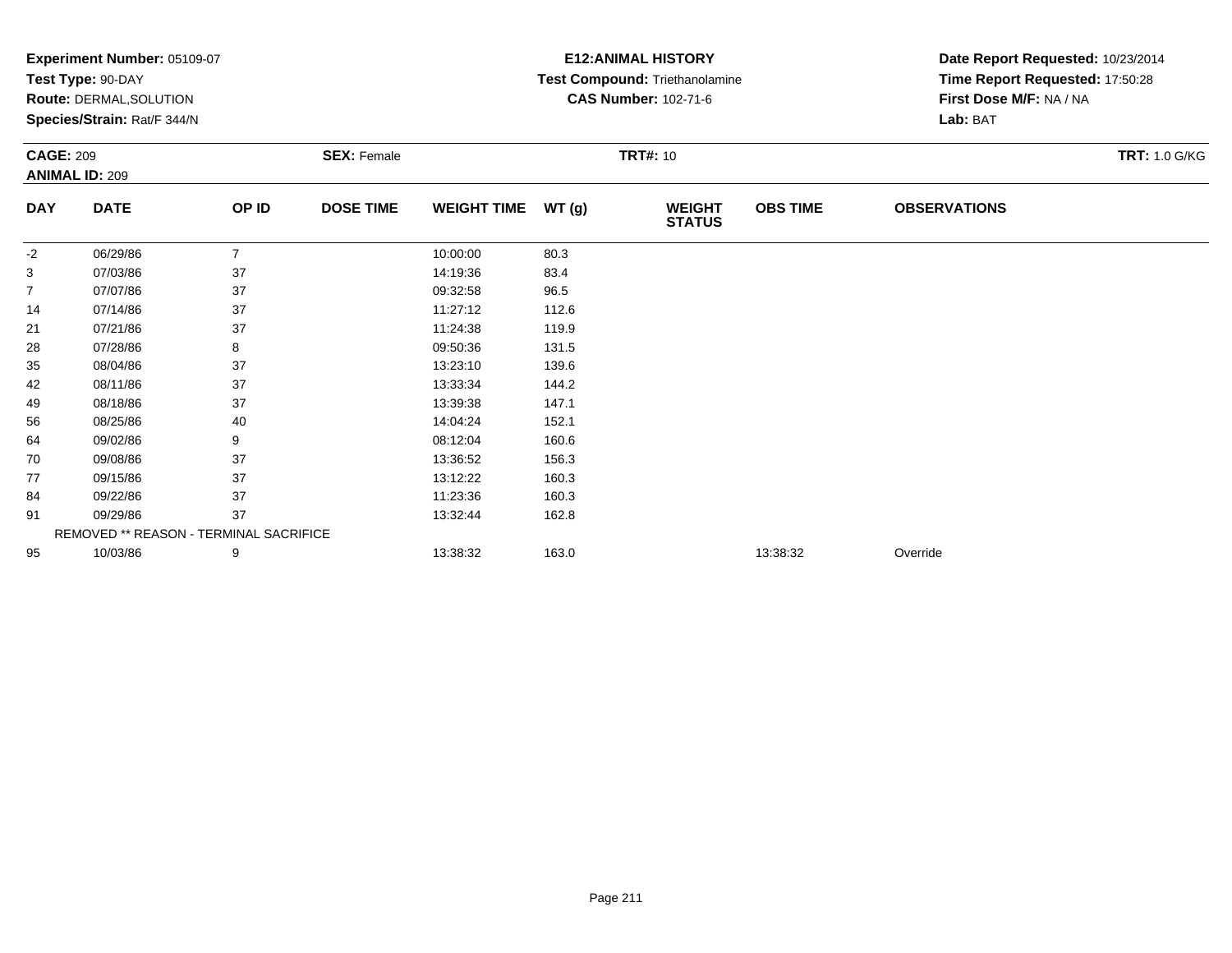|                  | <b>Experiment Number: 05109-07</b>     |                |                    | <b>E12: ANIMAL HISTORY</b> |       | Date Report Requested: 10/23/2014 |                 |                                 |                      |  |
|------------------|----------------------------------------|----------------|--------------------|----------------------------|-------|-----------------------------------|-----------------|---------------------------------|----------------------|--|
|                  | Test Type: 90-DAY                      |                |                    |                            |       | Test Compound: Triethanolamine    |                 | Time Report Requested: 17:50:28 |                      |  |
|                  | <b>Route: DERMAL, SOLUTION</b>         |                |                    |                            |       | <b>CAS Number: 102-71-6</b>       |                 | First Dose M/F: NA / NA         |                      |  |
|                  | Species/Strain: Rat/F 344/N            |                |                    |                            |       |                                   |                 | Lab: BAT                        |                      |  |
| <b>CAGE: 210</b> |                                        |                | <b>SEX: Female</b> |                            |       | <b>TRT#: 10</b>                   |                 |                                 | <b>TRT: 1.0 G/KG</b> |  |
|                  | <b>ANIMAL ID: 210</b>                  |                |                    |                            |       |                                   |                 |                                 |                      |  |
| <b>DAY</b>       | <b>DATE</b>                            | OP ID          | <b>DOSE TIME</b>   | <b>WEIGHT TIME</b>         | WT(g) | <b>WEIGHT</b><br><b>STATUS</b>    | <b>OBS TIME</b> | <b>OBSERVATIONS</b>             |                      |  |
| $-2$             | 06/29/86                               | $\overline{7}$ |                    | 10:00:00                   | 71.4  |                                   |                 |                                 |                      |  |
| 3                | 07/03/86                               | 37             |                    | 14:19:56                   | 78.3  |                                   |                 |                                 |                      |  |
| 7                | 07/07/86                               | 37             |                    | 09:33:34                   | 92.4  |                                   |                 |                                 |                      |  |
| 14               | 07/14/86                               | 37             |                    | 11:27:28                   | 107.9 |                                   |                 |                                 |                      |  |
| 21               | 07/21/86                               | 37             |                    | 11:24:54                   | 114.7 |                                   |                 |                                 |                      |  |
| 28               | 07/28/86                               | 8              |                    | 09:50:52                   | 127.5 |                                   |                 |                                 |                      |  |
| 35               | 08/04/86                               | 37             |                    | 13:23:36                   | 131.3 |                                   |                 |                                 |                      |  |
| 42               | 08/11/86                               | 37             |                    | 13:34:10                   | 137.4 |                                   |                 |                                 |                      |  |
| 49               | 08/18/86                               | 37             |                    | 13:38:14                   | 134.6 |                                   |                 |                                 |                      |  |
| 56               | 08/25/86                               | 40             |                    | 14:03:10                   | 147.6 |                                   |                 |                                 |                      |  |
| 64               | 09/02/86                               | 9              |                    | 08:12:24                   | 156.5 |                                   |                 |                                 |                      |  |
| 70               | 09/08/86                               | 37             |                    | 13:37:08                   | 155.8 |                                   |                 |                                 |                      |  |
| 77               | 09/15/86                               | 37             |                    | 13:12:38                   | 159.1 |                                   |                 |                                 |                      |  |
| 84               | 09/22/86                               | 37             |                    | 11:23:52                   | 156.5 |                                   |                 |                                 |                      |  |
| 91               | 09/29/86                               | 37             |                    | 13:33:00                   | 158.7 |                                   |                 |                                 |                      |  |
|                  | REMOVED ** REASON - TERMINAL SACRIFICE |                |                    |                            |       |                                   |                 |                                 |                      |  |
| 95               | 10/03/86                               | 9              |                    | 13:39:04                   | 162.3 |                                   | 13:39:04        | Override                        |                      |  |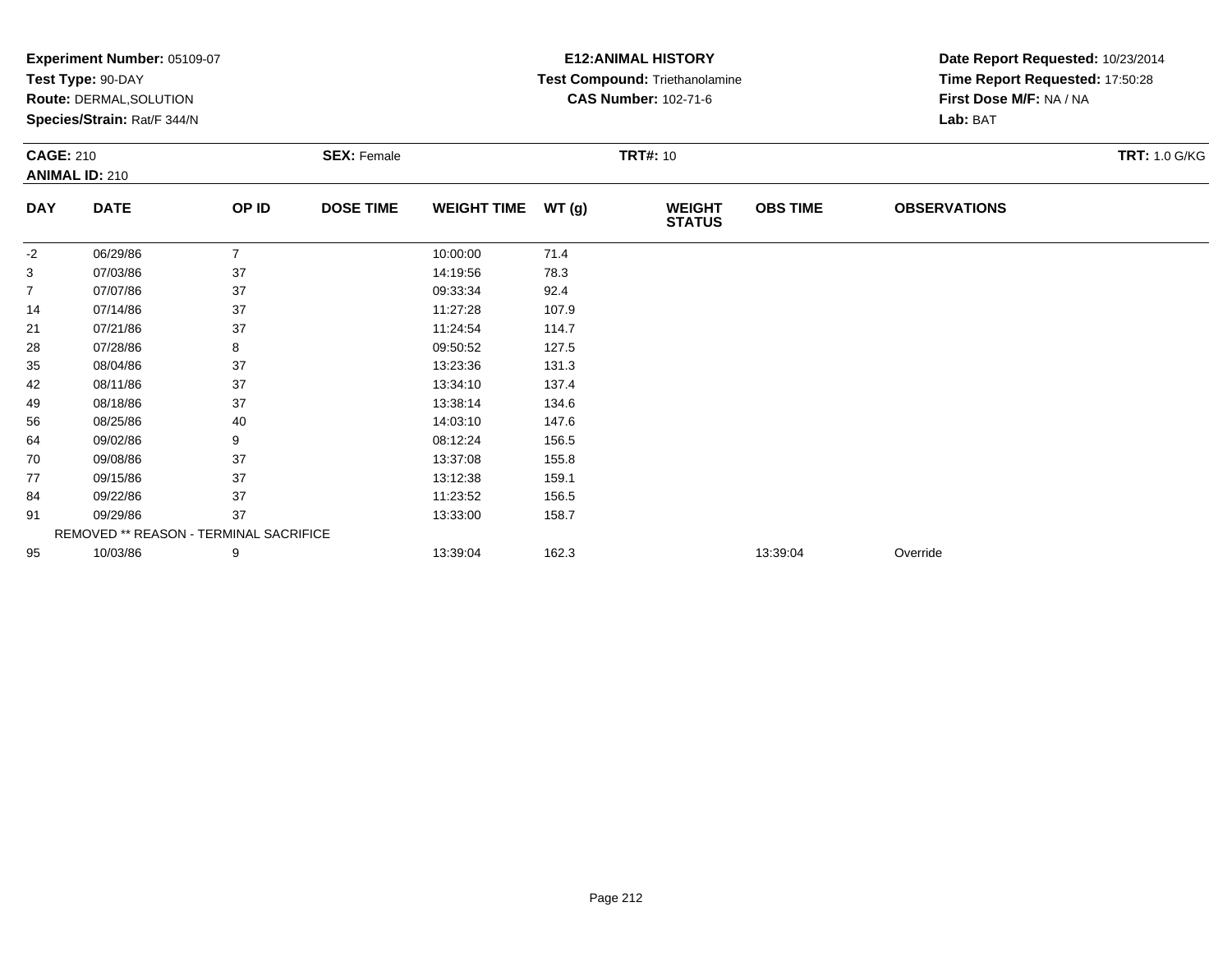**Test Type:** 90-DAY

**Route:** DERMAL,SOLUTION

**Species/Strain:** Rat/F 344/N

### **E12:ANIMAL HISTORY Test Compound:** Triethanolamine**CAS Number:** 102-71-6

| <b>CAGE: 211</b> | <b>ANIMAL ID: 211</b>                  |       | <b>SEX: Female</b> |                    |       | <b>TRT#: 10</b>                |                 |                     | <b>TRT: 1.0 G/KG</b> |
|------------------|----------------------------------------|-------|--------------------|--------------------|-------|--------------------------------|-----------------|---------------------|----------------------|
| <b>DAY</b>       | <b>DATE</b>                            | OP ID | <b>DOSE TIME</b>   | <b>WEIGHT TIME</b> | WT(g) | <b>WEIGHT</b><br><b>STATUS</b> | <b>OBS TIME</b> | <b>OBSERVATIONS</b> |                      |
| $-1$             | 07/01/86                               | 37    |                    | 09:40:54           | 90.5  |                                |                 |                     |                      |
| $\overline{2}$   | 07/03/86                               | 37    |                    | 13:44:00           | 95.3  |                                | 13:44:00        | Normal              |                      |
| 6                | 07/07/86                               | 9     |                    | 13:34:28           | 106.7 |                                | 13:34:28        | Normal              |                      |
| 13               | 07/14/86                               | 37    |                    | 14:02:24           | 122.5 |                                | 14:02:24        | Normal              |                      |
| 20               | 07/21/86                               | 37    |                    | 13:32:24           | 138.2 |                                | 13:32:24        | Normal              |                      |
| 27               | 07/28/86                               | 8     |                    | 08:59:56           | 145.0 |                                | 08:59:56        | Normal              |                      |
| 34               | 08/04/86                               | 37    |                    | 09:39:02           | 154.0 |                                | 09:39:02        | Normal              |                      |
| 41               | 08/11/86                               | 37    |                    | 09:34:06           | 159.6 |                                | 09:34:06        | Irritation          |                      |
| 48               | 08/18/86                               | 37    |                    | 09:33:08           | 169.5 |                                | 09:33:08        | Irritation          |                      |
| 55               | 08/25/86                               | 37    |                    | 10:49:00           | 174.5 |                                | 10:49:00        | Irritation          |                      |
| 63               | 09/02/86                               | 9     |                    | 08:48:52           | 182.1 |                                | 08:48:52        | Irritation          |                      |
| 69               | 09/08/86                               | 37    |                    | 11:00:12           | 186.4 |                                | 11:00:12        | Irritation          |                      |
| 76               | 09/15/86                               | 37    |                    | 11:25:40           | 184.5 |                                | 11:25:40        | Irritation          |                      |
| 83               | 09/22/86                               | 37    |                    | 11:11:02           | 183.7 |                                | 11:11:02        | Irritation          |                      |
| 90               | 09/29/86                               | 37    |                    | 09:30:22           | 187.9 |                                | 09:30:22        | Irritation          |                      |
|                  | REMOVED ** REASON - TERMINAL SACRIFICE |       |                    |                    |       |                                |                 |                     |                      |
| 93               | 10/02/86                               | 37    |                    | 07:00:54           | 183.4 |                                | 07:00:54        | Irritation          |                      |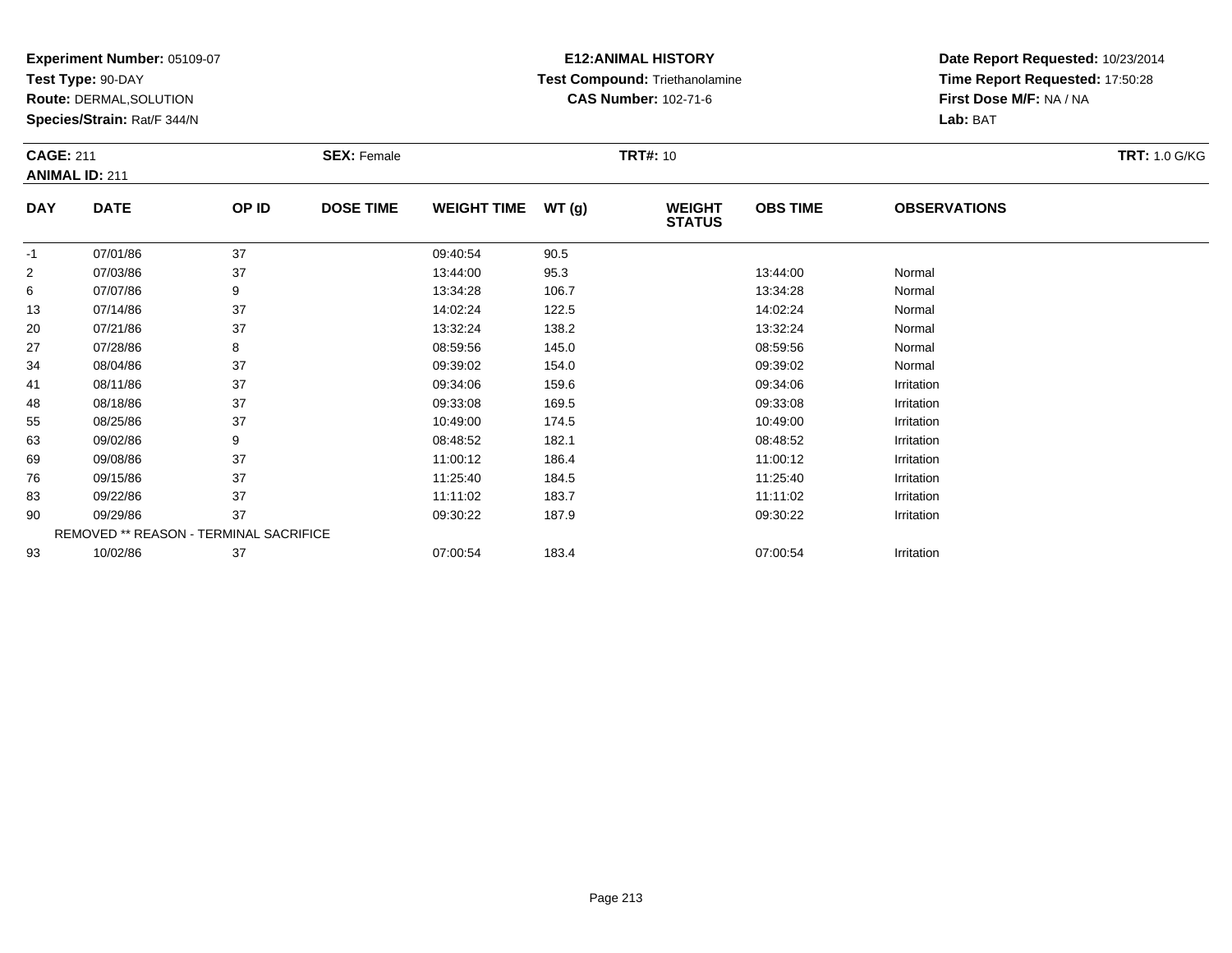**Test Type:** 90-DAY

**Route:** DERMAL,SOLUTION

**Species/Strain:** Rat/F 344/N

# **E12:ANIMAL HISTORY Test Compound:** Triethanolamine**CAS Number:** 102-71-6

| <b>CAGE: 212</b> | <b>ANIMAL ID: 212</b>                  |       | <b>SEX: Female</b> |                    |       | <b>TRT#: 10</b>                |                 |                         | <b>TRT: 1.0 G/KG</b> |
|------------------|----------------------------------------|-------|--------------------|--------------------|-------|--------------------------------|-----------------|-------------------------|----------------------|
| <b>DAY</b>       | <b>DATE</b>                            | OP ID | <b>DOSE TIME</b>   | <b>WEIGHT TIME</b> | WT(g) | <b>WEIGHT</b><br><b>STATUS</b> | <b>OBS TIME</b> | <b>OBSERVATIONS</b>     |                      |
| $-1$             | 07/01/86                               | 37    |                    | 09:41:20           | 81.3  |                                |                 |                         |                      |
| $\overline{2}$   | 07/03/86                               | 37    |                    | 13:42:26           | 87.8  |                                | 13:42:26        | Normal                  |                      |
| 6                | 07/07/86                               | 9     |                    | 13:32:44           | 96.5  |                                | 13:32:44        | Normal                  |                      |
| 13               | 07/14/86                               | 37    |                    | 14:00:50           | 109.4 |                                | 14:00:50        | (Skin Paint Only) Scaly |                      |
| 20               | 07/21/86                               | 37    |                    | 13:32:46           | 124.5 |                                | 13:32:46        | Normal                  |                      |
| 27               | 07/28/86                               | 8     |                    | 09:00:28           | 141.1 |                                | 09:00:28        | Normal                  |                      |
| 34               | 08/04/86                               | 37    |                    | 09:39:26           | 150.0 |                                | 09:39:26        | Normal                  |                      |
| 41               | 08/11/86                               | 37    |                    | 09:34:36           | 162.4 |                                | 09:34:36        | Normal                  |                      |
| 48               | 08/18/86                               | 37    |                    | 09:33:34           | 162.1 |                                | 09:33:34        | Normal                  |                      |
| 55               | 08/25/86                               | 37    |                    | 10:49:24           | 166.4 |                                | 10:49:24        | Normal                  |                      |
| 63               | 09/02/86                               | 9     |                    | 08:49:22           | 170.1 |                                | 08:49:22        | Normal                  |                      |
| 69               | 09/08/86                               | 37    |                    | 11:00:50           | 170.3 |                                | 11:00:50        | Normal                  |                      |
| 76               | 09/15/86                               | 37    |                    | 11:26:08           | 176.4 |                                | 11:26:08        | Normal                  |                      |
| 83               | 09/22/86                               | 37    |                    | 11:11:28           | 175.6 |                                | 11:11:28        | Irritation              |                      |
| 90               | 09/29/86                               | 37    |                    | 09:30:50           | 173.3 |                                | 09:30:50        | Irritation              |                      |
|                  | REMOVED ** REASON - TERMINAL SACRIFICE |       |                    |                    |       |                                |                 |                         |                      |
| 93               | 10/02/86                               | 37    |                    | 07:01:36           | 159.3 |                                | 07:01:36        | Irritation              |                      |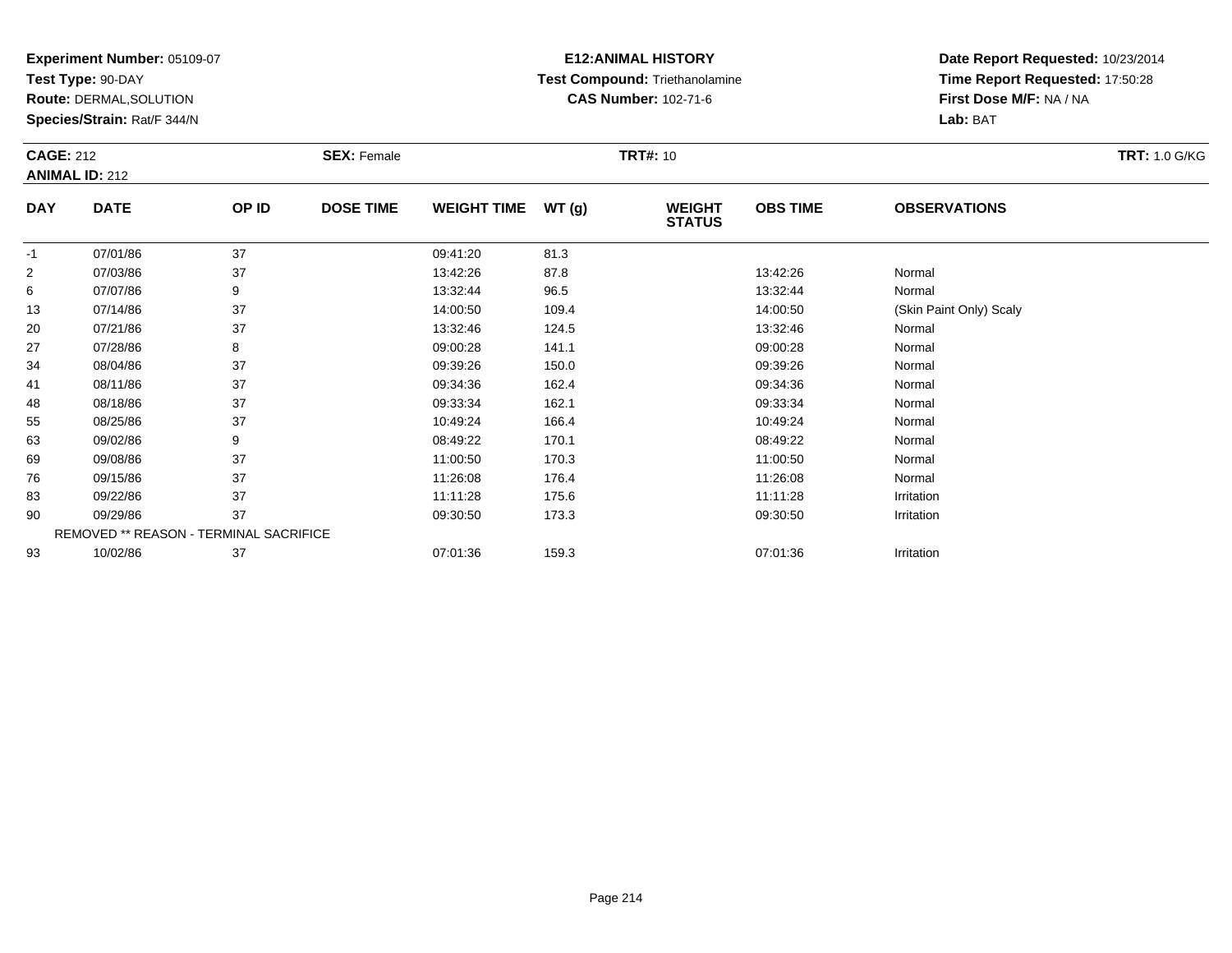**Test Type:** 90-DAY

**Route:** DERMAL,SOLUTION

**Species/Strain:** Rat/F 344/N

# **E12:ANIMAL HISTORY Test Compound:** Triethanolamine**CAS Number:** 102-71-6

| <b>CAGE: 213</b> | <b>ANIMAL ID: 213</b>                  |       | <b>SEX: Female</b> |                    |       | <b>TRT#: 10</b>                |                 |                     | <b>TRT: 1.0 G/KG</b> |
|------------------|----------------------------------------|-------|--------------------|--------------------|-------|--------------------------------|-----------------|---------------------|----------------------|
| <b>DAY</b>       | <b>DATE</b>                            | OP ID | <b>DOSE TIME</b>   | <b>WEIGHT TIME</b> | WT(g) | <b>WEIGHT</b><br><b>STATUS</b> | <b>OBS TIME</b> | <b>OBSERVATIONS</b> |                      |
| $-1$             | 07/01/86                               | 37    |                    | 09:41:40           | 84.0  |                                |                 |                     |                      |
| $\overline{2}$   | 07/03/86                               | 37    |                    | 13:42:52           | 89.9  |                                | 13:42:52        | Normal              |                      |
| 6                | 07/07/86                               | 9     |                    | 13:33:14           | 97.5  |                                | 13:33:14        | Normal              |                      |
| 13               | 07/14/86                               | 37    |                    | 14:01:18           | 113.0 |                                | 14:01:18        | Normal              |                      |
| 20               | 07/21/86                               | 37    |                    | 13:31:12           | 124.7 |                                | 13:31:12        | Normal              |                      |
| 27               | 07/28/86                               | 8     |                    | 08:57:42           | 134.6 |                                | 08:57:42        | Normal              |                      |
| 34               | 08/04/86                               | 37    |                    | 09:39:46           | 144.4 |                                | 09:39:46        | Normal              |                      |
| 41               | 08/11/86                               | 37    |                    | 09:35:02           | 150.5 |                                | 09:35:02        | Normal              |                      |
| 48               | 08/18/86                               | 37    |                    | 09:33:54           | 154.1 |                                | 09:33:54        | Normal              |                      |
| 55               | 08/25/86                               | 37    |                    | 10:49:50           | 158.1 |                                | 10:49:50        | Normal              |                      |
| 63               | 09/02/86                               | 9     |                    | 08:49:48           | 162.8 |                                | 08:49:48        | Normal              |                      |
| 69               | 09/08/86                               | 37    |                    | 11:01:20           | 169.5 |                                | 11:01:20        | Normal              |                      |
| 76               | 09/15/86                               | 37    |                    | 11:26:30           | 169.7 |                                | 11:26:30        | Normal              |                      |
| 83               | 09/22/86                               | 37    |                    | 11:11:50           | 172.2 |                                | 11:11:50        | Normal              |                      |
| 90               | 09/29/86                               | 37    |                    | 09:31:20           | 170.6 |                                | 09:31:20        | Irritation          |                      |
|                  | REMOVED ** REASON - TERMINAL SACRIFICE |       |                    |                    |       |                                |                 |                     |                      |
| 93               | 10/02/86                               | 37    |                    | 07:02:28           | 177.5 |                                | 07:02:28        | Normal              |                      |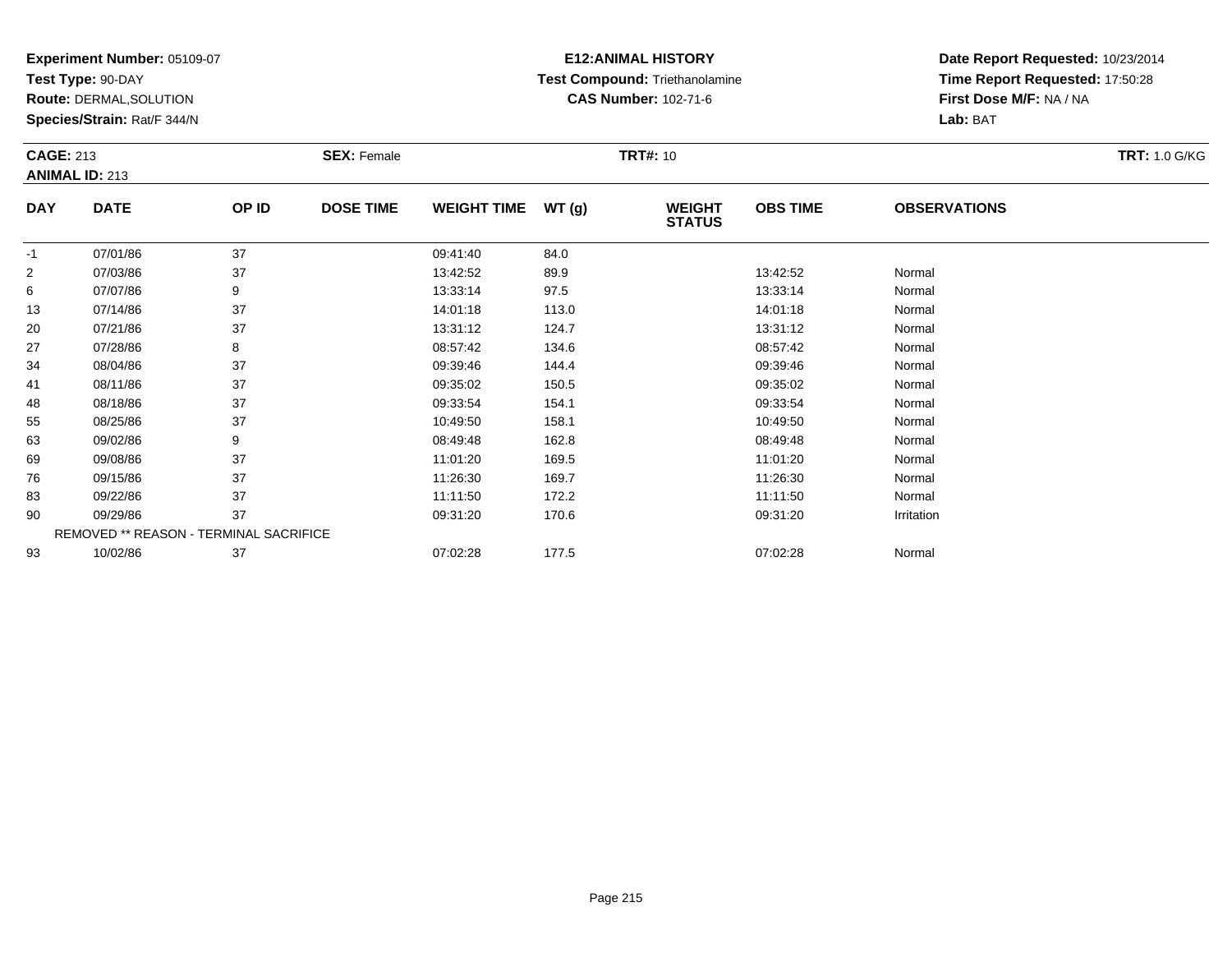**Test Type:** 90-DAY

**Route:** DERMAL,SOLUTION

**Species/Strain:** Rat/F 344/N

# **E12:ANIMAL HISTORY Test Compound:** Triethanolamine**CAS Number:** 102-71-6

| <b>CAGE: 214</b> |                                        |       | <b>SEX: Female</b> |                    |       | <b>TRT#: 10</b>                |                 |                         | <b>TRT: 1.0 G/KG</b> |
|------------------|----------------------------------------|-------|--------------------|--------------------|-------|--------------------------------|-----------------|-------------------------|----------------------|
|                  | <b>ANIMAL ID: 214</b>                  |       |                    |                    |       |                                |                 |                         |                      |
| <b>DAY</b>       | <b>DATE</b>                            | OP ID | <b>DOSE TIME</b>   | <b>WEIGHT TIME</b> | WT(g) | <b>WEIGHT</b><br><b>STATUS</b> | <b>OBS TIME</b> | <b>OBSERVATIONS</b>     |                      |
| $-1$             | 07/01/86                               | 37    |                    | 09:42:00           | 82.9  |                                |                 |                         |                      |
| $\overline{2}$   | 07/03/86                               | 37    |                    | 13:43:18           | 84.5  |                                | 13:43:18        | Normal                  |                      |
| 6                | 07/07/86                               | 9     |                    | 13:33:36           | 88.5  |                                | 13:33:36        | Normal                  |                      |
| 13               | 07/14/86                               | 37    |                    | 14:01:38           | 108.7 |                                | 14:01:38        | (Skin Paint Only) Scaly |                      |
| 20               | 07/21/86                               | 37    |                    | 13:31:44           | 114.7 |                                | 13:31:44        | Normal                  |                      |
| 27               | 07/28/86                               | 8     |                    | 08:58:26           | 125.4 |                                | 08:58:26        | Normal                  |                      |
| 34               | 08/04/86                               | 37    |                    | 09:37:58           | 132.4 |                                | 09:37:58        | Normal                  |                      |
| 41               | 08/11/86                               | 37    |                    | 09:33:18           | 151.0 |                                | 09:33:18        | Normal                  |                      |
| 48               | 08/18/86                               | 37    |                    | 09:34:28           | 143.8 |                                | 09:34:28        | Normal                  |                      |
| 55               | 08/25/86                               | 37    |                    | 10:50:32           | 148.1 |                                | 10:50:32        | Irritation              |                      |
| 63               | 09/02/86                               | 9     |                    | 08:50:14           | 153.9 |                                | 08:50:14        | Irritation              |                      |
| 69               | 09/08/86                               | 37    |                    | 11:01:42           | 156.0 |                                | 11:01:42        | Irritation              |                      |
| 76               | 09/15/86                               | 37    |                    | 11:26:54           | 159.6 |                                | 11:26:54        | Normal                  |                      |
| 83               | 09/22/86                               | 37    |                    | 11:12:10           | 166.5 |                                | 11:12:10        | Irritation              |                      |
| 90               | 09/29/86                               | 37    |                    | 09:31:52           | 164.0 |                                | 09:31:52        | Irritation              |                      |
|                  | REMOVED ** REASON - TERMINAL SACRIFICE |       |                    |                    |       |                                |                 |                         |                      |
| 93               | 10/02/86                               | 37    |                    | 07:03:56           | 171.4 |                                | 07:03:56        | Irritation              |                      |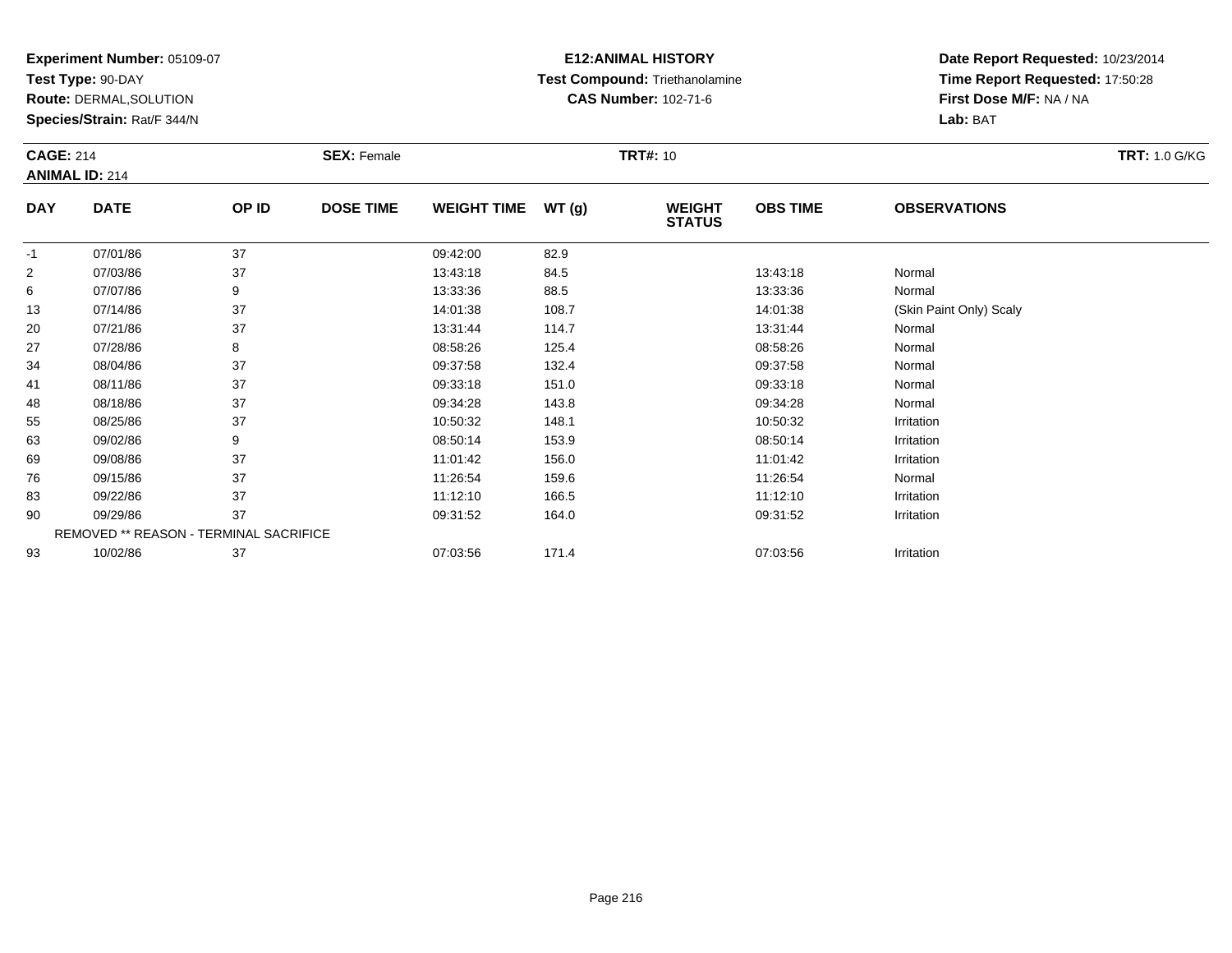**Test Type:** 90-DAY

**Route:** DERMAL,SOLUTION

**Species/Strain:** Rat/F 344/N

# **E12:ANIMAL HISTORY Test Compound:** Triethanolamine**CAS Number:** 102-71-6

| <b>CAGE: 215</b> | <b>ANIMAL ID: 215</b>                  |       | <b>SEX: Female</b> |                    |       | <b>TRT#: 10</b>                |                 |                     | <b>TRT: 1.0 G/KG</b> |
|------------------|----------------------------------------|-------|--------------------|--------------------|-------|--------------------------------|-----------------|---------------------|----------------------|
| DAY              | <b>DATE</b>                            | OP ID | <b>DOSE TIME</b>   | <b>WEIGHT TIME</b> | WT(g) | <b>WEIGHT</b><br><b>STATUS</b> | <b>OBS TIME</b> | <b>OBSERVATIONS</b> |                      |
| $-1$             | 07/01/86                               | 37    |                    | 09:42:22           | 80.8  |                                |                 |                     |                      |
| $\overline{c}$   | 07/03/86                               | 37    |                    | 13:43:40           | 85.1  |                                | 13:43:40        | Normal              |                      |
| 6                | 07/07/86                               | 9     |                    | 13:34:06           | 92.9  |                                | 13:34:06        | Normal              |                      |
| 13               | 07/14/86                               | 37    |                    | 14:02:00           | 104.4 |                                | 14:02:00        | Normal              |                      |
| 20               | 07/21/86                               | 37    |                    | 13:32:02           | 118.7 |                                | 13:32:02        | Normal              |                      |
| 27               | 07/28/86                               | 8     |                    | 08:59:14           | 131.0 |                                | 08:59:14        | Normal              |                      |
| 34               | 08/04/86                               | 37    |                    | 09:38:30           | 135.6 |                                | 09:38:30        | Normal              |                      |
| 41               | 08/11/86                               | 37    |                    | 09:33:46           | 140.3 |                                | 09:33:46        | Normal              |                      |
| 48               | 08/18/86                               | 37    |                    | 09:32:28           | 144.3 |                                | 09:32:28        | Irritation          |                      |
| 55               | 08/25/86                               | 37    |                    | 10:48:32           | 150.7 |                                | 10:48:32        | Irritation          |                      |
| 63               | 09/02/86                               | 9     |                    | 08:50:36           | 153.5 |                                | 08:50:36        | Normal              |                      |
| 69               | 09/08/86                               | 37    |                    | 11:02:14           | 158.2 |                                | 11:02:14        | Normal              |                      |
| 76               | 09/15/86                               | 37    |                    | 11:27:10           | 158.5 |                                | 11:27:10        | Normal              |                      |
| 83               | 09/22/86                               | 37    |                    | 11:12:32           | 167.1 |                                | 11:12:32        | Normal              |                      |
| 90               | 09/29/86                               | 37    |                    | 09:32:34           | 169.2 |                                | 09:32:34        | Normal              |                      |
|                  | REMOVED ** REASON - TERMINAL SACRIFICE |       |                    |                    |       |                                |                 |                     |                      |
| 93               | 10/02/86                               | 37    |                    | 07:04:34           | 156.2 |                                | 07:04:34        | Normal              |                      |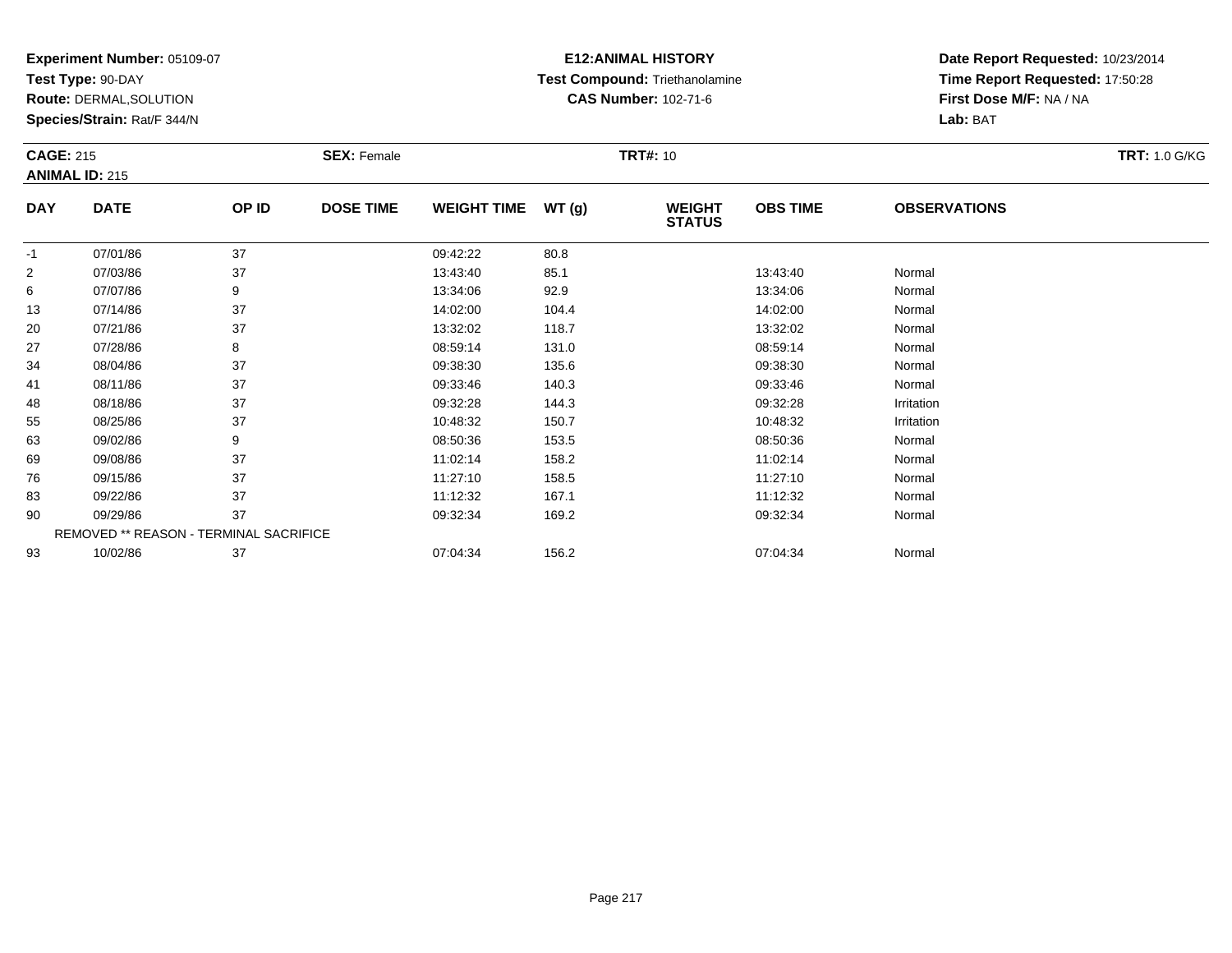**Test Type:** 90-DAY

**Route:** DERMAL,SOLUTION

**Species/Strain:** Rat/F 344/N

# **E12:ANIMAL HISTORY Test Compound:** Triethanolamine**CAS Number:** 102-71-6

|            | <b>CAGE: 216</b><br><b>ANIMAL ID: 216</b> |                                        | <b>SEX: Female</b> |                    |       | <b>TRT#: 10</b>                |                 | <b>TRT: 1.0 G/KG</b> |  |
|------------|-------------------------------------------|----------------------------------------|--------------------|--------------------|-------|--------------------------------|-----------------|----------------------|--|
| <b>DAY</b> | <b>DATE</b>                               | OP ID                                  | <b>DOSE TIME</b>   | <b>WEIGHT TIME</b> | WT(g) | <b>WEIGHT</b><br><b>STATUS</b> | <b>OBS TIME</b> | <b>OBSERVATIONS</b>  |  |
| $-2$       | 07/01/86                                  | 37                                     |                    | 09:56:44           | 95.2  |                                |                 |                      |  |
| 1          | 07/03/86                                  | 37                                     |                    | 14:02:52           | 97.5  |                                | 14:02:52        | Normal               |  |
| 5          | 07/07/86                                  | 9                                      |                    | 14:20:10           | 104.1 |                                | 14:20:10        | Normal               |  |
| 12         | 07/14/86                                  | 37                                     |                    | 13:40:16           | 115.3 |                                | 13:40:16        | Normal               |  |
| 19         | 07/21/86                                  | 37                                     |                    | 14:23:30           | 126.7 |                                | 14:23:30        | Normal               |  |
| 26         | 07/28/86                                  | 8                                      |                    | 07:35:58           | 139.8 |                                | 07:35:58        | Normal               |  |
| 33         | 08/04/86                                  | 37                                     |                    | 10:34:08           | 135.5 |                                | 10:34:08        | Normal               |  |
| 40         | 08/11/86                                  | 37                                     |                    | 10:29:42           | 150.7 |                                | 10:29:42        | Normal               |  |
| 47         | 08/18/86                                  | 37                                     |                    | 09:44:14           | 155.1 |                                | 09:44:14        | Normal               |  |
| 54         | 08/25/86                                  | 37                                     |                    | 11:01:24           | 161.3 |                                | 11:01:24        | Normal               |  |
| 62         | 09/02/86                                  | 9                                      |                    | 08:29:26           | 167.3 |                                | 08:29:26        | Normal               |  |
| 68         | 09/08/86                                  | 37                                     |                    | 10:35:24           | 170.8 |                                | 10:35:24        | Normal               |  |
| 75         | 09/15/86                                  | 37                                     |                    | 09:23:54           | 175.5 |                                | 09:23:54        | Normal               |  |
| 82         | 09/22/86                                  | 37                                     |                    | 08:01:54           | 179.5 |                                | 08:01:54        | Normal               |  |
| 89         | 09/29/86                                  | 37                                     |                    | 10:29:58           | 175.9 |                                | 15:33:44        | Normal               |  |
|            |                                           |                                        |                    |                    |       |                                |                 | Normal               |  |
|            |                                           | REMOVED ** REASON - TERMINAL SACRIFICE |                    |                    |       |                                |                 |                      |  |
| 93         | 10/03/86                                  | 37                                     |                    | 06:49:08           | 181.0 |                                | 06:49:08        | Normal               |  |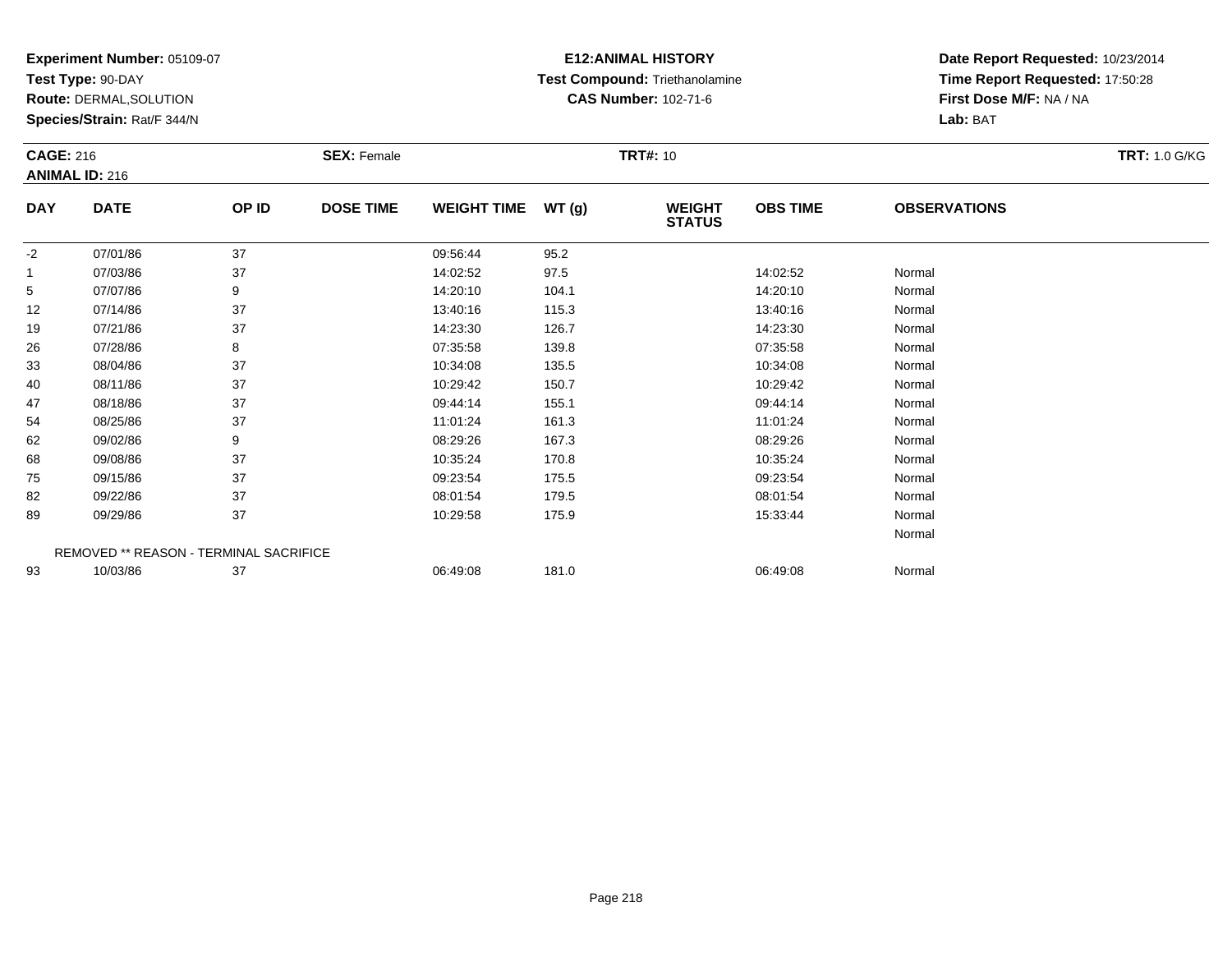**Test Type:** 90-DAY

**Route:** DERMAL,SOLUTION

**Species/Strain:** Rat/F 344/N

### **E12:ANIMAL HISTORY Test Compound:** Triethanolamine**CAS Number:** 102-71-6

| <b>CAGE: 217</b><br><b>ANIMAL ID: 217</b> |                                        |       | <b>SEX: Female</b> |                    |       | <b>TRT#: 10</b>                |                 |                         | <b>TRT: 1.0 G/KG</b> |
|-------------------------------------------|----------------------------------------|-------|--------------------|--------------------|-------|--------------------------------|-----------------|-------------------------|----------------------|
| <b>DAY</b>                                | <b>DATE</b>                            | OP ID | <b>DOSE TIME</b>   | <b>WEIGHT TIME</b> | WT(g) | <b>WEIGHT</b><br><b>STATUS</b> | <b>OBS TIME</b> | <b>OBSERVATIONS</b>     |                      |
| $-2$                                      | 07/01/86                               | 37    |                    | 09:57:20           | 90.7  |                                |                 |                         |                      |
| $\overline{1}$                            | 07/03/86                               | 37    |                    | 14:01:22           | 95.5  |                                | 14:01:22        | Normal                  |                      |
| 5                                         | 07/07/86                               | 9     |                    | 14:18:38           | 105.1 |                                | 14:18:38        | Normal                  |                      |
| 12                                        | 07/14/86                               | 37    |                    | 13:38:24           | 116.5 |                                | 13:38:24        | (Skin Paint Only) Scaly |                      |
| 19                                        | 07/21/86                               | 37    |                    | 14:23:48           | 128.1 |                                | 14:23:48        | Normal                  |                      |
| 26                                        | 07/28/86                               | 8     |                    | 07:36:20           | 141.7 |                                | 07:36:20        | Normal                  |                      |
| 33                                        | 08/04/86                               | 37    |                    | 10:34:58           | 143.9 |                                | 10:34:58        | Normal                  |                      |
| 40                                        | 08/11/86                               | 37    |                    | 10:30:02           | 147.1 |                                | 10:30:02        | Normal                  |                      |
| 47                                        | 08/18/86                               | 37    |                    | 09:44:32           | 151.8 |                                | 09:44:32        | Normal                  |                      |
| 54                                        | 08/25/86                               | 37    |                    | 11:01:46           | 155.1 |                                | 11:01:46        | Normal                  |                      |
| 62                                        | 09/02/86                               | 9     |                    | 08:30:00           | 160.1 |                                | 08:30:00        | Normal                  |                      |
| 68                                        | 09/08/86                               | 37    |                    | 10:36:00           | 159.9 |                                | 10:36:00        | Normal                  |                      |
| 75                                        | 09/15/86                               | 37    |                    | 09:25:14           | 166.9 |                                | 09:25:14        | Normal                  |                      |
| 82                                        | 09/22/86                               | 37    |                    | 08:03:00           | 171.5 |                                | 08:03:00        | Normal                  |                      |
| 89                                        | 09/29/86                               | 37    |                    | 10:30:22           | 167.9 |                                | 10:30:22        | Normal                  |                      |
|                                           | REMOVED ** REASON - TERMINAL SACRIFICE |       |                    |                    |       |                                |                 |                         |                      |
| 93                                        | 10/03/86                               | 37    |                    | 06:49:46           | 171.1 |                                | 06:49:46        | Normal                  |                      |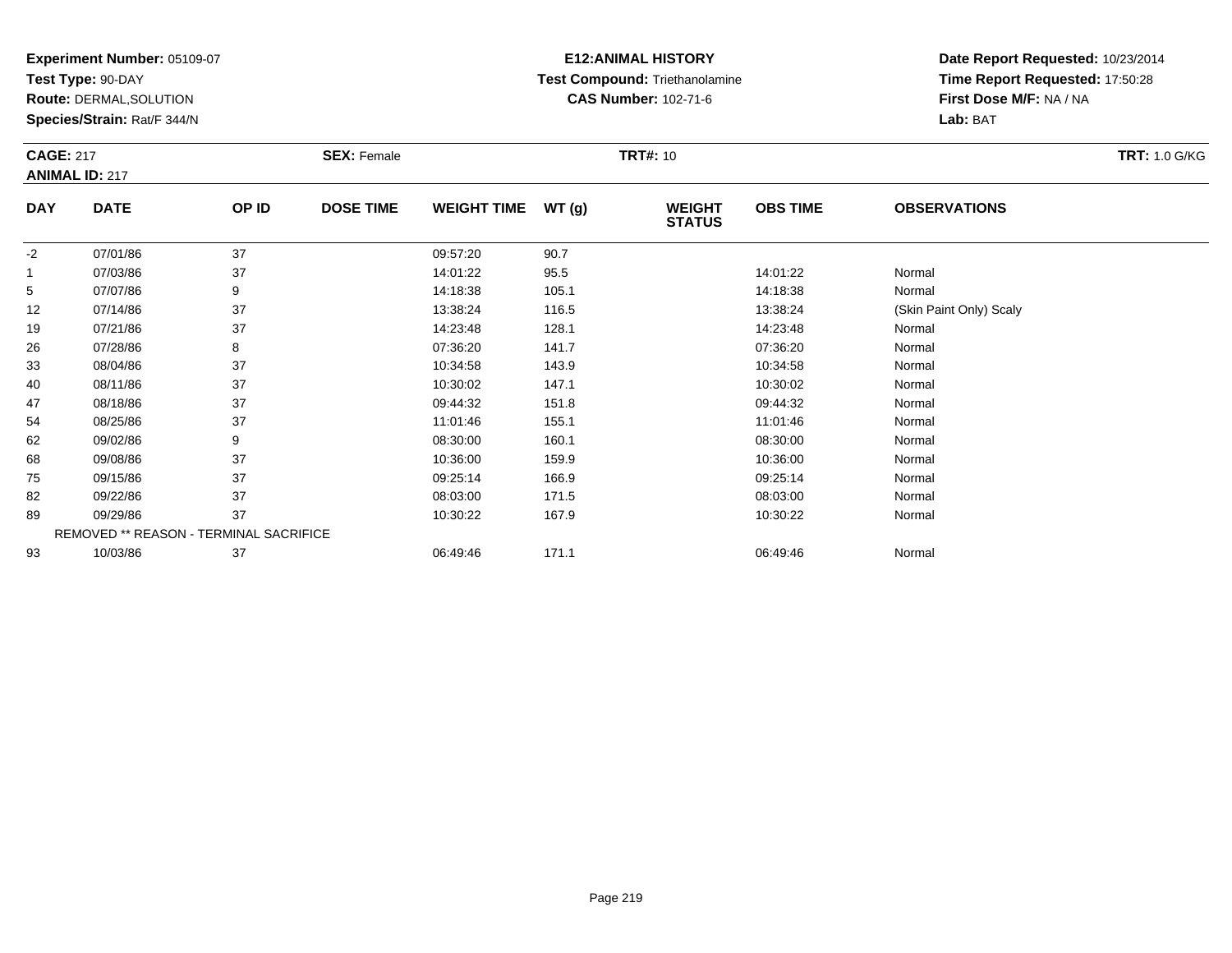**Test Type:** 90-DAY

**Route:** DERMAL,SOLUTION

**Species/Strain:** Rat/F 344/N

# **E12:ANIMAL HISTORY Test Compound:** Triethanolamine**CAS Number:** 102-71-6

| <b>CAGE: 218</b> | <b>ANIMAL ID: 218</b>                  |       | <b>SEX: Female</b> |                    |       | <b>TRT#: 10</b>                |                 |                         | <b>TRT: 1.0 G/KG</b> |
|------------------|----------------------------------------|-------|--------------------|--------------------|-------|--------------------------------|-----------------|-------------------------|----------------------|
| <b>DAY</b>       | <b>DATE</b>                            | OP ID | <b>DOSE TIME</b>   | <b>WEIGHT TIME</b> | WT(g) | <b>WEIGHT</b><br><b>STATUS</b> | <b>OBS TIME</b> | <b>OBSERVATIONS</b>     |                      |
| $-2$             | 07/01/86                               | 37    |                    | 09:57:40           | 81.1  |                                |                 |                         |                      |
|                  | 07/03/86                               | 37    |                    | 14:01:48           | 85.7  |                                | 14:01:48        | Normal                  |                      |
| 5                | 07/07/86                               | 9     |                    | 14:19:14           | 94.4  |                                | 14:19:14        | Normal                  |                      |
| 12               | 07/14/86                               | 37    |                    | 13:39:04           | 107.6 |                                | 13:39:04        | (Skin Paint Only) Scaly |                      |
| 19               | 07/21/86                               | 37    |                    | 14:22:24           | 118.2 |                                | 14:22:24        | Normal                  |                      |
| 26               | 07/28/86                               | 8     |                    | 07:33:54           | 131.9 |                                | 07:33:54        | Normal                  |                      |
| 33               | 08/04/86                               | 37    |                    | 10:35:24           | 135.0 |                                | 10:35:24        | Normal                  |                      |
| 40               | 08/11/86                               | 37    |                    | 10:30:38           | 132.1 |                                | 10:30:38        | Normal                  |                      |
| 47               | 08/18/86                               | 37    |                    | 09:44:50           | 144.2 |                                | 09:44:50        | Normal                  |                      |
| 54               | 08/25/86                               | 37    |                    | 11:02:10           | 146.0 |                                | 11:02:10        | Normal                  |                      |
| 62               | 09/02/86                               | 9     |                    | 08:30:34           | 151.6 |                                | 08:30:34        | Normal                  |                      |
| 68               | 09/08/86                               | 37    |                    | 10:36:24           | 152.5 |                                | 10:36:24        | Irritation              |                      |
| 75               | 09/15/86                               | 37    |                    | 09:25:38           | 156.3 |                                | 09:25:38        | Irritation              |                      |
| 82               | 09/22/86                               | 37    |                    | 08:03:22           | 153.5 |                                | 08:03:22        | Irritation              |                      |
| 89               | 09/29/86                               | 37    |                    | 15:35:10           | 153.7 |                                | 10:30:48        | Normal                  |                      |
|                  |                                        |       |                    |                    |       |                                |                 | Normal                  |                      |
|                  | REMOVED ** REASON - TERMINAL SACRIFICE |       |                    |                    |       |                                |                 |                         |                      |
| 93               | 10/03/86                               | 37    |                    | 06:50:22           | 159.6 |                                | 06:50:22        | Normal                  |                      |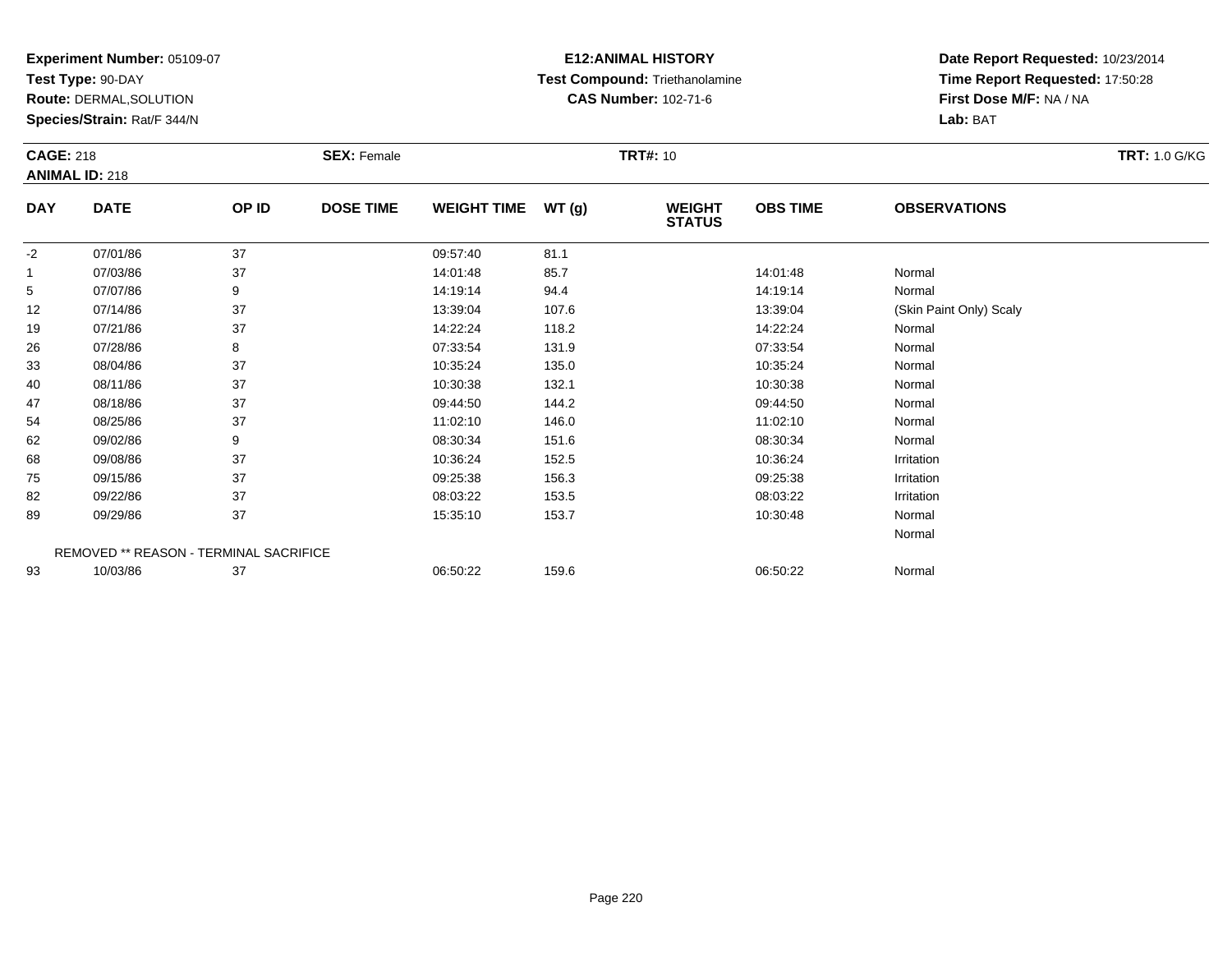**Test Type:** 90-DAY

**Route:** DERMAL,SOLUTION

**Species/Strain:** Rat/F 344/N

# **E12:ANIMAL HISTORY Test Compound:** Triethanolamine**CAS Number:** 102-71-6

| <b>CAGE: 219</b> | <b>ANIMAL ID: 219</b>                  |       | <b>SEX: Female</b> |                    |       | <b>TRT#: 10</b>                |                 |                     | <b>TRT: 1.0 G/KG</b> |
|------------------|----------------------------------------|-------|--------------------|--------------------|-------|--------------------------------|-----------------|---------------------|----------------------|
| <b>DAY</b>       | <b>DATE</b>                            | OP ID | <b>DOSE TIME</b>   | <b>WEIGHT TIME</b> | WT(g) | <b>WEIGHT</b><br><b>STATUS</b> | <b>OBS TIME</b> | <b>OBSERVATIONS</b> |                      |
| $-2$             | 07/01/86                               | 37    |                    | 09:58:08           | 91.9  |                                |                 |                     |                      |
| 1                | 07/03/86                               | 37    |                    | 14:02:14           | 93.7  |                                | 14:02:14        | Normal              |                      |
| 5                | 07/07/86                               | 9     |                    | 14:19:36           | 104.8 |                                | 14:19:36        | Normal              |                      |
| 12               | 07/14/86                               | 37    |                    | 13:39:28           | 117.3 |                                | 13:39:28        | Normal              |                      |
| 19               | 07/21/86                               | 37    |                    | 14:22:48           | 124.5 |                                | 14:22:48        | Normal              |                      |
| 26               | 07/28/86                               | 8     |                    | 07:35:06           | 132.3 |                                | 07:35:06        | Normal              |                      |
| 33               | 08/04/86                               | 37    |                    | 10:32:10           | 140.5 |                                | 10:32:10        | Normal              |                      |
| 40               | 08/11/86                               | 37    |                    | 10:28:56           | 148.6 |                                | 10:28:56        | Normal              |                      |
| 47               | 08/18/86                               | 37    |                    | 09:45:08           | 146.1 |                                | 09:45:08        | Normal              |                      |
| 54               | 08/25/86                               | 37    |                    | 11:02:28           | 150.7 |                                | 11:02:28        | Normal              |                      |
| 62               | 09/02/86                               | 9     |                    | 08:30:58           | 155.0 |                                | 08:30:58        | Normal              |                      |
| 68               | 09/08/86                               | 37    |                    | 15:02:58           | 120.7 |                                | 10:36:48        | Normal              |                      |
|                  |                                        |       |                    |                    |       |                                |                 | Normal              |                      |
| 75               | 09/15/86                               | 37    |                    | 09:26:02           | 154.9 |                                | 09:26:02        | Normal              |                      |
| 82               | 09/22/86                               | 37    |                    | 08:03:48           | 161.1 |                                | 08:03:48        | Normal              |                      |
| 89               | 09/29/86                               | 37    |                    | 10:31:12           | 163.8 |                                | 10:31:12        | Normal              |                      |
|                  | REMOVED ** REASON - TERMINAL SACRIFICE |       |                    |                    |       |                                |                 |                     |                      |
| 93               | 10/03/86                               | 37    |                    | 06:50:54           | 175.8 |                                | 06:50:54        | Normal              |                      |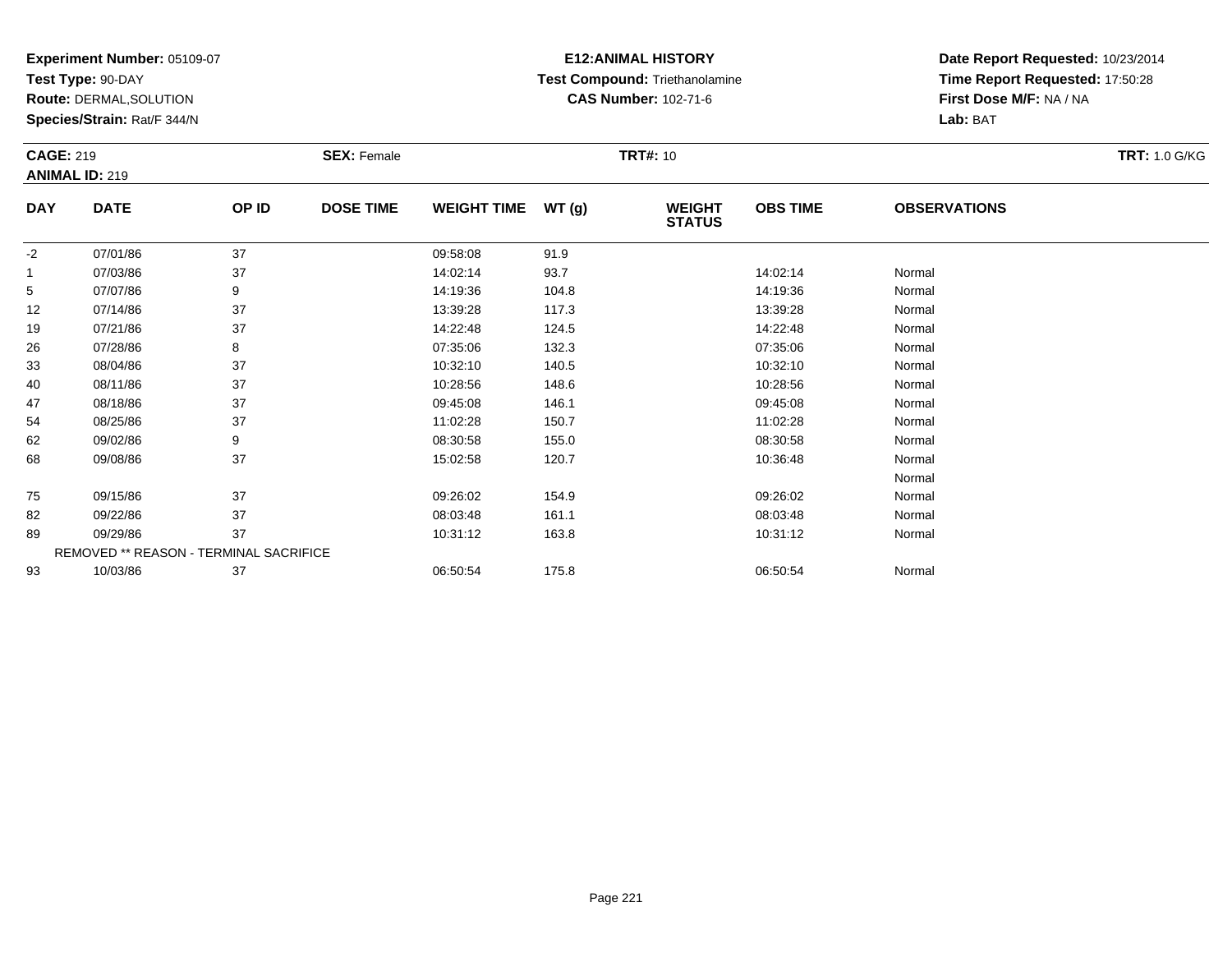**Test Type:** 90-DAY

**Route:** DERMAL,SOLUTION

**Species/Strain:** Rat/F 344/N

# **E12:ANIMAL HISTORY Test Compound:** Triethanolamine**CAS Number:** 102-71-6

| <b>CAGE: 220</b> | <b>ANIMAL ID: 220</b>                  |       | <b>SEX: Female</b> |                    |       | <b>TRT#: 10</b>                |                 |                     | <b>TRT: 1.0 G/KG</b> |
|------------------|----------------------------------------|-------|--------------------|--------------------|-------|--------------------------------|-----------------|---------------------|----------------------|
| <b>DAY</b>       | <b>DATE</b>                            | OP ID | <b>DOSE TIME</b>   | <b>WEIGHT TIME</b> | WT(g) | <b>WEIGHT</b><br><b>STATUS</b> | <b>OBS TIME</b> | <b>OBSERVATIONS</b> |                      |
| $-2$             | 07/01/86                               | 37    |                    | 09:58:40           | 94.0  |                                |                 |                     |                      |
| $\mathbf{1}$     | 07/03/86                               | 37    |                    | 14:02:32           | 96.7  |                                | 14:02:32        | Normal              |                      |
| 5                | 07/07/86                               | 9     |                    | 14:19:52           | 105.6 |                                | 14:19:52        | Normal              |                      |
| 12               | 07/14/86                               | 37    |                    | 13:39:50           | 121.8 |                                | 13:39:50        | Normal              |                      |
| 19               | 07/21/86                               | 37    |                    | 14:23:08           | 130.9 |                                | 14:23:08        | Normal              |                      |
| 26               | 07/28/86                               | 8     |                    | 07:35:32           | 140.7 |                                | 07:35:32        | Normal              |                      |
| 33               | 08/04/86                               | 37    |                    | 10:33:40           | 150.5 |                                | 10:33:40        | Normal              |                      |
| 40               | 08/11/86                               | 37    |                    | 10:29:22           | 162.0 |                                | 10:29:22        | Normal              |                      |
| 47               | 08/18/86                               | 37    |                    | 09:43:52           | 159.0 |                                | 09:43:52        | Irritation          |                      |
| 54               | 08/25/86                               | 37    |                    | 11:00:54           | 164.9 |                                | 11:00:54        | Irritation          |                      |
| 62               | 09/02/86                               | 9     |                    | 08:31:20           | 173.0 |                                | 08:31:20        | Irritation          |                      |
| 68               | 09/08/86                               | 37    |                    | 10:37:14           | 174.0 |                                | 10:37:14        | Normal              |                      |
| 75               | 09/15/86                               | 37    |                    | 09:26:48           | 174.8 |                                | 09:26:48        | Normal              |                      |
| 82               | 09/22/86                               | 37    |                    | 08:04:12           | 176.0 |                                | 08:04:12        | Normal              |                      |
| 89               | 09/29/86                               | 37    |                    | 10:31:34           | 174.1 |                                | 10:31:34        | Irritation          |                      |
|                  | REMOVED ** REASON - TERMINAL SACRIFICE |       |                    |                    |       |                                |                 |                     |                      |
| 93               | 10/03/86                               | 37    |                    | 06:51:30           | 168.7 |                                | 06:51:30        | Irritation          |                      |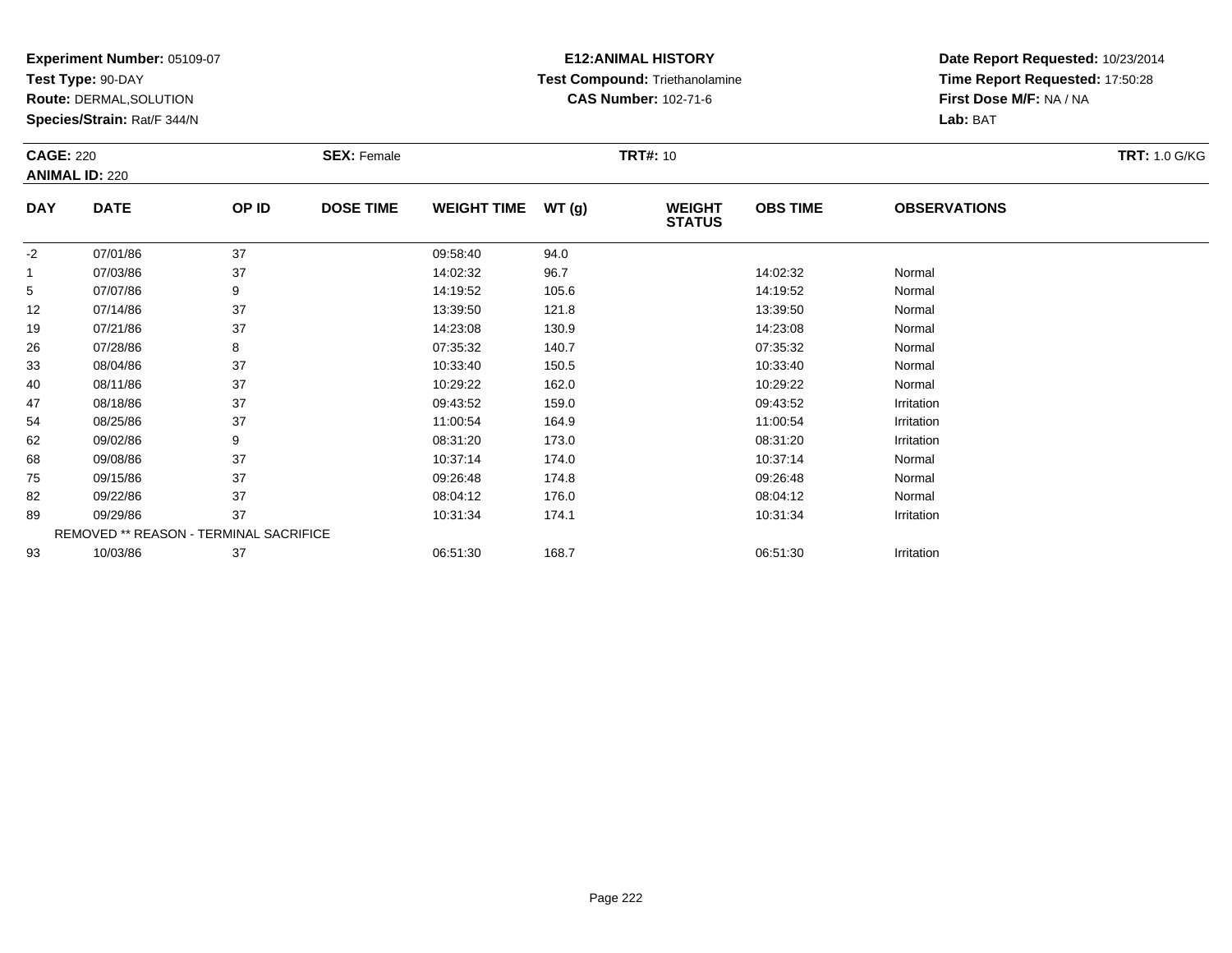|                  | Experiment Number: 05109-07            |                |                    |                    |       | <b>E12: ANIMAL HISTORY</b>     | Date Report Requested: 10/23/2014 |                                 |                      |
|------------------|----------------------------------------|----------------|--------------------|--------------------|-------|--------------------------------|-----------------------------------|---------------------------------|----------------------|
|                  | Test Type: 90-DAY                      |                |                    |                    |       | Test Compound: Triethanolamine |                                   | Time Report Requested: 17:50:28 |                      |
|                  | Route: DERMAL, SOLUTION                |                |                    |                    |       | <b>CAS Number: 102-71-6</b>    |                                   | First Dose M/F: NA / NA         |                      |
|                  | Species/Strain: Rat/F 344/N            |                |                    |                    |       |                                |                                   | Lab: BAT                        |                      |
| <b>CAGE: 221</b> |                                        |                | <b>SEX: Female</b> |                    |       | <b>TRT#: 12</b>                |                                   |                                 | <b>TRT: 2.0 G/KG</b> |
|                  | <b>ANIMAL ID: 221</b>                  |                |                    |                    |       |                                |                                   |                                 |                      |
| <b>DAY</b>       | <b>DATE</b>                            | OP ID          | <b>DOSE TIME</b>   | <b>WEIGHT TIME</b> | WT(g) | <b>WEIGHT</b><br><b>STATUS</b> | <b>OBS TIME</b>                   | <b>OBSERVATIONS</b>             |                      |
| -1               | 06/29/86                               | $\overline{7}$ |                    | 10:00:00           | 81.5  |                                |                                   |                                 |                      |
| 4                | 07/03/86                               | 37             |                    | 14:41:42           | 87.1  |                                |                                   |                                 |                      |
| 8                | 07/07/86                               | 37             |                    | 07:55:00           | 98.9  |                                |                                   |                                 |                      |
| 15               | 07/14/86                               | 37             |                    | 11:08:24           | 113.2 |                                |                                   |                                 |                      |
| 22               | 07/21/86                               | 37             |                    | 10:58:56           | 120.4 |                                |                                   |                                 |                      |
| 29               | 07/28/86                               | 8              |                    | 10:43:08           | 129.5 |                                |                                   |                                 |                      |
| 36               | 08/04/86                               | 37             |                    | 13:16:42           | 131.9 |                                |                                   |                                 |                      |
| 43               | 08/11/86                               | 37             |                    | 13:20:56           | 139.1 |                                |                                   |                                 |                      |
| 50               | 08/18/86                               | 37             |                    | 13:27:02           | 141.3 |                                |                                   |                                 |                      |
| 57               | 08/25/86                               | 40             |                    | 14:27:36           | 145.6 |                                |                                   |                                 |                      |
| 65               | 09/02/86                               | 9              |                    | 07:48:00           | 156.1 |                                |                                   |                                 |                      |
| 71               | 09/08/86                               | 37             |                    | 13:42:58           | 154.0 |                                |                                   |                                 |                      |
| 78               | 09/15/86                               | 37             |                    | 13:20:56           | 157.1 |                                |                                   |                                 |                      |
| 85               | 09/22/86                               | 37             |                    | 13:38:14           | 150.1 |                                |                                   |                                 |                      |
| 92               | 09/29/86                               | 37             |                    | 11:21:54           | 148.4 |                                |                                   |                                 |                      |
|                  | REMOVED ** REASON - TERMINAL SACRIFICE |                |                    |                    |       |                                |                                   |                                 |                      |
| 96               | 10/03/86                               | 9              |                    | 14:18:06           | 148.4 |                                | 14:18:06                          | Override                        |                      |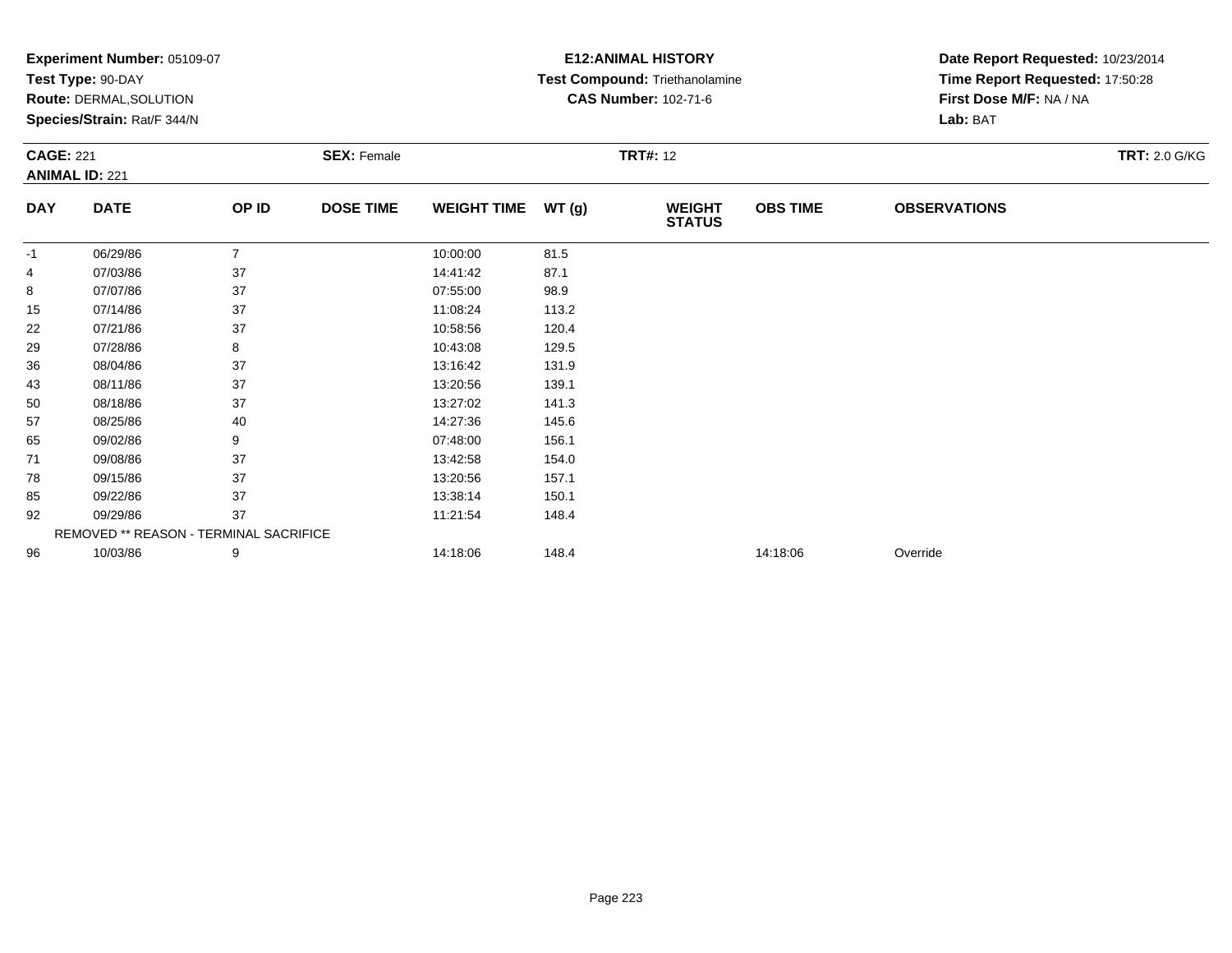|                  | Experiment Number: 05109-07            |                |                    |                    |       | <b>E12: ANIMAL HISTORY</b>            | Date Report Requested: 10/23/2014 |                                 |                      |  |
|------------------|----------------------------------------|----------------|--------------------|--------------------|-------|---------------------------------------|-----------------------------------|---------------------------------|----------------------|--|
|                  | Test Type: 90-DAY                      |                |                    |                    |       | <b>Test Compound: Triethanolamine</b> |                                   | Time Report Requested: 17:50:28 |                      |  |
|                  | Route: DERMAL, SOLUTION                |                |                    |                    |       | <b>CAS Number: 102-71-6</b>           |                                   | First Dose M/F: NA / NA         |                      |  |
|                  | Species/Strain: Rat/F 344/N            |                |                    |                    |       |                                       |                                   | Lab: BAT                        |                      |  |
| <b>CAGE: 222</b> |                                        |                | <b>SEX: Female</b> |                    |       | <b>TRT#: 12</b>                       |                                   |                                 | <b>TRT: 2.0 G/KG</b> |  |
|                  | <b>ANIMAL ID: 222</b>                  |                |                    |                    |       |                                       |                                   |                                 |                      |  |
| <b>DAY</b>       | <b>DATE</b>                            | OP ID          | <b>DOSE TIME</b>   | <b>WEIGHT TIME</b> | WT(g) | <b>WEIGHT</b><br><b>STATUS</b>        | <b>OBS TIME</b>                   | <b>OBSERVATIONS</b>             |                      |  |
| -1               | 06/29/86                               | $\overline{7}$ |                    | 10:00:00           | 74.7  |                                       |                                   |                                 |                      |  |
| 4                | 07/03/86                               | 37             |                    | 14:42:02           | 81.5  |                                       |                                   |                                 |                      |  |
| 8                | 07/07/86                               | 37             |                    | 07:55:30           | 95.1  |                                       |                                   |                                 |                      |  |
| 15               | 07/14/86                               | 37             |                    | 11:07:04           | 103.7 |                                       |                                   |                                 |                      |  |
| 22               | 07/21/86                               | 37             |                    | 10:57:24           | 110.1 |                                       |                                   |                                 |                      |  |
| 29               | 07/28/86                               | 8              |                    | 10:43:26           | 120.4 |                                       |                                   |                                 |                      |  |
| 36               | 08/04/86                               | 37             |                    | 13:17:04           | 121.1 |                                       |                                   |                                 |                      |  |
| 43               | 08/11/86                               | 37             |                    | 13:21:18           | 129.8 |                                       |                                   |                                 |                      |  |
| 50               | 08/18/86                               | 37             |                    | 13:27:18           | 132.7 |                                       |                                   |                                 |                      |  |
| 57               | 08/25/86                               | 40             |                    | 14:27:52           | 134.4 |                                       |                                   |                                 |                      |  |
| 65               | 09/02/86                               | 9              |                    | 07:48:16           | 141.2 |                                       |                                   |                                 |                      |  |
| 71               | 09/08/86                               | 37             |                    | 13:43:20           | 141.3 |                                       |                                   |                                 |                      |  |
| 78               | 09/15/86                               | 37             |                    | 13:21:18           | 143.8 |                                       |                                   |                                 |                      |  |
| 85               | 09/22/86                               | 37             |                    | 13:38:34           | 145.1 |                                       |                                   |                                 |                      |  |
| 92               | 09/29/86                               | 37             |                    | 11:22:18           | 143.8 |                                       |                                   |                                 |                      |  |
|                  | REMOVED ** REASON - TERMINAL SACRIFICE |                |                    |                    |       |                                       |                                   |                                 |                      |  |
| 96               | 10/03/86                               | 9              |                    | 14:18:42           | 142.7 |                                       | 14:18:42                          | Override                        |                      |  |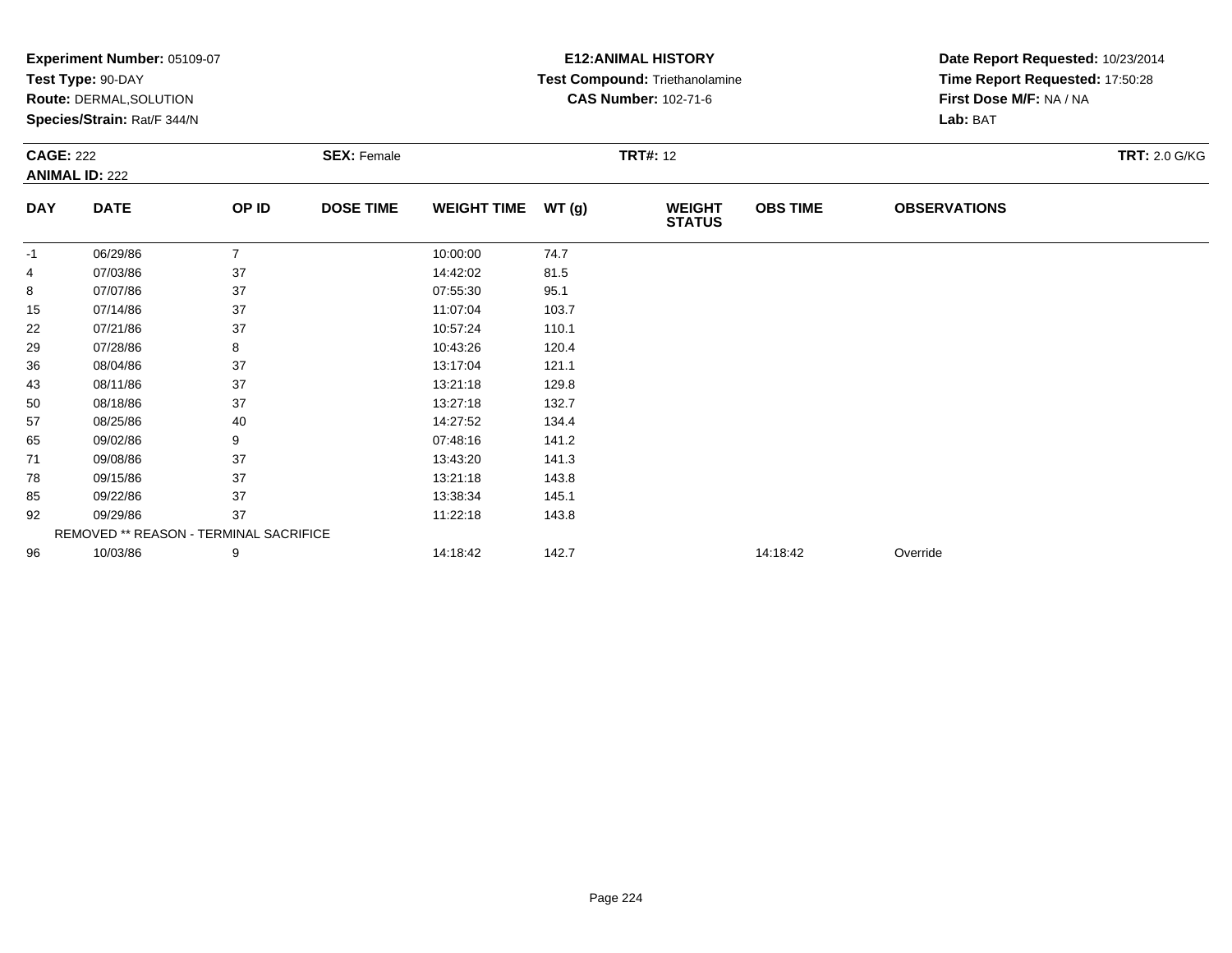|                  | Experiment Number: 05109-07            |                |                    |                    |       | <b>E12: ANIMAL HISTORY</b>     | Date Report Requested: 10/23/2014 |                                 |                      |  |
|------------------|----------------------------------------|----------------|--------------------|--------------------|-------|--------------------------------|-----------------------------------|---------------------------------|----------------------|--|
|                  | Test Type: 90-DAY                      |                |                    |                    |       | Test Compound: Triethanolamine |                                   | Time Report Requested: 17:50:28 |                      |  |
|                  | Route: DERMAL, SOLUTION                |                |                    |                    |       | <b>CAS Number: 102-71-6</b>    |                                   | First Dose M/F: NA / NA         |                      |  |
|                  | Species/Strain: Rat/F 344/N            |                |                    |                    |       |                                |                                   | Lab: BAT                        |                      |  |
| <b>CAGE: 223</b> |                                        |                | <b>SEX: Female</b> |                    |       | <b>TRT#: 12</b>                |                                   |                                 | <b>TRT: 2.0 G/KG</b> |  |
|                  | <b>ANIMAL ID: 223</b>                  |                |                    |                    |       |                                |                                   |                                 |                      |  |
| <b>DAY</b>       | <b>DATE</b>                            | OP ID          | <b>DOSE TIME</b>   | <b>WEIGHT TIME</b> | WT(g) | <b>WEIGHT</b><br><b>STATUS</b> | <b>OBS TIME</b>                   | <b>OBSERVATIONS</b>             |                      |  |
| -1               | 06/29/86                               | $\overline{7}$ |                    | 10:00:00           | 69.0  |                                |                                   |                                 |                      |  |
| 4                | 07/03/86                               | 37             |                    | 14:42:20           | 77.4  |                                |                                   |                                 |                      |  |
| 8                | 07/07/86                               | 37             |                    | 07:55:54           | 88.5  |                                |                                   |                                 |                      |  |
| 15               | 07/14/86                               | 37             |                    | 11:07:26           | 99.1  |                                |                                   |                                 |                      |  |
| 22               | 07/21/86                               | 37             |                    | 10:57:56           | 109.7 |                                |                                   |                                 |                      |  |
| 29               | 07/28/86                               | 8              |                    | 10:42:10           | 121.5 |                                |                                   |                                 |                      |  |
| 36               | 08/04/86                               | 37             |                    | 13:15:24           | 121.3 |                                |                                   |                                 |                      |  |
| 43               | 08/11/86                               | 37             |                    | 13:22:04           | 129.0 |                                |                                   |                                 |                      |  |
| 50               | 08/18/86                               | 37             |                    | 15:23:18           | 119.5 |                                |                                   |                                 |                      |  |
| 57               | 08/25/86                               | 40             |                    | 14:28:08           | 127.1 |                                |                                   |                                 |                      |  |
| 65               | 09/02/86                               | 9              |                    | 07:48:32           | 134.5 |                                |                                   |                                 |                      |  |
| 71               | 09/08/86                               | 37             |                    | 13:43:36           | 128.1 |                                |                                   |                                 |                      |  |
| 78               | 09/15/86                               | 37             |                    | 13:21:38           | 125.5 |                                |                                   |                                 |                      |  |
| 85               | 09/22/86                               | 37             |                    | 13:38:52           | 123.0 |                                |                                   |                                 |                      |  |
| 92               | 09/29/86                               | 37             |                    | 11:22:38           | 121.8 |                                |                                   |                                 |                      |  |
|                  | REMOVED ** REASON - TERMINAL SACRIFICE |                |                    |                    |       |                                |                                   |                                 |                      |  |
| 96               | 10/03/86                               | 9              |                    | 14:19:16           | 120.8 |                                | 14:19:16                          | Override                        |                      |  |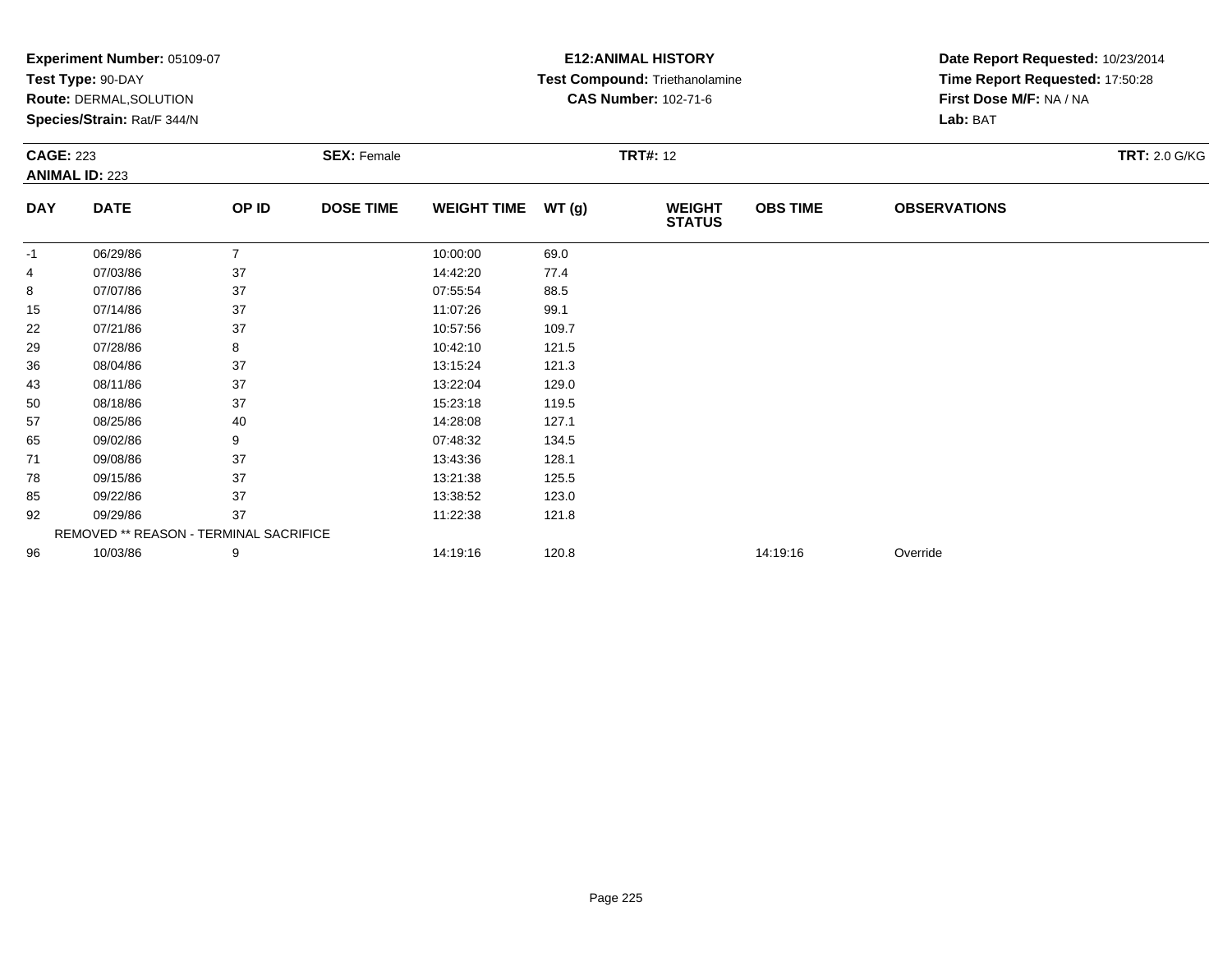|                  | Experiment Number: 05109-07            |                |                    |                    |       | <b>E12: ANIMAL HISTORY</b>            | Date Report Requested: 10/23/2014 |                                 |                      |
|------------------|----------------------------------------|----------------|--------------------|--------------------|-------|---------------------------------------|-----------------------------------|---------------------------------|----------------------|
|                  | Test Type: 90-DAY                      |                |                    |                    |       | <b>Test Compound: Triethanolamine</b> |                                   | Time Report Requested: 17:50:28 |                      |
|                  | Route: DERMAL, SOLUTION                |                |                    |                    |       | <b>CAS Number: 102-71-6</b>           |                                   | First Dose M/F: NA / NA         |                      |
|                  | Species/Strain: Rat/F 344/N            |                |                    |                    |       |                                       |                                   | Lab: BAT                        |                      |
| <b>CAGE: 224</b> |                                        |                | <b>SEX: Female</b> |                    |       | <b>TRT#: 12</b>                       |                                   |                                 | <b>TRT: 2.0 G/KG</b> |
|                  | <b>ANIMAL ID: 224</b>                  |                |                    |                    |       |                                       |                                   |                                 |                      |
| <b>DAY</b>       | <b>DATE</b>                            | OP ID          | <b>DOSE TIME</b>   | <b>WEIGHT TIME</b> | WT(g) | <b>WEIGHT</b><br><b>STATUS</b>        | <b>OBS TIME</b>                   | <b>OBSERVATIONS</b>             |                      |
| -1               | 06/29/86                               | $\overline{7}$ |                    | 10:00:00           | 83.6  |                                       |                                   |                                 |                      |
| 4                | 07/03/86                               | 37             |                    | 14:42:38           | 87.6  |                                       |                                   |                                 |                      |
| 8                | 07/07/86                               | 37             |                    | 07:56:16           | 103.7 |                                       |                                   |                                 |                      |
| 15               | 07/14/86                               | 37             |                    | 11:07:48           | 116.7 |                                       |                                   |                                 |                      |
| 22               | 07/21/86                               | 37             |                    | 10:58:16           | 128.7 |                                       |                                   |                                 |                      |
| 29               | 07/28/86                               | 8              |                    | 10:42:34           | 138.2 |                                       |                                   |                                 |                      |
| 36               | 08/04/86                               | 37             |                    | 13:15:52           | 143.5 |                                       |                                   |                                 |                      |
| 43               | 08/11/86                               | 37             |                    | 13:20:12           | 149.8 |                                       |                                   |                                 |                      |
| 50               | 08/18/86                               | 37             |                    | 13:26:24           | 146.6 |                                       |                                   |                                 |                      |
| 57               | 08/25/86                               | 40             |                    | 14:28:30           | 152.2 |                                       |                                   |                                 |                      |
| 65               | 09/02/86                               | 9              |                    | 07:48:52           | 157.8 |                                       |                                   |                                 |                      |
| 71               | 09/08/86                               | 37             |                    | 13:44:04           | 155.3 |                                       |                                   |                                 |                      |
| 78               | 09/15/86                               | 37             |                    | 13:22:02           | 159.3 |                                       |                                   |                                 |                      |
| 85               | 09/22/86                               | 37             |                    | 13:39:24           | 154.9 |                                       |                                   |                                 |                      |
| 92               | 09/29/86                               | 37             |                    | 11:23:02           | 153.7 |                                       |                                   |                                 |                      |
|                  | REMOVED ** REASON - TERMINAL SACRIFICE |                |                    |                    |       |                                       |                                   |                                 |                      |
| 96               | 10/03/86                               | 9              |                    | 14:19:52           | 155.0 |                                       | 14:19:52                          | Override                        |                      |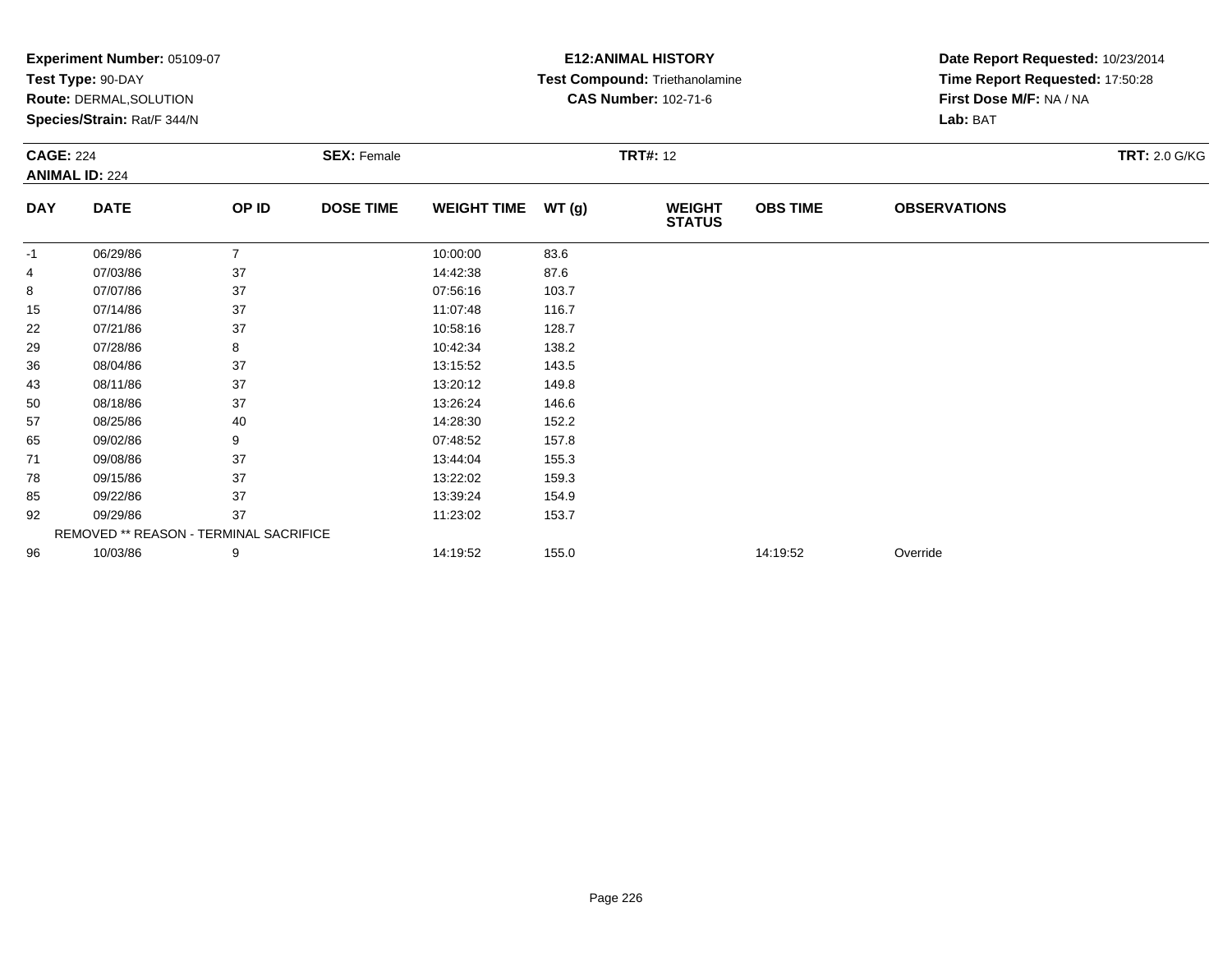|                  | Experiment Number: 05109-07            |                |                    | <b>E12: ANIMAL HISTORY</b> | Date Report Requested: 10/23/2014 |                                |                 |                                 |                      |  |
|------------------|----------------------------------------|----------------|--------------------|----------------------------|-----------------------------------|--------------------------------|-----------------|---------------------------------|----------------------|--|
|                  | Test Type: 90-DAY                      |                |                    |                            |                                   | Test Compound: Triethanolamine |                 | Time Report Requested: 17:50:28 |                      |  |
|                  | <b>Route: DERMAL, SOLUTION</b>         |                |                    |                            |                                   | <b>CAS Number: 102-71-6</b>    |                 | First Dose M/F: NA / NA         |                      |  |
|                  | Species/Strain: Rat/F 344/N            |                |                    |                            |                                   |                                |                 | Lab: BAT                        |                      |  |
| <b>CAGE: 225</b> | <b>ANIMAL ID: 225</b>                  |                | <b>SEX: Female</b> |                            |                                   | <b>TRT#: 12</b>                |                 |                                 | <b>TRT: 2.0 G/KG</b> |  |
|                  |                                        |                |                    |                            |                                   |                                |                 |                                 |                      |  |
| <b>DAY</b>       | <b>DATE</b>                            | OP ID          | <b>DOSE TIME</b>   | <b>WEIGHT TIME</b>         | WT(g)                             | <b>WEIGHT</b><br><b>STATUS</b> | <b>OBS TIME</b> | <b>OBSERVATIONS</b>             |                      |  |
| $-1$             | 06/29/86                               | $\overline{7}$ |                    | 10:00:00                   | 84.2                              |                                |                 |                                 |                      |  |
| 4                | 07/03/86                               | 37             |                    | 14:42:56                   | 90.7                              |                                |                 |                                 |                      |  |
| 8                | 07/07/86                               | 37             |                    | 07:56:38                   | 102.9                             |                                |                 |                                 |                      |  |
| 15               | 07/14/86                               | 37             |                    | 11:08:06                   | 113.3                             |                                |                 |                                 |                      |  |
| 22               | 07/21/86                               | 37             |                    | 10:58:38                   | 120.9                             |                                |                 |                                 |                      |  |
| 29               | 07/28/86                               | 8              |                    | 10:42:54                   | 129.0                             |                                |                 |                                 |                      |  |
| 36               | 08/04/86                               | 37             |                    | 13:16:12                   | 138.3                             |                                |                 |                                 |                      |  |
| 43               | 08/11/86                               | 37             |                    | 13:20:34                   | 142.7                             |                                |                 |                                 |                      |  |
| 50               | 08/18/86                               | 37             |                    | 13:26:44                   | 144.8                             |                                |                 |                                 |                      |  |
| 57               | 08/25/86                               | 40             |                    | 14:27:16                   | 145.3                             |                                |                 |                                 |                      |  |
| 65               | 09/02/86                               | 9              |                    | 07:47:34                   | 153.1                             |                                |                 |                                 |                      |  |
| 71               | 09/08/86                               | 37             |                    | 13:44:24                   | 150.8                             |                                |                 |                                 |                      |  |
| 78               | 09/15/86                               | 37             |                    | 13:22:32                   | 151.1                             |                                |                 |                                 |                      |  |
| 85               | 09/22/86                               | 37             |                    | 13:39:46                   | 144.2                             |                                |                 |                                 |                      |  |
| 92               | 09/29/86                               | 37             |                    | 11:23:18                   | 149.2                             |                                |                 |                                 |                      |  |
|                  | REMOVED ** REASON - TERMINAL SACRIFICE |                |                    |                            |                                   |                                |                 |                                 |                      |  |
| 96               | 10/03/86                               | 9              |                    | 14:20:24                   | 153.9                             |                                | 14:20:24        | Override                        |                      |  |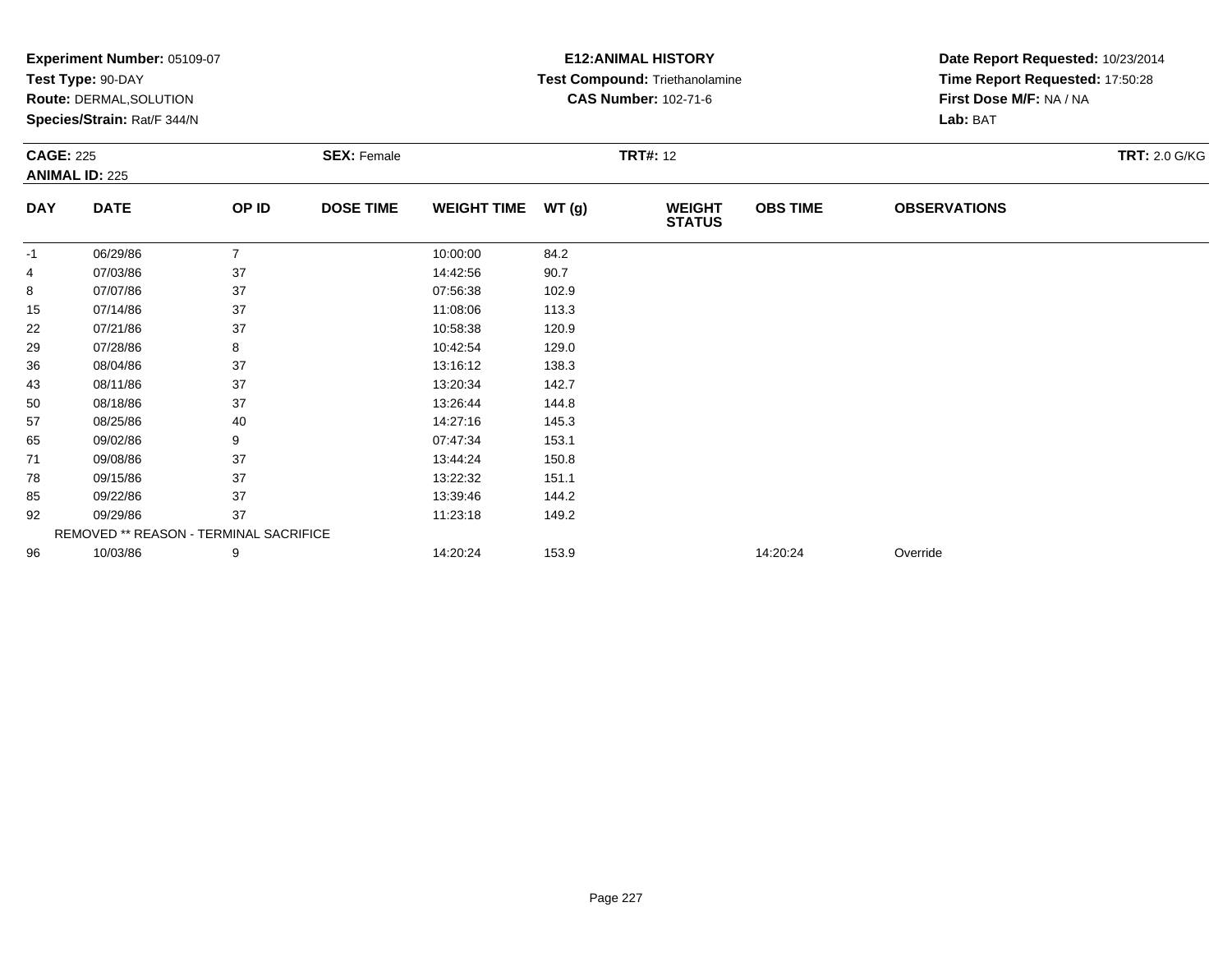|                  | Experiment Number: 05109-07            |                |                    |                    |       | <b>E12: ANIMAL HISTORY</b>     | Date Report Requested: 10/23/2014 |                                 |                      |  |
|------------------|----------------------------------------|----------------|--------------------|--------------------|-------|--------------------------------|-----------------------------------|---------------------------------|----------------------|--|
|                  | Test Type: 90-DAY                      |                |                    |                    |       | Test Compound: Triethanolamine |                                   | Time Report Requested: 17:50:28 |                      |  |
|                  | Route: DERMAL, SOLUTION                |                |                    |                    |       | <b>CAS Number: 102-71-6</b>    |                                   | First Dose M/F: NA / NA         |                      |  |
|                  | Species/Strain: Rat/F 344/N            |                |                    |                    |       |                                |                                   | Lab: BAT                        |                      |  |
| <b>CAGE: 226</b> |                                        |                | <b>SEX: Female</b> |                    |       | <b>TRT#: 12</b>                |                                   |                                 | <b>TRT: 2.0 G/KG</b> |  |
|                  | <b>ANIMAL ID: 226</b>                  |                |                    |                    |       |                                |                                   |                                 |                      |  |
| <b>DAY</b>       | <b>DATE</b>                            | OP ID          | <b>DOSE TIME</b>   | <b>WEIGHT TIME</b> | WT(g) | <b>WEIGHT</b><br><b>STATUS</b> | <b>OBS TIME</b>                   | <b>OBSERVATIONS</b>             |                      |  |
| -2               | 06/29/86                               | $\overline{7}$ |                    | 10:00:00           | 85.9  |                                |                                   |                                 |                      |  |
| 3                | 07/03/86                               | 37             |                    | 14:47:04           | 87.3  |                                |                                   |                                 |                      |  |
| $\overline{7}$   | 07/07/86                               | 37             |                    | 07:59:12           | 102.5 |                                |                                   |                                 |                      |  |
| 14               | 07/14/86                               | 37             |                    | 11:04:54           | 113.1 |                                |                                   |                                 |                      |  |
| 21               | 07/21/86                               | 37             |                    | 10:57:00           | 122.6 |                                |                                   |                                 |                      |  |
| 28               | 07/28/86                               | 8              |                    | 10:38:06           | 131.9 |                                |                                   |                                 |                      |  |
| 35               | 08/04/86                               | 37             |                    | 13:20:28           | 137.4 |                                |                                   |                                 |                      |  |
| 42               | 08/11/86                               | 37             |                    | 13:24:38           | 144.2 |                                |                                   |                                 |                      |  |
| 49               | 08/18/86                               | 37             |                    | 13:23:38           | 146.4 |                                |                                   |                                 |                      |  |
| 56               | 08/25/86                               | 40             |                    | 14:23:40           | 153.1 |                                |                                   |                                 |                      |  |
| 64               | 09/02/86                               | 9              |                    | 07:44:50           | 158.1 |                                |                                   |                                 |                      |  |
| 70               | 09/08/86                               | 37             |                    | 13:39:34           | 162.6 |                                |                                   |                                 |                      |  |
| 77               | 09/15/86                               | 37             |                    | 13:24:32           | 159.7 |                                |                                   |                                 |                      |  |
| 84               | 09/22/86                               | 37             |                    | 13:34:24           | 156.0 |                                |                                   |                                 |                      |  |
| 91               | 09/29/86                               | 37             |                    | 11:25:22           | 154.8 |                                |                                   |                                 |                      |  |
|                  | REMOVED ** REASON - TERMINAL SACRIFICE |                |                    |                    |       |                                |                                   |                                 |                      |  |
| 95               | 10/03/86                               | 9              |                    | 13:31:22           | 156.1 |                                | 13:31:22                          | Override                        |                      |  |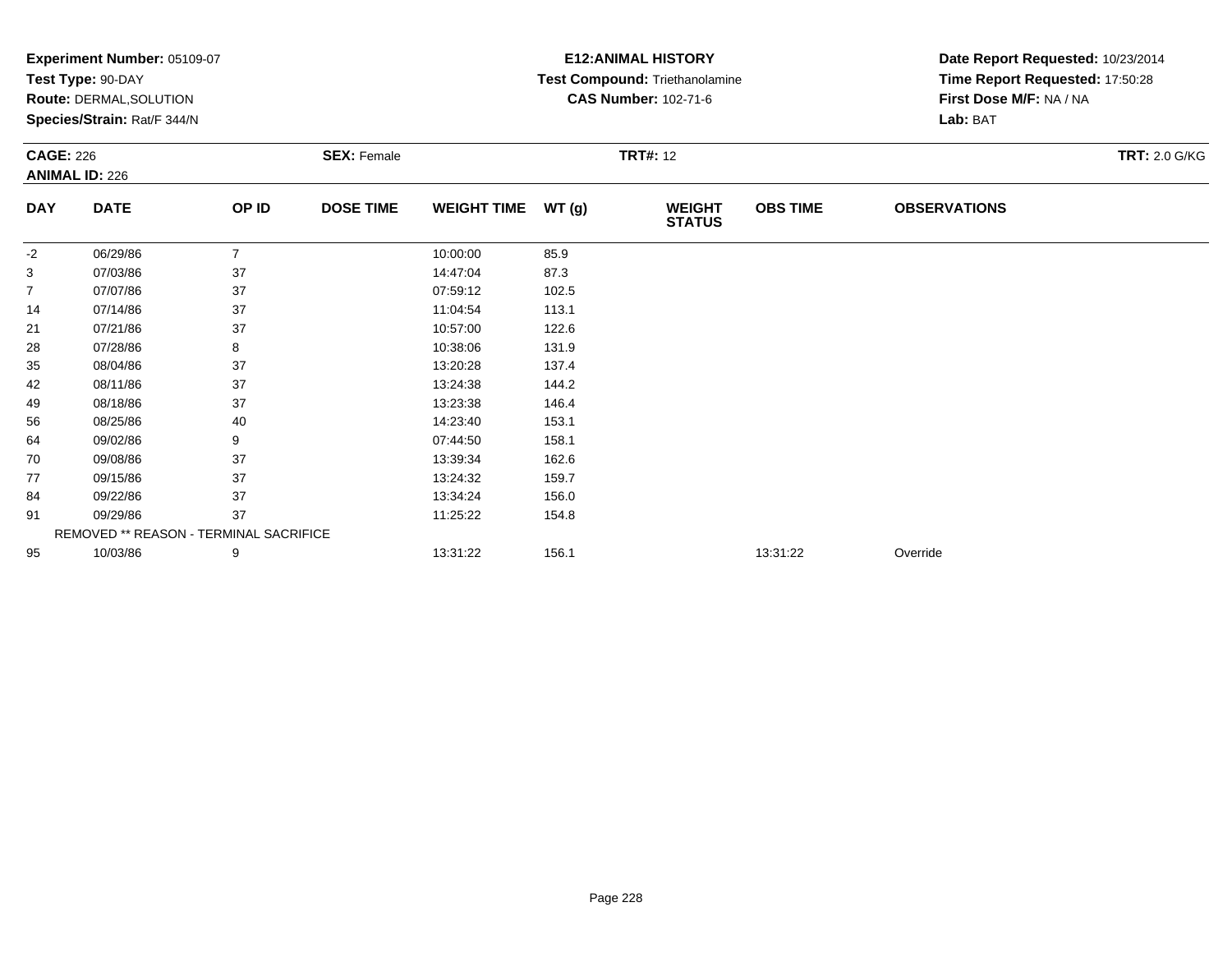|                  | Experiment Number: 05109-07<br>Test Type: 90-DAY       |                |                    |                    | <b>E12: ANIMAL HISTORY</b><br>Test Compound: Triethanolamine | Date Report Requested: 10/23/2014<br>Time Report Requested: 17:50:28 |                 |                         |                      |  |
|------------------|--------------------------------------------------------|----------------|--------------------|--------------------|--------------------------------------------------------------|----------------------------------------------------------------------|-----------------|-------------------------|----------------------|--|
|                  |                                                        |                |                    |                    |                                                              | <b>CAS Number: 102-71-6</b>                                          |                 | First Dose M/F: NA / NA |                      |  |
|                  | Route: DERMAL, SOLUTION<br>Species/Strain: Rat/F 344/N |                |                    |                    |                                                              |                                                                      |                 | Lab: BAT                |                      |  |
|                  |                                                        |                |                    |                    |                                                              |                                                                      |                 |                         |                      |  |
| <b>CAGE: 227</b> |                                                        |                | <b>SEX: Female</b> |                    |                                                              | <b>TRT#: 12</b>                                                      |                 |                         | <b>TRT: 2.0 G/KG</b> |  |
|                  | <b>ANIMAL ID: 227</b>                                  |                |                    |                    |                                                              |                                                                      |                 |                         |                      |  |
| <b>DAY</b>       | <b>DATE</b>                                            | OP ID          | <b>DOSE TIME</b>   | <b>WEIGHT TIME</b> | WT(g)                                                        | <b>WEIGHT</b><br><b>STATUS</b>                                       | <b>OBS TIME</b> | <b>OBSERVATIONS</b>     |                      |  |
| $-2$             | 06/29/86                                               | $\overline{7}$ |                    | 10:00:00           | 75.0                                                         |                                                                      |                 |                         |                      |  |
| 3                | 07/03/86                                               | 37             |                    | 14:47:22           | 80.4                                                         |                                                                      |                 |                         |                      |  |
| $\overline{7}$   | 07/07/86                                               | 37             |                    | 07:59:30           | 96.4                                                         |                                                                      |                 |                         |                      |  |
| 14               | 07/14/86                                               | 37             |                    | 11:03:42           | 109.8                                                        |                                                                      |                 |                         |                      |  |
| 21               | 07/21/86                                               | 37             |                    | 10:55:34           | 124.8                                                        |                                                                      |                 |                         |                      |  |
| 28               | 07/28/86                                               | 8              |                    | 10:38:24           | 131.5                                                        |                                                                      |                 |                         |                      |  |
| 35               | 08/04/86                                               | 37             |                    | 13:20:50           | 135.3                                                        |                                                                      |                 |                         |                      |  |
| 42               | 08/11/86                                               | 37             |                    | 13:24:52           | 141.7                                                        |                                                                      |                 |                         |                      |  |
| 49               | 08/18/86                                               | 37             |                    | 13:24:00           | 143.6                                                        |                                                                      |                 |                         |                      |  |
| 56               | 08/25/86                                               | 40             |                    | 14:23:58           | 148.7                                                        |                                                                      |                 |                         |                      |  |
| 64               | 09/02/86                                               | 9              |                    | 07:45:08           | 159.7                                                        |                                                                      |                 |                         |                      |  |
| 70               | 09/08/86                                               | 37             |                    | 13:39:56           | 155.6                                                        |                                                                      |                 |                         |                      |  |
| 77               | 09/15/86                                               | 37             |                    | 13:24:54           | 157.6                                                        |                                                                      |                 |                         |                      |  |
| 84               | 09/22/86                                               | 37             |                    | 13:34:44           | 154.7                                                        |                                                                      |                 |                         |                      |  |
| 91               | 09/29/86                                               | 37             |                    | 11:25:42           | 154.6                                                        |                                                                      |                 |                         |                      |  |
|                  | REMOVED ** REASON - TERMINAL SACRIFICE                 |                |                    |                    |                                                              |                                                                      |                 |                         |                      |  |
| 95               | 10/03/86                                               | 9              |                    | 13:31:58           | 157.3                                                        |                                                                      | 13:31:58        | Override                |                      |  |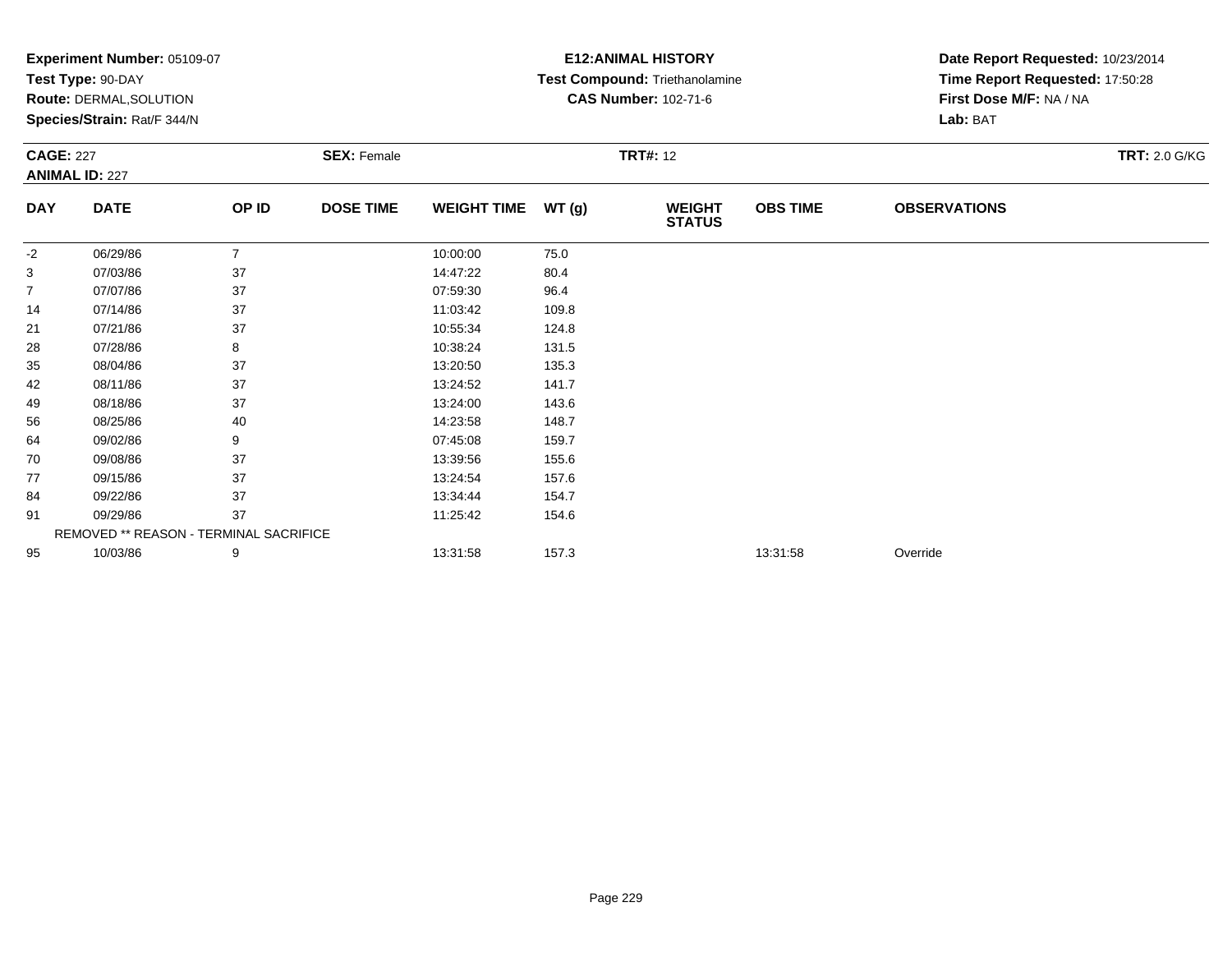|                  | Experiment Number: 05109-07            |                |                    | <b>E12: ANIMAL HISTORY</b> | Date Report Requested: 10/23/2014 |                                       |                 |                                 |                      |  |
|------------------|----------------------------------------|----------------|--------------------|----------------------------|-----------------------------------|---------------------------------------|-----------------|---------------------------------|----------------------|--|
|                  | Test Type: 90-DAY                      |                |                    |                            |                                   | <b>Test Compound: Triethanolamine</b> |                 | Time Report Requested: 17:50:28 |                      |  |
|                  | Route: DERMAL, SOLUTION                |                |                    |                            |                                   | <b>CAS Number: 102-71-6</b>           |                 | First Dose M/F: NA / NA         |                      |  |
|                  | Species/Strain: Rat/F 344/N            |                |                    |                            |                                   |                                       |                 | Lab: BAT                        |                      |  |
| <b>CAGE: 228</b> |                                        |                | <b>SEX: Female</b> |                            |                                   | <b>TRT#: 12</b>                       |                 |                                 | <b>TRT: 2.0 G/KG</b> |  |
|                  | <b>ANIMAL ID: 228</b>                  |                |                    |                            |                                   |                                       |                 |                                 |                      |  |
| <b>DAY</b>       | <b>DATE</b>                            | OP ID          | <b>DOSE TIME</b>   | <b>WEIGHT TIME</b>         | WT(g)                             | <b>WEIGHT</b><br><b>STATUS</b>        | <b>OBS TIME</b> | <b>OBSERVATIONS</b>             |                      |  |
| -2               | 06/29/86                               | $\overline{7}$ |                    | 10:00:00                   | 90.0                              |                                       |                 |                                 |                      |  |
| 3                | 07/03/86                               | 37             |                    | 14:47:38                   | 91.6                              |                                       |                 |                                 |                      |  |
| 7                | 07/07/86                               | 37             |                    | 07:59:50                   | 104.0                             |                                       |                 |                                 |                      |  |
| 14               | 07/14/86                               | 37             |                    | 11:03:58                   | 115.6                             |                                       |                 |                                 |                      |  |
| 21               | 07/21/86                               | 37             |                    | 10:56:02                   | 123.9                             |                                       |                 |                                 |                      |  |
| 28               | 07/28/86                               | 8              |                    | 09:54:30                   | 135.4                             |                                       |                 |                                 |                      |  |
| 35               | 08/04/86                               | 37             |                    | 13:19:24                   | 134.5                             |                                       |                 |                                 |                      |  |
| 42               | 08/11/86                               | 37             |                    | 13:25:06                   | 140.7                             |                                       |                 |                                 |                      |  |
| 49               | 08/18/86                               | 37             |                    | 13:24:18                   | 143.2                             |                                       |                 |                                 |                      |  |
| 56               | 08/25/86                               | 40             |                    | 14:24:18                   | 150.4                             |                                       |                 |                                 |                      |  |
| 64               | 09/02/86                               | 9              |                    | 07:45:24                   | 157.3                             |                                       |                 |                                 |                      |  |
| 70               | 09/08/86                               | 37             |                    | 13:40:18                   | 154.1                             |                                       |                 |                                 |                      |  |
| 77               | 09/15/86                               | 37             |                    | 13:25:08                   | 157.7                             |                                       |                 |                                 |                      |  |
| 84               | 09/22/86                               | 37             |                    | 15:26:24                   | 145.1                             |                                       |                 |                                 |                      |  |
| 91               | 09/29/86                               | 37             |                    | 11:25:58                   | 152.4                             |                                       |                 |                                 |                      |  |
|                  | REMOVED ** REASON - TERMINAL SACRIFICE |                |                    |                            |                                   |                                       |                 |                                 |                      |  |
| 95               | 10/03/86                               | 9              |                    | 13:32:34                   | 151.3                             |                                       | 13:32:34        | Override                        |                      |  |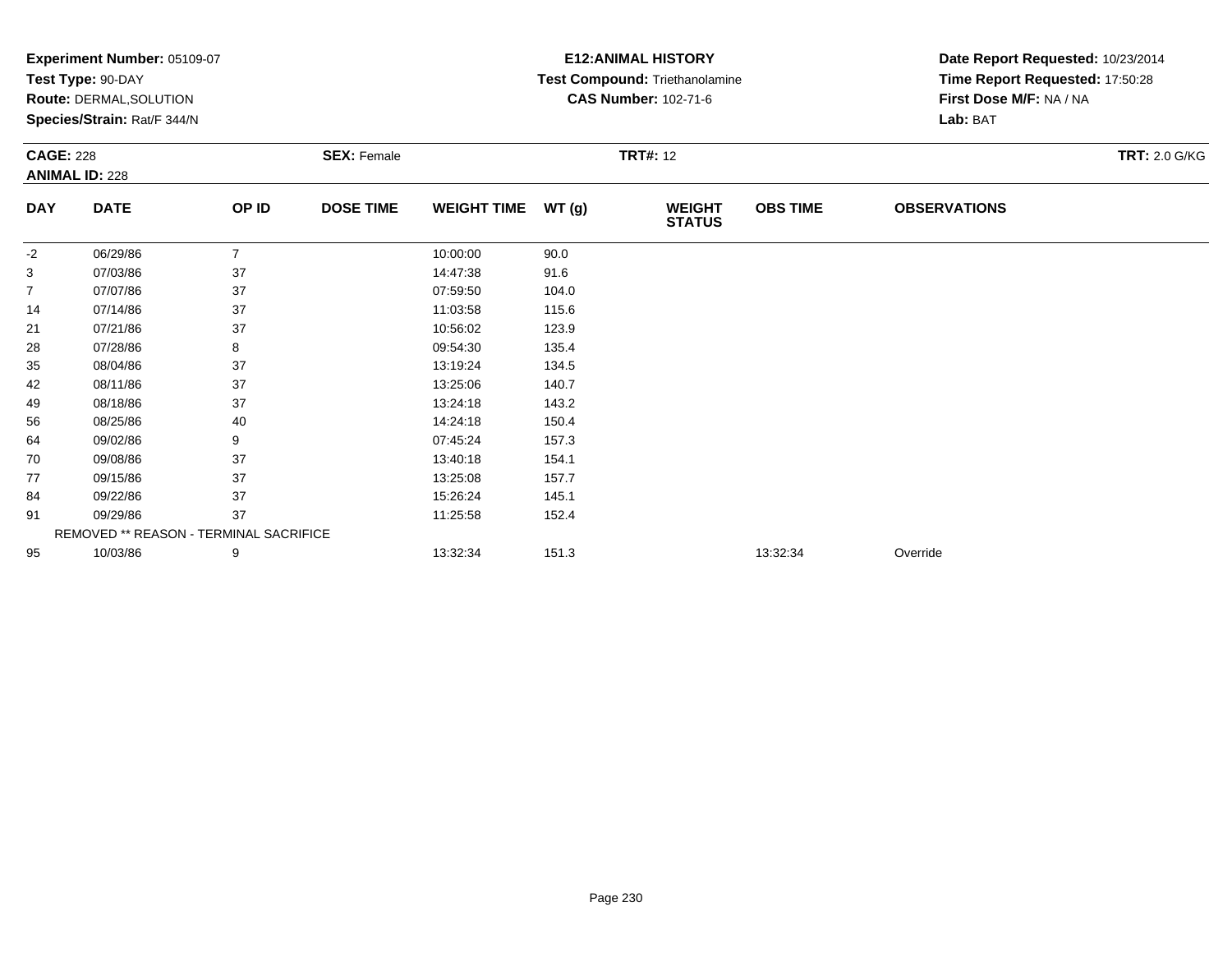|                  | Experiment Number: 05109-07            |                |                    | <b>E12: ANIMAL HISTORY</b> | Date Report Requested: 10/23/2014 |                                       |                 |                                 |                      |  |
|------------------|----------------------------------------|----------------|--------------------|----------------------------|-----------------------------------|---------------------------------------|-----------------|---------------------------------|----------------------|--|
|                  | Test Type: 90-DAY                      |                |                    |                            |                                   | <b>Test Compound: Triethanolamine</b> |                 | Time Report Requested: 17:50:28 |                      |  |
|                  | Route: DERMAL, SOLUTION                |                |                    |                            |                                   | <b>CAS Number: 102-71-6</b>           |                 | First Dose M/F: NA / NA         |                      |  |
|                  | Species/Strain: Rat/F 344/N            |                |                    |                            |                                   |                                       |                 | Lab: BAT                        |                      |  |
| <b>CAGE: 229</b> |                                        |                | <b>SEX: Female</b> |                            | <b>TRT#: 12</b>                   |                                       |                 |                                 | <b>TRT: 2.0 G/KG</b> |  |
|                  | <b>ANIMAL ID: 229</b>                  |                |                    |                            |                                   |                                       |                 |                                 |                      |  |
| <b>DAY</b>       | <b>DATE</b>                            | OP ID          | <b>DOSE TIME</b>   | <b>WEIGHT TIME</b>         | WT(g)                             | <b>WEIGHT</b><br><b>STATUS</b>        | <b>OBS TIME</b> | <b>OBSERVATIONS</b>             |                      |  |
| -2               | 06/29/86                               | $\overline{7}$ |                    | 10:00:00                   | 76.5                              |                                       |                 |                                 |                      |  |
| 3                | 07/03/86                               | 37             |                    | 14:47:54                   | 86.9                              |                                       |                 |                                 |                      |  |
| 7                | 07/07/86                               | 37             |                    | 08:00:10                   | 99.0                              |                                       |                 |                                 |                      |  |
| 14               | 07/14/86                               | 37             |                    | 11:04:16                   | 115.4                             |                                       |                 |                                 |                      |  |
| 21               | 07/21/86                               | 37             |                    | 10:56:20                   | 125.7                             |                                       |                 |                                 |                      |  |
| 28               | 07/28/86                               | 8              |                    | 10:37:34                   | 133.5                             |                                       |                 |                                 |                      |  |
| 35               | 08/04/86                               | 37             |                    | 13:19:46                   | 134.8                             |                                       |                 |                                 |                      |  |
| 42               | 08/11/86                               | 37             |                    | 13:24:06                   | 140.8                             |                                       |                 |                                 |                      |  |
| 49               | 08/18/86                               | 37             |                    | 13:22:16                   | 140.1                             |                                       |                 |                                 |                      |  |
| 56               | 08/25/86                               | 40             |                    | 14:24:40                   | 149.7                             |                                       |                 |                                 |                      |  |
| 64               | 09/02/86                               | 9              |                    | 07:45:38                   | 156.9                             |                                       |                 |                                 |                      |  |
| 70               | 09/08/86                               | 37             |                    | 13:40:34                   | 158.8                             |                                       |                 |                                 |                      |  |
| 77               | 09/15/86                               | 37             |                    | 13:25:28                   | 161.3                             |                                       |                 |                                 |                      |  |
| 84               | 09/22/86                               | 37             |                    | 13:35:46                   | 156.5                             |                                       |                 |                                 |                      |  |
| 91               | 09/29/86                               | 37             |                    | 11:26:14                   | 157.7                             |                                       |                 |                                 |                      |  |
|                  | REMOVED ** REASON - TERMINAL SACRIFICE |                |                    |                            |                                   |                                       |                 |                                 |                      |  |
| 95               | 10/03/86                               | 9              |                    | 13:33:10                   | 160.5                             |                                       | 13:33:10        | Override                        |                      |  |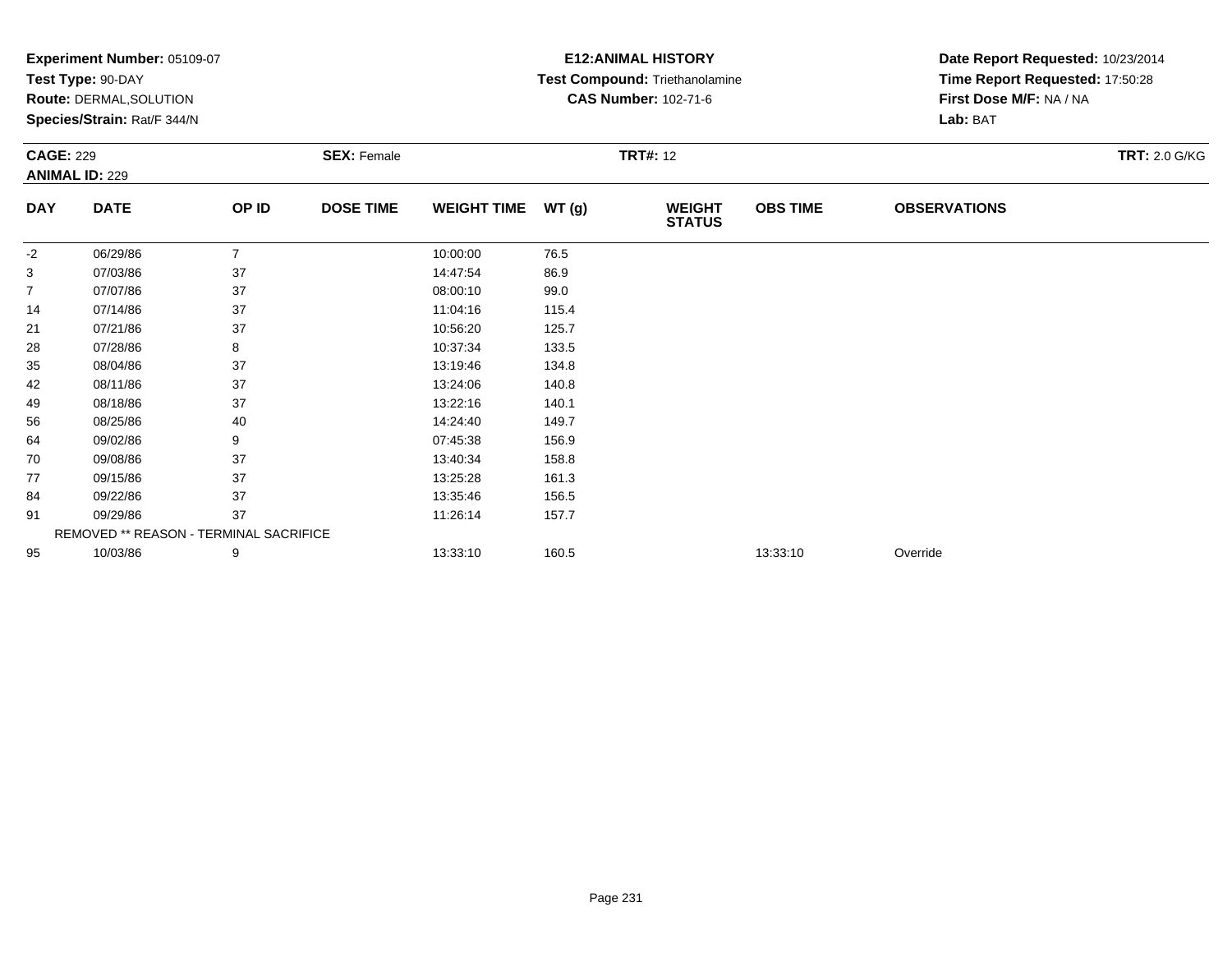|                  | Experiment Number: 05109-07            |                |                    | <b>E12: ANIMAL HISTORY</b> | Date Report Requested: 10/23/2014 |                                       |                 |                                 |                      |  |
|------------------|----------------------------------------|----------------|--------------------|----------------------------|-----------------------------------|---------------------------------------|-----------------|---------------------------------|----------------------|--|
|                  | Test Type: 90-DAY                      |                |                    |                            |                                   | <b>Test Compound: Triethanolamine</b> |                 | Time Report Requested: 17:50:28 |                      |  |
|                  | Route: DERMAL, SOLUTION                |                |                    |                            |                                   | <b>CAS Number: 102-71-6</b>           |                 | First Dose M/F: NA / NA         |                      |  |
|                  | Species/Strain: Rat/F 344/N            |                |                    |                            |                                   |                                       |                 | Lab: BAT                        |                      |  |
| <b>CAGE: 230</b> |                                        |                | <b>SEX: Female</b> | <b>TRT#: 12</b>            |                                   |                                       |                 |                                 | <b>TRT: 2.0 G/KG</b> |  |
|                  | <b>ANIMAL ID: 230</b>                  |                |                    |                            |                                   |                                       |                 |                                 |                      |  |
| <b>DAY</b>       | <b>DATE</b>                            | OP ID          | <b>DOSE TIME</b>   | <b>WEIGHT TIME</b>         | WT(g)                             | <b>WEIGHT</b><br><b>STATUS</b>        | <b>OBS TIME</b> | <b>OBSERVATIONS</b>             |                      |  |
| -2               | 06/29/86                               | $\overline{7}$ |                    | 10:00:00                   | 77.8                              |                                       |                 |                                 |                      |  |
| 3                | 07/03/86                               | 37             |                    | 14:48:12                   | 83.8                              |                                       |                 |                                 |                      |  |
| 7                | 07/07/86                               | 37             |                    | 08:00:32                   | 97.0                              |                                       |                 |                                 |                      |  |
| 14               | 07/14/86                               | 37             |                    | 11:04:40                   | 105.5                             |                                       |                 |                                 |                      |  |
| 21               | 07/21/86                               | 37             |                    | 10:56:40                   | 118.1                             |                                       |                 |                                 |                      |  |
| 28               | 07/28/86                               | 8              |                    | 10:37:50                   | 128.9                             |                                       |                 |                                 |                      |  |
| 35               | 08/04/86                               | 37             |                    | 13:20:06                   | 134.4                             |                                       |                 |                                 |                      |  |
| 42               | 08/11/86                               | 37             |                    | 13:24:24                   | 143.4                             |                                       |                 |                                 |                      |  |
| 49               | 08/18/86                               | 37             |                    | 13:23:16                   | 148.6                             |                                       |                 |                                 |                      |  |
| 56               | 08/25/86                               | 40             |                    | 14:23:18                   | 150.1                             |                                       |                 |                                 |                      |  |
| 64               | 09/02/86                               | 9              |                    | 07:44:32                   | 156.0                             |                                       |                 |                                 |                      |  |
| 70               | 09/08/86                               | 37             |                    | 13:41:02                   | 153.9                             |                                       |                 |                                 |                      |  |
| 77               | 09/15/86                               | 37             |                    | 13:25:46                   | 160.7                             |                                       |                 |                                 |                      |  |
| 84               | 09/22/86                               | 37             |                    | 13:36:04                   | 157.0                             |                                       |                 |                                 |                      |  |
| 91               | 09/29/86                               | 37             |                    | 11:26:30                   | 161.7                             |                                       |                 |                                 |                      |  |
|                  | REMOVED ** REASON - TERMINAL SACRIFICE |                |                    |                            |                                   |                                       |                 |                                 |                      |  |
| 95               | 10/03/86                               | 9              |                    | 13:33:44                   | 157.8                             |                                       | 13:33:44        | Override                        |                      |  |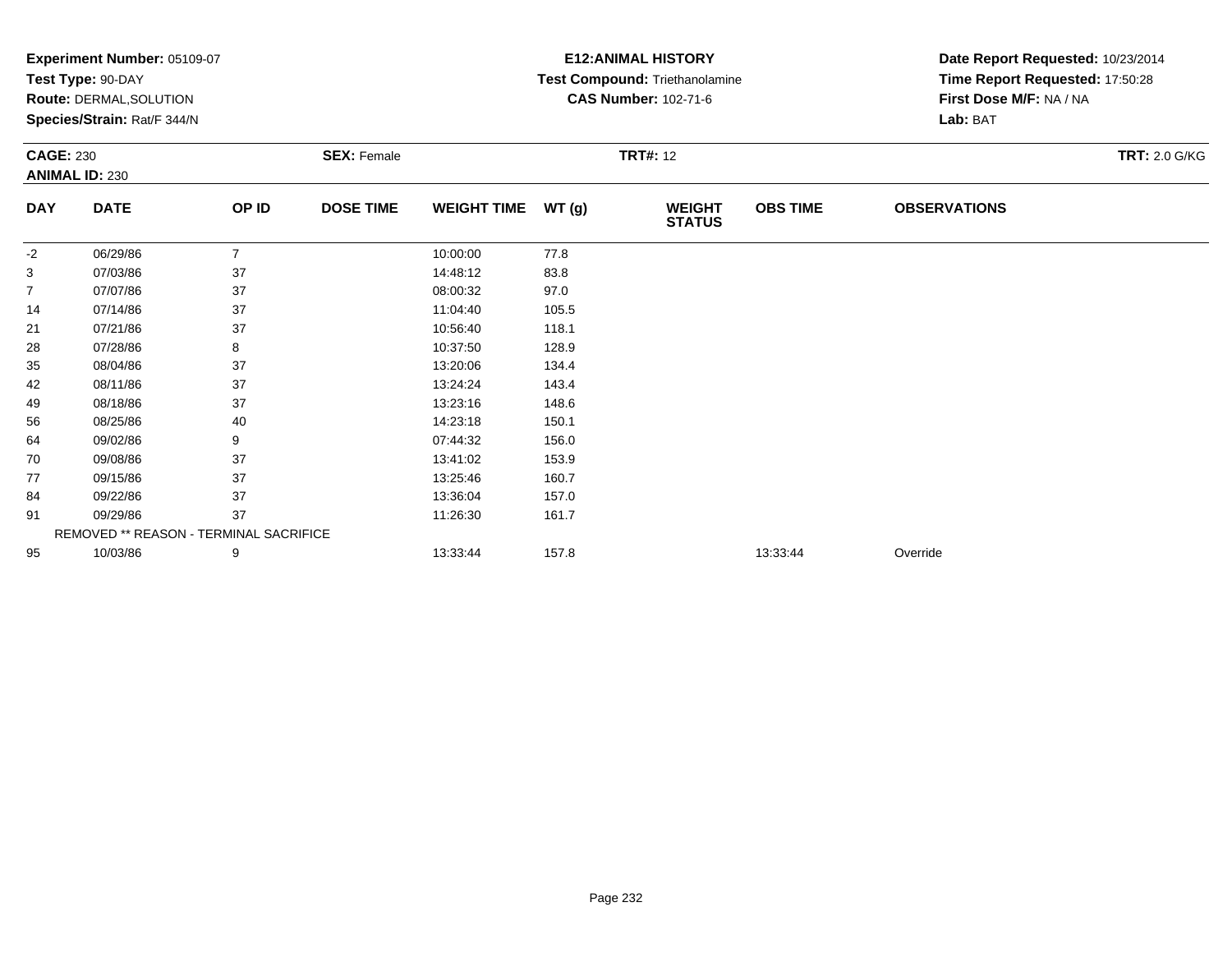**Test Type:** 90-DAY

**Route:** DERMAL,SOLUTION

**Species/Strain:** Rat/F 344/N

### **E12:ANIMAL HISTORY Test Compound:** Triethanolamine**CAS Number:** 102-71-6

| <b>CAGE: 231</b> | <b>ANIMAL ID: 231</b>                  |       | <b>SEX: Female</b> |                    |       | <b>TRT#: 12</b>                |                 |                         | <b>TRT: 2.0 G/KG</b> |
|------------------|----------------------------------------|-------|--------------------|--------------------|-------|--------------------------------|-----------------|-------------------------|----------------------|
|                  |                                        |       |                    |                    |       |                                |                 |                         |                      |
| <b>DAY</b>       | <b>DATE</b>                            | OP ID | <b>DOSE TIME</b>   | <b>WEIGHT TIME</b> | WT(g) | <b>WEIGHT</b><br><b>STATUS</b> | <b>OBS TIME</b> | <b>OBSERVATIONS</b>     |                      |
| $-1$             | 07/01/86                               | 37    |                    | 09:59:04           | 89.3  |                                |                 |                         |                      |
| $\overline{2}$   | 07/03/86                               | 37    |                    | 14:04:42           | 92.5  |                                | 14:04:42        | Normal                  |                      |
| 6                | 07/07/86                               | 9     |                    | 14:18:08           | 100.9 |                                | 14:18:08        | (Skin Paint Only) Scaly |                      |
| 13               | 07/14/86                               | 37    |                    | 13:42:24           | 111.1 |                                | 13:42:24        | Irritation              |                      |
| 20               | 07/21/86                               | 37    |                    | 14:25:34           | 121.3 |                                | 14:25:34        | Irritation              |                      |
| 27               | 07/28/86                               | 8     |                    | 07:45:46           | 135.0 |                                | 07:45:46        | Irritation              |                      |
| 34               | 08/04/86                               | 37    |                    | 10:36:42           | 136.3 |                                | 10:36:42        | Irritation              |                      |
| 41               | 08/11/86                               | 37    |                    | 10:32:44           | 143.0 |                                | 10:32:44        | Irritation              |                      |
| 48               | 08/18/86                               | 37    |                    | 10:39:36           | 146.7 |                                | 10:39:36        | Irritation              |                      |
| 55               | 08/25/86                               | 37    |                    | 11:03:40           | 151.3 |                                | 11:03:40        | Irritation              |                      |
| 63               | 09/02/86                               | 9     |                    | 08:27:18           | 155.1 |                                | 08:27:18        | Irritation              |                      |
| 69               | 09/08/86                               | 37    |                    | 10:32:20           | 156.6 |                                | 10:32:20        | Irritation              |                      |
| 76               | 09/15/86                               | 37    |                    | 09:27:38           | 162.5 |                                | 09:27:38        | Irritation              |                      |
| 83               | 09/22/86                               | 37    |                    | 08:04:40           | 161.3 |                                | 08:04:40        | Irritation              |                      |
| 90               | 09/29/86                               | 37    |                    | 10:32:06           | 162.2 |                                | 10:32:06        | Irritation              |                      |
|                  | REMOVED ** REASON - TERMINAL SACRIFICE |       |                    |                    |       |                                |                 |                         |                      |
| 93               | 10/02/86                               | 37    |                    | 07:16:18           | 145.6 |                                | 07:16:18        | Irritation              |                      |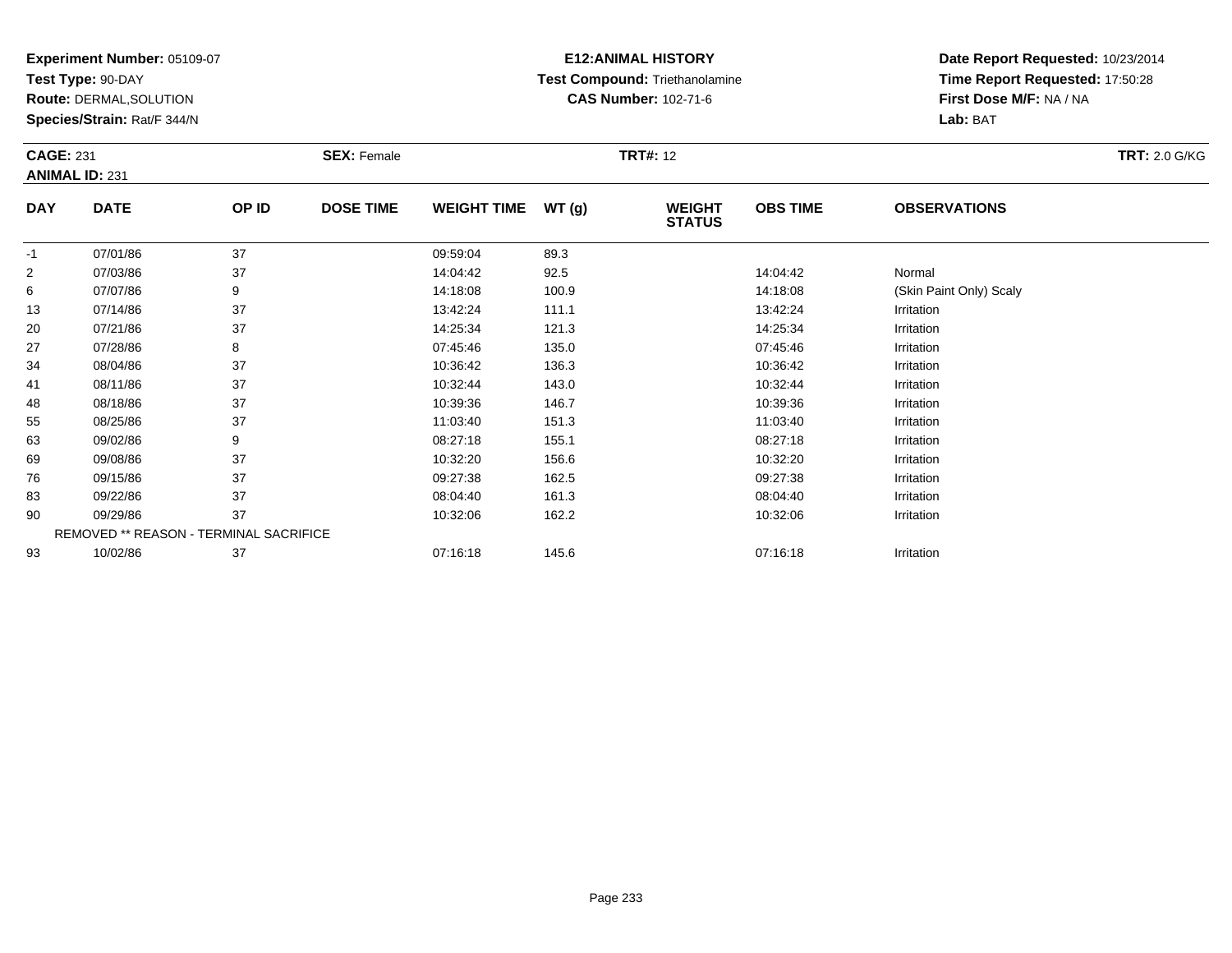**Test Type:** 90-DAY

**Route:** DERMAL,SOLUTION

**Species/Strain:** Rat/F 344/N

# **E12:ANIMAL HISTORY Test Compound:** Triethanolamine**CAS Number:** 102-71-6

| <b>CAGE: 232</b> |                                        |       | <b>SEX: Female</b> |                    |       | <b>TRT#: 12</b>                |                 |                     | <b>TRT: 2.0 G/KG</b> |
|------------------|----------------------------------------|-------|--------------------|--------------------|-------|--------------------------------|-----------------|---------------------|----------------------|
|                  | <b>ANIMAL ID: 232</b>                  |       |                    |                    |       |                                |                 |                     |                      |
| <b>DAY</b>       | <b>DATE</b>                            | OP ID | <b>DOSE TIME</b>   | <b>WEIGHT TIME</b> | WT(g) | <b>WEIGHT</b><br><b>STATUS</b> | <b>OBS TIME</b> | <b>OBSERVATIONS</b> |                      |
| $-1$             | 07/01/86                               | 37    |                    | 09:59:32           | 82.8  |                                |                 |                     |                      |
| $\overline{2}$   | 07/03/86                               | 37    |                    | 14:03:14           | 85.1  |                                | 14:03:14        | Normal              |                      |
| 6                | 07/07/86                               | 9     |                    | 14:16:26           | 89.2  |                                | 14:16:26        | Normal              |                      |
| 13               | 07/14/86                               | 37    |                    | 13:40:38           | 97.8  |                                | 13:40:38        | Normal              |                      |
| 20               | 07/21/86                               | 37    |                    | 14:25:54           | 110.5 |                                | 14:25:54        | Normal              |                      |
| 27               | 07/28/86                               | 8     |                    | 07:47:16           | 127.0 |                                | 07:47:16        | Normal              |                      |
| 34               | 08/04/86                               | 37    |                    | 10:37:02           | 130.1 |                                | 10:37:02        | Normal              |                      |
| 41               | 08/11/86                               | 37    |                    | 10:33:10           | 138.9 |                                | 10:33:10        | Irritation          |                      |
| 48               | 08/18/86                               | 37    |                    | 10:40:02           | 142.1 |                                | 10:40:02        | Irritation          |                      |
| 55               | 08/25/86                               | 37    |                    | 11:04:04           | 146.9 |                                | 11:04:04        | Irritation          |                      |
| 63               | 09/02/86                               | 9     |                    | 08:27:42           | 153.2 |                                | 08:27:42        | Normal              |                      |
| 69               | 09/08/86                               | 37    |                    | 10:33:08           | 152.2 |                                | 10:33:08        | Irritation          |                      |
| 76               | 09/15/86                               | 37    |                    | 09:28:08           | 159.7 |                                | 09:28:08        | Irritation          |                      |
| 83               | 09/22/86                               | 37    |                    | 08:05:16           | 163.8 |                                | 08:05:16        | Irritation          |                      |
| 90               | 09/29/86                               | 37    |                    | 10:32:52           | 164.1 |                                | 10:32:52        | Irritation          |                      |
|                  | REMOVED ** REASON - TERMINAL SACRIFICE |       |                    |                    |       |                                |                 |                     |                      |
| 93               | 10/02/86                               | 37    |                    | 07:17:22           | 159.0 |                                | 07:17:22        | Irritation          |                      |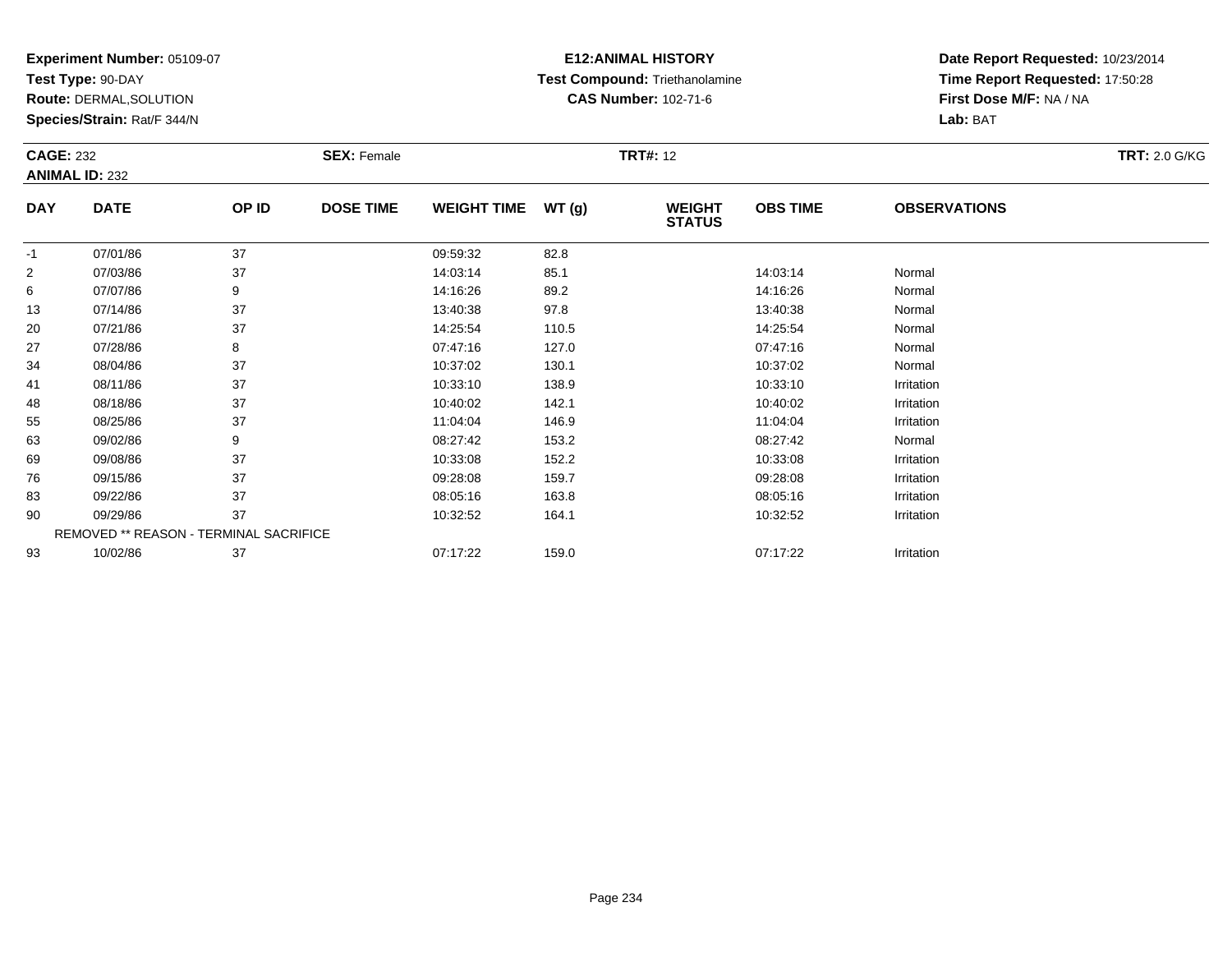**Test Type:** 90-DAY

**Route:** DERMAL,SOLUTION

**Species/Strain:** Rat/F 344/N

### **E12:ANIMAL HISTORY Test Compound:** Triethanolamine**CAS Number:** 102-71-6

| <b>CAGE: 233</b> | <b>ANIMAL ID: 233</b>                  |       | <b>SEX: Female</b> |                    |        | <b>TRT#: 12</b>                |                 |                         | <b>TRT: 2.0 G/KG</b> |
|------------------|----------------------------------------|-------|--------------------|--------------------|--------|--------------------------------|-----------------|-------------------------|----------------------|
| <b>DAY</b>       | <b>DATE</b>                            | OP ID | <b>DOSE TIME</b>   | <b>WEIGHT TIME</b> | WT (g) | <b>WEIGHT</b><br><b>STATUS</b> | <b>OBS TIME</b> | <b>OBSERVATIONS</b>     |                      |
| $-1$             | 07/01/86                               | 37    |                    | 09:59:52           | 77.1   |                                |                 |                         |                      |
| $\overline{2}$   | 07/03/86                               | 37    |                    | 14:03:40           | 84.3   |                                | 14:03:40        | Normal                  |                      |
| 6                | 07/07/86                               | 9     |                    | 14:16:52           | 90.7   |                                | 14:16:52        | Normal                  |                      |
| 13               | 07/14/86                               | 37    |                    | 13:41:08           | 105.8  |                                | 13:41:08        | Normal                  |                      |
| 20               | 07/21/86                               | 37    |                    | 14:24:22           | 117.4  |                                | 14:24:22        | (Skin Paint Only) Scaly |                      |
| 27               | 07/28/86                               | 8     |                    | 07:42:58           | 127.7  |                                | 07:42:58        | (Skin Paint Only) Scaly |                      |
| 34               | 08/04/86                               | 37    |                    | 10:37:40           | 129.0  |                                | 10:37:40        | Irritation              |                      |
| 41               | 08/11/86                               | 37    |                    | 10:33:34           | 134.6  |                                | 10:33:34        | Irritation              |                      |
| 48               | 08/18/86                               | 37    |                    | 10:40:24           | 139.0  |                                | 10:40:24        | Irritation              |                      |
| 55               | 08/25/86                               | 37    |                    | 11:04:32           | 141.1  |                                | 11:04:32        | Irritation              |                      |
| 63               | 09/02/86                               | 9     |                    | 08:28:06           | 144.0  |                                | 08:28:06        | Irritation              |                      |
| 69               | 09/08/86                               | 37    |                    | 10:33:48           | 150.8  |                                | 10:33:48        | Irritation              |                      |
| 76               | 09/15/86                               | 37    |                    | 09:28:34           | 148.0  |                                | 09:28:34        | Irritation              |                      |
| 83               | 09/22/86                               | 37    |                    | 08:05:40           | 150.9  |                                | 08:05:40        | Irritation              |                      |
| 90               | 09/29/86                               | 37    |                    | 10:33:16           | 155.6  |                                | 10:33:16        | Irritation              |                      |
|                  | REMOVED ** REASON - TERMINAL SACRIFICE |       |                    |                    |        |                                |                 |                         |                      |
| 93               | 10/02/86                               | 37    |                    | 06:51:32           | 159.5  |                                | 06:51:32        | Irritation              |                      |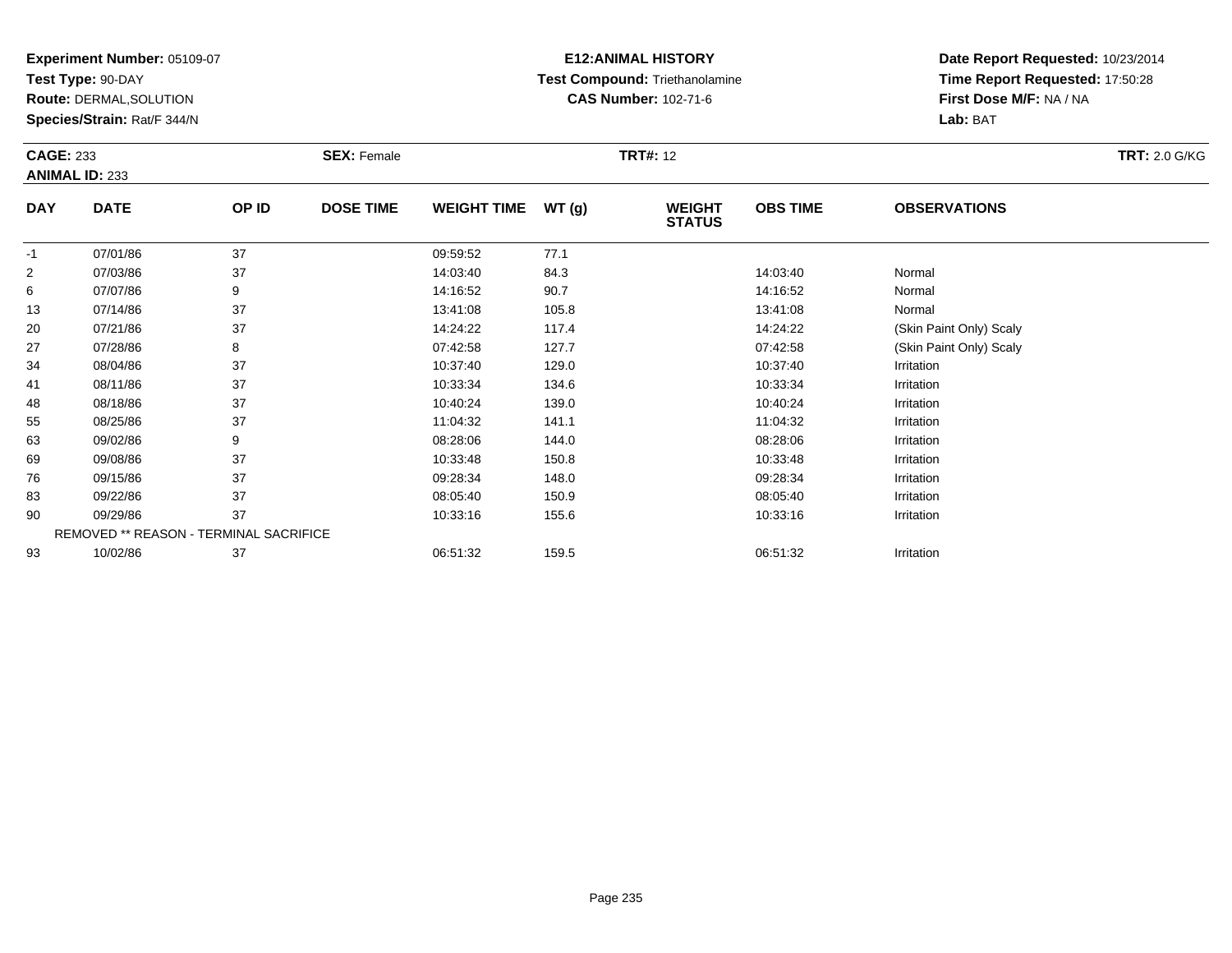**Test Type:** 90-DAY

**Route:** DERMAL,SOLUTION

**Species/Strain:** Rat/F 344/N

# **E12:ANIMAL HISTORY Test Compound:** Triethanolamine**CAS Number:** 102-71-6

| <b>CAGE: 234</b> | <b>ANIMAL ID: 234</b> |                                        | <b>SEX: Female</b> |                    |       | <b>TRT#: 12</b>                |                 |                                        | <b>TRT: 2.0 G/KG</b> |
|------------------|-----------------------|----------------------------------------|--------------------|--------------------|-------|--------------------------------|-----------------|----------------------------------------|----------------------|
| <b>DAY</b>       | <b>DATE</b>           | OP ID                                  | <b>DOSE TIME</b>   | <b>WEIGHT TIME</b> | WT(g) | <b>WEIGHT</b><br><b>STATUS</b> | <b>OBS TIME</b> | <b>OBSERVATIONS</b>                    |                      |
| $-1$             | 07/01/86              | 37                                     |                    | 10:00:12           | 85.2  |                                |                 |                                        |                      |
| 2                | 07/03/86              | 37                                     |                    | 14:04:00           | 92.5  |                                | 14:04:00        | Normal                                 |                      |
| 6                | 07/07/86              | 9                                      |                    | 14:17:16           | 99.6  |                                | 14:17:16        | Normal                                 |                      |
| 13               | 07/14/86              | 37                                     |                    | 13:41:28           | 117.3 |                                | 13:41:28        | Irritation                             |                      |
| 20               | 07/21/86              | 37                                     |                    | 14:24:52           | 125.5 |                                | 14:24:52        | Irritation                             |                      |
| 27               | 07/28/86              | 8                                      |                    | 07:43:38           | 137.5 |                                | 07:43:38        | Irritation                             |                      |
| 34               | 08/04/86              | 37                                     |                    | 10:35:46           | 141.1 |                                | 10:35:46        | Irritation                             |                      |
| 41               | 08/11/86              | 37                                     |                    | 10:31:26           | 150.1 |                                | 10:31:26        | Irritation                             |                      |
| 48               | 08/18/86              | 37                                     |                    | 10:40:46           | 153.9 |                                | 10:40:46        | Irritation                             |                      |
| 55               | 08/25/86              | 37                                     |                    | 11:05:14           | 159.1 |                                | 11:05:14        | Irritation                             |                      |
| 63               | 09/02/86              | 9                                      |                    | 08:28:32           | 160.7 |                                | 08:28:32        | Irritation                             |                      |
| 69               | 09/08/86              | 37                                     |                    | 10:34:20           | 165.1 |                                | 10:34:20        | Irritation                             |                      |
| 76               | 09/15/86              | 37                                     |                    | 09:28:58           | 164.9 |                                | 09:28:58        | Irritation                             |                      |
| 83               | 09/22/86              | 37                                     |                    | 08:06:06           | 171.6 |                                | 08:06:06        | Irritation                             |                      |
| 90               | 09/29/86              | 37                                     |                    | 10:33:46           | 168.2 |                                | 10:33:46        | (Skin Paint Only) Crusty               |                      |
|                  |                       |                                        |                    |                    |       |                                |                 | Irritation                             |                      |
|                  |                       | REMOVED ** REASON - TERMINAL SACRIFICE |                    |                    |       |                                |                 |                                        |                      |
| 93               | 10/02/86              | 37                                     |                    | 06:52:30           | 171.1 |                                | 06:52:30        | (Skin Paint Only) Crusty<br>Irritation |                      |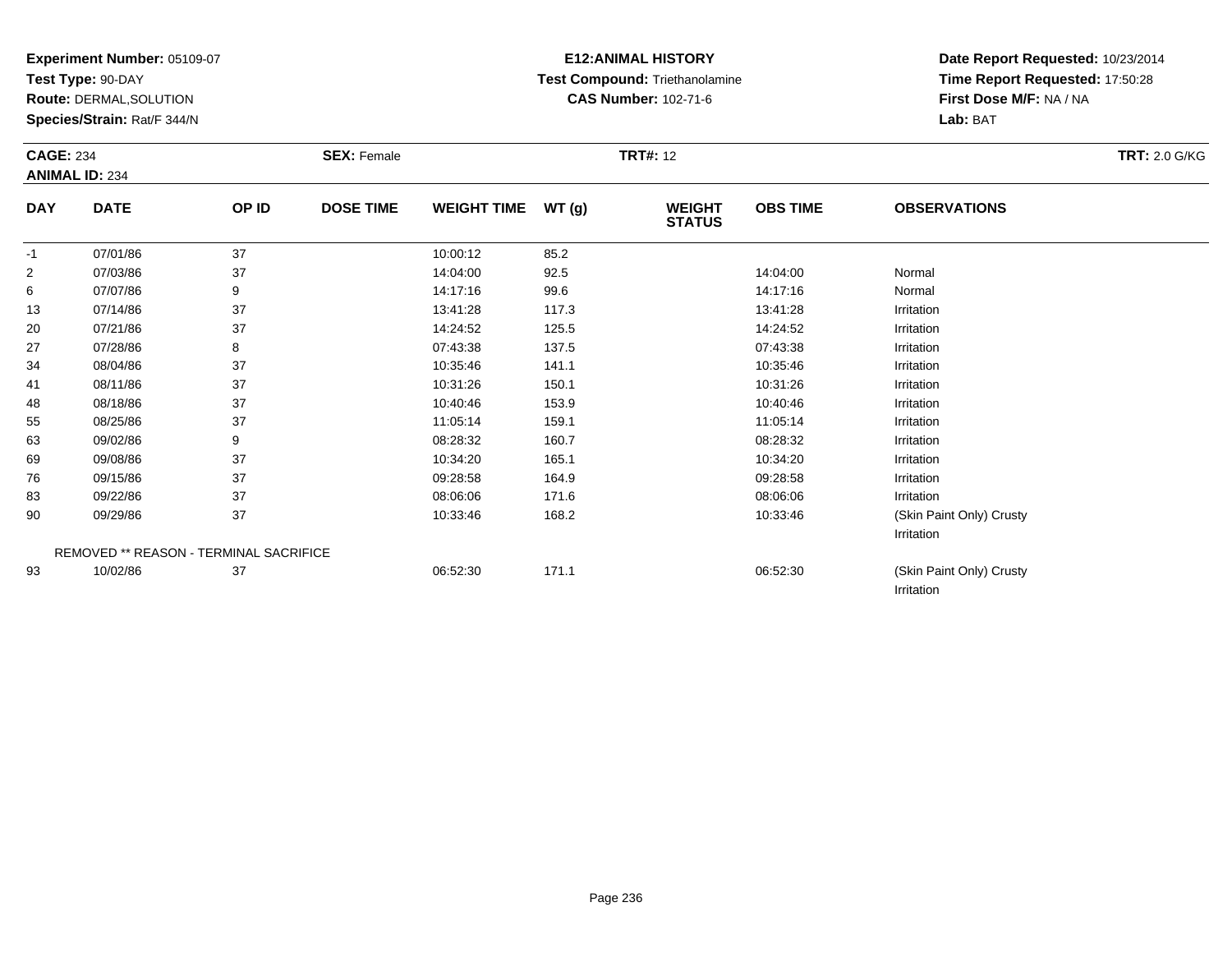**Test Type:** 90-DAY

**Route:** DERMAL,SOLUTION

**Species/Strain:** Rat/F 344/N

# **E12:ANIMAL HISTORY Test Compound:** Triethanolamine**CAS Number:** 102-71-6

**Date Report Requested:** 10/23/2014 **Time Report Requested:** 17:50:28**First Dose M/F:** NA / NA**Lab:** BAT

Irritation

| <b>CAGE: 235</b> | <b>ANIMAL ID: 235</b>                  |       | <b>SEX: Female</b> |                    |       | <b>TRT#: 12</b>                |                 |                                        | <b>TRT: 2.0 G/KG</b> |
|------------------|----------------------------------------|-------|--------------------|--------------------|-------|--------------------------------|-----------------|----------------------------------------|----------------------|
| <b>DAY</b>       | <b>DATE</b>                            | OP ID | <b>DOSE TIME</b>   | <b>WEIGHT TIME</b> | WT(g) | <b>WEIGHT</b><br><b>STATUS</b> | <b>OBS TIME</b> | <b>OBSERVATIONS</b>                    |                      |
| $-1$             | 07/01/86                               | 37    |                    | 10:00:34           | 78.9  |                                |                 |                                        |                      |
| $\overline{2}$   | 07/03/86                               | 37    |                    | 14:04:18           | 83.6  |                                | 14:04:18        | Normal                                 |                      |
| 6                | 07/07/86                               | 9     |                    | 14:17:38           | 89.5  |                                | 14:17:38        | (Skin Paint Only) Scaly                |                      |
| 13               | 07/14/86                               | 37    |                    | 13:41:58           | 103.1 |                                | 13:41:58        | (Skin Paint Only) Scaly                |                      |
| 20               | 07/21/86                               | 37    |                    | 14:25:16           | 110.2 |                                | 14:25:16        | Irritation                             |                      |
| 27               | 07/28/86                               | 8     |                    | 07:45:02           | 117.5 |                                | 07:45:02        | Irritation                             |                      |
| 34               | 08/04/86                               | 37    |                    | 10:36:18           | 125.7 |                                | 10:36:18        | Irritation                             |                      |
| 41               | 08/11/86                               | 37    |                    | 10:32:20           | 132.6 |                                | 10:32:20        | Irritation                             |                      |
| 48               | 08/18/86                               | 37    |                    | 10:38:54           | 134.1 |                                | 10:38:54        | Irritation                             |                      |
| 55               | 08/25/86                               | 37    |                    | 11:02:54           | 141.5 |                                | 11:02:54        | Irritation                             |                      |
| 63               | 09/02/86                               | 9     |                    | 08:28:54           | 146.7 |                                | 08:28:54        | Irritation                             |                      |
| 69               | 09/08/86                               | 37    |                    | 10:34:48           | 146.4 |                                | 10:34:48        | Irritation                             |                      |
| 76               | 09/15/86                               | 37    |                    | 09:29:18           | 148.3 |                                | 09:29:18        | (Skin Paint Only) Crusty<br>Irritation |                      |
| 83               | 09/22/86                               | 37    |                    | 08:06:30           | 149.4 |                                | 08:06:30        | (Skin Paint Only) Crusty<br>Irritation |                      |
| 90               | 09/29/86                               | 37    |                    | 10:36:20           | 153.5 |                                | 10:36:20        | (Skin Paint Only) Crusty<br>Irritation |                      |
|                  | REMOVED ** REASON - TERMINAL SACRIFICE |       |                    |                    |       |                                |                 |                                        |                      |
| 93               | 10/02/86                               | 37    |                    | 06:53:34           | 155.5 |                                | 06:53:34        | (Skin Paint Only) Crusty               |                      |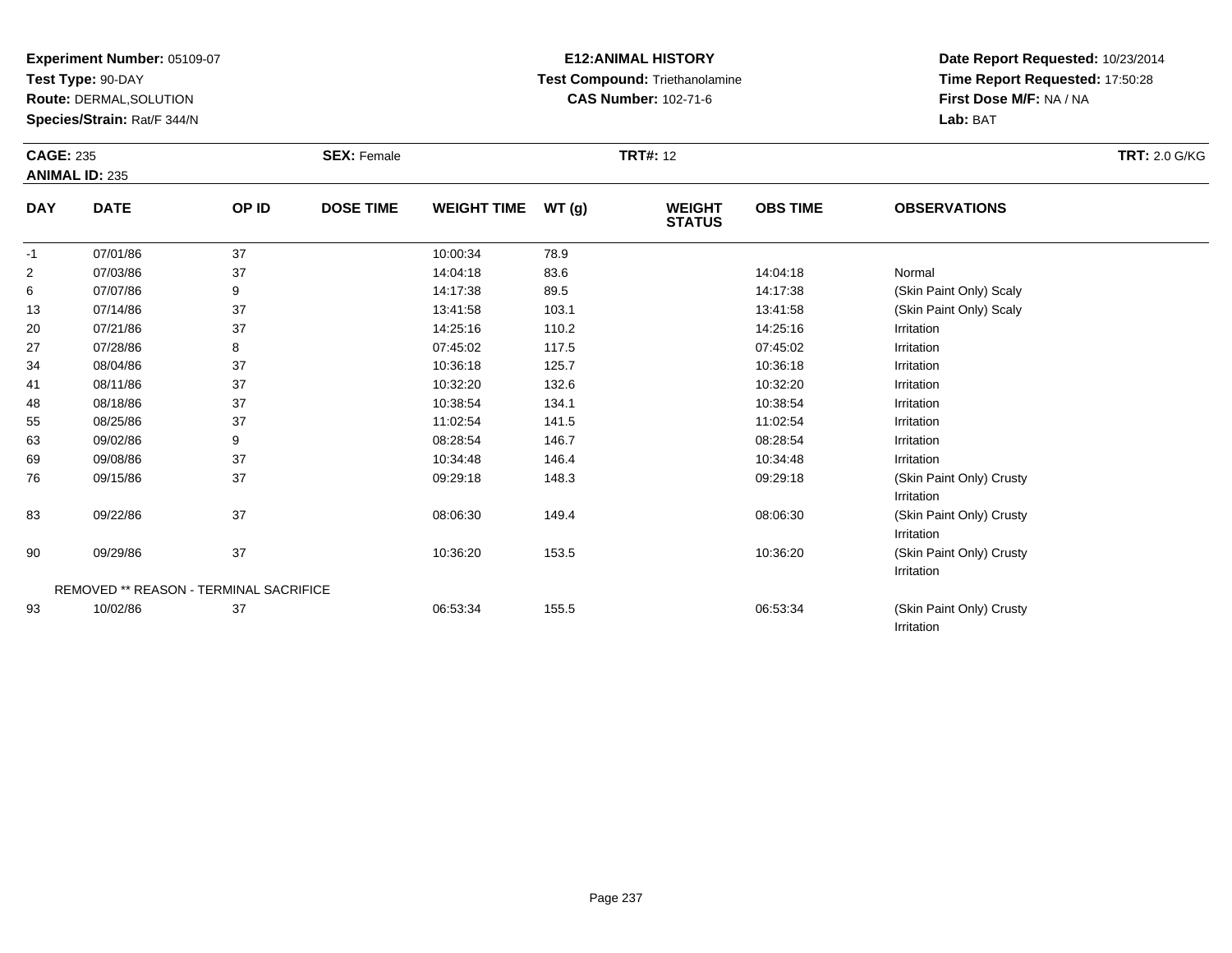**Test Type:** 90-DAY

**Route:** DERMAL,SOLUTION

**Species/Strain:** Rat/F 344/N

# **E12:ANIMAL HISTORY Test Compound:** Triethanolamine**CAS Number:** 102-71-6

| <b>CAGE: 236</b> |                                        |       | <b>SEX: Female</b> |                    |       | <b>TRT#: 12</b>                |                 |                         | <b>TRT: 2.0 G/KG</b> |
|------------------|----------------------------------------|-------|--------------------|--------------------|-------|--------------------------------|-----------------|-------------------------|----------------------|
|                  | <b>ANIMAL ID: 236</b>                  |       |                    |                    |       |                                |                 |                         |                      |
| <b>DAY</b>       | <b>DATE</b>                            | OP ID | <b>DOSE TIME</b>   | <b>WEIGHT TIME</b> | WT(g) | <b>WEIGHT</b><br><b>STATUS</b> | <b>OBS TIME</b> | <b>OBSERVATIONS</b>     |                      |
| $-2$             | 07/01/86                               | 37    |                    | 09:49:54           | 77.8  |                                |                 |                         |                      |
| $\mathbf{1}$     | 07/03/86                               | 37    |                    | 13:56:54           | 81.7  |                                | 13:56:54        | Normal                  |                      |
| 5                | 07/07/86                               | 9     |                    | 14:08:32           | 92.3  |                                | 14:08:32        | Normal                  |                      |
| 12               | 07/14/86                               | 37    |                    | 13:53:06           | 104.4 |                                | 13:53:06        | (Skin Paint Only) Scaly |                      |
| 19               | 07/21/86                               | 37    |                    | 14:18:50           | 114.5 |                                | 14:18:50        | Irritation              |                      |
| 26               | 07/28/86                               | 8     |                    | 07:59:06           | 128.1 |                                | 07:59:06        | Irritation              |                      |
| 33               | 08/04/86                               | 37    |                    | 10:46:16           | 132.6 |                                | 10:46:16        | Irritation              |                      |
| 40               | 08/11/86                               | 37    |                    | 10:42:38           | 137.9 |                                | 10:42:38        | Irritation              |                      |
| 47               | 08/18/86                               | 37    |                    | 10:48:58           | 140.8 |                                | 10:48:58        | Irritation              |                      |
| 54               | 08/25/86                               | 37    |                    | 11:13:36           | 148.6 |                                | 11:13:36        | Irritation              |                      |
| 62               | 09/02/86                               | 9     |                    | 08:34:42           | 151.1 |                                | 08:34:42        | Irritation              |                      |
| 68               | 09/08/86                               | 37    |                    | 11:14:22           | 154.7 |                                | 11:14:22        | Irritation              |                      |
| 75               | 09/15/86                               | 37    |                    | 10:37:58           | 155.0 |                                | 10:37:58        | Irritation              |                      |
| 82               | 09/22/86                               | 37    |                    | 13:53:22           | 153.8 |                                | 13:53:22        | Irritation              |                      |
| 89               | 09/29/86                               | 37    |                    | 10:56:54           | 156.8 |                                | 10:56:54        | Irritation              |                      |
|                  | REMOVED ** REASON - TERMINAL SACRIFICE |       |                    |                    |       |                                |                 |                         |                      |
| 93               | 10/03/86                               | 37    |                    | 06:42:10           | 176.8 |                                | 06:42:10        | Irritation              |                      |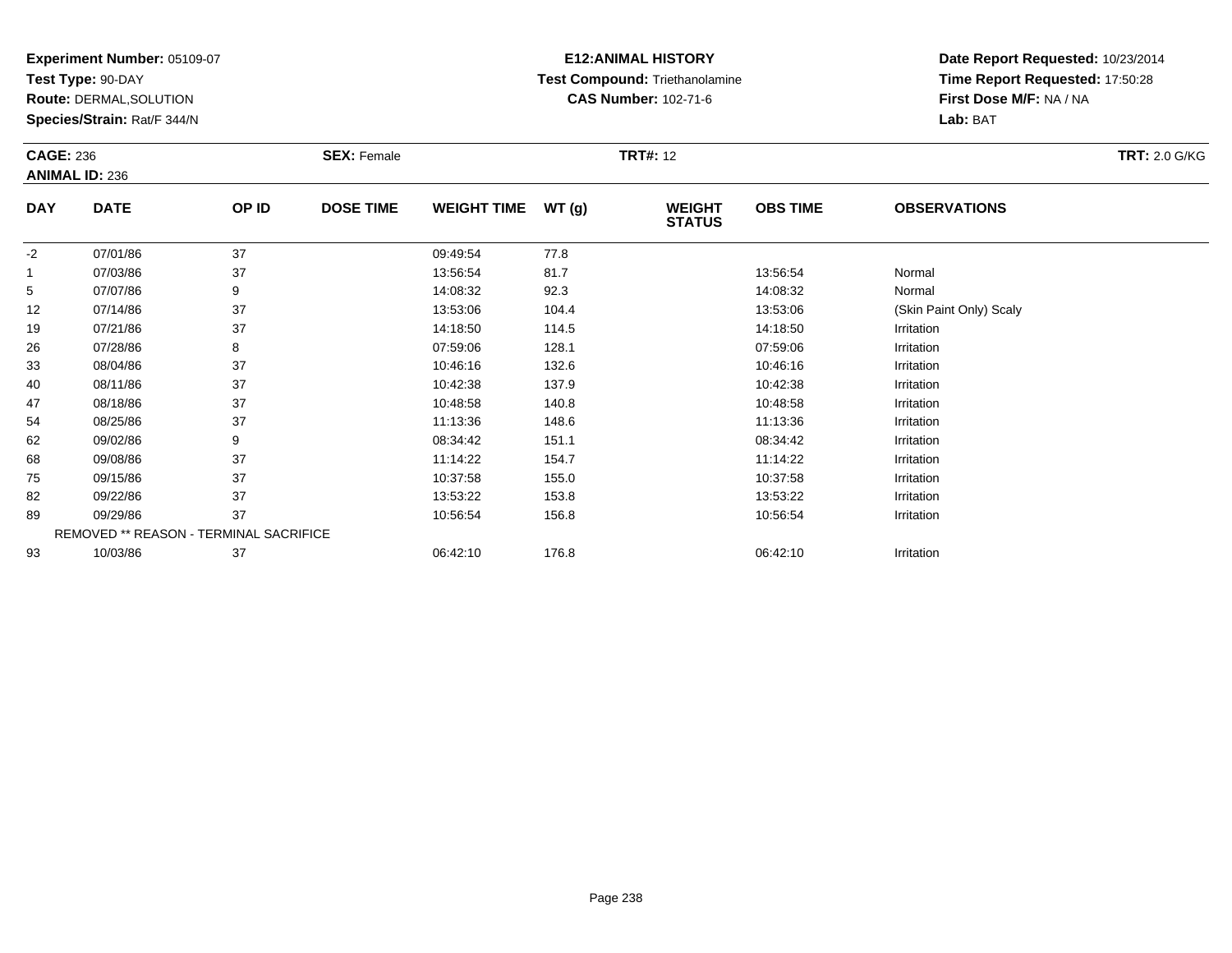**Test Type:** 90-DAY

**Route:** DERMAL,SOLUTION

**Species/Strain:** Rat/F 344/N

# **E12:ANIMAL HISTORY Test Compound:** Triethanolamine**CAS Number:** 102-71-6

| <b>CAGE: 237</b> |                                        |       | <b>SEX: Female</b> |                    |        | <b>TRT#: 12</b>                |                 |                     | <b>TRT: 2.0 G/KG</b> |
|------------------|----------------------------------------|-------|--------------------|--------------------|--------|--------------------------------|-----------------|---------------------|----------------------|
|                  | <b>ANIMAL ID: 237</b>                  |       |                    |                    |        |                                |                 |                     |                      |
| <b>DAY</b>       | <b>DATE</b>                            | OP ID | <b>DOSE TIME</b>   | <b>WEIGHT TIME</b> | WT (g) | <b>WEIGHT</b><br><b>STATUS</b> | <b>OBS TIME</b> | <b>OBSERVATIONS</b> |                      |
| $-2$             | 07/01/86                               | 37    |                    | 09:50:18           | 81.0   |                                |                 |                     |                      |
| $\mathbf{1}$     | 07/03/86                               | 37    |                    | 13:55:22           | 85.7   |                                | 13:55:22        | Normal              |                      |
| 5                | 07/07/86                               | 9     |                    | 14:06:46           | 90.4   |                                | 14:06:46        | Normal              |                      |
| 12               | 07/14/86                               | 37    |                    | 13:50:54           | 104.4  |                                | 13:50:54        | Irritation          |                      |
| 19               | 07/21/86                               | 37    |                    | 14:19:30           | 114.2  |                                | 14:19:30        | Irritation          |                      |
| 26               | 07/28/86                               | 8     |                    | 07:59:36           | 125.3  |                                | 07:59:36        | Irritation          |                      |
| 33               | 08/04/86                               | 37    |                    | 10:46:42           | 129.1  |                                | 10:46:42        | Irritation          |                      |
| 40               | 08/11/86                               | 37    |                    | 10:43:00           | 131.2  |                                | 10:43:00        | Irritation          |                      |
| 47               | 08/18/86                               | 37    |                    | 10:49:18           | 134.4  |                                | 10:49:18        | Irritation          |                      |
| 54               | 08/25/86                               | 37    |                    | 11:14:06           | 137.2  |                                | 11:14:06        | Irritation          |                      |
| 62               | 09/02/86                               | 9     |                    | 08:35:06           | 140.2  |                                | 08:35:06        | Irritation          |                      |
| 68               | 09/08/86                               | 37    |                    | 11:14:56           | 141.7  |                                | 11:14:56        | Irritation          |                      |
| 75               | 09/15/86                               | 37    |                    | 10:38:32           | 140.2  |                                | 10:38:32        | Irritation          |                      |
| 82               | 09/22/86                               | 37    |                    | 13:54:46           | 140.5  |                                | 13:54:46        | Irritation          |                      |
| 89               | 09/29/86                               | 37    |                    | 10:57:20           | 141.2  |                                | 10:57:20        | Irritation          |                      |
|                  | REMOVED ** REASON - TERMINAL SACRIFICE |       |                    |                    |        |                                |                 |                     |                      |
| 93               | 10/03/86                               | 37    |                    | 06:43:02           | 143.9  |                                | 06:43:02        | Irritation          |                      |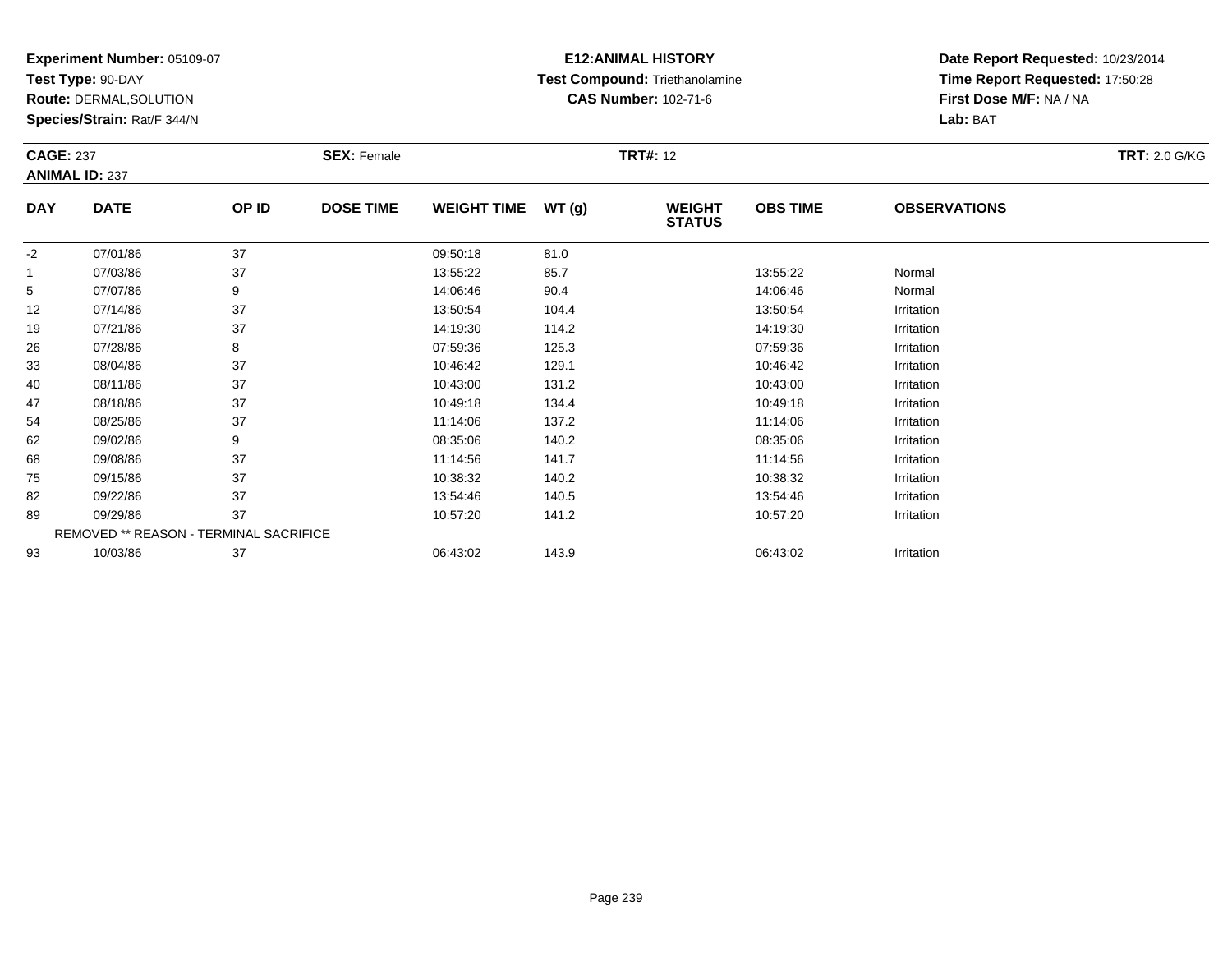**Test Type:** 90-DAY

**Route:** DERMAL,SOLUTION

**Species/Strain:** Rat/F 344/N

# **E12:ANIMAL HISTORY Test Compound:** Triethanolamine**CAS Number:** 102-71-6

| <b>CAGE: 238</b> |                                        |       | <b>SEX: Female</b> |                    |       | <b>TRT#: 12</b>                |                 |                     | <b>TRT: 2.0 G/KG</b> |
|------------------|----------------------------------------|-------|--------------------|--------------------|-------|--------------------------------|-----------------|---------------------|----------------------|
|                  | <b>ANIMAL ID: 238</b>                  |       |                    |                    |       |                                |                 |                     |                      |
| <b>DAY</b>       | <b>DATE</b>                            | OP ID | <b>DOSE TIME</b>   | <b>WEIGHT TIME</b> | WT(g) | <b>WEIGHT</b><br><b>STATUS</b> | <b>OBS TIME</b> | <b>OBSERVATIONS</b> |                      |
| $-2$             | 07/01/86                               | 37    |                    | 09:51:14           | 81.7  |                                |                 |                     |                      |
|                  | 07/03/86                               | 37    |                    | 13:55:46           | 83.8  |                                | 13:55:46        | Normal              |                      |
| 5                | 07/07/86                               | 9     |                    | 14:07:16           | 94.4  |                                | 14:07:16        | Normal              |                      |
| 12               | 07/14/86                               | 37    |                    | 13:51:28           | 104.0 |                                | 13:51:28        | Irritation          |                      |
| 19               | 07/21/86                               | 37    |                    | 14:17:46           | 121.3 |                                | 14:17:46        | Irritation          |                      |
| 26               | 07/28/86                               | 8     |                    | 07:57:38           | 130.1 |                                | 07:57:38        | Irritation          |                      |
| 33               | 08/04/86                               | 37    |                    | 10:47:08           | 132.4 |                                | 10:47:08        | Normal              |                      |
| 40               | 08/11/86                               | 37    |                    | 10:43:42           | 136.0 |                                | 10:43:42        | Irritation          |                      |
| 47               | 08/18/86                               | 37    |                    | 10:49:40           | 144.2 |                                | 10:49:40        | Irritation          |                      |
| 54               | 08/25/86                               | 37    |                    | 11:14:28           | 142.7 |                                | 11:14:28        | Irritation          |                      |
| 62               | 09/02/86                               | 9     |                    | 08:35:28           | 146.6 |                                | 08:35:28        | Irritation          |                      |
| 68               | 09/08/86                               | 37    |                    | 11:15:20           | 152.5 |                                | 11:15:20        | Irritation          |                      |
| 75               | 09/15/86                               | 37    |                    | 10:39:04           | 150.2 |                                | 10:39:04        | Irritation          |                      |
| 82               | 09/22/86                               | 37    |                    | 13:55:16           | 149.2 |                                | 13:55:16        | Irritation          |                      |
| 89               | 09/29/86                               | 37    |                    | 10:57:42           | 152.7 |                                | 10:57:42        | Irritation          |                      |
|                  | REMOVED ** REASON - TERMINAL SACRIFICE |       |                    |                    |       |                                |                 |                     |                      |
| 93               | 10/03/86                               | 37    |                    | 06:43:44           | 154.6 |                                | 06:43:44        | Irritation          |                      |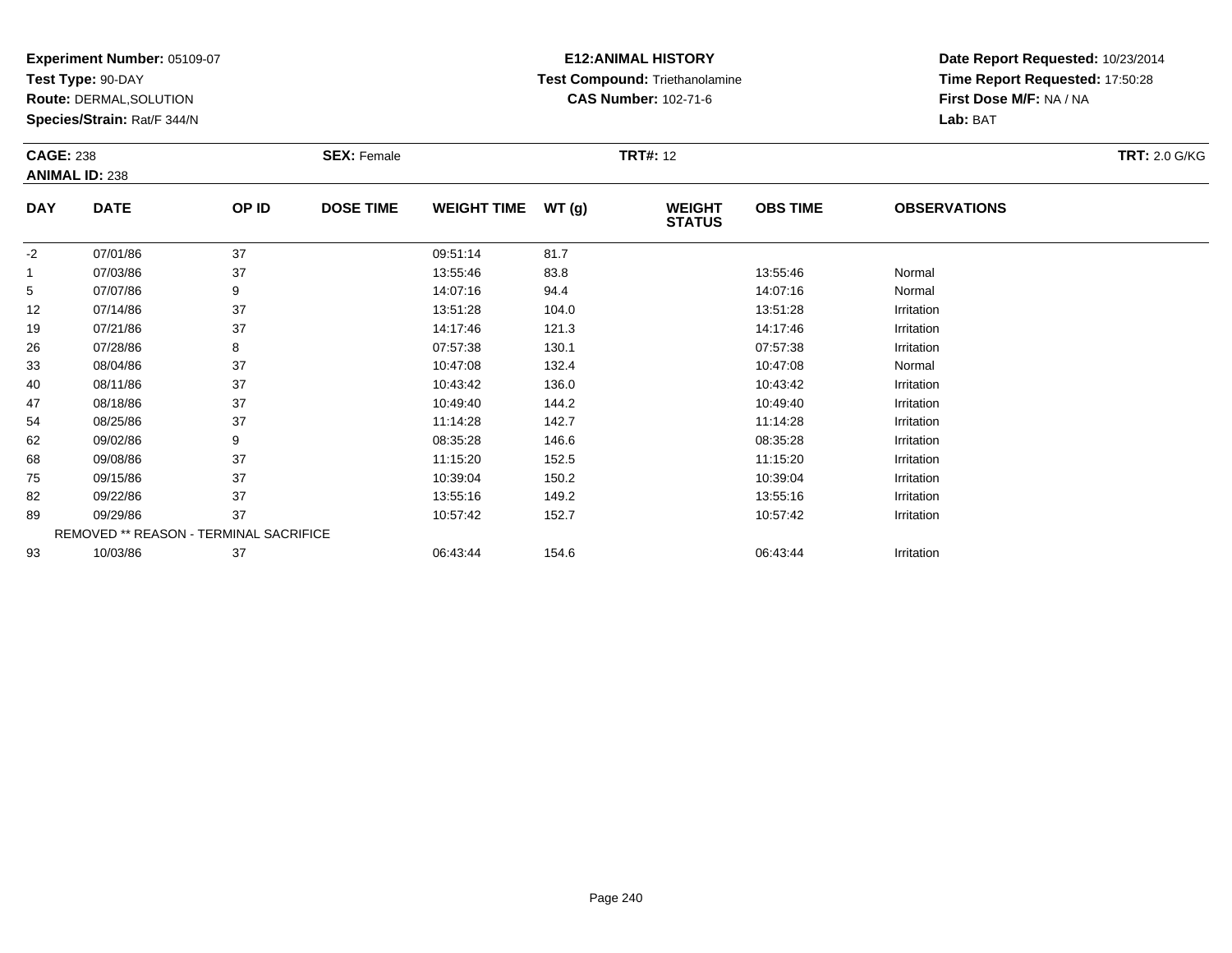**Test Type:** 90-DAY

**Route:** DERMAL,SOLUTION

**Species/Strain:** Rat/F 344/N

### **E12:ANIMAL HISTORY Test Compound:** Triethanolamine**CAS Number:** 102-71-6

|                           |                                        | <b>CAGE: 239</b> |                  |                    |       | <b>TRT#: 12</b>                |                 |                         |  |  |
|---------------------------|----------------------------------------|------------------|------------------|--------------------|-------|--------------------------------|-----------------|-------------------------|--|--|
| <b>ANIMAL ID: 239</b>     |                                        |                  |                  |                    |       |                                |                 |                         |  |  |
| <b>DATE</b><br><b>DAY</b> |                                        | OP ID            | <b>DOSE TIME</b> | <b>WEIGHT TIME</b> | WT(g) | <b>WEIGHT</b><br><b>STATUS</b> | <b>OBS TIME</b> | <b>OBSERVATIONS</b>     |  |  |
| $-2$                      | 07/01/86                               | 37               |                  | 09:51:34           | 86.6  |                                |                 |                         |  |  |
| $\mathbf{1}$              | 07/03/86                               | 37               |                  | 13:56:06           | 89.5  |                                | 13:56:06        | Normal                  |  |  |
| 5                         | 07/07/86                               | 9                |                  | 14:07:44           | 99.0  |                                | 14:07:44        | Normal                  |  |  |
| 12                        | 07/14/86                               | 37               |                  | 13:52:00           | 111.0 |                                | 13:52:00        | (Skin Paint Only) Scaly |  |  |
| 19                        | 07/21/86                               | 37               |                  | 14:18:06           | 118.8 |                                | 14:18:06        | (Skin Paint Only) Scaly |  |  |
| 26                        | 07/28/86                               | 8                |                  | 07:58:08           | 127.6 |                                | 07:58:08        | Irritation              |  |  |
| 33                        | 08/04/86                               | 37               |                  | 10:45:20           | 136.4 |                                | 10:45:20        | Irritation              |  |  |
| 40                        | 08/11/86                               | 37               |                  | 10:41:52           | 138.3 |                                | 10:41:52        | Irritation              |  |  |
| 47                        | 08/18/86                               | 37               |                  | 10:50:00           | 140.4 |                                | 10:50:00        | Irritation              |  |  |
| 54                        | 08/25/86                               | 37               |                  | 11:14:46           | 149.6 |                                | 11:14:46        | Irritation              |  |  |
| 62                        | 09/02/86                               | 9                |                  | 08:35:52           | 158.8 |                                | 08:35:52        | Irritation              |  |  |
| 68                        | 09/08/86                               | 37               |                  | 11:15:54           | 159.6 |                                | 11:15:54        | Irritation              |  |  |
| 75                        | 09/15/86                               | 37               |                  | 10:39:34           | 162.0 |                                | 10:39:34        | Irritation              |  |  |
| 82                        | 09/22/86                               | 37               |                  | 13:55:42           | 158.3 |                                | 13:55:42        | Irritation              |  |  |
| 89                        | 09/29/86                               | 37               |                  | 10:58:06           | 158.3 |                                | 10:58:06        | Irritation              |  |  |
|                           | REMOVED ** REASON - TERMINAL SACRIFICE |                  |                  |                    |       |                                |                 |                         |  |  |
| 93                        | 10/03/86                               | 37               |                  | 06:44:24           | 164.1 |                                | 06:44:24        | Irritation              |  |  |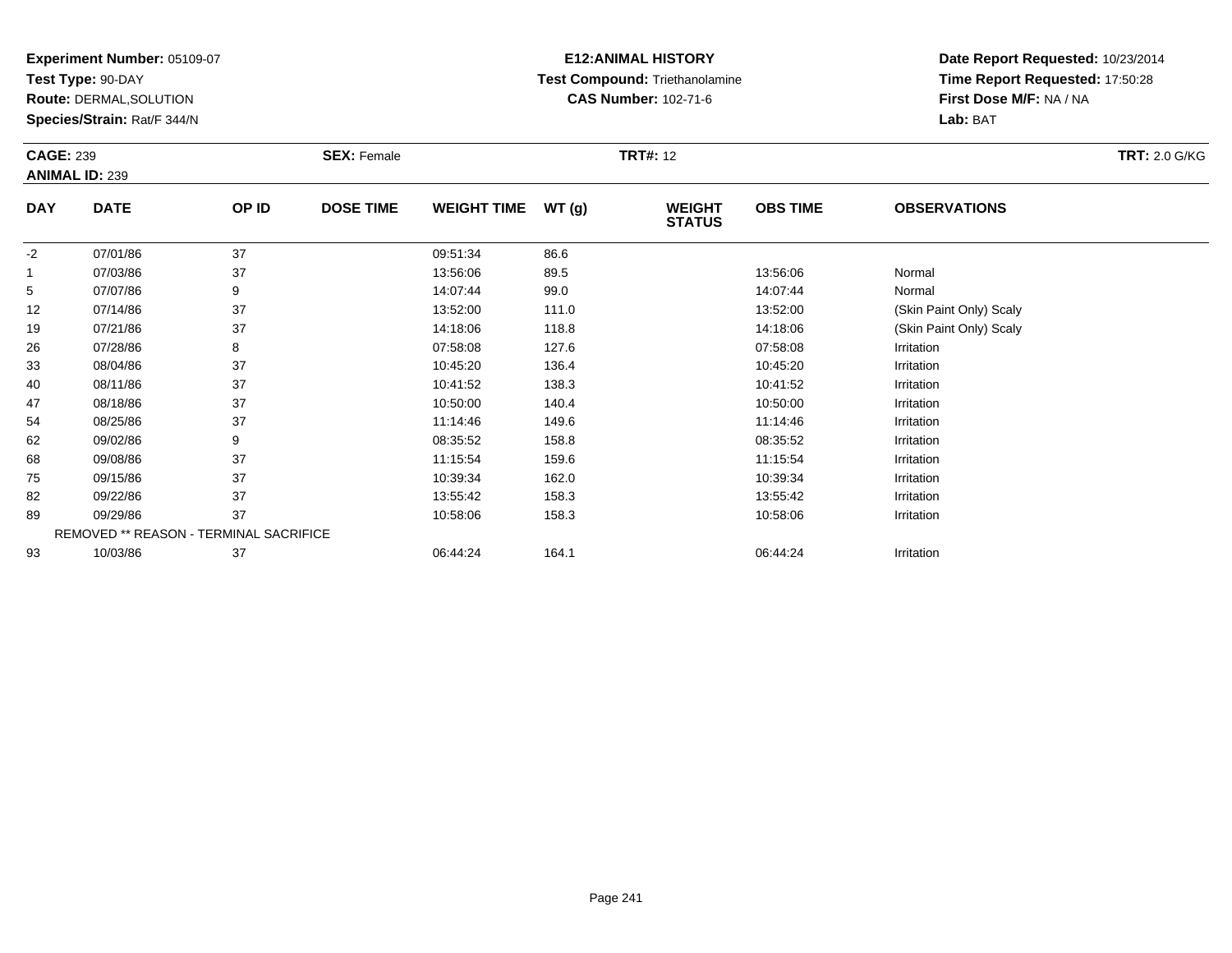**Test Type:** 90-DAY

**Route:** DERMAL,SOLUTION

**Species/Strain:** Rat/F 344/N

# **E12:ANIMAL HISTORY Test Compound:** Triethanolamine**CAS Number:** 102-71-6

**Date Report Requested:** 10/23/2014 **Time Report Requested:** 17:50:28**First Dose M/F:** NA / NA**Lab:** BAT

Irritation

| <b>CAGE: 240</b> |                                               | <b>SEX: Female</b> |                  | <b>TRT#: 12</b>    |       |                                |                 | <b>TRT: 2.0 G/KG</b>                   |  |
|------------------|-----------------------------------------------|--------------------|------------------|--------------------|-------|--------------------------------|-----------------|----------------------------------------|--|
|                  | <b>ANIMAL ID: 240</b>                         |                    |                  |                    |       |                                |                 |                                        |  |
| <b>DAY</b>       | <b>DATE</b>                                   | OP ID              | <b>DOSE TIME</b> | <b>WEIGHT TIME</b> | WT(g) | <b>WEIGHT</b><br><b>STATUS</b> | <b>OBS TIME</b> | <b>OBSERVATIONS</b>                    |  |
| $-2$             | 07/01/86                                      | 37                 |                  | 09:51:50           | 80.8  |                                |                 |                                        |  |
|                  | 07/03/86                                      | 37                 |                  | 13:56:32           | 83.3  |                                | 13:56:32        | Normal                                 |  |
| 5                | 07/07/86                                      | 9                  |                  | 14:08:06           | 92.8  |                                | 14:08:06        | Normal                                 |  |
| 12               | 07/14/86                                      | 37                 |                  | 13:52:26           | 106.5 |                                | 13:52:26        | Normal                                 |  |
| 19               | 07/21/86                                      | 37                 |                  | 14:18:32           | 119.3 |                                | 14:18:32        | Irritation                             |  |
| 26               | 07/28/86                                      | 8                  |                  | 07:58:32           | 125.8 |                                | 07:58:32        | Irritation                             |  |
| 33               | 08/04/86                                      | 37                 |                  | 10:45:48           | 130.7 |                                | 10:45:48        | Irritation                             |  |
| 40               | 08/11/86                                      | 37                 |                  | 10:42:16           | 136.1 |                                | 10:42:16        | Irritation                             |  |
| 47               | 08/18/86                                      | 37                 |                  | 10:48:06           | 137.1 |                                | 10:48:06        | Irritation                             |  |
| 54               | 08/25/86                                      | 37                 |                  | 11:13:14           | 137.3 |                                | 11:13:14        | Irritation                             |  |
| 62               | 09/02/86                                      | 9                  |                  | 08:36:14           | 143.7 |                                | 08:36:14        | Irritation                             |  |
| 68               | 09/08/86                                      | 37                 |                  | 11:16:20           | 141.9 |                                | 11:16:20        | Irritation                             |  |
| 75               | 09/15/86                                      | 37                 |                  | 10:39:58           | 144.9 |                                | 10:39:58        | (Skin Paint Only) Crusty<br>Irritation |  |
| 82               | 09/22/86                                      | 37                 |                  | 13:56:10           | 145.1 |                                | 13:56:10        | (Skin Paint Only) Crusty<br>Irritation |  |
| 89               | 09/29/86                                      | 37                 |                  | 10:58:30           | 149.6 |                                | 10:58:30        | (Skin Paint Only) Crusty<br>Irritation |  |
|                  | <b>REMOVED ** REASON - TERMINAL SACRIFICE</b> |                    |                  |                    |       |                                |                 |                                        |  |
| 93               | 10/03/86                                      | 37                 |                  | 06:44:58           | 144.6 |                                | 06:44:58        | (Skin Paint Only) Crusty               |  |